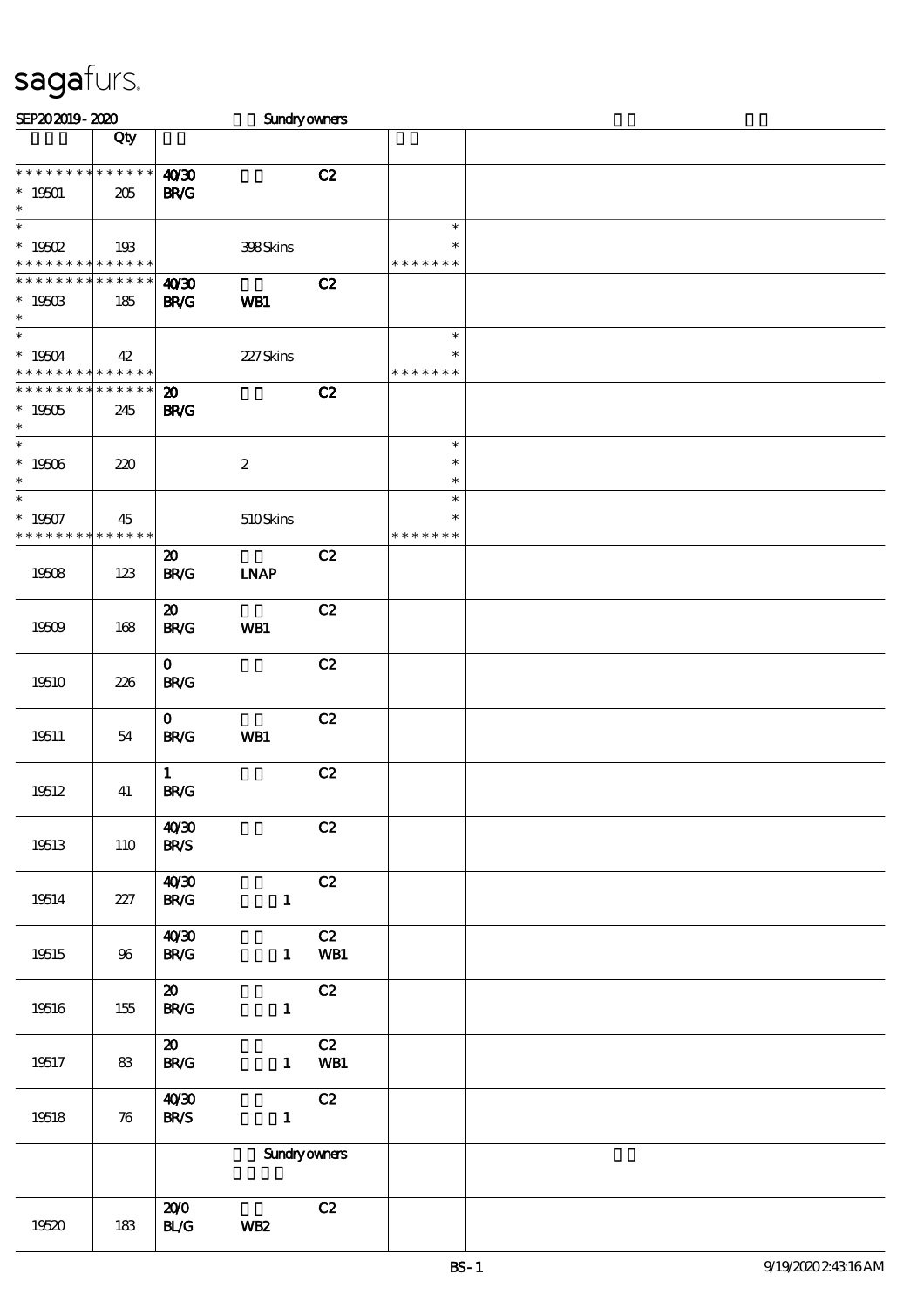| SEP202019-2020                                                               |                        |                                            | Sundryowners     |    |                                   |  |
|------------------------------------------------------------------------------|------------------------|--------------------------------------------|------------------|----|-----------------------------------|--|
|                                                                              | Qty                    |                                            |                  |    |                                   |  |
| 19521                                                                        | 146                    | $\boldsymbol{\omega}$<br><b>BL/G</b>       | $\pmb{2}$        | C2 |                                   |  |
| * * * * * * * *<br>$* 19522$<br>$\ast$                                       | $******$<br>205        | $\boldsymbol{\mathfrak{D}}$<br><b>BL/G</b> | $\boldsymbol{2}$ | C2 |                                   |  |
| $\ast$<br>$* 19523$<br>$\ast$                                                | 180                    |                                            | $\boldsymbol{2}$ |    | $\ast$<br>$\ast$<br>$\ast$        |  |
| $\overline{\ast}$<br>$* 19524$<br>* * * * * * * * <mark>* * * * * * *</mark> | 150                    |                                            | 535Skins         |    | $\ast$<br>$\ast$<br>* * * * * * * |  |
| 19525                                                                        | 190                    | 40'30<br>BLG                               | $\mathbf{3}$     | C2 |                                   |  |
| * * * * * * * *<br>$* 19526$<br>$\ast$                                       | * * * * * *<br>245     | $\boldsymbol{\mathfrak{D}}$<br>BLG         | $\pmb{2}$        | C2 |                                   |  |
| $\overline{\ast}$<br>$* 19527$<br>$\ast$                                     | 220                    |                                            | $\boldsymbol{2}$ |    | $\ast$<br>$\ast$<br>$\ast$        |  |
| $\ast$<br>$* 19528$<br>* * * * * * * *                                       | 143<br>* * * * * *     |                                            | 608Skins         |    | $\ast$<br>$\ast$<br>* * * * * * * |  |
| 19529                                                                        | 224                    | $\boldsymbol{\mathfrak{D}}$<br>BLG         | $\mathbf{3}$     | C2 |                                   |  |
| * * * * * * * *<br>$*19530$<br>$\ast$                                        | * * * * * *<br>245     | $\mathbf{O}$<br><b>BL/G</b>                | $\boldsymbol{z}$ | C2 |                                   |  |
| $\ast$<br>$* 19531$<br>* * * * * * * *                                       | 46<br>* * * * * *      |                                            | 291 Skins        |    | $\ast$<br>$\ast$<br>* * * * * * * |  |
| 19532                                                                        | 84                     | $1/2$<br>BLG                               | $\pmb{2}$        | C2 |                                   |  |
| 19533                                                                        | 129                    | 40'30<br><b>BLS</b>                        | $\pmb{2}$        | C2 |                                   |  |
| 19534                                                                        | 141                    | 40'30<br><b>BL/S</b>                       | $\mathbf 5$      | C2 |                                   |  |
| 19535                                                                        | 128                    | $\mathbf{0}$<br><b>BL/S</b>                | $\mathbf{3}$     | C2 |                                   |  |
| 19536                                                                        | 99                     | 200<br><b>BL/S</b>                         | $5\phantom{.}$   | C2 |                                   |  |
| 19537                                                                        | 42                     | 1/2<br><b>BL/S</b>                         | $\boldsymbol{4}$ | C2 |                                   |  |
| * * * * * * * * *<br>$* 19538$<br>$\ast$                                     | $* * * * * * *$<br>225 | 40'30<br><b>BL/G</b>                       | SHE <sub>2</sub> | C2 |                                   |  |
| $\overline{\ast}$<br>$* 19539$<br>* * * * * * * *                            | 186<br>* * * * * *     |                                            | 411 Skins        |    | $\ast$<br>* * * * * * *           |  |
| 19540                                                                        | 242                    | $\boldsymbol{\mathfrak{D}}$<br><b>BL/G</b> | SHE <sub>2</sub> | C2 |                                   |  |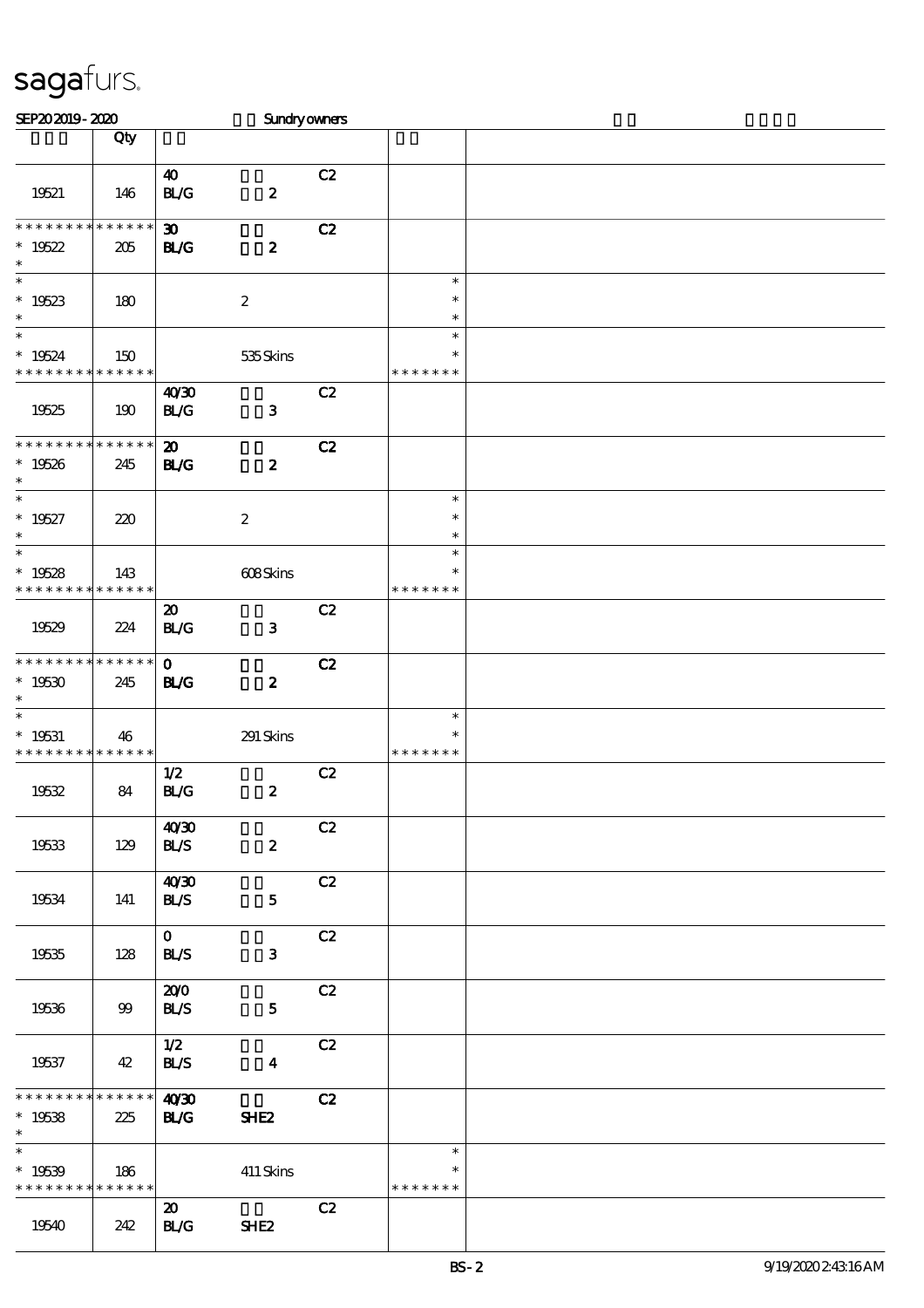| SEP202019-2020                                                    |                    |                                            | Sundryowners     |                                  |                                   |  |
|-------------------------------------------------------------------|--------------------|--------------------------------------------|------------------|----------------------------------|-----------------------------------|--|
|                                                                   | Qty                |                                            |                  |                                  |                                   |  |
| 19541                                                             | 192                | $\boldsymbol{\mathfrak{D}}$<br><b>BL/S</b> | SHE4             | C2                               |                                   |  |
| 19542                                                             | $171$              | $\mathbf{O}$<br><b>BL/S</b>                | SHE <sub>2</sub> | C2                               |                                   |  |
| 19543                                                             | 158                | 40<br>BLG                                  | $\mathbf{1}$     | C2<br>$\overline{\mathbf{2}}$    |                                   |  |
| * * * * * * * * * * * * * *<br>$* 19544$<br>$\ast$                | 205                | $\boldsymbol{\mathfrak{D}}$<br><b>BL/G</b> | $\mathbf{1}$     | C2<br>$\boldsymbol{z}$           |                                   |  |
| $\overline{\phantom{a}}$<br>$* 19545$<br>* * * * * * * *          | 89<br>* * * * * *  |                                            | 294Skins         |                                  | $\ast$<br>$\ast$<br>* * * * * * * |  |
| 19546                                                             | 126                | 40'30<br>BLG                               | $\mathbf{1}$     | C2<br>$\overline{\phantom{a}}$ 3 |                                   |  |
| * * * * * * * * <mark>* * * * * * *</mark><br>$* 19547$<br>$\ast$ | 245                | $\boldsymbol{\mathfrak{D}}$<br><b>BL/G</b> | $\mathbf{1}$     | C2<br>$\boldsymbol{2}$           |                                   |  |
| $\overline{\phantom{1}}$<br>$* 19548$<br>* * * * * * * *          | 42<br>* * * * * *  |                                            | 287Skins         |                                  | $\ast$<br>$\ast$<br>* * * * * * * |  |
| 19549                                                             | 81                 | 40'30<br>BLS                               | $\mathbf{1}$     | C2<br>$\overline{\mathbf{2}}$    |                                   |  |
| 19550                                                             | 115                | $\boldsymbol{\omega}$<br>BLG               | $\mathbf{1}$     | C2<br>SHE <sub>2</sub>           |                                   |  |
| * * * * * * * *<br>$* 19551$<br>$\ast$                            | * * * * * *<br>205 | $\boldsymbol{\mathfrak{D}}$<br>BLG         | $\mathbf{1}$     | C2<br>SHE <sub>2</sub>           |                                   |  |
| $\ast$<br>$*19552$<br>* * * * * * * * * * * * * *                 | 57                 |                                            | 262Skins         |                                  | $\ast$<br>$\ast$<br>* * * * * * * |  |
| 19553                                                             | 133                | $\boldsymbol{\mathfrak{D}}$<br>BLG         | $\mathbf{1}$     | C2<br>SHE <sub>2</sub>           |                                   |  |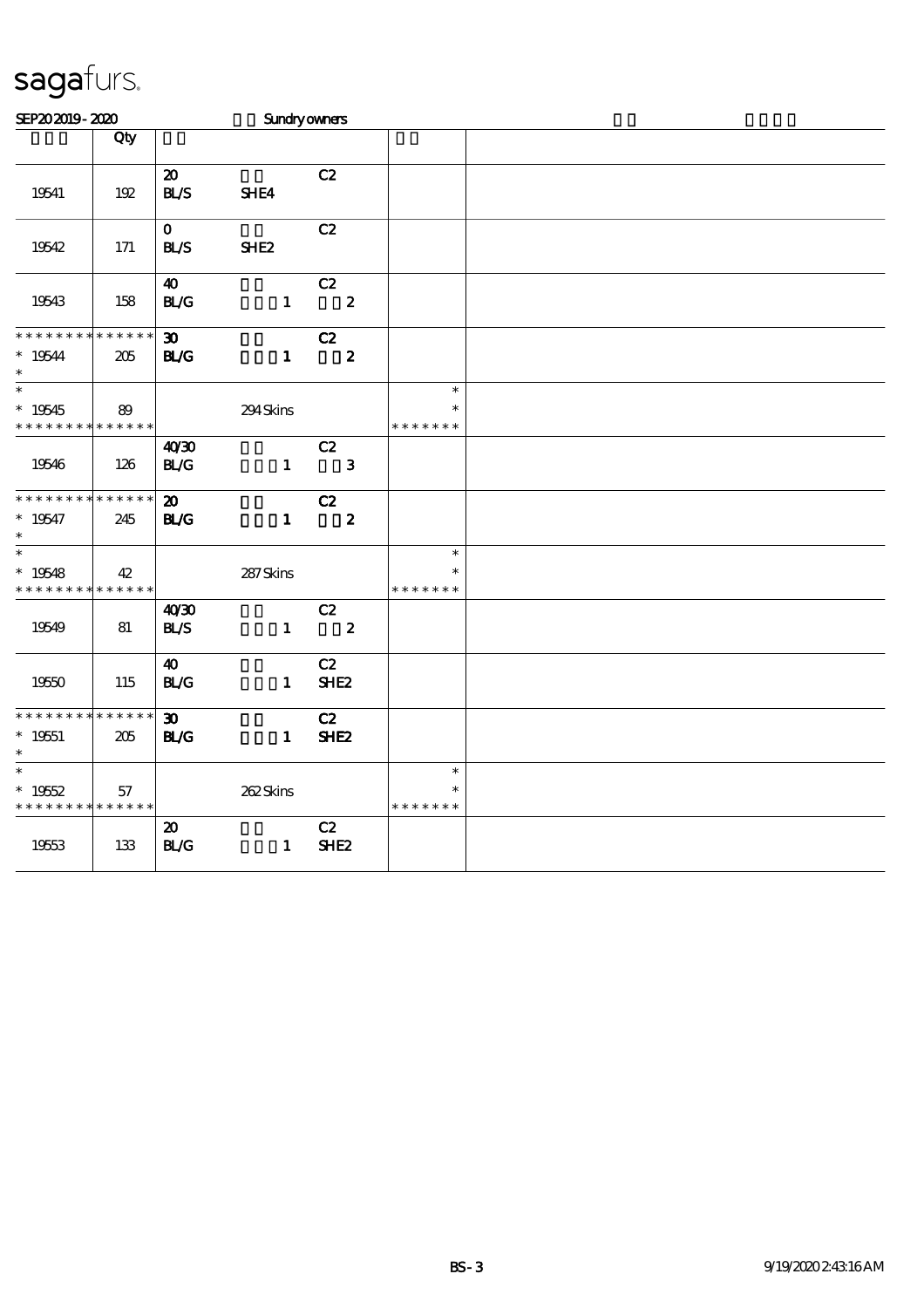| SEP202019-2020 |     |                    | <b>Sundryowners</b> |  |  |
|----------------|-----|--------------------|---------------------|--|--|
|                | Qty |                    |                     |  |  |
| 32581          | 91  | 200<br><b>S/II</b> | C2                  |  |  |
| 32582          | 163 | 200                | C2<br>З             |  |  |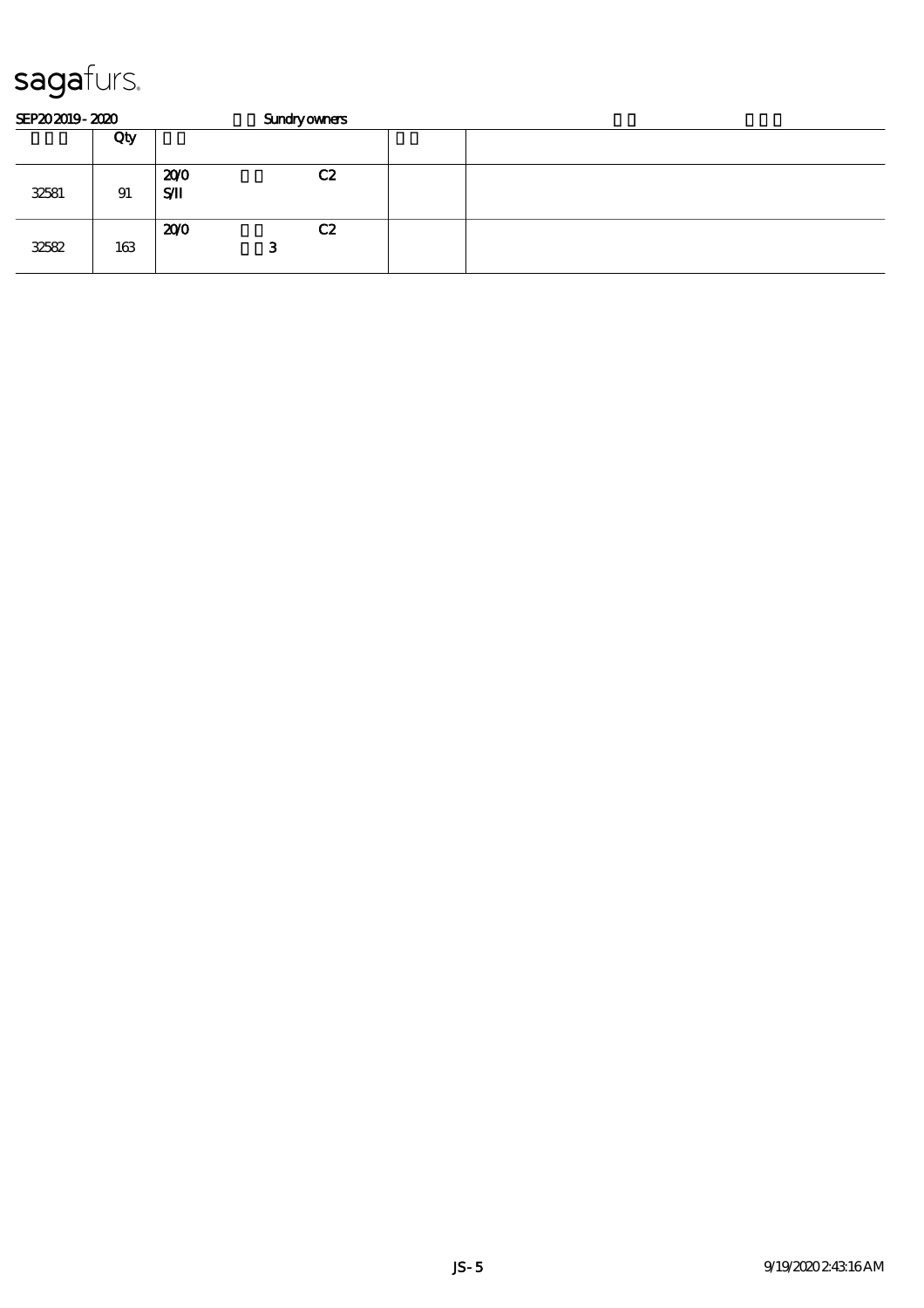| SEP202019-2020 |  |
|----------------|--|
|----------------|--|

| ali avadio- alau                           |              |                         |                                        |              |               |  |
|--------------------------------------------|--------------|-------------------------|----------------------------------------|--------------|---------------|--|
|                                            | Qty<br>Cert% |                         |                                        |              |               |  |
|                                            |              | $\boldsymbol{\omega}$   |                                        | C1/C2        |               |  |
| 367001                                     | 129          | $\mathbf{S}$            |                                        |              |               |  |
|                                            | (19%)        |                         |                                        |              |               |  |
| * * * * * * * *                            | * * * * * *  | $\boldsymbol{\omega}$   |                                        | C1/C2        |               |  |
| $*$ 367002                                 | 185          | ${\bf s}$               |                                        |              |               |  |
| $\ast$                                     | (12%)        |                         |                                        |              |               |  |
| $\ast$                                     | 62           |                         |                                        |              | $\ast$        |  |
| $*36700B$                                  | $(\Theta)$   |                         | 247 Skins                              |              | ∗             |  |
| * * * * * * * * * * * * * *                |              |                         |                                        |              | * * * * * * * |  |
|                                            |              | $\boldsymbol{\omega}$   | $\prime$                               | C3           |               |  |
| 367004                                     | 152          | ${\bf s}$               |                                        |              |               |  |
|                                            | (9%)         |                         |                                        |              |               |  |
|                                            |              | $\boldsymbol{\omega}$   | $\sqrt{ }$                             | C1/C2        |               |  |
| 367005                                     | 122          | <b>SAGA</b>             |                                        |              |               |  |
|                                            | (27%)        |                         |                                        |              |               |  |
| * * * * * * * *                            | * * * * * *  | $\boldsymbol{\omega}$   |                                        | <b>C1/C2</b> |               |  |
| $* 367006$                                 | 165          | <b>SAGA</b>             |                                        |              |               |  |
| $\ast$                                     | (10%)        |                         |                                        |              |               |  |
| $\ast$                                     | 135          |                         |                                        |              | $\ast$        |  |
| $* 367007$                                 | (9%)         |                         | 300Skins                               |              | *             |  |
| * * * * * * * * * * * * * *                |              |                         |                                        |              | * * * * * * * |  |
| * * * * * * * * * * * * * *                |              | $\boldsymbol{\omega}$   | $\mathbf{x}$                           | C1/C2        |               |  |
| $*367008$                                  | 165          | <b>SAGA</b>             |                                        |              |               |  |
| $\ast$                                     | (2%)         |                         |                                        |              |               |  |
| $\ast$                                     |              |                         |                                        |              | $\ast$        |  |
| $* 367009$                                 | 140          |                         | $\boldsymbol{2}$                       |              | $\ast$        |  |
| $\ast$                                     | (7%)         |                         |                                        |              | $\ast$        |  |
| $\overline{\phantom{1}}$                   | 102          |                         |                                        |              | $\ast$        |  |
| * 367010                                   | (5%)         |                         | 407Skins                               |              | $\ast$        |  |
| * * * * * * * * * * * * * *                |              |                         |                                        |              | * * * * * * * |  |
| * * * * * * * * * * * * * *                |              | $\boldsymbol{\omega}$   | $\boldsymbol{\mathsf{X}}$              | C1/C2        |               |  |
| $*367011$                                  | 165          | <b>SAGA</b>             |                                        |              |               |  |
| $\ast$                                     | (2%)         |                         |                                        |              |               |  |
| $\ast$                                     | 40           |                         |                                        |              | $\ast$        |  |
| $*367012$                                  | $(0\%)$      |                         | 205Skins                               |              | $\ast$        |  |
| * * * * * * * * <mark>* * * * * * *</mark> |              |                         |                                        |              | * * * * * * * |  |
|                                            |              | $\boldsymbol{\omega}$   | $\boldsymbol{\mathrm{X}}$ / <b>Z</b> X | C2           |               |  |
| 367013                                     | 181          | $\mathbf{I}\mathbf{A}$  |                                        |              |               |  |
|                                            | $(O\%)$      |                         |                                        |              |               |  |
|                                            |              | $\boldsymbol{\omega}$   |                                        | C2           |               |  |
| 367014                                     | 132          | IA                      | WB1                                    |              |               |  |
|                                            | (4%)         |                         |                                        |              |               |  |
|                                            |              | $\boldsymbol{\omega}$   | $\mathcal{T}$                          | C2           |               |  |
| 367015                                     | 110          | $\mathbf{I} \mathbf{A}$ |                                        |              |               |  |
|                                            | (14%)        |                         |                                        |              |               |  |
|                                            |              | $\boldsymbol{\omega}$   | $X$ / $ZX$                             | C2           |               |  |
| 367016                                     | 164          | IA                      |                                        |              |               |  |
|                                            | (3%)         |                         |                                        |              |               |  |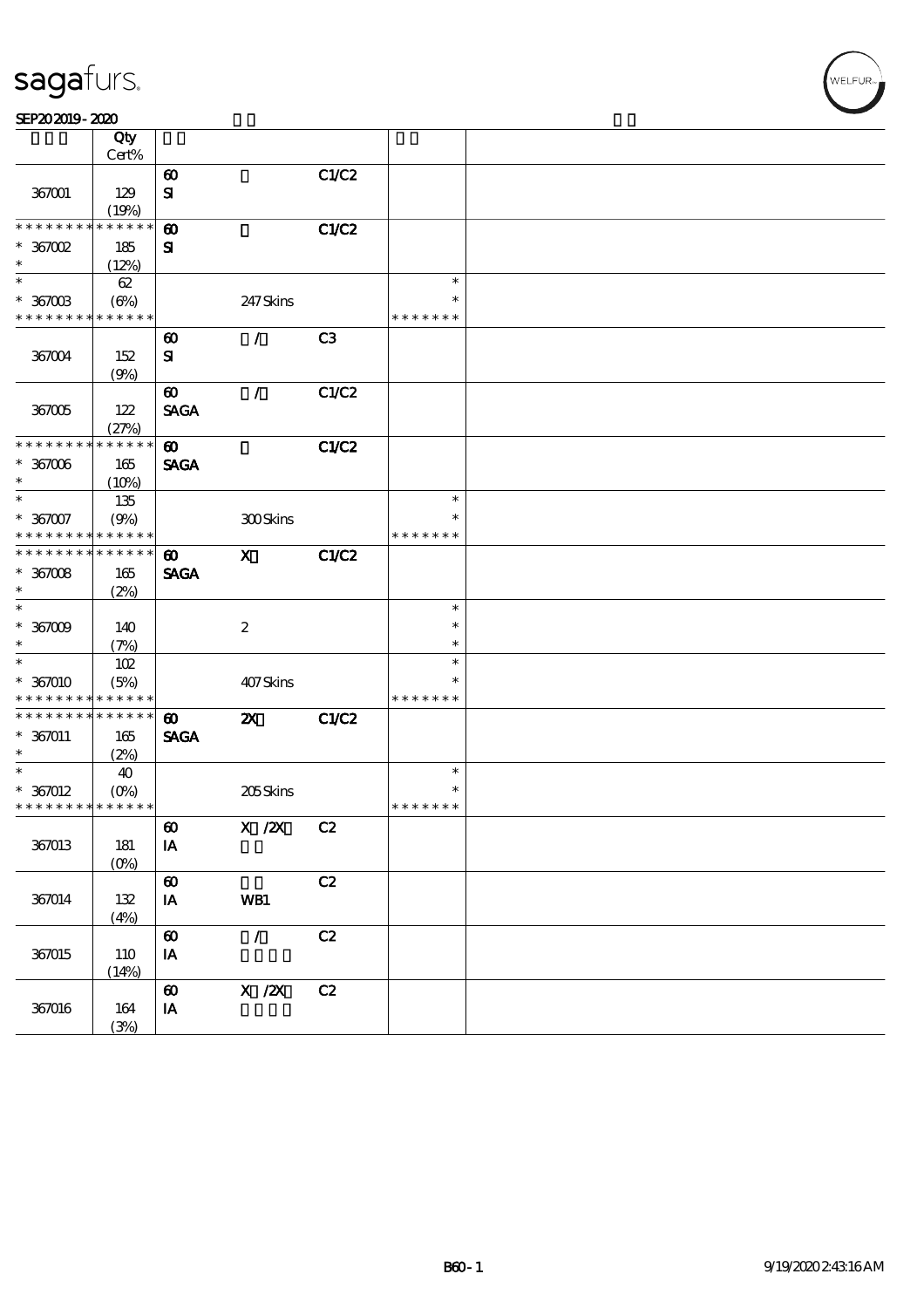| SEP202019-2020 |  |
|----------------|--|
|----------------|--|

|                                                        | Qty<br>Cert%         |                                |                  |                |                         |  |
|--------------------------------------------------------|----------------------|--------------------------------|------------------|----------------|-------------------------|--|
|                                                        |                      |                                |                  | C1/C2          |                         |  |
| 367041                                                 | 206                  | 50<br>${\bf s}$                |                  |                |                         |  |
| * * * * * * * *                                        | (17%)<br>* * * * * * |                                |                  |                |                         |  |
|                                                        |                      | 50                             |                  | C1/C2          |                         |  |
| $* 367042$<br>$\ast$                                   | 205<br>(9%)          | ${\bf s}$                      |                  |                |                         |  |
| $\ast$                                                 | 91                   |                                |                  |                | $\ast$                  |  |
| $*367043$<br>* * * * * * * * * * * * * *               | (12%)                |                                | 296Skins         |                | $\ast$<br>* * * * * * * |  |
|                                                        |                      | 50                             | $\mathcal{L}$    | C <sub>3</sub> |                         |  |
| 367044                                                 | 178<br>(14%)         | ${\bf s}$                      |                  |                |                         |  |
|                                                        |                      | 50                             |                  | C1             |                         |  |
| 367045                                                 | 211<br>(16%)         | ${\bf s}$                      |                  |                |                         |  |
| * * * * * * * *                                        | * * * * * *          | 50                             |                  | C2             |                         |  |
| $* 367046$<br>$\ast$                                   | 205<br>(8%)          | ${\bf s}$                      |                  |                |                         |  |
| $\ast$                                                 |                      |                                |                  |                | $\ast$                  |  |
| $* 367047$<br>$\ast$                                   | 180<br>(10%)         |                                | $\boldsymbol{2}$ |                | $\ast$<br>$\ast$        |  |
| $\ast$                                                 | ${\bf 38}$           |                                |                  |                | $\ast$                  |  |
|                                                        |                      |                                | 423Skins         |                | $\ast$                  |  |
| $* 367048$<br>* * * * * * * *                          | (18%)<br>* * * * * * |                                |                  |                | * * * * * * *           |  |
|                                                        |                      | 50                             |                  | C <sub>3</sub> |                         |  |
| 367049                                                 | 115<br>(13%)         | ${\bf s}$                      |                  |                |                         |  |
|                                                        |                      | 50                             | $\mathbf X$      | C1             |                         |  |
| 367050                                                 | 107<br>$(\Theta)$    | ${\bf s}$                      |                  |                |                         |  |
| * * * * * * * *                                        | * * * * * *          | $\boldsymbol{\mathfrak{D}}$    | X / ZX           | C1/C2          |                         |  |
| $* 367051$                                             | 205                  | ${\bf s}$                      |                  |                |                         |  |
| $\ast$                                                 | (4%)                 |                                |                  |                |                         |  |
| $\ast$                                                 | 148                  |                                |                  |                | $\ast$                  |  |
| $* 367052$                                             | (6%)                 |                                | 353Skins         |                | $\ast$                  |  |
| * * * * * * * * * * * * * *                            |                      |                                |                  |                | * * * * * * *           |  |
| *************** 50                                     |                      |                                | $X$ / $ZX$       | C3             |                         |  |
| $* 367053$                                             | 205                  | ${\bf s}$                      |                  |                |                         |  |
| $\ast$                                                 | (3%)                 |                                |                  |                |                         |  |
| $\ast$                                                 | ${\bf 39}$           |                                |                  |                | $\ast$                  |  |
| $* 367054$                                             | (10%)                |                                | 244Skins         |                | $\ast$                  |  |
| * * * * * * * *                                        | * * * * * *          |                                |                  |                | * * * * * * *           |  |
|                                                        |                      | 50                             | $\mathcal{L}$    | C1/C2          |                         |  |
| 367055                                                 | 143<br>(12%)         | ${\bf s}$                      | <b>INAP</b>      |                |                         |  |
|                                                        |                      | 50                             | $\boldsymbol{X}$ | C2             |                         |  |
| 367056                                                 | $162$<br>(3%)        | $\mathbf{B}$                   | WB1              |                |                         |  |
| * * * * * * *                                          | * * * * * *          | 50                             | $\mathcal{L}$    | C2             |                         |  |
| $* 367057$                                             | $205\,$              | ${\bf I\!B}$                   |                  |                |                         |  |
| $\ast$                                                 | (9%)                 |                                |                  |                |                         |  |
| $\overline{\ast}$                                      | $95\,$               |                                |                  |                | $\ast$                  |  |
| $* 367058$<br>* * * * * * * * <mark>* * * * * *</mark> | (7%)                 |                                | 300Skins         |                | * * * * * * *           |  |
|                                                        |                      | 50                             | X / ZX           | C2             |                         |  |
| 367059                                                 | 201<br>(7%)          | $\, {\bf I} \! {\bf B} \,$     |                  |                |                         |  |
|                                                        |                      |                                |                  |                |                         |  |
| 367060                                                 | 151                  | 50 <sub>o</sub><br><b>SAGA</b> |                  | C1/C2          |                         |  |
|                                                        | (30%)                |                                |                  |                |                         |  |

,<br>WELFUR:<br>.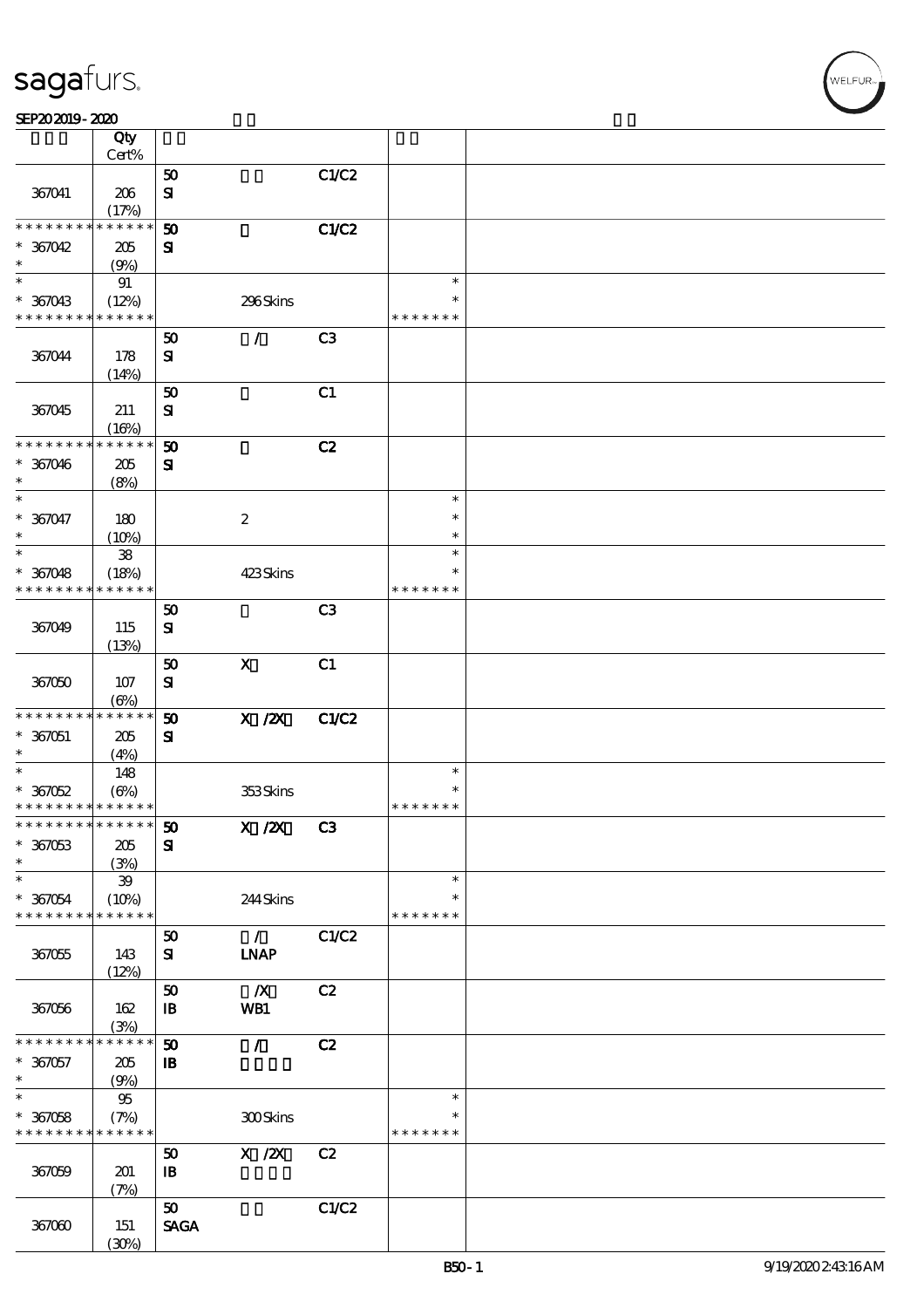|                          | Qty<br>Cert%         |             |                           |                |               |  |
|--------------------------|----------------------|-------------|---------------------------|----------------|---------------|--|
|                          |                      |             |                           |                |               |  |
|                          |                      | ${\bf 50}$  |                           | C1             |               |  |
| 367061                   | 189                  | <b>SAGA</b> |                           |                |               |  |
|                          | (33%)                |             |                           |                |               |  |
| * * * * * * * *          | * * * * * *          | 50          |                           | C1/C2          |               |  |
| $*36702$                 | 185                  | <b>SAGA</b> |                           |                |               |  |
| $\ast$                   | (27%)                |             |                           |                |               |  |
| $\overline{\phantom{0}}$ | 133                  |             |                           |                | $\ast$        |  |
|                          |                      |             |                           |                | $\ast$        |  |
| $* 367063$               | (23%)                |             | 318Skins                  |                |               |  |
| * * * * * * * *          | * * * * * *          |             |                           |                | * * * * * * * |  |
| * * * * * * * *          | * * * * * *          | 50          | $\mathcal{L}$             | C3             |               |  |
| $* 367064$               | 165                  | <b>SAGA</b> |                           |                |               |  |
| $\ast$                   | (29%)                |             |                           |                |               |  |
| $\overline{\ast}$        | 43                   |             |                           |                | $\ast$        |  |
| $*367065$                | (23%)                |             | 208Skins                  |                | $\ast$        |  |
| * * * * * * * *          | * * * * * *          |             |                           |                | * * * * * * * |  |
|                          |                      | 50          |                           | C1             |               |  |
|                          |                      |             |                           |                |               |  |
| 367066                   | 134                  | <b>SAGA</b> |                           |                |               |  |
|                          | (10%)                |             |                           |                |               |  |
| * * * * * * * *          | * * * * * *          | 50          |                           | C2             |               |  |
| $* 367067$               | 160                  | <b>SAGA</b> |                           |                |               |  |
| $\ast$                   | (24%)                |             |                           |                |               |  |
| $\ast$                   |                      |             |                           |                | $\ast$        |  |
| $* 367068$               | 160                  |             | $\boldsymbol{z}$          |                | $\ast$        |  |
| $\ast$                   | (15%)                |             |                           |                | $\ast$        |  |
| $\ast$                   |                      |             |                           |                | $\ast$        |  |
|                          | 160                  |             |                           |                |               |  |
| $* 367009$               | (20%)                |             | 480Skins                  |                | *             |  |
| * * * * * * * *          | * * * * * *          |             |                           |                | * * * * * * * |  |
| * * * * * * * *          | * * * * * *          | 50          |                           | C <sub>3</sub> |               |  |
| $*367070$                | 185                  | <b>SAGA</b> |                           |                |               |  |
| $\ast$                   | (17%)                |             |                           |                |               |  |
| $\ast$                   | 129                  |             |                           |                | $\ast$        |  |
| $* 367071$               |                      |             | 314Skins                  |                | $\ast$        |  |
| * * * * * * * *          | (14%)<br>* * * * * * |             |                           |                | * * * * * * * |  |
| * * * * * * * *          | * * * * * *          |             |                           |                |               |  |
|                          |                      | 50          | $\boldsymbol{\mathrm{X}}$ | C1             |               |  |
| $*36072$                 | 175                  | <b>SAGA</b> |                           |                |               |  |
| $\ast$                   | (16%)                |             |                           |                |               |  |
| $\ast$                   |                      |             |                           |                | $\ast$        |  |
| $* 367073$               | $160$                |             | $\boldsymbol{2}$          |                | $\ast$        |  |
| $\ast$                   | (16%)                |             |                           |                | $\ast$        |  |
| $\ast$                   | 163                  |             |                           |                | $\ast$        |  |
| $* 367074$               | (7%)                 |             | 498Skins                  |                | $\ast$        |  |
| * * * * * * *            | * * * * * *          |             |                           |                | * * * * * * * |  |
|                          | * * * * *            | 50          | $\mathbf x$               | C2             |               |  |
|                          |                      |             |                           |                |               |  |
| $*367075$                | $185\,$              | <b>SAGA</b> |                           |                |               |  |
| $\ast$                   | (12%)                |             |                           |                |               |  |
| $\ast$                   |                      |             |                           |                | $\ast$        |  |
| $* 367076$               | 160                  |             | $\boldsymbol{2}$          |                | $\ast$        |  |
| $\ast$                   | (9%)                 |             |                           |                | $\ast$        |  |
| $\ast$                   |                      |             |                           |                | $\ast$        |  |
| $* 367077$               | 160                  |             | $\,3$                     |                | $\ast$        |  |
| $\ast$                   | (11%)                |             |                           |                | $\ast$        |  |
| $\ast$                   |                      |             |                           |                | $\ast$        |  |
|                          |                      |             |                           |                | $\ast$        |  |
| $*367078$                | 160                  |             | $\boldsymbol{4}$          |                |               |  |
| $\ast$                   | (12%)                |             |                           |                | $\ast$        |  |
| $\ast$                   |                      |             |                           |                | $\ast$        |  |
| $* 36009$                | 160                  |             | $\mathbf 5$               |                | $\ast$        |  |
| $\ast$                   | (16%)                |             |                           |                | $\ast$        |  |
| $\ast$                   |                      |             |                           |                | $\ast$        |  |
| $*367080$                | 160                  |             | $\boldsymbol{6}$          |                | $\ast$        |  |
| $\ast$                   | (12%)                |             |                           |                | $\ast$        |  |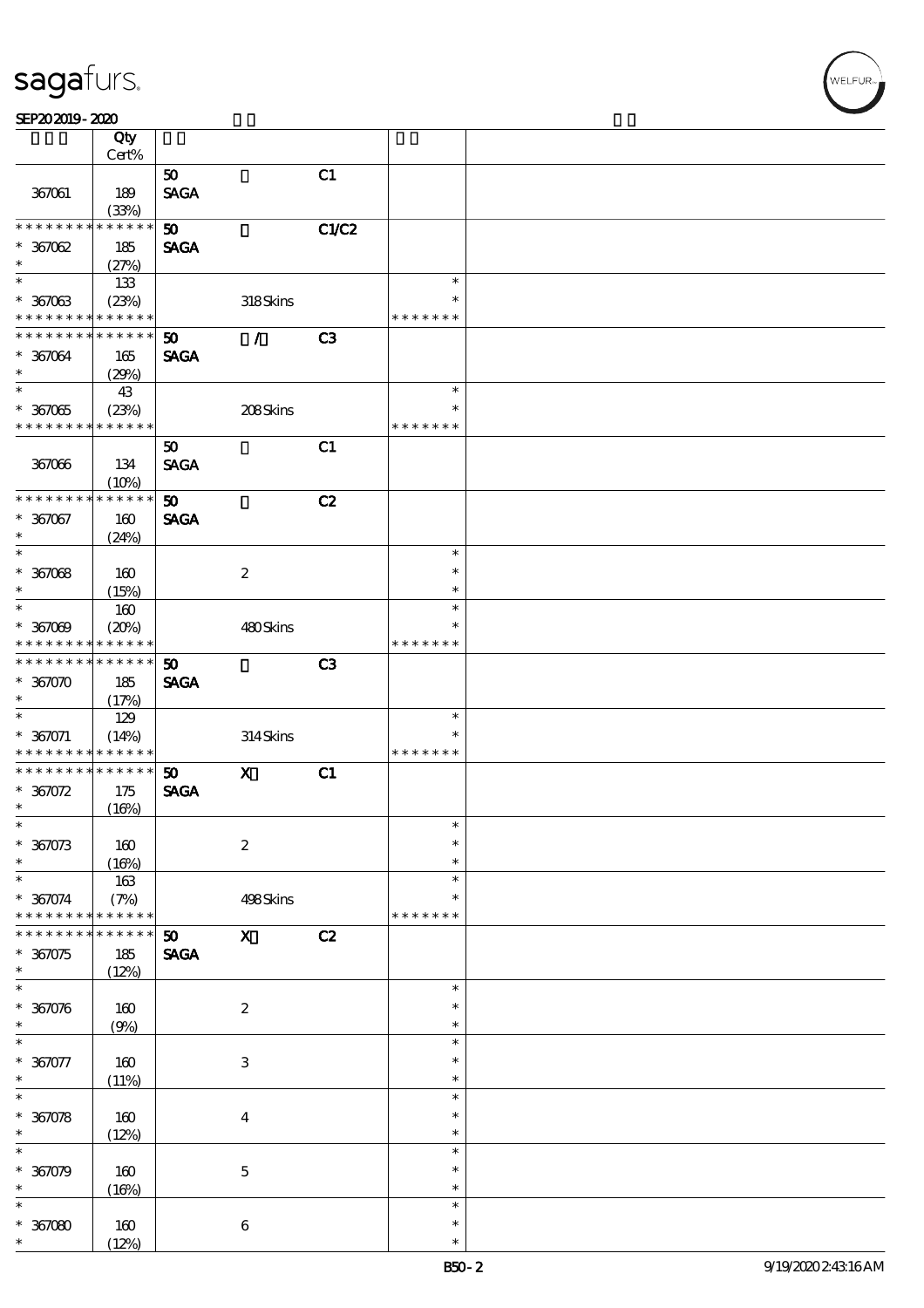#### SEP202019-2020

|                                          | Qty         |                             |                           |                |               |  |
|------------------------------------------|-------------|-----------------------------|---------------------------|----------------|---------------|--|
|                                          | Cert%       |                             |                           |                |               |  |
| $\ast$                                   |             | 50                          | $\mathbf X$               | C2             | $\ast$        |  |
| $* 367081$                               | 160         | <b>SAGA</b>                 |                           |                | $\ast$        |  |
| $\ast$                                   | (10%)       |                             |                           |                | $\ast$        |  |
| $\ast$                                   |             |                             |                           |                | $\ast$        |  |
| $*367082$                                | 160         |                             | $\bf8$                    |                | $\ast$        |  |
| $\ast$                                   | (20%)       |                             |                           |                | $\ast$        |  |
| $\overline{\phantom{0}}$                 |             |                             |                           |                | $\ast$        |  |
| $*367083$                                | 160         |                             | 9                         |                | $\ast$        |  |
| $\ast$                                   | (11%)       |                             |                           |                | $\ast$        |  |
| $\overline{\phantom{0}}$                 | 145         |                             |                           |                | $\ast$        |  |
| $* 367084$                               | (21%)       |                             | 1610Skins                 |                | $\ast$        |  |
| * * * * * * * *                          | * * * * * * |                             |                           |                | * * * * * * * |  |
| * * * * * * * *                          | * * * * * * | $\boldsymbol{\mathfrak{D}}$ | $\boldsymbol{\mathrm{X}}$ | C3             |               |  |
|                                          |             |                             |                           |                |               |  |
| $*367085$<br>$\ast$                      | 185         | <b>SAGA</b>                 |                           |                |               |  |
| $\ast$                                   | (16%)       |                             |                           |                | $\ast$        |  |
|                                          |             |                             |                           |                |               |  |
| $* 367086$                               | 140         |                             | $\boldsymbol{2}$          |                | $\ast$        |  |
| $\ast$                                   | (11%)       |                             |                           |                | $\ast$        |  |
| $\ast$                                   | 116         |                             |                           |                | $\ast$        |  |
| $* 367087$                               | (7%)        |                             | 441 Skins                 |                | $\ast$        |  |
| * * * * * * * *                          | * * * * * * |                             |                           |                | * * * * * * * |  |
| * * * * * * * *                          | * * * * * * | 50                          | $\boldsymbol{\mathsf{z}}$ | <b>C1/C2</b>   |               |  |
| $*367088$                                | 185         | <b>SAGA</b>                 |                           |                |               |  |
| $\ast$                                   | (3%)        |                             |                           |                |               |  |
| $*$                                      | 173         |                             |                           |                | $\ast$        |  |
| $* 367089$                               | (1%)        |                             | 358Skins                  |                |               |  |
| * * * * * * * *                          | * * * * * * |                             |                           |                | * * * * * * * |  |
|                                          |             | 50                          | $\boldsymbol{\mathsf{z}}$ | C <sub>3</sub> |               |  |
| 367090                                   | 157         | <b>SAGA</b>                 |                           |                |               |  |
|                                          | (5%)        |                             |                           |                |               |  |
|                                          |             | 50                          | $\mathcal{L}$             | C2             |               |  |
| 367091                                   | 210         | IA                          | WB1                       |                |               |  |
|                                          | (5%)        |                             |                           |                |               |  |
|                                          |             | ${\bf 50}$                  | $X$ / $ZX$                | C2             |               |  |
| 367092                                   | 200         | IA                          | WB1                       |                |               |  |
|                                          |             |                             |                           |                |               |  |
| * * * * * * * * <mark>* * * * * *</mark> | (10%)       | $\pmb{\mathfrak{D}}$        | $\mathcal{T}$             | C2             |               |  |
|                                          |             |                             |                           |                |               |  |
| $*367003$<br>$\ast$                      | 185         | IA                          |                           |                |               |  |
|                                          | (20%)       |                             |                           |                |               |  |
| $\ast$                                   | 152         |                             |                           |                | $\ast$        |  |
| $*367094$                                | (19%)       |                             | 337Skins                  |                | $\ast$        |  |
| * * * * * * *                            | * * * * * * |                             |                           |                | * * * * * * * |  |
|                                          | * * * * *   | 50                          | $X \, /ZX$                | C2             |               |  |
| $*367005$                                | 185         | IA                          |                           |                |               |  |
| $\ast$                                   | (7%)        |                             |                           |                |               |  |
| $\ast$                                   | 135         |                             |                           |                | $\ast$        |  |
| $* 367006$                               | (5%)        |                             | 320Skins                  |                | $\ast$        |  |
| * * * * * * * *                          | * * * * * * |                             |                           |                | * * * * * * * |  |

**V**<br>WELFUR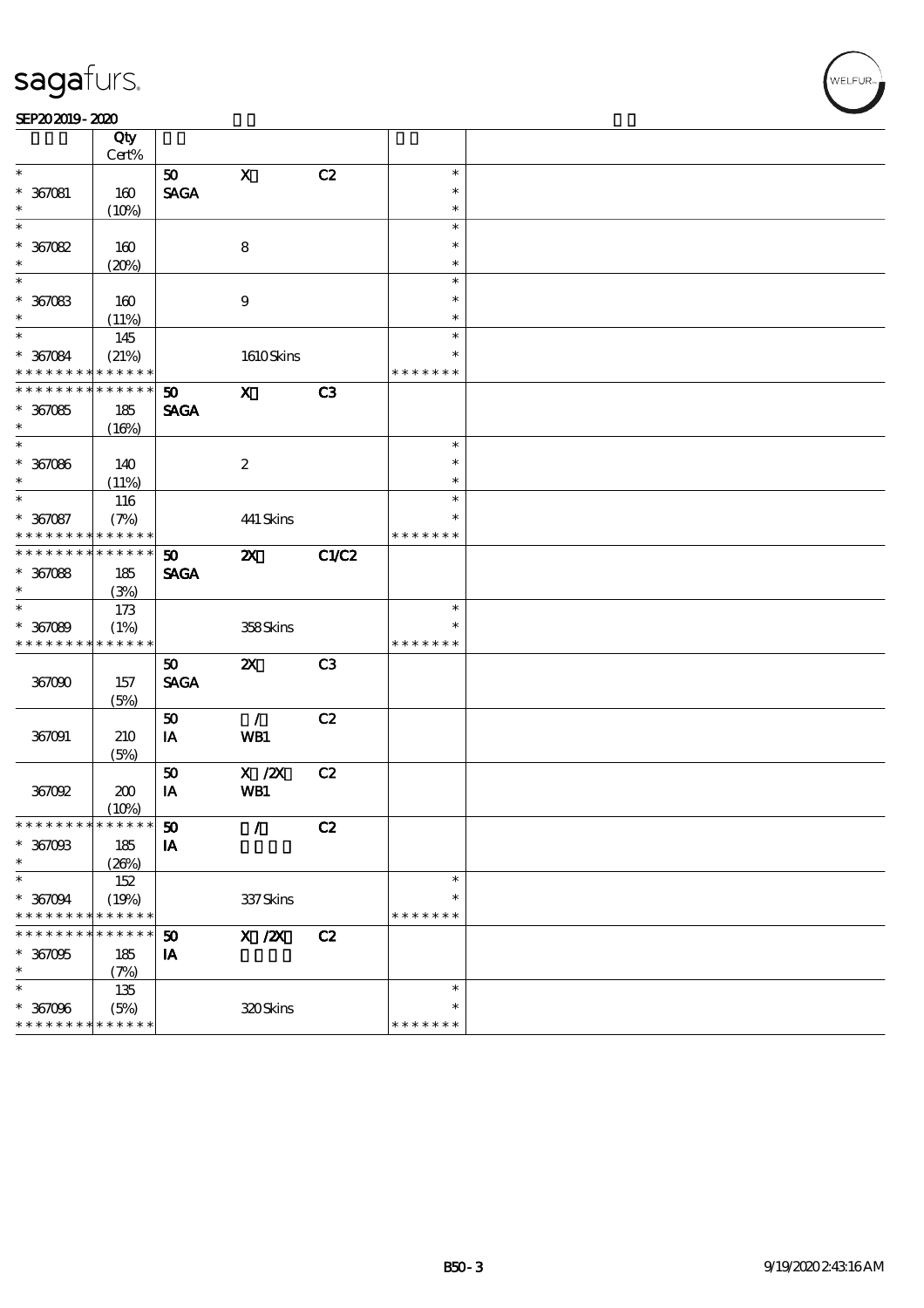$\top$ 

#### $SEP202019 - 2020$

|                                            | Qty<br>Cert%  |                                       |                  |       |                  |  |
|--------------------------------------------|---------------|---------------------------------------|------------------|-------|------------------|--|
|                                            |               | $\boldsymbol{\omega}$                 | $X$ $X$          | C1/C2 |                  |  |
| 367121                                     | 221           | $\mathbf{S}$                          |                  |       |                  |  |
|                                            | (29%)         |                                       |                  |       |                  |  |
| 367122                                     | 100           | $\boldsymbol{\omega}$<br>${\bf s}$    | $\mathbf X$      | C1/C2 |                  |  |
|                                            | (12%)         |                                       |                  |       |                  |  |
| 367123                                     | 110           | $\boldsymbol{\omega}$<br>${\bf s}$    |                  | C1    |                  |  |
|                                            | (40%)         |                                       |                  |       |                  |  |
| 367124                                     | 170<br>(23%)  | $\boldsymbol{\omega}$<br>$\mathbf{S}$ |                  | C1/C2 |                  |  |
| * * * * * * * *                            | * * * * * *   | $\boldsymbol{\omega}$                 |                  | C2    |                  |  |
| $*367125$<br>$\ast$                        | 225           | ${\bf s}$                             |                  |       |                  |  |
| $\ast$                                     | (29%)         |                                       |                  |       | $\ast$           |  |
| $* 367126$                                 | 175<br>(22%)  |                                       | 400Skins         |       | $\ast$           |  |
| * * * * * * * *                            | * * * * * *   |                                       |                  |       | * * * * * * *    |  |
| * * * * * * * *                            | * * * * * *   | $\boldsymbol{\omega}$                 | X /              | C3    |                  |  |
| $* 367127$<br>$\ast$                       | 205<br>(19%)  | ${\bf s}$                             |                  |       |                  |  |
| $\ast$                                     | 42            |                                       |                  |       | $\ast$           |  |
| $* 367128$                                 | (11%)         |                                       | 247 Skins        |       | $\ast$           |  |
| * * * * * * * *                            | * * * * * *   |                                       |                  |       | * * * * * * *    |  |
| 367129                                     | 79            | $\boldsymbol{\omega}$<br>$\mathbf{S}$ |                  | C3    |                  |  |
|                                            | (20%)         |                                       |                  |       |                  |  |
| 367130                                     | 75            | $\boldsymbol{\omega}$<br>${\bf S}$    |                  | C1    |                  |  |
|                                            | (30%)         |                                       |                  |       |                  |  |
| * * * * * * * *                            | * * * * * *   | $\boldsymbol{\omega}$                 |                  | C2    |                  |  |
| $* 367131$<br>$\ast$                       | 225<br>(23%)  | ${\bf s}$                             |                  |       |                  |  |
| $\ast$                                     | 94            |                                       |                  |       | $\ast$           |  |
| $* 367132$                                 | (19%)         |                                       | 319Skins         |       | $\ast$           |  |
| * * * * * * * * <mark>* * * * * * *</mark> |               |                                       |                  |       | * * * * * * *    |  |
| *************** 10                         |               |                                       |                  | C3    |                  |  |
| $* 367133$                                 | 225           | ${\bf S}$                             |                  |       |                  |  |
| $\ast$                                     | (14%)         |                                       |                  |       |                  |  |
| $\ast$<br>$* 367134$                       | 200           |                                       | $\boldsymbol{2}$ |       | $\ast$<br>$\ast$ |  |
| $\ast$                                     | (17%)         |                                       |                  |       | $\ast$           |  |
| $\ast$                                     | 89            |                                       |                  |       | $\ast$           |  |
| $* 367135$                                 | (15%)         |                                       | 514Skins         |       |                  |  |
| * * * * * * * *                            | * * * * * *   |                                       |                  |       | * * * * * * *    |  |
|                                            |               | $\boldsymbol{\omega}$                 |                  | C1    |                  |  |
| 367136                                     | 210<br>(25%)  | ${\bf s}$                             |                  |       |                  |  |
| * * * * * * *                              | $* * * * * *$ | $\boldsymbol{\omega}$                 |                  | C2    |                  |  |
| $* 367137$<br>$\ast$                       | 200<br>(20%)  | ${\bf s}$                             |                  |       |                  |  |
| $\overline{\ast}$                          | 178           |                                       |                  |       | $\ast$           |  |
| $* 367138$                                 | (16%)         |                                       | 378Skins         |       | $\ast$           |  |
| * * * * * * * *                            | * * * * * *   |                                       |                  |       | * * * * * * *    |  |
| * * * * * * * *                            | * * * * * *   | $\boldsymbol{\omega}$                 |                  | C3    |                  |  |
| $* 367139$                                 | 225           | ${\bf s}$                             |                  |       |                  |  |
| $\ast$<br>$\ast$                           | (12%)         |                                       |                  |       | $\ast$           |  |
|                                            |               |                                       |                  |       |                  |  |
| $* 367140$<br>$\ast$                       | 200           |                                       | $\boldsymbol{2}$ |       | $\ast$           |  |
|                                            | (13%)         |                                       |                  |       | $\ast$           |  |

 $\overline{\mathbf{r}}$ 

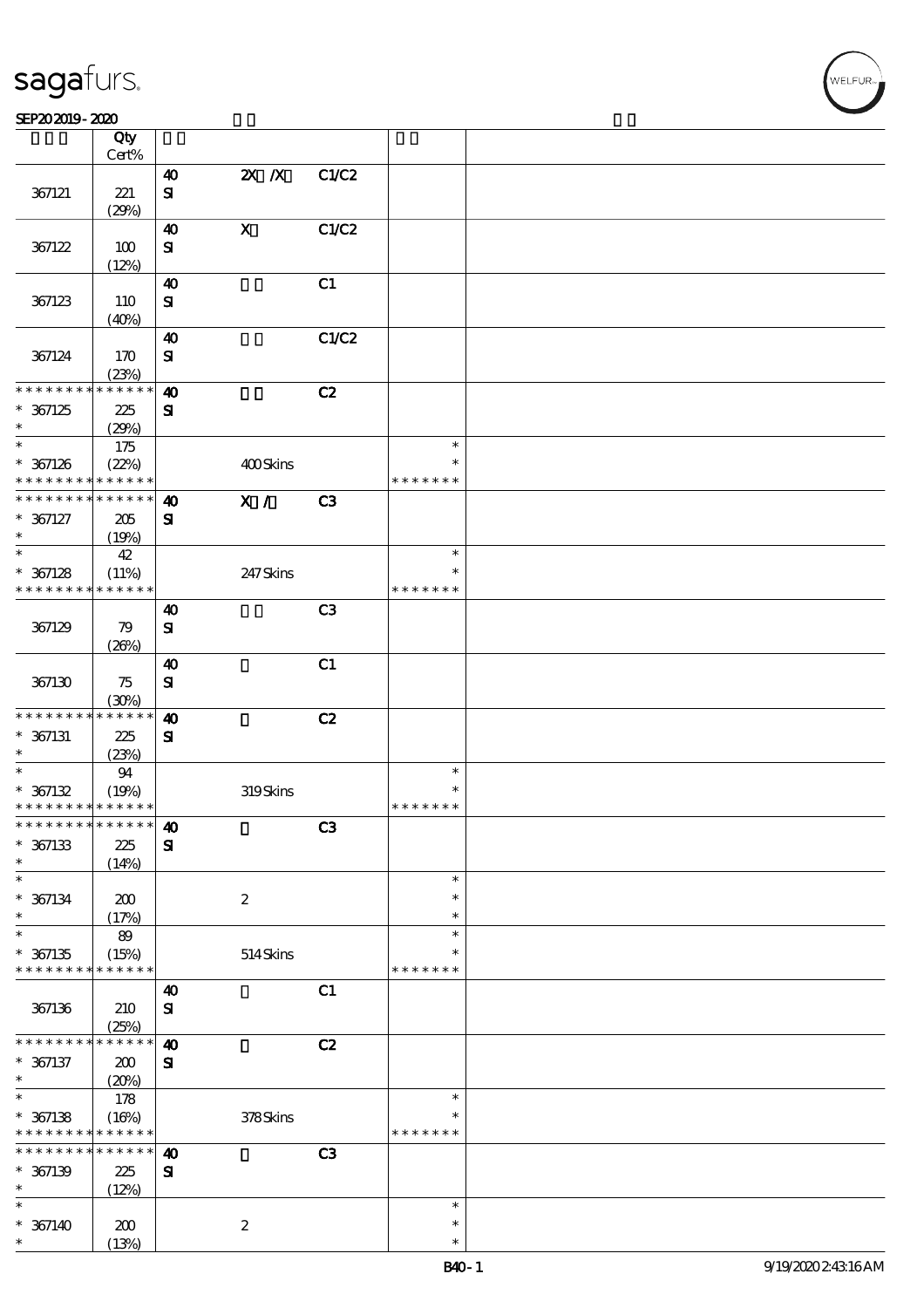#### $SEP202019 - 2020$  $\frac{\text{SEP202019-2020}}{\text{Qty}}$

|                                                          | Qty<br>Cert%         |                       |                           |       |               |  |
|----------------------------------------------------------|----------------------|-----------------------|---------------------------|-------|---------------|--|
| $\ast$                                                   |                      |                       |                           |       | $\ast$        |  |
|                                                          |                      | $\boldsymbol{\omega}$ |                           | C3    |               |  |
| $* 367141$                                               | 200                  | $\mathbf{S}$          |                           |       | $\ast$        |  |
| *                                                        | (11%)                |                       |                           |       | $\ast$        |  |
| $\ast$                                                   |                      |                       |                           |       | $\ast$        |  |
| $* 367142$                                               | 200                  |                       | $\boldsymbol{4}$          |       | $\ast$        |  |
| $\ast$                                                   | (9%)                 |                       |                           |       | $\ast$        |  |
| $\ast$                                                   |                      |                       |                           |       | $\ast$        |  |
|                                                          |                      |                       |                           |       |               |  |
| $* 367143$                                               | 200                  |                       | $\mathbf 5$               |       | $\ast$        |  |
| $\ast$                                                   | (17%)                |                       |                           |       | $\ast$        |  |
| $\ast$                                                   | 129                  |                       |                           |       | $\ast$        |  |
| $* 367144$                                               | (14%)                |                       | 1154Skins                 |       | $\ast$        |  |
| * * * * * * * *                                          | * * * * * *          |                       |                           |       | * * * * * * * |  |
| * * * * * * * *                                          | * * * * * *          | $\boldsymbol{\omega}$ | $\mathbf{x}$              | C1    |               |  |
|                                                          |                      |                       |                           |       |               |  |
| $* 367145$                                               | 225                  | ${\bf s}$             |                           |       |               |  |
| $\ast$                                                   | (12%)                |                       |                           |       |               |  |
| $\ast$                                                   | $5\!2$               |                       |                           |       | $\ast$        |  |
| $* 367146$                                               | (15%)                |                       | 277Skins                  |       | $\ast$        |  |
| * * * * * * * *                                          | * * * * * *          |                       |                           |       | * * * * * * * |  |
| * * * * * * * *                                          | * * * * * *          | $\boldsymbol{\omega}$ | $\mathbf x$               | C2    |               |  |
| $* 367147$                                               | 225                  | ${\bf s}$             |                           |       |               |  |
| $\ast$                                                   |                      |                       |                           |       |               |  |
| $\ast$                                                   | (8%)                 |                       |                           |       | $\ast$        |  |
|                                                          |                      |                       |                           |       |               |  |
| $* 367148$                                               | 200                  |                       | $\boldsymbol{2}$          |       | $\ast$        |  |
| $\ast$                                                   | (8%)                 |                       |                           |       | $\ast$        |  |
| $\ast$                                                   |                      |                       |                           |       | $\ast$        |  |
| $* 367149$                                               | 200                  |                       | $\ensuremath{\mathbf{3}}$ |       | $\ast$        |  |
| $\ast$                                                   | (15%)                |                       |                           |       | $\ast$        |  |
| $\ast$                                                   |                      |                       |                           |       | $\ast$        |  |
|                                                          | 161                  |                       |                           |       | *             |  |
| $*367150$                                                | (13%)                |                       | 786Skins                  |       |               |  |
| * * * * * * * *                                          | * * * * * *          |                       |                           |       | * * * * * * * |  |
|                                                          |                      |                       |                           |       |               |  |
|                                                          |                      | 40                    | $\boldsymbol{\mathsf{X}}$ | C1/C2 |               |  |
|                                                          | 145                  | ${\bf s}$             |                           |       |               |  |
| 367151                                                   |                      |                       |                           |       |               |  |
| * * * * * * * *                                          | (11%)<br>$******$    |                       |                           |       |               |  |
|                                                          |                      | $\boldsymbol{\omega}$ | $X$ / $ZX$                | C3    |               |  |
| $* 367152$                                               | 225                  | ${\bf s}$             |                           |       |               |  |
| $\ast$                                                   | $(\Theta)$           |                       |                           |       |               |  |
| *                                                        |                      |                       |                           |       | $\ast$        |  |
| $* 367153$                                               | 200                  |                       | $\boldsymbol{2}$          |       | $\ast$        |  |
| $\ast$                                                   | (14%)                |                       |                           |       | $\ast$        |  |
| $\ast$                                                   | 129                  |                       |                           |       | $\ast$        |  |
| $* 367154$                                               | (13%)                |                       | 554Skins                  |       | $\ast$        |  |
| * * * * * * * *                                          | * * * * * *          |                       |                           |       | * * * * * * * |  |
|                                                          |                      |                       |                           |       |               |  |
|                                                          |                      | $\boldsymbol{\omega}$ |                           | C1/C2 |               |  |
| 367155                                                   | $90^{\circ}$         | ${\bf s}$             | <b>INAP</b>               |       |               |  |
|                                                          | (18%)                |                       |                           |       |               |  |
|                                                          |                      | $\boldsymbol{\omega}$ |                           | C1/C2 |               |  |
| 367156                                                   | 178                  | ${\bf s}$             | <b>LNAP</b>               |       |               |  |
|                                                          | (14%)                |                       |                           |       |               |  |
| * * * * * * *                                            | * * * * *            | $\boldsymbol{\omega}$ |                           |       |               |  |
|                                                          |                      |                       |                           | C1/C2 |               |  |
| $* 367157$<br>$\ast$                                     | 225                  | ${\bf s}$             | <b>INAP</b>               |       |               |  |
| $\overline{\ast}$                                        | (5%)                 |                       |                           |       | $\ast$        |  |
|                                                          | 73                   |                       |                           |       |               |  |
|                                                          | (2%)                 |                       | 298Skins                  |       |               |  |
| $* 367158$<br>* * * * * * * * <mark>* * * * * * *</mark> |                      |                       |                           |       | * * * * * * * |  |
| * * * * * * * *                                          | $* * * * * * *$      | 40                    | $\mathcal{L}$             | C2    |               |  |
| $* 367159$                                               | 225                  | $\mathbf{B}$          | WB1                       |       |               |  |
| $\ast$                                                   |                      |                       |                           |       |               |  |
|                                                          | (9%)                 |                       |                           |       | $\ast$        |  |
| $\ast$                                                   | 58                   |                       |                           |       | $\ast$        |  |
| $* 367160$<br>* * * * * * * *                            | (12%)<br>* * * * * * |                       | 283Skins                  |       | * * * * * * * |  |

,<br>WELFUR: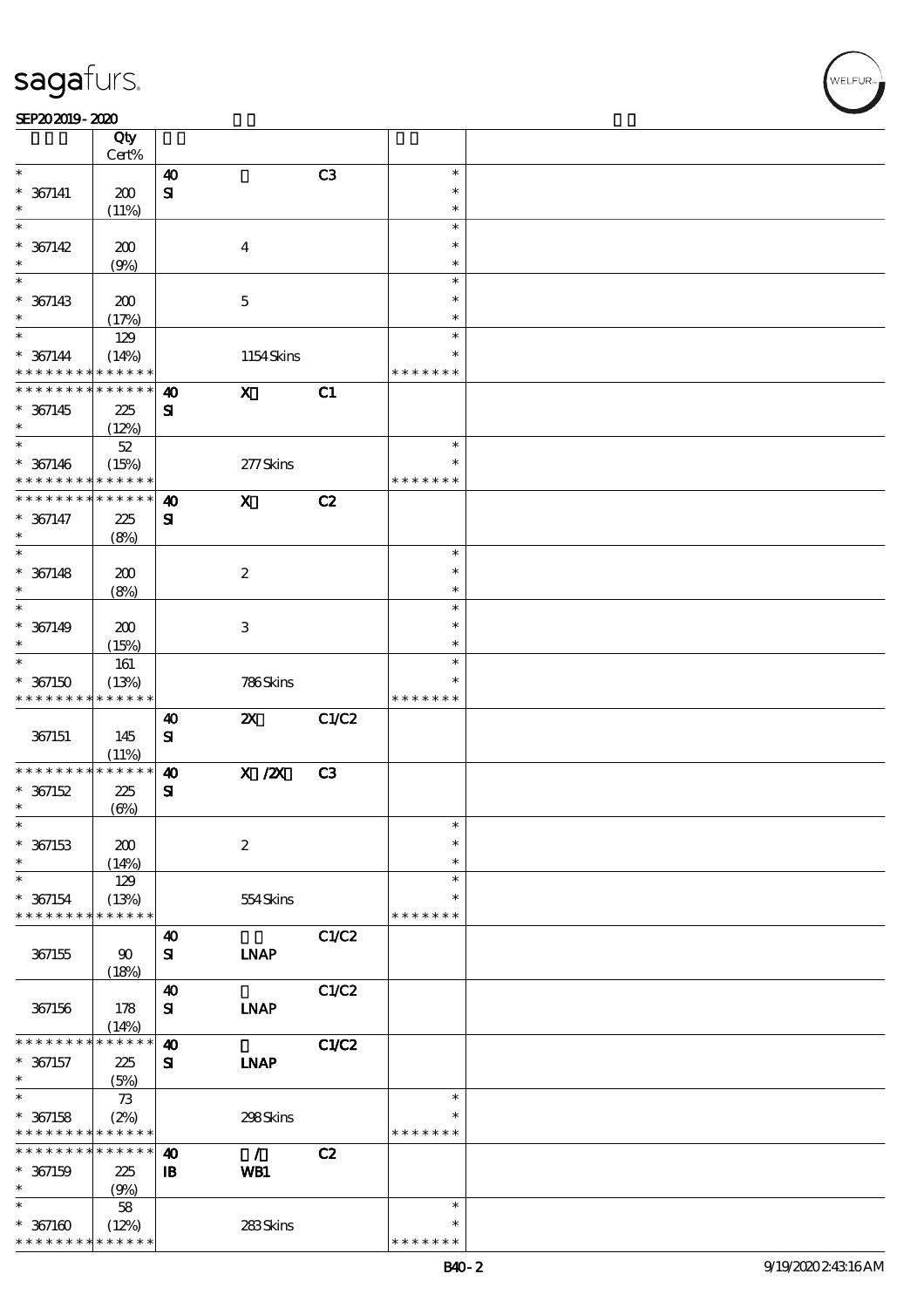#### $SEP202019 - 2020$

|                             | Qty                  |                                       |                           |       |                  |  |
|-----------------------------|----------------------|---------------------------------------|---------------------------|-------|------------------|--|
|                             | Cert%                |                                       |                           |       |                  |  |
|                             |                      | $\boldsymbol{\omega}$                 | $X$ / $ZX$                | C2    |                  |  |
| 367161                      | 177                  | $\mathbf{I}$                          | WB1                       |       |                  |  |
|                             | $(\Theta)$           |                                       |                           |       |                  |  |
|                             |                      | $\boldsymbol{\omega}$                 | X /                       | C2    |                  |  |
| 367162                      | 138                  | $\mathbf{B}$                          |                           |       |                  |  |
| * * * * * * * *             | (11%)<br>* * * * * * |                                       |                           |       |                  |  |
| $* 367163$                  | 225                  | $\boldsymbol{\omega}$<br>$\mathbf{B}$ | $\mathcal{L}$             | C2    |                  |  |
| $\ast$                      | (14%)                |                                       |                           |       |                  |  |
| $\ast$                      |                      |                                       |                           |       | $\ast$           |  |
| $* 367164$                  | 200                  |                                       | $\boldsymbol{2}$          |       | $\ast$           |  |
| $\ast$                      | (12%)                |                                       |                           |       | $\ast$           |  |
| $\overline{\ast}$           |                      |                                       |                           |       | $\ast$           |  |
| $* 367165$                  | 200                  |                                       | $\ensuremath{\mathsf{3}}$ |       | $\ast$           |  |
| $\ast$                      | (16%)                |                                       |                           |       | $\ast$           |  |
| $*$                         | 79                   |                                       |                           |       | $\ast$           |  |
| $* 367166$                  | (7%)                 |                                       | 704Skins                  |       | $\ast$           |  |
| * * * * * * * *             | * * * * * *          |                                       |                           |       | * * * * * * *    |  |
| * * * * * * * *             | $* * * * * * *$      | $\boldsymbol{\omega}$                 | $X$ / $ZX$                | C2    |                  |  |
| $* 367167$                  | 225                  | $\mathbf{B}$                          |                           |       |                  |  |
| $\ast$                      | (3%)                 |                                       |                           |       |                  |  |
| $\ast$                      | ${\bf 36}$           |                                       |                           |       | $\ast$           |  |
| $* 367168$                  | (13%)                |                                       | 261 Skins                 |       | $\ast$           |  |
| * * * * * * * *             | * * * * * *          |                                       |                           |       | * * * * * * *    |  |
|                             |                      | 40                                    | $X$ $X$                   | C1/C2 |                  |  |
| 367169                      | 175                  | <b>SAGA</b>                           |                           |       |                  |  |
|                             | (22%)                |                                       |                           |       |                  |  |
|                             |                      | $\boldsymbol{\omega}$                 |                           | C1    |                  |  |
| 367170                      | 123                  | <b>SAGA</b>                           |                           |       |                  |  |
|                             | (43%)                |                                       |                           |       |                  |  |
| * * * * * * * *             | * * * * * *          | $\boldsymbol{\omega}$                 |                           | C2    |                  |  |
| $* 367171$<br>$\ast$        | 205                  | <b>SAGA</b>                           |                           |       |                  |  |
| $*$                         | (29%)                |                                       |                           |       | $\ast$           |  |
| $* 367172$                  | 189                  |                                       |                           |       | ∗                |  |
| * * * * * * * * * * * * * * | (20%)                |                                       | 394Skins                  |       | * * * * * * *    |  |
| *************** <b>40</b>   |                      |                                       | X /                       | C3    |                  |  |
| $* 367173$                  | 205                  | <b>SAGA</b>                           |                           |       |                  |  |
| $\ast$                      | (20%)                |                                       |                           |       |                  |  |
| $\ast$                      | 53                   |                                       |                           |       | $\ast$           |  |
| $* 367174$                  | (11%)                |                                       | 258Skins                  |       | ∗                |  |
| * * * * * * * *             | * * * * * *          |                                       |                           |       | * * * * * * *    |  |
| * * * * * * *               | * * * * * *          | $\boldsymbol{\omega}$                 |                           | C2    |                  |  |
| $* 367175$                  | 205                  | <b>SAGA</b>                           |                           |       |                  |  |
| $\ast$                      | (22%)                |                                       |                           |       |                  |  |
| $\ast$                      |                      |                                       |                           |       | $\ast$           |  |
| $* 367176$                  | $180$                |                                       | $\boldsymbol{z}$          |       | $\ast$           |  |
| $\ast$                      | (24%)                |                                       |                           |       | $\ast$           |  |
| $\ast$                      |                      |                                       |                           |       | $\ast$           |  |
| $* 367177$                  | 180                  |                                       | $\ensuremath{\mathsf{3}}$ |       | $\ast$           |  |
| $\ast$<br>$\ast$            | (34%)                |                                       |                           |       | $\ast$<br>$\ast$ |  |
|                             |                      |                                       |                           |       |                  |  |
| $* 367178$<br>$\ast$        | 180                  |                                       | $\bf{4}$                  |       | $\ast$<br>$\ast$ |  |
| $\ast$                      | (7%)                 |                                       |                           |       | $\ast$           |  |
|                             |                      |                                       |                           |       | $\ast$           |  |
| $* 367179$<br>$\ast$        | 180                  |                                       | $\mathbf 5$               |       | $\ast$           |  |
| $\ast$                      | (17%)<br>$62\,$      |                                       |                           |       | $\ast$           |  |
| $* 367180$                  | (4%)                 |                                       | 987 Skins                 |       | ∗                |  |
| * * * * * * * *             | * * * * * *          |                                       |                           |       | * * * * * * *    |  |
|                             |                      |                                       |                           |       |                  |  |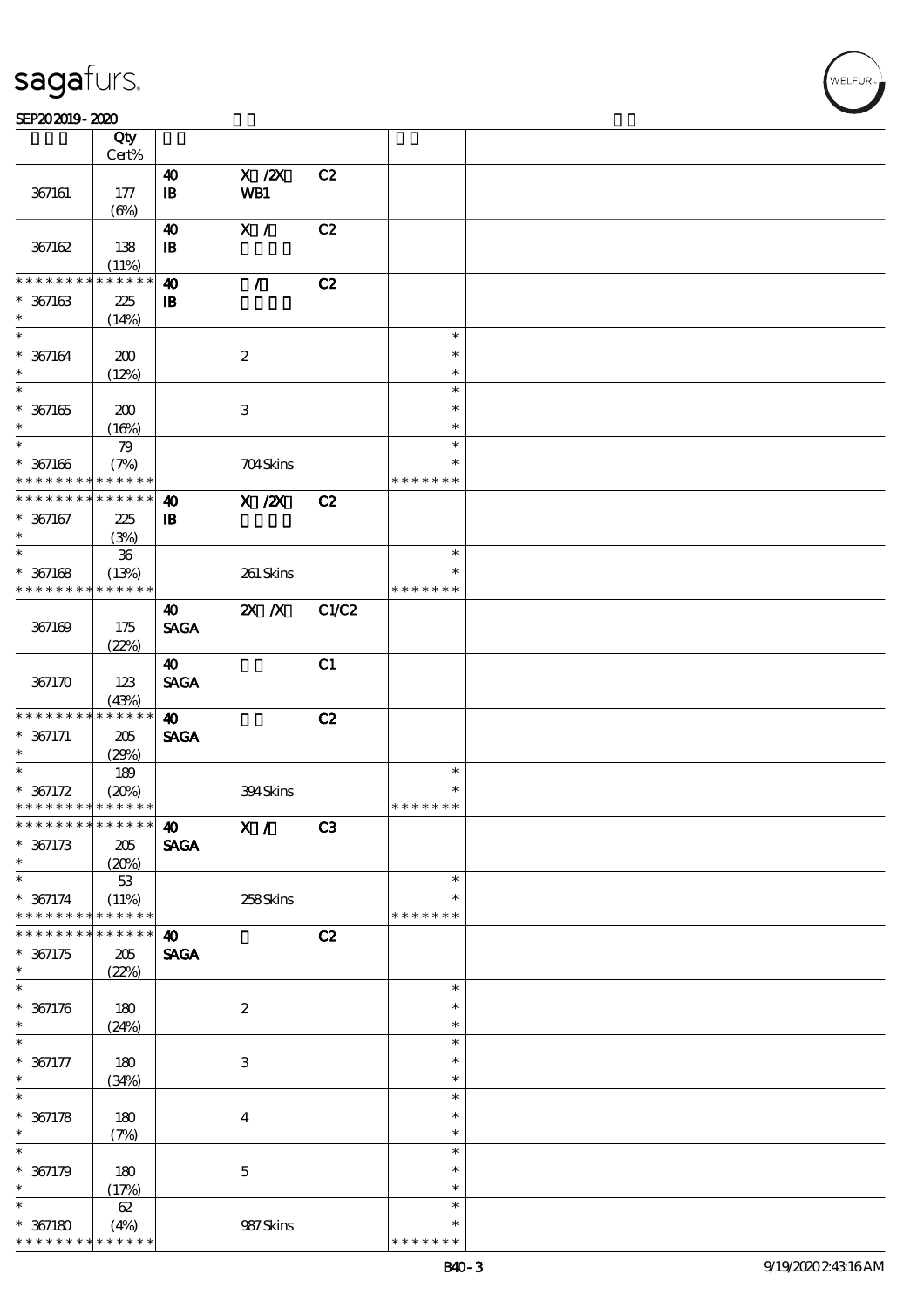| SEP202019-2020 |  |
|----------------|--|
|----------------|--|

|                      | Qty                     |                       |                           |    |                  |  |
|----------------------|-------------------------|-----------------------|---------------------------|----|------------------|--|
|                      | $Cert\%$<br>* * * * * * |                       |                           |    |                  |  |
| * * * * * * * *      |                         | $\boldsymbol{\omega}$ |                           | C3 |                  |  |
| $* 367181$<br>$\ast$ | $205\,$                 | <b>SAGA</b>           |                           |    |                  |  |
| $\ast$               | (21%)                   |                       |                           |    | $\ast$           |  |
| $* 367182$           | 180                     |                       | $\boldsymbol{2}$          |    | $\ast$           |  |
| $\ast$               | (15%)                   |                       |                           |    | $\ast$           |  |
| $\ast$               | 119                     |                       |                           |    | $\ast$           |  |
| $* 367183$           | (16%)                   |                       | 504Skins                  |    | *                |  |
| * * * * * * * *      | * * * * * *             |                       |                           |    | * * * * * * *    |  |
| * * * * * * * *      | * * * * * *             | $\boldsymbol{\omega}$ |                           | C1 |                  |  |
| $* 367184$           | 205                     | <b>SAGA</b>           |                           |    |                  |  |
| $\ast$               | (25%)                   |                       |                           |    |                  |  |
| $\overline{\ast}$    |                         |                       |                           |    | $\ast$           |  |
| $^*$ 367185          | 180                     |                       | $\boldsymbol{2}$          |    | $\ast$           |  |
| $\ast$               | (23%)                   |                       |                           |    | $\ast$           |  |
| $\ast$               | $101$                   |                       |                           |    | $\ast$           |  |
| $* 367186$           | (20%)                   |                       | 486Skins                  |    | $\ast$           |  |
| * * * * * * *        | $* * * * * * *$         |                       |                           |    | * * * * * * *    |  |
| * * * * * * *        | * * * * * *             | $\boldsymbol{\omega}$ |                           | C2 |                  |  |
| $* 367187$           | 180                     | <b>SAGA</b>           |                           |    |                  |  |
| $\ast$               | (18%)                   |                       |                           |    |                  |  |
| $\ast$               |                         |                       |                           |    | $\ast$           |  |
| $* 367188$<br>$\ast$ | 180                     |                       | $\boldsymbol{z}$          |    | $\ast$<br>$\ast$ |  |
| $\ast$               | (22%)                   |                       |                           |    | $\ast$           |  |
| $* 367189$           |                         |                       |                           |    | $\ast$           |  |
| $\ast$               | 180                     |                       | $\ensuremath{\mathsf{3}}$ |    | $\ast$           |  |
| $\ast$               | (17%)                   |                       |                           |    | $\ast$           |  |
| $* 367190$           | 180                     |                       | $\boldsymbol{4}$          |    | $\ast$           |  |
| $\ast$               | (17%)                   |                       |                           |    | $\ast$           |  |
| $\ast$               |                         |                       |                           |    | $\ast$           |  |
| $*$ 367191           | 180                     |                       | $\mathbf 5$               |    | $\ast$           |  |
| $\ast$               | (33%)                   |                       |                           |    | $\ast$           |  |
| $\ast$               |                         |                       |                           |    | $\ast$           |  |
| $* 367192$           | 195                     |                       | $\,6\,$                   |    | $\ast$           |  |
| $\ast$               | (18%)                   |                       |                           |    | $\ast$           |  |
| $\ast$               | $\pmb{8}\pmb{0}$        |                       |                           |    | $\ast$           |  |
| $^*$ 367193          | (28%)                   |                       | 1175Skins                 |    | $\ast$           |  |
| * * * * * * * *      | * * * * * *             |                       |                           |    | * * * * * * *    |  |
| * * * * * * *        | * * * * * *             | $\boldsymbol{\omega}$ |                           | C3 |                  |  |
| $* 367194$           | 205                     | <b>SAGA</b>           |                           |    |                  |  |
| $\ast$               | (18%)                   |                       |                           |    |                  |  |
| $\ast$               |                         |                       |                           |    | $\ast$<br>$\ast$ |  |
| $* 367195$<br>$\ast$ | 180                     |                       | $\boldsymbol{2}$          |    | $\ast$           |  |
| $\ast$               | (28%)                   |                       |                           |    | $\ast$           |  |
| $* 367196$           | $180\,$                 |                       | $\ensuremath{\mathsf{3}}$ |    | $\ast$           |  |
| $\ast$               | (25%)                   |                       |                           |    | $\ast$           |  |
| $\ast$               |                         |                       |                           |    | $\ast$           |  |
| $* 367197$           | $180\,$                 |                       | $\boldsymbol{4}$          |    | $\ast$           |  |
| $\ast$               | (18%)                   |                       |                           |    | $\ast$           |  |
| $\overline{\ast}$    |                         |                       |                           |    | $\ast$           |  |
| $* 367198$           | 180                     |                       | $\bf 5$                   |    | $\ast$           |  |
| $\ast$               | (9%)                    |                       |                           |    | $\ast$           |  |
| $\ast$               | 179                     |                       |                           |    | $\ast$           |  |
| $* 367199$           | (10%)                   |                       | 1104Skins                 |    | $\ast$           |  |
| * * * * * * * *      | * * * * * *             |                       |                           |    | * * * * * * *    |  |
| * * * * * * *<br>∗   | * * * * * *             | $\boldsymbol{\omega}$ | $\mathbf x$               | C1 |                  |  |
| $*367200$            | 205                     | <b>SAGA</b>           |                           |    |                  |  |
| $\ast$               | (13%)                   |                       |                           |    |                  |  |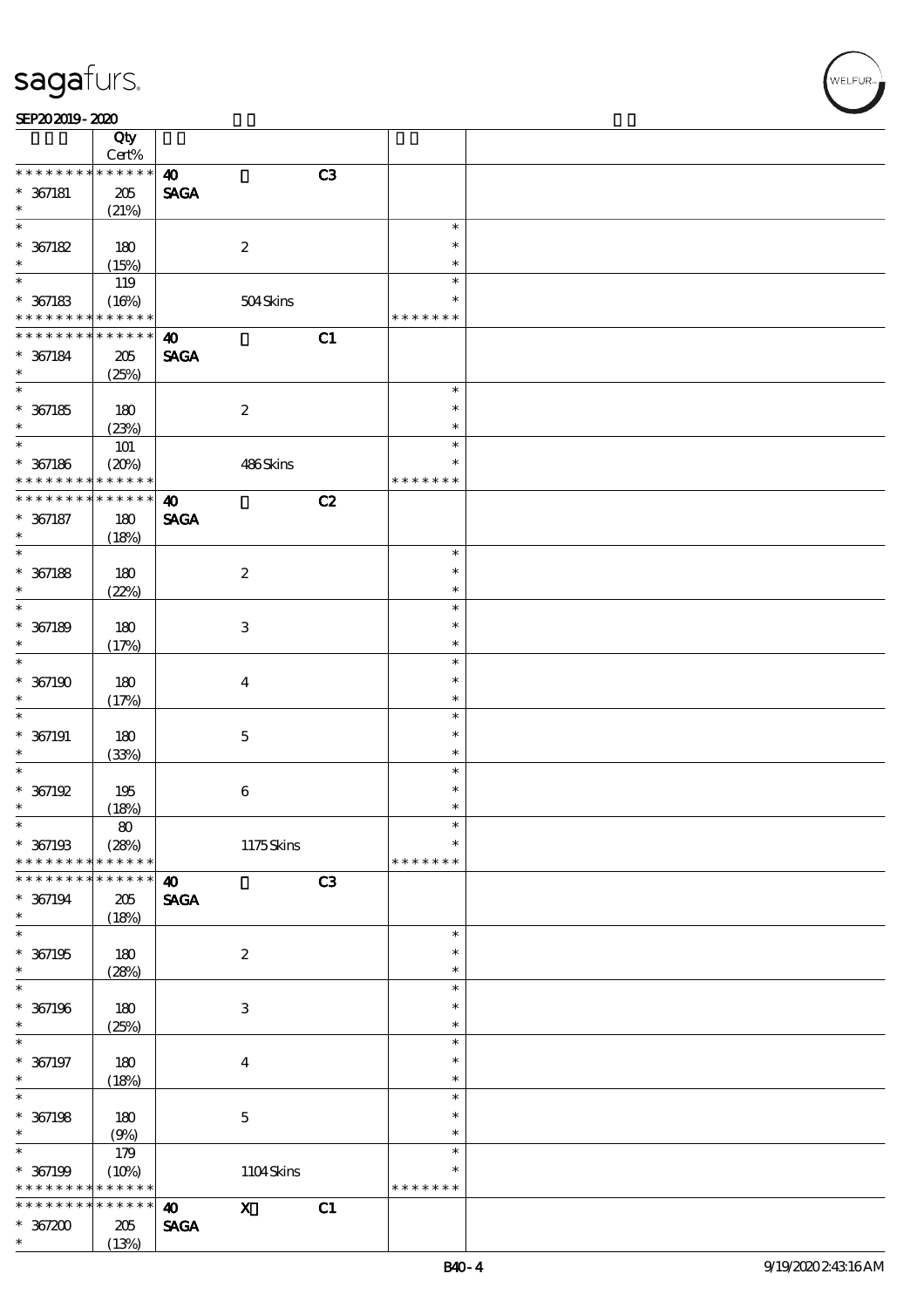#### SEP202019-2020

|                     | Qty<br>$Cert\%$ |                                |                           |       |               |  |
|---------------------|-----------------|--------------------------------|---------------------------|-------|---------------|--|
| $\ast$              |                 |                                | $\mathbf X$               |       | $\ast$        |  |
|                     |                 | 40                             |                           | C1    |               |  |
| $* 367201$          | 180             | $\operatorname{\mathsf{SAGA}}$ |                           |       | $\ast$        |  |
| $\ast$              | (16%)           |                                |                           |       | $\ast$        |  |
| $\overline{\ast}$   | 179             |                                |                           |       | $\ast$        |  |
| $*$ 367202          | (15%)           |                                | 564Skins                  |       | $\ast$        |  |
| * * * * * * * *     | * * * * * *     |                                |                           |       | * * * * * * * |  |
| * * * * * * *       | * * * * * *     | $\boldsymbol{\omega}$          | $\mathbf{x}$              | C2    |               |  |
|                     |                 | <b>SAGA</b>                    |                           |       |               |  |
| $*367203$<br>$\ast$ | 180             |                                |                           |       |               |  |
|                     | (19%)           |                                |                           |       |               |  |
| $\ast$              |                 |                                |                           |       | $\ast$        |  |
| $* 367204$          | 180             |                                | $\boldsymbol{2}$          |       | $\ast$        |  |
| $\ast$              | (23%)           |                                |                           |       | $\ast$        |  |
|                     |                 |                                |                           |       | $\ast$        |  |
| $* 367205$          | 180             |                                | $\ensuremath{\mathbf{3}}$ |       | $\ast$        |  |
| $\ast$              | (20%)           |                                |                           |       | $\ast$        |  |
| $\overline{\ast}$   |                 |                                |                           |       | $\ast$        |  |
| $*367206$           |                 |                                |                           |       | $\ast$        |  |
|                     | 180             |                                | $\bf{4}$                  |       |               |  |
| $\ast$              | (12%)           |                                |                           |       | $\ast$        |  |
| $\overline{\ast}$   |                 |                                |                           |       | $\ast$        |  |
| $* 367207$          | 180             |                                | $\bf 5$                   |       | $\ast$        |  |
| $\ast$              | (10%)           |                                |                           |       | $\ast$        |  |
| $\overline{\ast}$   |                 |                                |                           |       | $\ast$        |  |
| $* 367208$          | 180             |                                | $\bf 6$                   |       | $\ast$        |  |
| $\ast$              | (8%)            |                                |                           |       | $\ast$        |  |
| $\overline{\ast}$   |                 |                                |                           |       | $\ast$        |  |
| $* 367209$          | 180             |                                | $\boldsymbol{\tau}$       |       | $\ast$        |  |
| $\ast$              |                 |                                |                           |       | $\ast$        |  |
| $\overline{\ast}$   | (7%)            |                                |                           |       |               |  |
|                     |                 |                                |                           |       | $\ast$        |  |
| $* 367210$          | 180             |                                | ${\bf 8}$                 |       | $\ast$        |  |
| $\ast$              | (19%)           |                                |                           |       | $\ast$        |  |
| $\ast$              |                 |                                |                           |       | $\ast$        |  |
| $* 367211$          | 180             |                                | $\boldsymbol{9}$          |       | $\ast$        |  |
| $\ast$              | $(\Theta)$      |                                |                           |       | $\ast$        |  |
| $\ast$              |                 |                                |                           |       | $\ast$        |  |
| $* 367212$          | 180             |                                |                           |       | $\ast$        |  |
| $\ast$              |                 |                                | $10\,$                    |       | $\ast$        |  |
|                     | (12%)           |                                |                           |       |               |  |
| $\ast$              |                 |                                |                           |       | $\ast$        |  |
| $* 367213$          | 180             |                                | $11\,$                    |       | $\ast$        |  |
| $\ast$              | (17%)           |                                |                           |       | $\ast$        |  |
| $\ast$              | 87              |                                |                           |       | $\ast$        |  |
| $* 367214$          | (17%)           |                                | 2067Skins                 |       | $\ast$        |  |
| * * * * * * * *     | * * * * * *     |                                |                           |       | * * * * * * * |  |
| * * * * * * *       | * * * * * *     | $\boldsymbol{\omega}$          | $\mathbf{x}$              | C3    |               |  |
| $* 367215$          | 205             | <b>SAGA</b>                    |                           |       |               |  |
| $\ast$              |                 |                                |                           |       |               |  |
| $\ast$              | (17%)           |                                |                           |       | $\ast$        |  |
|                     |                 |                                |                           |       |               |  |
| $* 367216$          | 180             |                                | $\boldsymbol{2}$          |       | $\ast$        |  |
| $\ast$              | (16%)           |                                |                           |       | $\ast$        |  |
| $\ast$              |                 |                                |                           |       | $\ast$        |  |
| $* 367217$          | 180             |                                | $\ensuremath{\mathbf{3}}$ |       | $\ast$        |  |
| $\ast$              | (9%)            |                                |                           |       | $\ast$        |  |
| $\overline{\ast}$   |                 |                                |                           |       | $\ast$        |  |
| $* 367218$          | 180             |                                | $\bf{4}$                  |       | $\ast$        |  |
| $\ast$              | (7%)            |                                |                           |       | $\ast$        |  |
| $\ast$              |                 |                                |                           |       | $\ast$        |  |
|                     | 129             |                                |                           |       | $\ast$        |  |
| $* 367219$          | (8%)            |                                | 874Skins                  |       |               |  |
| * * * * * * * *     | * * * * * *     |                                |                           |       | * * * * * * * |  |
| * * * * * * * *     | * * * * * *     | $\boldsymbol{\omega}$          | $\boldsymbol{\mathsf{z}}$ | C1/C2 |               |  |
| $*367220$           | 205             | <b>SAGA</b>                    |                           |       |               |  |
| $\ast$              | (5%)            |                                |                           |       |               |  |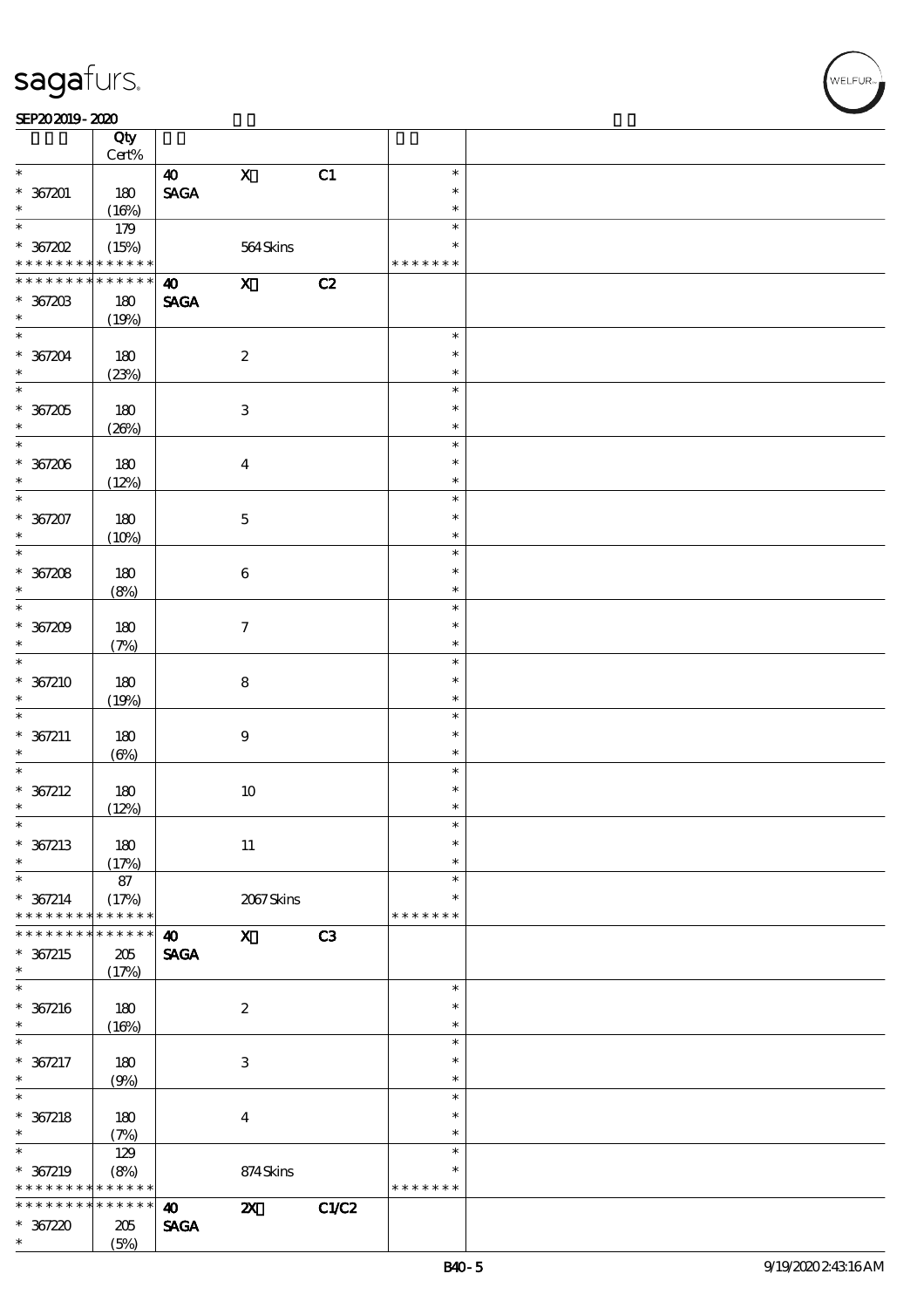#### SEP202019-2020

|                             | Qty                        |                                      |                           |       |                  |  |
|-----------------------------|----------------------------|--------------------------------------|---------------------------|-------|------------------|--|
| $\ast$                      | Cert%                      |                                      |                           |       | $\ast$           |  |
| $* 367221$                  | 175<br>(4%)                | $\boldsymbol{\omega}$<br><b>SAGA</b> | $\boldsymbol{\mathsf{z}}$ | C1/C2 | $\ast$           |  |
| * * * * * * * * * * * * * * |                            |                                      |                           |       | * * * * * * *    |  |
| * * * * * * * *             | $******$                   | $\boldsymbol{\omega}$                | $\boldsymbol{\mathsf{z}}$ | C3    |                  |  |
| $* 367222$                  | 205                        | <b>SAGA</b>                          |                           |       |                  |  |
| $\ast$                      | (7%)                       |                                      |                           |       |                  |  |
| $\overline{\ast}$           | 47                         |                                      |                           |       | $\ast$           |  |
| $* 367223$                  | (4%)                       |                                      | 252Skins                  |       | $\ast$           |  |
| * * * * * * * * * * * * * * |                            |                                      |                           |       | * * * * * * *    |  |
|                             |                            | 40                                   | X /                       | C2    |                  |  |
| 367224                      | $93$                       | IA                                   | WB1                       |       |                  |  |
| * * * * * * * *             | (16%)<br>* * * * * *       |                                      |                           |       |                  |  |
|                             |                            | $\boldsymbol{\omega}$                | $\mathcal{L}$             | C2    |                  |  |
| $* 367225$<br>$\ast$        | 205<br>(12%)               | IA                                   | WB1                       |       |                  |  |
| $*$                         | 185                        |                                      |                           |       | $\ast$           |  |
| $* 367226$                  | (15%)                      |                                      | 390Skins                  |       | $\ast$           |  |
| * * * * * * * * * * * * * * |                            |                                      |                           |       | * * * * * * *    |  |
| * * * * * * * *             | $* * * * * * *$            | $\boldsymbol{\omega}$                | 2X / 3X                   | C2    |                  |  |
| $* 367227$                  | 185                        | IA                                   | WB1                       |       |                  |  |
| $\ast$                      | (10%)                      |                                      |                           |       |                  |  |
| $\ast$                      | 49                         |                                      |                           |       | $\ast$           |  |
| $* 367228$                  | (14%)                      |                                      | 234Skins                  |       | $\ast$           |  |
| * * * * * * * *             | $* * * * * * *$            |                                      |                           |       | * * * * * * *    |  |
| * * * * * * * * * * * * * * |                            | $\boldsymbol{\omega}$                | $\mathcal{L}$             | C2    |                  |  |
| $* 367229$                  | 205                        | IA                                   |                           |       |                  |  |
| $\ast$                      | (28%)                      |                                      |                           |       |                  |  |
| $\ast$                      |                            |                                      |                           |       | $\ast$           |  |
| $*367230$                   | 180                        |                                      | $\boldsymbol{2}$          |       | $\ast$           |  |
| $\ast$<br>$\ast$            | (18%)                      |                                      |                           |       | $\ast$<br>$\ast$ |  |
| $* 367231$                  |                            |                                      |                           |       | $\ast$           |  |
| $\ast$                      | 180<br>(17%)               |                                      | $\,3\,$                   |       | $\ast$           |  |
| $\ast$                      |                            |                                      |                           |       | $\ast$           |  |
| $* 367232$                  | 180                        |                                      | $\bf{4}$                  |       | $\ast$           |  |
| $\ast$                      | (16%)                      |                                      |                           |       | $\ast$           |  |
| $\ast$                      |                            |                                      |                           |       | $\ast$           |  |
| $* 367233$                  | 180                        |                                      | $\mathbf 5$               |       | $\ast$           |  |
| $\ast$                      | (10%)                      |                                      |                           |       | $\ast$           |  |
| $\ast$                      |                            |                                      |                           |       | $\ast$           |  |
| $* 367234$                  | 180                        |                                      | $\bf 6$                   |       | $\ast$           |  |
| $\ast$                      | (13%)                      |                                      |                           |       | $\ast$           |  |
| $\ast$                      | 200                        |                                      |                           |       | $\ast$           |  |
| $*367235$                   | (28%)                      |                                      | 1305Skins                 |       |                  |  |
| * * * * * * * *<br>* * *    | * * * * * *<br>* * * * * * |                                      |                           |       | * * * * * * *    |  |
| $* 367236$                  |                            | $\boldsymbol{\omega}$<br><b>SROY</b> |                           | C1/C2 |                  |  |
| $\ast$                      | 205<br>(28%)               |                                      |                           |       |                  |  |
| $\ast$                      | 82                         |                                      |                           |       | $\ast$           |  |
| $* 367237$                  | (19%)                      |                                      | 287Skins                  |       | $\ast$           |  |
| * * * * * * * * * * * * * * |                            |                                      |                           |       | * * * * * * *    |  |
|                             |                            | $\boldsymbol{\omega}$                |                           | C3    |                  |  |
| 367238                      | 88                         | <b>SROY</b>                          |                           |       |                  |  |
|                             | (27%)                      |                                      |                           |       |                  |  |
|                             |                            | 40                                   |                           | C1    |                  |  |
| 367239                      | 197                        | <b>SROY</b>                          |                           |       |                  |  |
|                             | (22%)                      |                                      |                           |       |                  |  |
| $* * *$                     | * * * * * *                | $\boldsymbol{\omega}$                |                           | C2    |                  |  |
| $* 367240$                  | 205                        | <b>SROY</b>                          |                           |       |                  |  |
| $\ast$                      | (27%)                      |                                      |                           |       |                  |  |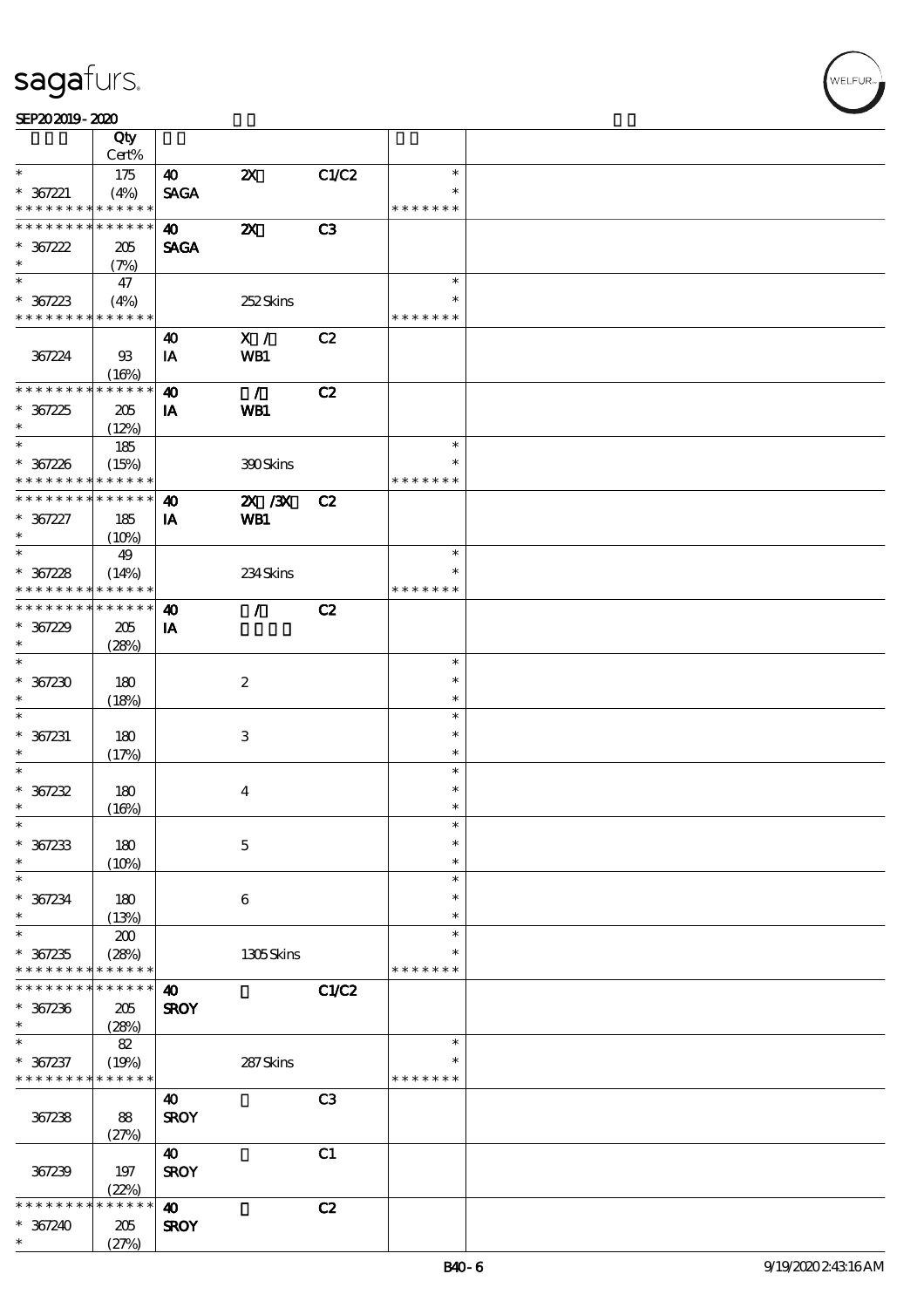#### SEP202019-2020

|                             | Qty<br>Cert%  |                       |                           |              |               |  |
|-----------------------------|---------------|-----------------------|---------------------------|--------------|---------------|--|
| $\ast$                      | 84            | $\boldsymbol{\omega}$ |                           | C2           | $\ast$        |  |
| $* 367241$                  | (20%)         | <b>SROY</b>           |                           |              | $\ast$        |  |
| * * * * * * * * * * * * * * |               |                       |                           |              | * * * * * * * |  |
|                             |               | 40                    |                           | C3           |               |  |
| 367242                      | 221           | <b>SROY</b>           |                           |              |               |  |
|                             | (23%)         |                       |                           |              |               |  |
|                             |               | $\boldsymbol{\omega}$ | $\mathbf x$               | C1           |               |  |
| 367243                      | 145           | <b>SROY</b>           |                           |              |               |  |
|                             | $(\Theta\% )$ |                       |                           |              |               |  |
| * * * * * * * *             | * * * * * *   | $\boldsymbol{\omega}$ | $\mathbf x$               | C3           |               |  |
| $* 367244$                  | 205           | <b>SROY</b>           |                           |              |               |  |
| $\ast$                      | (20%)         |                       |                           |              |               |  |
| $\ast$                      | 136           |                       |                           |              | $\ast$        |  |
| $* 367245$                  | (27%)         |                       | 341 Skins                 |              | $\ast$        |  |
| * * * * * * * * * * * * * * |               |                       |                           |              | * * * * * * * |  |
| * * * * * * * * * * * * * * |               | $\boldsymbol{\omega}$ | $\boldsymbol{\mathsf{X}}$ | <b>C1/C2</b> |               |  |
| $* 367246$                  | 205           | <b>SROY</b>           |                           |              |               |  |
| $\ast$                      | $(O\!/\!o)$   |                       |                           |              |               |  |
| $\ast$                      | 81            |                       |                           |              | $\ast$        |  |
| $* 367247$                  | (1%)          |                       | 286Skins                  |              | ∗             |  |
| * * * * * * * * * * * * * * |               |                       |                           |              | * * * * * * * |  |
|                             |               | $\boldsymbol{\omega}$ | $\boldsymbol{\mathsf{X}}$ | C3           |               |  |
| 367248                      | $95\,$        | <b>SROY</b>           |                           |              |               |  |
|                             | (2%)          |                       |                           |              |               |  |

WELFUR<sub>™</sub>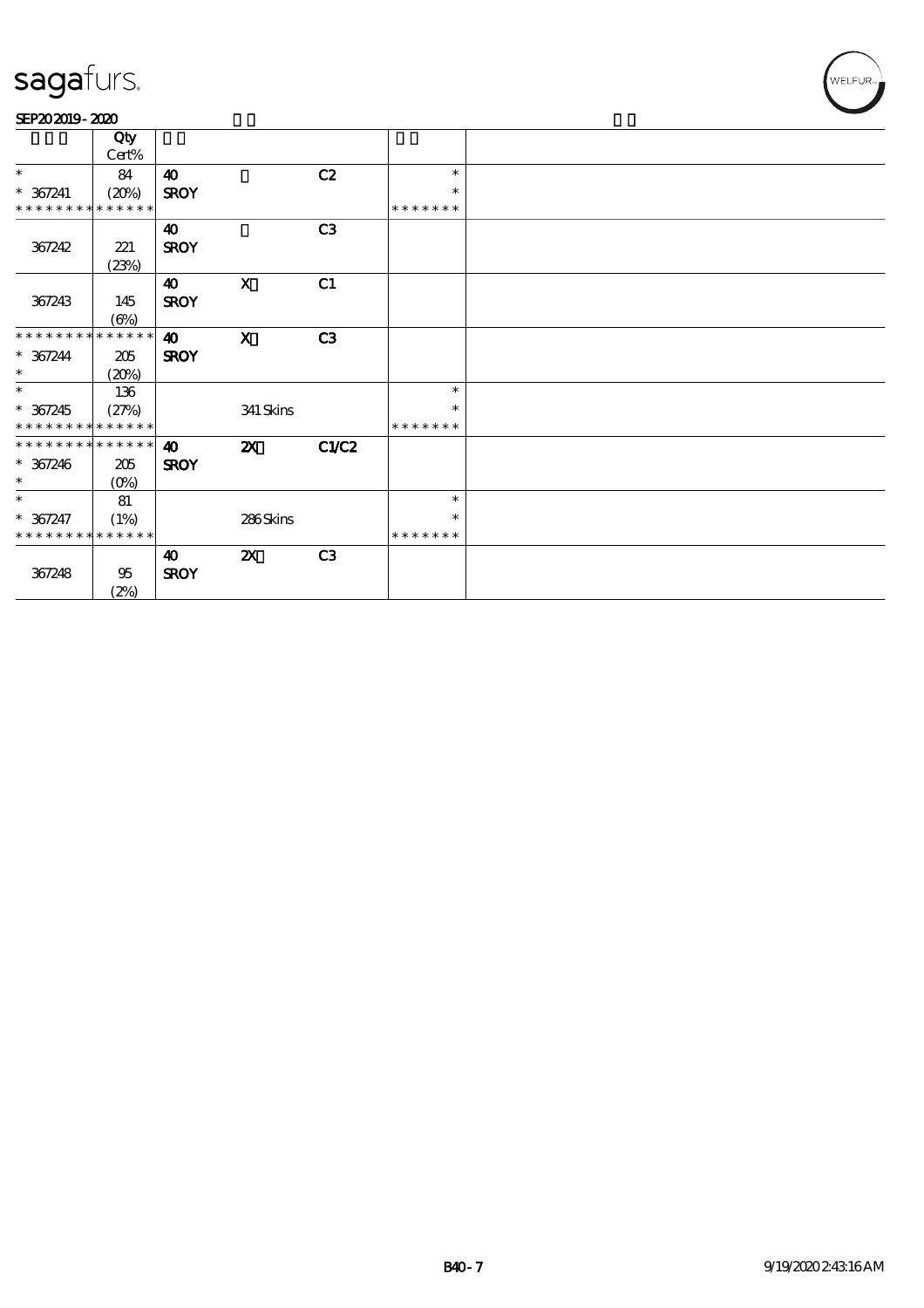|                                           | Qty                  |                                             |                                                 |                |                  |  |
|-------------------------------------------|----------------------|---------------------------------------------|-------------------------------------------------|----------------|------------------|--|
|                                           | Cert%                |                                             |                                                 |                |                  |  |
| 367281                                    | 85                   | $\boldsymbol{\mathfrak{D}}$<br>$\mathbf{S}$ | $\boldsymbol{\mathsf{Z}}$                       | C1/C2          |                  |  |
|                                           | (11%)                |                                             |                                                 |                |                  |  |
| * * * * * * * *                           | * * * * * *          | $\boldsymbol{\mathfrak{D}}$                 | $\overline{\mathbf{X}}$ $\overline{\mathbf{X}}$ | <b>C1/C2</b>   |                  |  |
| $* 367282$                                | 225                  | ${\bf s}$                                   |                                                 |                |                  |  |
| $\ast$                                    | (25%)                |                                             |                                                 |                |                  |  |
| $\ast$                                    | 119                  |                                             |                                                 |                | $\ast$           |  |
| $* 367283$<br>* * * * * * * * * * * * * * | (26%)                |                                             | 344Skins                                        |                | * * * * * * *    |  |
|                                           |                      | $\boldsymbol{\mathfrak{D}}$                 |                                                 | C1             |                  |  |
| 367284                                    | 194                  | $\mathbf{S}$                                |                                                 |                |                  |  |
|                                           | (27%)                |                                             |                                                 |                |                  |  |
|                                           |                      | $\boldsymbol{\mathfrak{D}}$                 |                                                 | C2             |                  |  |
| 367285                                    | 245                  | ${\bf s}$                                   |                                                 |                |                  |  |
|                                           | (25%)                |                                             |                                                 |                |                  |  |
|                                           |                      | $\boldsymbol{\mathfrak{D}}$                 |                                                 | C <sub>3</sub> |                  |  |
| 367286                                    | 245                  | $\mathbf{S}$                                |                                                 |                |                  |  |
| * * * * * * * *                           | (24%)<br>* * * * * * | $\boldsymbol{\mathfrak{D}}$                 |                                                 | C1             |                  |  |
| $* 367287$                                | 245                  | $\mathbf{S}$                                |                                                 |                |                  |  |
| $\ast$                                    | (20%)                |                                             |                                                 |                |                  |  |
| $\ast$                                    | $209\,$              |                                             |                                                 |                | $\ast$           |  |
| $* 367288$                                | (29%)                |                                             | 454Skins                                        |                | $\ast$           |  |
| * * * * * * * *                           | * * * * * *          |                                             |                                                 |                | * * * * * * *    |  |
| * * * * * * * *                           | * * * * * *          | $\boldsymbol{\mathfrak{D}}$                 |                                                 | C2             |                  |  |
| $* 367289$<br>$\ast$                      | 245<br>(23%)         | $\mathbf{S}$                                |                                                 |                |                  |  |
| $\ast$                                    |                      |                                             |                                                 |                | $\ast$           |  |
| $* 367290$                                | 220                  |                                             | $\boldsymbol{2}$                                |                | $\ast$           |  |
| $\ast$                                    | (16%)                |                                             |                                                 |                | $\ast$           |  |
| $\ast$                                    |                      |                                             |                                                 |                | $\ast$           |  |
| $* 367291$                                | 220                  |                                             | $\ensuremath{\mathbf{3}}$                       |                | $\ast$           |  |
| $\ast$<br>$\ast$                          | (15%)                |                                             |                                                 |                | $\ast$<br>$\ast$ |  |
| $* 367292$                                | 220                  |                                             | $\boldsymbol{4}$                                |                | $\ast$           |  |
| $\ast$                                    | (29%)                |                                             |                                                 |                | $\ast$           |  |
| $\ast$                                    | 210                  |                                             |                                                 |                | $\ast$           |  |
| $* 367298$                                | (19%)                |                                             | 1115Skins                                       |                | $\ast$           |  |
| * * * * * * * *                           | * * * * * *          |                                             |                                                 |                | * * * * * * *    |  |
| * * * * * * *                             | * * * * * *          | $\boldsymbol{\mathfrak{D}}$                 |                                                 | C3             |                  |  |
| $* 367294$<br>$\ast$                      | 265                  | ${\bf s}$                                   |                                                 |                |                  |  |
| $\ast$                                    | (18%)<br>236         |                                             |                                                 |                | $\ast$           |  |
| $* 367295$                                | (19%)                |                                             | 501 Skins                                       |                | ∗                |  |
| * * * * * * * *                           | * * * * * *          |                                             |                                                 |                | * * * * * * *    |  |
| * * * *                                   | * * * * * *          | $\boldsymbol{\mathfrak{D}}$                 |                                                 | C1             |                  |  |
| $* 367296$                                | 245                  | $\mathbf{S}$                                |                                                 |                |                  |  |
| $\ast$<br>$\ast$                          | (19%)                |                                             |                                                 |                |                  |  |
| $* 367297$                                | 220                  |                                             | $\boldsymbol{2}$                                |                | $\ast$<br>$\ast$ |  |
| $\ast$                                    | (25%)                |                                             |                                                 |                | $\ast$           |  |
| $\overline{\ast}$                         | 244                  |                                             |                                                 |                | $\ast$           |  |
| $* 367298$                                | (25%)                |                                             | 709Skins                                        |                | $\ast$           |  |
| * * * * * * * *                           | * * * * * *          |                                             |                                                 |                | * * * * * * *    |  |
| * * * * * * * *                           | * * * * * *          | $\boldsymbol{\mathfrak{D}}$                 |                                                 | C2             |                  |  |
| $* 367299$<br>$\ast$                      | 245                  | $\mathbf{S}$                                |                                                 |                |                  |  |
| $\ast$                                    | (15%)                |                                             |                                                 |                | $\ast$           |  |
| $* 367300$                                | 220                  |                                             | $\boldsymbol{2}$                                |                | $\ast$           |  |
| $\ast$                                    | (20%)                |                                             |                                                 |                | $\ast$           |  |

.<br>WELFUR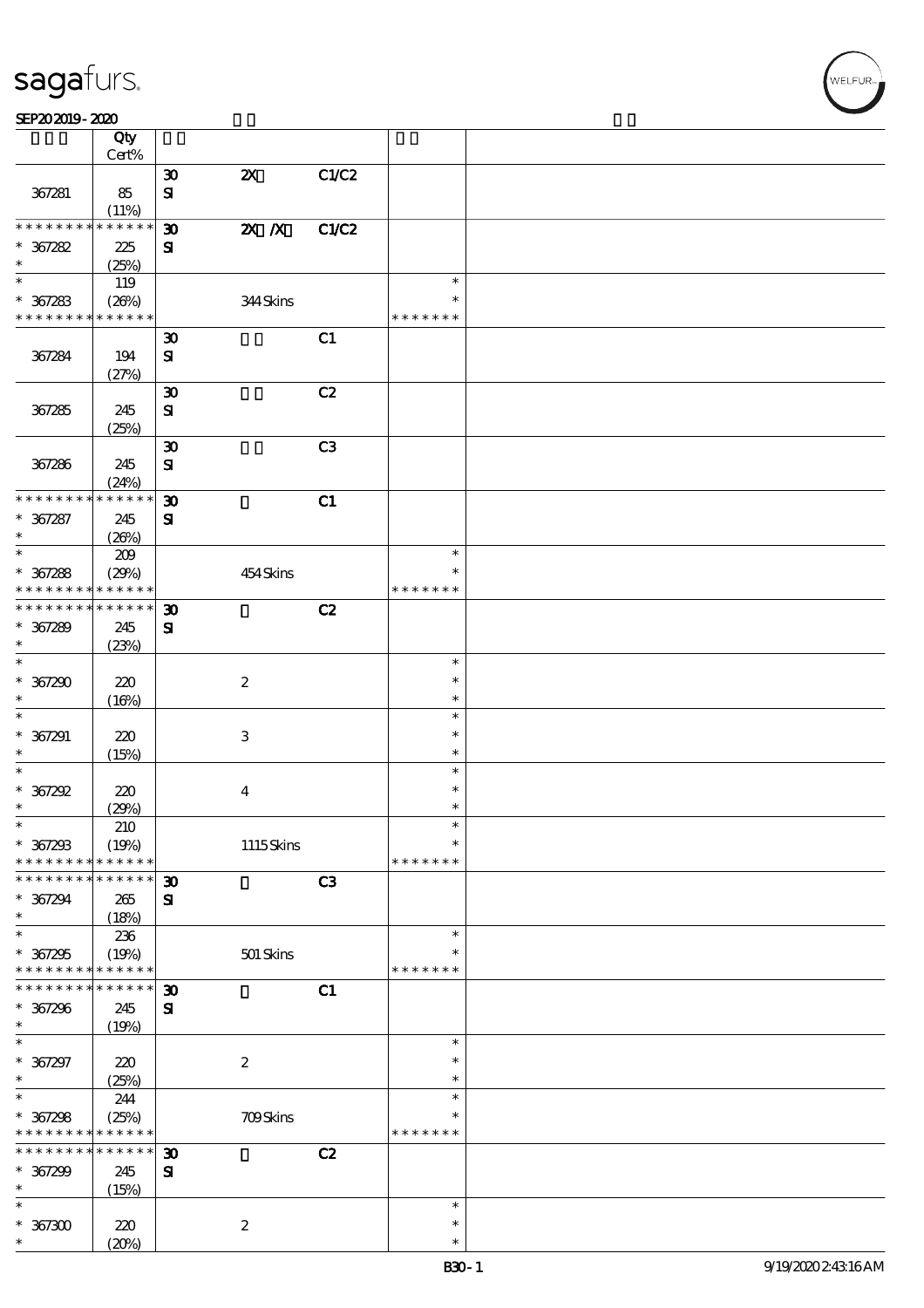#### $SEP202019 - 2020$

|                      | Qty<br>Cert%    |                                             |                           |    |                  |  |
|----------------------|-----------------|---------------------------------------------|---------------------------|----|------------------|--|
| $\ast$               |                 |                                             |                           |    | $\ast$           |  |
| $* 367301$           | 220             | $\boldsymbol{\mathfrak{D}}$<br>$\mathbf{S}$ |                           | C2 | $\ast$           |  |
| $\ast$               | (22%)           |                                             |                           |    | $\ast$           |  |
| $\ast$               |                 |                                             |                           |    | $\ast$           |  |
| $*$ 367302           | 220             |                                             | $\boldsymbol{4}$          |    | $\ast$           |  |
| *                    | (20%)           |                                             |                           |    | $\ast$           |  |
| $\ast$               |                 |                                             |                           |    | $\ast$           |  |
| $* 367303$           | 220             |                                             | $\mathbf 5$               |    | $\ast$           |  |
|                      | (17%)           |                                             |                           |    | $\ast$           |  |
| $\ast$               |                 |                                             |                           |    | $\ast$           |  |
| $* 367304$           | 220             |                                             | $\bf 6$                   |    | $\ast$           |  |
| $\ast$               | (12%)           |                                             |                           |    | $\ast$           |  |
| $\ast$               |                 |                                             |                           |    | $\ast$           |  |
| $* 367305$           | 220             |                                             | $\boldsymbol{7}$          |    | $\ast$           |  |
| $\ast$               | $(\Theta)$      |                                             |                           |    | $\ast$           |  |
|                      |                 |                                             |                           |    | $\ast$<br>$\ast$ |  |
| $* 367306$<br>$\ast$ | 220             |                                             | ${\bf 8}$                 |    | $\ast$           |  |
| $\ast$               | (30%)           |                                             |                           |    | $\ast$           |  |
| $* 367307$           | 220             |                                             | $\boldsymbol{9}$          |    | $\ast$           |  |
| $\ast$               | (36%)           |                                             |                           |    | $\ast$           |  |
| $\ast$               | 139             |                                             |                           |    | $\ast$           |  |
| $* 367308$           | (25%)           |                                             | 2144Skins                 |    | $\ast$           |  |
| * * * * * * * *      | * * * * * *     |                                             |                           |    | * * * * * * *    |  |
|                      |                 | $\boldsymbol{\mathfrak{D}}$                 |                           | C3 |                  |  |
| 367309               | 245             | ${\bf S\!I}$                                |                           |    |                  |  |
|                      | (16%)           |                                             |                           |    |                  |  |
| * * * * * * * *      | * * * * * *     | $\boldsymbol{\mathfrak{D}}$                 | $\mathbf X$               | C1 |                  |  |
| $* 367310$           | 245             | ${\bf s}$                                   |                           |    |                  |  |
| $\ast$               | (11%)           |                                             |                           |    |                  |  |
| $\ast$               | $73$            |                                             |                           |    | $\ast$           |  |
| $* 367311$           | (21%)           |                                             | 318Skins                  |    | $\ast$           |  |
| * * * * * * * *      | * * * * * *     |                                             |                           |    | * * * * * * *    |  |
| * * * * * * * *      | * * * * * *     | $\boldsymbol{\mathfrak{D}}$                 | $\boldsymbol{\mathrm{X}}$ | C2 |                  |  |
| $* 367312$<br>$\ast$ | 245             | ${\bf s}$                                   |                           |    |                  |  |
| *                    | (12%)           |                                             |                           |    | ж                |  |
| $* 367313$           | 220             |                                             | $\boldsymbol{2}$          |    | $\ast$           |  |
| $\ast$               | (20%)           |                                             |                           |    | $\ast$           |  |
| $\ast$               |                 |                                             |                           |    | $\ast$           |  |
| $* 367314$           | $220$           |                                             | $\ensuremath{\mathbf{3}}$ |    | $\ast$           |  |
| $\ast$               | $(\Theta\%)$    |                                             |                           |    | $\ast$           |  |
| $\ast$               |                 |                                             |                           |    | $\ast$           |  |
| $* 367315$           | 220             |                                             | $\boldsymbol{4}$          |    | $\ast$           |  |
| $\ast$               | (18%)           |                                             |                           |    | $\ast$           |  |
| $\ast$               | 153             |                                             |                           |    | $\ast$           |  |
| $* 367316$           | (9%)            |                                             | 1058Skins                 |    | $\ast$           |  |
| * * * * * * * *      | * * * * * *     |                                             |                           |    | * * * * * * *    |  |
| * * * * * * * *      | $* * * * * * *$ | $\boldsymbol{\mathfrak{D}}$                 | $\boldsymbol{\mathsf{X}}$ | C3 |                  |  |
| $* 367317$           | 245             | $\mathbf{S}$                                |                           |    |                  |  |
| $\ast$<br>$\ast$     | (16%)           |                                             |                           |    | $\ast$           |  |
|                      |                 |                                             |                           |    | $\ast$           |  |
| $* 367318$<br>$\ast$ | 220<br>(17%)    |                                             | $\boldsymbol{2}$          |    | $\ast$           |  |
| $\ast$               | 184             |                                             |                           |    | $\ast$           |  |
| $* 367319$           | (14%)           |                                             | 649Skins                  |    | $\ast$           |  |
| * * * * * * * *      | * * * * * *     |                                             |                           |    | * * * * * * *    |  |
|                      |                 | $\boldsymbol{\mathfrak{D}}$                 | X / ZX                    | C1 |                  |  |
| 367320               | 135             | ${\bf S\!I}$                                |                           |    |                  |  |
|                      | (12%)           |                                             |                           |    |                  |  |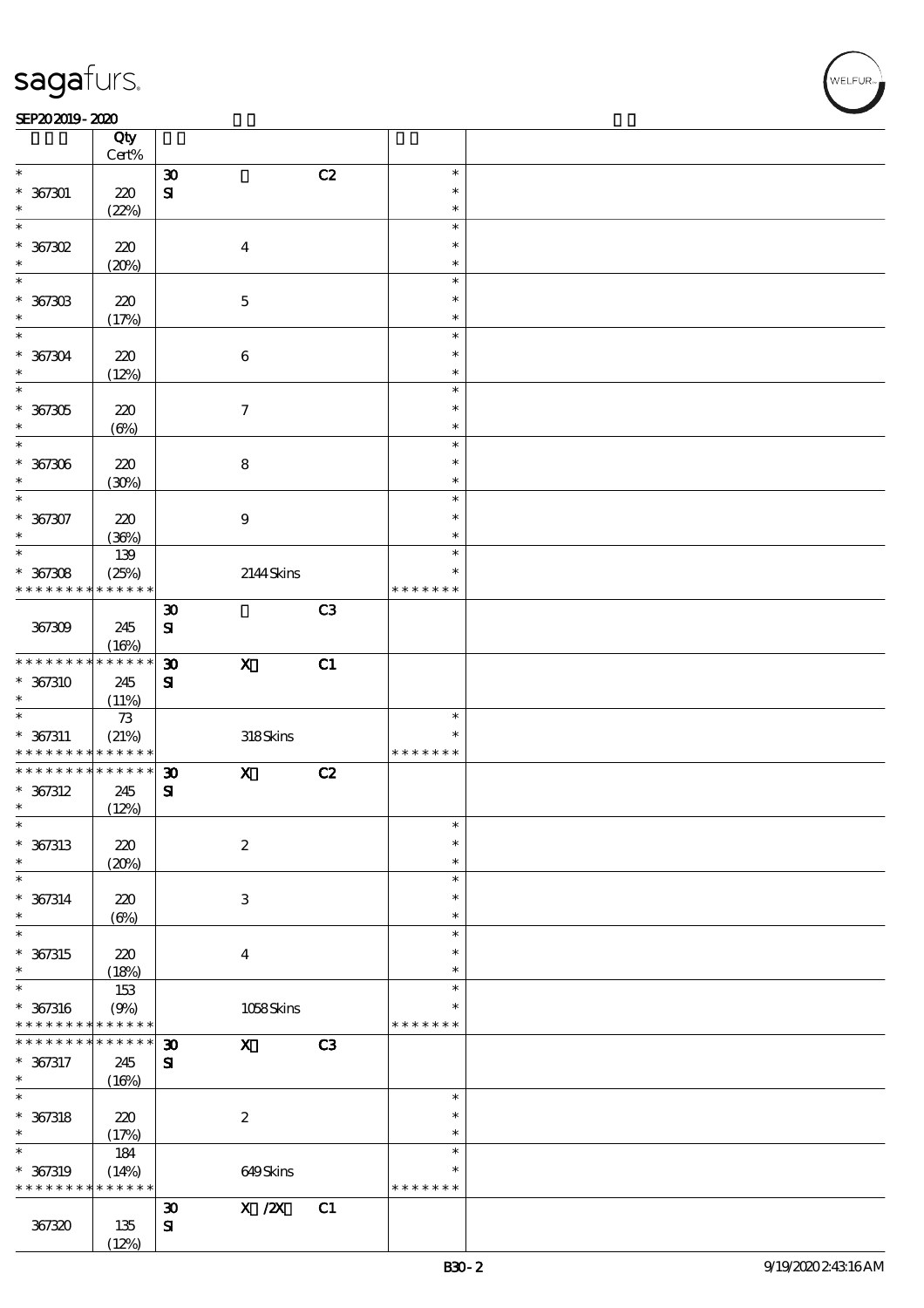| SEP202019-2020 |  |
|----------------|--|
|----------------|--|

|                                                        | Qty             |                             |                           |                |               |  |
|--------------------------------------------------------|-----------------|-----------------------------|---------------------------|----------------|---------------|--|
|                                                        | Cert%           |                             |                           |                |               |  |
| * * * * * * * *                                        | * * * * * *     | $\boldsymbol{\mathfrak{D}}$ | X / ZX                    | C2             |               |  |
| $* 367321$<br>$\ast$                                   | 246             | ${\bf s}$                   |                           |                |               |  |
| $\ast$                                                 | (8%)            |                             |                           |                | $\ast$        |  |
|                                                        |                 |                             |                           |                | $\ast$        |  |
| $* 367322$<br>$\ast$                                   | 220             |                             | $\boldsymbol{2}$          |                | $\ast$        |  |
| $\ast$                                                 | (12%)           |                             |                           |                | $\ast$        |  |
|                                                        | 180             |                             |                           |                | *             |  |
| $* 367323$<br>* * * * * * * * <mark>* * * * * *</mark> | (15%)           |                             | 646Skins                  |                | * * * * * * * |  |
| * * * * * * * *                                        | $* * * * * * *$ | $\boldsymbol{\mathfrak{D}}$ |                           | C <sub>3</sub> |               |  |
| $* 367324$                                             | 245             |                             | $X$ / $ZX$                |                |               |  |
| $\ast$                                                 | (11%)           | ${\bf s}$                   |                           |                |               |  |
| $\overline{\ast}$                                      | 234             |                             |                           |                | $\ast$        |  |
| $* 367325$                                             | (12%)           |                             | 479Skins                  |                | $\ast$        |  |
| * * * * * * * *                                        | * * * * * *     |                             |                           |                | * * * * * * * |  |
|                                                        |                 | $\boldsymbol{\mathfrak{D}}$ | $\boldsymbol{\mathsf{z}}$ | C1/C2          |               |  |
| 367326                                                 | 151             | <b>SAGA</b>                 |                           |                |               |  |
|                                                        | (21%)           |                             |                           |                |               |  |
|                                                        |                 | $\boldsymbol{\mathfrak{D}}$ |                           | C1             |               |  |
| 367327                                                 | 200             | <b>SAGA</b>                 |                           |                |               |  |
|                                                        | (25%)           |                             |                           |                |               |  |
| * * * * * * * *                                        | * * * * * *     | $\boldsymbol{\mathfrak{D}}$ |                           | C2             |               |  |
| $* 367328$                                             | 225             | <b>SAGA</b>                 |                           |                |               |  |
| $\ast$                                                 | (23%)           |                             |                           |                |               |  |
| $\ast$                                                 |                 |                             |                           |                | $\ast$        |  |
| $* 367329$                                             | 200             |                             | $\boldsymbol{2}$          |                | $\ast$        |  |
| $\ast$                                                 | (19%)           |                             |                           |                | $\ast$        |  |
| $\ast$                                                 |                 |                             |                           |                | $\ast$        |  |
| $* 367330$                                             | 200             |                             | 3                         |                | $\ast$        |  |
| $\ast$                                                 | (27%)           |                             |                           |                | $\ast$        |  |
| $\ast$                                                 |                 |                             |                           |                | $\ast$        |  |
| $* 367331$                                             | 190             |                             | $\bf{4}$                  |                | $\ast$        |  |
| $\ast$                                                 | (21%)           |                             |                           |                | $\ast$        |  |
| $\ast$                                                 | ${\bf 58}$      |                             |                           |                | $\ast$        |  |
| $* 367332$                                             | (12%)           |                             | 873Skins                  |                | $\ast$        |  |
| * * * * * * * * <mark>* * * * * * *</mark>             |                 |                             |                           |                | * * * * * * * |  |
| *************** 30                                     |                 |                             |                           | C1             |               |  |
| $* 367333$                                             | 200             | <b>SAGA</b>                 |                           |                |               |  |
| $\ast$                                                 | (25%)           |                             |                           |                |               |  |
| $\ast$                                                 | 200             |                             |                           |                | $\ast$        |  |
| $* 367334$                                             | (30%)           |                             | 400Skins                  |                | $\ast$        |  |
| * * * * * * *                                          | * * * * * *     |                             |                           |                | * * * * * * * |  |
| $* *$                                                  | * * * * * *     | $\boldsymbol{\mathfrak{D}}$ |                           | C2             |               |  |
| $* 367335$                                             | 200             | <b>SAGA</b>                 |                           |                |               |  |
| $\ast$                                                 | (22%)           |                             |                           |                |               |  |
| $\ast$                                                 |                 |                             |                           |                | $\ast$        |  |
| $* 367336$                                             | $\pmb{30}$      |                             | $\boldsymbol{2}$          |                | $\ast$        |  |
| $\ast$                                                 | (11%)           |                             |                           |                | $\ast$        |  |
| $\ast$                                                 |                 |                             |                           |                | $\ast$        |  |
| $* 367337$                                             | $\pmb{30}$      |                             | $\,3$                     |                | $\ast$        |  |
| $\ast$                                                 | (21%)           |                             |                           |                | $\ast$        |  |
| $\ast$                                                 |                 |                             |                           |                | $\ast$        |  |
| $* 367338$                                             | 200             |                             | $\boldsymbol{4}$          |                | $\ast$        |  |
| $\ast$                                                 | (27%)           |                             |                           |                | $\ast$        |  |
| $\ast$                                                 |                 |                             |                           |                | $\ast$        |  |
| $* 367339$                                             | 200             |                             | $\mathbf 5$               |                | $\ast$        |  |
| $\ast$                                                 | (21%)           |                             |                           |                | $\ast$        |  |
| $\ast$                                                 | 207             |                             |                           |                | $\ast$        |  |
| $* 367340$                                             | (20%)           |                             | 1207Skins                 |                | $\ast$        |  |
| * * * * * * *                                          | * * * * * *     |                             |                           |                | * * * * * * * |  |

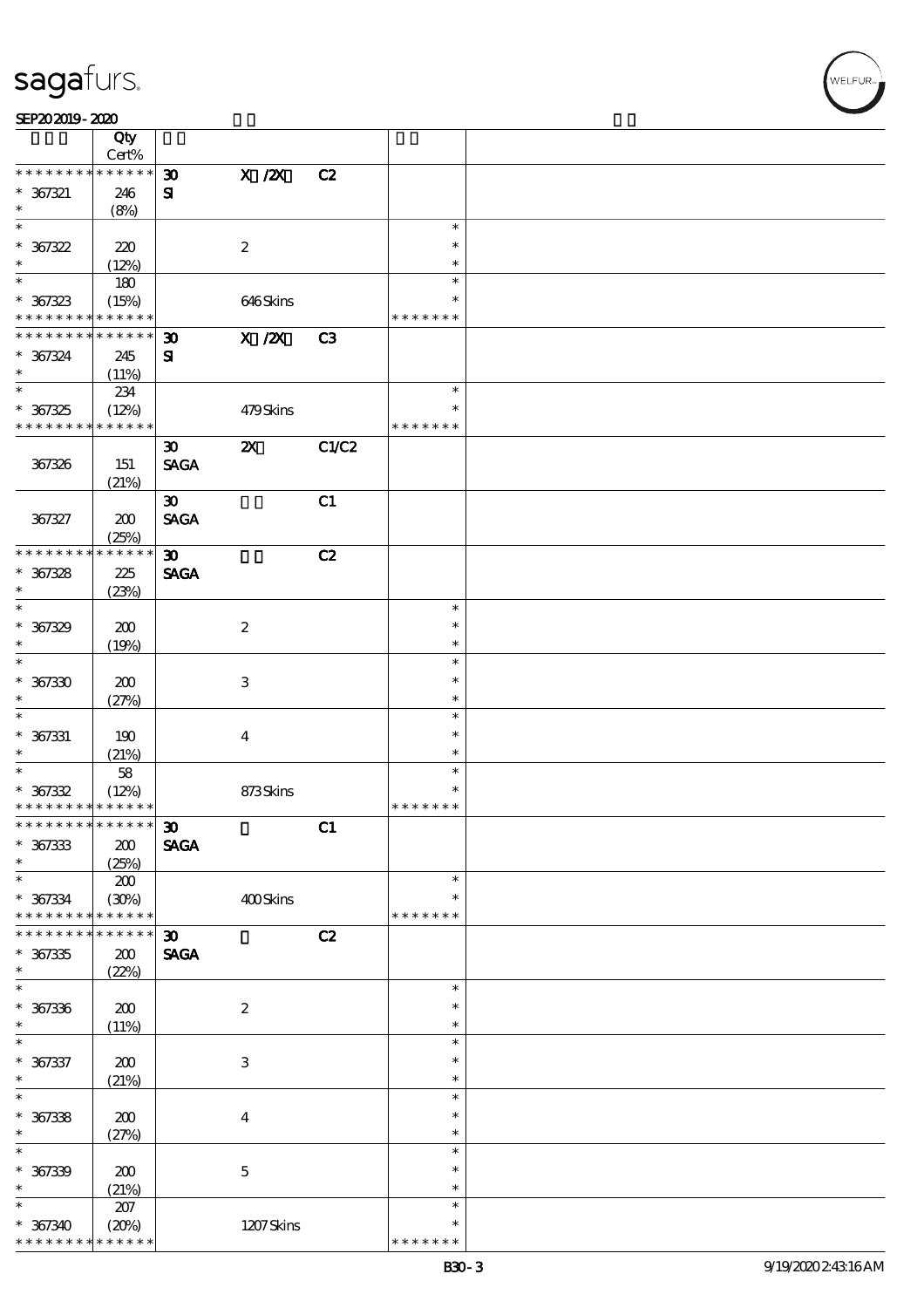#### $SEP202019 - 2020$

|                                | Qty<br>Cert%    |                                   |               |  |
|--------------------------------|-----------------|-----------------------------------|---------------|--|
| * * * * * * * *                | * * * * * *     | C2<br>30 <sub>o</sub>             |               |  |
|                                |                 |                                   |               |  |
| $* 367341$<br>$\ast$           | 200             | <b>SAGA</b>                       |               |  |
|                                | (38%)           |                                   |               |  |
| $\overline{\ast}$              |                 |                                   | $\ast$        |  |
| $* 367342$                     | 200             | $\boldsymbol{2}$                  | $\ast$        |  |
| $\ast$                         | (29%)           |                                   | $\ast$        |  |
| $\overline{\ast}$              |                 |                                   | $\ast$        |  |
| $* 367343$                     | 200             | $\ensuremath{\mathbf{3}}$         | $\ast$        |  |
| $\ast$                         |                 |                                   | $\ast$        |  |
| $\ast$                         | (16%)           |                                   | $\ast$        |  |
|                                |                 |                                   |               |  |
| $* 367344$                     | 200             | $\overline{\mathbf{4}}$           | $\ast$        |  |
| $\ast$                         | (22%)           |                                   | $\ast$        |  |
| $\overline{\ast}$              | $9\!5$          |                                   | $\ast$        |  |
| $* 367345$                     | (42%)           | 895Skins                          | $\ast$        |  |
| * * * * * * * * <mark>*</mark> | * * * * * *     |                                   | * * * * * * * |  |
| * * * * * * * *                | $******$        | C3<br>$\boldsymbol{\mathfrak{D}}$ |               |  |
|                                |                 |                                   |               |  |
| $* 367346$                     | 245             | <b>SAGA</b>                       |               |  |
| $\ast$                         | (18%)           |                                   |               |  |
| $\ast$                         |                 |                                   | $\ast$        |  |
| $* 367347$                     | 220             | $\boldsymbol{2}$                  | $\ast$        |  |
| $\ast$                         | (23%)           |                                   | $\ast$        |  |
| $\ast$                         |                 |                                   | $\ast$        |  |
| $* 367348$                     |                 | $\ensuremath{\mathbf{3}}$         | $\ast$        |  |
| $\ast$                         | 200             |                                   |               |  |
|                                | (19%)           |                                   | $\ast$        |  |
| $\overline{\ast}$              | 198             |                                   | $\ast$        |  |
| $* 367349$                     | (18%)           | 863Skins                          | $\ast$        |  |
| * * * * * * * *                | * * * * * *     |                                   | * * * * * * * |  |
| * * * * * * * *                | $* * * * * * *$ | $\boldsymbol{\mathfrak{D}}$<br>C1 |               |  |
| $* 367350$                     | 225             | <b>SAGA</b>                       |               |  |
| $\ast$                         | (17%)           |                                   |               |  |
| $\ast$                         |                 |                                   | $\ast$        |  |
|                                |                 |                                   |               |  |
| $* 367351$                     | 200             | $\boldsymbol{2}$                  | $\ast$        |  |
| $\ast$                         | (21%)           |                                   | $\ast$        |  |
| $\ast$                         |                 |                                   | $\ast$        |  |
| $* 367352$                     | 200             | $\ensuremath{\mathbf{3}}$         | $\ast$        |  |
| $\ast$                         | (24%)           |                                   | $\ast$        |  |
| $\ast$                         |                 |                                   |               |  |
|                                |                 |                                   | $\ast$        |  |
|                                |                 |                                   |               |  |
| $* 367353$                     | $\pmb{30}$      | $\boldsymbol{4}$                  | $\ast$        |  |
| $\ast$                         | (12%)           |                                   | $\ast$        |  |
| $\ast$                         |                 |                                   | $\ast$        |  |
| $* 367354$                     | 200             | $\mathbf 5$                       | $\ast$        |  |
| $\ast$                         | (29%)           |                                   | $\ast$        |  |
| *                              |                 |                                   | $\ast$        |  |
|                                |                 |                                   | $\ast$        |  |
| $* 367355$<br>$\ast$           | 200             | $\boldsymbol{6}$                  | $\ast$        |  |
|                                | (31%)           |                                   |               |  |
| $\ast$                         |                 |                                   | $\ast$        |  |
| $* 367356$                     | $200$           | $\boldsymbol{7}$                  | $\ast$        |  |
| $\ast$                         | (33%)           |                                   | $\ast$        |  |
| $\ast$                         |                 |                                   | $\ast$        |  |
|                                |                 |                                   | $\ast$        |  |
| $* 367357$<br>$\ast$           | 200             | $\bf 8$                           | $\ast$        |  |
| $\ast$                         | (25%)           |                                   | $\ast$        |  |
|                                |                 |                                   | $\ast$        |  |
| $* 367358$                     | 200             | $9$                               |               |  |
| $\ast$                         | (25%)           |                                   | $\ast$        |  |
| $\ast$                         | $63\,$          |                                   | $\ast$        |  |
| $* 367359$                     | (11%)           | 1888Skins                         | *             |  |
| * * * * * * * *                | * * * * * *     |                                   | * * * * * * * |  |
| * * * * * * * *                | * * * * * *     |                                   |               |  |
|                                |                 | C2<br>$\boldsymbol{\mathfrak{D}}$ |               |  |
| $* 367300$<br>$\ast$           | 225<br>(21%)    | $\operatorname{\mathsf{SAGA}}$    |               |  |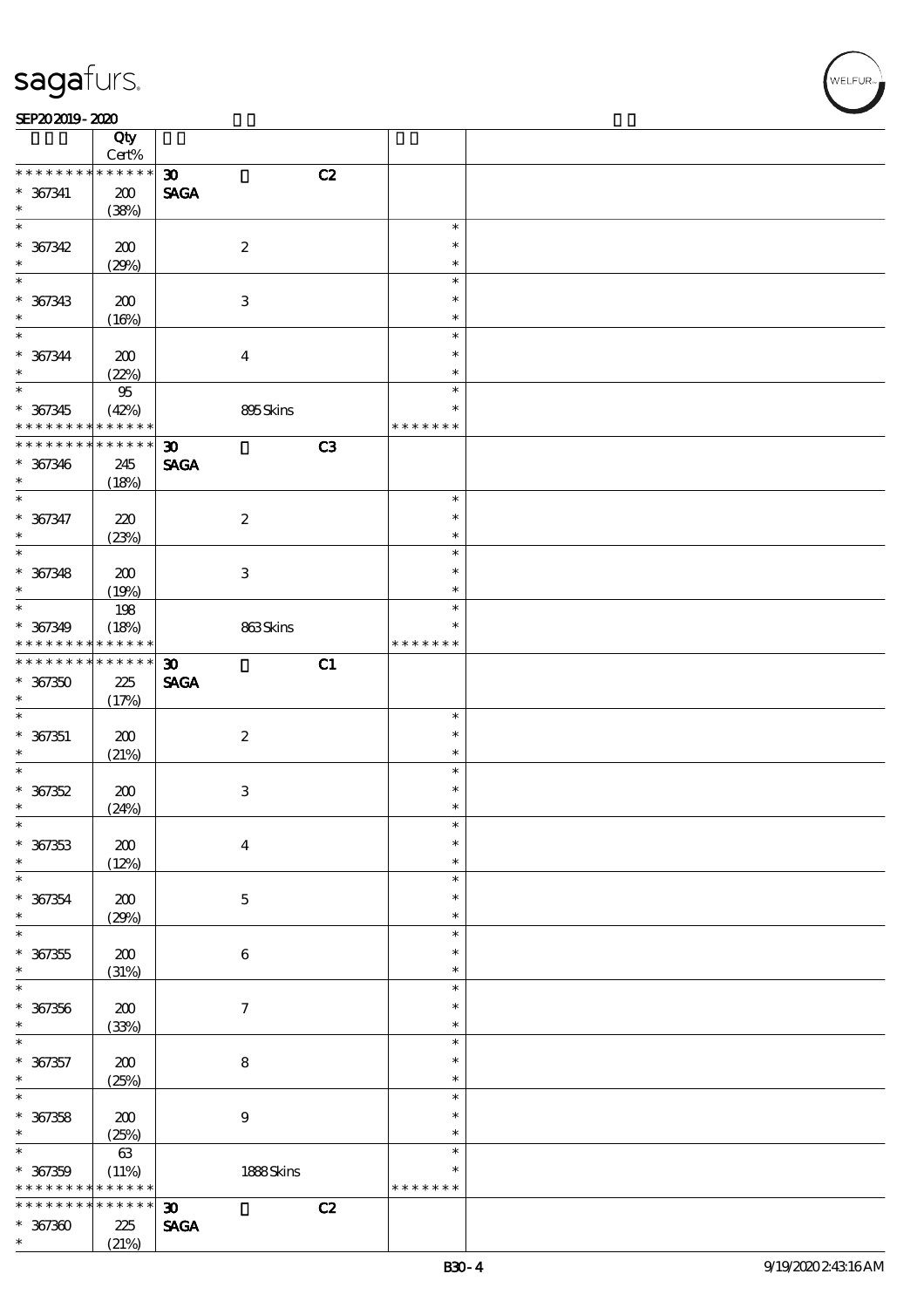|                                              | Qty<br>$\mbox{Cert}\%$ |                                |                           |    |                  |  |
|----------------------------------------------|------------------------|--------------------------------|---------------------------|----|------------------|--|
| $\ast$                                       |                        |                                |                           |    | $\ast$           |  |
|                                              |                        | $\boldsymbol{\mathfrak{D}}$    |                           | C2 |                  |  |
| $* 367361$                                   | 200                    | <b>SAGA</b>                    |                           |    | $\ast$           |  |
| $\ast$                                       | (12%)                  |                                |                           |    | $\ast$           |  |
| $\ast$                                       | 200                    |                                |                           |    | $\ast$           |  |
| $* 367362$                                   | (15%)                  |                                | 625Skins                  |    | $\ast$           |  |
| * * * * * * * *                              | * * * * * *            |                                |                           |    | * * * * * * *    |  |
| * * * * * * *                                | * * * * * *            | $\boldsymbol{\mathfrak{D}}$    |                           | C3 |                  |  |
| $* 367363$                                   | 225                    | <b>SAGA</b>                    |                           |    |                  |  |
| $\ast$                                       |                        |                                |                           |    |                  |  |
| $\ast$                                       | (8%)                   |                                |                           |    |                  |  |
|                                              |                        |                                |                           |    | $\ast$           |  |
| $* 367364$                                   | 200                    |                                | $\boldsymbol{2}$          |    | $\ast$           |  |
| $\ast$                                       | (19%)                  |                                |                           |    | $\ast$           |  |
| $\overline{\ast}$                            |                        |                                |                           |    | $\ast$           |  |
| $* 367365$                                   | $200$                  |                                | $\ensuremath{\mathbf{3}}$ |    | $\ast$           |  |
| $\ast$                                       | (11%)                  |                                |                           |    | $\ast$           |  |
| $\ast$                                       |                        |                                |                           |    | $\ast$           |  |
| $* 367366$                                   |                        |                                |                           |    | $\ast$           |  |
| $\ast$                                       | 200                    |                                | $\bf{4}$                  |    | $\ast$           |  |
|                                              | (24%)                  |                                |                           |    |                  |  |
| $\ast$                                       |                        |                                |                           |    | $\ast$           |  |
| $* 367367$                                   | 200                    |                                | $\mathbf 5$               |    | $\ast$           |  |
| $\ast$                                       | (51%)                  |                                |                           |    | $\ast$           |  |
| $\ast$                                       |                        |                                |                           |    | $\ast$           |  |
| $* 367368$                                   | 200                    |                                | $\bf 6$                   |    | $\ast$           |  |
| $\ast$                                       | (37%)                  |                                |                           |    | $\ast$           |  |
| $\ast$                                       |                        |                                |                           |    | $\ast$           |  |
| $* 367309$                                   |                        |                                | $\boldsymbol{\tau}$       |    | $\ast$           |  |
| $\ast$                                       | 200                    |                                |                           |    |                  |  |
|                                              | (11%)                  |                                |                           |    | $\ast$           |  |
| $\ast$                                       |                        |                                |                           |    | $\ast$           |  |
| $* 367370$                                   | 200                    |                                | $\bf8$                    |    | $\ast$           |  |
|                                              |                        |                                |                           |    | $\ast$           |  |
| $\ast$                                       | (15%)                  |                                |                           |    |                  |  |
| $\overline{\ast}$                            | 192                    |                                |                           |    | $\ast$           |  |
|                                              |                        |                                |                           |    | $\ast$           |  |
| $* 367371$<br>* * * * * * * * <mark>*</mark> | (16%)<br>* * * * * *   |                                | $1817$ Skins              |    | * * * * * * *    |  |
|                                              |                        |                                |                           |    |                  |  |
|                                              |                        | $\boldsymbol{\mathfrak{D}}$    | $\mathbf X$               | C1 |                  |  |
| 367372                                       | 174                    | $\operatorname{\mathsf{SAGA}}$ |                           |    |                  |  |
|                                              | (14%)                  |                                |                           |    |                  |  |
| * * * * * * * * <mark>* * * * * *</mark>     |                        | 30 <sub>1</sub>                | $\mathbf{X}$              | C2 |                  |  |
| $* 367373$                                   | $225\,$                | <b>SAGA</b>                    |                           |    |                  |  |
| $\ast$                                       | (11%)                  |                                |                           |    |                  |  |
| $\ast$                                       |                        |                                |                           |    | $\ast$           |  |
| $* 367374$                                   | ${\bf Z0}$             |                                | $\boldsymbol{z}$          |    | $\ast$           |  |
| $\ast$                                       | (13%)                  |                                |                           |    | $\ast$           |  |
| $\overline{\ast}$                            |                        |                                |                           |    | $\ast$           |  |
|                                              |                        |                                |                           |    | $\ast$           |  |
| $* 367375$<br>$\ast$                         | ${\bf Z0}$             |                                | $\ensuremath{\mathbf{3}}$ |    | $\ast$           |  |
| $\ast$                                       | (14%)                  |                                |                           |    | $\ast$           |  |
|                                              |                        |                                |                           |    |                  |  |
| $* 367376$                                   | $200\,$                |                                | $\boldsymbol{4}$          |    | $\ast$           |  |
| $\ast$                                       | (28%)                  |                                |                           |    | $\ast$           |  |
| $\overline{\ast}$                            |                        |                                |                           |    | $\ast$           |  |
| $* 367377$                                   | $200$                  |                                | $\bf 5$                   |    | $\ast$           |  |
| $\ast$                                       | (23%)                  |                                |                           |    | $\ast$           |  |
| $\overline{\ast}$                            |                        |                                |                           |    | $\ast$           |  |
|                                              |                        |                                |                           |    | $\ast$           |  |
| $* 367378$<br>$\ast$                         | ${\bf Z0}$             |                                | $\bf 6$                   |    | $\ast$           |  |
| $\ast$                                       | (13%)                  |                                |                           |    | $\ast$           |  |
|                                              |                        |                                |                           |    | $\ast$           |  |
| $* 367379$                                   | $200\,$                |                                | $\boldsymbol{\tau}$       |    | $\ast$           |  |
| $\ast$                                       | (19%)                  |                                |                           |    |                  |  |
| ¥                                            |                        |                                |                           |    | $\ast$           |  |
| $* 367380$<br>$\ast$                         | 200<br>(14%)           |                                | ${\bf 8}$                 |    | $\ast$<br>$\ast$ |  |

.<br>WELFUR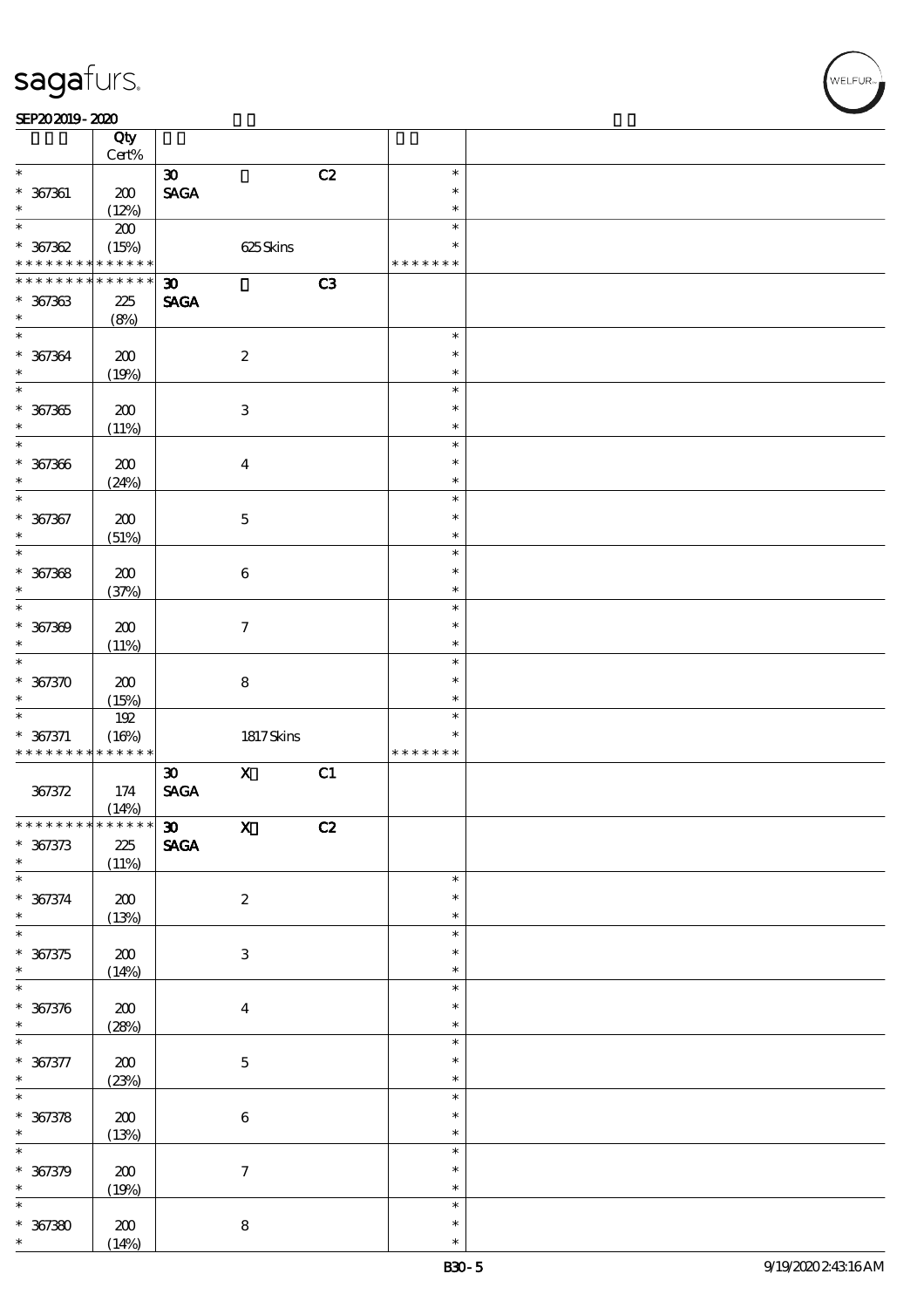#### $SEP202019 - 2020$

|                                            | Qty<br>Cert%    |                                |                           |                |               |  |
|--------------------------------------------|-----------------|--------------------------------|---------------------------|----------------|---------------|--|
| $\ast$                                     |                 |                                |                           |                | $\ast$        |  |
|                                            |                 | $\boldsymbol{\mathfrak{D}}$    | $\mathbf X$               | C2             |               |  |
| $* 367381$                                 | 200             | $\operatorname{\mathbf{SAGA}}$ |                           |                | $\ast$        |  |
| *                                          | (17%)           |                                |                           |                | $\ast$        |  |
| $\ast$                                     |                 |                                |                           |                | $\ast$        |  |
| $* 367382$                                 | 200             |                                | $10\,$                    |                | $\ast$        |  |
| $\ast$                                     | (12%)           |                                |                           |                | $\ast$        |  |
| $\ast$                                     |                 |                                |                           |                | $\ast$        |  |
|                                            |                 |                                |                           |                | $\ast$        |  |
| $* 367383$                                 | 200             |                                | 11                        |                |               |  |
| $\ast$                                     | (5%)            |                                |                           |                | $\ast$        |  |
| $\ast$                                     |                 |                                |                           |                | $\ast$        |  |
| $* 367384$                                 | 200             |                                | 12                        |                | $\ast$        |  |
| $\ast$                                     | (20%)           |                                |                           |                | $\ast$        |  |
| $\ast$                                     | $5\!3$          |                                |                           |                | $\ast$        |  |
| $* 367385$                                 | (18%)           |                                | 2478Skins                 |                | $\ast$        |  |
| * * * * * * * *                            | * * * * * *     |                                |                           |                | * * * * * * * |  |
| * * * * * * * *                            | $******$        |                                |                           |                |               |  |
|                                            |                 | $\boldsymbol{\mathfrak{D}}$    | $\boldsymbol{\mathsf{X}}$ | C3             |               |  |
| $* 367386$                                 | 225             | <b>SAGA</b>                    |                           |                |               |  |
| $\ast$                                     | (15%)           |                                |                           |                |               |  |
| $\ast$                                     |                 |                                |                           |                | $\ast$        |  |
| $* 367387$                                 | 200             |                                | $\boldsymbol{2}$          |                | $\ast$        |  |
| $\ast$                                     | (14%)           |                                |                           |                | $\ast$        |  |
| $\ast$                                     |                 |                                |                           |                | $\ast$        |  |
|                                            |                 |                                |                           |                | $\ast$        |  |
| $* 367388$                                 | 200             |                                | $\ensuremath{\mathbf{3}}$ |                |               |  |
| $\ast$                                     | (12%)           |                                |                           |                | $\ast$        |  |
| $\ast$                                     |                 |                                |                           |                | $\ast$        |  |
| $* 367389$                                 | 200             |                                | $\bf{4}$                  |                | $\ast$        |  |
| $\ast$                                     | (22%)           |                                |                           |                | $\ast$        |  |
| $\overline{\ast}$                          | 112             |                                |                           |                | $\ast$        |  |
| $* 367300$                                 | (39%)           |                                | 937 Skins                 |                | $\ast$        |  |
| * * * * * * * *                            | * * * * * *     |                                |                           |                | * * * * * * * |  |
| * * * * * * * *                            | $* * * * * * *$ |                                |                           |                |               |  |
|                                            |                 |                                |                           |                |               |  |
|                                            |                 | $\boldsymbol{\mathfrak{D}}$    |                           | C1/C2          |               |  |
| $* 367391$                                 | 205             | <b>SROY</b>                    |                           |                |               |  |
| $\ast$                                     | (30%)           |                                |                           |                |               |  |
| $\overline{\ast}$                          | 45              |                                |                           |                | $\ast$        |  |
| $* 367392$                                 | (20%)           |                                | 250Skins                  |                | $\ast$        |  |
| * * * * * * * * <mark>* * * * * * *</mark> |                 |                                |                           |                | * * * * * * * |  |
|                                            |                 |                                |                           |                |               |  |
|                                            |                 | $\boldsymbol{\mathfrak{D}}$    |                           | C <sub>3</sub> |               |  |
| 367393                                     | 91              | <b>SROY</b>                    |                           |                |               |  |
|                                            | (34%)           |                                |                           |                |               |  |
|                                            |                 | $\boldsymbol{\mathfrak{D}}$    |                           | C1             |               |  |
| 367394                                     | 96              | <b>SROY</b>                    |                           |                |               |  |
|                                            | (42%)           |                                |                           |                |               |  |
| * * * * * * * *                            | $* * * * * * *$ | $\boldsymbol{\mathfrak{D}}$    |                           | C2             |               |  |
| $* 367395$                                 | 205             | <b>SROY</b>                    |                           |                |               |  |
| $\ast$                                     |                 |                                |                           |                |               |  |
| $\ast$                                     | (20%)           |                                |                           |                | $\ast$        |  |
|                                            | 149             |                                |                           |                |               |  |
| $* 367396$                                 | (20%)           |                                | 354Skins                  |                |               |  |
| * * * * * * * *                            | * * * * * *     |                                |                           |                | * * * * * * * |  |
|                                            |                 | $\boldsymbol{\mathfrak{D}}$    |                           | C1             |               |  |
| 367397                                     | 178             | <b>SROY</b>                    |                           |                |               |  |
|                                            | (28%)           |                                |                           |                |               |  |
| * * * * * * * *                            | $******$        | $\boldsymbol{\mathfrak{D}}$    |                           | C2             |               |  |
|                                            |                 |                                |                           |                |               |  |
| $* 367398$<br>$\ast$                       | 205             | <b>SROY</b>                    |                           |                |               |  |
|                                            | (22%)           |                                |                           |                |               |  |
| $\ast$                                     |                 |                                |                           |                | $\ast$        |  |
| $* 367309$                                 | 180             |                                | $\boldsymbol{2}$          |                | $\ast$        |  |
| $\ast$                                     | (27%)           |                                |                           |                | $\ast$        |  |
| $\ast$                                     |                 |                                |                           |                | $\ast$        |  |
| $* 367400$                                 | 160             |                                | 3                         |                | $\ast$        |  |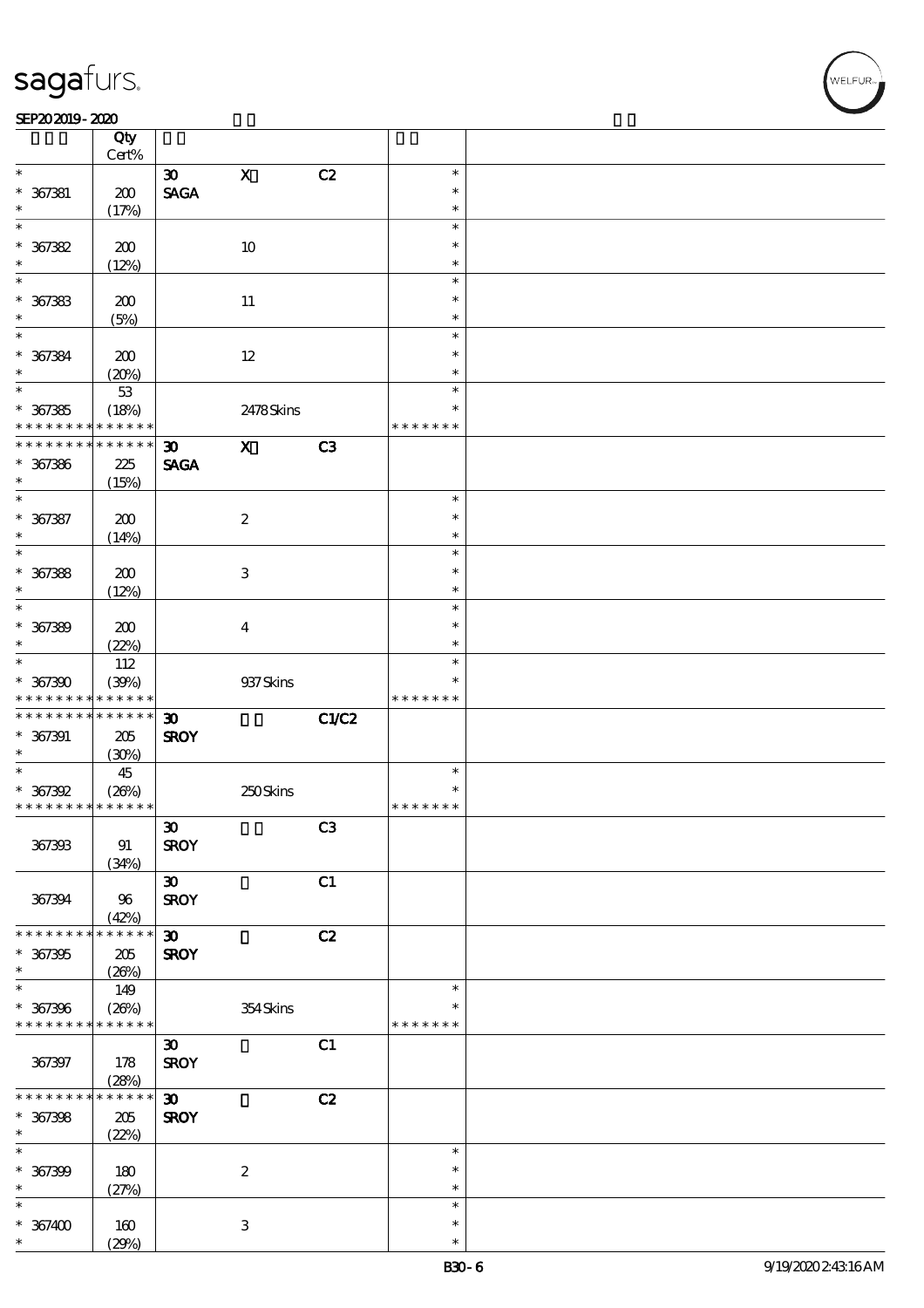#### SEP202019-2020

|                             | Qty<br>Cert% |                             |                  |    |               |  |
|-----------------------------|--------------|-----------------------------|------------------|----|---------------|--|
| $\ast$                      | 59           | $\boldsymbol{\mathfrak{D}}$ |                  | C2 | $\ast$        |  |
| $* 367401$                  | (18%)        | <b>SROY</b>                 |                  |    | $\ast$        |  |
| * * * * * * * * * * * * * * |              |                             |                  |    | * * * * * * * |  |
| * * * * * * * * * * * * * * |              | $\boldsymbol{\mathfrak{D}}$ |                  | C3 |               |  |
| $* 367402$                  | 205          | <b>SROY</b>                 |                  |    |               |  |
| $\ast$                      | (28%)        |                             |                  |    |               |  |
| $\ast$                      | 90           |                             |                  |    | $\ast$        |  |
| $* 36740B$                  | (21%)        |                             | 295Skins         |    | $\ast$        |  |
| * * * * * * * * * * * * * * |              |                             |                  |    | * * * * * * * |  |
| **************              |              | 30 <sub>o</sub>             | $\mathbf{x}$     | C1 |               |  |
| $* 367404$                  | 205          | <b>SROY</b>                 |                  |    |               |  |
| $\ast$                      | (14%)        |                             |                  |    |               |  |
| $\ast$                      | 88           |                             |                  |    | $\ast$        |  |
| $* 367405$                  | (23%)        |                             | 293Skins         |    | $\ast$        |  |
| * * * * * * * * * * * * * * |              |                             |                  |    | * * * * * * * |  |
| * * * * * * * * * * * * * * |              | $\boldsymbol{\mathfrak{D}}$ | $\mathbf{x}$     | C2 |               |  |
| $* 367406$                  | 205          | <b>SROY</b>                 |                  |    |               |  |
| $*$                         | (14%)        |                             |                  |    |               |  |
| $\ast$                      |              |                             |                  |    | $\ast$        |  |
| $* 367407$                  | 180          |                             | $\boldsymbol{2}$ |    | ∗             |  |
| $\ast$                      | (20%)        |                             |                  |    | $\ast$        |  |
| $\ast$                      | 167          |                             |                  |    | $\ast$        |  |
| $* 367408$                  | (22%)        |                             | 552Skins         |    | $\ast$        |  |
| * * * * * * * * * * * * * * |              |                             |                  |    | * * * * * * * |  |

WELFUR<sub>™</sub>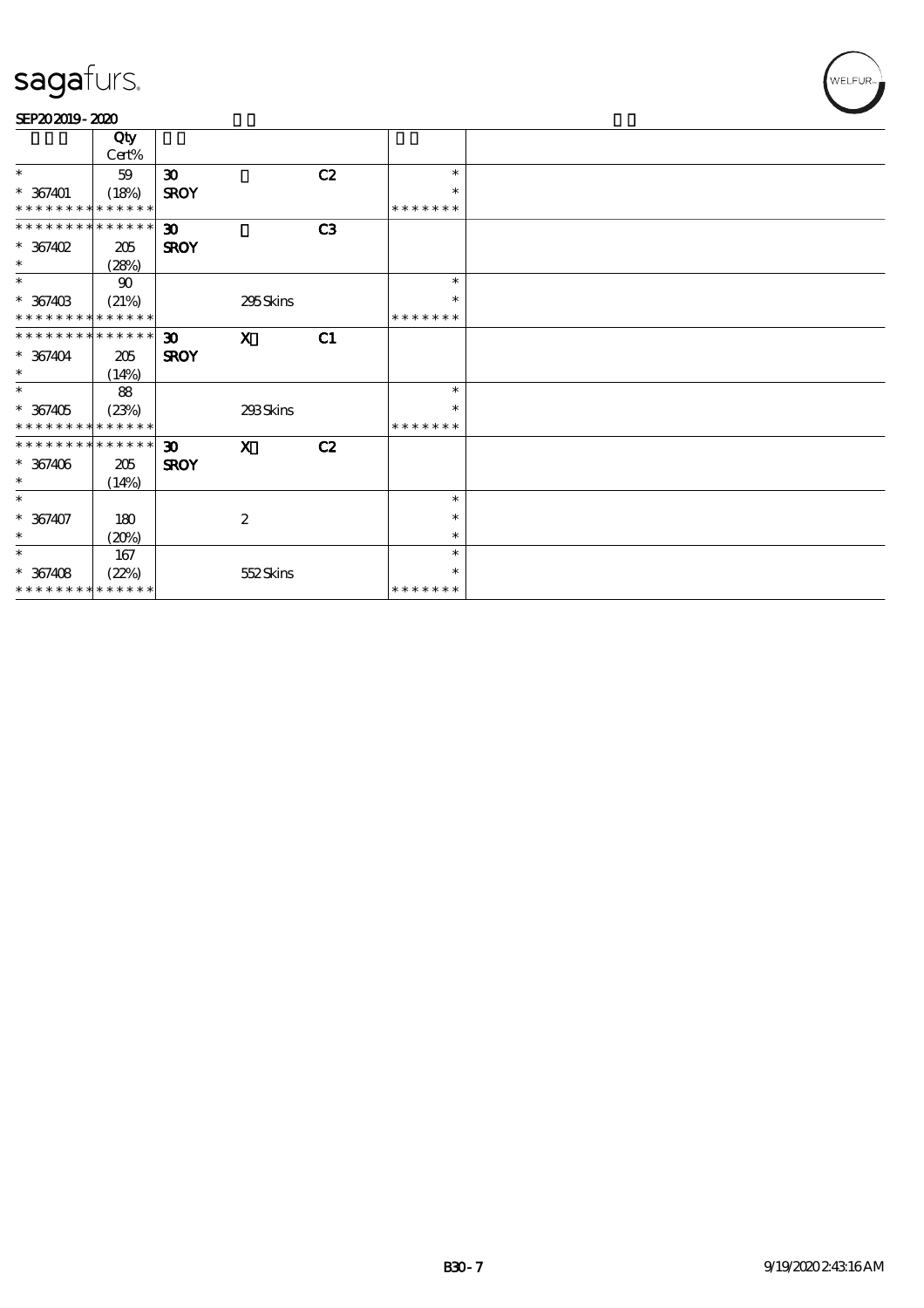| SEP202019-2020 |  |
|----------------|--|
|----------------|--|

|                      | Qty             |                                            |                           |                |                  |  |
|----------------------|-----------------|--------------------------------------------|---------------------------|----------------|------------------|--|
|                      | Cert%           |                                            |                           |                |                  |  |
| 367441               | 109             | $\boldsymbol{\mathsf{20}}$<br>$\mathbf{S}$ | $\boldsymbol{\mathsf{z}}$ | C1/C2          |                  |  |
|                      | (11%)           |                                            |                           |                |                  |  |
| * * * * * * * *      | * * * * * *     | $\boldsymbol{\mathbf{z}}$                  | $\mathbf X$               | C1/C2          |                  |  |
| $* 367442$           | 285             | ${\bf S}$                                  |                           |                |                  |  |
| $\ast$               | (16%)           |                                            |                           |                |                  |  |
| $\ast$               | 49              |                                            |                           |                | $\ast$           |  |
| $* 367443$           | (20%)           |                                            | 334Skins                  |                | ∗                |  |
| * * * * * * * *      | * * * * * *     |                                            |                           |                | * * * * * * *    |  |
|                      |                 | $\boldsymbol{\mathfrak{D}}$                | $X$ $N$                   | C3             |                  |  |
| 367444               | 139<br>(24%)    | $\mathbf{S}$                               |                           |                |                  |  |
|                      |                 | $\boldsymbol{\mathfrak{D}}$                |                           | C1             |                  |  |
| 367445               | 206             | $\mathbf{S}$                               |                           |                |                  |  |
|                      | (34%)           |                                            |                           |                |                  |  |
| * * * * * * * *      | * * * * * *     | $\boldsymbol{\mathbf{z}}$                  |                           | C2             |                  |  |
| $* 367446$           | 285             | ${\bf s}$                                  |                           |                |                  |  |
| $\ast$               | (15%)           |                                            |                           |                |                  |  |
| $\ast$               |                 |                                            |                           |                | $\ast$           |  |
| $* 367447$<br>$\ast$ | 260             |                                            | $\boldsymbol{2}$          |                | $\ast$<br>$\ast$ |  |
| $\ast$               | (16%)<br>230    |                                            |                           |                | $\ast$           |  |
| $* 367448$           | (25%)           |                                            | 775Skins                  |                | $\ast$           |  |
| * * * * * * * *      | * * * * * *     |                                            |                           |                | * * * * * * *    |  |
|                      |                 | $\boldsymbol{\mathfrak{D}}$                |                           | C <sub>3</sub> |                  |  |
| 367449               | 278             | ${\bf S}$                                  |                           |                |                  |  |
|                      | (22%)           |                                            |                           |                |                  |  |
| * * * * * * * *      | * * * * * *     | $\boldsymbol{\mathsf{20}}$                 |                           | C1             |                  |  |
| $* 367450$           | 285             | ${\bf s}$                                  |                           |                |                  |  |
| $\ast$<br>$\ast$     | (21%)           |                                            |                           |                | $\ast$           |  |
| $* 367451$           | 165<br>(31%)    |                                            | 450Skins                  |                | $\ast$           |  |
| * * * * * * * *      | * * * * * *     |                                            |                           |                | * * * * * * *    |  |
| * * * * * * * *      | $* * * * * * *$ | $\boldsymbol{\mathfrak{D}}$                |                           | C2             |                  |  |
| $* 367452$           | 285             | ${\bf S}$                                  |                           |                |                  |  |
| $\ast$               | (17%)           |                                            |                           |                |                  |  |
| $*$                  |                 |                                            |                           |                | $\ast$           |  |
| $* 367453$           | 260             |                                            | $\boldsymbol{2}$          |                | $\ast$           |  |
| $\ast$<br>$\ast$     | (13%)           |                                            |                           |                | $\ast$<br>$\ast$ |  |
| $* 367454$           | 260             |                                            | 3                         |                | $\ast$           |  |
| $\ast$               | (20%)           |                                            |                           |                | $\ast$           |  |
| $\ast$               |                 |                                            |                           |                | $\ast$           |  |
| $* 367455$           | 260             |                                            | $\overline{4}$            |                | $\ast$           |  |
| $\ast$               | (40%)           |                                            |                           |                | $\ast$           |  |
| $\ast$               |                 |                                            |                           |                | $\ast$           |  |
| $* 367456$<br>$\ast$ | 260             |                                            | $\mathbf 5$               |                | $\ast$           |  |
| $\ast$               | (15%)<br>170    |                                            |                           |                | $\ast$<br>$\ast$ |  |
| $* 367457$           | (12%)           |                                            | 1495Skins                 |                | $\ast$           |  |
| * * * * * * * *      | * * * * * *     |                                            |                           |                | * * * * * * *    |  |
| * * * * * * *        | $******$        | $\boldsymbol{\mathsf{20}}$                 |                           | C <sub>3</sub> |                  |  |
| $* 367458$           | 285             | ${\bf s}$                                  |                           |                |                  |  |
| $\ast$               | (16%)           |                                            |                           |                |                  |  |
| $\ast$               |                 |                                            |                           |                | $\ast$           |  |
| $* 367459$           | 260             |                                            | $\boldsymbol{2}$          |                | $\ast$           |  |
| $\ast$<br>$\ast$     | (23%)           |                                            |                           |                | $\ast$<br>$\ast$ |  |
| $* 367400$           | 204<br>(20%)    |                                            | 749Skins                  |                | $\ast$           |  |
| * * * * * * *        | * * * * * *     |                                            |                           |                | * * * * * * *    |  |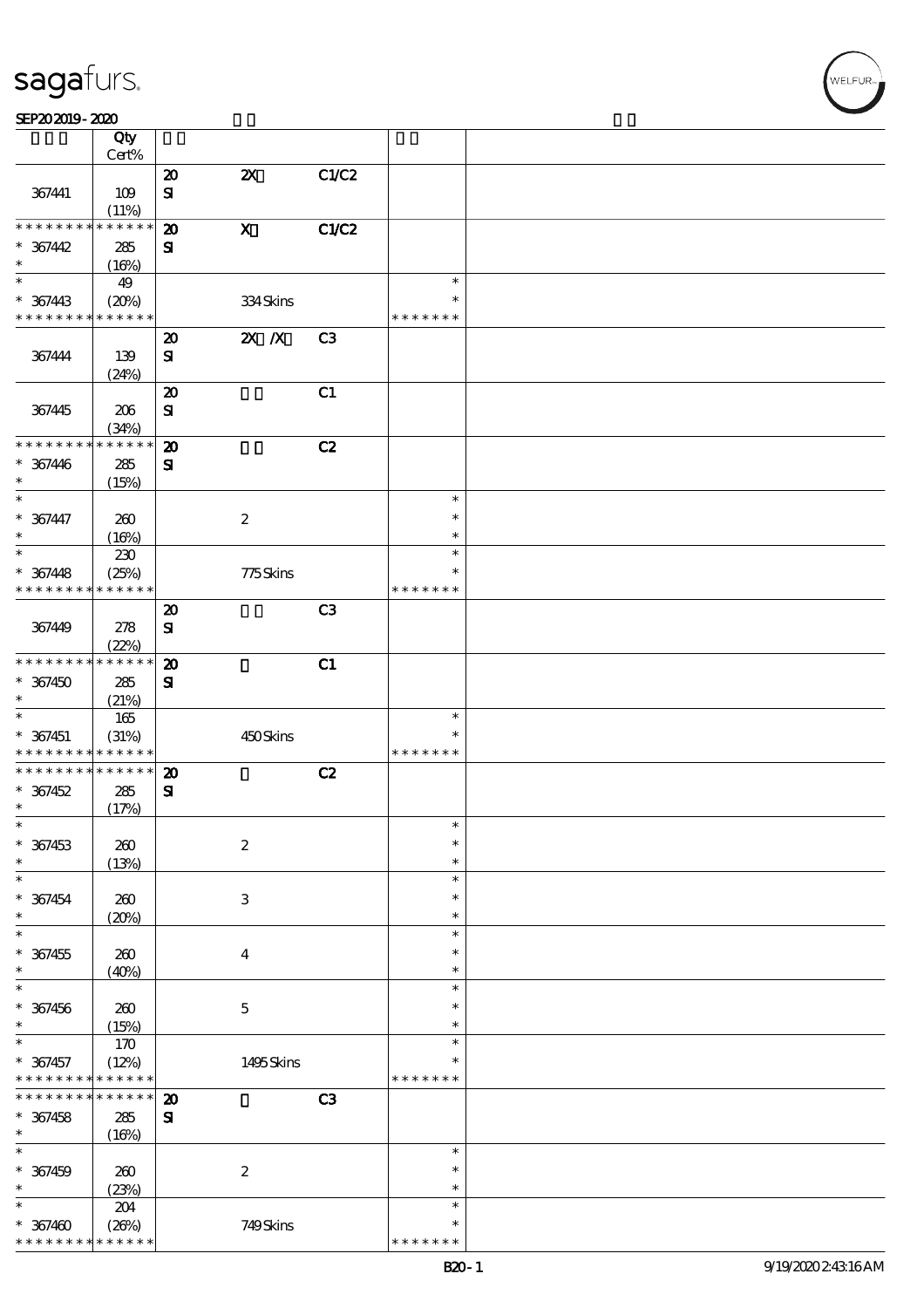#### SEP202019-2020

|                   | Qty<br>Cert% |                             |                           |    |               |  |
|-------------------|--------------|-----------------------------|---------------------------|----|---------------|--|
| * * * * * * * *   | * * * * * *  | $\boldsymbol{\mathfrak{D}}$ |                           | C1 |               |  |
|                   |              |                             |                           |    |               |  |
| $* 367461$        | $285\,$      | $\mathbf{S}$                |                           |    |               |  |
| $\ast$            | (17%)        |                             |                           |    |               |  |
| $\ast$            |              |                             |                           |    | $\ast$        |  |
| $* 367462$        | 260          |                             | $\boldsymbol{2}$          |    | $\ast$        |  |
| *                 | (20%)        |                             |                           |    | $\ast$        |  |
| $\overline{\ast}$ | 150          |                             |                           |    | $\ast$        |  |
|                   |              |                             |                           |    | $\ast$        |  |
| $* 367463$        | (16%)        |                             | 695Skins                  |    |               |  |
| * * * * * * * *   | * * * * * *  |                             |                           |    | * * * * * * * |  |
| * * * * * * * *   | * * * * * *  | $\boldsymbol{\mathfrak{D}}$ |                           | C2 |               |  |
| $* 367464$        | $285\,$      | ${\bf s}$                   |                           |    |               |  |
| $\ast$            | (11%)        |                             |                           |    |               |  |
| $\ast$            |              |                             |                           |    | $\ast$        |  |
| $* 367465$        | 260          |                             | $\boldsymbol{2}$          |    | $\ast$        |  |
| $\ast$            |              |                             |                           |    | $\ast$        |  |
| $\ast$            | (16%)        |                             |                           |    |               |  |
|                   |              |                             |                           |    | $\ast$        |  |
| $* 367466$        | 260          |                             | $\ensuremath{\mathbf{3}}$ |    | $\ast$        |  |
| $\ast$            | (23%)        |                             |                           |    | $\ast$        |  |
| $\ast$            |              |                             |                           |    | $\ast$        |  |
| $* 367467$        | $200$        |                             | $\bf{4}$                  |    | $\ast$        |  |
| $\ast$            | (36%)        |                             |                           |    | $\ast$        |  |
| $\ast$            |              |                             |                           |    | $\ast$        |  |
|                   |              |                             |                           |    |               |  |
| $* 367468$        | 260          |                             | $\mathbf 5$               |    | $\ast$        |  |
| $\ast$            | (16%)        |                             |                           |    | $\ast$        |  |
| $\ast$            |              |                             |                           |    | $\ast$        |  |
| $* 367409$        | 260          |                             | 6                         |    | $\ast$        |  |
| $\ast$            | (16%)        |                             |                           |    | $\ast$        |  |
| $\ast$            |              |                             |                           |    | $\ast$        |  |
| $* 367470$        | 260          |                             | $\boldsymbol{\tau}$       |    | $\ast$        |  |
| $\ast$            |              |                             |                           |    | $\ast$        |  |
|                   | (13%)        |                             |                           |    |               |  |
| $\ast$            | 119          |                             |                           |    | $\ast$        |  |
| $* 367471$        | (14%)        |                             | 1964Skins                 |    | $\ast$        |  |
| * * * * * * * *   | * * * * * *  |                             |                           |    | * * * * * * * |  |
| * * * * * * * *   | $******$     | $\boldsymbol{\mathbf{z}}$   |                           | C3 |               |  |
| $* 367472$        | 285          | $\mathbf{S}$                |                           |    |               |  |
| $\ast$            | (12%)        |                             |                           |    |               |  |
| $\ast$            |              |                             |                           |    | $\ast$        |  |
| $* 367473$        |              |                             |                           |    | $\ast$        |  |
| $\ast$            | 200          |                             | $\boldsymbol{2}$          |    | $\ast$        |  |
|                   | (19%)        |                             |                           |    |               |  |
| $\ast$            |              |                             |                           |    | $\ast$        |  |
| $* 367474$        | 260          |                             | 3                         |    | $\ast$        |  |
| $\ast$            | (40%)        |                             |                           |    | $\ast$        |  |
| $\ast$            | 110          |                             |                           |    | $\ast$        |  |
| $* 367475$        | (30%)        |                             | 915Skins                  |    | ∗             |  |
| * * * * * * * *   | * * * * * *  |                             |                           |    | * * * * * * * |  |
|                   |              | $\boldsymbol{\mathfrak{D}}$ | $\mathbf x$               | C1 |               |  |
|                   |              |                             |                           |    |               |  |
| 367476            | 237          | ${\bf s}$                   |                           |    |               |  |
|                   | (12%)        |                             |                           |    |               |  |
| * * * * * * *     | * * * * *    | $\boldsymbol{\mathbf{z}}$   | $\boldsymbol{\mathsf{X}}$ | C2 |               |  |
| $* 367477$        | ${\bf 285}$  | ${\bf s}$                   |                           |    |               |  |
| $\ast$            | (11%)        |                             |                           |    |               |  |
| $\overline{\ast}$ |              |                             |                           |    | $\ast$        |  |
| $* 367478$        | 260          |                             | $\boldsymbol{2}$          |    | $\ast$        |  |
| $\ast$            | (10%)        |                             |                           |    | $\ast$        |  |
| $\ast$            |              |                             |                           |    | $\ast$        |  |
|                   | 122          |                             |                           |    |               |  |
| $* 367479$        | (11%)        |                             | 667Skins                  |    | $\ast$        |  |
| * * * * * * * *   | * * * * * *  |                             |                           |    | * * * * * * * |  |
| * * * * * * * *   | * * * * * *  | $\boldsymbol{\mathbf{z}}$   | $\mathbf{x}$              | C3 |               |  |
| $* 367480$        | 285          | ${\bf s}$                   |                           |    |               |  |
| $\ast$            | (10%)        |                             |                           |    |               |  |
|                   |              |                             |                           |    |               |  |

**VELFUR**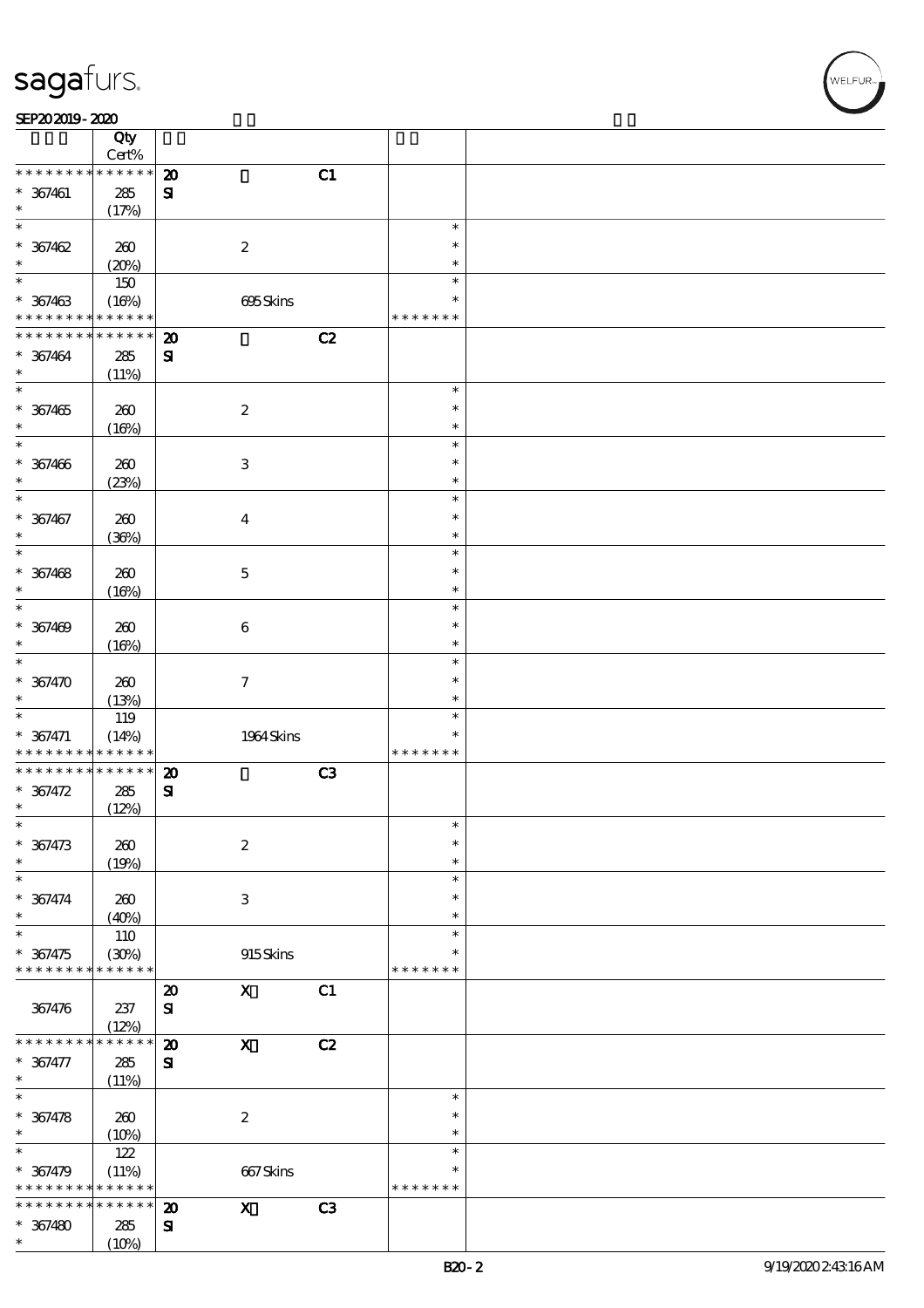|                               | Qty<br>Cert% |                             |                           |                |                  |  |
|-------------------------------|--------------|-----------------------------|---------------------------|----------------|------------------|--|
| $\ast$                        |              | $\boldsymbol{\mathbf{z}}$   | $\mathbf X$               | C3             | $\ast$           |  |
| $* 367481$                    | 260          | ${\bf s}$                   |                           |                | $\ast$           |  |
| $\ast$                        | (22%)        |                             |                           |                | $\ast$           |  |
| $\ast$                        | 56           |                             |                           |                | $\ast$           |  |
| $* 367482$                    | (14%)        |                             | 601 Skins                 |                | $\ast$           |  |
| * * * * * * * *               | * * * * * *  |                             |                           |                | * * * * * * *    |  |
| * * * *<br>* * *              | * * * * * *  |                             |                           | C <sub>3</sub> |                  |  |
| $* 367483$                    |              | $\boldsymbol{\mathfrak{D}}$ | $X$ / $ZX$                |                |                  |  |
| $\ast$                        | 285          | ${\bf s}$                   |                           |                |                  |  |
| $\ast$                        | (10%)        |                             |                           |                | $\ast$           |  |
|                               | 134          |                             |                           |                | $\ast$           |  |
| $* 367484$<br>* * * * * * * * | (11%)        |                             | 419Skins                  |                |                  |  |
|                               | * * * * * *  |                             |                           |                | * * * * * * *    |  |
|                               |              | $\boldsymbol{\mathfrak{D}}$ | $\boldsymbol{\mathsf{z}}$ | C1/C2          |                  |  |
| 367485                        | 118          | <b>SAGA</b>                 |                           |                |                  |  |
|                               | (13%)        |                             |                           |                |                  |  |
|                               |              | $\boldsymbol{\mathfrak{D}}$ | $\boldsymbol{\mathrm{X}}$ | C1             |                  |  |
| 367486                        | 122          | <b>SAGA</b>                 |                           |                |                  |  |
|                               | (22%)        |                             |                           |                |                  |  |
| * * * * * * * *               | * * * * * *  | $\boldsymbol{\mathfrak{D}}$ | $\boldsymbol{\mathrm{X}}$ | <b>C1/C2</b>   |                  |  |
| $* 367487$                    | 265          | <b>SAGA</b>                 |                           |                |                  |  |
| $\ast$                        | (18%)        |                             |                           |                |                  |  |
| $\ast$                        | 94           |                             |                           |                | $\ast$           |  |
| $* 367488$                    | (23%)        |                             | 359Skins                  |                | $\ast$           |  |
| * * * * * * *                 | * * * * * *  |                             |                           |                | * * * * * * *    |  |
| * * * * * * *                 | * * * * * *  | $\boldsymbol{\mathfrak{D}}$ | $\mathbf x$               | C2             |                  |  |
| $* 367489$                    | 265          | <b>SAGA</b>                 |                           |                |                  |  |
| $\ast$                        | (20%)        |                             |                           |                |                  |  |
| $\ast$                        | 109          |                             |                           |                | $\ast$           |  |
| $* 367490$                    | (11%)        |                             | 374Skins                  |                |                  |  |
| * * * * * * * *               | * * * * * *  |                             |                           |                | * * * * * * *    |  |
|                               |              | $\boldsymbol{\mathfrak{D}}$ | $X$ $N$                   | C <sub>3</sub> |                  |  |
| 367491                        | 208          | <b>SAGA</b>                 |                           |                |                  |  |
|                               | (25%)        |                             |                           |                |                  |  |
| * * * * * * * *               | * * * * *    | $\boldsymbol{\mathfrak{D}}$ |                           | C1             |                  |  |
| $* 367492$                    | 265          | <b>SAGA</b>                 |                           |                |                  |  |
| $\ast$                        | (29%)        |                             |                           |                |                  |  |
| $\ast$                        | 61           |                             |                           |                | $\ast$           |  |
| $* 367493$                    | (19%)        |                             | 326Skins                  |                | $\ast$           |  |
| * * * * * * * *               | * * * * * *  |                             |                           |                | * * * * * * *    |  |
| * * * * * * *                 | * * * * * *  | $\boldsymbol{\mathbf{z}}$   |                           | C2             |                  |  |
| $* 367494$                    | 265          | <b>SAGA</b>                 |                           |                |                  |  |
| $\ast$                        | (16%)        |                             |                           |                |                  |  |
| $\ast$                        |              |                             |                           |                | $\ast$           |  |
| $* 367495$                    | 240          |                             | $\boldsymbol{2}$          |                | $\ast$           |  |
| $\ast$                        | (28%)        |                             |                           |                | $\ast$           |  |
| $\ast$                        | 240          |                             |                           |                | $\ast$           |  |
| $* 367496$                    | (30%)        |                             | 745Skins                  |                | ∗                |  |
| * * * * * * * *               | * * * * * *  |                             |                           |                | * * * * * * *    |  |
| * * * * * * *                 | * * * * * *  | $\boldsymbol{\mathbf{z}}$   |                           | C3             |                  |  |
|                               |              |                             |                           |                |                  |  |
| * 367497<br>$\ast$            | 265          | <b>SAGA</b>                 |                           |                |                  |  |
| $\overline{\ast}$             | (23%)        |                             |                           |                | $\ast$           |  |
|                               | 247          |                             |                           |                |                  |  |
| $* 367498$                    | (16%)        |                             | 512Skins                  |                | ∗                |  |
| * * * * * * * *               | * * * * * *  |                             |                           |                | * * * * * * *    |  |
| * * * * * * * *               | * * * * * *  | $\boldsymbol{\mathbf{z}}$   |                           | C1             |                  |  |
| $* 367499$                    |              |                             |                           |                |                  |  |
|                               | 265          | <b>SAGA</b>                 |                           |                |                  |  |
| $\ast$                        | (20%)        |                             |                           |                |                  |  |
| $\ast$                        |              |                             |                           |                | $\ast$           |  |
| $*367500$<br>$\ast$           | 240<br>(34%) |                             | $\boldsymbol{z}$          |                | $\ast$<br>$\ast$ |  |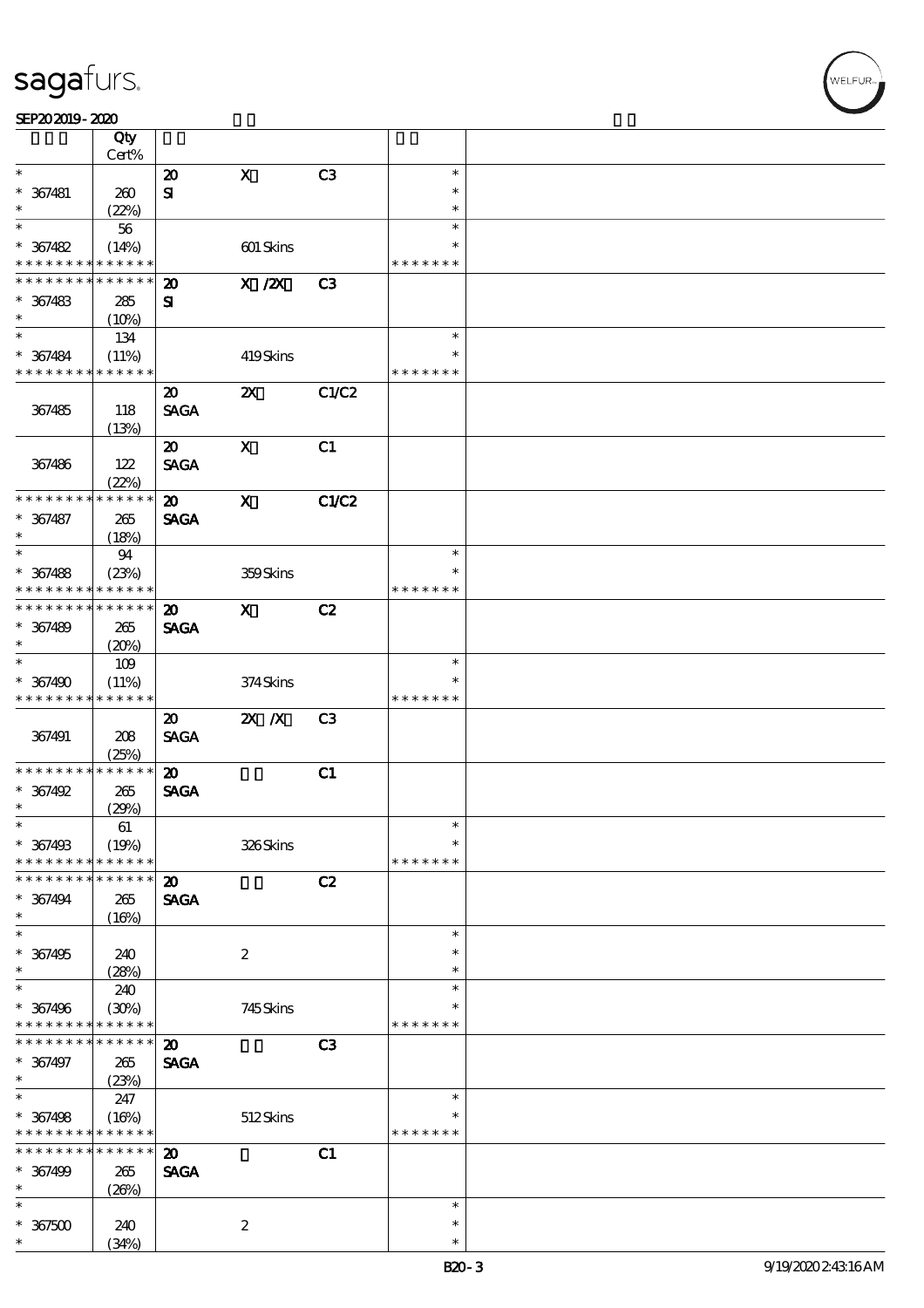#### SEP202019-2020

|                               | Qty<br>Cert%         |                                |                           |                         |  |
|-------------------------------|----------------------|--------------------------------|---------------------------|-------------------------|--|
| $\ast$                        |                      | $\boldsymbol{\mathfrak{D}}$    | C1                        | $\ast$                  |  |
| $* 367501$                    | 240                  | $\operatorname{\mathsf{SAGA}}$ |                           | $\ast$                  |  |
| $\ast$                        | (36%)                |                                |                           | $\ast$                  |  |
| $\ast$                        | 75                   |                                |                           | $\ast$                  |  |
| $*$ 367502                    | (12%)                |                                | 820Skins                  | $\ast$                  |  |
| * * * * * * * *               | * * * * * *          |                                |                           | * * * * * * *           |  |
| * * * * * * *                 | * * * * * *          | $\boldsymbol{\mathsf{20}}$     | C2                        |                         |  |
| $* 36750B$                    | 240                  | <b>SAGA</b>                    |                           |                         |  |
| $\ast$                        | (17%)                |                                |                           |                         |  |
| $\ast$                        |                      |                                |                           | $\ast$                  |  |
| $* 367504$                    | 240                  |                                | $\boldsymbol{2}$          | $\ast$                  |  |
| $\ast$                        | (9%)                 |                                |                           | $\ast$                  |  |
| $\overline{\ast}$             |                      |                                |                           | $\ast$                  |  |
| $* 367505$                    | 240                  |                                | $\ensuremath{\mathbf{3}}$ | $\ast$                  |  |
| $\ast$                        | (24%)                |                                |                           | $\ast$                  |  |
| $\ast$                        |                      |                                |                           | $\ast$                  |  |
| $* 367506$                    | 240                  |                                | $\overline{\mathbf{4}}$   | $\ast$                  |  |
| $\ast$                        | (34%)                |                                |                           | $\ast$                  |  |
| $\ast$                        |                      |                                |                           | $\ast$                  |  |
| $* 367507$                    | 240                  |                                | $\mathbf 5$               | $\ast$                  |  |
| $\ast$<br>$\overline{\ast}$   | (41%)                |                                |                           | $\ast$                  |  |
|                               | ${\bf 78}$           |                                |                           | $\ast$                  |  |
| $* 367508$<br>* * * * * * * * | (20%)<br>* * * * * * |                                | 1278Skins                 | $\ast$<br>* * * * * * * |  |
| * * * * * * * *               | $******$             | $\boldsymbol{\mathbf{z}}$      | C3                        |                         |  |
| $* 367509$                    | 265                  | <b>SAGA</b>                    |                           |                         |  |
| $\ast$                        | (28%)                |                                |                           |                         |  |
| $\ast$                        |                      |                                |                           | $\ast$                  |  |
| $* 367510$                    | 240                  |                                | $\boldsymbol{2}$          | $\ast$                  |  |
| $\ast$                        | (36%)                |                                |                           | $\ast$                  |  |
| $\ast$                        |                      |                                |                           | $\ast$                  |  |
| $* 367511$                    | 240                  |                                | $\ensuremath{\mathbf{3}}$ | $\ast$                  |  |
| $\ast$                        | (25%)                |                                |                           | $\ast$                  |  |
| $\ast$                        |                      |                                |                           | $\ast$                  |  |
| $* 367512$                    | 240                  |                                | $\bf{4}$                  | $\ast$                  |  |
| $\ast$                        | (10%)                |                                |                           | $\ast$                  |  |
| $\ast$                        | $127\,$              |                                |                           | $\ast$                  |  |
| $* 367513$                    | (27%)                |                                | 1112Skins                 | $\ast$                  |  |
| * * * * * * * *               | * * * * * *          |                                |                           | * * * * * * *           |  |
| * * * * * * *                 | * * * * * *          | $\boldsymbol{\mathfrak{D}}$    | C1                        |                         |  |
| $* 367514$<br>$\ast$          | 240                  | <b>SAGA</b>                    |                           |                         |  |
| *                             | (28%)                |                                |                           | $\ast$                  |  |
| $*367515$                     | 240                  |                                | $\boldsymbol{2}$          | $\ast$                  |  |
| $\ast$                        | (28%)                |                                |                           | $\ast$                  |  |
| $\ast$                        |                      |                                |                           | $\ast$                  |  |
| $* 367516$                    | 240                  |                                | $\ensuremath{\mathsf{3}}$ | $\ast$                  |  |
| $\ast$                        | (22%)                |                                |                           | $\ast$                  |  |
| $\ast$                        | 140                  |                                |                           | $\ast$                  |  |
| $* 367517$                    | (24%)                |                                | 860Skins                  | $\ast$                  |  |
| * * * * * * * *               | * * * * * *          |                                |                           | * * * * * * *           |  |
| * * * * * * * *               | $******$             | $\boldsymbol{\mathfrak{D}}$    | C2                        |                         |  |
| $* 367518$                    | 240                  | <b>SAGA</b>                    |                           |                         |  |
| $\ast$                        | (25%)                |                                |                           |                         |  |
| $\ast$                        |                      |                                |                           | $\ast$                  |  |
| $* 367519$                    | 240                  |                                | $\boldsymbol{2}$          | $\ast$                  |  |
| $\ast$<br>$\ast$              | (15%)                |                                |                           | $\ast$<br>$\ast$        |  |
|                               |                      |                                |                           | $\ast$                  |  |
| $*367520$<br>$\ast$           | 240<br>(27%)         |                                | $\ensuremath{\mathbf{3}}$ | $\ast$                  |  |
|                               |                      |                                |                           |                         |  |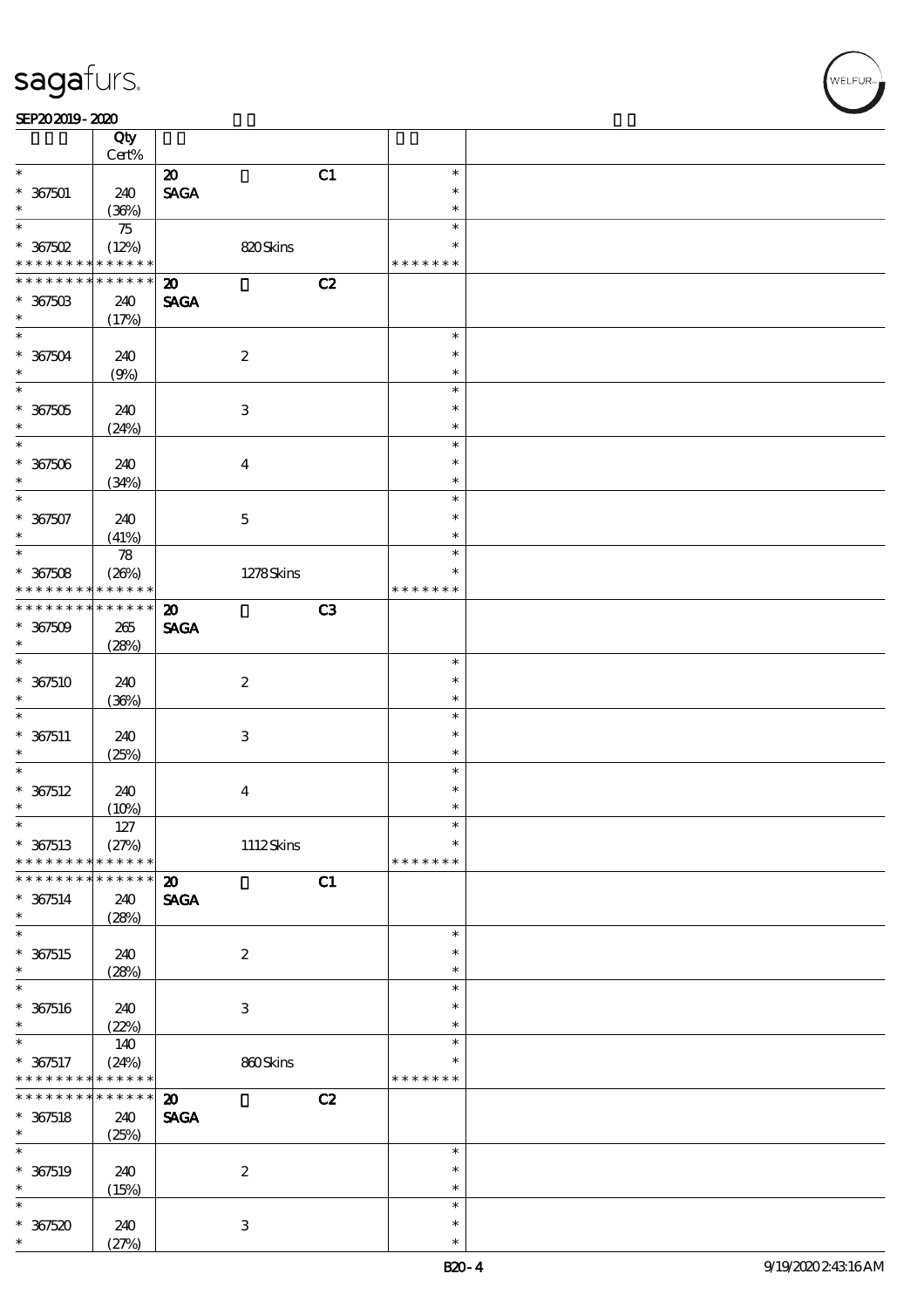#### $SEP202019 - 2020$

|                                    | Qty                  |                                |                           |    |                  |  |
|------------------------------------|----------------------|--------------------------------|---------------------------|----|------------------|--|
| $\ast$                             | $Cert\%$             |                                |                           |    | $\ast$           |  |
|                                    |                      | $\boldsymbol{\mathfrak{D}}$    |                           | C2 | $\ast$           |  |
| $* 367521$                         | 240                  | $\operatorname{\mathsf{SAGA}}$ |                           |    |                  |  |
| $\ast$                             | (35%)                |                                |                           |    | $\ast$<br>$\ast$ |  |
|                                    |                      |                                |                           |    |                  |  |
| $* 367522$                         | 240                  |                                | $\mathbf 5$               |    | $\ast$           |  |
| $\ast$<br>$\overline{\ast}$        | (21%)                |                                |                           |    | $\ast$           |  |
|                                    |                      |                                |                           |    | $\ast$           |  |
| $*357523$                          | 240                  |                                | $\bf 6$                   |    | $\ast$           |  |
| $\overline{\phantom{0}}$           | (10%)                |                                |                           |    | $\ast$           |  |
|                                    |                      |                                |                           |    | $\ast$           |  |
| $* 367524$                         | 240                  |                                | $\boldsymbol{7}$          |    | $\ast$           |  |
| $\ast$<br>$\overline{\phantom{0}}$ | (20%)                |                                |                           |    | $\ast$           |  |
|                                    |                      |                                |                           |    | $\ast$           |  |
| $* 367525$                         | 240                  |                                | $\bf 8$                   |    | $\ast$           |  |
| $\ast$                             | (21%)                |                                |                           |    | $\ast$           |  |
| $\overline{\ast}$                  |                      |                                |                           |    | $\ast$           |  |
| $* 367526$                         | 240                  |                                | $\boldsymbol{9}$          |    | $\ast$           |  |
| $\ast$                             | (10%)                |                                |                           |    | $\ast$           |  |
| $\ast$                             |                      |                                |                           |    | $\ast$           |  |
| $* 367527$                         | 240                  |                                | $10\,$                    |    | $\ast$           |  |
| $\ast$<br>$\overline{\ast}$        | (17%)                |                                |                           |    | $\ast$<br>$\ast$ |  |
|                                    | 175                  |                                |                           |    |                  |  |
| $* 367528$                         | (29%)<br>* * * * * * |                                | 2575Skins                 |    | $\ast$           |  |
| * * * * * * * *                    | $******$             |                                |                           |    | * * * * * * *    |  |
| * * * * * * *                      |                      | $\boldsymbol{\mathfrak{D}}$    |                           | C3 |                  |  |
| $* 367529$<br>$\ast$               | $265\,$              | <b>SAGA</b>                    |                           |    |                  |  |
| $\ast$                             | (35%)                |                                |                           |    |                  |  |
|                                    |                      |                                |                           |    | $\ast$           |  |
| $*367530$                          | 240                  |                                | $\boldsymbol{2}$          |    | $\ast$           |  |
| $\ast$                             | (22%)                |                                |                           |    | $\ast$           |  |
| $\ast$                             |                      |                                |                           |    | $\ast$           |  |
| $* 367531$                         | 240                  |                                | $\,3$                     |    | $\ast$           |  |
| $\ast$<br>$\ast$                   | (21%)                |                                |                           |    | $\ast$<br>$\ast$ |  |
|                                    |                      |                                |                           |    | $\ast$           |  |
| $* 367532$<br>$\ast$               | 240                  |                                | $\bf{4}$                  |    | $\ast$           |  |
| $\ast$                             | (12%)                |                                |                           |    | $\ast$           |  |
|                                    |                      |                                |                           |    | $\ast$           |  |
| $* 367533$<br>$\ast$               | 240                  |                                | $\mathbf 5$               |    | $\ast$           |  |
| $\ast$                             | (33%)                |                                |                           |    | $\ast$           |  |
|                                    |                      |                                |                           |    | $\ast$           |  |
| $* 367534$<br>$\ast$               | 240                  |                                | $\boldsymbol{6}$          |    | $\ast$           |  |
| $\ast$                             | (29%)<br>157         |                                |                           |    | $\ast$           |  |
| $* 367535$                         | (10%)                |                                | 1622Skins                 |    | ∗                |  |
| * * * * * * * *                    | * * * * * *          |                                |                           |    | * * * * * * *    |  |
|                                    |                      | $\boldsymbol{\mathsf{20}}$     | $\boldsymbol{\mathrm{X}}$ | C1 |                  |  |
| 367536                             | 265                  | <b>SAGA</b>                    |                           |    |                  |  |
|                                    | (15%)                |                                |                           |    |                  |  |
| * * * * *                          | $* * * * * *$        | $\boldsymbol{\mathfrak{D}}$    | $\boldsymbol{\mathrm{X}}$ | C3 |                  |  |
| $* 367537$                         | $265\,$              | <b>SAGA</b>                    |                           |    |                  |  |
| $\ast$                             | (23%)                |                                |                           |    |                  |  |
| $\overline{\ast}$                  |                      |                                |                           |    | $\ast$           |  |
| $* 367538$                         | 240                  |                                | $\boldsymbol{2}$          |    | $\ast$           |  |
| $\ast$                             | (27%)                |                                |                           |    | $\ast$           |  |
| $\ast$                             |                      |                                |                           |    | $\ast$           |  |
| $* 367539$                         | 240                  |                                | $\,3$                     |    | $\ast$           |  |
| $\ast$                             | (16%)                |                                |                           |    | $\ast$           |  |
| $\ast$                             | 244                  |                                |                           |    | $\ast$           |  |
| $* 367540$                         | (16%)                |                                | 989Skins                  |    | $\ast$           |  |
| * * * * * * * *                    | * * * * * *          |                                |                           |    | * * * * * * *    |  |
|                                    |                      |                                |                           |    |                  |  |

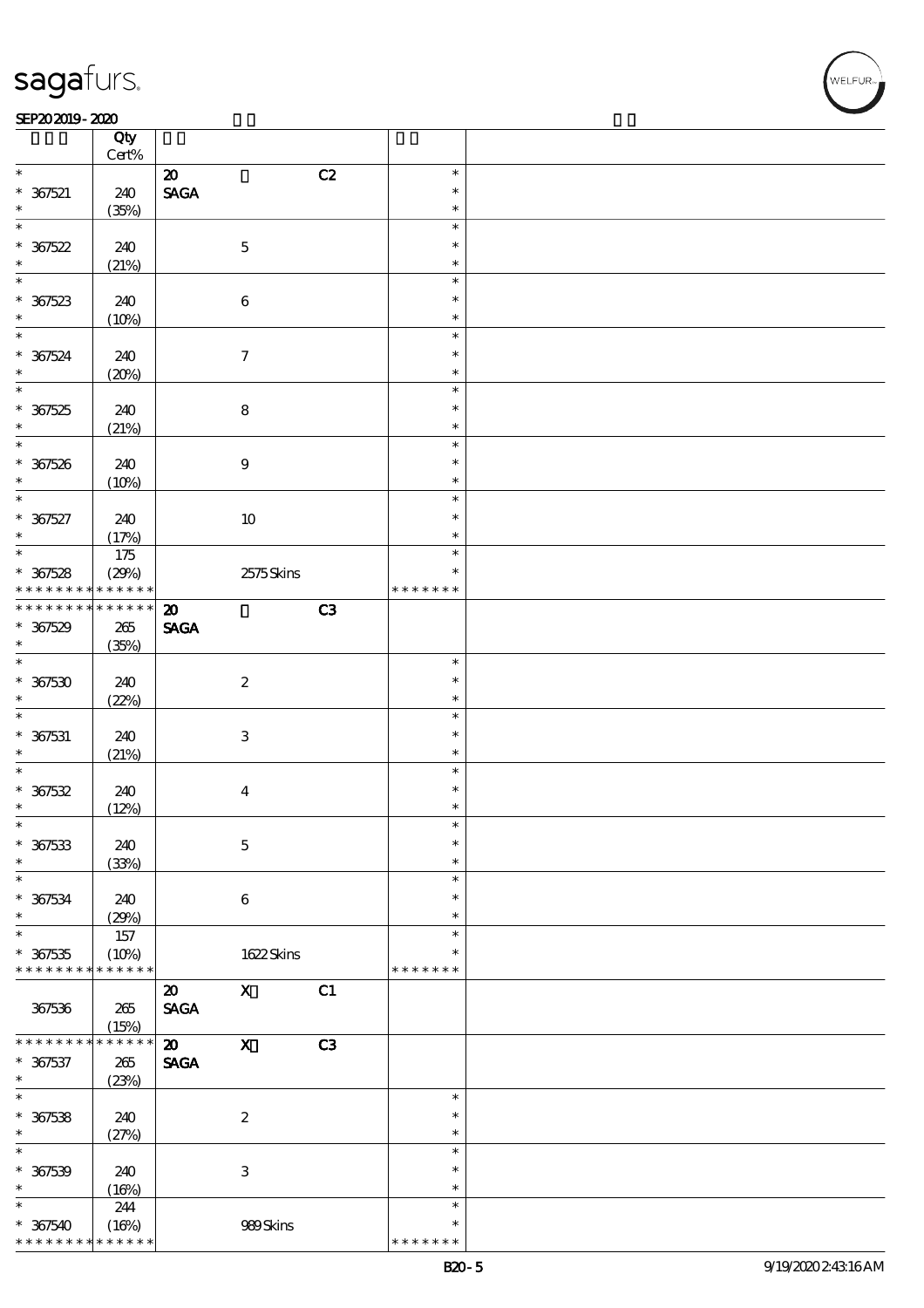#### SEP202019-2020

|                             | Qty   |                             |                           |       |               |  |  |  |
|-----------------------------|-------|-----------------------------|---------------------------|-------|---------------|--|--|--|
|                             | Cert% |                             |                           |       |               |  |  |  |
|                             |       | $\boldsymbol{\mathfrak{D}}$ | $\boldsymbol{\mathsf{X}}$ | C1/C2 |               |  |  |  |
| 367541                      | 110   | <b>SAGA</b>                 |                           |       |               |  |  |  |
|                             | (33%) |                             |                           |       |               |  |  |  |
| * * * * * * * * * * * * * * |       | $\boldsymbol{\mathfrak{D}}$ | $X$ / $ZX$                | C3    |               |  |  |  |
| $* 367542$                  | 265   | <b>SAGA</b>                 |                           |       |               |  |  |  |
| $\ast$                      | (16%) |                             |                           |       |               |  |  |  |
| $\ast$                      | 200   |                             |                           |       | $\ast$        |  |  |  |
| $* 367543$                  | (20%) |                             | 465Skins                  |       | $\ast$        |  |  |  |
| * * * * * * * * * * * * * * |       |                             |                           |       | * * * * * * * |  |  |  |
|                             |       | $\boldsymbol{\mathfrak{D}}$ |                           | C1/C2 |               |  |  |  |
| 367544                      | 162   | <b>SROY</b>                 |                           |       |               |  |  |  |
|                             | (16%) |                             |                           |       |               |  |  |  |
|                             |       | $\boldsymbol{\mathfrak{D}}$ |                           | C1/C2 |               |  |  |  |
| 367545                      | 169   | <b>SROY</b>                 |                           |       |               |  |  |  |
|                             | (21%) |                             |                           |       |               |  |  |  |
|                             |       | $\boldsymbol{\mathfrak{D}}$ |                           | C3    |               |  |  |  |
| 367546                      | 136   | <b>SROY</b>                 |                           |       |               |  |  |  |
|                             | (17%) |                             |                           |       |               |  |  |  |
|                             |       | $\boldsymbol{\mathfrak{D}}$ |                           | C3    |               |  |  |  |
| 367547                      | 262   | <b>SROY</b>                 |                           |       |               |  |  |  |
|                             | (23%) |                             |                           |       |               |  |  |  |
|                             |       | $\boldsymbol{\mathfrak{D}}$ | $\boldsymbol{\mathrm{X}}$ | C3    |               |  |  |  |
| 367548                      | 179   | <b>SROY</b>                 |                           |       |               |  |  |  |
|                             | (18%) |                             |                           |       |               |  |  |  |

WELFUR<sub>T</sub>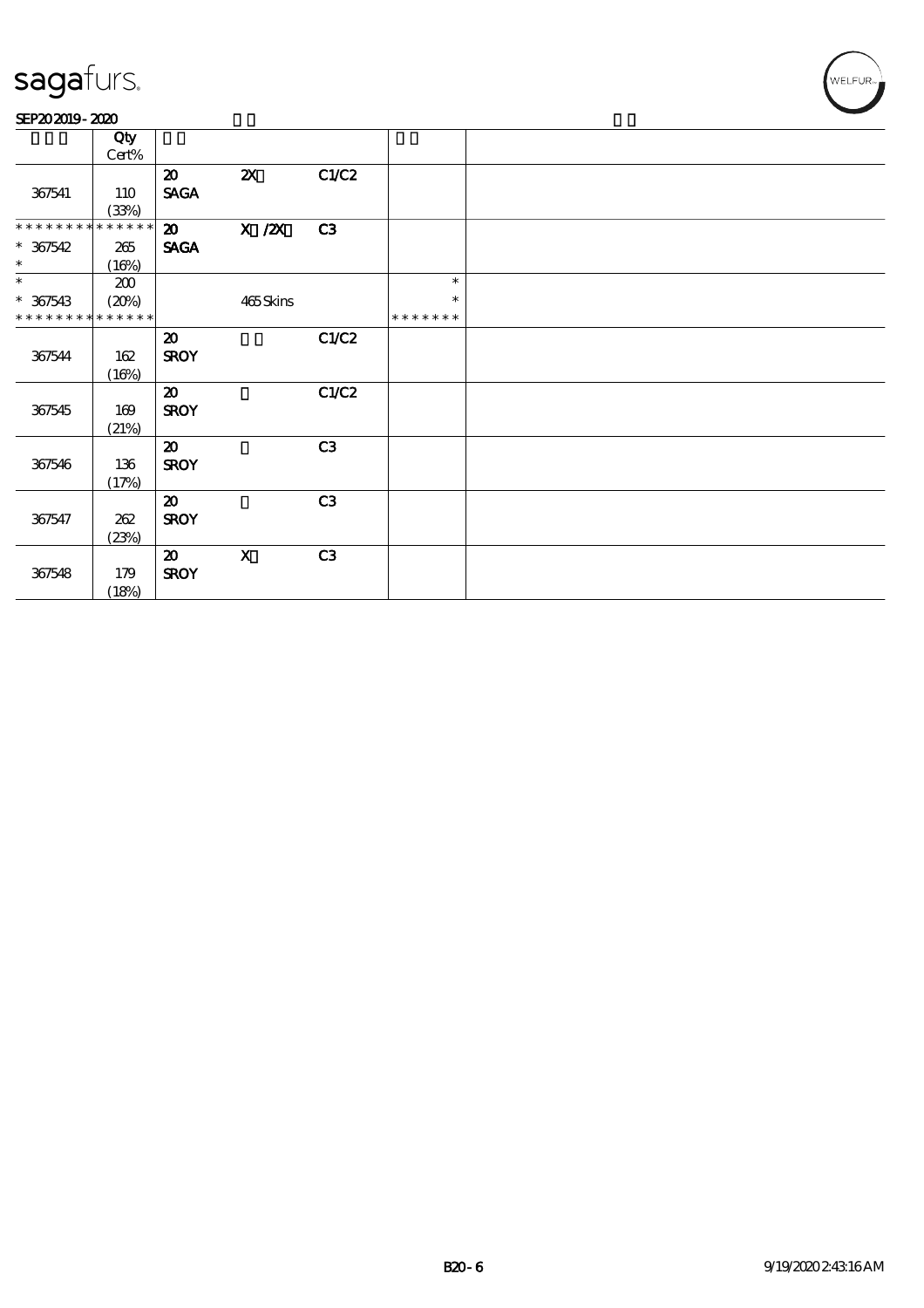#### $SEP202019 - 2020$

|                   | Qty<br>Cert%        |                             |                                       |                |               |  |
|-------------------|---------------------|-----------------------------|---------------------------------------|----------------|---------------|--|
|                   |                     | $\mathbf 0$                 | $\mathbf X$                           | C1/C2          |               |  |
| 367581            | 98                  | $\mathbf{S}$                |                                       |                |               |  |
|                   | (11%)               |                             |                                       |                |               |  |
| 367582            | 105                 | $\mathbf 0$<br>${\bf S}$    |                                       | C1             |               |  |
|                   | (18%)               |                             |                                       |                |               |  |
| 367583            | 231                 | $\mathbf 0$<br>${\bf S\!I}$ |                                       | C1/C2          |               |  |
|                   | (19%)               |                             |                                       |                |               |  |
|                   |                     | $\mathbf O$                 |                                       | C2             |               |  |
| 367584            | $327\,$<br>(15%)    | $\mathbf{S}$                |                                       |                |               |  |
|                   |                     | $\mathbf 0$                 | X /                                   | C <sub>3</sub> |               |  |
| 367585            | 186                 | ${\bf s}$                   |                                       |                |               |  |
|                   | (14%)               |                             |                                       |                |               |  |
| 367586            | 108                 | $\mathbf 0$<br>${\bf S\!I}$ |                                       | C <sub>3</sub> |               |  |
|                   | (11%)               |                             |                                       |                |               |  |
|                   |                     | $\mathbf 0$                 |                                       | C1             |               |  |
| 367587            | $99$<br>(18%)       | ${\bf S}$                   |                                       |                |               |  |
|                   |                     | $\mathbf 0$                 |                                       | C2             |               |  |
| 367588            | 305                 | ${\bf S}$                   |                                       |                |               |  |
|                   | (19%)               |                             |                                       |                |               |  |
|                   |                     | $\mathbf 0$                 |                                       | C <sub>3</sub> |               |  |
| 367589            | 174                 | ${\bf S}$                   |                                       |                |               |  |
|                   | (14%)               |                             |                                       |                |               |  |
|                   |                     | $\mathbf O$                 |                                       | C1             |               |  |
| 367590            | 211                 | ${\bf S}$                   |                                       |                |               |  |
|                   | (7%)                |                             |                                       |                |               |  |
| * * * * * * * *   | $******$            | $\mathbf{o}$                |                                       | C2             |               |  |
| $* 367591$        | $305\,$             | $\mathbf{S}$                |                                       |                |               |  |
| $\ast$            | $(\Theta)$          |                             |                                       |                |               |  |
| $\ast$            |                     |                             |                                       |                | $\ast$        |  |
| $*367592$         | 280                 |                             | $\boldsymbol{2}$                      |                | $\ast$        |  |
| $\ast$            | (13%)               |                             |                                       |                | $\ast$        |  |
| $\ast$            | 79                  |                             |                                       |                | $\ast$        |  |
| $* 367503$        | (7%)<br>* * * * * * |                             | 664Skins                              |                | $\ast$        |  |
| * * * * * * * *   |                     |                             |                                       |                | * * * * * * * |  |
|                   |                     | $\mathbf 0$                 |                                       | C3             |               |  |
| 367594            | 205<br>(18%)        | ${\bf s}$                   |                                       |                |               |  |
|                   |                     | $\mathbf{o}$                | $\boldsymbol{\mathrm{X}}$ / <b>2X</b> | C1/C2          |               |  |
| 367595            | 269                 | ${\bf s}$                   |                                       |                |               |  |
|                   | (9%)                |                             |                                       |                |               |  |
|                   |                     | $\mathbf O$                 | X / ZX                                | C <sub>3</sub> |               |  |
| 367596            | 162                 | ${\bf s}$                   |                                       |                |               |  |
|                   | (11%)               |                             |                                       |                |               |  |
| * * * * * * *     | $* * * * * *$<br>*  | $\mathbf{o}$                |                                       | C2             |               |  |
| $* 367597$        | 305                 | $\mathbf{B}$                | WB1                                   |                |               |  |
| $\ast$            | (10%)               |                             |                                       |                |               |  |
| $\overline{\ast}$ | $52\,$              |                             |                                       |                | $\ast$        |  |
| $* 367508$        | (9%)                |                             | 357Skins                              |                | $\ast$        |  |
| * * * * * * * *   | * * * * * *         |                             |                                       |                | * * * * * * * |  |
| * * * * * * * *   | $* * * * * * *$     | $\mathbf 0$                 | $\mathcal{L}$                         | C2             |               |  |
| $* 367509$        | 285                 | $\, {\bf I} \! {\bf B} \,$  |                                       |                |               |  |
| $\ast$            | (15%)               |                             |                                       |                |               |  |
| $\ast$            | 46                  |                             |                                       |                | $\ast$        |  |
| $*367600$         | (17%)               |                             | $331$ Skins                           |                | $\ast$        |  |
| * * * * * * * *   | * * * * * *         |                             |                                       |                | * * * * * * * |  |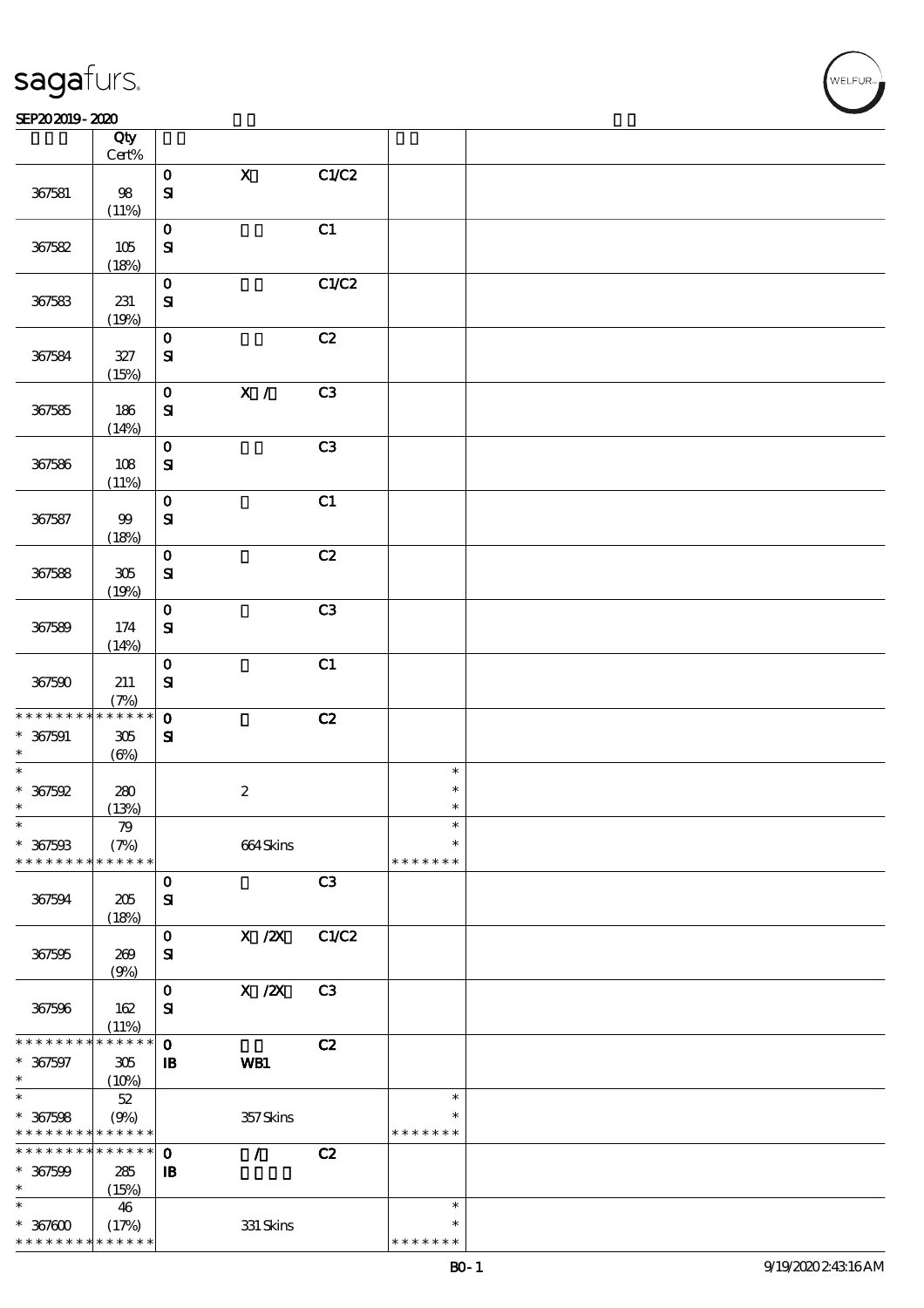#### $SEP202019 - 2020$

|                                          | Qty             |              |                           |                |               |  |
|------------------------------------------|-----------------|--------------|---------------------------|----------------|---------------|--|
|                                          | Cert%           |              |                           |                |               |  |
|                                          |                 | $\mathbf O$  |                           | C2             |               |  |
| 367601                                   | 118             | $\mathbf{B}$ |                           |                |               |  |
|                                          | (16%)           |              |                           |                |               |  |
|                                          |                 | $\mathbf{O}$ | $\boldsymbol{\mathsf{X}}$ | C1/C2          |               |  |
| 367602                                   | 91              | <b>SAGA</b>  |                           |                |               |  |
|                                          | (17%)           |              |                           |                |               |  |
|                                          |                 | $\mathbf{O}$ | $\mathbf{X}$              | C1/C2          |               |  |
| 367603                                   | 212             | <b>SAGA</b>  |                           |                |               |  |
|                                          |                 |              |                           |                |               |  |
|                                          | (20%)           |              |                           |                |               |  |
|                                          |                 | $\mathbf{O}$ | $X$ $N$                   | C3             |               |  |
| 367604                                   | 149             | <b>SAGA</b>  |                           |                |               |  |
|                                          | (20%)           |              |                           |                |               |  |
|                                          |                 | $\mathbf{O}$ |                           | C1             |               |  |
| 367805                                   | 124             | <b>SAGA</b>  |                           |                |               |  |
|                                          | (22%)           |              |                           |                |               |  |
| * * * * * * * *                          | $***$ * *       | $\mathbf{o}$ |                           | C2             |               |  |
| $* 367006$                               | 285             | <b>SAGA</b>  |                           |                |               |  |
| $\ast$                                   | (17%)           |              |                           |                |               |  |
| $\ast$                                   | 158             |              |                           |                | $\ast$        |  |
|                                          |                 |              |                           |                |               |  |
| $* 367007$                               | (29%)           |              | 443Skins                  |                | * * * * * * * |  |
| * * * * * * * *                          | * * * * * *     |              |                           |                |               |  |
|                                          |                 | $\mathbf{o}$ |                           | C <sub>3</sub> |               |  |
| 367608                                   | 196             | <b>SAGA</b>  |                           |                |               |  |
|                                          | (21%)           |              |                           |                |               |  |
| * * * * * * * *                          | $* * * * * * *$ | $\mathbf{o}$ |                           | C1             |               |  |
| $* 367009$                               | 285             | <b>SAGA</b>  |                           |                |               |  |
| $\ast$                                   | (22%)           |              |                           |                |               |  |
| $\overline{\phantom{0}}$                 | 58              |              |                           |                | $\ast$        |  |
|                                          |                 |              |                           |                | $\ast$        |  |
| $* 367610$                               | (12%)           |              | 343Skins                  |                |               |  |
| * * * * * * * * <mark>* * * * * *</mark> |                 |              |                           |                | * * * * * * * |  |
| * * * * * * * * * * * * * * *            |                 | $\mathbf{o}$ |                           | C2             |               |  |
| $* 367611$                               | 285             | <b>SAGA</b>  |                           |                |               |  |
| $\ast$                                   | (16%)           |              |                           |                |               |  |
| $\ast$                                   | 288             |              |                           |                | $\ast$        |  |
| $* 367612$                               | (24%)           |              | 573Skins                  |                | $\ast$        |  |
| * * * * * * * * <mark>* * * * * *</mark> |                 |              |                           |                | * * * * * * * |  |
|                                          |                 | $\mathbf{o}$ |                           | C3             |               |  |
| 367613                                   | 304             | <b>SAGA</b>  |                           |                |               |  |
|                                          | (25%)           |              |                           |                |               |  |
| * * * * * * *                            | * * * * * *     | $\mathbf 0$  |                           | C1             |               |  |
|                                          |                 |              |                           |                |               |  |
| $* 367614$<br>$\ast$                     | 265             | <b>SAGA</b>  |                           |                |               |  |
|                                          | (17%)           |              |                           |                |               |  |
| $\ast$                                   | 54              |              |                           |                | $\ast$        |  |
| $* 367615$                               | (22%)           |              | 319Skins                  |                | $\ast$        |  |
| * * * * * * * *                          | * * * * * *     |              |                           |                | * * * * * * * |  |
| * * * * * * * *                          | * * * * * *     | $\mathbf 0$  |                           | C2             |               |  |
| $* 367616$                               | 285             | <b>SAGA</b>  |                           |                |               |  |
| $\ast$                                   | (17%)           |              |                           |                |               |  |
| $\ast$                                   |                 |              |                           |                | $\ast$        |  |
| $* 367617$                               | 260             |              | $\boldsymbol{2}$          |                | $\ast$        |  |
| *                                        | (11%)           |              |                           |                | $\ast$        |  |
| $\ast$                                   |                 |              |                           |                | $\ast$        |  |
|                                          |                 |              |                           |                | $\ast$        |  |
| $* 367618$                               | 260             |              | $\,3$                     |                |               |  |
| $\ast$                                   | (15%)           |              |                           |                | $\ast$        |  |
| $\ast$                                   | 179             |              |                           |                | $\ast$        |  |
| $* 367619$                               | (25%)           |              | 984Skins                  |                | $\ast$        |  |
| * * * * * * * *                          | * * * * * *     |              |                           |                | * * * * * * * |  |
| * * * * * * * *                          | ******          | $\mathbf 0$  |                           | C3             |               |  |
| $*367620$                                | 285             | <b>SAGA</b>  |                           |                |               |  |
| $\ast$                                   | (16%)           |              |                           |                |               |  |
|                                          |                 |              |                           |                |               |  |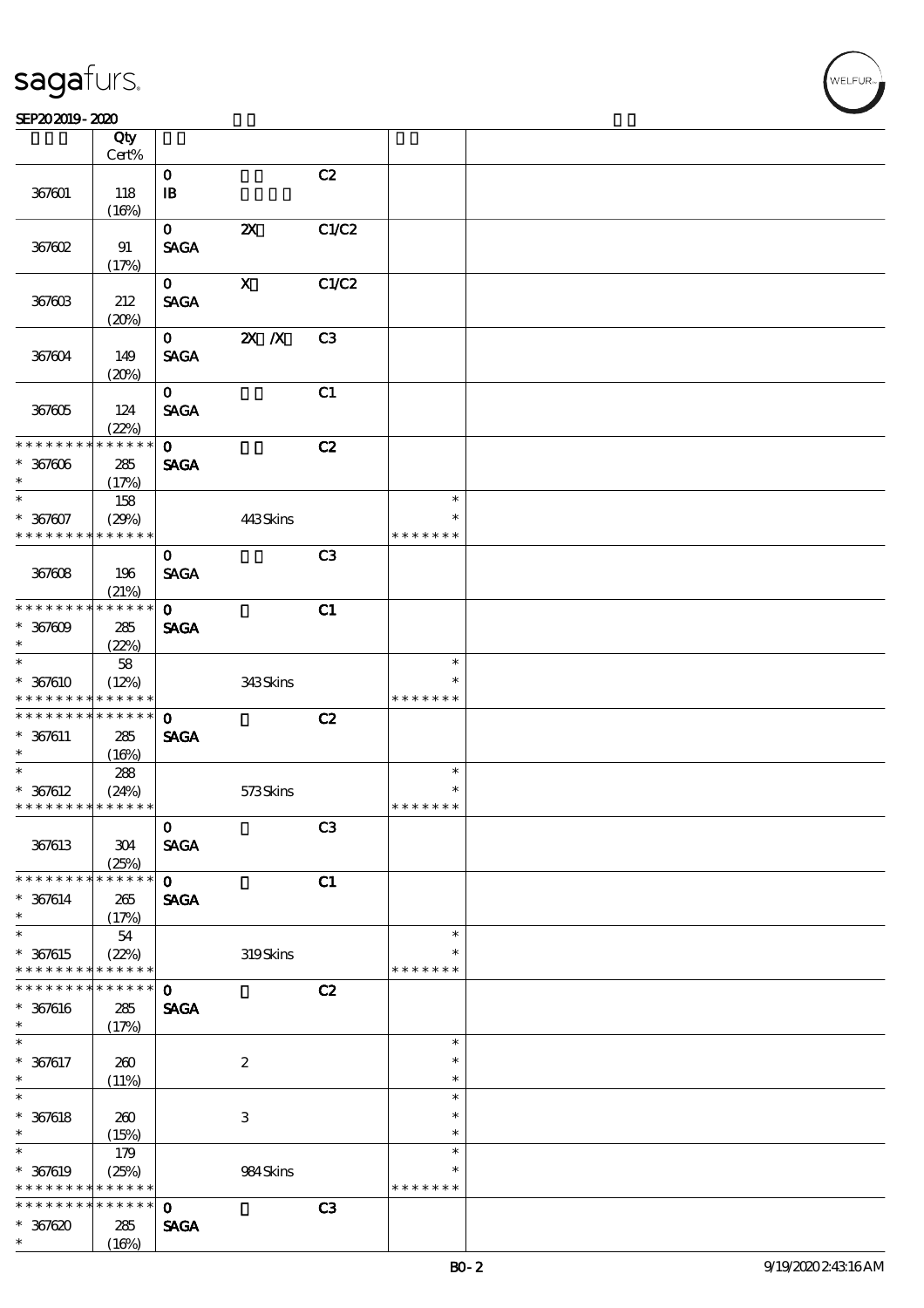$\top$ 

#### $SEP202019 - 2020$

|                               | Qty<br>Cert%         |                             |                           |                |                         |  |
|-------------------------------|----------------------|-----------------------------|---------------------------|----------------|-------------------------|--|
| $\ast$                        | $90\,$               | $\mathbf{O}$                |                           | C3             | $\ast$                  |  |
| $* 367621$                    | (22%)                | <b>SAGA</b>                 |                           |                | $\ast$                  |  |
| * * * * * * * *               | * * * * * *          |                             |                           |                | * * * * * * *           |  |
| 367622                        | 102                  | $\mathbf{O}$<br><b>SAGA</b> | $\mathbf X$               | C1             |                         |  |
|                               | (11%)                |                             |                           |                |                         |  |
| 367623                        | 311<br>(24%)         | $\mathbf{O}$<br><b>SAGA</b> | $\boldsymbol{\mathrm{X}}$ | C1/C2          |                         |  |
|                               |                      | $\mathbf{O}$                | $\mathbf x$               | C2             |                         |  |
| 367624                        | 315<br>(14%)         | <b>SAGA</b>                 |                           |                |                         |  |
|                               |                      | $\mathbf{O}$                | $\boldsymbol{\mathsf{X}}$ | C <sub>3</sub> |                         |  |
| 367625                        | 209<br>(17%)         | <b>SAGA</b>                 |                           |                |                         |  |
|                               |                      | $\mathbf{O}$                | $X$ / $ZX$                | C3             |                         |  |
| 367626                        | 290<br>(20%)         | <b>SAGA</b>                 |                           |                |                         |  |
|                               |                      | $\mathbf{O}$                |                           | C1/C2          |                         |  |
| 367627                        | 165<br>(25%)         | <b>SAGA</b>                 | <b>INAP</b>               |                |                         |  |
| * * * * * * * *               | * * * * * *          | $\mathbf{O}$                | $\mathcal{L}$             | C2             |                         |  |
| $* 367628$                    | 285                  | IA                          |                           |                |                         |  |
| $\ast$                        | (18%)                |                             |                           |                |                         |  |
| $\ast$                        | $95\,$               |                             |                           |                | $\ast$                  |  |
| $* 367629$<br>* * * * * * * * | (14%)<br>* * * * * * |                             | 380Skins                  |                | *<br>* * * * * * *      |  |
|                               |                      | $\mathbf 0$                 |                           | C2             |                         |  |
| 367630                        | 271<br>(19%)         | IA                          | WB1                       |                |                         |  |
|                               |                      | $\mathbf{o}$                | X /                       | C2             |                         |  |
| 367631                        | 185<br>(23%)         | IA                          |                           |                |                         |  |
| * * * * * * * *               | $* * * * * *$        | $\mathbf{o}$                | $\mathcal{L}$             | C2             |                         |  |
| $* 367632$                    | 285                  | $\mathbf{I} \mathbf{A}$     |                           |                |                         |  |
| $\ast$                        | (17%)                |                             |                           |                |                         |  |
| $\ast$                        | 164                  |                             |                           |                | $\ast$                  |  |
| $* 367633$<br>* * * * * * * * | (18%)<br>* * * * * * |                             | 449Skins                  |                | $\ast$<br>* * * * * * * |  |
|                               |                      | $\mathbf{O}$                | X / ZX                    | C2             |                         |  |
| 367634                        | 107<br>(28%)         | IA                          |                           |                |                         |  |
|                               |                      | $\mathbf{O}$                | X /                       | C1/C2          |                         |  |
| 367635                        | 124<br>(30%)         | <b>SROY</b>                 |                           |                |                         |  |
|                               |                      | $\mathbf{O}$                |                           | C1/C2          |                         |  |
| 367636                        | 109<br>(21%)         | <b>SROY</b>                 |                           |                |                         |  |
|                               |                      | $\mathbf{O}$                | $\mathcal{L}$             | C3             |                         |  |
| 367637                        | 169<br>(19%)         | <b>SROY</b>                 |                           |                |                         |  |
|                               |                      | $\mathbf{O}$                |                           | C1/C2          |                         |  |
| 367638                        | 129<br>(20%)         | <b>SROY</b>                 |                           |                |                         |  |
|                               |                      | $\mathbf{0}$                | $\boldsymbol{X}$          | C1/C2          |                         |  |
| 367639                        | 213<br>(34%)         | <b>SROY</b>                 |                           |                |                         |  |
|                               |                      | $\mathbf{O}$                | $\boldsymbol{X}$          | C3             |                         |  |
| 367640                        | 207                  | <b>SROY</b>                 |                           |                |                         |  |
|                               | (23%)                |                             |                           |                |                         |  |

 $\overline{\mathbf{r}}$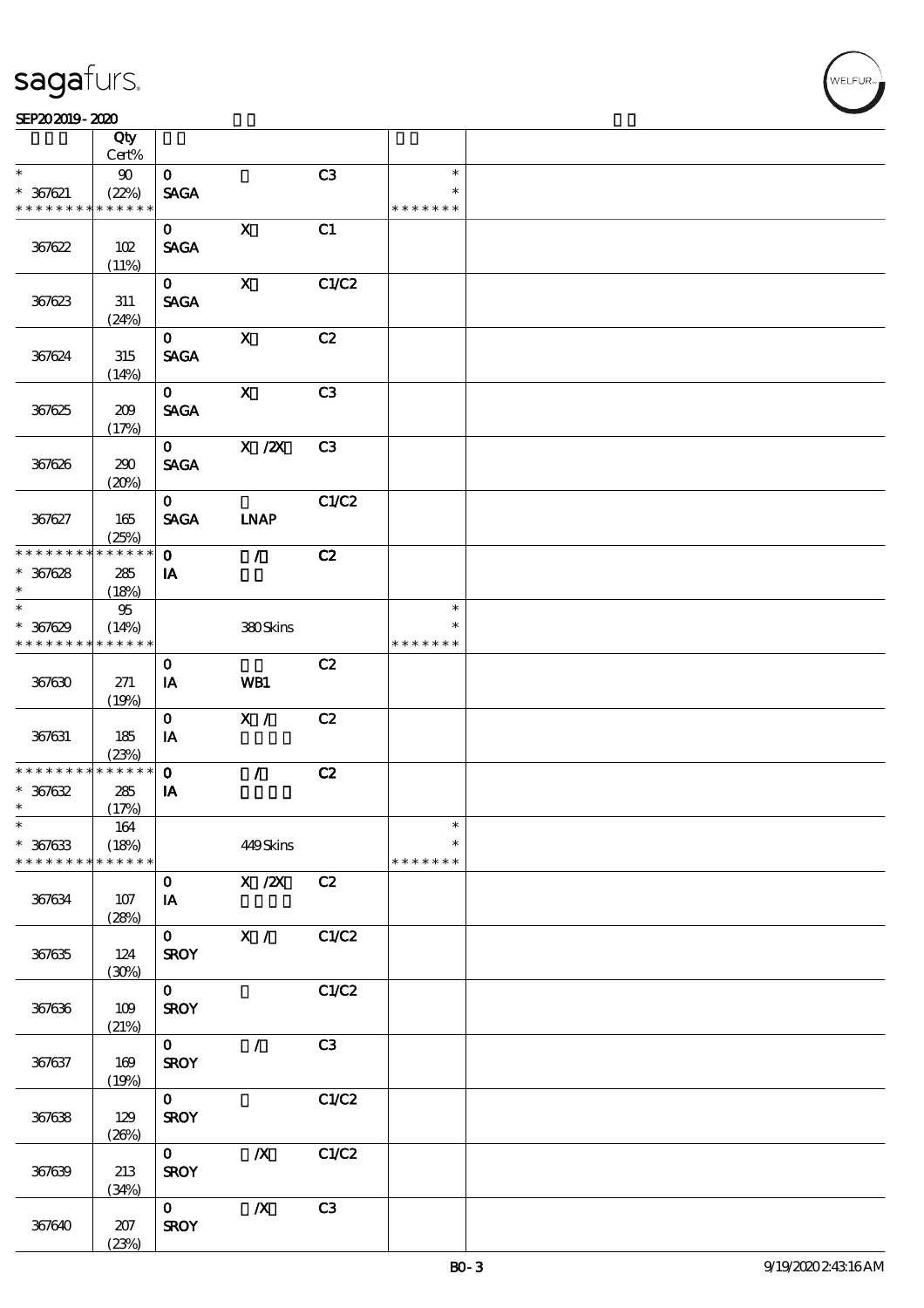$\top$ 

#### $SEP202019 - 2020$

|                                            | Qty                        |                                    |                                      |                |                  |  |
|--------------------------------------------|----------------------------|------------------------------------|--------------------------------------|----------------|------------------|--|
|                                            | Cert%                      |                                    |                                      |                |                  |  |
|                                            |                            | $\boldsymbol{\omega}$              |                                      | C1/C2          |                  |  |
| 367661                                     | 141<br>$(\Theta)$          | $\bf S\!I$                         | $\mathbf{1}$                         |                |                  |  |
|                                            |                            | $\boldsymbol{\omega}$              |                                      | C1             |                  |  |
| 367662                                     | 129                        | ${\bf s}$                          | $\mathbf{1}$                         |                |                  |  |
|                                            | (7%)                       |                                    |                                      |                |                  |  |
| * * * * * * *                              | * * * * * *                | $\boldsymbol{\omega}$              |                                      | C2             |                  |  |
| $* 367663$                                 | 185                        | ${\bf s}$                          | $\mathbf{1}$                         |                |                  |  |
| $\ast$                                     | (8%)                       |                                    |                                      |                |                  |  |
| $\ast$                                     | 158                        |                                    |                                      |                | $\ast$           |  |
| $* 367664$                                 | $(\Theta\%)$               |                                    | 343Skins                             |                | $\ast$           |  |
| * * * * * * * * * * * * * *                |                            |                                    |                                      |                | * * * * * * *    |  |
|                                            |                            | $\boldsymbol{\omega}$              | $\mathcal{L}$                        | C <sub>3</sub> |                  |  |
| 367665                                     | 132<br>$(\Theta)$          | ${\bf s}$                          | $\mathbf{1}$                         |                |                  |  |
|                                            |                            | $\boldsymbol{\omega}$              | $\boldsymbol{\mathrm{X}}$            | C1             |                  |  |
| 367666                                     | 127                        | $\mathbf{S}$                       | $\mathbf{1}$                         |                |                  |  |
|                                            | (11%)                      |                                    |                                      |                |                  |  |
| * * * * * * * *                            | * * * * * *                | $\boldsymbol{\omega}$              | $\boldsymbol{\mathrm{X}}$            | C2             |                  |  |
| $* 367667$                                 | 185                        | ${\bf s}$                          | $\mathbf{1}$                         |                |                  |  |
| $\ast$                                     | $(\Theta)$                 |                                    |                                      |                |                  |  |
| $\ast$                                     |                            |                                    |                                      |                | $\ast$           |  |
| $* 367668$                                 | 160                        |                                    | $\boldsymbol{2}$                     |                | $\ast$           |  |
| $\ast$<br>$\ast$                           | (5%)                       |                                    |                                      |                | $\ast$<br>$\ast$ |  |
|                                            |                            |                                    |                                      |                | ∗                |  |
| $* 367609$<br>$\ast$                       | 160<br>(8%)                |                                    | $\ensuremath{\mathsf{3}}$            |                | ∗                |  |
| $\ast$                                     | ${\bf 38}$                 |                                    |                                      |                | $\ast$           |  |
| $* 367670$                                 | (10%)                      |                                    | 543Skins                             |                |                  |  |
| * * * * * * * *                            | * * * * * *                |                                    |                                      |                | * * * * * * *    |  |
|                                            |                            | $\boldsymbol{\omega}$              | $\mathbf{X}$                         | C <sub>3</sub> |                  |  |
| 367671                                     | 163                        | ${\bf s}$                          | $\mathbf{1}$                         |                |                  |  |
|                                            | (4%)                       |                                    |                                      |                |                  |  |
|                                            |                            | $\boldsymbol{\omega}$              | $\boldsymbol{\mathsf{z}}$            | C <sub>3</sub> |                  |  |
| 367672                                     | 91                         | ${\bf s}$                          | $\mathbf{1}$                         |                |                  |  |
|                                            | (4%)                       |                                    |                                      |                |                  |  |
| 367673                                     | 210                        | $\boldsymbol{\omega}$<br>${\bf s}$ | $\boldsymbol{X}$<br>$\boldsymbol{z}$ | C1/C2          |                  |  |
|                                            | (11%)                      |                                    |                                      |                |                  |  |
|                                            |                            | $\boldsymbol{\omega}$              |                                      | C1             |                  |  |
| 367674                                     | 168                        | <b>SAGA</b>                        | $\mathbf{1}$                         |                |                  |  |
|                                            | (8%)                       |                                    |                                      |                |                  |  |
| * * * * * * * *                            | * * * * * *                | $\boldsymbol{\omega}$              |                                      | C2             |                  |  |
| $* 367675$                                 | 175                        | <b>SAGA</b>                        | $\mathbf{1}$                         |                |                  |  |
| $\ast$                                     | (11%)                      |                                    |                                      |                |                  |  |
| $\ast$                                     |                            |                                    |                                      |                | $\ast$           |  |
| $* 367676$                                 | 150                        |                                    | $\boldsymbol{2}$                     |                | $\ast$           |  |
| $\ast$<br>$\ast$                           | (12%)                      |                                    |                                      |                | $\ast$<br>$\ast$ |  |
| $* 367677$                                 | 97<br>(15%)                |                                    | 422Skins                             |                | ∗                |  |
| * * * * * * * * <mark>* * * * * * *</mark> |                            |                                    |                                      |                | * * * * * * *    |  |
| * * * * * * * *                            | $******$                   | $\boldsymbol{\omega}$              | $\mathbf x$                          | C1             |                  |  |
| $* 367678$                                 | 175                        | <b>SAGA</b>                        | $\blacksquare$                       |                |                  |  |
| $\ast$                                     | (6%)                       |                                    |                                      |                |                  |  |
| $\ast$                                     | 27                         |                                    |                                      |                | $\ast$           |  |
| $* 367679$                                 | (3%)                       |                                    | 202Skins                             |                | ∗                |  |
| * * * * * * * * <mark>* * * * * * *</mark> |                            |                                    |                                      |                | * * * * * * *    |  |
| * * * * * * * *                            | $\ast\ast\ast\ast\ast\ast$ | $\boldsymbol{\omega}$              | $\mathbf{x}$                         | C2             |                  |  |
| $* 367680$                                 | 175                        | <b>SAGA</b>                        | $\blacksquare$                       |                |                  |  |
| $\ast$                                     | (9%)                       |                                    |                                      |                |                  |  |

 $\overline{\mathbf{r}}$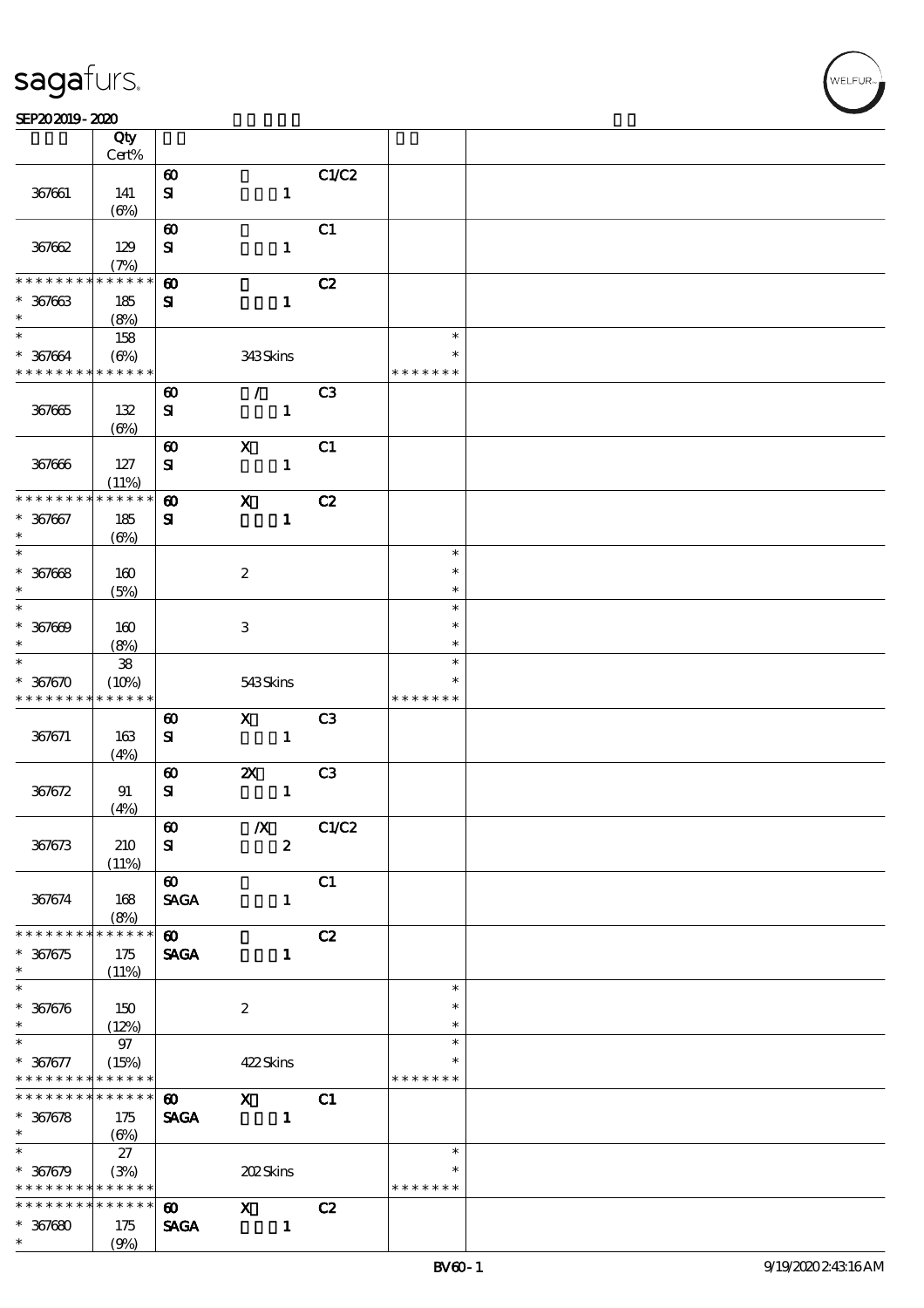┯

#### $SEP202019 - 2020$

|                                           | Qty                             |                       |                           |                |                    |  |
|-------------------------------------------|---------------------------------|-----------------------|---------------------------|----------------|--------------------|--|
|                                           | Cert%                           |                       |                           |                |                    |  |
| $\ast$                                    |                                 | $\boldsymbol{\omega}$ | $\boldsymbol{\mathrm{X}}$ | C2             | $\ast$<br>$\ast$   |  |
| $* 367681$<br>$\ast$                      | 150<br>(8%)                     | <b>SAGA</b>           | $\mathbf{1}$              |                | $\ast$             |  |
| $\ast$                                    |                                 |                       |                           |                | $\ast$             |  |
| $* 367682$                                | 150                             |                       | $\ensuremath{\mathsf{3}}$ |                | $\ast$             |  |
| $\ast$                                    | (9%)                            |                       |                           |                | $\ast$             |  |
| $\overline{\ast}$                         |                                 |                       |                           |                | $\ast$             |  |
| $* 367683$                                | 150                             |                       | $\overline{\mathbf{4}}$   |                | $\ast$             |  |
| $\ast$                                    | (10%)                           |                       |                           |                | $\ast$             |  |
| $\ast$                                    |                                 |                       |                           |                | $\ast$             |  |
| $* 367684$                                | 150                             |                       | $\mathbf 5$               |                | $\ast$             |  |
| $\ast$<br>$\overline{\phantom{0}}$        | (8%)                            |                       |                           |                | $\ast$<br>$\ast$   |  |
|                                           | 82                              |                       |                           |                | $\ast$             |  |
| $* 367685$<br>* * * * * * * *             | (4%)<br>* * * * * *             |                       | 857Skins                  |                | * * * * * * *      |  |
|                                           |                                 | $\boldsymbol{\omega}$ | $\boldsymbol{\mathsf{Z}}$ | C1             |                    |  |
| 367686                                    | 141                             | <b>SAGA</b>           | $\mathbf{1}$              |                |                    |  |
|                                           | (7%)                            |                       |                           |                |                    |  |
| * * * * * * * *                           | * * * * * *                     | $\boldsymbol{\omega}$ | $\boldsymbol{\mathsf{z}}$ | C2             |                    |  |
| $* 367687$                                | 175                             | <b>SAGA</b>           | $\mathbf{1}$              |                |                    |  |
| $\ast$                                    | (2%)                            |                       |                           |                |                    |  |
| $\overline{\ast}$                         |                                 |                       |                           |                | $\ast$             |  |
| $* 367688$                                | 150                             |                       | $\boldsymbol{z}$          |                | $\ast$             |  |
| $\ast$<br>$*$                             | (5%)                            |                       |                           |                | $\ast$             |  |
|                                           |                                 |                       |                           |                | $\ast$<br>∗        |  |
| $* 367689$<br>$\ast$                      | 150                             |                       | $\ensuremath{\mathsf{3}}$ |                | ∗                  |  |
| $\ast$                                    | (4%)<br>87                      |                       |                           |                | ∗                  |  |
| $* 367000$                                | (5%)                            |                       | 562Skins                  |                |                    |  |
| * * * * * * * *                           | $\ast\ast\ast\ast\ast\ast$      |                       |                           |                | * * * * * * *      |  |
|                                           |                                 | $\boldsymbol{\omega}$ | $\mathcal{F}$             | C1/C2          |                    |  |
| 367691                                    | 111                             | <b>SAGA</b>           | $\boldsymbol{z}$          |                |                    |  |
|                                           | (14%)                           |                       |                           |                |                    |  |
| * * * * * * * *                           | * * * * * *                     | $\boldsymbol{\omega}$ | $\boldsymbol{\mathrm{X}}$ | C1/C2          |                    |  |
| $*$ 367692                                | 165                             | <b>SAGA</b>           | $\boldsymbol{2}$          |                |                    |  |
| $\ast$<br>$\ast$                          | (14%)                           |                       |                           |                | $\ast$             |  |
| $* 367698$                                | $\boldsymbol{\omega}$<br>(23%)  |                       | 234Skins                  |                | $\ast$             |  |
| * * * * * * * *                           | * * * * * *                     |                       |                           |                | * * * * * * *      |  |
|                                           |                                 | $\boldsymbol{\omega}$ | $X \, /ZX$                | C <sub>3</sub> |                    |  |
| 367694                                    | 102                             | <b>SAGA</b>           | $\boldsymbol{z}$          |                |                    |  |
|                                           | (11%)                           |                       |                           |                |                    |  |
| * * * * * * * *                           | * * * * * *                     | $\boldsymbol{\omega}$ |                           | C2             |                    |  |
| $* 367005$                                | 175                             | IA                    | $\boldsymbol{z}$          | WB1            |                    |  |
| $\ast$                                    | (10%)                           |                       |                           |                |                    |  |
| $\ast$                                    | 46                              |                       |                           |                | $\ast$             |  |
| $* 367006$<br>* * * * * * * * * * * * * * | (2%)                            |                       | 221 Skins                 |                | ∗<br>* * * * * * * |  |
|                                           |                                 | $\boldsymbol{\omega}$ | $\mathcal{L}$             | C2             |                    |  |
| 367697                                    | 140                             | IA                    | $\mathbf{1}$              |                |                    |  |
|                                           | (17%)                           |                       |                           |                |                    |  |
| * * * * * * *                             | * * * * * *                     | $\boldsymbol{\omega}$ | $X$ / $ZX$                | C2             |                    |  |
| $* 367008$                                | 175                             | IA                    | $\mathbf{1}$              |                |                    |  |
| $\ast$                                    | (12%)                           |                       |                           |                |                    |  |
| $\ast$                                    |                                 |                       |                           |                | $\ast$             |  |
| $* 367000$                                | 150                             |                       | $\boldsymbol{z}$          |                | $\ast$             |  |
| $\ast$                                    | (8%)                            |                       |                           |                | $\ast$             |  |
| $\ast$                                    | 108                             |                       |                           |                | $\ast$             |  |
| $* 367700$                                | $(O\!\!\!\!\!\!\backslash\rho)$ |                       | 433Skins                  |                | ∗<br>* * * * * * * |  |
| * * * * * * * *                           | * * * * * *                     |                       |                           |                |                    |  |

 $\overline{\mathbf{r}}$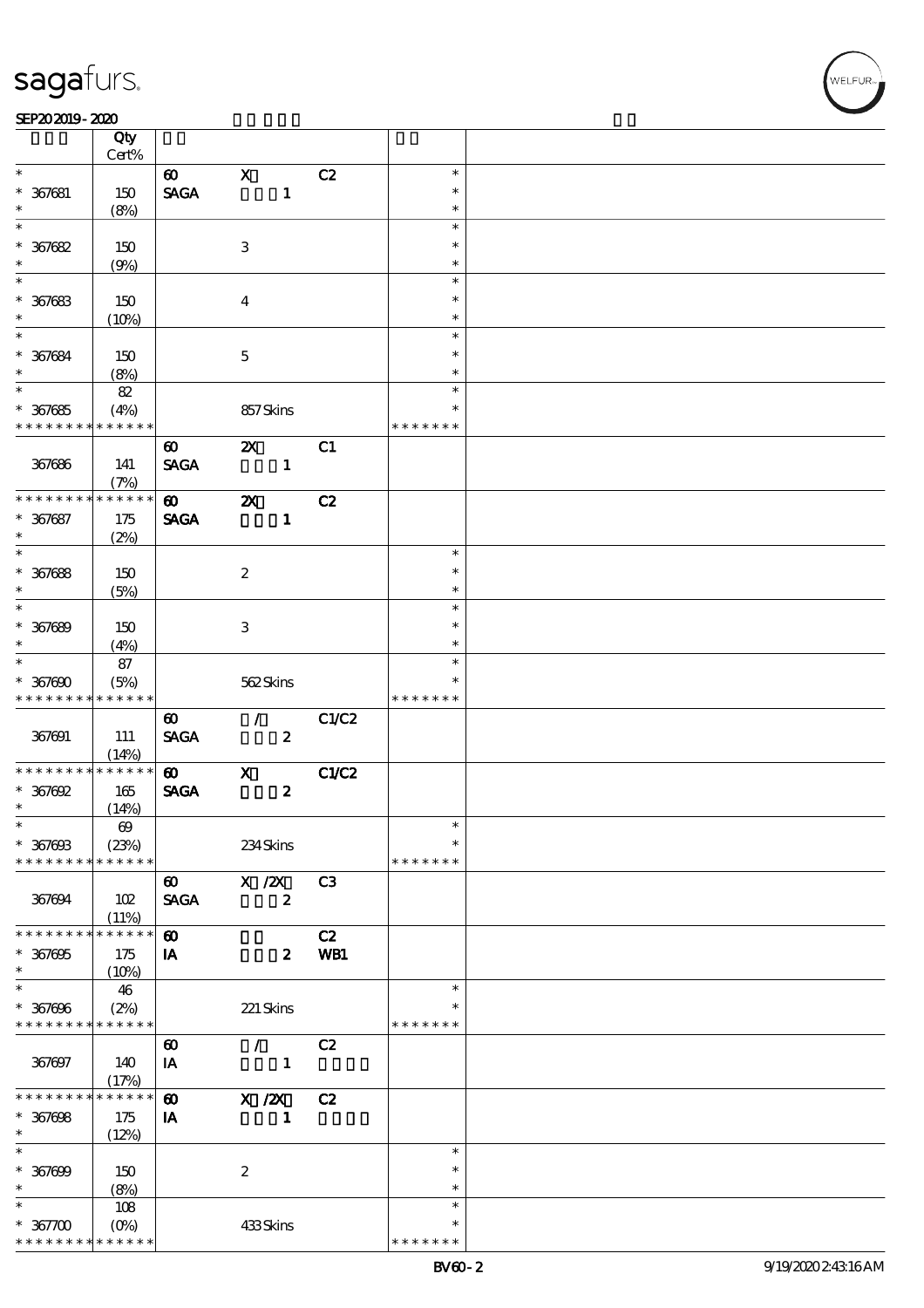#### SEP202019-2020

|                               | Qty<br>Cert% |                       |                           |       |         |  |
|-------------------------------|--------------|-----------------------|---------------------------|-------|---------|--|
|                               |              | $\boldsymbol{\omega}$ | $X$ / $ZX$                | C2    |         |  |
| 367701                        | 171          | IA                    | $\boldsymbol{z}$          |       |         |  |
|                               | (12%)        |                       |                           |       |         |  |
| * * * * * * * * * * * * * * * |              | $\boldsymbol{\omega}$ | $\mathbf X$               | C1/C2 |         |  |
| $* 36702$                     | 165          | <b>SROY</b>           |                           |       |         |  |
| $\ast$                        | (4%)         |                       |                           |       |         |  |
| $\ast$                        | 44           |                       |                           |       | $\ast$  |  |
| $* 36770B$                    | (4%)         |                       | 209Skins                  |       | ∗       |  |
| * * * * * * * * * * * * * *   |              |                       |                           |       | ******* |  |
| * * * * * * * * * * * * * *   |              | $\boldsymbol{\omega}$ | $\boldsymbol{\mathsf{Z}}$ | C1/C2 |         |  |
| $* 367704$                    | 145          | <b>SROY</b>           |                           |       |         |  |
| $\ast$                        | (3%)         |                       |                           |       |         |  |
| $\ast$                        | 45           |                       |                           |       | $\ast$  |  |
| $* 367705$                    | $(O\%)$      |                       | 190Skins                  |       | $\ast$  |  |
| * * * * * * * *               | * * * * * *  |                       |                           |       | ******* |  |
|                               |              | $\boldsymbol{\omega}$ | $X$ / $ZX$                | C1/C2 |         |  |
| 367706                        | 105          | <b>SROY</b>           | $\boldsymbol{z}$          |       |         |  |
|                               | (9%)         |                       |                           |       |         |  |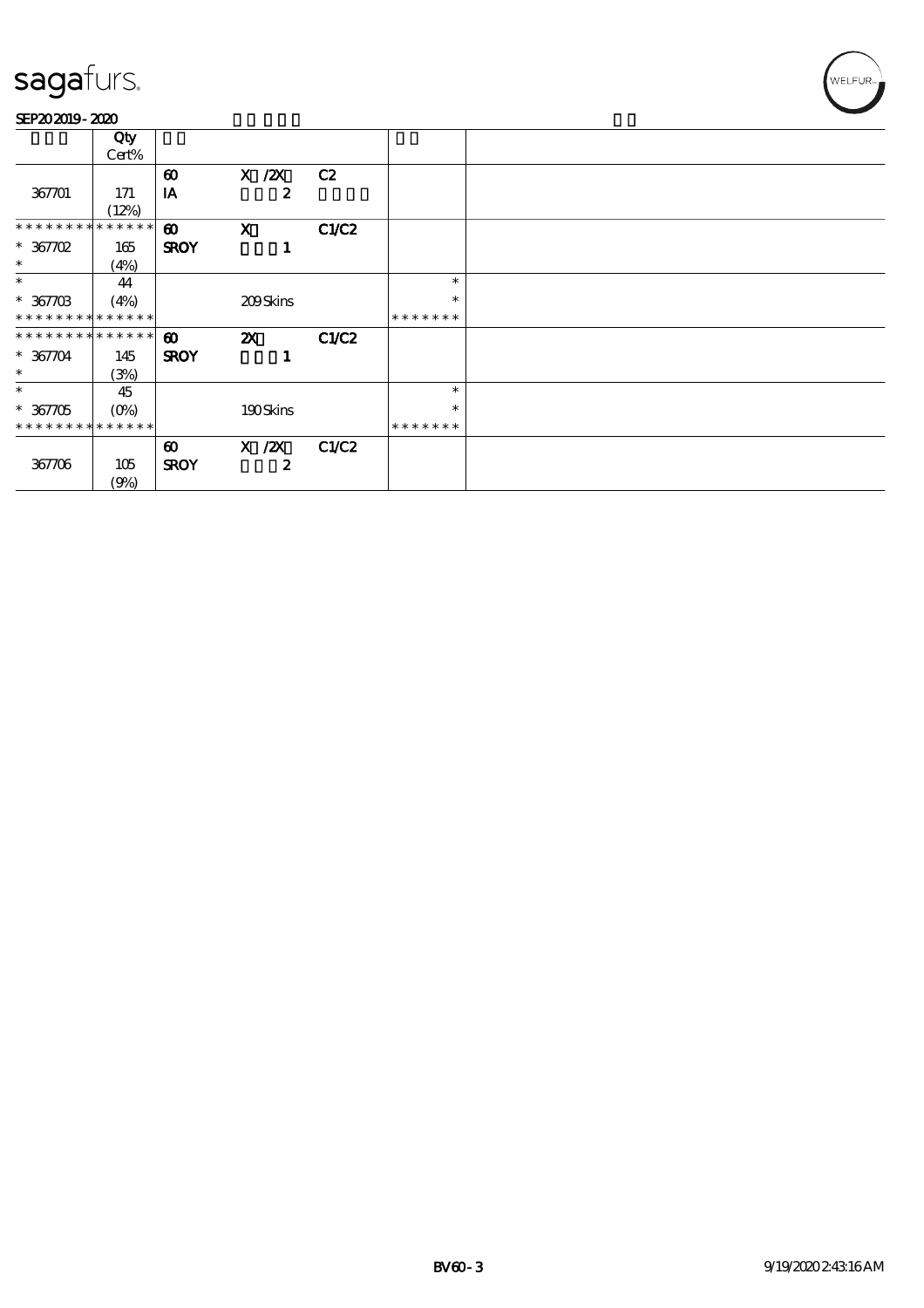#### $SEP202019 - 2020$

|                                          | Qty<br>Cert%    |                             |                           |                |               |  |
|------------------------------------------|-----------------|-----------------------------|---------------------------|----------------|---------------|--|
|                                          |                 |                             |                           |                |               |  |
|                                          |                 | 50                          | $\mathbf{X}$ /            | C1/C2          |               |  |
| 367741                                   | 188             | ${\bf s}$                   | $\mathbf{1}$              |                |               |  |
|                                          | (21%)           |                             |                           |                |               |  |
|                                          |                 | ${\bf 50}$                  |                           | C1/C2          |               |  |
| 367742                                   | 87              | ${\bf s}$                   | $\mathbf{1}$              |                |               |  |
|                                          | (13%)           |                             |                           |                |               |  |
|                                          |                 | 50                          | $\mathcal{L}$             | C <sub>3</sub> |               |  |
|                                          |                 |                             |                           |                |               |  |
| 367743                                   | 166             | ${\bf s}$                   | $\mathbf{1}$              |                |               |  |
|                                          | (12%)           |                             |                           |                |               |  |
|                                          |                 | ${\bf 50}$                  |                           | C1             |               |  |
| 367744                                   | 10B             | ${\bf s}$                   | $\mathbf{1}$              |                |               |  |
|                                          | (14%)           |                             |                           |                |               |  |
|                                          |                 | ${\bf 50}$                  |                           | C2             |               |  |
|                                          |                 |                             |                           |                |               |  |
| 367745                                   | 220             | ${\bf s}$                   | $\mathbf{1}$              |                |               |  |
|                                          | (14%)<br>****** |                             |                           |                |               |  |
| * * * * * * * *                          |                 | 50                          |                           | C3             |               |  |
| $* 367746$                               | 205             | ${\bf s}$                   | $\mathbf{1}$              |                |               |  |
| $\ast$                                   | (7%)            |                             |                           |                |               |  |
| $\ast$                                   | 126             |                             |                           |                | $\ast$        |  |
| $* 367747$                               | (8%)            |                             | 331 Skins                 |                | $\ast$        |  |
| * * * * * * * * <mark>* * * * * *</mark> |                 |                             |                           |                | * * * * * * * |  |
|                                          |                 |                             |                           |                |               |  |
|                                          |                 | 50                          | $\mathbf{x}$              | C1             |               |  |
| 367748                                   | 220             | ${\bf s}$                   | $\mathbf{1}$              |                |               |  |
|                                          | (4%)            |                             |                           |                |               |  |
| * * * * * * * *                          | * * * * * *     | $\boldsymbol{\mathfrak{D}}$ | $\boldsymbol{\mathrm{X}}$ | C2             |               |  |
| $* 367749$                               | 205             | ${\bf s}$                   | $\mathbf{1}$              |                |               |  |
| $\ast$                                   | (3%)            |                             |                           |                |               |  |
| $\overline{\ast}$                        |                 |                             |                           |                | $\ast$        |  |
|                                          |                 |                             |                           |                | $\ast$        |  |
| $* 367750$                               | 180             |                             | $\boldsymbol{2}$          |                |               |  |
| $\ast$                                   | (8%)            |                             |                           |                | $\ast$        |  |
| $\ast$                                   |                 |                             |                           |                | $\ast$        |  |
| $* 367751$                               | 180             |                             | $\ensuremath{\mathsf{3}}$ |                | $\ast$        |  |
| $\ast$                                   | (4%)            |                             |                           |                | $\ast$        |  |
| $\ast$                                   |                 |                             |                           |                | $\ast$        |  |
| $* 367752$                               | 180             |                             | $\boldsymbol{4}$          |                | $\ast$        |  |
| $\ast$                                   |                 |                             |                           |                | $\ast$        |  |
| $\ast$                                   | (7%)            |                             |                           |                | $\ast$        |  |
|                                          | $107\,$         |                             |                           |                |               |  |
| $* 367753$                               | (7%)            |                             | 852Skins                  |                | $\ast$        |  |
| * * * * * * * *                          | * * * * * *     |                             |                           |                | * * * * * * * |  |
| * * * * * * *                            | * * * * * *     | $\boldsymbol{\mathfrak{D}}$ | $\mathbf{x}$              | C <sub>3</sub> |               |  |
| $* 367754$                               | 205             | ${\bf s}$                   | $\mathbf{1}$              |                |               |  |
| $\ast$                                   | (5%)            |                             |                           |                |               |  |
| $\overline{\phantom{0}}$                 |                 |                             |                           |                | $\ast$        |  |
|                                          |                 |                             |                           |                | $\ast$        |  |
| $* 367755$                               | 170             |                             | $\boldsymbol{2}$          |                |               |  |
| $\ast$                                   | (3%)            |                             |                           |                | $\ast$        |  |
| $\ast$                                   | 39              |                             |                           |                | $\ast$        |  |
| $* 367756$                               | (5%)            |                             | 414Skins                  |                | $\ast$        |  |
| * * * * * * * *                          | * * * * * *     |                             |                           |                | * * * * * * * |  |
| * * * * * * *                            | * * * * * *     | 50                          | $\boldsymbol{\alpha}$     | C1/C2          |               |  |
| $* 367757$                               | 205             | ${\bf s}$                   | $\mathbf{1}$              |                |               |  |
| $\ast$                                   |                 |                             |                           |                |               |  |
| $\overline{\phantom{0}}$                 | (4%)            |                             |                           |                | $\ast$        |  |
|                                          | $93\,$          |                             |                           |                |               |  |
| $* 367758$                               | $(\Theta)$      |                             | 298Skins                  |                |               |  |
| * * * * * * * *                          | * * * * * *     |                             |                           |                | * * * * * * * |  |
|                                          |                 | 50                          | $\boldsymbol{\mathsf{Z}}$ | C <sub>3</sub> |               |  |
| 367759                                   | 146             | ${\bf s}$                   | $\mathbf{1}$              |                |               |  |
|                                          | (2%)            |                             |                           |                |               |  |
| * * * * *                                | * * * * *       |                             |                           | C1/C2          |               |  |
|                                          |                 | 50                          | $\mathcal{L}$             |                |               |  |
| $* 367700$                               | 205             | ${\bf s}$                   | $\boldsymbol{z}$          |                |               |  |
| $\ast$                                   | (10%)           |                             |                           |                |               |  |

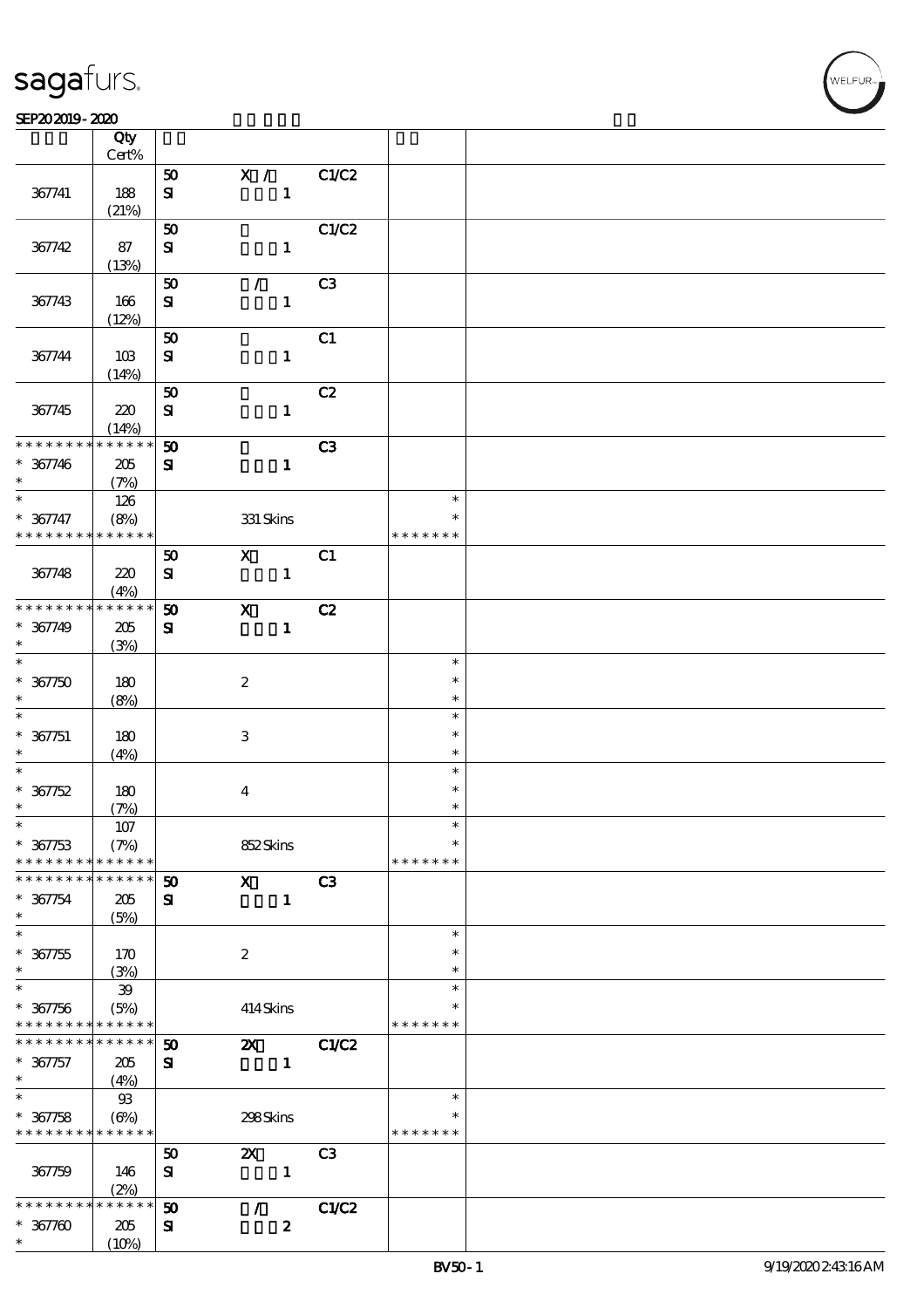#### SEP202019-2020

|                                           | Qty                 |                             |                            |                |                  |  |
|-------------------------------------------|---------------------|-----------------------------|----------------------------|----------------|------------------|--|
|                                           | Cert%               |                             |                            |                |                  |  |
| $\ast$                                    | 66                  | 50                          | $\mathcal{F}^{\mathbb{Z}}$ | C1/C2          | $\ast$<br>$\ast$ |  |
| $* 367761$<br>* * * * * * * * * * * * * * | (4%)                | ${\bf s}$                   | $\boldsymbol{z}$           |                | * * * * * * *    |  |
|                                           |                     |                             |                            |                |                  |  |
|                                           |                     | 50                          | $\mathbf x$                | C1             |                  |  |
| 367762                                    | 100                 | ${\bf s}$                   | $\boldsymbol{z}$           |                |                  |  |
| * * * * * * * *                           | (4%)<br>* * * * * * |                             |                            |                |                  |  |
|                                           |                     | $\boldsymbol{\mathfrak{D}}$ | $\mathbf{x}$               | C2             |                  |  |
| $* 367763$<br>$\ast$                      | 205                 | ${\bf s}$                   | $\boldsymbol{z}$           |                |                  |  |
| $\ast$                                    | (5%)                |                             |                            |                |                  |  |
|                                           | 57                  |                             |                            |                | $\ast$           |  |
| $* 367764$                                | (3%)                |                             | 262Skins                   |                | $\ast$           |  |
| * * * * * * * * * * * * * *               |                     |                             |                            |                | * * * * * * *    |  |
|                                           |                     | 50                          | $\boldsymbol{X}$           | C <sub>3</sub> |                  |  |
| 367765                                    | 199                 | ${\bf s}$                   | $\boldsymbol{z}$           |                |                  |  |
|                                           | (5%)                |                             |                            |                |                  |  |
|                                           |                     | 50                          | $\boldsymbol{\mathsf{X}}$  | C1/C2          |                  |  |
| 367766                                    | 234                 | ${\bf s}$                   | $\boldsymbol{2}$           |                |                  |  |
|                                           | (4%)                |                             |                            |                |                  |  |
|                                           |                     | 50                          | $\mathcal{L}$              | C2             |                  |  |
| 367767                                    | 220                 | $\mathbf{B}$                | $\mathbf{1}$               | WB1            |                  |  |
|                                           | $(\Theta\%)$        |                             |                            |                |                  |  |
| * * * * * * * *                           | * * * * * *         | $\boldsymbol{\mathfrak{D}}$ | $X$ / $ZX$                 | C2             |                  |  |
| $* 367768$                                | 205                 | $\mathbf{B}$                | $\mathbf{1}$               | WB1            |                  |  |
| $\ast$                                    | (5%)                |                             |                            |                |                  |  |
| $\ast$                                    | 171                 |                             |                            |                | $\ast$           |  |
| $* 367709$                                | (5%)                |                             | 376Skins                   |                |                  |  |
| * * * * * * * * * * * * * *               |                     |                             |                            |                | * * * * * * *    |  |
| * * * * * * * *                           | $* * * * * * *$     | 50                          | $\mathcal{L}$              | C2             |                  |  |
| $* 367770$                                | 205                 | $\mathbf{B}$                | $\mathbf{1}$               |                |                  |  |
| $\ast$                                    | (16%)               |                             |                            |                |                  |  |
| $\ast$                                    |                     |                             |                            |                | $\ast$           |  |
| $* 367771$                                | 180                 |                             | $\boldsymbol{2}$           |                | $\ast$           |  |
| $\ast$                                    | (12%)               |                             |                            |                | $\ast$           |  |
| $\ast$                                    | 58                  |                             |                            |                | $\ast$           |  |
| $* 367772$                                | (13%)               |                             | 443Skins                   |                | ∗                |  |
| * * * * * * * * * * * * * *               |                     |                             |                            |                | * * * * * * *    |  |
| *************** 50                        |                     |                             | $X / ZX$ C <sub>2</sub>    |                |                  |  |
| $* 367773$                                | 205                 | $\mathbf{B}$                | $\mathbf{1}$               |                |                  |  |
| $\ast$                                    | (4%)                |                             |                            |                |                  |  |
| $\ast$                                    |                     |                             |                            |                | $\ast$           |  |
| $* 367774$                                | 180                 |                             | $\boldsymbol{2}$           |                | $\ast$           |  |
| $\ast$                                    | (7%)                |                             |                            |                | $\ast$           |  |
| $\ast$                                    | $97\,$              |                             |                            |                | $\ast$           |  |
| $* 367775$                                | (5%)                |                             | 482Skins                   |                |                  |  |
| * * * * * * * *                           | * * * * * *         |                             |                            |                | * * * * * * *    |  |
|                                           |                     | 50 <sub>o</sub>             |                            | C1             |                  |  |
| $36776$                                   | 109                 | <b>SAGA</b>                 | $\mathbf{1}$               |                |                  |  |
|                                           | (23%)               |                             |                            |                |                  |  |
|                                           |                     | 50                          |                            | C2             |                  |  |
| 367777                                    | 152                 | <b>SAGA</b>                 | $\mathbf{1}$               |                |                  |  |
|                                           | (27%)               |                             |                            |                |                  |  |
|                                           |                     | 50                          | $\mathcal{L}$              | C <sub>3</sub> |                  |  |
| 367778                                    | 195                 | <b>SAGA</b>                 | $\mathbf 1$                |                |                  |  |
|                                           | (24%)               |                             |                            |                |                  |  |
|                                           |                     | 50                          |                            | C1             |                  |  |
| 367779                                    | 77                  | <b>SAGA</b>                 | $\mathbf{1}$               |                |                  |  |
|                                           | (23%)               |                             |                            |                |                  |  |
| $***$<br>$\ast$                           | * * * * * *         | 50                          |                            | C2             |                  |  |
| $* 367780$                                | 185                 | <b>SAGA</b>                 | $\mathbf{1}$               |                |                  |  |
| $\ast$                                    | (22%)               |                             |                            |                |                  |  |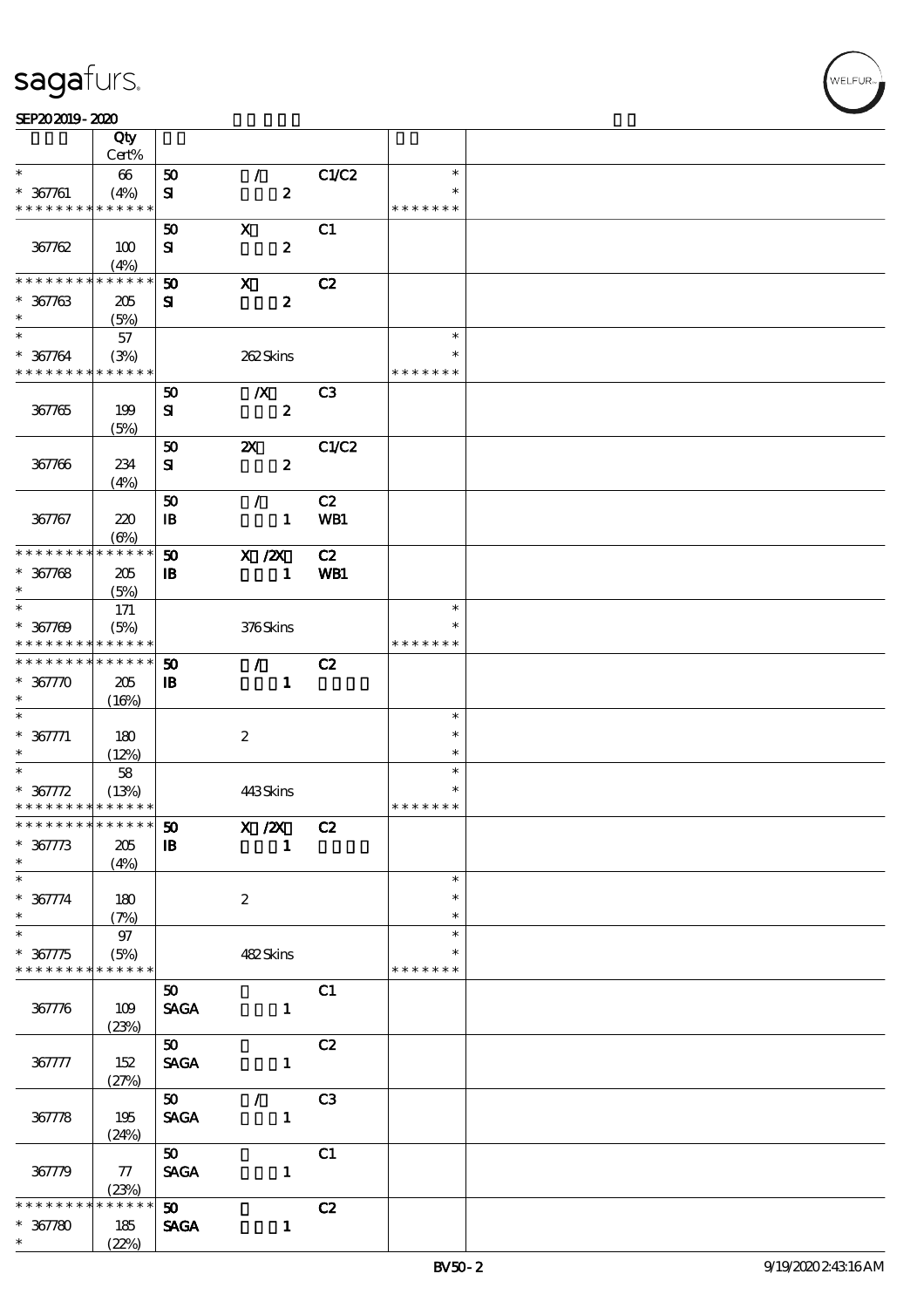### $SEP202019 - 2020$

|                             | Qty<br>$Cert\%$ |                             |                           |              |                |               |  |
|-----------------------------|-----------------|-----------------------------|---------------------------|--------------|----------------|---------------|--|
| $\ast$                      |                 | $\boldsymbol{\mathfrak{D}}$ |                           |              | C2             | $\ast$        |  |
| $* 367781$                  | 160             | <b>SAGA</b>                 |                           | $\mathbf{1}$ |                | $\ast$        |  |
| $\ast$                      |                 |                             |                           |              |                | $\ast$        |  |
| $\overline{\ast}$           | (13%)           |                             |                           |              |                | $\ast$        |  |
|                             |                 |                             |                           |              |                | $\ast$        |  |
| $* 367782$                  | 160             |                             | $\ensuremath{\mathbf{3}}$ |              |                |               |  |
| $\ast$                      | (25%)           |                             |                           |              |                | $\ast$        |  |
| $\overline{\ast}$           |                 |                             |                           |              |                | $\ast$        |  |
| $* 367783$                  | 160             |                             | $\boldsymbol{4}$          |              |                | $\ast$        |  |
| $\ast$                      | (21%)           |                             |                           |              |                | $\ast$        |  |
| $\overline{\phantom{0}}$    | ${\bf 39}$      |                             |                           |              |                | $\ast$        |  |
| $* 36784$                   | (10%)           |                             | 704Skins                  |              |                | $\ast$        |  |
| * * * * * * * * * * * * * * |                 |                             |                           |              |                | * * * * * * * |  |
| * * * * * * * *             | $* * * * * * *$ | 50                          |                           |              | C3             |               |  |
| $* 367785$                  | 185             | <b>SAGA</b>                 |                           | $\mathbf{1}$ |                |               |  |
| $\ast$                      | (15%)           |                             |                           |              |                |               |  |
| $\overline{\phantom{0}}$    |                 |                             |                           |              |                | $\ast$        |  |
| $* 367786$                  | 160             |                             | $\boldsymbol{2}$          |              |                | $\ast$        |  |
| $\ast$                      |                 |                             |                           |              |                | $\ast$        |  |
| $\ast$                      | (21%)           |                             |                           |              |                | $\ast$        |  |
|                             | 118             |                             |                           |              |                |               |  |
| $* 367787$                  | (14%)           |                             | 463Skins                  |              |                | $\ast$        |  |
| * * * * * * * *             | * * * * * *     |                             |                           |              |                | * * * * * * * |  |
|                             |                 | 50                          | $\mathbf{x}$              |              | C1             |               |  |
| 367788                      | 160             | <b>SAGA</b>                 |                           | $\mathbf{1}$ |                |               |  |
|                             | (23%)           |                             |                           |              |                |               |  |
| * * * * * * * *             | * * * * * *     | 50                          | $\boldsymbol{\mathrm{X}}$ |              | C2             |               |  |
| $* 367789$                  | 185             | <b>SAGA</b>                 |                           | $\mathbf{1}$ |                |               |  |
| $\ast$                      | (9%)            |                             |                           |              |                |               |  |
| $\overline{\ast}$           |                 |                             |                           |              |                | $\ast$        |  |
| $* 367790$                  | 160             |                             | $\boldsymbol{2}$          |              |                | $\ast$        |  |
| $\ast$                      | (19%)           |                             |                           |              |                | $\ast$        |  |
| $\ast$                      |                 |                             |                           |              |                | $\ast$        |  |
| $* 367791$                  |                 |                             |                           |              |                | $\ast$        |  |
| $\ast$                      | 160             |                             | $\ensuremath{\mathbf{3}}$ |              |                | $\ast$        |  |
| $\ast$                      | (14%)           |                             |                           |              |                | $\ast$        |  |
|                             |                 |                             |                           |              |                |               |  |
| $*367792$                   | 160             |                             | $\bf{4}$                  |              |                | $\ast$        |  |
| $\ast$                      | (12%)           |                             |                           |              |                | $\ast$        |  |
| $\ast$                      |                 |                             |                           |              |                | $\ast$        |  |
| $* 367793$                  | $160$           |                             | $\mathbf 5$               |              |                | $\ast$        |  |
| $\ast$                      | (15%)           |                             |                           |              |                | $\ast$        |  |
| $\ast$                      |                 |                             |                           |              |                | $\ast$        |  |
| $* 367794$                  | 160             |                             | $\bf 6$                   |              |                | $\ast$        |  |
| $\ast$                      | (7%)            |                             |                           |              |                | $\ast$        |  |
| $\ast$                      |                 |                             |                           |              |                | $\ast$        |  |
| $* 367795$                  | 160             |                             | $\tau$                    |              |                | $\ast$        |  |
| $\ast$                      | (4%)            |                             |                           |              |                | $\ast$        |  |
| $\ast$                      |                 |                             |                           |              |                | $\ast$        |  |
| $* 367796$                  | 160             |                             | ${\bf 8}$                 |              |                | $\ast$        |  |
| $\ast$                      |                 |                             |                           |              |                | $\ast$        |  |
| $\ast$                      | (11%)           |                             |                           |              |                | $\ast$        |  |
|                             | 186             |                             |                           |              |                | $\ast$        |  |
| $* 367797$                  | $(\Theta\%)$    |                             | 1491 Skins                |              |                |               |  |
| * * * * * * * *             | * * * * * *     |                             |                           |              |                | * * * * * * * |  |
| * * * * * * *               | $******$        | 50                          | $\mathbf{x}$              |              | C <sub>3</sub> |               |  |
| $* 367798$                  | 185             | <b>SAGA</b>                 |                           | $\mathbf{1}$ |                |               |  |
| $\ast$                      | (8%)            |                             |                           |              |                |               |  |
| $\ast$                      |                 |                             |                           |              |                | $\ast$        |  |
| $* 367799$                  | 160             |                             | $\boldsymbol{2}$          |              |                | $\ast$        |  |
| $\ast$                      | (8%)            |                             |                           |              |                | $\ast$        |  |
| $\ast$                      |                 |                             |                           |              |                | $\ast$        |  |
| $* 367800$                  | 160             |                             | $\,3$                     |              |                | $\ast$        |  |
| $\ast$                      | (8%)            |                             |                           |              |                | $\ast$        |  |
|                             |                 |                             |                           |              |                |               |  |

**NELFUR**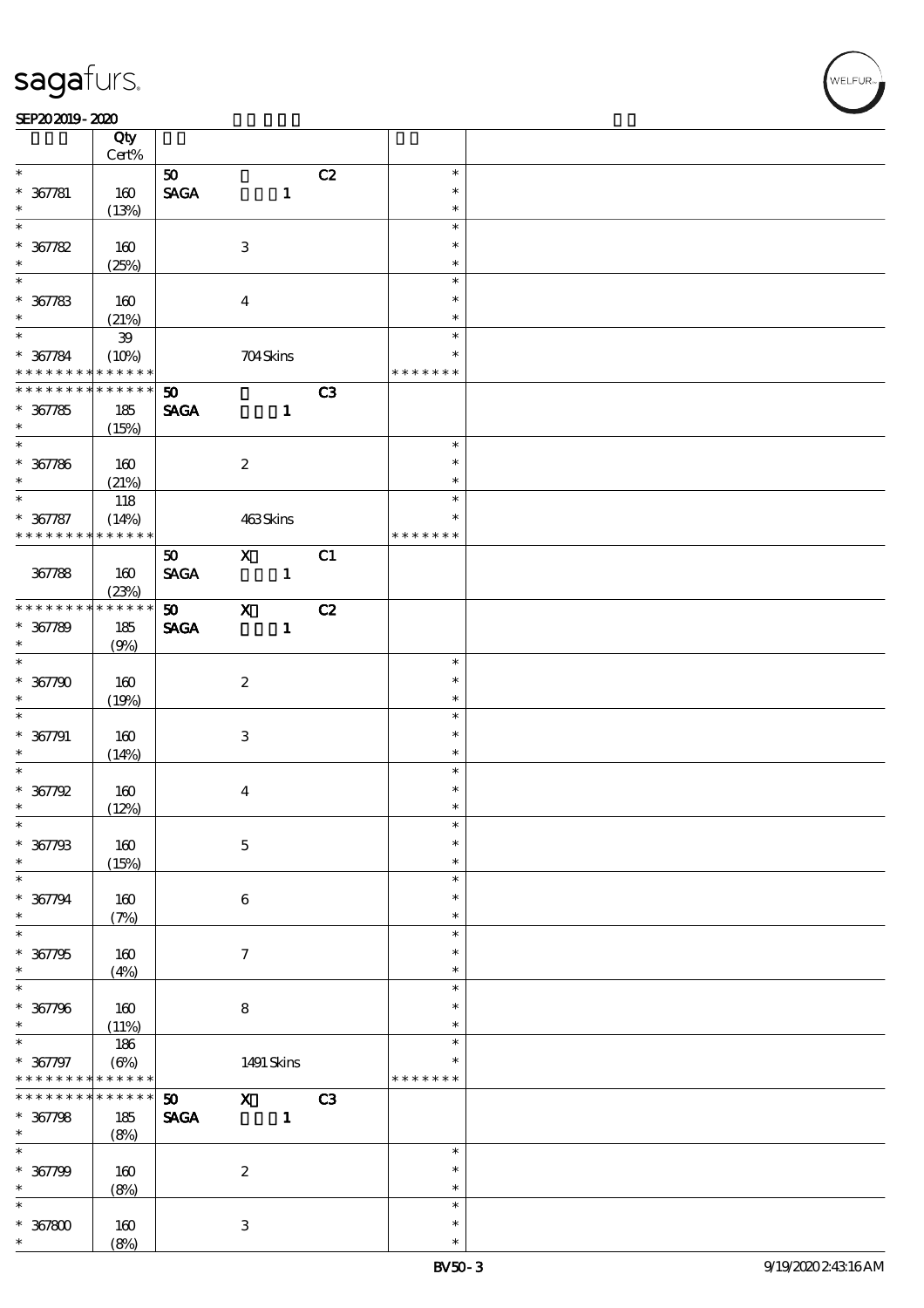### SEP202019-2020

|                                            | Qty                        |                             |                           |                  |                |                    |  |
|--------------------------------------------|----------------------------|-----------------------------|---------------------------|------------------|----------------|--------------------|--|
| $\ast$                                     | Cert%                      |                             |                           |                  |                | $\ast$             |  |
|                                            | 128                        | 50                          | $\mathbf X$               |                  | C3             |                    |  |
| $* 367801$                                 | (12%)                      | <b>SAGA</b>                 |                           | $\mathbf{1}$     |                | * * * * * * *      |  |
| * * * * * * * *<br>* * * * * * * *         | * * * * * *<br>* * * * * * |                             |                           |                  |                |                    |  |
|                                            |                            | $\boldsymbol{\mathfrak{D}}$ | $\boldsymbol{\mathsf{z}}$ |                  | C1             |                    |  |
| $*$ 367802                                 | 185                        | <b>SAGA</b>                 |                           | $\mathbf{1}$     |                |                    |  |
| $\ast$                                     | (12%)                      |                             |                           |                  |                |                    |  |
|                                            | 90                         |                             |                           |                  |                | $\ast$             |  |
| $* 36780B$                                 | (11%)                      |                             | 275Skins                  |                  |                |                    |  |
| * * * * * * * *                            | * * * * * *                |                             |                           |                  |                | * * * * * * *      |  |
| * * * * * * * *                            | * * * * * *                | 50                          | $\boldsymbol{\mathsf{z}}$ |                  | C2             |                    |  |
| $* 367804$                                 | 185                        | <b>SAGA</b>                 |                           | $\mathbf{1}$     |                |                    |  |
| $\ast$                                     | (7%)                       |                             |                           |                  |                |                    |  |
| $\overline{\ast}$                          |                            |                             |                           |                  |                | $\ast$             |  |
| $* 367805$                                 | 160                        |                             | $\boldsymbol{2}$          |                  |                | $\ast$             |  |
| $\ast$                                     | (8%)                       |                             |                           |                  |                | $\ast$             |  |
| $\ast$                                     |                            |                             |                           |                  |                | $\ast$             |  |
| $* 367806$                                 | 160                        |                             | $\,3$                     |                  |                | $\ast$             |  |
| $\ast$                                     | (10%)                      |                             |                           |                  |                | $\ast$             |  |
| $\ast$                                     | 112                        |                             |                           |                  |                | $\ast$             |  |
| $* 367807$                                 | (8%)                       |                             | 617Skins                  |                  |                | $\ast$             |  |
| * * * * * * * *                            | $* * * * * *$              |                             |                           |                  |                | * * * * * * *      |  |
|                                            |                            | 50                          | $\mathcal{L}$             |                  | C1/C2          |                    |  |
| 367808                                     | 122                        | <b>SAGA</b>                 |                           | $\pmb{2}$        |                |                    |  |
|                                            | (20%)                      |                             |                           |                  |                |                    |  |
|                                            |                            | 50 <sub>o</sub>             |                           |                  | C <sub>1</sub> |                    |  |
| 367809                                     | 97                         | <b>SAGA</b>                 |                           | $\boldsymbol{z}$ |                |                    |  |
|                                            | (10%)                      |                             |                           |                  |                |                    |  |
| * * * * * * * *                            | * * * * * *                | 50                          |                           |                  | C2             |                    |  |
| * 367810                                   | 185                        | <b>SAGA</b>                 |                           | $\boldsymbol{z}$ |                |                    |  |
| $\ast$                                     | (10%)                      |                             |                           |                  |                |                    |  |
| $\ast$                                     | $72\,$                     |                             |                           |                  |                | $\ast$             |  |
| $* 367811$                                 | (13%)                      |                             | 257Skins                  |                  |                | $\ast$             |  |
| * * * * * * * *                            | * * * * * *                |                             |                           |                  |                | * * * * * * *      |  |
|                                            |                            | 50                          | $\mathcal{L}$             |                  | C <sub>3</sub> |                    |  |
| 367812                                     | 201                        | <b>SAGA</b>                 |                           | $\pmb{2}$        |                |                    |  |
|                                            | (28%)                      |                             |                           |                  |                |                    |  |
|                                            |                            | 50                          | $\mathbf{X}$              |                  | C1             |                    |  |
| 367813                                     | 182                        | <b>SAGA</b>                 |                           | $\boldsymbol{z}$ |                |                    |  |
|                                            | (13%)                      |                             |                           |                  |                |                    |  |
| * * * * * * * *                            | * * * * * *                | $\boldsymbol{\mathfrak{D}}$ | $\mathbf{X}$              |                  | C2             |                    |  |
| $* 367814$                                 | 185                        | <b>SAGA</b>                 |                           | $\boldsymbol{z}$ |                |                    |  |
| $\ast$                                     | (14%)                      |                             |                           |                  |                |                    |  |
| $\overline{\ast}$                          |                            |                             |                           |                  |                | $\ast$             |  |
| $* 367815$                                 | 160                        |                             | $\boldsymbol{2}$          |                  |                | ∗                  |  |
| $\ast$                                     | (11%)                      |                             |                           |                  |                | $\ast$             |  |
| $\overline{\ast}$                          | 113                        |                             |                           |                  |                | $\ast$             |  |
| $* 367816$                                 | (5%)                       |                             | 458Skins                  |                  |                | $\ast$             |  |
| * * * * * * * * <mark>* * * * * * *</mark> |                            |                             |                           |                  |                | * * * * *<br>$* *$ |  |
| * * * * * * * *                            | $* * * * * * *$            | $\boldsymbol{\mathfrak{D}}$ | $\mathbf{X}$              |                  | C3             |                    |  |
| $* 367817$                                 | 185                        | <b>SAGA</b>                 |                           | $\boldsymbol{z}$ |                |                    |  |
| $\ast$                                     | (18%)                      |                             |                           |                  |                |                    |  |
| $\ast$                                     | 64                         |                             |                           |                  |                | $\ast$             |  |
| $* 367818$                                 | (25%)                      |                             | 249Skins                  |                  |                |                    |  |
| * * * * * * * * <mark>* * * * * * *</mark> |                            |                             |                           |                  |                | * * * * * * *      |  |
| * * * * * * * *                            | $* * * * * * *$            | 50                          | $\mathcal{L}$             |                  | C2             |                    |  |
| $* 367819$                                 | 185                        | IA                          |                           | $\mathbf{1}$     | WB1            |                    |  |
| $\ast$                                     | (5%)                       |                             |                           |                  |                |                    |  |
| $\ast$                                     | 118                        |                             |                           |                  |                | $\ast$             |  |
| $* 367820$                                 | (12%)                      |                             | 308Skins                  |                  |                | $\ast$             |  |
| * * * * * * * *                            | * * * * * *                |                             |                           |                  |                | * * * * * * *      |  |
|                                            |                            |                             |                           |                  |                |                    |  |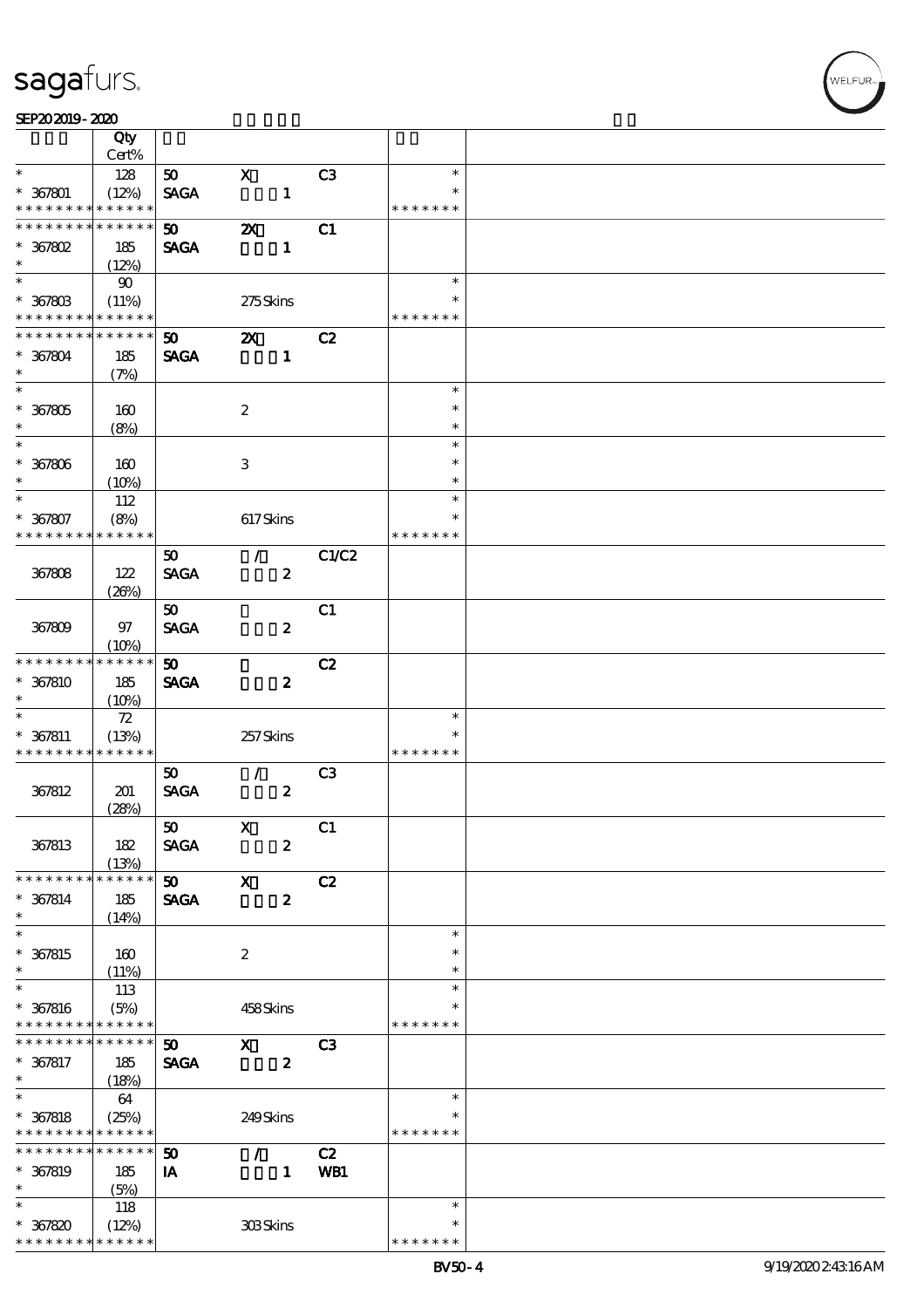### SEP202019-2020

|                             | Qty             |             |                  |                |               |  |
|-----------------------------|-----------------|-------------|------------------|----------------|---------------|--|
|                             | Cert%           |             |                  |                |               |  |
| * * * * * * * *             | $******$        | 50          | $X$ / $ZX$       | C2             |               |  |
|                             |                 |             |                  |                |               |  |
| $* 367821$                  | 185             | IA          | $\mathbf{1}$     | WB1            |               |  |
| $\ast$                      | (5%)            |             |                  |                |               |  |
| $\ast$                      |                 |             |                  |                | $\ast$        |  |
|                             |                 |             |                  |                |               |  |
| $* 367822$                  | 160             |             | $\boldsymbol{2}$ |                | $\ast$        |  |
| $\ast$                      |                 |             |                  |                |               |  |
|                             | (10%)           |             |                  |                | $\ast$        |  |
| $\ast$                      | $96\,$          |             |                  |                | $\ast$        |  |
|                             |                 |             |                  |                | ∗             |  |
| $* 367823$                  | (7%)            |             | 441 Skins        |                |               |  |
| * * * * * * * * * * * * * * |                 |             |                  |                | * * * * * * * |  |
|                             |                 | 50          | $\mathcal{L}$    | C2             |               |  |
|                             |                 |             |                  |                |               |  |
| 367824                      | 112             | IA          | $\boldsymbol{z}$ | WB1            |               |  |
|                             | $(\Theta)$      |             |                  |                |               |  |
|                             |                 |             |                  |                |               |  |
| * * * * * * * *             | * * * * * *     | 50          | $X$ / $ZX$       | C2             |               |  |
| $* 367825$                  | 205             | IA          | $\boldsymbol{z}$ | WB1            |               |  |
| $\ast$                      |                 |             |                  |                |               |  |
|                             | (8%)            |             |                  |                |               |  |
| $\ast$                      | 76              |             |                  |                | $\ast$        |  |
| $* 367826$                  | (13%)           |             | 281 Skins        |                | $\ast$        |  |
|                             |                 |             |                  |                |               |  |
| * * * * * * * * * * * * * * |                 |             |                  |                | * * * * * * * |  |
| * * * * * * * * * * * * * * |                 | 50          | $\mathcal{T}$    | C2             |               |  |
|                             |                 |             |                  |                |               |  |
| $* 367827$                  | 185             | IA          | $\mathbf{1}$     |                |               |  |
| $\ast$                      | (21%)           |             |                  |                |               |  |
| $\ast$                      |                 |             |                  |                | $\ast$        |  |
|                             |                 |             |                  |                |               |  |
| $* 367828$                  | 160             |             | $\boldsymbol{2}$ |                | $\ast$        |  |
| $\ast$                      |                 |             |                  |                | $\ast$        |  |
|                             | (20%)           |             |                  |                |               |  |
| $\ast$                      |                 |             |                  |                | $\ast$        |  |
| $* 367829$                  | 160             |             | $\,3$            |                | $\ast$        |  |
|                             |                 |             |                  |                |               |  |
| $\ast$                      | (15%)           |             |                  |                | $\ast$        |  |
| $\ast$                      |                 |             |                  |                | $\ast$        |  |
|                             |                 |             |                  |                |               |  |
| $* 367830$                  | 160             |             | $\boldsymbol{4}$ |                | $\ast$        |  |
| $\ast$                      | (9%)            |             |                  |                | $\ast$        |  |
| $\ast$                      |                 |             |                  |                | $\ast$        |  |
|                             | 78              |             |                  |                |               |  |
| $* 367831$                  | (20%)           |             | 743Skins         |                |               |  |
| * * * * * * * * * * * * * * |                 |             |                  |                | * * * * * * * |  |
|                             |                 |             |                  |                |               |  |
| * * * * * * * *             | $* * * * * * *$ | 50          | $X$ / $ZX$       | C2             |               |  |
| $* 367832$                  | 160             | IA          | $\mathbf{1}$     |                |               |  |
| $\ast$                      |                 |             |                  |                |               |  |
|                             | (8%)            |             |                  |                |               |  |
| $*$                         | 141             |             |                  |                | $\star$       |  |
| $* 367833$                  | (10%)           |             | $301$ Skins      |                | $\ast$        |  |
|                             |                 |             |                  |                |               |  |
| * * * * * * * * * * * * * * |                 |             |                  |                | * * * * * * * |  |
|                             |                 | 50          | $\mathcal{L}$    | C2             |               |  |
|                             |                 |             |                  |                |               |  |
| 367834                      | 193             | IA          | $\boldsymbol{z}$ |                |               |  |
|                             | (20%)           |             |                  |                |               |  |
|                             |                 | 50          |                  | C1             |               |  |
|                             |                 |             |                  |                |               |  |
| 367835                      | 149             | <b>SROY</b> | $\mathbf{1}$     |                |               |  |
|                             | (37%)           |             |                  |                |               |  |
|                             |                 |             |                  |                |               |  |
|                             |                 | 50          |                  | C <sub>3</sub> |               |  |
| 367836                      | 152             | <b>SROY</b> | $\mathbf{1}$     |                |               |  |
|                             |                 |             |                  |                |               |  |
|                             | (23%)           |             |                  |                |               |  |
|                             |                 | 50          | $\mathbf{x}$     | C1             |               |  |
| 367837                      | 202             | <b>SROY</b> | $\mathbf{1}$     |                |               |  |
|                             |                 |             |                  |                |               |  |
|                             | (4%)            |             |                  |                |               |  |
| * * * * * * * *             | * * * * * *     | 50          | $\mathbf x$      | C2             |               |  |
|                             |                 |             |                  |                |               |  |
| $* 367838$                  | $185\,$         | <b>SROY</b> | $\mathbf{1}$     |                |               |  |
| $\ast$                      | (12%)           |             |                  |                |               |  |
| $\overline{\ast}$           |                 |             |                  |                | $\ast$        |  |
|                             |                 |             |                  |                |               |  |
| $* 367839$                  | 160             |             | $\boldsymbol{2}$ |                | $\ast$        |  |
| $\ast$                      | $(\Theta)$      |             |                  |                | $\ast$        |  |
| $*$                         |                 |             |                  |                |               |  |
|                             | $73$            |             |                  |                | $\ast$        |  |
| $* 367840$                  | (8%)            |             | 418Skins         |                |               |  |
| * * * * * * * * * * * * * * |                 |             |                  |                |               |  |
|                             |                 |             |                  |                | * * * * * * * |  |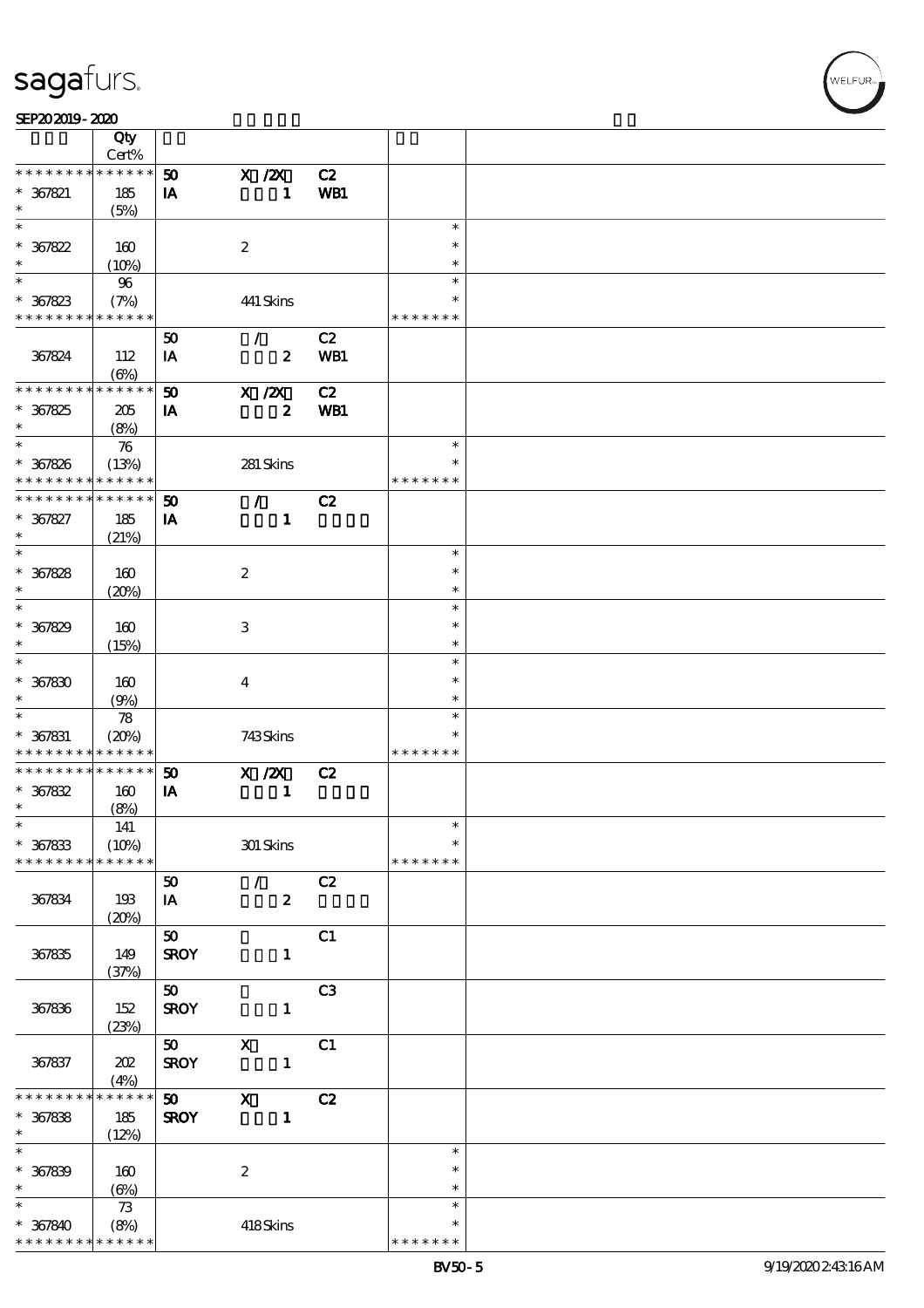

| SEP202019-2020                |              |             |             |                  |                |               |  |
|-------------------------------|--------------|-------------|-------------|------------------|----------------|---------------|--|
|                               | Qty<br>Cert% |             |             |                  |                |               |  |
| * * * * * * * * * * * * * * * |              | 50          | X           |                  | C <sub>3</sub> |               |  |
| $* 367841$                    | 185          | <b>SROY</b> |             |                  |                |               |  |
| $\ast$                        | (24%)        |             |             |                  |                |               |  |
| $\ast$                        | 52           |             |             |                  |                | $\ast$        |  |
| $* 367842$                    | (28%)        |             | 237Skins    |                  |                | $\ast$        |  |
| * * * * * * * * * * * * * *   |              |             |             |                  |                | * * * * * * * |  |
|                               |              | 50          |             |                  | C1/C2          |               |  |
| 367843                        | 137          | <b>SROY</b> |             | $\boldsymbol{z}$ |                |               |  |
|                               | (33%)        |             |             |                  |                |               |  |
|                               |              | 50          | $\mathbf X$ |                  | C1/C2          |               |  |
| 367844                        | 185          | <b>SROY</b> |             | 2                |                |               |  |
|                               | (40%)        |             |             |                  |                |               |  |

WELFUR<sub>™</sub>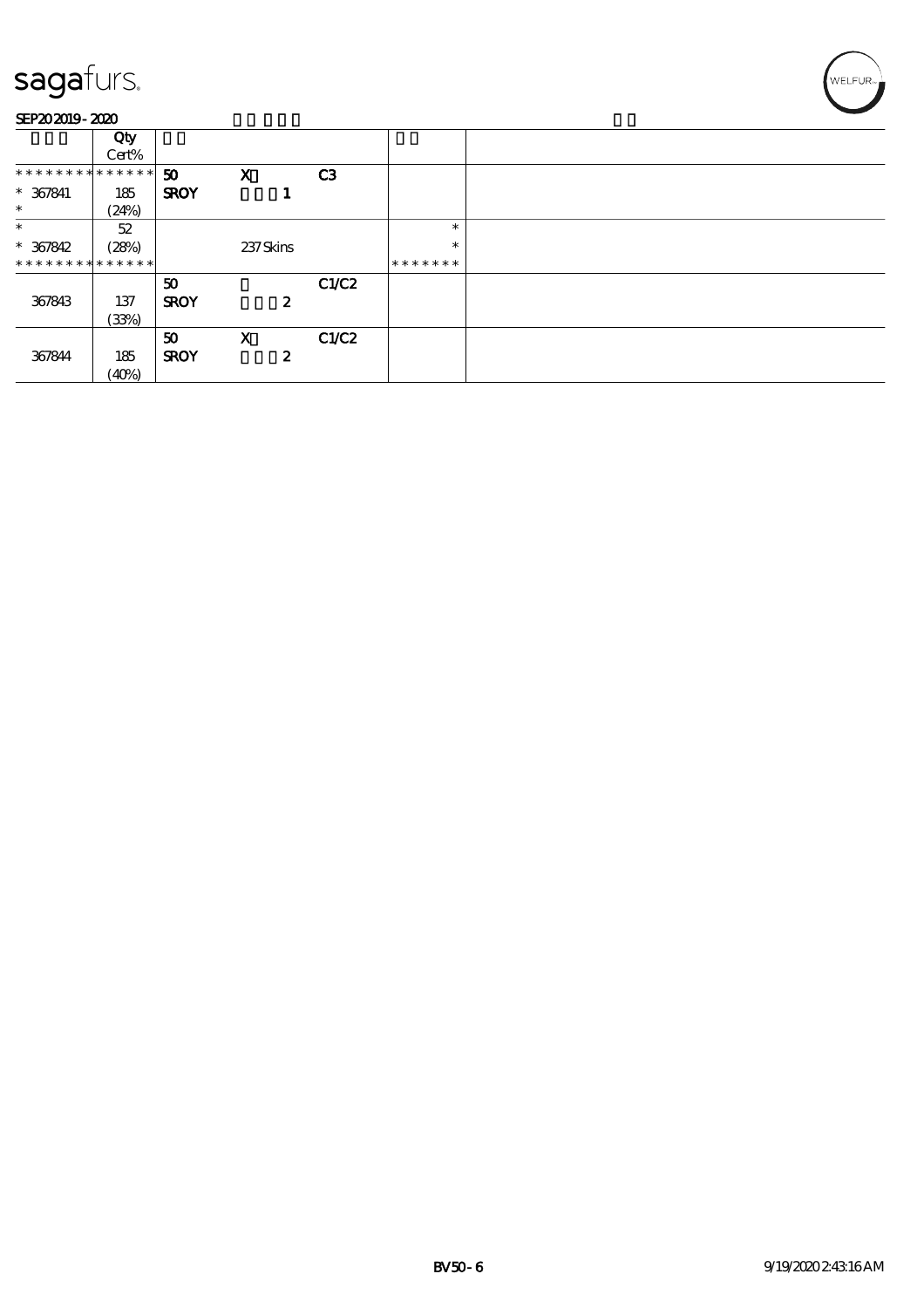| <b>saga</b> furs. |
|-------------------|
|-------------------|

 $\top$ 

#### $S$ EP20 2019 - 2020  $\frac{1}{1}$   $\frac{1}{1}$   $\frac{1}{1}$   $\frac{1}{1}$   $\frac{1}{1}$   $\frac{1}{1}$   $\frac{1}{1}$   $\frac{1}{1}$   $\frac{1}{1}$   $\frac{1}{1}$   $\frac{1}{1}$   $\frac{1}{1}$   $\frac{1}{1}$   $\frac{1}{1}$   $\frac{1}{1}$   $\frac{1}{1}$   $\frac{1}{1}$   $\frac{1}{1}$   $\frac{1}{1}$   $\frac{1}{1}$   $\frac{\overline{p}}{\sqrt{p}}$

|                                          | Qty<br>Cert%         |                        |                           |                |               |  |
|------------------------------------------|----------------------|------------------------|---------------------------|----------------|---------------|--|
|                                          |                      |                        |                           |                |               |  |
|                                          |                      | $\boldsymbol{\omega}$  | $X$ $X$                   | C1/C2          |               |  |
| 367881                                   | 149                  | ${\bf s}$              | $\mathbf{1}$              |                |               |  |
|                                          | (22%)                |                        |                           |                |               |  |
|                                          |                      | $\boldsymbol{\omega}$  |                           | C1             |               |  |
| 367882                                   | 88                   | ${\bf s}$              | $\mathbf{1}$              |                |               |  |
|                                          | (20%)                |                        |                           |                |               |  |
| * * * * * * *                            | * * * * * *          | $\boldsymbol{\omega}$  |                           | C2             |               |  |
|                                          |                      |                        |                           |                |               |  |
| $* 367883$                               | 225                  | ${\bf s}$              | $\mathbf{1}$              |                |               |  |
| $\ast$                                   | (19%)                |                        |                           |                |               |  |
| $\ast$                                   | $\boldsymbol{z}$     |                        |                           |                | $\ast$        |  |
| $* 367884$                               | (13%)                |                        | 297 Skins                 |                | $\ast$        |  |
| * * * * * * * *                          | * * * * * *          |                        |                           |                | * * * * * * * |  |
|                                          |                      | 40                     | X /                       | C3             |               |  |
| 367885                                   | 142                  | ${\bf s}$              | $\mathbf{1}$              |                |               |  |
|                                          |                      |                        |                           |                |               |  |
|                                          | (30%)                |                        |                           |                |               |  |
|                                          |                      | $\boldsymbol{\omega}$  |                           | C1             |               |  |
| 367886                                   | 238                  | ${\bf s}$              | $\mathbf{1}$              |                |               |  |
|                                          | (21%)                |                        |                           |                |               |  |
| * * * * * * * *                          | * * * * * *          | $\boldsymbol{\omega}$  |                           | C1/C2          |               |  |
| $* 367887$                               | 225                  | ${\bf s}$              | $\mathbf{1}$              |                |               |  |
| $\ast$                                   | (24%)                |                        |                           |                |               |  |
| $\ast$                                   | 28                   |                        |                           |                | $\ast$        |  |
| $* 367888$                               |                      |                        |                           |                | $\ast$        |  |
| * * * * * * * *                          | (32%)<br>* * * * * * |                        | 253Skins                  |                |               |  |
|                                          |                      |                        |                           |                | * * * * * * * |  |
| * * * * * * * *                          | * * * * * *          | $\boldsymbol{\omega}$  |                           | C2             |               |  |
| $* 367889$                               | 225                  | ${\bf s}$              | $\mathbf{1}$              |                |               |  |
| $\ast$                                   | (11%)                |                        |                           |                |               |  |
| $\ast$                                   |                      |                        |                           |                | $\ast$        |  |
| $* 367800$                               | 200                  |                        | $\boldsymbol{2}$          |                | $\ast$        |  |
| $\ast$                                   | (20%)                |                        |                           |                | $\ast$        |  |
| $\ast$                                   |                      |                        |                           |                | $\ast$        |  |
|                                          |                      |                        |                           |                |               |  |
| $* 367891$                               | 200                  |                        | $\,3\,$                   |                | $\ast$        |  |
| $\ast$                                   | (23%)                |                        |                           |                | $\ast$        |  |
| $\ast$                                   | 211                  |                        |                           |                | $\ast$        |  |
| $*367892$                                | (25%)                |                        | 836Skins                  |                | $\ast$        |  |
| * * * * * * * * <mark>* * * * * *</mark> |                      |                        |                           |                | * * * * * * * |  |
|                                          |                      | $\boldsymbol{\omega}$  |                           | C3             |               |  |
| 367893                                   | 86                   | ${\bf s}$              | $\mathbf{1}$              |                |               |  |
|                                          | (15%)                |                        |                           |                |               |  |
|                                          |                      |                        |                           |                |               |  |
|                                          |                      | $\boldsymbol{\omega}$  |                           | C1             |               |  |
| 367894                                   | 162                  | ${\bf s}$              | $\mathbf{1}$              |                |               |  |
|                                          | (29%)                |                        |                           |                |               |  |
| * * * * * * * *                          | * * * * * *          | $\boldsymbol{\Lambda}$ |                           | C2             |               |  |
| $* 367895$                               | 225                  | ${\bf s}$              | $\mathbf{1}$              |                |               |  |
| $\ast$                                   | (14%)                |                        |                           |                |               |  |
| $\ast$                                   |                      |                        |                           |                | $\ast$        |  |
| $* 367896$                               | 200                  |                        | $\boldsymbol{2}$          |                | $\ast$        |  |
| $\ast$                                   | (9%)                 |                        |                           |                | $\ast$        |  |
| $\ast$                                   |                      |                        |                           |                | $\ast$        |  |
|                                          |                      |                        |                           |                |               |  |
| $* 367897$                               | 200                  |                        | $\,3$                     |                | $\ast$        |  |
| $\ast$                                   | (18%)                |                        |                           |                | $\ast$        |  |
| $\overline{\phantom{0}}$                 | $3\!1$               |                        |                           |                | $\ast$        |  |
| $* 367808$                               | (25%)                |                        | 656Skins                  |                | $\ast$        |  |
| * * * * * * * *                          | * * * * * *          |                        |                           |                | * * * * * * * |  |
|                                          |                      | $\boldsymbol{\omega}$  |                           | C <sub>3</sub> |               |  |
| 367899                                   | 231                  | ${\bf s}$              | $\mathbf{1}$              |                |               |  |
|                                          |                      |                        |                           |                |               |  |
|                                          | (12%)                |                        |                           |                |               |  |
|                                          |                      | $\boldsymbol{\omega}$  | $\boldsymbol{\mathrm{X}}$ | C1             |               |  |
| 367900                                   | 247                  | ${\bf s}$              | $\mathbf{1}$              |                |               |  |
|                                          | (16%)                |                        |                           |                |               |  |

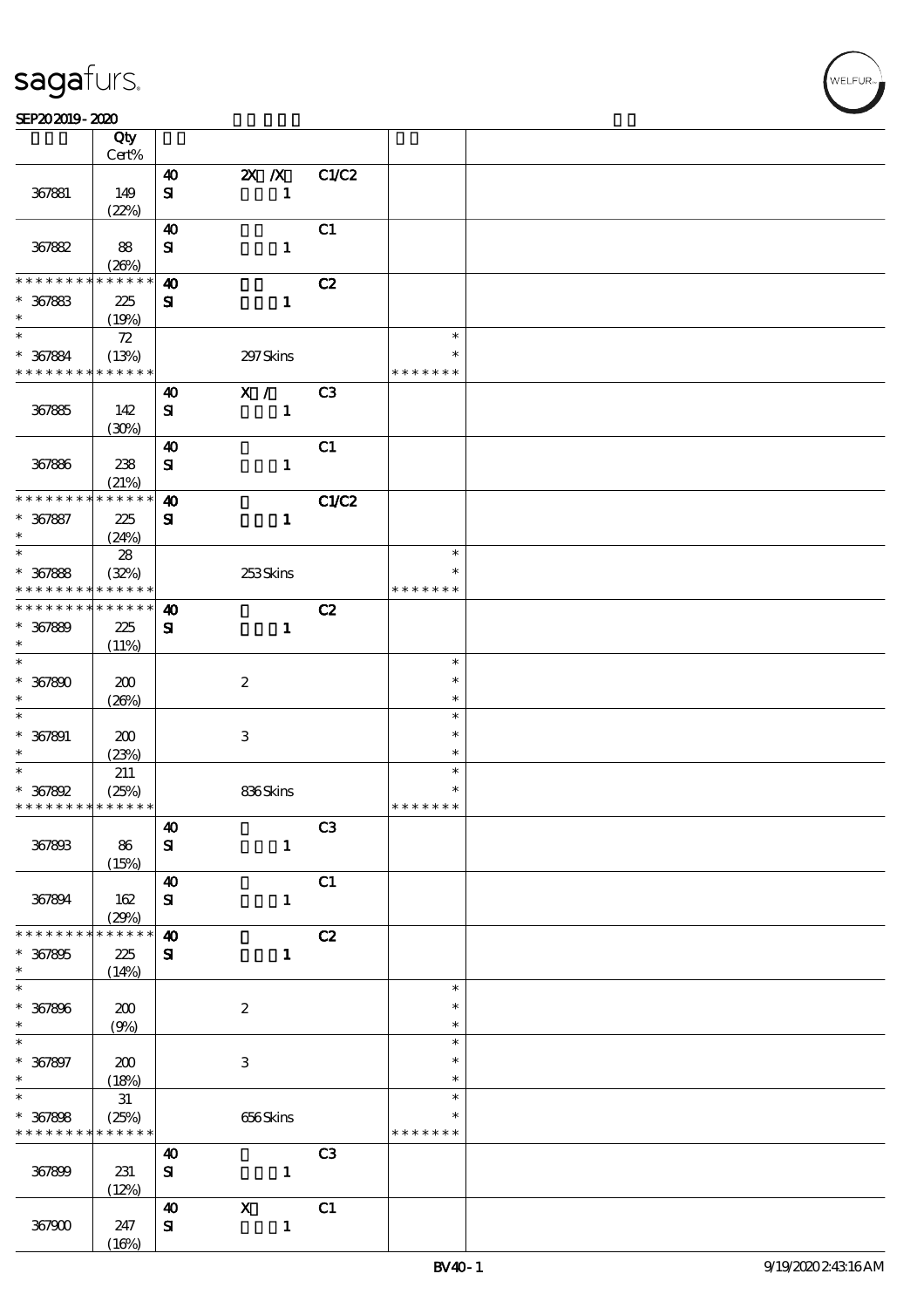|                                           | Qty             |                       |                           |                  |                |                  |  |
|-------------------------------------------|-----------------|-----------------------|---------------------------|------------------|----------------|------------------|--|
|                                           | Cert%           |                       |                           |                  |                |                  |  |
| * * * * * * * *                           | $******$        | $\boldsymbol{\omega}$ | $\mathbf x$               |                  | C2             |                  |  |
| $* 367901$<br>$\ast$                      | 200<br>(12%)    | ${\bf s}$             |                           | $\mathbf{1}$     |                |                  |  |
| $\ast$                                    | 220             |                       |                           |                  |                | $\ast$           |  |
| $*$ 367902                                | (19%)           |                       | 420Skins                  |                  |                | *                |  |
| * * * * * * * *                           | $* * * * * * *$ |                       |                           |                  |                | * * * * * * *    |  |
| * * * * * * *                             | * * * * * *     | $\boldsymbol{\omega}$ | $\mathbf{x}$              |                  | C3             |                  |  |
| $* 36790B$                                | 225             | ${\bf s}$             |                           | $\mathbf{1}$     |                |                  |  |
| $\ast$                                    | (7%)            |                       |                           |                  |                |                  |  |
| $\overline{\ast}$                         |                 |                       |                           |                  |                | $\ast$           |  |
| $* 367904$                                | 200             |                       | $\boldsymbol{2}$          |                  |                | $\ast$           |  |
| $\ast$<br>$\overline{\ast}$               | (4%)            |                       |                           |                  |                | $\ast$           |  |
|                                           |                 |                       |                           |                  |                | $\ast$<br>$\ast$ |  |
| $^\ast$ 367905<br>$\ast$                  | 200<br>(10%)    |                       | $\ensuremath{\mathsf{3}}$ |                  |                | $\ast$           |  |
| $\ast$                                    | 199             |                       |                           |                  |                | $\ast$           |  |
| $* 367906$                                | (12%)           |                       | 824 Skins                 |                  |                | $\ast$           |  |
| * * * * * * * *                           | * * * * * *     |                       |                           |                  |                | * * * * * * *    |  |
|                                           |                 | $\boldsymbol{\omega}$ | $\boldsymbol{\mathsf{Z}}$ |                  | C1             |                  |  |
| 367907                                    | 141             | $\bf S$               |                           | $\mathbf{1}$     |                |                  |  |
|                                           | (4%)            |                       |                           |                  |                |                  |  |
| * * * * * * * *                           | * * * * * *     | $\boldsymbol{\omega}$ | $\boldsymbol{\mathsf{z}}$ |                  | C2             |                  |  |
| $* 367908$                                | 225             | ${\bf s}$             |                           | $\mathbf{1}$     |                |                  |  |
| $\ast$                                    | (7%)            |                       |                           |                  |                |                  |  |
| $\ast$                                    | 135             |                       |                           |                  |                | $\ast$           |  |
| $* 367909$<br>* * * * * * * * * * * * * * | (5%)            |                       | 360Skins                  |                  |                | * * * * * * *    |  |
|                                           |                 | $\boldsymbol{\omega}$ | $\boldsymbol{\mathsf{Z}}$ |                  | C <sub>3</sub> |                  |  |
| 367910                                    | 205             | ${\bf s}$             |                           | $\mathbf{1}$     |                |                  |  |
|                                           | (5%)            |                       |                           |                  |                |                  |  |
|                                           |                 | $\boldsymbol{\omega}$ | $\mathcal{L}$             |                  | C2             |                  |  |
| 367911                                    | 197             | ${\bf s}$             |                           | $\pmb{2}$        |                |                  |  |
|                                           | (12%)           |                       |                           |                  |                |                  |  |
|                                           |                 | $\boldsymbol{\omega}$ |                           |                  | C1             |                  |  |
| 367912                                    | 10B             | ${\bf s}$             |                           | $\pmb{2}$        |                |                  |  |
| * * * * * * * * * * * * * * *             | (5%)            |                       |                           |                  |                |                  |  |
|                                           |                 | $\boldsymbol{\omega}$ |                           |                  | C2             |                  |  |
| $* 367913$<br>$\ast$                      | 225<br>(8%)     | ${\bf s}$             |                           | $\boldsymbol{z}$ |                |                  |  |
| $\ast$                                    | 84              |                       |                           |                  |                | $\ast$           |  |
| $* 367914$                                | (9%)            |                       | 309Skins                  |                  |                | $\ast$           |  |
| * * * * * * * *                           | * * * * * *     |                       |                           |                  |                | * * * * * * *    |  |
|                                           |                 | $\boldsymbol{\omega}$ |                           |                  | C <sub>3</sub> |                  |  |
| 367915                                    | 131             | ${\bf s}$             |                           | $\boldsymbol{z}$ |                |                  |  |
|                                           | (8%)            |                       |                           |                  |                |                  |  |
|                                           |                 | $\boldsymbol{\omega}$ | $\mathbf{X}$              |                  | C1             |                  |  |
| 367916                                    | 180             | ${\bf s}$             |                           | $\boldsymbol{z}$ |                |                  |  |
|                                           | (8%)            |                       |                           |                  |                |                  |  |
| * * * * * *                               | * * * * * *     | $\boldsymbol{\omega}$ | $\boldsymbol{\mathrm{X}}$ |                  | C2             |                  |  |
| $* 367917$<br>$*$                         | 225             | ${\bf s}$             |                           | $\boldsymbol{2}$ |                |                  |  |
| $\overline{\phantom{0}}$                  | (5%)            |                       |                           |                  |                | $\ast$           |  |
| $* 367918$                                | 200             |                       | $\boldsymbol{2}$          |                  |                | $\ast$           |  |
| $\ast$                                    | $(\Theta)$      |                       |                           |                  |                | $\ast$           |  |
| $\ast$                                    | $90\,$          |                       |                           |                  |                | $\ast$           |  |
| $* 367919$                                | $(\Theta)$      |                       | $515S$ kins               |                  |                | $\ast$           |  |
| * * * * * * * *                           | * * * * * *     |                       |                           |                  |                | * * * * * * *    |  |
|                                           |                 | $\boldsymbol{\omega}$ | $\boldsymbol{\mathrm{X}}$ |                  | C <sub>3</sub> |                  |  |
| 367920                                    | 204             | ${\bf s}$             |                           | $\boldsymbol{z}$ |                |                  |  |
|                                           | (3%)            |                       |                           |                  |                |                  |  |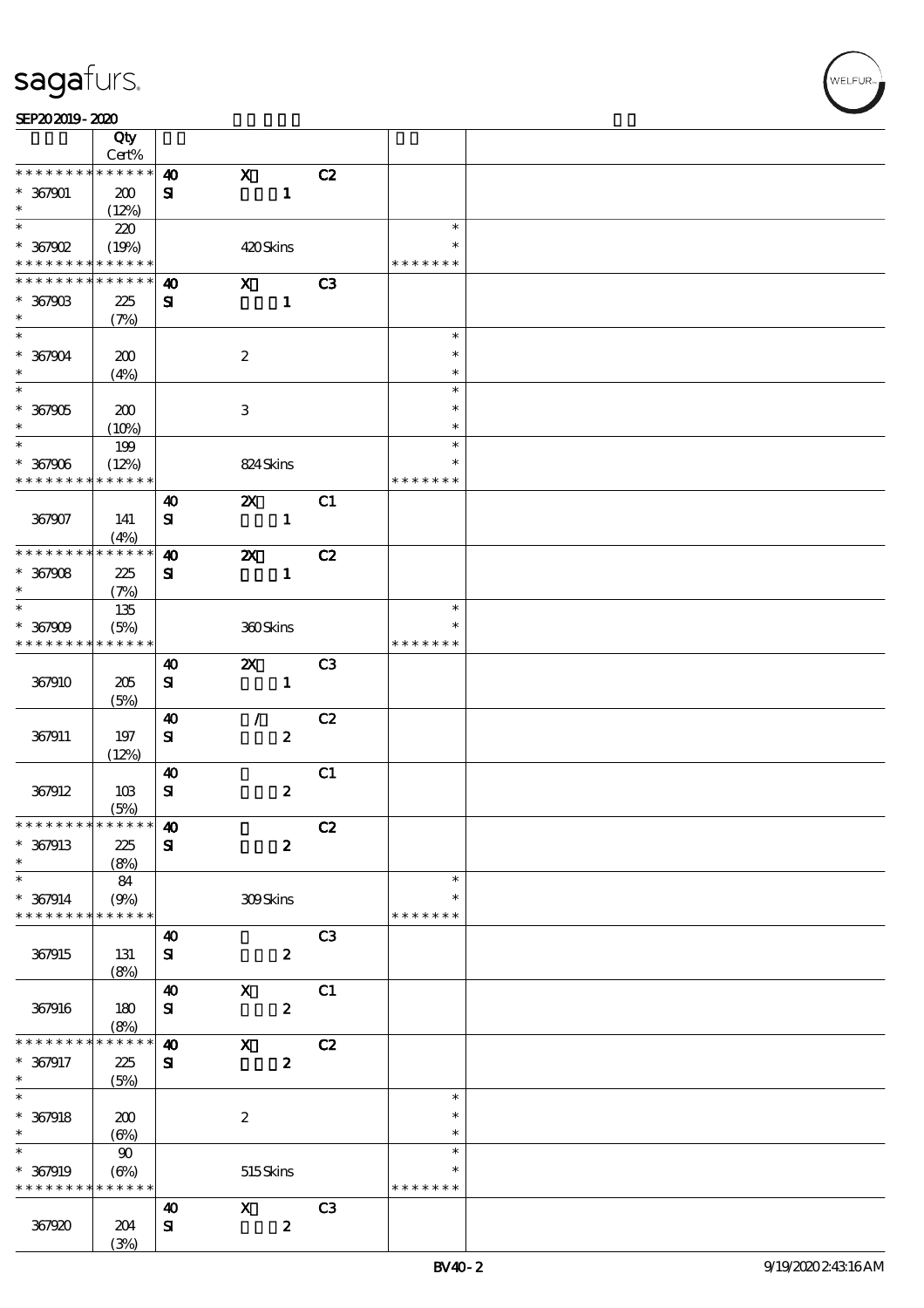### $SEP202019 - 2020$

| SEPAJAJY-AAJ                               |                      |                       |                           |                |                  |  |
|--------------------------------------------|----------------------|-----------------------|---------------------------|----------------|------------------|--|
|                                            | Qty                  |                       |                           |                |                  |  |
|                                            | Cert%                |                       |                           |                |                  |  |
|                                            |                      | 40                    | $X / \sqrt{2}$            | C2             |                  |  |
| 367921                                     | 75                   | $\mathbf{B}$          | $\mathbf{1}$              | WB1            |                  |  |
|                                            | (21%)                |                       |                           |                |                  |  |
| * * * * * * * *                            | * * * * * *          | $\boldsymbol{\omega}$ | $\mathcal{L}$             | C2             |                  |  |
| $* 367922$                                 | 225                  | $\mathbf{B}$          | $\mathbf{1}$              | WB1            |                  |  |
| $\ast$                                     | (12%)                |                       |                           |                |                  |  |
| $\ast$                                     |                      |                       |                           |                | $\ast$           |  |
| $* 367923$                                 | 200                  |                       | $\boldsymbol{2}$          |                | $\ast$           |  |
| $\ast$                                     | (11%)                |                       |                           |                | $\ast$           |  |
| $\ast$                                     | 57                   |                       |                           |                | $\ast$           |  |
| * 367924                                   | (3%)                 |                       | 482Skins                  |                | *                |  |
| * * * * * * * *                            | * * * * * *          |                       |                           |                | * * * * * * *    |  |
| * * * * * * * *                            | $* * * * * * *$      | $\boldsymbol{\omega}$ | $X$ / $ZX$                | C2             |                  |  |
| $*367925$                                  | 225                  | $\mathbf{B}$          | $\mathbf{1}$              | WB1            |                  |  |
| $\ast$                                     | (11%)                |                       |                           |                |                  |  |
| $\ast$                                     |                      |                       |                           |                | $\ast$           |  |
| * 367926                                   | 200                  |                       | $\boldsymbol{2}$          |                | $\ast$           |  |
| $\ast$                                     | (4%)                 |                       |                           |                | $\ast$           |  |
| $\overline{\phantom{0}}$                   | 125                  |                       |                           |                | $\ast$           |  |
| $* 367927$                                 | (7%)                 |                       | 550Skins                  |                |                  |  |
| * * * * * * * * <mark>* * * * * * *</mark> |                      |                       |                           |                | * * * * * * *    |  |
| * * * * * * * * <mark>*</mark>             | $* * * * * * *$      | $\boldsymbol{\omega}$ | $\mathcal{F}$             | C2             |                  |  |
| $* 367928$                                 | 205                  | $\mathbf{B}$          | $\mathbf{1}$              |                |                  |  |
| $\ast$                                     | (13%)                |                       |                           |                |                  |  |
| $\ast$                                     |                      |                       |                           |                | $\ast$           |  |
| $* 367929$                                 | 180                  |                       | $\boldsymbol{2}$          |                | $\ast$           |  |
|                                            | (14%)                |                       |                           |                | $\ast$           |  |
| $\overline{\mathbf{r}}$                    | 75                   |                       |                           |                | $\ast$           |  |
| $* 367900$                                 | (13%)                |                       | 460Skins                  |                | $\ast$           |  |
| * * * * * * * * <mark>* * * * * * *</mark> |                      |                       |                           |                | * * * * * * *    |  |
| * * * * * * * *                            | * * * * * *          | 40                    | X / ZX                    | C2             |                  |  |
| $* 367931$                                 | 205                  | $\mathbf{B}$          | $\mathbf{1}$              |                |                  |  |
| $\ast$<br>$\ast$                           | (7%)                 |                       |                           |                |                  |  |
|                                            |                      |                       |                           |                | $\ast$           |  |
| $* 367932$<br>$\ast$                       | 180                  |                       | $\boldsymbol{2}$          |                | $\ast$           |  |
| $\ast$                                     | (6%)                 |                       |                           |                | $\ast$<br>$\ast$ |  |
|                                            | 41                   |                       |                           |                | $\ast$           |  |
| $* 367933$<br>* * * * * * * *              | (2%)<br>* * * * * *  |                       | 426Skins                  |                | * * * * * * *    |  |
|                                            |                      |                       |                           |                |                  |  |
|                                            |                      | 40                    | $\boldsymbol{\mathsf{X}}$ | C1/C2          |                  |  |
| 367934                                     | 224                  | <b>SAGA</b>           | $\mathbf{1}$              |                |                  |  |
|                                            | (29%)                | $\boldsymbol{\omega}$ |                           | C1             |                  |  |
|                                            |                      |                       |                           |                |                  |  |
| 367935                                     | 195                  | <b>SAGA</b>           | $\mathbf{1}$              |                |                  |  |
|                                            | (32%)                | 40                    |                           | C1/C2          |                  |  |
|                                            |                      |                       |                           |                |                  |  |
| 367936                                     | 210                  | <b>SAGA</b>           | $\mathbf{1}$              |                |                  |  |
| * * * * * * *                              | (28%)<br>* * * * * * | $\boldsymbol{\omega}$ |                           | C2             |                  |  |
| * 367937                                   | 205                  | <b>SAGA</b>           | $\mathbf{1}$              |                |                  |  |
| $\ast$                                     | (15%)                |                       |                           |                |                  |  |
| $\ast$                                     |                      |                       |                           |                | $\ast$           |  |
| $* 367938$                                 | 180                  |                       | $\boldsymbol{2}$          |                | $\ast$           |  |
| $\ast$                                     | (31%)                |                       |                           |                | $\ast$           |  |
| $\ast$                                     | 198                  |                       |                           |                | $\ast$           |  |
| $* 367939$                                 | (32%)                |                       | 583Skins                  |                | $\ast$           |  |
| * * * * * * * * <mark>* * * * * *</mark>   |                      |                       |                           |                | * * * * * * *    |  |
| * * * * * * * *                            | $******$             | $\boldsymbol{\omega}$ |                           | C <sub>3</sub> |                  |  |
| $* 367940$                                 | 205                  | <b>SAGA</b>           | $\mathbf{1}$              |                |                  |  |
| $\ast$                                     | (25%)                |                       |                           |                |                  |  |
|                                            |                      |                       |                           |                |                  |  |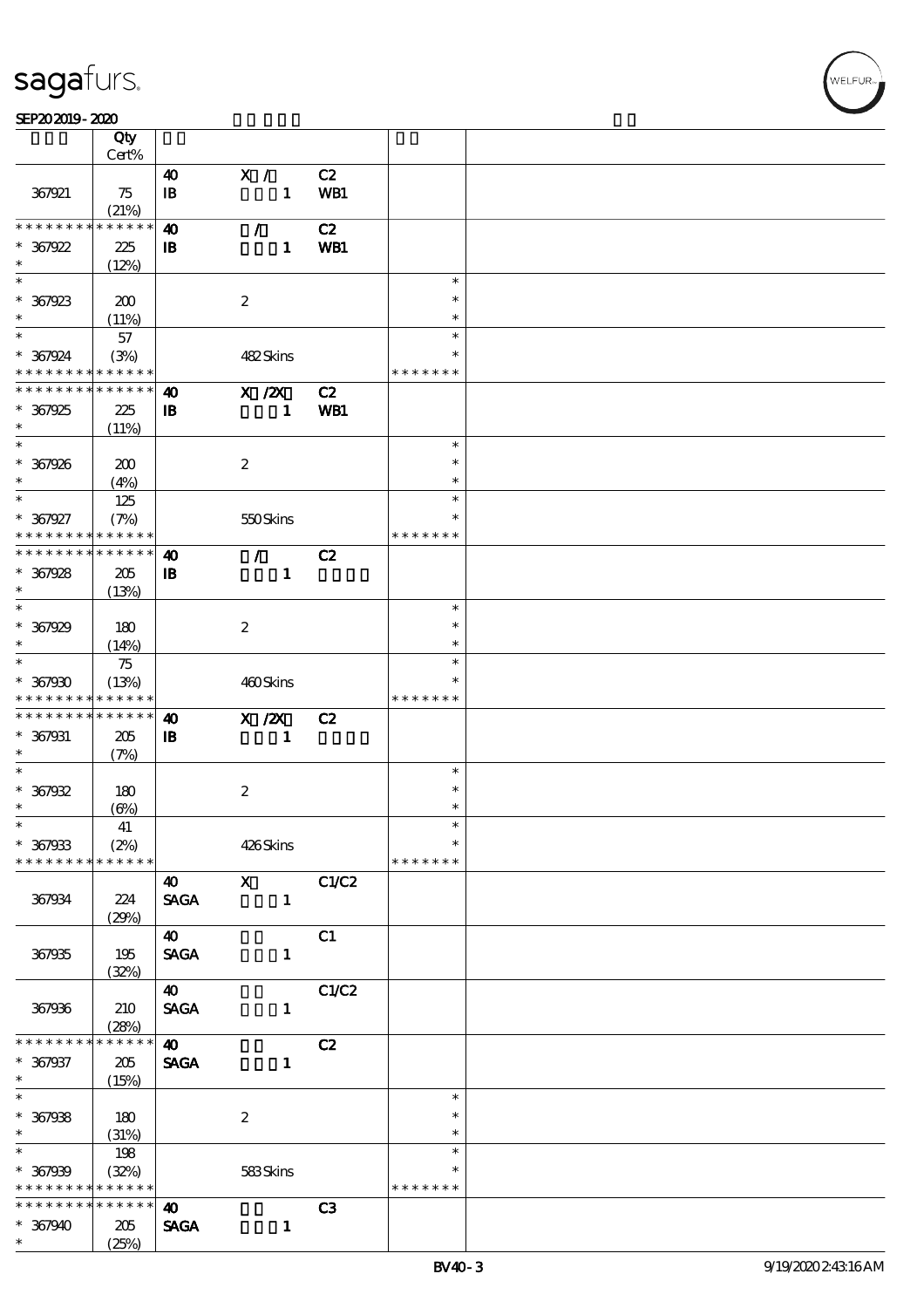### SEP202019-2020

|                                            | Qty<br>Cert%         |                           |              |    |               |  |
|--------------------------------------------|----------------------|---------------------------|--------------|----|---------------|--|
| $\ast$                                     | $66\,$               | $\boldsymbol{\omega}$     |              | C3 | $\ast$        |  |
|                                            |                      |                           |              |    | $\ast$        |  |
| $* 367941$                                 | (33%)                | <b>SAGA</b>               | $\mathbf{1}$ |    |               |  |
| * * * * * * * *                            | * * * * * *          |                           |              |    | * * * * * * * |  |
| * * * * * * * *                            | * * * * * *          | $\boldsymbol{\omega}$     |              | C1 |               |  |
| $* 367942$                                 | $205\,$              | <b>SAGA</b>               | $\mathbf{1}$ |    |               |  |
| $\ast$                                     | (42%)                |                           |              |    |               |  |
|                                            | $5\!$                |                           |              |    | $\ast$        |  |
| * 367943                                   | (45%)                |                           | 260Skins     |    | $\ast$        |  |
| * * * * * * * * <mark>* * * * * * *</mark> |                      |                           |              |    | * * * * * * * |  |
| * * * * * * * *                            | * * * * * *          | $\boldsymbol{\omega}$     |              | C2 |               |  |
|                                            |                      |                           |              |    |               |  |
| $* 367944$                                 | $205\,$              | <b>SAGA</b>               | $\mathbf{1}$ |    |               |  |
| $\ast$                                     | (27%)                |                           |              |    |               |  |
|                                            |                      |                           |              |    | $\ast$        |  |
| * 367945                                   | 180                  | $\boldsymbol{2}$          |              |    | $\ast$        |  |
| $\ast$                                     | (19%)                |                           |              |    | $\ast$        |  |
| $\ast$                                     |                      |                           |              |    | $\ast$        |  |
| $* 367946$                                 | 180                  | $\ensuremath{\mathbf{3}}$ |              |    | $\ast$        |  |
| $\ast$                                     | (27%)                |                           |              |    | $\ast$        |  |
| $\ast$                                     |                      |                           |              |    | $\ast$        |  |
|                                            |                      |                           |              |    | $\ast$        |  |
| $* 367947$                                 | 180                  | $\boldsymbol{4}$          |              |    |               |  |
| $\ast$                                     | (18%)                |                           |              |    | $\ast$        |  |
| $\ast$                                     |                      |                           |              |    | $\ast$        |  |
| $* 367948$                                 | 180                  | $\mathbf 5$               |              |    | $\ast$        |  |
| $\ast$                                     | (20%)                |                           |              |    | $\ast$        |  |
| $\ast$                                     |                      |                           |              |    | $\ast$        |  |
| $* 367949$                                 | 180                  | $\boldsymbol{6}$          |              |    | $\ast$        |  |
| $\ast$                                     | (33%)                |                           |              |    | $\ast$        |  |
| $\overline{\ast}$                          |                      |                           |              |    | $\ast$        |  |
|                                            |                      |                           |              |    | $\ast$        |  |
| $* 367950$                                 | 180                  | $\tau$                    |              |    |               |  |
| $\ast$                                     | (27%)                |                           |              |    | $\ast$        |  |
| $\ast$                                     |                      |                           |              |    | $\ast$        |  |
| $* 367951$                                 | 180                  | $\bf 8$                   |              |    | $\ast$        |  |
| $\ast$                                     | (20%)                |                           |              |    | $\ast$        |  |
| $\overline{\ast}$                          | 79                   |                           |              |    | $\ast$        |  |
| $* 367952$                                 | (27%)                |                           | 1544 Skins   |    | $\ast$        |  |
| * * * * * * * * <mark>* * * * * * *</mark> |                      |                           |              |    | * * * * * * * |  |
|                                            |                      | $\boldsymbol{\omega}$     |              | C3 |               |  |
| 367963                                     | 190                  | <b>SAGA</b>               | $\mathbf{1}$ |    |               |  |
|                                            |                      |                           |              |    |               |  |
| * * * * * * * *                            | (23%)<br>* * * * * * |                           |              |    |               |  |
|                                            |                      | $\boldsymbol{\omega}$     |              | C1 |               |  |
| $* 367054$                                 | 205                  | <b>SAGA</b>               | $\mathbf{1}$ |    |               |  |
| $\ast$                                     | (40%)                |                           |              |    |               |  |
| $\overline{\ast}$                          |                      |                           |              |    | $\ast$        |  |
| $* 367955$                                 | 180                  | $\boldsymbol{2}$          |              |    | $\ast$        |  |
| $\ast$                                     | (42%)                |                           |              |    | $\ast$        |  |
| $\ast$                                     |                      |                           |              |    | $\ast$        |  |
| $* 367956$                                 | 180                  | $\ensuremath{\mathbf{3}}$ |              |    | $\ast$        |  |
| $\ast$                                     |                      |                           |              |    | $\ast$        |  |
| $\ast$                                     | (30%)                |                           |              |    | $\ast$        |  |
|                                            |                      |                           |              |    |               |  |
| $* 367957$                                 | 180                  | $\boldsymbol{4}$          |              |    | $\ast$        |  |
| $\ast$                                     | (33%)                |                           |              |    | $\ast$        |  |
| $\overline{\ast}$                          |                      |                           |              |    | $\ast$        |  |
| $* 367958$                                 | 180                  | $\mathbf 5$               |              |    | $\ast$        |  |
| $\ast$                                     | (37%)                |                           |              |    | $\ast$        |  |
| $\overline{\ast}$                          | 91                   |                           |              |    | $\ast$        |  |
| $* 367959$                                 | (35%)                |                           | 1016Skins    |    | *             |  |
| * * * * * * * *                            | * * * * * *          |                           |              |    | * * * * * * * |  |
| * * * * * * * *                            | * * * * * *          | $\boldsymbol{\omega}$     |              | C2 |               |  |
|                                            |                      |                           |              |    |               |  |
| $* 367900$<br>$\ast$                       | 180                  | <b>SAGA</b>               | $\mathbf{1}$ |    |               |  |
|                                            | (33%)                |                           |              |    |               |  |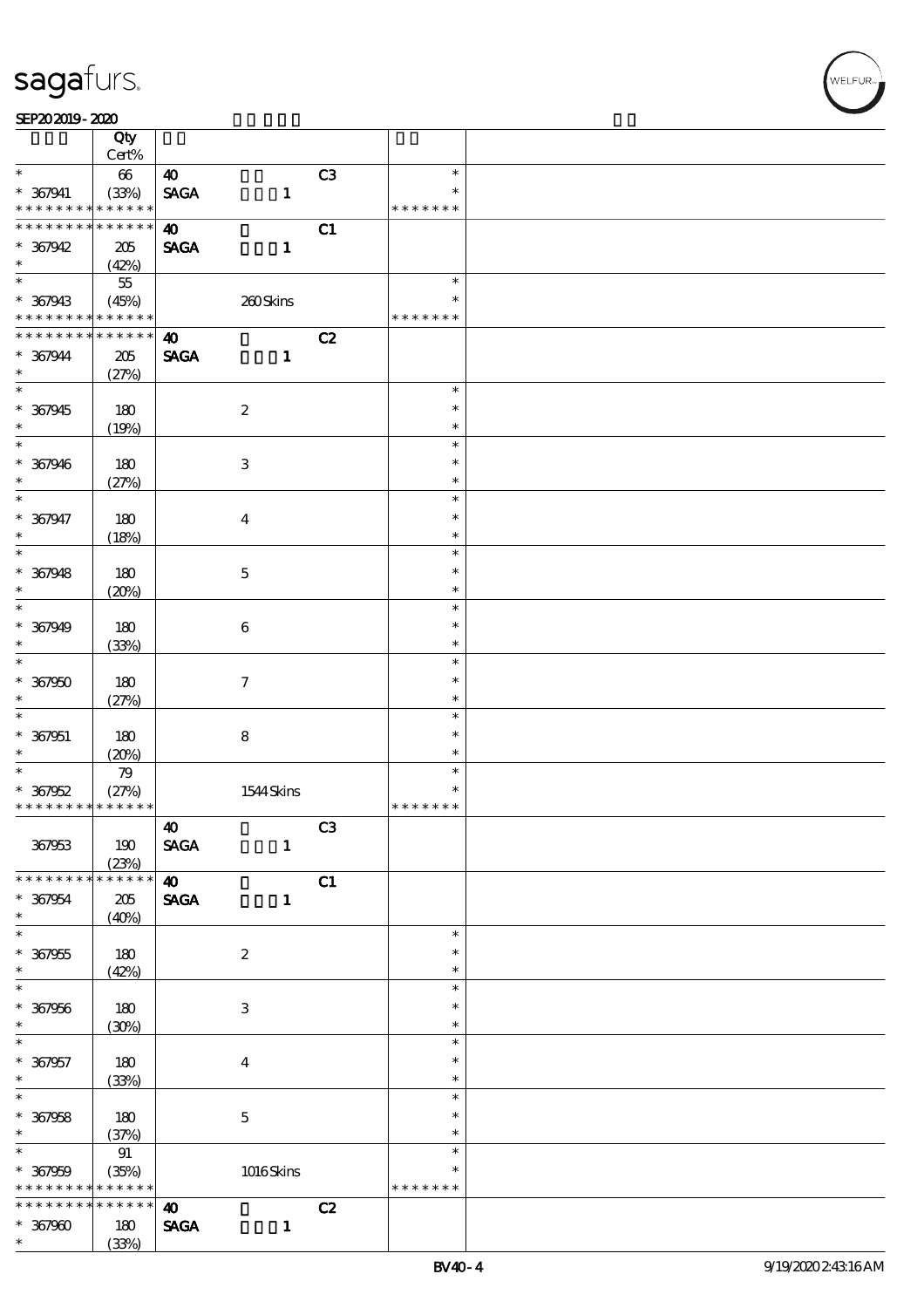### SEP202019-2020

|                               | Qty<br>$\mbox{Cert}\%$ |                                |                           |    |                         |  |
|-------------------------------|------------------------|--------------------------------|---------------------------|----|-------------------------|--|
|                               |                        |                                |                           |    |                         |  |
| $\ast$                        |                        | $\boldsymbol{\omega}$          |                           | C2 | $\ast$                  |  |
| $* 367961$                    | 180                    | $\operatorname{\mathsf{SAGA}}$ | $\mathbf{1}$              |    | $\ast$                  |  |
| $\ast$                        | (19%)                  |                                |                           |    | $\ast$                  |  |
| $\ast$                        |                        |                                |                           |    | $\ast$                  |  |
|                               |                        |                                |                           |    |                         |  |
| $* 367962$                    | 180                    |                                | $\ensuremath{\mathbf{3}}$ |    | $\ast$                  |  |
| *                             | (22%)                  |                                |                           |    | $\ast$                  |  |
| $\ast$                        |                        |                                |                           |    | $\ast$                  |  |
|                               |                        |                                |                           |    |                         |  |
| $* 367963$                    | 180                    |                                | $\boldsymbol{4}$          |    | $\ast$                  |  |
|                               | (30%)                  |                                |                           |    | $\ast$                  |  |
| $\ast$                        |                        |                                |                           |    | $\ast$                  |  |
|                               |                        |                                |                           |    | $\ast$                  |  |
| * 367964                      | 180                    |                                | $\mathbf 5$               |    |                         |  |
| $\ast$                        | (21%)                  |                                |                           |    | $\ast$                  |  |
| $\ast$                        |                        |                                |                           |    | $\ast$                  |  |
| $* 367965$                    |                        |                                |                           |    | $\ast$                  |  |
|                               | 180                    |                                | $\bf 6$                   |    |                         |  |
|                               | (22%)                  |                                |                           |    | $\ast$                  |  |
| $\ast$                        |                        |                                |                           |    | $\ast$                  |  |
| $* 367906$                    | 180                    |                                | $\boldsymbol{\tau}$       |    | $\ast$                  |  |
| $\ast$                        |                        |                                |                           |    |                         |  |
|                               | (22%)                  |                                |                           |    | $\ast$                  |  |
| $\ast$                        |                        |                                |                           |    | $\ast$                  |  |
| $* 367967$                    | 180                    |                                | ${\bf 8}$                 |    | $\ast$                  |  |
| $\ast$                        | (12%)                  |                                |                           |    | $\ast$                  |  |
| $\overline{\ast}$             |                        |                                |                           |    |                         |  |
|                               |                        |                                |                           |    | $\ast$                  |  |
| $* 367968$                    | $180\,$                |                                | $\boldsymbol{9}$          |    | $\ast$                  |  |
| $\ast$                        | (41%)                  |                                |                           |    | $\ast$                  |  |
| $\ast$                        |                        |                                |                           |    | $\ast$                  |  |
|                               |                        |                                |                           |    |                         |  |
| $* 367909$                    | 180                    |                                | $10\,$                    |    | $\ast$                  |  |
| $\ast$                        | (18%)                  |                                |                           |    | $\ast$                  |  |
| $\ast$                        |                        |                                |                           |    | $\ast$                  |  |
|                               |                        |                                |                           |    |                         |  |
| $* 367970$                    | 180                    |                                | $11\,$                    |    | $\ast$                  |  |
| $\ast$                        | (17%)                  |                                |                           |    | $\ast$                  |  |
| $\overline{\ast}$             | $42\,$                 |                                |                           |    | $\ast$                  |  |
|                               |                        |                                |                           |    | $\ast$                  |  |
| $* 367971$                    | (16%)<br>* * * * * *   |                                | 2022 Skins                |    |                         |  |
| * * * * * * * *               |                        |                                |                           |    | * * * * * * *           |  |
| * * * * * * * *               | ******                 | $\boldsymbol{\omega}$          |                           | C3 |                         |  |
| $* 367972$                    | $205\,$                | <b>SAGA</b>                    | $\mathbf{1}$              |    |                         |  |
| $\ast$                        |                        |                                |                           |    |                         |  |
|                               | (16%)                  |                                |                           |    |                         |  |
|                               |                        |                                |                           |    | ж                       |  |
| $* 367973$                    | 180                    |                                | $\boldsymbol{2}$          |    | $\ast$                  |  |
| $\ast$                        | (15%)                  |                                |                           |    | $\ast$                  |  |
| $\ast$                        |                        |                                |                           |    | $\ast$                  |  |
|                               | 211                    |                                |                           |    |                         |  |
| $* 367974$                    | (16%)                  |                                | 596Skins                  |    | $\ast$                  |  |
| * * * * * * * *               | * * * * * *            |                                |                           |    |                         |  |
| * * * * * * *                 |                        |                                |                           |    | * * * * * * *           |  |
|                               | * * * * * *            |                                |                           |    |                         |  |
|                               |                        | $\boldsymbol{\omega}$          | $\overline{\mathbf{X}}$   | C1 |                         |  |
| $* 367975$                    | $205\,$                | <b>SAGA</b>                    | $\mathbf{1}$              |    |                         |  |
| $\ast$                        | (20%)                  |                                |                           |    |                         |  |
| $\ast$                        |                        |                                |                           |    | $\ast$                  |  |
|                               |                        |                                |                           |    | $\ast$                  |  |
| $* 367976$                    | 180                    |                                | $\boldsymbol{z}$          |    |                         |  |
| $\ast$                        | (33%)                  |                                |                           |    | $\ast$                  |  |
| $\ast$                        |                        |                                |                           |    | $\ast$                  |  |
|                               |                        |                                |                           |    | $\ast$                  |  |
| $* 367977$                    | 180                    |                                | $\ensuremath{\mathsf{3}}$ |    |                         |  |
| $\ast$                        | (34%)                  |                                |                           |    | $\ast$                  |  |
| $\ast$                        |                        |                                |                           |    | $\ast$                  |  |
|                               |                        |                                | $\boldsymbol{4}$          |    | $\ast$                  |  |
| $* 367978$<br>$\ast$          | 180                    |                                |                           |    | $\ast$                  |  |
|                               | (27%)                  |                                |                           |    |                         |  |
| $\ast$                        |                        |                                |                           |    | $\ast$                  |  |
| $* 367979$                    | 180                    |                                | $\mathbf 5$               |    | $\ast$                  |  |
| $\ast$                        |                        |                                |                           |    | $\ast$                  |  |
| $\ast$                        | (30%)                  |                                |                           |    | $\ast$                  |  |
|                               | $117\,$                |                                |                           |    |                         |  |
| $* 367980$<br>* * * * * * * * | (20%)<br>* * * * * *   |                                | 1042Skins                 |    | $\ast$<br>* * * * * * * |  |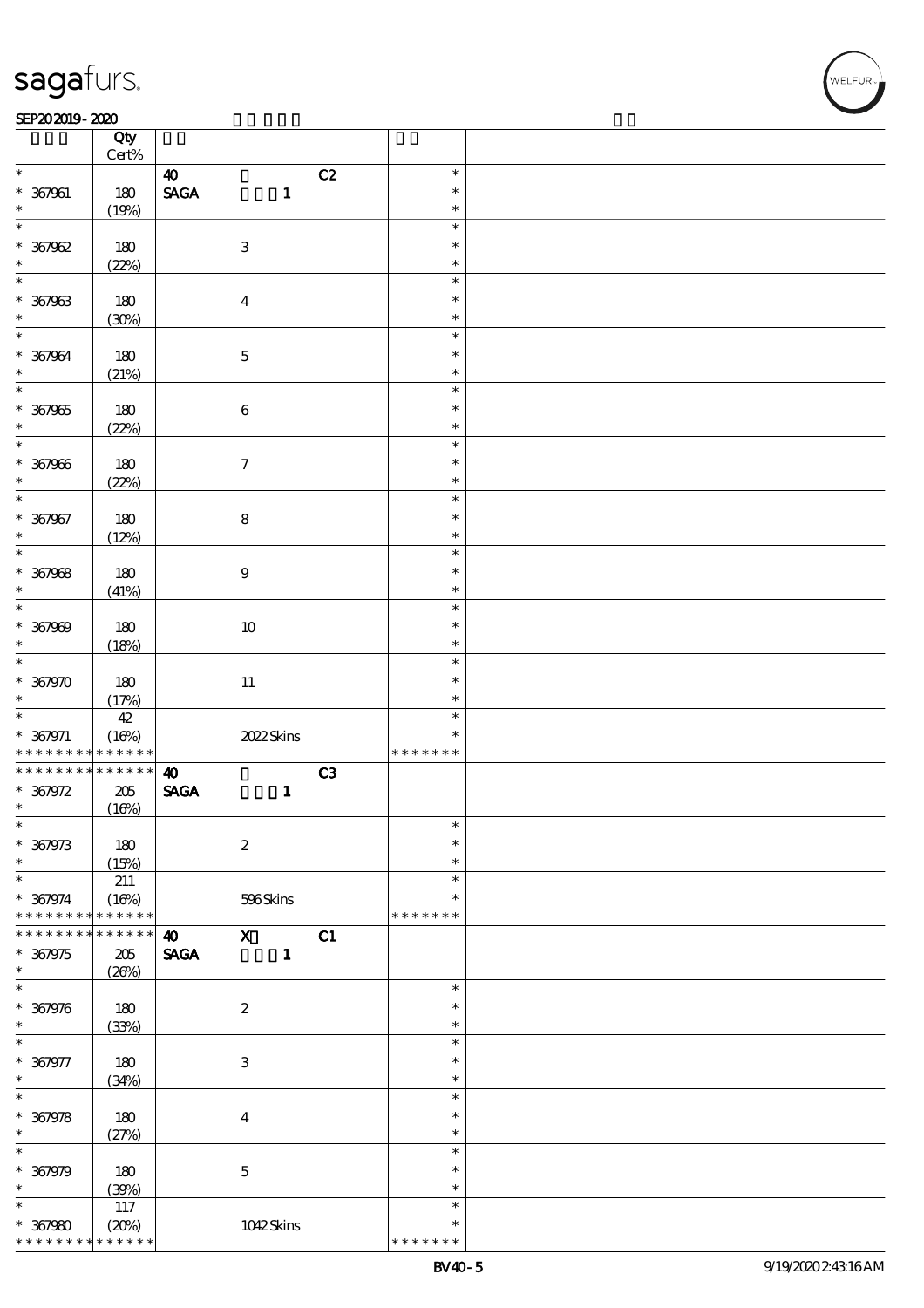| SEP202019-2020 |  |
|----------------|--|
|----------------|--|

|                                          | Qty<br>Cert% |                                      |                              |       |               |  |
|------------------------------------------|--------------|--------------------------------------|------------------------------|-------|---------------|--|
| * * * * * * * *                          | * * * * * *  |                                      |                              |       |               |  |
| $* 367981$                               | 180          | $\boldsymbol{\omega}$<br><b>SAGA</b> | $\mathbf{x}$<br>$\mathbf{1}$ | C2    |               |  |
| $\ast$                                   | (33%)        |                                      |                              |       |               |  |
| $\ast$                                   | 180          |                                      |                              |       | $\ast$        |  |
| $* 367982$                               | (6%)         |                                      | 360Skins                     |       | $\ast$        |  |
| * * * * * * * * <mark>* * * * * *</mark> |              |                                      |                              |       | * * * * * * * |  |
| * * * * * * * *                          | * * * * * *  | $\boldsymbol{\omega}$                | $\mathbf{x}$                 | C3    |               |  |
| $* 367983$                               | 180          | <b>SAGA</b>                          | $\mathbf{1}$                 |       |               |  |
| $\ast$                                   | (14%)        |                                      |                              |       |               |  |
| $\ast$                                   |              |                                      |                              |       | $\ast$        |  |
|                                          |              |                                      |                              |       | $\ast$        |  |
| $* 367984$                               | 180          |                                      | $\boldsymbol{2}$             |       |               |  |
| $\ast$<br>$\overline{\phantom{a}^*}$     | (20%)        |                                      |                              |       | $\ast$        |  |
|                                          |              |                                      |                              |       | $\ast$        |  |
| $* 367985$                               | 180          |                                      | $\,3$                        |       | $\ast$        |  |
| $\ast$                                   | (22%)        |                                      |                              |       | $\ast$        |  |
| $\overline{\ast}$                        |              |                                      |                              |       | $\ast$        |  |
| $* 367986$                               | 180          |                                      | $\bf{4}$                     |       | $\ast$        |  |
| $\ast$                                   | (15%)        |                                      |                              |       | $\ast$        |  |
| $\ast$                                   |              |                                      |                              |       | $\ast$        |  |
| $* 367987$                               | 180          |                                      | $\mathbf 5$                  |       | $\ast$        |  |
| $\ast$                                   | (14%)        |                                      |                              |       | $\ast$        |  |
| $\ast$                                   |              |                                      |                              |       | $\ast$        |  |
|                                          | $65\,$       |                                      |                              |       | ∗             |  |
| $* 367988$                               | (13%)        |                                      | 965Skins                     |       |               |  |
| * * * * * * * *                          | * * * * * *  |                                      |                              |       | * * * * * * * |  |
|                                          |              | 40                                   |                              | C1/C2 |               |  |
| 367989                                   | 108          | <b>SAGA</b>                          | $\boldsymbol{z}$             |       |               |  |
|                                          | (33%)        |                                      |                              |       |               |  |
|                                          |              | $\boldsymbol{\omega}$                |                              | C1    |               |  |
| 367990                                   | 100          | <b>SAGA</b>                          | $\boldsymbol{z}$             |       |               |  |
|                                          | (31%)        |                                      |                              |       |               |  |
| * * * * * * * *                          | * * * * * *  | $\boldsymbol{\omega}$                |                              | C2    |               |  |
| $* 367991$                               | 205          | <b>SAGA</b>                          | $\boldsymbol{z}$             |       |               |  |
| $*$                                      | (29%)        |                                      |                              |       |               |  |
|                                          | 31           |                                      |                              |       | $\ast$        |  |
| $*367992$                                | (41%)        |                                      | 236Skins                     |       |               |  |
| * * * * * * * * * * * * * *              |              |                                      |                              |       | * * * * * * * |  |
|                                          |              |                                      |                              |       |               |  |
|                                          |              | 40                                   | $\sqrt{C3}$                  |       |               |  |
| 367993                                   | 104          | <b>SAGA</b>                          | $\boldsymbol{z}$             |       |               |  |
|                                          | (40%)        |                                      |                              |       |               |  |
|                                          |              | $\boldsymbol{40}$                    |                              | C1    |               |  |
| 367994                                   | 120          | <b>SAGA</b>                          | $\boldsymbol{z}$             |       |               |  |
|                                          | (53%)        |                                      |                              |       |               |  |
| * * * * * * *                            | * * * * * *  | $\boldsymbol{\omega}$                |                              | C2    |               |  |
| $* 367995$                               | 205          | <b>SAGA</b>                          | $\boldsymbol{z}$             |       |               |  |
| $\ast$                                   | (20%)        |                                      |                              |       |               |  |
| $\ast$                                   |              |                                      |                              |       | $\ast$        |  |
| $* 367996$                               | $180$        |                                      | $\boldsymbol{2}$             |       | $\ast$        |  |
| $\ast$                                   | (15%)        |                                      |                              |       | $\ast$        |  |
| $\overline{\phantom{0}}$                 |              |                                      |                              |       | $\ast$        |  |
|                                          |              |                                      |                              |       | $\ast$        |  |
| $* 367997$                               | 180          |                                      | 3                            |       |               |  |
| $*$<br>$\overline{\phantom{0}}$          | (24%)        |                                      |                              |       | $\ast$        |  |
|                                          |              |                                      |                              |       | $\ast$        |  |
| $* 367998$                               | 180          |                                      | $\bf{4}$                     |       | $\ast$        |  |
| $\ast$                                   | (21%)        |                                      |                              |       | $\ast$        |  |
| $\ast$                                   | 117          |                                      |                              |       | $\ast$        |  |
| $* 367999$                               | (21%)        |                                      | 862Skins                     |       | ∗             |  |
| * * * * * * * *                          | * * * * * *  |                                      |                              |       | * * * * * * * |  |
| * * * * * * * *                          | * * * * * *  | $\boldsymbol{\omega}$                |                              | C3    |               |  |
| $^\ast$ 368000                           | 205          | <b>SAGA</b>                          | $\boldsymbol{z}$             |       |               |  |
| $\ast$                                   | (25%)        |                                      |                              |       |               |  |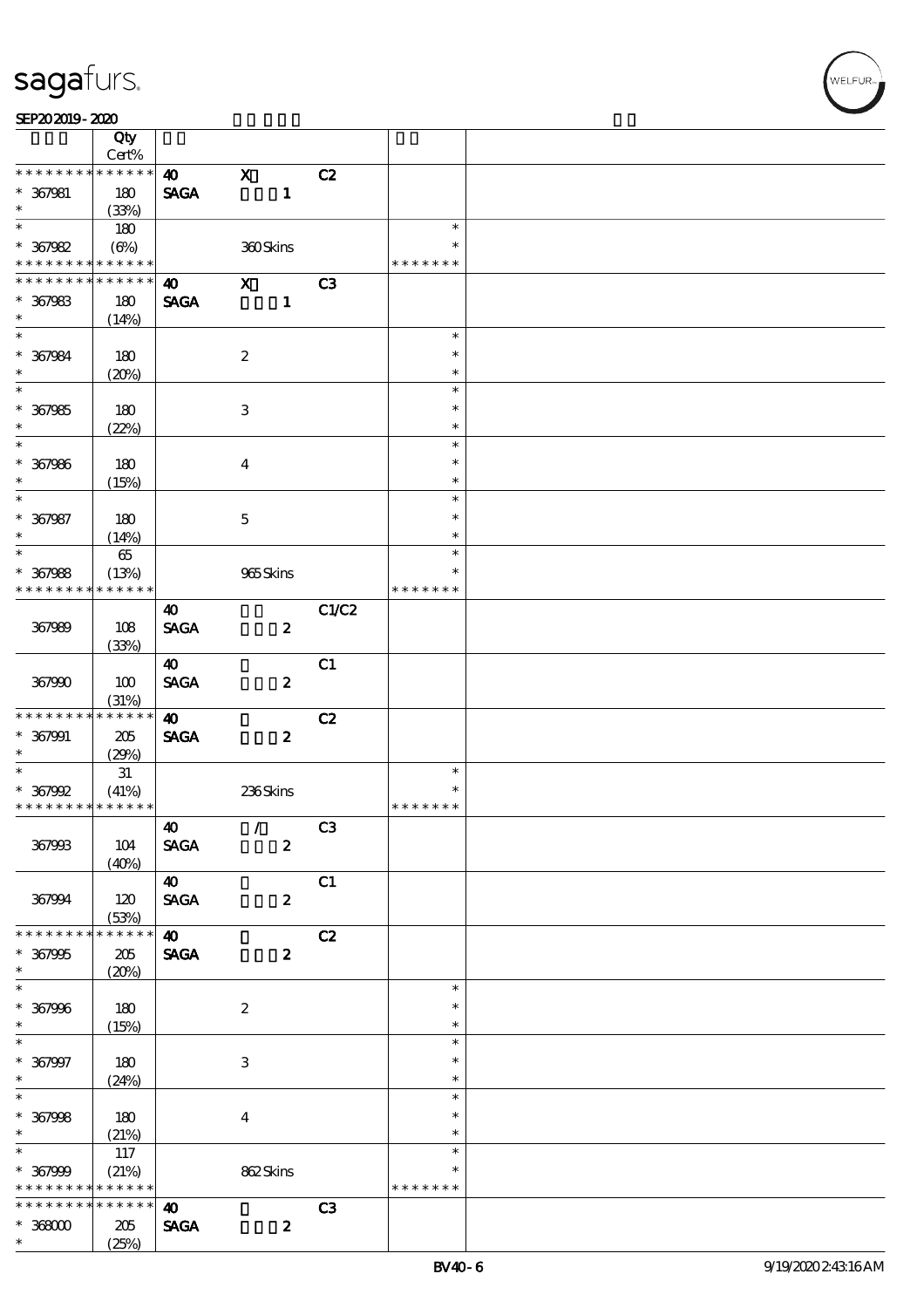### $SEP202019 - 2020$

|                              | Qty<br>Cert%         |                       |                           |     |               |  |
|------------------------------|----------------------|-----------------------|---------------------------|-----|---------------|--|
| $\ast$                       |                      | $\boldsymbol{\omega}$ |                           | C3  | $\ast$        |  |
|                              |                      |                       |                           |     |               |  |
| $* 368001$                   | 170                  | <b>SAGA</b>           | $\boldsymbol{z}$          |     | $\ast$        |  |
| $\ast$                       | (35%)                |                       |                           |     | $\ast$        |  |
| $\overline{\ast}$            | 45                   |                       |                           |     | $\ast$        |  |
| $*368002$                    | (42%)                |                       | 420Skins                  |     | $\ast$        |  |
| * * * * * * * *              | * * * * * *          |                       |                           |     | * * * * * * * |  |
| * * * * * * * *              | * * * * * *          | $\boldsymbol{\omega}$ | $\mathbf{x}$              | C1  |               |  |
| $*$ 368003                   |                      | <b>SAGA</b>           | $\boldsymbol{z}$          |     |               |  |
| $\ast$                       | 205                  |                       |                           |     |               |  |
|                              | (19%)                |                       |                           |     |               |  |
| $\overline{\mathbf{r}}$      |                      |                       |                           |     | $\ast$        |  |
| $* 36004$                    | 180                  |                       | $\boldsymbol{2}$          |     | $\ast$        |  |
| $\ast$                       | (20%)                |                       |                           |     | $\ast$        |  |
| $\overline{\ast}$            |                      |                       |                           |     | $\ast$        |  |
| $* 36005$                    | 180                  |                       | $\ensuremath{\mathbf{3}}$ |     | $\ast$        |  |
| $\ast$                       | (21%)                |                       |                           |     | $\ast$        |  |
|                              | 72                   |                       |                           |     | $\ast$        |  |
|                              |                      |                       |                           |     | $\ast$        |  |
| $* 36006$<br>* * * * * * * * | (22%)<br>* * * * * * |                       | 637Skins                  |     | * * * * * * * |  |
|                              |                      |                       |                           |     |               |  |
| * * * * * * * *              | * * * * * *          | $\boldsymbol{\omega}$ | $\mathbf{x}$              | C2  |               |  |
| $* 368007$                   | 205                  | <b>SAGA</b>           | $\boldsymbol{z}$          |     |               |  |
| $\ast$                       | (9%)                 |                       |                           |     |               |  |
| $\overline{\ast}$            |                      |                       |                           |     | $\ast$        |  |
| $* 36008$                    | 180                  |                       | $\boldsymbol{2}$          |     | $\ast$        |  |
| $\ast$                       | (13%)                |                       |                           |     | $\ast$        |  |
|                              |                      |                       |                           |     | $\ast$        |  |
| $* 36009$                    | 180                  |                       | $\ensuremath{\mathbf{3}}$ |     | $\ast$        |  |
| $\ast$                       |                      |                       |                           |     | $\ast$        |  |
| $\overline{\ast}$            | (16%)                |                       |                           |     |               |  |
|                              |                      |                       |                           |     | $\ast$        |  |
| $*36000$                     | 180                  |                       | $\boldsymbol{4}$          |     | $\ast$        |  |
| $\ast$                       | (17%)                |                       |                           |     | $\ast$        |  |
| $\ast$                       |                      |                       |                           |     | $\ast$        |  |
| $* 368011$                   | 180                  |                       | $\bf 5$                   |     | $\ast$        |  |
| $\ast$                       | (13%)                |                       |                           |     | $\ast$        |  |
| $\overline{\ast}$            |                      |                       |                           |     | $\ast$        |  |
| $* 360012$                   | 180                  |                       | $\bf 6$                   |     | $\ast$        |  |
| $\ast$                       | (20%)                |                       |                           |     | $\ast$        |  |
| $\ast$                       |                      |                       |                           |     | $\ast$        |  |
|                              |                      |                       |                           |     | $\ast$        |  |
| $* 360013$                   | 180                  |                       | $\mathcal I$              |     |               |  |
| $\ast$                       | (17%)                |                       |                           |     | $\ast$        |  |
| $\ast$                       |                      |                       |                           |     | $\ast$        |  |
| $* 368014$                   | 180                  |                       | 8                         |     | $\ast$        |  |
| $\ast$                       | (8%)                 |                       |                           |     | $\ast$        |  |
| $\ast$                       | $77\,$               |                       |                           |     | $\ast$        |  |
| * 368015                     | (9%)                 |                       | 1542Skins                 |     | *             |  |
| * * * * * * * *              | * * * * * *          |                       |                           |     | * * * * * * * |  |
| * * * * * * *                | * * * * * *          | $\boldsymbol{\omega}$ | $\mathbf{X}$              | C3  |               |  |
| * 368016                     | 205                  | <b>SAGA</b>           | $\boldsymbol{z}$          |     |               |  |
| $\ast$                       |                      |                       |                           |     |               |  |
| $\ast$                       | (8%)                 |                       |                           |     |               |  |
|                              |                      |                       |                           |     | $\ast$        |  |
| $* 368017$                   | 180                  |                       | $\boldsymbol{2}$          |     | $\ast$        |  |
| $\ast$                       | (18%)                |                       |                           |     | $\ast$        |  |
| $\overline{\ast}$            | 186                  |                       |                           |     | $\ast$        |  |
| $* 368018$                   | (29%)                |                       | 571 Skins                 |     | $\ast$        |  |
| * * * * * * * *              | * * * * * *          |                       |                           |     | * * * * * * * |  |
|                              |                      | $\boldsymbol{\omega}$ | X /                       | C2  |               |  |
| 368019                       | 162                  | IA                    | $\mathbf{1}$              | WB1 |               |  |
|                              | (11%)                |                       |                           |     |               |  |
| * * * * *                    | * * * * *<br>*       | $\boldsymbol{\omega}$ | $\mathcal{L}$             | C2  |               |  |
| $*368020$                    | 205                  | IA                    | $\mathbf{1}$              | WB1 |               |  |
| $\ast$                       | (3%)                 |                       |                           |     |               |  |
|                              |                      |                       |                           |     |               |  |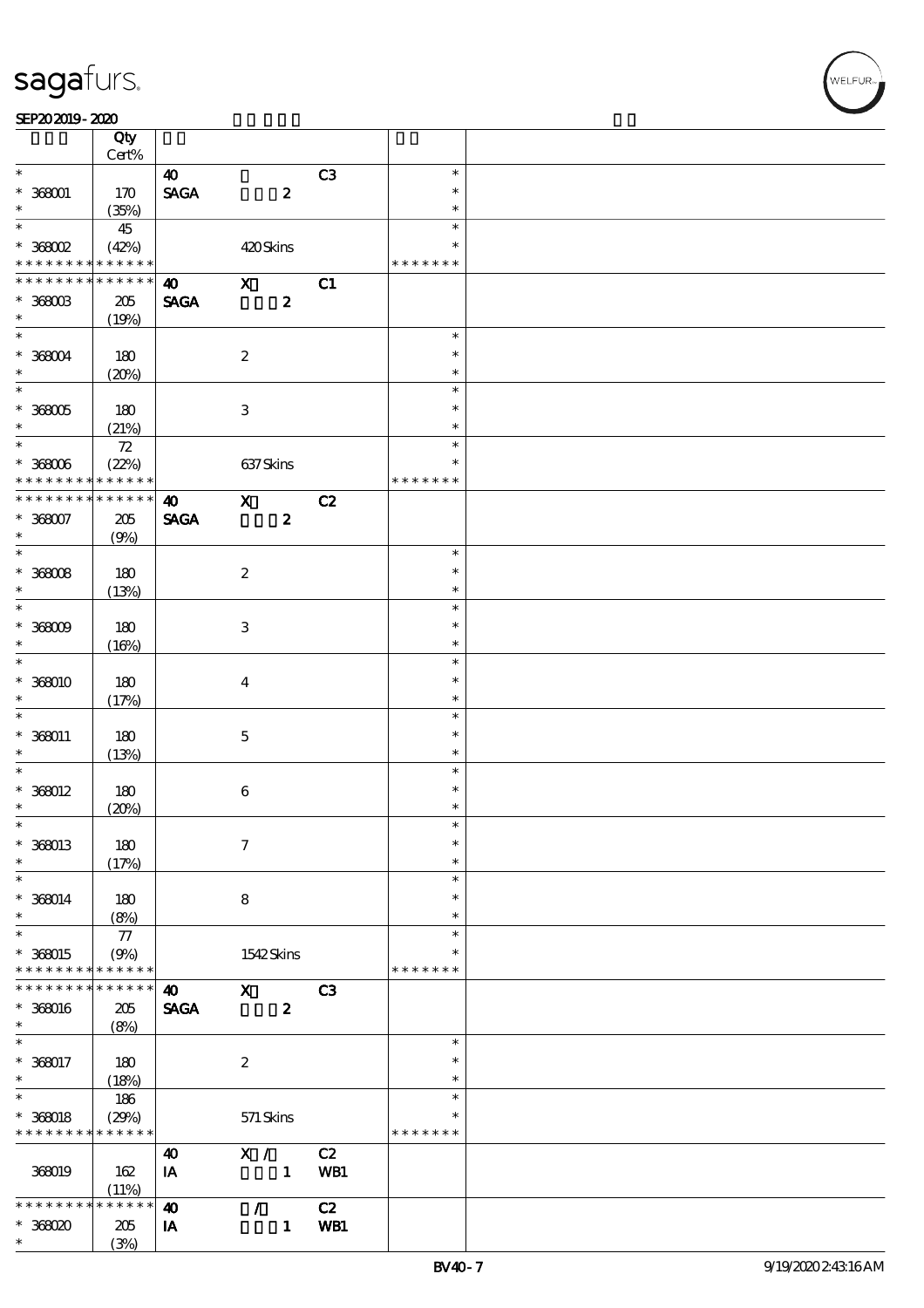### $SEP202019 - 2020$  $\frac{\text{SEP202019 - 2020}}{\text{C}}$

|                                                                  | Qty<br>Cert%    |                       |                         |     |               |  |
|------------------------------------------------------------------|-----------------|-----------------------|-------------------------|-----|---------------|--|
|                                                                  |                 |                       |                         |     |               |  |
| $\ast$                                                           |                 | $\boldsymbol{\omega}$ | $\mathcal{L}$           | C2  | $\ast$        |  |
| * 368021                                                         | 180             | IA                    | $\mathbf{1}$            | WB1 | $\ast$        |  |
| $\ast$                                                           | $(\Theta)$      |                       |                         |     | $\ast$        |  |
| $\ast$                                                           |                 |                       |                         |     | $\ast$        |  |
| $*368022$                                                        | 180             |                       | 3                       |     | $\ast$        |  |
| $\ast$                                                           | (10%)           |                       |                         |     | $\ast$        |  |
|                                                                  |                 |                       |                         |     | $\ast$        |  |
|                                                                  |                 |                       |                         |     |               |  |
| $*368023$                                                        | 180             |                       | $\overline{4}$          |     | $\ast$        |  |
| $\ast$                                                           | (10%)           |                       |                         |     | $\ast$        |  |
|                                                                  | 94              |                       |                         |     | $\ast$        |  |
| * 368024                                                         | (11%)           |                       | 839Skins                |     | $\ast$        |  |
| * * * * * * * * <mark>* * * * * * *</mark>                       |                 |                       |                         |     | * * * * * * * |  |
| * * * * * * * *                                                  | $* * * * * * *$ | $\boldsymbol{\omega}$ | $X$ / $ZX$              | C2  |               |  |
|                                                                  |                 |                       | $\mathbf{1}$            |     |               |  |
| $*368025$                                                        | 205             | IA                    |                         | WB1 |               |  |
| $*$                                                              | (5%)            |                       |                         |     |               |  |
|                                                                  |                 |                       |                         |     | $\ast$        |  |
| $*360036$                                                        | 180             |                       | $\boldsymbol{2}$        |     | $\ast$        |  |
| $\ast$                                                           | (3%)            |                       |                         |     | $\ast$        |  |
| $\overline{\ast}$                                                |                 |                       |                         |     | $\ast$        |  |
| $*368027$                                                        | 180             |                       | $\,3$                   |     | $\ast$        |  |
| $\ast$                                                           |                 |                       |                         |     | $\ast$        |  |
| $\overline{\phantom{0}}$                                         | (7%)            |                       |                         |     |               |  |
|                                                                  |                 |                       |                         |     | $\ast$        |  |
| $* 36028$                                                        | 180             |                       | $\overline{\mathbf{4}}$ |     | $\ast$        |  |
| $\ast$                                                           | (3%)            |                       |                         |     | $\ast$        |  |
|                                                                  | 124             |                       |                         |     | $\ast$        |  |
| $*36029$                                                         | (5%)            |                       | 869Skins                |     | *             |  |
| * * * * * * * *                                                  | * * * * * *     |                       |                         |     | * * * * * * * |  |
|                                                                  |                 |                       |                         |     |               |  |
|                                                                  |                 | $\boldsymbol{\omega}$ | $\mathcal{L}$           | C2  |               |  |
| 368030                                                           | 210             | IA                    | $\boldsymbol{z}$        | WB1 |               |  |
|                                                                  | (20%)           |                       |                         |     |               |  |
| * * * * * * * *                                                  | * * * * * *     | $\boldsymbol{\omega}$ | X / ZX                  | C2  |               |  |
| $* 368031$                                                       | 205             | IA                    | $\boldsymbol{z}$        | WB1 |               |  |
| $\ast$                                                           | $(\Theta)$      |                       |                         |     |               |  |
| $\ast$                                                           |                 |                       |                         |     | $\ast$        |  |
|                                                                  |                 |                       |                         |     |               |  |
| $* 36002$                                                        | 180             |                       | $\boldsymbol{2}$        |     | $\ast$        |  |
| $\ast$                                                           | (12%)           |                       |                         |     | $\ast$        |  |
| $*$                                                              | $190\,$         |                       |                         |     | $\ast$        |  |
| $* 368033$                                                       | (17%)           |                       | 575Skins                |     | $\ast$        |  |
| * * * * * * * *                                                  | * * * * * *     |                       |                         |     | * * * * * * * |  |
|                                                                  |                 | $\boldsymbol{\omega}$ | X /                     | C2  |               |  |
| 368034                                                           |                 |                       | $\mathbf{1}$            |     |               |  |
|                                                                  | 147             | IA                    |                         |     |               |  |
|                                                                  | (14%)           |                       |                         |     |               |  |
| * * * * * * * *                                                  | * * * * * *     | $\boldsymbol{\omega}$ | $\mathcal{L}$           | C2  |               |  |
| $* 368035$                                                       | 205             | IA                    | $\mathbf{1}$            |     |               |  |
| $\ast$                                                           | (14%)           |                       |                         |     |               |  |
| $\ast$                                                           |                 |                       |                         |     | $\ast$        |  |
| $* 368036$                                                       | $180$           |                       | $\boldsymbol{2}$        |     | $\ast$        |  |
| $\ast$                                                           |                 |                       |                         |     |               |  |
| $\ast$                                                           |                 |                       |                         |     | $\ast$        |  |
|                                                                  | (15%)           |                       |                         |     |               |  |
|                                                                  |                 |                       |                         |     | $\ast$        |  |
| $* 368037$                                                       | 180             |                       | $\,3\,$                 |     | $\ast$        |  |
| $\ast$                                                           | (17%)           |                       |                         |     | $\ast$        |  |
|                                                                  |                 |                       |                         |     | $\ast$        |  |
|                                                                  |                 |                       |                         |     | $\ast$        |  |
|                                                                  | 180             |                       | $\boldsymbol{4}$        |     | $\ast$        |  |
|                                                                  | (12%)           |                       |                         |     | $\ast$        |  |
|                                                                  |                 |                       |                         |     |               |  |
| $\overline{\ast}$<br>$*368038$<br>$\ast$<br>$\ast$<br>$* 368039$ | 180             |                       | $\mathbf 5$             |     | $\ast$        |  |
| $\ast$                                                           | (16%)           |                       |                         |     | $\ast$        |  |
| $\ast$                                                           |                 |                       |                         |     | $\ast$        |  |
| $* 368040$                                                       | 180             |                       | $\boldsymbol{6}$        |     | $\ast$        |  |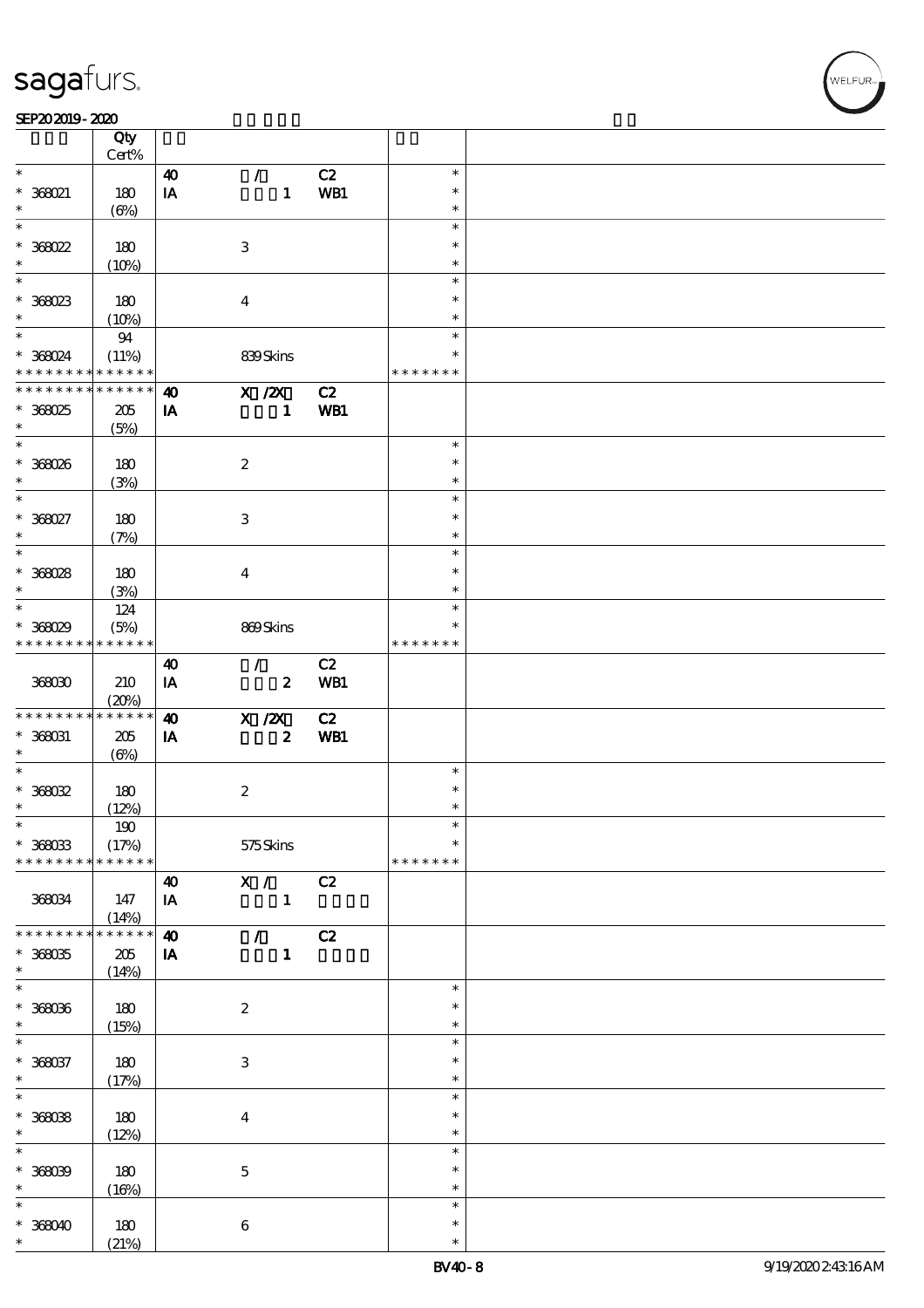### SEP202019-2020

|                   | Qty<br>Cert%    |                       |                           |       |               |  |
|-------------------|-----------------|-----------------------|---------------------------|-------|---------------|--|
| $\ast$            |                 | $\boldsymbol{40}$     | $\mathcal{L}$             | C2    | $\ast$        |  |
|                   |                 |                       |                           |       | $\ast$        |  |
| $* 368041$        | 180             | IA                    | $\mathbf{1}$              |       |               |  |
| $\ast$            | (16%)           |                       |                           |       | $\ast$        |  |
| $\overline{\ast}$ | 180             |                       |                           |       | $\ast$        |  |
| $* 368042$        | (10%)           |                       | 1465Skins                 |       | $\ast$        |  |
| * * * * * * * *   | * * * * * *     |                       |                           |       | * * * * * * * |  |
| * * * * * * * *   | * * * * * *     | $\boldsymbol{\omega}$ | X / ZX                    | C2    |               |  |
| * 368043          |                 | IA                    | $\mathbf{1}$              |       |               |  |
| $\ast$            | 205             |                       |                           |       |               |  |
|                   | (15%)           |                       |                           |       |               |  |
| $\ast$            |                 |                       |                           |       | $\ast$        |  |
| $* 368044$        | 180             |                       | $\boldsymbol{2}$          |       | $\ast$        |  |
| $\ast$            | (10%)           |                       |                           |       | $\ast$        |  |
|                   |                 |                       |                           |       | $\ast$        |  |
|                   |                 |                       | $\ensuremath{\mathbf{3}}$ |       | $\ast$        |  |
| * 368045          | 180             |                       |                           |       |               |  |
| $\ast$            | (8%)            |                       |                           |       | $\ast$        |  |
| $*$               |                 |                       |                           |       | $\ast$        |  |
| * 368046          | 180             |                       | $\bf{4}$                  |       | $\ast$        |  |
| $\ast$            | (7%)            |                       |                           |       | $\ast$        |  |
| $\overline{\ast}$ |                 |                       |                           |       | $\ast$        |  |
| * 368047          | 180             |                       | $\bf 5$                   |       | $\ast$        |  |
| $\ast$            |                 |                       |                           |       | $\ast$        |  |
| $\overline{\ast}$ | (8%)            |                       |                           |       | $\ast$        |  |
|                   |                 |                       |                           |       |               |  |
| $* 368048$        | 180             |                       | $\bf 6$                   |       | $\ast$        |  |
| $\ast$            | (13%)           |                       |                           |       | $\ast$        |  |
| $\overline{\ast}$ |                 |                       |                           |       | $\ast$        |  |
| $* 368049$        | 180             |                       | $\boldsymbol{\tau}$       |       | $\ast$        |  |
| $\ast$            | (8%)            |                       |                           |       | $\ast$        |  |
| $\overline{\ast}$ |                 |                       |                           |       | $\ast$        |  |
|                   |                 |                       |                           |       |               |  |
| $* 36000$         | 180             |                       | ${\bf 8}$                 |       | $\ast$        |  |
| $\ast$            | $(\Theta)$      |                       |                           |       | $\ast$        |  |
| $\ast$            |                 |                       |                           |       | $\ast$        |  |
| $* 368051$        | 180             |                       | $\boldsymbol{9}$          |       | $\ast$        |  |
| $\ast$            | (5%)            |                       |                           |       | $\ast$        |  |
| $\ast$            |                 |                       |                           |       | $\ast$        |  |
|                   |                 |                       |                           |       | $\ast$        |  |
| $* 360052$        | 180             |                       | $10\,$                    |       |               |  |
| $\ast$            | (3%)            |                       |                           |       | $\ast$        |  |
| $\ast$            |                 |                       |                           |       | $\ast$        |  |
| $* 36003$         | 180             |                       | $11\,$                    |       | $\ast$        |  |
| $\ast$            | (11%)           |                       |                           |       | $\ast$        |  |
| $\ast$            |                 |                       |                           |       | $\ast$        |  |
| $* 360054$        | 180             |                       | $12\,$                    |       | $\ast$        |  |
| $\ast$            |                 |                       |                           |       | $\ast$        |  |
| $\overline{\ast}$ | (14%)           |                       |                           |       | $\ast$        |  |
|                   | 114             |                       |                           |       |               |  |
| $* 368055$        | (9%)            |                       | 2299Skins                 |       |               |  |
| * * * * * * * *   | $* * * * * * *$ |                       |                           |       | * * * * * * * |  |
|                   |                 | 40                    |                           | C1/C2 |               |  |
| 368056            | $165\,$         | <b>SROY</b>           | $\mathbf{1}$              |       |               |  |
|                   | (47%)           |                       |                           |       |               |  |
|                   |                 | $\boldsymbol{\omega}$ |                           | C1    |               |  |
|                   |                 |                       |                           |       |               |  |
| 368057            | 195             | <b>SROY</b>           | $\mathbf{1}$              |       |               |  |
|                   | (38%)           |                       |                           |       |               |  |
|                   |                 | $\boldsymbol{\omega}$ |                           | C1/C2 |               |  |
| 368058            | 235             | <b>SROY</b>           | $\mathbf{1}$              |       |               |  |
|                   | (33%)           |                       |                           |       |               |  |
| * * * * * * *     | * * * * * *     | $\boldsymbol{\omega}$ |                           | C2    |               |  |
| $* 36000$         |                 |                       | $\mathbf{1}$              |       |               |  |
|                   | 205             | <b>SROY</b>           |                           |       |               |  |
| $\ast$            | (45%)           |                       |                           |       |               |  |
| $\ast$            |                 |                       |                           |       | $\ast$        |  |
| $* 36000$         | 180             |                       | $\boldsymbol{2}$          |       | $\ast$        |  |
| $\ast$            | (56%)           |                       |                           |       | $\ast$        |  |
|                   |                 |                       |                           |       |               |  |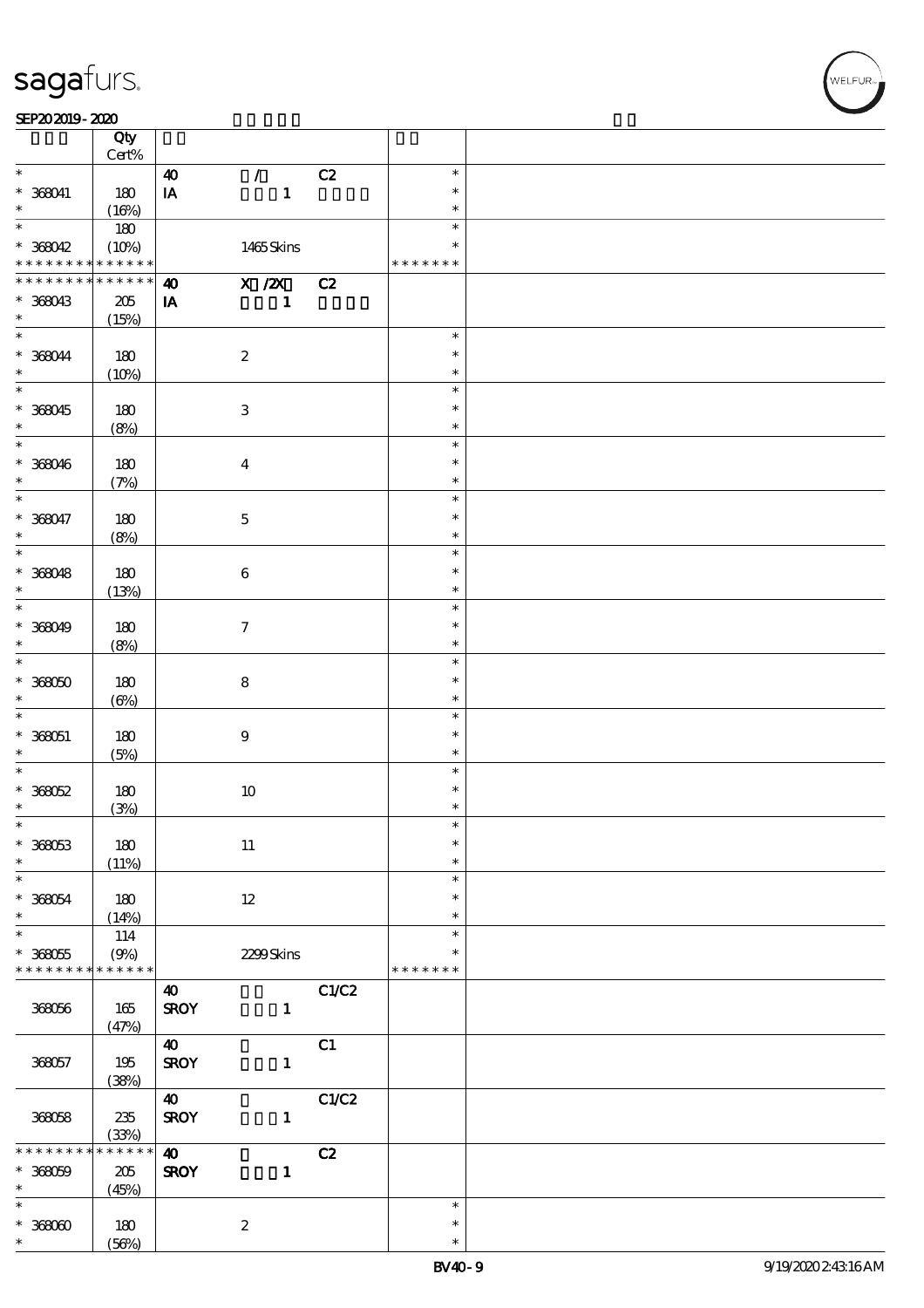### SEP202019-2020

|                                                                      | Qty<br>Cert%    |                       |                           |       |               |  |
|----------------------------------------------------------------------|-----------------|-----------------------|---------------------------|-------|---------------|--|
| $\ast$                                                               |                 | $\boldsymbol{\omega}$ |                           | C2    | $\ast$        |  |
|                                                                      | 123             |                       |                           |       |               |  |
| $* 360001$                                                           | (32%)           | <b>SROY</b>           | $\mathbf{1}$              |       | $\ast$        |  |
| * * * * * * * *                                                      | * * * * * *     |                       |                           |       | * * * * * * * |  |
|                                                                      |                 | $\boldsymbol{\omega}$ |                           | C3    |               |  |
| 368062                                                               | 218             | <b>SROY</b>           | $\mathbf{1}$              |       |               |  |
|                                                                      | (46%)           |                       |                           |       |               |  |
| * * * * * * * *                                                      | * * * * * *     | $\boldsymbol{\omega}$ |                           | C1    |               |  |
| $* 36003$                                                            |                 | <b>SROY</b>           | $\mathbf{1}$              |       |               |  |
| $\ast$                                                               | 205             |                       |                           |       |               |  |
|                                                                      | (33%)           |                       |                           |       |               |  |
| $\ast$                                                               |                 |                       |                           |       | $\ast$        |  |
| * 368064                                                             | 180             |                       | $\boldsymbol{2}$          |       | $\ast$        |  |
| $\ast$                                                               | (64%)           |                       |                           |       | $\ast$        |  |
| $\overline{\ast}$                                                    |                 |                       |                           |       | $\ast$        |  |
| $* 36005$                                                            | 180             |                       | $\ensuremath{\mathbf{3}}$ |       | $\ast$        |  |
| $\ast$                                                               | (30%)           |                       |                           |       | $\ast$        |  |
| $\ast$                                                               | $102$           |                       |                           |       | $\ast$        |  |
| $* 36006$                                                            | (28%)           |                       |                           |       | $\ast$        |  |
| * * * * * * * *                                                      | * * * * * *     |                       | 667Skins                  |       | * * * * * * * |  |
|                                                                      |                 |                       |                           |       |               |  |
| * * * * * * * *                                                      | * * * * * *     | $\boldsymbol{\omega}$ |                           | C1/C2 |               |  |
| $* 368067$                                                           | 205             | <b>SROY</b>           | $\mathbf{1}$              |       |               |  |
| $\ast$                                                               | (56%)           |                       |                           |       |               |  |
| $\overline{\ast}$                                                    | ${\bf 38}$      |                       |                           |       | $\ast$        |  |
| $* 36008$                                                            | (60%)           |                       | 243Skins                  |       | $\ast$        |  |
| * * * * * * * *                                                      | * * * * * *     |                       |                           |       | * * * * * * * |  |
| * * * * * * * *                                                      | $* * * * * * *$ | $\boldsymbol{\omega}$ |                           | C2    |               |  |
| $*368009$                                                            | 180             | <b>SROY</b>           | $\mathbf{1}$              |       |               |  |
| $\ast$                                                               |                 |                       |                           |       |               |  |
| $\ast$                                                               | (48%)           |                       |                           |       | $\ast$        |  |
|                                                                      |                 |                       |                           |       |               |  |
| $* 36000$                                                            | 180             |                       | $\boldsymbol{2}$          |       | $\ast$        |  |
| $\ast$                                                               | (20%)           |                       |                           |       | $\ast$        |  |
| $\ast$                                                               |                 |                       |                           |       | $\ast$        |  |
| $* 368071$                                                           | 180             |                       | $\ensuremath{\mathbf{3}}$ |       | $\ast$        |  |
| $\ast$                                                               | (29%)           |                       |                           |       | $\ast$        |  |
| $\ast$                                                               |                 |                       |                           |       | $\ast$        |  |
| $* 360072$                                                           | 180             |                       | $\bf{4}$                  |       | $\ast$        |  |
| $\ast$                                                               | (28%)           |                       |                           |       | $\ast$        |  |
| $\ast$                                                               |                 |                       |                           |       | $\ast$        |  |
| $* 368073$                                                           | 180             |                       |                           |       |               |  |
|                                                                      |                 |                       |                           |       |               |  |
| $\ast$<br>$\ast$                                                     |                 |                       | $\mathbf 5$               |       | $\ast$        |  |
|                                                                      | (17%)           |                       |                           |       | $\ast$        |  |
|                                                                      |                 |                       |                           |       | $\ast$        |  |
|                                                                      | 180             |                       | $\bf 6$                   |       | $\ast$        |  |
|                                                                      | (20%)           |                       |                           |       | $\ast$        |  |
| $* 368074$<br>$\ast$<br>$\ast$                                       |                 |                       |                           |       | $\ast$        |  |
|                                                                      | 180             |                       | $\tau$                    |       | $\ast$        |  |
|                                                                      |                 |                       |                           |       | $\ast$        |  |
| $* 368075$<br>$\ast$<br>$\ast$                                       | (31%)           |                       |                           |       | $\ast$        |  |
|                                                                      |                 |                       |                           |       | $\ast$        |  |
| $* 368076$                                                           | 180             |                       | ${\bf 8}$                 |       | $\ast$        |  |
| $\ast$                                                               | (46%)           |                       |                           |       |               |  |
| $\ast$                                                               | 88              |                       |                           |       | $\ast$        |  |
| $* 368077$                                                           | (46%)           |                       | 1528Skins                 |       | $\ast$        |  |
|                                                                      | * * * * * *     |                       |                           |       | * * * * * * * |  |
|                                                                      | * * * * * *     | $\boldsymbol{\omega}$ |                           | C3    |               |  |
|                                                                      | $205\,$         | <b>SROY</b>           | $\mathbf{1}$              |       |               |  |
|                                                                      | (21%)           |                       |                           |       |               |  |
| * * * * * * * *<br>* * * * * * * *<br>$* 368078$<br>$\ast$<br>$\ast$ |                 |                       |                           |       | $\ast$        |  |
| $* 360079$                                                           | 180             |                       | $\boldsymbol{2}$          |       | $\ast$        |  |
| $\ast$                                                               |                 |                       |                           |       | $\ast$        |  |
| $\ast$                                                               | (51%)           |                       |                           |       | $\ast$        |  |
|                                                                      |                 |                       |                           |       | $\ast$        |  |
| $* 36000$<br>$\ast$                                                  | 180<br>(55%)    |                       | $\ensuremath{\mathbf{3}}$ |       | $\ast$        |  |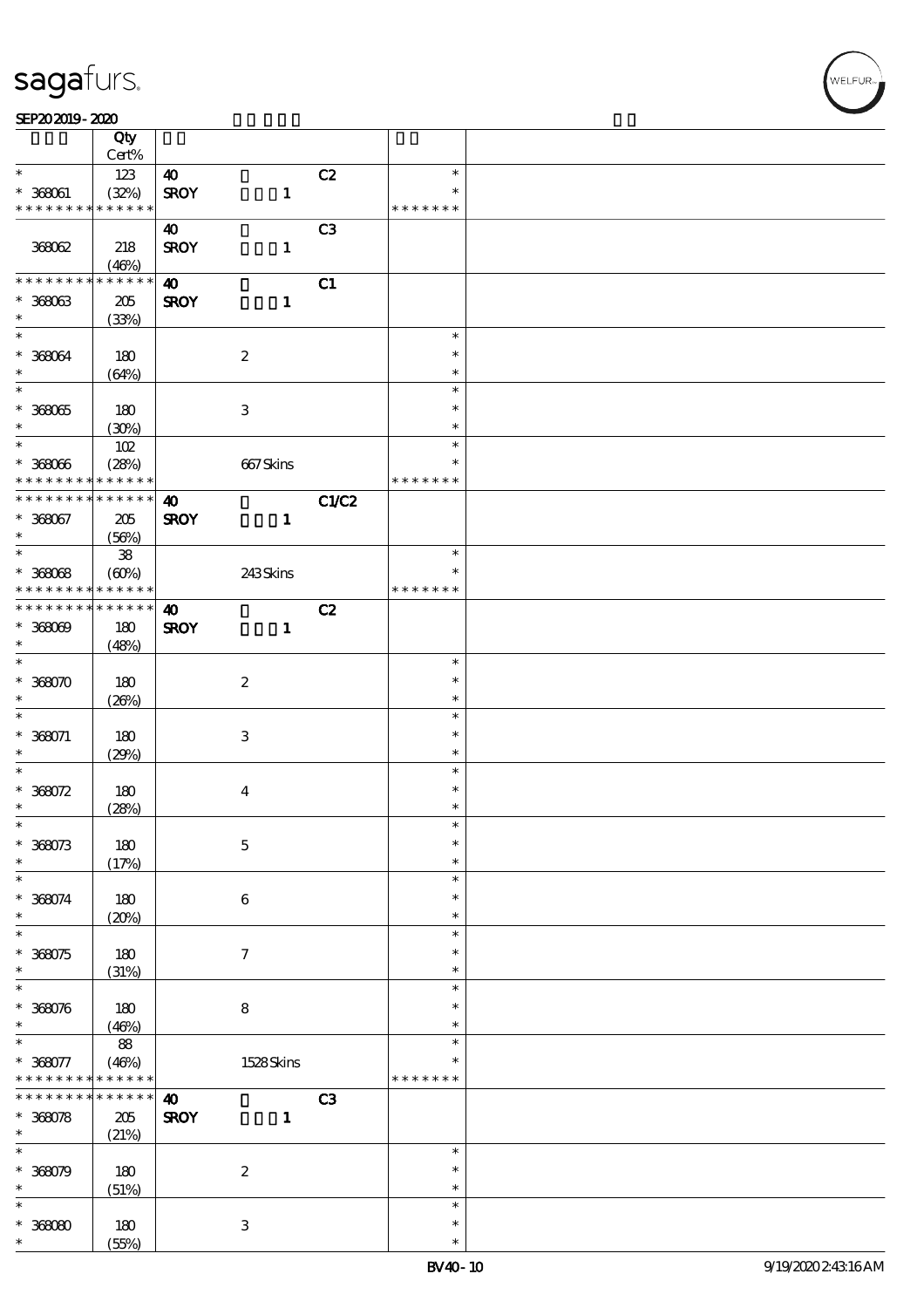$\top$ 

|                                    | Qty<br>Cert%               |                       |                           |              |    |               |  |
|------------------------------------|----------------------------|-----------------------|---------------------------|--------------|----|---------------|--|
| $\ast$                             |                            |                       |                           |              |    |               |  |
|                                    |                            | $\boldsymbol{\omega}$ |                           |              | C3 | $\ast$        |  |
| $* 360081$                         | 180                        | <b>SROY</b>           |                           | $\mathbf{1}$ |    | $\ast$        |  |
| $\ast$                             | (29%)                      |                       |                           |              |    | $\ast$        |  |
| $\overline{\ast}$                  | 138                        |                       |                           |              |    | $\ast$        |  |
| $* 36002$                          | (27%)                      |                       | 883Skins                  |              |    | $\ast$        |  |
| * * * * * * * *                    | $\ast\ast\ast\ast\ast\ast$ |                       |                           |              |    | * * * * * * * |  |
| * * * * * * * *                    | * * * * * *                | $\boldsymbol{\omega}$ | $\boldsymbol{\mathsf{X}}$ |              | C1 |               |  |
| $* 36003$                          | 205                        | <b>SROY</b>           |                           | $\mathbf{1}$ |    |               |  |
| $\ast$                             | (23%)                      |                       |                           |              |    |               |  |
| $\overline{\mathbf{r}}$            |                            |                       |                           |              |    | $\ast$        |  |
| $* 360034$                         | 180                        |                       | $\boldsymbol{2}$          |              |    | $\ast$        |  |
| $\ast$                             | (36%)                      |                       |                           |              |    | $\ast$        |  |
| $\overline{\phantom{0}}$           |                            |                       |                           |              |    | $\ast$        |  |
|                                    |                            |                       |                           |              |    | $\ast$        |  |
| $* 36005$                          | 180                        |                       | $\ensuremath{\mathbf{3}}$ |              |    | $\ast$        |  |
| $\ast$<br>$\overline{\phantom{0}}$ | (41%)                      |                       |                           |              |    |               |  |
|                                    |                            |                       |                           |              |    | $\ast$        |  |
| * 368086                           | 180                        |                       | $\boldsymbol{4}$          |              |    | $\ast$        |  |
| $\ast$                             | (36%)                      |                       |                           |              |    | $\ast$        |  |
| $\overline{\ast}$                  |                            |                       |                           |              |    | $\ast$        |  |
| $* 360087$                         | 180                        |                       | $\bf 5$                   |              |    | $\ast$        |  |
| $\ast$                             | (36%)                      |                       |                           |              |    | $\ast$        |  |
| $\overline{\ast}$                  | 141                        |                       |                           |              |    | $\ast$        |  |
| $* 36008$                          | (24%)                      |                       |                           | 1066Skins    |    | $\ast$        |  |
| * * * * * * * *                    | * * * * * *                |                       |                           |              |    | * * * * * * * |  |
| * * * * * * * *                    | $******$                   | $\boldsymbol{\omega}$ | $\mathbf{x}$              |              | C2 |               |  |
| $* 368089$                         | 205                        | <b>SROY</b>           |                           | $\mathbf{1}$ |    |               |  |
| $\ast$                             | (5%)                       |                       |                           |              |    |               |  |
| $\overline{\ast}$                  |                            |                       |                           |              |    | $\ast$        |  |
| $* 36000$                          | 180                        |                       | $\boldsymbol{2}$          |              |    | $\ast$        |  |
| $\ast$                             |                            |                       |                           |              |    | $\ast$        |  |
| $\ast$                             | (10%)                      |                       |                           |              |    | $\ast$        |  |
|                                    |                            |                       |                           |              |    |               |  |
| $* 36001$                          | 180                        |                       | $\ensuremath{\mathbf{3}}$ |              |    | $\ast$        |  |
| $\ast$                             | (16%)                      |                       |                           |              |    | $\ast$        |  |
| $\ast$                             |                            |                       |                           |              |    | $\ast$        |  |
| $*$ 368092                         | 180                        |                       | $\bf{4}$                  |              |    | $\ast$        |  |
| $\ast$                             | (15%)                      |                       |                           |              |    | $\ast$        |  |
| $\ast$                             |                            |                       |                           |              |    | $\ast$        |  |
| $* 3600B$                          | 180                        |                       | $\mathbf 5$               |              |    | $\ast$        |  |
| $\ast$                             | (24%)                      |                       |                           |              |    | $\ast$        |  |
| $\ast$                             | 158                        |                       |                           |              |    | $\ast$        |  |
| * 368094                           | (16%)                      |                       |                           | 1083Skins    |    | $\ast$        |  |
| * * * * * * * *                    | * * * * * *                |                       |                           |              |    | * * * * * * * |  |
| * * * * * * *                      | * * * * * *                | $\boldsymbol{\omega}$ | $\mathbf{x}$              |              | C3 |               |  |
| $*36805$                           | 205                        | <b>SROY</b>           |                           | $\mathbf{1}$ |    |               |  |
| $\ast$                             | (25%)                      |                       |                           |              |    |               |  |
| $\ast$                             |                            |                       |                           |              |    | $\ast$        |  |
| $* 36006$                          | 180                        |                       | $\boldsymbol{2}$          |              |    | $\ast$        |  |
| $\ast$                             |                            |                       |                           |              |    | $\ast$        |  |
| $\ast$                             | (25%)                      |                       |                           |              |    | $\ast$        |  |
|                                    |                            |                       |                           |              |    | $\ast$        |  |
| $* 368097$                         | 180                        |                       | $\,3$                     |              |    |               |  |
| $\ast$<br>$\overline{\ast}$        | (57%)                      |                       |                           |              |    | $\ast$        |  |
|                                    |                            |                       |                           |              |    | $\ast$        |  |
| $* 36008$                          | 180                        |                       | $\bf{4}$                  |              |    | $\ast$        |  |
| $\ast$                             | (30%)                      |                       |                           |              |    | $\ast$        |  |
| $\ast$                             |                            |                       |                           |              |    | $\ast$        |  |
| $* 36009$                          | 180                        |                       | $\mathbf 5$               |              |    | $\ast$        |  |
| $\ast$                             | (31%)                      |                       |                           |              |    | $\ast$        |  |
| $\ast$                             |                            |                       |                           |              |    | $\ast$        |  |
| $*$ 368100                         | 180                        |                       | $\bf 6$                   |              |    | $\ast$        |  |
|                                    |                            |                       |                           |              |    |               |  |

 $\top$ 

.<br>WELFUR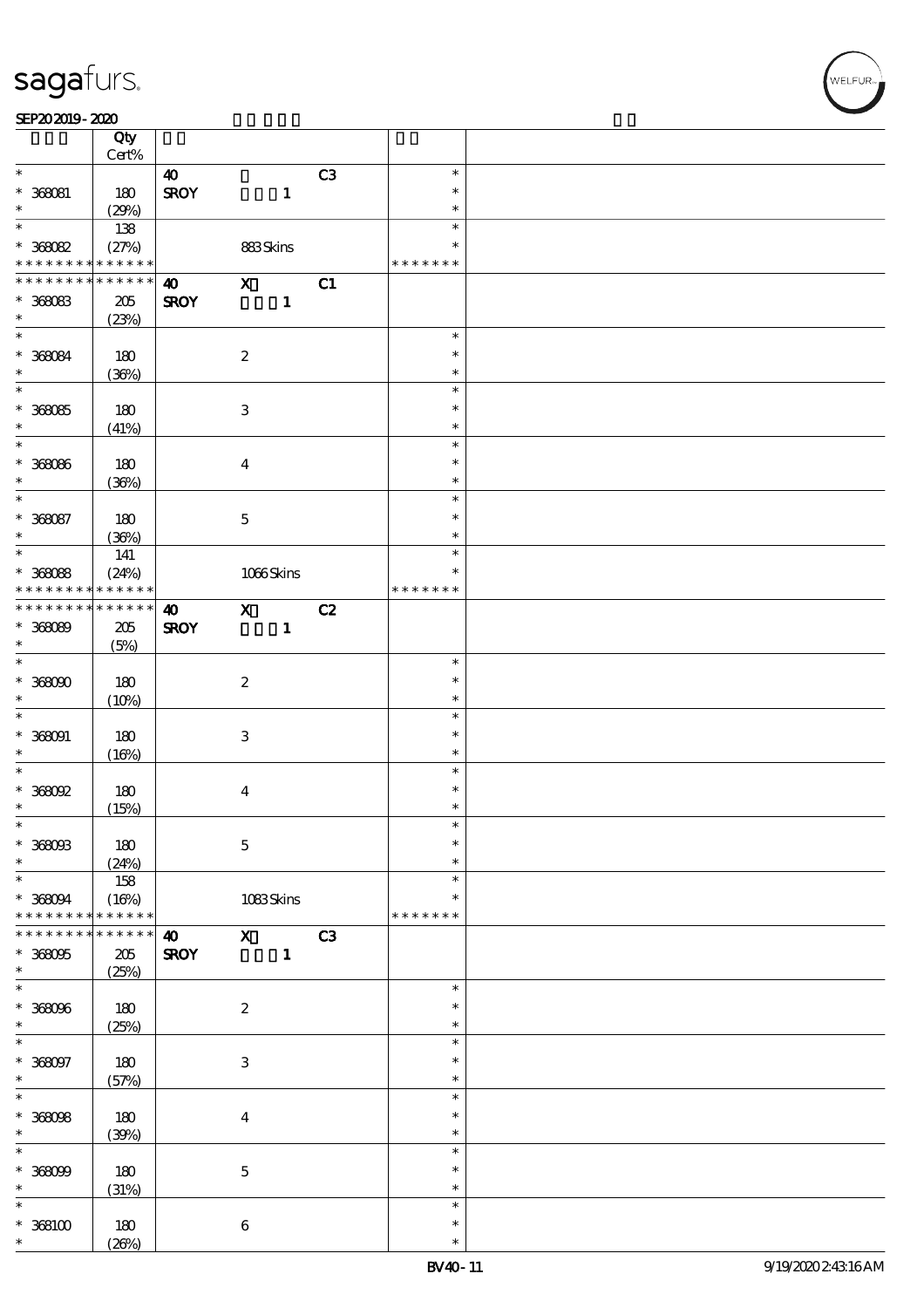### SEP202019-2020

|                               | Qty                        |                       |                           |                  |                |               |  |
|-------------------------------|----------------------------|-----------------------|---------------------------|------------------|----------------|---------------|--|
|                               | Cert%                      |                       |                           |                  |                |               |  |
| $\ast$                        | 152                        | $\boldsymbol{\omega}$ | $\mathbf X$               |                  | C <sub>3</sub> | $\ast$        |  |
| $* 368101$                    | (28%)                      | <b>SROY</b>           |                           | $\mathbf{1}$     |                | $\ast$        |  |
| * * * * * * * * * * * * * *   |                            |                       |                           |                  |                | * * * * * * * |  |
| * * * * * * * *               | * * * * * *                | $\boldsymbol{\omega}$ | $\boldsymbol{\mathsf{z}}$ |                  | C2             |               |  |
| $*$ 368102                    | 205                        | <b>SROY</b>           |                           | $\mathbf{1}$     |                |               |  |
| $\ast$                        | (7%)                       |                       |                           |                  |                |               |  |
| $\ast$                        |                            |                       |                           |                  |                | $\ast$        |  |
| $^*$ 368103 $\,$              | 180                        |                       | $\boldsymbol{2}$          |                  |                | $\ast$        |  |
| $\ast$                        | (7%)                       |                       |                           |                  |                | $\ast$        |  |
| $\ast$                        |                            |                       |                           |                  |                | $\ast$        |  |
| $* 368104$                    | 180                        |                       | 3                         |                  |                | $\ast$        |  |
| $\ast$                        | (18%)                      |                       |                           |                  |                | $\ast$        |  |
| $\ast$                        | 114                        |                       |                           |                  |                | $\ast$        |  |
| $^\ast$ 368105                | (18%)                      |                       | 679Skins                  |                  |                | $\ast$        |  |
| * * * * * * * *               | * * * * * *                |                       |                           |                  |                | * * * * * * * |  |
|                               |                            | $\boldsymbol{\omega}$ | $\boldsymbol{\mathsf{X}}$ |                  | C <sub>3</sub> |               |  |
| 368106                        | 202                        | <b>SROY</b>           |                           | $\mathbf{1}$     |                |               |  |
|                               | (12%)                      |                       |                           |                  |                |               |  |
|                               |                            | $\boldsymbol{\omega}$ |                           |                  | C1/C2          |               |  |
| 368107                        | 85                         | <b>SROY</b>           |                           | $\boldsymbol{z}$ |                |               |  |
|                               | (60%)                      |                       |                           |                  |                |               |  |
|                               |                            | 40                    | $\mathcal{L}$             |                  | C1/C2          |               |  |
| 368108                        | 124                        | <b>SROY</b>           |                           | $\boldsymbol{z}$ |                |               |  |
|                               | (47%)                      |                       |                           |                  |                |               |  |
|                               |                            | 40                    |                           |                  | C1             |               |  |
| 368109                        | 224                        | <b>SROY</b>           |                           | $\boldsymbol{z}$ |                |               |  |
|                               | (58%)                      |                       |                           |                  |                |               |  |
| * * * * * * * *               | $\ast\ast\ast\ast\ast\ast$ | $\boldsymbol{\omega}$ |                           |                  | C2             |               |  |
| * 368110                      | 205                        | <b>SROY</b>           |                           | $\boldsymbol{z}$ |                |               |  |
| $\ast$                        |                            |                       |                           |                  |                |               |  |
| $\overline{\ast}$             | (51%)<br>109               |                       |                           |                  |                | $\ast$        |  |
|                               |                            |                       |                           |                  |                | $\ast$        |  |
| $* 368111$<br>* * * * * * * * | (50%)<br>* * * * * *       |                       | 314Skins                  |                  |                | * * * * * * * |  |
|                               |                            |                       |                           |                  |                |               |  |
|                               |                            | 40                    | $\mathbf x$               |                  | C1/C2          |               |  |
| 368112                        | 242                        | <b>SROY</b>           |                           | $\boldsymbol{z}$ |                |               |  |
|                               | (20%)                      |                       |                           |                  |                |               |  |

WELFUR-<br>
.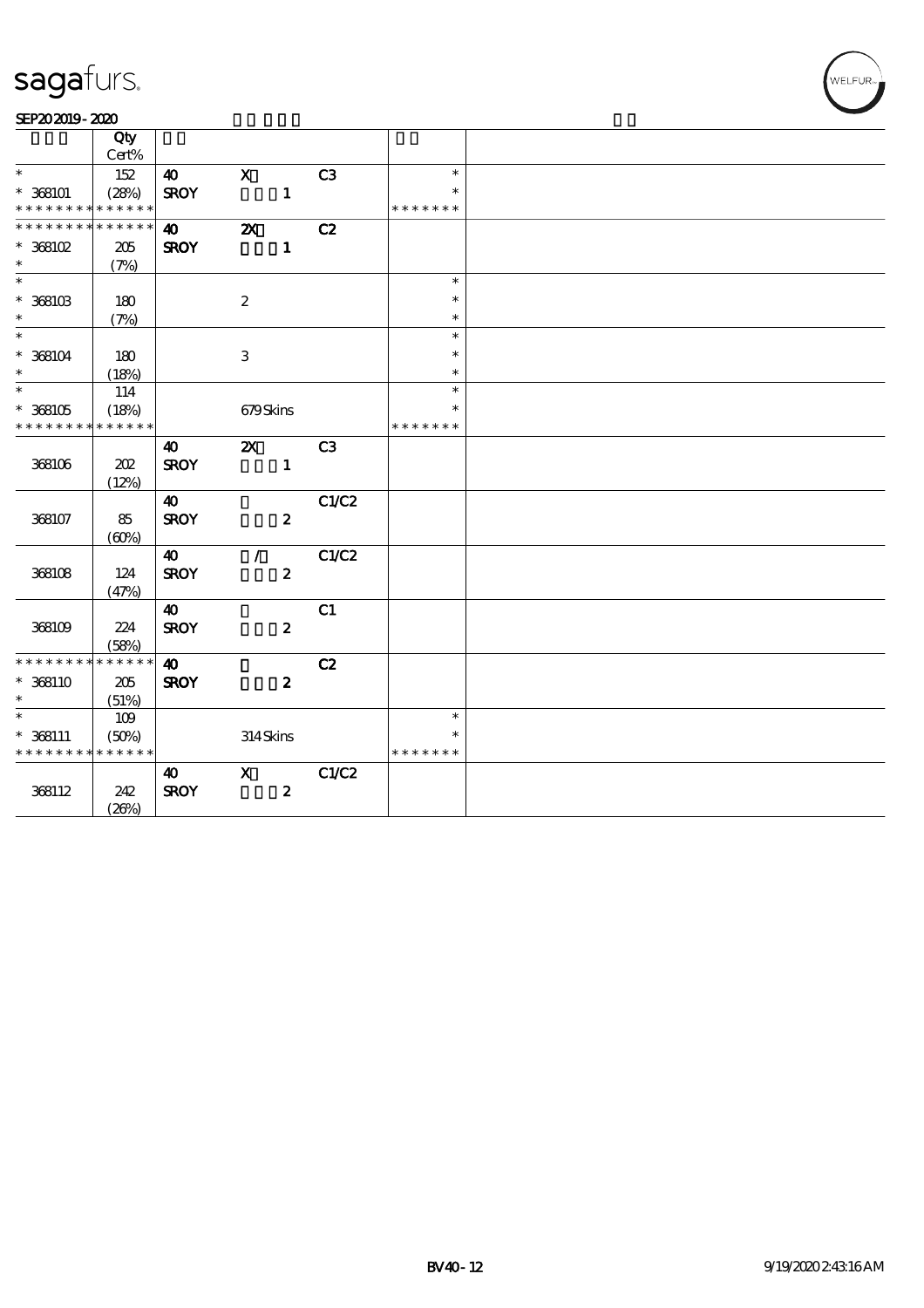### $SEP202019 - 2020$

|                               | Qty<br>Cert%    |                             |                           |              |                |               |  |
|-------------------------------|-----------------|-----------------------------|---------------------------|--------------|----------------|---------------|--|
|                               |                 |                             |                           |              |                |               |  |
|                               |                 | $\boldsymbol{\mathfrak{D}}$ | $\boldsymbol{\alpha}$     |              | C1/C2          |               |  |
| 368141                        | 145             | $\mathbf{S}$                |                           | $\mathbf{1}$ |                |               |  |
|                               | (16%)           |                             |                           |              |                |               |  |
|                               |                 | $\boldsymbol{\mathfrak{D}}$ | $\mathbf X$               |              | C1             |               |  |
| 368142                        | 130             | ${\bf S}$                   |                           | $\mathbf{1}$ |                |               |  |
|                               | (23%)           |                             |                           |              |                |               |  |
|                               |                 | $\pmb{\mathfrak{D}}$        | $\mathbf x$               |              | C2             |               |  |
| 368143                        | 232             | ${\bf s}$                   |                           | $\mathbf{1}$ |                |               |  |
|                               | (19%)           |                             |                           |              |                |               |  |
|                               |                 | $\boldsymbol{\mathfrak{D}}$ | $X$ $X$                   |              | C3             |               |  |
| 368144                        | 134             | $\mathbf{S}$                |                           | $\mathbf{1}$ |                |               |  |
|                               |                 |                             |                           |              |                |               |  |
|                               | (50%)           |                             |                           |              | C1             |               |  |
|                               |                 | $\boldsymbol{\mathfrak{D}}$ |                           |              |                |               |  |
| 368145                        | 217             | ${\bf s}$                   |                           | $\mathbf{1}$ |                |               |  |
|                               | (20%)           |                             |                           |              |                |               |  |
|                               |                 | $\boldsymbol{\mathfrak{D}}$ |                           |              | C1/C2          |               |  |
| 368146                        | 166             | ${\bf S\!I}$                |                           | $\mathbf{1}$ |                |               |  |
|                               | (22%)           |                             |                           |              |                |               |  |
| * * * * * * * *               | $***$ * * * * * | $\boldsymbol{\mathfrak{D}}$ |                           |              | C2             |               |  |
| $* 368147$                    | 245             | $\mathbf{S}$                |                           | $\mathbf{1}$ |                |               |  |
| $\ast$                        | (31%)           |                             |                           |              |                |               |  |
|                               |                 |                             |                           |              |                | $\ast$        |  |
| $* 368148$                    | 220             |                             | $\boldsymbol{2}$          |              |                | $\ast$        |  |
| $\ast$                        | (13%)           |                             |                           |              |                | $\ast$        |  |
| $\overline{\ast}$             | $111\,$         |                             |                           |              |                | $\ast$        |  |
| $* 368149$                    | (8%)            |                             | 576Skins                  |              |                | $\ast$        |  |
| * * * * * * * *               | * * * * * *     |                             |                           |              |                | * * * * * * * |  |
|                               |                 |                             |                           |              |                |               |  |
|                               |                 | $\boldsymbol{\mathfrak{D}}$ |                           |              | C <sub>3</sub> |               |  |
| 368150                        | 242             | ${\bf S}$                   |                           | $\mathbf{1}$ |                |               |  |
|                               | (40%)           |                             |                           |              |                |               |  |
|                               |                 | $\boldsymbol{\mathfrak{D}}$ |                           |              | C1             |               |  |
| 368151                        | 99              | ${\bf s}$                   |                           | $\mathbf{1}$ |                |               |  |
|                               | (31%)           |                             |                           |              |                |               |  |
|                               |                 | $\pmb{\mathfrak{D}}$        |                           |              | C2             |               |  |
| 368152                        | 206             | $\mathbf{S}$                |                           | $\mathbf{1}$ |                |               |  |
|                               | (25%)           |                             |                           |              |                |               |  |
|                               |                 | $\boldsymbol{\mathfrak{D}}$ |                           |              | C3             |               |  |
| 368153                        | 199             | ${\bf S}$                   |                           | $\mathbf{1}$ |                |               |  |
|                               | (21%)           |                             |                           |              |                |               |  |
| * * * * * * * *               | * * * * * *     | $\boldsymbol{\mathfrak{D}}$ |                           |              | C1             |               |  |
| $* 368154$                    | 245             | ${\bf s}$                   |                           | $\mathbf{1}$ |                |               |  |
| $\ast$                        | (28%)           |                             |                           |              |                |               |  |
| $\ast$                        | $98\,$          |                             |                           |              |                | $\ast$        |  |
|                               | (28%)           |                             |                           |              |                | $\ast$        |  |
| $* 368155$<br>* * * * * * * * | * * * * * *     |                             | 343Skins                  |              |                | * * * * * * * |  |
| * * * * * * * *               | $******$        |                             |                           |              |                |               |  |
|                               |                 | $\boldsymbol{\mathfrak{D}}$ |                           |              | C2             |               |  |
| $* 368156$                    | 245             | ${\bf s}$                   |                           | $\mathbf{1}$ |                |               |  |
| $\ast$                        | (17%)           |                             |                           |              |                |               |  |
| $\ast$                        |                 |                             |                           |              |                | $\ast$        |  |
| $* 368157$                    | 220             |                             | $\boldsymbol{2}$          |              |                | $\ast$        |  |
| $\ast$                        | (19%)           |                             |                           |              |                | $\ast$        |  |
| $\ast$                        |                 |                             |                           |              |                | $\ast$        |  |
| $* 368158$                    | 220             |                             | $\ensuremath{\mathbf{3}}$ |              |                | $\ast$        |  |
| $\ast$                        | (25%)           |                             |                           |              |                | $\ast$        |  |
| $\ast$                        |                 |                             |                           |              |                | $\ast$        |  |
| $* 368159$                    | 220             |                             | $\boldsymbol{4}$          |              |                | $\ast$        |  |
| $\ast$                        | (23%)           |                             |                           |              |                | $\ast$        |  |
| $\ast$                        |                 |                             |                           |              |                | $\ast$        |  |
|                               |                 |                             |                           |              |                | $\ast$        |  |
| $*368160$<br>*                | 220             |                             | $\mathbf 5$               |              |                | $\ast$        |  |
|                               | (15%)           |                             |                           |              |                |               |  |

**NELFUR**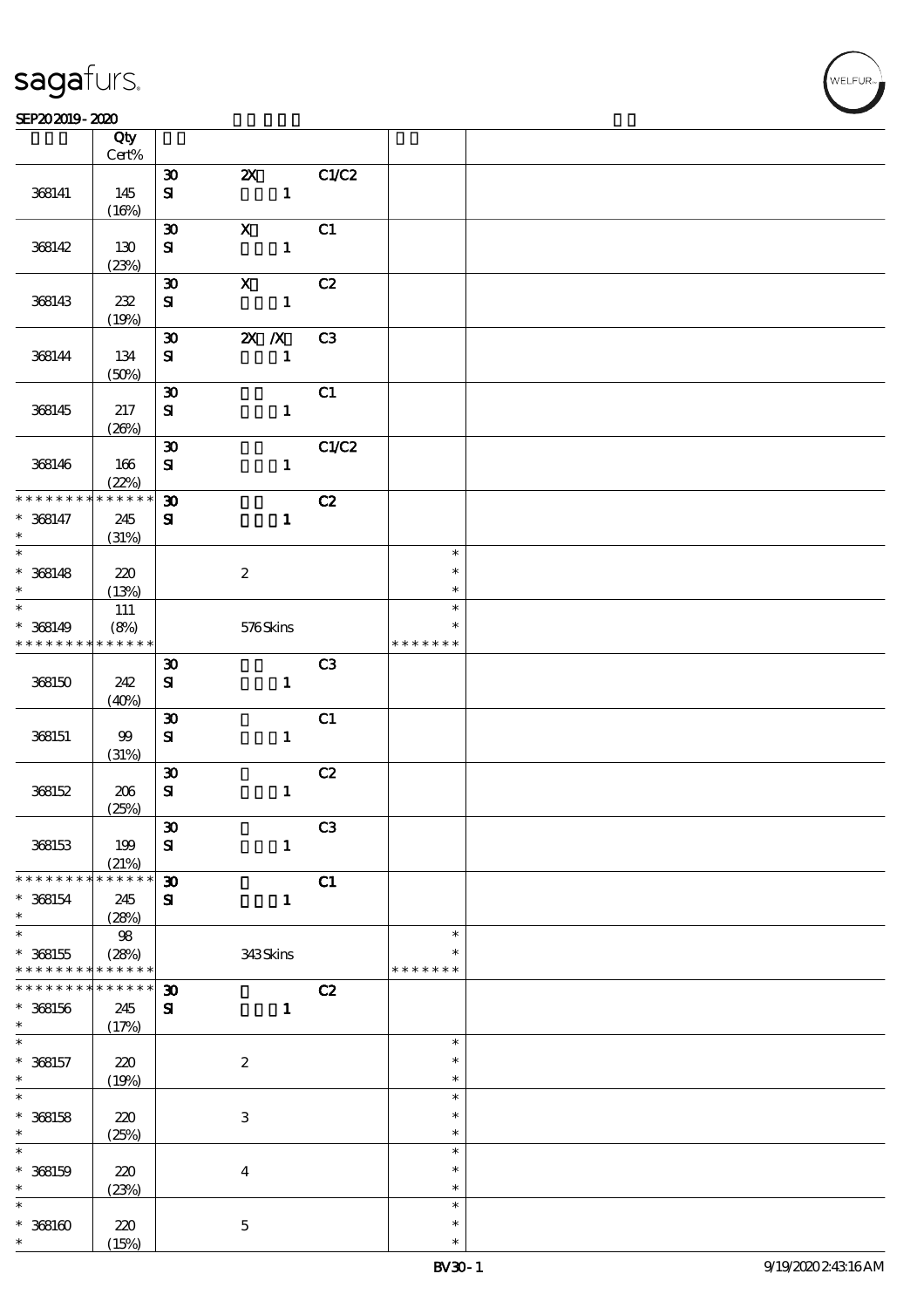### SEP202019-2020

|                                            | Qty<br>Cert% |                             |                           |              |                |               |  |
|--------------------------------------------|--------------|-----------------------------|---------------------------|--------------|----------------|---------------|--|
| $\ast$                                     | 74           |                             |                           |              | C2             | $\ast$        |  |
|                                            |              | $\boldsymbol{\mathfrak{D}}$ |                           |              |                |               |  |
| $* 368161$                                 | $(\Theta_0)$ | ${\bf s}$                   |                           | $\mathbf{1}$ |                | $\ast$        |  |
| * * * * * * * * <mark>* * * * * *</mark>   |              |                             |                           |              |                | * * * * * * * |  |
| * * * * * * * *                            | * * * * * *  | $\boldsymbol{\mathfrak{D}}$ |                           |              | C <sub>3</sub> |               |  |
| $*368162$                                  | 245          | ${\bf s}$                   |                           | $\mathbf{1}$ |                |               |  |
| $\ast$                                     | (16%)        |                             |                           |              |                |               |  |
| $\overline{\ast}$                          |              |                             |                           |              |                | $\ast$        |  |
|                                            |              |                             |                           |              |                |               |  |
| $* 368163$                                 | 220          |                             | $\boldsymbol{2}$          |              |                | $\ast$        |  |
| $\ast$                                     | (12%)        |                             |                           |              |                | $\ast$        |  |
|                                            | 153          |                             |                           |              |                | $\ast$        |  |
| $* 368164$                                 | (16%)        |                             | 618Skins                  |              |                | $\ast$        |  |
| * * * * * * * * <mark>* * * * * * *</mark> |              |                             |                           |              |                | * * * * * * * |  |
| * * * * * * * *                            | ******       |                             |                           |              |                |               |  |
|                                            |              | $\boldsymbol{\mathfrak{D}}$ | $\boldsymbol{\mathrm{X}}$ |              | C1             |               |  |
| $* 368165$                                 | 245          | ${\bf s}$                   |                           | $\mathbf{1}$ |                |               |  |
| $\ast$                                     | (22%)        |                             |                           |              |                |               |  |
| $\overline{\phantom{0}}$                   | 44           |                             |                           |              |                | $\ast$        |  |
| $* 368166$                                 | (9%)         |                             | 289Skins                  |              |                | $\ast$        |  |
| * * * * * * * *                            | * * * * * *  |                             |                           |              |                | * * * * * * * |  |
| * * * * * * * *                            | * * * * * *  |                             |                           |              |                |               |  |
|                                            |              | $\boldsymbol{\mathfrak{D}}$ | $\mathbf{X}$              |              | C2             |               |  |
| $* 368167$                                 | 245          | ${\bf S}$                   |                           | $\mathbf{1}$ |                |               |  |
| $\ast$                                     | (14%)        |                             |                           |              |                |               |  |
| $\overline{\ast}$                          |              |                             |                           |              |                | $\ast$        |  |
| $* 368168$                                 | 220          |                             | $\boldsymbol{2}$          |              |                | $\ast$        |  |
| $\ast$                                     | (13%)        |                             |                           |              |                | $\ast$        |  |
| $\overline{\ast}$                          |              |                             |                           |              |                | $\ast$        |  |
|                                            |              |                             |                           |              |                |               |  |
| $* 368169$                                 | 220          |                             | $\,3$                     |              |                | $\ast$        |  |
| $\ast$                                     | $(\Theta)$   |                             |                           |              |                | $\ast$        |  |
| $\overline{\ast}$                          |              |                             |                           |              |                | $\ast$        |  |
| $* 368170$                                 | 220          |                             | $\boldsymbol{4}$          |              |                | $\ast$        |  |
| $\ast$                                     |              |                             |                           |              |                | $\ast$        |  |
| $\ast$                                     | (8%)         |                             |                           |              |                |               |  |
|                                            |              |                             |                           |              |                | $\ast$        |  |
| $* 368171$                                 | 220          |                             | $\mathbf 5$               |              |                | $\ast$        |  |
| $\ast$                                     | (8%)         |                             |                           |              |                | $\ast$        |  |
| $\ast$                                     |              |                             |                           |              |                | $\ast$        |  |
| $* 368172$                                 | 220          |                             | $\bf 6$                   |              |                | $\ast$        |  |
| $\ast$                                     | (7%)         |                             |                           |              |                | $\ast$        |  |
| $\ast$                                     |              |                             |                           |              |                | $\ast$        |  |
|                                            |              |                             |                           |              |                |               |  |
| $* 368173$                                 | 220          |                             | $\tau$                    |              |                | $\ast$        |  |
| $\ast$                                     | (5%)         |                             |                           |              |                | $\ast$        |  |
| $\ast$                                     |              |                             |                           |              |                | $\ast$        |  |
| $* 368174$                                 | 200          |                             | 8                         |              |                | $\ast$        |  |
| $\ast$                                     | (11%)        |                             |                           |              |                | $\ast$        |  |
| $\overline{\ast}$                          |              |                             |                           |              |                | $\ast$        |  |
|                                            | 51           |                             |                           |              |                |               |  |
| $* 368175$                                 | (17%)        |                             | 1816Skins                 |              |                | *             |  |
| * * * * * * * *                            | * * * * * *  |                             |                           |              |                | * * * * * * * |  |
| * * * * * * * *                            | * * * * * *  | $\boldsymbol{\mathfrak{D}}$ | $\mathbf{x}$              |              | C3             |               |  |
| $* 368176$                                 | 225          | ${\bf s}$                   |                           | $\mathbf{1}$ |                |               |  |
| $\ast$                                     | (10%)        |                             |                           |              |                |               |  |
| $\ast$                                     |              |                             |                           |              |                | $\ast$        |  |
|                                            |              |                             |                           |              |                | $\ast$        |  |
| $* 368177$                                 | 220          |                             | $\boldsymbol{2}$          |              |                |               |  |
| $\ast$                                     | (12%)        |                             |                           |              |                | $\ast$        |  |
| $\overline{\ast}$                          |              |                             |                           |              |                | $\ast$        |  |
| $* 368178$                                 | 220          |                             | $\,3$                     |              |                | $\ast$        |  |
| $\ast$                                     | (19%)        |                             |                           |              |                | $\ast$        |  |
| $\ast$                                     | 49           |                             |                           |              |                | $\ast$        |  |
|                                            |              |                             |                           |              |                | $\ast$        |  |
| $* 368179$                                 | (12%)        |                             | $714S$ kins               |              |                |               |  |
| * * * * * * * *                            | * * * * * *  |                             |                           |              |                | * * * * * * * |  |
|                                            |              | $\boldsymbol{\mathfrak{D}}$ | $\boldsymbol{\mathsf{X}}$ |              | C <sub>3</sub> |               |  |
| 368180                                     | 154          | ${\bf s}$                   |                           | $\mathbf{1}$ |                |               |  |
|                                            | (9%)         |                             |                           |              |                |               |  |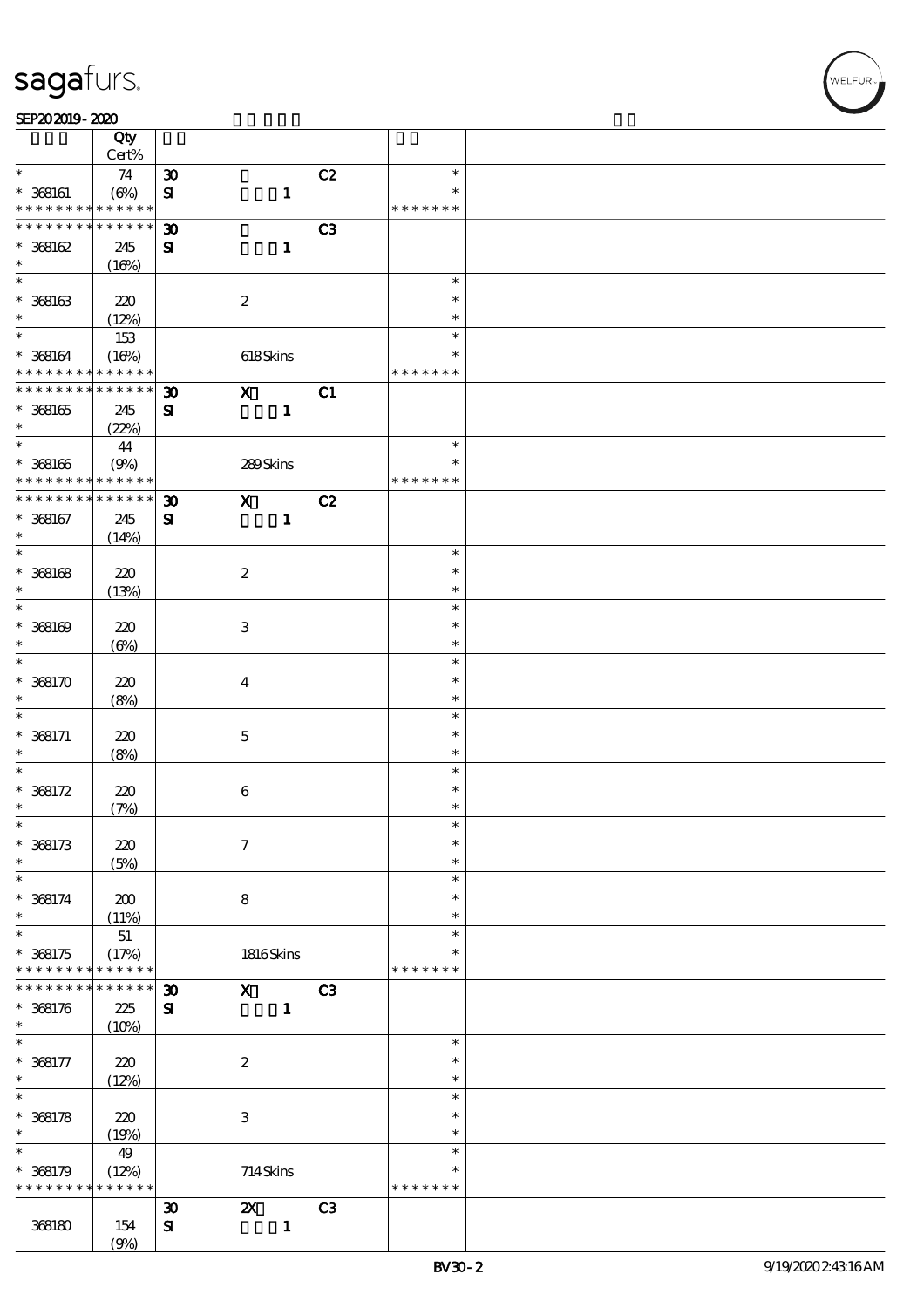### $SEP202019 - 2020$

|                   | Qty<br>Cert%  |                             |                           |                |               |  |
|-------------------|---------------|-----------------------------|---------------------------|----------------|---------------|--|
|                   |               |                             |                           |                |               |  |
|                   |               | $\boldsymbol{\mathfrak{D}}$ | X /                       | C2             |               |  |
| 368181            | 96            | ${\bf s}$                   | $\pmb{2}$                 |                |               |  |
|                   | (13%)         |                             |                           |                |               |  |
|                   |               | $\boldsymbol{\mathfrak{D}}$ | $\mathcal{L}$             | C1/C2          |               |  |
| 368182            | 231           | ${\bf s}$                   | $\pmb{2}$                 |                |               |  |
|                   | (9%)          |                             |                           |                |               |  |
|                   |               | $\boldsymbol{\mathfrak{D}}$ |                           | C1/C2          |               |  |
| 368183            | 189           | ${\bf s}$                   | $\pmb{2}$                 |                |               |  |
|                   | (33%)         |                             |                           |                |               |  |
|                   |               | $\boldsymbol{\mathfrak{D}}$ | $\mathbf X$               | C1/C2          |               |  |
| 368184            | 227           | ${\bf s}$                   | $\boldsymbol{2}$          |                |               |  |
|                   | (3%)          |                             |                           |                |               |  |
|                   |               | $\boldsymbol{\mathfrak{D}}$ | $\boldsymbol{X}$          | C3             |               |  |
| 368185            | 158           | ${\bf S}$                   | $\pmb{2}$                 |                |               |  |
|                   | (11%)         |                             |                           |                |               |  |
|                   |               | $\boldsymbol{\mathfrak{D}}$ | $\boldsymbol{\mathsf{Z}}$ | C1/C2          |               |  |
| 368186            | 100           | ${\bf s}$                   | $\pmb{2}$                 |                |               |  |
|                   | (10%)         |                             |                           |                |               |  |
|                   |               | $\boldsymbol{\mathfrak{D}}$ | X /                       | C2             |               |  |
| 368187            | 95            | $\mathbf{B}$                | $\mathbf{1}$              | WB1            |               |  |
|                   | (18%)         |                             |                           |                |               |  |
| * * * * * * * *   | * * * * * *   | $\boldsymbol{\mathfrak{D}}$ | $\mathcal{L}$             | C2             |               |  |
| $* 368188$        | 245           | $\mathbf{B}$                | $\mathbf{1}$              | WB1            |               |  |
| $\ast$            | (15%)         |                             |                           |                |               |  |
| $\ast$            | 161           |                             |                           |                | $\ast$        |  |
| $* 368189$        | (12%)         |                             | 406Skins                  |                | $\ast$        |  |
| * * * * * * * *   | * * * * * *   |                             |                           |                | * * * * * * * |  |
| * * * * * * * *   | * * * * * *   | $\boldsymbol{\mathfrak{D}}$ | $X$ / $ZX$                | C2             |               |  |
| $*368190$         | 245           | $\mathbf{B}$                | $\mathbf{1}$              | WB1            |               |  |
| $\ast$            | (5%)          |                             |                           |                |               |  |
| $\ast$            | 126           |                             |                           |                | $\ast$        |  |
| $* 368191$        | (11%)         |                             | 371 Skins                 |                | $\ast$        |  |
| * * * * * * * *   | * * * * * *   |                             |                           |                | * * * * * * * |  |
|                   |               |                             | X /                       | C2             |               |  |
|                   |               | $\boldsymbol{\mathfrak{D}}$ |                           |                |               |  |
| 368192            | 159           | $\mathbf{B}$                | $\mathbf{1}$              |                |               |  |
| ************** 30 | (16%)         |                             |                           |                |               |  |
|                   |               |                             | $\sqrt{C^2}$              |                |               |  |
| $* 368193$        | 245           | $\mathbf I\mathbf B$        | $\mathbf{1}$              |                |               |  |
| $\ast$            | (15%)         |                             |                           |                |               |  |
| $\ast$            | 231           |                             |                           |                | $\ast$        |  |
| $* 368194$        | (12%)         |                             | 476Skins                  |                | $\ast$        |  |
| * * * * * * * *   | * * * * * *   |                             |                           |                | * * * * * * * |  |
| * * * * * * * *   | * * * * * *   | $\boldsymbol{\mathfrak{D}}$ | $\mathbf{x}$              | C1/C2          |               |  |
| $* 368195$        | 225           | <b>SAGA</b>                 | $\mathbf{1}$              |                |               |  |
| $\ast$            | (25%)         |                             |                           |                |               |  |
| $\ast$            | 206           |                             |                           |                | $\ast$        |  |
| * 368196          | (15%)         |                             | 431 Skins                 |                |               |  |
| * * * * * * * *   | * * * * * *   |                             |                           |                | * * * * * * * |  |
|                   |               | $\boldsymbol{\mathfrak{D}}$ | $X$ $X$                   | C <sub>3</sub> |               |  |
| 368197            | 247           | <b>SAGA</b>                 | $\mathbf{1}$              |                |               |  |
|                   | (34%)         |                             |                           |                |               |  |
|                   |               | $\boldsymbol{\mathfrak{D}}$ |                           | C1             |               |  |
| 368198            | 239           | <b>SAGA</b>                 | $\mathbf{1}$              |                |               |  |
|                   | (30%)         |                             |                           |                |               |  |
| * * * * * *       | $* * * * * *$ | $\boldsymbol{\mathfrak{B}}$ |                           | C1/C2          |               |  |
| * 368199          | 225           | <b>SAGA</b>                 | $\mathbf{1}$              |                |               |  |
| $\ast$            | (39%)         |                             |                           |                |               |  |
| $\ast$            |               |                             |                           |                | $\ast$        |  |
| $*368200$         | 73            |                             | $\boldsymbol{2}$          |                | $\ast$        |  |
| $\ast$            | (34%)         |                             |                           |                | $\ast$        |  |

**NELFUR**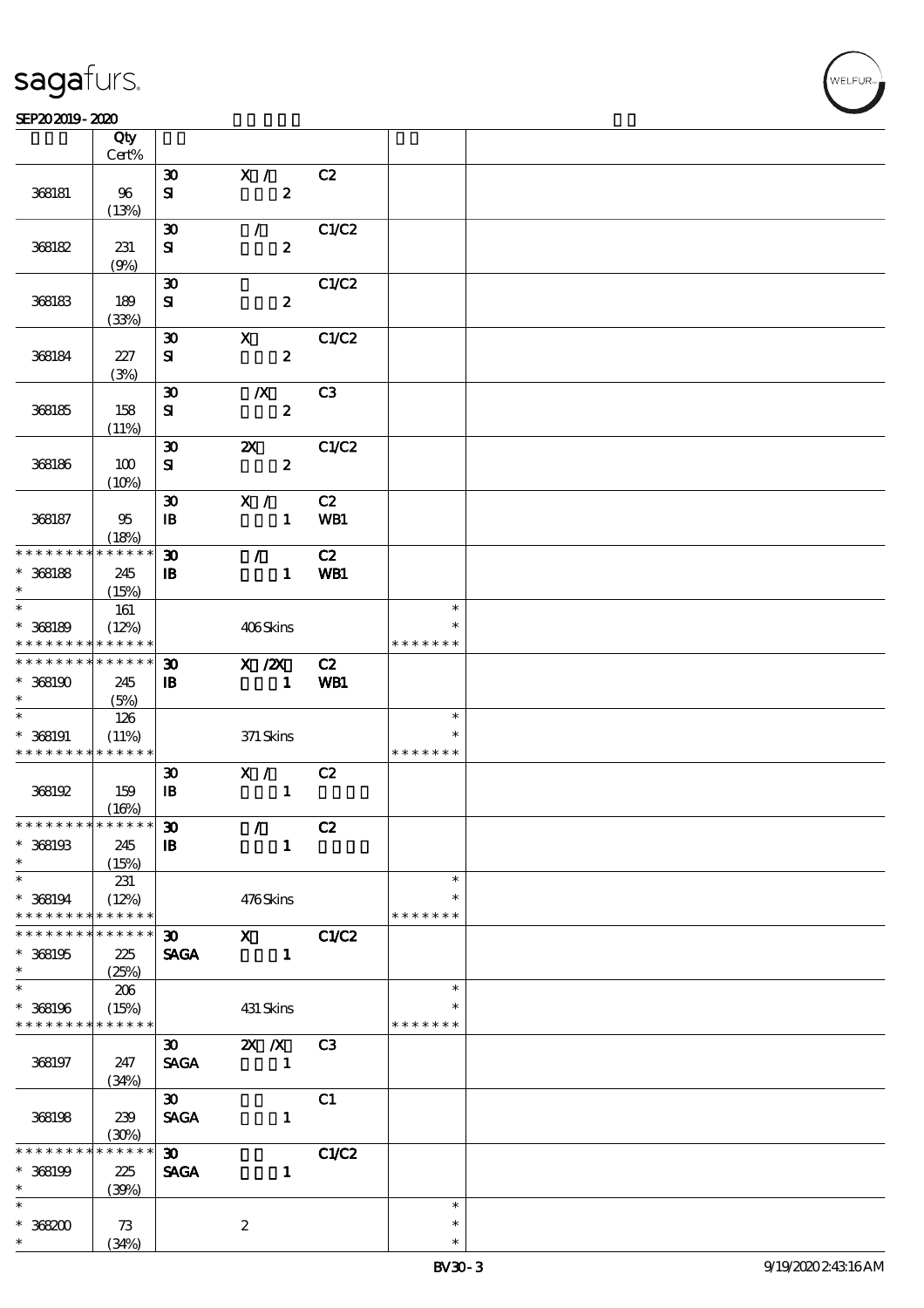### SEP202019-2020

|                               | Qty<br>Cert%           |                             |                           |                |               |  |
|-------------------------------|------------------------|-----------------------------|---------------------------|----------------|---------------|--|
| $\ast$                        |                        |                             |                           |                | $\ast$        |  |
|                               | ${\bf 3\!}$            | $\boldsymbol{\mathfrak{D}}$ |                           | C1/C2          | $\ast$        |  |
| $*368201$<br>* * * * * * * *  | $(O\%)$<br>* * * * * * | <b>SAGA</b>                 | $\mathbf{1}$              |                | * * * * * * * |  |
|                               |                        |                             |                           |                |               |  |
| * * * * * * * *               | * * * * * *            | 30 <sub>1</sub>             |                           | C2             |               |  |
| $*$ 368202                    | 225                    | <b>SAGA</b>                 | $\mathbf{1}$              |                |               |  |
| $\ast$                        | (38%)                  |                             |                           |                |               |  |
|                               |                        |                             |                           |                | $\ast$        |  |
| $*$ 368203                    | 200                    |                             | $\boldsymbol{2}$          |                | $\ast$        |  |
| $\ast$                        | (24%)                  |                             |                           |                | $\ast$        |  |
| $*$                           | 154                    |                             |                           |                | $\ast$        |  |
| $*368204$                     | (32%)                  |                             | 579Skins                  |                | $\ast$        |  |
| * * * * * * * *               | * * * * * *            |                             |                           |                | * * * * * * * |  |
|                               |                        | $\boldsymbol{\mathfrak{D}}$ |                           | C <sub>3</sub> |               |  |
| 368205                        | 184                    | <b>SAGA</b>                 | $\mathbf{1}$              |                |               |  |
|                               | (36%)                  |                             |                           |                |               |  |
| * * * * * * * *               | * * * * * *            | 30 <sub>o</sub>             |                           | C1             |               |  |
| $*368206$                     | 200                    | <b>SAGA</b>                 | $\mathbf{1}$              |                |               |  |
| $\ast$                        | (46%)                  |                             |                           |                |               |  |
| $\ast$                        |                        |                             |                           |                | $\ast$        |  |
|                               | 91                     |                             |                           |                | $\ast$        |  |
| $* 368207$<br>* * * * * * * * | (12%)<br>* * * * * *   |                             | 291 Skins                 |                | * * * * * * * |  |
|                               | * * * * * *            |                             |                           |                |               |  |
| * * * * * * * *               |                        | $\boldsymbol{\mathfrak{D}}$ |                           | C2             |               |  |
| $*368208$                     | 225                    | <b>SAGA</b>                 | $\mathbf{1}$              |                |               |  |
| $\ast$                        | (30%)                  |                             |                           |                |               |  |
| $\overline{\phantom{0}}$      |                        |                             |                           |                | $\ast$        |  |
| $* 36800$                     | 200                    |                             | $\boldsymbol{2}$          |                | $\ast$        |  |
| $\ast$                        | (42%)                  |                             |                           |                | $\ast$        |  |
| $\overline{\ast}$             |                        |                             |                           |                | $\ast$        |  |
| $*368210$                     | 200                    |                             | $\,3$                     |                | $\ast$        |  |
| $\ast$                        | (24%)                  |                             |                           |                | $\ast$        |  |
| $\ast$                        |                        |                             |                           |                | $\ast$        |  |
| $* 368211$                    | 200                    |                             | $\bf{4}$                  |                | $\ast$        |  |
| $\ast$                        | (12%)                  |                             |                           |                | $\ast$        |  |
| $\ast$                        |                        |                             |                           |                | $\ast$        |  |
| $* 368212$                    | 200                    |                             | $\mathbf 5$               |                | $\ast$        |  |
| $\ast$                        | (20%)                  |                             |                           |                | $\ast$        |  |
| $*$                           | ${\bf 59}$             |                             |                           |                | $\ast$        |  |
| $* 368213$                    | (20%)                  |                             | 1084Skins                 |                | $\ast$        |  |
| * * * * * * * *               | * * * * * *            |                             |                           |                | * * * * * * * |  |
|                               |                        | $\boldsymbol{\mathfrak{D}}$ |                           | C2             |               |  |
| 368214                        |                        | <b>SAGA</b>                 | $\mathbf{1}$              |                |               |  |
|                               | 84                     |                             |                           |                |               |  |
| * * * * * * * *               | (11%)<br>* * * * * *   | $\boldsymbol{\mathfrak{D}}$ |                           | C3             |               |  |
|                               |                        |                             |                           |                |               |  |
| * 368215<br>$\ast$            | 225                    | <b>SAGA</b>                 | $\mathbf{1}$              |                |               |  |
| $\overline{\ast}$             | (30%)                  |                             |                           |                | $\ast$        |  |
|                               | 161                    |                             |                           |                |               |  |
| $* 368216$                    | (25%)                  |                             | 386Skins                  |                | ∗             |  |
| * * * * * * * *               | * * * * * *            |                             |                           |                | * * * * * * * |  |
| * * * * * * *                 | * * * * * *            | $\boldsymbol{\mathfrak{D}}$ |                           | C1             |               |  |
| * 368217                      | 225                    | <b>SAGA</b>                 | $\mathbf{1}$              |                |               |  |
| $\ast$                        | (45%)                  |                             |                           |                |               |  |
| $\overline{\phantom{0}}$      |                        |                             |                           |                | $\ast$        |  |
| $* 368218$                    | 200                    |                             | $\boldsymbol{2}$          |                | $\ast$        |  |
| $\ast$                        | (34%)                  |                             |                           |                | $\ast$        |  |
| $\ast$                        |                        |                             |                           |                | $\ast$        |  |
| * 368219                      | 200                    |                             | $\ensuremath{\mathbf{3}}$ |                | $\ast$        |  |
| $\ast$                        | (43%)                  |                             |                           |                | $\ast$        |  |
| $\ast$                        |                        |                             |                           |                | $\ast$        |  |
| $*36820$                      | 200                    |                             | $\bf{4}$                  |                | $\ast$        |  |
| $\ast$                        | (55%)                  |                             |                           |                | $\ast$        |  |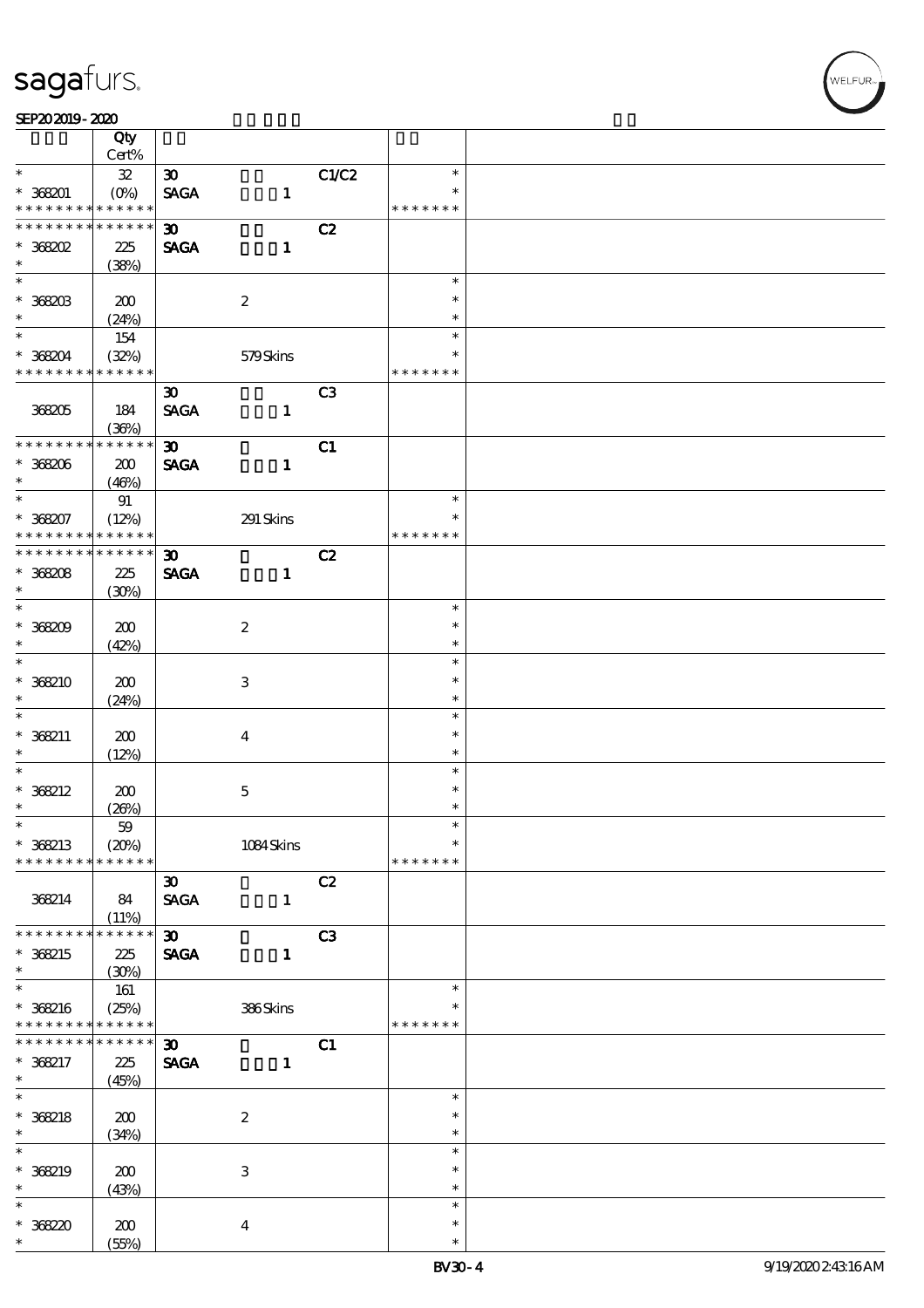### $SEP202019 - 2020$

|                                            | Qty<br>$\mbox{Cert}\%$ |                                                             |                           |    |                  |  |
|--------------------------------------------|------------------------|-------------------------------------------------------------|---------------------------|----|------------------|--|
| $\ast$                                     |                        |                                                             |                           |    | $\ast$           |  |
| $* 368221$                                 | $200$                  | $\boldsymbol{\mathfrak{D}}$<br>$\ensuremath{\mathsf{SAGA}}$ | $\mathbf{1}$              | C1 | $\ast$           |  |
| $\ast$                                     | (20%)                  |                                                             |                           |    | $\ast$           |  |
| $\overline{\ast}$<br>* 368222              | 200                    |                                                             | $\bf 6$                   |    | $\ast$<br>$\ast$ |  |
| $\ast$                                     | $(\Theta)$             |                                                             |                           |    | $\ast$           |  |
|                                            |                        |                                                             |                           |    | $\ast$           |  |
| $* 368223$<br>$\ast$                       | 200                    |                                                             | $\boldsymbol{7}$          |    | $\ast$<br>$\ast$ |  |
|                                            | (36%)                  |                                                             |                           |    |                  |  |
| $\ast$                                     |                        |                                                             |                           |    | $\ast$           |  |
| * 36824<br>$\ast$                          | 200<br>(37%)           |                                                             | ${\bf 8}$                 |    | $\ast$<br>$\ast$ |  |
| $\overline{\phantom{0}}$                   |                        |                                                             |                           |    | $\ast$           |  |
|                                            |                        |                                                             |                           |    | $\ast$           |  |
| $* 36825$                                  | 200                    |                                                             | $\boldsymbol{9}$          |    |                  |  |
|                                            | (31%)                  |                                                             |                           |    | $\ast$           |  |
|                                            |                        |                                                             |                           |    | $\ast$           |  |
| * 368226<br>$\ast$                         | 200<br>(27%)           |                                                             | $10\,$                    |    | $\ast$<br>$\ast$ |  |
| $\ddot{x}$                                 |                        |                                                             |                           |    |                  |  |
|                                            | ${\bf 20}$             |                                                             |                           |    | $\ast$           |  |
| $* 368227$                                 | (36%)                  |                                                             | 2225Skins                 |    | $\ast$           |  |
| * * * * * * * * <mark>* * * * * * *</mark> |                        |                                                             |                           |    | * * * * * * *    |  |
| * * * * * * * * * * * * * *                |                        | $\boldsymbol{\mathfrak{D}}$                                 |                           | C2 |                  |  |
|                                            |                        |                                                             |                           |    |                  |  |
| $* 36828$                                  | $200\,$                | $\ensuremath{\mathsf{SAGA}}$                                | $\mathbf{1}$              |    |                  |  |
| $\ast$                                     | (28%)                  |                                                             |                           |    |                  |  |
| $\overline{\ast}$                          |                        |                                                             |                           |    | $\ast$           |  |
|                                            |                        |                                                             |                           |    |                  |  |
| $* 368229$                                 | 200                    |                                                             | $\boldsymbol{2}$          |    | $\ast$           |  |
| $\ast$                                     | (20%)                  |                                                             |                           |    | $\ast$           |  |
| $\overline{\ast}$                          |                        |                                                             |                           |    | $\ast$           |  |
|                                            |                        |                                                             |                           |    |                  |  |
| $*368230$                                  | 200                    |                                                             | $\ensuremath{\mathbf{3}}$ |    | $\ast$           |  |
| $\ast$                                     | $(\Theta)$             |                                                             |                           |    | $\ast$           |  |
| $\overline{\ast}$                          |                        |                                                             |                           |    | $\ast$           |  |
|                                            |                        |                                                             |                           |    | $\ast$           |  |
| $* 368231$                                 | 200                    |                                                             | $\boldsymbol{4}$          |    |                  |  |
| $\ast$                                     | $(\Theta)$             |                                                             |                           |    | $\ast$           |  |
| $\ast$                                     |                        |                                                             |                           |    | $\ast$           |  |
| $* 368232$                                 | 200                    |                                                             | $\mathbf 5$               |    | $\ast$           |  |
|                                            |                        |                                                             |                           |    |                  |  |
| $\ast$                                     | (19%)                  |                                                             |                           |    | $\ast$           |  |
| $\ast$                                     |                        |                                                             |                           |    | ж                |  |
| $* 36233$                                  | 200                    |                                                             | $\bf 6$                   |    | $\ast$           |  |
| $\ast$                                     |                        |                                                             |                           |    | $\ast$           |  |
| $\overline{\ast}$                          | (43%)                  |                                                             |                           |    |                  |  |
|                                            |                        |                                                             |                           |    | $\ast$           |  |
| $* 368234$                                 | ${\bf Z0}$             |                                                             | $\boldsymbol{7}$          |    | $\ast$           |  |
| $\ast$                                     | (27%)                  |                                                             |                           |    | $\ast$           |  |
| $\ast$                                     |                        |                                                             |                           |    | $\ast$           |  |
|                                            |                        |                                                             |                           |    | $\ast$           |  |
| $* 368235$                                 | $\pmb{30}$             |                                                             | $\bf 8$                   |    |                  |  |
| $\ast$                                     | (22%)                  |                                                             |                           |    | $\ast$           |  |
| $\overline{\ast}$                          |                        |                                                             |                           |    | $\ast$           |  |
| $* 36236$                                  | $200$                  |                                                             | $9$                       |    | $\ast$           |  |
|                                            |                        |                                                             |                           |    |                  |  |
| $\ast$                                     | (15%)                  |                                                             |                           |    | $\ast$           |  |
|                                            |                        |                                                             |                           |    | $\ast$           |  |
| $* 368237$                                 | ${\bf Z0}$             |                                                             | $10\,$                    |    | $\ast$           |  |
| $\ast$                                     |                        |                                                             |                           |    | $\ast$           |  |
| $*$                                        | (21%)                  |                                                             |                           |    |                  |  |
|                                            |                        |                                                             |                           |    | $\ast$           |  |
| $*368238$                                  | $200\,$                |                                                             | $11\,$                    |    | $\ast$           |  |
| $\ast$                                     | (25%)                  |                                                             |                           |    | $\ast$           |  |
| $\overline{\ast}$                          |                        |                                                             |                           |    | $\ast$           |  |
|                                            |                        |                                                             |                           |    |                  |  |
| $* 368239$                                 | $200$                  |                                                             | $12\,$                    |    | $\ast$           |  |
| $\ast$                                     | (24%)                  |                                                             |                           |    | $\ast$           |  |
| $\ast$                                     |                        |                                                             |                           |    | $\ast$           |  |
|                                            |                        |                                                             |                           |    |                  |  |
|                                            |                        |                                                             |                           |    |                  |  |
| $* 368240$<br>$\ast$                       | ${\bf Z0}$<br>(22%)    |                                                             | $1\!3$                    |    | $\ast$<br>$\ast$ |  |

**NELFUR**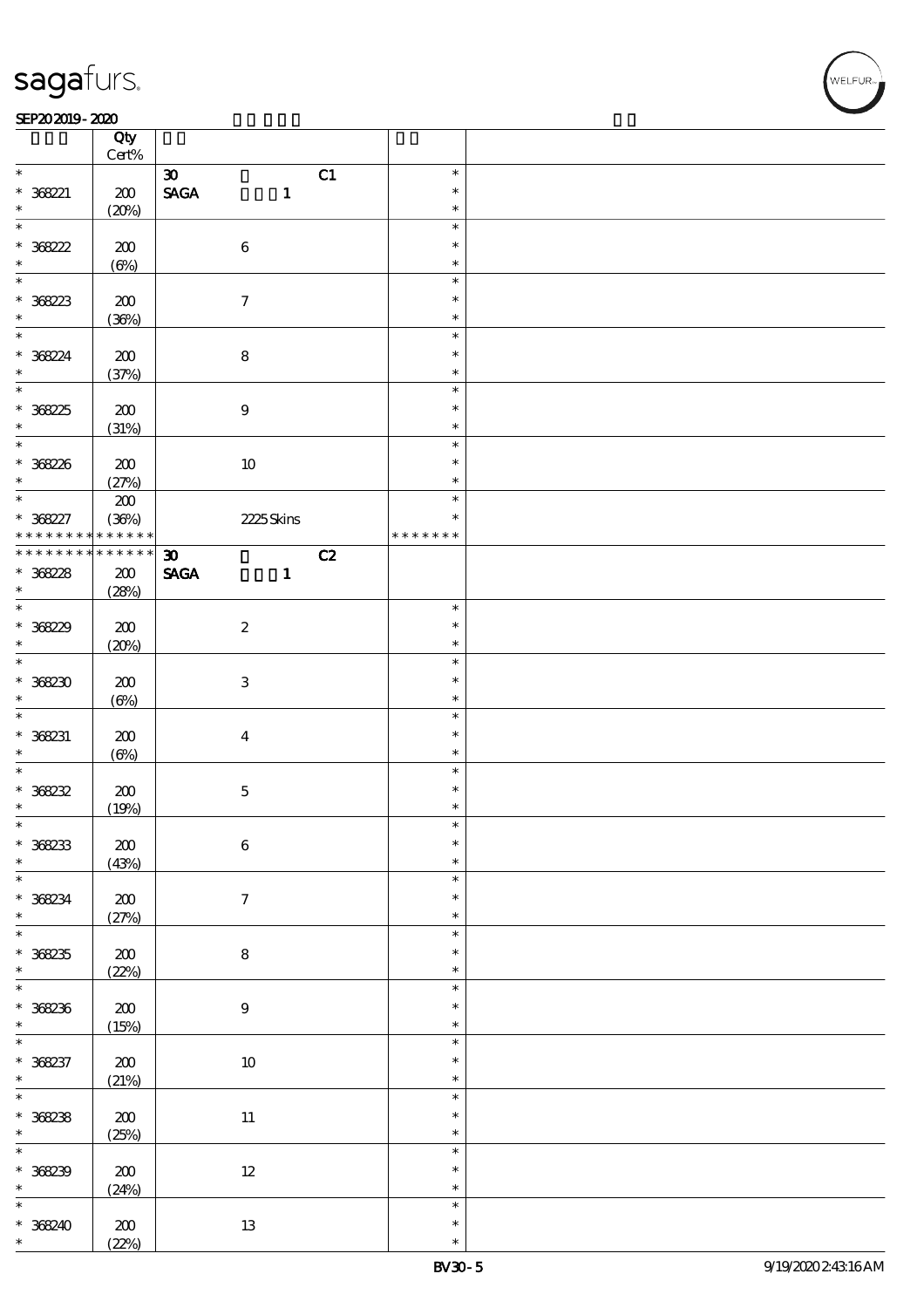### $SEP202019 - 2020$

|                                            | Qty<br>Cert%    |                             |                           |              |    |               |  |
|--------------------------------------------|-----------------|-----------------------------|---------------------------|--------------|----|---------------|--|
| $\ast$                                     |                 |                             |                           |              |    | $\ast$        |  |
|                                            |                 | $\boldsymbol{\infty}$       |                           |              | C2 |               |  |
| $* 368241$                                 | 200             | <b>SAGA</b>                 |                           | $\mathbf{1}$ |    | $\ast$        |  |
| $\ast$                                     | (33%)           |                             |                           |              |    | $\ast$        |  |
| $\overline{\phantom{0}}$                   |                 |                             |                           |              |    | $\ast$        |  |
| $* 368242$                                 | 200             |                             | 15                        |              |    | $\ast$        |  |
| $\ast$                                     | (23%)           |                             |                           |              |    | $\ast$        |  |
|                                            |                 |                             |                           |              |    | $\ast$        |  |
| * 368243                                   | 200             |                             | 16                        |              |    | $\ast$        |  |
| $\ast$                                     |                 |                             |                           |              |    | $\ast$        |  |
|                                            | (27%)           |                             |                           |              |    |               |  |
| $*$                                        | 201             |                             |                           |              |    | $\ast$        |  |
| $* 368244$                                 | (18%)           |                             |                           | 3401 Skins   |    | $\ast$        |  |
| * * * * * * * * <mark>* * * * * * *</mark> |                 |                             |                           |              |    | * * * * * * * |  |
| * * * * * * * *                            | $* * * * * * *$ | $\boldsymbol{\mathfrak{D}}$ |                           |              | C3 |               |  |
| $* 368245$                                 | 225             | <b>SAGA</b>                 |                           | $\mathbf{1}$ |    |               |  |
| $\ast$                                     | (18%)           |                             |                           |              |    |               |  |
| $\overline{\phantom{0}}$                   |                 |                             |                           |              |    | $\ast$        |  |
|                                            |                 |                             |                           |              |    |               |  |
| * 368246                                   | 200             |                             | $\boldsymbol{2}$          |              |    | $\ast$        |  |
| $\ast$                                     | (25%)           |                             |                           |              |    | $\ast$        |  |
| $\overline{\ast}$                          |                 |                             |                           |              |    | $\ast$        |  |
| $* 368247$                                 | 200             |                             | 3                         |              |    | $\ast$        |  |
| $\ast$                                     | (19%)           |                             |                           |              |    | $\ast$        |  |
|                                            |                 |                             |                           |              |    | $\ast$        |  |
|                                            |                 |                             |                           |              |    | $\ast$        |  |
| $* 368248$                                 | 200             |                             | $\boldsymbol{4}$          |              |    |               |  |
| $\ast$                                     | (25%)           |                             |                           |              |    | $\ast$        |  |
|                                            | 110             |                             |                           |              |    | $\ast$        |  |
| $* 368249$                                 | (1%)            |                             |                           | 935Skins     |    | $\ast$        |  |
| * * * * * * * *                            | * * * * * *     |                             |                           |              |    | * * * * * * * |  |
| * * * * * * * *                            | $******$        | $\boldsymbol{\mathfrak{D}}$ | $\mathbf{x}$              |              | C1 |               |  |
| $*368250$                                  | 200             | <b>SAGA</b>                 |                           | $\mathbf{1}$ |    |               |  |
| $\ast$                                     |                 |                             |                           |              |    |               |  |
| $\overline{\phantom{0}}$                   | (45%)           |                             |                           |              |    |               |  |
|                                            |                 |                             |                           |              |    | $\ast$        |  |
| $* 368251$                                 | 200             |                             | $\boldsymbol{2}$          |              |    | $\ast$        |  |
| $\ast$                                     | (38%)           |                             |                           |              |    | $\ast$        |  |
|                                            |                 |                             |                           |              |    | $\ast$        |  |
| $* 368252$                                 | 200             |                             | $\ensuremath{\mathbf{3}}$ |              |    | $\ast$        |  |
| $\ast$                                     | (22%)           |                             |                           |              |    | $\ast$        |  |
| $\ast$                                     |                 |                             |                           |              |    | $\ast$        |  |
|                                            |                 |                             |                           |              |    | $\ast$        |  |
| $* 36253$                                  | 200             |                             | $\boldsymbol{4}$          |              |    |               |  |
| $\ast$                                     | (44%)           |                             |                           |              |    | $\ast$        |  |
| $\ast$                                     | 183             |                             |                           |              |    | $\ast$        |  |
| $* 368254$                                 | (24%)           |                             |                           | 983Skins     |    | $\ast$        |  |
| * * * * * * *                              | * * * * * *     |                             |                           |              |    | * * * * * * * |  |
|                                            | * * * * * *     | $\boldsymbol{\mathfrak{D}}$ | $\mathbf{x}$              |              | C2 |               |  |
| $* 368255$                                 | 200             | <b>SAGA</b>                 |                           | $\mathbf{1}$ |    |               |  |
| $\ast$                                     | (42%)           |                             |                           |              |    |               |  |
| $\ast$                                     |                 |                             |                           |              |    | $\ast$        |  |
|                                            |                 |                             |                           |              |    |               |  |
| $*368256$                                  | $200$           |                             | $\boldsymbol{2}$          |              |    | $\ast$        |  |
| $\ast$                                     | (24%)           |                             |                           |              |    | $\ast$        |  |
| $\ast$                                     |                 |                             |                           |              |    | $\ast$        |  |
| $* 368257$                                 | $200$           |                             | $\ensuremath{\mathbf{3}}$ |              |    | $\ast$        |  |
| $\ast$                                     | (32%)           |                             |                           |              |    | $\ast$        |  |
| $\overline{\ast}$                          |                 |                             |                           |              |    | $\ast$        |  |
| $* 368258$                                 |                 |                             |                           |              |    | $\ast$        |  |
| $\ast$                                     | 200             |                             | $\bf{4}$                  |              |    | $\ast$        |  |
|                                            | (35%)           |                             |                           |              |    |               |  |
| $\ast$                                     |                 |                             |                           |              |    | $\ast$        |  |
| $* 368259$                                 | 200             |                             | $\mathbf 5$               |              |    | $\ast$        |  |
| $\ast$                                     | (36%)           |                             |                           |              |    | $\ast$        |  |
| $\ast$                                     |                 |                             |                           |              |    | $\ast$        |  |
| $*36820$                                   | 200             |                             | $\bf 6$                   |              |    | $\ast$        |  |
| $\ast$                                     | (29%)           |                             |                           |              |    | $\ast$        |  |
|                                            |                 |                             |                           |              |    |               |  |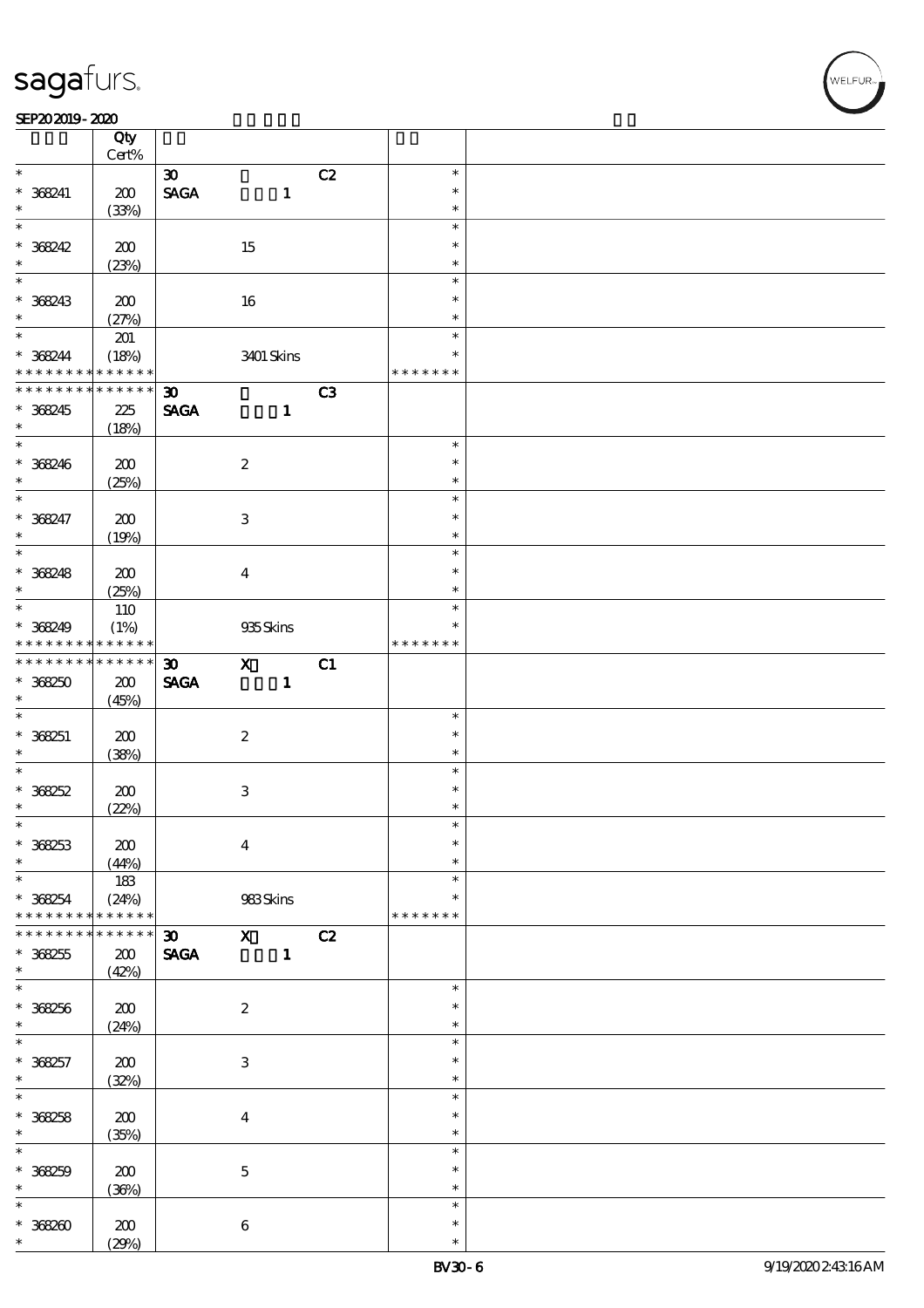### SEP202019-2020

|                          | Qty<br>Cert% |                                |                           |                  |                |               |  |
|--------------------------|--------------|--------------------------------|---------------------------|------------------|----------------|---------------|--|
| $\ast$                   |              |                                |                           |                  |                | $\ast$        |  |
|                          |              | $\boldsymbol{\mathfrak{D}}$    | $\mathbf x$               |                  | C2             |               |  |
| $* 368261$               | 200          | <b>SAGA</b>                    |                           | $\mathbf{1}$     |                | $\ast$        |  |
| $\ast$                   | (15%)        |                                |                           |                  |                | $\ast$        |  |
| $\ast$                   |              |                                |                           |                  |                | $\ast$        |  |
| $*368262$                | 200          |                                | 8                         |                  |                | $\ast$        |  |
| $\ast$                   | (35%)        |                                |                           |                  |                | $\ast$        |  |
| $\overline{\phantom{0}}$ | 155          |                                |                           |                  |                | $\ast$        |  |
|                          |              |                                |                           |                  |                | $\ast$        |  |
| * 368263                 | (32%)        |                                | 1755Skins                 |                  |                |               |  |
| * * * * * * * *          | * * * * * *  |                                |                           |                  |                | * * * * * * * |  |
| * * * * * * * *          | * * * * * *  | $\boldsymbol{\mathfrak{D}}$    | $\mathbf{x}$              |                  | C3             |               |  |
| * 368264                 | 225          | <b>SAGA</b>                    |                           | $\mathbf{1}$     |                |               |  |
| $\ast$                   | (19%)        |                                |                           |                  |                |               |  |
|                          |              |                                |                           |                  |                | $\ast$        |  |
| $*368265$                | 200          |                                | $\boldsymbol{2}$          |                  |                | $\ast$        |  |
| $\ast$                   |              |                                |                           |                  |                | $\ast$        |  |
| $*$                      | (23%)        |                                |                           |                  |                |               |  |
|                          |              |                                |                           |                  |                | $\ast$        |  |
| $* 368266$               | 200          |                                | $\ensuremath{\mathbf{3}}$ |                  |                | $\ast$        |  |
| $\ast$                   | (15%)        |                                |                           |                  |                | $\ast$        |  |
| $\overline{\ast}$        |              |                                |                           |                  |                | $\ast$        |  |
| $* 368267$               | 200          |                                | $\boldsymbol{4}$          |                  |                | $\ast$        |  |
| $\ast$                   | (30%)        |                                |                           |                  |                | $\ast$        |  |
| $\overline{\ast}$        |              |                                |                           |                  |                | $\ast$        |  |
|                          |              |                                |                           |                  |                |               |  |
| $* 368268$               | 200          |                                | $\mathbf 5$               |                  |                | $\ast$        |  |
| $\ast$                   | (8%)         |                                |                           |                  |                | $\ast$        |  |
|                          | 43           |                                |                           |                  |                | $\ast$        |  |
| $* 368209$               | (13%)        |                                | 1068Skins                 |                  |                | *             |  |
| * * * * * * * *          | * * * * * *  |                                |                           |                  |                | * * * * * * * |  |
| * * * * * * * *          | * * * * * *  | $\boldsymbol{\mathfrak{D}}$    | $\boldsymbol{\mathsf{z}}$ |                  | C1             |               |  |
| $* 368270$               | 225          | <b>SAGA</b>                    |                           | $\mathbf{1}$     |                |               |  |
|                          |              |                                |                           |                  |                |               |  |
|                          |              |                                |                           |                  |                |               |  |
| $\ast$                   | (11%)        |                                |                           |                  |                |               |  |
|                          | 138          |                                |                           |                  |                | $\ast$        |  |
| $* 368271$               | (15%)        |                                | 363Skins                  |                  |                | $\ast$        |  |
| * * * * * * * *          | * * * * * *  |                                |                           |                  |                | * * * * * * * |  |
| * * * * * * * *          | ******       | $\boldsymbol{\mathfrak{D}}$    | $\boldsymbol{\mathsf{z}}$ |                  | C2             |               |  |
| $* 368272$               | 225          |                                |                           |                  |                |               |  |
| $\ast$                   |              | <b>SAGA</b>                    |                           | $\mathbf{1}$     |                |               |  |
| $\ast$                   | $(\Theta)$   |                                |                           |                  |                | $\ast$        |  |
|                          |              |                                |                           |                  |                | $\ast$        |  |
| $* 368273$               | 200          |                                | $\boldsymbol{2}$          |                  |                |               |  |
| $\ast$                   | (11%)        |                                |                           |                  |                | $\ast$        |  |
| $\ast$                   |              |                                |                           |                  |                | $\ast$        |  |
| $* 368274$               | 200          |                                | 3                         |                  |                | $\ast$        |  |
| $\ast$                   | (11%)        |                                |                           |                  |                | $\ast$        |  |
| $\overline{\ast}$        | 215          |                                |                           |                  |                | $\ast$        |  |
| $* 368275$               | (14%)        |                                | 840Skins                  |                  |                | *             |  |
| * * * * * * * *          | * * * * * *  |                                |                           |                  |                | * * * * * * * |  |
|                          |              |                                |                           |                  |                |               |  |
|                          |              | $\boldsymbol{\mathfrak{D}}$    |                           |                  | C1/C2          |               |  |
| 368276                   | 203          | <b>SAGA</b>                    |                           | $\boldsymbol{z}$ |                |               |  |
|                          | (28%)        |                                |                           |                  |                |               |  |
|                          |              | $\boldsymbol{\mathfrak{D}}$    |                           |                  | C1             |               |  |
| 368277                   | 102          | $\operatorname{\mathsf{SAGA}}$ |                           | $\boldsymbol{2}$ |                |               |  |
|                          | (42%)        |                                |                           |                  |                |               |  |
|                          |              | $\boldsymbol{\infty}$          |                           |                  | C1/C2          |               |  |
| 368278                   |              |                                |                           |                  |                |               |  |
|                          | 177          | <b>SAGA</b>                    |                           | $\pmb{2}$        |                |               |  |
|                          | (49%)        |                                |                           |                  |                |               |  |
|                          |              | $\boldsymbol{\mathfrak{D}}$    |                           |                  | C2             |               |  |
| 368279                   | 182          | <b>SAGA</b>                    |                           | $\boldsymbol{2}$ |                |               |  |
|                          | (19%)        |                                |                           |                  |                |               |  |
|                          |              | $\boldsymbol{\mathfrak{D}}$    | $\mathcal{L}$             |                  | C <sub>3</sub> |               |  |
| 368280                   | 147          | <b>SAGA</b>                    |                           | $\boldsymbol{2}$ |                |               |  |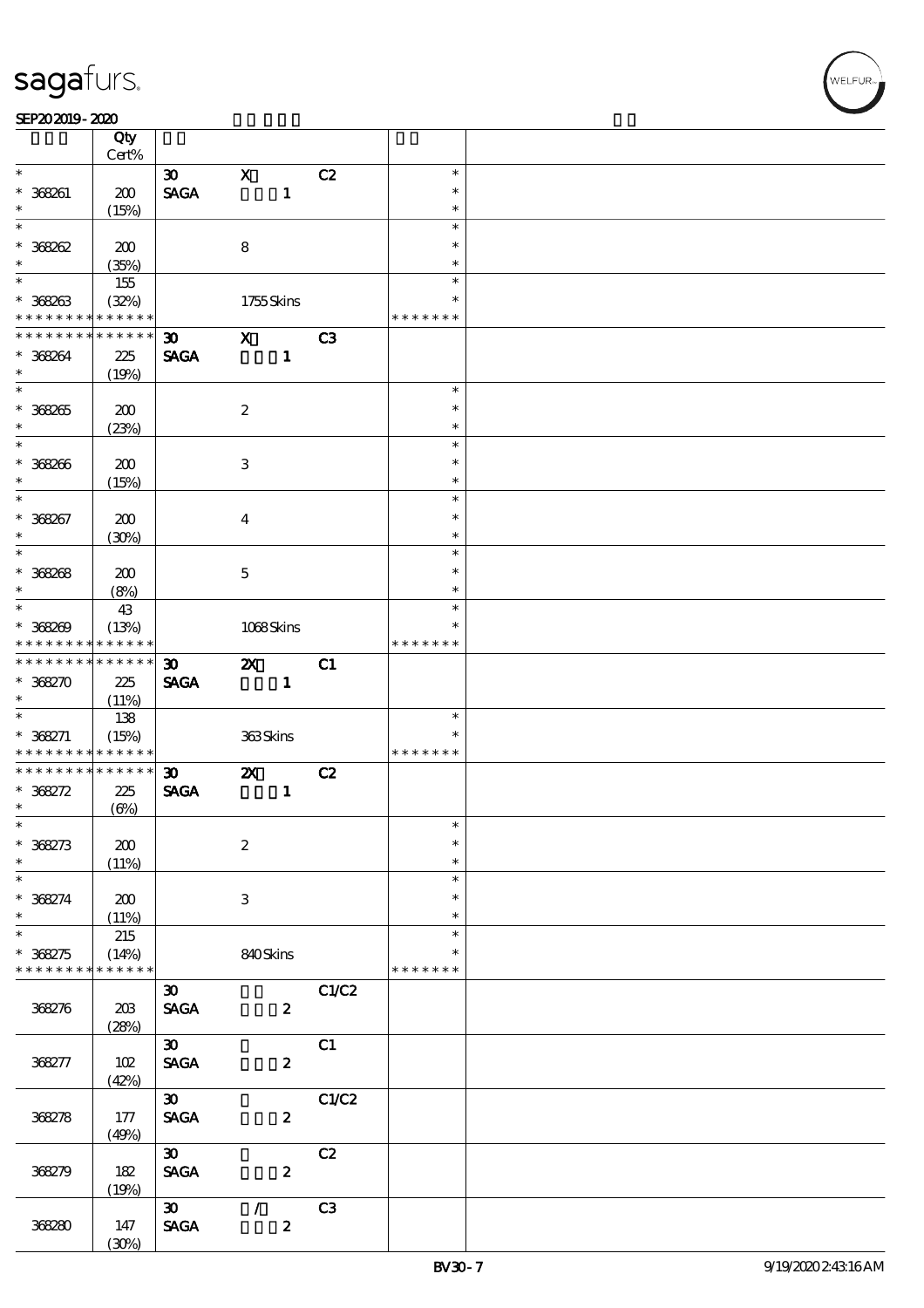### SEP202019-2020

|                             | Qty                  |                             |                           |                  |                |               |  |
|-----------------------------|----------------------|-----------------------------|---------------------------|------------------|----------------|---------------|--|
|                             | $Cert\%$             |                             |                           |                  |                |               |  |
|                             |                      | $\boldsymbol{\mathfrak{D}}$ |                           |                  | C1             |               |  |
| 368281                      | 175                  | <b>SAGA</b>                 |                           | $\pmb{2}$        |                |               |  |
| * * * * * * * *             | (43%)<br>* * * * * * | $\boldsymbol{\mathfrak{D}}$ |                           |                  | C2             |               |  |
| $* 368282$                  | 225                  | <b>SAGA</b>                 |                           | $\boldsymbol{z}$ |                |               |  |
| $\ast$                      | (44%)                |                             |                           |                  |                |               |  |
|                             |                      |                             |                           |                  |                | $\ast$        |  |
| $* 368283$                  | 200                  |                             | $\boldsymbol{2}$          |                  |                | $\ast$        |  |
| $\ast$                      | (34%)                |                             |                           |                  |                | $\ast$        |  |
| $*$                         | 115                  |                             |                           |                  |                | $\ast$        |  |
| $* 368284$                  | (20%)                |                             | 540Skins                  |                  |                | $\ast$        |  |
| * * * * * * * *             | * * * * * *          |                             |                           |                  |                | * * * * * * * |  |
|                             |                      | $\boldsymbol{\mathfrak{D}}$ |                           |                  | C <sub>3</sub> |               |  |
| 368285                      | 236                  | <b>SAGA</b>                 |                           | $\boldsymbol{z}$ |                |               |  |
|                             | (16%)                |                             |                           |                  |                |               |  |
| * * * * * * * *             | * * * * * *          | 30 <sub>o</sub>             | $\boldsymbol{\mathsf{X}}$ |                  | C1             |               |  |
| $* 368286$                  | 225                  | <b>SAGA</b>                 |                           | $\boldsymbol{z}$ |                |               |  |
| $\ast$                      | (8%)                 |                             |                           |                  |                |               |  |
| $\ast$                      | 119                  |                             |                           |                  |                | $\ast$        |  |
| $* 368287$                  | (12%)                |                             | 344Skins                  |                  |                | $\ast$        |  |
| * * * * * * * *             | * * * * * *          |                             |                           |                  |                | * * * * * * * |  |
| * * * * * * * *             | * * * * * *          | $\boldsymbol{\mathfrak{D}}$ | $\mathbf{x}$              |                  | C2             |               |  |
| $* 368288$                  | 225                  | <b>SAGA</b>                 |                           | $\boldsymbol{z}$ |                |               |  |
| $\ast$                      | (14%)                |                             |                           |                  |                |               |  |
|                             |                      |                             |                           |                  |                | $\ast$        |  |
| $* 368289$                  | 200                  |                             | $\boldsymbol{2}$          |                  |                | $\ast$        |  |
| $\ast$                      | (12%)                |                             |                           |                  |                | $\ast$        |  |
| $\overline{\ast}$           |                      |                             |                           |                  |                | $\ast$        |  |
| $* 36820$                   | 200                  |                             | 3                         |                  |                | $\ast$        |  |
| $\ast$                      | (12%)                |                             |                           |                  |                | $\ast$        |  |
| $\ast$                      |                      |                             |                           |                  |                | $\ast$        |  |
| $* 368291$                  | 200                  |                             | $\boldsymbol{4}$          |                  |                | $\ast$        |  |
| $\ast$                      | (9%)                 |                             |                           |                  |                | $\ast$        |  |
| $\overline{\phantom{0}}$    | 118                  |                             |                           |                  |                | $\ast$        |  |
| $*$ 368292                  | (5%)                 |                             | 943Skins                  |                  |                | $\ast$        |  |
| * * * * * * * * * * * * * * |                      |                             |                           |                  |                | * * * * * * * |  |
| ************** 30           |                      |                             | $\mathbf{X}$              |                  | C3             |               |  |
| $* 368293$                  | 225                  | <b>SAGA</b>                 |                           | $\boldsymbol{z}$ |                |               |  |
| $\ast$                      | (9%)                 |                             |                           |                  |                |               |  |
| $\ast$                      | 156                  |                             |                           |                  |                | $\ast$        |  |
| $* 368294$                  | (24%)                |                             | 381 Skins                 |                  |                | ∗             |  |
| * * * * * * * *             | * * * * * *          |                             |                           |                  |                | * * * * * * * |  |
| * * * * * * *               | * * * * * *          | $\infty$                    | $\boldsymbol{\mathsf{z}}$ |                  | C2             |               |  |
| $* 368205$                  | 225                  | <b>SAGA</b>                 |                           | $\boldsymbol{z}$ |                |               |  |
| $\ast$                      | (16%)                |                             |                           |                  |                |               |  |
| $\overline{\ast}$           | 154                  |                             |                           |                  |                | $\ast$        |  |
| * 368296                    | (8%)                 |                             | 379Skins                  |                  |                | $\ast$        |  |
| * * * * * * * *             | * * * * * *          |                             |                           |                  |                | * * * * * * * |  |
|                             |                      | $\boldsymbol{\mathfrak{D}}$ | X /                       |                  | C2             |               |  |
| 368297                      | 168                  | IA                          |                           | $\mathbf{1}$     | WB1            |               |  |
|                             | (22%)                |                             |                           |                  |                |               |  |
| * * * * * * *               | * * * * * *          | $\boldsymbol{\mathfrak{D}}$ | $\mathcal{L}$             |                  | C2             |               |  |
| $* 368298$                  | 225                  | IA                          |                           | $\mathbf{1}$     | WB1            |               |  |
| $\ast$<br>$\ast$            | (34%)                |                             |                           |                  |                |               |  |
|                             | 101                  |                             |                           |                  |                | $\ast$        |  |
| $* 368299$                  | (24%)                |                             | 326Skins                  |                  |                | $\ast$        |  |
| * * * * * * * *             | * * * * * *          |                             |                           |                  |                | * * * * * * * |  |
| * * * * * * * *             | * * * * * *          | $\boldsymbol{\mathfrak{D}}$ | $X$ / $ZX$                |                  | C2             |               |  |
| $*368300$                   | 225                  | IA                          |                           | $\mathbf{1}$     | WB1            |               |  |
| $\ast$                      | (7%)                 |                             |                           |                  |                |               |  |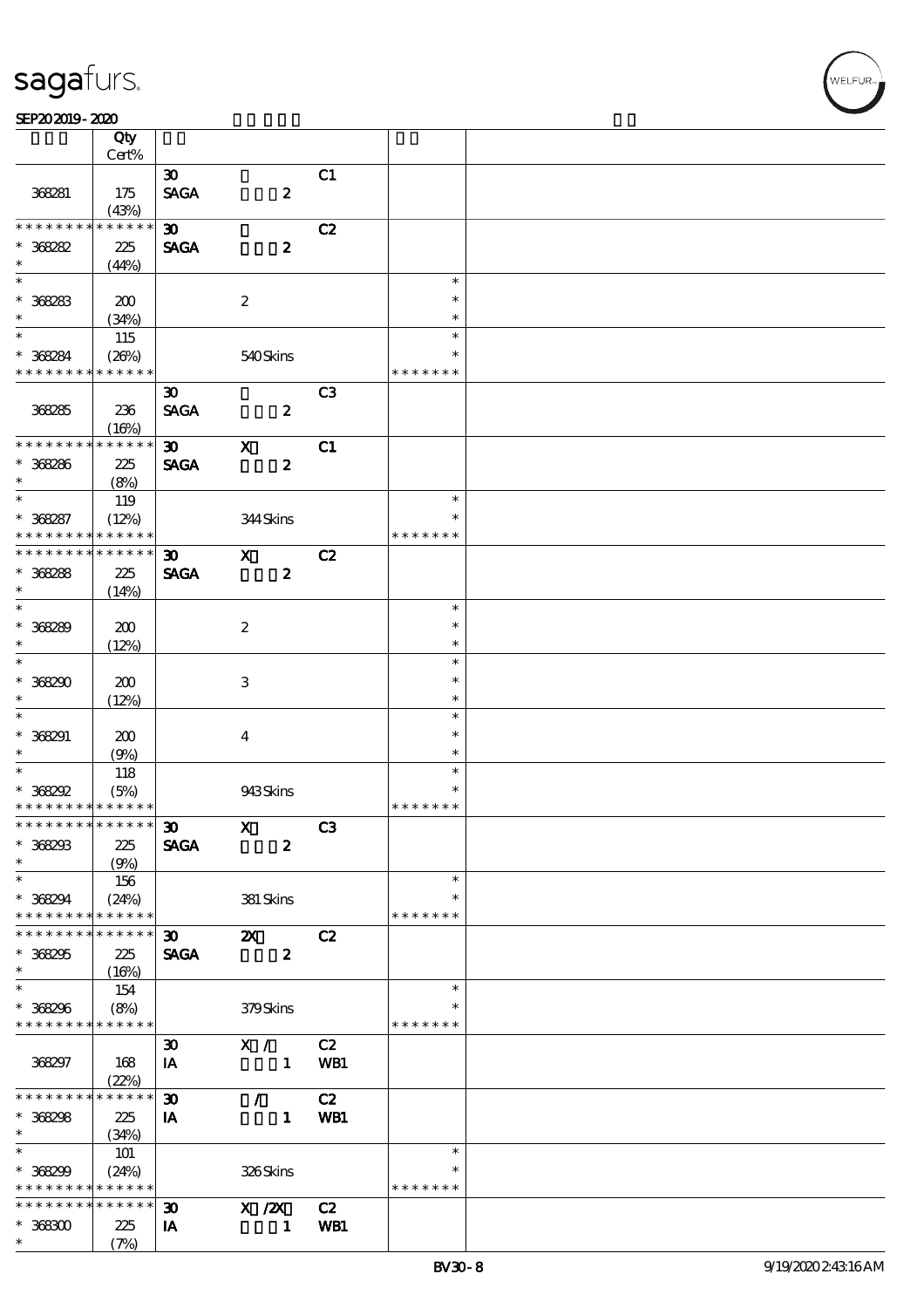┯

#### $SEP202019 - 2020$

|                                            | Qty<br>Cert%    |                             |                  |     |               |  |
|--------------------------------------------|-----------------|-----------------------------|------------------|-----|---------------|--|
| $\ast$                                     |                 |                             |                  |     | $\ast$        |  |
|                                            |                 | $\boldsymbol{\mathfrak{D}}$ | $X$ / $ZX$       | C2  |               |  |
| $* 36801$                                  | 200             | IA                          | $\mathbf{1}$     | WB1 | $\ast$        |  |
| $\ast$                                     | (10%)           |                             |                  |     | $\ast$        |  |
| $\ast$                                     |                 |                             |                  |     | $\ast$        |  |
|                                            |                 |                             |                  |     | $\ast$        |  |
| $*$ 368302                                 | 200             |                             | 3                |     |               |  |
| $\ast$                                     | $(\Theta)$      |                             |                  |     | $\ast$        |  |
|                                            | 195             |                             |                  |     | $\ast$        |  |
| $*$ 368303                                 | $(\Theta)$      |                             | 820Skins         |     | $\ast$        |  |
| * * * * * * * * <mark>* * * * * * *</mark> |                 |                             |                  |     | * * * * * * * |  |
|                                            |                 |                             |                  |     |               |  |
| * * * * * * * *                            | * * * * * *     | $\boldsymbol{\mathfrak{D}}$ | $\mathcal{T}$    | C2  |               |  |
| $* 368304$                                 | 205             | IA                          | $\boldsymbol{z}$ | WB1 |               |  |
| $\ast$                                     | (12%)           |                             |                  |     |               |  |
|                                            |                 |                             |                  |     | $\ast$        |  |
|                                            | $5\!5$          |                             |                  |     |               |  |
| $* 368305$                                 | (30%)           |                             | 260Skins         |     | $\ast$        |  |
| * * * * * * * * <mark>* * * * * * *</mark> |                 |                             |                  |     | * * * * * * * |  |
| * * * * * * * * * * * * * * *              |                 | $\boldsymbol{\mathfrak{D}}$ | $X$ / $ZX$       | C2  |               |  |
|                                            |                 |                             |                  |     |               |  |
| $* 368306$                                 | 225             | IA                          | $\boldsymbol{z}$ | WB1 |               |  |
| $\ast$                                     | (8%)            |                             |                  |     |               |  |
| $\ast$                                     |                 |                             |                  |     | $\ast$        |  |
| $* 368307$                                 | 200             |                             | $\boldsymbol{2}$ |     | $\ast$        |  |
| $\ast$                                     |                 |                             |                  |     | $\ast$        |  |
|                                            | (14%)           |                             |                  |     |               |  |
|                                            | 153             |                             |                  |     | $\ast$        |  |
| $* 368308$                                 | (12%)           |                             | 578Skins         |     | $\ast$        |  |
| * * * * * * * *                            | * * * * * *     |                             |                  |     | * * * * * * * |  |
| * * * * * * * *                            | * * * * * *     |                             |                  |     |               |  |
|                                            |                 | $\boldsymbol{\mathfrak{D}}$ | X /              | C2  |               |  |
| $*368309$                                  | 245             | IA                          | $\mathbf{1}$     |     |               |  |
| $\ast$                                     | (20%)           |                             |                  |     |               |  |
| $\overline{\ast}$                          | 54              |                             |                  |     | $\ast$        |  |
| * 368310                                   |                 |                             |                  |     | *             |  |
|                                            | (27%)           |                             | 299Skins         |     |               |  |
| * * * * * * * * * * * * * *                |                 |                             |                  |     | * * * * * * * |  |
| * * * * * * * *                            | $* * * * * * *$ | $\boldsymbol{\mathfrak{D}}$ | $\mathcal{F}$    | C2  |               |  |
| $* 368311$                                 | 225             | IA                          | $\mathbf{1}$     |     |               |  |
| $\ast$                                     | (21%)           |                             |                  |     |               |  |
| $\ast$                                     |                 |                             |                  |     |               |  |
|                                            |                 |                             |                  |     | $\ast$        |  |
| $* 368312$                                 | 200             |                             | $\boldsymbol{2}$ |     | $\ast$        |  |
| $\ast$                                     | (18%)           |                             |                  |     | $\ast$        |  |
| $\ast$                                     |                 |                             |                  |     | $\ast$        |  |
|                                            |                 |                             |                  |     | $\ast$        |  |
| * 368313                                   | 200             |                             | $\mathbf{3}$     |     |               |  |
| $\ast$                                     | (25%)           |                             |                  |     |               |  |
| $\ast$                                     |                 |                             |                  |     | $\ast$        |  |
|                                            |                 |                             |                  |     | $\ast$        |  |
|                                            |                 |                             |                  |     | $\ast$        |  |
| $* 368314$<br>$\ast$                       | 200             |                             | $\bf{4}$         |     |               |  |
|                                            | (34%)           |                             |                  |     | $\ast$        |  |
| $\ast$                                     |                 |                             |                  |     | $\ast$        |  |
| * 368315                                   | 200             |                             | $\mathbf 5$      |     | $\ast$        |  |
| $\ast$                                     |                 |                             |                  |     | $\ast$        |  |
| $\ast$                                     | (36%)           |                             |                  |     | $\ast$        |  |
|                                            |                 |                             |                  |     |               |  |
| * 368316                                   | 200             |                             | $\bf 6$          |     | $\ast$        |  |
| $\ast$                                     | (38%)           |                             |                  |     | $\ast$        |  |
| $\ast$                                     |                 |                             |                  |     | $\ast$        |  |
|                                            |                 |                             |                  |     | $\ast$        |  |
| * 368317                                   | 200             |                             | $\tau$           |     |               |  |
| $\ast$                                     | (11%)           |                             |                  |     | $\ast$        |  |
| $\overline{\ast}$                          | $5\!$           |                             |                  |     | $\ast$        |  |
| $* 368318$                                 | (10%)           |                             | 1480Skins        |     | *             |  |
| * * * * * * * *                            | * * * * * *     |                             |                  |     | * * * * * * * |  |
|                                            |                 |                             |                  |     |               |  |
| * * * * * * *                              | * * * * * *     | $\boldsymbol{\mathfrak{D}}$ | X / ZX           | C2  |               |  |
| * 368319                                   | 225             | IA                          | $\mathbf 1$      |     |               |  |
| $\ast$                                     | (10%)           |                             |                  |     |               |  |
| $\ast$                                     |                 |                             |                  |     | $\ast$        |  |
|                                            |                 |                             |                  |     | $\ast$        |  |
| $*36830$<br>$\ast$                         | 200<br>(9%)     |                             | $\boldsymbol{2}$ |     | $\ast$        |  |

 $\overline{\mathbf{r}}$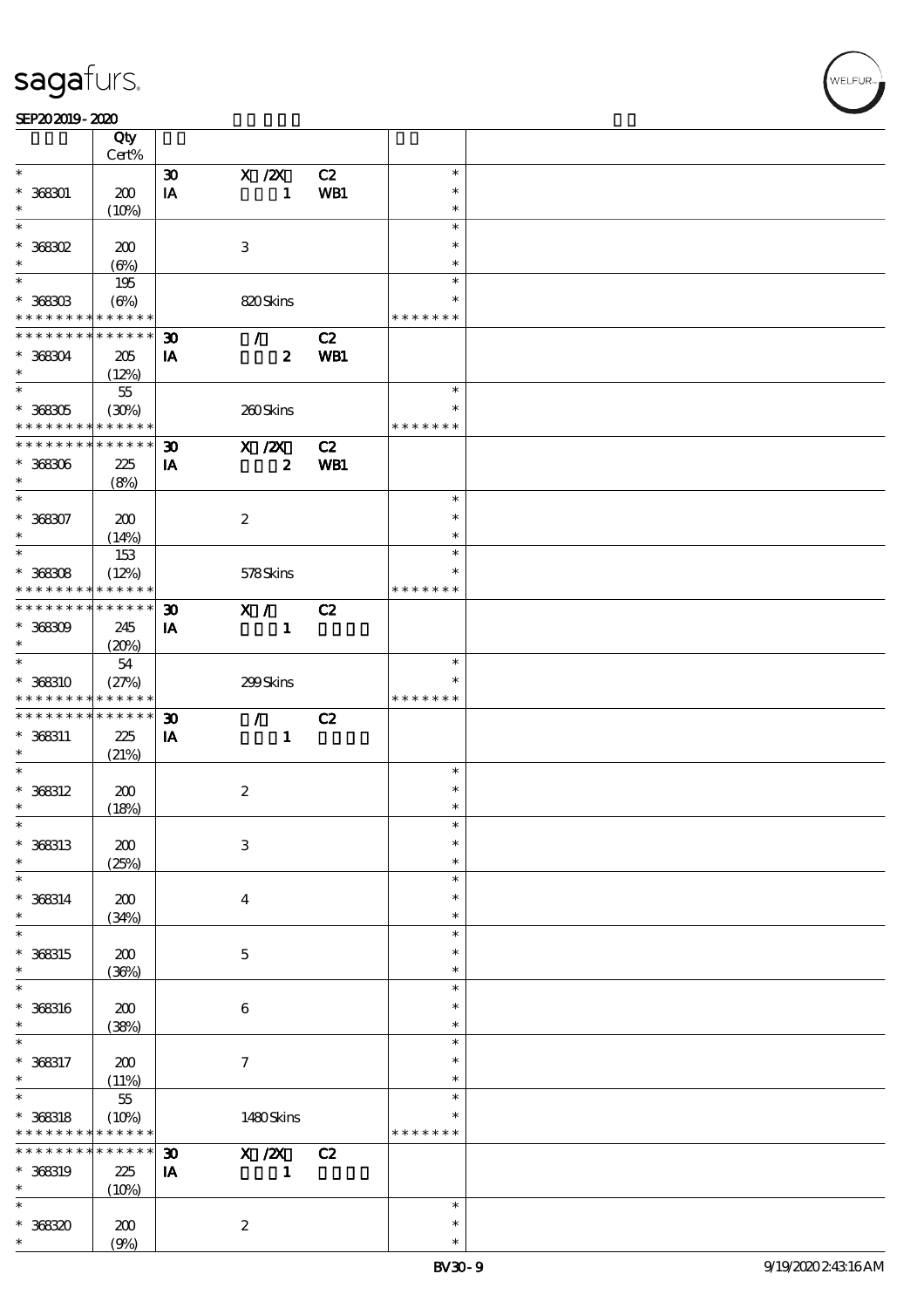$\overline{\mathsf{T}}$ 

### $SEP202019 - 2020$

|                                          | Qty<br>Cert%               |                             |                             |       |               |  |
|------------------------------------------|----------------------------|-----------------------------|-----------------------------|-------|---------------|--|
| $\ast$                                   |                            |                             |                             |       |               |  |
|                                          |                            | $\boldsymbol{\mathfrak{D}}$ | $X$ / $ZX$                  | C2    | $\ast$        |  |
| $* 368321$                               | 200                        | IA                          | $\mathbf{1}$                |       | $\ast$        |  |
| $\ast$                                   | (11%)                      |                             |                             |       | $\ast$        |  |
| $\ast$                                   |                            |                             |                             |       | $\ast$        |  |
| $* 368322$                               | 200                        |                             | $\bf{4}$                    |       | $\ast$        |  |
| $\ast$                                   | (13%)                      |                             |                             |       | $\ast$        |  |
|                                          |                            |                             |                             |       | $\ast$        |  |
| $* 368323$                               | 200                        |                             | $\mathbf 5$                 |       | $\ast$        |  |
| $\ast$                                   |                            |                             |                             |       | $\ast$        |  |
|                                          | (13%)                      |                             |                             |       |               |  |
|                                          |                            |                             |                             |       | $\ast$        |  |
| $* 368324$                               | 200                        |                             | 6                           |       | $\ast$        |  |
| $\ast$                                   | (13%)                      |                             |                             |       | $\ast$        |  |
|                                          | $5\!$                      |                             |                             |       | $\ast$        |  |
| $* 368325$                               | (10%)                      |                             | 1280Skins                   |       | $\ast$        |  |
| * * * * * * * *                          | $* * * * * * *$            |                             |                             |       | * * * * * * * |  |
| * * * * * * * *                          | * * * * * *                | $\boldsymbol{\mathfrak{D}}$ | $\mathcal{T}^{\mathcal{A}}$ | C2    |               |  |
| * 368326                                 |                            |                             |                             |       |               |  |
| $\ast$                                   | 225                        | IA                          | $\boldsymbol{z}$            |       |               |  |
| $\ast$                                   | (23%)                      |                             |                             |       |               |  |
|                                          | 105                        |                             |                             |       | $\ast$        |  |
| $* 368327$                               | (19%)                      |                             | 330Skins                    |       | $\ast$        |  |
| * * * * * * * *                          | * * * * * *                |                             |                             |       | * * * * * * * |  |
|                                          |                            | $\boldsymbol{\mathfrak{D}}$ | $X$ $X$                     | C2    |               |  |
| 36828                                    | 114                        | <b>SROY</b>                 | $\mathbf{1}$                |       |               |  |
|                                          | (43%)                      |                             |                             |       |               |  |
|                                          |                            | $\boldsymbol{\mathfrak{D}}$ |                             | C1/C2 |               |  |
| 368329                                   | 225                        | <b>SROY</b>                 | $\mathbf{1}$                |       |               |  |
|                                          | (47%)                      |                             |                             |       |               |  |
| * * * * * * * *                          | * * * * * *                | $\boldsymbol{\mathfrak{D}}$ |                             | C2    |               |  |
|                                          |                            |                             |                             |       |               |  |
| $*36830$                                 | $205\,$                    | <b>SROY</b>                 | $\mathbf{1}$                |       |               |  |
| $\ast$                                   | (51%)                      |                             |                             |       |               |  |
| $\ast$                                   |                            |                             |                             |       | $\ast$        |  |
| $* 368331$                               | 180                        |                             | $\boldsymbol{2}$            |       | $\ast$        |  |
| $\ast$                                   | (37%)                      |                             |                             |       | $\ast$        |  |
| $*$                                      | 149                        |                             |                             |       | $\ast$        |  |
| $* 36832$                                | (28%)                      |                             | 534Skins                    |       | $\ast$        |  |
| * * * * * * * * <mark>* * * * * *</mark> |                            |                             |                             |       | * * * * * * * |  |
|                                          |                            | $\boldsymbol{\mathfrak{D}}$ | $\mathcal{L}$               | C3    |               |  |
| 36833                                    | 131                        | <b>SROY</b>                 | $\mathbf{1}$                |       |               |  |
|                                          | (38%)                      |                             |                             |       |               |  |
|                                          |                            | $\boldsymbol{\mathfrak{D}}$ |                             | C1    |               |  |
|                                          |                            |                             |                             |       |               |  |
| 36834                                    | 184                        | <b>SROY</b>                 | $\mathbf{1}$                |       |               |  |
|                                          | (29%)                      |                             |                             |       |               |  |
| * * * * * * * *                          | * * * * * *                | $\boldsymbol{\mathfrak{D}}$ |                             | C2    |               |  |
| $* 36835$                                | 180                        | <b>SROY</b>                 | $\mathbf{1}$                |       |               |  |
| $\ast$                                   | (43%)                      |                             |                             |       |               |  |
| $\ast$                                   |                            |                             |                             |       | $\ast$        |  |
| $* 368336$                               | 180                        |                             | $\boldsymbol{z}$            |       | $\ast$        |  |
| $\ast$                                   | (40%)                      |                             |                             |       | $\ast$        |  |
| $\ast$                                   |                            |                             |                             |       | $\ast$        |  |
| $* 368337$                               | 180                        |                             | $\,3\,$                     |       | $\ast$        |  |
| $\ast$                                   |                            |                             |                             |       | $\ast$        |  |
| $\overline{\ast}$                        | (20%)                      |                             |                             |       | $\ast$        |  |
|                                          | 180                        |                             |                             |       |               |  |
| $* 36838$                                | (27%)                      |                             | 720Skins                    |       | ∗             |  |
| * * * * * * * *                          | * * * * * *                |                             |                             |       | * * * * * * * |  |
| * * * * * * * *                          | $\ast\ast\ast\ast\ast\ast$ | $\boldsymbol{\mathfrak{D}}$ | $\mathbf{x}$                | C1    |               |  |
| $* 36839$                                | 205                        | <b>SROY</b>                 | $\mathbf{1}$                |       |               |  |
| $\ast$                                   | (8%)                       |                             |                             |       |               |  |
| $\ast$                                   | 188                        |                             |                             |       | $\ast$        |  |
| $* 368340$                               | (22%)                      |                             | 393Skins                    |       | $\ast$        |  |
| * * * * * * * *                          | * * * * * *                |                             |                             |       | * * * * * * * |  |
|                                          |                            |                             |                             |       |               |  |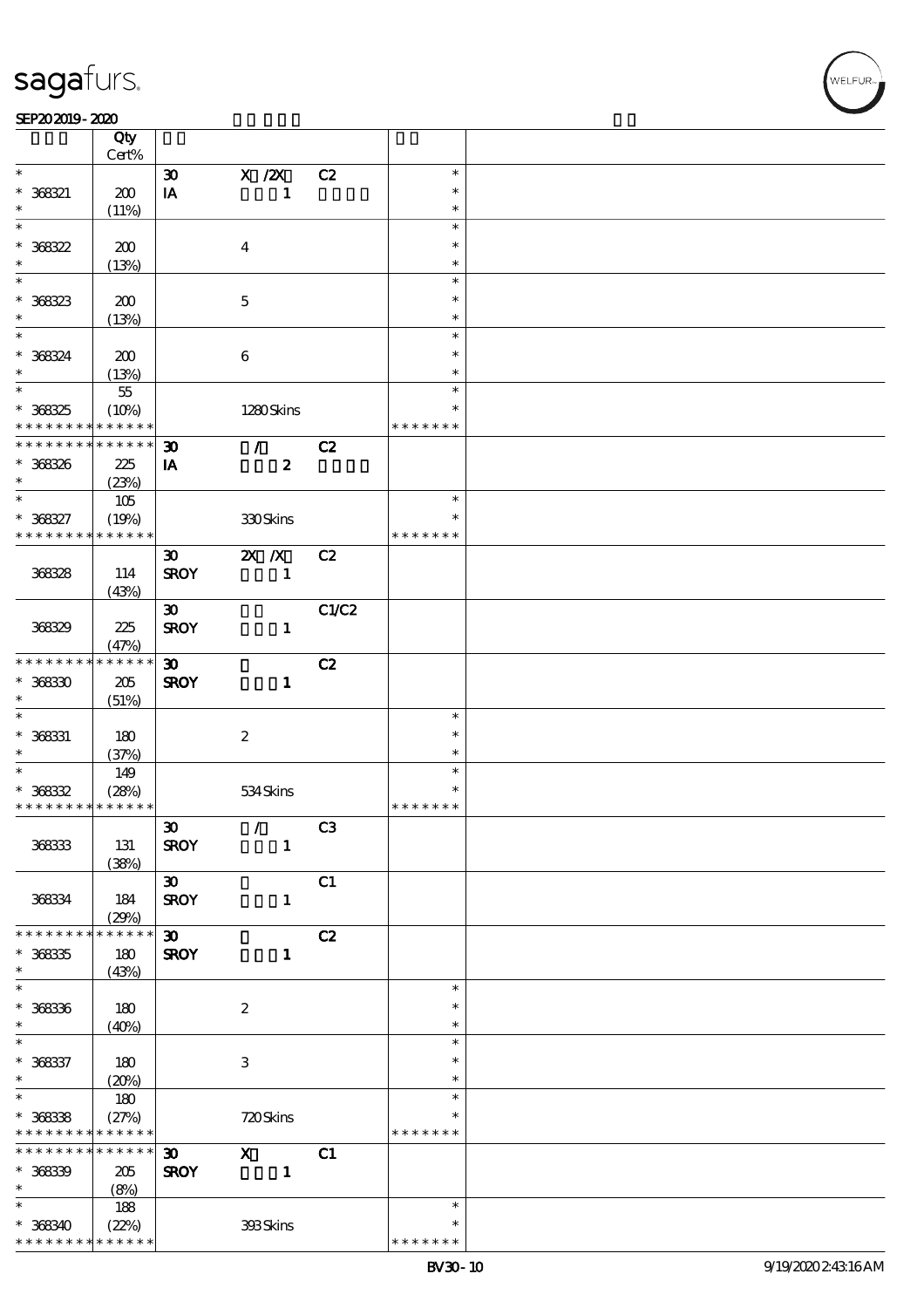### SEP202019-2020

|                                           | Qty<br>Cert%                   |                             |                           |       |                            |  |
|-------------------------------------------|--------------------------------|-----------------------------|---------------------------|-------|----------------------------|--|
| * * * * * * * *                           | * * * * * *                    | $\boldsymbol{\mathfrak{D}}$ | $\mathbf x$               | C2    |                            |  |
| $* 368341$<br>$\ast$                      | $205\,$<br>(51%)               | <b>SROY</b>                 | $\mathbf{1}$              |       |                            |  |
| $\overline{\ast}$                         |                                |                             |                           |       | $\ast$                     |  |
| $* 368342$<br>$\ast$                      | 180                            |                             | $\boldsymbol{2}$          |       | $\ast$<br>$\ast$           |  |
| $\overline{\ast}$                         | (58%)                          |                             |                           |       |                            |  |
| * 368343<br>$\ast$                        | 180<br>(40%)                   |                             | $\ensuremath{\mathbf{3}}$ |       | $\ast$<br>$\ast$<br>$\ast$ |  |
| $\overline{\ast}$                         |                                |                             |                           |       | $\ast$                     |  |
| * 368344<br>$\ast$                        | 180<br>(33%)                   |                             | $\boldsymbol{4}$          |       | $\ast$<br>$\ast$           |  |
|                                           |                                |                             |                           |       | $\ast$                     |  |
| $* 368345$<br>$\ast$                      | 180<br>(41%)                   |                             | $\mathbf 5$               |       | $\ast$<br>$\ast$           |  |
| $\overline{\ast}$                         |                                |                             |                           |       | $\ast$                     |  |
| $* 368346$<br>$\ast$                      | 180<br>(29%)                   |                             | $\bf 6$                   |       | $\ast$<br>$\ast$           |  |
| $\overline{\ast}$                         |                                |                             |                           |       | $\ast$                     |  |
| $* 368347$<br>$\ast$                      | 180<br>(32%)                   |                             | $\boldsymbol{\tau}$       |       | $\ast$<br>$\ast$           |  |
| $\overline{\ast}$                         |                                |                             |                           |       | $\ast$                     |  |
| $* 368348$<br>$\ast$                      | 180<br>(40%)                   |                             | $\bf 8$                   |       | $\ast$<br>$\ast$           |  |
| $\overline{\ast}$                         |                                |                             |                           |       | $\ast$                     |  |
| $* 368349$<br>$\ast$                      | 180<br>(31%)                   |                             | $9\,$                     |       | $\ast$<br>$\ast$           |  |
| $\overline{\ast}$                         |                                |                             |                           |       | $\ast$                     |  |
| $* 368350$<br>$\ast$                      | 180<br>(50%)                   |                             | $10\,$                    |       | $\ast$<br>$\ast$           |  |
|                                           | $169$                          |                             |                           |       | $\ast$                     |  |
| $* 368351$                                | (37%)                          |                             | 1994Skins                 |       | $\ast$                     |  |
| * * * * * * * *                           | * * * * * *                    |                             |                           |       | * * * * * * *              |  |
| * * * * * * * *                           | $******$                       | $\boldsymbol{\mathfrak{D}}$ | $\boldsymbol{\mathrm{X}}$ | C3    |                            |  |
| $* 368352$                                | 205                            | <b>SROY</b>                 | $\mathbf{1}$              |       |                            |  |
| $\ast$                                    | (38%)                          |                             |                           |       |                            |  |
| $\ast$                                    |                                |                             |                           |       | $\ast$                     |  |
| * 368353                                  | 180                            |                             | $\boldsymbol{2}$          |       | $\ast$                     |  |
| $\ast$<br>$\ast$                          | (31%)                          |                             |                           |       | $\ast$<br>$\ast$           |  |
|                                           |                                |                             |                           |       | $\ast$                     |  |
| $* 368354$<br>$\ast$<br>$\overline{\ast}$ | 180<br>(22%)                   |                             | 3                         |       | $\ast$<br>$\ast$           |  |
| $* 368355$                                | $\boldsymbol{\omega}$<br>(21%) |                             | 625Skins                  |       | ∗                          |  |
| * * * * * * * *                           | * * * * * *                    |                             |                           |       | * * * * * * *              |  |
| * * * * * * * *                           | $* * * * * * *$                | $\boldsymbol{\mathfrak{D}}$ | $\boldsymbol{\mathsf{z}}$ | C2    |                            |  |
| $* 368356$                                | 205                            | <b>SROY</b>                 | $\mathbf{1}$              |       |                            |  |
| $\ast$                                    | (10%)                          |                             |                           |       |                            |  |
| $\ast$                                    | 136                            |                             |                           |       | $\ast$                     |  |
| $* 368357$                                | (5%)                           |                             | 341 Skins                 |       | ∗                          |  |
| * * * * * * * * <mark>* * * * * *</mark>  |                                |                             |                           |       | * * * * * * *              |  |
|                                           |                                | $\boldsymbol{\mathfrak{D}}$ | $\boldsymbol{\mathsf{Z}}$ | C3    |                            |  |
| 368358                                    | 135                            | <b>SROY</b>                 | $\mathbf{1}$              |       |                            |  |
|                                           | (11%)                          |                             |                           |       |                            |  |
|                                           |                                | $\boldsymbol{\mathfrak{D}}$ |                           | C1/C2 |                            |  |
|                                           |                                | <b>SROY</b>                 | $\boldsymbol{z}$          |       |                            |  |
| 368359                                    | 147<br>(41%)                   |                             |                           |       |                            |  |
|                                           |                                | $\boldsymbol{\mathfrak{D}}$ |                           | C2    |                            |  |
| 368360                                    | 217                            | <b>SROY</b>                 | $\pmb{2}$                 |       |                            |  |
|                                           | (52%)                          |                             |                           |       |                            |  |

VELFUR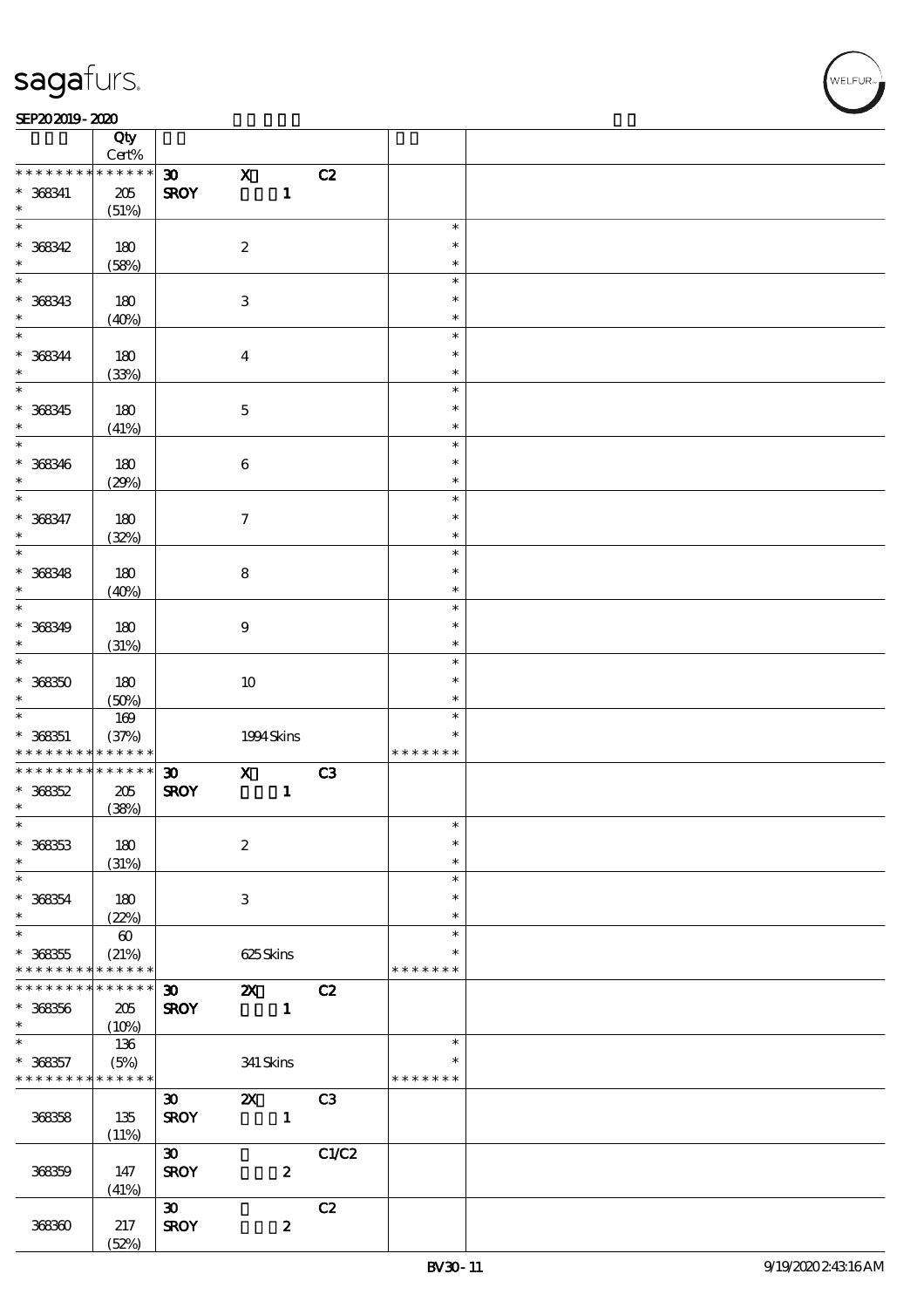### SEP202019-2020

| Cert% |                                                                                                                                                                                  |                                                                                                                                                                                                                                        |                                                                  |                                                                                                            |                            |
|-------|----------------------------------------------------------------------------------------------------------------------------------------------------------------------------------|----------------------------------------------------------------------------------------------------------------------------------------------------------------------------------------------------------------------------------------|------------------------------------------------------------------|------------------------------------------------------------------------------------------------------------|----------------------------|
|       |                                                                                                                                                                                  |                                                                                                                                                                                                                                        |                                                                  |                                                                                                            |                            |
|       |                                                                                                                                                                                  |                                                                                                                                                                                                                                        |                                                                  |                                                                                                            |                            |
|       |                                                                                                                                                                                  |                                                                                                                                                                                                                                        |                                                                  |                                                                                                            |                            |
|       |                                                                                                                                                                                  |                                                                                                                                                                                                                                        |                                                                  |                                                                                                            |                            |
|       |                                                                                                                                                                                  |                                                                                                                                                                                                                                        |                                                                  |                                                                                                            |                            |
|       |                                                                                                                                                                                  |                                                                                                                                                                                                                                        |                                                                  |                                                                                                            |                            |
|       |                                                                                                                                                                                  |                                                                                                                                                                                                                                        |                                                                  | $\ast$                                                                                                     |                            |
|       |                                                                                                                                                                                  |                                                                                                                                                                                                                                        |                                                                  | $\ast$                                                                                                     |                            |
|       |                                                                                                                                                                                  |                                                                                                                                                                                                                                        |                                                                  | * * * * * * *                                                                                              |                            |
|       |                                                                                                                                                                                  |                                                                                                                                                                                                                                        |                                                                  |                                                                                                            |                            |
|       |                                                                                                                                                                                  |                                                                                                                                                                                                                                        |                                                                  |                                                                                                            |                            |
|       |                                                                                                                                                                                  |                                                                                                                                                                                                                                        |                                                                  |                                                                                                            |                            |
|       |                                                                                                                                                                                  |                                                                                                                                                                                                                                        |                                                                  | $\ast$                                                                                                     |                            |
|       |                                                                                                                                                                                  |                                                                                                                                                                                                                                        |                                                                  | $\ast$                                                                                                     |                            |
|       |                                                                                                                                                                                  |                                                                                                                                                                                                                                        |                                                                  | $\ast$                                                                                                     |                            |
|       |                                                                                                                                                                                  |                                                                                                                                                                                                                                        |                                                                  | $\ast$                                                                                                     |                            |
|       |                                                                                                                                                                                  |                                                                                                                                                                                                                                        |                                                                  | ∗                                                                                                          |                            |
|       |                                                                                                                                                                                  |                                                                                                                                                                                                                                        |                                                                  | * * * * * * *                                                                                              |                            |
|       |                                                                                                                                                                                  |                                                                                                                                                                                                                                        |                                                                  |                                                                                                            |                            |
|       |                                                                                                                                                                                  |                                                                                                                                                                                                                                        |                                                                  |                                                                                                            |                            |
|       |                                                                                                                                                                                  |                                                                                                                                                                                                                                        |                                                                  |                                                                                                            |                            |
|       | Qty<br>95<br>(38%)<br>195<br>(30%)<br>39<br>(33%)<br>* * * * * *<br>* * * * * * * *<br>205<br>(19%)<br>180<br>(20%)<br>80<br>(28%)<br>* * * * * * * * * * * * * *<br>73<br>(23%) | $\boldsymbol{\mathfrak{D}}$<br><b>SROY</b><br>* * * * * * * * * * * * * *<br>30 <sub>o</sub><br><b>SROY</b><br>* * * * * * * * * * * * * *<br>$\boldsymbol{\mathfrak{D}}$<br><b>SROY</b><br>$\boldsymbol{\mathfrak{D}}$<br><b>SROY</b> | $\mathbf{x}$<br>$\mathbf{x}$<br>$\boldsymbol{2}$<br>$\mathbf{x}$ | $\boldsymbol{z}$<br>C1<br>$\boldsymbol{z}$<br>234Skins<br>$\boldsymbol{z}$<br>465Skins<br>$\boldsymbol{z}$ | C <sub>3</sub><br>C2<br>C3 |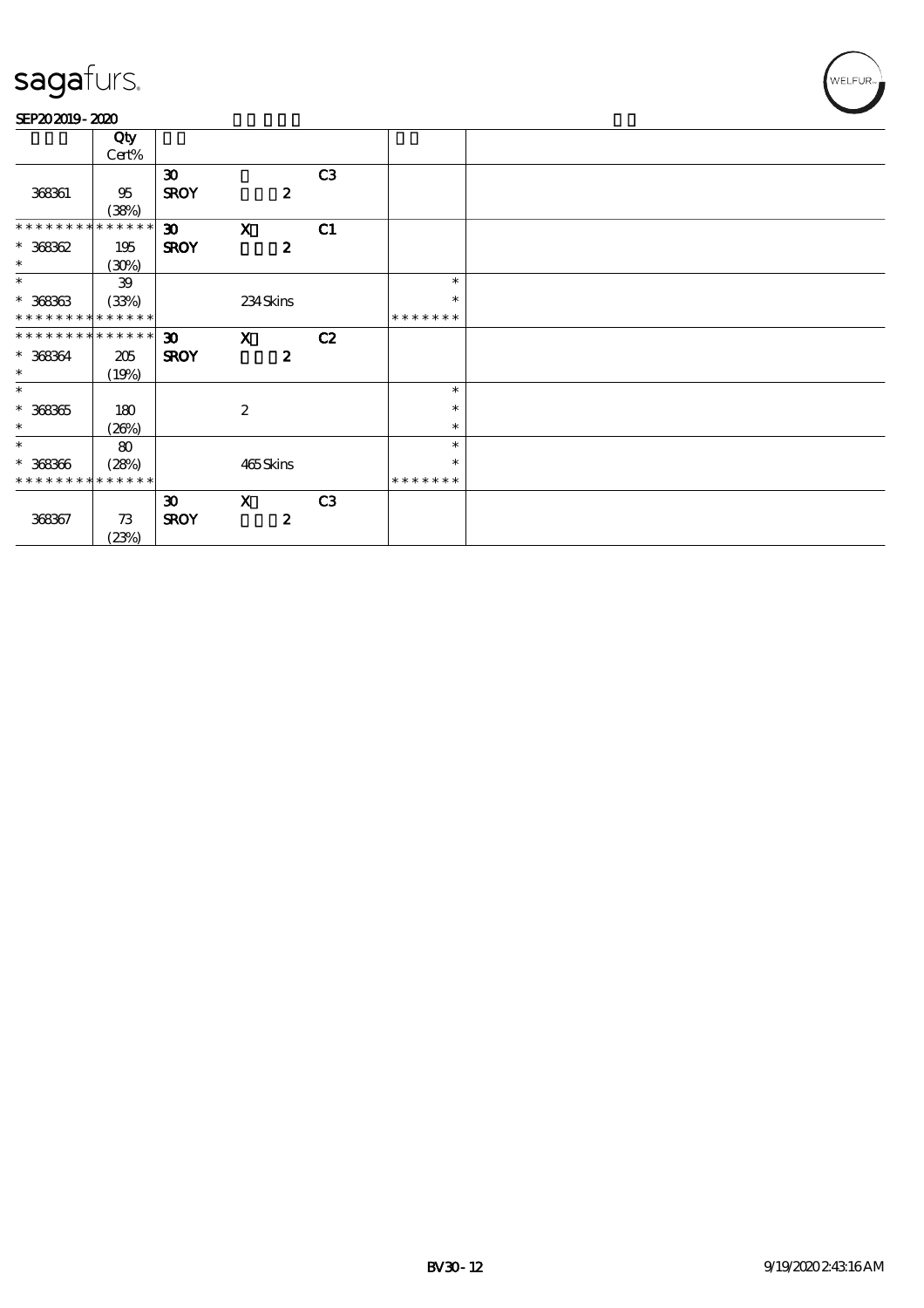### $SEP202019 - 2020$

|                                          | Qty<br>Cert%            |                             |                           |                |               |  |
|------------------------------------------|-------------------------|-----------------------------|---------------------------|----------------|---------------|--|
|                                          |                         |                             |                           |                |               |  |
|                                          |                         | $\boldsymbol{\mathbf{z}}$   | $\boldsymbol{\mathsf{Z}}$ | C1/C2          |               |  |
| 368401                                   | 186                     | ${\bf s}$                   | $\mathbf{1}$              |                |               |  |
|                                          | (9%)                    |                             |                           |                |               |  |
|                                          |                         | $\boldsymbol{\mathfrak{D}}$ | $\mathbf X$               | C1             |               |  |
| 368402                                   | 114                     | $\mathbf{S}$                | $\mathbf{1}$              |                |               |  |
|                                          | (9%)                    |                             |                           |                |               |  |
|                                          |                         | $\boldsymbol{\mathbf{z}}$   | $\boldsymbol{\mathrm{X}}$ | C2             |               |  |
| 368403                                   | 230                     | ${\bf s}$                   | $\mathbf{1}$              |                |               |  |
|                                          | (20%)                   |                             |                           |                |               |  |
|                                          |                         | $\boldsymbol{\mathsf{20}}$  | $X$ $N$                   | C3             |               |  |
| 368404                                   | 143                     | ${\bf s}$                   | $\mathbf{1}$              |                |               |  |
|                                          | (53%)                   |                             |                           |                |               |  |
|                                          |                         | $\boldsymbol{\mathfrak{D}}$ |                           | C1             |               |  |
| 368405                                   | 172                     | ${\bf s}$                   | $\mathbf{1}$              |                |               |  |
|                                          | (18%)                   |                             |                           |                |               |  |
|                                          |                         | $\boldsymbol{\mathsf{20}}$  |                           | C1/C2          |               |  |
|                                          |                         |                             |                           |                |               |  |
| 368406                                   | 156                     | ${\bf s}$                   | $\mathbf{1}$              |                |               |  |
| * * * * * * * *                          | (18%)<br>* * * * * *    |                             |                           |                |               |  |
|                                          |                         | $\boldsymbol{\mathfrak{D}}$ |                           | C2             |               |  |
| $* 368407$                               | 285                     | $\mathbf{S}$                | $\mathbf{1}$              |                |               |  |
| $\ast$                                   | (25%)                   |                             |                           |                |               |  |
| $\ast$                                   | $8\!2$                  |                             |                           |                | $\ast$        |  |
| $* 368408$                               | (20%)                   |                             | 367Skins                  |                | $\ast$        |  |
| * * * * * * * *                          | * * * * * *             |                             |                           |                | * * * * * * * |  |
|                                          |                         | $\boldsymbol{\mathbf{z}}$   |                           | C <sub>3</sub> |               |  |
| 368409                                   | 202                     | ${\bf s}$                   | $\mathbf{1}$              |                |               |  |
|                                          | (53%)                   |                             |                           |                |               |  |
|                                          |                         | $\boldsymbol{\mathsf{20}}$  |                           | C1             |               |  |
| 368410                                   | 95                      | $\mathbf{S}$                | $\mathbf{1}$              |                |               |  |
|                                          | (34%)                   |                             |                           |                |               |  |
| * * * * * * * *                          | * * * * * *             | $\boldsymbol{\mathbf{z}}$   |                           | <b>C1/C2</b>   |               |  |
| * 368411                                 | 285                     | ${\bf s}$                   | $\mathbf{1}$              |                |               |  |
| $\ast$                                   | (16%)                   |                             |                           |                |               |  |
| $\overline{\ast}$                        | $\boldsymbol{\pi}$      |                             |                           |                | $\ast$        |  |
| $* 368412$                               | (10%)                   |                             | 355Skins                  |                | $\ast$        |  |
| * * * * * * * * <mark>* * * * * *</mark> |                         |                             |                           |                | * * * * * * * |  |
|                                          |                         | $\pmb{\mathcal{Z}}$         |                           | C2             |               |  |
| 368413                                   | 48                      | ${\bf s}$                   | $\mathbf{1}$              |                |               |  |
|                                          | (27%)                   |                             |                           |                |               |  |
|                                          |                         | $\boldsymbol{\mathsf{20}}$  |                           | C3             |               |  |
| 368414                                   | 120                     | ${\bf s}$                   | $\mathbf{1}$              |                |               |  |
|                                          |                         |                             |                           |                |               |  |
|                                          | (14%)                   |                             |                           |                |               |  |
|                                          | 197                     | $\pmb{\mathcal{Z}}$         |                           | C1             |               |  |
| 368415                                   |                         | ${\bf s}$                   | $\mathbf{1}$              |                |               |  |
| * * * * * * *                            | (15%)<br>* * * * * *    |                             |                           |                |               |  |
|                                          |                         | $\boldsymbol{\mathbf{z}}$   |                           | C2             |               |  |
| $* 368416$                               | ${\bf 285}$             | ${\bf s}$                   | $\mathbf{1}$              |                |               |  |
| $\ast$                                   | (11%)                   |                             |                           |                |               |  |
| $\ast$                                   |                         |                             |                           |                | $\ast$        |  |
| $* 368417$                               | 260                     |                             | $\boldsymbol{2}$          |                | $\ast$        |  |
| $\ast$                                   | (6%)                    |                             |                           |                | $\ast$        |  |
| $\overline{\ast}$                        | $\boldsymbol{\omega}$   |                             |                           |                | $\ast$        |  |
| $* 368418$                               | (18%)                   |                             | $614$ Skins               |                | $\ast$        |  |
| * * * * * * * *                          | * * * * * *             |                             |                           |                | * * * * * * * |  |
|                                          |                         | $\boldsymbol{\mathfrak{D}}$ |                           | C <sub>3</sub> |               |  |
| 368419                                   | 286                     | ${\bf s}$                   | $\mathbf{1}$              |                |               |  |
|                                          | (11%)                   |                             |                           |                |               |  |
| * * * * * * *                            | $* * * * * *$<br>$\ast$ | $\boldsymbol{\mathbf{z}}$   | $\boldsymbol{\mathrm{X}}$ | C2             |               |  |
| $*368420$                                | 285                     | ${\bf s}$                   | $\mathbf{1}$              |                |               |  |
| $\ast$                                   | (5%)                    |                             |                           |                |               |  |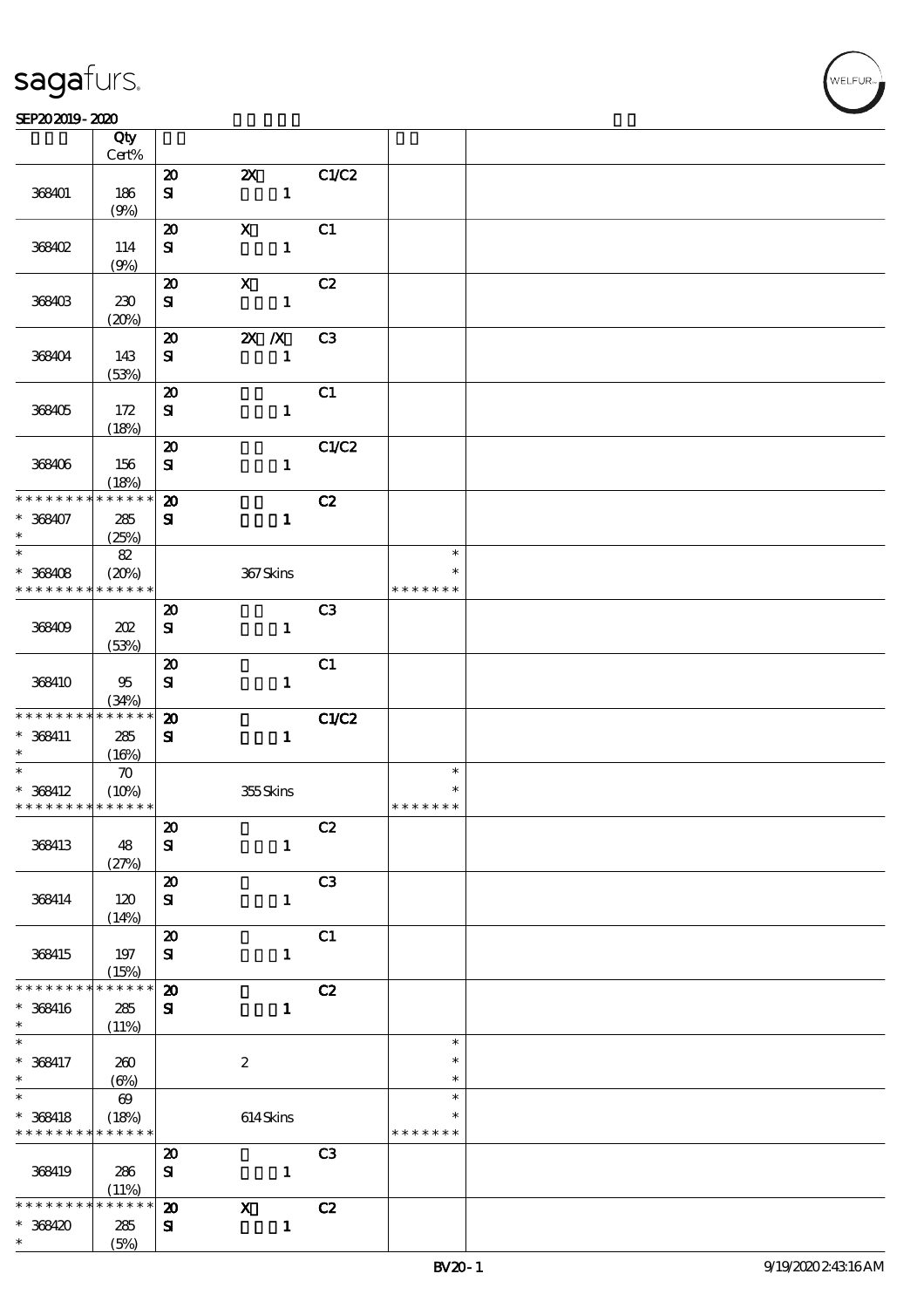### $SEP202019 - 2020$

|                                            | Qty<br>Cert%    |                                        |                                 |                |               |  |
|--------------------------------------------|-----------------|----------------------------------------|---------------------------------|----------------|---------------|--|
| $\ast$                                     | 145             | $\boldsymbol{\mathbf{z}}$              | $\mathbf{x}$                    | C2             | $\ast$        |  |
| $* 368421$                                 | (10%)           | ${\bf s}$                              | $\mathbf{1}$                    |                |               |  |
| * * * * * * * *                            | * * * * * *     |                                        |                                 |                | * * * * * * * |  |
|                                            |                 | $\boldsymbol{\mathfrak{D}}$            | $\mathbf{x}$                    | C <sub>3</sub> |               |  |
| 368422                                     | 290             | ${\bf s}$                              | $\mathbf{1}$                    |                |               |  |
|                                            | (11%)           |                                        |                                 |                |               |  |
|                                            |                 | $\boldsymbol{\mathfrak{D}}$            | $X \, / ZX$                     | C1             |               |  |
| 368423                                     | 215             | ${\bf s}$                              | $\mathbf{1}$                    |                |               |  |
|                                            | (10%)           |                                        |                                 |                |               |  |
| * * * * * * * *                            | $* * * * * * *$ | $\boldsymbol{\mathfrak{D}}$            | $X$ / $ZX$                      | C2             |               |  |
| $* 368424$                                 | 285             | ${\bf s}$                              | $\mathbf{1}$                    |                |               |  |
| $\ast$                                     | (9%)            |                                        |                                 |                |               |  |
| $\overline{\ast}$                          | 184             |                                        |                                 |                | $\ast$        |  |
| $* 368425$                                 | (8%)            |                                        | 469Skins                        |                | $\ast$        |  |
| * * * * * * * * * * * * * *                |                 |                                        |                                 |                | * * * * * * * |  |
|                                            |                 | $\boldsymbol{\mathfrak{D}}$            | $X \, /ZX$                      | C <sub>3</sub> |               |  |
| 368426                                     | 235             | ${\bf s}$                              | $\blacksquare$                  |                |               |  |
|                                            | (13%)           |                                        |                                 |                |               |  |
|                                            |                 | $\boldsymbol{\mathfrak{D}}$            | $X$ $N$                         | C2             |               |  |
| 368427                                     | 105             | ${\bf s}$                              | $\boldsymbol{z}$                |                |               |  |
|                                            | (21%)           |                                        |                                 |                |               |  |
|                                            |                 | $\boldsymbol{\mathfrak{D}}$            | $\mathcal{F}$                   | C1/C2          |               |  |
| 368428                                     | 165             | ${\bf s}$                              | $\boldsymbol{z}$                |                |               |  |
|                                            | (18%)           |                                        |                                 |                |               |  |
|                                            |                 | $\boldsymbol{\mathfrak{D}}$            | $\mathcal{F}$                   | C2             |               |  |
| 368429                                     | 122             | ${\bf s}$                              | $\boldsymbol{z}$                |                |               |  |
|                                            | (9%)            |                                        |                                 |                |               |  |
|                                            |                 | $\boldsymbol{\mathsf{20}}$             |                                 | C1/C2          |               |  |
| 368430                                     | 132             | ${\bf s}$                              | $\boldsymbol{2}$                |                |               |  |
|                                            | (14%)           |                                        |                                 |                |               |  |
|                                            |                 | $\boldsymbol{\mathbf{z}}$              | $\mathcal{F}$                   | C <sub>3</sub> |               |  |
| 368431                                     | 179             | ${\bf s}$                              | $\pmb{2}$                       |                |               |  |
|                                            | (24%)           |                                        |                                 |                |               |  |
|                                            |                 | $\boldsymbol{\mathbf{z}}$<br>${\bf s}$ | $\mathbf x$<br>$\boldsymbol{z}$ | C <sub>3</sub> |               |  |
| 368432                                     | 91<br>(3%)      |                                        |                                 |                |               |  |
|                                            |                 | $\boldsymbol{\omega}$                  | X / ZX C1/C2                    |                |               |  |
| 368433                                     | 260             | ${\bf s}$                              | $\boldsymbol{z}$                |                |               |  |
|                                            | (10%)           |                                        |                                 |                |               |  |
|                                            |                 | $\boldsymbol{\mathfrak{D}}$            | $\mathcal{L}$                   | C2             |               |  |
| 368434                                     | 239             | $\mathbf{B}$                           | $\mathbf{1}$                    | WB1            |               |  |
|                                            | (17%)           |                                        |                                 |                |               |  |
|                                            |                 | $\boldsymbol{\mathsf{20}}$             | X / C2                          |                |               |  |
| 368435                                     | 121             | $\mathbf{B}$                           | $\mathbf{1}$                    |                |               |  |
|                                            | (23%)           |                                        |                                 |                |               |  |
| * * * * * * * *                            | * * * * * *     | $\boldsymbol{\mathbf{z}}$              | $\mathcal{F}$ and $\mathcal{F}$ | C2             |               |  |
| $* 368436$                                 | 285             | $\mathbf{B}$                           | $\mathbf{1}$                    |                |               |  |
| $\ast$                                     | (16%)           |                                        |                                 |                |               |  |
| $\ast$                                     | 151             |                                        |                                 |                | $\ast$        |  |
| * 368437                                   | (11%)           |                                        | 436Skins                        |                |               |  |
| * * * * * * * * <mark>* * * * * * *</mark> |                 |                                        |                                 |                | * * * * * * * |  |
|                                            |                 | $\boldsymbol{\mathfrak{D}}$            | X / ZX C2                       |                |               |  |
| 368438                                     | 233             | $\mathbf{B}$                           | $\sim$ 1                        |                |               |  |
|                                            | (9%)            |                                        |                                 |                |               |  |
|                                            |                 | $\boldsymbol{\mathfrak{D}}$            | $\mathbf{x}$<br>$\sim$ $\sim$ 1 | C1/C2          |               |  |
| 368439                                     | 243<br>(12%)    | <b>SAGA</b>                            |                                 |                |               |  |
|                                            |                 | $\boldsymbol{\mathsf{20}}$             | $\mathbf{X}$                    | C1             |               |  |
| 36840                                      | 102             | <b>SAGA</b>                            | $\mathbf{1}$                    |                |               |  |
|                                            | (19%)           |                                        |                                 |                |               |  |

т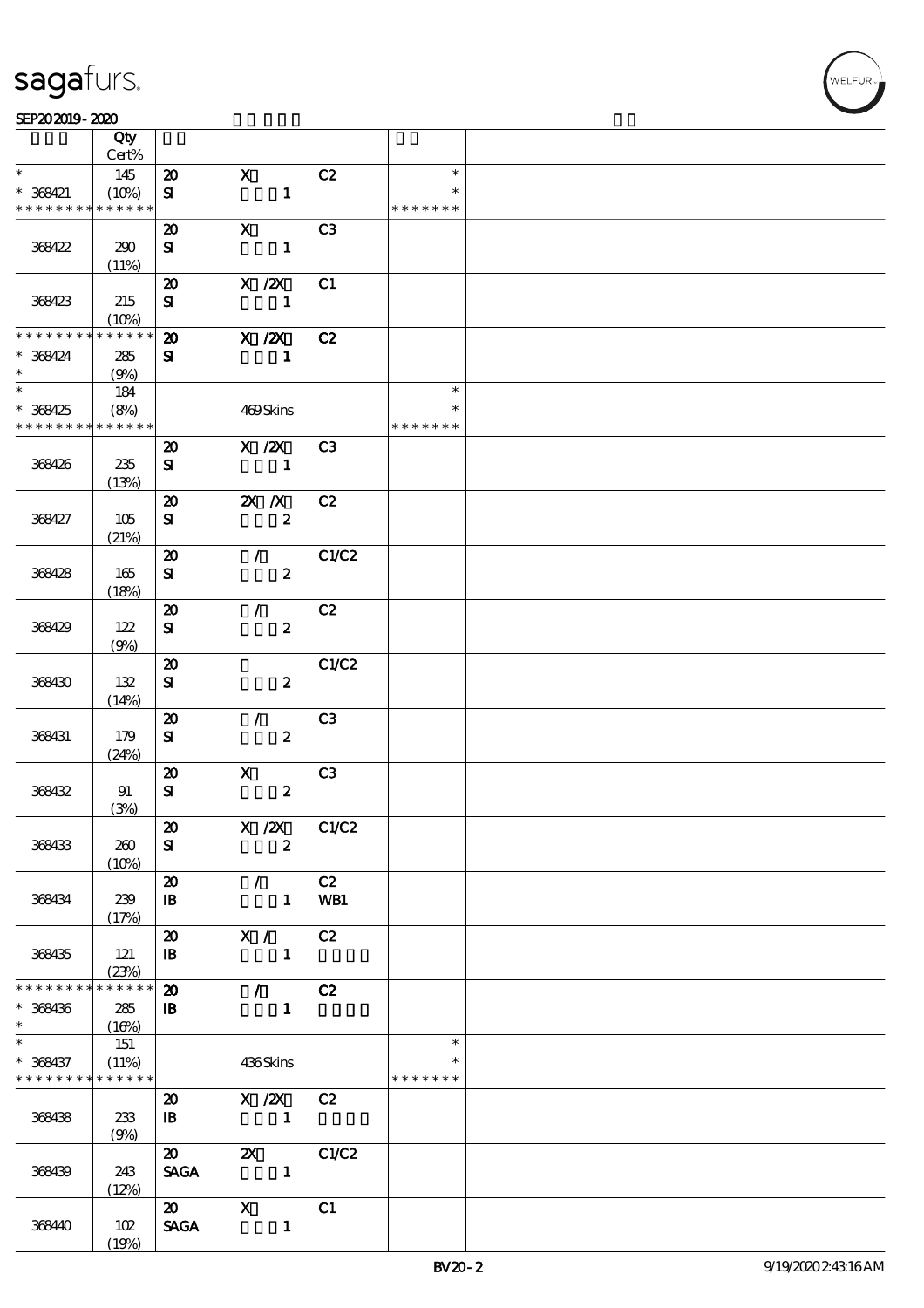### SEP202019-2020

|                                          | Qty<br>Cert%         |                                            |                              |                |                         |  |
|------------------------------------------|----------------------|--------------------------------------------|------------------------------|----------------|-------------------------|--|
|                                          |                      |                                            |                              |                |                         |  |
| 368441                                   |                      | $\boldsymbol{\mathfrak{D}}$<br><b>SAGA</b> | $\mathbf{x}$<br>$\mathbf{1}$ | C1/C2          |                         |  |
|                                          | 208<br>(25%)         |                                            |                              |                |                         |  |
| * * * * * * * *                          | * * * * * *          | $\boldsymbol{\mathsf{20}}$                 | $\mathbf{x}$                 | C2             |                         |  |
| $* 368442$                               | 265                  | <b>SAGA</b>                                | $\mathbf{1}$                 |                |                         |  |
| $\ast$                                   | (24%)                |                                            |                              |                |                         |  |
| $\overline{\ast}$                        | 65                   |                                            |                              |                | $\ast$                  |  |
| $* 368443$                               | (32%)                |                                            | 330Skins                     |                | $\ast$                  |  |
| * * * * * * * * * * * * * *              |                      |                                            |                              |                | * * * * * * *           |  |
|                                          |                      | $\boldsymbol{\mathfrak{D}}$                | $\mathbf{X}$ $\mathbf{X}$    | C <sub>3</sub> |                         |  |
| 368444                                   | 225                  | <b>SAGA</b>                                | $\mathbf{1}$                 |                |                         |  |
|                                          | (41%)                |                                            |                              |                |                         |  |
|                                          |                      | $\boldsymbol{\mathfrak{D}}$                |                              | C1             |                         |  |
| 368445                                   | 211                  | <b>SAGA</b>                                | $\mathbf{1}$                 |                |                         |  |
|                                          | (29%)                |                                            |                              |                |                         |  |
| * * * * * * * *                          | * * * * * *          | $\boldsymbol{\mathsf{20}}$                 |                              | C2             |                         |  |
| $* 368446$                               | 265                  | <b>SAGA</b>                                | $\mathbf{1}$                 |                |                         |  |
| $\ast$                                   | (29%)                |                                            |                              |                |                         |  |
| $\ast$                                   |                      |                                            |                              |                | $\ast$                  |  |
| $* 368447$                               | 240                  |                                            | $\boldsymbol{2}$             |                | $\ast$                  |  |
| $\ast$                                   | (25%)                |                                            |                              |                | $\ast$                  |  |
| $\ast$                                   | 68                   |                                            |                              |                | $\ast$                  |  |
| $* 368448$                               | (13%)                |                                            | 573Skins                     |                | $\ast$                  |  |
| * * * * * * * *                          | * * * * * *          |                                            |                              |                | * * * * * * *           |  |
| * * * * * * * *                          | * * * * * *          | $\boldsymbol{\mathfrak{D}}$                |                              | C <sub>3</sub> |                         |  |
| $* 368449$                               | 255                  | <b>SAGA</b>                                | $\mathbf{1}$                 |                |                         |  |
| $\ast$                                   | (39%)                |                                            |                              |                |                         |  |
| $\ast$                                   | 49                   |                                            |                              |                | $\ast$                  |  |
| $* 368450$                               | (57%)                |                                            | 304Skins                     |                |                         |  |
| * * * * * * * * * * * * * *              |                      |                                            |                              |                | * * * * * * *           |  |
|                                          |                      | $\boldsymbol{\mathfrak{D}}$                |                              | C1             |                         |  |
| 368451                                   | 191                  | <b>SAGA</b>                                | $\mathbf{1}$                 |                |                         |  |
|                                          | (25%)                |                                            |                              |                |                         |  |
| * * * * * * * *                          | * * * * * *          | $\boldsymbol{\mathfrak{D}}$                |                              | C2             |                         |  |
| $* 368452$                               | 265                  | <b>SAGA</b>                                | $\mathbf{1}$                 |                |                         |  |
| $\ast$                                   | (34%)                |                                            |                              |                |                         |  |
| $*$                                      |                      |                                            |                              |                | $\ast$                  |  |
| $* 368453$                               | 240                  |                                            | $\boldsymbol{2}$             |                | $\ast$                  |  |
| $\ast$                                   | (33%)                |                                            |                              |                | $\ast$                  |  |
| $\ast$                                   |                      |                                            |                              |                | $\ast$                  |  |
| $* 368454$                               | 240                  |                                            | $\,3$                        |                | $\ast$                  |  |
| $\ast$                                   | (22%)                |                                            |                              |                | $\ast$                  |  |
| $\ast$                                   |                      |                                            |                              |                | $\ast$                  |  |
| $* 368455$                               | 240                  |                                            | $\bf{4}$                     |                | $\ast$                  |  |
| $\ast$                                   | (20%)                |                                            |                              |                | $\ast$                  |  |
| $\ast$                                   |                      |                                            |                              |                | $\ast$                  |  |
| $* 368456$                               | 240                  |                                            | $\mathbf 5$                  |                | $\ast$                  |  |
| $\ast$<br>$\ast$                         | (18%)                |                                            |                              |                | $\ast$                  |  |
|                                          | 245                  |                                            |                              |                | $\ast$                  |  |
| $* 368457$<br>* * * * * * * *            | (24%)<br>* * * * * * |                                            | 1470Skins                    |                | $\ast$<br>* * * * * * * |  |
| * * * * * * * *                          | * * * * * *          |                                            |                              |                |                         |  |
| $* 368458$                               |                      | $\boldsymbol{\mathfrak{D}}$                |                              | C <sub>3</sub> |                         |  |
| $\ast$                                   | 265                  | <b>SAGA</b>                                | $\mathbf{1}$                 |                |                         |  |
| $\ast$                                   | (27%)<br>217         |                                            |                              |                | $\ast$                  |  |
| $* 368459$                               | (16%)                |                                            | 482Skins                     |                | $\ast$                  |  |
| * * * * * * * * <mark>* * * * * *</mark> |                      |                                            |                              |                | * * * * * * *           |  |
| * * * * * * * *                          | * * * * * *          | $\boldsymbol{\mathfrak{D}}$                |                              | C1             |                         |  |
| $* 368400$                               | 265                  | <b>SAGA</b>                                | $\mathbf{1}$                 |                |                         |  |
| $\ast$                                   | (41%)                |                                            |                              |                |                         |  |
|                                          |                      |                                            |                              |                |                         |  |

VELFUR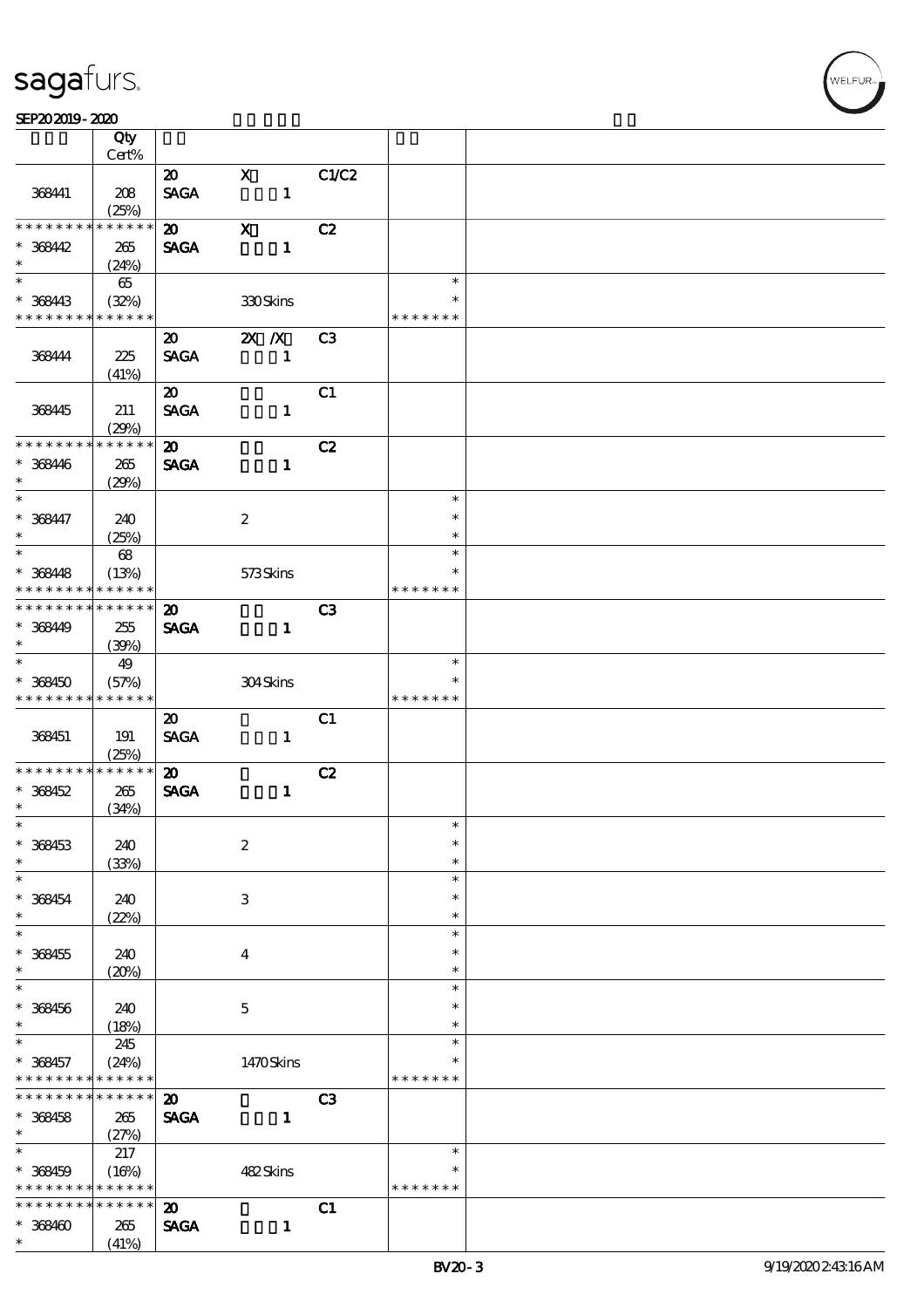### SEP202019-2020

|                   | Qty<br>$\mbox{Cert}\%$ |                                              |               |  |
|-------------------|------------------------|----------------------------------------------|---------------|--|
| $\ast$            |                        |                                              |               |  |
|                   |                        | C1<br>$\boldsymbol{\mathfrak{D}}$            | $\ast$        |  |
| $* 368461$        | 240                    | $\ensuremath{\mathsf{SAGA}}$<br>$\mathbf{1}$ | $\ast$        |  |
| $\ast$            | (55%)                  |                                              | $\ast$        |  |
| $\ast$            |                        |                                              | $\ast$        |  |
|                   |                        |                                              |               |  |
| $* 368462$        | 240                    | $\ensuremath{\mathbf{3}}$                    | $\ast$        |  |
| $\ast$            | (23%)                  |                                              | $\ast$        |  |
| $\ast$            |                        |                                              | $\ast$        |  |
|                   |                        |                                              | $\ast$        |  |
| $* 368463$        | 240                    | $\boldsymbol{4}$                             |               |  |
|                   | (18%)                  |                                              | $\ast$        |  |
| $\ast$            |                        |                                              | $\ast$        |  |
|                   |                        |                                              | $\ast$        |  |
| $* 368464$        | 240                    | $\mathbf 5$                                  |               |  |
| $\ast$            | (23%)                  |                                              | $\ast$        |  |
| $\overline{\ast}$ |                        |                                              | $\ast$        |  |
| $* 368465$        | 240                    | $\bf 6$                                      | $\ast$        |  |
| $\ast$            |                        |                                              |               |  |
|                   | (14%)                  |                                              | $\ast$        |  |
| $*$               | 186                    |                                              | $\ast$        |  |
| $* 368466$        | (42%)                  | $1651$ Skins                                 | $\ast$        |  |
| * * * * * * * *   | * * * * * *            |                                              | * * * * * * * |  |
| * * * * * * * *   |                        |                                              |               |  |
|                   | $******$               | C2<br>$\boldsymbol{\mathfrak{D}}$            |               |  |
| * 368467          | $265\,$                | <b>SAGA</b><br>$\mathbf{1}$                  |               |  |
| $\ast$            | (13%)                  |                                              |               |  |
| $\overline{\ast}$ |                        |                                              | $\ast$        |  |
|                   |                        |                                              |               |  |
| $* 368468$        | 240                    | $\boldsymbol{2}$                             | $\ast$        |  |
| $\ast$            | (14%)                  |                                              | $\ast$        |  |
| $\ast$            |                        |                                              | $\ast$        |  |
|                   |                        |                                              |               |  |
| $* 368469$        | 240                    | $\ensuremath{\mathbf{3}}$                    | $\ast$        |  |
| $\ast$            | (22%)                  |                                              | $\ast$        |  |
| $\ast$            |                        |                                              | $\ast$        |  |
| $* 368470$        | 240                    |                                              | $\ast$        |  |
|                   |                        | $\boldsymbol{4}$                             |               |  |
| $\ast$            | (15%)                  |                                              | $\ast$        |  |
| $\ast$            |                        |                                              | $\ast$        |  |
| $* 368471$        | 240                    | $\mathbf 5$                                  | $\ast$        |  |
| $\ast$            |                        |                                              | $\ast$        |  |
| $\ast$            | (16%)                  |                                              |               |  |
|                   |                        |                                              | $\ast$        |  |
| $* 368472$        | 240                    | $\bf 6$                                      | $\ast$        |  |
| $\ast$            | (24%)                  |                                              | $\ast$        |  |
|                   |                        |                                              | ж             |  |
|                   |                        |                                              | $\ast$        |  |
| $* 368473$        | 240                    | $\boldsymbol{7}$                             |               |  |
| $\ast$            | (33%)                  |                                              | $\ast$        |  |
| $\ast$            |                        |                                              | $\ast$        |  |
| $* 368474$        | 240                    | ${\bf 8}$                                    | $\ast$        |  |
|                   |                        |                                              |               |  |
| $\ast$            | (21%)                  |                                              | $\ast$        |  |
| $\ast$            |                        |                                              | $\ast$        |  |
| $* 368475$        | 240                    | $9\,$                                        | $\ast$        |  |
| $\ast$            |                        |                                              | $\ast$        |  |
|                   | (29%)                  |                                              |               |  |
| $\ast$            |                        |                                              | $\ast$        |  |
| $* 368476$        | 240                    | $10\,$                                       | $\ast$        |  |
| $\ast$            | (25%)                  |                                              | $\ast$        |  |
| $\ast$            |                        |                                              | $\ast$        |  |
|                   |                        |                                              |               |  |
| $* 368477$        | 240                    | $11\,$                                       | $\ast$        |  |
| $\ast$            | (12%)                  |                                              | $\ast$        |  |
| $\ast$            |                        |                                              | $\ast$        |  |
|                   |                        |                                              |               |  |
| * 368478          | 240                    | $12\,$                                       | $\ast$        |  |
| $\ast$            | (13%)                  |                                              | $\ast$        |  |
| $\ast$            |                        |                                              | $\ast$        |  |
| $* 368479$        | 240                    |                                              | $\ast$        |  |
|                   |                        | 13                                           |               |  |
| $\ast$            | (34%)                  |                                              | $\ast$        |  |
| $\ast$            | $164\,$                |                                              | $\ast$        |  |
| $* 368480$        | (29%)                  | 3309Skins                                    | $\ast$        |  |
| * * * * * * * *   | * * * * * *            |                                              | * * * * * * * |  |
|                   |                        |                                              |               |  |

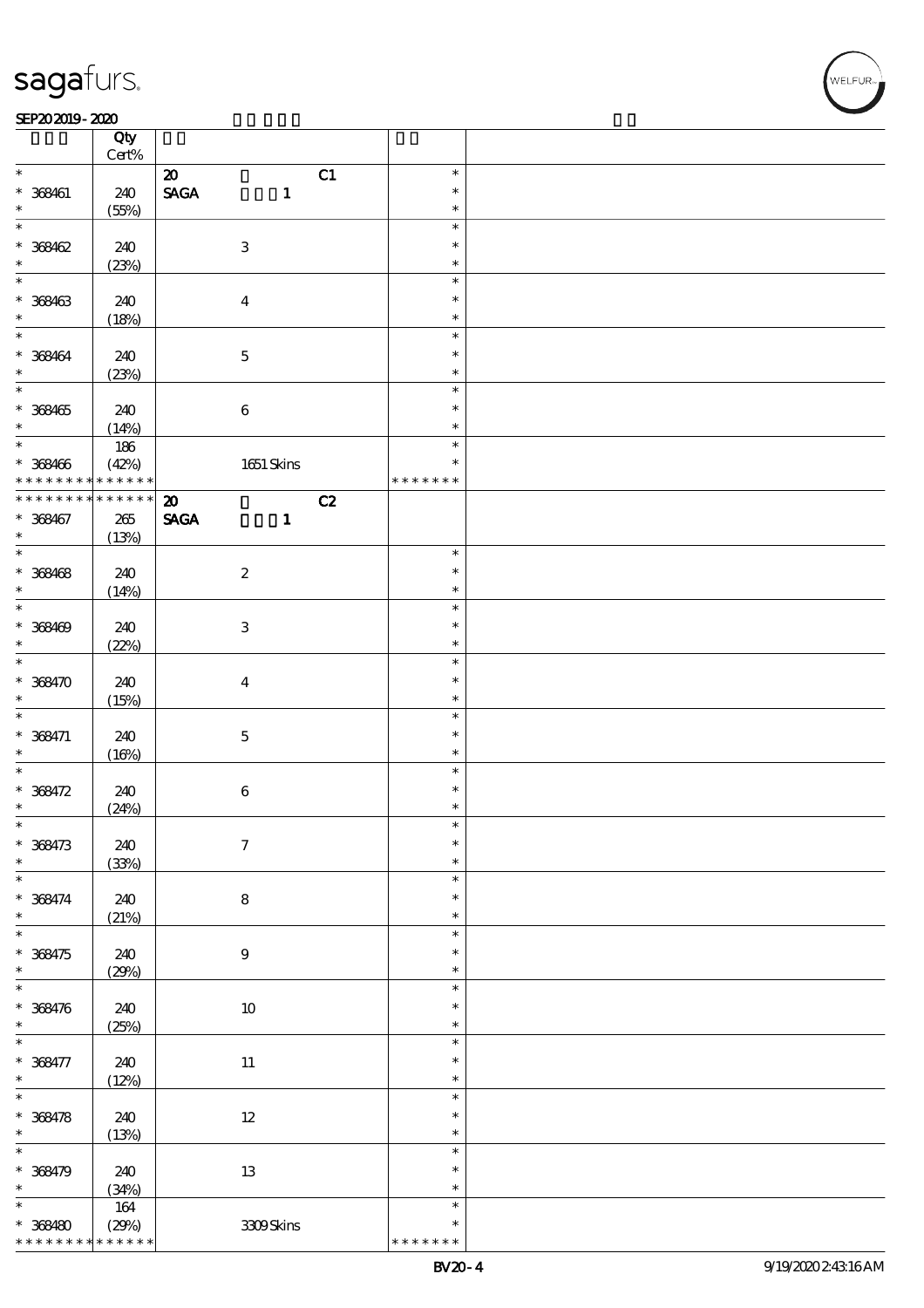$\top$ 

### $SEP202019 - 2020$

|                                            | Qty<br>Cert%    |                                |                           |                |               |  |
|--------------------------------------------|-----------------|--------------------------------|---------------------------|----------------|---------------|--|
| * * * * * * * *                            | * * * * * *     | $\boldsymbol{\mathbf{z}}$      |                           | C3             |               |  |
|                                            |                 |                                |                           |                |               |  |
| $* 368481$<br>$\ast$                       | 265             | <b>SAGA</b>                    | $\mathbf{1}$              |                |               |  |
|                                            | (14%)           |                                |                           |                |               |  |
| $\overline{\ast}$                          |                 |                                |                           |                | $\ast$        |  |
| $* 368482$                                 | 240             |                                | $\boldsymbol{2}$          |                | $\ast$        |  |
| $\ast$                                     | (19%)           |                                |                           |                | $\ast$        |  |
|                                            |                 |                                |                           |                | $\ast$        |  |
| $* 368483$                                 | 240             |                                | 3                         |                | $\ast$        |  |
| $\ast$                                     | (20%)           |                                |                           |                | $\ast$        |  |
| $\ast$                                     |                 |                                |                           |                | $\ast$        |  |
| * 368484                                   | 240             |                                | $\boldsymbol{4}$          |                | $\ast$        |  |
| $\ast$                                     |                 |                                |                           |                | $\ast$        |  |
|                                            | (13%)           |                                |                           |                | $\ast$        |  |
|                                            | 134             |                                |                           |                |               |  |
| $* 368485$                                 | (8%)            |                                | 1119Skins                 |                | $\ast$        |  |
| * * * * * * * *                            | * * * * * *     |                                |                           |                | * * * * * * * |  |
| * * * * * * * *                            | $******$        | $\boldsymbol{\mathbf{z}}$      | $\mathbf{x}$              | C1             |               |  |
| * 368486                                   | 265             | <b>SAGA</b>                    | $\mathbf{1}$              |                |               |  |
| $\ast$                                     | (22%)           |                                |                           |                |               |  |
| $\overline{\ast}$                          |                 |                                |                           |                | $\ast$        |  |
| * 368487                                   | 240             |                                | $\boldsymbol{2}$          |                | $\ast$        |  |
| $\ast$                                     | (35%)           |                                |                           |                | $\ast$        |  |
| $\overline{\ast}$                          |                 |                                |                           |                | $\ast$        |  |
| $* 368488$                                 | 240             |                                | $\,3$                     |                | $\ast$        |  |
| $\ast$                                     | (25%)           |                                |                           |                | $\ast$        |  |
| $\ast$                                     |                 |                                |                           |                | $\ast$        |  |
| $* 368489$                                 |                 |                                |                           |                | $\ast$        |  |
| $\ast$                                     | 240             |                                | $\overline{4}$            |                | $\ast$        |  |
| $\overline{\mathbf{r}}$                    | (22%)           |                                |                           |                |               |  |
|                                            | 124             |                                |                           |                | $\ast$        |  |
| $* 368490$                                 | (20%)           |                                | 1109Skins                 |                | $\ast$        |  |
| * * * * * * * *                            | * * * * * *     |                                |                           |                | * * * * * * * |  |
| * * * * * * * *                            | $* * * * * * *$ | $\boldsymbol{\mathsf{20}}$     | $\mathbf{x}$              | C2             |               |  |
| $* 368491$                                 | 240             | <b>SAGA</b>                    | $\mathbf{1}$              |                |               |  |
| $\ast$                                     | (9%)            |                                |                           |                |               |  |
| $\overline{\ast}$                          | 162             |                                |                           |                | $\ast$        |  |
| * 368492                                   | (6%)            |                                | 402Skins                  |                | $\ast$        |  |
| * * * * * * * * <mark>* * * * * * *</mark> |                 |                                |                           |                | * * * * * * * |  |
| *************** 20                         |                 |                                | $\mathbf{X}$              | C3             |               |  |
| * 368493                                   | $265\,$         | <b>SAGA</b>                    | $\mathbf{1}$              |                |               |  |
| $\ast$                                     | (12%)           |                                |                           |                |               |  |
| $\ast$                                     |                 |                                |                           |                | $\ast$        |  |
| * 368494                                   | 240             |                                | $\boldsymbol{2}$          |                | $\ast$        |  |
| $\ast$                                     | (17%)           |                                |                           |                | $\ast$        |  |
| $\overline{\ast}$                          |                 |                                |                           |                | $\ast$        |  |
| * 368495                                   | 240             |                                | 3                         |                | $\ast$        |  |
| $\ast$                                     |                 |                                |                           |                | $\ast$        |  |
| $\ast$                                     | (12%)           |                                |                           |                | $\ast$        |  |
|                                            |                 |                                |                           |                | $\ast$        |  |
| * 368496                                   | 240             |                                | $\boldsymbol{4}$          |                |               |  |
| $\ast$                                     | (12%)           |                                |                           |                | $\ast$        |  |
| $\ast$                                     |                 |                                |                           |                | $\ast$        |  |
| * 368497                                   | 240             |                                | $\mathbf 5$               |                | $\ast$        |  |
| $\ast$                                     | (14%)           |                                |                           |                | $\ast$        |  |
| $\overline{\ast}$                          | 173             |                                |                           |                | $\ast$        |  |
| $* 368498$                                 | (10%)           |                                | 1398Skins                 |                | $\ast$        |  |
| * * * * * * * *                            | * * * * * *     |                                |                           |                | * * * * * * * |  |
|                                            |                 | $\boldsymbol{\mathfrak{D}}$    | $\boldsymbol{\mathsf{Z}}$ | C1             |               |  |
| 368499                                     | 125             | $\pmb{\text{SAGA}}$            | $\mathbf 1$               |                |               |  |
|                                            | (23%)           |                                |                           |                |               |  |
|                                            |                 | $\boldsymbol{\mathsf{20}}$     | $\boldsymbol{\mathsf{X}}$ | C <sub>3</sub> |               |  |
| 368500                                     | 190             | $\operatorname{\mathsf{SAGA}}$ | $\mathbf{1}$              |                |               |  |
|                                            | (17%)           |                                |                           |                |               |  |
|                                            |                 |                                |                           |                |               |  |

 $\overline{\mathbf{r}}$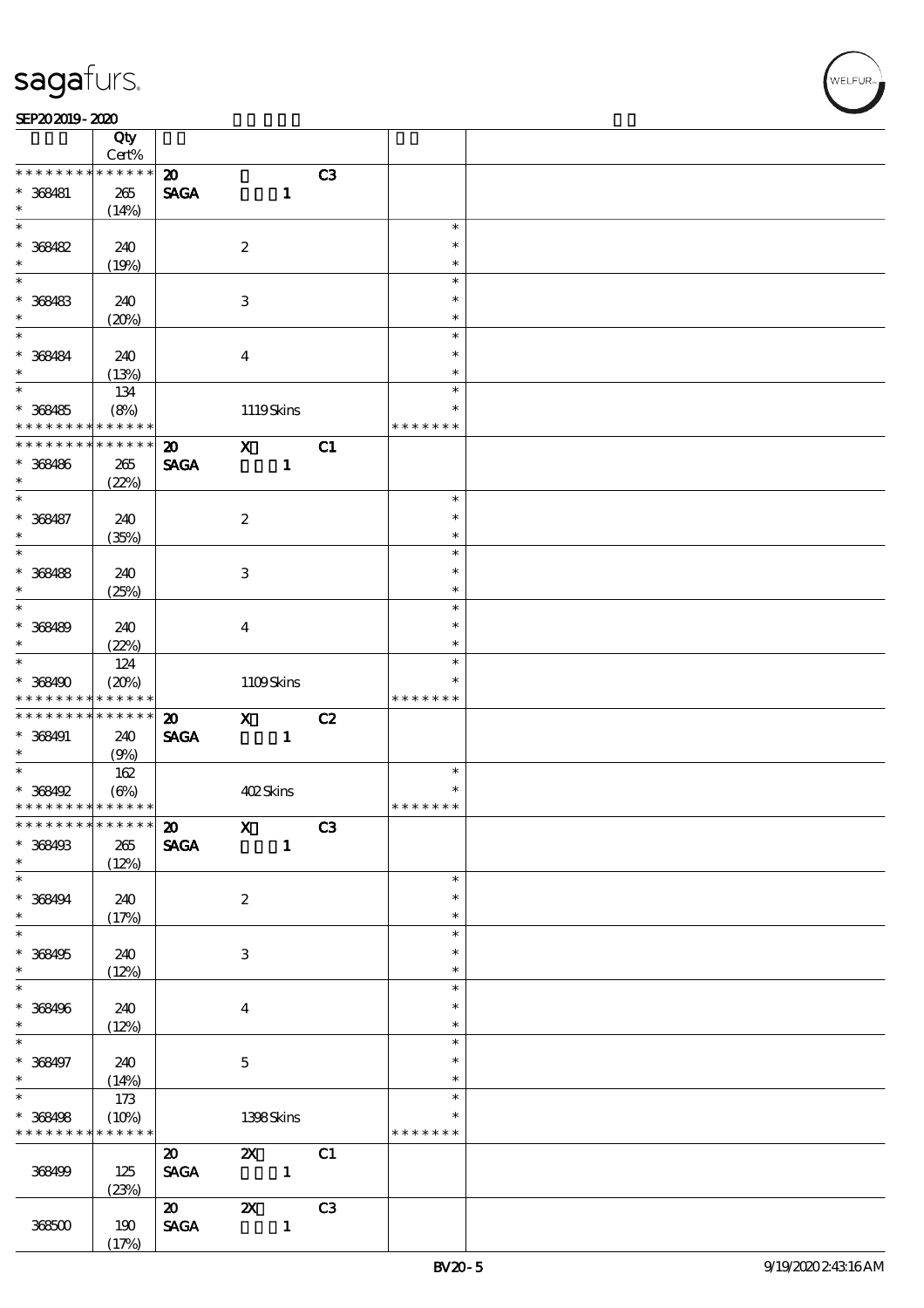### $SEP202019 - 2020$

| SEP202019-2020                                                     |                                 |                                            |                                               |                   |                                   |  |  |
|--------------------------------------------------------------------|---------------------------------|--------------------------------------------|-----------------------------------------------|-------------------|-----------------------------------|--|--|
|                                                                    | Qty<br>Cert%                    |                                            |                                               |                   |                                   |  |  |
| 368501                                                             | 80                              | $\boldsymbol{\mathfrak{D}}$<br><b>SAGA</b> | $\boldsymbol{\mathsf{Z}}$<br>$\boldsymbol{z}$ | C1/C2             |                                   |  |  |
|                                                                    | (15%)                           | $\boldsymbol{\mathfrak{D}}$                | $\mathbf x$                                   | C1/C2             |                                   |  |  |
| 368502                                                             | 108<br>(12%)                    | <b>SAGA</b>                                | $\boldsymbol{z}$                              |                   |                                   |  |  |
| 368503                                                             | 165<br>(29%)                    | $\boldsymbol{\mathfrak{D}}$<br><b>SAGA</b> | $\boldsymbol{z}$                              | C1/C2             |                                   |  |  |
| 368504                                                             | 91<br>(38%)                     | $\boldsymbol{\mathfrak{D}}$<br><b>SAGA</b> | $\mathcal{L}$<br>$\pmb{2}$                    | C2                |                                   |  |  |
| 368505                                                             | 129<br>(34%)                    | $\boldsymbol{\mathfrak{D}}$<br><b>SAGA</b> | $\boldsymbol{z}$                              | C1/C2             |                                   |  |  |
| 368506                                                             | 120<br>(39%)                    | $\boldsymbol{\mathfrak{D}}$<br><b>SAGA</b> | $\mathcal{L}$<br>$\boldsymbol{2}$             | C3                |                                   |  |  |
| 368507                                                             | 114<br>(54%)                    | $\boldsymbol{\mathfrak{D}}$<br><b>SAGA</b> | $\boldsymbol{z}$                              | C1                |                                   |  |  |
| 368508                                                             | 233<br>(30%)                    | $\boldsymbol{\mathfrak{D}}$<br><b>SAGA</b> | $\boldsymbol{z}$                              | C2                |                                   |  |  |
| 368509                                                             | 140<br>(15%)                    | $\boldsymbol{\mathfrak{D}}$<br><b>SAGA</b> | $\pmb{2}$                                     | C <sub>3</sub>    |                                   |  |  |
| * * * * * * * *<br>$*368510$<br>$\ast$                             | $* * * * * * *$<br>265<br>(38%) | $\boldsymbol{\mathfrak{D}}$<br><b>SAGA</b> | $\mathbf{x}$<br>$\boldsymbol{z}$              | C1                |                                   |  |  |
| $\ast$<br>$* 368511$<br>* * * * * * * * <mark>* * * * * * *</mark> | 46<br>(43%)                     |                                            | $311$ Skins                                   |                   | $\ast$<br>*<br>* * * * * * *      |  |  |
| * * * * * * * * <mark>* * * * * * *</mark><br>$* 36512$<br>$\ast$  | 265<br>(16%)                    | $\boldsymbol{\mathsf{20}}$<br><b>SAGA</b>  | $\mathbf{x}$<br>$\boldsymbol{2}$              | C2                |                                   |  |  |
| $\ast$<br>$* 368513$<br>* * * * * * * *                            | 45<br>(13%)<br>$* * * * * * *$  |                                            | 310Skins                                      |                   | $\ast$<br>$\ast$<br>* * * * * * * |  |  |
| 368514                                                             | 269<br>(12%)                    | $\boldsymbol{\mathfrak{D}}$<br><b>SAGA</b> | $X$ C3<br>$\overline{\mathbf{2}}$             |                   |                                   |  |  |
| 368515                                                             | 110<br>(34%)                    | $\boldsymbol{\mathsf{20}}$<br><b>SAGA</b>  | $\mathbf{X}$<br>$\boldsymbol{z}$              | C1                |                                   |  |  |
| 368516                                                             | 153<br>(24%)                    | $\boldsymbol{\mathsf{20}}$<br><b>SAGA</b>  | $\boldsymbol{\mathsf{Z}}$<br>$\boldsymbol{z}$ | C2                |                                   |  |  |
| 368517                                                             | 260<br>(20%)                    | $\boldsymbol{\omega}$<br><b>SAGA</b>       | $X$ / $ZX$<br>$\boldsymbol{z}$                | C <sub>3</sub>    |                                   |  |  |
| 368518                                                             | 195<br>(17%)                    | 3020<br><b>SAGA</b>                        | $\overline{\mathbf{z}}$                       | C2<br><b>OPEN</b> |                                   |  |  |
| 368519                                                             | 94<br>(18%)                     | <b>IA</b>                                  | $20 \times 1$<br>$\mathbf{1}$                 | C2<br>WB1         |                                   |  |  |
| * * * * * * *<br>$*368520$<br>$\ast$                               | $******$<br>265<br>(17%)        | $\boldsymbol{\mathfrak{D}}$<br>IA          | $\mathcal{L} = \mathcal{L}$<br>$\mathbf{1}$   | C2<br>WB1         |                                   |  |  |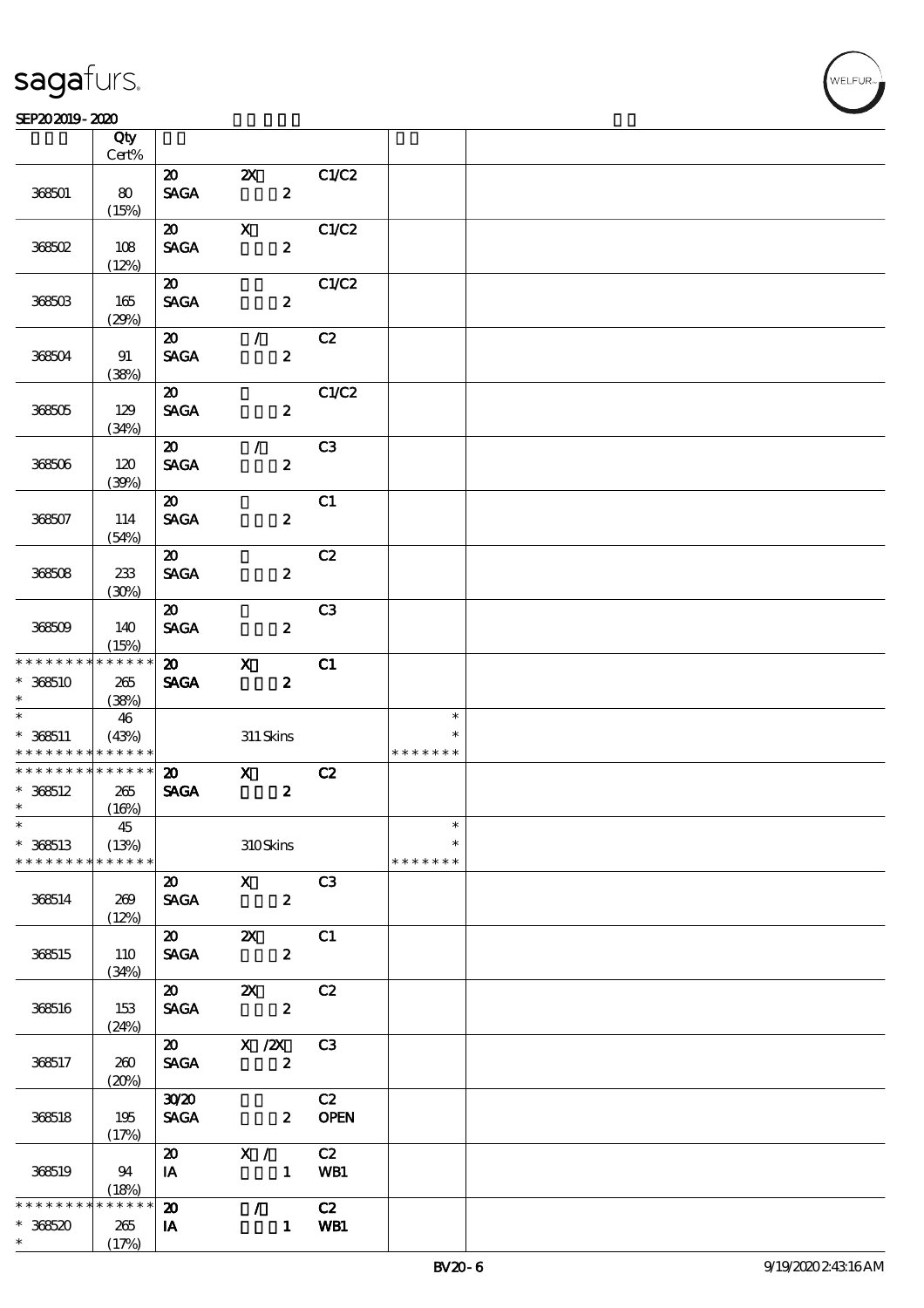### SEP202019-2020

|                 | Qty         |                             |                                  |       |               |  |
|-----------------|-------------|-----------------------------|----------------------------------|-------|---------------|--|
|                 | Cert%       |                             |                                  |       |               |  |
| $\ast$          | 144         | $\boldsymbol{\mathsf{20}}$  | $\mathcal{L}$                    | C2    | $\ast$        |  |
| $* 368521$      | (28%)       | IA                          | $\mathbf{1}$                     | WB1   | $\ast$        |  |
| * * * * * * * * | * * * * * * |                             |                                  |       | * * * * * * * |  |
|                 |             | $\boldsymbol{\mathsf{20}}$  | $X$ / $ZX$                       | C2    |               |  |
| 36622           | 291         | IA                          | $\mathbf{1}$                     | WB1   |               |  |
|                 | (18%)       |                             |                                  |       |               |  |
|                 |             | $\pmb{\mathcal{X}}$         | $\mathcal{L}$                    | C2    |               |  |
| 368523          | 152         | IA                          | $\boldsymbol{z}$                 | WB1   |               |  |
|                 | (22%)       |                             |                                  |       |               |  |
|                 |             | $\pmb{\mathcal{Z}}$         | $X$ / $ZX$                       | C2    |               |  |
| 368524          | 277         | IA                          | $\boldsymbol{z}$                 | WB1   |               |  |
|                 | (12%)       |                             |                                  |       |               |  |
|                 |             |                             | X /                              | C2    |               |  |
|                 |             | $\pmb{\mathcal{X}}$         |                                  |       |               |  |
| 368525          | 105         | IA                          | $\mathbf{1}$                     |       |               |  |
|                 | (22%)       |                             |                                  |       |               |  |
| * * * * * * * * | * * * * * * | $\boldsymbol{\mathfrak{D}}$ | $\mathcal{T} \subset \mathbb{R}$ | C2    |               |  |
| $* 368526$      | 265         | IA                          | $\mathbf{1}$                     |       |               |  |
| $\ast$          | (17%)       |                             |                                  |       |               |  |
| $\ast$          |             |                             |                                  |       | $\ast$        |  |
| $* 36627$       | 240         |                             | $\boldsymbol{2}$                 |       | $\ast$        |  |
| $\ast$          | (20%)       |                             |                                  |       | $\ast$        |  |
| $\ast$          | 121         |                             |                                  |       | $\ast$        |  |
| $* 368528$      | (25%)       |                             | 626Skins                         |       | $\ast$        |  |
| * * * * * * * * | * * * * * * |                             |                                  |       | * * * * * * * |  |
|                 |             | $\boldsymbol{\mathfrak{D}}$ | $\mathcal{L}$                    | C2    |               |  |
| 36629           | 120         | IA                          | $\boldsymbol{z}$                 |       |               |  |
|                 | (22%)       |                             |                                  |       |               |  |
|                 |             | $\boldsymbol{\mathfrak{D}}$ |                                  | C1/C2 |               |  |
| 368530          | 115         | <b>SROY</b>                 | $\mathbf{1}$                     |       |               |  |
|                 | (27%)       |                             |                                  |       |               |  |
|                 |             | $\boldsymbol{\mathfrak{D}}$ |                                  | C3    |               |  |
| 368531          | $102$       | <b>SROY</b>                 | $\mathbf{1}$                     |       |               |  |
|                 | (29%)       |                             |                                  |       |               |  |
|                 |             | $\boldsymbol{\mathfrak{D}}$ | $\mathbf X$                      | C1/C2 |               |  |
| 366532          | 121         | <b>SROY</b>                 | $\mathbf{1}$                     |       |               |  |
|                 | (31%)       |                             |                                  |       |               |  |
|                 |             | $\boldsymbol{\mathfrak{D}}$ |                                  | C1/C2 |               |  |
| 368533          | 88          | <b>SROY</b>                 | $\boldsymbol{z}$                 |       |               |  |
|                 | (65%)       |                             |                                  |       |               |  |
|                 |             | $\boldsymbol{\mathfrak{D}}$ | $\mathbf{x}$                     | C1/C2 |               |  |
| 368534          | 159         | <b>SROY</b>                 | $\boldsymbol{z}$                 |       |               |  |
|                 |             |                             |                                  |       |               |  |
|                 | (54%)       |                             |                                  |       |               |  |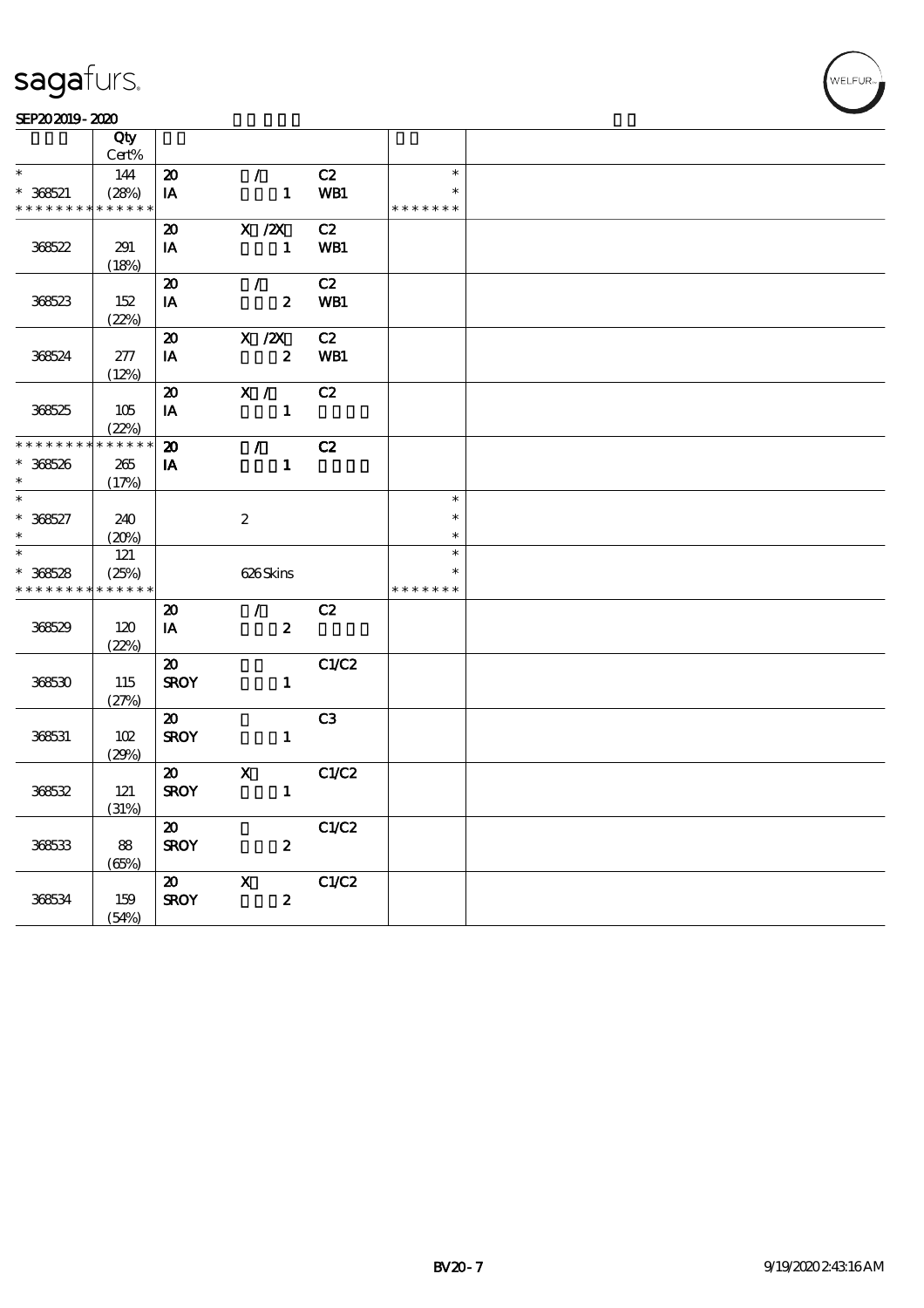#### $SEP202019 - 2020$  $\overline{\phantom{a}}$  Qty  $\overline{\phantom{a}}$

|                                                        | Qty<br>Cert%          |                                           |                                                               |                   |               |  |
|--------------------------------------------------------|-----------------------|-------------------------------------------|---------------------------------------------------------------|-------------------|---------------|--|
|                                                        |                       |                                           |                                                               |                   |               |  |
| 368561                                                 | 84                    | $\mathbf{O}$<br>${\bf s}$                 | $2X$ $\overline{X}$<br>$\mathbf{1}$                           | C2                |               |  |
|                                                        | (27%)                 |                                           |                                                               |                   |               |  |
| 368562                                                 | 123                   | $\mathbf{O}$<br>${\bf s}$                 | $\mathbf{1}$                                                  | C1/C2             |               |  |
|                                                        | (20%)                 |                                           |                                                               |                   |               |  |
| 368563                                                 | 123<br>(13%)          | $\mathbf{O}$<br>${\bf s}$                 | $\mathbf{1}$                                                  | C1/C2             |               |  |
|                                                        |                       |                                           |                                                               |                   |               |  |
| 368564                                                 | 110<br>(25%)          | $\mathbf 0$<br>${\bf s}$                  | $\mathcal{L}$<br>$\mathbf{1}$                                 | C3                |               |  |
|                                                        |                       | $\mathbf{O}$                              |                                                               | C1/C2             |               |  |
| 368565                                                 | 290<br>(11%)          | ${\bf s}$                                 | $\mathbf{1}$                                                  |                   |               |  |
|                                                        |                       | $\mathbf 0$                               |                                                               | C <sub>3</sub>    |               |  |
| 368566                                                 | 84<br>(3%)            | ${\bf S\!I}$                              | $\mathbf{1}$                                                  |                   |               |  |
|                                                        |                       | $\mathbf{o}$                              | $\mathbf{x}$                                                  | C1/C2             |               |  |
| 368567                                                 | 205<br>(7%)           | ${\bf s}$                                 | $\mathbf{1}$                                                  |                   |               |  |
|                                                        |                       | $\mathbf{O}$                              | $\mathbf{X}$                                                  | C3                |               |  |
| 368568                                                 | 100<br>(10%)          | ${\bf s}$                                 | $\mathbf{1}$                                                  |                   |               |  |
|                                                        |                       | $\mathbf{O}$                              | $X$ / $ZX$ $C1/C2$                                            |                   |               |  |
| 368569                                                 | 191<br>(12%)          | ${\bf s}$                                 | $\mathbf{1}$                                                  |                   |               |  |
|                                                        |                       | $\mathbf O$                               | $X$ / $ZX$                                                    | C3                |               |  |
| 368570                                                 | 80<br>(5%)            | ${\bf s}$                                 | $\mathbf{1}$                                                  |                   |               |  |
| * * * * * * * * <mark>* * * * * *</mark>               |                       | $\mathbf 0$                               |                                                               | C2                |               |  |
| $* 368571$<br>$\ast$                                   | $305\,$<br>$(\Theta)$ | ${\bf s}$                                 | $\boldsymbol{z}$                                              |                   |               |  |
|                                                        | 68                    |                                           |                                                               |                   | $\ast$        |  |
|                                                        | (10%)                 |                                           |                                                               |                   | $\ast$        |  |
| $* 368572$<br>* * * * * * * * <mark>* * * * * *</mark> |                       |                                           | 373Skins                                                      |                   | * * * * * * * |  |
|                                                        |                       |                                           |                                                               |                   |               |  |
| 368573                                                 | 171<br>(7%)           | $\mathbf 0$<br>$\, {\bf I} \! {\bf B} \,$ |                                                               | C2<br>1 WB1       |               |  |
|                                                        |                       | $\mathbf{O}$                              |                                                               | C2                |               |  |
| 368574                                                 | 157<br>(12%)          | $\mathbf{B}$                              | $\mathbf{1}$                                                  |                   |               |  |
|                                                        |                       |                                           | $\overline{0}$ 2X X C1/C2                                     |                   |               |  |
| 368575                                                 | 208<br>(14%)          |                                           | SAGA 1                                                        |                   |               |  |
|                                                        |                       | $\overline{\mathbf{0}}$                   |                                                               | $\overline{C1}C2$ |               |  |
| 368576                                                 | 200<br>(16%)          |                                           | SAGA 1                                                        |                   |               |  |
|                                                        |                       |                                           | $\begin{array}{ccc} 0 & \text{X} & / & \text{C3} \end{array}$ |                   |               |  |
| 368577                                                 | 200<br>(27%)          | <b>SAGA</b>                               |                                                               |                   |               |  |
|                                                        |                       | $\overline{\mathbf{o}}$                   |                                                               | C1                |               |  |
| 368578                                                 | 107<br>(30%)          | <b>SAGA</b>                               | $\blacksquare$                                                |                   |               |  |
| * * * * * * *                                          | $******$              | $\overline{\mathbf{0}}$                   |                                                               | C1/C2             |               |  |
| $* 368579$<br>$*$ and $*$                              | 285<br>(22%)          | <b>SAGA</b>                               | $\mathbf{1}$                                                  |                   |               |  |
| $\ddot{x}$                                             | $\overline{99}$       |                                           |                                                               |                   | $\ast$        |  |
| $* 36650$                                              | (29%)                 |                                           | 384Skins                                                      |                   | $\ast$        |  |
| * * * * * * * * <mark>* * * * * * *</mark>             |                       |                                           |                                                               |                   | * * * * * * * |  |
|                                                        |                       |                                           |                                                               |                   |               |  |

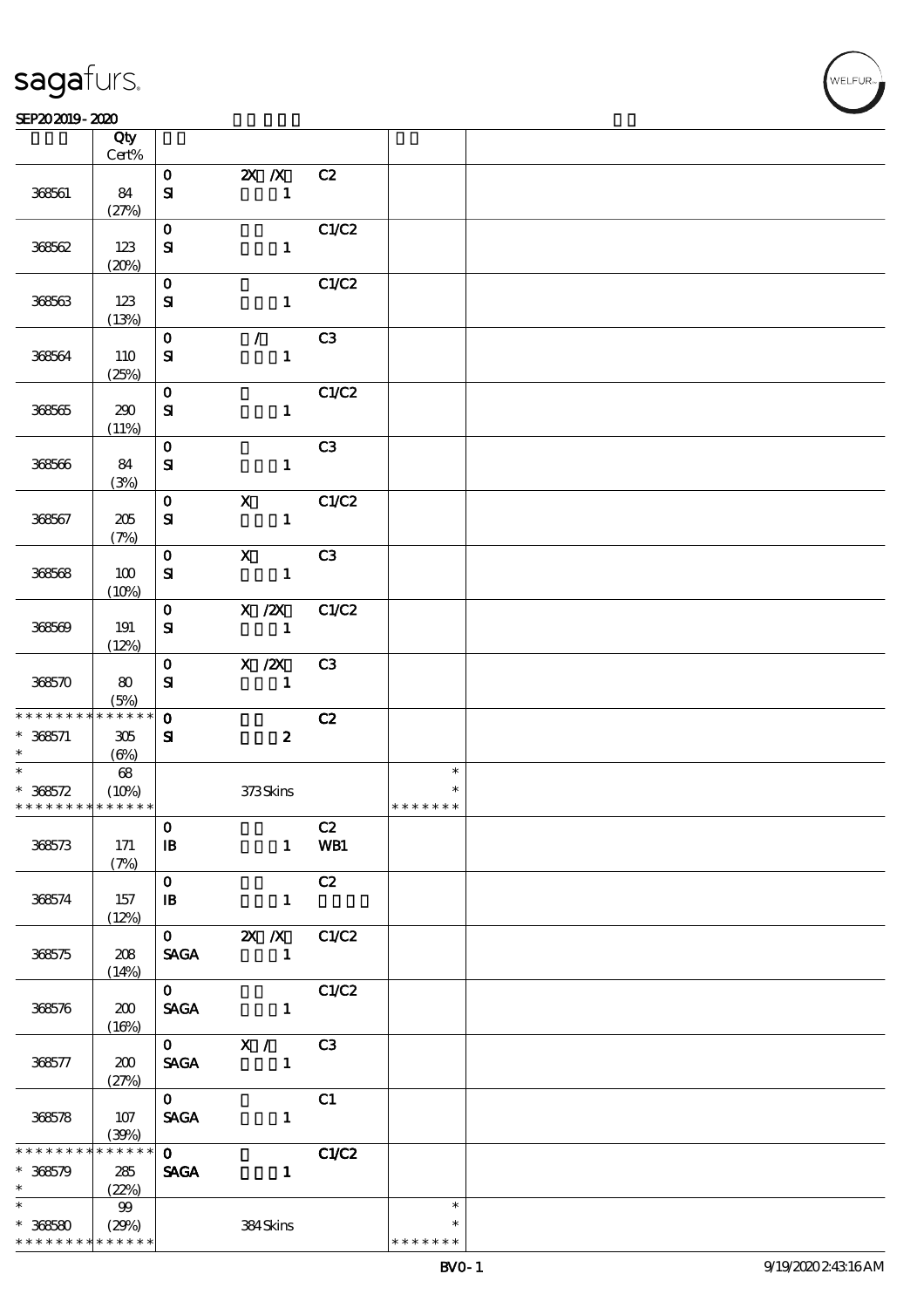### $SEP202019 - 2020$

|                               | Qty<br>Cert%         |                             |                                 |                |                         |  |
|-------------------------------|----------------------|-----------------------------|---------------------------------|----------------|-------------------------|--|
|                               |                      | $\mathbf{O}$                |                                 |                |                         |  |
| 368581                        | 321                  | <b>SAGA</b>                 | $\mathbf{1}$                    | C2             |                         |  |
|                               | (16%)                |                             |                                 |                |                         |  |
| 36662                         | 112                  | $\mathbf{O}$<br><b>SAGA</b> | $\mathbf{1}$                    | C <sub>3</sub> |                         |  |
|                               | (15%)                |                             |                                 |                |                         |  |
| 368583                        | 177<br>(29%)         | $\mathbf{O}$<br><b>SAGA</b> | $\mathbf{1}$                    | C1             |                         |  |
| * * * * * * * *               | * * * * * *          | $\mathbf{o}$                |                                 | C2             |                         |  |
| * 368584<br>$\ast$            | $285\,$<br>(16%)     | <b>SAGA</b>                 | $\mathbf{1}$                    |                |                         |  |
|                               |                      |                             |                                 |                | $\ast$                  |  |
| $* 368585$<br>$\ast$          | 260<br>(13%)         |                             | $\boldsymbol{2}$                |                | $\ast$<br>$\ast$        |  |
|                               | 111                  |                             |                                 |                | $\ast$                  |  |
| $* 366586$<br>* * * * * * * * | (13%)<br>* * * * * * |                             | 656Skins                        |                | $\ast$<br>* * * * * * * |  |
|                               |                      | $\mathbf{O}$                |                                 | C3             |                         |  |
| 368587                        | 183<br>(12%)         | <b>SAGA</b>                 | $\mathbf{1}$                    |                |                         |  |
|                               |                      | $\mathbf{O}$                | $\mathbf{x}$                    | C1             |                         |  |
| 368588                        | 194<br>(19%)         | <b>SAGA</b>                 | $\mathbf{1}$                    |                |                         |  |
| * * * * * * * *               | * * * * * *          |                             |                                 |                |                         |  |
|                               |                      | $\mathbf{O}$                | $\mathbf{x}$                    | C1/C2          |                         |  |
| $* 368589$<br>$\ast$          | 285<br>(16%)         | <b>SAGA</b>                 | $\mathbf{1}$                    |                |                         |  |
| $\overline{\ast}$             | 102                  |                             |                                 |                | $\ast$                  |  |
| $*368500$                     | (17%)                |                             | 387Skins                        |                |                         |  |
| * * * * * * * *               | * * * * * *          |                             |                                 |                | * * * * * * *           |  |
|                               |                      | $\mathbf{O}$                | $\mathbf{X}$                    | C3             |                         |  |
| 368591                        | 200<br>(11%)         | <b>SAGA</b>                 | $\mathbf{1}$                    |                |                         |  |
|                               |                      | $\mathbf{O}$                | $\boldsymbol{\mathsf{X}}$       | C1/C2          |                         |  |
| 368592                        | $97\,$               | <b>SAGA</b>                 | $\mathbf{1}$                    |                |                         |  |
|                               | (20%)                |                             |                                 |                |                         |  |
|                               |                      | $\mathbf{0}$                | $\mathcal{L}$                   | C1/C2          |                         |  |
| 368503                        | 177                  | <b>SAGA</b>                 | $\overline{\mathbf{z}}$         |                |                         |  |
|                               | (21%)                |                             |                                 |                |                         |  |
|                               |                      | $\overline{0}$              |                                 | CLC2           |                         |  |
| 368594                        | 238<br>(21%)         | SAGA                        | $\overline{\mathbf{2}}$         |                |                         |  |
|                               |                      |                             | $\overline{0}$ /                | C3             |                         |  |
| 368595                        | 98<br>(24%)          |                             | SAGA 2                          |                |                         |  |
|                               |                      |                             | 0 X /2X C1/C2                   |                |                         |  |
| 368596                        | 280<br>(17%)         |                             | SAGA 2                          |                |                         |  |
|                               |                      |                             | $0$ X $/2X$ C3                  |                |                         |  |
| 368597                        | 109<br>(11%)         | <b>SAGA</b>                 | $\overline{\mathbf{z}}$         |                |                         |  |
|                               |                      |                             | $0$ X / C2                      |                |                         |  |
| 368598                        | 100<br>(22%)         | $I$ A                       | 1 WB1                           |                |                         |  |
| * * * * * * * *               | $******$             | $\mathbf{O}$                | $\mathcal{L}$ and $\mathcal{L}$ | C2             |                         |  |
| $* 36609$                     |                      |                             |                                 |                |                         |  |
| $\star$                       | 285                  | $\mathbf{I}$                | 1 WB1                           |                |                         |  |
| $\ddot{x}$                    | (25%)                |                             |                                 |                | $\ast$                  |  |
|                               | 65                   |                             |                                 |                | $\ast$                  |  |
| $*$ 368600                    | (15%)                |                             | 350Skins                        |                |                         |  |
| * * * * * * * *               | * * * * * *          |                             |                                 |                | * * * * * * *           |  |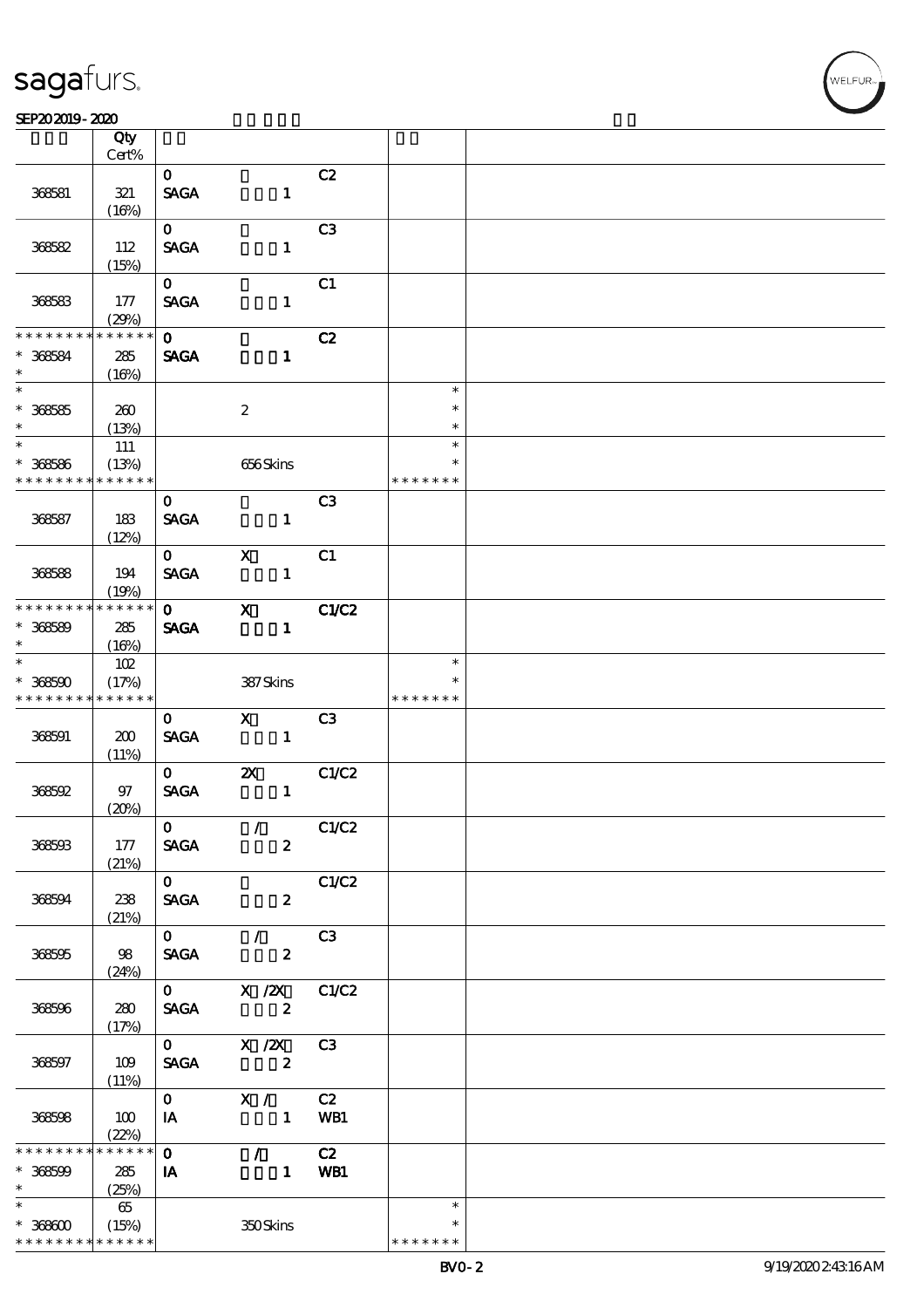### SEP202019-2020

|                             | Qty               |                   |                  |                |               |  |
|-----------------------------|-------------------|-------------------|------------------|----------------|---------------|--|
|                             | $Cert\%$          |                   |                  |                |               |  |
|                             |                   | $\mathbf{O}$      | $X$ / $ZX$       | C2             |               |  |
| 368601                      | 269               | ${\bf I} {\bf A}$ | $\mathbf{1}$     | WB1            |               |  |
|                             | (16%)             |                   |                  |                |               |  |
|                             |                   | $\mathbf{O}$      | $X / \sqrt{2}$   | C2             |               |  |
| 368602                      | 10B               | $\mathbf{IA}$     | $\mathbf{1}$     |                |               |  |
|                             | (23%)             |                   |                  |                |               |  |
|                             |                   | $\mathbf{o}$      | $\mathcal{L}$    | C2             |               |  |
| 368603                      | 271               | $\mathbf{IA}$     | $\mathbf{1}$     |                |               |  |
|                             |                   |                   |                  |                |               |  |
| * * * * * * * *             | (18%)<br>$******$ | $\mathbf{o}$      |                  | C2             |               |  |
|                             |                   |                   | $\boldsymbol{X}$ |                |               |  |
| $* 36804$<br>$\ast$         | 285               | IA                | $\mathbf{1}$     |                |               |  |
|                             | (21%)             |                   |                  |                |               |  |
|                             | 174               |                   |                  |                | $\ast$        |  |
| $* 36805$                   | (20%)             |                   | 459Skins         |                |               |  |
| * * * * * * * * * * * * * * |                   |                   |                  |                | * * * * * * * |  |
|                             |                   | $\mathbf{O}$      |                  | C1/C2          |               |  |
| 36806                       | 121               | <b>SROY</b>       | $\mathbf{1}$     |                |               |  |
|                             | (31%)             |                   |                  |                |               |  |
|                             |                   | $\mathbf{O}$      |                  | C1/C2          |               |  |
| 368607                      | 139               | <b>SROY</b>       | $\mathbf{1}$     |                |               |  |
|                             | (19%)             |                   |                  |                |               |  |
|                             |                   | $\mathbf{O}$      |                  | C1/C2          |               |  |
| 368608                      | 237               | <b>SROY</b>       | $\mathbf{1}$     |                |               |  |
|                             | (21%)             |                   |                  |                |               |  |
|                             |                   | $\mathbf{O}$      |                  | C3             |               |  |
| 368609                      | 117               | <b>SROY</b>       | $\mathbf{1}$     |                |               |  |
|                             | (20%)             |                   |                  |                |               |  |
|                             |                   | $\mathbf{O}$      | $\mathbf X$      | C1/C2          |               |  |
| 368610                      | 166               | <b>SROY</b>       | $\mathbf{1}$     |                |               |  |
|                             | (30%)             |                   |                  |                |               |  |
|                             |                   | $\mathbf{O}$      | $\mathbf{x}$     | C <sub>3</sub> |               |  |
| 368611                      | 112               | <b>SROY</b>       | $\mathbf{1}$     |                |               |  |
|                             | (16%)             |                   |                  |                |               |  |
|                             |                   | $\mathbf{O}$      | $X$ / $ZX$       | C1/C2          |               |  |
| 368612                      | 147               | <b>SROY</b>       | $\pmb{2}$        |                |               |  |
|                             | (38%)             |                   |                  |                |               |  |
|                             |                   |                   |                  |                |               |  |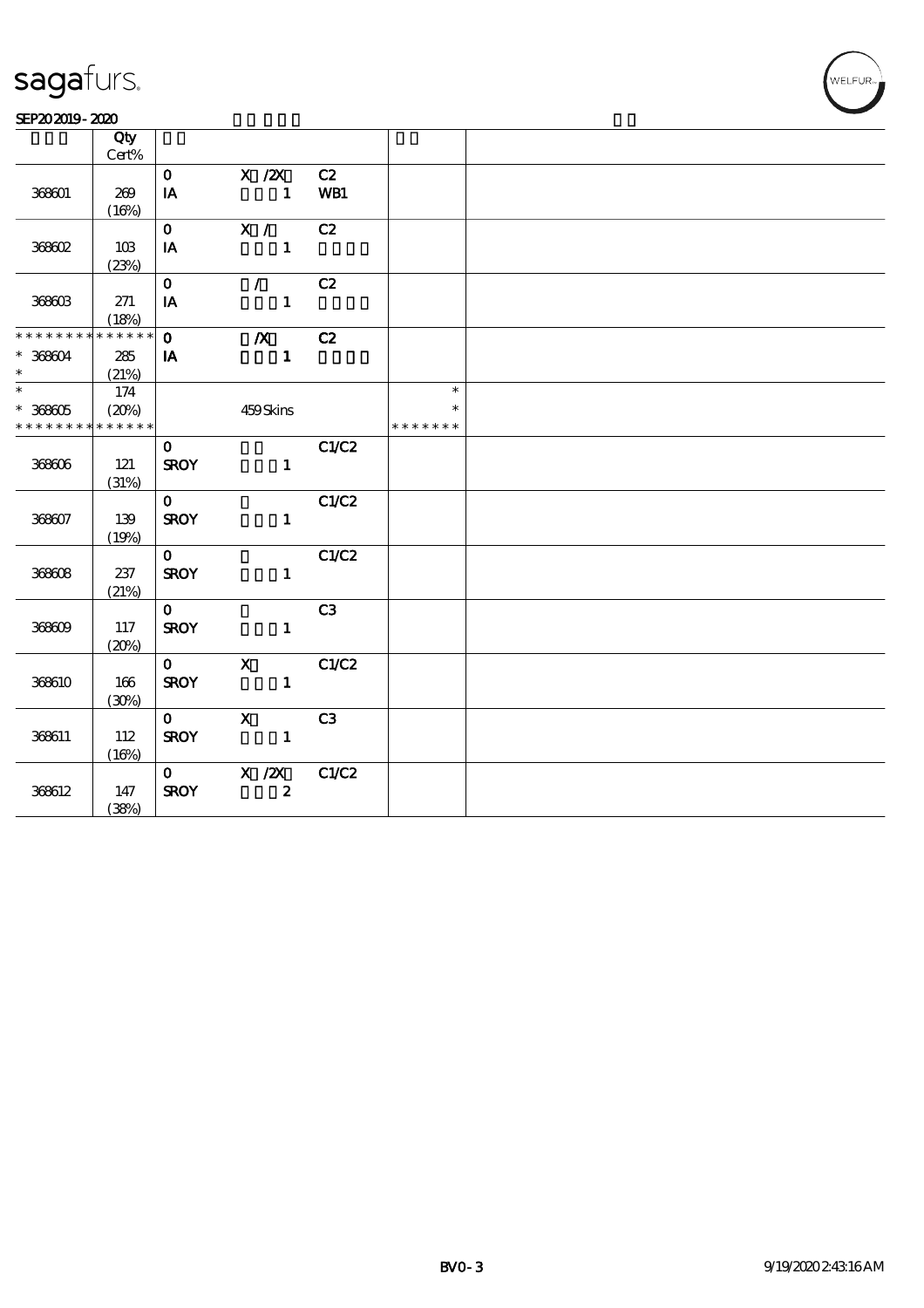### SEP202019-2020

|                     | Qty<br>Cert%    |                                           |                               |                            |                  |               |  |
|---------------------|-----------------|-------------------------------------------|-------------------------------|----------------------------|------------------|---------------|--|
|                     |                 |                                           |                               |                            |                  |               |  |
| 368641              | 124             | $\boldsymbol{\omega}$<br>$\boldsymbol{S}$ | $\mathcal{L}$<br>$\mathbf{1}$ | C2<br>$\blacksquare$       |                  |               |  |
|                     | (17%)           |                                           |                               |                            |                  |               |  |
| 368642              | 198             | $\boldsymbol{\omega}$<br>(SI)             | $X$ / $ZX$<br>$\mathbf{1}$    | C2<br>$\blacksquare$       |                  |               |  |
|                     | (5%)            |                                           |                               |                            |                  |               |  |
| * * * * * * *       | * * * * * *     | $\boldsymbol{\omega}$                     | $X$ / $ZX$                    | C2                         |                  |               |  |
| * 368643            | 165             | $\boldsymbol{\mathcal{S}}$                | $\mathbf{1}$                  | $\blacksquare$             |                  |               |  |
| $\ast$              | (7%)            |                                           |                               |                            |                  |               |  |
| $\ast$              |                 |                                           |                               |                            |                  | $\ast$        |  |
| $* 368644$          | 140             |                                           | $\boldsymbol{2}$              |                            |                  | $\ast$        |  |
| $\ast$              |                 |                                           |                               |                            |                  | $\ast$        |  |
| $\overline{\ast}$   | (5%)            |                                           |                               |                            |                  | $\ast$        |  |
|                     | $2\!2$          |                                           |                               |                            |                  |               |  |
| $* 368645$          | (9%)            |                                           | 327Skins                      |                            |                  | $\ast$        |  |
| * * * * * * * *     | * * * * * *     |                                           |                               |                            |                  | * * * * * * * |  |
|                     |                 | $\boldsymbol{\omega}$                     | $X$ / $ZX$                    | C2                         |                  |               |  |
| 368646              | 156             | $\boldsymbol{S}$                          | $\boldsymbol{z}$              | $\overline{\phantom{a}}$   |                  |               |  |
|                     | (8%)            |                                           |                               |                            |                  |               |  |
|                     |                 | $\boldsymbol{\omega}$                     | $\mathcal{L}$                 | C2                         |                  |               |  |
| 368647              | 132             | (SI)                                      | $\mathbf{1}$                  |                            | $\boldsymbol{z}$ |               |  |
|                     | (9%)            |                                           |                               |                            |                  |               |  |
|                     |                 | $\boldsymbol{\omega}$                     | $\mathcal{L}$                 | C2                         |                  |               |  |
| 368648              | 146             | $\boldsymbol{S}$                          | $\mathbf{1}$                  | $\overline{\phantom{a}}$   |                  |               |  |
|                     | (14%)           |                                           |                               |                            |                  |               |  |
| * * * * * * * *     | * * * * * *     | $\boldsymbol{\omega}$                     | $X$ / $ZX$                    | C2                         |                  |               |  |
| $* 36649$           | 185             | $\mathbf{S}$                              | $\mathbf{1}$                  | $\overline{\mathbf{z}}$    |                  |               |  |
| $\ast$              | (8%)            |                                           |                               |                            |                  |               |  |
| $\overline{\ast}$   | 49              |                                           |                               |                            |                  | $\ast$        |  |
| $* 36650$           | (12%)           |                                           | 234Skins                      |                            |                  |               |  |
| * * * * * * * *     | * * * * * *     |                                           |                               |                            |                  | * * * * * * * |  |
| * * * * * * * *     | $* * * * * * *$ | $\boldsymbol{\omega}$                     | X / ZX                        | $\overline{C}$             |                  |               |  |
| $* 368651$          | 165             | $\boldsymbol{\mathrm{(S)}}$               | $\blacksquare$                | $\overline{\phantom{a}}$ 2 |                  |               |  |
| $\ast$              | $(\Theta_0)$    |                                           |                               |                            |                  |               |  |
| $\ast$              |                 |                                           |                               |                            |                  | $\ast$        |  |
| $* 36662$           | 140             |                                           | $\boldsymbol{2}$              |                            |                  | $\ast$        |  |
| $\ast$              | (11%)           |                                           |                               |                            |                  | $\ast$        |  |
| $\ast$              | 109             |                                           |                               |                            |                  | $\ast$        |  |
| $* 36863$           | $(\Theta)$      |                                           | 414 Skins                     |                            |                  | $\ast$        |  |
| * * * * * * * *     | * * * * * *     |                                           |                               |                            |                  | * * * * * * * |  |
| * * * * * * *       | * * * * * *     | $\boldsymbol{\omega}$                     | X / ZX                        | C2                         |                  |               |  |
| $* 36664$           | 165             | $\boldsymbol{\mathcal{S}}$                | $\boldsymbol{2}$              |                            | $\boldsymbol{z}$ |               |  |
| $\ast$              | (10%)           |                                           |                               |                            |                  |               |  |
| $\ast$              | 89              |                                           |                               |                            |                  | $\ast$        |  |
| $* 368655$          | (10%)           |                                           | 254Skins                      |                            |                  |               |  |
| * * * * * * * *     | * * * * * *     |                                           |                               |                            |                  | * * * * * * * |  |
| * * * * * * *       | * * * * * *     | $\boldsymbol{\omega}$                     |                               | C2                         |                  |               |  |
| $* 36666$           | 185             | $\mathbf{S}$                              | $\mathbf{1}$                  |                            | $\mathbf{3}$     |               |  |
| $\ast$              | (7%)            |                                           |                               |                            |                  |               |  |
| $\ast$              | 166             |                                           |                               |                            |                  | $\ast$        |  |
| $* 368657$          | $(\Theta)$      |                                           | 351 Skins                     |                            |                  | ∗             |  |
| * * * * * * * *     | * * * * * *     |                                           |                               |                            |                  | * * * * * * * |  |
| * * * * * * * *     | * * * * * *     |                                           |                               |                            |                  |               |  |
|                     |                 | $\boldsymbol{\omega}$                     |                               | C2                         |                  |               |  |
| $* 36668$<br>$\ast$ | 165             | $\boldsymbol{\mathsf{(S)}}$               | $\mathbf{1}$                  |                            | $\mathbf{3}$     |               |  |
| $\ast$              | (12%)           |                                           |                               |                            |                  | $\ast$        |  |
|                     | 96              |                                           |                               |                            |                  |               |  |
| $* 36669$           | (9%)            |                                           | 261 Skins                     |                            |                  | ∗             |  |
| * * * * * * * *     | * * * * * *     |                                           |                               |                            |                  | * * * * * * * |  |
|                     |                 | 50                                        | X /                           | C2                         |                  |               |  |
| 36860               | 102             | $\boldsymbol{\mathrm{(S)}}$               | $\mathbf{1}$                  |                            | $\mathbf{1}$     |               |  |
|                     | (21%)           |                                           |                               |                            |                  |               |  |

**VELFUR**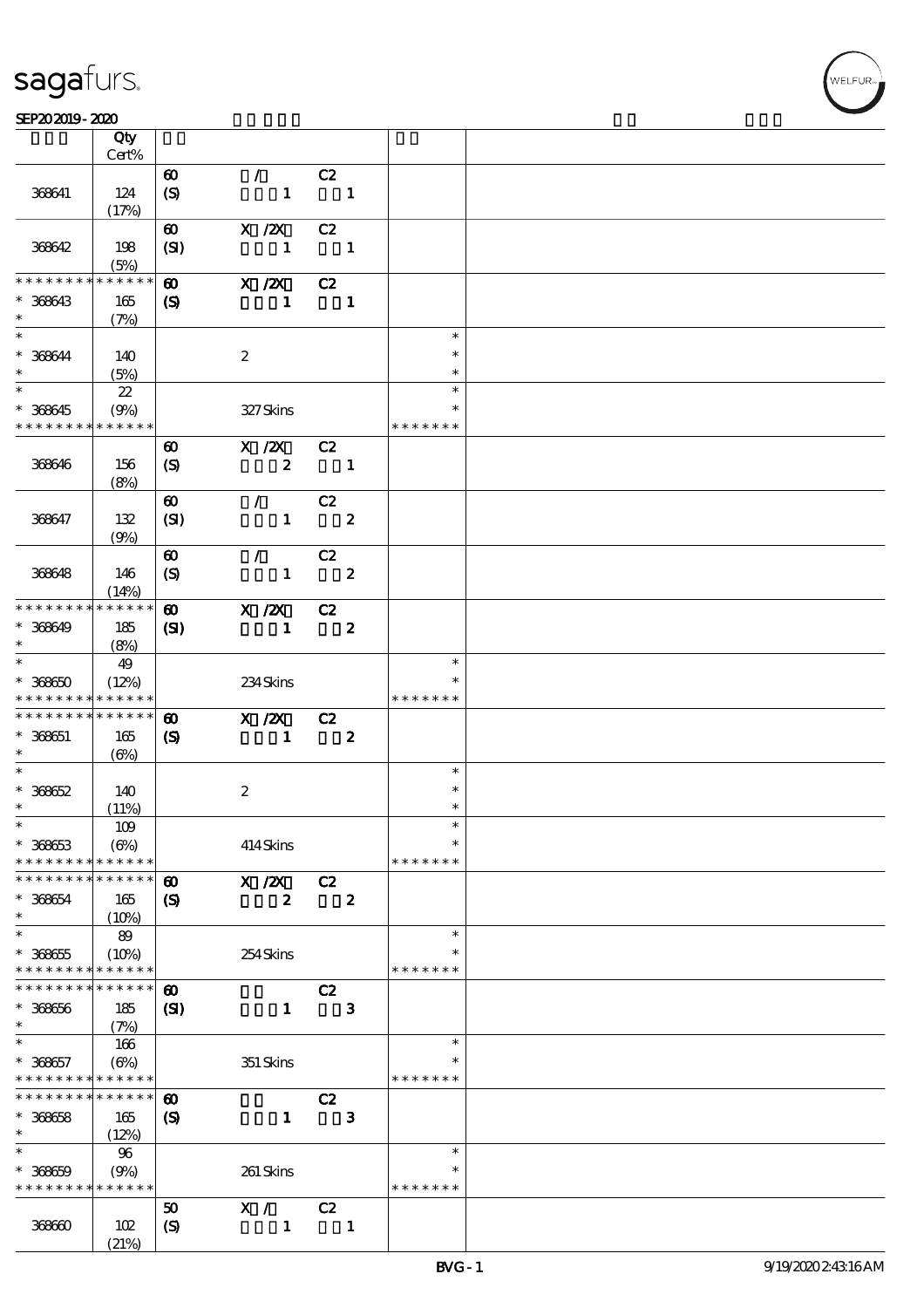### $SEP202019 - 2020$

|                                            | Qty<br>Cert%    |                             |                             |              |    |              |               |  |
|--------------------------------------------|-----------------|-----------------------------|-----------------------------|--------------|----|--------------|---------------|--|
| * * * * * * * *                            | * * * * * *     | ${\bf 50}$                  | $\mathcal{T}$               |              | C2 |              |               |  |
|                                            |                 |                             |                             |              |    |              |               |  |
| $* 368601$                                 | $205\,$         | (S)                         |                             | $\mathbf{1}$ |    | $\mathbf{1}$ |               |  |
| $\ast$<br>$\ast$                           | (9%)            |                             |                             |              |    |              |               |  |
|                                            |                 |                             |                             |              |    |              | $\ast$        |  |
| $* 36862$                                  | 180             |                             | $\boldsymbol{2}$            |              |    |              | $\ast$        |  |
| $\ast$                                     | (5%)            |                             |                             |              |    |              | $\ast$        |  |
| $\ast$                                     |                 |                             |                             |              |    |              | $\ast$        |  |
| $* 36663$                                  | 180             |                             | $\ensuremath{\mathbf{3}}$   |              |    |              | $\ast$        |  |
| $\ast$                                     | (11%)           |                             |                             |              |    |              | $\ast$        |  |
| $*$                                        | $43\,$          |                             |                             |              |    |              | $\ast$        |  |
| $* 36664$                                  | (2%)            |                             | 608Skins                    |              |    |              | $\ast$        |  |
| * * * * * * * * <mark>* * * * * * *</mark> |                 |                             |                             |              |    |              | * * * * * * * |  |
| * * * * * * * *                            | $* * * * * * *$ | $\boldsymbol{\mathfrak{D}}$ | $\mathcal{T}^{\mathcal{A}}$ |              | C2 |              |               |  |
|                                            |                 |                             |                             |              |    |              |               |  |
| $* 36865$                                  | 185             | $\boldsymbol{\mathcal{S}}$  |                             | $\mathbf{1}$ |    | $\mathbf{1}$ |               |  |
| $\ast$                                     | (20%)           |                             |                             |              |    |              |               |  |
| $*$                                        |                 |                             |                             |              |    |              | $\ast$        |  |
| $* 36666$                                  | 160             |                             | $\boldsymbol{2}$            |              |    |              | $\ast$        |  |
| $\ast$                                     | (25%)           |                             |                             |              |    |              | $\ast$        |  |
| $\overline{\ast}$                          |                 |                             |                             |              |    |              | $\ast$        |  |
| $* 368667$                                 | 160             |                             | $\,3$                       |              |    |              | $\ast$        |  |
| $\ast$                                     | (16%)           |                             |                             |              |    |              | $\ast$        |  |
| $\overline{\ast}$                          |                 |                             |                             |              |    |              | $\ast$        |  |
| $* 36668$                                  | 160             |                             | $\boldsymbol{4}$            |              |    |              | $\ast$        |  |
| $\ast$                                     | (15%)           |                             |                             |              |    |              | $\ast$        |  |
| $\overline{\ast}$                          |                 |                             |                             |              |    |              | $\ast$        |  |
|                                            |                 |                             |                             |              |    |              | $\ast$        |  |
| $* 36669$                                  | 160             |                             | $\bf 5$                     |              |    |              |               |  |
| $\ast$                                     | (13%)           |                             |                             |              |    |              | $\ast$        |  |
| $\overline{\ast}$                          |                 |                             |                             |              |    |              | $\ast$        |  |
| $* 368670$                                 | 160             |                             | $\,6\,$                     |              |    |              | $\ast$        |  |
| $\ast$                                     | (12%)           |                             |                             |              |    |              | $\ast$        |  |
| $\ast$                                     |                 |                             |                             |              |    |              | $\ast$        |  |
| $* 368671$                                 | 160             |                             | $\boldsymbol{7}$            |              |    |              | $\ast$        |  |
| $\ast$                                     | (20%)           |                             |                             |              |    |              | $\ast$        |  |
| $\ast$                                     |                 |                             |                             |              |    |              | $\ast$        |  |
| $* 366672$                                 | 160             |                             | $\bf 8$                     |              |    |              | $\ast$        |  |
| $\ast$                                     | (13%)           |                             |                             |              |    |              | $\ast$        |  |
| $\ast$                                     |                 |                             |                             |              |    |              | $\ast$        |  |
|                                            |                 |                             |                             |              |    |              | $\ast$        |  |
| $* 36673$                                  | 160             |                             | $9$                         |              |    |              |               |  |
| $\ast$                                     | (17%)           |                             |                             |              |    |              | $\ast$        |  |
| $\ast$                                     | 135             |                             |                             |              |    |              | $\ast$        |  |
| $* 368674$                                 | (16%)           |                             | $1600$ Skins                |              |    |              | $\ast$        |  |
| * * * * * * * *                            | * * * * * *     |                             |                             |              |    |              | * * * * * * * |  |
| * * * * * * *                              | $***$ * * *     | $\boldsymbol{\mathfrak{D}}$ | $X$ / $ZX$                  |              | C2 |              |               |  |
| $* 368675$                                 | 205             | $\mathbf{C}$                |                             | $\mathbf{1}$ |    | $\mathbf{1}$ |               |  |
| $\ast$                                     | $(\Theta)$      |                             |                             |              |    |              |               |  |
| $\ast$                                     |                 |                             |                             |              |    |              | $\ast$        |  |
| $* 366676$                                 | 180             |                             | $\boldsymbol{2}$            |              |    |              | $\ast$        |  |
| $\ast$                                     | (7%)            |                             |                             |              |    |              | $\ast$        |  |
| $\ast$                                     |                 |                             |                             |              |    |              | $\ast$        |  |
|                                            |                 |                             |                             |              |    |              | $\ast$        |  |
| $* 368677$                                 | $180\,$         |                             | $\,3$                       |              |    |              | $\ast$        |  |
| $\ast$                                     | (10%)           |                             |                             |              |    |              |               |  |
| $\ast$                                     |                 |                             |                             |              |    |              | $\ast$        |  |
| $* 36678$                                  | 180             |                             | $\boldsymbol{4}$            |              |    |              | $\ast$        |  |
| $\ast$                                     | (5%)            |                             |                             |              |    |              | $\ast$        |  |
| $\ast$                                     |                 |                             |                             |              |    |              | $\ast$        |  |
| $* 36679$                                  | 180             |                             | $\mathbf 5$                 |              |    |              | $\ast$        |  |
| $\ast$                                     | $(\Theta)$      |                             |                             |              |    |              | $\ast$        |  |
| $\ast$                                     |                 |                             |                             |              |    |              | $\ast$        |  |
| $* 36660$                                  | 180             |                             | $\,6\,$                     |              |    |              | $\ast$        |  |
| $\ast$                                     | $(\Theta)$      |                             |                             |              |    |              | $\ast$        |  |
|                                            |                 |                             |                             |              |    |              |               |  |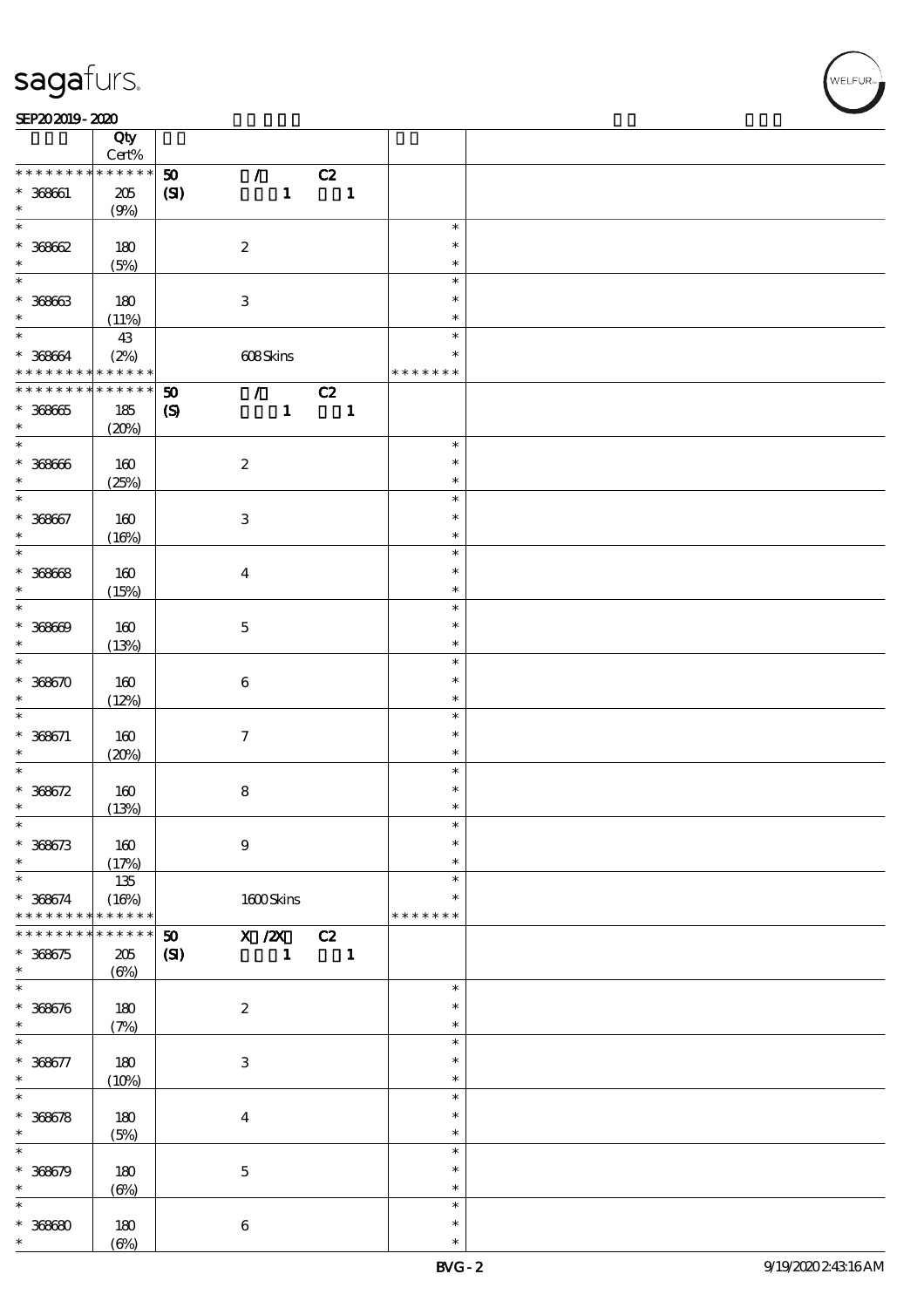$\top$ 

### $SEP202019 - 2020$

|                             | Qty<br>$\mbox{Cert}\%$ |                                                               |               |  |
|-----------------------------|------------------------|---------------------------------------------------------------|---------------|--|
| $\ast$                      |                        | X / ZX<br>${\bf 50}$<br>C2                                    | $\ast$        |  |
|                             |                        |                                                               |               |  |
| $* 368681$                  | 180                    | (SI)<br>$\mathbf{1}$<br>$\blacksquare$                        | $\ast$        |  |
| $\ast$                      | (5%)                   |                                                               | $\ast$        |  |
| $\ast$                      |                        |                                                               | $\ast$        |  |
| $* 36662$                   | 180                    | $\bf 8$                                                       | $\ast$        |  |
| $\ast$                      | (5%)                   |                                                               | $\ast$        |  |
| $\overline{\ast}$           | 29                     |                                                               | $\ast$        |  |
| $* 36663$                   | $(\Theta)$             | 1494 Skins                                                    | $\ast$        |  |
| * * * * * * * * * * * * * * |                        |                                                               | * * * * * * * |  |
| * * * * * * * *             | * * * * * *            | $X$ / $ZX$                                                    |               |  |
|                             |                        | ${\bf 50}$<br>C2                                              |               |  |
| * 368684                    | 185                    | $\boldsymbol{\mathrm{(S)}}$<br>$\mathbf{1}$<br>$\blacksquare$ |               |  |
| $\ast$                      | (14%)                  |                                                               |               |  |
|                             |                        |                                                               | $\ast$        |  |
| $* 38885$                   | 160                    | $\boldsymbol{2}$                                              | $\ast$        |  |
| $\ast$                      | (11%)                  |                                                               | $\ast$        |  |
| $\overline{\ast}$           |                        |                                                               | $\ast$        |  |
| $* 36666$                   | 160                    | $\ensuremath{\mathbf{3}}$                                     | $\ast$        |  |
| $\ast$                      | (11%)                  |                                                               | $\ast$        |  |
| $\overline{\ast}$           |                        |                                                               | $\ast$        |  |
| $* 368687$                  | 160                    | $\boldsymbol{4}$                                              | $\ast$        |  |
| $\ast$                      | (11%)                  |                                                               | $\ast$        |  |
| $\overline{\ast}$           |                        |                                                               | $\ast$        |  |
|                             |                        |                                                               | $\ast$        |  |
| $* 36668$<br>$\ast$         | 160                    | $\mathbf 5$                                                   |               |  |
| $\overline{\ast}$           | (8%)                   |                                                               | $\ast$        |  |
|                             |                        |                                                               | $\ast$        |  |
| $* 36669$                   | 160                    | $\bf 6$                                                       | $\ast$        |  |
| $\ast$                      | (7%)                   |                                                               | $\ast$        |  |
| $\overline{\ast}$           |                        |                                                               | $\ast$        |  |
| $* 368600$                  | $160$                  | $\boldsymbol{\tau}$                                           | $\ast$        |  |
| $\ast$                      | (10%)                  |                                                               | $\ast$        |  |
| $\ast$                      |                        |                                                               | $\ast$        |  |
| $* 368691$                  | 160                    | ${\bf 8}$                                                     | $\ast$        |  |
| $\ast$                      | (8%)                   |                                                               | $\ast$        |  |
| $\ast$                      |                        |                                                               | $\ast$        |  |
| $*$ 368692                  | 160                    | $\boldsymbol{9}$                                              | $\ast$        |  |
| $\ast$                      | (10%)                  |                                                               | $\ast$        |  |
| $\ast$                      |                        |                                                               | $\ast$        |  |
| $* 3666B$                   | $160$                  | $10\,$                                                        | $\ast$        |  |
| $\ast$                      |                        |                                                               | $\ast$        |  |
| $\overline{\ast}$           | (12%)                  |                                                               | $\ast$        |  |
|                             |                        |                                                               |               |  |
| $* 36604$                   | 160                    | $11\,$                                                        | $\ast$        |  |
| $\ast$                      | (20%)                  |                                                               | $\ast$        |  |
| $\overline{\ast}$           |                        |                                                               | $\ast$        |  |
| $* 36665$                   | $160\,$                | $12\,$                                                        | $\ast$        |  |
| $\ast$                      | (18%)                  |                                                               | $\ast$        |  |
| $\overline{\ast}$           |                        |                                                               | $\ast$        |  |
| $* 36666$                   | $160\,$                | $13\,$                                                        | $\ast$        |  |
| $\ast$                      | (7%)                   |                                                               | $\ast$        |  |
| $\overline{\ast}$           |                        |                                                               | $\ast$        |  |
| $* 36607$                   | 160                    | $14\,$                                                        | $\ast$        |  |
| $\ast$                      | (9%)                   |                                                               | $\ast$        |  |
| $\overline{\ast}$           |                        |                                                               | $\ast$        |  |
| $* 36608$                   | $160$                  | $15\,$                                                        | $\ast$        |  |
| $\ast$                      | (3%)                   |                                                               | $\ast$        |  |
| $\ast$                      |                        |                                                               | $\ast$        |  |
|                             |                        |                                                               | $\ast$        |  |
| $* 36600$<br>$\ast$         | $160$                  | $16\,$                                                        | $\ast$        |  |
| $\ast$                      | (5%)                   |                                                               |               |  |
|                             |                        |                                                               | $\ast$        |  |
| $*368700$                   | 160                    | $17\,$                                                        | $\ast$        |  |
| $\ast$                      | (9%)                   |                                                               | $\ast$        |  |

 $\top$ 

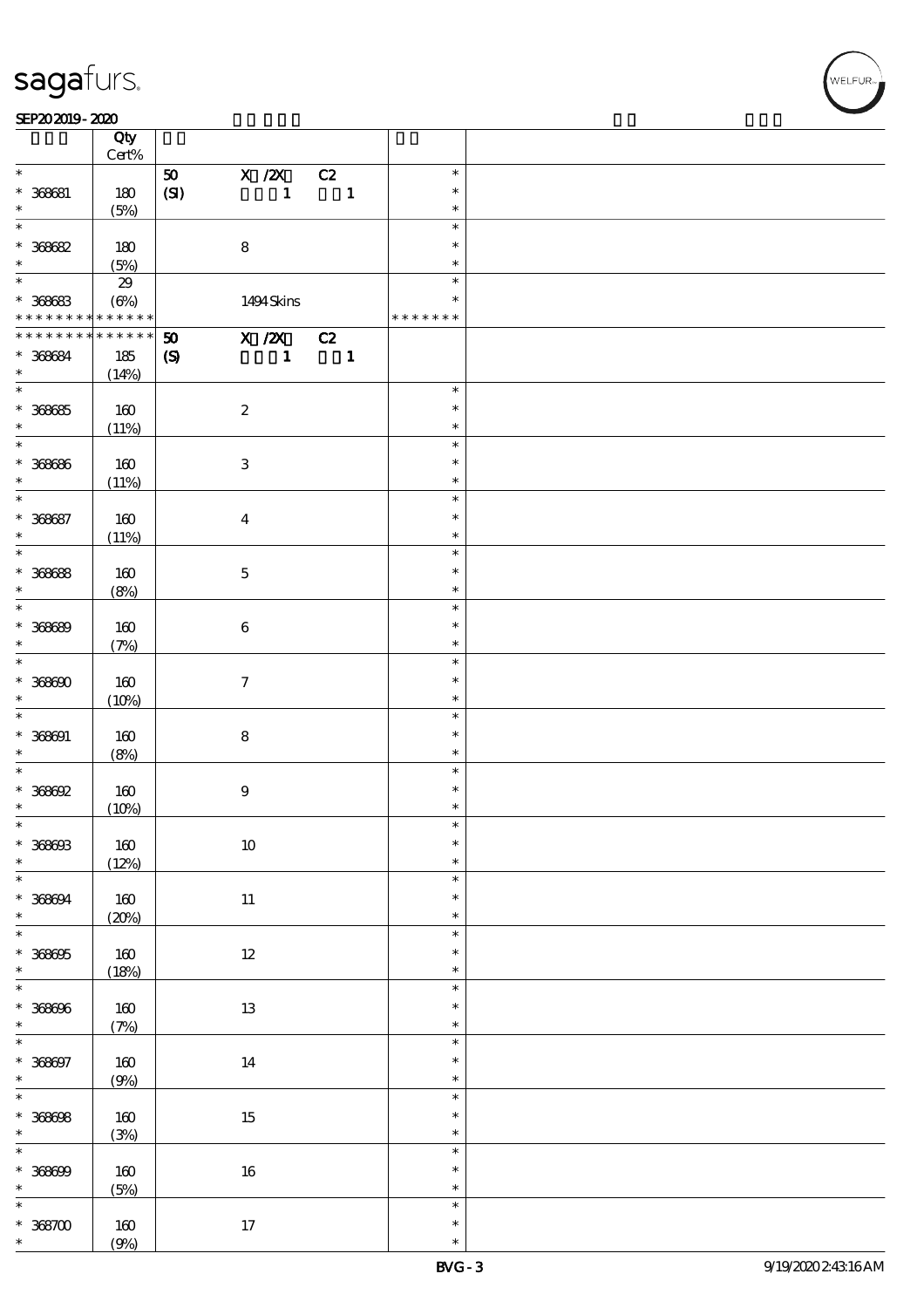### SEP202019-2020

|                                            | Qty<br>Cert% |                             |                           |                  |               |  |
|--------------------------------------------|--------------|-----------------------------|---------------------------|------------------|---------------|--|
| $\ast$                                     |              |                             |                           |                  | $\ast$        |  |
|                                            |              | ${\bf 50}$                  | X / ZX                    | C2               |               |  |
| $* 368701$                                 | 160          | $\boldsymbol{S}$            | $\mathbf{1}$              | $\mathbf{1}$     | $\ast$        |  |
|                                            | (11%)        |                             |                           |                  | $\ast$        |  |
| $\ast$                                     | 47           |                             |                           |                  | $\ast$        |  |
| $*368702$                                  | (19%)        |                             | 2952 Skins                |                  | $\ast$        |  |
| * * * * * * * *                            | $******$     |                             |                           |                  | * * * * * * * |  |
| * * * * * * *                              | * * * * * *  | $\boldsymbol{\mathfrak{D}}$ | $\mathcal{T}=\mathcal{I}$ | C2               |               |  |
| $*368703$                                  | 185          | $\boldsymbol{\mathcal{S}}$  | $\boldsymbol{z}$          | $\mathbf{1}$     |               |  |
| $\ast$                                     |              |                             |                           |                  |               |  |
| $\ast$                                     | (22%)        |                             |                           |                  |               |  |
|                                            |              |                             |                           |                  | $\ast$        |  |
| $* 368704$                                 | 160          |                             | $\boldsymbol{2}$          |                  | $\ast$        |  |
| $\ast$                                     | (19%)        |                             |                           |                  | $\ast$        |  |
|                                            | 89           |                             |                           |                  | $\ast$        |  |
| $* 368705$                                 | (19%)        |                             | 434 Skins                 |                  | $\ast$        |  |
| * * * * * * * *                            | $******$     |                             |                           |                  | * * * * * * * |  |
| * * * * * * * *                            | ******       | $\boldsymbol{\mathfrak{D}}$ | $X$ / $ZX$                | C2               |               |  |
| $* 368706$                                 | 185          |                             | $\boldsymbol{z}$          | $\blacksquare$   |               |  |
| $\ast$                                     |              | $\boldsymbol{\mathcal{S}}$  |                           |                  |               |  |
| $\ast$                                     | (16%)        |                             |                           |                  |               |  |
|                                            |              |                             |                           |                  | $\ast$        |  |
| $* 368707$                                 | 160          |                             | $\boldsymbol{2}$          |                  | $\ast$        |  |
| $\ast$                                     | (21%)        |                             |                           |                  | $\ast$        |  |
| $\overline{\ast}$                          |              |                             |                           |                  | $\ast$        |  |
| $* 368708$                                 | 160          |                             | $\bf 3$                   |                  | $\ast$        |  |
| $\ast$                                     | (14%)        |                             |                           |                  | $\ast$        |  |
| $\overline{\ast}$                          |              |                             |                           |                  | $\ast$        |  |
| $* 368709$                                 | 160          |                             | $\overline{\mathbf{4}}$   |                  | $\ast$        |  |
| $\ast$                                     |              |                             |                           |                  | $\ast$        |  |
| $\ast$                                     | (21%)        |                             |                           |                  |               |  |
|                                            |              |                             |                           |                  | $\ast$        |  |
| $* 368710$                                 | 160          |                             | $\mathbf 5$               |                  | $\ast$        |  |
| $\ast$                                     | (16%)        |                             |                           |                  | $\ast$        |  |
| $\ast$                                     |              |                             |                           |                  | $\ast$        |  |
| $* 368711$                                 | 160          |                             | $\boldsymbol{6}$          |                  | $\ast$        |  |
| $\ast$                                     | (20%)        |                             |                           |                  | $\ast$        |  |
| $\ast$                                     |              |                             |                           |                  | $\ast$        |  |
| $* 368712$                                 | 160          |                             | $\tau$                    |                  | $\ast$        |  |
| $\ast$                                     | (18%)        |                             |                           |                  | $\ast$        |  |
| $\ast$                                     |              |                             |                           |                  | $\ast$        |  |
|                                            | 160          |                             | 8                         |                  | $\ast$        |  |
| $* 368713$                                 |              |                             |                           |                  | $\ast$        |  |
| $\ast$                                     | (14%)        |                             |                           |                  |               |  |
| $\ast$                                     |              |                             |                           |                  | $\ast$        |  |
| $* 368714$                                 | 160          |                             | $\boldsymbol{9}$          |                  | $\ast$        |  |
| $\ast$                                     | (11%)        |                             |                           |                  | $\ast$        |  |
| $\ast$                                     |              |                             |                           |                  | $\ast$        |  |
| $* 368715$                                 | 160          |                             | 10                        |                  | ∗             |  |
| $\ast$                                     | (14%)        |                             |                           |                  | *             |  |
| $\ast$                                     | 150          |                             |                           |                  | $\ast$        |  |
| $* 368716$                                 | (17%)        |                             | 1775Skins                 |                  | $\ast$        |  |
| * * * * * * * *                            | * * * * * *  |                             |                           |                  | * * * * * * * |  |
| * * * * * * * *                            | * * * * * *  |                             |                           |                  |               |  |
|                                            |              | $\boldsymbol{\mathfrak{D}}$ | $\mathcal{F}$             | C2               |               |  |
| $* 368717$                                 | $205\,$      | $\mathbf{C}$                | $\mathbf{1}$              | $\boldsymbol{z}$ |               |  |
| $\ast$                                     | (11%)        |                             |                           |                  |               |  |
| $\overline{\ast}$                          | 49           |                             |                           |                  | $\ast$        |  |
| $* 368718$                                 | (12%)        |                             | 254Skins                  |                  |               |  |
| * * * * * * * * <mark>* * * * * * *</mark> |              |                             |                           |                  | * * * * * * * |  |
| * * * * * * *                              | * * * * * *  | 50                          | $\mathcal{L}$             | C2               |               |  |
| * 368719                                   | 185          | $\boldsymbol{\mathrm{(S)}}$ | $\mathbf{1}$              | $\boldsymbol{z}$ |               |  |
| $\ast$                                     | (15%)        |                             |                           |                  |               |  |
| $\ast$                                     |              |                             |                           |                  | $\ast$        |  |
|                                            |              |                             |                           |                  | $\ast$        |  |
| $* 368720$                                 | 160          |                             | $\boldsymbol{2}$          |                  |               |  |
| $\ast$                                     | (10%)        |                             |                           |                  | $\ast$        |  |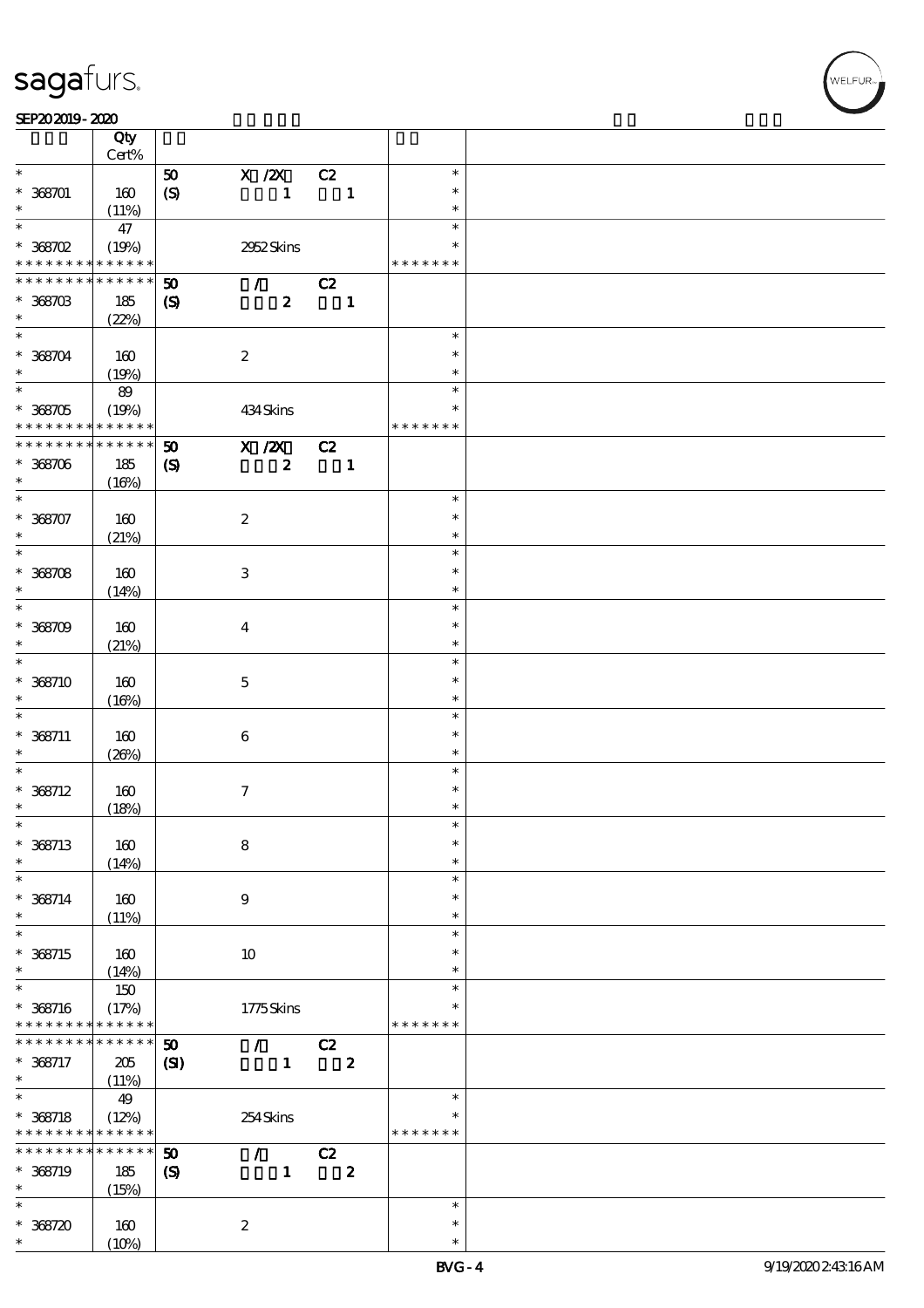### SEP202019-2020

|                   | Qty<br>Cert% |                             |                    |                  |               |  |
|-------------------|--------------|-----------------------------|--------------------|------------------|---------------|--|
| $\ast$            |              |                             |                    |                  | $\ast$        |  |
|                   |              | ${\bf 50}$                  | $\mathcal{L}$      | C2               |               |  |
| $* 368721$        | 160          | $\boldsymbol{S}$            | $\mathbf{1}$       | $\pmb{2}$        | $\ast$        |  |
|                   | (25%)        |                             |                    |                  | $\ast$        |  |
| $\ast$            |              |                             |                    |                  | $\ast$        |  |
| $* 368722$        | 160          | $\boldsymbol{4}$            |                    |                  | $\ast$        |  |
| $\ast$            | (24%)        |                             |                    |                  | $\ast$        |  |
| $\overline{\ast}$ | 130          |                             |                    |                  | $\ast$        |  |
|                   |              |                             |                    |                  | $\ast$        |  |
| $* 368723$        | (15%)        |                             | 795Skins           |                  |               |  |
| * * * * * * * *   | * * * * * *  |                             |                    |                  | * * * * * * * |  |
| * * * * * * * *   | * * * * * *  | 50                          | $\overline{X}$ /2X | C2               |               |  |
| $* 368724$        | $205\,$      | (S)                         | $\mathbf{1}$       | $\boldsymbol{z}$ |               |  |
| $\ast$            | (7%)         |                             |                    |                  |               |  |
| $\overline{\ast}$ |              |                             |                    |                  | $\ast$        |  |
| $* 368725$        |              |                             |                    |                  | $\ast$        |  |
|                   | 180          | $\boldsymbol{2}$            |                    |                  |               |  |
| $\ast$            | $(\Theta)$   |                             |                    |                  | $\ast$        |  |
| $\ast$            | $205\,$      |                             |                    |                  | $\ast$        |  |
| $* 368726$        | (11%)        |                             | 590Skins           |                  | $\ast$        |  |
| * * * * * * * *   | * * * * * *  |                             |                    |                  | * * * * * * * |  |
| * * * * * * *     | * * * * * *  | 50                          | $X$ / $ZX$         | C2               |               |  |
| $* 368727$        | 185          | $\boldsymbol{\mathrm{(S)}}$ | $\mathbf 1$        | $\boldsymbol{z}$ |               |  |
| $\ast$            |              |                             |                    |                  |               |  |
| $\ast$            | (8%)         |                             |                    |                  | $\ast$        |  |
|                   |              |                             |                    |                  |               |  |
| $* 368728$        | 160          | $\boldsymbol{2}$            |                    |                  | $\ast$        |  |
| $\ast$            | (14%)        |                             |                    |                  | $\ast$        |  |
| $\ast$            |              |                             |                    |                  | $\ast$        |  |
| $* 368729$        | 160          | $\ensuremath{\mathbf{3}}$   |                    |                  | $\ast$        |  |
| $\ast$            | (13%)        |                             |                    |                  | $\ast$        |  |
| $\ast$            |              |                             |                    |                  | $\ast$        |  |
|                   |              |                             |                    |                  |               |  |
| $* 368730$        | 160          | $\boldsymbol{4}$            |                    |                  | $\ast$        |  |
| $\ast$            | (12%)        |                             |                    |                  | $\ast$        |  |
| $\ast$            |              |                             |                    |                  | $\ast$        |  |
| $* 368731$        | 160          | $\bf 5$                     |                    |                  | $\ast$        |  |
| $\ast$            | $(\Theta)$   |                             |                    |                  | $\ast$        |  |
| $\ast$            |              |                             |                    |                  | $\ast$        |  |
|                   |              |                             |                    |                  | $\ast$        |  |
| $* 368732$        | 160          | $\bf 6$                     |                    |                  |               |  |
| $\ast$            | (11%)        |                             |                    |                  | $\ast$        |  |
| $\ast$            |              |                             |                    |                  | $\ast$        |  |
| $* 368733$        | 160          | $\tau$                      |                    |                  | $\ast$        |  |
| $\ast$            | (5%)         |                             |                    |                  | $\ast$        |  |
| $\ast$            |              |                             |                    |                  | $\ast$        |  |
| $* 368734$        | 160          | 8                           |                    |                  | $\ast$        |  |
| $\ast$            |              |                             |                    |                  | $\ast$        |  |
| *                 | (8%)         |                             |                    |                  | $\ast$        |  |
|                   |              |                             |                    |                  |               |  |
| $* 368735$        | 160          | 9                           |                    |                  | $\ast$        |  |
| $\ast$            | (8%)         |                             |                    |                  | $\ast$        |  |
| $\ast$            | 120          |                             |                    |                  | $\ast$        |  |
| $* 368736$        | (4%)         |                             | 1585Skins          |                  | $\ast$        |  |
| * * * * * * * *   | * * * * * *  |                             |                    |                  | * * * * * * * |  |
|                   |              | 50                          | $\mathcal{L}$      | C2               |               |  |
|                   |              |                             |                    |                  |               |  |
| 368737            | 84           | $\boldsymbol{\mathrm{(S)}}$ | $\boldsymbol{z}$   | $\boldsymbol{z}$ |               |  |
|                   | (28%)        |                             |                    |                  |               |  |
| * * * * * * * *   | $******$     | 50                          | $X$ / $ZX$         | C2               |               |  |
| $* 368738$        | 185          | $\boldsymbol{\mathsf{(S)}}$ | $\boldsymbol{z}$   | $\boldsymbol{z}$ |               |  |
| $\ast$            | (18%)        |                             |                    |                  |               |  |
| $\ast$            | 49           |                             |                    |                  | $\ast$        |  |
| $* 368739$        | $(\Theta\%)$ |                             | 234Skins           |                  | $\ast$        |  |
| * * * * * * * *   | * * * * * *  |                             |                    |                  | * * * * * * * |  |
| * * * * * * * *   | * * * * * *  |                             |                    |                  |               |  |
|                   |              | 50                          |                    | C2               |               |  |
| $* 368740$        | 205          | $\mathbf{C}$                | $\mathbf{1}$       | $\mathbf{3}$     |               |  |
| $\ast$            | $(\Theta)$   |                             |                    |                  |               |  |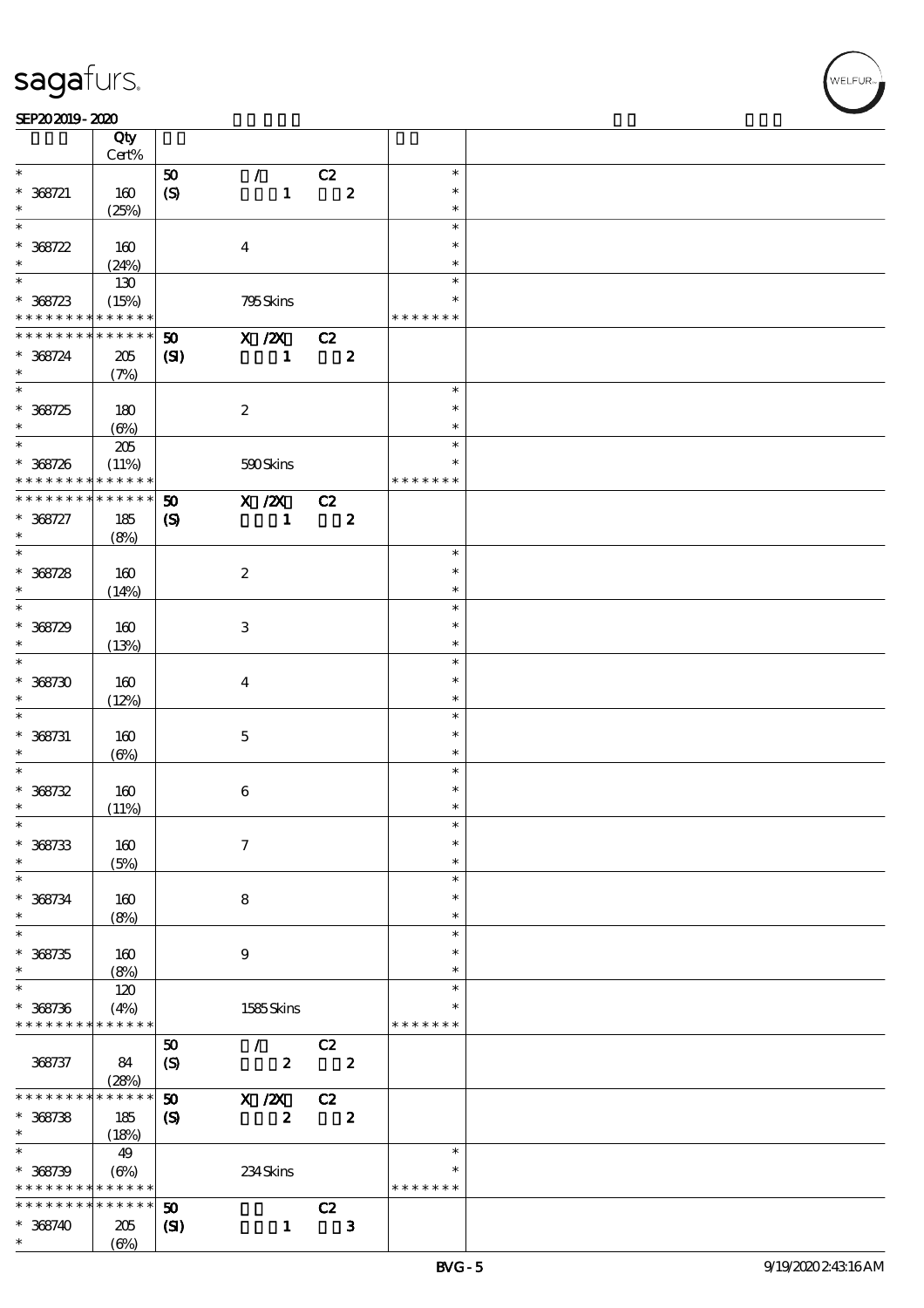$\top$ 

### $SEP202019 - 2020$

|                                            | Qty<br>Cert% |                             |                            |              |    |              |               |  |
|--------------------------------------------|--------------|-----------------------------|----------------------------|--------------|----|--------------|---------------|--|
| $\ast$                                     | $56\,$       |                             |                            |              |    |              | $\ast$        |  |
|                                            |              | ${\bf 50}$                  |                            |              | C2 |              |               |  |
| $* 368741$                                 | (8%)         | (SI)                        |                            | $\mathbf{1}$ |    | $\mathbf{3}$ | $\ast$        |  |
| * * * * * * * *                            | * * * * * *  |                             |                            |              |    |              | * * * * * * * |  |
| * * * * * * * *                            | * * * * * *  | 50                          |                            |              | C2 |              |               |  |
| $* 368742$                                 | 185          | $\boldsymbol{S}$            |                            | $\mathbf{1}$ |    | $\mathbf{3}$ |               |  |
| $\ast$                                     | (17%)        |                             |                            |              |    |              |               |  |
| $\overline{\ast}$                          |              |                             |                            |              |    |              | $\ast$        |  |
|                                            |              |                             |                            |              |    |              |               |  |
| $* 368743$                                 | 160          |                             | $\boldsymbol{2}$           |              |    |              | $\ast$        |  |
| $\ast$                                     | (28%)        |                             |                            |              |    |              | $\ast$        |  |
| $\ast$                                     |              |                             |                            |              |    |              | $\ast$        |  |
|                                            |              |                             |                            |              |    |              | $\ast$        |  |
| $* 368744$                                 | 160          |                             | $\,3$                      |              |    |              |               |  |
| $\ast$                                     | (25%)        |                             |                            |              |    |              | $\ast$        |  |
|                                            | 133          |                             |                            |              |    |              | $\ast$        |  |
| $* 368745$                                 | (10%)        |                             | 638Skins                   |              |    |              | $\ast$        |  |
| * * * * * * * *                            | * * * * * *  |                             |                            |              |    |              | * * * * * * * |  |
| * * * * * * * *                            | $******$     | $\boldsymbol{\omega}$       | X /                        |              |    |              |               |  |
|                                            |              |                             |                            |              | C2 |              |               |  |
| $* 368746$                                 | 205          | $\boldsymbol{\mathcal{S}}$  |                            | $\mathbf{1}$ |    | $\mathbf{1}$ |               |  |
| $\ast$                                     | (37%)        |                             |                            |              |    |              |               |  |
| $\ast$                                     | 132          |                             |                            |              |    |              | $\ast$        |  |
| $* 368747$                                 | (18%)        |                             | 337Skins                   |              |    |              | $\ast$        |  |
| * * * * * * * *                            | * * * * * *  |                             |                            |              |    |              | * * * * * * * |  |
| * * * * * * * * <mark>* * * * * * *</mark> |              |                             |                            |              |    |              |               |  |
|                                            |              | $\boldsymbol{\omega}$       | $\mathcal{T}^{\mathbb{Z}}$ |              | C2 |              |               |  |
| $* 368748$                                 | 225          | $\mathbf{C}$                |                            | $\mathbf{1}$ |    | $\mathbf{1}$ |               |  |
| $\ast$                                     | (15%)        |                             |                            |              |    |              |               |  |
| $\ast$                                     |              |                             |                            |              |    |              | $\ast$        |  |
| $* 368749$                                 | 200          |                             | $\boldsymbol{2}$           |              |    |              | $\ast$        |  |
| $\ast$                                     |              |                             |                            |              |    |              | $\ast$        |  |
|                                            | (10%)        |                             |                            |              |    |              |               |  |
| $\overline{\ast}$                          |              |                             |                            |              |    |              | $\ast$        |  |
| $* 368750$                                 | 200          |                             | $\,3$                      |              |    |              | $\ast$        |  |
| $\ast$                                     | (10%)        |                             |                            |              |    |              | $\ast$        |  |
| $\ast$                                     |              |                             |                            |              |    |              | $\ast$        |  |
| $* 368751$                                 |              |                             |                            |              |    |              | $\ast$        |  |
|                                            | 200          |                             | $\boldsymbol{4}$           |              |    |              |               |  |
| $\ast$                                     | (12%)        |                             |                            |              |    |              | $\ast$        |  |
| $\overline{\ast}$                          | 212          |                             |                            |              |    |              | $\ast$        |  |
| $* 368752$                                 | (15%)        |                             | 1037Skins                  |              |    |              | $\ast$        |  |
| * * * * * * * * <mark>* * * * * * *</mark> |              |                             |                            |              |    |              | * * * * * * * |  |
| ************** 10                          |              |                             | $\mathcal{L}$              |              | C2 |              |               |  |
| $* 368753$                                 |              |                             |                            |              |    |              |               |  |
|                                            | $205\,$      | $\boldsymbol{\mathrm{(S)}}$ |                            | $\mathbf{1}$ |    | $\mathbf 1$  |               |  |
| $\ast$                                     | (32%)        |                             |                            |              |    |              |               |  |
| $\ast$                                     |              |                             |                            |              |    |              | $\ast$        |  |
| $* 368754$                                 | 180          |                             | $\boldsymbol{2}$           |              |    |              | $\ast$        |  |
| $\ast$                                     | (31%)        |                             |                            |              |    |              | $\ast$        |  |
| $\overline{\ast}$                          |              |                             |                            |              |    |              | $\ast$        |  |
|                                            |              |                             |                            |              |    |              | $\ast$        |  |
| $* 368755$                                 | 180          |                             | $\,3$                      |              |    |              |               |  |
| $\ast$                                     | (23%)        |                             |                            |              |    |              | $\ast$        |  |
| $\ast$                                     |              |                             |                            |              |    |              | $\ast$        |  |
| $* 368756$                                 | $180$        |                             | $\boldsymbol{4}$           |              |    |              | $\ast$        |  |
| $\ast$                                     | (10%)        |                             |                            |              |    |              | $\ast$        |  |
| $\ast$                                     |              |                             |                            |              |    |              | $\ast$        |  |
|                                            |              |                             |                            |              |    |              |               |  |
| $* 368757$                                 | 180          |                             | $\mathbf 5$                |              |    |              | $\ast$        |  |
| $\ast$                                     | (20%)        |                             |                            |              |    |              | $\ast$        |  |
| $\overline{\ast}$                          |              |                             |                            |              |    |              | $\ast$        |  |
| $* 368758$                                 |              |                             |                            |              |    |              | $\ast$        |  |
|                                            |              |                             |                            |              |    |              |               |  |
|                                            | 180          |                             | $\bf 6$                    |              |    |              |               |  |
| $\ast$                                     | (13%)        |                             |                            |              |    |              | $\ast$        |  |
| $\ast$                                     |              |                             |                            |              |    |              | $\ast$        |  |
| $* 368759$                                 | 180          |                             | $\boldsymbol{7}$           |              |    |              | $\ast$        |  |
|                                            |              |                             |                            |              |    |              | $\ast$        |  |
| $\ast$                                     | (30%)        |                             |                            |              |    |              | $\ast$        |  |
|                                            |              |                             |                            |              |    |              | $\ast$        |  |
| $* 368700$                                 | 180<br>(23%) |                             | ${\bf 8}$                  |              |    |              | $\ast$        |  |

 $\overline{\mathbf{r}}$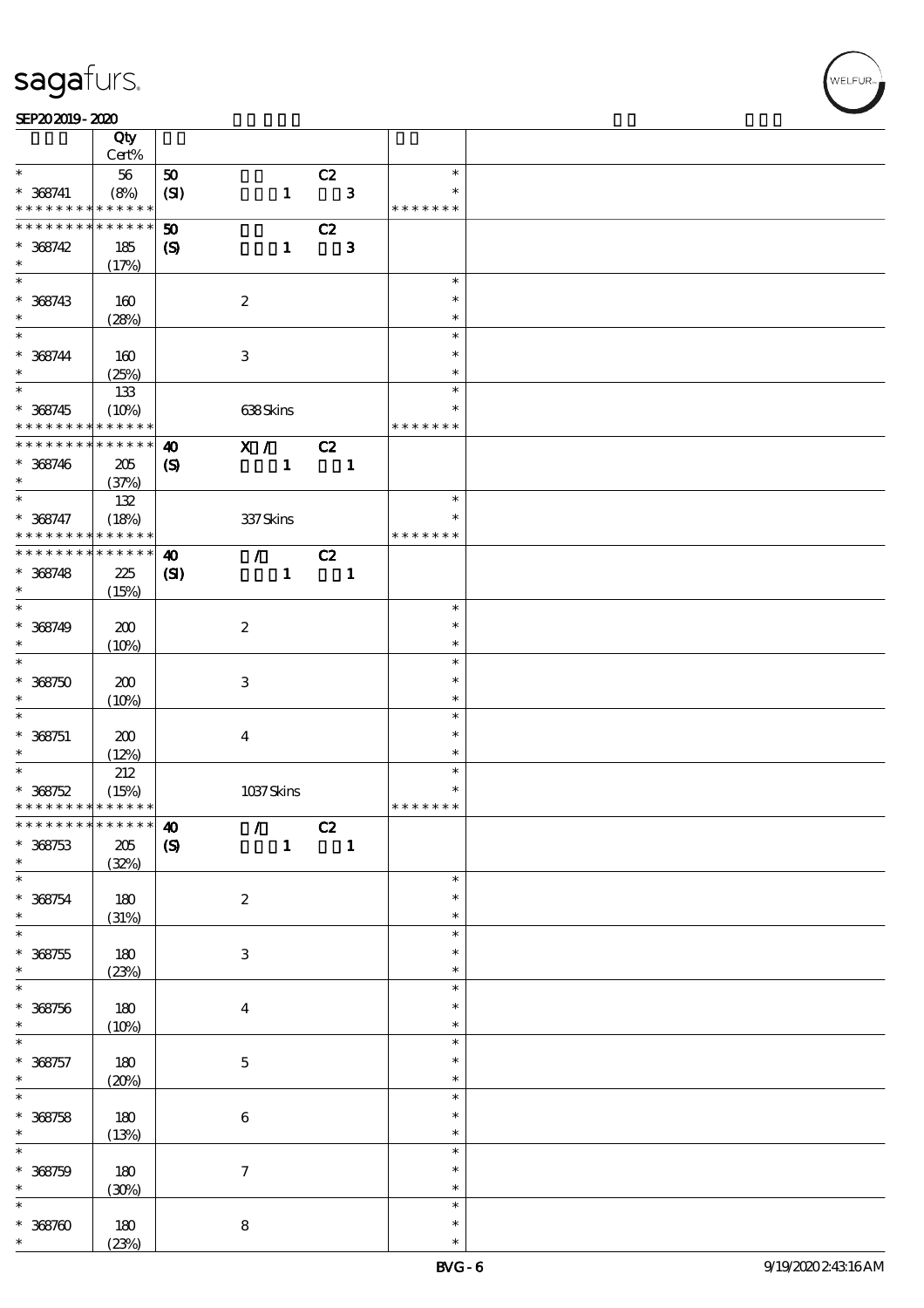$\overline{\mathsf{T}}$ 

#### SEP202019-2020  $\overline{\phantom{a}}$

|                   | Qty<br>$\mbox{Cert}\%$ |                           |               |                |               |  |
|-------------------|------------------------|---------------------------|---------------|----------------|---------------|--|
| $\ast$            |                        |                           | $\mathcal{L}$ |                | $\ast$        |  |
|                   |                        | $\boldsymbol{\omega}$     |               | C2             |               |  |
| $* 368761$        | 180                    | $\pmb{\text{(S)}}$        | $\mathbf{1}$  | $\mathbf{1}$   | $\ast$        |  |
| $\ast$            | (31%)                  |                           |               |                | $\ast$        |  |
| $\overline{\ast}$ |                        |                           |               |                | $\ast$        |  |
| $* 368762$        | 180                    | $10\,$                    |               |                | $\ast$        |  |
|                   |                        |                           |               |                |               |  |
| $\ast$            | (36%)                  |                           |               |                | $\ast$        |  |
| $\overline{\ast}$ |                        |                           |               |                | $\ast$        |  |
| $* 368763$        | 180                    | $11\,$                    |               |                | $\ast$        |  |
| $\ast$            |                        |                           |               |                | $\ast$        |  |
|                   | (20%)                  |                           |               |                |               |  |
| $\overline{\ast}$ |                        |                           |               |                | $\ast$        |  |
| $* 368764$        | 180                    | $12\,$                    |               |                | $\ast$        |  |
| $\ast$            | (10%)                  |                           |               |                | $\ast$        |  |
| $\overline{\ast}$ |                        |                           |               |                | $\ast$        |  |
|                   |                        |                           |               |                |               |  |
| $* 388765$        | 180                    | $13\,$                    |               |                | $\ast$        |  |
| $\ast$            | (11%)                  |                           |               |                | $\ast$        |  |
| $\overline{\ast}$ |                        |                           |               |                | $\ast$        |  |
|                   |                        |                           |               |                | $\ast$        |  |
| $* 368766$        | 180                    | 14                        |               |                |               |  |
| $\ast$            | (14%)                  |                           |               |                | $\ast$        |  |
| $\ast$            |                        |                           |               |                | $\ast$        |  |
| $* 368767$        | 180                    | $15\,$                    |               |                | $\ast$        |  |
| $\ast$            |                        |                           |               |                | $\ast$        |  |
| $\overline{\ast}$ | (11%)                  |                           |               |                |               |  |
|                   |                        |                           |               |                | $\ast$        |  |
| $* 368768$        | 180                    | $16\,$                    |               |                | $\ast$        |  |
| $\ast$            | (14%)                  |                           |               |                | $\ast$        |  |
| $\overline{\ast}$ |                        |                           |               |                | $\ast$        |  |
|                   |                        |                           |               |                |               |  |
| $* 368709$        | 180                    | $17\,$                    |               |                | $\ast$        |  |
| $\ast$            | (15%)                  |                           |               |                | $\ast$        |  |
| $\overline{\ast}$ |                        |                           |               |                | $\ast$        |  |
| $* 36870$         | 180                    |                           |               |                | $\ast$        |  |
|                   |                        | $18\,$                    |               |                |               |  |
| $\ast$            | (42%)                  |                           |               |                | $\ast$        |  |
|                   | 116                    |                           |               |                | $\ast$        |  |
| $* 368771$        | (48%)                  |                           | 3381 Skins    |                | $\ast$        |  |
| * * * * * * * *   | * * * * * *            |                           |               |                | * * * * * * * |  |
| * * * * * * * *   | * * * * * *            |                           |               |                |               |  |
|                   |                        |                           |               |                |               |  |
| $* 368772$        | $205\,$                |                           |               |                |               |  |
| $\ast$            | (28%)                  |                           |               |                |               |  |
| $\ast$            |                        |                           |               |                | $\ast$        |  |
|                   |                        |                           |               |                | $\ast$        |  |
| $* 368773$        | 180                    | $\boldsymbol{2}$          |               |                |               |  |
| $\ast$            | (27%)                  |                           |               |                | $\ast$        |  |
| $\ast$            | $203\,$                |                           |               |                | $\ast$        |  |
| $* 368774$        | (23%)                  |                           | 588Skins      |                | $\ast$        |  |
| * * * * * * * *   | * * * * * *            |                           |               |                | * * * * * * * |  |
| * * * * * * *     | $* * * * * *$          |                           |               |                |               |  |
|                   |                        | $\boldsymbol{\omega}$     | X / ZX        | C2             |               |  |
| $* 368775$        | 225                    | (S)                       | $\mathbf{1}$  | $\blacksquare$ |               |  |
| $\ast$            | (11%)                  |                           |               |                |               |  |
| $\ast$            |                        |                           |               |                | $\ast$        |  |
|                   |                        |                           |               |                | $\ast$        |  |
| $* 368776$        | $200\,$                | $\boldsymbol{2}$          |               |                |               |  |
| $\ast$            | (11%)                  |                           |               |                | $\ast$        |  |
| $\ast$            |                        |                           |               |                | $\ast$        |  |
| $* 368777$        | $200$                  | $\ensuremath{\mathbf{3}}$ |               |                | $\ast$        |  |
| $\ast$            |                        |                           |               |                | $\ast$        |  |
|                   | (16%)                  |                           |               |                |               |  |
| $\overline{\ast}$ |                        |                           |               |                | $\ast$        |  |
| $* 368778$        | 200                    | $\bf{4}$                  |               |                | $\ast$        |  |
| $\ast$            | (13%)                  |                           |               |                | $\ast$        |  |
| $\ast$            |                        |                           |               |                | $\ast$        |  |
|                   |                        |                           |               |                |               |  |
| $* 368779$        | 200                    | $\mathbf 5$               |               |                | $\ast$        |  |
| $\ast$            | (12%)                  |                           |               |                | $\ast$        |  |
| $\ast$            |                        |                           |               |                | $\ast$        |  |
| $* 368780$        | 200                    | $\bf 6$                   |               |                | $\ast$        |  |
| *                 | (8%)                   |                           |               |                | $\ast$        |  |
|                   |                        |                           |               |                |               |  |

 $\overline{\mathsf{T}}$ 

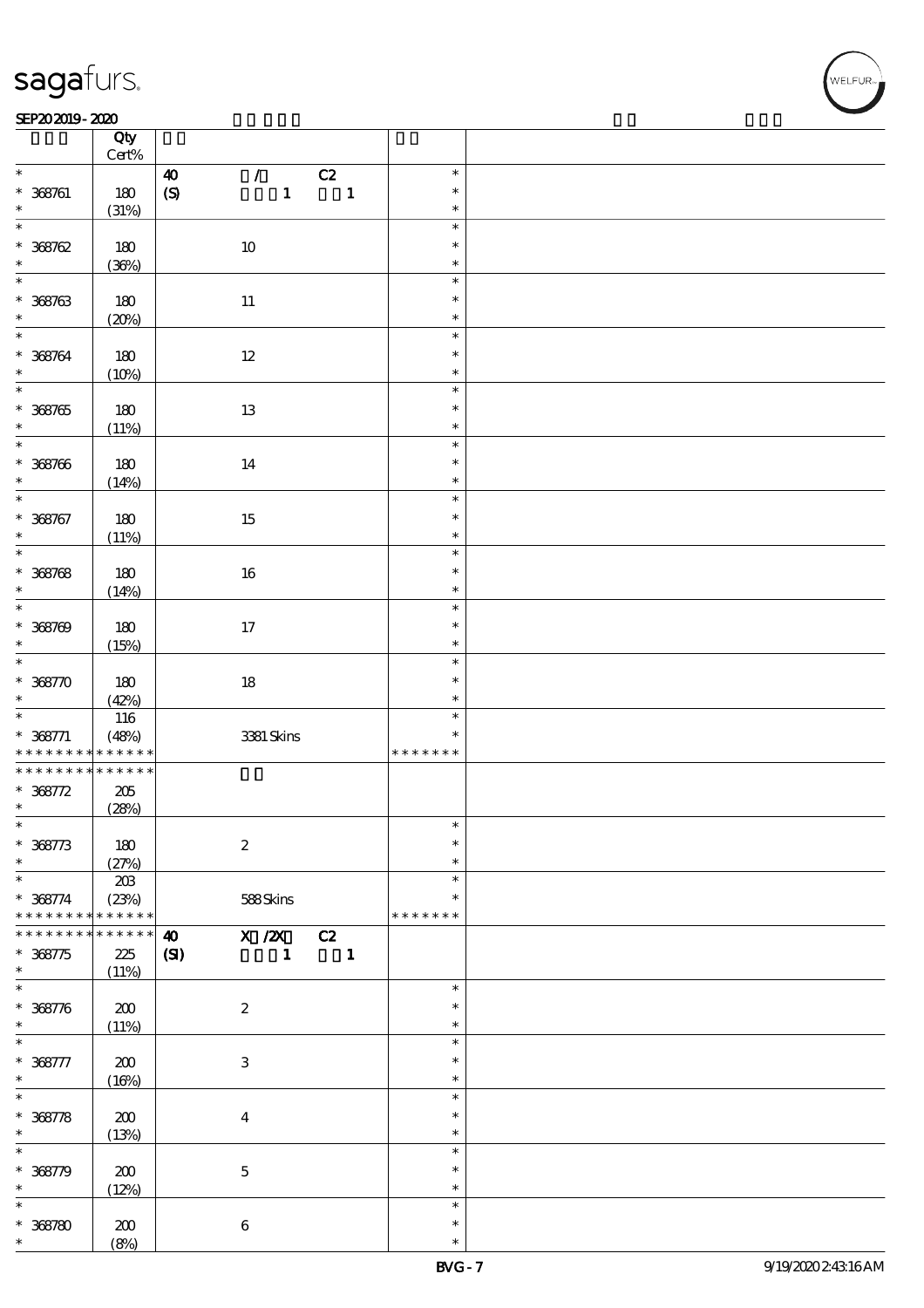### $SEP202019 - 2020$

| SEP202019-2020           |                         |                             |                     |                |               |  |
|--------------------------|-------------------------|-----------------------------|---------------------|----------------|---------------|--|
|                          | Qty                     |                             |                     |                |               |  |
|                          | $\mbox{Cert}\%$         |                             |                     |                |               |  |
| $*$                      | 212                     | $\boldsymbol{\omega}$       | X / ZX              | C2             | $\ast$        |  |
| $* 368781$               | (11%)                   | (SI)                        | $\mathbf{1}$        | $\blacksquare$ | $\ast$        |  |
| * * * * * * * *          | * * * * * *             |                             |                     |                | * * * * * * * |  |
| * * * * * * * *          | * * * * * *             | $\boldsymbol{\Lambda}$      | $X$ / $ZX$          | C2             |               |  |
| $* 368782$               | $205\,$                 | $\boldsymbol{\mathrm{(S)}}$ | $\mathbf{1}$        | $\blacksquare$ |               |  |
| $\ast$                   | (20%)                   |                             |                     |                |               |  |
| $\overline{\phantom{0}}$ |                         |                             |                     |                | $\ast$        |  |
| $* 368783$               | 180                     |                             | $\boldsymbol{2}$    |                | $\ast$        |  |
| $*$                      | (20%)                   |                             |                     |                | $\ast$        |  |
| $\overline{\ast}$        |                         |                             |                     |                | $\ast$        |  |
| $* 368784$               | 180                     |                             | $\mathbf{3}$        |                | $\ast$        |  |
| $\ast$                   | (27%)                   |                             |                     |                | $\ast$        |  |
| $\overline{\ast}$        |                         |                             |                     |                | $\ast$        |  |
| $* 368785$               | 180                     |                             | $\boldsymbol{4}$    |                | $\ast$        |  |
| $\ast$                   | (25%)                   |                             |                     |                | $\ast$        |  |
| $\ast$                   |                         |                             |                     |                | $\ast$        |  |
| $* 368786$               | 180                     |                             | $\mathbf 5$         |                | $\ast$        |  |
| $\ast$                   | (19%)                   |                             |                     |                | $\ast$        |  |
| $\overline{\ast}$        |                         |                             |                     |                | $\ast$        |  |
| $* 368787$               | 180                     |                             | $\boldsymbol{6}$    |                | $\ast$        |  |
| $\ast$                   | (35%)                   |                             |                     |                | $\ast$        |  |
| $\ast$                   |                         |                             |                     |                | $\ast$        |  |
| $* 368788$               | 180                     |                             | $\boldsymbol{\tau}$ |                | $\ast$        |  |
| $\ast$                   | (16%)                   |                             |                     |                | $\ast$        |  |
| $\ast$                   |                         |                             |                     |                | $\ast$        |  |
| $* 368789$               | 180                     |                             | $\bf 8$             |                | $\ast$        |  |
| $\ast$                   | (11%)                   |                             |                     |                | $\ast$        |  |
| $\ast$                   |                         |                             |                     |                | $\ast$        |  |
| $*368790$                | 180                     |                             | $\boldsymbol{9}$    |                | $\ast$        |  |
| $\ast$                   | (8%)                    |                             |                     |                | $\ast$        |  |
| $\ast$                   |                         |                             |                     |                | $\ast$        |  |
| $* 368791$               | 180                     |                             | $10\,$              |                | $\ast$        |  |
| $\ast$                   | (10%)                   |                             |                     |                | $\ast$        |  |
| $\ast$                   |                         |                             |                     |                | $\ast$        |  |
| $*368792$                | 180                     |                             | $11\,$              |                | $\ast$        |  |
| $\ast$                   | (12%)                   |                             |                     |                | $\ast$        |  |
| $\ast$                   |                         |                             |                     |                | $\ast$        |  |
| $* 368793$               | 180                     |                             | $12\,$              |                | $\ast$        |  |
| $\ast$                   | (6%)                    |                             |                     |                | $\ast$        |  |
| $\ast$                   |                         |                             |                     |                | $\ast$        |  |
| $* 368794$               | $180\,$                 |                             | $1\!3$              |                | $\ast$        |  |
| $\ast$                   | (27%)                   |                             |                     |                | $\ast$        |  |
| $\ast$                   |                         |                             |                     |                | $\ast$        |  |
| $* 368795$               | 180                     |                             | $14\,$              |                | $\ast$        |  |
| $\ast$                   | (27%)                   |                             |                     |                | $\ast$        |  |
| $\ast$                   |                         |                             |                     |                | $\ast$        |  |
| * 368796                 | 180                     |                             | $15\,$              |                | $\ast$        |  |
| $\ast$                   | (23%)                   |                             |                     |                | $\ast$        |  |
| $\ast$                   |                         |                             |                     |                | $\ast$        |  |
| $* 368797$               | 180                     |                             | $16\,$              |                | $\ast$        |  |
| $\ast$                   | (7%)                    |                             |                     |                | $\ast$        |  |
| $\ast$                   |                         |                             |                     |                | $\ast$        |  |
| $* 368798$               | 180                     |                             | $17$                |                | $\ast$        |  |
| $\ast$                   | (7%)                    |                             |                     |                | $\ast$        |  |
| $\ast$                   |                         |                             |                     |                | $\ast$        |  |
| $* 368799$               | 180                     |                             | $18\,$              |                | $\ast$        |  |
| $\ast$                   | (12%)                   |                             |                     |                | $\ast$        |  |
| $\overline{\ast}$        | $75\,$                  |                             |                     |                | $\ast$        |  |
| $* 36800$                | (33%)                   |                             | 3340Skins           |                | $\ast$        |  |
| * * * * * * * *          | $* * * * * *$<br>$\ast$ |                             |                     |                | * * * * * * * |  |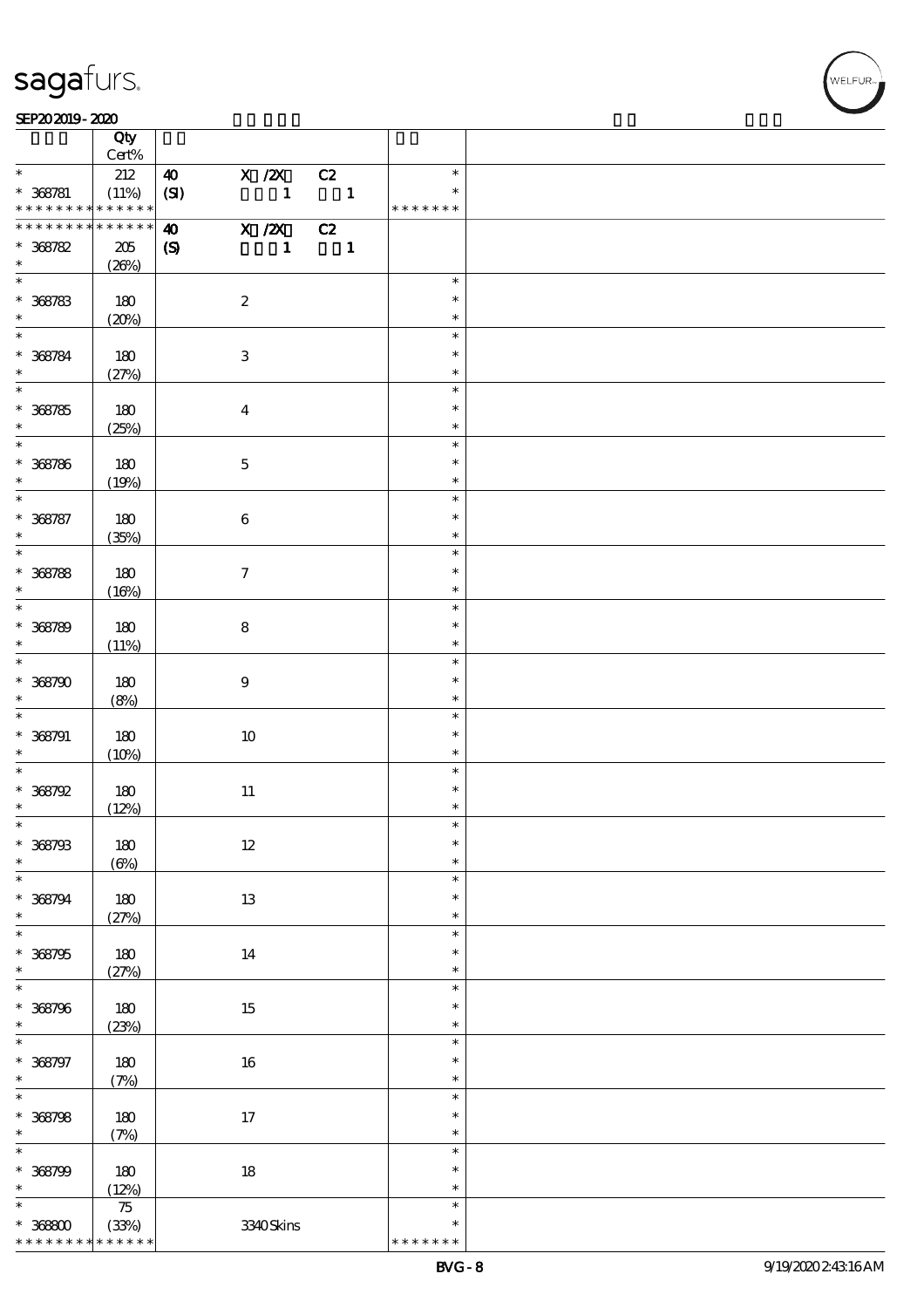### SEP202019-2020

|                             | Qty<br>Cert%               |                                                 |                         |                  |  |
|-----------------------------|----------------------------|-------------------------------------------------|-------------------------|------------------|--|
| * * * * * * *               | * * * * * *                |                                                 |                         |                  |  |
| $* 36801$                   | 205                        |                                                 |                         |                  |  |
| $\ast$                      | (17%)                      |                                                 |                         |                  |  |
| $\overline{\ast}$           |                            |                                                 |                         | $\ast$           |  |
| $*$ 368602                  | 180                        | $\boldsymbol{2}$                                |                         | $\ast$           |  |
| $\ast$<br>$\overline{\ast}$ | (14%)                      |                                                 |                         | $\ast$<br>$\ast$ |  |
|                             |                            |                                                 |                         | $\ast$           |  |
| $* 3680B$<br>$\ast$         | 180<br>(13%)               | $\ensuremath{\mathbf{3}}$                       |                         | $\ast$           |  |
| $\overline{\phantom{0}}$    |                            |                                                 |                         | $\ast$           |  |
| $* 36804$                   | $180\,$                    | $\boldsymbol{4}$                                |                         | $\ast$           |  |
| $\ast$                      | (30%)                      |                                                 |                         | $\ast$           |  |
| $\overline{\ast}$           |                            |                                                 |                         | $\ast$           |  |
| $* 36805$                   | $180\,$                    | $\mathbf 5$                                     |                         | $\ast$           |  |
| $\ast$                      | (34%)                      |                                                 |                         | $\ast$           |  |
| $\overline{\ast}$           |                            |                                                 |                         | $\ast$           |  |
| $* 36806$                   | 180                        | $\bf 6$                                         |                         | $\ast$           |  |
| $\ast$                      | (38%)                      |                                                 |                         | $\ast$           |  |
| $\overline{\ast}$           |                            |                                                 |                         | $\ast$<br>$\ast$ |  |
| $* 36807$<br>$\ast$         | 180                        | $\boldsymbol{7}$                                |                         | $\ast$           |  |
|                             | (31%)                      |                                                 |                         | $\ast$           |  |
| $* 36808$                   | 180                        | $\bf 8$                                         |                         | $\ast$           |  |
| $\ast$                      | (21%)                      |                                                 |                         | $\ast$           |  |
|                             |                            |                                                 |                         | $\ast$           |  |
| $* 36809$                   | $180\,$                    | $\boldsymbol{9}$                                |                         | $\ast$           |  |
| $\ast$                      | (17%)                      |                                                 |                         | $\ast$           |  |
| $\overline{\ast}$           |                            |                                                 |                         | $\ast$           |  |
| $*368810$                   | $180$                      | $10\,$                                          |                         | $\ast$           |  |
| $\ast$                      | (9%)                       |                                                 |                         | $\ast$           |  |
| $\ast$                      |                            |                                                 |                         | $\ast$           |  |
| $* 368811$<br>$\ast$        | $180\,$                    | 11                                              |                         | $\ast$<br>$\ast$ |  |
| $\ast$                      | (8%)                       |                                                 |                         | $\ast$           |  |
| $* 368812$                  | 180                        | $12\,$                                          |                         | $\ast$           |  |
| $\ast$                      | (11%)                      |                                                 |                         | $\ast$           |  |
| $\ast$                      |                            |                                                 |                         | $\ast$           |  |
| * 368813                    | 180                        | 13                                              |                         | $\ast$           |  |
| $\ast$                      | (23%)                      |                                                 |                         | $\ast$           |  |
| $\ast$                      |                            |                                                 |                         | $\ast$           |  |
| $* 368814$                  | 180                        | 14                                              |                         | $\ast$           |  |
| $\ast$<br>$\ast$            | (31%)                      |                                                 |                         | $\ast$<br>$\ast$ |  |
| * 368815                    | 150<br>(27%)               | 2695Skins                                       |                         | ∗                |  |
| * * * * * * * *             | * * * * * *                |                                                 |                         | * * * * * * *    |  |
| * * * * * * * *             | * * * * * *                | $\boldsymbol{\omega}$<br>$\mathcal{L}$          | C2                      |                  |  |
| $* 368816$                  | 205                        | $\boldsymbol{\mathrm{(S)}}$<br>$\boldsymbol{z}$ | $\overline{\mathbf{1}}$ |                  |  |
| $\ast$                      | (23%)                      |                                                 |                         |                  |  |
| $\ast$                      |                            |                                                 |                         | $\ast$           |  |
| $* 368817$                  | 180                        | $\boldsymbol{2}$                                |                         | $\ast$           |  |
| $\ast$                      | (30%)                      |                                                 |                         | $\ast$           |  |
| $\overline{\ast}$           |                            |                                                 |                         | $\ast$           |  |
| $* 368818$<br>$\ast$        | 180                        | $\ensuremath{\mathsf{3}}$                       |                         | $\ast$<br>$\ast$ |  |
| $\ast$                      | (20%)<br>118               |                                                 |                         | $\ast$           |  |
| * 368819                    | (34%)                      | 683Skins                                        |                         | $\ast$           |  |
| * * * * * * * *             | * * * * * *                |                                                 |                         | * * * * * * *    |  |
| * * * * * * * *             | $\ast\ast\ast\ast\ast\ast$ | X / ZX<br>$\boldsymbol{\omega}$                 | C2                      |                  |  |
| $*36880$                    | 205                        | $\pmb{2}$<br>$\boldsymbol{\mathcal{S}}$         | $\overline{\mathbf{1}}$ |                  |  |
| $\ast$                      | (25%)                      |                                                 |                         |                  |  |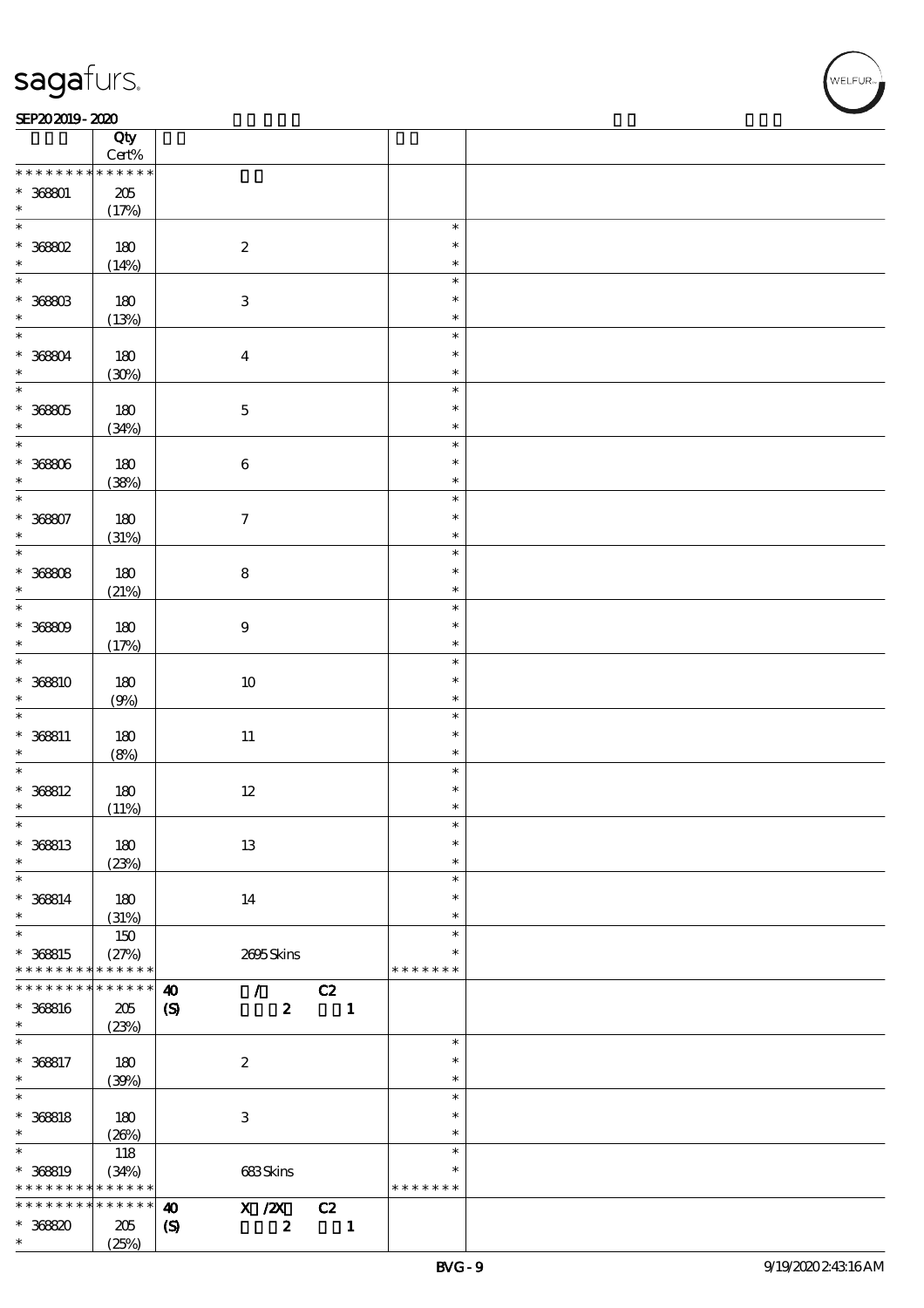### $SEP202019 - 2020$

|                                 | Qty<br>Cert% |                             |                           |                          |               |  |
|---------------------------------|--------------|-----------------------------|---------------------------|--------------------------|---------------|--|
| $\ast$                          |              |                             |                           |                          | $\ast$        |  |
|                                 |              | $\boldsymbol{\omega}$       | $\overline{X}$ /2X        | C2                       | $\ast$        |  |
| $* 368821$                      | 180          | $\pmb{\text{(S)}}$          | $\boldsymbol{z}$          | $\overline{\phantom{a}}$ |               |  |
| $\ast$                          | (18%)        |                             |                           |                          | $\ast$        |  |
| $\overline{\ast}$               |              |                             |                           |                          | $\ast$        |  |
| * 36822                         | 180          |                             | $\ensuremath{\mathbf{3}}$ |                          | $\ast$        |  |
| $\ast$                          | (28%)        |                             |                           |                          | $\ast$        |  |
|                                 |              |                             |                           |                          | $\ast$        |  |
|                                 | 180          |                             | $\boldsymbol{4}$          |                          | $\ast$        |  |
| * 36823                         | (23%)        |                             |                           |                          | $\ast$        |  |
|                                 |              |                             |                           |                          | $\ast$        |  |
| * 36824                         | 180          |                             | $\mathbf 5$               |                          | $\ast$        |  |
| $\ast$                          | (22%)        |                             |                           |                          | $\ast$        |  |
| $\overline{\phantom{0}}$        |              |                             |                           |                          | $\ast$        |  |
|                                 |              |                             |                           |                          | $\ast$        |  |
| $* 36825$                       | 180          |                             | $\bf 6$                   |                          |               |  |
| $*$<br>$\overline{\phantom{0}}$ | (19%)        |                             |                           |                          | $\ast$        |  |
|                                 |              |                             |                           |                          | $\ast$        |  |
| $* 368826$                      | 180          |                             | $\boldsymbol{7}$          |                          | $\ast$        |  |
| $\ast$                          | (17%)        |                             |                           |                          | $\ast$        |  |
| $\overline{\ast}$               |              |                             |                           |                          | $\ast$        |  |
| $* 368827$                      | 180          |                             | $\bf8$                    |                          | $\ast$        |  |
| $\ast$                          | (28%)        |                             |                           |                          | $\ast$        |  |
| $\overline{\phantom{0}}$        |              |                             |                           |                          | $\ast$        |  |
| $* 36888$                       | 180          |                             | $\boldsymbol{9}$          |                          | $\ast$        |  |
| $\ast$                          | (31%)        |                             |                           |                          | $\ast$        |  |
|                                 |              |                             |                           |                          | $\ast$        |  |
| * 368829                        | 180          |                             | $10\,$                    |                          | $\ast$        |  |
| $\ast$                          | (33%)        |                             |                           |                          | $\ast$        |  |
| $\overline{\ast}$               |              |                             |                           |                          | $\ast$        |  |
|                                 |              |                             |                           |                          | $\ast$        |  |
| $* 36830$                       | $180$        |                             | $11\,$                    |                          |               |  |
| $\ast$                          | (28%)        |                             |                           |                          | $\ast$        |  |
| $*$                             |              |                             |                           |                          | $\ast$        |  |
| $* 368831$                      | 180          |                             | $12\,$                    |                          | $\ast$        |  |
| $\ast$                          | (30%)        |                             |                           |                          | $\ast$        |  |
| $\ast$                          |              |                             |                           |                          | $\ast$        |  |
| * 368632                        | $180$        |                             | $13\,$                    |                          | $\ast$        |  |
| $\ast$                          | (35%)        |                             |                           |                          | $\ast$        |  |
| $\ast$                          |              |                             |                           |                          | $\ast$        |  |
| $* 36833$                       | 180          |                             | 14                        |                          | $\ast$        |  |
| $\ast$                          | (13%)        |                             |                           |                          | $\ast$        |  |
| $\ast$                          | 58           |                             |                           |                          | $\ast$        |  |
| $* 368834$                      | $(\Theta)$   |                             | 2603Skins                 |                          | $\ast$        |  |
| * * * * * * * *                 | * * * * * *  |                             |                           |                          | * * * * * * * |  |
|                                 |              | $\boldsymbol{\omega}$       | X /                       | C2                       |               |  |
| 36835                           | 204          | $\boldsymbol{S}$            | $\mathbf{1}$              | $\overline{\mathbf{2}}$  |               |  |
|                                 | (24%)        |                             |                           |                          |               |  |
| * * * * * * * *                 | * * * * * *  | $\boldsymbol{\omega}$       | $\mathcal{L}$             | C2                       |               |  |
|                                 |              |                             | $\mathbf{1}$              | $\boldsymbol{z}$         |               |  |
| $* 36836$<br>$*$                | 225          | $\mathbf{S}$                |                           |                          |               |  |
| $\ast$                          | (13%)        |                             |                           |                          | $\ast$        |  |
|                                 |              |                             |                           |                          |               |  |
| $* 368837$                      | 200          |                             | $\boldsymbol{2}$          |                          | $\ast$        |  |
| $\ast$                          | (13%)        |                             |                           |                          | $\ast$        |  |
| $\overline{\ast}$               | 102          |                             |                           |                          | $\ast$        |  |
| $* 36838$                       | (9%)         |                             | 527Skins                  |                          | $\ast$        |  |
| * * * * * * * *                 | * * * * * *  |                             |                           |                          | * * * * * * * |  |
| * * * * * * * *                 | * * * * * *  | $\boldsymbol{\omega}$       | $\mathcal{L}$             | C2                       |               |  |
| $* 36839$                       | 205          | $\boldsymbol{\mathrm{(S)}}$ | $\mathbf{1}$              | $\boldsymbol{2}$         |               |  |
| $\ast$                          | (17%)        |                             |                           |                          |               |  |
| $\ast$                          |              |                             |                           |                          | $\ast$        |  |
| $* 368840$                      | 180          |                             | $\boldsymbol{z}$          |                          | $\ast$        |  |
| $\ast$                          | (32%)        |                             |                           |                          | $\ast$        |  |
|                                 |              |                             |                           |                          |               |  |

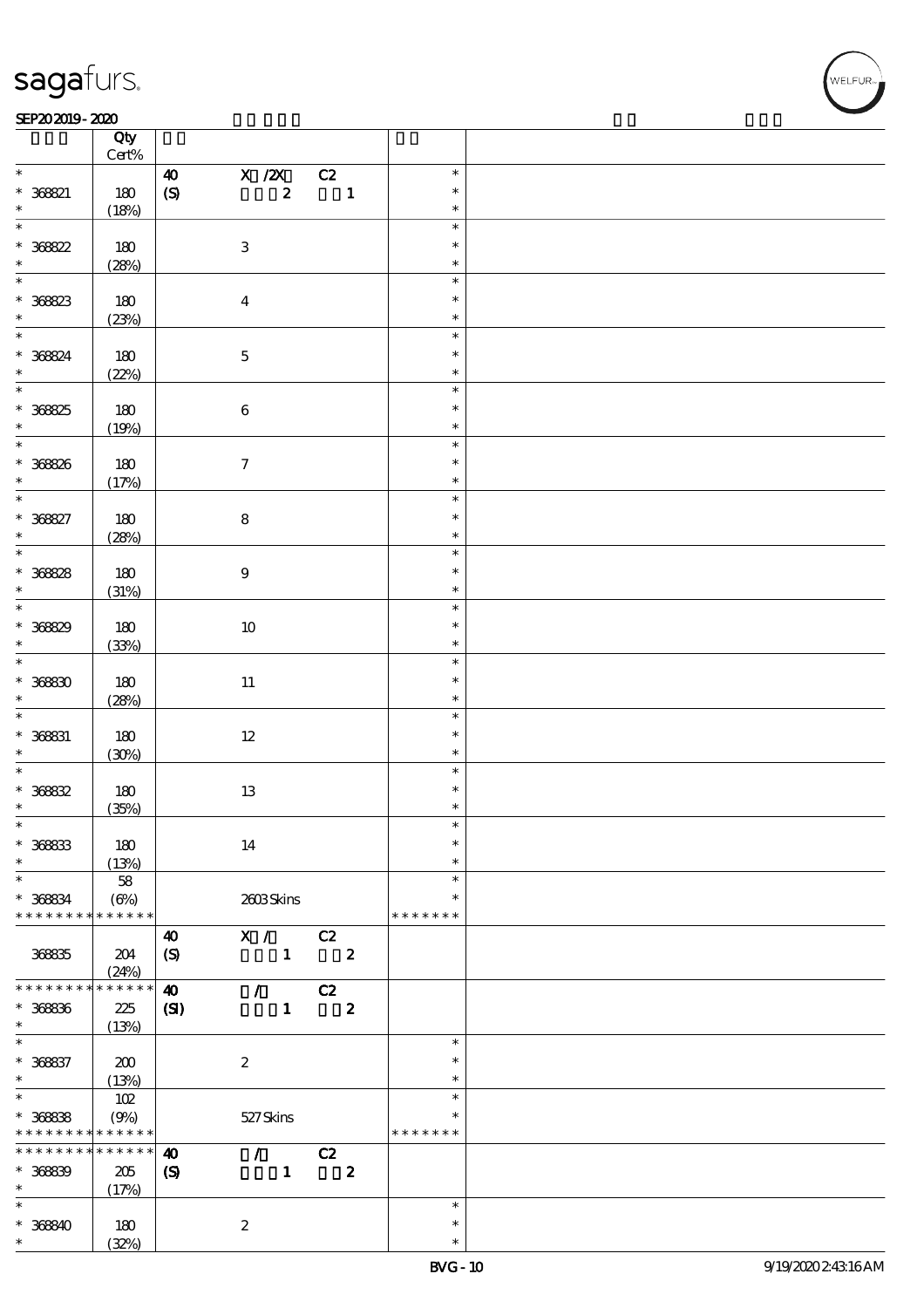$\top$ 

### $SEP202019 - 2020$

|                                                                                                                                                                                                                | Qty<br>$\mbox{Cert}\%$ |                             |                    |                         |               |  |
|----------------------------------------------------------------------------------------------------------------------------------------------------------------------------------------------------------------|------------------------|-----------------------------|--------------------|-------------------------|---------------|--|
| $\ast$                                                                                                                                                                                                         |                        | $\boldsymbol{\omega}$       | $\mathcal{L}$      |                         | $\ast$        |  |
|                                                                                                                                                                                                                |                        |                             |                    | C2                      |               |  |
| $* 368841$                                                                                                                                                                                                     | 180                    | $\boldsymbol{S}$            | $\mathbf{1}$       | $\boldsymbol{2}$        | $\ast$        |  |
| $\ast$                                                                                                                                                                                                         | (32%)                  |                             |                    |                         | $\ast$        |  |
| $\overline{\ast}$                                                                                                                                                                                              |                        |                             |                    |                         | $\ast$        |  |
| $* 368842$                                                                                                                                                                                                     | 180                    | $\boldsymbol{4}$            |                    |                         | $\ast$        |  |
| $\ast$                                                                                                                                                                                                         | (20%)                  |                             |                    |                         | $\ast$        |  |
| $\overline{\ast}$                                                                                                                                                                                              |                        |                             |                    |                         | $\ast$        |  |
|                                                                                                                                                                                                                |                        |                             |                    |                         | $\ast$        |  |
| * 368843                                                                                                                                                                                                       | 180                    | $\mathbf 5$                 |                    |                         |               |  |
| $\ast$                                                                                                                                                                                                         | (15%)                  |                             |                    |                         | $\ast$        |  |
| $\ast$                                                                                                                                                                                                         |                        |                             |                    |                         | $\ast$        |  |
| * 368844                                                                                                                                                                                                       | 180                    | $\bf 6$                     |                    |                         | $\ast$        |  |
| $\ast$                                                                                                                                                                                                         | (8%)                   |                             |                    |                         | $\ast$        |  |
| $\overline{\ast}$                                                                                                                                                                                              |                        |                             |                    |                         | $\ast$        |  |
| * 368845                                                                                                                                                                                                       | 180                    | $\boldsymbol{\tau}$         |                    |                         | $\ast$        |  |
| $\ast$                                                                                                                                                                                                         |                        |                             |                    |                         | $\ast$        |  |
| $*$                                                                                                                                                                                                            | (23%)                  |                             |                    |                         |               |  |
|                                                                                                                                                                                                                |                        |                             |                    |                         | $\ast$        |  |
| $* 368846$                                                                                                                                                                                                     | 180                    | $\bf 8$                     |                    |                         | $\ast$        |  |
| $\ast$                                                                                                                                                                                                         | (19%)                  |                             |                    |                         | $\ast$        |  |
| $\overline{\ast}$                                                                                                                                                                                              |                        |                             |                    |                         | $\ast$        |  |
| $* 368847$                                                                                                                                                                                                     | 180                    | $\boldsymbol{9}$            |                    |                         | $\ast$        |  |
| $\ast$                                                                                                                                                                                                         | (33%)                  |                             |                    |                         | $\ast$        |  |
| $\overline{\ast}$                                                                                                                                                                                              |                        |                             |                    |                         | $\ast$        |  |
|                                                                                                                                                                                                                |                        |                             |                    |                         |               |  |
| $* 368848$                                                                                                                                                                                                     | 160                    |                             | 10                 |                         | $\ast$        |  |
| $\ast$                                                                                                                                                                                                         | (15%)                  |                             |                    |                         | $\ast$        |  |
| $\overline{\ast}$                                                                                                                                                                                              |                        |                             |                    |                         | $\ast$        |  |
| $* 368849$                                                                                                                                                                                                     | 180                    |                             | $11\,$             |                         | $\ast$        |  |
| $\ast$                                                                                                                                                                                                         | (16%)                  |                             |                    |                         | $\ast$        |  |
| $\overline{\phantom{0}}$                                                                                                                                                                                       | $54\,$                 |                             |                    |                         | $\ast$        |  |
| $* 36850$                                                                                                                                                                                                      | (12%)                  |                             | 2039Skins          |                         | $\ast$        |  |
|                                                                                                                                                                                                                |                        |                             |                    |                         | * * * * * * * |  |
|                                                                                                                                                                                                                |                        |                             |                    |                         |               |  |
| * * * * * * * *                                                                                                                                                                                                | * * * * * *            |                             |                    |                         |               |  |
|                                                                                                                                                                                                                | $******$               | $\boldsymbol{\omega}$       | $X$ / $ZX$         | C2                      |               |  |
|                                                                                                                                                                                                                | 225                    | $\mathbf{C}$                | $\blacksquare$     | $\overline{\mathbf{2}}$ |               |  |
| * * * * * * * *<br>* 368651<br>$\ast$                                                                                                                                                                          | (5%)                   |                             |                    |                         |               |  |
|                                                                                                                                                                                                                |                        |                             |                    |                         | $\ast$        |  |
|                                                                                                                                                                                                                |                        |                             |                    |                         | $\ast$        |  |
| $* 36862$<br>$\ast$                                                                                                                                                                                            | 200                    | $\boldsymbol{2}$            |                    |                         | $\ast$        |  |
|                                                                                                                                                                                                                | (9%)                   |                             |                    |                         |               |  |
|                                                                                                                                                                                                                |                        |                             |                    |                         | $\ast$        |  |
| $\ast$<br>$* 36863$                                                                                                                                                                                            | $\pmb{30}$             | $\ensuremath{\mathbf{3}}$   |                    |                         | $\ast$        |  |
| $\ast$                                                                                                                                                                                                         | $(\Theta)$             |                             |                    |                         | $\ast$        |  |
| $\ast$                                                                                                                                                                                                         |                        |                             |                    |                         | $\ast$        |  |
|                                                                                                                                                                                                                | 200                    | $\bf{4}$                    |                    |                         | $\ast$        |  |
|                                                                                                                                                                                                                | (4%)                   |                             |                    |                         | $\ast$        |  |
|                                                                                                                                                                                                                |                        |                             |                    |                         | $\ast$        |  |
|                                                                                                                                                                                                                |                        |                             |                    |                         | $\ast$        |  |
|                                                                                                                                                                                                                | 200                    | $\mathbf 5$                 |                    |                         | $\ast$        |  |
|                                                                                                                                                                                                                | (5%)                   |                             |                    |                         |               |  |
|                                                                                                                                                                                                                |                        |                             |                    |                         | $\ast$        |  |
|                                                                                                                                                                                                                | $200$                  | $\bf 6$                     |                    |                         | $\ast$        |  |
|                                                                                                                                                                                                                | (8%)                   |                             |                    |                         | $\ast$        |  |
|                                                                                                                                                                                                                | 219                    |                             |                    |                         | $\ast$        |  |
|                                                                                                                                                                                                                | (10%)                  |                             | 1444Skins          |                         | $\ast$        |  |
|                                                                                                                                                                                                                | * * * * * *            |                             |                    |                         | * * * * * * * |  |
|                                                                                                                                                                                                                | $******$               |                             |                    |                         |               |  |
|                                                                                                                                                                                                                |                        | $\boldsymbol{\omega}$       | $\overline{X}$ /2X | C2                      |               |  |
|                                                                                                                                                                                                                | 205                    | $\boldsymbol{\mathrm{(S)}}$ | $\mathbf{1}$       | $\boldsymbol{z}$        |               |  |
|                                                                                                                                                                                                                | (13%)                  |                             |                    |                         |               |  |
|                                                                                                                                                                                                                |                        |                             |                    |                         | $\ast$        |  |
|                                                                                                                                                                                                                | 180                    | $\boldsymbol{2}$            |                    |                         | $\ast$        |  |
|                                                                                                                                                                                                                | (16%)                  |                             |                    |                         | $\ast$        |  |
|                                                                                                                                                                                                                |                        |                             |                    |                         | $\ast$        |  |
| $* 36864$<br>$\ast$<br>*<br>$* 36865$<br>$\ast$<br>$\ast$<br>$* 36866$<br>$\ast$<br>$\ast$<br>$* 36867$<br>* * * * * * * *<br>* * * * * * *<br>$* 368658$<br>$\ast$<br>$\ast$<br>$* 36869$<br>$\ast$<br>$\ast$ |                        |                             |                    |                         | $\ast$        |  |
| $* 36860$<br>$\ast$                                                                                                                                                                                            | 180<br>(15%)           | $\ensuremath{\mathbf{3}}$   |                    |                         | $\ast$        |  |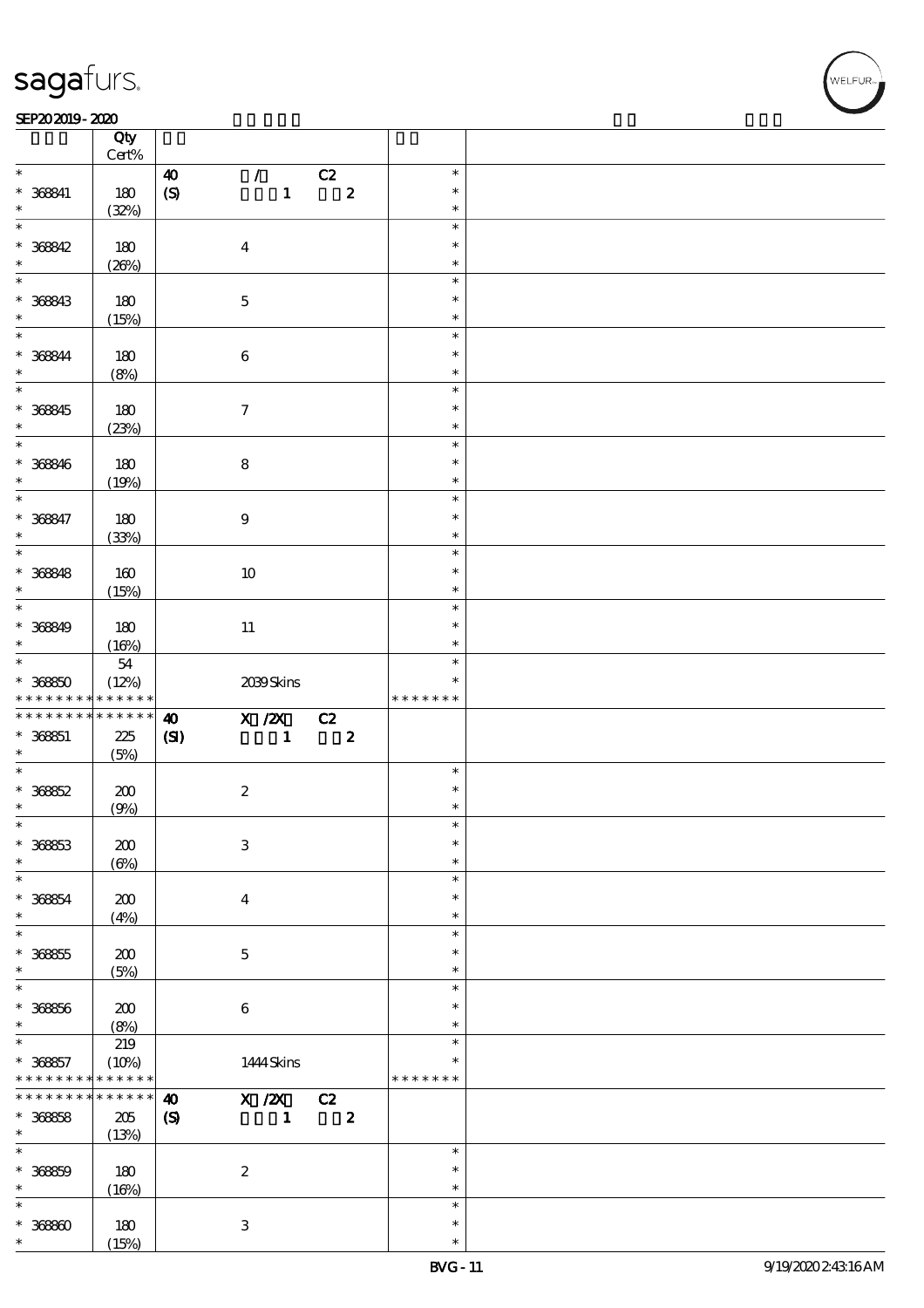### $SEP202019 - 2020$

|                          | Qty<br>$Cert\%$ |                             |                  |                         |              |               |  |
|--------------------------|-----------------|-----------------------------|------------------|-------------------------|--------------|---------------|--|
| $\ast$                   |                 |                             |                  |                         |              | $\ast$        |  |
|                          |                 | $\boldsymbol{\omega}$       | $X$ / $ZX$       | C2                      |              | $\ast$        |  |
| $* 36861$                | 180             | $\pmb{\text{(S)}}$          | $\mathbf{1}$     | $\overline{\mathbf{2}}$ |              |               |  |
| $\ast$                   | (7%)            |                             |                  |                         |              | $\ast$        |  |
| $\overline{\ast}$        |                 |                             |                  |                         |              | $\ast$        |  |
| $* 36862$                | 180             | $\mathbf 5$                 |                  |                         |              | $\ast$        |  |
| $\ast$                   | (9%)            |                             |                  |                         |              | $\ast$        |  |
|                          |                 |                             |                  |                         |              | $\ast$        |  |
| $* 36863$                | 180             | $\bf 6$                     |                  |                         |              | $\ast$        |  |
| $\ast$                   | (8%)            |                             |                  |                         |              | $\ast$        |  |
|                          |                 |                             |                  |                         |              | $\ast$        |  |
|                          | $180$           | $\boldsymbol{\tau}$         |                  |                         |              | $\ast$        |  |
| $* 36864$<br>$*$         |                 |                             |                  |                         |              | $\ast$        |  |
| $\overline{\phantom{0}}$ | (20%)           |                             |                  |                         |              |               |  |
|                          |                 |                             |                  |                         |              | $\ast$        |  |
| $* 36865$                | $180\,$         | $\bf 8$                     |                  |                         |              | $\ast$        |  |
| $*$                      | (20%)           |                             |                  |                         |              | $\ast$        |  |
|                          |                 |                             |                  |                         |              | $\ast$        |  |
| $* 36866$                | 180             | $\boldsymbol{9}$            |                  |                         |              | $\ast$        |  |
| $\ast$                   | (8%)            |                             |                  |                         |              | $\ast$        |  |
| $\overline{\ast}$        |                 |                             |                  |                         |              | $\ast$        |  |
| $* 36867$                | $180\,$         | $10\,$                      |                  |                         |              | $\ast$        |  |
| $\ast$                   | $(\Theta)$      |                             |                  |                         |              | $\ast$        |  |
| $\overline{\phantom{0}}$ |                 |                             |                  |                         |              | $\ast$        |  |
| $* 36868$                | $180\,$         | 11                          |                  |                         |              | $\ast$        |  |
| $\ast$                   |                 |                             |                  |                         |              | $\ast$        |  |
| $\overline{\phantom{0}}$ | (7%)            |                             |                  |                         |              | $\ast$        |  |
|                          |                 |                             |                  |                         |              |               |  |
| $* 36869$                | 180             | $12\,$                      |                  |                         |              | $\ast$        |  |
| $\ast$                   | (7%)            |                             |                  |                         |              | $\ast$        |  |
|                          |                 |                             |                  |                         |              | $\ast$        |  |
| $* 368870$               | 180             | 13                          |                  |                         |              | $\ast$        |  |
| $\ast$                   | (23%)           |                             |                  |                         |              | $\ast$        |  |
| $\ast$                   |                 |                             |                  |                         |              | $\ast$        |  |
| $* 368871$               | 180             | $14\,$                      |                  |                         |              | $\ast$        |  |
| $\ast$                   | (15%)           |                             |                  |                         |              | $\ast$        |  |
| $\ast$                   |                 |                             |                  |                         |              | $\ast$        |  |
| * 368872                 | $180$           | $15\,$                      |                  |                         |              | $\ast$        |  |
| $\ast$                   | (17%)           |                             |                  |                         |              | $\ast$        |  |
| $\ast$                   | $6\!2$          |                             |                  |                         |              | $\ast$        |  |
| $* 368873$               | (20%)           |                             | 2787Skins        |                         |              | $\ast$        |  |
| * * * * * * * *          | * * * * * *     |                             |                  |                         |              | * * * * * * * |  |
|                          |                 |                             |                  |                         |              |               |  |
|                          |                 | $\boldsymbol{\omega}$       | $\mathcal{F}$    | C2                      |              |               |  |
| 368874                   | 217             | $\boldsymbol{S}$            | $\boldsymbol{z}$ | $\overline{\mathbf{2}}$ |              |               |  |
|                          | (47%)           |                             |                  |                         |              |               |  |
| * * * * * * * *          | * * * * * *     | $\boldsymbol{\omega}$       | X / ZX           | C2                      |              |               |  |
| $* 368875$               | 205             | $\boldsymbol{\mathsf{(S)}}$ | $\boldsymbol{z}$ | $\overline{\mathbf{2}}$ |              |               |  |
| $\ast$                   | (29%)           |                             |                  |                         |              |               |  |
| $\ast$                   |                 |                             |                  |                         |              | $\ast$        |  |
| $* 368676$               | 180             | $\boldsymbol{2}$            |                  |                         |              | $\ast$        |  |
| $\ast$                   | (28%)           |                             |                  |                         |              | $\ast$        |  |
| $\ast$                   | 145             |                             |                  |                         |              | $\ast$        |  |
| $* 368877$               | (43%)           |                             | 530Skins         |                         |              | $\ast$        |  |
| * * * * * * * *          | * * * * * *     |                             |                  |                         |              | * * * * * * * |  |
| * * * * * * *            | * * * * * *     | $\boldsymbol{\omega}$       |                  | C2                      |              |               |  |
| $* 368878$               | 225             | (S)                         | $\mathbf{1}$     |                         | $\mathbf{3}$ |               |  |
| $\ast$                   | (9%)            |                             |                  |                         |              |               |  |
| $\ast$                   |                 |                             |                  |                         |              | $\ast$        |  |
|                          | 195             |                             |                  |                         |              | $\ast$        |  |
| $* 368879$               | (10%)           |                             | 420Skins         |                         |              |               |  |
| * * * * * * * *          | * * * * * *     |                             |                  |                         |              | * * * * * * * |  |
| * * * * * * * *          | * * * * * *     | $\boldsymbol{\omega}$       |                  | C2                      |              |               |  |
| $* 36880$                | 205             | $\boldsymbol{\mathcal{S}}$  | $\mathbf{1}$     |                         | ${\bf 3}$    |               |  |
| $\ast$                   | (23%)           |                             |                  |                         |              |               |  |

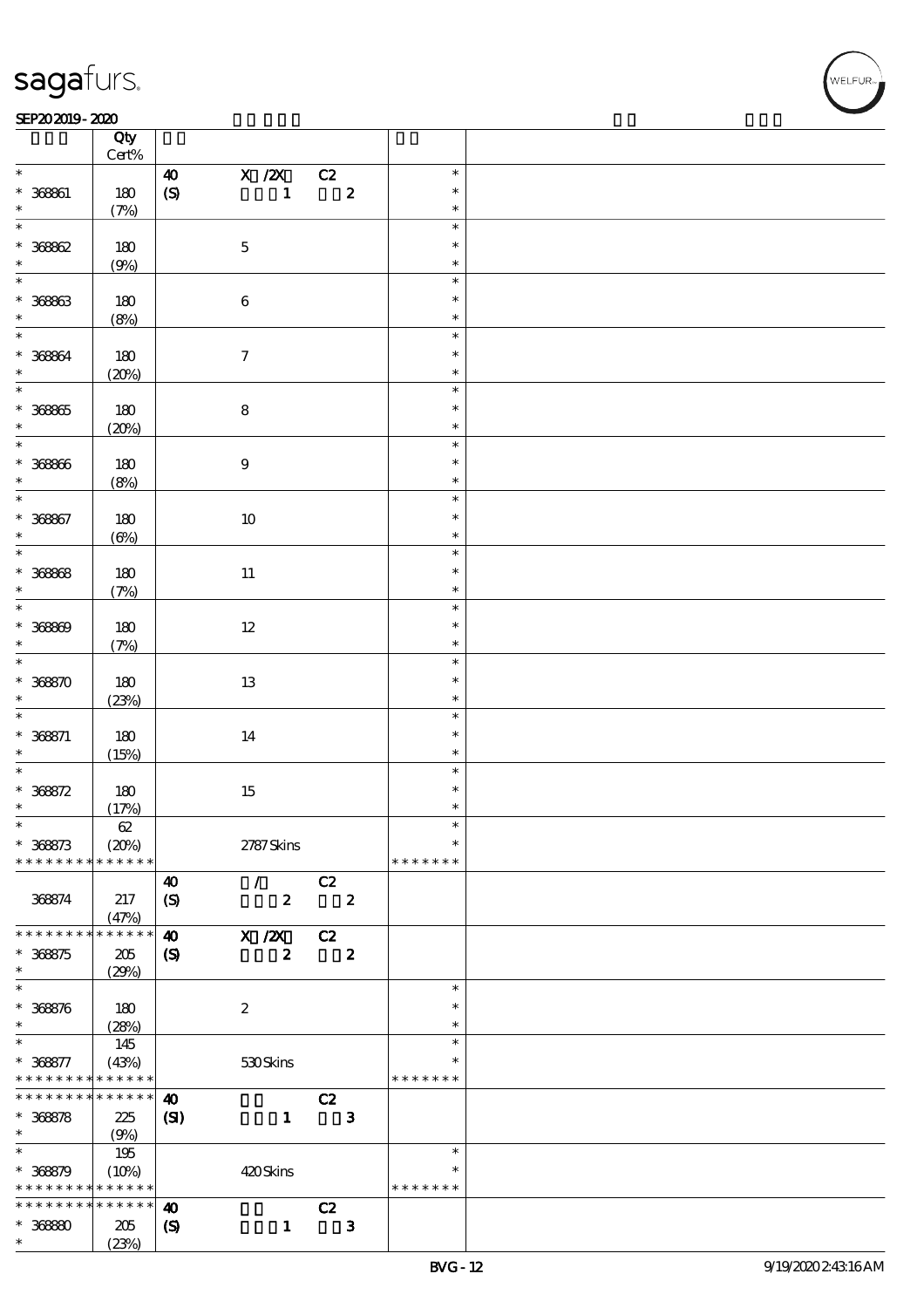### $SEP202019 - 2020$

|                                | Qty<br>$Cert\%$      |                             |                           |                |                  |                            |                |               |  |
|--------------------------------|----------------------|-----------------------------|---------------------------|----------------|------------------|----------------------------|----------------|---------------|--|
| $\ast$                         |                      | $\boldsymbol{\omega}$       |                           |                |                  | C2                         |                | $\ast$        |  |
| $* 36881$                      | 180                  | $\boldsymbol{S}$            |                           |                | $\mathbf{1}$     |                            | $\mathbf{3}$   | $\ast$        |  |
| $\ast$                         | (20%)                |                             |                           |                |                  |                            |                | $\ast$        |  |
| $\ast$                         |                      |                             |                           |                |                  |                            |                | $\ast$        |  |
| $* 36882$                      | 180                  |                             | $\ensuremath{\mathbf{3}}$ |                |                  |                            |                | $\ast$        |  |
| $\ast$                         | (16%)                |                             |                           |                |                  |                            |                | $\ast$        |  |
| $\overline{\ast}$              |                      |                             |                           |                |                  |                            |                | $\ast$        |  |
|                                |                      |                             |                           |                |                  |                            |                |               |  |
| $* 36883$                      | 180                  |                             | $\overline{4}$            |                |                  |                            |                | $\ast$        |  |
| $\ast$                         | (16%)                |                             |                           |                |                  |                            |                | $\ast$        |  |
| $\ast$                         |                      |                             |                           |                |                  |                            |                | $\ast$        |  |
| * 36884                        | 180                  |                             | $\mathbf 5$               |                |                  |                            |                | $\ast$        |  |
| $\ast$                         | (36%)                |                             |                           |                |                  |                            |                | $\ast$        |  |
| $\overline{\ast}$              | 129                  |                             |                           |                |                  |                            |                | $\ast$        |  |
|                                |                      |                             |                           |                |                  |                            |                |               |  |
| $* 36885$                      | (31%)                |                             |                           | $1054\,$ Skins |                  |                            |                | $\ast$        |  |
| * * * * * * * * <mark>*</mark> | * * * * * *          |                             |                           |                |                  |                            |                | * * * * * * * |  |
|                                |                      | $\boldsymbol{\omega}$       |                           |                |                  | C2                         |                |               |  |
| 36886                          | 160                  | $\boldsymbol{S}$            |                           |                | $\boldsymbol{z}$ | $\overline{\phantom{a}}$ 3 |                |               |  |
|                                | (33%)                |                             |                           |                |                  |                            |                |               |  |
|                                |                      | $\boldsymbol{\mathfrak{D}}$ |                           | X /            |                  | C2                         |                |               |  |
| 368887                         | 266                  | (SI)                        |                           | $\mathbf{1}$   |                  | $\blacksquare$             |                |               |  |
|                                |                      |                             |                           |                |                  |                            |                |               |  |
|                                | (18%)<br>* * * * * * |                             |                           |                |                  |                            |                |               |  |
| * * * * * * * *                |                      | $\boldsymbol{\mathfrak{D}}$ |                           | $\mathbf{X}$ / |                  | C2                         |                |               |  |
| * 36888                        | 225                  | $\boldsymbol{S}$            |                           |                | $\mathbf{1}$     | $\overline{\phantom{a}}$   |                |               |  |
| $\ast$                         | (21%)                |                             |                           |                |                  |                            |                |               |  |
| $\ast$                         |                      |                             |                           |                |                  |                            |                | $\ast$        |  |
| $* 36889$                      | 200                  |                             | $\boldsymbol{2}$          |                |                  |                            |                | $\ast$        |  |
| $\ast$                         | (20%)                |                             |                           |                |                  |                            |                | $\ast$        |  |
| $\overline{\ast}$              |                      |                             |                           |                |                  |                            |                | $\ast$        |  |
|                                |                      |                             |                           |                |                  |                            |                |               |  |
| $* 368800$                     | 200                  |                             | 3                         |                |                  |                            |                | $\ast$        |  |
| $\ast$                         | (37%)                |                             |                           |                |                  |                            |                | $\ast$        |  |
| $\ast$                         |                      |                             |                           |                |                  |                            |                | $\ast$        |  |
| $* 36891$                      | 200                  |                             | $\boldsymbol{4}$          |                |                  |                            |                | $\ast$        |  |
| $\ast$                         | (34%)                |                             |                           |                |                  |                            |                | $\ast$        |  |
| $\ast$                         |                      |                             |                           |                |                  |                            |                | $\ast$        |  |
| $*$ 368692                     | 200                  |                             | $\mathbf 5$               |                |                  |                            |                | $\ast$        |  |
| $\ast$                         | (16%)                |                             |                           |                |                  |                            |                | $\ast$        |  |
| $\ast$                         |                      |                             |                           |                |                  |                            |                | $\ast$        |  |
|                                | ${\bf 86}$           |                             |                           |                |                  |                            |                |               |  |
| $* 368603$                     | (23%)                |                             |                           | $1111$ Skins   |                  |                            |                | $\ast$        |  |
| * * * * * * * *                | * * * * * *          |                             |                           |                |                  |                            |                | * * * * * * * |  |
| * * * * * * *                  | * * * * * *          | $\boldsymbol{\mathfrak{D}}$ |                           | $\mathcal{F}$  |                  | C2                         |                |               |  |
| * 368894                       | 245                  | $\mathbf{C}$                |                           |                | $\mathbf{1}$     |                            | $\blacksquare$ |               |  |
| $\ast$                         | (11%)                |                             |                           |                |                  |                            |                |               |  |
| $\overline{\ast}$              |                      |                             |                           |                |                  |                            |                | $\ast$        |  |
| $* 368805$                     | 220                  |                             | $\boldsymbol{2}$          |                |                  |                            |                | $\ast$        |  |
| $\ast$                         |                      |                             |                           |                |                  |                            |                | $\ast$        |  |
| $\ast$                         | (14%)                |                             |                           |                |                  |                            |                |               |  |
|                                |                      |                             |                           |                |                  |                            |                | $\ast$        |  |
| $* 36866$                      | $220\,$              |                             | $\ensuremath{\mathbf{3}}$ |                |                  |                            |                | $\ast$        |  |
| $\ast$                         | (18%)                |                             |                           |                |                  |                            |                | $\ast$        |  |
| $\ast$                         |                      |                             |                           |                |                  |                            |                | $\ast$        |  |
| $* 368897$                     | $220$                |                             | $\boldsymbol{4}$          |                |                  |                            |                | $\ast$        |  |
| $\ast$                         | (17%)                |                             |                           |                |                  |                            |                | $\ast$        |  |
| $\overline{\ast}$              |                      |                             |                           |                |                  |                            |                | $\ast$        |  |
|                                |                      |                             |                           |                |                  |                            |                | $\ast$        |  |
| $* 36868$                      | 220                  |                             | $\bf 5$                   |                |                  |                            |                |               |  |
| $\ast$                         | (13%)                |                             |                           |                |                  |                            |                | $\ast$        |  |
| $\ast$                         |                      |                             |                           |                |                  |                            |                | $\ast$        |  |
| $* 368809$                     | 220                  |                             | $\bf 6$                   |                |                  |                            |                | $\ast$        |  |
| $\ast$                         | (21%)                |                             |                           |                |                  |                            |                | $\ast$        |  |
| $\ast$                         |                      |                             |                           |                |                  |                            |                | $\ast$        |  |
| $* 36800$                      | 220                  |                             | $\tau$                    |                |                  |                            |                | $\ast$        |  |
| $\ast$                         |                      |                             |                           |                |                  |                            |                | $\ast$        |  |
|                                | (20%)                |                             |                           |                |                  |                            |                |               |  |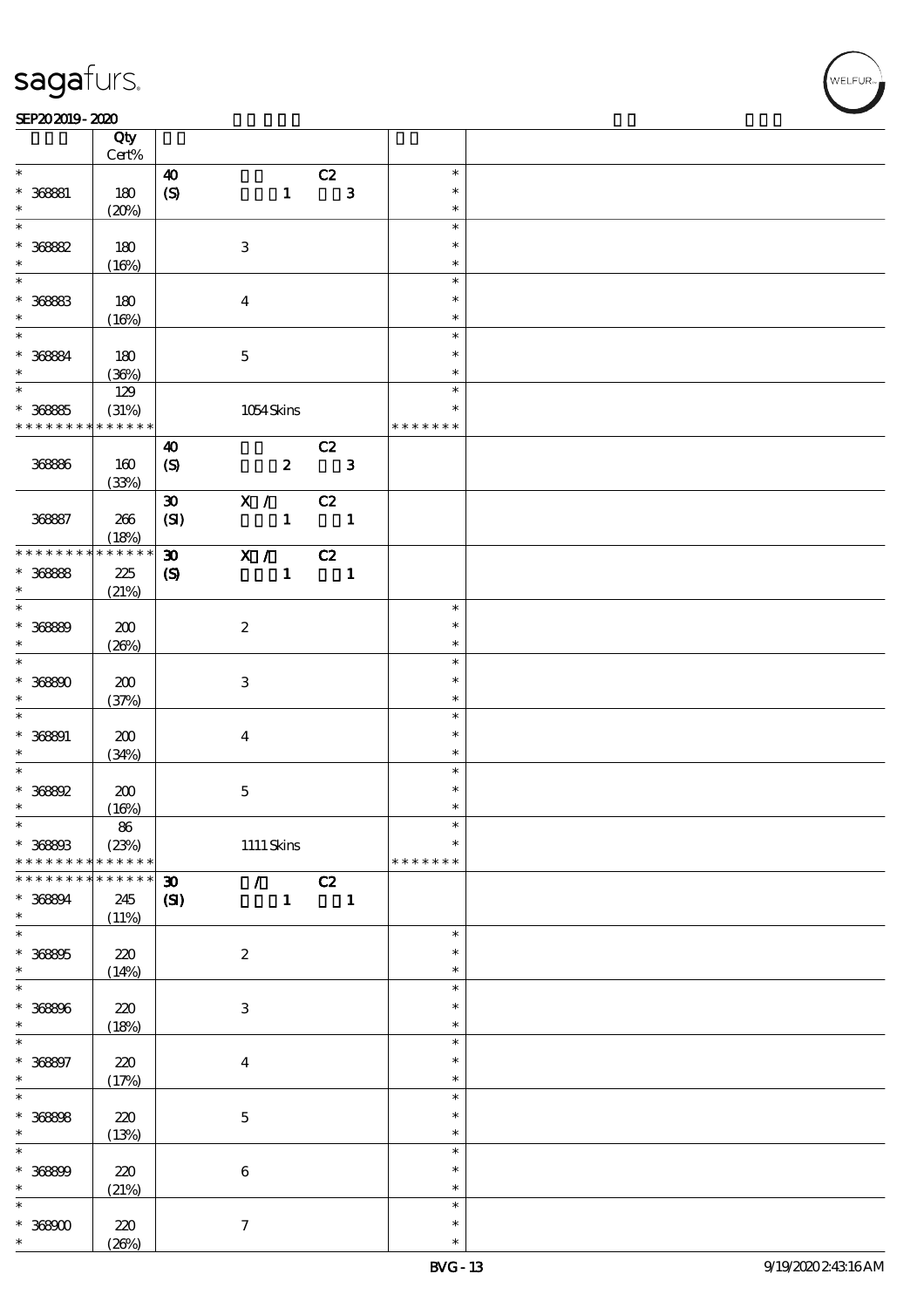### $SEP202019 - 2020$

|                               | Qty<br>Cert%                        |                                                           |                           |               |              |                          |                         |  |
|-------------------------------|-------------------------------------|-----------------------------------------------------------|---------------------------|---------------|--------------|--------------------------|-------------------------|--|
| $\ast$                        | 88                                  | $\pmb{\mathfrak{D}}$                                      |                           | $\mathcal{L}$ |              | C2                       | $\ast$                  |  |
| $* 368001$<br>* * * * * * * * | (14%)<br>$\ast\ast\ast\ast\ast\ast$ | (SI)                                                      |                           |               | $\mathbf{1}$ | $\overline{\phantom{a}}$ | $\ast$<br>* * * * * * * |  |
| * * * * * * * *               | $******$                            |                                                           |                           |               |              |                          |                         |  |
| $*$ 368002                    | 225                                 | $\boldsymbol{\mathfrak{D}}$<br>$\boldsymbol{\mathcal{S}}$ |                           | $\mathcal{L}$ | $\mathbf{1}$ | C2<br>$\blacksquare$     |                         |  |
| $\ast$                        | (5%)                                |                                                           |                           |               |              |                          |                         |  |
|                               |                                     |                                                           |                           |               |              |                          | $\ast$                  |  |
| $* 3690B$<br>$\ast$           | 200<br>(18%)                        |                                                           | $\boldsymbol{2}$          |               |              |                          | $\ast$<br>$\ast$        |  |
| $\overline{\phantom{0}}$      |                                     |                                                           |                           |               |              |                          | $\ast$                  |  |
| $* 36804$<br>$\ast$           | 200<br>(20%)                        |                                                           | $\ensuremath{\mathbf{3}}$ |               |              |                          | $\ast$<br>$\ast$        |  |
|                               |                                     |                                                           |                           |               |              |                          | $\ast$                  |  |
| $* 36905$<br>$\ast$           | $200$<br>(22%)                      |                                                           | $\boldsymbol{4}$          |               |              |                          | $\ast$<br>$\ast$        |  |
| $\overline{\ast}$             |                                     |                                                           |                           |               |              |                          | $\ast$                  |  |
| $* 369006$<br>$\ast$          | 200<br>(13%)                        |                                                           | $\mathbf 5$               |               |              |                          | $\ast$<br>$\ast$        |  |
| $\overline{\ast}$             |                                     |                                                           |                           |               |              |                          | $\ast$                  |  |
| $* 368007$<br>$\ast$          | 200<br>(16%)                        |                                                           | $\bf 6$                   |               |              |                          | $\ast$<br>$\ast$        |  |
|                               |                                     |                                                           |                           |               |              |                          | $\ast$                  |  |
| $* 36908$<br>$\ast$           | 200<br>(30%)                        |                                                           | $\tau$                    |               |              |                          | $\ast$<br>$\ast$        |  |
| $\overline{\ast}$             |                                     |                                                           |                           |               |              |                          | $\ast$                  |  |
| $* 36900$<br>$\ast$           | 200<br>(34%)                        |                                                           | $\bf 8$                   |               |              |                          | $\ast$<br>$\ast$        |  |
| $\overline{\ast}$             |                                     |                                                           |                           |               |              |                          | $\ast$                  |  |
| $* 368910$<br>$\ast$          | 200<br>(32%)                        |                                                           | $\boldsymbol{9}$          |               |              |                          | $\ast$<br>$\ast$        |  |
| $\ast$                        |                                     |                                                           |                           |               |              |                          | $\ast$                  |  |
| $* 368911$<br>$\ast$          | $200\,$<br>(31%)                    |                                                           | $10\,$                    |               |              |                          | $\ast$<br>$\ast$        |  |
| $\ast$                        |                                     |                                                           |                           |               |              |                          | $\ast$                  |  |
| $* 369012$<br>$\ast$          | 200<br>(25%)                        |                                                           | $11\,$                    |               |              |                          | $\ast$<br>$\ast$        |  |
| $\ast$                        |                                     |                                                           |                           |               |              |                          | $\ast$                  |  |
| * 368913<br>$\ast$            | $\pmb{30}$<br>(17%)                 |                                                           | $12\,$                    |               |              |                          | $\ast$<br>$\ast$        |  |
| $\ast$                        |                                     |                                                           |                           |               |              |                          | $\ast$                  |  |
| $* 368914$<br>$\ast$          | 200<br>(25%)                        |                                                           | 13                        |               |              |                          | $\ast$<br>$\ast$        |  |
| $\overline{\ast}$             |                                     |                                                           |                           |               |              |                          | $\ast$                  |  |
| * 368915<br>$\ast$            | 200<br>(19%)                        |                                                           | 14                        |               |              |                          | $\ast$<br>$\ast$        |  |
| $\ast$                        |                                     |                                                           |                           |               |              |                          | $\ast$                  |  |
| $* 369016$<br>$\ast$          | $200$<br>(25%)                      |                                                           | $15\,$                    |               |              |                          | $\ast$<br>$\ast$        |  |
| $\ast$                        |                                     |                                                           |                           |               |              |                          | $\ast$                  |  |
| $* 368917$<br>$\ast$          | $200$<br>(30%)                      |                                                           | $16\,$                    |               |              |                          | $\ast$<br>$\ast$        |  |
| $\ast$                        |                                     |                                                           |                           |               |              |                          | $\ast$                  |  |
| $* 369018$<br>$\ast$          | 200<br>(20%)                        |                                                           | $17\,$                    |               |              |                          | $\ast$<br>$\ast$        |  |
| $\ast$                        | 161                                 |                                                           |                           |               |              |                          | $\ast$                  |  |
| * 368919<br>* * * * * * * *   | (22%)<br>* * * * * *                |                                                           |                           |               | 3586Skins    |                          | $\ast$<br>* * * * * * * |  |
| * * * * * * *                 | * * * * * *                         |                                                           |                           |               |              |                          |                         |  |
| $*36990$                      | 225                                 |                                                           |                           |               |              |                          |                         |  |
| $\ast$                        | (23%)                               |                                                           |                           |               |              |                          |                         |  |
|                               |                                     |                                                           |                           |               |              |                          |                         |  |

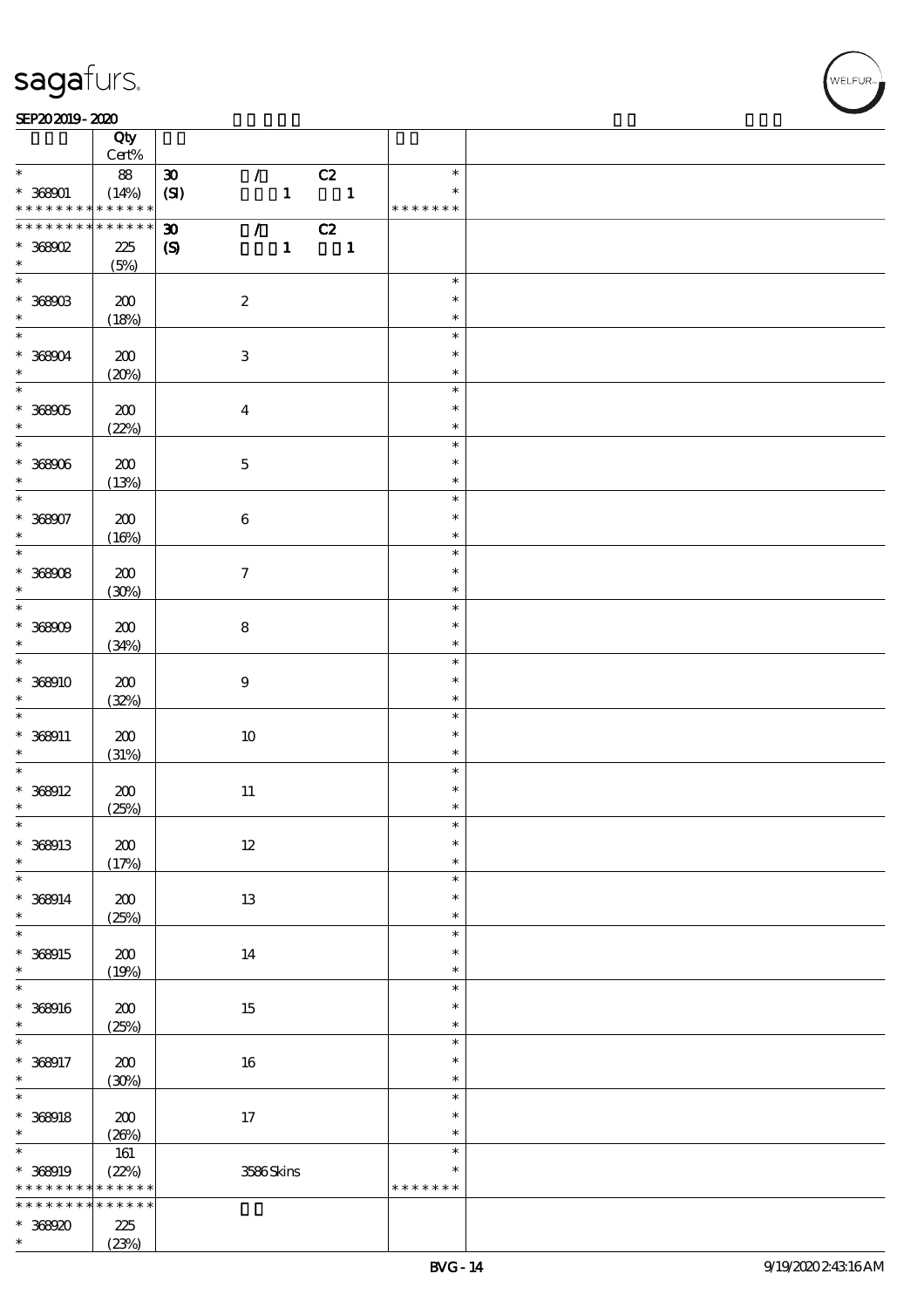### $SEP202019 - 2020$  $\frac{\text{SEP202019 - 2020}}{\text{C}}$

|                               | Qty<br>$Cert\%$      |                                                                |               |  |
|-------------------------------|----------------------|----------------------------------------------------------------|---------------|--|
| $\ast$                        |                      |                                                                | $\ast$        |  |
|                               |                      | $\mathcal{T} = \mathcal{I}$<br>C2<br>$\pmb{\mathfrak{D}}$      |               |  |
| $* 368021$                    | $200\,$              | $\mathbf{1}$<br>$\pmb{\text{(S)}}$<br>$\overline{\phantom{a}}$ | $\ast$        |  |
| $\ast$                        | (17%)                |                                                                | $\ast$        |  |
| $\overline{\ast}$             |                      |                                                                | $\ast$        |  |
|                               | $200\,$              | $\ensuremath{\mathbf{3}}$                                      | $\ast$        |  |
| $* 366022$                    |                      |                                                                |               |  |
| $\ast$                        | (18%)                |                                                                | $\ast$        |  |
|                               |                      |                                                                | $\ast$        |  |
| $* 36923$                     | 200                  | $\overline{4}$                                                 | $\ast$        |  |
| $\ast$                        | (17%)                |                                                                | $\ast$        |  |
| $*$                           |                      |                                                                |               |  |
|                               |                      |                                                                | $\ast$        |  |
| * 368924                      | $200$                | $\mathbf 5$                                                    | $\ast$        |  |
| $\ast$                        | (32%)                |                                                                | $\ast$        |  |
| $\overline{\ast}$             |                      |                                                                | $\ast$        |  |
| $*36925$                      | $200\,$              | $\bf 6$                                                        | $\ast$        |  |
|                               |                      |                                                                |               |  |
| $\ast$                        | (17%)                |                                                                | $\ast$        |  |
|                               |                      |                                                                | $\ast$        |  |
| * 368926                      | 200                  | $\boldsymbol{\tau}$                                            | $\ast$        |  |
| $\ast$                        | (20%)                |                                                                | $\ast$        |  |
| $\overline{\ast}$             |                      |                                                                | $\ast$        |  |
|                               |                      |                                                                |               |  |
| $* 368927$                    | 200                  | ${\bf 8}$                                                      | $\ast$        |  |
| $\ast$                        | (19%)                |                                                                | $\ast$        |  |
| $\overline{\ast}$             |                      |                                                                | $\ast$        |  |
| * 368928                      | $200\,$              | $\boldsymbol{9}$                                               | $\ast$        |  |
| $\ast$                        | (16%)                |                                                                | $\ast$        |  |
|                               |                      |                                                                |               |  |
|                               |                      |                                                                | $\ast$        |  |
| * 368929                      | 200                  | $10\,$                                                         | $\ast$        |  |
| $\ast$                        | (18%)                |                                                                | $\ast$        |  |
| $\overline{\mathbf{r}}$       |                      |                                                                | $\ast$        |  |
|                               |                      |                                                                | $\ast$        |  |
| $* 36800$                     | 200                  | $11\,$                                                         |               |  |
| $\ast$                        | (14%)                |                                                                | $\ast$        |  |
|                               |                      |                                                                | $\ast$        |  |
| $* 369001$                    | $200\,$              | $12\,$                                                         | $\ast$        |  |
| $\ast$                        | (14%)                |                                                                | $\ast$        |  |
| $\overline{\ast}$             |                      |                                                                | $\ast$        |  |
|                               |                      |                                                                |               |  |
| $* 36602$                     | $200\,$              | $13\,$                                                         | $\ast$        |  |
| $\ast$                        | (12%)                |                                                                | $\ast$        |  |
| $\ast$                        | $174\,$              |                                                                | $\ast$        |  |
| $* 36903$                     | (12%)                | 2799Skins                                                      | $\ast$        |  |
| * * * * * * * *               | * * * * * *          |                                                                | * * * * * * * |  |
|                               |                      |                                                                |               |  |
| * * * * * * *                 | * * * * * *          | $\boldsymbol{\mathfrak{D}}$<br>X / ZX<br>C2                    |               |  |
| * 368934                      | 245                  | $\mathbf{C}$<br>$\mathbf{1}$<br>$\blacksquare$                 |               |  |
| $\ast$                        | (12%)                |                                                                |               |  |
| $\overline{\ast}$             |                      |                                                                | $\ast$        |  |
| $* 36905$                     | 220                  | $\boldsymbol{2}$                                               | $\ast$        |  |
| $\ast$                        |                      |                                                                | $\ast$        |  |
|                               | (5%)                 |                                                                |               |  |
| $\ast$                        |                      |                                                                | $\ast$        |  |
| $* 369006$                    | $220$                | $\ensuremath{\mathbf{3}}$                                      | $\ast$        |  |
| $\ast$                        | (10%)                |                                                                | $\ast$        |  |
| $\ast$                        |                      |                                                                | $\ast$        |  |
|                               |                      |                                                                | $\ast$        |  |
| * 368937                      | 220                  | $\boldsymbol{4}$                                               |               |  |
| $\ast$                        | (7%)                 |                                                                | $\ast$        |  |
| $\overline{\ast}$             |                      |                                                                | $\ast$        |  |
| $* 36908$                     | 220                  | $\mathbf 5$                                                    | $\ast$        |  |
| $\ast$                        | (8%)                 |                                                                | $\ast$        |  |
| $\ast$                        |                      |                                                                | $\ast$        |  |
|                               |                      |                                                                |               |  |
| $* 36900$                     | 220                  | $\bf 6$                                                        | $\ast$        |  |
| $\ast$                        | (15%)                |                                                                | $\ast$        |  |
| $\ast$                        | 84                   |                                                                | $\ast$        |  |
|                               |                      |                                                                |               |  |
|                               |                      |                                                                | $\ast$        |  |
| $* 368940$<br>* * * * * * * * | (21%)<br>* * * * * * | 1429Skins                                                      | * * * * * * * |  |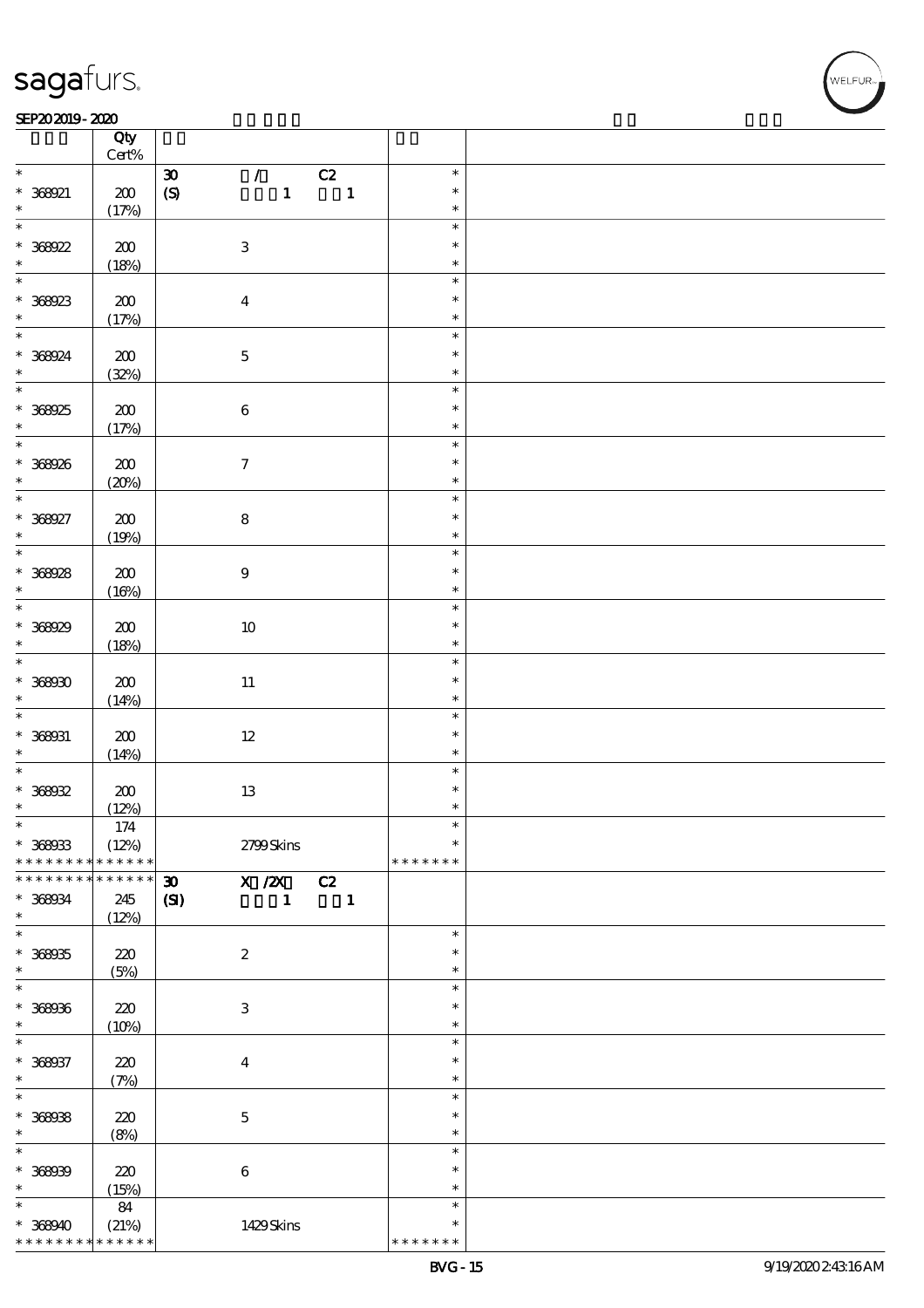### SEP202019-2020

|                                | Qty<br>$\mbox{Cert}\%$ |                                                                   |                                      |                            |  |
|--------------------------------|------------------------|-------------------------------------------------------------------|--------------------------------------|----------------------------|--|
| * * * * * * * *                | * * * * * *            |                                                                   |                                      |                            |  |
| $* 368941$<br>$\ast$           | 225<br>(9%)            | $X$ / $ZX$<br>$\pmb{\mathfrak{D}}$<br>$\boldsymbol{\mathrm{(S)}}$ | C2<br>$\blacksquare$<br>$\mathbf{1}$ |                            |  |
|                                |                        |                                                                   |                                      |                            |  |
| * 368942                       | ${\bf Z0}$             | $\boldsymbol{2}$                                                  |                                      | $\ast$<br>$\ast$           |  |
| $\ast$                         | (12%)                  |                                                                   |                                      | $\ast$                     |  |
| $\ast$                         |                        |                                                                   |                                      | $\ast$                     |  |
| * 368943<br>$\ast$             | $200\,$<br>(18%)       | $\sqrt{3}$                                                        |                                      | $\ast$<br>$\ast$           |  |
| $\ast$                         |                        |                                                                   |                                      | $\ast$                     |  |
| * 368944<br>$\ast$             | 200<br>(24%)           | $\boldsymbol{4}$                                                  |                                      | $\ast$<br>$\ast$           |  |
| $\overline{\ast}$              |                        |                                                                   |                                      | $\ast$                     |  |
| * 368945<br>$\ast$             | 200<br>(45%)           | $\mathbf 5$                                                       |                                      | $\ast$<br>$\ast$           |  |
| $\ast$                         |                        |                                                                   |                                      | $\ast$                     |  |
| $* 368946$<br>$\ast$           | 200<br>(30%)           | $\bf 6$                                                           |                                      | $\ast$<br>$\ast$           |  |
| $\overline{\ast}$              |                        |                                                                   |                                      | $\ast$                     |  |
| $* 368947$<br>$\ast$           | 200                    | $\boldsymbol{7}$                                                  |                                      | $\ast$<br>$\ast$           |  |
| $\overline{\ast}$              | (27%)                  |                                                                   |                                      |                            |  |
|                                |                        |                                                                   |                                      | $\ast$                     |  |
| $* 368948$<br>$\ast$           | ${\bf Z0}$             | ${\bf 8}$                                                         |                                      | $\ast$<br>$\ast$           |  |
| $\overline{\ast}$              | (14%)                  |                                                                   |                                      |                            |  |
| * 368949<br>$\ast$             | 200                    | $\boldsymbol{9}$                                                  |                                      | $\ast$<br>$\ast$<br>$\ast$ |  |
| $\overline{\ast}$              | (8%)                   |                                                                   |                                      |                            |  |
| $* 36800$<br>$\ast$            | 200                    | $10\,$                                                            |                                      | $\ast$<br>$\ast$<br>$\ast$ |  |
| $\overline{\ast}$              | (10%)                  |                                                                   |                                      |                            |  |
| $* 368051$<br>$\ast$           | $200\,$                | $11\,$                                                            |                                      | $\ast$<br>$\ast$           |  |
|                                | (12%)                  |                                                                   |                                      | $\ast$                     |  |
| $\ast$<br>$* 368052$<br>$\ast$ | 200<br>(11%)           | $12\,$                                                            |                                      | $\ast$<br>$\ast$<br>$\ast$ |  |
| $\ast$                         |                        |                                                                   |                                      | ж                          |  |
| $* 36663$<br>$\ast$            | $200$<br>(12%)         | $1\!3$                                                            |                                      | $\ast$<br>$\ast$           |  |
| $\overline{\ast}$              |                        |                                                                   |                                      | $\ast$                     |  |
| $* 368054$<br>$*$              | ${\bf Z0}$             | $14\,$                                                            |                                      | $\ast$<br>$\ast$           |  |
| $\ast$                         | (16%)                  |                                                                   |                                      | $\ast$                     |  |
| $* 369055$<br>$\ast$           | ${\bf Z0}$<br>(15%)    | $15\,$                                                            |                                      | $\ast$<br>$\ast$           |  |
| $\overline{\ast}$              |                        |                                                                   |                                      | $\ast$                     |  |
| * 368056<br>$\ast$             | ${\bf Z0}$<br>(25%)    | $16\,$                                                            |                                      | $\ast$<br>$\ast$           |  |
| $\overline{\ast}$              |                        |                                                                   |                                      | $\ast$                     |  |
| $* 368057$<br>$\ast$           | ${\bf Z0}$<br>(14%)    | 17                                                                |                                      | $\ast$<br>$\ast$           |  |
| $\overline{\ast}$              |                        |                                                                   |                                      | $\ast$                     |  |
| $* 368058$<br>$\ast$           | ${\bf Z0}$<br>(21%)    | $18\,$                                                            |                                      | $\ast$<br>$\ast$           |  |
| $\overline{\ast}$              |                        |                                                                   |                                      | $\ast$                     |  |
| $* 36800$<br>$\ast$            | 200<br>(9%)            | $1\!\mathrm{9}$                                                   |                                      | $\ast$<br>$\ast$           |  |
| $\ast$                         |                        |                                                                   |                                      | $\ast$                     |  |
| $* 36600$<br>$\ast$            | ${\bf Z0}$             | $\pmb{\mathcal{X}}$                                               |                                      | $\ast$<br>$\ast$           |  |
|                                | (12%)                  |                                                                   |                                      |                            |  |

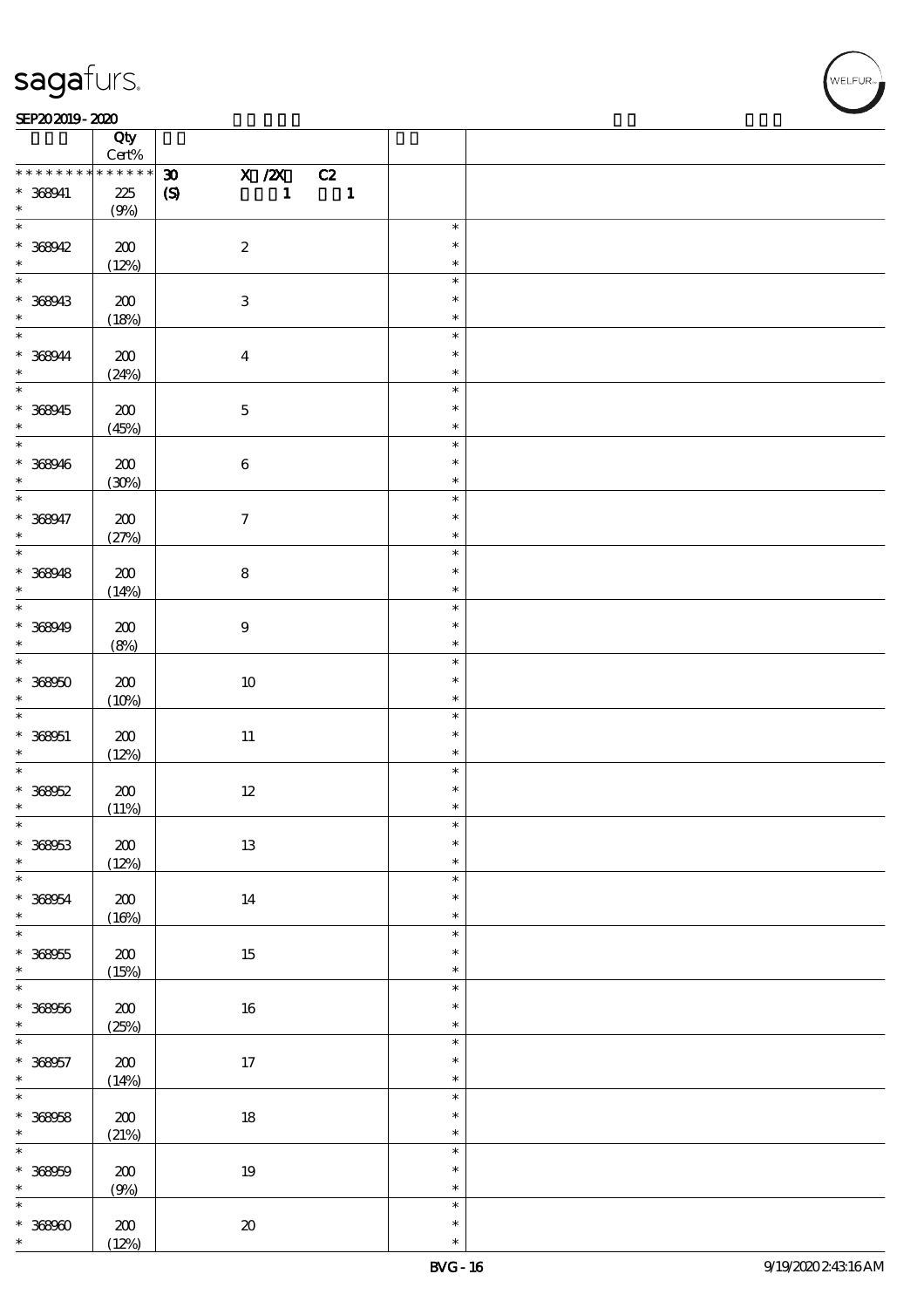### $SEP202019 - 2020$

|                                            | Qty<br>$Cert\%$            |                             |                           |                  |                |                |                  |  |
|--------------------------------------------|----------------------------|-----------------------------|---------------------------|------------------|----------------|----------------|------------------|--|
| $\ast$                                     |                            |                             |                           |                  |                |                | $\ast$           |  |
|                                            |                            | $\pmb{\mathfrak{D}}$        | X / ZX                    |                  | C2             |                |                  |  |
| $* 368001$                                 | 200                        | $\boldsymbol{S}$            |                           | $\mathbf{1}$     |                | $\blacksquare$ | $\ast$           |  |
| $\ast$                                     | (8%)                       |                             |                           |                  |                |                | $\ast$           |  |
| $\ast$                                     |                            |                             |                           |                  |                |                | $\ast$           |  |
| $* 36962$                                  | 200                        |                             | $2\!2$                    |                  |                |                | $\ast$           |  |
| $\ast$                                     |                            |                             |                           |                  |                |                | $\ast$           |  |
|                                            | (13%)                      |                             |                           |                  |                |                |                  |  |
| $\overline{\ast}$                          |                            |                             |                           |                  |                |                | $\ast$           |  |
| $* 36963$                                  | 200                        |                             | $2\!3$                    |                  |                |                | $\ast$           |  |
| $\ast$                                     | (24%)                      |                             |                           |                  |                |                | $\ast$           |  |
|                                            | 228                        |                             |                           |                  |                |                | $\ast$           |  |
| $* 368064$                                 | (18%)                      |                             |                           | 4853Skins        |                |                | $\ast$           |  |
| * * * * * * * * <mark>* * * * * * *</mark> |                            |                             |                           |                  |                |                | * * * * * * *    |  |
|                                            |                            |                             |                           |                  |                |                |                  |  |
|                                            |                            | $\boldsymbol{\mathfrak{D}}$ |                           | X /              | C2             |                |                  |  |
| 368965                                     | 140                        | $\boldsymbol{\mathcal{S}}$  |                           | $\boldsymbol{2}$ |                | $\blacksquare$ |                  |  |
|                                            | (30%)                      |                             |                           |                  |                |                |                  |  |
| * * * * * * * *                            | * * * * * *                | $\boldsymbol{\mathfrak{D}}$ | $\mathcal{T}$             |                  | C2             |                |                  |  |
| $* 36906$                                  | 225                        |                             |                           | $\boldsymbol{z}$ |                | $\blacksquare$ |                  |  |
|                                            |                            | $\boldsymbol{\mathcal{S}}$  |                           |                  |                |                |                  |  |
| $\ast$                                     | (31%)                      |                             |                           |                  |                |                |                  |  |
| $\ast$                                     |                            |                             |                           |                  |                |                | $\ast$           |  |
| $* 368067$                                 | 200                        |                             | $\boldsymbol{2}$          |                  |                |                | $\ast$           |  |
| $\ast$                                     | (17%)                      |                             |                           |                  |                |                | $\ast$           |  |
| $\overline{\ast}$                          |                            |                             |                           |                  |                |                | $\ast$           |  |
| $* 36908$                                  | 200                        |                             | $\ensuremath{\mathsf{3}}$ |                  |                |                | $\ast$           |  |
| $\ast$                                     |                            |                             |                           |                  |                |                | $\ast$           |  |
|                                            | (14%)                      |                             |                           |                  |                |                |                  |  |
| $\overline{\ast}$                          |                            |                             |                           |                  |                |                | $\ast$           |  |
| $* 36800$                                  | 200                        |                             | $\boldsymbol{4}$          |                  |                |                | $\ast$           |  |
| $\ast$                                     | (15%)                      |                             |                           |                  |                |                | $\ast$           |  |
|                                            | 202                        |                             |                           |                  |                |                | $\ast$           |  |
| $* 368970$                                 | (33%)                      |                             |                           | 1027Skins        |                |                | $\ast$           |  |
|                                            |                            |                             |                           |                  |                |                |                  |  |
|                                            |                            |                             |                           |                  |                |                |                  |  |
| * * * * * * * *                            | * * * * * *                |                             |                           |                  |                |                | * * * * * * *    |  |
| * * * * * * * *                            | $\ast\ast\ast\ast\ast\ast$ | $\boldsymbol{\mathfrak{D}}$ | X / ZX                    |                  | C2             |                |                  |  |
| $* 368971$                                 | 225                        | $\boldsymbol{\mathcal{S}}$  |                           | $\boldsymbol{2}$ | $\blacksquare$ |                |                  |  |
| $\ast$                                     | (16%)                      |                             |                           |                  |                |                |                  |  |
| $\ast$                                     |                            |                             |                           |                  |                |                | $\ast$           |  |
|                                            |                            |                             |                           |                  |                |                | $\ast$           |  |
| * 368972<br>$\ast$                         | 200                        |                             | $\boldsymbol{2}$          |                  |                |                | $\ast$           |  |
|                                            | (11%)                      |                             |                           |                  |                |                |                  |  |
| $\ast$                                     |                            |                             |                           |                  |                |                | $\ast$           |  |
| $* 368973$                                 | ${\bf Z0}$                 |                             | $\,3$                     |                  |                |                | $\ast$           |  |
| $\ast$                                     | (10%)                      |                             |                           |                  |                |                | $\ast$           |  |
| $\ast$                                     |                            |                             |                           |                  |                |                | $\ast$           |  |
| $* 368974$                                 | $200\,$                    |                             | $\boldsymbol{4}$          |                  |                |                | $\ast$           |  |
| $\ast$                                     |                            |                             |                           |                  |                |                | $\ast$           |  |
| $\overline{\ast}$                          | (9%)                       |                             |                           |                  |                |                | $\ast$           |  |
|                                            |                            |                             |                           |                  |                |                |                  |  |
| $* 368975$                                 | ${\bf Z0}$                 |                             | $\mathbf 5$               |                  |                |                | $\ast$           |  |
| $\ast$                                     | (11%)                      |                             |                           |                  |                |                | $\ast$           |  |
| $\ast$                                     |                            |                             |                           |                  |                |                | $\ast$           |  |
| $* 368976$                                 | ${\bf Z0}$                 |                             | $\bf 6$                   |                  |                |                | $\ast$           |  |
| $\ast$                                     |                            |                             |                           |                  |                |                | $\ast$           |  |
| $\ast$                                     | (24%)                      |                             |                           |                  |                |                | $\ast$           |  |
|                                            |                            |                             |                           |                  |                |                |                  |  |
| $* 368077$                                 | $\pmb{30}$                 |                             | $\boldsymbol{7}$          |                  |                |                | $\ast$           |  |
| $\ast$                                     | (11%)                      |                             |                           |                  |                |                | $\ast$           |  |
| $\overline{\ast}$                          |                            |                             |                           |                  |                |                | $\ast$           |  |
| $* 369078$                                 | 200                        |                             | $\bf 8$                   |                  |                |                | $\ast$           |  |
| $\ast$                                     | (25%)                      |                             |                           |                  |                |                | $\ast$           |  |
| $\ast$                                     |                            |                             |                           |                  |                |                | $\ast$           |  |
|                                            |                            |                             |                           |                  |                |                | $\ast$           |  |
| $* 368979$                                 | 200                        |                             | $\boldsymbol{9}$          |                  |                |                |                  |  |
| $\ast$                                     | (20%)                      |                             |                           |                  |                |                | $\ast$           |  |
| $\ast$                                     |                            |                             |                           |                  |                |                | $\ast$           |  |
| $* 36980$<br>$\ast$                        | 200<br>(18%)               |                             | $10\,$                    |                  |                |                | $\ast$<br>$\ast$ |  |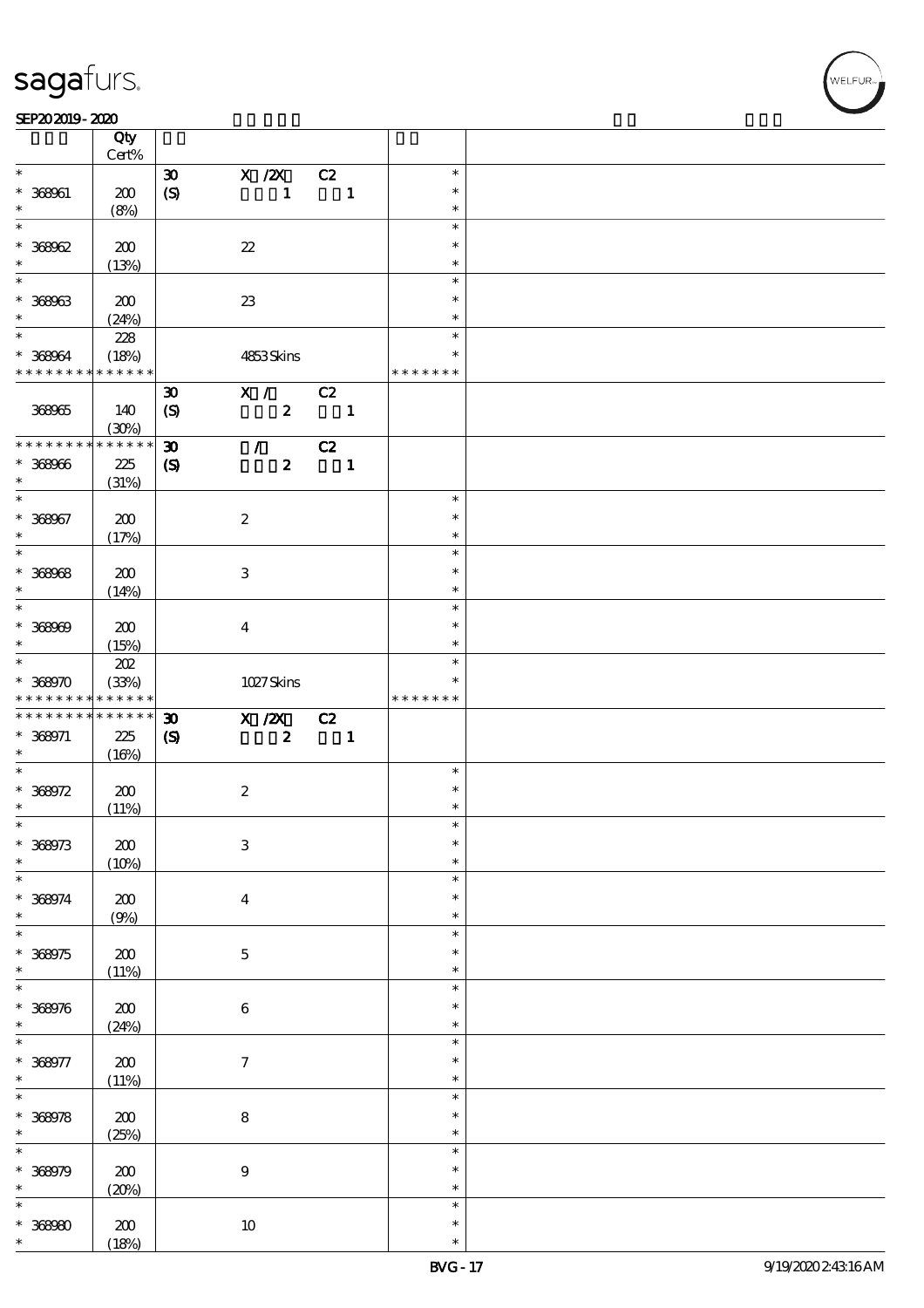$\top$ 

### $SEP202019 - 2020$

|                   | Qty<br>Cert%    |                             |                  |                |                  |               |  |
|-------------------|-----------------|-----------------------------|------------------|----------------|------------------|---------------|--|
| $\ast$            |                 | $\boldsymbol{\mathfrak{D}}$ |                  |                |                  | $\ast$        |  |
|                   |                 |                             | $X$ / $ZX$       | C2             |                  |               |  |
| * 368981          | 200             | (S)                         | $\boldsymbol{z}$ | $\blacksquare$ |                  | $\ast$        |  |
| $\ast$            | (16%)           |                             |                  |                |                  | $\ast$        |  |
| $\ast$            |                 |                             |                  |                |                  | $\ast$        |  |
| $* 36662$         | 200             |                             | $12\,$           |                |                  | $\ast$        |  |
|                   |                 |                             |                  |                |                  |               |  |
| $\ast$            | (13%)           |                             |                  |                |                  | $\ast$        |  |
| $\overline{\ast}$ |                 |                             |                  |                |                  | $\ast$        |  |
| $* 36963$         | 200             |                             | 13               |                |                  | $\ast$        |  |
| $\ast$            | (14%)           |                             |                  |                |                  | $\ast$        |  |
| $\ast$            |                 |                             |                  |                |                  |               |  |
|                   | $82\,$          |                             |                  |                |                  | $\ast$        |  |
| * 368984          | (19%)           |                             | 2707Skins        |                |                  | $\ast$        |  |
| * * * * * * * *   | * * * * * *     |                             |                  |                |                  | * * * * * * * |  |
|                   |                 | $\boldsymbol{\mathfrak{D}}$ | X /              | C2             |                  |               |  |
|                   |                 |                             |                  |                |                  |               |  |
| 368985            | 131             | (SI)                        | $\mathbf{1}$     |                | $\boldsymbol{2}$ |               |  |
|                   | (25%)           |                             |                  |                |                  |               |  |
| * * * * * * * *   | $******$        | $\boldsymbol{\mathfrak{D}}$ | X /              | C2             |                  |               |  |
| $* 36996$         | 225             | $\boldsymbol{\mathcal{S}}$  | $\mathbf{1}$     |                | $\boldsymbol{z}$ |               |  |
| $\ast$            |                 |                             |                  |                |                  |               |  |
|                   | (27%)           |                             |                  |                |                  |               |  |
| $\ast$            | 54              |                             |                  |                |                  | $\ast$        |  |
| $* 368087$        | (20%)           |                             | 279Skins         |                |                  | $\ast$        |  |
| * * * * * * * *   | * * * * * *     |                             |                  |                |                  | * * * * * * * |  |
| * * * * * * * *   | $* * * * * * *$ | $\boldsymbol{\mathfrak{D}}$ | $\mathcal{T}$    | C2             |                  |               |  |
|                   |                 |                             |                  |                |                  |               |  |
| $* 368088$        | 245             | (S)                         | $\mathbf{1}$     |                | $\boldsymbol{z}$ |               |  |
| $\ast$            | (21%)           |                             |                  |                |                  |               |  |
| $\ast$            |                 |                             |                  |                |                  | $\ast$        |  |
| $* 36999$         | 220             |                             | $\boldsymbol{2}$ |                |                  | $\ast$        |  |
|                   |                 |                             |                  |                |                  |               |  |
| $\ast$            | (15%)           |                             |                  |                |                  | $\ast$        |  |
| $\overline{\ast}$ |                 |                             |                  |                |                  | $\ast$        |  |
| $* 36990$         | 220             |                             | 3                |                |                  | $\ast$        |  |
| $\ast$            |                 |                             |                  |                |                  | $\ast$        |  |
| $\ast$            | (15%)           |                             |                  |                |                  |               |  |
|                   | 49              |                             |                  |                |                  | $\ast$        |  |
| $* 368001$        | (18%)           |                             | 734Skins         |                |                  | $\ast$        |  |
| * * * * * * * *   | * * * * * *     |                             |                  |                |                  | * * * * * * * |  |
| * * * * * * * *   | $******$        | $\boldsymbol{\mathfrak{D}}$ | $\mathcal{L}$    | C2             |                  |               |  |
| $*$ 368092        | 225             |                             | $\mathbf{1}$     |                | $\boldsymbol{2}$ |               |  |
|                   |                 | $\boldsymbol{\mathcal{S}}$  |                  |                |                  |               |  |
| $\ast$            | (18%)           |                             |                  |                |                  |               |  |
| $\ast$            |                 |                             |                  |                |                  | $\ast$        |  |
| $* 368903$        | 200             |                             | $\boldsymbol{2}$ |                |                  | $\ast$        |  |
| $\ast$            | (16%)           |                             |                  |                |                  | $\ast$        |  |
| $\ast$            |                 |                             |                  |                |                  | $\ast$        |  |
|                   |                 |                             |                  |                |                  |               |  |
| * 368994          | 200             |                             | $\,3$            |                |                  | $\ast$        |  |
| $\ast$            | (17%)           |                             |                  |                |                  | $\ast$        |  |
| $\ast$            |                 |                             |                  |                |                  | $\ast$        |  |
| $* 36895$         | 200             |                             | $\bf{4}$         |                |                  | $\ast$        |  |
| $\ast$            |                 |                             |                  |                |                  |               |  |
|                   | (23%)           |                             |                  |                |                  | $\ast$        |  |
| $\ast$            |                 |                             |                  |                |                  | $\ast$        |  |
| $* 368006$        | 200             |                             | $\mathbf 5$      |                |                  | $\ast$        |  |
| $\ast$            | (28%)           |                             |                  |                |                  | $\ast$        |  |
| $\ast$            |                 |                             |                  |                |                  | $\ast$        |  |
|                   |                 |                             |                  |                |                  |               |  |
| $* 368007$        | 200             |                             | $\,6\,$          |                |                  | $\ast$        |  |
| $\ast$            | (33%)           |                             |                  |                |                  | $\ast$        |  |
| $\overline{\ast}$ | 138             |                             |                  |                |                  | $\ast$        |  |
|                   |                 |                             |                  |                |                  | $\ast$        |  |
| $* 36998$         | (20%)           |                             | 1363Skins        |                |                  |               |  |
| * * * * * * * *   | * * * * * *     |                             |                  |                |                  | * * * * * * * |  |
| * * * * * * *     | * * * * * *     | $\boldsymbol{\mathfrak{D}}$ | X / ZX           | C2             |                  |               |  |
| $* 36800$         | 245             | (SI)                        | $\mathbf{1}$     |                | $\boldsymbol{z}$ |               |  |
| $\ast$            |                 |                             |                  |                |                  |               |  |
|                   | (12%)           |                             |                  |                |                  |               |  |
| $\ast$            |                 |                             |                  |                |                  | $\ast$        |  |
| $*36000$          | 220             |                             | $\boldsymbol{2}$ |                |                  | $\ast$        |  |
| $\ast$            | (7%)            |                             |                  |                |                  | $\ast$        |  |
|                   |                 |                             |                  |                |                  |               |  |

 $\overline{\mathbf{r}}$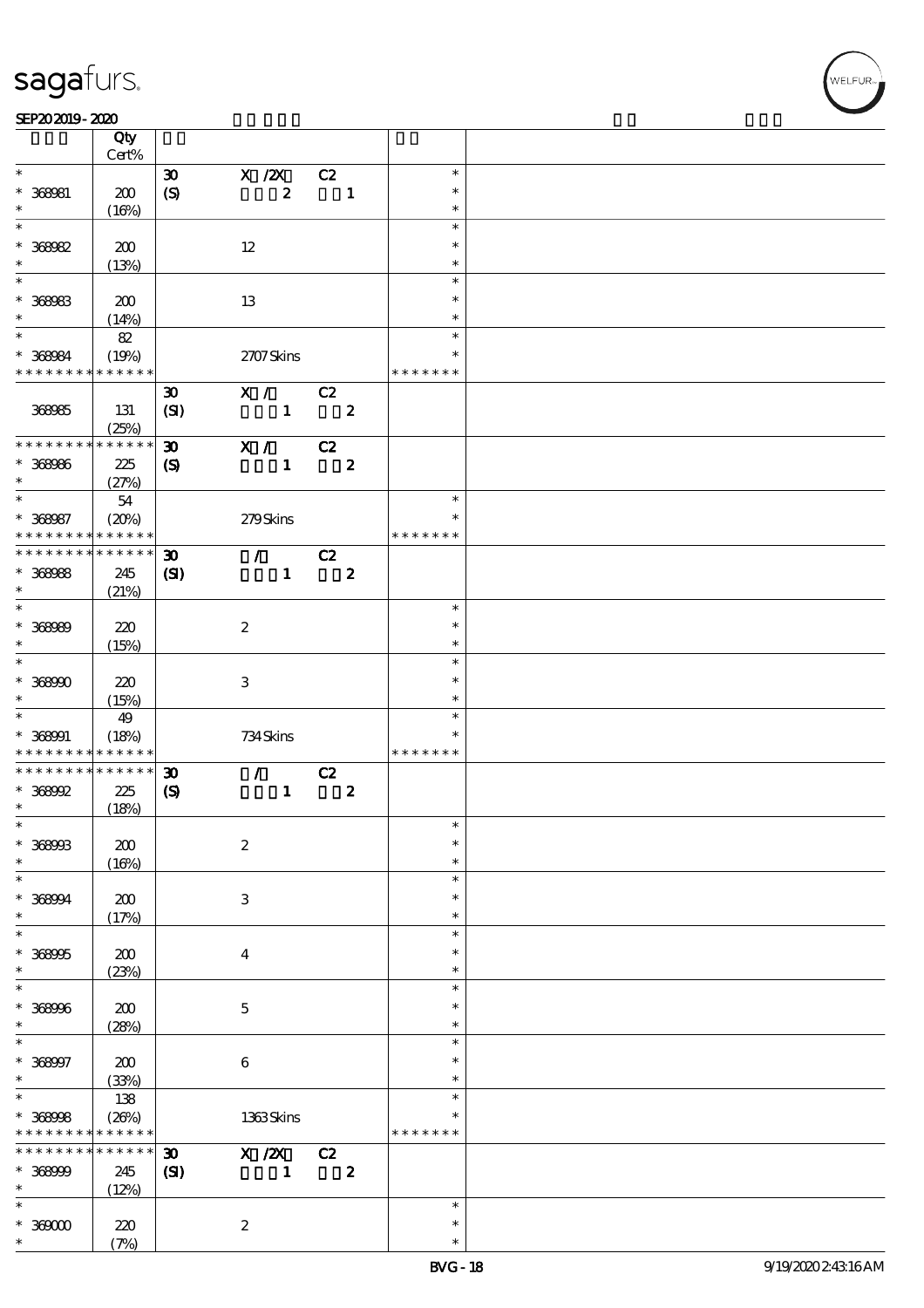### $SEP202019 - 2020$

|                                            | Qty<br>Cert%    |                             |                                                    |    |                  |               |  |
|--------------------------------------------|-----------------|-----------------------------|----------------------------------------------------|----|------------------|---------------|--|
| $\ast$                                     |                 |                             |                                                    |    |                  | $\ast$        |  |
|                                            |                 | $\boldsymbol{\mathfrak{D}}$ | X / ZX                                             | C2 |                  |               |  |
| $* 360001$                                 | 220             | (SI)                        | $\mathbf{1}$                                       |    | $\boldsymbol{2}$ | $\ast$        |  |
|                                            | (8%)            |                             |                                                    |    |                  | $\ast$        |  |
| $\ast$                                     |                 |                             |                                                    |    |                  | $\ast$        |  |
| $*36002$                                   | 220             |                             | $\overline{4}$                                     |    |                  | $\ast$        |  |
| $\ast$                                     | (7%)            |                             |                                                    |    |                  | $\ast$        |  |
| $\ast$                                     |                 |                             |                                                    |    |                  | $\ast$        |  |
|                                            |                 |                             |                                                    |    |                  | $\ast$        |  |
| $*$ 360003                                 | 220             |                             | $\mathbf 5$                                        |    |                  |               |  |
| $\ast$                                     | (16%)           |                             |                                                    |    |                  | $\ast$        |  |
| $\overline{\mathbf{r}}$                    | 132             |                             |                                                    |    |                  | $\ast$        |  |
| $*$ 369004                                 | (9%)            |                             | 1257Skins                                          |    |                  | $\ast$        |  |
| * * * * * * * *                            | * * * * * *     |                             |                                                    |    |                  | * * * * * * * |  |
| * * * * * * * *                            | $* * * * * * *$ | $\boldsymbol{\mathfrak{D}}$ | $X$ / $ZX$                                         | C2 |                  |               |  |
|                                            |                 |                             |                                                    |    |                  |               |  |
| $*$ 369005                                 | 225             | $\boldsymbol{\mathcal{S}}$  | $\mathbf{1}$                                       |    | $\boldsymbol{2}$ |               |  |
| $\ast$                                     | (16%)           |                             |                                                    |    |                  |               |  |
| $\ast$                                     |                 |                             |                                                    |    |                  | $\ast$        |  |
| $*$ 369006                                 | 200             |                             | $\boldsymbol{2}$                                   |    |                  | $\ast$        |  |
| $\ast$                                     | (16%)           |                             |                                                    |    |                  | $\ast$        |  |
| $\ast$                                     |                 |                             |                                                    |    |                  | $\ast$        |  |
| $* 36007$                                  | 200             |                             | $\,3$                                              |    |                  | $\ast$        |  |
| $\ast$                                     |                 |                             |                                                    |    |                  | $\ast$        |  |
| $\ast$                                     | (25%)           |                             |                                                    |    |                  |               |  |
|                                            |                 |                             |                                                    |    |                  | $\ast$        |  |
| $* 36008$                                  | 200             |                             | $\bf{4}$                                           |    |                  | $\ast$        |  |
| $\ast$                                     | (22%)           |                             |                                                    |    |                  | $\ast$        |  |
| $*$                                        |                 |                             |                                                    |    |                  | $\ast$        |  |
| $*$ 360009                                 | 200             |                             | $\mathbf 5$                                        |    |                  | ∗             |  |
| $\ast$                                     |                 |                             |                                                    |    |                  | ∗             |  |
| $\overline{\ast}$                          | (18%)           |                             |                                                    |    |                  |               |  |
|                                            | $73$            |                             |                                                    |    |                  | $\ast$        |  |
| $* 360010$                                 | (20%)           |                             | 1098Skins                                          |    |                  |               |  |
| * * * * * * * *                            | * * * * * *     |                             |                                                    |    |                  | * * * * * * * |  |
| * * * * * * * *                            | $* * * * * * *$ | $\boldsymbol{\mathfrak{D}}$ | $\mathcal{L}$                                      | C2 |                  |               |  |
| $* 360011$                                 | 225             | $\boldsymbol{\mathrm{(S)}}$ | $\boldsymbol{z}$                                   |    | $\boldsymbol{2}$ |               |  |
| $\ast$                                     | (30%)           |                             |                                                    |    |                  |               |  |
|                                            | 57              |                             |                                                    |    |                  | $\ast$        |  |
|                                            |                 |                             |                                                    |    |                  | $\ast$        |  |
| $* 360012$                                 | (22%)           |                             | 282Skins                                           |    |                  |               |  |
| * * * * * * * * <mark>* * * * * * *</mark> |                 |                             |                                                    |    |                  | * * * * * * * |  |
| ************** 30                          |                 |                             | $\begin{array}{c c}\nX & Z & C2 \\ 2\n\end{array}$ |    |                  |               |  |
| * 369013                                   | $225\,$         | $\boldsymbol{S}$            | $\boldsymbol{z}$                                   |    | $\boldsymbol{2}$ |               |  |
| $\ast$                                     | (22%)           |                             |                                                    |    |                  |               |  |
| $\ast$                                     |                 |                             |                                                    |    |                  | $\ast$        |  |
| $* 360014$                                 | 200             |                             | $\boldsymbol{2}$                                   |    |                  | $\ast$        |  |
| $\ast$                                     |                 |                             |                                                    |    |                  | $\ast$        |  |
| $\overline{\ast}$                          | (21%)           |                             |                                                    |    |                  |               |  |
|                                            | 196             |                             |                                                    |    |                  | $\ast$        |  |
| * 369015                                   | (23%)           |                             | $621$ Skins                                        |    |                  |               |  |
| * * * * * * * *                            | * * * * * *     |                             |                                                    |    |                  | * * * * * * * |  |
| * * * * * * *                              | * * * * * *     | $\boldsymbol{\mathfrak{D}}$ |                                                    | C2 |                  |               |  |
| $* 360016$                                 | 245             | $\mathbf{S}$                | $\mathbf{1}$                                       |    | $\mathbf{3}$     |               |  |
| $\ast$                                     | (15%)           |                             |                                                    |    |                  |               |  |
| $\ast$                                     |                 |                             |                                                    |    |                  | $\ast$        |  |
|                                            |                 |                             |                                                    |    |                  |               |  |
| $* 360017$                                 | 220             |                             | $\boldsymbol{2}$                                   |    |                  | $\ast$        |  |
| $\ast$                                     | (11%)           |                             |                                                    |    |                  | $\ast$        |  |
| $\overline{\ast}$                          | 110             |                             |                                                    |    |                  | $\ast$        |  |
| $* 360018$                                 | (13%)           |                             | 575Skins                                           |    |                  | $\ast$        |  |
| * * * * * * * *                            | * * * * * *     |                             |                                                    |    |                  | * * * * * * * |  |
| * * * * * * * *                            | * * * * * *     | $\boldsymbol{\mathfrak{D}}$ |                                                    | C2 |                  |               |  |
|                                            |                 |                             |                                                    |    |                  |               |  |
| * 360019                                   | 225             | $\boldsymbol{\mathrm{(S)}}$ | $\mathbf{1}$                                       |    | $\bf{3}$         |               |  |
| $\ast$                                     | (32%)           |                             |                                                    |    |                  |               |  |
| $\ast$                                     |                 |                             |                                                    |    |                  | $\ast$        |  |
| $*36000$                                   | 200             |                             | $\boldsymbol{2}$                                   |    |                  | $\ast$        |  |
| $\ast$                                     | (16%)           |                             |                                                    |    |                  | $\ast$        |  |
|                                            |                 |                             |                                                    |    |                  |               |  |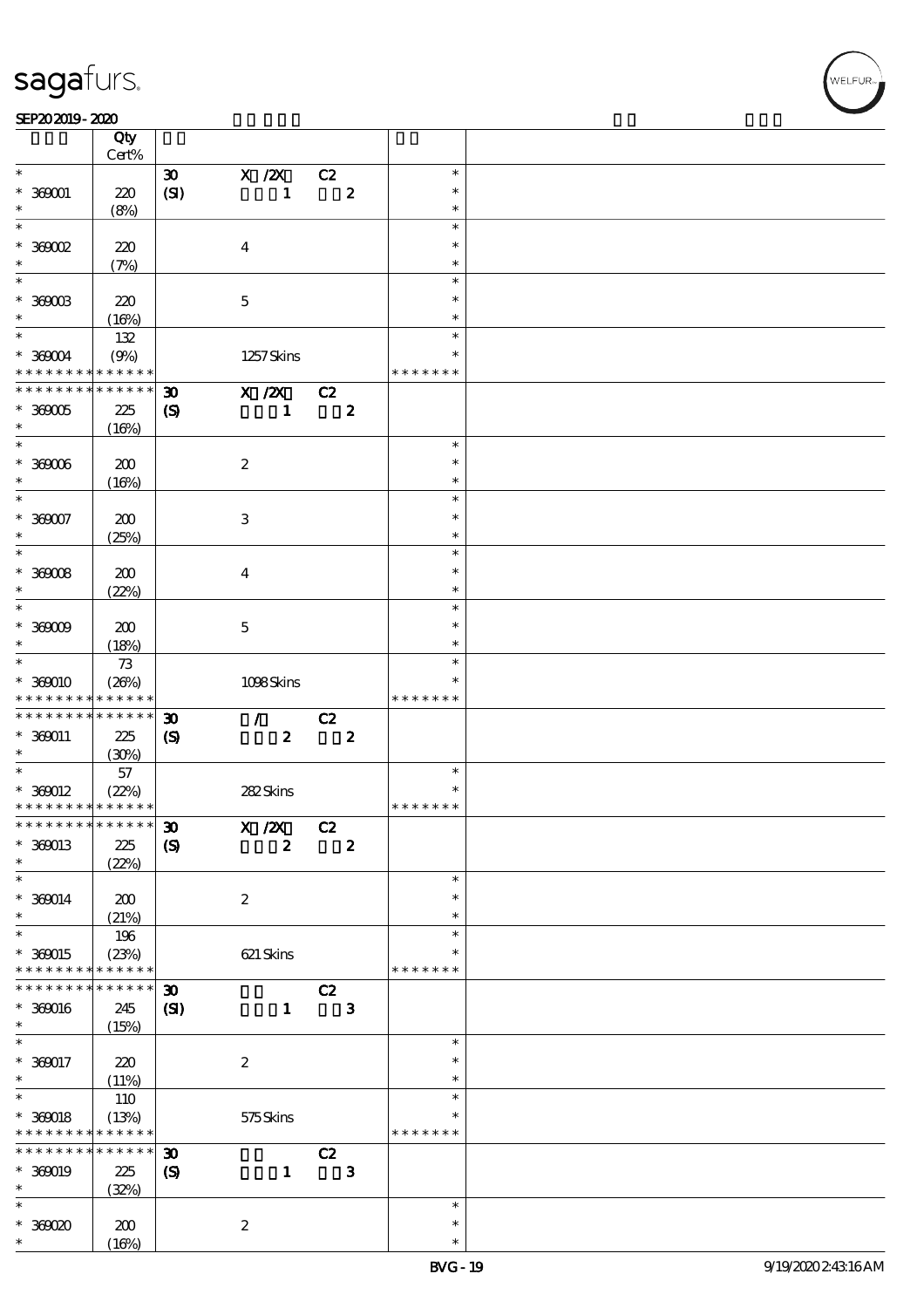$\overline{\mathsf{T}}$ 

#### $SEP202019 - 2020$

| $*36029$        | 260                                                                                                                    |                                                                                                                                                                                                              | $\boldsymbol{2}$                                                                                                                                                                                                                                              |                                      |                                                                                                                      |                |                                                                                          |                                                                                                                                                                                      |
|-----------------|------------------------------------------------------------------------------------------------------------------------|--------------------------------------------------------------------------------------------------------------------------------------------------------------------------------------------------------------|---------------------------------------------------------------------------------------------------------------------------------------------------------------------------------------------------------------------------------------------------------------|--------------------------------------|----------------------------------------------------------------------------------------------------------------------|----------------|------------------------------------------------------------------------------------------|--------------------------------------------------------------------------------------------------------------------------------------------------------------------------------------|
|                 | (13%)                                                                                                                  |                                                                                                                                                                                                              |                                                                                                                                                                                                                                                               |                                      |                                                                                                                      |                |                                                                                          | $\ast$                                                                                                                                                                               |
|                 |                                                                                                                        |                                                                                                                                                                                                              |                                                                                                                                                                                                                                                               |                                      |                                                                                                                      |                |                                                                                          |                                                                                                                                                                                      |
|                 |                                                                                                                        |                                                                                                                                                                                                              |                                                                                                                                                                                                                                                               |                                      |                                                                                                                      |                |                                                                                          |                                                                                                                                                                                      |
|                 | 137                                                                                                                    |                                                                                                                                                                                                              |                                                                                                                                                                                                                                                               |                                      |                                                                                                                      |                |                                                                                          | $\ast$                                                                                                                                                                               |
| $* 36000$       | $(\Theta\%)$                                                                                                           |                                                                                                                                                                                                              |                                                                                                                                                                                                                                                               | 682Skins                             |                                                                                                                      |                |                                                                                          |                                                                                                                                                                                      |
| * * * * * * * * | $* * * * * * *$                                                                                                        |                                                                                                                                                                                                              |                                                                                                                                                                                                                                                               |                                      |                                                                                                                      |                | * * * * *                                                                                |                                                                                                                                                                                      |
| * * * * * * * * | $******$                                                                                                               |                                                                                                                                                                                                              |                                                                                                                                                                                                                                                               |                                      |                                                                                                                      |                |                                                                                          |                                                                                                                                                                                      |
|                 |                                                                                                                        | $\boldsymbol{\mathbf{z}}$                                                                                                                                                                                    |                                                                                                                                                                                                                                                               | $\mathcal{T}$                        | C2                                                                                                                   |                |                                                                                          |                                                                                                                                                                                      |
| $* 360031$      | 265                                                                                                                    | $\boldsymbol{\mathrm{(S)}}$                                                                                                                                                                                  |                                                                                                                                                                                                                                                               | $\mathbf{1}$                         |                                                                                                                      | $\blacksquare$ |                                                                                          |                                                                                                                                                                                      |
|                 | (22%)                                                                                                                  |                                                                                                                                                                                                              |                                                                                                                                                                                                                                                               |                                      |                                                                                                                      |                |                                                                                          |                                                                                                                                                                                      |
|                 |                                                                                                                        |                                                                                                                                                                                                              |                                                                                                                                                                                                                                                               |                                      |                                                                                                                      |                |                                                                                          | $\ast$                                                                                                                                                                               |
| $* 36002$       | 240                                                                                                                    |                                                                                                                                                                                                              | $\boldsymbol{2}$                                                                                                                                                                                                                                              |                                      |                                                                                                                      |                |                                                                                          | $\ast$                                                                                                                                                                               |
|                 |                                                                                                                        |                                                                                                                                                                                                              |                                                                                                                                                                                                                                                               |                                      |                                                                                                                      |                |                                                                                          | $\ast$                                                                                                                                                                               |
|                 | (17%)                                                                                                                  |                                                                                                                                                                                                              |                                                                                                                                                                                                                                                               |                                      |                                                                                                                      |                |                                                                                          | $\ast$                                                                                                                                                                               |
|                 |                                                                                                                        |                                                                                                                                                                                                              |                                                                                                                                                                                                                                                               |                                      |                                                                                                                      |                |                                                                                          |                                                                                                                                                                                      |
| $* 36003$       | 240                                                                                                                    |                                                                                                                                                                                                              | $\,3$                                                                                                                                                                                                                                                         |                                      |                                                                                                                      |                |                                                                                          | $\ast$                                                                                                                                                                               |
|                 | (18%)                                                                                                                  |                                                                                                                                                                                                              |                                                                                                                                                                                                                                                               |                                      |                                                                                                                      |                |                                                                                          | $\ast$                                                                                                                                                                               |
|                 |                                                                                                                        |                                                                                                                                                                                                              |                                                                                                                                                                                                                                                               |                                      |                                                                                                                      |                |                                                                                          | $\ast$                                                                                                                                                                               |
|                 |                                                                                                                        |                                                                                                                                                                                                              |                                                                                                                                                                                                                                                               |                                      |                                                                                                                      |                |                                                                                          | $\ast$                                                                                                                                                                               |
| $* 360034$      | 240                                                                                                                    |                                                                                                                                                                                                              | $\boldsymbol{4}$                                                                                                                                                                                                                                              |                                      |                                                                                                                      |                |                                                                                          | $\ast$                                                                                                                                                                               |
|                 | (20%)                                                                                                                  |                                                                                                                                                                                                              |                                                                                                                                                                                                                                                               |                                      |                                                                                                                      |                |                                                                                          |                                                                                                                                                                                      |
|                 |                                                                                                                        |                                                                                                                                                                                                              |                                                                                                                                                                                                                                                               |                                      |                                                                                                                      |                |                                                                                          | $\ast$                                                                                                                                                                               |
| $* 36005$       | 240                                                                                                                    |                                                                                                                                                                                                              | $\mathbf 5$                                                                                                                                                                                                                                                   |                                      |                                                                                                                      |                | ∗                                                                                        |                                                                                                                                                                                      |
|                 | (16%)                                                                                                                  |                                                                                                                                                                                                              |                                                                                                                                                                                                                                                               |                                      |                                                                                                                      |                |                                                                                          | $\ast$                                                                                                                                                                               |
|                 |                                                                                                                        |                                                                                                                                                                                                              |                                                                                                                                                                                                                                                               |                                      |                                                                                                                      |                |                                                                                          | $\ast$                                                                                                                                                                               |
|                 |                                                                                                                        |                                                                                                                                                                                                              |                                                                                                                                                                                                                                                               |                                      |                                                                                                                      |                |                                                                                          |                                                                                                                                                                                      |
| $* 36006$       | 240                                                                                                                    |                                                                                                                                                                                                              | $\bf 6$                                                                                                                                                                                                                                                       |                                      |                                                                                                                      |                |                                                                                          | $\ast$                                                                                                                                                                               |
|                 | (14%)                                                                                                                  |                                                                                                                                                                                                              |                                                                                                                                                                                                                                                               |                                      |                                                                                                                      |                |                                                                                          | $\ast$                                                                                                                                                                               |
|                 |                                                                                                                        |                                                                                                                                                                                                              |                                                                                                                                                                                                                                                               |                                      |                                                                                                                      |                |                                                                                          | $\ast$                                                                                                                                                                               |
|                 |                                                                                                                        |                                                                                                                                                                                                              |                                                                                                                                                                                                                                                               |                                      |                                                                                                                      |                |                                                                                          | $\ast$                                                                                                                                                                               |
| $* 360037$      | 240                                                                                                                    |                                                                                                                                                                                                              | $\boldsymbol{\tau}$                                                                                                                                                                                                                                           |                                      |                                                                                                                      |                |                                                                                          | $\ast$                                                                                                                                                                               |
|                 | (17%)                                                                                                                  |                                                                                                                                                                                                              |                                                                                                                                                                                                                                                               |                                      |                                                                                                                      |                |                                                                                          |                                                                                                                                                                                      |
|                 |                                                                                                                        |                                                                                                                                                                                                              |                                                                                                                                                                                                                                                               |                                      |                                                                                                                      |                |                                                                                          | $\ast$                                                                                                                                                                               |
| $* 36008$       | 240                                                                                                                    |                                                                                                                                                                                                              | ${\bf 8}$                                                                                                                                                                                                                                                     |                                      |                                                                                                                      |                |                                                                                          | $\ast$                                                                                                                                                                               |
|                 | (16%)                                                                                                                  |                                                                                                                                                                                                              |                                                                                                                                                                                                                                                               |                                      |                                                                                                                      |                |                                                                                          | $\ast$                                                                                                                                                                               |
|                 |                                                                                                                        |                                                                                                                                                                                                              |                                                                                                                                                                                                                                                               |                                      |                                                                                                                      |                |                                                                                          | $\ast$                                                                                                                                                                               |
|                 |                                                                                                                        |                                                                                                                                                                                                              |                                                                                                                                                                                                                                                               |                                      |                                                                                                                      |                |                                                                                          |                                                                                                                                                                                      |
| $* 36009$       | 240                                                                                                                    |                                                                                                                                                                                                              | $\boldsymbol{9}$                                                                                                                                                                                                                                              |                                      |                                                                                                                      |                |                                                                                          | $\ast$                                                                                                                                                                               |
|                 | (22%)                                                                                                                  |                                                                                                                                                                                                              |                                                                                                                                                                                                                                                               |                                      |                                                                                                                      |                |                                                                                          | $\ast$                                                                                                                                                                               |
|                 |                                                                                                                        |                                                                                                                                                                                                              |                                                                                                                                                                                                                                                               |                                      |                                                                                                                      |                |                                                                                          | $\ast$                                                                                                                                                                               |
| * 360040        | 240                                                                                                                    |                                                                                                                                                                                                              | $10\,$                                                                                                                                                                                                                                                        |                                      |                                                                                                                      |                |                                                                                          | $\ast$                                                                                                                                                                               |
|                 | $*$ 369021<br>$*360022$<br>$* 360023$<br>360024<br>* * * * * * * *<br>$*36025$<br>* 360026<br>$* 360027$<br>$* 360028$ | Cert%<br>200<br>(35%)<br>200<br>(18%)<br>86<br>(13%)<br>* * * * * * * * <mark>*</mark><br>148<br>(22%)<br>265<br>(18%)<br>240<br>(22%)<br>121<br>(33%)<br>* * * * * * * *<br>* * * * * * * *<br>285<br>(14%) | Qty<br>$\boldsymbol{\mathfrak{D}}$<br>$\boldsymbol{S}$<br>* * * * * *<br>$\boldsymbol{\mathsf{20}}$<br>(SI)<br>* * * * * *<br>$\boldsymbol{\mathbf{z}}$<br>$\boldsymbol{\mathcal{S}}$<br>* * * * * *<br>$******$<br>$\boldsymbol{\mathbf{z}}$<br>$\mathbf{C}$ | $\boldsymbol{4}$<br>$\boldsymbol{2}$ | $\mathbf{1}$<br>911 Skins<br>X /<br>$\mathbf{1}$<br>X /<br>$\mathbf{1}$<br>626Skins<br>$\mathcal{F}$<br>$\mathbf{1}$ |                | C2<br>$\mathbf{3}$<br>C2<br>$\blacksquare$<br>C2<br>$\blacksquare$<br>C2<br>$\mathbf{1}$ | $\ast$<br>$\ast$<br>$\ast$<br>$\ast$<br>$\ast$<br>$\ast$<br>$\ast$<br>$\ast$<br>* * * * * * *<br>$\ast$<br>$\ast$<br>$\ast$<br>$\ast$<br>$\ast$<br>* * * * * * *<br>$\ast$<br>$\ast$ |

 $\top$ 

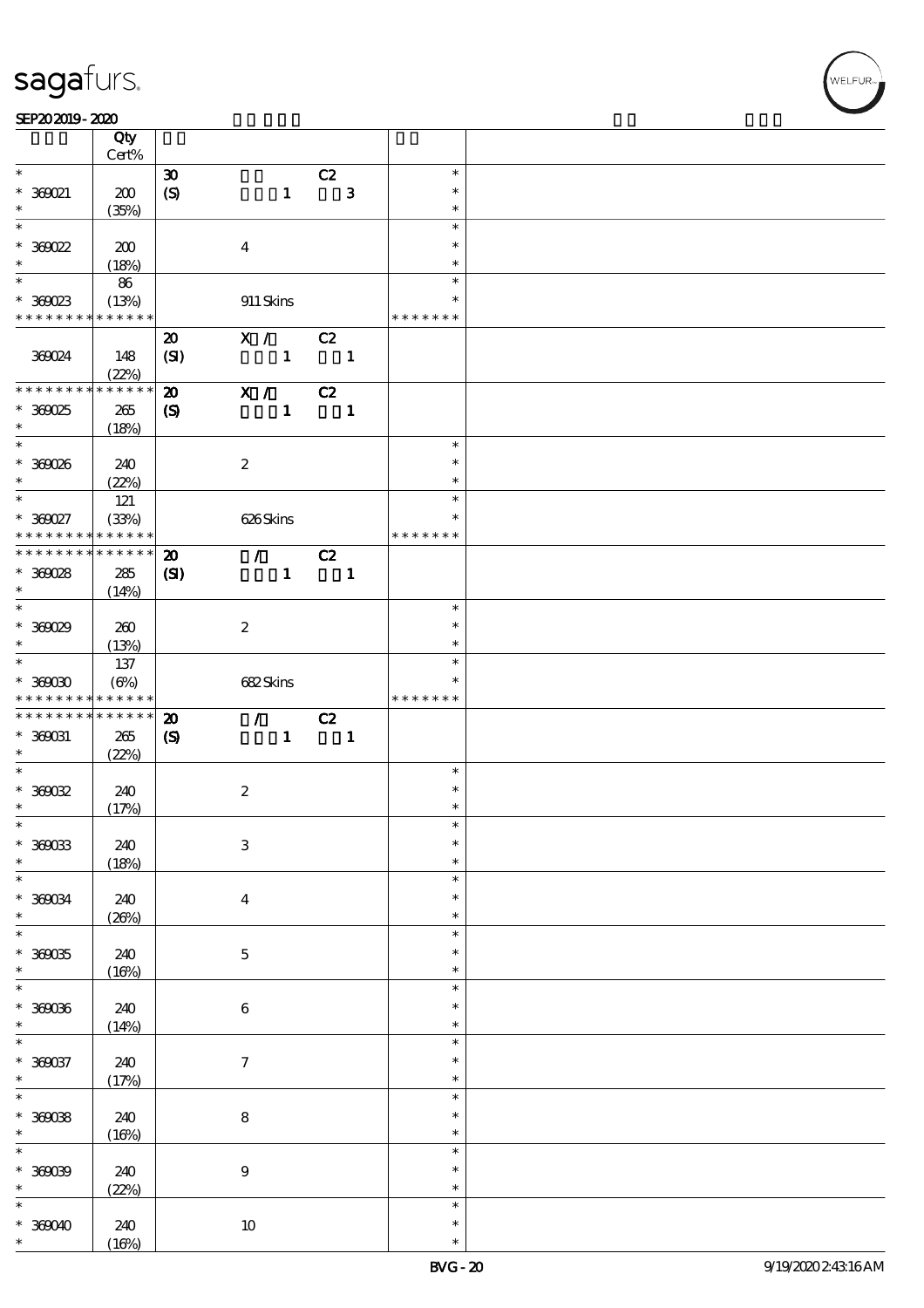### SEP202019-2020

|                                | Qty<br>Cert%               |                             |                         |                  |    |                |               |  |
|--------------------------------|----------------------------|-----------------------------|-------------------------|------------------|----|----------------|---------------|--|
| $\ast$                         |                            |                             |                         |                  |    |                | $\ast$        |  |
|                                |                            | $\boldsymbol{\mathbf{z}}$   |                         | $\mathcal{L}$    | C2 |                |               |  |
| $* 360041$                     | 240                        | $\boldsymbol{S}$            |                         | $\mathbf{1}$     |    | $\blacksquare$ | $\ast$        |  |
| $\ast$                         | (23%)                      |                             |                         |                  |    |                | $\ast$        |  |
| $\overline{\ast}$              |                            |                             |                         |                  |    |                | $\ast$        |  |
| $* 360042$                     | 240                        |                             | $12\,$                  |                  |    |                | $\ast$        |  |
| $\ast$                         | (23%)                      |                             |                         |                  |    |                | $\ast$        |  |
|                                | 156                        |                             |                         |                  |    |                | $\ast$        |  |
|                                |                            |                             |                         |                  |    |                | $\ast$        |  |
| * 360043<br>* * * * * * * *    | (14%)                      |                             |                         | 3061 Skins       |    |                |               |  |
|                                | * * * * * *                |                             |                         |                  |    |                | * * * * * * * |  |
| * * * * * * * *                | * * * * * *                | $\boldsymbol{\mathfrak{D}}$ |                         | $X$ / $ZX$       | C2 |                |               |  |
| * 369044                       | $285\,$                    | (S)                         |                         | $\mathbf{1}$     |    | $\blacksquare$ |               |  |
| $\ast$                         | (9%)                       |                             |                         |                  |    |                |               |  |
|                                | 159                        |                             |                         |                  |    |                | $\ast$        |  |
| $* 360045$                     | (9%)                       |                             |                         | 444Skins         |    |                | $\ast$        |  |
| * * * * * * * * <mark>*</mark> | $\ast\ast\ast\ast\ast\ast$ |                             |                         |                  |    |                | * * * * * * * |  |
| * * * * * * * *                | $******$                   | $\boldsymbol{\mathbf{z}}$   |                         | $X$ / $ZX$       | C2 |                |               |  |
|                                |                            |                             |                         |                  |    |                |               |  |
| * 369046                       | 265                        | $\boldsymbol{\mathcal{S}}$  |                         | $\mathbf{1}$     |    | $\blacksquare$ |               |  |
| $\ast$                         | (19%)                      |                             |                         |                  |    |                |               |  |
| $\ast$                         |                            |                             |                         |                  |    |                | $\ast$        |  |
| $* 360047$                     | 240                        |                             | $\boldsymbol{2}$        |                  |    |                | $\ast$        |  |
| $\ast$                         | (14%)                      |                             |                         |                  |    |                | $\ast$        |  |
| $\overline{\ast}$              |                            |                             |                         |                  |    |                | $\ast$        |  |
| $* 360048$                     | 240                        |                             | 3                       |                  |    |                | $\ast$        |  |
| $\ast$                         | (10%)                      |                             |                         |                  |    |                | $\ast$        |  |
| $\ast$                         |                            |                             |                         |                  |    |                | $\ast$        |  |
| * 360049                       | 240                        |                             |                         |                  |    |                | $\ast$        |  |
| $\ast$                         |                            |                             | $\overline{\mathbf{4}}$ |                  |    |                | $\ast$        |  |
| $\overline{\ast}$              | (20%)                      |                             |                         |                  |    |                |               |  |
|                                |                            |                             |                         |                  |    |                | $\ast$        |  |
| $* 36000$                      | 240                        |                             | $\mathbf{5}$            |                  |    |                | $\ast$        |  |
| $\ast$                         | (20%)                      |                             |                         |                  |    |                | $\ast$        |  |
| $\ast$                         |                            |                             |                         |                  |    |                | $\ast$        |  |
| $* 360051$                     | 240                        |                             | $\bf 6$                 |                  |    |                | $\ast$        |  |
| $\ast$                         | (21%)                      |                             |                         |                  |    |                | $\ast$        |  |
| $\ast$                         |                            |                             |                         |                  |    |                | $\ast$        |  |
| $* 360052$                     | 240                        |                             | $\tau$                  |                  |    |                | $\ast$        |  |
| $\ast$                         | (12%)                      |                             |                         |                  |    |                | $\ast$        |  |
| $\ast$                         |                            |                             |                         |                  |    |                | $\ast$        |  |
| $* 360053$                     |                            |                             | 8                       |                  |    |                | $\ast$        |  |
|                                | 240                        |                             |                         |                  |    |                |               |  |
| $\ast$                         | (17%)                      |                             |                         |                  |    |                | $\ast$        |  |
| $\ast$                         |                            |                             |                         |                  |    |                | $\ast$        |  |
| $* 360054$                     | 240                        |                             | 9                       |                  |    |                | $\ast$        |  |
| $\ast$                         | (21%)                      |                             |                         |                  |    |                | $\ast$        |  |
| $\ast$                         | $93$                       |                             |                         |                  |    |                | $\ast$        |  |
| $* 360055$                     | (25%)                      |                             |                         | 2278Skins        |    |                |               |  |
| * * * * * * * *                | * * * * * *                |                             |                         |                  |    |                | * * * * * * * |  |
| * * * * * * * *                | $* * * * * * *$            | $\boldsymbol{\mathbf{z}}$   |                         | $\mathcal{L}$    | C2 |                |               |  |
| $* 360056$                     | 265                        | $\boldsymbol{S}$            |                         | $\boldsymbol{z}$ |    | $\blacksquare$ |               |  |
| $\ast$                         |                            |                             |                         |                  |    |                |               |  |
| $\ast$                         | (17%)                      |                             |                         |                  |    |                | $\ast$        |  |
|                                | 224                        |                             |                         |                  |    |                |               |  |
| $* 360057$                     | (18%)                      |                             |                         | 489Skins         |    |                | $\ast$        |  |
| * * * * * * * *                | * * * * * *                |                             |                         |                  |    |                | * * * * * * * |  |
| * * * * * * * *                | $* * * * * * *$            | $\boldsymbol{\mathfrak{D}}$ |                         | $X$ / $ZX$       | C2 |                |               |  |
| $* 360058$                     | 265                        | $\boldsymbol{\mathsf{(S)}}$ |                         | $\boldsymbol{z}$ |    | $\blacksquare$ |               |  |
| $\ast$                         | (13%)                      |                             |                         |                  |    |                |               |  |
| $\ast$                         |                            |                             |                         |                  |    |                | $\ast$        |  |
| $* 36000$                      | 240                        |                             | $\boldsymbol{2}$        |                  |    |                | $\ast$        |  |
| $\ast$                         | (14%)                      |                             |                         |                  |    |                | $\ast$        |  |
| $\ast$                         |                            |                             |                         |                  |    |                | $\ast$        |  |
| $* 36000$                      | 220                        |                             | 3                       |                  |    |                | $\ast$        |  |
| $\ast$                         | (18%)                      |                             |                         |                  |    |                | $\ast$        |  |
|                                |                            |                             |                         |                  |    |                |               |  |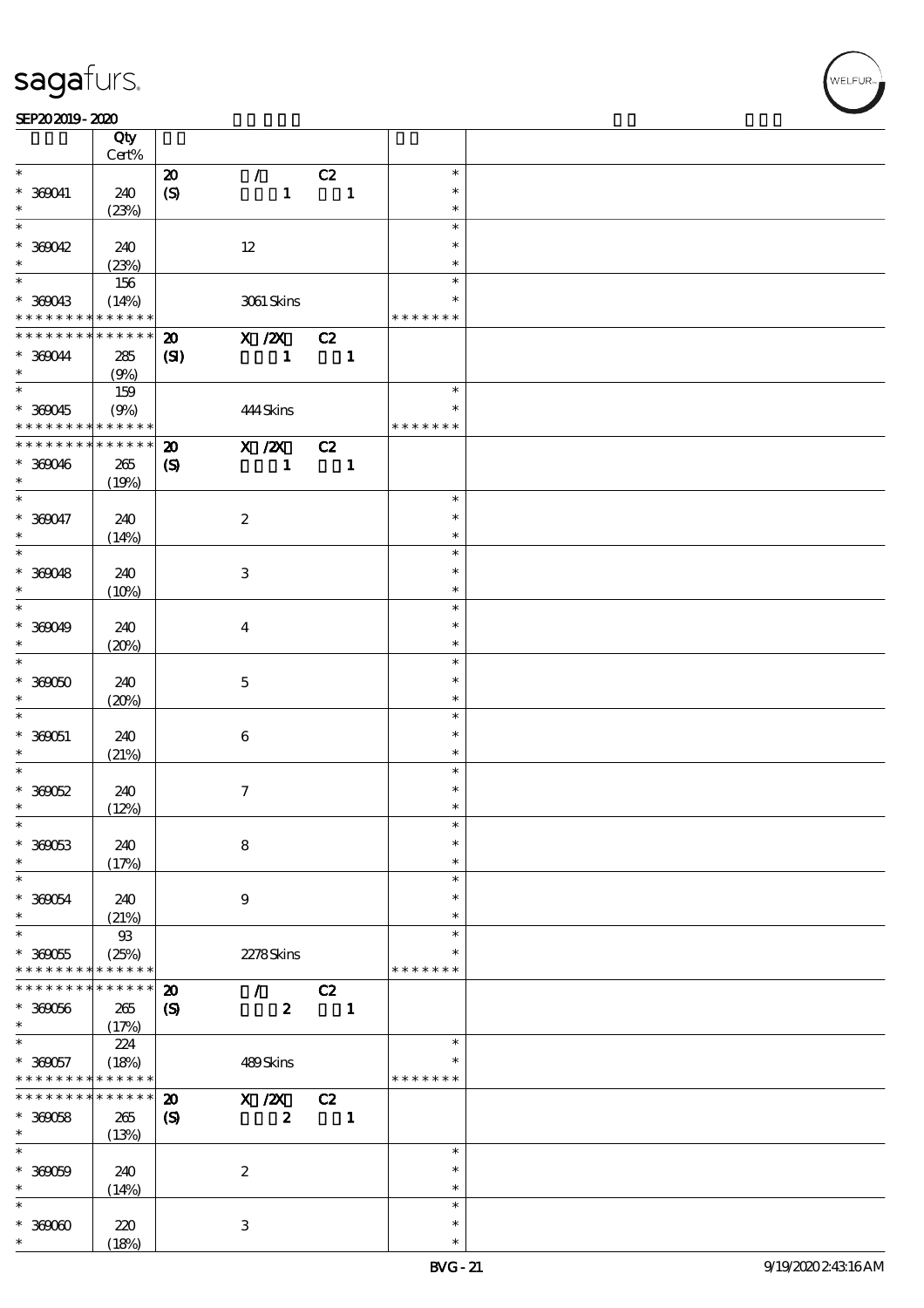$\top$ 

#### $SEP202019 - 2020$

|                               | Qty<br>Cert%         |                             |                  |                         |                  |               |  |
|-------------------------------|----------------------|-----------------------------|------------------|-------------------------|------------------|---------------|--|
| $\ast$                        |                      |                             |                  |                         |                  | $\ast$        |  |
|                               | $52\,$               | $\boldsymbol{\mathbf{z}}$   | $X$ / $ZX$       | C2                      |                  | $\ast$        |  |
| $* 360001$<br>* * * * * * * * | (21%)<br>* * * * * * | $\boldsymbol{\mathrm{(S)}}$ | $\boldsymbol{z}$ |                         | $\blacksquare$   | * * * * * * * |  |
|                               |                      |                             |                  |                         |                  |               |  |
|                               |                      | $\boldsymbol{\mathfrak{D}}$ | $X / \sqrt{2}$   | C2                      |                  |               |  |
| 36062                         | 92                   | (SI)                        | $\mathbf{1}$     |                         | $\boldsymbol{z}$ |               |  |
|                               | (15%)                |                             |                  |                         |                  |               |  |
|                               |                      | $\boldsymbol{\mathbf{z}}$   | X /              | C2                      |                  |               |  |
| 360063                        | 91                   | $\boldsymbol{\mathrm{(S)}}$ | $\mathbf{1}$     |                         | $\boldsymbol{z}$ |               |  |
|                               | (18%)                |                             |                  |                         |                  |               |  |
| * * * * * * * *               | * * * * * *          | $\boldsymbol{\mathfrak{D}}$ | $\mathcal{L}$    | C2                      |                  |               |  |
| * 369064                      | 285                  | $\mathbf{C}$                | $\mathbf{1}$     |                         | $\boldsymbol{z}$ |               |  |
| $\ast$                        | (21%)                |                             |                  |                         |                  |               |  |
| $\overline{\ast}$             | 238                  |                             |                  |                         |                  | $\ast$        |  |
| $* 36005$                     | (18%)                |                             | 523Skins         |                         |                  | $\ast$        |  |
| * * * * * * * *               | $* * * * * * *$      |                             |                  |                         |                  | * * * * * * * |  |
| * * * * * * * *               | * * * * * *          | $\boldsymbol{\mathbf{z}}$   | $\mathcal{L}$    | C2                      |                  |               |  |
| $* 36006$                     | 265                  | $\boldsymbol{\mathcal{S}}$  | $\mathbf{1}$     |                         | $\boldsymbol{z}$ |               |  |
| $\ast$                        | (24%)                |                             |                  |                         |                  |               |  |
| $\ast$                        | 208                  |                             |                  |                         |                  | $\ast$        |  |
| $* 360067$                    | (21%)                |                             | 473Skins         |                         |                  | $\ast$        |  |
| * * * * * * * *               | * * * * * *          |                             |                  |                         |                  | * * * * * * * |  |
| * * * * * * * *               | * * * * * *          |                             |                  |                         |                  |               |  |
|                               |                      | $\boldsymbol{\mathbf{z}}$   | $X$ / $ZX$       | C2                      |                  |               |  |
| $* 36008$                     | 285                  | $\mathbf{C}$                | $\mathbf{1}$     |                         | $\boldsymbol{z}$ |               |  |
| $\ast$                        | (11%)                |                             |                  |                         |                  |               |  |
| $\ast$                        | 238                  |                             |                  |                         |                  | $\ast$        |  |
| $* 36009$                     | (11%)                |                             | 523Skins         |                         |                  |               |  |
| * * * * * * * *               | * * * * * *          |                             |                  |                         |                  | * * * * * * * |  |
| * * * * * * * *               | * * * * * *          | $\boldsymbol{\mathfrak{D}}$ | $X$ / $ZX$       | C2                      |                  |               |  |
| $* 36000$                     | 265                  | $\boldsymbol{S}$            | $\mathbf{1}$     |                         | $\boldsymbol{z}$ |               |  |
| $\ast$                        | (20%)                |                             |                  |                         |                  |               |  |
| $\ast$                        | 124                  |                             |                  |                         |                  | $\ast$        |  |
| $* 360071$                    | (16%)                |                             | 389Skins         |                         |                  | $\ast$        |  |
| * * * * * * * *               | * * * * * *          |                             |                  |                         |                  | * * * * * * * |  |
|                               |                      | $\boldsymbol{\mathbf{z}}$   | $\mathcal{F}$    | C2                      |                  |               |  |
| 36072                         | 161                  | $\boldsymbol{S}$            | $\boldsymbol{z}$ |                         | $\boldsymbol{z}$ |               |  |
|                               | (20%)                |                             |                  |                         |                  |               |  |
|                               |                      | $\pmb{\mathcal{Z}}$         | $X \, /ZX$       | C2                      |                  |               |  |
| 36073                         | 264                  | (S)                         | $\boldsymbol{z}$ | $\overline{\mathbf{z}}$ |                  |               |  |
|                               | (22%)                |                             |                  |                         |                  |               |  |
| * * * * * * * *               | * * * * * *          | $\boldsymbol{\mathbf{z}}$   |                  | C2                      |                  |               |  |
| * 369074                      | 285                  | $\mathbf{C}$                | $\mathbf{1}$     |                         | $\mathbf{3}$     |               |  |
| $\ast$                        | (23%)                |                             |                  |                         |                  |               |  |
| $\ast$                        | 75                   |                             |                  |                         |                  | $\ast$        |  |
| $* 360075$                    | (30%)                |                             |                  |                         |                  |               |  |
| * * * * * * * *               | * * * * * *          |                             | 360Skins         |                         |                  | * * * * * * * |  |
| * * * * * * * *               | * * * * * *          |                             |                  |                         |                  |               |  |
|                               |                      | $\boldsymbol{\mathbf{z}}$   |                  | C2                      |                  |               |  |
| $* 360076$                    | 265                  | $\boldsymbol{S}$            | $\mathbf{1}$     |                         | $\mathbf{3}$     |               |  |
| $\ast$                        | (28%)                |                             |                  |                         |                  | $\ast$        |  |
| $\ast$                        | 238                  |                             |                  |                         |                  |               |  |
| $* 360077$                    | (35%)                |                             | 503Skins         |                         |                  | *             |  |
| * * * * * * * *               | * * * * * *          |                             |                  |                         |                  | * * * * * * * |  |
|                               |                      | $\mathbf{O}$                | X /              | C2                      |                  |               |  |
| 36078                         | 109                  | (SI)                        | $\blacksquare$   | $\blacksquare$          |                  |               |  |
|                               | (18%)                |                             |                  |                         |                  |               |  |
|                               |                      | $\mathbf{O}$                | X /              | C2                      |                  |               |  |
| 36079                         | 275                  | (S)                         | $\mathbf{1}$     | $\blacksquare$          |                  |               |  |
|                               | (21%)                |                             |                  |                         |                  |               |  |
|                               |                      | $\mathbf{O}$                | $\mathcal{L}$    | C2                      |                  |               |  |
| 36080                         | 320                  | (SI)                        | $\mathbf{1}$     |                         | $\mathbf{1}$     |               |  |
|                               | (10%)                |                             |                  |                         |                  |               |  |

 $\overline{\mathbf{r}}$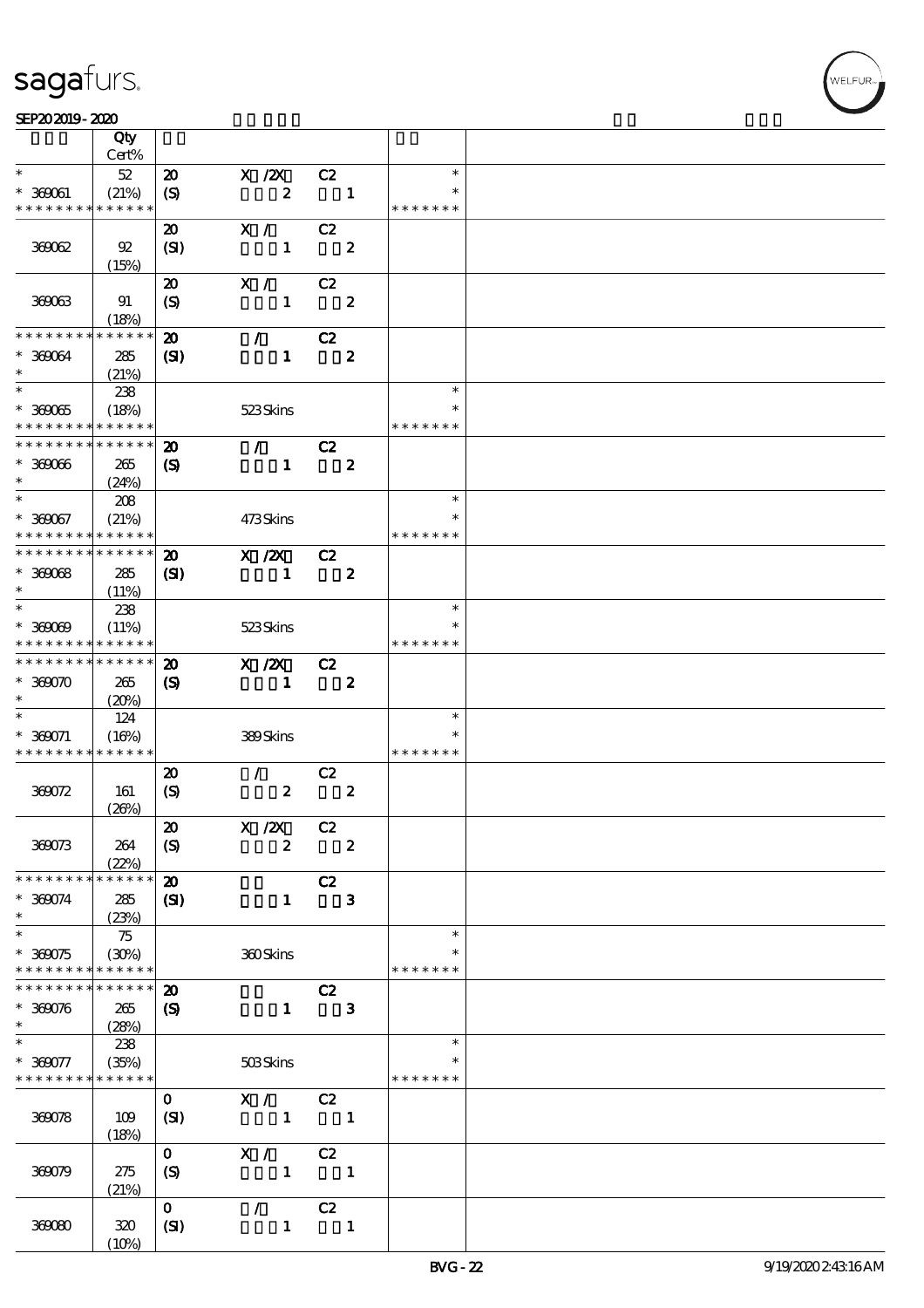### $SEP202019 - 2020$

|                             | Qty          |                            |                                 |                            |                  |               |  |
|-----------------------------|--------------|----------------------------|---------------------------------|----------------------------|------------------|---------------|--|
|                             | Cert%        |                            |                                 |                            |                  |               |  |
| * * * * * * * *             | * * * * * *  | $\mathbf{O}$               | $\mathcal{T} = \mathcal{I}$     | C2                         |                  |               |  |
| $* 360081$<br>$\ast$        | 285          | $\boldsymbol{S}$           | $\mathbf{1}$                    | $\overline{\phantom{0}}$ 1 |                  |               |  |
| $\ast$                      | (12%)        |                            |                                 |                            |                  | $\ast$        |  |
|                             |              |                            |                                 |                            |                  | $\ast$        |  |
| $*36062$<br>$\ast$          | 260          |                            | $\boldsymbol{2}$                |                            |                  | $\ast$        |  |
|                             | (22%)        |                            |                                 |                            |                  | $\ast$        |  |
|                             |              |                            |                                 |                            |                  | ∗             |  |
| $* 36003$<br>$\ast$         | 260          |                            | 3                               |                            |                  | $\ast$        |  |
| $\ast$                      | (21%)        |                            |                                 |                            |                  | $\ast$        |  |
| $* 360034$                  | 167<br>(20%) |                            | 972Skins                        |                            |                  |               |  |
| * * * * * * * * * * * * * * |              |                            |                                 |                            |                  | * * * * * * * |  |
|                             |              | $\mathbf{O}$               | $X$ / $ZX$                      | C2                         |                  |               |  |
| 369085                      | 191          |                            | $\sim$ 1                        | $\overline{\phantom{a}}$ 1 |                  |               |  |
|                             | (10%)        | (SI)                       |                                 |                            |                  |               |  |
| * * * * * * * *             | $*******$    | $\mathbf{O}$               | $X$ / $ZX$                      | C2                         |                  |               |  |
| $* 36006$                   | 285          | $\boldsymbol{\mathcal{S}}$ | $\blacksquare$                  | $\blacksquare$             |                  |               |  |
| $\ast$                      | (9%)         |                            |                                 |                            |                  |               |  |
| $\ast$                      | 245          |                            |                                 |                            |                  | $\ast$        |  |
| $* 360087$                  | (10%)        |                            | 530Skins                        |                            |                  |               |  |
| * * * * * * * *             | * * * * * *  |                            |                                 |                            |                  | * * * * * * * |  |
|                             |              | $\mathbf{O}$               | $\mathcal{L}$                   | C2                         |                  |               |  |
| 36088                       | 204          | $\boldsymbol{S}$           | $\boldsymbol{z}$                | $\blacksquare$             |                  |               |  |
|                             | (12%)        |                            |                                 |                            |                  |               |  |
|                             |              | $\mathbf{O}$               | X / ZX                          | C2                         |                  |               |  |
| 36089                       | 162          | $\boldsymbol{S}$           | $\overline{\mathbf{2}}$         | $\overline{\phantom{a}}$   |                  |               |  |
|                             | (15%)        |                            |                                 |                            |                  |               |  |
|                             |              | $\mathbf{O}$               | $\overline{X}$ / C <sub>2</sub> |                            |                  |               |  |
| 36000                       | 81           | $\boldsymbol{S}$           |                                 | $1 \t 2$                   |                  |               |  |
|                             | (23%)        |                            |                                 |                            |                  |               |  |
|                             |              | $\mathbf{O}$               | $\mathcal{L}$ and $\mathcal{L}$ | C2                         |                  |               |  |
| 360091                      | 197          | (SI)                       |                                 | $1 \t 2$                   |                  |               |  |
|                             | (9%)         |                            |                                 |                            |                  |               |  |
| * * * * * * * *             | $******$     | $\mathbf{o}$               | $\mathcal{T}^{\mathcal{A}}$     | C2                         |                  |               |  |
| $*36002$                    | 285          | $\boldsymbol{\mathcal{S}}$ | $\mathbf{1}$                    | $\overline{\mathbf{z}}$    |                  |               |  |
| $\ast$                      | (17%)        |                            |                                 |                            |                  |               |  |
| $*$                         | 61           |                            |                                 |                            |                  | $\ast$        |  |
| $* 3600B$                   | (22%)        |                            | 346Skins                        |                            |                  | $\ast$        |  |
| * * * * * * * *             | * * * * * *  |                            |                                 |                            |                  | * * * * * * * |  |
|                             |              | $\mathbf{O}$               | $X$ / $ZX$                      | C2                         |                  |               |  |
| 36004                       | 132          | (SI)                       | $\mathbf{1}$                    | $\overline{\mathbf{2}}$    |                  |               |  |
|                             | (12%)        |                            |                                 |                            |                  |               |  |
|                             |              | $\mathbf{O}$               | $X$ / $ZX$                      | C2                         |                  |               |  |
| 36005                       | 263          | $\boldsymbol{S}$           | $\mathbf{1}$                    | $\overline{\mathbf{2}}$    |                  |               |  |
|                             | (18%)        | $\mathbf{O}$               |                                 |                            |                  |               |  |
| 36006                       | 117          |                            | $\boldsymbol{z}$                | C2                         | $\boldsymbol{z}$ |               |  |
|                             | (18%)        | $\boldsymbol{S}$           |                                 |                            |                  |               |  |
| * * * * * *                 | * * * * *    | $\mathbf{o}$               |                                 | C2                         |                  |               |  |
| $* 360007$                  | 306          | $\mathbf{C}$               | $\mathbf{1}$                    |                            | $\mathbf{3}$     |               |  |
| $\ast$                      | (24%)        |                            |                                 |                            |                  |               |  |
| $\ast$                      | 66           |                            |                                 |                            |                  | $\ast$        |  |
| $* 36008$                   | (25%)        |                            | 372Skins                        |                            |                  |               |  |
| * * * * * * * *             | * * * * * *  |                            |                                 |                            |                  | * * * * * * * |  |
| * * * * * * * *             | * * * * * *  | $\mathbf 0$                |                                 | C2                         |                  |               |  |
| $* 36009$                   | 285          | $\boldsymbol{S}$           | $\mathbf{1}$                    |                            | $\mathbf{3}$     |               |  |
| $\ast$                      | (36%)        |                            |                                 |                            |                  |               |  |
| $\ast$                      | $99$         |                            |                                 |                            |                  | $\ast$        |  |
| $* 369100$                  | (28%)        |                            | 384Skins                        |                            |                  | ∗             |  |
| * * * * * * * *             | * * * * * *  |                            |                                 |                            |                  | * * * * * * * |  |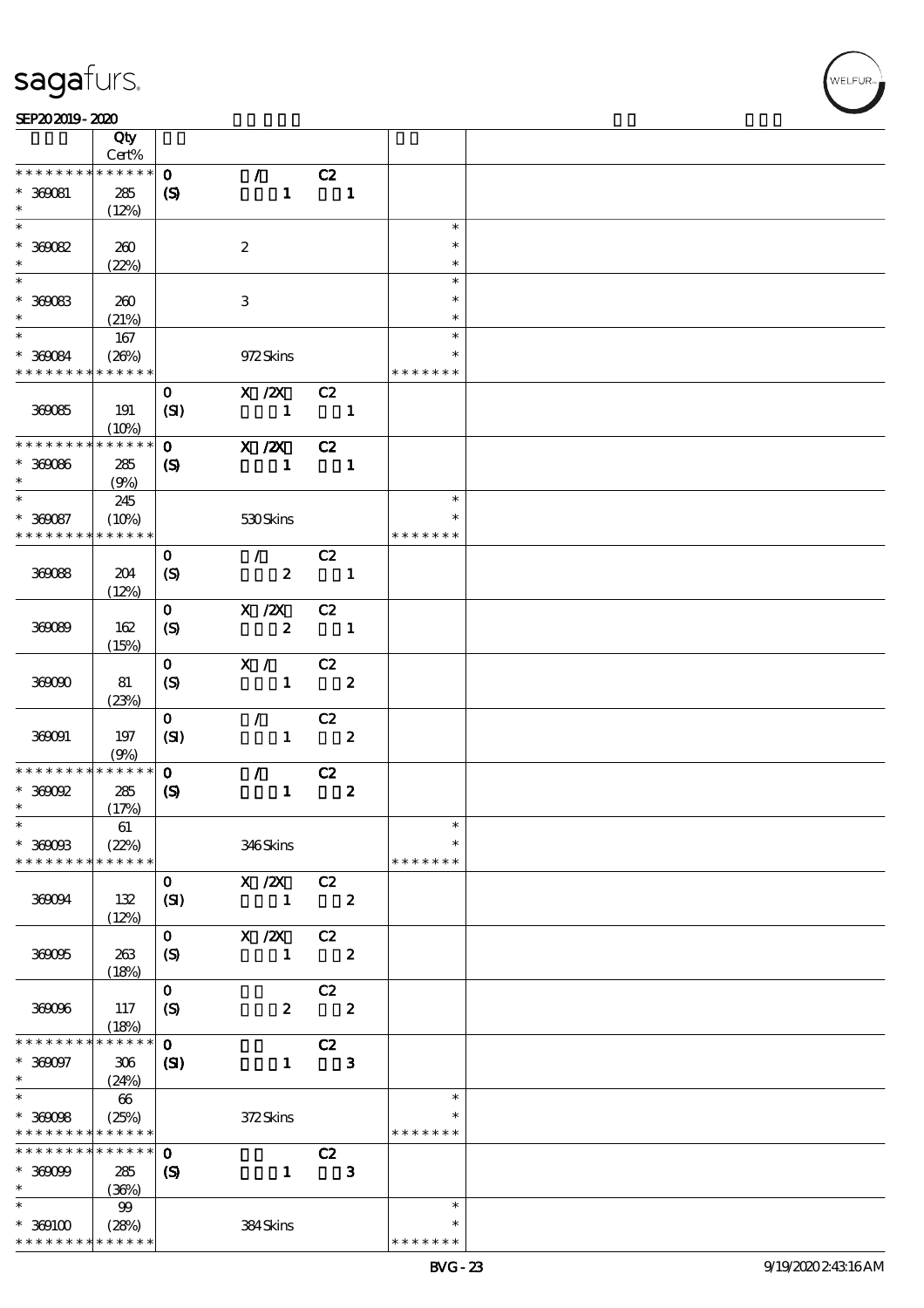### $SEP202019 - 2020$

|                 | Qty         |                             |                            |    |               |  |
|-----------------|-------------|-----------------------------|----------------------------|----|---------------|--|
|                 | $Cert\%$    |                             |                            |    |               |  |
|                 |             | $\boldsymbol{\omega}$       | $\mathcal{L}$              | C2 |               |  |
| 369121          | 101         | $\boldsymbol{S}$            | $\mathbf{1}$               |    |               |  |
|                 | (18%)       |                             |                            |    |               |  |
|                 |             | $\boldsymbol{\omega}$       | $X$ / $ZX$                 | C2 |               |  |
| 369122          | 138         | $\boldsymbol{S}$            | $\mathbf{1}$               |    |               |  |
|                 |             |                             |                            |    |               |  |
|                 | (2%)        |                             |                            |    |               |  |
|                 |             | $\boldsymbol{\omega}$       | $\mathcal{F}$              | C2 |               |  |
| 369123          | 118         | (SI)                        | $\boldsymbol{2}$           |    |               |  |
|                 | (8%)        |                             |                            |    |               |  |
|                 |             | $\boldsymbol{\omega}$       | $\mathcal{L}$              | C2 |               |  |
|                 |             |                             |                            |    |               |  |
| 369124          | 165         | $\boldsymbol{\mathrm{(S)}}$ | $\pmb{2}$                  |    |               |  |
|                 | (16%)       |                             |                            |    |               |  |
|                 |             | $\boldsymbol{\omega}$       | $X$ / $ZX$                 | C2 |               |  |
| 369125          | 125         | (SI)                        | $\boldsymbol{z}$           |    |               |  |
|                 | (1%)        |                             |                            |    |               |  |
| * * * * * * * * | * * * * * * |                             |                            |    |               |  |
|                 |             | $\pmb{\infty}$              | X / ZX                     | C2 |               |  |
| $* 369126$      | 165         | $\boldsymbol{\mathrm{(S)}}$ | $\boldsymbol{z}$           |    |               |  |
| $\ast$          | (1%)        |                             |                            |    |               |  |
| $*$             | 101         |                             |                            |    | $\ast$        |  |
| $* 369127$      | (3%)        |                             | 266Skins                   |    | $\ast$        |  |
| * * * * * * * * | * * * * * * |                             |                            |    | * * * * * * * |  |
|                 |             |                             |                            |    |               |  |
|                 |             | $\boldsymbol{\omega}$       |                            | C2 |               |  |
| 369128          | 134         | (SI)                        | $\mathbf{3}$               |    |               |  |
|                 | (7%)        |                             |                            |    |               |  |
|                 |             | $\boldsymbol{\omega}$       |                            | C2 |               |  |
| 369129          | 132         |                             |                            |    |               |  |
|                 |             | $\boldsymbol{\mathrm{(S)}}$ | $\mathbf{3}$               |    |               |  |
|                 | (4%)        |                             |                            |    |               |  |
|                 |             | $\boldsymbol{\omega}$       |                            | C2 |               |  |
| 369130          | 81          | (SI)                        | $\boldsymbol{4}$           |    |               |  |
|                 | (9%)        |                             |                            |    |               |  |
| * * * * * * * * | * * * * * * | $\boldsymbol{\mathfrak{D}}$ | $\mathcal{F}^{\mathbb{R}}$ | C2 |               |  |
|                 |             |                             |                            |    |               |  |
| $* 369131$      | 205         | $\mathbf{C}$                | $\mathbf{1}$               |    |               |  |
| $\ast$          | (10%)       |                             |                            |    |               |  |
| $\ast$          |             |                             |                            |    | $\ast$        |  |
| $* 300132$      | 180         |                             | $\boldsymbol{2}$           |    | $\ast$        |  |
| $\ast$          | (10%)       |                             |                            |    | $\ast$        |  |
| $\ast$          |             |                             |                            |    | $\ast$        |  |
| $* 309133$      |             |                             | $\,3$                      |    | $\ast$        |  |
|                 | 180         |                             |                            |    |               |  |
| $\ast$          | (11%)       |                             |                            |    | $\ast$        |  |
| $\ast$          | 10B         |                             |                            |    | $\ast$        |  |
| $* 369134$      | (14%)       |                             | 668Skins                   |    | $\ast$        |  |
| * * * * * * * * | * * * * * * |                             |                            |    | * * * * * * * |  |
| * * * * * * * * | * * * * * * | 50                          | $\mathcal{L}$              | C2 |               |  |
| $* 369135$      |             |                             |                            |    |               |  |
|                 | 185         | $\pmb{\infty}$              | $\mathbf{1}$               |    |               |  |
| $\ast$          | (17%)       |                             |                            |    |               |  |
| $\ast$          |             |                             |                            |    | $\ast$        |  |
| $* 309136$      | 160         |                             | $\boldsymbol{2}$           |    | $\ast$        |  |
| $\ast$          | (16%)       |                             |                            |    | $\ast$        |  |
| $\ast$          |             |                             |                            |    | $\ast$        |  |
|                 |             |                             |                            |    | $\ast$        |  |
| $* 369137$      | 160         |                             | $\,3$                      |    |               |  |
| $\ast$          | (13%)       |                             |                            |    | $\ast$        |  |
| $\ast$          |             |                             |                            |    | $\ast$        |  |
| $* 369138$      | 160         |                             | $\boldsymbol{4}$           |    | $\ast$        |  |
| $\ast$          | (18%)       |                             |                            |    | $\ast$        |  |
| $\ast$          |             |                             |                            |    | $\ast$        |  |
|                 |             |                             |                            |    |               |  |
| $* 369139$      | 150         |                             | $\mathbf 5$                |    | $\ast$        |  |
| $\ast$          | (9%)        |                             |                            |    | $\ast$        |  |
| $\ast$          | $3\!1$      |                             |                            |    | $\ast$        |  |
| $* 369140$      | (3%)        |                             | 846Skins                   |    | $\ast$        |  |
| * * * * * * * * | * * * * * * |                             |                            |    | * * * * * * * |  |
|                 |             |                             |                            |    |               |  |

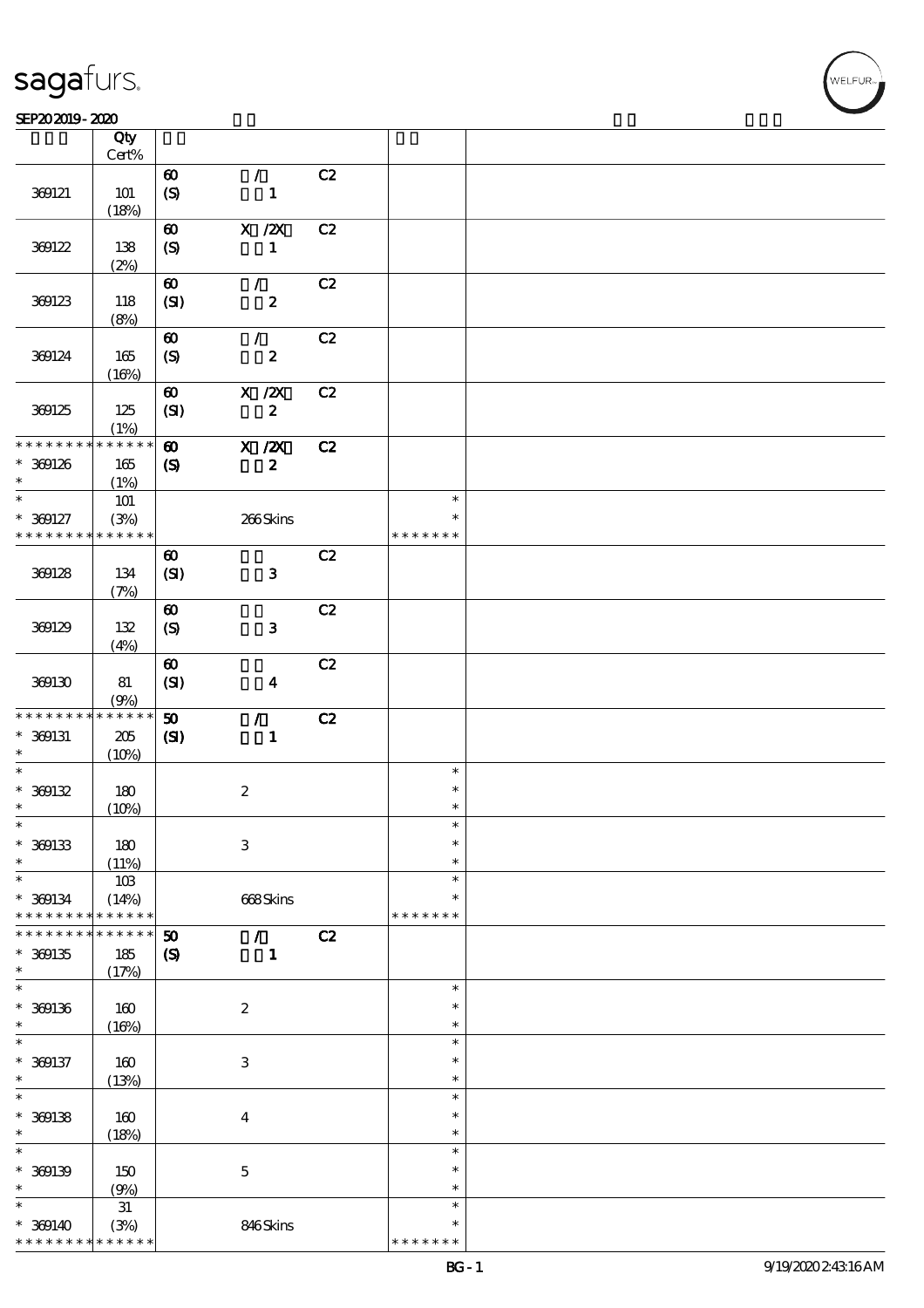### SEP202019-2020

|                                    | Qty<br>Cert%    |                             |                     |                  |             |               |  |
|------------------------------------|-----------------|-----------------------------|---------------------|------------------|-------------|---------------|--|
| * * * * * * *                      | * * * * * *     |                             |                     |                  |             |               |  |
|                                    |                 | $\pmb{\mathfrak{D}}$        |                     | $X$ / $ZX$       | C2          |               |  |
| $* 369141$                         | 205             | (S)                         |                     | $\mathbf{1}$     |             |               |  |
|                                    | $(\Theta)$      |                             |                     |                  |             |               |  |
| $\ast$                             |                 |                             |                     |                  |             | $\ast$        |  |
| $* 369142$                         | 180             |                             | $\boldsymbol{2}$    |                  |             | $\ast$        |  |
| $\ast$                             | (8%)            |                             |                     |                  |             | $\ast$        |  |
| $\overline{\ast}$                  | 94              |                             |                     |                  |             | $\ast$        |  |
| $* 369143$                         | (4%)            |                             |                     | 479Skins         |             | *             |  |
| * * * * * * * *                    | * * * * * *     |                             |                     |                  |             | * * * * * * * |  |
| * * * * * * * *                    | * * * * * *     | 50                          |                     | $X$ / $ZX$       | C2          |               |  |
|                                    |                 |                             |                     |                  |             |               |  |
| $* 369144$                         | 185             | $\boldsymbol{\mathrm{(S)}}$ |                     | $\mathbf{1}$     |             |               |  |
| $\ast$<br>$\overline{\phantom{0}}$ | (9%)            |                             |                     |                  |             |               |  |
|                                    |                 |                             |                     |                  |             | $\ast$        |  |
| $* 369145$                         | 160             |                             | $\boldsymbol{2}$    |                  |             | $\ast$        |  |
| $\ast$                             | (1%)            |                             |                     |                  |             | $\ast$        |  |
| $\overline{\phantom{0}}$           |                 |                             |                     |                  |             | $\ast$        |  |
| $* 369146$                         | 160             |                             | $\,3\,$             |                  |             | $\ast$        |  |
| $\ast$                             | (5%)            |                             |                     |                  |             | $\ast$        |  |
| $\ast$                             |                 |                             |                     |                  |             | $\ast$        |  |
| $* 369147$                         | 160             |                             | $\boldsymbol{4}$    |                  |             | $\ast$        |  |
| $\ast$                             |                 |                             |                     |                  |             | $\ast$        |  |
| $\overline{\ast}$                  | (5%)            |                             |                     |                  |             | $\ast$        |  |
|                                    |                 |                             |                     |                  |             |               |  |
| $* 369148$                         | 160             |                             | $\mathbf 5$         |                  |             | $\ast$        |  |
| $\ast$                             | (4%)            |                             |                     |                  |             | $\ast$        |  |
| $\ast$                             |                 |                             |                     |                  |             | $\ast$        |  |
| $* 369149$                         | 160             |                             | 6                   |                  |             | $\ast$        |  |
| $\ast$                             | $(\Theta)$      |                             |                     |                  |             | $\ast$        |  |
| $\ast$                             |                 |                             |                     |                  |             | $\ast$        |  |
| $* 369150$                         | 160             |                             | $\boldsymbol{\tau}$ |                  |             | $\ast$        |  |
| $\ast$                             | (5%)            |                             |                     |                  |             | $\ast$        |  |
| $\ast$                             |                 |                             |                     |                  |             | $\ast$        |  |
|                                    | 111             |                             |                     |                  |             | $\ast$        |  |
| $* 369151$                         | (7%)            |                             |                     | 1256Skins        |             |               |  |
| * * * * * * * *                    | * * * * * *     |                             |                     |                  |             | * * * * * * * |  |
|                                    |                 | ${\bf 50}$                  |                     |                  | C2          |               |  |
| 369152                             | 128             | (SI)                        |                     | $\mathbf{1}$     | <b>LNAP</b> |               |  |
|                                    | (4%)            |                             |                     |                  |             |               |  |
|                                    |                 | $\pmb{\mathfrak{W}}$        | $\mathcal{L}$       |                  | C2          |               |  |
| 369153                             | 141             | (S)                         |                     | $\mathbf{1}$     | <b>LNAP</b> |               |  |
|                                    | (17%)           |                             |                     |                  |             |               |  |
|                                    |                 | $\pmb{\mathfrak{D}}$        |                     | $X$ / $ZX$       | C2          |               |  |
| 369154                             | 85              | $\boldsymbol{S}$            |                     | $\mathbf{1}$     | <b>LNAP</b> |               |  |
|                                    | (5%)            |                             |                     |                  |             |               |  |
| * * * * * * * *                    | * * * * * *     |                             |                     |                  |             |               |  |
|                                    |                 | 50                          |                     | $\mathcal{L}$    | C2          |               |  |
| $* 369155$                         | 205             | (S)                         |                     | $\boldsymbol{z}$ |             |               |  |
| $\ast$                             | $(\Theta)$      |                             |                     |                  |             |               |  |
| $\ast$                             | 88              |                             |                     |                  |             | $\ast$        |  |
| $* 369156$                         | (4%)            |                             |                     | 293Skins         |             |               |  |
| * * * * * * * * <mark>*</mark>     | * * * * * *     |                             |                     |                  |             | * * * * * * * |  |
| * * * * * * * *                    | * * * * * *     | $\boldsymbol{\mathfrak{D}}$ |                     | $\mathcal{L}$    | C2          |               |  |
| $* 369157$                         | 185             | $\boldsymbol{\mathcal{S}}$  |                     | $\boldsymbol{z}$ |             |               |  |
| $\ast$                             | (25%)           |                             |                     |                  |             |               |  |
| $\overline{\ast}$                  |                 |                             |                     |                  |             | $\ast$        |  |
| $* 369158$                         | 160             |                             | $\boldsymbol{z}$    |                  |             | $\ast$        |  |
| $\ast$                             |                 |                             |                     |                  |             | $\ast$        |  |
| $\ast$                             | (17%)           |                             |                     |                  |             | $\ast$        |  |
|                                    | $93\,$          |                             |                     |                  |             |               |  |
| $* 309159$                         | (17%)           |                             |                     | 438Skins         |             | $\ast$        |  |
| * * * * * * * *                    | * * * * * *     |                             |                     |                  |             | * * * * * * * |  |
| * * * * * * * *                    | $* * * * * * *$ | 50                          |                     | $X$ / $ZX$       | C2          |               |  |
| $* 300160$                         | 205             | $\mathbf{C}$                |                     | $\boldsymbol{z}$ |             |               |  |
| $\ast$                             | (5%)            |                             |                     |                  |             |               |  |

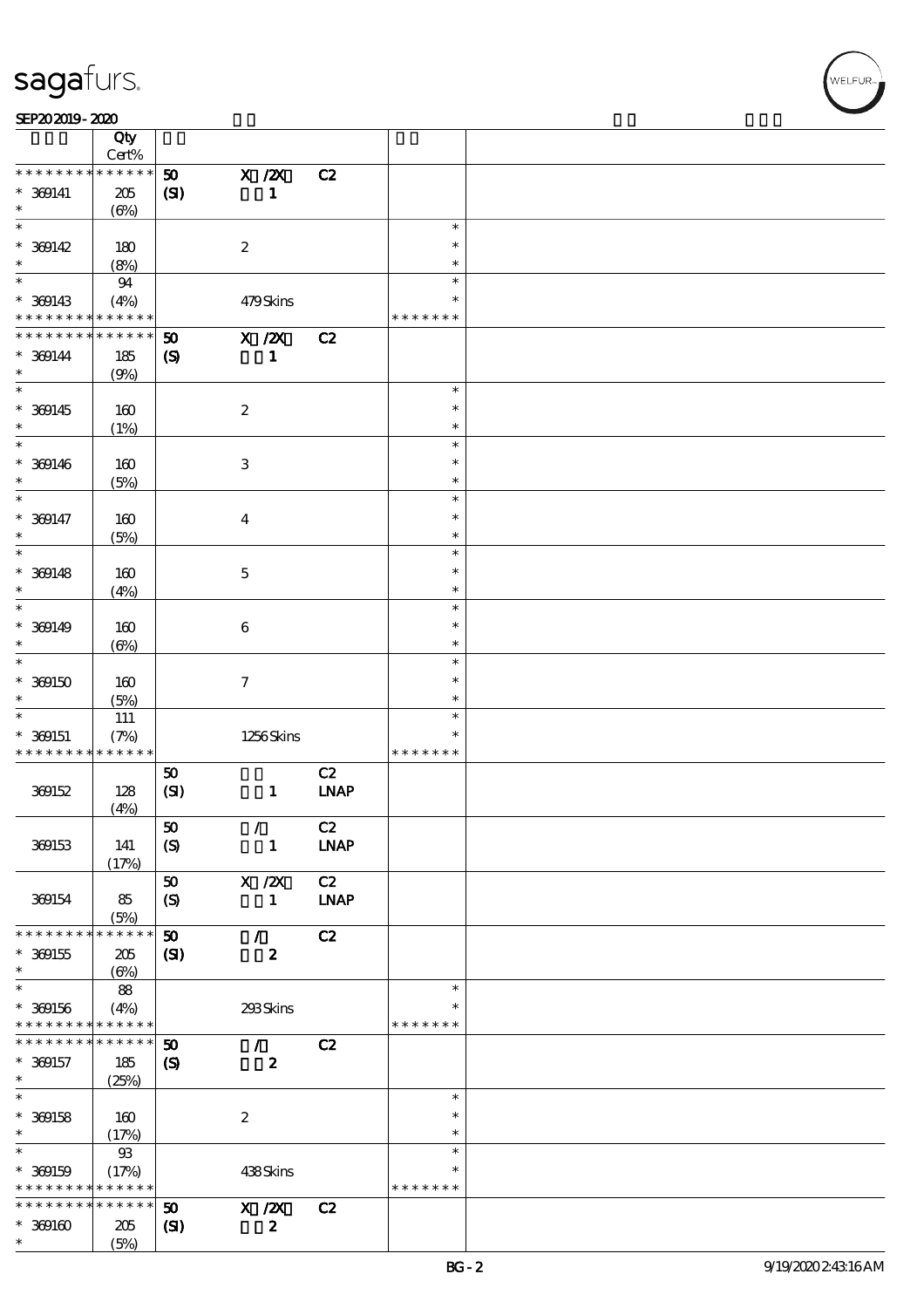$\top$ 

### SEP202019-2020 UNIVERSITY OF THE SEPERATOR SEPERATOR SEPERATOR SEPERATOR SEPERATOR SEPERATOR SEPERATOR SEPERATOR SEP

|                   | Qty<br>Cert%               |                            |                            |             |               |  |
|-------------------|----------------------------|----------------------------|----------------------------|-------------|---------------|--|
|                   |                            |                            |                            |             |               |  |
| $\ast$            | 51                         | ${\bf 50}$                 | $X$ / $ZX$                 | C2          | $\ast$        |  |
| $* 369161$        | (1%)                       | (SI)                       | $\boldsymbol{z}$           |             | $\ast$        |  |
| * * * * * * * *   | * * * * * *                |                            |                            |             | * * * * * * * |  |
| * * * * * * * *   | * * * * * *                | 50                         | $X$ / $ZX$                 | C2          |               |  |
| $* 300162$        | 185                        | $\boldsymbol{S}$           | $\boldsymbol{z}$           |             |               |  |
| $\ast$            | (5%)                       |                            |                            |             |               |  |
| $*$               |                            |                            |                            |             | $\ast$        |  |
| $* 309163$        | 160                        |                            | $\boldsymbol{2}$           |             | $\ast$        |  |
| $\ast$            | (5%)                       |                            |                            |             | $\ast$        |  |
| $\overline{\ast}$ |                            |                            |                            |             | $\ast$        |  |
| $* 300164$        | 160                        |                            | $\,3$                      |             | $\ast$        |  |
| $\ast$            | (3%)                       |                            |                            |             | $\ast$        |  |
| $\ast$            | ${\bf 33}$                 |                            |                            |             | $\ast$        |  |
| $* 309165$        | (12%)                      |                            | 538Skins                   |             | $\ast$        |  |
| * * * * * * * *   | * * * * * *                |                            |                            |             | * * * * * * * |  |
|                   |                            |                            |                            |             |               |  |
|                   |                            | 50                         |                            | C2          |               |  |
| 369166            | 220                        | (SI)                       | $\boldsymbol{z}$           | <b>LNAP</b> |               |  |
|                   | (8%)                       |                            |                            |             |               |  |
|                   |                            | ${\bf 50}$                 | $\sqrt{2}$                 | C2          |               |  |
| 369167            | 185                        | (S)                        | $\boldsymbol{z}$           | <b>LNAP</b> |               |  |
|                   | (11%)                      |                            |                            |             |               |  |
|                   |                            | 50                         | $X$ / $ZX$                 | C2          |               |  |
| 369168            | 100                        | $\boldsymbol{S}$           | $\boldsymbol{z}$           | <b>LNAP</b> |               |  |
|                   | (9%)                       |                            |                            |             |               |  |
|                   |                            | 50                         |                            | C2          |               |  |
| 369169            | 204                        | (SI)                       | ${\bf 3}$                  |             |               |  |
|                   | $(\Theta)$                 |                            |                            |             |               |  |
| * * * * * * * *   | * * * * * *                | 50                         |                            | C2          |               |  |
| $* 369170$        | 185                        | $\boldsymbol{S}$           | $\bf{3}$                   |             |               |  |
| $\ast$            | (11%)                      |                            |                            |             |               |  |
| $\ast$            | $127$                      |                            |                            |             | $\ast$        |  |
| $* 369171$        | (18%)                      |                            | 312Skins                   |             | $\ast$        |  |
| * * * * * * * *   | * * * * * *                |                            |                            |             | * * * * * * * |  |
| * * * * * * * *   | $\ast\ast\ast\ast\ast\ast$ | 50                         |                            | C2          |               |  |
| $* 300172$        | 205                        |                            |                            |             |               |  |
| $\ast$            |                            | (S)                        | $\boldsymbol{4}$           |             |               |  |
| $\ast$            | (18%)                      |                            |                            |             | $\ast$        |  |
|                   | $101$                      |                            |                            |             | $\ast$        |  |
| $* 369173$        | (11%)                      |                            | 306Skins                   |             |               |  |
| * * * * * * * *   | * * * * * *                |                            |                            |             | * * * * * * * |  |
| * * * * * * *     | * * * * * *                | $\boldsymbol{\omega}$      |                            | C2          |               |  |
| $* 369174$        | 225                        | $\mathbf{C}$               | $\mathbf{1}$               |             |               |  |
| $\ast$            | (16%)                      |                            |                            |             |               |  |
| $\ast$            | 213                        |                            |                            |             | $\ast$        |  |
| $* 369175$        | (14%)                      |                            | 438Skins                   |             |               |  |
| * * * * * * * *   | * * * * * *                |                            |                            |             | * * * * * * * |  |
| * * * * * * *     | * * * * * *                | $\boldsymbol{\omega}$      | X /                        | C2          |               |  |
| $* 369176$        | 205                        | $\boldsymbol{\mathcal{S}}$ | $\mathbf{I}$               |             |               |  |
| $\ast$            | (24%)                      |                            |                            |             |               |  |
| $\ast$            |                            |                            |                            |             | $\ast$        |  |
| $* 369177$        | 180                        |                            | $\boldsymbol{2}$           |             | $\ast$        |  |
| $\ast$            | (17%)                      |                            |                            |             | $\ast$        |  |
| $\ast$            | 43                         |                            |                            |             | $\ast$        |  |
| $* 309178$        | (11%)                      |                            | 428Skins                   |             | $\ast$        |  |
| * * * * * * * *   | * * * * * *                |                            |                            |             | * * * * * * * |  |
| * * * * * * *     | * * * * * *                | $\boldsymbol{\omega}$      | $\mathcal{F}^{\mathbb{R}}$ | C2          |               |  |
|                   |                            |                            |                            |             |               |  |
| $* 369179$        | 225                        | $\mathbf{C}$               | $\mathbf{1}$               |             |               |  |
| $\ast$            | (16%)                      |                            |                            |             |               |  |
| $\ast$            |                            |                            |                            |             | $\ast$        |  |
| $* 309180$        | 200                        |                            | $\boldsymbol{z}$           |             | $\ast$        |  |
| $\ast$            | (15%)                      |                            |                            |             | $\ast$        |  |

 $\top$ 

,<br>WELFUR: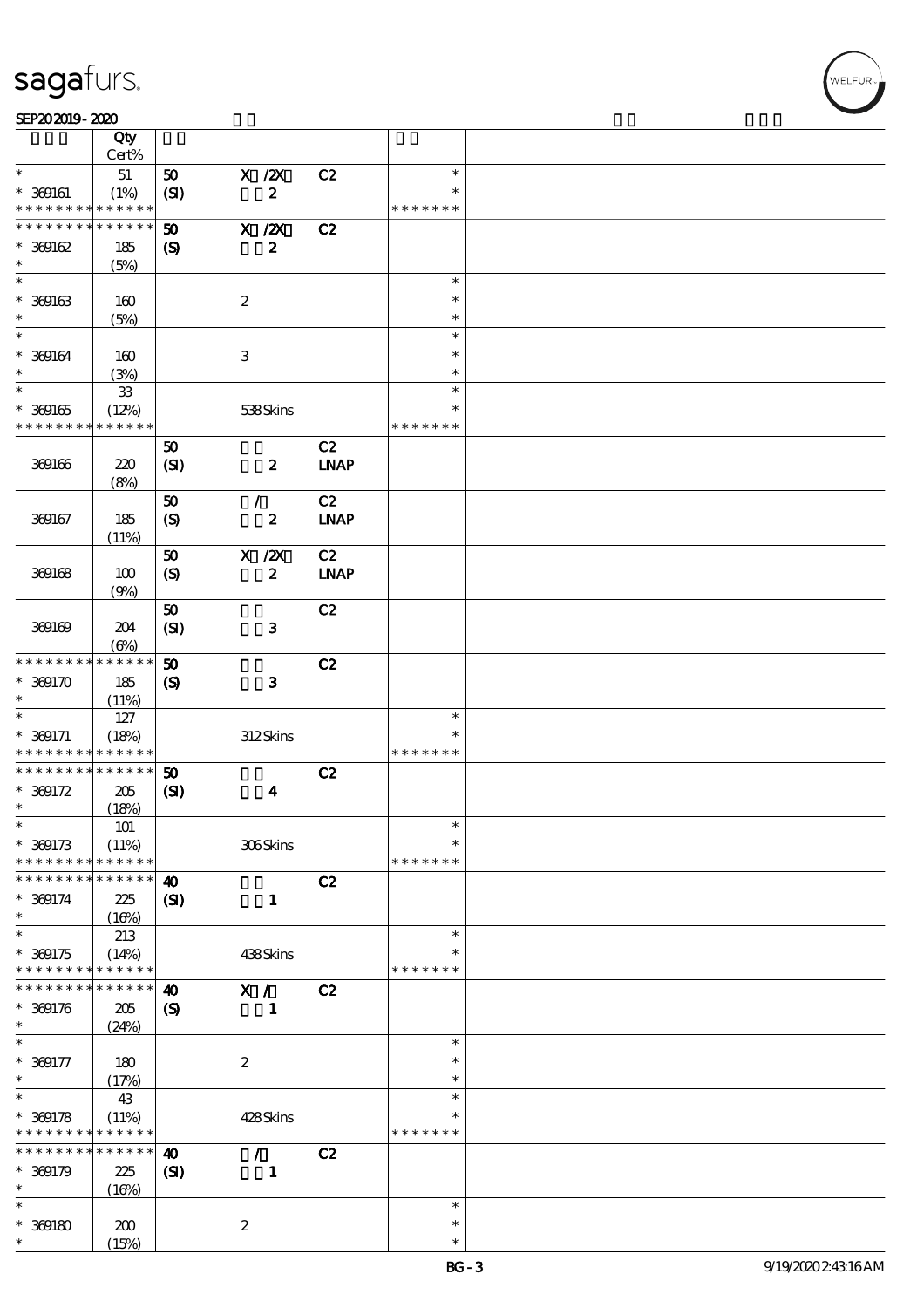### SEP202019-2020 UNIVERSITY OF THE SEPERATOR SEPERATOR SEPERATOR SEPERATOR SEPERATOR SEPERATOR SEPERATOR SEPERATOR SEP

|                                                                                                    | Qty<br>$\mbox{Cert}\%$ |                                              |                  |  |
|----------------------------------------------------------------------------------------------------|------------------------|----------------------------------------------|------------------|--|
| $\ast$                                                                                             |                        | C2<br>$\boldsymbol{\omega}$<br>$\mathcal{L}$ | $\ast$           |  |
| $* 369181$                                                                                         | $200$                  | (SI)<br>$\mathbf{1}$                         | $\ast$           |  |
| $\ast$                                                                                             | (10%)                  |                                              | $\ast$           |  |
| $\ast$<br>$* 300182$                                                                               | ${\bf Z0}$             | $\boldsymbol{4}$                             | $\ast$<br>$\ast$ |  |
| $\ast$                                                                                             | (10%)                  |                                              | $\ast$           |  |
| $\ast$                                                                                             |                        |                                              |                  |  |
|                                                                                                    |                        |                                              | $\ast$           |  |
| $* 300183$                                                                                         | 200                    | $\bf 5$                                      | $\ast$           |  |
| $\ast$                                                                                             | (14%)                  |                                              | $\ast$           |  |
| $\ast$                                                                                             |                        |                                              |                  |  |
|                                                                                                    |                        |                                              | $\ast$           |  |
| $* 300184$                                                                                         | 200                    | $\bf 6$                                      | $\ast$           |  |
| $\ast$                                                                                             | (10%)                  |                                              | $\ast$           |  |
|                                                                                                    |                        |                                              |                  |  |
| $\ast$                                                                                             |                        |                                              | $\ast$           |  |
| $* 309185$                                                                                         | 200                    | $\boldsymbol{7}$                             | $\ast$           |  |
| $\ast$                                                                                             |                        |                                              | $\ast$           |  |
|                                                                                                    | (7%)                   |                                              |                  |  |
| $\ast$                                                                                             |                        |                                              | $\ast$           |  |
| $* 309186$                                                                                         | 200                    | ${\bf 8}$                                    | $\ast$           |  |
| $\ast$                                                                                             |                        |                                              | $\ast$           |  |
| $\overline{\ast}$                                                                                  | (8%)                   |                                              |                  |  |
|                                                                                                    |                        |                                              | $\ast$           |  |
| $* 300187$                                                                                         | 200                    | $\boldsymbol{9}$                             | $\ast$           |  |
| $\ast$                                                                                             | (9%)                   |                                              | $\ast$           |  |
| $\overline{\ast}$                                                                                  |                        |                                              |                  |  |
|                                                                                                    |                        |                                              | $\ast$           |  |
| $* 309188$                                                                                         | $200$                  | $10\,$                                       | $\ast$           |  |
| $\ast$                                                                                             | (13%)                  |                                              | $\ast$           |  |
|                                                                                                    |                        |                                              |                  |  |
| $\ast$                                                                                             |                        |                                              | $\ast$           |  |
| $* 300180$                                                                                         | 200                    | $11\,$                                       | $\ast$           |  |
| $\ast$                                                                                             |                        |                                              | $\ast$           |  |
|                                                                                                    | (12%)                  |                                              |                  |  |
| $\ast$                                                                                             | 122                    |                                              | $\ast$           |  |
| $* 309190$                                                                                         | (19%)                  | 2347 Skins                                   | $\ast$           |  |
|                                                                                                    |                        |                                              |                  |  |
|                                                                                                    |                        |                                              |                  |  |
|                                                                                                    | * * * * * *            |                                              | * * * * * * *    |  |
|                                                                                                    | $* * * * * * *$        | C2<br>$\mathcal{T}$<br>$\boldsymbol{\omega}$ |                  |  |
|                                                                                                    |                        |                                              |                  |  |
| * * * * * * * *<br>* * * * * * * *<br>$* 369191$                                                   | 205                    | $\boldsymbol{S}$<br>$\mathbf{1}$             |                  |  |
| $\ast$                                                                                             | (15%)                  |                                              |                  |  |
|                                                                                                    |                        |                                              | $\ast$           |  |
|                                                                                                    | 180                    |                                              | $\ast$           |  |
|                                                                                                    |                        | $\boldsymbol{2}$                             | *                |  |
|                                                                                                    | (16%)                  |                                              |                  |  |
|                                                                                                    |                        |                                              | ж                |  |
|                                                                                                    | $180$                  | $\ensuremath{\mathbf{3}}$                    | $\ast$           |  |
|                                                                                                    |                        |                                              | $\ast$           |  |
|                                                                                                    | (14%)                  |                                              | $\ast$           |  |
|                                                                                                    |                        |                                              |                  |  |
|                                                                                                    | $180\,$                | $\boldsymbol{4}$                             | $\ast$           |  |
| $\ast$<br>$*$ 369192<br>$\ast$<br>$\ast$<br>$* 300193$<br>$\ast$<br>$\ast$<br>$* 369194$<br>$\ast$ | (18%)                  |                                              | $\ast$           |  |
| $\ast$                                                                                             |                        |                                              | $\ast$           |  |
|                                                                                                    |                        |                                              |                  |  |
|                                                                                                    | $180\,$                | $\mathbf 5$                                  | $\ast$           |  |
| $* 309195$<br>$\ast$                                                                               | (19%)                  |                                              | $\ast$           |  |
| $\overline{\ast}$                                                                                  |                        |                                              | $\ast$           |  |
|                                                                                                    |                        |                                              |                  |  |
|                                                                                                    | 180                    | $\bf 6$                                      | $\ast$           |  |
|                                                                                                    | (16%)                  |                                              | $\ast$           |  |
| $* 300196$<br>$\ast$<br>$\overline{\ast}$                                                          |                        |                                              | $\ast$           |  |
|                                                                                                    |                        |                                              |                  |  |
| $* 369197$                                                                                         | $180\,$                | $\boldsymbol{7}$                             | $\ast$           |  |
| $\ast$                                                                                             | (17%)                  |                                              | $\ast$           |  |
| $\overline{\ast}$                                                                                  |                        |                                              | $\ast$           |  |
|                                                                                                    |                        |                                              |                  |  |
| $* 309198$                                                                                         | $180$                  | $\bf 8$                                      | $\ast$           |  |
| $\ast$                                                                                             | (8%)                   |                                              | $\ast$           |  |
| $\ast$                                                                                             |                        |                                              | $\ast$           |  |
|                                                                                                    |                        |                                              |                  |  |
| $* 309199$                                                                                         | $180$                  | $\boldsymbol{9}$                             | $\ast$           |  |
| $\ast$                                                                                             | (7%)                   |                                              | $\ast$           |  |
| $\ast$                                                                                             |                        |                                              | $\ast$           |  |
|                                                                                                    |                        |                                              | $\ast$           |  |
| $*$ 369200<br>$\ast$                                                                               | $180\,$<br>(12%)       | $10\,$                                       | $\ast$           |  |

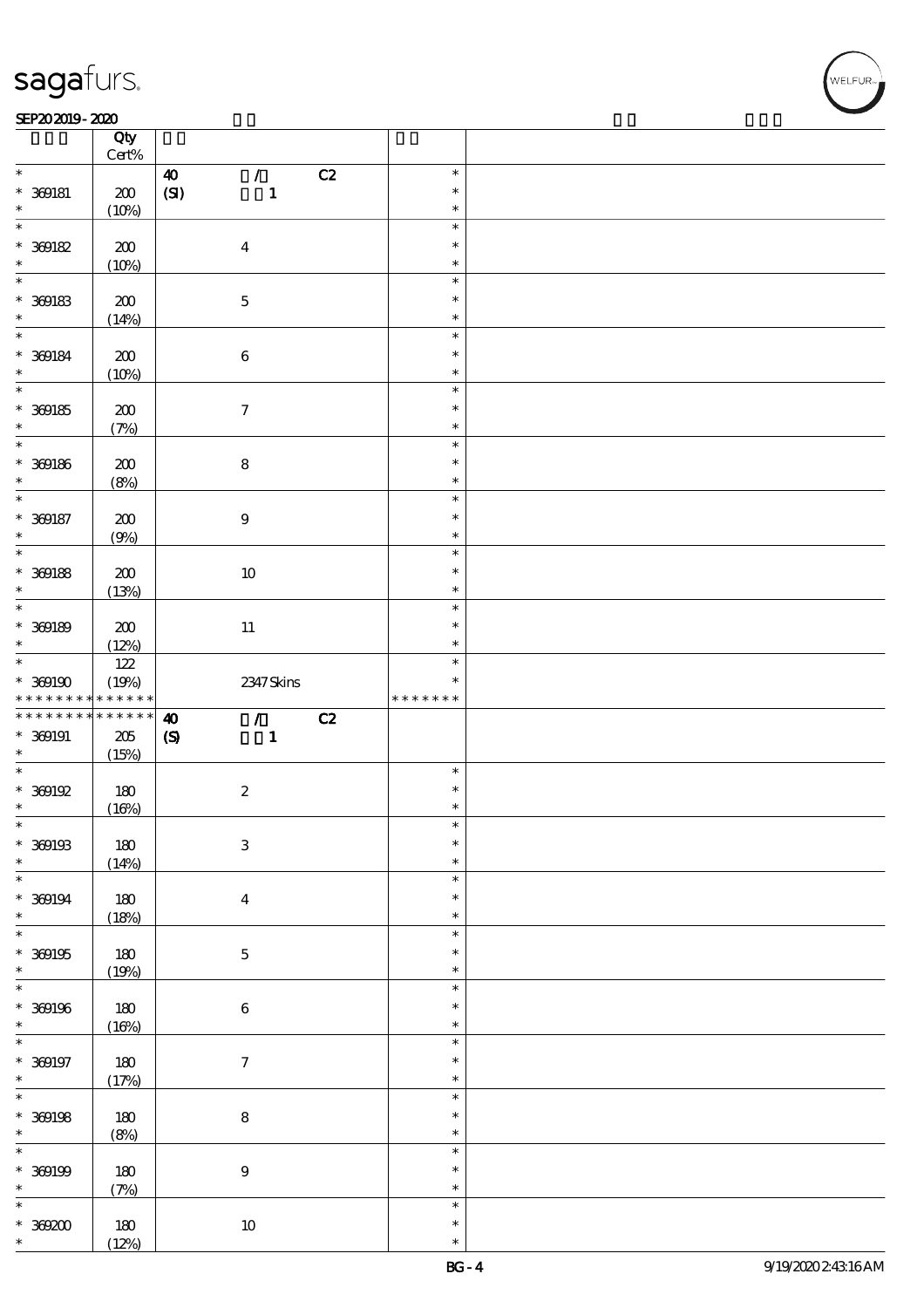### SEP202019-2020 UNIVERSITY OF THE SEPERATOR SEPERATOR SEPERATOR SEPERATOR SEPERATOR SEPERATOR SEPERATOR SEPERATOR SEP

|                                    | Qty<br>$\mbox{Cert}\%$ |                             |               |    |               |  |
|------------------------------------|------------------------|-----------------------------|---------------|----|---------------|--|
| $\ast$                             |                        | $\boldsymbol{\omega}$       | $\mathcal{L}$ | C2 | $\ast$        |  |
| $*369201$                          |                        |                             |               |    | $\ast$        |  |
| $\ast$                             | 180                    | $\pmb{\in}$                 | $\mathbf{1}$  |    |               |  |
|                                    | (10%)                  |                             |               |    | $\ast$        |  |
| $\overline{\ast}$                  |                        |                             |               |    | $\ast$        |  |
| $*$ 369202                         | 180                    | $12\,$                      |               |    | $\ast$        |  |
| $\ast$                             | (16%)                  |                             |               |    | $\ast$        |  |
| $\overline{\ast}$                  |                        |                             |               |    | $\ast$        |  |
| $*$ 369203                         | 180                    | 13                          |               |    | $\ast$        |  |
| $\ast$                             | (10%)                  |                             |               |    | $\ast$        |  |
| $\overline{\ast}$                  |                        |                             |               |    | $\ast$        |  |
|                                    |                        |                             |               |    | $\ast$        |  |
| $* 36904$                          | 180                    | 14                          |               |    |               |  |
| $\ast$                             | (16%)                  |                             |               |    | $\ast$        |  |
|                                    |                        |                             |               |    | $\ast$        |  |
| $*$ 369205                         | 180                    | $15\,$                      |               |    | $\ast$        |  |
| $\ast$                             | (18%)                  |                             |               |    | $\ast$        |  |
| $\ast$                             |                        |                             |               |    | $\ast$        |  |
| $*369206$                          | 180                    | $16\,$                      |               |    | $\ast$        |  |
| $\ast$                             | (21%)                  |                             |               |    | $\ast$        |  |
| $\overline{\ast}$                  |                        |                             |               |    | $\ast$        |  |
|                                    |                        |                             |               |    | $\ast$        |  |
| $* 369207$                         | 180                    | $17\,$                      |               |    |               |  |
| $\ast$                             | (18%)                  |                             |               |    | $\ast$        |  |
|                                    |                        |                             |               |    | $\ast$        |  |
| $*$ 369208                         | 180                    | $18\,$                      |               |    | $\ast$        |  |
| $\ast$                             | (16%)                  |                             |               |    | $\ast$        |  |
| $\ast$                             |                        |                             |               |    | $\ast$        |  |
| $* 369009$                         | 180                    | 19                          |               |    | $\ast$        |  |
| $\ast$                             | (20%)                  |                             |               |    | $\ast$        |  |
| $\overline{\ast}$                  |                        |                             |               |    | $\ast$        |  |
| $*369210$                          | 180                    |                             |               |    | $\ast$        |  |
|                                    |                        | $\pmb{\mathcal{X}}$         |               |    | $\ast$        |  |
| $\ast$<br>$\overline{\phantom{0}}$ | (22%)                  |                             |               |    |               |  |
|                                    | $5\!3$                 |                             |               |    | $\ast$        |  |
| $* 360211$                         | (30%)                  |                             | 3678Skins     |    | $\ast$        |  |
| * * * * * * * *                    | * * * * * *            |                             |               |    | * * * * * * * |  |
| * * * * * * * *                    | $******$               | $\boldsymbol{\omega}$       | X / ZX        | C2 |               |  |
| $* 369212$                         | 225                    | (S)                         | $\mathbf{1}$  |    |               |  |
| $\ast$                             | $(\Theta)$             |                             |               |    |               |  |
| $\ast$                             |                        |                             |               |    |               |  |
|                                    |                        |                             |               |    | $\ast$        |  |
|                                    |                        |                             |               |    | $\ast$        |  |
| * 369213<br>$\ast$                 | $\pmb{30}$             | $\boldsymbol{2}$            |               |    | $\ast$        |  |
|                                    | (7%)                   |                             |               |    |               |  |
| $\ast$                             |                        |                             |               |    | $\ast$        |  |
| * 369214                           | 200                    | $\ensuremath{\mathbf{3}}$   |               |    | $\ast$        |  |
| $\ast$                             | (8%)                   |                             |               |    | $\ast$        |  |
| $\ast$                             |                        |                             |               |    | $\ast$        |  |
| $* 369215$                         | 200                    | $\bf{4}$                    |               |    | $\ast$        |  |
| $\ast$                             | (9%)                   |                             |               |    | $\ast$        |  |
| $\ast$                             |                        |                             |               |    | $\ast$        |  |
|                                    |                        |                             |               |    | $\ast$        |  |
| $* 369216$<br>$\ast$               | $200$                  | $\mathbf 5$                 |               |    | $\ast$        |  |
| $\ast$                             | (7%)                   |                             |               |    | $\ast$        |  |
|                                    | 184                    |                             |               |    | $\ast$        |  |
| * 369217                           | (8%)                   |                             | 1209Skins     |    |               |  |
| * * * * * * * *                    | * * * * * *            |                             |               |    | * * * * * * * |  |
| * * * * * * *                      | $******$               | $\boldsymbol{\omega}$       | $X$ / $ZX$    | C2 |               |  |
| $* 369218$                         | 205                    | $\boldsymbol{\mathrm{(S)}}$ | $\mathbf{1}$  |    |               |  |
| $\ast$                             | (14%)                  |                             |               |    |               |  |
| $\ast$                             |                        |                             |               |    | $\ast$        |  |
| * 369219                           | 180                    | $\boldsymbol{2}$            |               |    | $\ast$        |  |
| $\ast$                             |                        |                             |               |    | $\ast$        |  |
| $\ast$                             | (8%)                   |                             |               |    | $\ast$        |  |
|                                    |                        |                             |               |    | $\ast$        |  |
| $* 36920$<br>$\ast$                | 180<br>(13%)           | $\ensuremath{\mathbf{3}}$   |               |    | $\ast$        |  |

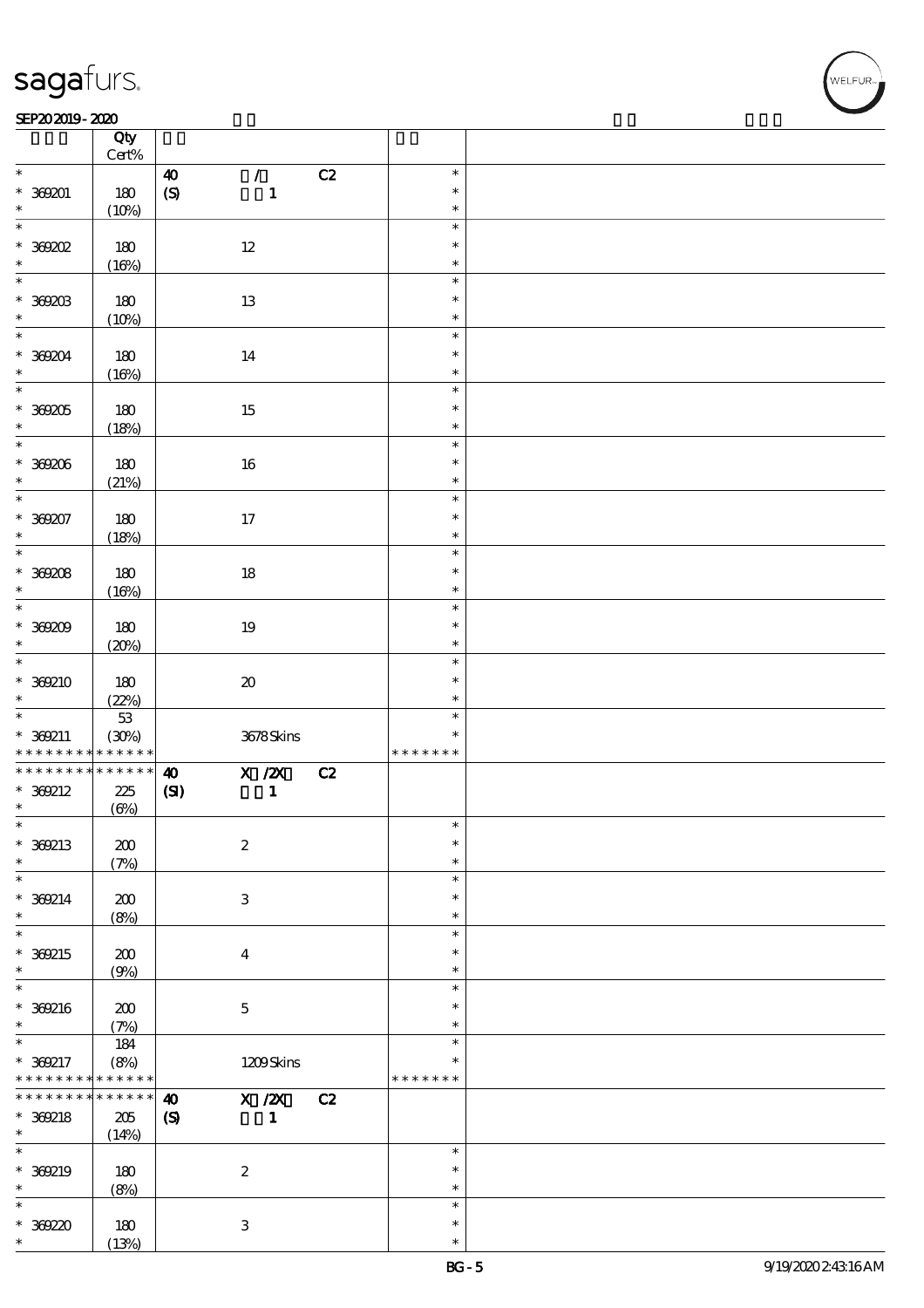### SEP202019-2020 UNIVERSITY OF THE SEPERATOR SEPERATOR SEPERATOR SEPERATOR SEPERATOR SEPERATOR SEPERATOR SEPERATOR SEP

|                                            | Qty             |                            |                           |             |                  |  |
|--------------------------------------------|-----------------|----------------------------|---------------------------|-------------|------------------|--|
|                                            | $\mbox{Cert}\%$ |                            |                           |             |                  |  |
| $\ast$                                     |                 | $\boldsymbol{\omega}$      | X / ZX                    | C2          | $\ast$           |  |
| $* 369221$                                 | 180             | $\pmb{\in}$                | $\mathbf{1}$              |             | $\ast$           |  |
| $\ast$<br>$\ast$                           | (19%)           |                            |                           |             | $\ast$           |  |
|                                            |                 |                            |                           |             | $\ast$           |  |
| $* 369222$                                 | 180             |                            | $\mathbf 5$               |             | $\ast$           |  |
| $\ast$                                     | (15%)           |                            |                           |             | $\ast$           |  |
|                                            |                 |                            |                           |             | $\ast$           |  |
| $* 36923$<br>$\ast$                        | 180             |                            | $\bf 6$                   |             | $\ast$           |  |
|                                            | (17%)           |                            |                           |             | $\ast$           |  |
| $\overline{\ast}$                          |                 |                            |                           |             | $\ast$           |  |
| $* 36024$                                  | 180             |                            | $\boldsymbol{\tau}$       |             | $\ast$           |  |
| $\ast$<br>$\overline{\ast}$                | (13%)           |                            |                           |             | $\ast$           |  |
|                                            |                 |                            |                           |             | $\ast$           |  |
| $* 36925$                                  | 180             |                            | $\bf 8$                   |             | $\ast$           |  |
| $*$                                        | (14%)           |                            |                           |             | $\ast$           |  |
| $\overline{\phantom{0}}$                   |                 |                            |                           |             | $\ast$           |  |
| $* 369236$                                 | 180             |                            | $\boldsymbol{9}$          |             | $\ast$           |  |
| $\ast$                                     | (11%)           |                            |                           |             | $\ast$           |  |
| $\overline{\ast}$                          |                 |                            |                           |             | $\ast$           |  |
| $* 369227$                                 | 180             |                            | $10\,$                    |             | $\ast$           |  |
| $\ast$<br>$\overline{\phantom{0}}$         | $(\Theta)$      |                            |                           |             | $\ast$           |  |
|                                            |                 |                            |                           |             | $\ast$           |  |
| $* 369228$                                 | $180\,$         |                            | $11\,$                    |             | $\ast$           |  |
| $\ast$<br>$\overline{\phantom{0}}$         | (3%)            |                            |                           |             | $\ast$           |  |
|                                            |                 |                            |                           |             | $\ast$<br>$\ast$ |  |
| $* 369229$<br>$\ast$                       | 180             |                            | $12\,$                    |             |                  |  |
| $\ast$                                     | (8%)            |                            |                           |             | $\ast$<br>$\ast$ |  |
|                                            |                 |                            |                           |             | $\ast$           |  |
| $* 369230$<br>$\ast$                       | $180\,$         |                            | 13                        |             | $\ast$           |  |
| $\overline{\phantom{0}}$                   | (12%)           |                            |                           |             | $\ast$           |  |
|                                            |                 |                            |                           |             | $\ast$           |  |
| $* 369231$<br>$\ast$                       | 180<br>(8%)     |                            | $14\,$                    |             | $\ast$           |  |
| $\ast$                                     |                 |                            |                           |             | $\ast$           |  |
| $* 300232$                                 | $180\,$         |                            | 15                        |             | $\ast$           |  |
| $\ast$                                     | (3%)            |                            |                           |             | $\ast$           |  |
| $\ast$                                     | $173\,$         |                            |                           |             | $\ast$           |  |
| $* 369233$                                 | $(\Theta)$      |                            | 2898Skins                 |             | $\ast$           |  |
| * * * * * * * *                            | * * * * * *     |                            |                           |             | * * * * * * *    |  |
|                                            |                 | 40                         | X /                       | C2          |                  |  |
| 369234                                     | 192             | $\boldsymbol{S}$           | $\mathbf{1}$              | <b>LNAP</b> |                  |  |
|                                            | (15%)           |                            |                           |             |                  |  |
| * * * * * * * *                            | * * * * * *     | $\boldsymbol{\omega}$      | $\mathcal{L}$             | C2          |                  |  |
| $* 369235$                                 | 225             | (S)                        | $\mathbf{1}$              | <b>INAP</b> |                  |  |
| $\ast$                                     | (4%)            |                            |                           |             |                  |  |
| $\ast$                                     | 132             |                            |                           |             | $\ast$           |  |
| $* 369236$                                 | (9%)            |                            | 357Skins                  |             | $\ast$           |  |
| * * * * * * * * <mark>* * * * * * *</mark> |                 |                            |                           |             | * * * * * * *    |  |
| * * * * * * *                              | * * * * * *     | $\boldsymbol{\omega}$      | $\mathcal{L}$             | C2          |                  |  |
| $* 369237$                                 | 205             | $\boldsymbol{\mathcal{S}}$ | $\mathbf{1}$              | <b>INAP</b> |                  |  |
| $\ast$                                     | (9%)            |                            |                           |             |                  |  |
| $\ast$                                     |                 |                            |                           |             | $\ast$           |  |
| $* 36238$                                  | 180             |                            | $\boldsymbol{2}$          |             | $\ast$           |  |
| $\ast$                                     | (15%)           |                            |                           |             | $\ast$           |  |
| $\ast$                                     |                 |                            |                           |             | $\ast$           |  |
| $* 369239$                                 | 180             |                            | $\ensuremath{\mathsf{3}}$ |             | $\ast$           |  |
| $\ast$                                     | (7%)            |                            |                           |             | $\ast$           |  |
| $\ast$                                     | $182\,$         |                            |                           |             | $\ast$           |  |
| $* 369240$                                 | (10%)           |                            | 747 Skins                 |             | $\ast$           |  |
| * * * * * * * *                            | * * * * * *     |                            |                           |             | * * * * * * *    |  |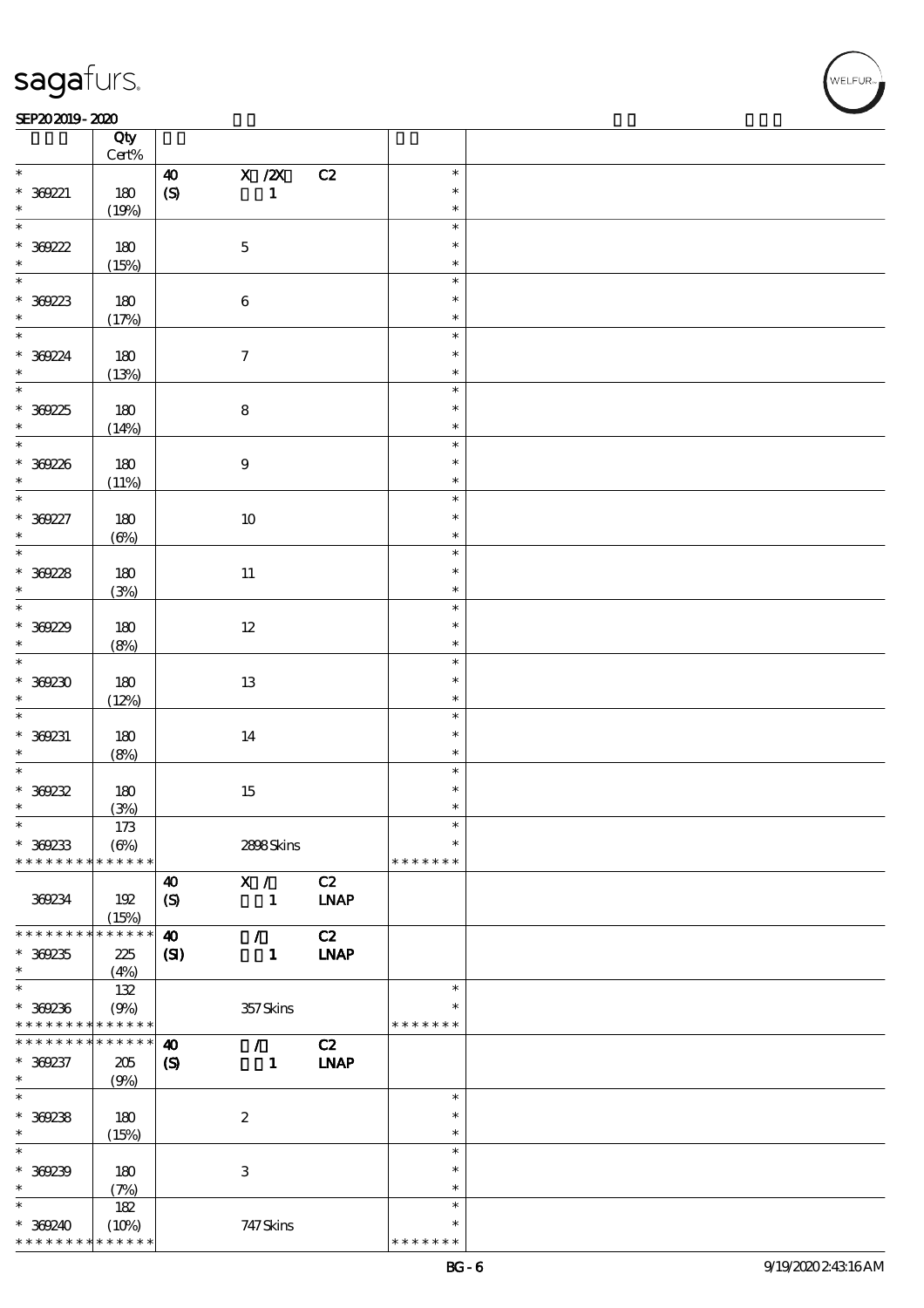### SEP202019-2020 UNIVERSITY OF THE SEPERATOR SEPERATOR SEPERATOR SEPERATOR SEPERATOR SEPERATOR SEPERATOR SEPERATOR SEP

| SEFAJAJIY-AAV                  |             |                            |                                 |             |               |  |
|--------------------------------|-------------|----------------------------|---------------------------------|-------------|---------------|--|
|                                | Qty         |                            |                                 |             |               |  |
|                                | Cert%       |                            |                                 |             |               |  |
|                                |             | $\boldsymbol{\omega}$      | $X$ / $ZX$                      | C2          |               |  |
| 369241                         | 95          | (SI)                       | $\blacksquare$                  | <b>LNAP</b> |               |  |
|                                | (4%)        |                            |                                 |             |               |  |
|                                |             |                            |                                 |             |               |  |
|                                |             | $\boldsymbol{40}$          | $X$ / $ZX$                      | C2          |               |  |
| 369242                         | 191         | (S)                        | $\blacksquare$                  | <b>LNAP</b> |               |  |
|                                | $(\Theta)$  |                            |                                 |             |               |  |
|                                |             | $\boldsymbol{\omega}$      | X /                             | C2          |               |  |
|                                |             |                            |                                 |             |               |  |
| 369243                         | 119         | (SI)                       | $\boldsymbol{z}$                |             |               |  |
|                                | (17%)       |                            |                                 |             |               |  |
|                                |             | $\boldsymbol{\omega}$      |                                 | C2          |               |  |
| 369244                         | 107         |                            | $\boldsymbol{z}$                |             |               |  |
|                                |             | (S)                        |                                 |             |               |  |
|                                | (17%)       |                            |                                 |             |               |  |
| * * * * * * * *                | * * * * * * | $\boldsymbol{\omega}$      | $\mathcal{T}$                   | C2          |               |  |
| * 369245                       | 225         | (S)                        | $\boldsymbol{z}$                |             |               |  |
| $*$                            | (9%)        |                            |                                 |             |               |  |
| $\ast$                         |             |                            |                                 |             | $\ast$        |  |
|                                |             |                            |                                 |             |               |  |
| $* 369246$                     | 200         |                            | $\boldsymbol{2}$                |             | $\ast$        |  |
| $\ast$                         | (16%)       |                            |                                 |             | $\ast$        |  |
| $\overline{\ast}$              |             |                            |                                 |             | $\ast$        |  |
| $* 369247$                     | 200         |                            | 3                               |             | $\ast$        |  |
| $\ast$                         |             |                            |                                 |             | $\ast$        |  |
| $\ast$                         | (10%)       |                            |                                 |             |               |  |
|                                | 10B         |                            |                                 |             | $\ast$        |  |
| $* 369248$                     | (13%)       |                            | 728Skins                        |             | $\ast$        |  |
| * * * * * * * * <mark>*</mark> | * * * * * * |                            |                                 |             | * * * * * * * |  |
| * * * * * * * *                | * * * * * * | $\boldsymbol{\omega}$      | $\mathcal{L}$ and $\mathcal{L}$ | C2          |               |  |
|                                |             |                            |                                 |             |               |  |
| * 369249                       | 205         | $\boldsymbol{\mathcal{S}}$ | $\boldsymbol{z}$                |             |               |  |
| $\ast$                         | (19%)       |                            |                                 |             |               |  |
| $*$                            |             |                            |                                 |             | $\ast$        |  |
| $* 369250$                     | 180         |                            | $\boldsymbol{2}$                |             | $\ast$        |  |
| $\ast$                         |             |                            |                                 |             | $\ast$        |  |
|                                | (19%)       |                            |                                 |             |               |  |
|                                |             |                            |                                 |             | $\ast$        |  |
| $* 369251$                     | 180         |                            | 3                               |             | $\ast$        |  |
| $\ast$                         | (16%)       |                            |                                 |             | $\ast$        |  |
| $\ast$                         |             |                            |                                 |             | $\ast$        |  |
| $* 369252$                     | 180         |                            | $\boldsymbol{4}$                |             | $\ast$        |  |
| $\ast$                         |             |                            |                                 |             |               |  |
|                                | (14%)       |                            |                                 |             | $\ast$        |  |
| $\ast$                         | 168         |                            |                                 |             | $\ast$        |  |
| $* 369253$                     | (14%)       |                            | 913Skins                        |             | $\ast$        |  |
| * * * * * * * *                | * * * * * * |                            |                                 |             | * * * * * * * |  |
| * * * * * * * *                | * * * * * * | $\boldsymbol{\omega}$      | X / ZX                          | C2          |               |  |
|                                |             |                            |                                 |             |               |  |
| $*369254$                      | 225         | $\mathbf{C}$               | $\boldsymbol{z}$                |             |               |  |
| $\ast$                         | (5%)        |                            |                                 |             |               |  |
| $\ast$                         |             |                            |                                 |             | $\ast$        |  |
| $*369255$                      | 200         |                            | $\boldsymbol{z}$                |             | $\ast$        |  |
| $\ast$                         | (5%)        |                            |                                 |             | $\ast$        |  |
| $\ast$                         |             |                            |                                 |             | $\ast$        |  |
|                                | 47          |                            |                                 |             |               |  |
| $* 369256$                     | (8%)        |                            | 472Skins                        |             | $\ast$        |  |
| * * * * * * * *                | * * * * * * |                            |                                 |             | * * * * * * * |  |
| * * * * * * * *                | * * * * * * | $\boldsymbol{\omega}$      | $X$ / $ZX$                      | C2          |               |  |
| * 369257                       | 205         | $\boldsymbol{\mathcal{S}}$ | $\boldsymbol{z}$                |             |               |  |
| $\ast$                         |             |                            |                                 |             |               |  |
|                                | (11%)       |                            |                                 |             |               |  |
| $\ast$                         |             |                            |                                 |             | $\ast$        |  |
| $* 369258$                     | 180         |                            | $\boldsymbol{2}$                |             | $\ast$        |  |
| $\ast$                         | (7%)        |                            |                                 |             | $\ast$        |  |
| $\ast$                         |             |                            |                                 |             | $\ast$        |  |
|                                |             |                            |                                 |             | $\ast$        |  |
| $* 369259$                     | 180         |                            | $\,3\,$                         |             |               |  |
| $\ast$                         | (12%)       |                            |                                 |             | $\ast$        |  |
| $\ast$                         |             |                            |                                 |             | $\ast$        |  |
| $* 369200$                     | 160         |                            | $\boldsymbol{4}$                |             | $\ast$        |  |
| $\ast$                         | (8%)        |                            |                                 |             | $\ast$        |  |
|                                |             |                            |                                 |             |               |  |

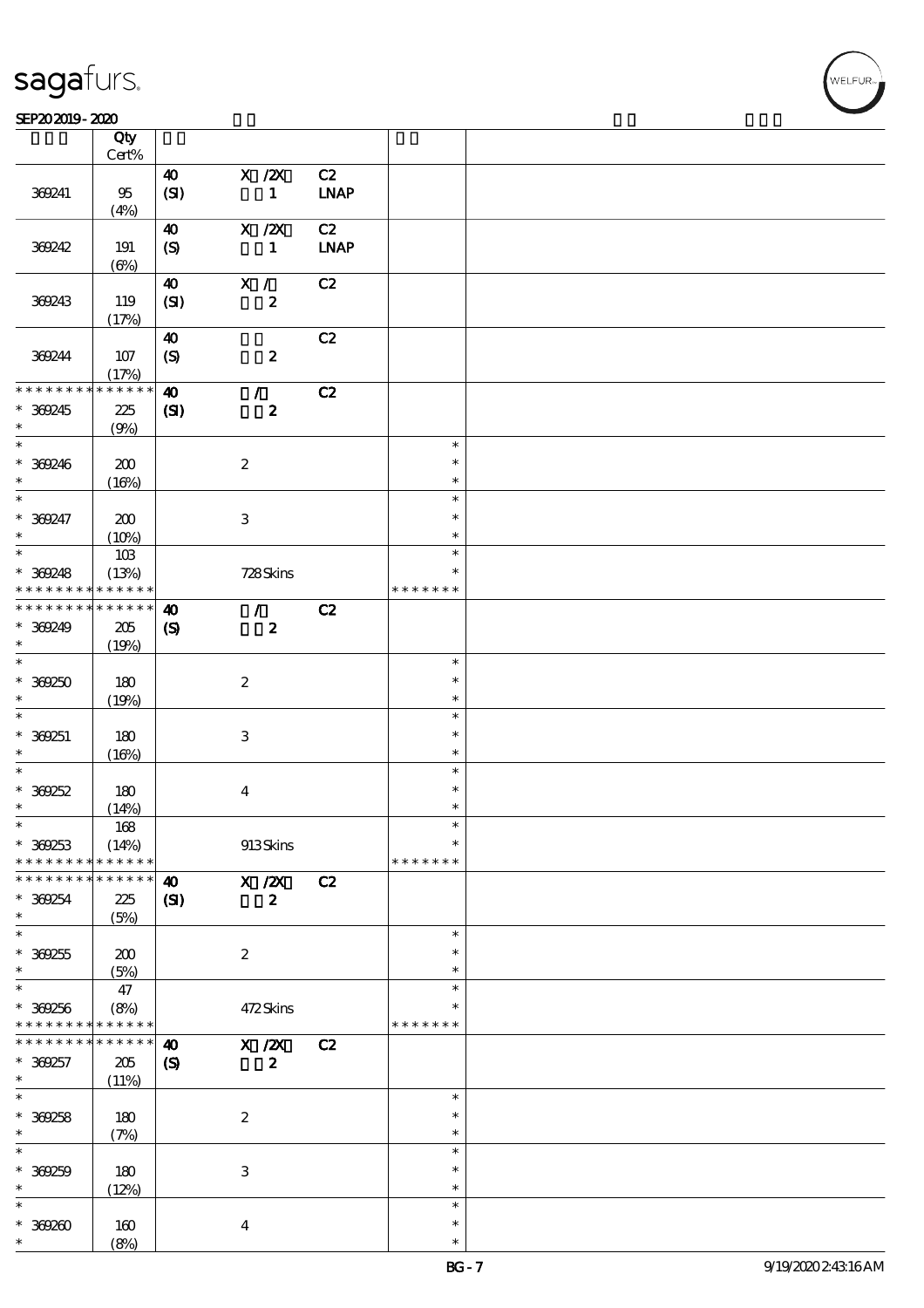### SEP202019-2020 UNIVERSITY OF THE SEPERATOR SEPERATOR SEPERATOR SEPERATOR SEPERATOR SEPERATOR SEPERATOR SEPERATOR SEP

|                          | Qty                        |                             |                  |             |                  |  |
|--------------------------|----------------------------|-----------------------------|------------------|-------------|------------------|--|
|                          | Cert%                      |                             |                  |             |                  |  |
| $\ast$                   | 45                         | $\boldsymbol{\omega}$       | $X$ / $ZX$       | C2          | $\ast$           |  |
| $* 369261$               | $(\Theta)$                 | $\boldsymbol{S}$            | $\boldsymbol{z}$ |             | $\ast$           |  |
| * * * * * * * *          | * * * * * *                |                             |                  |             | * * * * * * *    |  |
|                          |                            | 40                          | $\mathcal{L}$    | C2          |                  |  |
| 369262                   | 183                        | (S)                         | $\boldsymbol{z}$ | <b>LNAP</b> |                  |  |
|                          | (12%)                      |                             |                  |             |                  |  |
| * * * * * * * *          | * * * * * *                | $\boldsymbol{\omega}$       |                  | C2          |                  |  |
| $* 300033$               | 225                        | $\mathbf{C}$                | $\mathbf{3}$     |             |                  |  |
| $\ast$                   | (9%)                       |                             |                  |             |                  |  |
| $\ast$                   | 161                        |                             |                  |             | $\ast$           |  |
| $* 369264$               | (8%)                       |                             | 386Skins         |             | $\ast$           |  |
| * * * * * * * *          | $\ast\ast\ast\ast\ast\ast$ |                             |                  |             | * * * * * * *    |  |
|                          |                            | 40                          |                  | C2          |                  |  |
| 369265                   | 182                        | (S)                         | $\mathbf{3}$     |             |                  |  |
|                          | (17%)                      |                             |                  |             |                  |  |
| * * * * * * * *          | * * * * * *                | $\boldsymbol{\omega}$       |                  | C2          |                  |  |
| $* 369266$               | 225                        | $\mathbf{C}$                | $\boldsymbol{4}$ |             |                  |  |
| $\ast$                   | (18%)                      |                             |                  |             |                  |  |
| $\ast$                   |                            |                             |                  |             | $\ast$           |  |
| $* 369267$               | 200                        |                             | $\boldsymbol{2}$ |             | $\ast$           |  |
| $\ast$                   | (22%)                      |                             |                  |             | $\ast$           |  |
| $\ast$                   |                            |                             |                  |             | $\ast$           |  |
|                          |                            |                             |                  |             | $\ast$           |  |
| $* 369268$<br>$\ast$     | 200                        |                             | $\,3\,$          |             |                  |  |
| $\overline{\phantom{0}}$ | (17%)                      |                             |                  |             | $\ast$<br>$\ast$ |  |
|                          |                            |                             |                  |             |                  |  |
| $* 369209$               | 200                        |                             | $\bf{4}$         |             | $\ast$           |  |
| $\ast$                   | (39%)                      |                             |                  |             | $\ast$           |  |
| $\ast$                   | $54\,$                     |                             |                  |             | $\ast$           |  |
| $* 369270$               | (27%)                      |                             | 879Skins         |             | $\ast$           |  |
|                          |                            |                             |                  |             | * * * * * * *    |  |
| * * * * * * * *          | * * * * * *                |                             |                  |             |                  |  |
|                          |                            | 5040                        |                  | C2          |                  |  |
| 369271                   | 161                        | (SI)                        | $\overline{5}$   |             |                  |  |
|                          | (18%)                      |                             |                  |             |                  |  |
| * * * * * * * *          | * * * * * *                | $\boldsymbol{\mathfrak{D}}$ | X /              | C2          |                  |  |
| $* 369272$               | 245                        | (S)                         | $\mathbf{1}$     |             |                  |  |
| $\ast$                   | (15%)                      |                             |                  |             |                  |  |
| $\ast$                   |                            |                             |                  |             | $\ast$           |  |
| $* 369273$               | $220$                      |                             | $\boldsymbol{2}$ |             | $\ast$           |  |
| $\ast$                   | (13%)                      |                             |                  |             | $\ast$           |  |
| $\ast$                   |                            |                             |                  |             | $\ast$           |  |
| $* 369274$               | 220                        |                             | $\,3\,$          |             | $\ast$           |  |
| $\ast$                   | (18%)                      |                             |                  |             | $\ast$           |  |
| $\ast$                   | 94                         |                             |                  |             | $\ast$           |  |
| $* 369275$               | (24%)                      |                             | 779Skins         |             | *                |  |
| * * * * * * * *          | * * * * * *                |                             |                  |             | * * * * * * *    |  |
| * * * * * * *            | * * * * * *                | $\boldsymbol{\mathfrak{D}}$ | X /              | C2          |                  |  |
| $*369276$                | 225                        | $\boldsymbol{S}$            | $\mathbf{I}$     |             |                  |  |
| $\ast$                   | (18%)                      |                             |                  |             |                  |  |
| $\ast$                   |                            |                             |                  |             | $\ast$           |  |
| $* 369277$               | 200                        |                             | $\boldsymbol{2}$ |             | $\ast$           |  |
|                          | (19%)                      |                             |                  |             | $\ast$           |  |
| $\ast$<br>$\ast$         |                            |                             |                  |             | $\ast$           |  |
| $* 369278$               | 200                        |                             | $\,3$            |             | $\ast$           |  |
|                          | (25%)                      |                             |                  |             | $\ast$           |  |
| $\ast$<br>$\ast$         |                            |                             |                  |             | $\ast$           |  |
|                          |                            |                             |                  |             | $\ast$           |  |
| $* 369279$<br>$\ast$     | 200                        |                             | $\boldsymbol{4}$ |             | $\ast$           |  |
| $\ast$                   | (23%)                      |                             |                  |             | $\ast$           |  |
| $* 369280$               | 200                        |                             | $\mathbf 5$      |             | $\ast$           |  |

T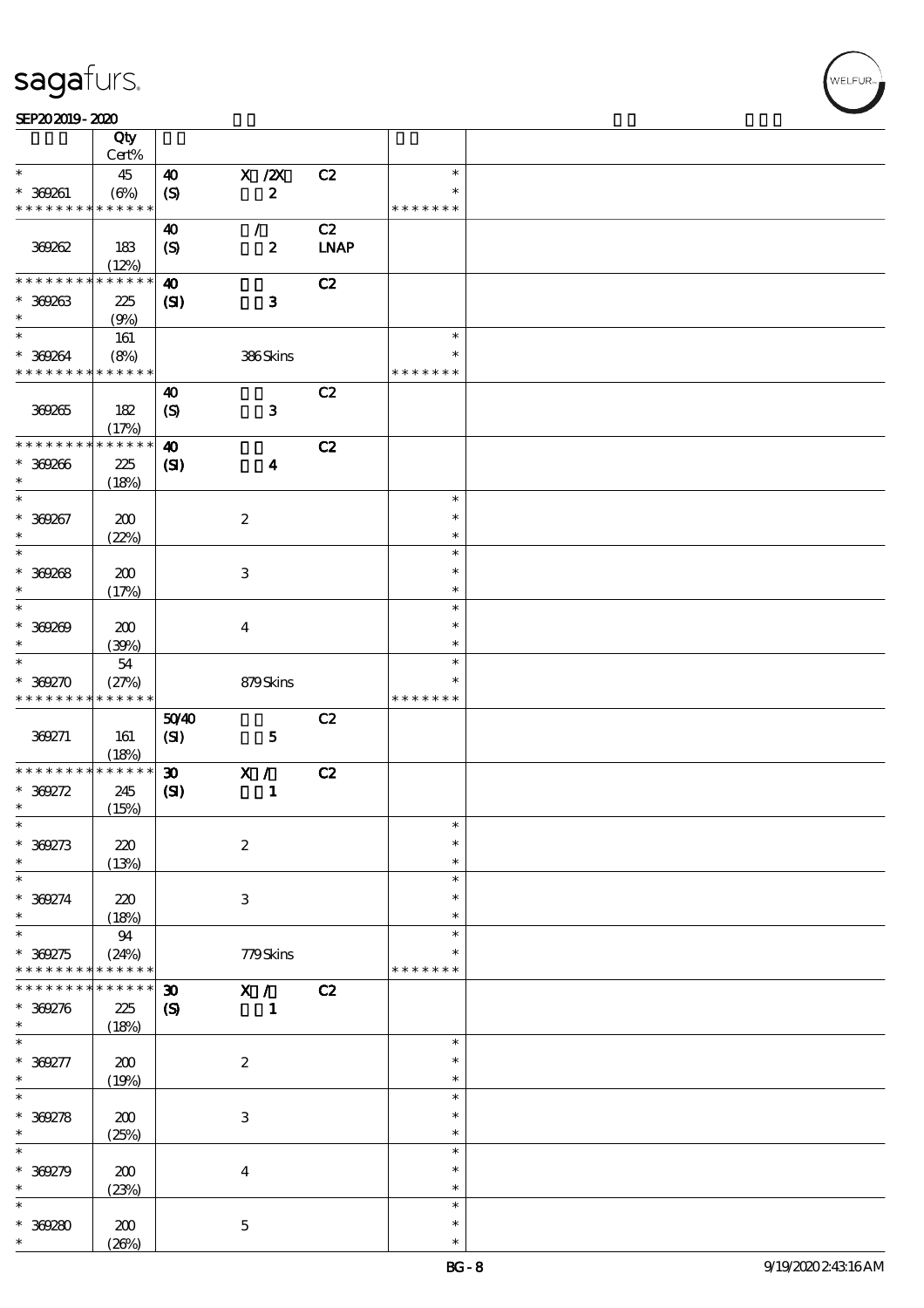### SEP202019-2020 UNIVERSITY OF THE SEPERATOR SEPERATOR SEPERATOR SEPERATOR SEPERATOR SEPERATOR SEPERATOR SEPERATOR SEP

|                          | Qty<br>$Cert\%$      |                                                            |    |               |  |
|--------------------------|----------------------|------------------------------------------------------------|----|---------------|--|
| $\ast$                   |                      |                                                            |    | $\ast$        |  |
|                          |                      | $\overline{\mathbf{x}}$ /<br>$\boldsymbol{\mathfrak{D}}$   | C2 |               |  |
| $* 369281$               | 200                  | $\boldsymbol{S}$<br>$\mathbf{1}$                           |    | $\ast$        |  |
| $\ast$                   | (20%)                |                                                            |    | $\ast$        |  |
| $\ast$                   |                      |                                                            |    | $\ast$        |  |
| $* 369282$               | $200\,$              | $\boldsymbol{\tau}$                                        |    | $\ast$        |  |
| $\ast$                   | (21%)                |                                                            |    | $\ast$        |  |
| $\ast$                   |                      |                                                            |    | $\ast$        |  |
|                          |                      |                                                            |    | $\ast$        |  |
| $* 30283$                | 200                  | $\bf 8$                                                    |    |               |  |
| $\ast$                   | (19%)                |                                                            |    | $\ast$        |  |
| $\overline{\ast}$        |                      |                                                            |    | $\ast$        |  |
| $* 369284$               | 200                  | $\boldsymbol{9}$                                           |    | $\ast$        |  |
| $\ast$                   | (21%)                |                                                            |    | $\ast$        |  |
| $\overline{\phantom{0}}$ | $10B$                |                                                            |    | $\ast$        |  |
| $* 369285$               |                      |                                                            |    | $\ast$        |  |
|                          | (24%)<br>* * * * * * | 1928Skins                                                  |    |               |  |
| * * * * * * * *          |                      |                                                            |    | * * * * * * * |  |
| __<br>* * * * * * * *    | $******$             | $\mathcal{T} = \mathcal{I}$<br>$\boldsymbol{\mathfrak{D}}$ | C2 |               |  |
| $* 369286$               | 245                  | (S)<br>$\mathbf{1}$                                        |    |               |  |
| $\ast$                   | (15%)                |                                                            |    |               |  |
| $\ast$                   |                      |                                                            |    | $\ast$        |  |
| $* 369287$               | 220                  | $\boldsymbol{2}$                                           |    | $\ast$        |  |
| $\ast$                   | (15%)                |                                                            |    | $\ast$        |  |
| $\overline{\ast}$        |                      |                                                            |    | $\ast$        |  |
|                          |                      |                                                            |    |               |  |
| $* 369288$               | 220                  | $\,3\,$                                                    |    | $\ast$        |  |
| $\ast$                   | (22%)                |                                                            |    | $\ast$        |  |
| $\ast$                   |                      |                                                            |    | $\ast$        |  |
| $* 369289$               | 220                  | $\boldsymbol{4}$                                           |    | $\ast$        |  |
| $\ast$                   | (25%)                |                                                            |    | $\ast$        |  |
| $\ast$                   |                      |                                                            |    | $\ast$        |  |
| $*369290$                | 220                  |                                                            |    | $\ast$        |  |
|                          |                      | $\mathbf 5$                                                |    |               |  |
| $\ast$                   | (18%)                |                                                            |    | $\ast$        |  |
| $\ast$                   |                      |                                                            |    | $\ast$        |  |
| $* 369291$               | $220$                | $\,6\,$                                                    |    | $\ast$        |  |
| $\ast$                   | (15%)                |                                                            |    | $\ast$        |  |
| $\ast$                   |                      |                                                            |    | $\ast$        |  |
| $*$ 369292               | 220                  | $\boldsymbol{7}$                                           |    | $\ast$        |  |
| $\ast$                   | (10%)                |                                                            |    | $\ast$        |  |
| $\ast$                   |                      |                                                            |    | $\ast$        |  |
|                          |                      |                                                            |    | $\ast$        |  |
| $* 369293$               | $220$                | $\bf 8$                                                    |    |               |  |
| $\ast$                   | (15%)                |                                                            |    | $\ast$        |  |
| $\ast$                   |                      |                                                            |    | $\ast$        |  |
| $* 369294$               | $220\,$              | $\boldsymbol{9}$                                           |    | $\ast$        |  |
| $\ast$                   | (14%)                |                                                            |    | $\ast$        |  |
| $\ast$                   |                      |                                                            |    | $\ast$        |  |
| $* 369255$               | $220$                | 10                                                         |    | $\ast$        |  |
| $\ast$                   |                      |                                                            |    | $\ast$        |  |
| $\ast$                   | (15%)                |                                                            |    | $\ast$        |  |
|                          |                      |                                                            |    |               |  |
| $* 369296$               | 200                  | $11\,$                                                     |    | $\ast$        |  |
| $\ast$                   | (14%)                |                                                            |    | $\ast$        |  |
| $\ast$                   |                      |                                                            |    | $\ast$        |  |
| $* 369297$               | 220                  | $12\,$                                                     |    | $\ast$        |  |
| $\ast$                   | (11%)                |                                                            |    | $\ast$        |  |
| $\overline{\ast}$        | 117                  |                                                            |    | $\ast$        |  |
| $* 369298$               | (17%)                | 2762Skins                                                  |    | $\ast$        |  |
|                          | * * * * * *          |                                                            |    | * * * * * * * |  |
| * * * * * * * *          |                      |                                                            |    |               |  |
| * * * * * * * *          | * * * * * *          | $\mathcal{L}$<br>$\boldsymbol{\mathfrak{D}}$               | C2 |               |  |
| $* 369299$               | 225                  | $\boldsymbol{S}$<br>$\mathbf{1}$                           |    |               |  |
| $\ast$                   | (8%)                 |                                                            |    |               |  |
| $\ast$                   |                      |                                                            |    | $\ast$        |  |
| $^\ast$ 369300           | 200                  | $\boldsymbol{2}$                                           |    | $\ast$        |  |
| $\ast$                   | (15%)                |                                                            |    | $\ast$        |  |
|                          |                      |                                                            |    |               |  |

*N*ELFUR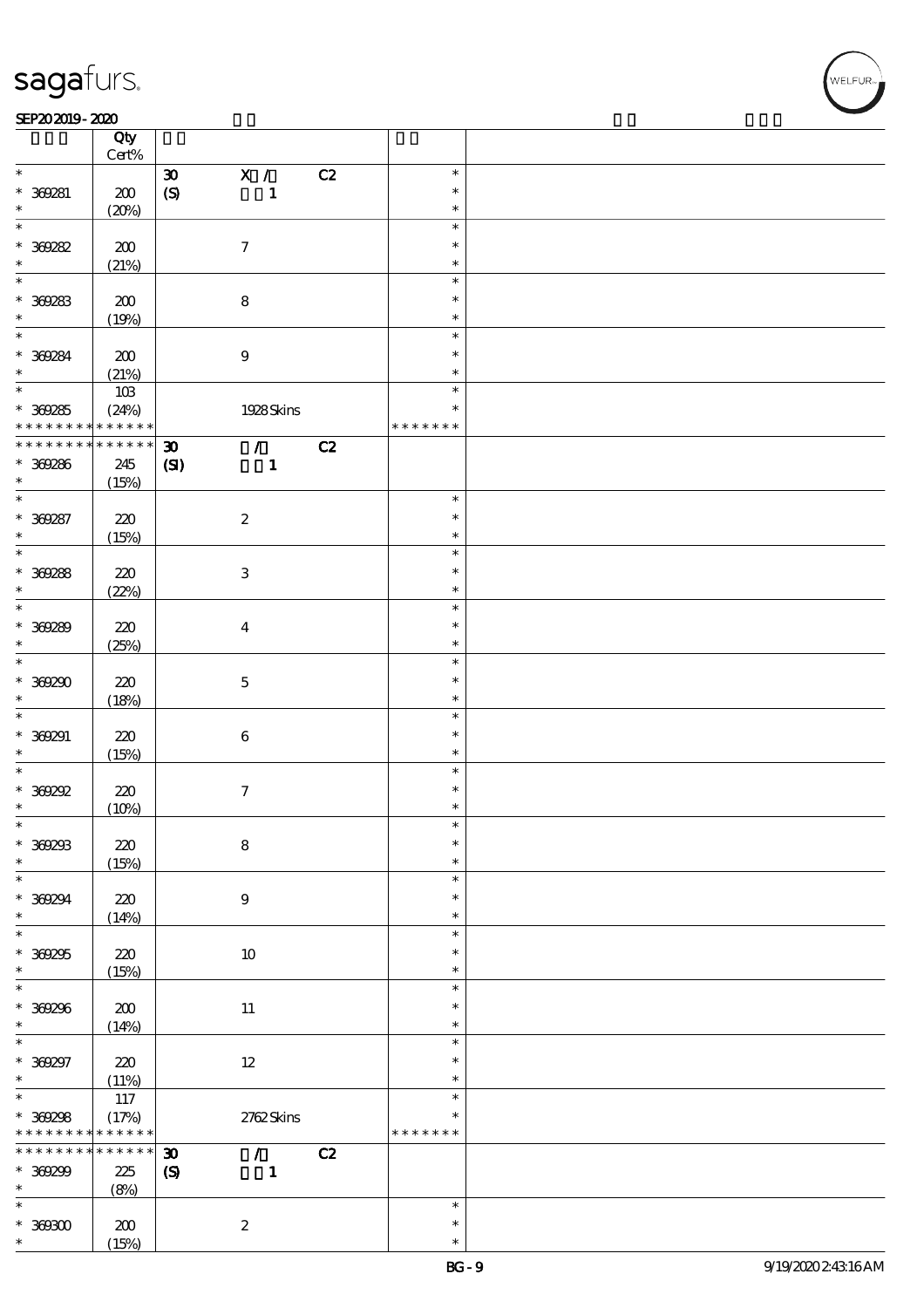### SEP202019-2020 UNIVERSITY OF THE SEPERATOR SEPERATOR SEPERATOR SEPERATOR SEPERATOR SEPERATOR SEPERATOR SEPERATOR SEP

|                          | Qty<br>$Cert\%$    |                                             |               |  |
|--------------------------|--------------------|---------------------------------------------|---------------|--|
| $\ast$                   |                    | $\mathcal{L}$<br>C2<br>$\pmb{\mathfrak{D}}$ | $\ast$        |  |
|                          |                    |                                             | $\ast$        |  |
| $* 36001$                | $200\,$            | $\boldsymbol{S}$<br>$\mathbf{1}$            |               |  |
| $\ast$                   | (18%)              |                                             | $\ast$        |  |
| $\overline{\ast}$        |                    |                                             | $\ast$        |  |
| $*$ 369602               | $200\,$            | $\boldsymbol{4}$                            | $\ast$        |  |
| $\ast$                   | (14%)              |                                             | $\ast$        |  |
| $\overline{\ast}$        |                    |                                             | $\ast$        |  |
|                          |                    |                                             | $\ast$        |  |
| $*$ 369603<br>$\ast$     | 200                | $\mathbf 5$                                 |               |  |
|                          | (14%)              |                                             | $\ast$        |  |
| $*$                      |                    |                                             | $\ast$        |  |
| $* 36004$                | $200\,$            | $\bf 6$                                     | $\ast$        |  |
| $\ast$                   | (13%)              |                                             | $\ast$        |  |
| $\overline{\ast}$        |                    |                                             | $\ast$        |  |
| $* 36005$                | $200\,$            | $\boldsymbol{\tau}$                         | $\ast$        |  |
|                          |                    |                                             |               |  |
| $\ast$                   | (17%)              |                                             | $\ast$        |  |
|                          |                    |                                             | $\ast$        |  |
| $* 30000$                | 200                | $\bf 8$                                     | $\ast$        |  |
| $\ast$                   | (11%)              |                                             | $\ast$        |  |
| $\overline{\ast}$        |                    |                                             | $\ast$        |  |
| $* 30007$                | 200                | $\boldsymbol{9}$                            | $\ast$        |  |
| $\ast$                   | (19%)              |                                             | $\ast$        |  |
| $\overline{\ast}$        |                    |                                             | $\ast$        |  |
|                          |                    |                                             |               |  |
| $* 36908$                | $200\,$            | $10\,$                                      | $\ast$        |  |
| $\ast$                   | (18%)              |                                             | $\ast$        |  |
|                          |                    |                                             | $\ast$        |  |
| $* 30000$                | 200                | $11\,$                                      | $\ast$        |  |
| $\ast$                   | (12%)              |                                             | $\ast$        |  |
| $\overline{\mathbf{r}}$  |                    |                                             | $\ast$        |  |
|                          |                    |                                             | $\ast$        |  |
| * 369310                 | $200$              | $12\,$                                      |               |  |
| $\ast$                   | (14%)              |                                             | $\ast$        |  |
| $\overline{\phantom{0}}$ |                    |                                             | $\ast$        |  |
| $* 360311$               | $200\,$            | $13\,$                                      | $\ast$        |  |
| $\ast$                   | (10%)              |                                             | $\ast$        |  |
| $\overline{\phantom{0}}$ |                    |                                             | $\ast$        |  |
| $* 360312$               | $200\,$            | $14\,$                                      | $\ast$        |  |
| $\ast$                   |                    |                                             | $\ast$        |  |
| $\ast$                   | (24%)              |                                             | $\ast$        |  |
|                          |                    |                                             |               |  |
| * 360313                 | $\pmb{30}$         | $15\,$                                      | $\ast$        |  |
| $\ast$                   | (31%)              |                                             | $\ast$        |  |
| $\ast$                   |                    |                                             | $\ast$        |  |
| $* 360314$               | 200                | $16\,$                                      | $\ast$        |  |
| $\ast$                   | $(\Theta)$         |                                             | $\ast$        |  |
| $\ast$                   | $\boldsymbol{\pi}$ |                                             | $\ast$        |  |
| * 360315                 | (15%)              | 3301 Skins                                  | $\ast$        |  |
|                          |                    |                                             |               |  |
| * * * * * * * *          | * * * * * *        |                                             | * * * * * * * |  |
| * * * * * * *            | * * * * *<br>∗     |                                             |               |  |
| * 360316                 | $225\,$            |                                             |               |  |
| $\ast$                   | (19%)              |                                             |               |  |
| $\ast$                   |                    |                                             | $\ast$        |  |
| $* 360317$               | 200                | $\boldsymbol{2}$                            | $\ast$        |  |
| $\ast$                   | (20%)              |                                             | $\ast$        |  |
| $\ast$                   |                    |                                             | $\ast$        |  |
|                          |                    |                                             |               |  |
| $* 360318$               | 200                | $\ensuremath{\mathbf{3}}$                   | $\ast$        |  |
| $\ast$                   | (19%)              |                                             | $\ast$        |  |
| $\ast$                   |                    |                                             | $\ast$        |  |
| * 360319                 | 200                | $\boldsymbol{4}$                            | $\ast$        |  |
| $\ast$                   | (19%)              |                                             | $\ast$        |  |
| $\ast$                   |                    |                                             | $\ast$        |  |
|                          |                    |                                             |               |  |
| $* 36030$                | 200                | $\bf 5$                                     | $\ast$        |  |
| $\ast$                   | (19%)              |                                             | $\ast$        |  |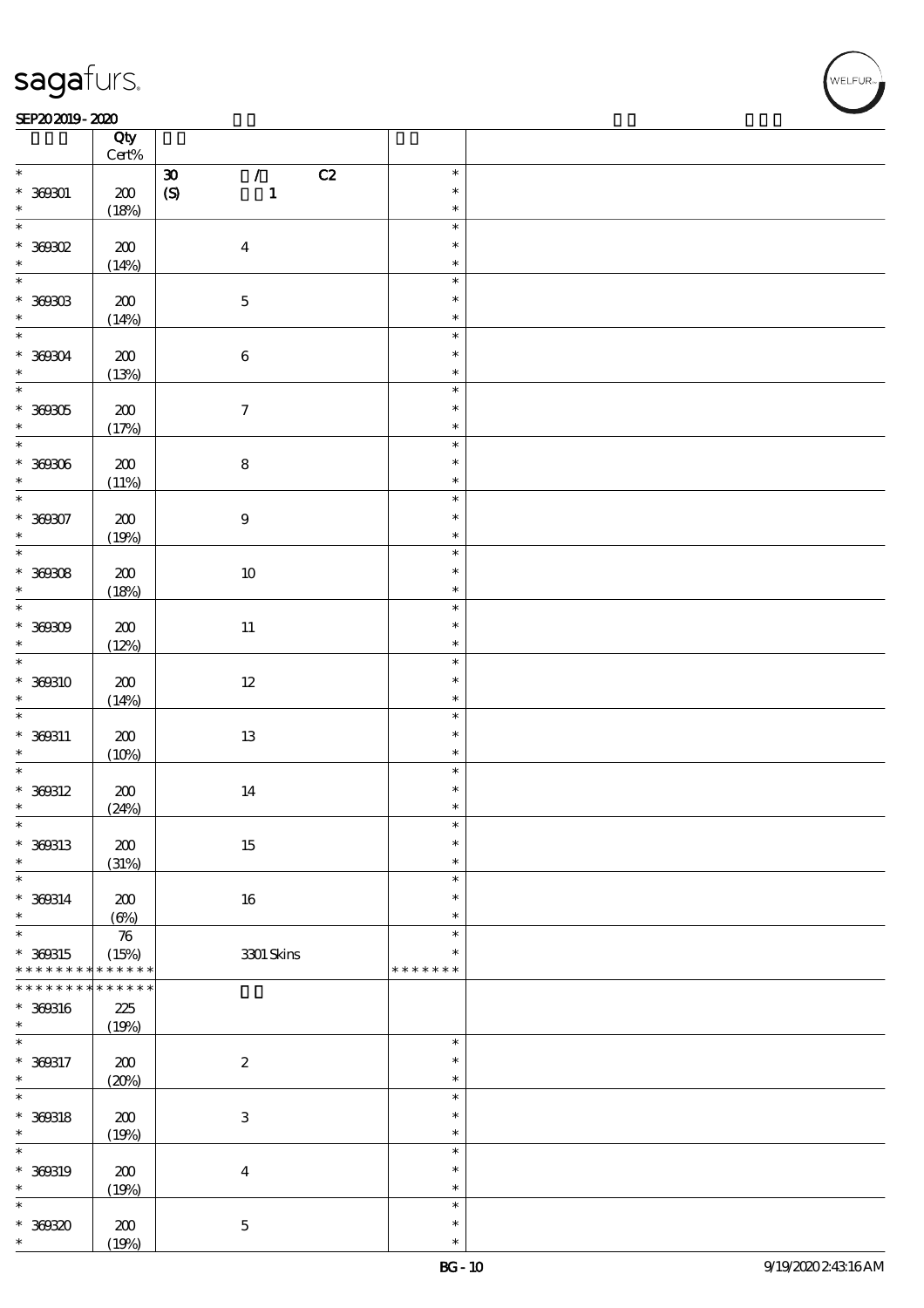### SEP202019-2020 UNIVERSITY OF THE SEPERATOR SEPERATOR SEPERATOR SEPERATOR SEPERATOR SEPERATOR SEPERATOR SEPERATOR SEP

| SEP202019-2020                                   |                             |                                                 |                              |    |                                   |  |
|--------------------------------------------------|-----------------------------|-------------------------------------------------|------------------------------|----|-----------------------------------|--|
|                                                  | Qty<br>Cert%                |                                                 |                              |    |                                   |  |
| $\ast$<br>$* 360321$<br>$\ast$                   | $200$<br>(8%)               | $\pmb{\mathfrak{D}}$<br>$\boldsymbol{S}$        | $\mathcal{L}$<br>$\mathbf 1$ | C2 | $\ast$<br>$\ast$<br>$\ast$        |  |
| $\overline{\ast}$<br>$* 360322$<br>$\ast$        | 200<br>(18%)                | $\tau$                                          |                              |    | $\ast$<br>$\ast$<br>$\ast$        |  |
| $* 36023$<br>$\ast$                              | $200\,$<br>(21%)            | ${\bf 8}$                                       |                              |    | $\ast$<br>$\ast$<br>$\ast$        |  |
| $\ast$<br>* 369324<br>$\ast$                     | $200\,$<br>(21%)            | $\boldsymbol{9}$                                |                              |    | $\ast$<br>$\ast$<br>$\ast$        |  |
| $\ast$<br>* 36825<br>$\ast$                      | $200\,$<br>(28%)            | $10\,$                                          |                              |    | $\ast$<br>$\ast$<br>$\ast$        |  |
| $\ast$<br>* 36826<br>$\ast$<br>$\overline{\ast}$ | $200$<br>(25%)              | $11\,$                                          |                              |    | $\ast$<br>$\ast$<br>$\ast$        |  |
| $* 36027$<br>$\ast$<br>$\overline{\ast}$         | 200<br>(20%)                | $12\,$                                          |                              |    | $\ast$<br>$\ast$<br>$\ast$        |  |
| $* 30028$<br>$\ast$                              | 200<br>(16%)                | $13\,$                                          |                              |    | $\ast$<br>$\ast$<br>$\ast$        |  |
| $* 30039$<br>$\ast$<br>$\overline{\ast}$         | 200<br>(18%)                | $14\,$                                          |                              |    | $\ast$<br>$\ast$<br>$\ast$        |  |
| $* 36000$<br>$\ast$<br>$\overline{\ast}$         | 200<br>(20%)                | $15\,$                                          |                              |    | $\ast$<br>$\ast$<br>$\ast$        |  |
| $* 36031$<br>$\ast$                              | $200\,$<br>(12%)            | $16\,$                                          |                              |    | $\ast$<br>$\ast$<br>$\ast$        |  |
| $\ast$<br>$* 36032$<br>$\ast$<br>$\ast$          | 200<br>(17%)                | 17                                              |                              |    | $\ast$<br>$\ast$<br>$\ast$        |  |
| $* 36033$<br>$\ast$                              | 200<br>(15%)                | $18\,$                                          |                              |    | $\ast$<br>$\ast$<br>$\ast$        |  |
| $\ast$<br>* 36834<br>* * * * * * * *             | 177<br>(22%)<br>* * * * * * |                                                 | 3802Skins                    |    | $\ast$<br>$\ast$<br>* * * * * * * |  |
| * * * * * * *<br>$* 36035$<br>$\ast$             | * * * * * *<br>245<br>(9%)  | $\boldsymbol{\mathfrak{D}}$<br>(S)              | $X$ / $ZX$<br>$\mathbf{1}$   | C2 |                                   |  |
| $\ast$<br>$* 360336$<br>$\ast$                   | 220<br>(8%)                 | $\boldsymbol{2}$                                |                              |    | $\ast$<br>$\ast$<br>$\ast$        |  |
| $\ast$<br>$* 36037$<br>$\ast$                    | 220<br>(15%)                | $\ensuremath{\mathbf{3}}$                       |                              |    | $\ast$<br>$\ast$<br>$\ast$        |  |
| $\ast$<br>$* 360338$<br>* * * * * * * *          | 220<br>(17%)<br>* * * * * * |                                                 | 905Skins                     |    | $\ast$<br>$\ast$<br>* * * * * * * |  |
| * * * * * * *<br>$* 36039$<br>$\ast$             | * * * * * *<br>225<br>(7%)  | $\boldsymbol{\mathfrak{D}}$<br>$\boldsymbol{S}$ | $X$ / $ZX$<br>$\mathbf{1}$   | C2 |                                   |  |
| $\ast$<br>$* 360340$<br>*                        | 200<br>(15%)                | $\boldsymbol{2}$                                |                              |    | $\ast$<br>$\ast$<br>$\ast$        |  |

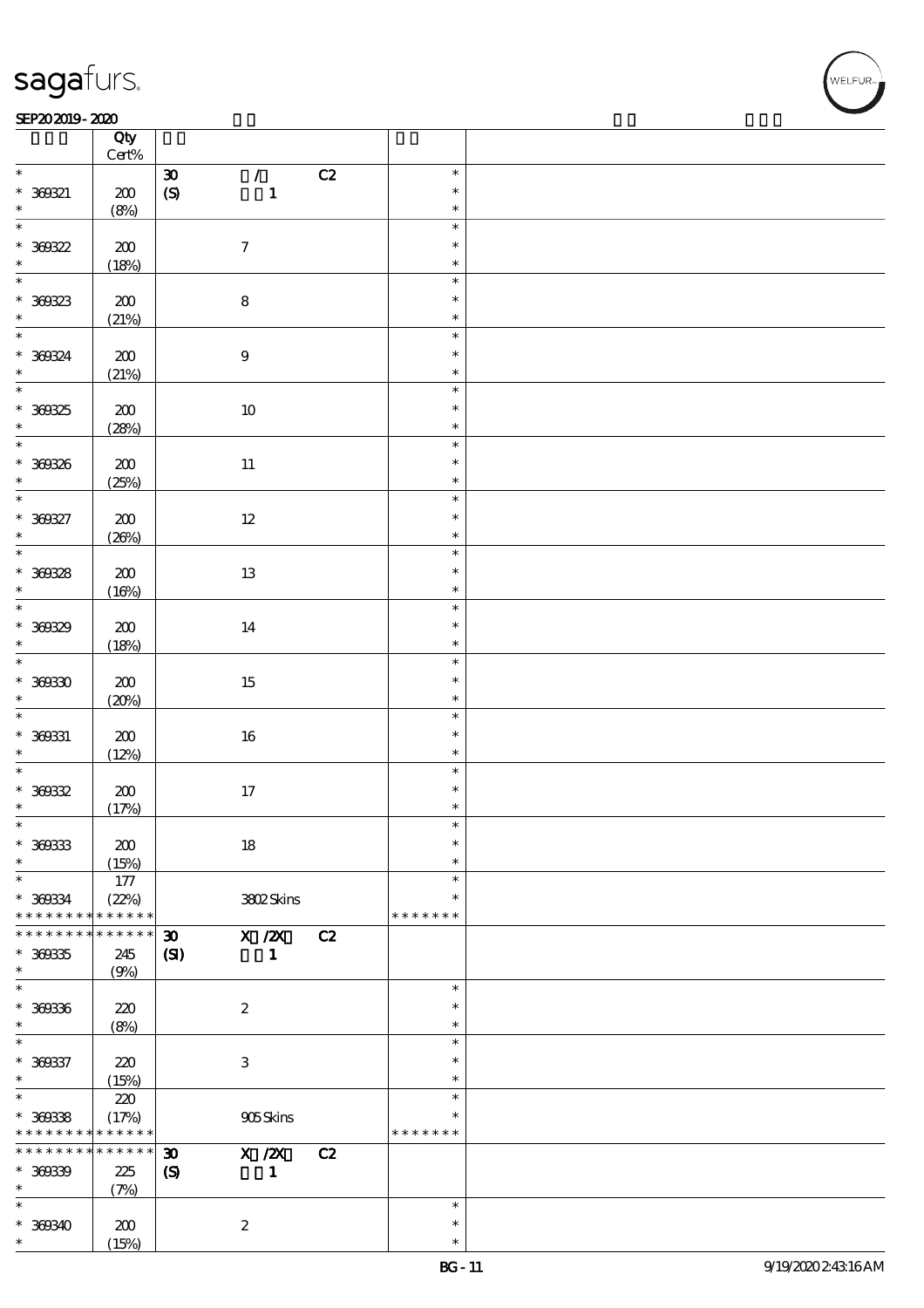$\top$ 

### SEP202019-2020 UNIVERSITY OF THE SEPERATOR SEPERATOR SEPERATOR SEPERATOR SEPERATOR SEPERATOR SEPERATOR SEPERATOR SEP

|                                              | Qty                        |                             |                           |             |               |  |
|----------------------------------------------|----------------------------|-----------------------------|---------------------------|-------------|---------------|--|
|                                              | Cert%                      |                             |                           |             |               |  |
| $\ast$                                       |                            | $\boldsymbol{\mathfrak{D}}$ | $X$ / $ZX$                | C2          | $\ast$        |  |
| $* 360341$                                   | 200                        | $\pmb{\in}$                 | $\mathbf{1}$              |             | $\ast$        |  |
| $\ast$                                       | (13%)                      |                             |                           |             | $\ast$        |  |
| $\ast$                                       |                            |                             |                           |             | $\ast$        |  |
| $* 360342$                                   | 200                        |                             | $\boldsymbol{4}$          |             | $\ast$        |  |
| $\ast$                                       | (14%)                      |                             |                           |             | $\ast$        |  |
| $\ast$                                       |                            |                             |                           |             | $\ast$        |  |
| $* 360343$                                   | 200                        |                             | $\mathbf 5$               |             | $\ast$        |  |
| $\ast$                                       | (11%)                      |                             |                           |             | $\ast$        |  |
| $\ast$                                       |                            |                             |                           |             | $\ast$        |  |
| $* 360344$                                   | 200                        |                             | $\,6\,$                   |             | $\ast$        |  |
| $\ast$                                       | (9%)                       |                             |                           |             | $\ast$        |  |
| $\overline{\ast}$                            |                            |                             |                           |             | $\ast$        |  |
|                                              |                            |                             |                           |             | $\ast$        |  |
| $* 360345$<br>$\ast$                         | 200                        |                             | $\boldsymbol{7}$          |             | $\ast$        |  |
| $\overline{\phantom{0}}$                     | (15%)                      |                             |                           |             |               |  |
|                                              |                            |                             |                           |             | $\ast$        |  |
| $* 360346$                                   | 200                        |                             | ${\bf 8}$                 |             | $\ast$        |  |
| $\ast$                                       | (10%)                      |                             |                           |             | $\ast$        |  |
| $\ast$                                       |                            |                             |                           |             | $\ast$        |  |
| $* 360347$                                   | 200                        |                             | $\boldsymbol{9}$          |             | $\ast$        |  |
| $\ast$                                       | (19%)                      |                             |                           |             | $\ast$        |  |
| $\ast$                                       |                            |                             |                           |             | $\ast$        |  |
| $* 360348$                                   | 200                        |                             | $10\,$                    |             | $\ast$        |  |
| $\ast$                                       | (16%)                      |                             |                           |             | $\ast$        |  |
| $\ast$                                       |                            |                             |                           |             | $\ast$        |  |
| $* 360349$                                   | 200                        |                             | $11\,$                    |             | $\ast$        |  |
| $\ast$                                       | (12%)                      |                             |                           |             | $\ast$        |  |
| $\ast$                                       | $155\,$                    |                             |                           |             | $\ast$        |  |
| $* 360350$                                   | (14%)                      |                             | 2380Skins                 |             | ∗             |  |
| * * * * * * * *                              | $\ast\ast\ast\ast\ast\ast$ |                             |                           |             | * * * * * * * |  |
|                                              |                            |                             |                           |             |               |  |
|                                              |                            | $\pmb{\mathfrak{D}}$        | X /                       | C2          |               |  |
| 369351                                       | 258                        | (SI)                        | $\mathbf{1}$              | <b>LNAP</b> |               |  |
| * * * * * * * *                              | (15%)<br>* * * * * *       |                             |                           |             |               |  |
|                                              |                            | $\boldsymbol{\mathfrak{D}}$ | X /                       | C2          |               |  |
| $* 36052$                                    | 225                        | $\pmb{\infty}$              | $\mathbf{1}$              | <b>INAP</b> |               |  |
| $\ast$                                       | (15%)                      |                             |                           |             |               |  |
| $\ast$                                       |                            |                             |                           |             | $\ast$        |  |
| $* 36033$                                    | 200                        |                             | $\boldsymbol{2}$          |             | $\ast$        |  |
| $\ast$                                       | (14%)                      |                             |                           |             | $\ast$        |  |
| $\ast$                                       | 56                         |                             |                           |             | $\ast$        |  |
| $* 360354$                                   | (16%)                      |                             | 481 Skins                 |             | $\ast$        |  |
| * * * * * * * *                              | * * * * * *                |                             |                           |             | * * * * * * * |  |
| * * * * * * *                                | * * * * * *                | $\boldsymbol{\mathfrak{D}}$ | $\mathcal{L}$             | C2          |               |  |
| $* 300355$                                   | 245                        | (S)                         | $\mathbf{1}$              | <b>INAP</b> |               |  |
| $\ast$                                       | (10%)                      |                             |                           |             |               |  |
| $\ast$                                       |                            |                             |                           |             | $\ast$        |  |
| $* 360356$                                   | 220                        |                             | $\boldsymbol{z}$          |             | $\ast$        |  |
| $\ast$                                       | (10%)                      |                             |                           |             | $\ast$        |  |
| $\ast$                                       |                            |                             |                           |             | $\ast$        |  |
| $* 360357$                                   | 220                        |                             | $\ensuremath{\mathbf{3}}$ |             | $\ast$        |  |
| $\ast$                                       | (11%)                      |                             |                           |             | $\ast$        |  |
| $\ast$                                       |                            |                             |                           |             | $\ast$        |  |
|                                              | 132                        |                             |                           |             | $\ast$        |  |
| $* 360358$<br>* * * * * * * * <mark>*</mark> | (10%)<br>* * * * * *       |                             | 817Skins                  |             | * * * * * * * |  |
| * * * * * * *<br>$\ast$                      | * * * * * *                |                             |                           |             |               |  |
|                                              |                            | $\boldsymbol{\mathfrak{D}}$ | $\mathcal{L}$             | C2          |               |  |
| $* 360359$                                   | 225                        | $\boldsymbol{S}$            | $\mathbf{1}$              | <b>INAP</b> |               |  |
| $\ast$                                       | (18%)                      |                             |                           |             |               |  |
| $\ast$                                       |                            |                             |                           |             | $\ast$        |  |
| $* 30000$                                    | 200                        |                             | $\boldsymbol{2}$          |             | $\ast$        |  |
| $\ast$                                       | (15%)                      |                             |                           |             | $\ast$        |  |

 $\overline{\mathbf{r}}$ 

,<br>WELFUR: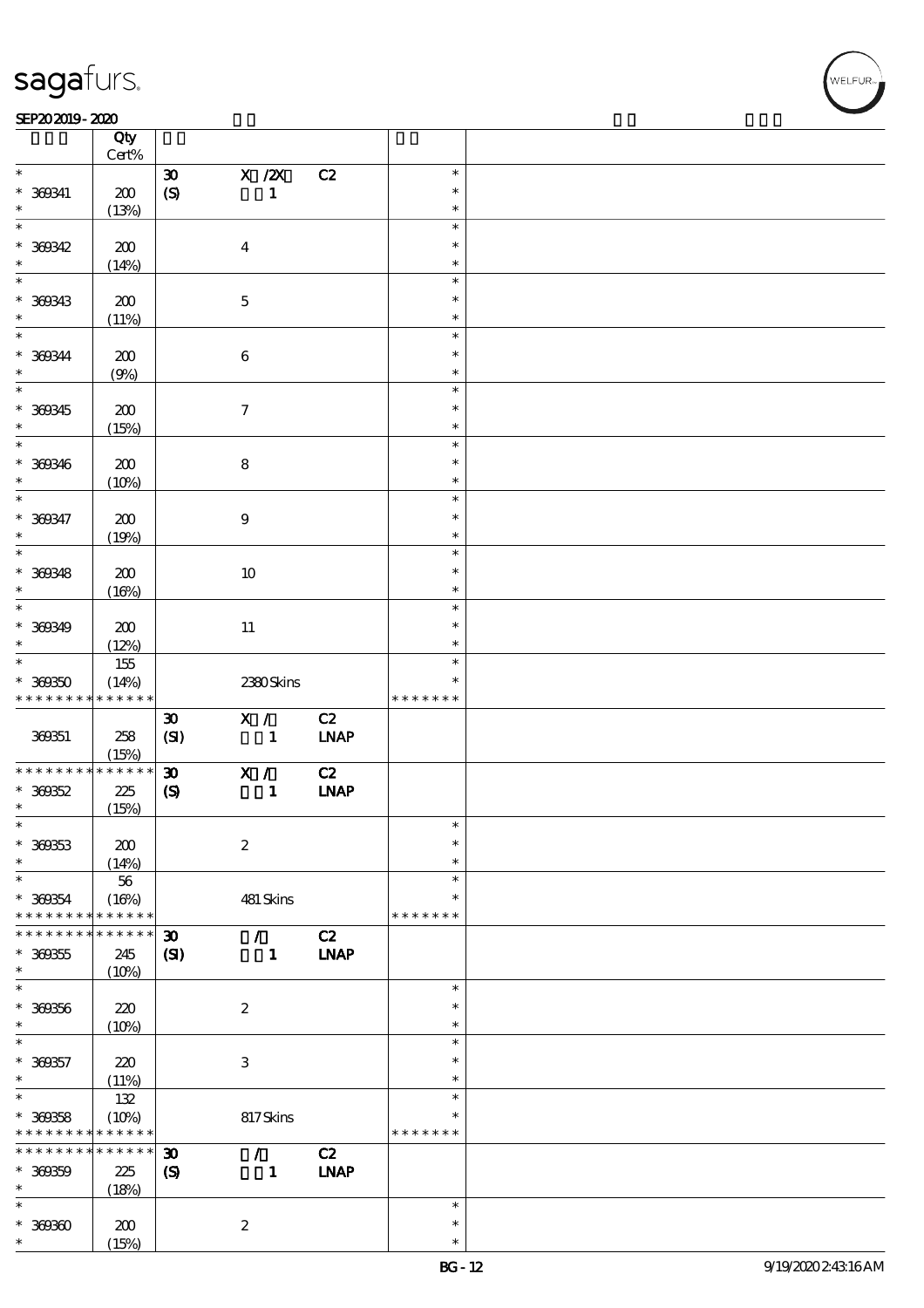$\top$ 

### SEP202019-2020 UNIVERSITY OF THE SEPERATOR SEPERATOR SEPERATOR SEPERATOR SEPERATOR SEPERATOR SEPERATOR SEPERATOR SEP

|                                  | Qty<br>Cert%               |                             |                  |             |                  |  |
|----------------------------------|----------------------------|-----------------------------|------------------|-------------|------------------|--|
| $\ast$                           |                            | $\boldsymbol{\mathfrak{D}}$ | $\mathcal{F}$    | C2          | $\ast$           |  |
| $* 360001$                       | 200                        | $\boldsymbol{\mathrm{(S)}}$ | $\mathbf{1}$     | $IMAP$      | $\ast$           |  |
| *                                | (15%)                      |                             |                  |             | $\ast$           |  |
| $\ast$                           |                            |                             |                  |             | $\ast$           |  |
| $* 30002$<br>$\ast$              | 200                        |                             | $\boldsymbol{4}$ |             | $\ast$<br>$\ast$ |  |
| $\ast$                           | (16%)                      |                             |                  |             | $\ast$           |  |
| $* 36063$                        | 200                        |                             | $\mathbf 5$      |             | $\ast$           |  |
| $\ast$                           | (14%)                      |                             |                  |             | $\ast$           |  |
| $\ast$                           |                            |                             |                  |             | $\ast$           |  |
| * 369364                         | 200                        |                             | $\bf 6$          |             | $\ast$           |  |
| $\ast$                           | (20%)                      |                             |                  |             | $\ast$           |  |
| $\ast$                           |                            |                             |                  |             | $\ast$           |  |
| $* 369365$<br>$\ast$             | 200<br>(21%)               |                             | $\tau$           |             | $\ast$<br>$\ast$ |  |
| $\ast$                           | 184                        |                             |                  |             | $\ast$           |  |
| $* 369366$                       | (11%)                      |                             | 1609Skins        |             | $\ast$           |  |
| * * * * * * * *                  | * * * * * *                |                             |                  |             | * * * * * * *    |  |
|                                  |                            | $\boldsymbol{\mathfrak{D}}$ | $X$ / $ZX$       | C2          |                  |  |
| 369367                           | 197                        | (SI)                        | $\mathbf{1}$     | <b>LNAP</b> |                  |  |
|                                  | (5%)                       |                             |                  |             |                  |  |
| * * * * * * * *                  | * * * * * *                | $\boldsymbol{\mathfrak{D}}$ | $X$ / $ZX$       | C2          |                  |  |
| $* 360008$<br>$\ast$             | 225<br>(18%)               | $\boldsymbol{\mathcal{S}}$  | $\mathbf{1}$     | <b>INAP</b> |                  |  |
| $\ast$                           | 119                        |                             |                  |             | $\ast$           |  |
| $* 30000$                        | (14%)                      |                             | 344Skins         |             |                  |  |
| * * * * * * * *                  | * * * * * *                |                             |                  |             | * * * * * * *    |  |
| * * * * * * * *                  | $* * * * * * *$            | $\boldsymbol{\mathfrak{D}}$ | X /              | C2          |                  |  |
| $* 369370$                       | 235                        | (S)                         | $\boldsymbol{z}$ |             |                  |  |
| $\ast$                           | (15%)                      |                             |                  |             |                  |  |
| $\ast$                           | ${\bf 35}$                 |                             |                  |             | $\ast$<br>$\ast$ |  |
| $* 360371$<br>* * * * * * * *    | (17%)<br>* * * * * *       |                             | 270Skins         |             | * * * * * * *    |  |
| * * * * * * * *                  | ******                     | $\boldsymbol{\mathfrak{D}}$ | X /              | C2          |                  |  |
| $* 360372$                       | 225                        | $\boldsymbol{\mathcal{S}}$  | $\boldsymbol{2}$ |             |                  |  |
| $\ast$                           | (20%)                      |                             |                  |             |                  |  |
| $\ast$                           | 78                         |                             |                  |             | $\ast$           |  |
| $* 360373$                       | (29%)                      |                             | 308Skins         |             | $\ast$           |  |
| * * * * * * * *<br>* * * * * * * | * * * * * *<br>* * * * * * | $\boldsymbol{\mathfrak{D}}$ | $\mathcal{L}$    | C2          | * * * * * * *    |  |
| $* 360374$                       | 245                        | $\mathbf{C}$                | $\boldsymbol{z}$ |             |                  |  |
| $\ast$                           | (11%)                      |                             |                  |             |                  |  |
| $\overline{\ast}$                |                            |                             |                  |             | $\ast$           |  |
| $* 300375$                       | 220                        |                             | $\boldsymbol{2}$ |             | $\ast$           |  |
| $\ast$                           | (9%)                       |                             |                  |             | $\ast$           |  |
| $\ast$                           |                            |                             |                  |             | $\ast$           |  |
| $* 369376$<br>$\ast$             | 220                        |                             | 3                |             | $\ast$<br>$\ast$ |  |
| $\ast$                           | (15%)                      |                             |                  |             | $\ast$           |  |
| $* 360377$                       | 220                        |                             | $\boldsymbol{4}$ |             | $\ast$           |  |
| $\ast$                           | (14%)                      |                             |                  |             | $\ast$           |  |
| $\ast$                           |                            |                             |                  |             | $\ast$           |  |
| $* 360378$                       | 220                        |                             | $\mathbf 5$      |             | $\ast$           |  |
| $\ast$                           | (15%)                      |                             |                  |             | $\ast$           |  |
| $\ast$                           | 190                        |                             |                  |             | $\ast$<br>$\ast$ |  |
| $* 360379$<br>* * * * * * * *    | (17%)<br>* * * * * *       |                             | $1315$ Skins     |             | * * * * * * *    |  |
| * * * * * * * *                  | * * * * * *                | $\boldsymbol{\mathfrak{D}}$ | $\mathcal{L}$    | C2          |                  |  |
| $* 36030$                        | 225                        | $\boldsymbol{\mathrm{(S)}}$ | $\pmb{2}$        |             |                  |  |
| $\ast$                           | (16%)                      |                             |                  |             |                  |  |

 $\overline{\mathbf{r}}$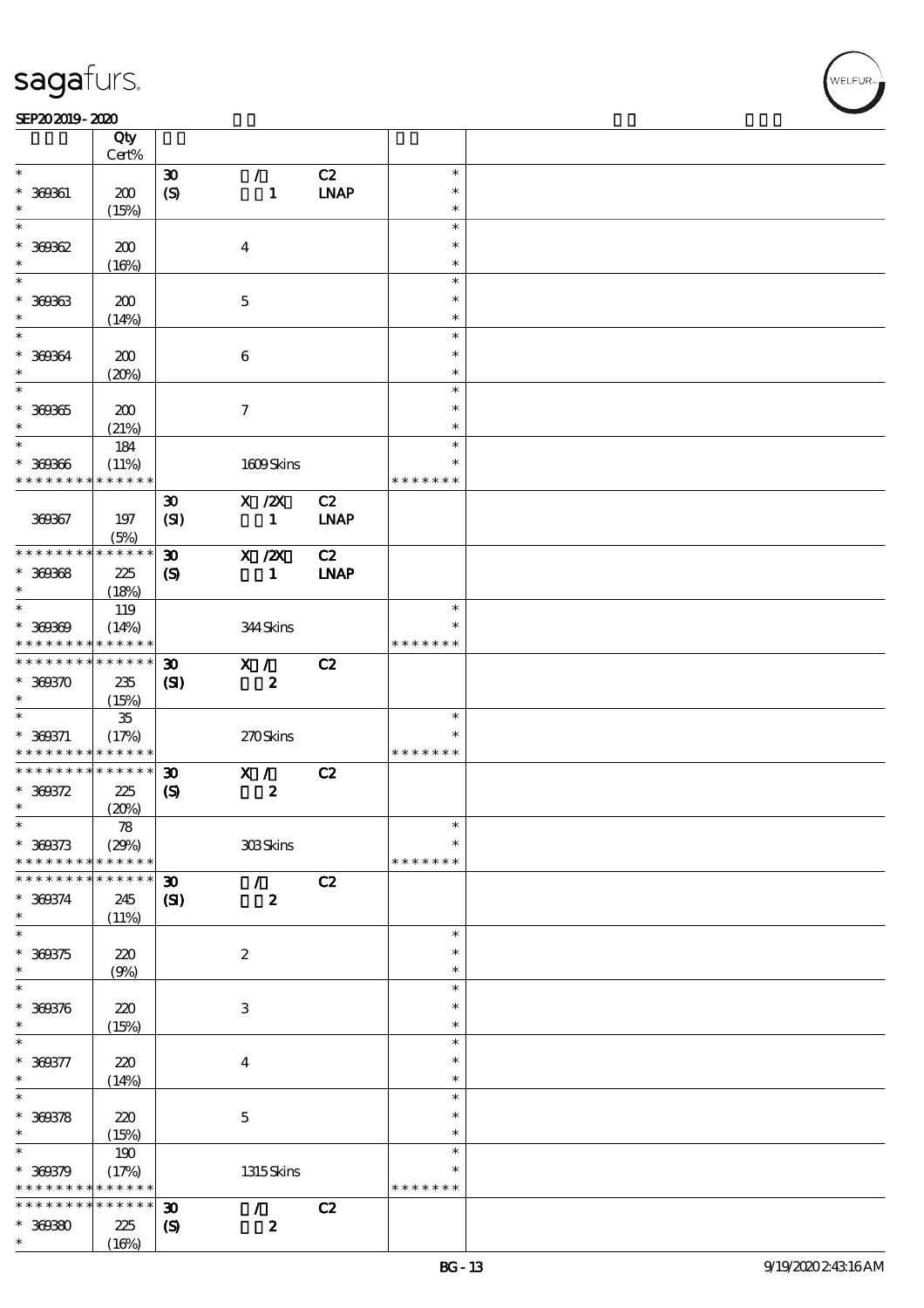### SEP202019-2020 UNIVERSITY OF THE SEPERATOR SEPERATOR SEPERATOR SEPERATOR SEPERATOR SEPERATOR SEPERATOR SEPERATOR SEP  $\frac{\text{SEP202019-2020}}{\text{Cy}}$

|                                | Qty<br>Cert%         |                             |                           |             |                         |  |
|--------------------------------|----------------------|-----------------------------|---------------------------|-------------|-------------------------|--|
| $\ast$                         |                      | $\boldsymbol{\mathfrak{D}}$ | $\mathcal{L}$             | C2          | $\ast$                  |  |
|                                |                      |                             |                           |             | $\ast$                  |  |
| $* 360381$                     | 200                  | $\boldsymbol{\mathrm{(S)}}$ | $\pmb{2}$                 |             |                         |  |
|                                | (17%)                |                             |                           |             | $\ast$                  |  |
| $\ast$                         |                      |                             |                           |             | $\ast$                  |  |
| $* 30082$                      | 200                  |                             | $\ensuremath{\mathbf{3}}$ |             | $\ast$                  |  |
| $\ast$                         |                      |                             |                           |             | $\ast$                  |  |
|                                | (20%)                |                             |                           |             |                         |  |
| $\ast$                         |                      |                             |                           |             | $\ast$                  |  |
| $* 36033$                      | 200                  |                             | $\boldsymbol{4}$          |             | $\ast$                  |  |
| $\ast$                         | (16%)                |                             |                           |             | $\ast$                  |  |
| $\ast$                         |                      |                             |                           |             |                         |  |
|                                |                      |                             |                           |             | $\ast$                  |  |
| * 369384                       | 200                  |                             | $\mathbf 5$               |             | $\ast$                  |  |
| $\ast$                         | (20%)                |                             |                           |             | $\ast$                  |  |
| $\ast$                         |                      |                             |                           |             | $\ast$                  |  |
|                                |                      |                             |                           |             |                         |  |
| $* 30085$                      | 200                  |                             | $\bf 6$                   |             | $\ast$                  |  |
| $\ast$                         | (22%)                |                             |                           |             | $\ast$                  |  |
| $\ast$                         |                      |                             |                           |             | $\ast$                  |  |
| $* 36036$                      | 200                  |                             | $\tau$                    |             | $\ast$                  |  |
|                                |                      |                             |                           |             |                         |  |
| $\ast$                         | (25%)                |                             |                           |             | $\ast$                  |  |
| $\ast$                         | 146                  |                             |                           |             | $\ast$                  |  |
| $* 360387$                     | (24%)                |                             | $1571$ Skins              |             | $\ast$                  |  |
| * * * * * * * *                | * * * * * *          |                             |                           |             | * * * * * * *           |  |
| * * * * * * * *                | * * * * * *          | $\boldsymbol{\mathfrak{D}}$ | X / ZX                    |             |                         |  |
|                                |                      |                             |                           | C2          |                         |  |
| * 369388                       | 245                  | (S)                         | $\boldsymbol{2}$          |             |                         |  |
| $\ast$                         | (10%)                |                             |                           |             |                         |  |
| $\ast$                         |                      |                             |                           |             | $\ast$                  |  |
| $* 36089$                      | 220                  |                             | $\boldsymbol{2}$          |             | $\ast$                  |  |
|                                |                      |                             |                           |             |                         |  |
| $\ast$                         | (10%)                |                             |                           |             | $\ast$                  |  |
| $\overline{\ast}$              | 170                  |                             |                           |             | $\ast$                  |  |
| $* 36000$                      | (11%)                |                             | 635Skins                  |             | $\ast$                  |  |
| * * * * * * * *                | * * * * * *          |                             |                           |             | * * * * * * *           |  |
|                                |                      |                             |                           |             |                         |  |
| * * * * * * * *                | * * * * * *          | $\boldsymbol{\mathfrak{D}}$ | $X$ / $ZX$                | C2          |                         |  |
| $* 360001$                     |                      |                             | $\boldsymbol{z}$          |             |                         |  |
|                                | 225                  |                             |                           |             |                         |  |
| $\ast$                         |                      | $\boldsymbol{\mathrm{(S)}}$ |                           |             |                         |  |
| $\ast$                         | (19%)                |                             |                           |             | $\ast$                  |  |
|                                |                      |                             |                           |             |                         |  |
| $*$ 369392                     | 200                  |                             | $\boldsymbol{2}$          |             | $\ast$                  |  |
| $\ast$                         | (11%)                |                             |                           |             | $\ast$                  |  |
| $\ast$                         |                      |                             |                           |             | $\ast$                  |  |
|                                |                      |                             |                           |             | $\ast$                  |  |
| * 369363                       | 200                  |                             | $\mathbf{3}$              |             | $\ast$                  |  |
| *                              | (11%)                |                             |                           |             |                         |  |
| $\ast$                         | 212                  |                             |                           |             | $\ast$                  |  |
| * 369394                       | (16%)                |                             | 837Skins                  |             | $\ast$                  |  |
| * * * * * * * *                | * * * * * *          |                             |                           |             | * * * * * * *           |  |
|                                |                      |                             |                           |             |                         |  |
|                                |                      | $\boldsymbol{\mathfrak{D}}$ | $\sqrt{2}$                | C2          |                         |  |
| 369365                         | 183                  | (SI)                        | $\boldsymbol{z}$          | <b>LNAP</b> |                         |  |
|                                | (13%)                |                             |                           |             |                         |  |
| * * * * * * *                  | * * * * * *          | $\boldsymbol{\mathfrak{D}}$ | $\mathcal{L}$             | C2          |                         |  |
|                                |                      |                             |                           |             |                         |  |
| * 369396<br>$\ast$             | 225                  | $\boldsymbol{S}$            | $\boldsymbol{z}$          | <b>LNAP</b> |                         |  |
|                                | (21%)                |                             |                           |             |                         |  |
| $\ast$                         | ${\bf 54}$           |                             |                           |             | $\ast$                  |  |
| * 369397                       | (16%)                |                             | 279Skins                  |             | $\ast$                  |  |
| * * * * * * * * <mark>*</mark> | * * * * * *          |                             |                           |             | * * * * * * *           |  |
|                                |                      |                             |                           |             |                         |  |
|                                |                      | $\pmb{\mathfrak{D}}$        | $X$ / $ZX$                | C2          |                         |  |
| 369398                         | 107                  | (SI)                        | $\boldsymbol{z}$          | <b>LNAP</b> |                         |  |
|                                | (9%)                 |                             |                           |             |                         |  |
| * * * * *                      | * * * * * *          | $\boldsymbol{\mathfrak{D}}$ |                           | C2          |                         |  |
|                                |                      |                             |                           |             |                         |  |
| $* 36000$                      | 245                  | (S)                         | $\mathbf{3}$              |             |                         |  |
| $\ast$                         | (13%)                |                             |                           |             |                         |  |
| $\ast$                         | 246                  |                             |                           |             | $\ast$                  |  |
| $* 369400$<br>* * * * * * * *  | (13%)<br>* * * * * * |                             | 491 Skins                 |             | $\ast$<br>* * * * * * * |  |

WELFUR<sub>1</sub>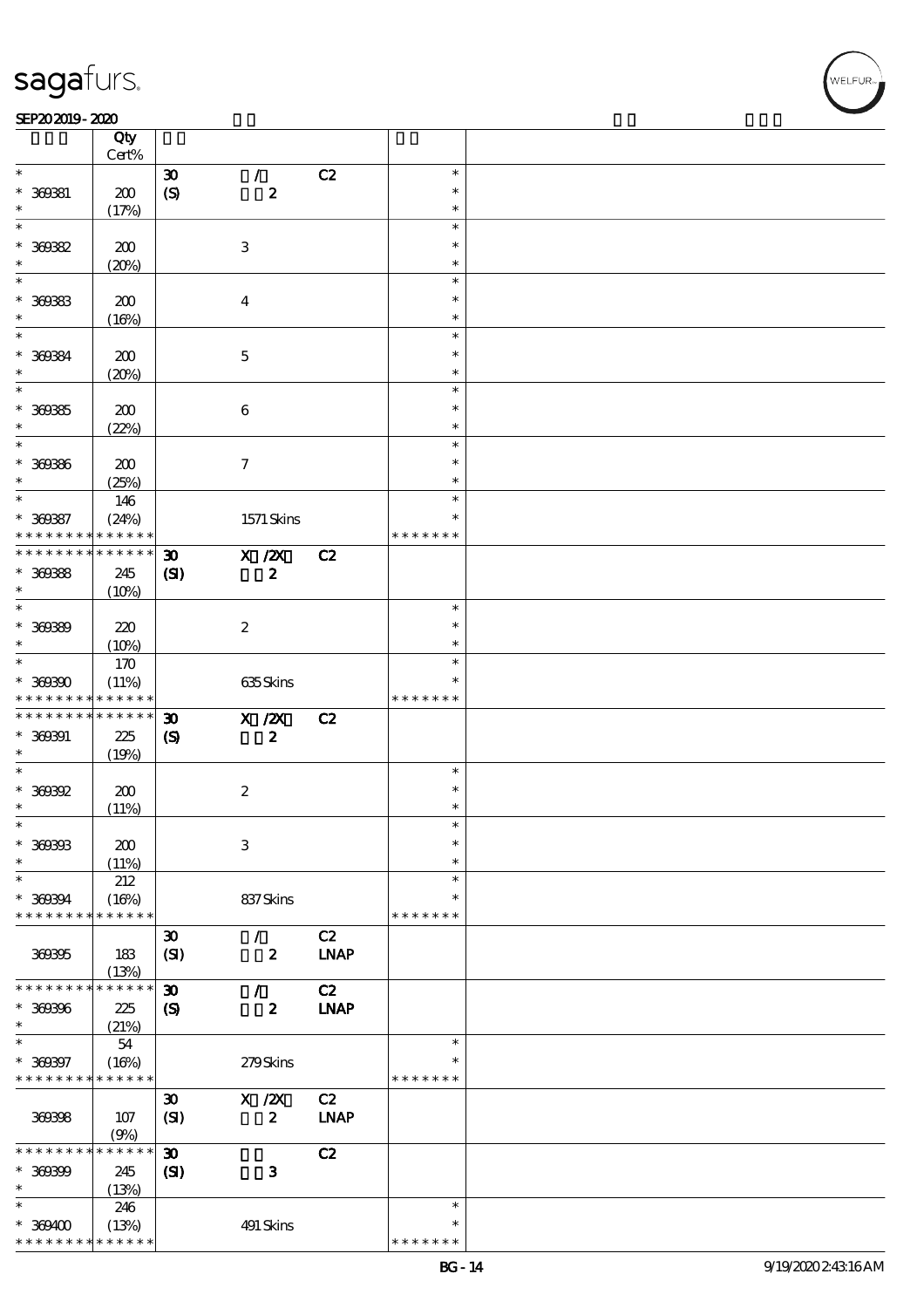$\overline{\mathsf{T}}$ 

### SEP202019-2020 UNIVERSITY OF THE SEPERATOR SEPERATOR SEPERATOR SEPERATOR SEPERATOR SEPERATOR SEPERATOR SEPERATOR SEP

|                                            | Qty<br>Cert%        |                             |                           |    |               |  |
|--------------------------------------------|---------------------|-----------------------------|---------------------------|----|---------------|--|
| * * * * * * * *                            | * * * * * *         | $\boldsymbol{\mathfrak{D}}$ |                           | C2 |               |  |
|                                            |                     |                             |                           |    |               |  |
| $* 369401$<br>$\ast$                       | 225                 | $\boldsymbol{S}$            | $\mathbf{3}$              |    |               |  |
|                                            | (18%)               |                             |                           |    |               |  |
| $\ast$                                     |                     |                             |                           |    | $\ast$        |  |
| $*$ 369402                                 | 200                 |                             | $\boldsymbol{2}$          |    | $\ast$        |  |
| $\ast$                                     | (19%)               |                             |                           |    | $\ast$        |  |
| $\overline{\ast}$                          |                     |                             |                           |    | $\ast$        |  |
| $* 369403$                                 | 200                 |                             | $\ensuremath{\mathbf{3}}$ |    | $\ast$        |  |
| $\ast$                                     | (20%)               |                             |                           |    | $\ast$        |  |
| $\overline{\ast}$                          | $57\,$              |                             |                           |    | $\ast$        |  |
|                                            |                     |                             |                           |    | $\ast$        |  |
| $* 369404$<br>* * * * * * * *              | (8%)<br>* * * * * * |                             | 682Skins                  |    | * * * * * * * |  |
|                                            |                     |                             |                           |    |               |  |
| * * * * * * * *                            | * * * * * *         | $\boldsymbol{\mathfrak{D}}$ |                           | C2 |               |  |
| $* 309405$                                 | 245                 | (SI)                        | $\boldsymbol{4}$          |    |               |  |
| $\ast$                                     | (22%)               |                             |                           |    |               |  |
| $\ast$                                     |                     |                             |                           |    | $\ast$        |  |
| $* 309406$                                 | 220                 |                             | $\boldsymbol{2}$          |    | $\ast$        |  |
| $\ast$                                     | (29%)               |                             |                           |    | $\ast$        |  |
| $\ast$                                     | $230\,$             |                             |                           |    | $\ast$        |  |
| $* 309407$                                 | (28%)               |                             | 695Skins                  |    | $\ast$        |  |
| * * * * * * * *                            | * * * * *           |                             |                           |    | * * * * * * * |  |
|                                            |                     |                             |                           |    |               |  |
|                                            |                     | $\boldsymbol{\mathfrak{D}}$ |                           | C2 |               |  |
| 369408                                     | 120                 | (SI)                        | $\mathbf{5}$              |    |               |  |
|                                            | (33%)               |                             |                           |    |               |  |
|                                            |                     | 3020                        |                           | C2 |               |  |
| 369409                                     | 152                 | (S)                         | MLD1                      |    |               |  |
|                                            | (19%)               |                             |                           |    |               |  |
| * * * * * * * *                            | * * * * * *         | $\boldsymbol{\mathfrak{D}}$ | X /                       | C2 |               |  |
| $* 369410$                                 | $285\,$             | (S)                         | $\mathbf{1}$              |    |               |  |
| $\ast$                                     | (20%)               |                             |                           |    |               |  |
| $\ast$                                     |                     |                             |                           |    | $\ast$        |  |
|                                            |                     |                             |                           |    |               |  |
|                                            |                     |                             |                           |    |               |  |
| $* 369411$                                 | 260                 |                             | $\boldsymbol{2}$          |    | $\ast$        |  |
| $\ast$                                     | (16%)               |                             |                           |    | $\ast$        |  |
| $\overline{\ast}$                          | 117                 |                             |                           |    | $\ast$        |  |
| $* 309412$                                 | (14%)               |                             | 662Skins                  |    | $\ast$        |  |
| * * * * * * * * <mark>* * * * * * *</mark> |                     |                             |                           |    | * * * * * * * |  |
|                                            |                     |                             |                           | C2 |               |  |
| ************** 20                          |                     |                             | X /                       |    |               |  |
| $* 369413$<br>$\ast$                       | $265\,$             | $\boldsymbol{\mathcal{S}}$  | $\mathbf{1}$              |    |               |  |
| $\ast$                                     | (15%)               |                             |                           |    | $\ast$        |  |
|                                            |                     |                             |                           |    | $\ast$        |  |
| $* 369414$                                 | 240                 |                             | $\boldsymbol{2}$          |    |               |  |
| $\ast$                                     | (19%)               |                             |                           |    | $\ast$        |  |
| $\ast$                                     | 251                 |                             |                           |    | $\ast$        |  |
| $* 369415$                                 | (24%)               |                             | 756Skins                  |    | *             |  |
| * * * * * * * *                            | * * * * * *         |                             |                           |    | * * * * * * * |  |
| * * * * * * *                              | * * * * * *         | $\boldsymbol{\mathbf{z}}$   | $\mathcal{F}$             | C2 |               |  |
| $* 309416$                                 | ${\bf 285}$         | (S)                         | $\mathbf{1}$              |    |               |  |
| $\ast$                                     | (25%)               |                             |                           |    |               |  |
| $\ast$                                     |                     |                             |                           |    | $\ast$        |  |
|                                            |                     |                             |                           |    | $\ast$        |  |
| $* 309417$<br>$\ast$                       | 260                 |                             | $\boldsymbol{2}$          |    | $\ast$        |  |
| $\overline{\ast}$                          | (21%)               |                             |                           |    | $\ast$        |  |
|                                            |                     |                             |                           |    | $\ast$        |  |
| $* 369418$                                 | 260                 |                             | $\,3$                     |    |               |  |
| $\ast$                                     | (9%)                |                             |                           |    | $\ast$        |  |
| $\ast$                                     |                     |                             |                           |    | $\ast$        |  |
| * 369419                                   | 260                 |                             | $\boldsymbol{4}$          |    | $\ast$        |  |
| $\ast$                                     | (17%)               |                             |                           |    | $\ast$        |  |
| $\ast$                                     |                     |                             |                           |    | $\ast$        |  |
| $* 309420$                                 | 260                 |                             | $\mathbf 5$               |    | $\ast$        |  |

 $\overline{\mathsf{T}}$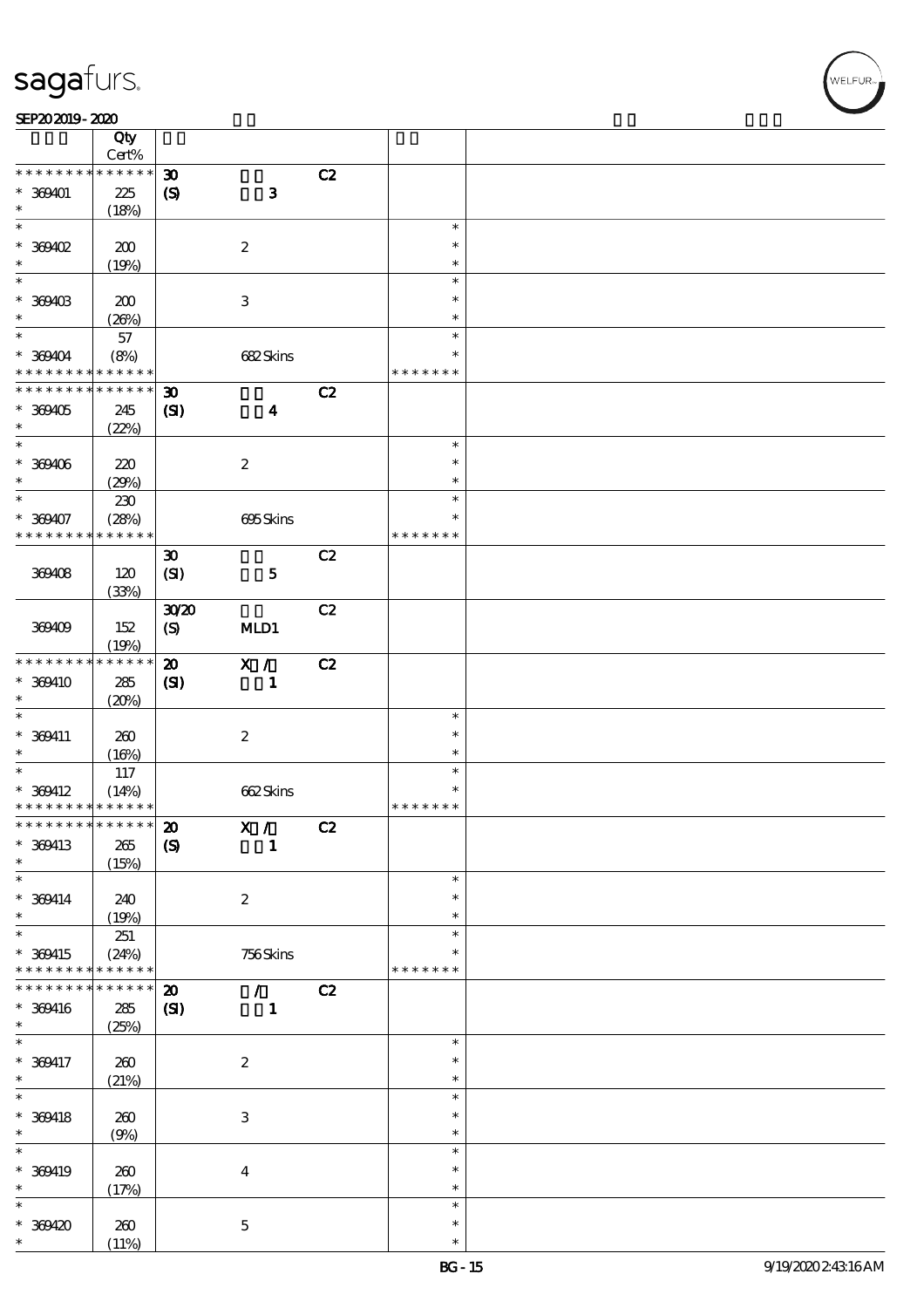### SEP202019-2020

|                          | Qty<br>$Cert\%$    |                             |                                                     |    |               |  |
|--------------------------|--------------------|-----------------------------|-----------------------------------------------------|----|---------------|--|
| $\ast$                   |                    |                             |                                                     |    | $\ast$        |  |
|                          |                    | $\pmb{\mathcal{D}}$         | $\mathcal{L}$                                       | C2 | $\ast$        |  |
| $* 300421$               | 260                | (SI)                        | $\mathbf{1}$                                        |    |               |  |
| $\ast$                   | (11%)              |                             |                                                     |    | $\ast$        |  |
| $\overline{\ast}$        |                    |                             |                                                     |    | $\ast$        |  |
| $* 300422$               | 260                |                             | $\boldsymbol{\tau}$                                 |    | $\ast$        |  |
| $\ast$                   | (19%)              |                             |                                                     |    | $\ast$        |  |
| $\overline{\ast}$        | $\boldsymbol{\pi}$ |                             |                                                     |    | $\ast$        |  |
| $* 309423$               | (17%)              |                             | 1915Skins                                           |    | $\ast$        |  |
| * * * * * * * *          | * * * * * *        |                             |                                                     |    | * * * * * * * |  |
| * * * * * * * *          | * * * * * *        | $\boldsymbol{\mathfrak{D}}$ | $\mathcal{T}$                                       | C2 |               |  |
| $* 309424$               | $265\,$            | $\boldsymbol{\mathrm{(S)}}$ | $\mathbf{1}$                                        |    |               |  |
| $\ast$                   |                    |                             |                                                     |    |               |  |
| $\overline{\phantom{0}}$ | (24%)              |                             |                                                     |    | $\ast$        |  |
|                          |                    |                             |                                                     |    |               |  |
| $* 30425$                | 240                |                             | $\boldsymbol{2}$                                    |    | $\ast$        |  |
| $\ast$                   | (32%)              |                             |                                                     |    | $\ast$        |  |
| $*$                      |                    |                             |                                                     |    | $\ast$        |  |
| * 369426                 | 240                |                             | $\ensuremath{\mathbf{3}}$                           |    | $\ast$        |  |
| $\ast$                   | (32%)              |                             |                                                     |    | $\ast$        |  |
| $\ast$                   |                    |                             |                                                     |    | $\ast$        |  |
| $* 300427$               | 240                |                             | $\boldsymbol{4}$                                    |    | $\ast$        |  |
| $\ast$                   | (20%)              |                             |                                                     |    | $\ast$        |  |
| $\overline{\ast}$        |                    |                             |                                                     |    | $\ast$        |  |
| $* 309428$               | 240                |                             | $\mathbf 5$                                         |    | $\ast$        |  |
| $\ast$                   |                    |                             |                                                     |    | $\ast$        |  |
| $\ast$                   | (22%)              |                             |                                                     |    |               |  |
|                          |                    |                             |                                                     |    | $\ast$        |  |
| $* 309429$               | 240                |                             | $\boldsymbol{6}$                                    |    | $\ast$        |  |
| $\ast$                   | (25%)              |                             |                                                     |    | $\ast$        |  |
| $\ast$                   |                    |                             |                                                     |    | $\ast$        |  |
| $* 300430$               | 240                |                             | $\boldsymbol{\tau}$                                 |    | $\ast$        |  |
| $\ast$                   | (23%)              |                             |                                                     |    | $\ast$        |  |
| $\ast$                   |                    |                             |                                                     |    | $\ast$        |  |
| $* 369431$               | 240                |                             | ${\bf 8}$                                           |    | $\ast$        |  |
| $\ast$                   | (20%)              |                             |                                                     |    | $\ast$        |  |
| $\ast$                   |                    |                             |                                                     |    | $\ast$        |  |
| $* 300432$               | 240                |                             | $9$                                                 |    | $\ast$        |  |
| $\ast$                   |                    |                             |                                                     |    | $\ast$        |  |
| $\ast$                   | (21%)              |                             |                                                     |    | $\ast$        |  |
|                          |                    |                             |                                                     |    |               |  |
| * 369433                 | 240                |                             | $10\,$                                              |    | $\ast$        |  |
| $\ast$                   | (11%)              |                             |                                                     |    | $\ast$        |  |
| $\ast$                   |                    |                             |                                                     |    | $\ast$        |  |
| $* 300434$               | 240                |                             | 11                                                  |    | $\ast$        |  |
| $\ast$                   | (11%)              |                             |                                                     |    | $\ast$        |  |
| $\ast$                   | 270                |                             |                                                     |    | $\ast$        |  |
| $* 309435$               | (23%)              |                             | 2935Skins                                           |    | *             |  |
| * * * * * * * *          | * * * * * *        |                             |                                                     |    | * * * * * * * |  |
| * * * * * * * *          | * * * * * *        | $\boldsymbol{\mathbf{z}}$   | X / ZX                                              | C2 |               |  |
| * 369436                 | 285                | (S)                         | $\mathbf{1}$                                        |    |               |  |
| $\ast$                   |                    |                             |                                                     |    |               |  |
| $\ast$                   | (17%)              |                             |                                                     |    | $\ast$        |  |
|                          | 182                |                             |                                                     |    | $\ast$        |  |
| $* 309437$               | (5%)               |                             | 467Skins                                            |    |               |  |
| * * * * * * * *          | * * * * * *        |                             |                                                     |    | * * * * * * * |  |
| * * * * * * * *          | $* * * * * * *$    | $\boldsymbol{\mathfrak{D}}$ | $\boldsymbol{X}$ / $\boldsymbol{Z}\!\boldsymbol{X}$ | C2 |               |  |
| * 369438                 | 265                | $\boldsymbol{\mathrm{(S)}}$ | $\mathbf{1}$                                        |    |               |  |
| $\ast$                   | (16%)              |                             |                                                     |    |               |  |
| $\ast$                   |                    |                             |                                                     |    | $\ast$        |  |
| $* 309439$               | 240                |                             | $\boldsymbol{2}$                                    |    | $\ast$        |  |
| $\ast$                   | (14%)              |                             |                                                     |    | $\ast$        |  |
| $\ast$                   |                    |                             |                                                     |    | $\ast$        |  |
| $* 36940$                | 240                |                             | 3                                                   |    | $\ast$        |  |
| $\ast$                   | (16%)              |                             |                                                     |    | $\ast$        |  |
|                          |                    |                             |                                                     |    |               |  |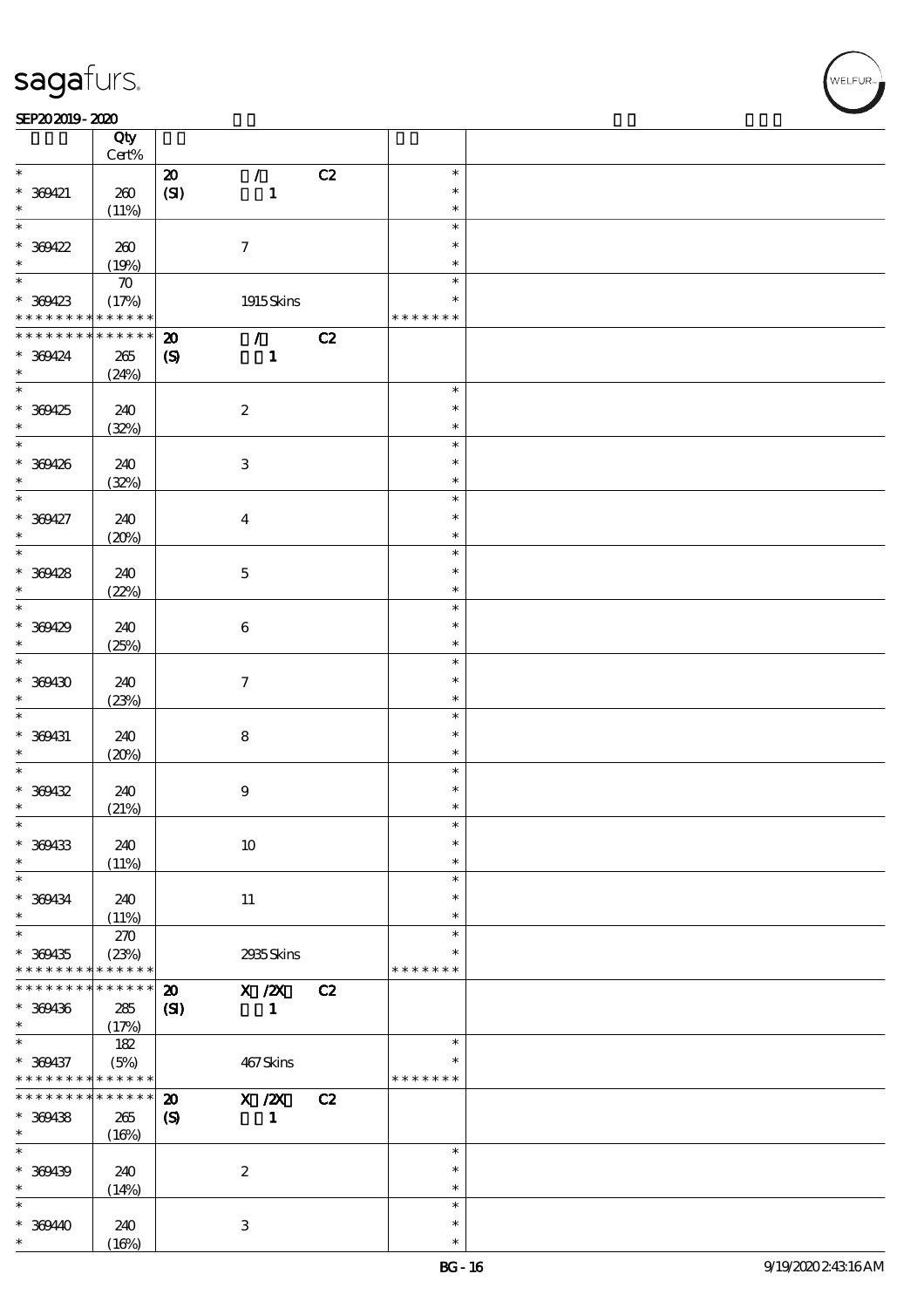### SEP202019-2020

|                               | Qty                  |                             |                           |                              |                         |  |
|-------------------------------|----------------------|-----------------------------|---------------------------|------------------------------|-------------------------|--|
|                               | Cert%                |                             |                           |                              |                         |  |
| $\ast$                        | 154                  | $\boldsymbol{\mathsf{20}}$  | $X$ / $ZX$                | C2                           | $\ast$                  |  |
| $* 369441$<br>* * * * * * * * | (14%)<br>* * * * * * | $\boldsymbol{S}$            | $\mathbf{1}$              |                              | $\ast$<br>* * * * * * * |  |
| * * * * * * * *               | * * * * * *          | $\boldsymbol{\mathfrak{D}}$ | X /                       | C2                           |                         |  |
| $* 36942$                     | 285                  | (S)                         | $\mathbf{1}$              | <b>LNAP</b>                  |                         |  |
| $\ast$                        | (15%)                |                             |                           |                              |                         |  |
| $\ast$                        | 100                  |                             |                           |                              | $\ast$                  |  |
| $* 36943$                     | (19%)                |                             | 385Skins                  |                              | ∗                       |  |
| * * * * * * * * * * * * * *   |                      |                             |                           |                              | * * * * * * *           |  |
|                               |                      | $\boldsymbol{\mathfrak{D}}$ | X /                       | C2                           |                         |  |
| 369444                        | 217                  | $\boldsymbol{S}$            | $\mathbf{1}$              | <b>LNAP</b>                  |                         |  |
|                               | (12%)                |                             |                           |                              |                         |  |
| * * * * * * * *               | * * * * * *          | $\boldsymbol{\mathfrak{D}}$ | $\mathcal{L}$             | C2                           |                         |  |
| $* 36945$                     | 285                  | (S)                         | $\mathbf{1}$              | <b>INAP</b>                  |                         |  |
| $\ast$                        | (11%)                |                             |                           |                              |                         |  |
| $\ast$                        |                      |                             |                           |                              | $\ast$                  |  |
| $* 300446$                    | 260                  |                             | $\boldsymbol{z}$          |                              | $\ast$                  |  |
| $\ast$                        | (18%)                |                             |                           |                              | $\ast$                  |  |
| $\ast$                        | 269                  |                             |                           |                              | $\ast$                  |  |
| $* 369447$                    | (13%)                |                             | 814Skins                  |                              | $\ast$                  |  |
| * * * * * * * *               | * * * * * *          |                             |                           |                              | * * * * * * *           |  |
| * * * * * * * *               | * * * * * *          | $\boldsymbol{\mathbf{z}}$   | $\mathcal{F}$             | C2                           |                         |  |
| $* 36948$                     | 265                  | $\boldsymbol{\mathcal{S}}$  | $\mathbf{1}$              | <b>INAP</b>                  |                         |  |
| $\ast$                        | (16%)                |                             |                           |                              |                         |  |
| $\ast$                        |                      |                             |                           |                              | $\ast$                  |  |
| $* 30040$<br>$\ast$           | 240                  |                             | $\boldsymbol{z}$          |                              | $\ast$<br>$\ast$        |  |
| $\ast$                        | (15%)                |                             |                           |                              | $\ast$                  |  |
|                               | 139                  |                             |                           |                              | ∗                       |  |
| $*369450$<br>* * * * * * * *  | (19%)<br>* * * * * * |                             | 644Skins                  |                              | * * * * * * *           |  |
|                               |                      | $\boldsymbol{\mathfrak{D}}$ | $X$ / $ZX$                | C2                           |                         |  |
| 369451                        | 152                  | (SI)                        | $\mathbf{1}$              | <b>LNAP</b>                  |                         |  |
|                               | (9%)                 |                             |                           |                              |                         |  |
|                               |                      | $\boldsymbol{\mathbf{z}}$   | $X$ / $ZX$                | C2                           |                         |  |
| 369452                        | 106                  | $\boldsymbol{S}$            | $\mathbf{1}$              | $\ensuremath{\mathbf{INAP}}$ |                         |  |
|                               | (12%)                |                             |                           |                              |                         |  |
|                               |                      | $\pmb{x}$                   | X /                       | C2                           |                         |  |
| 369453                        | 244                  | (SI)                        | $\boldsymbol{2}$          |                              |                         |  |
|                               | (20%)                |                             |                           |                              |                         |  |
|                               |                      | $\boldsymbol{\mathfrak{D}}$ | X / C                     | C2                           |                         |  |
| 369454                        | 267                  | $\boldsymbol{S}$            | $\pmb{2}$                 |                              |                         |  |
| * * * * * * * *               | (19%)<br>* * * * * * |                             |                           |                              |                         |  |
| $* 309455$                    | 285                  | $\boldsymbol{\mathfrak{D}}$ | $\mathcal{L}$             | C2                           |                         |  |
| $\ast$                        | (18%)                | $\mathbf{S}$                | $\boldsymbol{z}$          |                              |                         |  |
| $\ast$                        |                      |                             |                           |                              | $\ast$                  |  |
| $* 309456$                    | 260                  |                             | $\boldsymbol{z}$          |                              | $\ast$                  |  |
| $\ast$                        | (21%)                |                             |                           |                              | $\ast$                  |  |
| $\ast$                        |                      |                             |                           |                              | $\ast$                  |  |
| $* 369457$                    | 260                  |                             | $\ensuremath{\mathsf{3}}$ |                              | $\ast$                  |  |
| $\ast$                        | (12%)                |                             |                           |                              | $\ast$                  |  |
| $\ast$                        | 73                   |                             |                           |                              | $\ast$                  |  |
| $* 369458$                    | (12%)                |                             | 878Skins                  |                              | ∗                       |  |
| * * * * * * * *               | * * * * * *          |                             |                           |                              | * * * * * * *           |  |
| * * * * * * * *               | * * * * * *          | $\boldsymbol{\mathbf{z}}$   | $\mathcal{T}$             | C2                           |                         |  |
| $* 369459$                    | 265                  | $\boldsymbol{\mathrm{(S)}}$ | $\boldsymbol{z}$          |                              |                         |  |
| $\ast$                        | (20%)                |                             |                           |                              |                         |  |
| $\ast$                        |                      |                             |                           |                              | $\ast$                  |  |
| $* 369400$<br>$\ast$          | 240                  |                             | $\boldsymbol{2}$          |                              | $\ast$<br>$\ast$        |  |
|                               | (20%)                |                             |                           |                              |                         |  |

,<br>WELFUR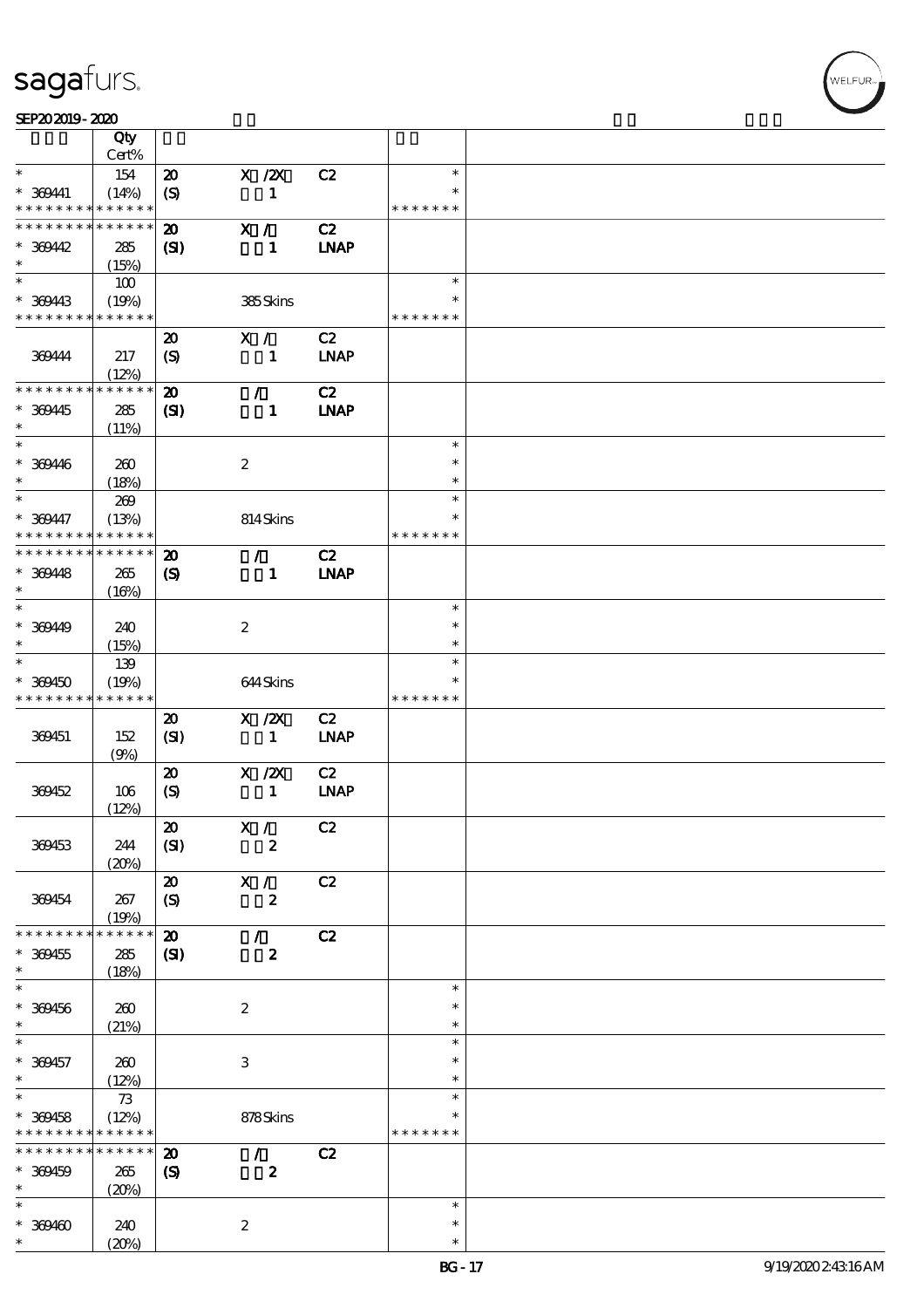### SEP202019-2020 UNIVERSITY OF THE SEPERATOR SEPERATOR SEPERATOR SEPERATOR SEPERATOR SEPERATOR SEPERATOR SEPERATOR SEP

|                   | Qty         |                             |                  |             |                  |  |
|-------------------|-------------|-----------------------------|------------------|-------------|------------------|--|
| $\ast$            | Cert%       |                             |                  |             |                  |  |
|                   |             | $\boldsymbol{\mathbf{z}}$   | $\mathcal{L}$    | C2          | $\ast$           |  |
| $* 369461$        | 240         | $\boldsymbol{S}$            | $\pmb{2}$        |             | $\ast$           |  |
| $\ast$            | (23%)       |                             |                  |             | $\ast$           |  |
| $\ast$            | 253         |                             |                  |             | $\ast$           |  |
| $* 309462$        | (28%)       |                             | 998Skins         |             | $\ast$           |  |
| * * * * * * * *   | * * * * * * |                             |                  |             | * * * * * * *    |  |
| * * * * * * *     | * * * * * * | $\boldsymbol{\mathbf{z}}$   | $X \, /ZX$       | C2          |                  |  |
| $* 369463$        | 285         | $\mathbf{C}$                | $\boldsymbol{z}$ |             |                  |  |
| $\ast$            | (17%)       |                             |                  |             |                  |  |
| $\overline{\ast}$ | 67          |                             |                  |             | $\ast$           |  |
| $* 369464$        | (13%)       |                             | 352Skins         |             | $\ast$           |  |
| * * * * * * * *   | * * * * * * |                             |                  |             | * * * * * * *    |  |
| * * * * * * * *   | * * * * * * | $\boldsymbol{\mathbf{z}}$   | $X$ / $ZX$       | C2          |                  |  |
| $* 309465$        | 265         | $\boldsymbol{\mathcal{S}}$  | $\boldsymbol{z}$ |             |                  |  |
| $\ast$            | (20%)       |                             |                  |             |                  |  |
| $\ast$            | 94          |                             |                  |             | $\ast$           |  |
| $* 309406$        | (10%)       |                             | 359Skins         |             | $\ast$           |  |
| * * * * * * * *   | * * * * * * |                             |                  |             | * * * * * * *    |  |
|                   |             | $\boldsymbol{\mathsf{20}}$  | X /              | C2          |                  |  |
| 369467            | 102         | (SI)                        | $\boldsymbol{2}$ | <b>LNAP</b> |                  |  |
|                   | (18%)       |                             |                  |             |                  |  |
|                   |             | $\boldsymbol{\mathsf{20}}$  | $\mathcal{L}$    | C2          |                  |  |
| 369468            | 305         | (SI)                        | $\boldsymbol{z}$ | <b>LNAP</b> |                  |  |
|                   | (14%)       |                             |                  |             |                  |  |
|                   |             | $\boldsymbol{\mathbf{z}}$   |                  | C2          |                  |  |
| 369469            | 191         | $\boldsymbol{S}$            | $\boldsymbol{z}$ | <b>LNAP</b> |                  |  |
|                   | (23%)       |                             |                  |             |                  |  |
| * * * * * * * *   | * * * * * * | $\boldsymbol{\mathbf{z}}$   |                  | C2          |                  |  |
| $* 369470$        | 285         | $\mathbf{S}$                | $\mathbf{3}$     |             |                  |  |
| $\ast$            | (20%)       |                             |                  |             |                  |  |
| $\ast$            | 184         |                             |                  |             | $\ast$           |  |
| $* 309471$        | (22%)       |                             | 469Skins         |             | $\ast$           |  |
| * * * * * * * *   | * * * * * * |                             |                  |             | * * * * * * *    |  |
| * * * * * * * *   | * * * * * * | $\boldsymbol{\mathbf{z}}$   |                  | C2          |                  |  |
| $* 369472$        | 265         | $\boldsymbol{\mathrm{(S)}}$ | $\mathbf{3}$     |             |                  |  |
| $\ast$            | (19%)       |                             |                  |             |                  |  |
| $\ast$            | 102         |                             |                  |             | $\ast$           |  |
| $* 309473$        | (24%)       |                             | 367Skins         |             | $\ast$           |  |
| * * * * * * * *   | * * * * * * |                             |                  |             | * * * * * * *    |  |
|                   |             | 3020                        |                  | C2          |                  |  |
| 369474            | 72          | (SI)                        | 3                | MLD1        |                  |  |
|                   | (2%)        |                             |                  |             |                  |  |
| * * * * * * *     | * * * * *   | $\boldsymbol{\mathfrak{D}}$ |                  | C2          |                  |  |
| $* 309475$        | 285         | $\mathbf{C}$                | $\boldsymbol{4}$ |             |                  |  |
| $\ast$            | (32%)       |                             |                  |             |                  |  |
| $\ast$            |             |                             |                  |             | $\ast$           |  |
| $* 309476$        | $200$       |                             | $\boldsymbol{2}$ |             | $\ast$           |  |
| $\ast$<br>$\ast$  | (27%)       |                             |                  |             | $\ast$<br>$\ast$ |  |
|                   |             |                             |                  |             |                  |  |
| $* 309477$        | 260         |                             | $\,3$            |             | $\ast$           |  |
| $\ast$<br>$\ast$  | (20%)       |                             |                  |             | $\ast$           |  |
|                   |             |                             |                  |             | $\ast$           |  |
| $* 309478$        | 260         |                             | $\boldsymbol{4}$ |             | $\ast$           |  |
| $\ast$            | (37%)       |                             |                  |             | $\ast$           |  |
| $\ast$            |             |                             |                  |             | $\ast$           |  |
| $* 309479$        | 260         |                             | $\bf 5$          |             | $\ast$           |  |
| $\ast$            | (54%)       |                             |                  |             | $\ast$           |  |
| $\ast$            | 90          |                             |                  |             | $\ast$           |  |
| $* 309480$        | (56%)       |                             | 1415Skins        |             | $\ast$           |  |
| * * * * * * *     | * * * * * * |                             |                  |             | * * * * * * *    |  |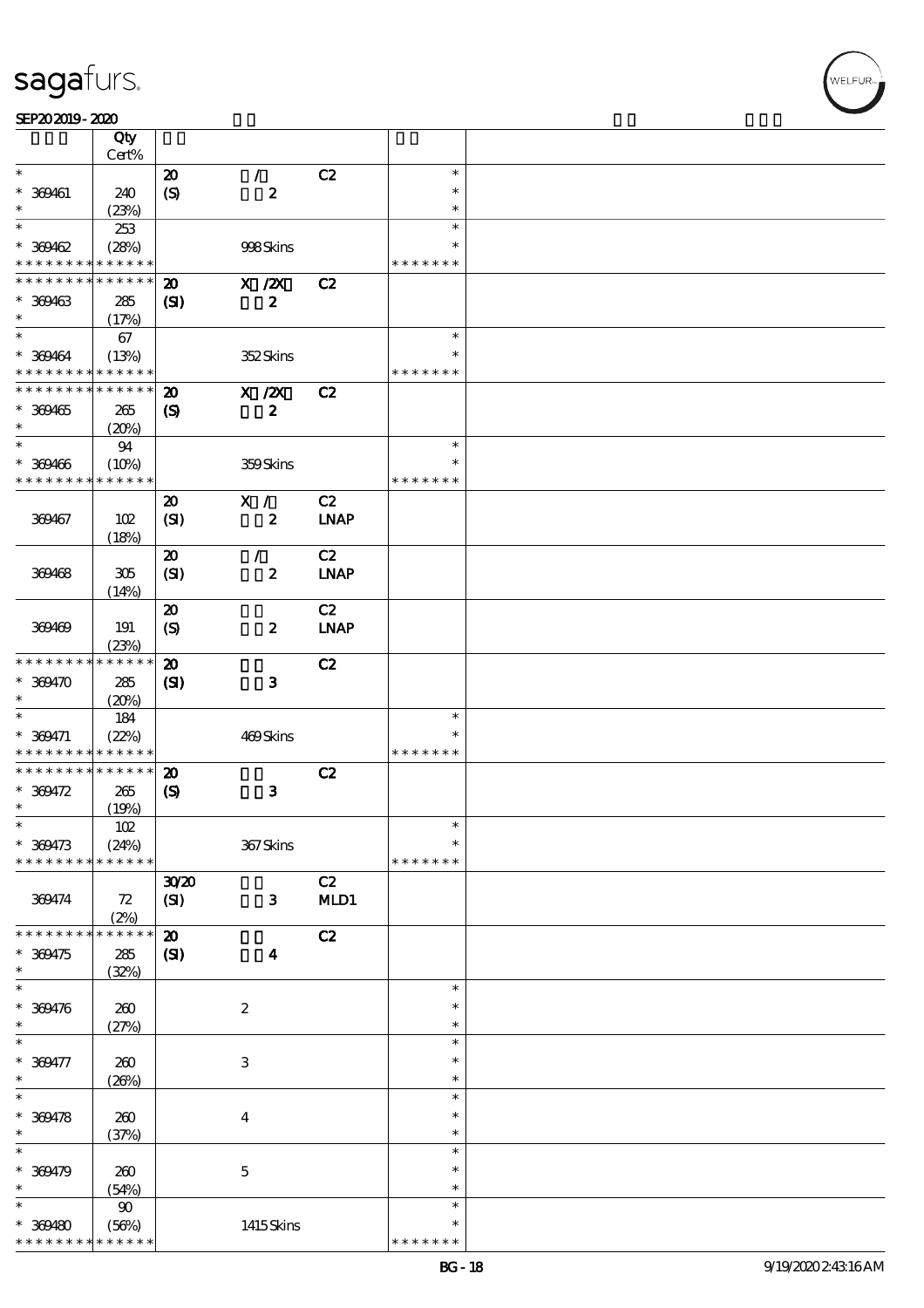|                                          | Qty                  |                            |                  |             |               |  |
|------------------------------------------|----------------------|----------------------------|------------------|-------------|---------------|--|
|                                          | Cert%<br>* * * * * * |                            |                  |             |               |  |
| * * * * * * * *                          |                      | $\mathbf{O}$               | X /              | C2          |               |  |
| $* 369481$                               | $305\,$              | (SI)                       | $\mathbf{1}$     |             |               |  |
| $\ast$                                   | (14%)                |                            |                  |             |               |  |
| $\ast$                                   | 74                   |                            |                  |             | $\ast$        |  |
| $*309482$                                | (20%)                |                            | 379Skins         |             | $\ast$        |  |
| * * * * * * * * <mark>* * * * * *</mark> |                      |                            |                  |             | * * * * * * * |  |
| * * * * * * * *                          | * * * * * *          | $\mathbf{o}$               | X /              | C2          |               |  |
| $* 309483$                               | 285                  | $\boldsymbol{\mathcal{S}}$ | 1                |             |               |  |
| $\ast$                                   | (24%)                |                            |                  |             |               |  |
| $\ast$                                   |                      |                            |                  |             | $\ast$        |  |
|                                          |                      |                            |                  |             |               |  |
| $* 369484$                               | 260                  |                            | $\boldsymbol{2}$ |             | $\ast$        |  |
| $\ast$                                   | (18%)                |                            |                  |             | $\ast$        |  |
| $\overline{\ast}$                        | 56                   |                            |                  |             | $\ast$        |  |
| $* 309485$                               | (23%)                |                            | 601 Skins        |             | $\ast$        |  |
| * * * * * * * *                          | * * * * * *          |                            |                  |             | * * * * * * * |  |
| * * * * * * * *                          | * * * * * *          | $\mathbf{o}$               | $\mathcal{L}$    | C2          |               |  |
| $* 369486$                               | 305                  | (S)                        | $\mathbf{1}$     |             |               |  |
| $\ast$                                   |                      |                            |                  |             |               |  |
| $\ast$                                   | (11%)                |                            |                  |             | $\ast$        |  |
|                                          |                      |                            |                  |             |               |  |
| $* 369487$                               | 280                  |                            | $\boldsymbol{2}$ |             | $\ast$        |  |
| $\ast$                                   | (10%)                |                            |                  |             | $\ast$        |  |
| $\ast$                                   |                      |                            |                  |             | $\ast$        |  |
| $* 309488$                               | 280                  |                            | $\,3$            |             | $\ast$        |  |
| $\ast$                                   | (11%)                |                            |                  |             | $\ast$        |  |
| $\ast$                                   | 131                  |                            |                  |             | $\ast$        |  |
| $* 309489$                               | (13%)                |                            | 996Skins         |             | $\ast$        |  |
| * * * * * * * *                          | * * * * * *          |                            |                  |             | * * * * * * * |  |
| * * * * * * * *                          | * * * * * *          |                            |                  |             |               |  |
|                                          |                      | $\mathbf 0$                | $\mathcal{L}$    | C2          |               |  |
| $* 369490$                               | 285                  | $\boldsymbol{S}$           | $\mathbf{1}$     |             |               |  |
| $\ast$                                   | (29%)                |                            |                  |             |               |  |
| $\ast$                                   |                      |                            |                  |             | $\ast$        |  |
| $* 369491$                               | 260                  |                            | $\boldsymbol{2}$ |             | $\ast$        |  |
| $\ast$                                   | (18%)                |                            |                  |             | $\ast$        |  |
| $\ast$                                   |                      |                            |                  |             | $\ast$        |  |
| $* 369492$                               | 260                  |                            | $\,3$            |             | $\ast$        |  |
| $\ast$                                   | (13%)                |                            |                  |             | $\ast$        |  |
| $\ast$                                   |                      |                            |                  |             | $\ast$        |  |
| $* 309493$                               | 260                  |                            | $\boldsymbol{4}$ |             | $\ast$        |  |
| $\ast$                                   |                      |                            |                  |             | $\ast$        |  |
| $\ast$                                   | (17%)                |                            |                  |             | $\ast$        |  |
|                                          |                      |                            |                  |             |               |  |
| $* 369494$                               | 260                  |                            | $\mathbf{5}$     |             | $\ast$        |  |
| $\ast$                                   | (20%)                |                            |                  |             | $\ast$        |  |
| $\ast$                                   | 179                  |                            |                  |             | $\ast$        |  |
| $* 369495$                               | (31%)                |                            | 1504Skins        |             | ∗             |  |
| * * * * * * * *                          | * * * * * *          |                            |                  |             | * * * * * * * |  |
|                                          |                      | $\mathbf{O}$               | $X$ / $ZX$       | C2          |               |  |
| 369496                                   | 216                  | (SI)                       | $\mathbf{1}$     |             |               |  |
|                                          | (9%)                 |                            |                  |             |               |  |
| * * * * * * * *                          | * * * * * *          | $\mathbf{o}$               | X / ZX           | C2          |               |  |
|                                          |                      |                            |                  |             |               |  |
| $* 369497$<br>$\ast$                     | $285\,$              | $\boldsymbol{\mathcal{S}}$ | $\mathbf{1}$     |             |               |  |
| $\overline{\ast}$                        | (16%)                |                            |                  |             |               |  |
|                                          | 56                   |                            |                  |             | $\ast$        |  |
| $* 309498$                               | (25%)                |                            | 341 Skins        |             | $\ast$        |  |
| * * * * * * * * * * * * * *              |                      |                            |                  |             | * * * * * * * |  |
|                                          |                      | $\mathbf{o}$               | X /              | C2          |               |  |
| 369499                                   | 104                  | (SI)                       | $\mathbf{1}$     | <b>LNAP</b> |               |  |
|                                          | (36%)                |                            |                  |             |               |  |
|                                          |                      | $\mathbf{o}$               | X /              | C2          |               |  |
| 366600                                   | 194                  | $\boldsymbol{S}$           | $\mathbf{1}$     | <b>LNAP</b> |               |  |
|                                          | (20%)                |                            |                  |             |               |  |
|                                          |                      |                            |                  |             |               |  |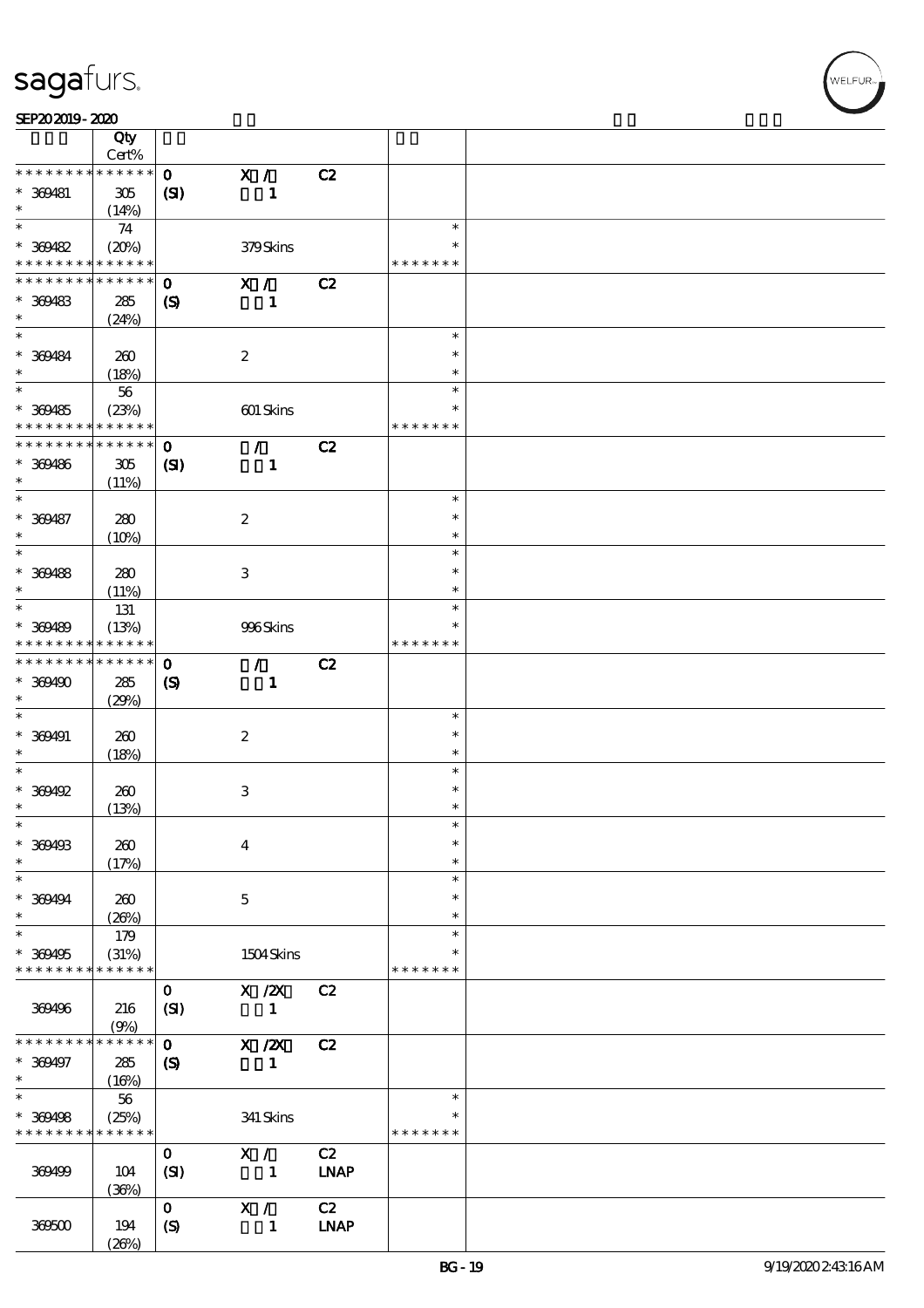$\top$ 

### SEP202019-2020 UNIVERSITY OF THE SEPERATOR SEPERATOR SEPERATOR SEPERATOR SEPERATOR SEPERATOR SEPERATOR SEPERATOR SEP

|                                  | Qty<br>$Cert\%$      |                            |                               |                   |                            |  |
|----------------------------------|----------------------|----------------------------|-------------------------------|-------------------|----------------------------|--|
|                                  |                      |                            |                               |                   |                            |  |
| 369501                           | 235<br>(16%)         | $\mathbf{O}$<br>(SI)       | $\mathcal{L}$<br>$\mathbf{1}$ | C2<br><b>LNAP</b> |                            |  |
| * * * * * * * *                  | * * * * * *          | $\mathbf{o}$               |                               |                   |                            |  |
| $*36662$<br>$\ast$               | 285<br>(23%)         | $\boldsymbol{\mathcal{S}}$ | $\mathcal{L}$<br>$\mathbf{1}$ | C2<br><b>LNAP</b> |                            |  |
| $*$<br>$*$ 369503                | 114<br>(21%)         |                            | 399Skins                      |                   | $\ast$                     |  |
| * * * * * * * * * * * * * *      |                      |                            |                               |                   | * * * * * * *              |  |
| 369504                           | 169<br>(17%)         | $\mathbf{O}$<br>(SI)       | X /<br>$\boldsymbol{z}$       | C2                |                            |  |
| * * * * * * * *                  | * * * * * *          | $\mathbf{O}$               | $\mathcal{L}$                 | C2                |                            |  |
| $^\ast$ 369505<br>$\ast$         | 305<br>(14%)         | (S)                        | $\boldsymbol{z}$              |                   |                            |  |
| $*$                              | 142                  |                            |                               |                   | $\ast$                     |  |
| $^\ast$ 36666<br>* * * * * * * * | (9%)<br>* * * * * *  |                            | 447Skins                      |                   | $\ast$<br>* * * * * * *    |  |
|                                  |                      | $\mathbf{O}$               | $X$ / $ZX$                    | C2                |                            |  |
| 36607                            | 110<br>(9%)          | (SI)                       | $\boldsymbol{z}$              |                   |                            |  |
|                                  |                      | $\mathbf{o}$               |                               | C2                |                            |  |
| 366608                           | 213<br>(18%)         | (S)                        | $\boldsymbol{z}$              |                   |                            |  |
| 36609                            | 231<br>(22%)         | $\mathbf{O}$<br>(SI)       | $\boldsymbol{z}$              | C2<br><b>INAP</b> |                            |  |
|                                  |                      | $\mathbf{O}$               |                               | C2                |                            |  |
| 366510                           | 153<br>(10%)         | (SI)                       | $\mathbf{3}$                  |                   |                            |  |
|                                  |                      | $\mathbf{o}$               |                               | C2                |                            |  |
| 366511                           | 152<br>(21%)         | $\boldsymbol{S}$           | $\mathbf{3}$                  |                   |                            |  |
| * * * * * * * *                  | * * * * * *          | $\mathbf{o}$               |                               | C2                |                            |  |
| $* 360512$<br>$\ast$             | $305\,$<br>(30%)     | (S)                        | $\overline{\mathbf{4}}$       |                   |                            |  |
| $\ast$                           |                      |                            |                               |                   | $\ast$                     |  |
| $* 366513$<br>$\ast$<br>$\ast$   | 280<br>(36%)         |                            | $\boldsymbol{2}$              |                   | $\ast$<br>$\ast$<br>$\ast$ |  |
|                                  | $\boldsymbol{\pi}$   |                            |                               |                   |                            |  |
| $* 366514$<br>* * * * * * * *    | (45%)<br>* * * * * * | 200                        | 655Skins                      | C2                | ∗<br>* * * * * * *         |  |
| 366515                           | 217<br>(25%)         | (SI)                       | ${\bf 5}$                     |                   |                            |  |
| * * * * * * *                    | * * * * * *          | $\omega\omega$             |                               | C2                |                            |  |
| $* 360516$                       | $185\,$              | Ш                          |                               |                   |                            |  |
| $\ast$                           | (8%)                 |                            |                               |                   |                            |  |
| $\ast$                           |                      |                            |                               |                   | $\ast$                     |  |
| $* 360517$<br>$\ast$             | 160<br>(7%)          |                            | $\boldsymbol{2}$              |                   | $\ast$<br>$\ast$           |  |
| $\ast$                           | 106                  |                            |                               |                   | $\ast$                     |  |
| $* 366518$<br>* * * * * * * *    | (9%)<br>* * * * * *  |                            | 451 Skins                     |                   | ∗<br>* * * * * * *         |  |
|                                  |                      | $\omega$ 50                |                               | C2                |                            |  |
| 369519                           | 167<br>(18%)         | Ш                          | $\boldsymbol{z}$              |                   |                            |  |
| * * * * *                        | * * * * * *          | $\boldsymbol{\omega}$      |                               | C2                |                            |  |
| $*300520$<br>$\ast$              | 225<br>(7%)          | Ш                          |                               |                   |                            |  |

 $\top$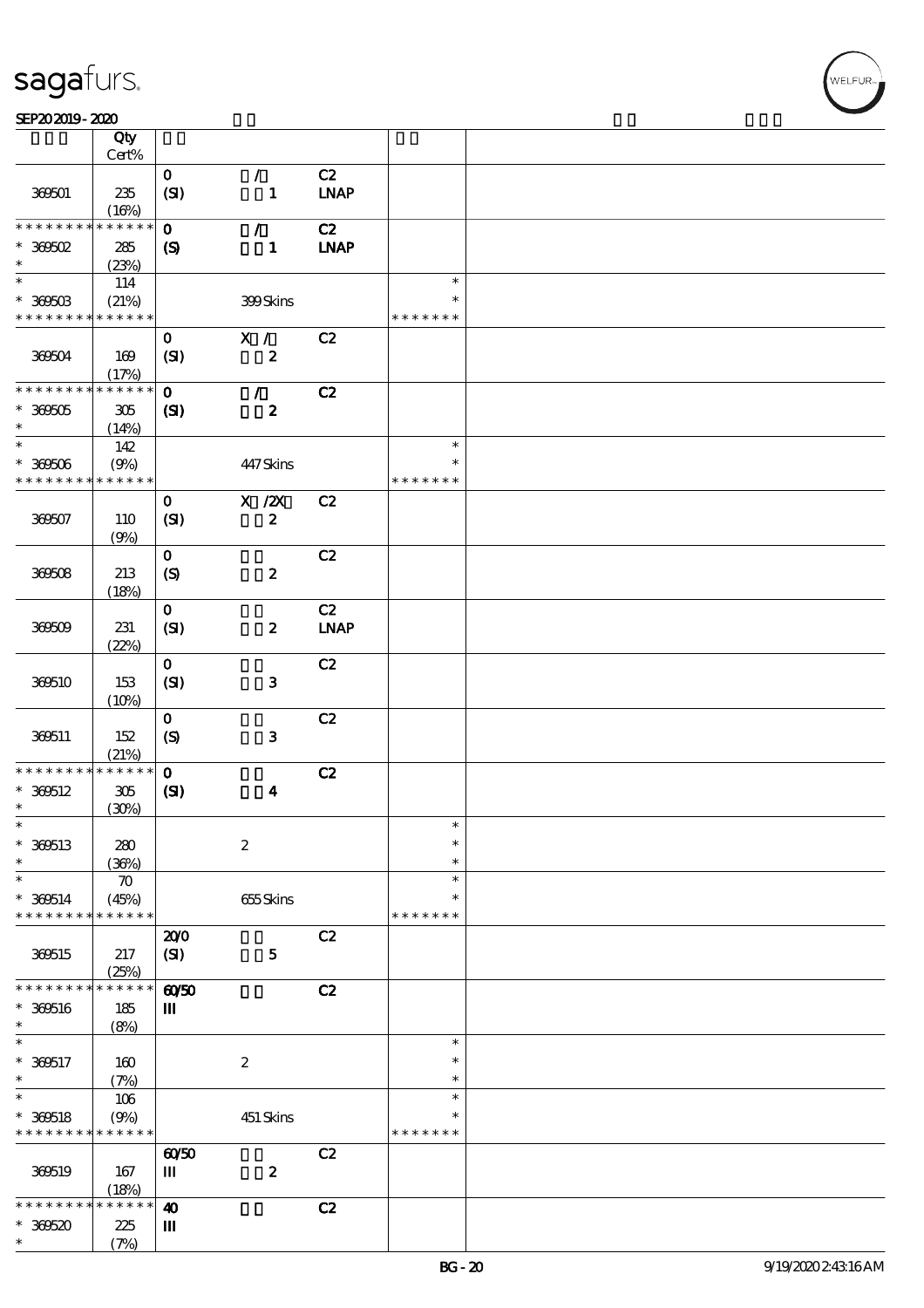| SEP202019-2020<br>_____<br>---------- |
|---------------------------------------|
|---------------------------------------|

|                             | Qty<br>Cert%               |                                       |                  |    |               |  |
|-----------------------------|----------------------------|---------------------------------------|------------------|----|---------------|--|
| $\ast$                      |                            | $\boldsymbol{\omega}$                 |                  | C2 | $\ast$        |  |
| $* 360521$                  | 200                        | $\mathbf{m}$                          |                  |    | $\ast$        |  |
| $\ast$                      | (9%)                       |                                       |                  |    | $\ast$        |  |
| $\ast$                      | 144                        |                                       |                  |    | $\ast$        |  |
| $* 300522$                  | (4%)                       |                                       | 569Skins         |    | $\ast$        |  |
| * * * * * * * *             | $* * * * * * *$            |                                       |                  |    | * * * * * * * |  |
| * * * * * * *               | $\ast\ast\ast\ast\ast\ast$ | $\boldsymbol{\omega}$                 |                  | C2 |               |  |
| $* 300523$                  | 225                        | Ш                                     | $\boldsymbol{z}$ |    |               |  |
| $\ast$                      | (13%)                      |                                       |                  |    |               |  |
| $\ast$                      | ${\bf 3\!}$                |                                       |                  |    | $\ast$        |  |
| $* 300524$                  | $(\Theta)$                 |                                       | 257Skins         |    | $\ast$        |  |
| * * * * * * * * * * * * * * |                            |                                       |                  |    | * * * * * * * |  |
|                             |                            | 5040                                  |                  | C2 |               |  |
| 366525                      | 95                         | $\rm I\hspace{-.1em}I\hspace{-.1em}I$ | $\boldsymbol{4}$ |    |               |  |
|                             | (11%)                      |                                       |                  |    |               |  |
| * * * * * * * *             | $******$                   | $\boldsymbol{\mathfrak{D}}$           |                  | C2 |               |  |
| $* 300526$                  | 245                        | Ш                                     |                  |    |               |  |
| $\ast$                      | (10%)                      |                                       |                  |    |               |  |
| $\ast$                      |                            |                                       |                  |    | $\ast$        |  |
| $* 300527$                  | 220                        |                                       | $\boldsymbol{2}$ |    | $\ast$        |  |
| $\ast$                      | (17%)                      |                                       |                  |    | $\ast$        |  |
| $\ast$                      |                            |                                       |                  |    | $\ast$        |  |
| $* 300528$                  | 220                        |                                       | 3                |    | $\ast$        |  |
| $\ast$                      | (15%)                      |                                       |                  |    | $\ast$        |  |
| $\ast$                      |                            |                                       |                  |    | $\ast$        |  |
| $* 300529$                  | 220                        |                                       | $\bf{4}$         |    | $\ast$        |  |
| $\ast$                      | (13%)                      |                                       |                  |    | $\ast$        |  |
| $\ast$                      |                            |                                       |                  |    | $\ast$        |  |
| $* 300530$                  | 230                        |                                       | $\mathbf 5$      |    | $\ast$        |  |
| $\ast$                      | (14%)                      |                                       |                  |    | $\ast$        |  |
| $\ast$                      | $5\!3$                     |                                       |                  |    | $\ast$        |  |
| $* 366631$                  | (18%)                      |                                       | 1188Skins        |    | $\ast$        |  |
| * * * * * * * *             | * * * * * *                |                                       |                  |    | * * * * * * * |  |
| * * * * * * * * * * * * * * |                            | $\boldsymbol{\mathfrak{D}}$           |                  | C2 |               |  |
| $* 300532$<br>$\ast$        | 245                        | $\mathbf m$                           | $\boldsymbol{z}$ |    |               |  |
| $\ast$                      | (15%)<br>$222\,$           |                                       |                  |    | $\ast$        |  |
| $* 300533$                  | (16%)                      |                                       | 467Skins         |    | $\ast$        |  |
| * * * * * * * *             | * * * * * *                |                                       |                  |    | * * * * * * * |  |
|                             |                            | $\boldsymbol{\mathfrak{D}}$           |                  | C2 |               |  |
| 366534                      | 131                        | $\mathbf m$                           | $\boldsymbol{4}$ |    |               |  |
|                             | (10%)                      |                                       |                  |    |               |  |
|                             |                            | $\pmb{\mathcal{Z}}$                   |                  | C2 |               |  |
| 36635                       | $307\,$                    | $\mathbf m$                           |                  |    |               |  |
|                             | (17%)                      |                                       |                  |    |               |  |
|                             |                            | $\boldsymbol{\mathbf{z}}$             |                  | C2 |               |  |
| 366536                      | $205\,$                    | $\rm I\hspace{-.1em}I\hspace{-.1em}I$ | $\pmb{2}$        |    |               |  |
|                             | (12%)                      |                                       |                  |    |               |  |
|                             |                            | $\boldsymbol{\mathfrak{D}}$           |                  | C2 |               |  |
| 366537                      | $10B$                      | Ш                                     | $\boldsymbol{4}$ |    |               |  |
|                             | (17%)                      |                                       |                  |    |               |  |
|                             |                            | $\mathbf{o}$                          |                  | C2 |               |  |
| 36638                       | 282                        | $\mathbf{m}$                          |                  |    |               |  |
|                             | (21%)                      |                                       |                  |    |               |  |
|                             |                            | $\mathbf O$                           |                  | C2 |               |  |
| 339539                      | 258                        | $\rm I\hspace{-.1em}I\hspace{-.1em}I$ | $\pmb{2}$        |    |               |  |
|                             | (18%)                      |                                       |                  |    |               |  |
|                             |                            | $O$ <sup><math>\prime</math></sup>    |                  | C2 |               |  |
| 36640                       | 117                        | Ш                                     | $\boldsymbol{4}$ |    |               |  |
|                             | (14%)                      |                                       |                  |    |               |  |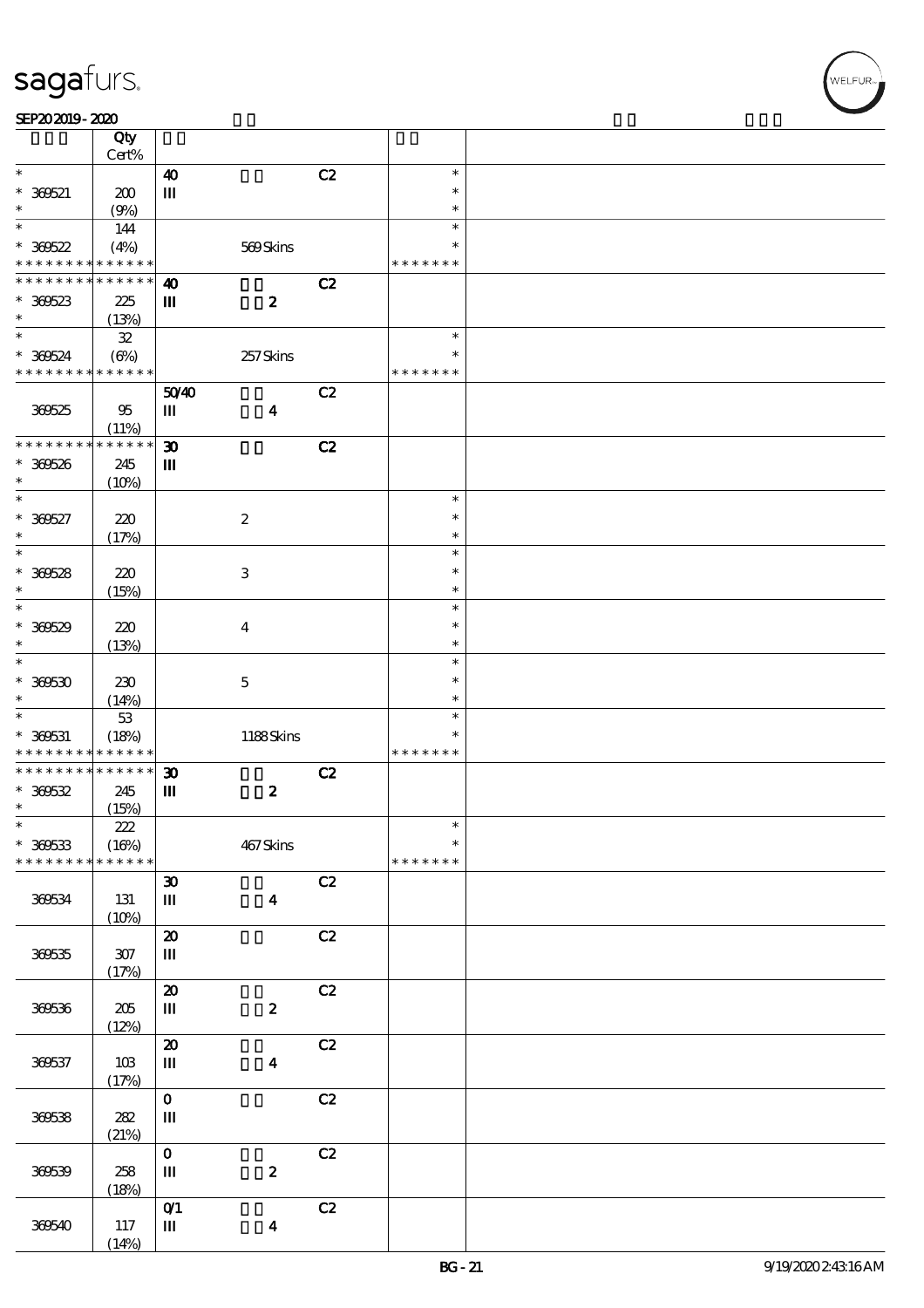┯

### SEP202019-2020 UNIVERSITY OF THE CONTROL OF THE CONTROL OF THE CONTROL OF THE CONTROL OF THE CONTROL OF THE CO

|                      | Qty<br>Cert%         |                            |                  |    |               |  |
|----------------------|----------------------|----------------------------|------------------|----|---------------|--|
|                      |                      | ${\bf 50}$                 | $\mathcal{L}$    | C2 |               |  |
| 369561               | 145                  |                            |                  |    |               |  |
|                      |                      | $\pmb{\in}$                |                  |    |               |  |
|                      | (23%)                |                            |                  |    |               |  |
|                      |                      | 50                         | $X$ / $ZX$       | C2 |               |  |
| 36662                | 144                  | (S)                        |                  |    |               |  |
|                      | (17%)                |                            |                  |    |               |  |
| * * * * * * *        | * * * * * *          | $\boldsymbol{\omega}$      | $\mathcal{L}$    | C2 |               |  |
| $* 300663$           | 205                  | $\mathbf{C}$               |                  |    |               |  |
| $\ast$               | (21%)                |                            |                  |    |               |  |
| $*$                  | 181                  |                            |                  |    | $\ast$        |  |
| $* 36664$            | (23%)                |                            | 386Skins         |    | $\ast$        |  |
| * * * * * * * *      | * * * * * *          |                            |                  |    | * * * * * * * |  |
| * * * * * * * *      | * * * * * *          | $\boldsymbol{\omega}$      | $X$ / $ZX$       | C2 |               |  |
| $* 300565$           | 205                  | $\mathbf{C}$               |                  |    |               |  |
| $\ast$               | (11%)                |                            |                  |    |               |  |
| $*$                  | 129                  |                            |                  |    | $\ast$        |  |
| $* 30000$            | (17%)                |                            | 334Skins         |    | $\ast$        |  |
| * * * * * * * *      | * * * * * *          |                            |                  |    | * * * * * * * |  |
|                      |                      | $\boldsymbol{\omega}$      |                  | C2 |               |  |
| 369567               | 174                  |                            | <b>WB1</b>       |    |               |  |
|                      |                      | (SI)                       |                  |    |               |  |
| * * * * * * * *      | (20%)<br>* * * * * * |                            |                  |    |               |  |
|                      |                      | $\boldsymbol{\omega}$      | $\mathcal{L}$    | C2 |               |  |
| $* 300568$           | 205                  | $\boldsymbol{\mathcal{S}}$ |                  |    |               |  |
| $\ast$               | (16%)                |                            |                  |    |               |  |
| $\ast$               |                      |                            |                  |    | $\ast$        |  |
| $* 30000$            | 180                  |                            | $\boldsymbol{2}$ |    | $\ast$        |  |
| $\ast$               | (10%)                |                            |                  |    | $\ast$        |  |
| $\ast$               |                      |                            |                  |    | $\ast$        |  |
| $* 300570$           | $180$                |                            | $\,3$            |    | $\ast$        |  |
| $\ast$               | (15%)                |                            |                  |    | $\ast$        |  |
| $\ast$               |                      |                            |                  |    | $\ast$        |  |
| $* 300571$           | 180                  |                            | $\bf{4}$         |    | $\ast$        |  |
| $\ast$               | (22%)                |                            |                  |    | $\ast$        |  |
| $\ast$               |                      |                            |                  |    | $\ast$        |  |
| $* 366572$           | 180                  |                            | $\mathbf 5$      |    | $\ast$        |  |
| $\ast$               | (23%)                |                            |                  |    | $\ast$        |  |
| $\ast$               | 114                  |                            |                  |    | $\ast$        |  |
| $* 366573$           | (16%)                |                            | 1039Skins        |    | $\ast$        |  |
| * * * * * * * *      | * * * * * *          |                            |                  |    | * * * * * * * |  |
| * * * * * * *        | * * * * * *          | $\boldsymbol{\omega}$      | $X$ / $ZX$       | C2 |               |  |
| $* 300574$           | 205                  |                            |                  |    |               |  |
| $\ast$               |                      | $\boldsymbol{\mathcal{S}}$ |                  |    |               |  |
| $\overline{\ast}$    | (8%)                 |                            |                  |    | $\ast$        |  |
|                      |                      |                            |                  |    | $\ast$        |  |
| $* 300575$<br>$\ast$ | 180                  |                            | $\boldsymbol{2}$ |    |               |  |
| $\ast$               | (8%)                 |                            |                  |    | $\ast$        |  |
|                      |                      |                            |                  |    | $\ast$        |  |
| $* 366576$           | $180$                |                            | $\,3$            |    | $\ast$        |  |
| $\ast$               | (3%)                 |                            |                  |    | $\ast$        |  |
| $\ast$               |                      |                            |                  |    | $\ast$        |  |
| $* 300577$           | 180                  |                            | $\boldsymbol{4}$ |    | $\ast$        |  |
| $\ast$               | (10%)                |                            |                  |    | $\ast$        |  |
| $\ast$               | 197                  |                            |                  |    | $\ast$        |  |
| $* 366578$           | (14%)                |                            | 942Skins         |    | $\ast$        |  |
| * * * * * * * *      | * * * * * *          |                            |                  |    | * * * * * * * |  |
|                      |                      | $\boldsymbol{\omega}$      | $\mathcal{L}$    | C2 |               |  |
| 36679                | 225                  | $\boldsymbol{S}$           | <b>INAP</b>      |    |               |  |
|                      | (15%)                |                            |                  |    |               |  |
|                      |                      | $\boldsymbol{\omega}$      | $X$ / $ZX$       | C2 |               |  |
| 366580               | 83                   | $\boldsymbol{S}$           | <b>INAP</b>      |    |               |  |
|                      | (12%)                |                            |                  |    |               |  |
|                      |                      |                            |                  |    |               |  |

 $\overline{\mathbf{r}}$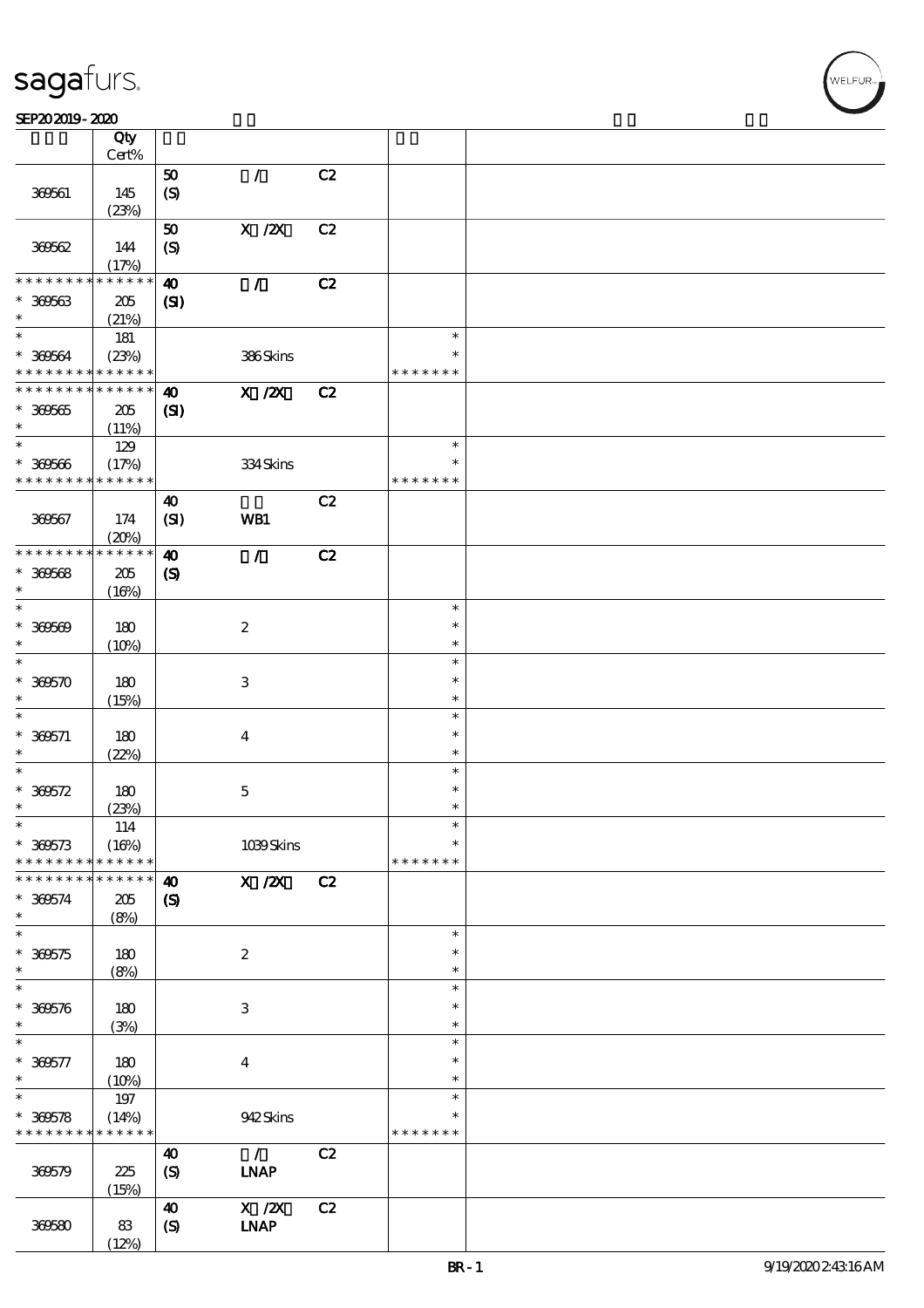$\top$ 

### SEP202019-2020 UNIVERSITY OF THE CONTROL OF THE CONTROL OF THE CONTROL OF THE CONTROL OF THE CONTROL OF THE CO

|                               | Qty<br>Cert%         |                                             |                                                     |    |                         |  |
|-------------------------------|----------------------|---------------------------------------------|-----------------------------------------------------|----|-------------------------|--|
|                               |                      |                                             | $\mathcal{L}$                                       | C2 |                         |  |
| 369581                        | 169<br>(19%)         | $\boldsymbol{\omega}$<br>$\boldsymbol{S}$   | WB1                                                 |    |                         |  |
|                               |                      |                                             | $X$ / $ZX$                                          |    |                         |  |
| 366682                        | 170                  | $\boldsymbol{\omega}$<br>$\boldsymbol{S}$   | WB1                                                 | C2 |                         |  |
|                               | (13%)                |                                             |                                                     |    |                         |  |
| 366683                        | 155<br>(12%)         | $\boldsymbol{\mathfrak{D}}$<br>(SI)         | X /                                                 | C2 |                         |  |
| * * * * * * * *               | * * * * * *          |                                             | $\mathcal{L}$                                       |    |                         |  |
| * 360584<br>$\ast$            | 225<br>(21%)         | $\boldsymbol{\mathfrak{D}}$<br>$\mathbf{S}$ |                                                     | C2 |                         |  |
| $\ast$                        |                      |                                             |                                                     |    | $\ast$                  |  |
| $* 300585$<br>$\ast$          | 200<br>(17%)         |                                             | $\boldsymbol{2}$                                    |    | $\ast$<br>$\ast$        |  |
| $\ast$                        |                      |                                             |                                                     |    | $\ast$                  |  |
| $* 300586$<br>$\ast$          | 200<br>(9%)          |                                             | $\,3$                                               |    | $\ast$<br>$\ast$        |  |
| $\ast$                        | 86                   |                                             |                                                     |    | $\ast$                  |  |
| $* 366687$<br>* * * * * * * * | (10%)<br>* * * * * * |                                             | 711 Skins                                           |    | $\ast$<br>* * * * * * * |  |
| * * * * * * * *               | * * * * * *          | $\boldsymbol{\mathfrak{D}}$                 | $X$ / $ZX$                                          | C2 |                         |  |
| $* 300588$                    | 225                  | $\mathbf{C}$                                |                                                     |    |                         |  |
| $\ast$                        | (12%)                |                                             |                                                     |    |                         |  |
| $\ast$                        | 182                  |                                             |                                                     |    | $\ast$                  |  |
| $* 366589$                    | (10%)                |                                             | 407Skins                                            |    |                         |  |
| * * * * * * * *               | * * * * * *          |                                             |                                                     |    | * * * * * * *           |  |
|                               |                      | $\boldsymbol{\mathfrak{D}}$                 | $\mathcal{L}$                                       | C2 |                         |  |
| 36660                         | 207<br>(11%)         | (SI)                                        | <b>INAP</b>                                         |    |                         |  |
|                               |                      | $\boldsymbol{\mathfrak{D}}$                 | $\boldsymbol{X}$ / $\boldsymbol{Z}\!\boldsymbol{X}$ | C2 |                         |  |
| 369591                        | ${\bf 77}$           | (SI)                                        | $\ensuremath{\text{INAP}}$                          |    |                         |  |
|                               | $(\Theta)$           |                                             |                                                     |    |                         |  |
| 366692                        | 141<br>(11%)         | $\boldsymbol{\mathfrak{D}}$<br>(SI)         | WB1                                                 | C2 |                         |  |
| * * * * * * * * * * * * * * * |                      | $\boldsymbol{\mathfrak{D}}$                 | X /                                                 | C2 |                         |  |
| $* 36668$<br>$\ast$           | $205\,$<br>(31%)     | $\boldsymbol{\mathcal{S}}$                  |                                                     |    |                         |  |
| $\ast$                        | 118                  |                                             |                                                     |    | $\ast$                  |  |
| * 366594                      | (18%)                |                                             | 323Skins                                            |    | *                       |  |
| * * * * * * * *               | * * * * * *          |                                             |                                                     |    | * * * * * * *           |  |
| * * * * * * *                 | $***$ * * *          | $\boldsymbol{\mathfrak{D}}$                 | $\mathcal{L}$                                       | C2 |                         |  |
| $* 300005$                    | 205                  | $\boldsymbol{\mathrm{(S)}}$                 |                                                     |    |                         |  |
| $\ast$<br>$\ast$              | (15%)                |                                             |                                                     |    |                         |  |
|                               |                      |                                             |                                                     |    | $\ast$                  |  |
| $* 30000$                     | $180\,$              |                                             | $\boldsymbol{2}$                                    |    | $\ast$                  |  |
| $\ast$<br>$\ast$              | (17%)                |                                             |                                                     |    | $\ast$                  |  |
|                               |                      |                                             |                                                     |    | $\ast$                  |  |
| $* 30007$                     | 180                  |                                             | $\,3$                                               |    | $\ast$                  |  |
| $\ast$<br>$\ast$              | (7%)                 |                                             |                                                     |    | $\ast$                  |  |
|                               |                      |                                             |                                                     |    | $\ast$                  |  |
| $* 30008$                     | 180                  |                                             | $\boldsymbol{4}$                                    |    | $\ast$                  |  |
| $\ast$                        | (3%)                 |                                             |                                                     |    | $\ast$                  |  |
| $\ast$                        |                      |                                             |                                                     |    | $\ast$                  |  |
| $* 30000$                     | 180                  |                                             | $\mathbf 5$                                         |    | $\ast$                  |  |
| $\ast$                        | (3%)                 |                                             |                                                     |    | $\ast$                  |  |
| $\ast$                        |                      |                                             |                                                     |    | $\ast$                  |  |
| $*36000$                      | 180                  |                                             | $\boldsymbol{6}$                                    |    | $\ast$                  |  |
|                               | (15%)                |                                             |                                                     |    | $\ast$                  |  |

 $\overline{\mathbf{r}}$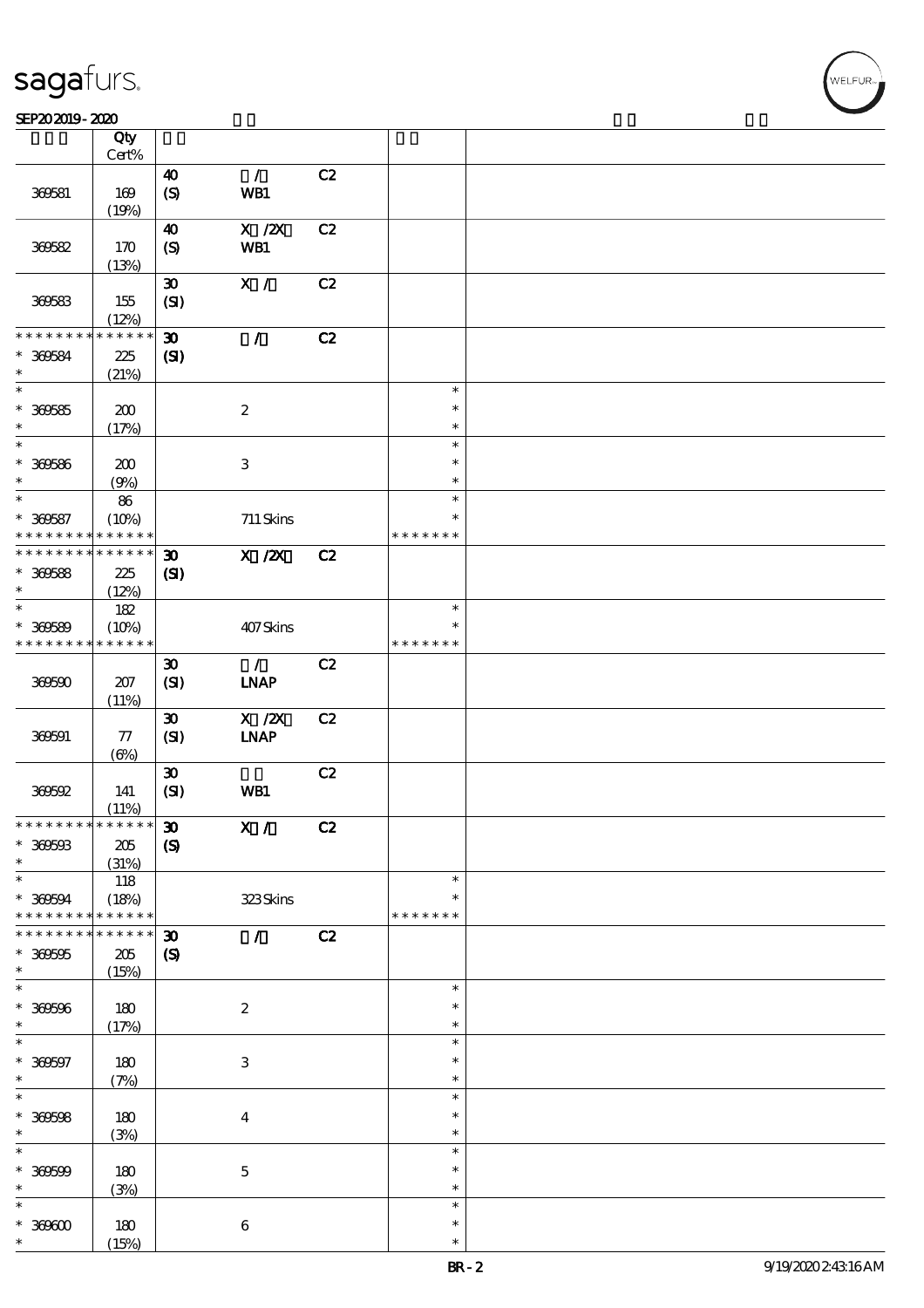### SEP202019-2020 UNIVERSITY OF THE CONTROL OF THE CONTROL OF THE CONTROL OF THE CONTROL OF THE CONTROL OF THE CO  $\frac{\text{SP202019 - 2020}}{\text{C}}$

|                   | Qty<br>Cert% |                             |                           |    |               |  |
|-------------------|--------------|-----------------------------|---------------------------|----|---------------|--|
| $\ast$            |              |                             | $\mathcal{L}$             | C2 | $\ast$        |  |
|                   |              | $\pmb{\mathfrak{D}}$        |                           |    |               |  |
| $* 30001$         | 180          | $\boldsymbol{\mathrm{(S)}}$ |                           |    | $\ast$        |  |
| $\ast$            | (32%)        |                             |                           |    | $\ast$        |  |
| $\ast$            |              |                             |                           |    | $\ast$        |  |
| $*30002$          | 180          |                             | $\bf 8$                   |    | $\ast$        |  |
|                   |              |                             |                           |    |               |  |
| $\ast$            | (17%)        |                             |                           |    | $\ast$        |  |
| $\overline{\ast}$ |              |                             |                           |    | $\ast$        |  |
| $*$ 369603        | 180          |                             | $\boldsymbol{9}$          |    | $\ast$        |  |
| $\ast$            |              |                             |                           |    | $\ast$        |  |
| $\ast$            | (22%)        |                             |                           |    | $\ast$        |  |
|                   |              |                             |                           |    |               |  |
| $* 36004$         | 180          |                             | $10\,$                    |    | $\ast$        |  |
| $\ast$            | (33%)        |                             |                           |    | $\ast$        |  |
| $\overline{\ast}$ |              |                             |                           |    | $\ast$        |  |
| $* 30005$         | 180          |                             | $11\,$                    |    | $\ast$        |  |
|                   |              |                             |                           |    |               |  |
| $\ast$            | (22%)        |                             |                           |    | $\ast$        |  |
| $\ast$            |              |                             |                           |    | $\ast$        |  |
| $* 36000$         | 180          |                             | $12\,$                    |    | $\ast$        |  |
| $\ast$            | (23%)        |                             |                           |    | $\ast$        |  |
| $\overline{\ast}$ |              |                             |                           |    | $\ast$        |  |
|                   | 124          |                             |                           |    |               |  |
| $* 30007$         | (29%)        |                             | 2309Skins                 |    | $\ast$        |  |
| * * * * * * * *   | * * * * * *  |                             |                           |    | * * * * * * * |  |
| * * * * * * * *   | $******$     | $\boldsymbol{\mathfrak{D}}$ | $X$ / $ZX$                | C2 |               |  |
| $* 30008$         | $205\,$      | $\boldsymbol{S}$            |                           |    |               |  |
| $\ast$            |              |                             |                           |    |               |  |
|                   | (14%)        |                             |                           |    |               |  |
| $\ast$            |              |                             |                           |    | $\ast$        |  |
| $* 30000$         | 180          |                             | $\boldsymbol{2}$          |    | $\ast$        |  |
| $\ast$            | (12%)        |                             |                           |    | $\ast$        |  |
| $\overline{\ast}$ |              |                             |                           |    | $\ast$        |  |
|                   |              |                             |                           |    |               |  |
| $* 360610$        | 180          |                             | $\ensuremath{\mathbf{3}}$ |    | $\ast$        |  |
| $\ast$            | (8%)         |                             |                           |    | $\ast$        |  |
| $\ast$            |              |                             |                           |    | $\ast$        |  |
| $* 360611$        | 180          |                             | $\boldsymbol{4}$          |    | $\ast$        |  |
|                   |              |                             |                           |    | $\ast$        |  |
| $\ast$            | (3%)         |                             |                           |    |               |  |
| $\ast$            |              |                             |                           |    | $\ast$        |  |
| $* 360612$        | 180          |                             | $\mathbf 5$               |    | $\ast$        |  |
| $\ast$            | (3%)         |                             |                           |    | $\ast$        |  |
| $\ast$            |              |                             |                           |    | $\ast$        |  |
|                   |              |                             |                           |    |               |  |
| * 369613          | 180          |                             | $\boldsymbol{6}$          |    | $\ast$        |  |
| $\ast$            | (20%)        |                             |                           |    | $\ast$        |  |
| $\ast$            |              |                             |                           |    | $\ast$        |  |
| $* 360614$        | 180          |                             | $\tau$                    |    | $\ast$        |  |
| $\ast$            |              |                             |                           |    | $\ast$        |  |
|                   | (18%)        |                             |                           |    |               |  |
| $\ast$            | 146          |                             |                           |    | $\ast$        |  |
| * 360615          | (15%)        |                             | 1431 Skins                |    | *             |  |
| * * * * * * * *   | * * * * * *  |                             |                           |    | * * * * * * * |  |
|                   |              | $\boldsymbol{\mathfrak{D}}$ | X /                       | C2 |               |  |
|                   |              |                             |                           |    |               |  |
| 369616            | 194          | (S)                         | <b>LNAP</b>               |    |               |  |
|                   | (17%)        |                             |                           |    |               |  |
| * * * * * * *     | * * * * *    | $\boldsymbol{\mathfrak{D}}$ | $\mathcal{L}$             | C2 |               |  |
| * 369617          | $205\,$      | $\boldsymbol{\mathrm{(S)}}$ | <b>INAP</b>               |    |               |  |
| $\ast$            | (13%)        |                             |                           |    |               |  |
| $\ast$            |              |                             |                           |    | $\ast$        |  |
|                   |              |                             |                           |    |               |  |
| $* 360618$        | 180          |                             | $\boldsymbol{2}$          |    | $\ast$        |  |
| $\ast$            | (11%)        |                             |                           |    | $\ast$        |  |
| $\ast$            |              |                             |                           |    | $\ast$        |  |
|                   |              |                             |                           |    | $\ast$        |  |
| * 360619          | 180          |                             | 3                         |    |               |  |
| $\ast$            | (8%)         |                             |                           |    | $\ast$        |  |
| $\ast$            | $66\,$       |                             |                           |    | $\ast$        |  |
| $*30000$          | (12%)        |                             | 631 Skins                 |    | $\ast$        |  |
| * * * * * * * *   | * * * * * *  |                             |                           |    | * * * * * * * |  |
|                   |              |                             |                           |    |               |  |

**VELFUR**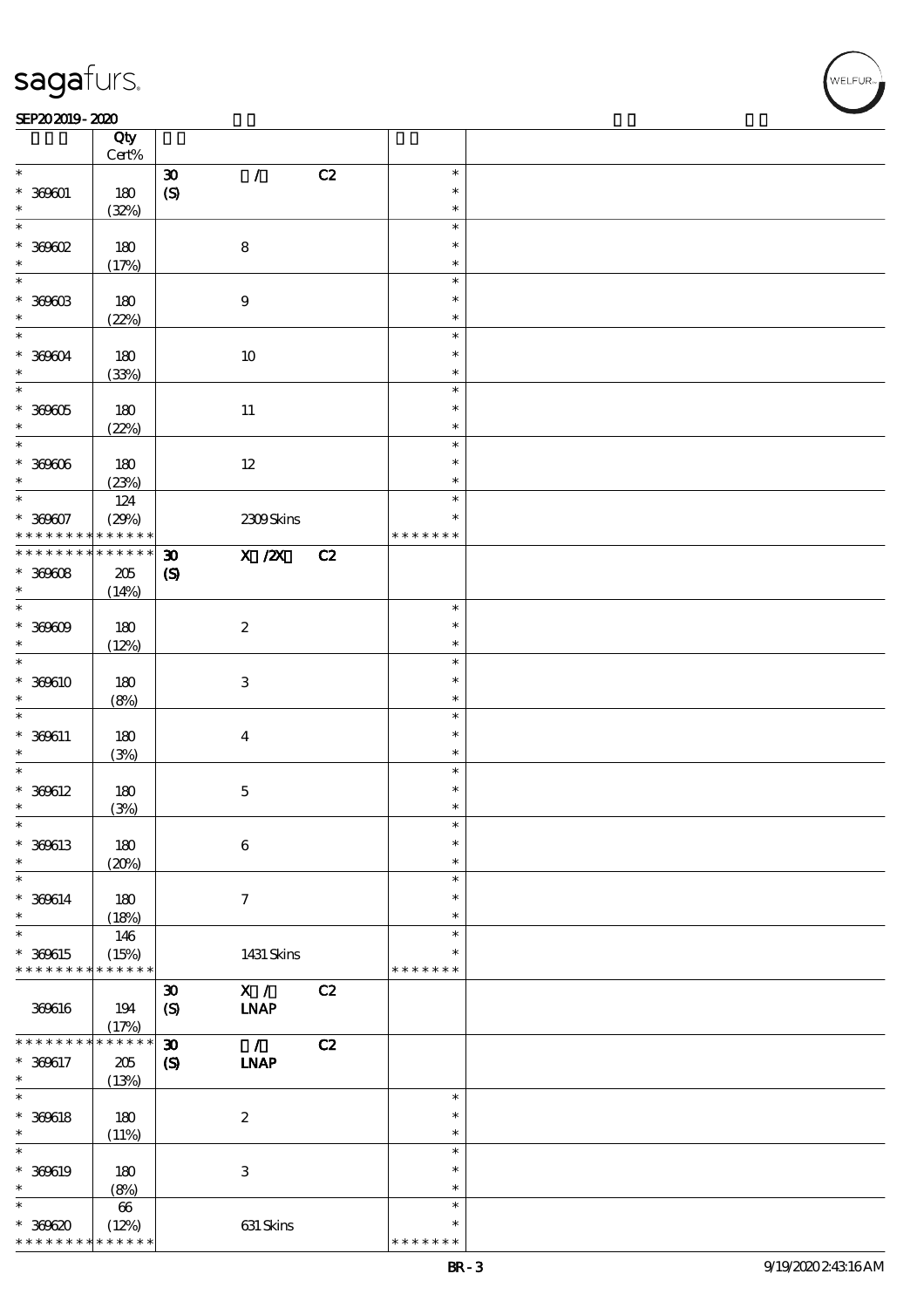### SEP202019-2020

|                                            | Qty                  |                                                 |                                                 |             |                         |  |
|--------------------------------------------|----------------------|-------------------------------------------------|-------------------------------------------------|-------------|-------------------------|--|
|                                            | Cert%                |                                                 |                                                 |             |                         |  |
| 369621                                     | 165                  | $\boldsymbol{\mathfrak{D}}$<br>$\boldsymbol{S}$ | $\overline{X}$ / $\overline{Z}X$<br><b>INAP</b> | C2          |                         |  |
|                                            | (10%)                |                                                 |                                                 |             |                         |  |
|                                            |                      | $\boldsymbol{\mathfrak{D}}$                     | X /                                             | C2          |                         |  |
| 36622                                      | 98                   | (S)                                             | WB1                                             |             |                         |  |
| * * * * * * * *                            | (12%)<br>* * * * * * |                                                 |                                                 |             |                         |  |
|                                            |                      | $\boldsymbol{\mathfrak{D}}$                     | $\mathcal{L}$                                   | C2          |                         |  |
| $* 300023$<br>$\ast$                       | 205<br>(28%)         | (S)                                             | WB1                                             |             |                         |  |
| $\ast$                                     | $62\,$               |                                                 |                                                 |             | $\ast$                  |  |
| $* 36624$                                  | (17%)                |                                                 | 267Skins                                        |             | $\ast$                  |  |
| * * * * * * * * <mark>* * * * * *</mark>   |                      |                                                 |                                                 |             | * * * * * * *           |  |
|                                            |                      | $\boldsymbol{\mathfrak{D}}$                     | $X$ / $ZX$                                      | C2          |                         |  |
| 360625                                     | 208                  | $\boldsymbol{S}$                                | WB1                                             |             |                         |  |
|                                            | (15%)                |                                                 |                                                 |             |                         |  |
|                                            |                      | $\boldsymbol{\mathfrak{D}}$                     | $\mathcal{L}$                                   | C2          |                         |  |
| 36626                                      | 133                  | $\boldsymbol{S}$                                | WB1                                             | <b>LNAP</b> |                         |  |
|                                            | (14%)                | $\boldsymbol{\mathsf{20}}$                      | X /                                             | C2          |                         |  |
| 36627                                      | 231                  | (SI)                                            |                                                 |             |                         |  |
|                                            | (8%)                 |                                                 |                                                 |             |                         |  |
| * * * * * * * *                            | * * * * * *          | $\boldsymbol{\mathbf{z}}$                       | $\mathcal{L}$                                   | C2          |                         |  |
| $* 300028$                                 | 265                  | $\mathbf{C}$                                    |                                                 |             |                         |  |
| $\ast$                                     | (10%)                |                                                 |                                                 |             |                         |  |
| $\ast$                                     |                      |                                                 |                                                 |             | $\ast$                  |  |
| $* 300029$<br>$\ast$                       | 240                  |                                                 | $\boldsymbol{2}$                                |             | $\ast$                  |  |
| $\ast$                                     | (10%)                |                                                 |                                                 |             | $\ast$<br>$\ast$        |  |
| $* 30000$                                  | 235<br>$(\Theta\% )$ |                                                 | 740Skins                                        |             | $\ast$                  |  |
| * * * * * * * * <mark>* * * * * * *</mark> |                      |                                                 |                                                 |             | * * * * * * *           |  |
| * * * * * * * * * * * * * * *              |                      | $\boldsymbol{\mathbf{z}}$                       | X / ZX                                          | C2          |                         |  |
| $* 360631$                                 | 265                  | $\mathbf{C}$                                    |                                                 |             |                         |  |
| $\ast$                                     | (5%)                 |                                                 |                                                 |             |                         |  |
| $\ast$                                     | 83                   |                                                 |                                                 |             | $\ast$                  |  |
| $* 300632$<br>* * * * * * * * * * * * * *  | (6%)                 |                                                 | 348Skins                                        |             | $\ast$<br>* * * * * * * |  |
|                                            |                      | $\pmb{\mathcal{Z}}$                             | X /                                             | C2          |                         |  |
| 36633                                      | 107                  | (SI)                                            | <b>LNAP</b>                                     |             |                         |  |
|                                            | (9%)                 |                                                 |                                                 |             |                         |  |
| * * * * * * * *                            | * * * * * *          | $\boldsymbol{\mathbf{z}}$                       | $\mathcal{L}$                                   | C2          |                         |  |
| $* 300634$                                 | 265                  | (S)                                             | <b>INAP</b>                                     |             |                         |  |
| $\ast$                                     | (9%)                 |                                                 |                                                 |             |                         |  |
| $\ast$                                     | $97\,$               |                                                 |                                                 |             | $\ast$<br>∗             |  |
| $* 30035$<br>* * * * * * * * * * * * * *   | (5%)                 |                                                 | 362Skins                                        |             | * * * * * * *           |  |
|                                            |                      | $\boldsymbol{\mathfrak{D}}$                     | $X$ / $ZX$                                      | C2          |                         |  |
| 36636                                      | ${\bf \pi}$          | (SI)                                            | <b>INAP</b>                                     |             |                         |  |
|                                            | (9%)                 |                                                 |                                                 |             |                         |  |
|                                            |                      | $\boldsymbol{\mathsf{20}}$                      | $\mathcal{L}$                                   | C2          |                         |  |
| 36637                                      | 244                  | (SI)                                            | WB1                                             |             |                         |  |
|                                            | (10%)                |                                                 |                                                 |             |                         |  |
|                                            |                      | $\boldsymbol{\mathsf{20}}$                      | $X$ / $ZX$                                      | C2          |                         |  |
| 36638                                      | 108<br>$(\Theta)$    | (SI)                                            | WB1                                             |             |                         |  |
| * * * * * *                                | * * * * * *          | $\boldsymbol{\mathbf{z}}$                       | X /                                             | C2          |                         |  |
| $* 30000$                                  | 245                  | $\boldsymbol{\mathcal{S}}$                      |                                                 |             |                         |  |
| $\ast$                                     | (12%)                |                                                 |                                                 |             |                         |  |
| $\ast$                                     |                      |                                                 |                                                 |             | $\ast$                  |  |
|                                            |                      |                                                 |                                                 |             |                         |  |
| $* 300640$<br>$\ast$                       | 220<br>(13%)         |                                                 | $\boldsymbol{z}$                                |             | $\ast$<br>$\ast$        |  |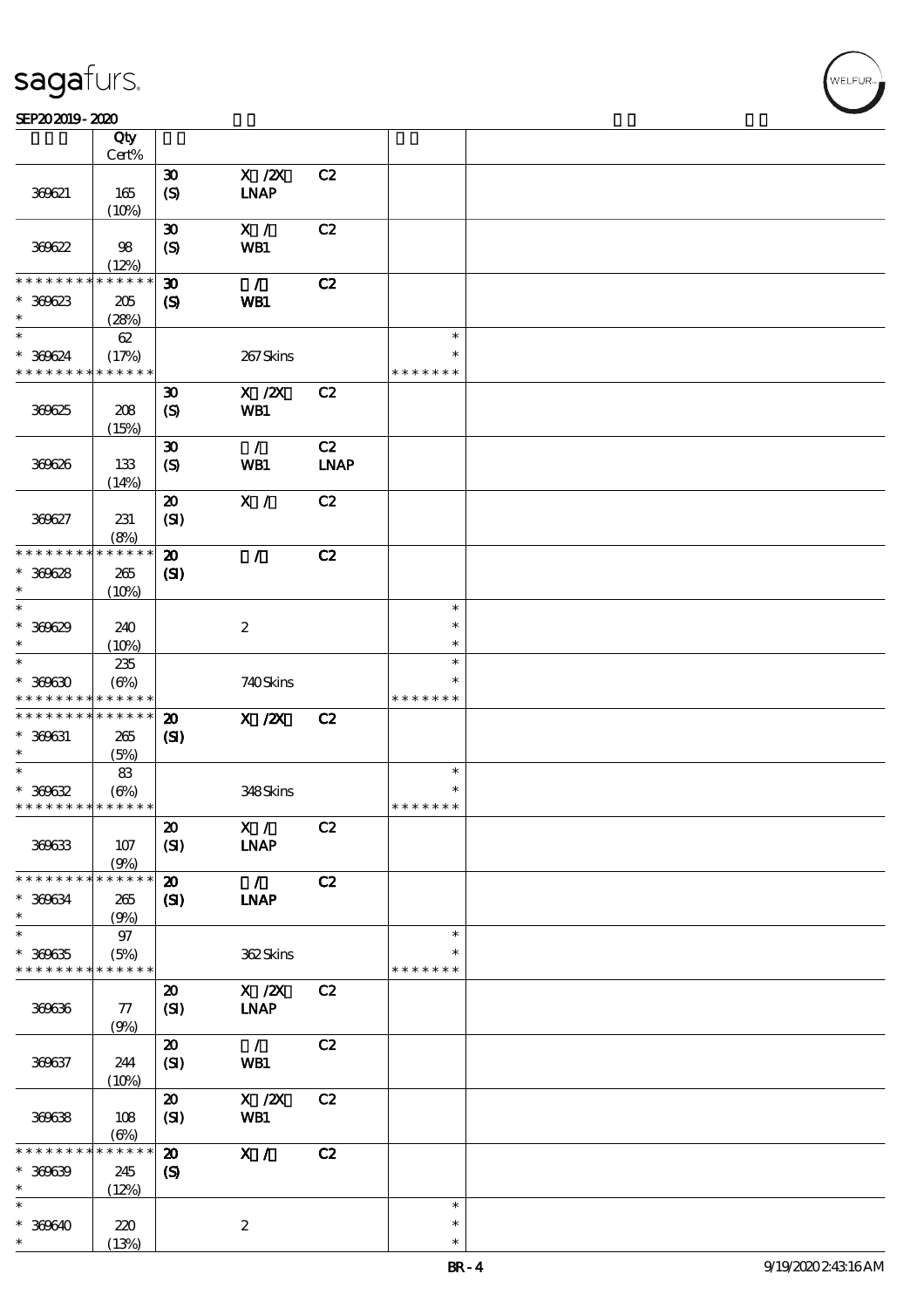$\top$ 

### SEP202019-2020 UNIVERSITY OF THE CONTROL OF THE CONTROL OF THE CONTROL OF THE CONTROL OF THE CONTROL OF THE CO

|                                            | Qty<br>Cert%               |                             |                           |    |               |  |
|--------------------------------------------|----------------------------|-----------------------------|---------------------------|----|---------------|--|
| $\ast$                                     | 141                        | $\pmb{\mathcal{D}}$         | X /                       | C2 | $\ast$        |  |
|                                            |                            |                             |                           |    | $\ast$        |  |
| $* 360641$<br>* * * * * * * *              | (8%)<br>* * * * * *        | $\boldsymbol{S}$            |                           |    | * * * * * * * |  |
|                                            |                            |                             |                           |    |               |  |
| * * * * * * * *                            | $\ast\ast\ast\ast\ast\ast$ | $\boldsymbol{\mathbf{z}}$   | $\mathcal{L}$             | C2 |               |  |
| $* 300642$                                 | 245                        | $\boldsymbol{S}$            |                           |    |               |  |
| $\ast$                                     | $(\Theta)$                 |                             |                           |    |               |  |
| $\overline{\ast}$                          |                            |                             |                           |    | $\ast$        |  |
| * 369643                                   | 220                        |                             | $\boldsymbol{2}$          |    | $\ast$        |  |
| $\ast$                                     | (15%)                      |                             |                           |    | $\ast$        |  |
| $\overline{\ast}$                          |                            |                             |                           |    | $\ast$        |  |
|                                            |                            |                             |                           |    | $\ast$        |  |
| $* 366644$                                 | 220                        |                             | $\ensuremath{\mathbf{3}}$ |    |               |  |
| $\ast$                                     | (12%)                      |                             |                           |    | $\ast$        |  |
|                                            |                            |                             |                           |    | $\ast$        |  |
| $* 300645$                                 | 220                        |                             | $\boldsymbol{4}$          |    | $\ast$        |  |
| $\ast$                                     | (13%)                      |                             |                           |    | $\ast$        |  |
| $*$                                        |                            |                             |                           |    | $\ast$        |  |
| $* 366646$                                 | 220                        |                             | $\mathbf 5$               |    | $\ast$        |  |
| $\ast$                                     | (7%)                       |                             |                           |    | $\ast$        |  |
| $\overline{\ast}$                          |                            |                             |                           |    | $\ast$        |  |
|                                            |                            |                             |                           |    | $\ast$        |  |
| * 369647                                   | 220                        |                             | $\bf 6$                   |    |               |  |
| $\ast$                                     | (13%)                      |                             |                           |    | $\ast$        |  |
| $\overline{\ast}$                          |                            |                             |                           |    | $\ast$        |  |
| $* 300648$                                 | 220                        |                             | $\tau$                    |    | $\ast$        |  |
| $\ast$                                     | (19%)                      |                             |                           |    | $\ast$        |  |
| $\ast$                                     |                            |                             |                           |    | $\ast$        |  |
| $* 300649$                                 | 220                        |                             | $\bf 8$                   |    | $\ast$        |  |
| $\ast$                                     | (10%)                      |                             |                           |    | $\ast$        |  |
| $\overline{\ast}$                          |                            |                             |                           |    | $\ast$        |  |
|                                            |                            |                             |                           |    |               |  |
| $* 30000$                                  | 220                        |                             | $9$                       |    | $\ast$        |  |
| $\ast$                                     | (10%)                      |                             |                           |    | $\ast$        |  |
| $\ast$                                     |                            |                             |                           |    | $\ast$        |  |
| $* 30051$                                  | 240                        |                             | $10\,$                    |    | $\ast$        |  |
| $\ast$                                     | (19%)                      |                             |                           |    | $\ast$        |  |
| $\overline{\phantom{0}}$                   | $9\!6$                     |                             |                           |    | $\ast$        |  |
| $* 30062$                                  | (18%)                      |                             | 2341 Skins                |    | $\ast$        |  |
| * * * * * * * * <mark>* * * * * * *</mark> |                            |                             |                           |    | * * * * * * * |  |
| ************** 20                          |                            |                             |                           |    |               |  |
|                                            |                            |                             | X / ZX C2                 |    |               |  |
| $* 30063$                                  | 245                        | $\boldsymbol{\mathrm{(S)}}$ |                           |    |               |  |
| $\ast$                                     | (15%)                      |                             |                           |    |               |  |
| $\ast$                                     |                            |                             |                           |    | $\ast$        |  |
| $* 30054$                                  | 220                        |                             | $\boldsymbol{2}$          |    | $\ast$        |  |
| $\ast$                                     | (15%)                      |                             |                           |    | $\ast$        |  |
| $\ast$                                     |                            |                             |                           |    | $\ast$        |  |
| $* 300055$                                 | 220                        |                             | $\ensuremath{\mathbf{3}}$ |    | $\ast$        |  |
| $\ast$                                     | (7%)                       |                             |                           |    | $\ast$        |  |
| $\ast$                                     | 195                        |                             |                           |    | $\ast$        |  |
| $* 300006$                                 | (9%)                       |                             | 880Skins                  |    | *             |  |
| * * * * * * * *                            | * * * * * *                |                             |                           |    | * * * * * * * |  |
|                                            |                            |                             |                           |    |               |  |
|                                            |                            | $\boldsymbol{\mathfrak{D}}$ | X /                       | C2 |               |  |
| 369657                                     | 219                        | (S)                         | <b>INAP</b>               |    |               |  |
|                                            | (11%)                      |                             |                           |    |               |  |
| * * * * * * * *                            | * * * * * *                | $\boldsymbol{\mathbf{z}}$   | $\mathcal{L}$             | C2 |               |  |
| $* 300658$                                 | 245                        | $\boldsymbol{\mathrm{(S)}}$ | <b>INAP</b>               |    |               |  |
| $\ast$                                     | $(\Theta\%)$               |                             |                           |    |               |  |
| $\ast$                                     |                            |                             |                           |    | $\ast$        |  |
| $* 30000$                                  | 220                        |                             | $\boldsymbol{2}$          |    | $\ast$        |  |
| $\ast$                                     |                            |                             |                           |    | $\ast$        |  |
|                                            | (15%)                      |                             |                           |    |               |  |
| $\ast$                                     |                            |                             |                           |    | $\ast$        |  |
| $* 30000$                                  | 200                        |                             | 3                         |    | $\ast$        |  |
| $\ast$                                     | (8%)                       |                             |                           |    | $\ast$        |  |

 $\overline{\mathbf{r}}$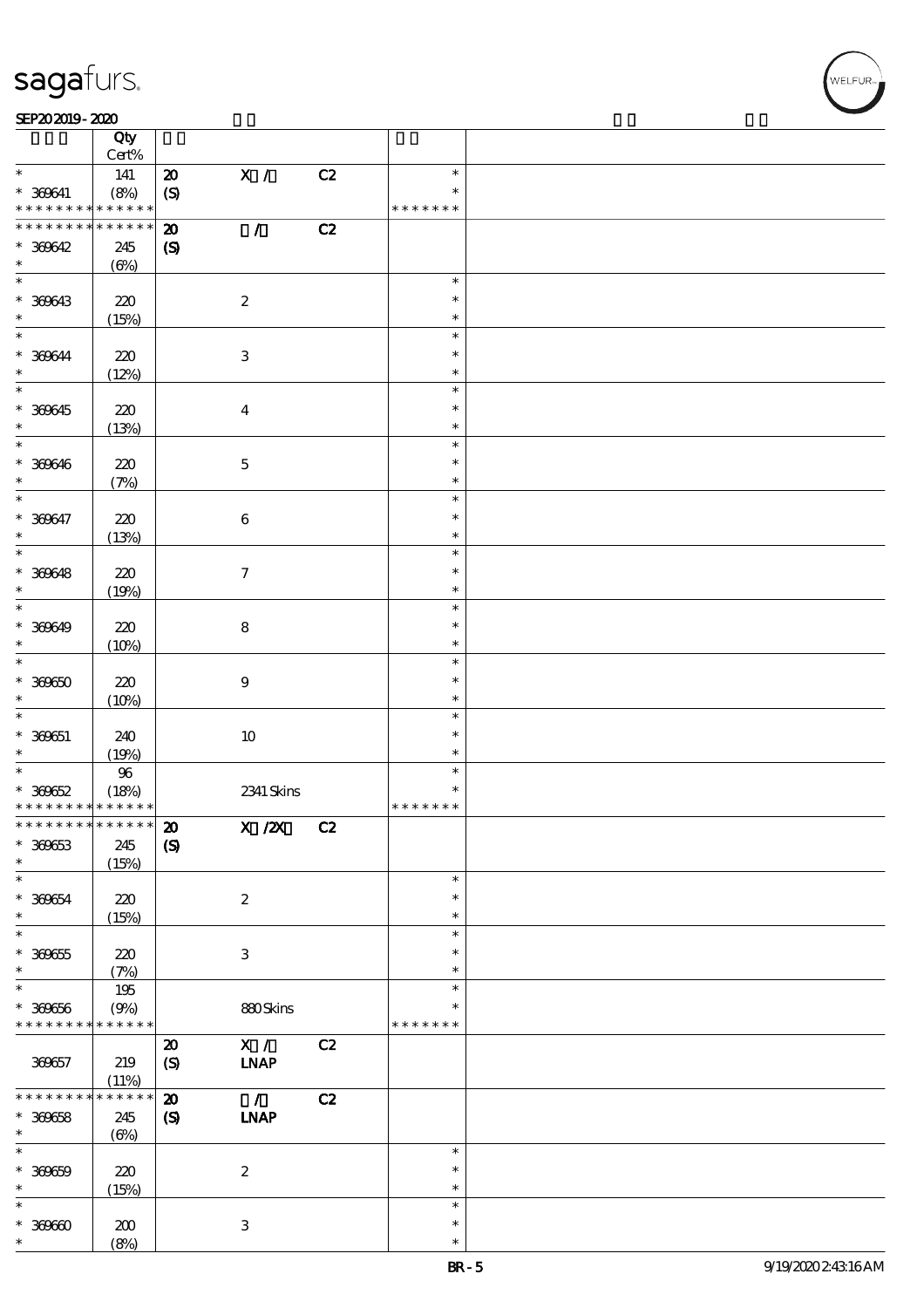### SEP202019-2020

|                   | Qty         |                             |                              |             |               |  |
|-------------------|-------------|-----------------------------|------------------------------|-------------|---------------|--|
|                   | Cert%       |                             |                              |             |               |  |
| $\ast$            | 46          | $\boldsymbol{\mathfrak{D}}$ | $\mathcal{L}$                | C2          | $\ast$        |  |
| $* 369661$        | (17%)       | $\boldsymbol{S}$            | <b>INAP</b>                  |             | $\ast$        |  |
| * * * * * * * *   | * * * * * * |                             |                              |             | * * * * * * * |  |
|                   |             | $\boldsymbol{\mathfrak{D}}$ | $X$ / $ZX$                   | C2          |               |  |
| 36062             | 145         | (S)                         | <b>INAP</b>                  |             |               |  |
|                   | $(\Theta)$  |                             |                              |             |               |  |
|                   |             | $\boldsymbol{\mathbf{z}}$   | X /                          | C2          |               |  |
| 36063             | 121         | $\boldsymbol{S}$            | WB1                          |             |               |  |
|                   | (7%)        |                             |                              |             |               |  |
| * * * * * * * *   | * * * * * * |                             | $\mathcal{L}$                |             |               |  |
|                   |             | $\boldsymbol{\mathfrak{D}}$ |                              | C2          |               |  |
| $* 30064$         | 245         | $\boldsymbol{\mathrm{(S)}}$ | WB1                          |             |               |  |
| $\ast$            | (14%)       |                             |                              |             |               |  |
| $\overline{\ast}$ | 57          |                             |                              |             | $\ast$        |  |
| $^\ast$ 369665    | (24%)       |                             | 302Skins                     |             | $\ast$        |  |
| * * * * * * * *   | * * * * * * |                             |                              |             | * * * * * * * |  |
|                   |             | $\boldsymbol{\mathbf{z}}$   | $X$ / $ZX$                   | C2          |               |  |
| 36066             | 110         | $\boldsymbol{S}$            | WB1                          |             |               |  |
|                   | (15%)       |                             |                              |             |               |  |
|                   |             | $\boldsymbol{\mathsf{20}}$  |                              | C2          |               |  |
| 360667            | 129         | (S)                         | WB1                          | <b>LNAP</b> |               |  |
|                   | $(\Theta)$  |                             |                              |             |               |  |
|                   |             | $\mathbf{O}$                | $\mathbf{X}$ /               | C2          |               |  |
|                   |             |                             |                              |             |               |  |
| 36068             | 114         | (SI)                        |                              |             |               |  |
|                   | (9%)        |                             |                              |             |               |  |
|                   |             | $\mathbf{o}$                | $\sqrt{2}$                   | C2          |               |  |
| 36069             | 266         | (SI)                        |                              |             |               |  |
|                   | (16%)       |                             |                              |             |               |  |
|                   |             | $\mathbf 0$                 |                              | C2          |               |  |
| 369670            | 145         | (SI)                        | <b>INAP</b>                  |             |               |  |
|                   | (16%)       |                             |                              |             |               |  |
|                   |             | $\mathbf{o}$                | X /                          | C2          |               |  |
| 369671            | 184         | $\boldsymbol{S}$            |                              |             |               |  |
|                   | (5%)        |                             |                              |             |               |  |
| * * * * * * * *   | ******      | $\mathbf{o}$                | $\mathcal{L}$                | C2          |               |  |
| $* 300672$        | 265         | $\boldsymbol{\mathrm{(S)}}$ |                              |             |               |  |
| $\ast$            | (12%)       |                             |                              |             |               |  |
| $\ast$            |             |                             |                              |             | $\ast$        |  |
|                   | $204\,$     |                             |                              |             | $\ast$        |  |
| $* 300673$        | (7%)        |                             | 469Skins                     |             |               |  |
| * * * * * * * *   | * * * * * * |                             |                              |             | * * * * * * * |  |
|                   |             | $\mathbf{o}$                | $\overline{X}$ /2X           | C2          |               |  |
| 369674            | 157         | $\boldsymbol{S}$            |                              |             |               |  |
|                   | (12%)       |                             |                              |             |               |  |
|                   |             | $\mathbf O$                 | $\mathbf{X}$ /               | C2          |               |  |
| 369675            | 99          | (S)                         | $\ensuremath{\mathbf{INAP}}$ |             |               |  |
|                   | (15%)       |                             |                              |             |               |  |
|                   |             | $\mathbf{o}$                | $\mathcal{F}$                | C2          |               |  |
| 369676            | 221         | $\boldsymbol{S}$            | <b>INAP</b>                  |             |               |  |
|                   | (16%)       |                             |                              |             |               |  |
|                   |             | $\mathbf{o}$                |                              | C2          |               |  |
| 369677            | 149         | $\boldsymbol{S}$            | WB1                          |             |               |  |
|                   | (8%)        |                             |                              |             |               |  |
|                   |             | $\mathbf{1}$                |                              | C2          |               |  |
|                   |             |                             |                              |             |               |  |
| 369678            | $312\,$     | (S)                         |                              |             |               |  |
|                   | (13%)       |                             |                              |             |               |  |

**VELFUR**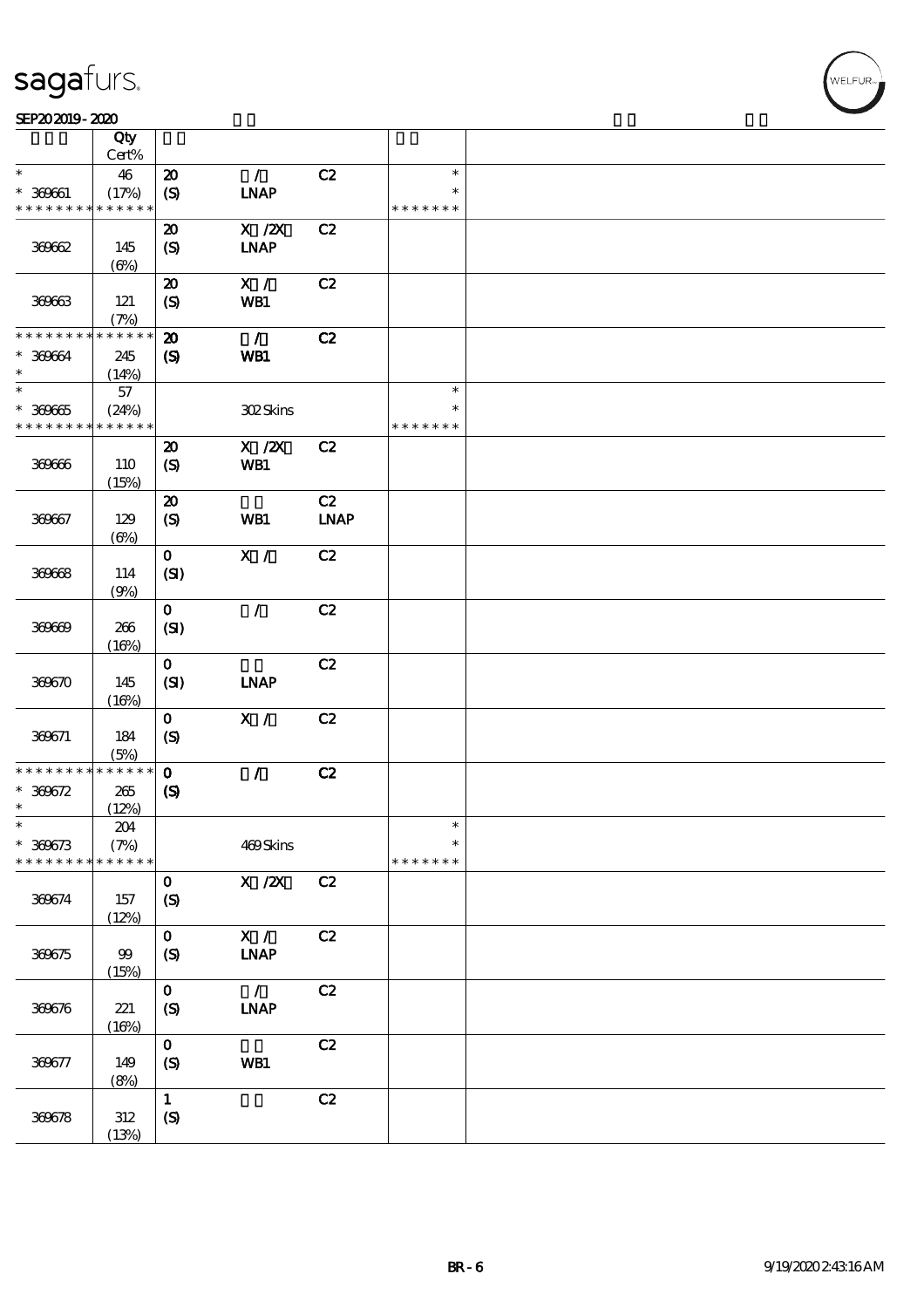|                                          | Qty                         |                                                           |                           |                                    |                                   |  |
|------------------------------------------|-----------------------------|-----------------------------------------------------------|---------------------------|------------------------------------|-----------------------------------|--|
|                                          | $Cert\%$                    |                                                           |                           |                                    |                                   |  |
| 360681                                   | $\boldsymbol{78}$<br>(16%)  | $\boldsymbol{\omega}$<br>$\pmb{\text{(S)}}$               | WB <sub>2</sub>           | C2                                 |                                   |  |
| 360682                                   | 128                         | $\boldsymbol{\Lambda}$<br>$\boldsymbol{S}$                | WB <sub>2</sub>           | C2                                 |                                   |  |
|                                          | (14%)                       |                                                           |                           |                                    |                                   |  |
| 360683                                   | 98<br>(19%)                 | $\boldsymbol{\mathfrak{D}}$<br>(SI)                       | <b>WB2</b>                | C2                                 |                                   |  |
| 360684                                   | 194<br>(8%)                 | $\boldsymbol{\mathfrak{D}}$<br>(SI)                       | WB <sub>2</sub>           | C2                                 |                                   |  |
| * * * * * * * *                          | ******                      | $\boldsymbol{\mathfrak{D}}$                               |                           | C2                                 |                                   |  |
| $* 30005$<br>$\ast$                      | $205\,$<br>(20%)            | $\boldsymbol{\mathcal{S}}$                                | WB <sub>2</sub>           |                                    |                                   |  |
| $\ast$<br>$* 30000$<br>* * * * * * * *   | 186<br>(15%)<br>* * * * * * |                                                           | 391 Skins                 |                                    | $\ast$<br>$\ast$<br>* * * * * * * |  |
|                                          |                             | $\boldsymbol{\mathfrak{D}}$                               |                           | C2                                 |                                   |  |
| 360687                                   | $97\,$<br>(3%)              | (SI)                                                      | WB <sub>2</sub>           | <b>LNAP</b>                        |                                   |  |
|                                          |                             | $\boldsymbol{\mathfrak{D}}$                               |                           | C2                                 |                                   |  |
| 300688                                   | 139<br>(12%)                | $\boldsymbol{S}$                                          | WB <sub>2</sub>           | $\ensuremath{\text{INAP}}$         |                                   |  |
| 36689                                    | 89<br>(10%)                 | $\boldsymbol{\mathbf{z}}$<br>(SI)                         | <b>WB2</b>                | C2                                 |                                   |  |
| 360600                                   | 219<br>(14%)                | $\boldsymbol{\mathfrak{D}}$<br>$\boldsymbol{S}$           | WB <sub>2</sub>           | C2                                 |                                   |  |
| 360691                                   | 89<br>(10%)                 | $\boldsymbol{\mathsf{20}}$<br>$\boldsymbol{\mathrm{(S)}}$ | WB <sub>2</sub>           | C2<br>$\ensuremath{\mathbf{INAP}}$ |                                   |  |
| 360692                                   | 228<br>(23%)                | $\mathbf{o}$<br>$\pmb{\in}$                               | WB <sub>2</sub>           | C2                                 |                                   |  |
| * * * * * * * * * * * * * * *            |                             | $\pmb{\mathfrak{D}}$                                      |                           | C2                                 |                                   |  |
| $* 300003$<br>$\ast$                     | 165<br>(15%)                | $\boldsymbol{\mathrm{(S)}}$                               | $\mathbf{1}$              |                                    |                                   |  |
| $\ast$<br>$* 30004$<br>* * * * * * * *   | 58<br>(17%)<br>* * * * * *  |                                                           | 223Skins                  |                                    | $\ast$<br>$\ast$<br>* * * * * * * |  |
|                                          |                             | 50                                                        |                           | C2                                 |                                   |  |
| 360605                                   | 148<br>(8%)                 | (SI)                                                      | $\boldsymbol{z}$          |                                    |                                   |  |
| 36066                                    | 209<br>(10%)                | $\boldsymbol{40}$<br>(SI)                                 | $\mathbf{1}$              | C2                                 |                                   |  |
| * * * * * *                              | * * * * * *                 | $\boldsymbol{\omega}$                                     |                           | C2                                 |                                   |  |
| $* 30007$                                | $185\,$                     | $\boldsymbol{\mathcal{S}}$                                | 1                         |                                    |                                   |  |
| $\ast$                                   | (3%)                        |                                                           |                           |                                    |                                   |  |
| $\overline{\ast}$<br>$* 30008$<br>$\ast$ | 160<br>$(\Theta)$           |                                                           | $\boldsymbol{2}$          |                                    | $\ast$<br>$\ast$<br>$\ast$        |  |
| $\ast$                                   |                             |                                                           |                           |                                    | $\ast$                            |  |
| $* 30000$<br>$\ast$                      | 160<br>(35%)                |                                                           | $\ensuremath{\mathbf{3}}$ |                                    | $\ast$<br>$\ast$                  |  |
| $\ast$                                   |                             |                                                           |                           |                                    | $\ast$                            |  |
| $* 30000$<br>$\ast$                      | 160<br>(36%)                |                                                           | $\bf{4}$                  |                                    | $\ast$<br>*                       |  |

r<br>WELFUR<br>.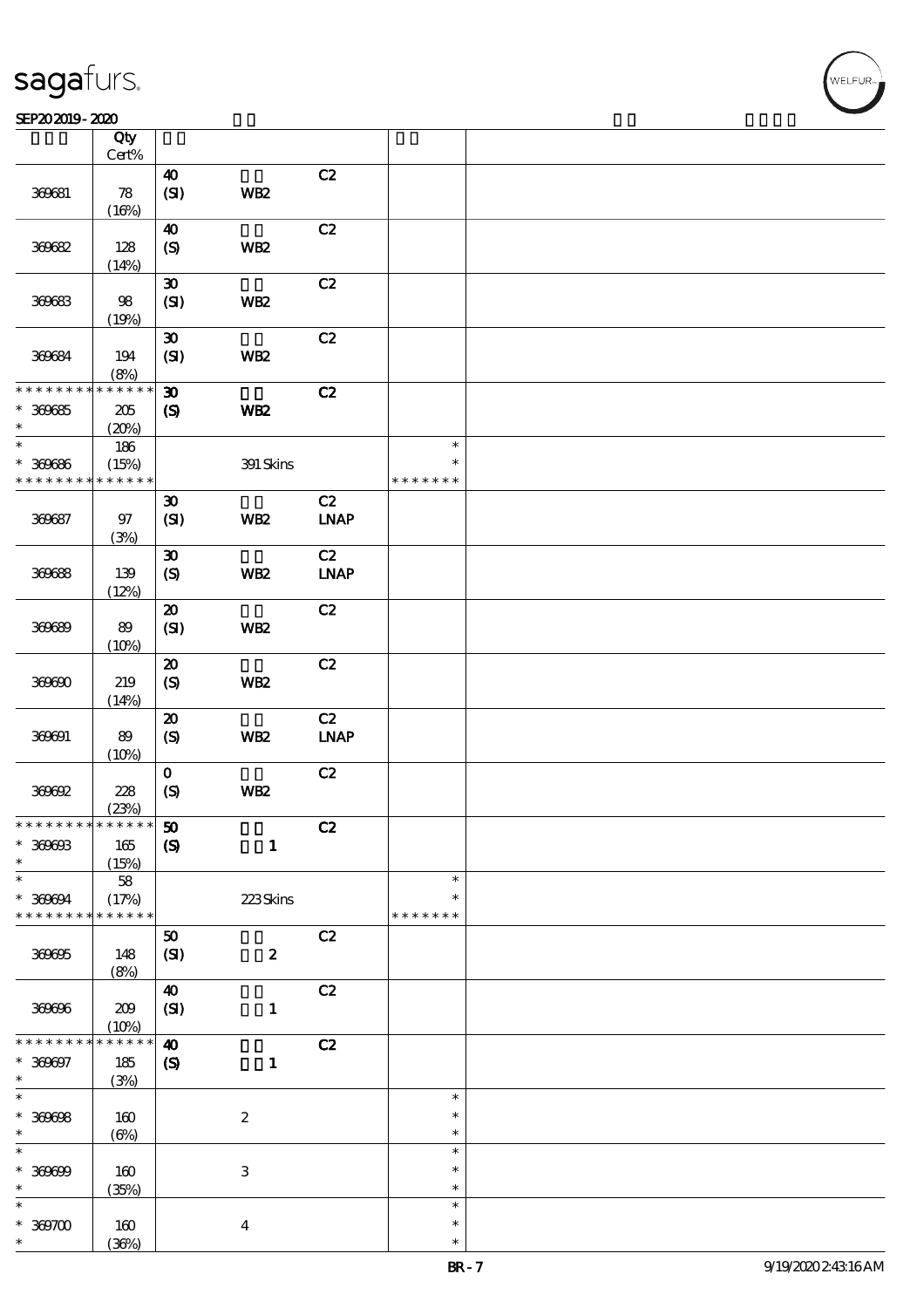$\top$ 

### SEP202019-2020 USD 2020 USD 2020 USD 2020 USD 2020 USD 2020 USD 2020 USD 2020 USD 2020 USD 2020 USD 2020 USD 2

|                  | Qty<br>Cert% |                             |                     |                            |               |  |
|------------------|--------------|-----------------------------|---------------------|----------------------------|---------------|--|
| $\ast$           |              |                             |                     |                            | $\ast$        |  |
|                  | 83           | $\boldsymbol{\omega}$       |                     | C2                         |               |  |
| $* 369701$       | (38%)        | $\boldsymbol{S}$            | $\mathbf{1}$        |                            | $\ast$        |  |
| * * * * * * * *  | * * * * * *  |                             |                     |                            | * * * * * * * |  |
|                  |              | $\boldsymbol{\omega}$       |                     | C2                         |               |  |
| 369702           | 200          | (SI)                        | $\boldsymbol{2}$    |                            |               |  |
|                  | (12%)        |                             |                     |                            |               |  |
| * * * *<br>* * * | * * * * *    | $\boldsymbol{\omega}$       |                     | C2                         |               |  |
|                  |              |                             |                     |                            |               |  |
| $* 369703$       | 185          | $\boldsymbol{\mathcal{S}}$  | $\boldsymbol{z}$    |                            |               |  |
| $\ast$           | (16%)        |                             |                     |                            |               |  |
| $\ast$           | 82           |                             |                     |                            | $\ast$        |  |
| $* 369704$       | (19%)        |                             | 267Skins            |                            | $\ast$        |  |
| * * * * * * * *  | * * * * * *  |                             |                     |                            | * * * * * * * |  |
|                  |              | 40                          |                     | C2                         |               |  |
|                  |              |                             |                     |                            |               |  |
| 369705           | 94           | (SI)                        | $\boldsymbol{z}$    | <b>LNAP</b>                |               |  |
|                  | (9%)         |                             |                     |                            |               |  |
| * * * * * * * *  | * * * * * *  | $\boldsymbol{\omega}$       |                     | C2                         |               |  |
| $* 30000$        | 185          | $\boldsymbol{\mathcal{S}}$  | $\boldsymbol{z}$    | <b>INAP</b>                |               |  |
| $\ast$           | (13%)        |                             |                     |                            |               |  |
| $\ast$           | ${\bf 39}$   |                             |                     |                            | $\ast$        |  |
| $* 300707$       | (15%)        |                             | 224Skins            |                            | $\ast$        |  |
| * * * * * * * *  | * * * * * *  |                             |                     |                            | * * * * * * * |  |
|                  |              |                             |                     |                            |               |  |
|                  |              | $\boldsymbol{\omega}$       |                     | C2                         |               |  |
| 369708           | 209          | $\boldsymbol{S}$            | ${\bf 3}$           |                            |               |  |
|                  | (21%)        |                             |                     |                            |               |  |
|                  |              | 5040                        |                     | C2                         |               |  |
| 369709           | 167          | (SI)                        | $\mathbf{5}$        |                            |               |  |
|                  | (14%)        |                             |                     |                            |               |  |
| * * * * * * * *  | * * * * * *  |                             |                     |                            |               |  |
|                  |              | $\boldsymbol{\mathfrak{D}}$ |                     | C2                         |               |  |
| $* 369710$       | 225          | (S)                         | $\mathbf{1}$        |                            |               |  |
| $\ast$           | (12%)        |                             |                     |                            |               |  |
| $\ast$           | 148          |                             |                     |                            | $\ast$        |  |
| $* 369711$       | (5%)         |                             | 373Skins            |                            | $\ast$        |  |
| * * * * * * * *  | $******$     |                             |                     |                            | * * * * * * * |  |
| * * * * * * * *  | * * * * * *  | $\boldsymbol{\mathfrak{D}}$ |                     | C2                         |               |  |
|                  |              |                             |                     |                            |               |  |
| $* 369712$       | 205          | $\boldsymbol{\mathrm{(S)}}$ | $\mathbf{1}$        |                            |               |  |
| $\ast$           | (8%)         |                             |                     |                            |               |  |
| $\ast$           |              |                             |                     |                            | $\ast$        |  |
| $* 300713$       | $180\,$      |                             | $\boldsymbol{2}$    |                            | $\ast$        |  |
| $\ast$           | (12%)        |                             |                     |                            | $\ast$        |  |
| $\ast$           |              |                             |                     |                            | $\ast$        |  |
| $* 369714$       | $180$        |                             | $\,3$               |                            | $\ast$        |  |
| $\ast$           |              |                             |                     |                            | $\ast$        |  |
| $\ast$           | (3%)         |                             |                     |                            | $\ast$        |  |
|                  |              |                             |                     |                            |               |  |
| $* 369715$       | 180          |                             | $\bf{4}$            |                            | $\ast$        |  |
| $\ast$           | (20%)        |                             |                     |                            | $\ast$        |  |
| $\ast$           |              |                             |                     |                            | $\ast$        |  |
| $* 369716$       | 180          |                             | $\mathbf 5$         |                            | $\ast$        |  |
| $\ast$           | (20%)        |                             |                     |                            | $\ast$        |  |
| $\ast$           |              |                             |                     |                            | $\ast$        |  |
|                  |              |                             |                     |                            |               |  |
| $* 369717$       | 180          |                             | $\,6\,$             |                            | $\ast$        |  |
| $\ast$           | (8%)         |                             |                     |                            | $\ast$        |  |
| $\ast$           |              |                             |                     |                            | $\ast$        |  |
| $* 300718$       | 180          |                             | $\boldsymbol{\tau}$ |                            | $\ast$        |  |
| $\ast$           | (14%)        |                             |                     |                            | $\ast$        |  |
| $\ast$           | 159          |                             |                     |                            | $\ast$        |  |
|                  |              |                             |                     |                            | $\ast$        |  |
| $* 300719$       | (15%)        |                             | 1444Skins           |                            |               |  |
| * * * * * * * *  | * * * * * *  |                             |                     |                            | * * * * * * * |  |
|                  |              | $\pmb{\mathfrak{D}}$        |                     | C2                         |               |  |
| 369720           | 205          | (SI)                        | $\mathbf{1}$        | $\ensuremath{\text{INAP}}$ |               |  |
|                  | (4%)         |                             |                     |                            |               |  |
|                  |              |                             |                     |                            |               |  |

 $\overline{\mathbf{r}}$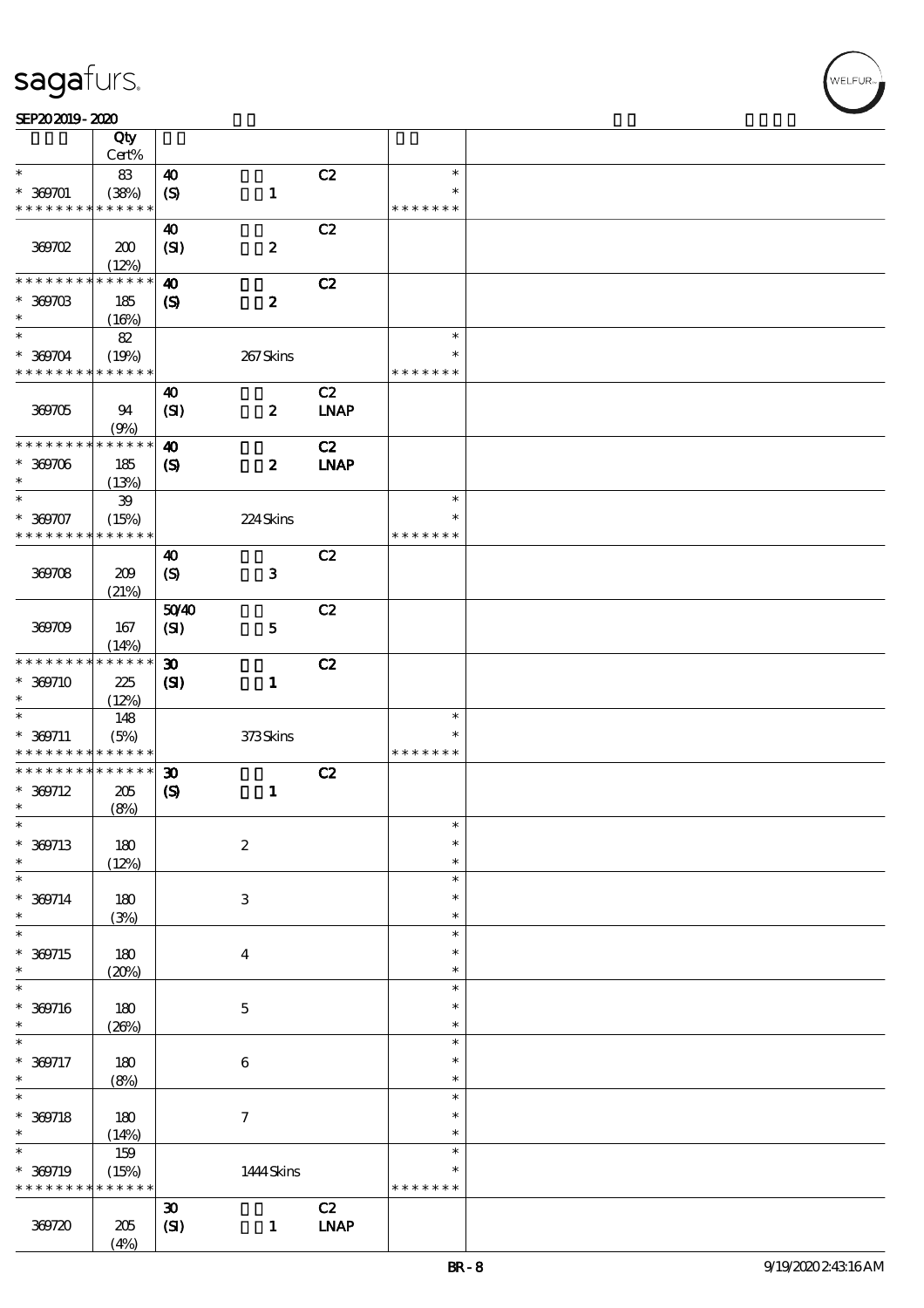| SEP202019-2020 |  |  |
|----------------|--|--|
|                |  |  |

|                                                          | Qty                  |                                                 |                  |                   |                         |  |
|----------------------------------------------------------|----------------------|-------------------------------------------------|------------------|-------------------|-------------------------|--|
| * * * * * * * *                                          | Cert%<br>******      | $\boldsymbol{\mathfrak{D}}$                     |                  | C2                |                         |  |
| $* 300721$<br>$\ast$                                     | 205<br>(9%)          | $\boldsymbol{\mathrm{(S)}}$                     | $\mathbf{1}$     | <b>INAP</b>       |                         |  |
| $\ast$                                                   | $99$                 |                                                 |                  |                   | $\ast$                  |  |
| $* 300722$<br>* * * * * * * *                            | (12%)<br>* * * * * * |                                                 | 304Skins         |                   | $\ast$<br>* * * * * * * |  |
|                                                          |                      | $\boldsymbol{\mathfrak{D}}$                     |                  | C2                |                         |  |
| 369723                                                   | 111<br>(9%)          | (SI)                                            | $\boldsymbol{z}$ |                   |                         |  |
| * * * * * * * *                                          | * * * * * *          | $\boldsymbol{\mathfrak{D}}$                     |                  | C2                |                         |  |
| $* 300724$<br>$\ast$                                     | 205<br>(9%)          | $\boldsymbol{\mathrm{(S)}}$                     | $\boldsymbol{z}$ |                   |                         |  |
| $\ast$                                                   | 130                  |                                                 |                  |                   | $\ast$                  |  |
| $* 300725$                                               | (14%)                |                                                 | 335Skins         |                   | $\ast$                  |  |
| * * * * * * * *                                          | * * * * * *          |                                                 |                  |                   | * * * * * * *           |  |
| 369726                                                   | 106<br>(9%)          | $\boldsymbol{\mathfrak{D}}$<br>$\boldsymbol{S}$ | $\boldsymbol{z}$ | C2<br><b>LNAP</b> |                         |  |
|                                                          |                      | $\boldsymbol{\mathfrak{D}}$                     |                  | C2                |                         |  |
| 369727                                                   | 96<br>(11%)          | $\boldsymbol{S}$                                | $\mathbf{3}$     |                   |                         |  |
|                                                          |                      | $\boldsymbol{\mathfrak{D}}$                     |                  | C2                |                         |  |
| 369728                                                   | 233                  | (SI)                                            | $\boldsymbol{4}$ |                   |                         |  |
|                                                          | (10%)                |                                                 |                  |                   |                         |  |
| 369729                                                   | 84                   | $\boldsymbol{\mathfrak{D}}$<br>(SI)             | ${\bf 5}$        | C2                |                         |  |
| * * * * * * * *                                          | (5%)<br>$******$     |                                                 |                  |                   |                         |  |
| $* 300730$                                               | 265                  | $\boldsymbol{\mathfrak{D}}$<br>(S)              | $\mathbf{1}$     | C2                |                         |  |
| $\ast$                                                   | (12%)                |                                                 |                  |                   |                         |  |
| $\ast$                                                   | 153                  |                                                 |                  |                   | $\ast$                  |  |
| $* 300731$                                               | (7%)                 |                                                 | 418Skins         |                   | $\ast$                  |  |
| * * * * * * * * <mark>* * * * * *</mark>                 |                      |                                                 |                  |                   | * * * * * * *           |  |
| * * * * * * * *                                          | $******$             | $\boldsymbol{\mathbf{z}}$                       |                  | C2                |                         |  |
| $* 300732$<br>$\ast$                                     | 245                  | $\boldsymbol{\mathrm{(S)}}$                     | $\mathbf{1}$     |                   |                         |  |
| $\ast$                                                   | (11%)                |                                                 |                  |                   | $\ast$                  |  |
| $* 300733$                                               | 220                  |                                                 | $\boldsymbol{2}$ |                   | $\ast$                  |  |
| $\ast$                                                   | (17%)                |                                                 |                  |                   | $\ast$                  |  |
| $\ast$                                                   |                      |                                                 |                  |                   | $\ast$                  |  |
| $* 300734$                                               | 220                  |                                                 | 3                |                   | $\ast$                  |  |
| $\ast$                                                   | (13%)                |                                                 |                  |                   | $\ast$                  |  |
| $\ast$                                                   |                      |                                                 |                  |                   | $\ast$<br>$\ast$        |  |
| $* 309735$<br>$\ast$                                     | 220<br>(1%)          |                                                 | $\bf{4}$         |                   | $\ast$                  |  |
| $\ast$                                                   |                      |                                                 |                  |                   | $\ast$                  |  |
| $* 369736$                                               | 220                  |                                                 | $\mathbf 5$      |                   | $\ast$                  |  |
| $\ast$                                                   | (16%)                |                                                 |                  |                   | $\ast$                  |  |
| $\ast$                                                   | 240                  |                                                 |                  |                   | $\ast$                  |  |
| $* 369737$<br>* * * * * * * * * * * * * *                | (7%)                 |                                                 | 1365Skins        |                   | ∗<br>* * * * * * *      |  |
| * * * * * * * *                                          | $******$             | $\boldsymbol{\mathfrak{D}}$                     |                  | C2                |                         |  |
| $* 309738$                                               | 245                  | (S)                                             | $\mathbf{1}$     | <b>INAP</b>       |                         |  |
| $\ast$<br>$\ast$                                         | (5%)                 |                                                 |                  |                   | $\ast$                  |  |
|                                                          | 49                   |                                                 |                  |                   | ∗                       |  |
| $* 300739$<br>* * * * * * * * <mark>* * * * * * *</mark> | (4%)                 |                                                 | 294Skins         |                   | * * * * * * *           |  |
| * * * * * * * *                                          | $* * * * * * *$      | $\boldsymbol{\mathbf{z}}$                       |                  | C2                |                         |  |
| $* 369740$                                               | 245                  | $\pmb{\in}$                                     | $\mathbf{1}$     | <b>INAP</b>       |                         |  |
| $\ast$                                                   | (8%)                 |                                                 |                  |                   |                         |  |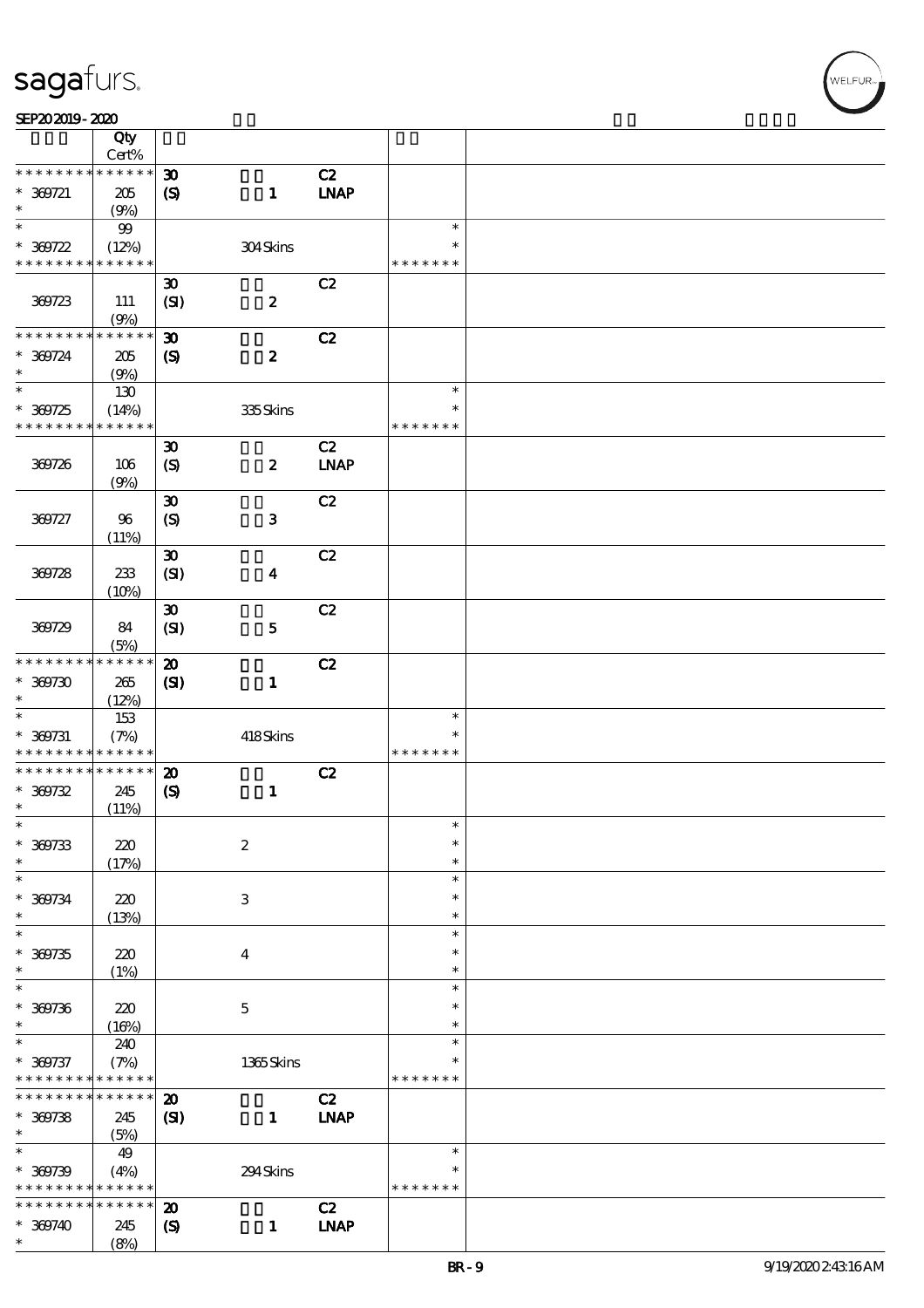|                   | Qty           |                             |                         |             |               |  |
|-------------------|---------------|-----------------------------|-------------------------|-------------|---------------|--|
|                   | $Cert\%$      |                             |                         |             |               |  |
| $\ast$            |               | $\pmb{\mathcal{Z}}$         |                         | C2          | $\ast$        |  |
| $* 369741$        | $220$         | $\boldsymbol{S}$            | $\mathbf{1}$            | <b>LNAP</b> | $\ast$        |  |
| $\ast$            | (8%)          |                             |                         |             | $\ast$        |  |
| $\ast$            | 46            |                             |                         |             | $\ast$        |  |
| $* 300742$        | (2%)          |                             | $511$ Skins             |             | $\ast$        |  |
| * * * * * * * *   | * * * * * *   |                             |                         |             | * * * * * * * |  |
|                   |               | $\boldsymbol{\mathbf{z}}$   |                         | C2          |               |  |
| 369743            | 247           | (SI)                        | $\boldsymbol{z}$        |             |               |  |
|                   | $(\Theta)$    |                             |                         |             |               |  |
| * * * * * * * *   | * * * * * *   | $\boldsymbol{\mathfrak{D}}$ |                         | C2          |               |  |
| $* 369744$        | 245           | $\boldsymbol{\mathrm{(S)}}$ | $\boldsymbol{z}$        |             |               |  |
| $\ast$            | (8%)          |                             |                         |             |               |  |
| $\ast$            |               |                             |                         |             | $\ast$        |  |
| $* 300745$        | 220           |                             | $\boldsymbol{2}$        |             | $\ast$        |  |
| $\ast$            | (10%)         |                             |                         |             | $\ast$        |  |
| $\ast$            | $109$         |                             |                         |             | $\ast$        |  |
| $* 300746$        | (5%)          |                             | 574Skins                |             | $\ast$        |  |
| * * * * * * * *   | * * * * * *   |                             |                         |             | * * * * * * * |  |
|                   |               | $\boldsymbol{\mathsf{20}}$  |                         | C2          |               |  |
| 369747            | 231           | $\pmb{\in}$                 | $\boldsymbol{z}$        | <b>LNAP</b> |               |  |
|                   | (3%)          |                             |                         |             |               |  |
|                   |               | $\boldsymbol{\mathsf{20}}$  |                         | C2          |               |  |
| 369748            | 123           | (SI)                        | ${\bf 3}$               |             |               |  |
|                   | (10%)         |                             |                         |             |               |  |
|                   |               | $\pmb{\mathcal{Z}}$         |                         | C2          |               |  |
| 369749            | 170           | $\boldsymbol{S}$            | ${\bf 3}$               |             |               |  |
|                   | (11%)         |                             |                         |             |               |  |
|                   |               | $\boldsymbol{\mathsf{20}}$  |                         | C2          |               |  |
| 369750            | 276           | (SI)                        | $\overline{\mathbf{4}}$ |             |               |  |
|                   | (10%)         |                             |                         |             |               |  |
|                   |               | $\boldsymbol{\mathsf{20}}$  |                         | C2          |               |  |
| 369751            | 82            | (SI)                        | ${\bf 5}$               |             |               |  |
|                   | (8%)          |                             |                         |             |               |  |
|                   |               | $\mathbf{o}$                |                         | C2          |               |  |
| 369752            | 203           | (SI)                        | $\mathbf{1}$            |             |               |  |
|                   | $(\Theta)$    |                             |                         |             |               |  |
| *************** 0 |               |                             |                         | C2          |               |  |
| $* 300753$        | $265\,$       | $\pmb{\infty}$              | $\mathbf{1}$            |             |               |  |
| $\ast$            | (14%)         |                             |                         |             |               |  |
| $\ast$            | 179           |                             |                         |             | $\ast$        |  |
| $* 300754$        | (13%)         |                             | 444Skins                |             | $\ast$        |  |
| * * * * * * * *   | * * * * * *   |                             |                         |             | * * * * * * * |  |
|                   |               | $\mathbf{o}$                |                         | C2          |               |  |
| 369755            | 224           | (SI)                        | $\boldsymbol{z}$        |             |               |  |
|                   | (9%)          |                             |                         |             |               |  |
|                   |               | $\mathbf O$                 |                         | C2          |               |  |
| 369756            | $155\,$       | $\boldsymbol{S}$            | $\boldsymbol{2}$        |             |               |  |
|                   | (18%)         |                             |                         |             |               |  |
|                   |               | $\mathbf{o}$                |                         | C2          |               |  |
| 369757            | $202\,$       | $\boldsymbol{S}$            | $\pmb{2}$               | <b>LNAP</b> |               |  |
|                   | (15%)         |                             |                         |             |               |  |
|                   |               | $\mathbf{o}$                |                         | C2          |               |  |
| 369758            | $2\!2$        | (SI)                        | $\boldsymbol{4}$        |             |               |  |
|                   | (9%)          |                             |                         |             |               |  |
|                   |               | $\mathbf{1}$                |                         | C2          |               |  |
| 369759            | 236           | $\pmb{\text{(S)}}$          | $\pmb{2}$               |             |               |  |
|                   | (13%)         |                             |                         |             |               |  |
|                   |               | $1/2$                       |                         | C2          |               |  |
| 369760            |               |                             | $\boldsymbol{2}$        |             |               |  |
|                   | $162$<br>(9%) | (SI)                        |                         |             |               |  |
|                   |               |                             |                         |             |               |  |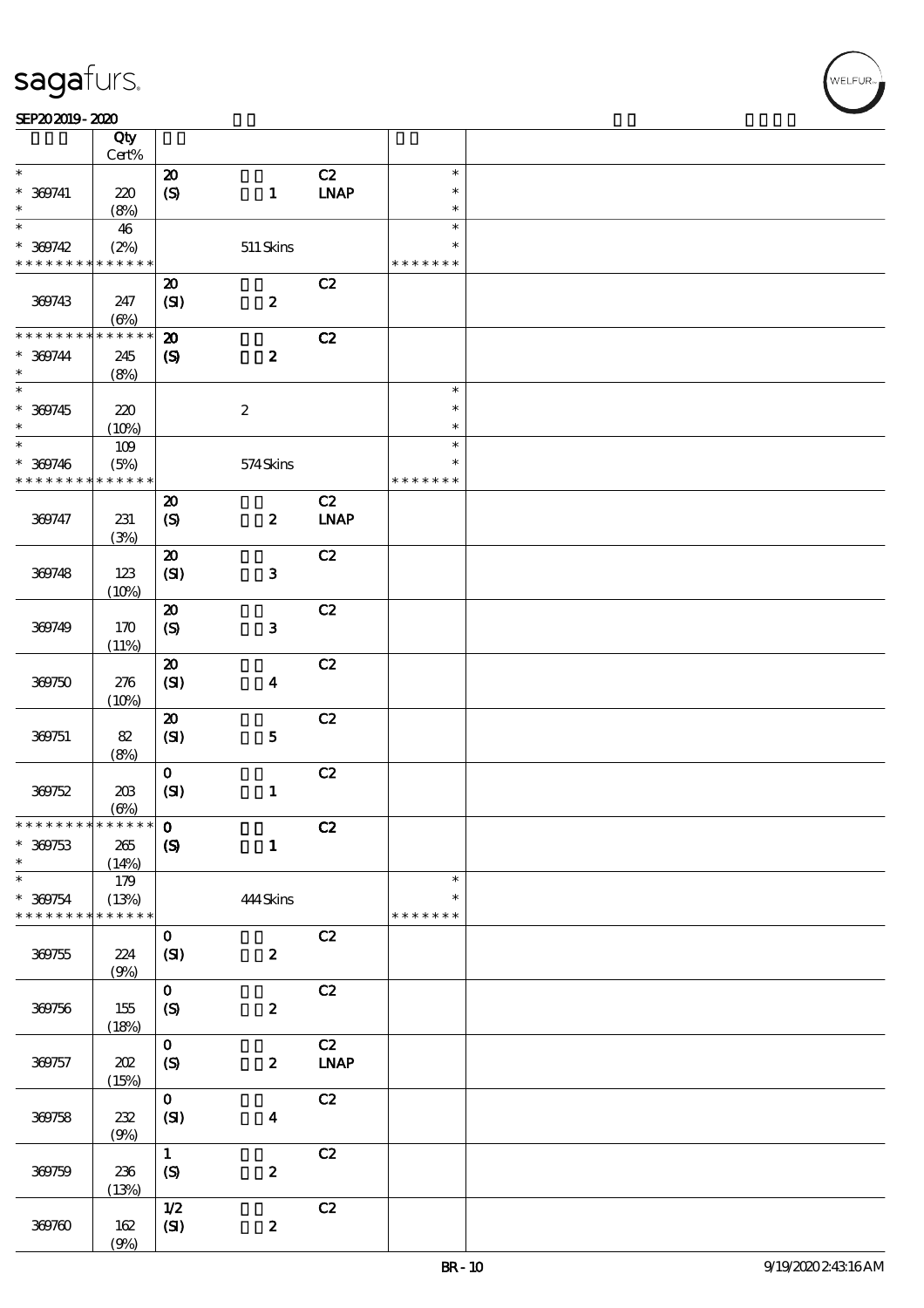### SEP202019-2020 USD 2020 USD 2020 USD 2020 USD 2020 USD 2020 USD 2020 USD 2020 USD 2020 USD 2020 USD 2020 USD 2

|                               | Qty<br>$\mbox{Cert}\%$ |                             |                           |                            |               |  |
|-------------------------------|------------------------|-----------------------------|---------------------------|----------------------------|---------------|--|
|                               |                        | $\boldsymbol{z}$            |                           | C2                         |               |  |
| 369761                        | 120<br>(15%)           | (S)                         | $\pmb{2}$                 |                            |               |  |
|                               |                        | 1/2                         |                           | C2                         |               |  |
| 369762                        | 129<br>(15%)           | (SI)                        | $\boldsymbol{4}$          |                            |               |  |
|                               |                        | $\mathbf{3}$                |                           | C2                         |               |  |
| 369763                        | 67<br>(2%)             | $\boldsymbol{S}$            | ${\bf 3}$                 |                            |               |  |
|                               |                        | 50                          |                           | C2                         |               |  |
| 369764                        | 191<br>(10%)           | $\boldsymbol{\mathrm{(S)}}$ | SHE1                      |                            |               |  |
|                               |                        | 50                          |                           | C2                         |               |  |
| 369765                        | 119<br>(10%)           | (SI)                        | SHE3                      |                            |               |  |
|                               |                        | $\boldsymbol{\omega}$       |                           | C2                         |               |  |
| 369766                        | 163<br>(5%)            | (SI)                        | SHE1                      |                            |               |  |
| * * * * * * * *               | * * * * * *            | $\boldsymbol{\omega}$       |                           | C2                         |               |  |
| * 369767<br>$\ast$            | 185<br>(4%)            | $\pmb{\in}$                 | SHE1                      |                            |               |  |
| $\ast$                        |                        |                             |                           |                            | $\ast$        |  |
| $* 300768$                    | 160                    |                             | $\boldsymbol{2}$          |                            | $\ast$        |  |
| $\ast$                        | (8%)                   |                             |                           |                            | $\ast$        |  |
| $\ast$                        |                        |                             |                           |                            | $\ast$        |  |
| $* 300709$                    | 160                    |                             | $\ensuremath{\mathbf{3}}$ |                            | $\ast$        |  |
| $\ast$                        | (2%)                   |                             |                           |                            | $\ast$        |  |
| $\ast$                        |                        |                             |                           |                            | $\ast$        |  |
| $* 300770$                    | 160                    |                             | $\boldsymbol{4}$          |                            | $\ast$        |  |
| $\ast$                        | (7%)                   |                             |                           |                            | $\ast$        |  |
| $\ast$                        | 140                    |                             |                           |                            | $\ast$        |  |
| $* 300771$                    | (16%)                  |                             | 805Skins                  |                            | $\ast$        |  |
| * * * * * * * *               | * * * * * *            |                             |                           |                            | * * * * * * * |  |
|                               |                        | $\boldsymbol{\omega}$       |                           | C2                         |               |  |
| 369772                        | 95                     | (SI)                        | SHE1                      | $\ensuremath{\text{INAP}}$ |               |  |
| * * * * * * * * * * * * * * * | (2%)                   |                             |                           |                            |               |  |
|                               |                        | $\boldsymbol{\omega}$       |                           | C2                         |               |  |
| $* 300773$<br>$\ast$          | 185<br>(11%)           | $\boldsymbol{S}$            | SHE1                      | $IMAP$                     |               |  |
| $\ast$                        | 108                    |                             |                           |                            | $\ast$        |  |
| $* 300774$                    | (4%)                   |                             | 293Skins                  |                            | $\ast$        |  |
| * * * * * * * *               | $* * * * * * *$        |                             |                           |                            | * * * * * * * |  |
|                               |                        | $\boldsymbol{\omega}$       |                           | C2                         |               |  |
| 369775                        | 140                    | (SI)                        | SHE3                      |                            |               |  |
|                               | (3%)                   |                             |                           |                            |               |  |
|                               |                        | $\boldsymbol{40}$           |                           | C2                         |               |  |
| 369776                        | 185                    | (S)                         | SHE3                      |                            |               |  |
|                               | (4%)                   |                             |                           |                            |               |  |
|                               |                        | $\boldsymbol{\omega}$       |                           | C2                         |               |  |
| 369777                        | 91<br>(2%)             | (SI)                        | <b>SHE3</b>               | $\ensuremath{\text{INAP}}$ |               |  |
|                               |                        | $\boldsymbol{\omega}$       |                           | C2                         |               |  |
| 369778                        | 88                     | (SI)                        | SHE5                      |                            |               |  |
|                               | (4%)                   |                             |                           |                            |               |  |
|                               |                        | $\boldsymbol{\mathfrak{D}}$ |                           | C2                         |               |  |
| 369779                        | 250                    | (SI)                        | SHE1                      |                            |               |  |
|                               | $(\Theta)$             |                             |                           |                            |               |  |
| * * * * * *                   | * * * * * *            | $\boldsymbol{\mathfrak{D}}$ |                           | C2                         |               |  |
| $* 300780$                    | 205                    | $\boldsymbol{S}$            | SHE1                      |                            |               |  |
| $\ast$                        | (4%)                   |                             |                           |                            |               |  |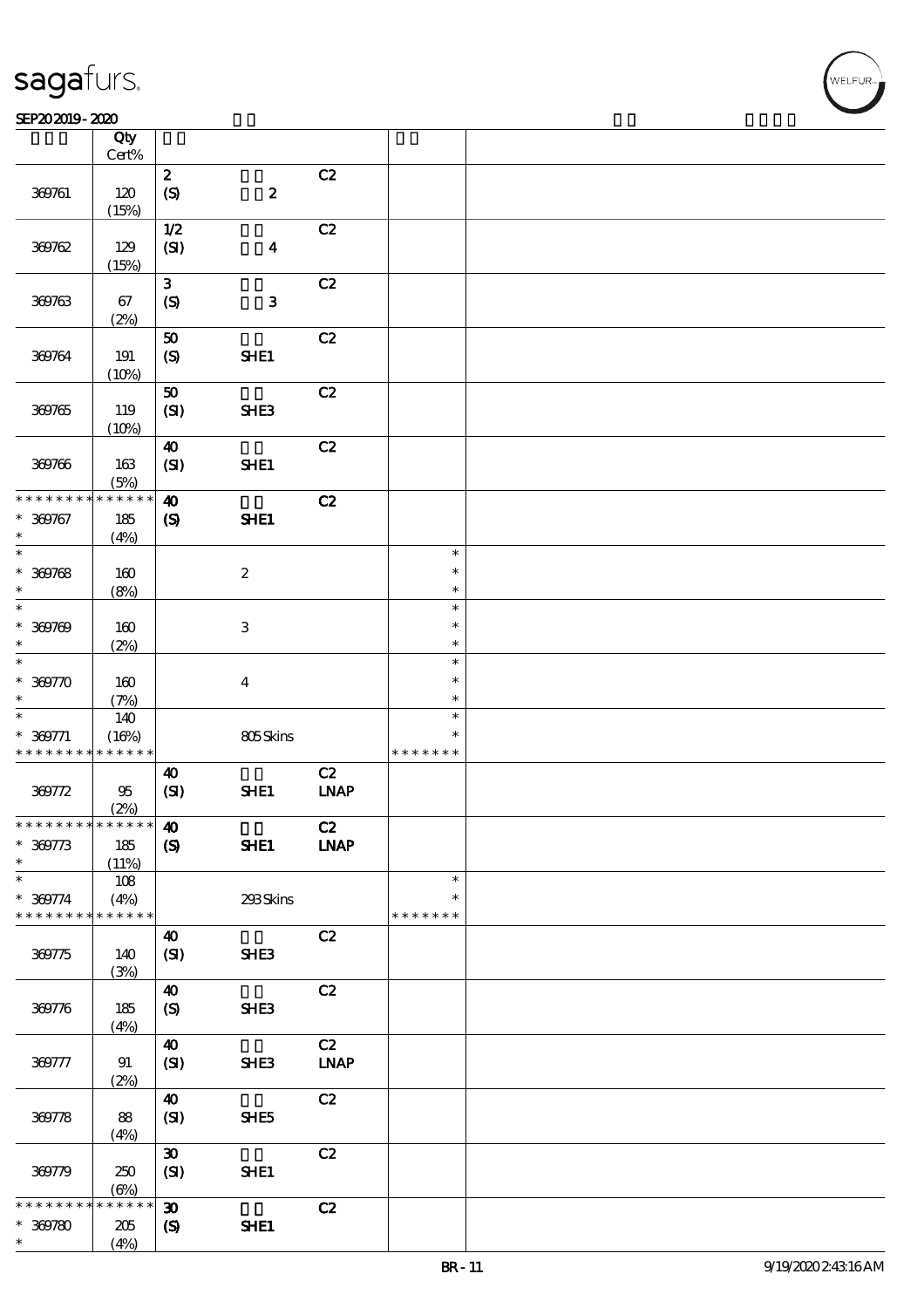### SEP202019-2020

|                                                             | Qty                 |                             |                           |                              |                  |  |
|-------------------------------------------------------------|---------------------|-----------------------------|---------------------------|------------------------------|------------------|--|
| $\ast$                                                      | Cert%               | $\pmb{\mathfrak{D}}$        |                           | C2                           | $\ast$           |  |
| $* 300781$                                                  | 180                 | $\pmb{\in}$                 | SHE1                      |                              | $\ast$           |  |
| $\ast$                                                      | $(Q_0)$             |                             |                           |                              | $\ast$           |  |
| $\ast$                                                      |                     |                             |                           |                              | $\ast$           |  |
| $* 300782$                                                  | $180$               |                             | $\ensuremath{\mathsf{3}}$ |                              | $\ast$           |  |
| $\ast$                                                      | (3%)                |                             |                           |                              | $\ast$           |  |
| $\ast$                                                      |                     |                             |                           |                              | $\ast$           |  |
| $* 300783$                                                  | 180                 |                             | $\boldsymbol{4}$          |                              | $\ast$           |  |
| $\ast$                                                      | $(\Theta)$          |                             |                           |                              | $\ast$           |  |
| $\ast$                                                      |                     |                             |                           |                              | $\ast$           |  |
| $* 300784$<br>$\ast$                                        | $180$               |                             | $\mathbf 5$               |                              | $\ast$<br>$\ast$ |  |
| $\overline{\ast}$                                           | (13%)               |                             |                           |                              | $\ast$           |  |
| $* 300785$                                                  | $180\,$             |                             | $\,6\,$                   |                              | $\ast$           |  |
| $\ast$                                                      | (25%)               |                             |                           |                              | $\ast$           |  |
| $\ast$                                                      |                     |                             |                           |                              | $\ast$           |  |
| $* 300786$                                                  | 180                 |                             | $\boldsymbol{7}$          |                              | $\ast$           |  |
| $\ast$                                                      | (9%)                |                             |                           |                              | $\ast$           |  |
| $\ast$                                                      |                     |                             |                           |                              | $\ast$           |  |
| $* 300787$                                                  | 180                 |                             | $\bf 8$                   |                              | $\ast$           |  |
| $\ast$                                                      | (3%)                |                             |                           |                              | $\ast$           |  |
| $\ast$                                                      |                     |                             |                           |                              | $\ast$           |  |
| $* 300788$                                                  | 180                 |                             | $\boldsymbol{9}$          |                              | $\ast$           |  |
| $\ast$<br>$\ast$                                            | (2%)                |                             |                           |                              | $\ast$           |  |
|                                                             |                     |                             |                           |                              | $\ast$<br>$\ast$ |  |
| $* 300789$<br>$\ast$                                        | 180<br>(16%)        |                             | $10\,$                    |                              | $\ast$           |  |
| $\ast$                                                      |                     |                             |                           |                              | $\ast$           |  |
| $* 300790$                                                  | 180                 |                             | $11\,$                    |                              | $\ast$           |  |
| $\ast$                                                      | (31%)               |                             |                           |                              | $\ast$           |  |
| $\ast$                                                      |                     |                             |                           |                              | $\ast$           |  |
| $* 300791$                                                  | $180\,$             |                             | $12\,$                    |                              | $\ast$           |  |
| $\ast$                                                      | (13%)               |                             |                           |                              | $\ast$           |  |
| $\ast$                                                      | $\pmb{66}$          |                             |                           |                              | $\ast$           |  |
| $*300792$                                                   | (9%)                |                             | 2251 Skins                |                              | $\ast$           |  |
| * * * * * * * * * * * * * *                                 |                     |                             |                           |                              | * * * * * * *    |  |
|                                                             |                     | $\pmb{\mathfrak{D}}$        |                           | C2                           |                  |  |
| 369793                                                      | 152                 | (SI)                        | SHE1                      | $\ensuremath{\mathbf{INAP}}$ |                  |  |
| * * * * * * * *                                             | (2%)<br>* * * * * * | $\boldsymbol{\mathfrak{D}}$ |                           | C2                           |                  |  |
| $* 300794$                                                  | 205                 | $\boldsymbol{\mathcal{S}}$  | SHE1                      | <b>INAP</b>                  |                  |  |
| $\ast$                                                      | (14%)               |                             |                           |                              |                  |  |
| $\overline{\ast}$                                           |                     |                             |                           |                              | $\ast$           |  |
| $* 300795$                                                  | 180                 |                             | $\boldsymbol{z}$          |                              | $\ast$           |  |
| $\ast$                                                      | (18%)               |                             |                           |                              | $\ast$           |  |
| $\ast$                                                      |                     |                             |                           |                              | $\ast$           |  |
| $* 300796$                                                  | $180\,$             |                             | $\ensuremath{\mathsf{3}}$ |                              | $\ast$           |  |
| $\ast$                                                      | (5%)                |                             |                           |                              | $\ast$           |  |
| $\ast$                                                      | 165                 |                             |                           |                              | $\ast$           |  |
| $* 300797$                                                  | (7%)                |                             | 730Skins                  |                              | ∗                |  |
| * * * * * * * * <mark>* * * * * *</mark><br>* * * * * * * * | $******$            | $\boldsymbol{\mathfrak{D}}$ |                           |                              | * * * * * * *    |  |
| $* 30798$                                                   | 225                 | (SI)                        | SHE <sub>3</sub>          | C2                           |                  |  |
| $\ast$                                                      | (7%)                |                             |                           |                              |                  |  |
| $\ast$                                                      | 150                 |                             |                           |                              | $\ast$           |  |
| $* 369799$                                                  | (1%)                |                             | 375Skins                  |                              | $\ast$           |  |
| * * * * * * * * <mark>* * * * * * *</mark>                  |                     |                             |                           |                              | * * * * * * *    |  |
| * * * * * * * * <mark>* * * * * * *</mark>                  |                     | $\boldsymbol{\mathfrak{D}}$ |                           | C2                           |                  |  |
| $* 30000$                                                   | 205                 | $\boldsymbol{\mathrm{(S)}}$ | SHE3                      |                              |                  |  |
| $\ast$                                                      | (11%)               |                             |                           |                              |                  |  |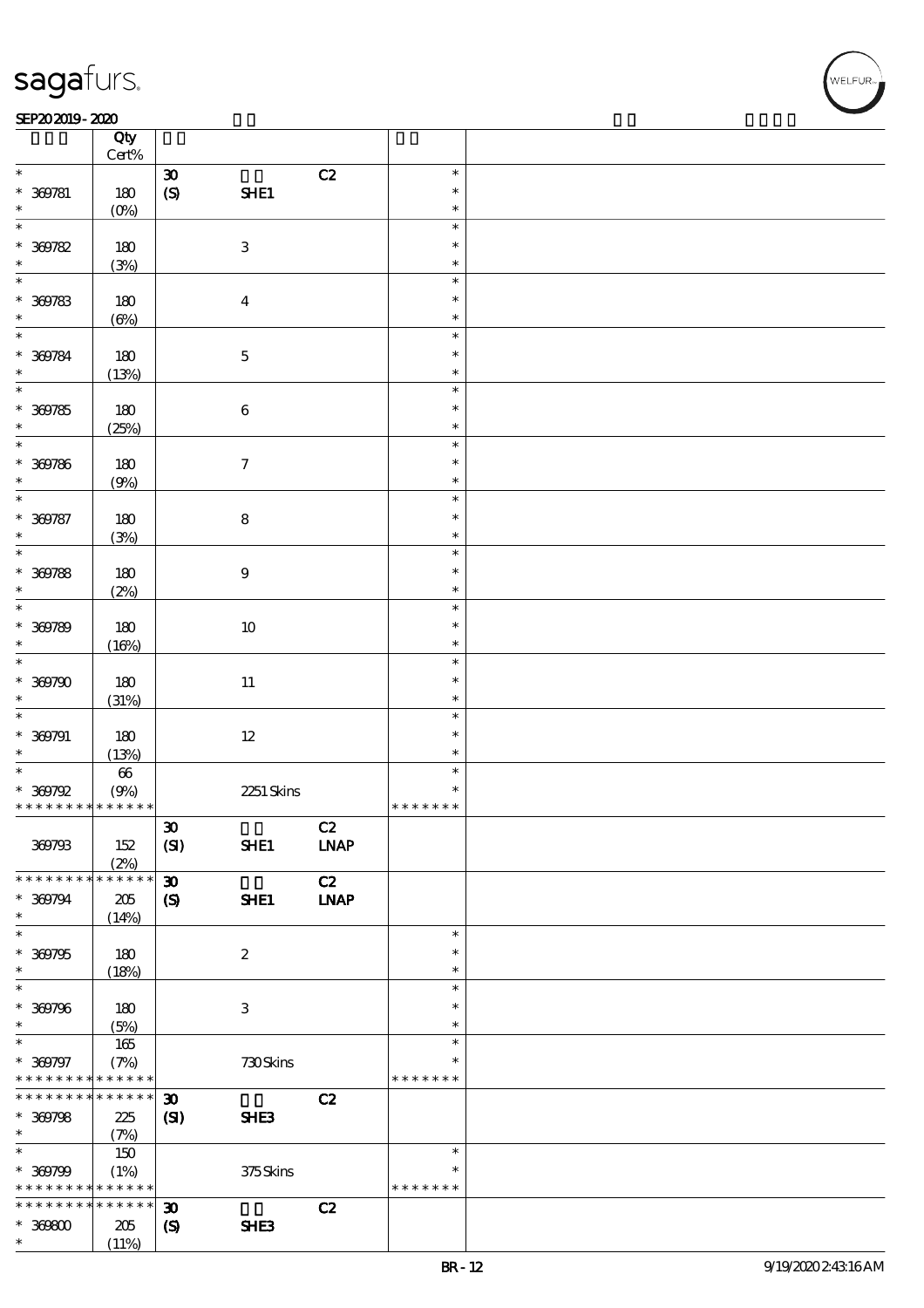### SEP202019-2020 USD 2020 USD 2020 USD 2020 USD 2020 USD 2020 USD 2020 USD 2020 USD 2020 USD 2020 USD 2020 USD 2

|                          | Qty         |                             |                     |             |                  |  |
|--------------------------|-------------|-----------------------------|---------------------|-------------|------------------|--|
| $\ast$                   | $Cert\%$    |                             |                     |             | $\ast$           |  |
|                          |             | $\pmb{\mathfrak{D}}$        |                     | C2          | $\ast$           |  |
| $* 369801$               | 180         | $\boldsymbol{S}$            | SHE3                |             |                  |  |
| $\ast$<br>$\ast$         | (10%)       |                             |                     |             | $\ast$<br>$\ast$ |  |
|                          |             |                             |                     |             |                  |  |
| $*$ 369802               | 180         |                             | $\,3$               |             | $\ast$           |  |
| $\ast$                   | $(0\%)$     |                             |                     |             | $\ast$           |  |
| $\overline{\ast}$        |             |                             |                     |             | $\ast$           |  |
| $* 30000$                | 180         |                             | $\boldsymbol{4}$    |             | $\ast$           |  |
| $\ast$                   | (2%)        |                             |                     |             | $\ast$           |  |
| $\overline{\phantom{0}}$ |             |                             |                     |             | $\ast$           |  |
| $* 369604$               | 180         |                             | $\mathbf{5}$        |             | $\ast$           |  |
| $\ast$                   | (2%)        |                             |                     |             | $\ast$           |  |
| $\overline{\ast}$        | $8\!1$      |                             |                     |             | $\ast$           |  |
| $* 30005$                | (27%)       |                             | 1006Skins           |             | $\ast$           |  |
| * * * * * * * *          | * * * * * * |                             |                     |             | * * * * * * *    |  |
| * * * * * * * *          | * * * * * * | $\boldsymbol{\mathfrak{D}}$ |                     | C2          |                  |  |
| $* 30000$                | 225         | $\mathbf{C}$                | SHE3                | <b>INAP</b> |                  |  |
| $\ast$                   | (2%)        |                             |                     |             |                  |  |
| $\ast$                   | 45          |                             |                     |             | $\ast$           |  |
| $* 369807$               | (4%)        |                             | 270Skins            |             | $\ast$           |  |
| * * * * * * * *          | * * * * * * |                             |                     |             | * * * * * * *    |  |
| * * * * * * * *          | * * * * * * | $\boldsymbol{\mathfrak{D}}$ |                     | C2          |                  |  |
| $* 30008$                | 205         | $\boldsymbol{\mathcal{S}}$  | SHE3                | <b>INAP</b> |                  |  |
| $\ast$                   | (9%)        |                             |                     |             |                  |  |
| $*$                      | 71          |                             |                     |             | $\ast$           |  |
| $* 30000$                | (8%)        |                             | 276Skins            |             | ∗                |  |
| * * * * * * * *          | * * * * * * |                             |                     |             | * * * * * * *    |  |
|                          |             | $\boldsymbol{\mathfrak{D}}$ |                     | C2          |                  |  |
| 369810                   | 208         | (SI)                        | SHE5                |             |                  |  |
|                          |             |                             |                     |             |                  |  |
|                          |             |                             |                     |             |                  |  |
|                          | (4%)        |                             |                     |             |                  |  |
|                          |             | $\boldsymbol{\mathbf{z}}$   |                     | C2          |                  |  |
| 369811                   | 248         | (SI)                        | SHE1                |             |                  |  |
|                          | (5%)        |                             |                     |             |                  |  |
| * * * * * * * *          | * * * * * * | $\boldsymbol{\mathfrak{D}}$ |                     | C2          |                  |  |
| $* 360812$               | 245         | $\boldsymbol{\mathrm{(S)}}$ | SHE1                |             |                  |  |
| $\ast$                   | (12%)       |                             |                     |             |                  |  |
| $\ast$                   |             |                             |                     |             | $\ast$           |  |
| * 369813                 | 220         |                             | $\boldsymbol{2}$    |             | $\ast$           |  |
| $\ast$                   | $(\Theta)$  |                             |                     |             | $\ast$           |  |
| $\ast$                   |             |                             |                     |             | $\ast$           |  |
| $* 360814$               | 220         |                             | $\,3\,$             |             | $\ast$           |  |
| $\ast$                   | (8%)        |                             |                     |             | $\ast$           |  |
| $\ast$                   |             |                             |                     |             | $\ast$           |  |
| $* 300815$               | 220         |                             | $\bf{4}$            |             | $\ast$           |  |
| $\ast$                   | $(0\%)$     |                             |                     |             | $\ast$           |  |
| $\ast$                   |             |                             |                     |             | $\ast$           |  |
| $* 360816$               | 220         |                             | $\mathbf 5$         |             | $\ast$           |  |
| $\ast$                   | (15%)       |                             |                     |             | $\ast$           |  |
| $\ast$                   |             |                             |                     |             | $\ast$           |  |
| $* 360817$               | 220         |                             | $\,6\,$             |             | $\ast$           |  |
| $\ast$                   | (8%)        |                             |                     |             | $\ast$           |  |
| $\overline{\ast}$        |             |                             |                     |             | $\ast$           |  |
| $* 360818$               | 220         |                             | $\boldsymbol{\tau}$ |             | $\ast$           |  |
| $\ast$                   | (10%)       |                             |                     |             | $\ast$           |  |
| $\ast$                   |             |                             |                     |             | $\ast$           |  |
| * 360819                 | 220         |                             | $\bf 8$             |             | $\ast$           |  |
| $\ast$                   |             |                             |                     |             | $\ast$           |  |
| $\ast$                   | (19%)       |                             |                     |             | $\ast$           |  |
| $* 30000$                | 184<br>(8%) |                             | 1999Skins           |             | $\ast$           |  |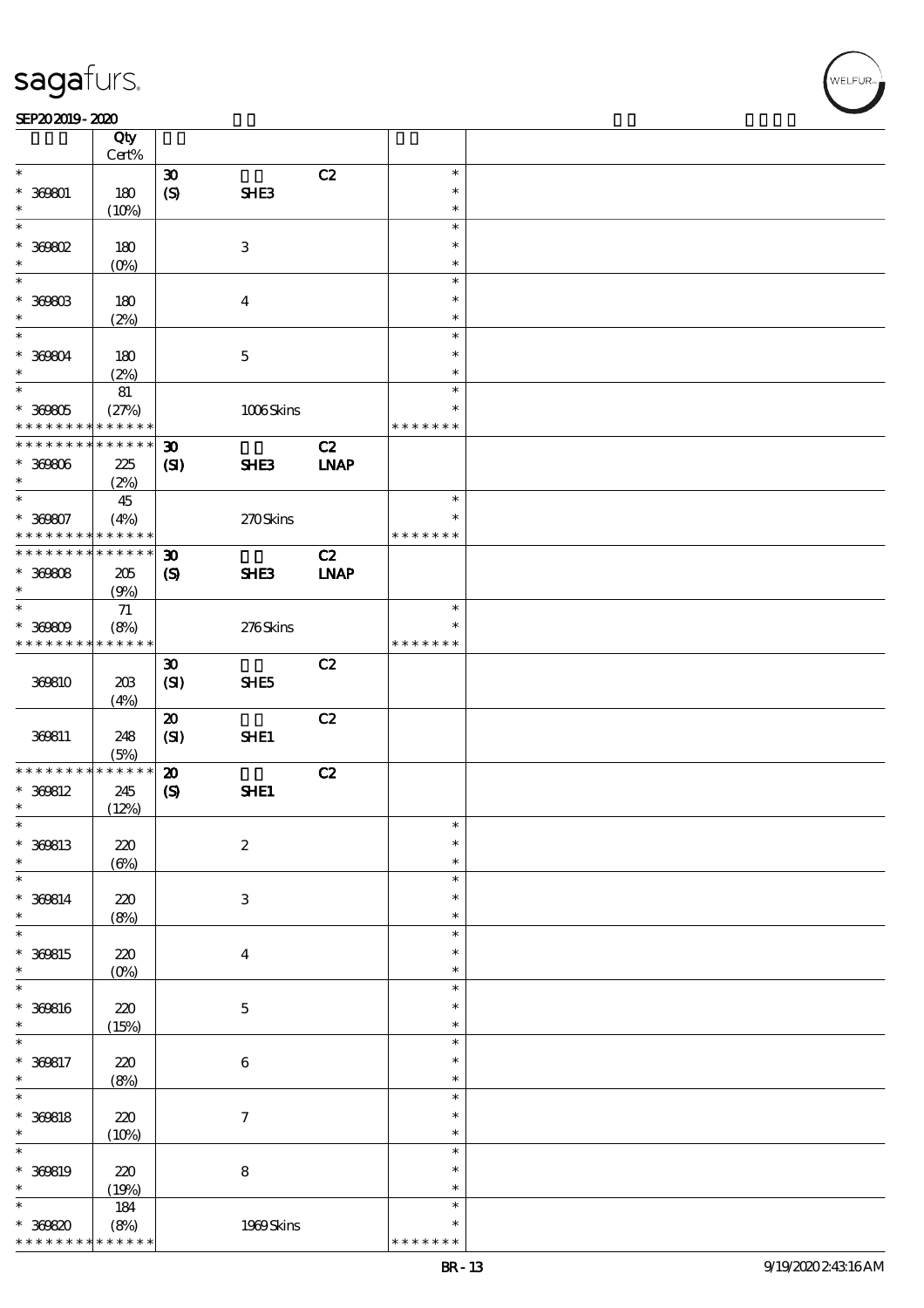| SEP202019-2020 |  |
|----------------|--|
|----------------|--|

|                             | Qty                 |                             |                  |             |               |  |
|-----------------------------|---------------------|-----------------------------|------------------|-------------|---------------|--|
|                             | Cert%               |                             |                  |             |               |  |
| * * * * * * *               | * * * * * *         | $\boldsymbol{\mathbf{z}}$   |                  | C2          |               |  |
| $* 360821$                  | 245                 | $\boldsymbol{\mathrm{(S)}}$ | SHE1             | <b>INAP</b> |               |  |
| $\ast$                      | $(\Theta)$          |                             |                  |             |               |  |
| $\ast$                      |                     |                             |                  |             | $\ast$        |  |
| $* 300822$                  | 220                 |                             | $\boldsymbol{2}$ |             | $\ast$        |  |
| $\ast$                      | (15%)               |                             |                  |             | $\ast$        |  |
| $\ast$                      | 81                  |                             |                  |             | $\ast$        |  |
| $* 300823$                  | (2%)                |                             | 546Skins         |             | $\ast$        |  |
| * * * * * * * * * * * * * * |                     |                             |                  |             | * * * * * * * |  |
|                             |                     | $\boldsymbol{\mathsf{20}}$  |                  | C2          |               |  |
| 369824                      | 280                 |                             | SHE3             |             |               |  |
|                             |                     | (SI)                        |                  |             |               |  |
| * * * * * * * *             | (2%)<br>* * * * * * |                             |                  |             |               |  |
|                             |                     | $\boldsymbol{\mathbf{z}}$   |                  | C2          |               |  |
| $* 300825$                  | 245                 | $\boldsymbol{\mathrm{(S)}}$ | SHE <sub>3</sub> |             |               |  |
| $\ast$                      | (11%)               |                             |                  |             |               |  |
| $\ast$                      |                     |                             |                  |             | $\ast$        |  |
| $* 300826$                  | 220                 |                             | $\boldsymbol{2}$ |             | $\ast$        |  |
| $\ast$                      | (10%)               |                             |                  |             | $\ast$        |  |
| $\ast$                      | 119                 |                             |                  |             | $\ast$        |  |
| $* 300827$                  | (8%)                |                             | 584Skins         |             | $\ast$        |  |
| * * * * * * * *             | * * * * * *         |                             |                  |             | * * * * * * * |  |
|                             |                     | $\boldsymbol{\mathfrak{D}}$ |                  | C2          |               |  |
| 36828                       | 176                 | (S)                         | <b>SHE3</b>      | <b>LNAP</b> |               |  |
|                             | (7%)                |                             |                  |             |               |  |
| * * * * * * * *             | * * * * * *         | $\mathbf{o}$                |                  | C2          |               |  |
| $* 300829$                  | 265                 | $\boldsymbol{\mathrm{(S)}}$ | SHE1             |             |               |  |
| $\ast$                      | (9%)                |                             |                  |             |               |  |
| $\ast$                      |                     |                             |                  |             | $\ast$        |  |
| $* 30000$                   | 240                 |                             | $\boldsymbol{2}$ |             | $\ast$        |  |
| $\ast$                      | (8%)                |                             |                  |             | $\ast$        |  |
| $\ast$                      | 106                 |                             |                  |             | $\ast$        |  |
| $* 360831$                  | $(\Theta)$          |                             | $611$ Skins      |             | $\ast$        |  |
| * * * * * * * * * * * * * * |                     |                             |                  |             | * * * * * * * |  |
|                             |                     | $\mathbf{o}$                |                  | C2          |               |  |
| 36832                       | 140                 | $\boldsymbol{\mathrm{(S)}}$ | SHE1             | <b>LNAP</b> |               |  |
|                             | (15%)               |                             |                  |             |               |  |
|                             |                     | $\mathbf 0$                 |                  | C2          |               |  |
| 36833                       | 144                 |                             | SHE3             |             |               |  |
|                             |                     | (SI)                        |                  |             |               |  |
| * * * * * * *               | (4%)<br>* * * * * * | $\mathbf{o}$                |                  |             |               |  |
|                             |                     |                             |                  | C2          |               |  |
| $* 300834$<br>$\ast$        | 265                 | $\boldsymbol{\mathcal{S}}$  | SHE3             |             |               |  |
| $\ast$                      | (8%)                |                             |                  |             | $\ast$        |  |
|                             | 186                 |                             |                  |             |               |  |
| $* 300835$                  | (10%)               |                             | 451 Skins        |             |               |  |
| * * * * * * * *             | * * * * * *         |                             |                  |             | * * * * * * * |  |
|                             |                     | 200                         |                  | C2          |               |  |
| 36836                       | 169                 | (SI)                        | SHE5             |             |               |  |
|                             | (5%)                |                             |                  |             |               |  |
|                             |                     | $\mathbf{1}$                |                  | C2          |               |  |
| 36837                       | 173                 | $\boldsymbol{S}$            | SHE <sub>3</sub> |             |               |  |
|                             | (13%)               |                             |                  |             |               |  |
|                             |                     | $\mathbf{1}$                |                  | C2          |               |  |
| 36838                       | 82                  | (SI)                        | SHE5             |             |               |  |
|                             | (10%)               |                             |                  |             |               |  |

,<br>WELFUR-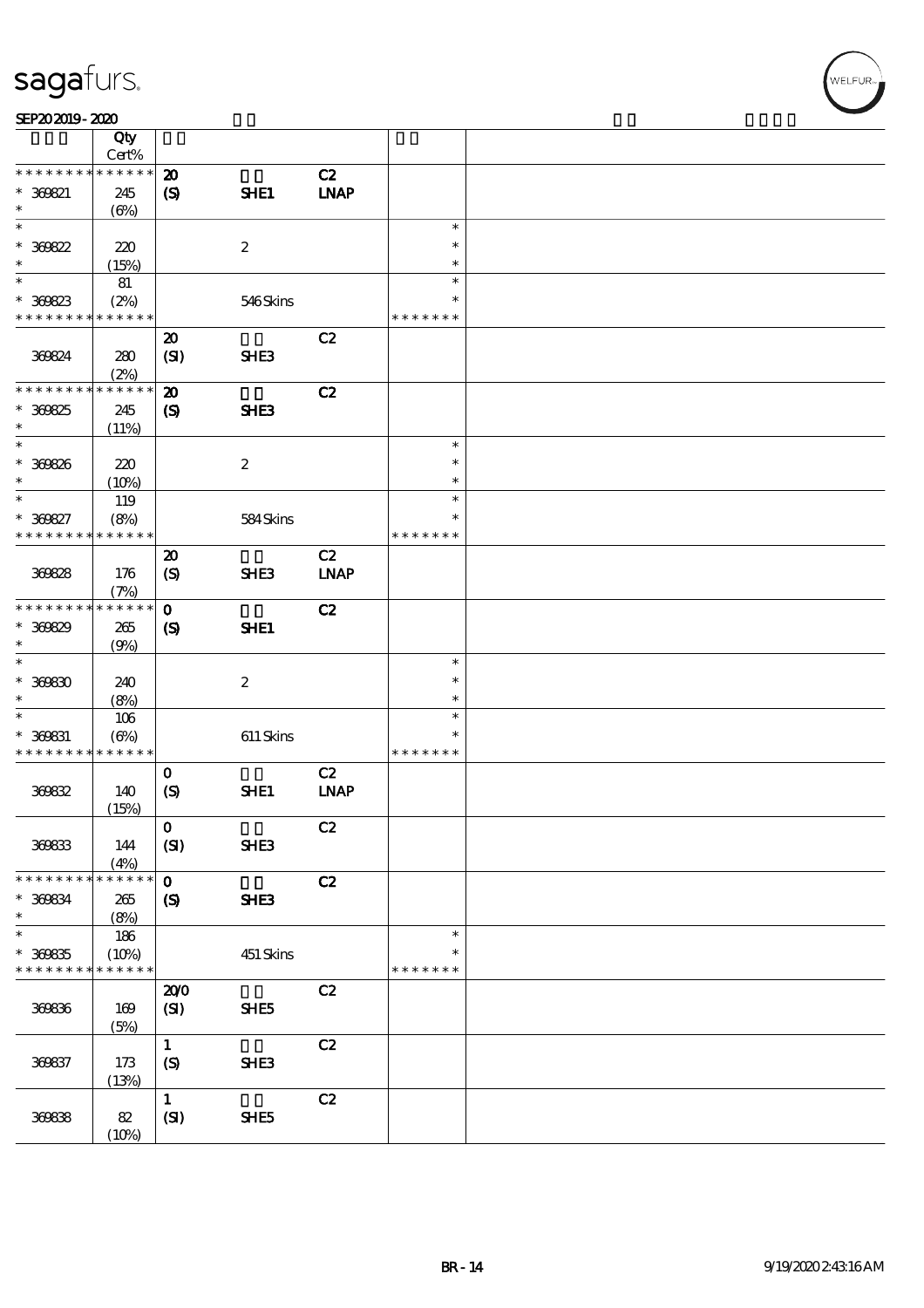### SEP202019-2020

|                               | Qty                       |                             |                  |     |               |  |
|-------------------------------|---------------------------|-----------------------------|------------------|-----|---------------|--|
|                               | Cert%                     |                             |                  |     |               |  |
|                               |                           | ${\bf 50}$                  | $\mathcal{L}$    | C2  |               |  |
| 369861                        | 182                       | $\boldsymbol{\mathrm{(S)}}$ | $\mathbf{1}$     |     |               |  |
|                               | (28%)                     |                             |                  |     |               |  |
| * * * * * * * *               | * * * * * *               | 50                          | $X$ / $ZX$       | C2  |               |  |
| $* 30002$                     | 185                       | $\boldsymbol{\mathcal{S}}$  | $\mathbf{1}$     |     |               |  |
| $\ast$                        | (12%)                     |                             |                  |     |               |  |
| $\ast$                        | 137                       |                             |                  |     | $\ast$        |  |
| $* 30003$                     | (13%)                     |                             | 322Skins         |     | ∗             |  |
| * * * * * * * *               | * * * * * *               |                             |                  |     | * * * * * * * |  |
|                               |                           | $\boldsymbol{\omega}$       | $\mathcal{L}$    | C2  |               |  |
| 369864                        | 214                       | (SI)                        | $\mathbf{1}$     |     |               |  |
|                               | (23%)                     |                             |                  |     |               |  |
| * * * * * * * * * * * * * *   |                           | $\boldsymbol{\omega}$       | $X$ / $ZX$       |     |               |  |
|                               |                           |                             |                  | C2  |               |  |
| $* 300005$                    | 185                       | $\mathbf{C}$                | $\mathbf{1}$     |     |               |  |
| $\ast$                        | (10%)                     |                             |                  |     |               |  |
| $\ast$                        | 181                       |                             |                  |     | $\ast$        |  |
| $* 30000$                     | (11%)                     |                             | 366Skins         |     | $\ast$        |  |
| * * * * * * * *               | * * * * * *               |                             |                  |     | * * * * * * * |  |
|                               |                           | $\boldsymbol{\omega}$       |                  | C2  |               |  |
| 369867                        | 167                       | (SI)                        | $\mathbf{1}$     | WB1 |               |  |
|                               | (20%)                     |                             |                  |     |               |  |
| * * * * * * * *               | * * * * * *               | $\boldsymbol{\omega}$       | $\mathcal{L}$    | C2  |               |  |
| $* 30008$                     | 205                       | $\boldsymbol{S}$            | $\mathbf{1}$     |     |               |  |
| $\ast$                        | (40%)                     |                             |                  |     |               |  |
| $\ast$                        |                           |                             |                  |     | $\ast$        |  |
| $* 30000$                     | 180                       |                             | $\boldsymbol{2}$ |     | $\ast$        |  |
| $\ast$                        | (40%)                     |                             |                  |     | $\ast$        |  |
| $\ast$                        |                           |                             |                  |     | $\ast$        |  |
| $* 30000$                     | 180                       |                             | 3                |     | $\ast$        |  |
| $\ast$                        |                           |                             |                  |     | $\ast$        |  |
| $\ast$                        | (20%)                     |                             |                  |     |               |  |
|                               | 65                        |                             |                  |     | $\ast$        |  |
| $* 300871$                    | (20%)                     |                             | 630Skins         |     | ∗             |  |
| * * * * * * * *               | * * * * * *               |                             |                  |     | * * * * * * * |  |
| * * * * * * * *               | * * * * * *               | $\boldsymbol{\omega}$       | $X$ / $ZX$       | C2  |               |  |
| $* 300872$                    | 205                       | $\boldsymbol{\mathrm{(S)}}$ | $\mathbf{1}$     |     |               |  |
| $\ast$                        | (16%)                     |                             |                  |     |               |  |
| $\ast$                        |                           |                             |                  |     | $\ast$        |  |
| $* 300873$                    | 180                       |                             | $\boldsymbol{2}$ |     | $\ast$        |  |
| $\ast$                        | (23%)                     |                             |                  |     | $\ast$        |  |
| $\ast$                        |                           |                             |                  |     | $\ast$        |  |
| $* 360874$                    | 180                       |                             | $\,3$            |     | $\ast$        |  |
| $\ast$                        | (27%)                     |                             |                  |     | $\ast$        |  |
| $\ast$                        |                           |                             |                  |     | $\ast$        |  |
| $* 300875$                    | $180$                     |                             | $\bf{4}$         |     | ∗             |  |
| $\ast$                        | (20%)                     |                             |                  |     | ∗             |  |
| $\ast$                        |                           |                             |                  |     | $\ast$        |  |
| $* 300676$                    | 180                       |                             | $\mathbf 5$      |     | $\ast$        |  |
| $\ast$                        | (10%)                     |                             |                  |     | $\ast$        |  |
| $\ast$                        | 88                        |                             |                  |     | $\ast$        |  |
|                               |                           |                             |                  |     | ∗             |  |
| $* 300877$<br>* * * * * * * * | $(\Theta)$<br>* * * * * * |                             | 1013Skins        |     | * * * * * * * |  |
|                               |                           |                             |                  |     |               |  |
|                               |                           | $\boldsymbol{\omega}$       | $\mathcal{L}$    | C2  |               |  |
| 369878                        | 122                       | (S)                         | $\boldsymbol{2}$ |     |               |  |
|                               | (38%)                     |                             |                  |     |               |  |
| * * * * * *                   | * * * * * *               | $\boldsymbol{\omega}$       | X / ZX           | C2  |               |  |
| $* 30000$                     | 205                       | $\boldsymbol{\mathrm{(S)}}$ | $\boldsymbol{2}$ |     |               |  |
| $\ast$                        | (23%)                     |                             |                  |     |               |  |
| $\ast$                        | 154                       |                             |                  |     | $\ast$        |  |
| $* 30080$                     | (34%)                     |                             | 359Skins         |     | ∗             |  |
| * * * * * * * *               | * * * * * *               |                             |                  |     | * * * * * * * |  |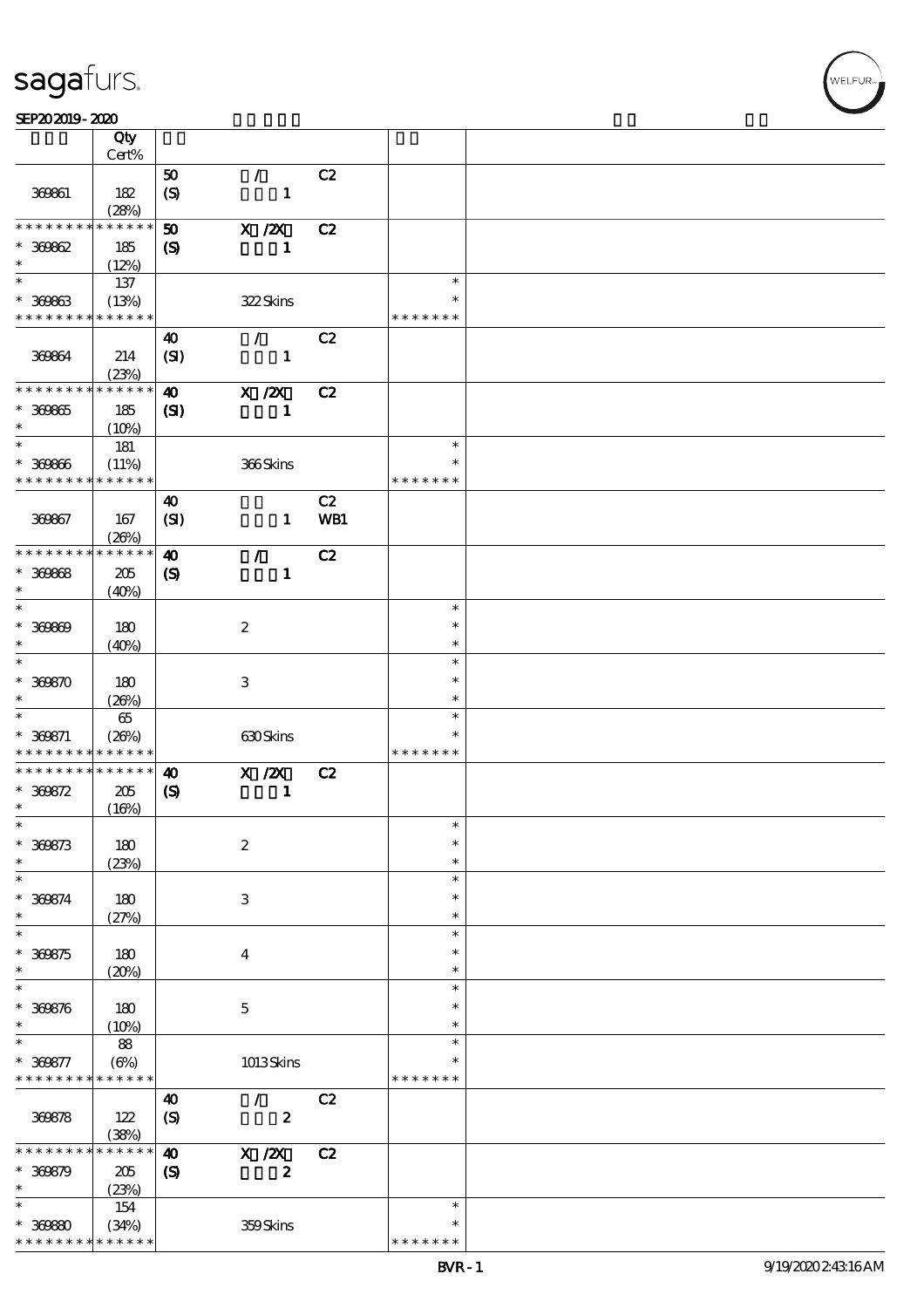### SEP202019-2020

|                             | Qty<br>Cert% |                             |                    |                  |            |               |  |
|-----------------------------|--------------|-----------------------------|--------------------|------------------|------------|---------------|--|
|                             |              |                             |                    |                  |            |               |  |
|                             |              | 40                          | $\mathcal{L}$      |                  | C2         |               |  |
| 369881                      | 155<br>(38%) | $\boldsymbol{S}$            |                    | $\mathbf{1}$     | WB1        |               |  |
| * * * * * * * *             | * * * * * *  | $\boldsymbol{\omega}$       | $X$ / $ZX$         |                  | C2         |               |  |
| $* 300882$                  | 205          | $\boldsymbol{S}$            |                    | $\mathbf{1}$     | <b>WB1</b> |               |  |
| $\ast$                      | (23%)        |                             |                    |                  |            |               |  |
| $\overline{\ast}$           | $37\,$       |                             |                    |                  |            | $\ast$        |  |
| $* 369883$                  | (27%)        |                             | 242Skins           |                  |            | $\ast$        |  |
| * * * * * * * * * * * * * * |              |                             |                    |                  |            | * * * * * * * |  |
| * * * * * * * * * * * * * * |              | $\boldsymbol{\mathfrak{D}}$ | $\mathcal{F}$      |                  | C2         |               |  |
| * 369884                    | 225          | (S)                         |                    | $\mathbf{1}$     |            |               |  |
| $\ast$                      | (15%)        |                             |                    |                  |            |               |  |
|                             | 178          |                             |                    |                  |            | $\ast$        |  |
| $* 30085$                   | (21%)        |                             | 403Skins           |                  |            | $\ast$        |  |
| * * * * * * * * * * * * * * |              |                             |                    |                  |            | * * * * * * * |  |
|                             |              |                             |                    |                  |            |               |  |
| * * * * * * * * * * * * * * |              | 30 <sub>o</sub>             | $X$ / $ZX$         |                  | C2         |               |  |
| $* 30000$                   | 225          | $\mathbf{C}$                |                    | $\mathbf{1}$     |            |               |  |
| $\ast$                      | (13%)        |                             |                    |                  |            |               |  |
| $\ast$                      | 171          |                             |                    |                  |            | $\ast$        |  |
| $* 300887$                  | (11%)        |                             | 396Skins           |                  |            | $\ast$        |  |
| * * * * * * * * * * * * * * |              |                             |                    |                  |            | * * * * * * * |  |
|                             |              | $\boldsymbol{\mathfrak{D}}$ |                    |                  | C2         |               |  |
| 36888                       | 130          | (SI)                        |                    | $\boldsymbol{z}$ |            |               |  |
|                             |              |                             |                    |                  |            |               |  |
|                             | (13%)        |                             |                    |                  |            |               |  |
|                             |              | $\boldsymbol{\mathfrak{D}}$ |                    |                  | C2         |               |  |
| 36889                       | 84           | (SI)                        |                    | $\mathbf{1}$     | WB1        |               |  |
|                             | (13%)        |                             |                    |                  |            |               |  |
|                             |              | $\boldsymbol{\mathfrak{D}}$ | X /                |                  | C2         |               |  |
| 369800                      | 72           | (S)                         |                    | $\mathbf{1}$     |            |               |  |
|                             | (22%)        |                             |                    |                  |            |               |  |
| * * * * * * * *             | * * * * * *  | $\boldsymbol{\mathfrak{D}}$ | $\mathcal{L}$      |                  | C2         |               |  |
| $* 369891$                  | 205          | $\boldsymbol{\mathcal{S}}$  |                    | $\mathbf{1}$     |            |               |  |
| $\ast$                      |              |                             |                    |                  |            |               |  |
| $\ast$                      | (33%)        |                             |                    |                  |            | $\ast$        |  |
|                             |              |                             |                    |                  |            | $\ast$        |  |
| $*$ 369892                  | 180          |                             | $\boldsymbol{2}$   |                  |            |               |  |
| $\ast$                      | (34%)        |                             |                    |                  |            | $\ast$        |  |
| $\ast$                      |              |                             |                    |                  |            | $\ast$        |  |
| $* 300003$                  | 180          |                             | $\,3$              |                  |            | $\ast$        |  |
| $\ast$                      | (12%)        |                             |                    |                  |            | $\ast$        |  |
| $\ast$                      |              |                             |                    |                  |            | $\ast$        |  |
| $* 30004$                   | $180$        |                             | $\boldsymbol{4}$   |                  |            | $\ast$        |  |
| $\ast$                      | (12%)        |                             |                    |                  |            | $\ast$        |  |
| $\ast$                      |              |                             |                    |                  |            | $\ast$        |  |
| $* 300005$                  | 180          |                             | $\mathbf 5$        |                  |            | $\ast$        |  |
| $\ast$                      |              |                             |                    |                  |            | $\ast$        |  |
| $\ast$                      | $(\Theta)$   |                             |                    |                  |            |               |  |
|                             |              |                             |                    |                  |            | $\ast$        |  |
| $* 30000$                   | $180$        |                             | $\,6\,$            |                  |            | $\ast$        |  |
| $\ast$                      | (11%)        |                             |                    |                  |            | $\ast$        |  |
| $\ast$                      | 179          |                             |                    |                  |            | $\ast$        |  |
| $* 30007$                   | (25%)        |                             | 1284Skins          |                  |            | $\ast$        |  |
| * * * * * * * *             | * * * * * *  |                             |                    |                  |            | * * * * * * * |  |
| * * * * * * * *             | $******$     | $\boldsymbol{\mathfrak{D}}$ | $\overline{X}$ /2X |                  | C2         |               |  |
| $* 300008$                  | 205          | $\boldsymbol{\mathrm{(S)}}$ |                    | $\mathbf{1}$     |            |               |  |
| $\ast$                      | (10%)        |                             |                    |                  |            |               |  |
| $\ast$                      |              |                             |                    |                  |            | $\ast$        |  |
|                             |              |                             |                    |                  |            |               |  |
| $* 30000$                   | 180          |                             | $\boldsymbol{2}$   |                  |            | $\ast$        |  |
| $\ast$                      | (22%)        |                             |                    |                  |            | $\ast$        |  |
| $\ast$                      |              |                             |                    |                  |            | $\ast$        |  |
| $^*$ 36900                  | 180          |                             | $\,3\,$            |                  |            | $\ast$        |  |
| $\ast$                      | (14%)        |                             |                    |                  |            | $\ast$        |  |

VELFUR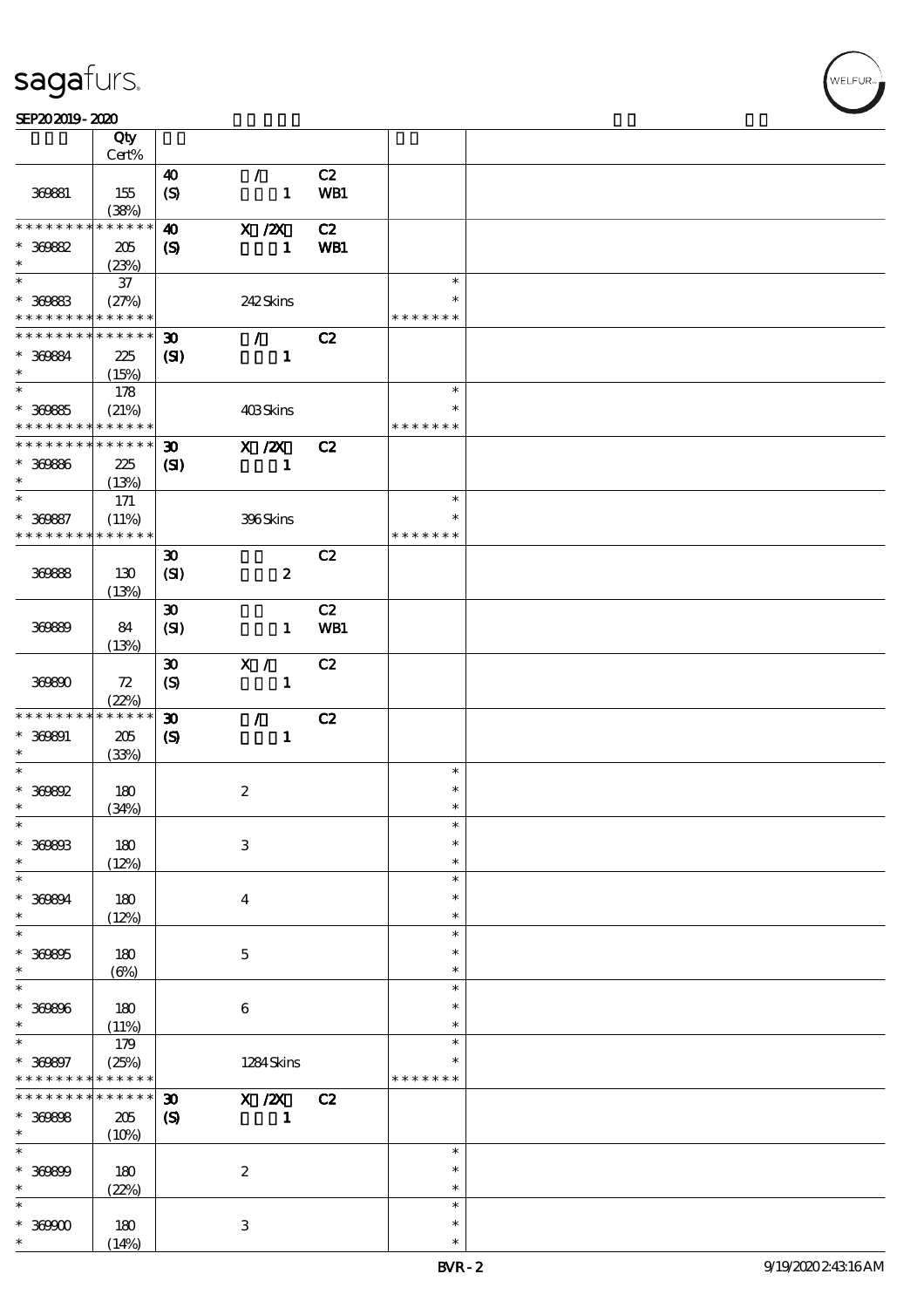### $SEP202019 - 2020$

|                   | Qty<br>Cert%    |                             |                           |     |               |  |
|-------------------|-----------------|-----------------------------|---------------------------|-----|---------------|--|
| $\ast$            |                 | $\boldsymbol{\mathfrak{D}}$ | X / ZX                    | C2  | $\ast$        |  |
|                   |                 |                             |                           |     | $\ast$        |  |
| $* 369001$        | 180             | $\boldsymbol{\mathrm{(S)}}$ | $\mathbf{1}$              |     |               |  |
| $\ast$            | $(\Theta)$      |                             |                           |     | $\ast$        |  |
| $\ast$            |                 |                             |                           |     | $\ast$        |  |
| $*$ 369902        | 180             |                             | $\mathbf 5$               |     | $\ast$        |  |
| $\ast$            | $(\Theta)$      |                             |                           |     | $\ast$        |  |
| $\overline{\ast}$ |                 |                             |                           |     | $\ast$        |  |
| $*$ 369903        |                 |                             |                           |     | $\ast$        |  |
| $\ast$            | 180             |                             | $\boldsymbol{6}$          |     |               |  |
|                   | (4%)            |                             |                           |     | $\ast$        |  |
| $\overline{\ast}$ |                 |                             |                           |     | $\ast$        |  |
| $* 36904$         | 180             |                             | $\boldsymbol{\tau}$       |     | $\ast$        |  |
| $\ast$            | (5%)            |                             |                           |     | $\ast$        |  |
| $\overline{\ast}$ | 79              |                             |                           |     | $\ast$        |  |
| $* 36905$         | (3%)            |                             | 1364Skins                 |     | $\ast$        |  |
| * * * * * * * *   | $* * * * * * *$ |                             |                           |     | * * * * * * * |  |
|                   |                 |                             |                           |     |               |  |
|                   |                 | $\boldsymbol{\mathfrak{D}}$ | $\mathcal{T}$             | C2  |               |  |
| 36906             | 99              | $\boldsymbol{S}$            | $\boldsymbol{z}$          |     |               |  |
|                   | (28%)           |                             |                           |     |               |  |
| * * * * * * * *   | * * * * * *     | $\boldsymbol{\mathfrak{D}}$ | $X$ / $ZX$                | C2  |               |  |
| $* 369007$        | 205             | $\boldsymbol{S}$            | $\boldsymbol{z}$          |     |               |  |
| $\ast$            | (16%)           |                             |                           |     |               |  |
| $\ast$            | 101             |                             |                           |     | $\ast$        |  |
|                   |                 |                             |                           |     |               |  |
| $* 36908$         | (13%)           |                             | 306Skins                  |     | $\ast$        |  |
| * * * * * * * *   | * * * * * *     |                             |                           |     | * * * * * * * |  |
|                   |                 | $\boldsymbol{\mathfrak{D}}$ |                           | C2  |               |  |
| 36909             | 154             | $\boldsymbol{S}$            | $\mathbf{1}$              | WB1 |               |  |
|                   | (19%)           |                             |                           |     |               |  |
|                   |                 | $\boldsymbol{\mathfrak{D}}$ |                           | C2  |               |  |
|                   |                 |                             |                           |     |               |  |
| 369910            | 75              | $\boldsymbol{\mathrm{(S)}}$ | $\boldsymbol{z}$          | WB1 |               |  |
|                   | (17%)           |                             |                           |     |               |  |
|                   |                 | $\boldsymbol{\mathbf{z}}$   | $X / \sqrt{2}$            | C2  |               |  |
| 369911            | 110             | (SI)                        | $\mathbf{1}$              |     |               |  |
|                   | (10%)           |                             |                           |     |               |  |
|                   |                 | $\boldsymbol{\mathsf{20}}$  | $\mathcal{L}$             | C2  |               |  |
| 369912            | 152             | (SI)                        | $\mathbf{1}$              |     |               |  |
|                   | (13%)           |                             |                           |     |               |  |
|                   |                 |                             |                           |     |               |  |
|                   |                 | $\pmb{\mathcal{Z}}$         | X / ZX                    | C2  |               |  |
| 369913            | 195             | (SI)                        | $\mathbf{1}$              |     |               |  |
|                   | (7%)            |                             |                           |     |               |  |
|                   |                 | $\boldsymbol{\mathbf{z}}$   | $\mathcal{L}$             | C2  |               |  |
| 369914            | 89              | (SI)                        | $\mathbf{1}$              | WB1 |               |  |
|                   | (16%)           |                             |                           |     |               |  |
|                   |                 | $\pmb{\mathcal{X}}$         | X /                       | C2  |               |  |
| 369915            | 168             |                             | $\mathbf{1}$              |     |               |  |
|                   |                 | (S)                         |                           |     |               |  |
|                   | (9%)            |                             |                           |     |               |  |
| * * * * * * *     | * * * * * *     | $\boldsymbol{\mathfrak{D}}$ | $\mathcal{L}$             | C2  |               |  |
| * 369916          | 245             | $\boldsymbol{S}$            | $\mathbf{1}$              |     |               |  |
| $\ast$            | (7%)            |                             |                           |     |               |  |
| $\ast$            |                 |                             |                           |     | $\ast$        |  |
| * 369917          | 220             |                             | $\boldsymbol{2}$          |     | $\ast$        |  |
| $\ast$            | (15%)           |                             |                           |     | $\ast$        |  |
| $\ast$            |                 |                             |                           |     | $\ast$        |  |
|                   |                 |                             |                           |     |               |  |
| $* 369918$        | 220             |                             | $\ensuremath{\mathbf{3}}$ |     | $\ast$        |  |
| $\ast$            | (15%)           |                             |                           |     | $\ast$        |  |
| $\ast$            |                 |                             |                           |     | $\ast$        |  |
| * 369919          | 220             |                             | $\boldsymbol{4}$          |     | $\ast$        |  |
| $\ast$            | (10%)           |                             |                           |     | $\ast$        |  |
| $\ast$            | 119             |                             |                           |     | $\ast$        |  |
|                   |                 |                             |                           |     | $\ast$        |  |
| $*369920$         | (18%)           |                             | 1024 Skins                |     |               |  |
| * * * * * * * *   | * * * * * *     |                             |                           |     | * * * * * * * |  |

**NELFUR**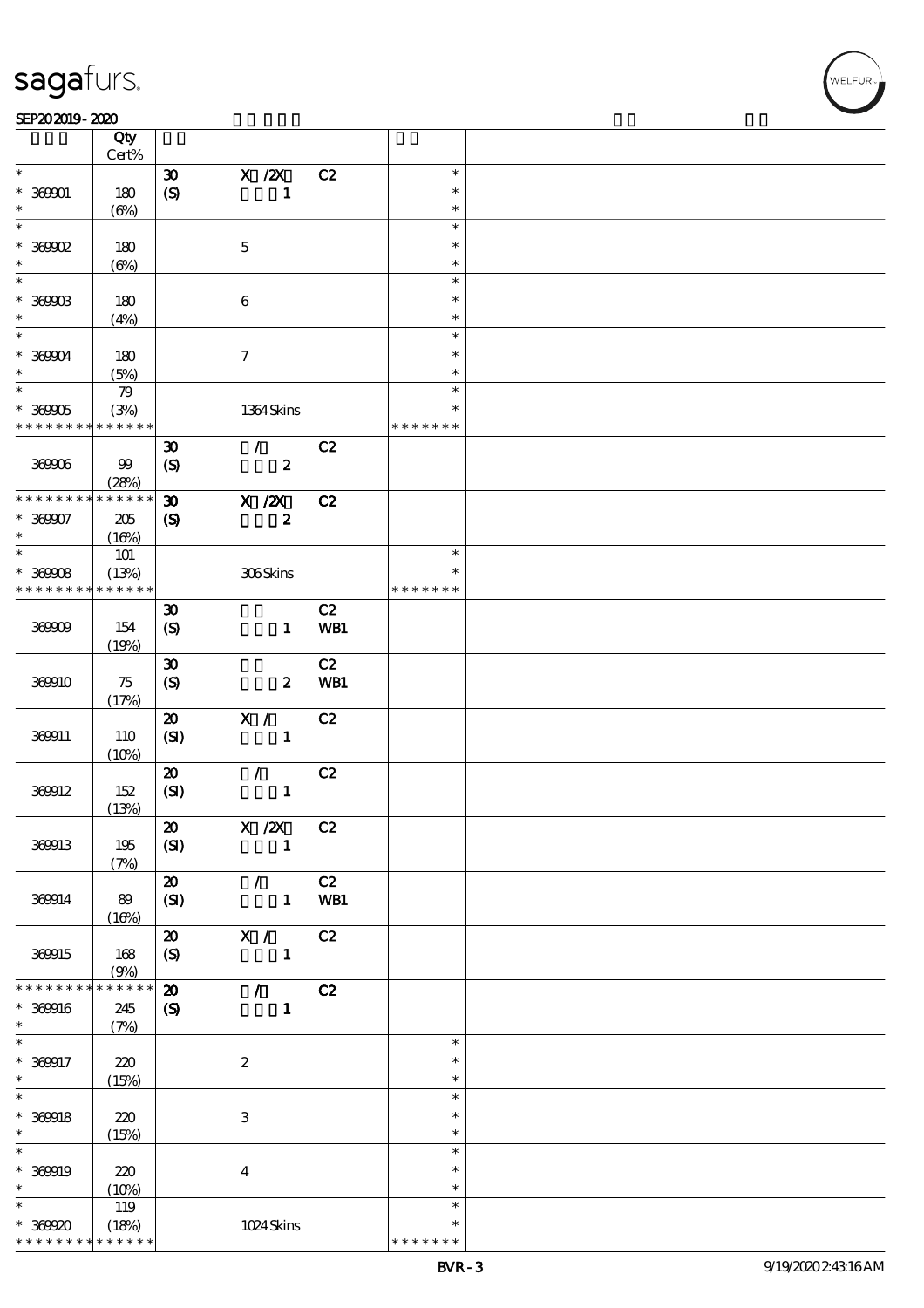### SEP202019-2020

|                          | Qty         |                             |                  |     |               |  |
|--------------------------|-------------|-----------------------------|------------------|-----|---------------|--|
|                          | $Cert\%$    |                             |                  |     |               |  |
| * * * * * * * *          | * * * * * * | $\boldsymbol{\mathbf{z}}$   | $X$ / $ZX$       | C2  |               |  |
| $* 360021$               | 245         | $\boldsymbol{S}$            | $\mathbf{1}$     |     |               |  |
| $\ast$                   | (5%)        |                             |                  |     |               |  |
| $\overline{\phantom{0}}$ |             |                             |                  |     | $\ast$        |  |
| $* 360022$               | 220         |                             | $\boldsymbol{2}$ |     | $\ast$        |  |
| $\ast$                   | (14%)       |                             |                  |     | $\ast$        |  |
| $\overline{\phantom{0}}$ |             |                             |                  |     | $\ast$        |  |
| $* 36923$                | 220         |                             | 3                |     | $\ast$        |  |
| $\ast$                   | (9%)        |                             |                  |     | $\ast$        |  |
|                          | 122         |                             |                  |     | $\ast$        |  |
| $* 360024$               | (11%)       |                             | 807Skins         |     | $\ast$        |  |
| * * * * * * * *          | * * * * * * |                             |                  |     | * * * * * * * |  |
|                          |             | $\boldsymbol{\mathfrak{D}}$ | $\mathcal{L}$    | C2  |               |  |
| 369925                   | 181         | $\boldsymbol{S}$            | $\blacksquare$   | WB1 |               |  |
|                          | (10%)       |                             |                  |     |               |  |
|                          |             | $\boldsymbol{\mathbf{z}}$   | $X$ / $ZX$       | C2  |               |  |
| 369926                   | 104         | $\boldsymbol{S}$            | $\mathbf{1}$     | WB1 |               |  |
|                          | (14%)       |                             |                  |     |               |  |
|                          |             | $\mathbf{o}$                |                  | C2  |               |  |
| 369927                   | 124         | (SI)                        | $\mathbf{1}$     |     |               |  |
|                          | (12%)       |                             |                  |     |               |  |
|                          |             | $\mathbf{O}$                | X /              | C2  |               |  |
| 369928                   | 83          | (S)                         | $\mathbf{1}$     |     |               |  |
|                          | (3%)        |                             |                  |     |               |  |
|                          |             | $\mathbf{o}$                | $\mathcal{L}$    | C2  |               |  |
| 360029                   | 248         | $\boldsymbol{S}$            | $\mathbf{1}$     |     |               |  |
|                          | (14%)       |                             |                  |     |               |  |
|                          |             | $\mathbf{O}$                | X / ZX           | C2  |               |  |
| 36990                    | 147         | $\boldsymbol{S}$            | $\mathbf{I}$     |     |               |  |
|                          | (9%)        |                             |                  |     |               |  |
|                          |             | $\mathbf 0$                 |                  | C2  |               |  |
| 369931                   | 161         | (S)                         | $\mathbf{1}$     | WB1 |               |  |
|                          | (11%)       |                             |                  |     |               |  |
|                          |             |                             |                  |     |               |  |

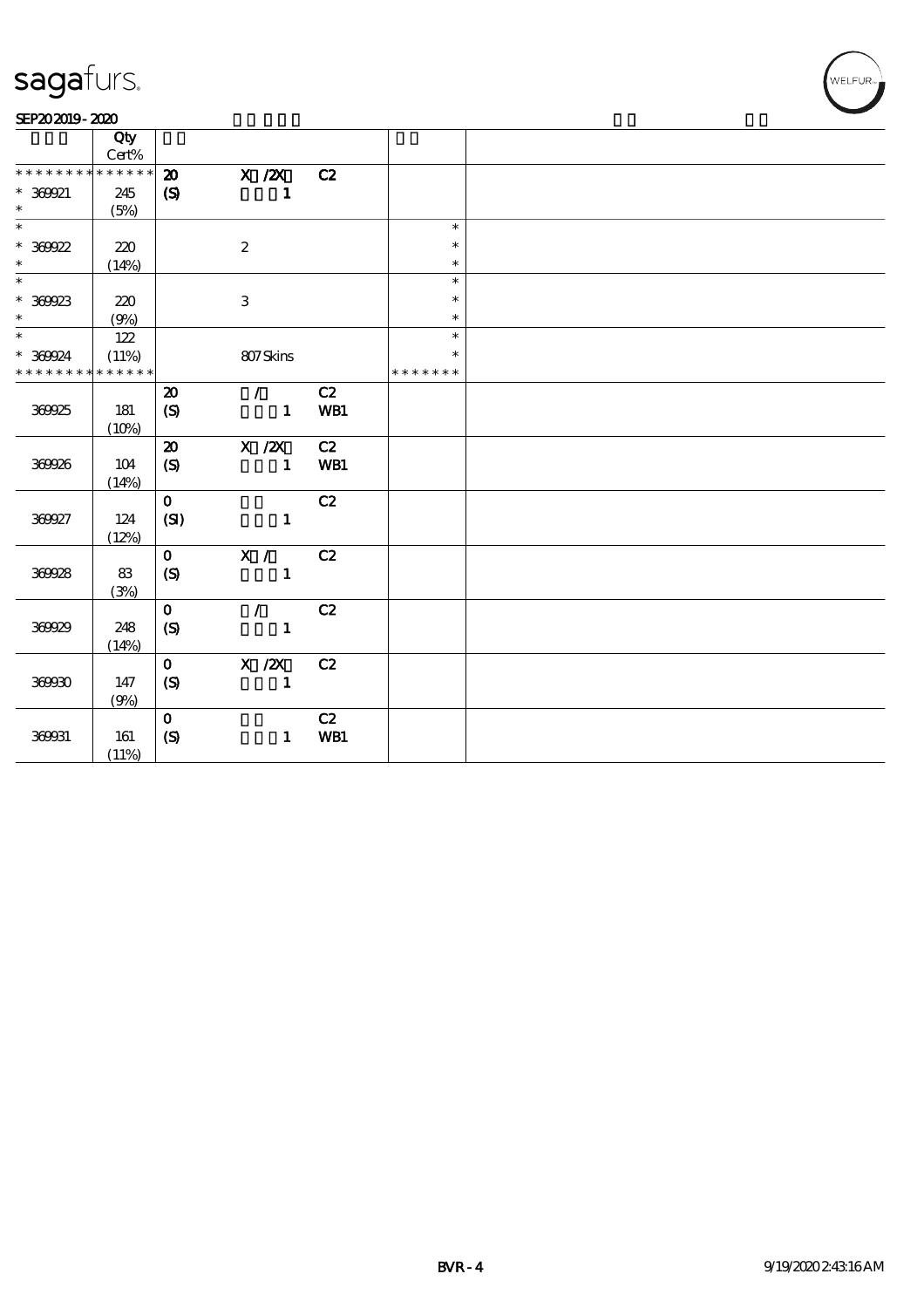### SEP202019-2020 0 2020 UNIVERSITY OF THE CONTROL SEPERATOR OF THE CONTROL SEP

|                               | Qty<br>Cert%         |                             |                  |                  |               |  |
|-------------------------------|----------------------|-----------------------------|------------------|------------------|---------------|--|
|                               |                      |                             |                  |                  |               |  |
|                               |                      | ${\bf 50}$                  |                  | C2               |               |  |
| 369941                        | 106                  | $\boldsymbol{S}$            | $\mathbf{1}$     | <b>WB2</b>       |               |  |
|                               | (24%)                |                             |                  |                  |               |  |
|                               |                      | $\boldsymbol{\omega}$       |                  | C2               |               |  |
| 369942                        | 114                  | $\boldsymbol{S}$            | $\mathbf{1}$     | <b>WB2</b>       |               |  |
|                               | (24%)                |                             |                  |                  |               |  |
|                               |                      | $\boldsymbol{\mathfrak{D}}$ |                  | C2               |               |  |
| 369943                        | 136                  | (SI)                        | $\mathbf{1}$     | <b>WB2</b>       |               |  |
|                               | (9%)                 |                             |                  |                  |               |  |
| * * * * * * * *               | * * * * * *          | $\boldsymbol{\mathfrak{D}}$ |                  | C2               |               |  |
| * 369944                      | $205\,$              | $\boldsymbol{\mathrm{(S)}}$ | $\mathbf{1}$     | WB <sub>2</sub>  |               |  |
| $\ast$                        | (15%)                |                             |                  |                  |               |  |
| $\ast$                        |                      |                             |                  |                  | $\ast$        |  |
| $* 369945$                    | 180                  |                             | $\boldsymbol{2}$ |                  | $\ast$        |  |
| $\ast$                        | (17%)                |                             |                  |                  | $\ast$        |  |
| $\ast$                        |                      |                             |                  |                  | $\ast$        |  |
|                               | 189                  |                             |                  |                  | $\ast$        |  |
| $* 369946$<br>* * * * * * * * | (12%)<br>* * * * * * |                             | 574Skins         |                  | * * * * * * * |  |
|                               |                      |                             |                  |                  |               |  |
|                               |                      | $\boldsymbol{\mathfrak{D}}$ |                  | C2               |               |  |
| 369947                        | 90                   | (S)                         | $\boldsymbol{z}$ | <b>WB2</b>       |               |  |
|                               | (12%)                |                             |                  |                  |               |  |
|                               |                      | $\boldsymbol{\mathbf{z}}$   |                  | C2               |               |  |
| 369948                        | 112                  | (S)                         | $\mathbf{1}$     | <b>WB2</b>       |               |  |
|                               | (23%)                |                             |                  |                  |               |  |
| * * * * * * * *               | * * * * * *          | 50                          |                  | C2               |               |  |
| * 369949                      | 165                  | $\boldsymbol{\mathcal{S}}$  | $\mathbf{1}$     | $\blacksquare$   |               |  |
| $\ast$                        | (13%)                |                             |                  |                  |               |  |
| $\ast$                        | $61\,$               |                             |                  |                  | $\ast$        |  |
| $* 36950$                     | (19%)                |                             | 226Skins         |                  | $\ast$        |  |
| * * * * * * * *               | * * * * * *          |                             |                  |                  | * * * * * * * |  |
|                               |                      | 50                          |                  | C2               |               |  |
| 369951                        | 120                  |                             | $\mathbf{1}$     | $\boldsymbol{2}$ |               |  |
|                               |                      | $\boldsymbol{\mathrm{(S)}}$ |                  |                  |               |  |
|                               | (20%)                |                             |                  |                  |               |  |
|                               |                      | $\boldsymbol{\omega}$       |                  | C2               |               |  |
| 36962                         | 199                  | (SI)                        | $\mathbf{1}$     | $\mathbf{1}$     |               |  |
|                               | (19%)                |                             |                  |                  |               |  |
| *************** 40            |                      |                             |                  | C2               |               |  |
| $* 36963$                     | 185                  | $\boldsymbol{S}$            | $\mathbf{1}$     | $\mathbf{1}$     |               |  |
| $\ast$                        | (29%)                |                             |                  |                  |               |  |
| $\ast$                        |                      |                             |                  |                  | $\ast$        |  |
| $* 36954$                     | 160                  |                             | $\boldsymbol{2}$ |                  | $\ast$        |  |
| $\ast$                        | (40%)                |                             |                  |                  | $\ast$        |  |
| $\ast$                        |                      |                             |                  |                  | $\ast$        |  |
| $* 369955$                    | $160$                |                             | $\,3$            |                  | ∗             |  |
| $\ast$                        | (28%)                |                             |                  |                  | $\ast$        |  |
| $\ast$                        |                      |                             |                  |                  | $\ast$        |  |
| $* 300056$                    | 160                  |                             | $\boldsymbol{4}$ |                  | $\ast$        |  |
| $\ast$                        | (13%)                |                             |                  |                  | $\ast$        |  |
| $\ast$                        |                      |                             |                  |                  | $\ast$        |  |
| $* 369657$                    | 160                  |                             | $\mathbf 5$      |                  | $\ast$        |  |
| $\ast$                        | (11%)                |                             |                  |                  | $\ast$        |  |
| $\overline{\ast}$             | 64                   |                             |                  |                  | $\ast$        |  |
| $* 36958$                     | (15%)                |                             | 889Skins         |                  |               |  |
| * * * * * * * *               | * * * * * *          |                             |                  |                  | * * * * * * * |  |
| * * * * * * *                 | * * * * * *          | $\boldsymbol{\omega}$       |                  | C2               |               |  |
|                               |                      |                             |                  |                  |               |  |
| $* 36960$                     | 185                  | $\boldsymbol{\mathcal{S}}$  | $\mathbf{1}$     | $\boldsymbol{z}$ |               |  |
| $\ast$<br>$\ast$              | (29%)                |                             |                  |                  |               |  |
|                               | 135                  |                             |                  |                  | $\ast$        |  |
| $* 30000$                     | (7%)                 |                             | 320Skins         |                  | ∗             |  |
| * * * * * * * *               | * * * * * *          |                             |                  |                  | * * * * * * * |  |

T

,<br>WELFUR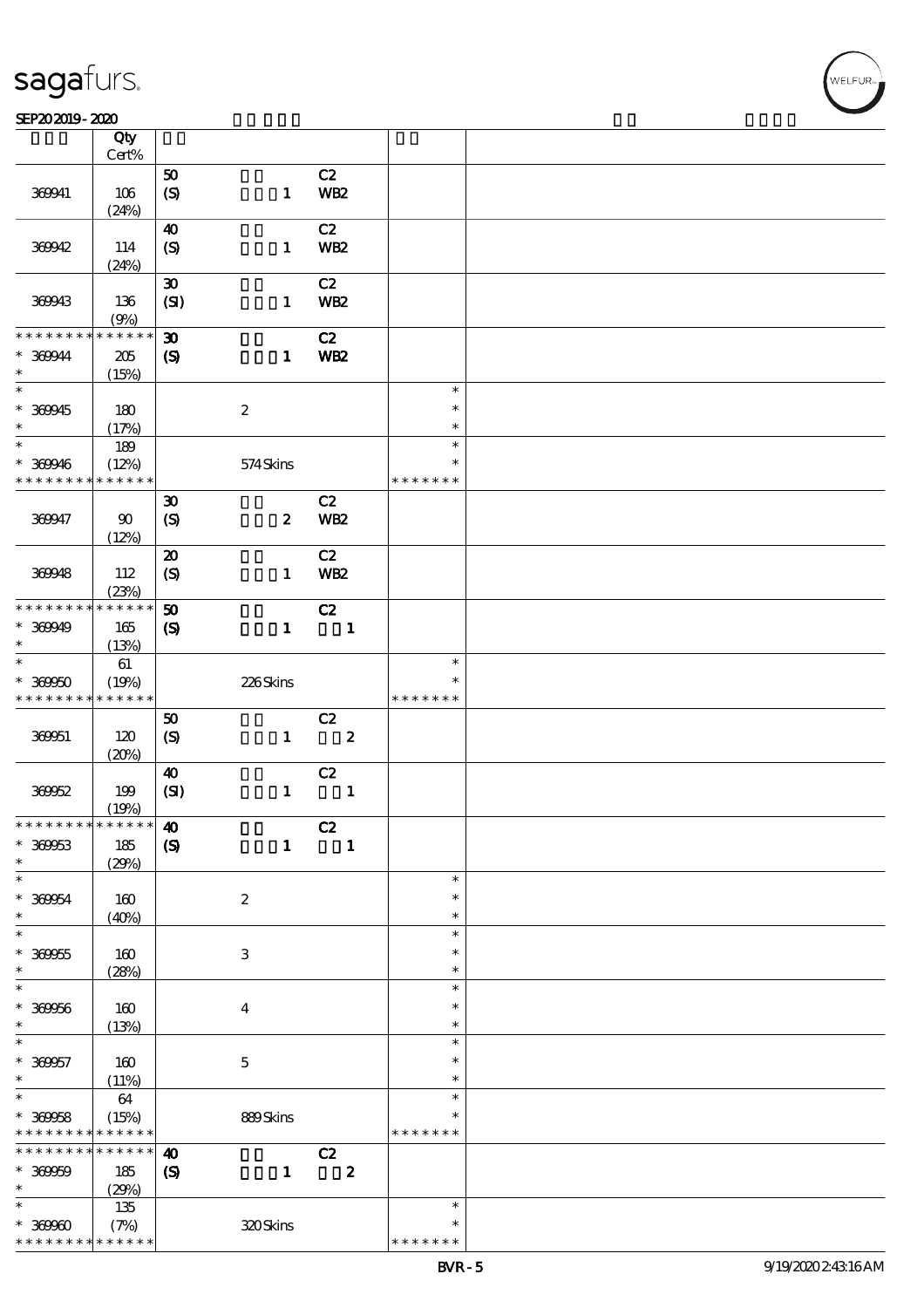|                                            | Qty             |                             |                           |                            |              |               |  |
|--------------------------------------------|-----------------|-----------------------------|---------------------------|----------------------------|--------------|---------------|--|
|                                            | Cert%           |                             |                           |                            |              |               |  |
| * * * * * * * *                            | $******$        | $\boldsymbol{\mathfrak{D}}$ |                           | C2                         |              |               |  |
| $* 36961$<br>$\ast$                        | 225             | (SI)                        | $\mathbf{1}$              |                            | $\mathbf{1}$ |               |  |
| $\ast$                                     | (7%)            |                             |                           |                            |              | $\ast$        |  |
| $* 360062$                                 | 176             |                             |                           |                            |              | $\ast$        |  |
| * * * * * * * *                            | (11%)<br>****** |                             | 401 Skins                 |                            |              | * * * * * * * |  |
| * * * * * * *                              | $* * * * * * *$ | $\boldsymbol{\mathfrak{D}}$ |                           | C2                         |              |               |  |
|                                            |                 |                             |                           | $\overline{\phantom{a}}$   |              |               |  |
| $* 30003$<br>$\ast$                        | 205             | $\boldsymbol{\mathcal{S}}$  | $\mathbf{1}$              |                            |              |               |  |
| $\ast$                                     | (7%)            |                             |                           |                            |              | $\ast$        |  |
| $* 36964$                                  |                 |                             |                           |                            |              | $\ast$        |  |
| $\ast$                                     | 180<br>(8%)     |                             | $\boldsymbol{2}$          |                            |              | $\ast$        |  |
| $\ast$                                     |                 |                             |                           |                            |              | $\ast$        |  |
| $* 36965$                                  |                 |                             |                           |                            |              | $\ast$        |  |
| $\ast$                                     | 180             |                             | $\ensuremath{\mathbf{3}}$ |                            |              | $\ast$        |  |
| $\ast$                                     | (27%)           |                             |                           |                            |              | $\ast$        |  |
| $* 36966$                                  | 180             |                             |                           |                            |              | $\ast$        |  |
| $\ast$                                     |                 |                             | $\bf{4}$                  |                            |              | $\ast$        |  |
| $\ast$                                     | (18%)           |                             |                           |                            |              | $\ast$        |  |
| $* 36967$                                  | 180             |                             | $\mathbf 5$               |                            |              | $\ast$        |  |
| $\ast$                                     |                 |                             |                           |                            |              | $\ast$        |  |
| $\ast$                                     | (5%)            |                             |                           |                            |              | $\ast$        |  |
| $* 36968$                                  | 180             |                             | $\bf 6$                   |                            |              | $\ast$        |  |
| $\ast$                                     | (5%)            |                             |                           |                            |              | $\ast$        |  |
| $\ast$                                     |                 |                             |                           |                            |              | $\ast$        |  |
| $* 30000$                                  | 180             |                             | $\tau$                    |                            |              | $\ast$        |  |
| $\ast$                                     | (7%)            |                             |                           |                            |              | $\ast$        |  |
| $\ast$                                     |                 |                             |                           |                            |              | $\ast$        |  |
| $* 369970$                                 | 180             |                             | $\bf 8$                   |                            |              | $\ast$        |  |
| $\ast$                                     | (8%)            |                             |                           |                            |              | $\ast$        |  |
| $\ast$                                     |                 |                             |                           |                            |              | $\ast$        |  |
| $* 369971$                                 | 180             |                             | $\boldsymbol{9}$          |                            |              | $\ast$        |  |
| $\ast$                                     | $(\Theta)$      |                             |                           |                            |              | $\ast$        |  |
| $\ast$                                     | 113             |                             |                           |                            |              | $\ast$        |  |
| $* 300072$                                 | (15%)           |                             | 1758Skins                 |                            |              | $\ast$        |  |
| * * * * * * * * * * * * * *                |                 |                             |                           |                            |              | * * * * * * * |  |
|                                            |                 | $\pmb{\mathfrak{D}}$        |                           | C2                         |              |               |  |
| 36973                                      | 163             | (S)                         | $\boldsymbol{z}$          | $\overline{\mathbf{1}}$    |              |               |  |
|                                            | (17%)           |                             |                           |                            |              |               |  |
|                                            |                 | $\boldsymbol{\mathfrak{D}}$ |                           | $\overline{c}z$            |              |               |  |
| 36974                                      | 79              | (SI)                        |                           | $1 \t 2$                   |              |               |  |
|                                            | $(\Theta)$      |                             |                           |                            |              |               |  |
| * * * * * * *                              | * * * * * *     | $\boldsymbol{\mathfrak{D}}$ |                           | $\overline{c}z$            |              |               |  |
| $* 300075$                                 | 205             | $\boldsymbol{\mathsf{S}}$   |                           | $1 \t 2$                   |              |               |  |
| $\ast$                                     | (7%)            |                             |                           |                            |              |               |  |
| $\ast$                                     | 147             |                             |                           |                            |              | $\ast$        |  |
| $* 369976$                                 | (17%)           |                             | 352Skins                  |                            |              | *             |  |
| * * * * * * * * <mark>* * * * * * *</mark> |                 |                             |                           |                            |              | * * * * * * * |  |
|                                            |                 | $\boldsymbol{\mathfrak{D}}$ |                           | C2                         |              |               |  |
| 369977                                     | 95              | $\boldsymbol{\mathrm{(S)}}$ |                           | $1 \qquad 3$               |              |               |  |
|                                            | (14%)           |                             |                           |                            |              |               |  |
|                                            |                 | $\boldsymbol{\mathsf{20}}$  |                           | C2                         |              |               |  |
| 36978                                      | 182             | (SI)                        | $\mathbf{1}^-$            | $\overline{\phantom{a}}$ 1 |              |               |  |
|                                            | (8%)            |                             |                           |                            |              |               |  |
| * * * * * *                                | * * * * * *     | $\boldsymbol{\mathbf{z}}$   |                           | $\overline{c}z$            |              |               |  |
| $* 369979$                                 | 245             | $\boldsymbol{S}$            | $\mathbf{1}$              | $\overline{\mathbf{1}}$    |              |               |  |
| $\ast$                                     | $(\Theta)$      |                             |                           |                            |              |               |  |
| $\ast$                                     |                 |                             |                           |                            |              | $\ast$        |  |
| $* 36990$                                  | 220             |                             | $\boldsymbol{z}$          |                            |              | $\ast$        |  |
| $\ast$                                     | (14%)           |                             |                           |                            |              | $\ast$        |  |

**NELFUR**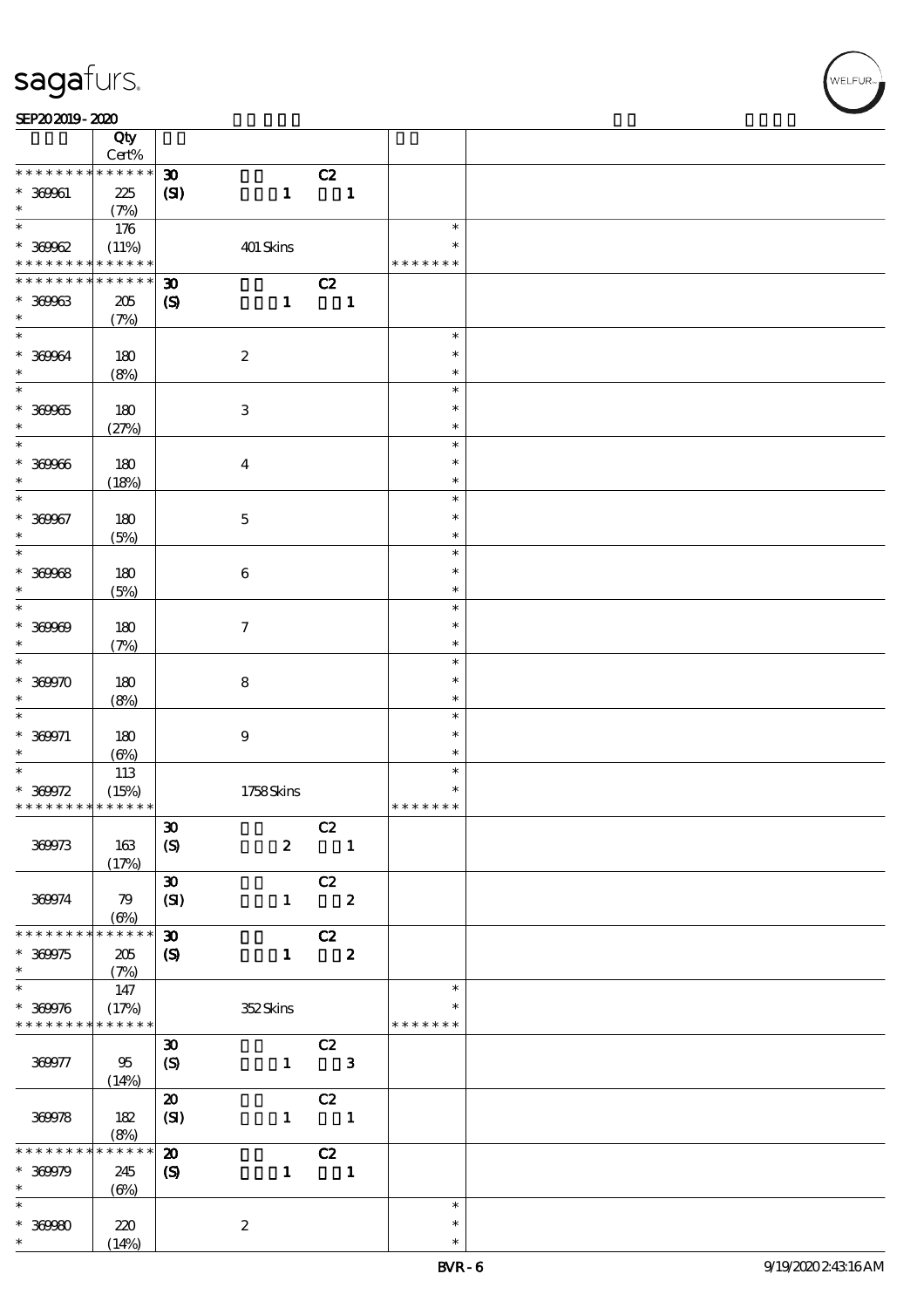┯

|                                          | Qty<br>Cert%        |                             |                  |                            |                         |  |
|------------------------------------------|---------------------|-----------------------------|------------------|----------------------------|-------------------------|--|
| $\ast$                                   |                     |                             |                  |                            | $\ast$                  |  |
|                                          |                     | $\boldsymbol{\mathbf{z}}$   |                  | C2                         |                         |  |
| * 369981                                 | 220                 | $\boldsymbol{S}$            | $\mathbf{1}$     | $\overline{\phantom{a}}$   | $\ast$                  |  |
| $\ast$                                   | (16%)               |                             |                  |                            | $\ast$                  |  |
| $\overline{\ast}$                        | 168                 |                             |                  |                            | $\ast$                  |  |
| $* 36962$                                | (5%)                |                             | 853Skins         |                            | $\ast$                  |  |
|                                          |                     |                             |                  |                            |                         |  |
| * * * * * * * * <mark>* * * * * *</mark> |                     |                             |                  |                            | * * * * * * *           |  |
|                                          |                     | $\boldsymbol{\mathbf{z}}$   |                  | C2                         |                         |  |
| 36983                                    | 74                  | (SI)                        |                  | $1 \t 2$                   |                         |  |
|                                          | (17%)               |                             |                  |                            |                         |  |
| * * * * * * * *                          | $* * * * * * *$     |                             |                  |                            |                         |  |
|                                          |                     | $\boldsymbol{\mathfrak{D}}$ |                  | C2                         |                         |  |
| * 369984                                 | 245                 | $\boldsymbol{\mathrm{(S)}}$ | $\mathbf{1}$     | $\overline{\phantom{a}}$ 2 |                         |  |
| $\ast$                                   | (12%)               |                             |                  |                            |                         |  |
| $*$                                      | 133                 |                             |                  |                            | $\ast$                  |  |
| $* 369985$                               | (12%)               |                             | 378Skins         |                            | $\ast$                  |  |
|                                          |                     |                             |                  |                            |                         |  |
| * * * * * * * *                          | * * * * * *         |                             |                  |                            | * * * * * * *           |  |
|                                          |                     | $\boldsymbol{\mathbf{z}}$   |                  | C2                         |                         |  |
| 369966                                   | 85                  | $\boldsymbol{S}$            | $\mathbf{1}$     | $\overline{\phantom{a}}$ 3 |                         |  |
|                                          | (20%)               |                             |                  |                            |                         |  |
|                                          |                     | $\mathbf{o}$                |                  | C2                         |                         |  |
|                                          |                     |                             |                  |                            |                         |  |
| 36987                                    | 222                 | (S)                         | $\mathbf{1}$     | $\overline{\phantom{0}}$ 1 |                         |  |
|                                          | (8%)                |                             |                  |                            |                         |  |
|                                          |                     | $\mathbf{O}$                |                  | C2                         |                         |  |
| 36998                                    | 114                 | (S)                         | $\mathbf{1}$     | $\overline{\phantom{a}}$ 2 |                         |  |
|                                          |                     |                             |                  |                            |                         |  |
|                                          | (14%)               |                             |                  |                            |                         |  |
|                                          |                     | 50                          |                  | C2                         |                         |  |
| 369999                                   | 106                 | $\boldsymbol{S}$            | $\mathbf{1}$     | SHE1                       |                         |  |
|                                          | (15%)               |                             |                  |                            |                         |  |
|                                          |                     | $\boldsymbol{40}$           |                  | C2                         |                         |  |
|                                          |                     |                             |                  |                            |                         |  |
| 369990                                   | 138                 | (SI)                        | $\mathbf{1}$     | SHE1                       |                         |  |
|                                          | (5%)                |                             |                  |                            |                         |  |
| * * * * * * * *                          | $******$            | $\boldsymbol{\omega}$       |                  | C2                         |                         |  |
| $* 360001$                               | 185                 | $\boldsymbol{\mathrm{(S)}}$ | $\mathbf{1}$     | SHE1                       |                         |  |
| $\ast$                                   | (10%)               |                             |                  |                            |                         |  |
| $\ast$                                   |                     |                             |                  |                            | $\ast$                  |  |
|                                          |                     |                             |                  |                            |                         |  |
| $*$ 369992                               | 160                 |                             | $\boldsymbol{2}$ |                            | $\ast$                  |  |
| $\ast$                                   | (5%)                |                             |                  |                            | $\ast$                  |  |
|                                          |                     |                             |                  |                            |                         |  |
| $\ast$                                   |                     |                             |                  |                            | $\ast$                  |  |
|                                          |                     |                             |                  |                            | $\ast$                  |  |
| $* 36998$                                | 160                 |                             | $\mathbf{3}$     |                            |                         |  |
| $\ast$                                   | (16%)               |                             |                  |                            | $\ast$                  |  |
| $\ast$                                   | 167                 |                             |                  |                            | $\ast$                  |  |
| * 369994                                 | (9%)                |                             | 672Skins         |                            | $\ast$                  |  |
| * * * * * * * *                          | * * * * * *         |                             |                  |                            | * * * * * * *           |  |
|                                          |                     |                             |                  |                            |                         |  |
|                                          |                     | $\boldsymbol{\omega}$       |                  | C2                         |                         |  |
| 36995                                    | 145                 | $\boldsymbol{S}$            | $\mathbf{1}$     | SHE <sub>3</sub>           |                         |  |
|                                          | (10%)               |                             |                  |                            |                         |  |
| * * * * * * *                            | * * * * * *         | $\boldsymbol{\mathfrak{D}}$ |                  | C2                         |                         |  |
| * 36996                                  |                     |                             | $\mathbf{1}$     | SHE1                       |                         |  |
| $\ast$                                   | $205\,$             | $\boldsymbol{S}$            |                  |                            |                         |  |
|                                          | (20%)               |                             |                  |                            |                         |  |
| $\ast$                                   |                     |                             |                  |                            | $\ast$                  |  |
| $* 369997$                               | 180                 |                             | $\boldsymbol{2}$ |                            | $\ast$                  |  |
| $\ast$                                   | (4%)                |                             |                  |                            | $\ast$                  |  |
| $\ast$                                   |                     |                             |                  |                            | $\ast$                  |  |
|                                          |                     |                             |                  |                            | $\ast$                  |  |
| $* 36998$                                | 180                 |                             | $\,3$            |                            |                         |  |
| $\ast$                                   | (4%)                |                             |                  |                            | $\ast$                  |  |
| $\ast$                                   |                     |                             |                  |                            | $\ast$                  |  |
| $* 369999$                               | 180                 |                             | $\boldsymbol{4}$ |                            | $\ast$                  |  |
|                                          |                     |                             |                  |                            | $\ast$                  |  |
| $\ast$                                   | (7%)                |                             |                  |                            | $\ast$                  |  |
|                                          | 181                 |                             |                  |                            |                         |  |
| $*37000$<br>* * * * * * * *              | (8%)<br>* * * * * * |                             | 926Skins         |                            | $\ast$<br>* * * * * * * |  |

 $\overline{\mathsf{r}}$ 

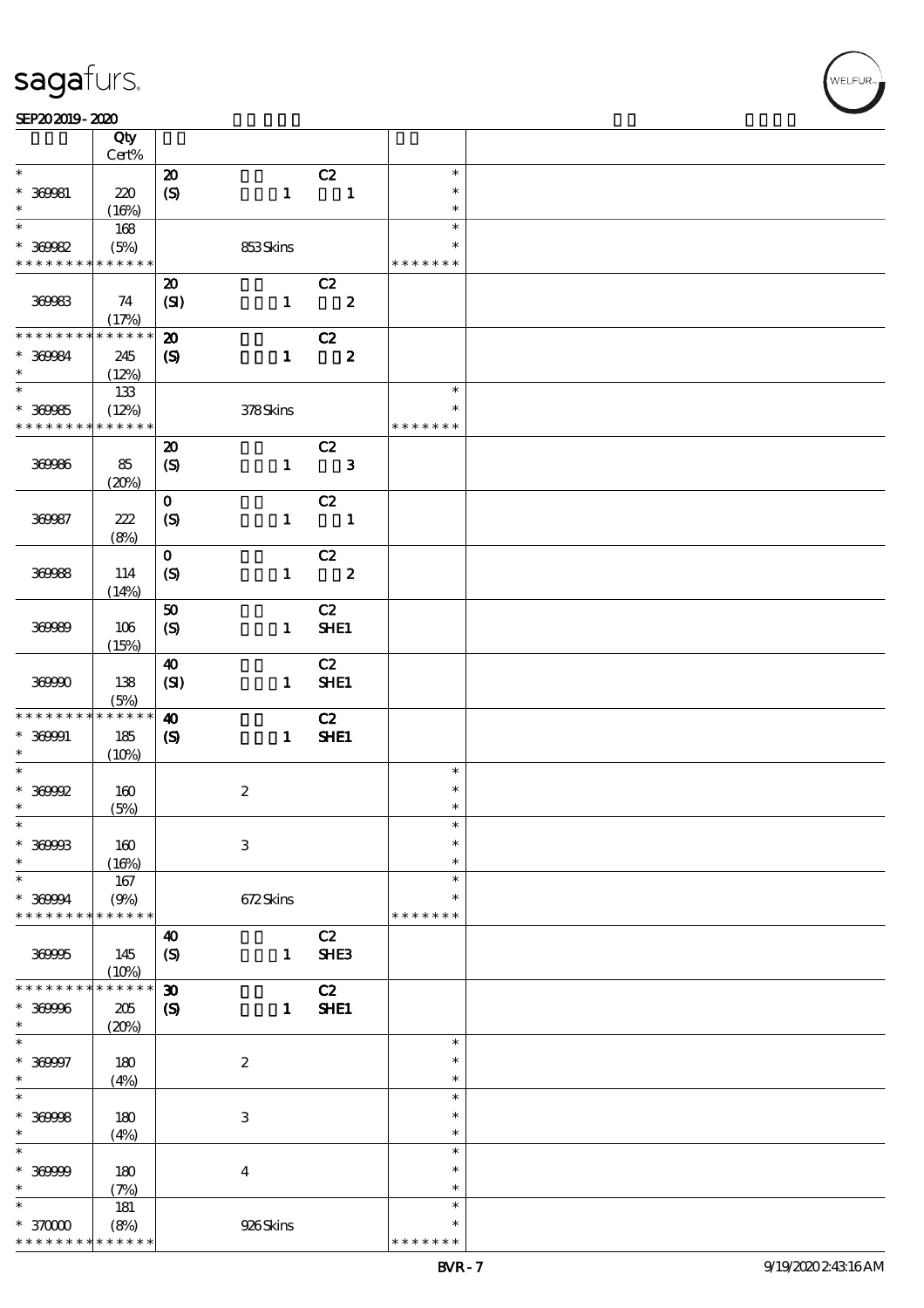### SEP202019-2020

|                              | Qty             |                             |                  |                  |               |  |
|------------------------------|-----------------|-----------------------------|------------------|------------------|---------------|--|
|                              | $\mbox{Cert}\%$ |                             |                  |                  |               |  |
|                              |                 | $\pmb{\mathfrak{D}}$        |                  | C2               |               |  |
| 370001                       | 110             | $\boldsymbol{S}$            | $\boldsymbol{z}$ | SHE1             |               |  |
|                              | (8%)            |                             |                  |                  |               |  |
| * * * * * * * *              | * * * * * *     | $\boldsymbol{\mathfrak{D}}$ |                  | C2               |               |  |
| $^\ast$ 37002                | $205\,$         | $\boldsymbol{\mathcal{S}}$  | $\mathbf{1}$     | SHE <sub>3</sub> |               |  |
| $\ast$                       | (9%)            |                             |                  |                  |               |  |
| $\ast$                       |                 |                             |                  |                  | $\ast$        |  |
| $^\ast$ 370003               | 180             |                             | $\boldsymbol{2}$ |                  | $\ast$        |  |
| $\ast$                       | (2%)            |                             |                  |                  | $\ast$        |  |
| $\ast$                       | 88              |                             |                  |                  | $\ast$        |  |
| $* 37004$                    | (11%)           |                             | 473Skins         |                  | $\ast$        |  |
| * * * * * * * * * * * * * *  |                 |                             |                  |                  | * * * * * * * |  |
| ******** <mark>******</mark> |                 | $\boldsymbol{\mathfrak{D}}$ |                  | C2               |               |  |
| $^\ast$ 37005                | 245             | $\boldsymbol{\mathcal{S}}$  | $\mathbf{1}$     | SHE1             |               |  |
| $\ast$                       | (14%)           |                             |                  |                  |               |  |
| $\ast$                       |                 |                             |                  |                  | $\ast$        |  |
| $^\ast$ 37006                | 220             |                             | $\boldsymbol{2}$ |                  | $\ast$        |  |
| $\ast$                       | (8%)            |                             |                  |                  | $\ast$        |  |
| $\ast$                       | 182             |                             |                  |                  | $\ast$        |  |
| $* 37007$                    | (1%)            |                             | 647Skins         |                  | $\ast$        |  |
| * * * * * * * * * * * * * *  |                 |                             |                  |                  | * * * * * * * |  |
|                              |                 | $\boldsymbol{\mathfrak{D}}$ |                  | C2               |               |  |
| 370008                       | 230             | (S)                         | $\mathbf{1}$     | SHE <sub>3</sub> |               |  |
|                              | (7%)            |                             |                  |                  |               |  |
|                              |                 | $\mathbf{o}$                |                  | C2               |               |  |
| $37009$                      | 148             | $\boldsymbol{S}$            | $\mathbf{1}$     | SHE1             |               |  |
|                              | (4%)            |                             |                  |                  |               |  |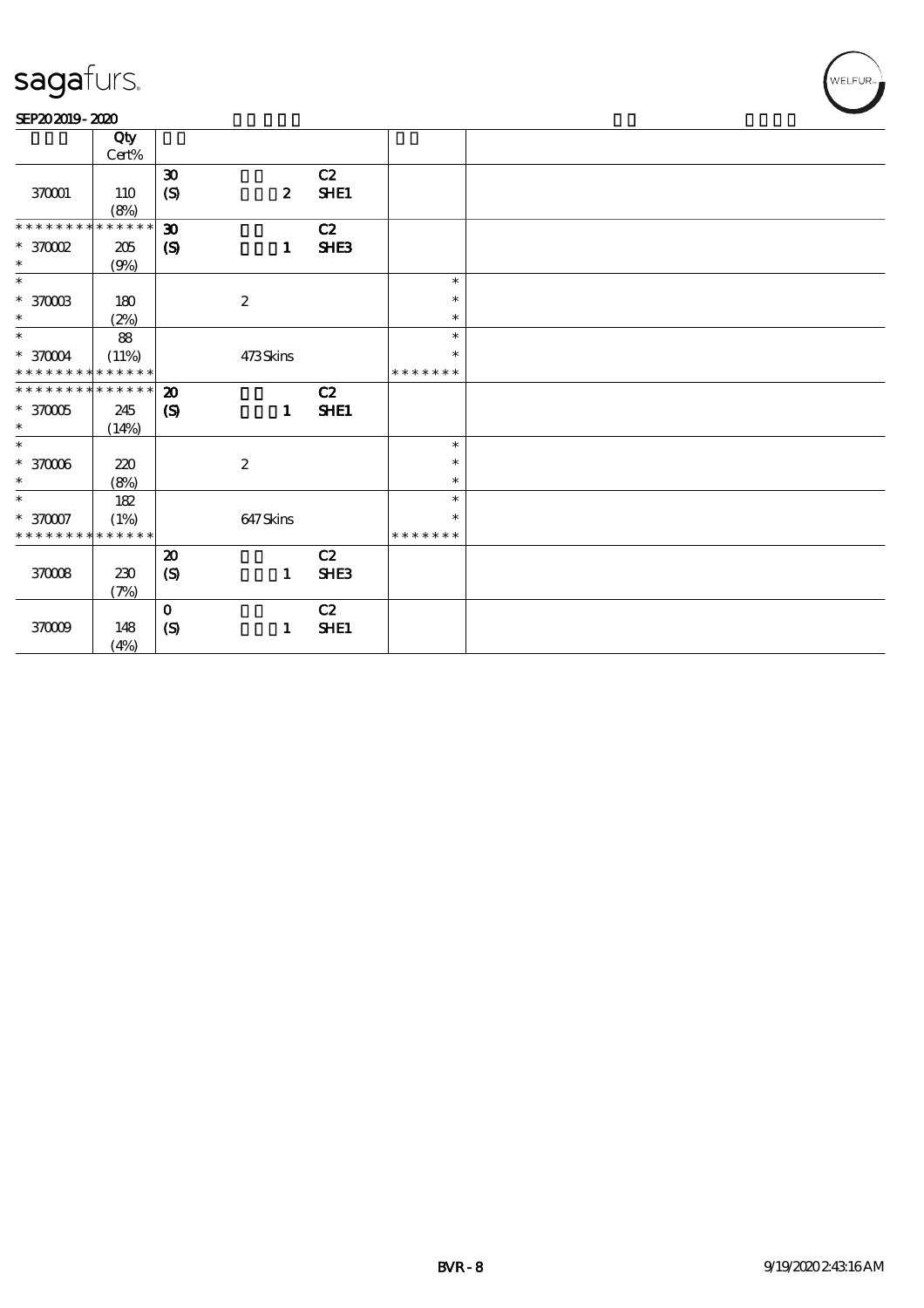| sagafurs.      |       |                             |            |       |        |  |  | WELFUR <sub>™</sub> |  |
|----------------|-------|-----------------------------|------------|-------|--------|--|--|---------------------|--|
| SEP202019-2020 |       |                             |            |       | Female |  |  |                     |  |
|                | Qty   |                             |            |       |        |  |  |                     |  |
|                | Cert% |                             |            |       |        |  |  |                     |  |
|                |       | $\boldsymbol{\mathfrak{D}}$ |            | C1/C2 |        |  |  |                     |  |
| 467001         | 172   | <b>SAGA</b>                 |            |       |        |  |  |                     |  |
|                | (15%) |                             |            |       |        |  |  |                     |  |
|                |       | $\boldsymbol{\mathfrak{D}}$ | $X$ / $ZX$ | C1/C2 |        |  |  |                     |  |
| 467002         | 159   | <b>SAGA</b>                 |            |       |        |  |  |                     |  |
|                | (3%)  |                             |            |       |        |  |  |                     |  |
|                |       | $\boldsymbol{\mathfrak{D}}$ |            | C3    |        |  |  |                     |  |
| 467003         | 122   | <b>SAGA</b>                 |            |       |        |  |  |                     |  |
|                | (4%)  |                             |            |       |        |  |  |                     |  |
|                |       | $\boldsymbol{\mathfrak{D}}$ |            | C2    |        |  |  |                     |  |
| 467004         | 138   | IA                          |            |       |        |  |  |                     |  |
|                | (14%) |                             |            |       |        |  |  |                     |  |

╭  $\overline{\phantom{0}}$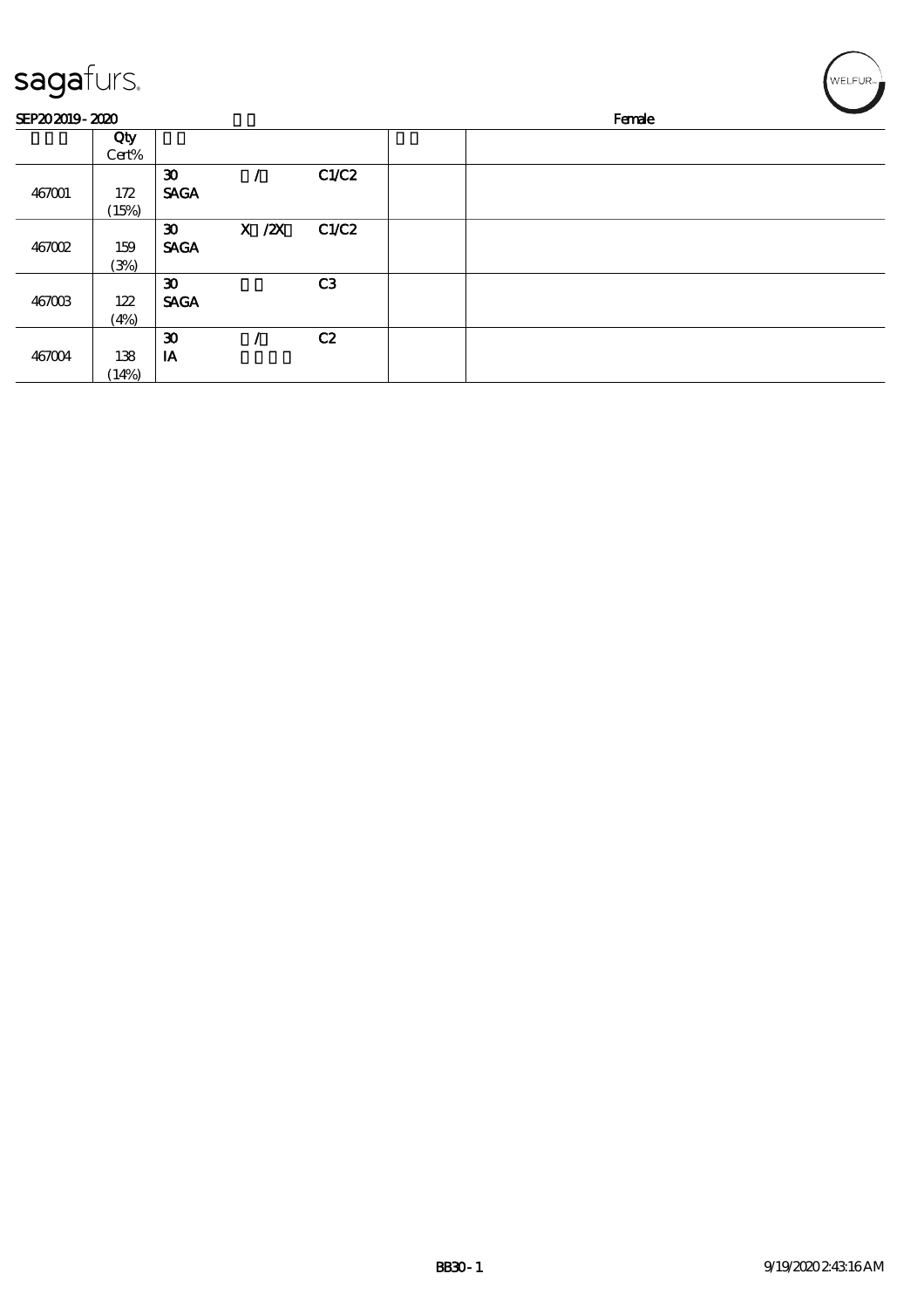| sagafurs.                                 |                    |                                                         |                |       |                         |        | WELFUR <sub>™</sub> |
|-------------------------------------------|--------------------|---------------------------------------------------------|----------------|-------|-------------------------|--------|---------------------|
| SEP202019-2020                            |                    |                                                         |                |       |                         | Female |                     |
|                                           | Qty<br>Cert%       |                                                         |                |       |                         |        |                     |
|                                           |                    | $\boldsymbol{\mathsf{20}}$                              | X /            | C1/C2 |                         |        |                     |
| 467041                                    | 218                | $\mathbf{S}$                                            |                |       |                         |        |                     |
|                                           | (27%)              |                                                         |                |       |                         |        |                     |
| 467042                                    | 100                | $\boldsymbol{\mathfrak{D}}$<br>$\mathbf{S}$             |                | C1    |                         |        |                     |
|                                           | (18%)              |                                                         |                |       |                         |        |                     |
|                                           |                    | $\boldsymbol{\mathbf{z}}$                               |                | C1/C2 |                         |        |                     |
| 467043                                    | 169                | $\mathbf{S}$                                            |                |       |                         |        |                     |
|                                           | (17%)              | $\boldsymbol{\mathsf{20}}$                              |                | C2    |                         |        |                     |
| 467044                                    | 316                | $\mathbf{S}$                                            |                |       |                         |        |                     |
|                                           | (22%)              |                                                         |                |       |                         |        |                     |
| 467045                                    | 208                | $\boldsymbol{\mathsf{20}}$<br>${\bf s}$                 | $\mathcal{L}$  | C3    |                         |        |                     |
|                                           | (13%)              |                                                         |                |       |                         |        |                     |
|                                           |                    | $\boldsymbol{\mathsf{20}}$                              |                | C1    |                         |        |                     |
| 467046                                    | 100                | ${\bf S}$                                               |                |       |                         |        |                     |
|                                           | (15%)              | $\boldsymbol{\mathsf{20}}$                              |                | C1/C2 |                         |        |                     |
| 467047                                    | 253                | $\mathbf{S}$                                            |                |       |                         |        |                     |
|                                           | (18%)              |                                                         |                |       |                         |        |                     |
| * * * * * * * *<br>$* 467048$             | * * * * * *<br>445 | $\boldsymbol{\mathbf{z}}$<br>${\bf s}$                  |                | C2    |                         |        |                     |
| $\ast$                                    | (16%)              |                                                         |                |       |                         |        |                     |
| $\ast$                                    | $10B$              |                                                         |                |       | $\ast$                  |        |                     |
| $* 467049$<br>* * * * * * * * * * * * * * | $(\Theta\%)$       |                                                         | 548Skins       |       | $\ast$<br>* * * * * * * |        |                     |
|                                           |                    | $\boldsymbol{\mathsf{20}}$                              |                | C3    |                         |        |                     |
| 467050                                    | 99                 | $\mathbf{S}$                                            |                |       |                         |        |                     |
|                                           | (17%)              |                                                         | X / ZX         |       |                         |        |                     |
| 467051                                    | 388                | $\boldsymbol{\mathbf{z}}$<br>${\bf S\hspace{-.075ex}I}$ |                | C1/C2 |                         |        |                     |
|                                           | (7%)               |                                                         |                |       |                         |        |                     |
|                                           |                    | $\boldsymbol{\mathbf{z}}$                               | $X$ / $ZX$     | C3    |                         |        |                     |
| 467052                                    | 215<br>(8%)        | ${\bf s}$                                               |                |       |                         |        |                     |
|                                           |                    | $\boldsymbol{\mathfrak{D}}$                             | X /            | C2    |                         |        |                     |
| 467053                                    | 161                | $\mathbf{B}$                                            |                |       |                         |        |                     |
| * * * * * * * *                           | (15%)<br>$******$  | $\boldsymbol{\mathbf{z}}$                               | $\mathcal{L}$  | C2    |                         |        |                     |
| $* 467054$                                | 445                | $\mathbf{B}$                                            |                |       |                         |        |                     |
| $\ast$                                    | (8%)               |                                                         |                |       |                         |        |                     |
| $\ast$<br>$* 467055$                      | 221<br>(14%)       |                                                         | 666Skins       |       | $\ast$                  |        |                     |
| * * * * * * * * * * * * * *               |                    |                                                         |                |       | * * * * * * *           |        |                     |
|                                           |                    | $\boldsymbol{\mathfrak{D}}$                             | X / ZX         | C2    |                         |        |                     |
| 467056                                    | 216                | $\mathbf{B}$                                            |                |       |                         |        |                     |
|                                           | (8%)               | $\boldsymbol{\mathfrak{D}}$                             | $\mathbf{X}$ / | C1/C2 |                         |        |                     |
| 467057                                    | 364                | <b>SAGA</b>                                             |                |       |                         |        |                     |
|                                           | (29%)              |                                                         |                |       |                         |        |                     |
| 467058                                    | 317                | $\boldsymbol{\mathfrak{D}}$<br><b>SAGA</b>              |                | C2    |                         |        |                     |
|                                           | (36%)              |                                                         |                |       |                         |        |                     |
|                                           |                    | $\boldsymbol{\mathfrak{D}}$                             |                | C1    |                         |        |                     |
| 467059                                    | 125                | <b>SAGA</b>                                             |                |       |                         |        |                     |
|                                           | (23%)              | $\boldsymbol{\mathfrak{D}}$                             |                | C1/C2 |                         |        |                     |
| 467060                                    | 337                | <b>SAGA</b>                                             |                |       |                         |        |                     |

 $(16%)$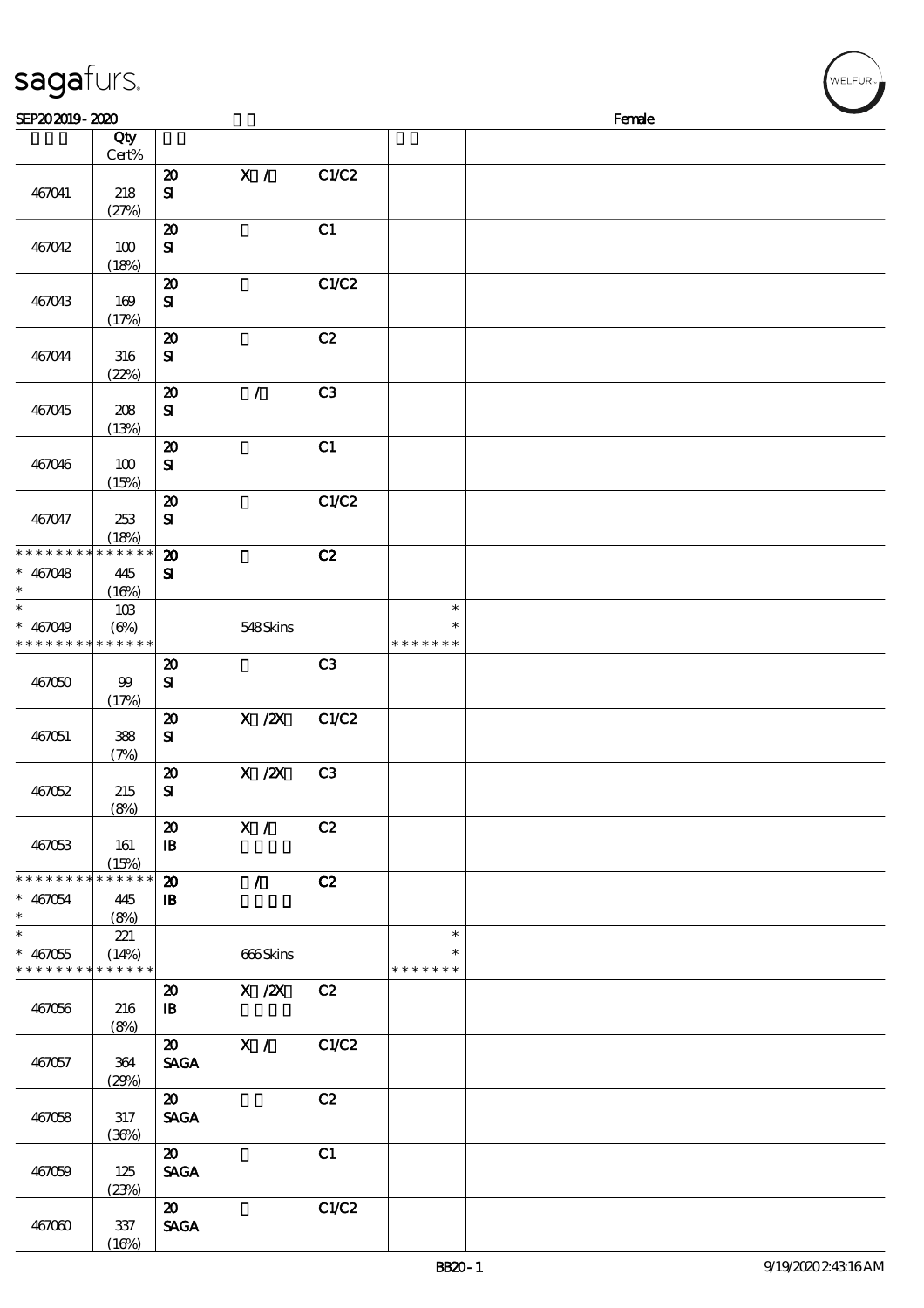| sagafurs.                                                             |                        |                                                       |                                                                                |                   |                                   |        | WELFUR <sub>™I</sub> |
|-----------------------------------------------------------------------|------------------------|-------------------------------------------------------|--------------------------------------------------------------------------------|-------------------|-----------------------------------|--------|----------------------|
| SEP202019-2020                                                        |                        |                                                       |                                                                                |                   |                                   | Female |                      |
|                                                                       | Qty<br>Cert%           |                                                       |                                                                                |                   |                                   |        |                      |
| 467061                                                                | 437<br>(25%)           | $\boldsymbol{\mathfrak{D}}$<br><b>SAGA</b>            |                                                                                | C2                |                                   |        |                      |
| 467062                                                                | 262<br>(17%)           | $\boldsymbol{\mathfrak{D}}$<br><b>SAGA</b>            | $\mathcal{L}$                                                                  | C <sub>3</sub>    |                                   |        |                      |
| 467063                                                                | 105<br>(19%)           | $\boldsymbol{\mathfrak{D}}$<br><b>SAGA</b>            |                                                                                | C3                |                                   |        |                      |
| 467064                                                                | 145<br>(15%)           | $\boldsymbol{\mathfrak{D}}$<br><b>SAGA</b>            |                                                                                | C1                |                                   |        |                      |
| * * * * * * * * * * * * * *<br>$* 467065$<br>$\ast$                   | 425<br>(11%)           | $\boldsymbol{\mathfrak{D}}$<br><b>SAGA</b>            |                                                                                | C2                |                                   |        |                      |
| $\ast$<br>$* 467066$<br>* * * * * * * * * * * * * *                   | 247<br>(14%)           |                                                       | 672Skins                                                                       |                   | $\ast$<br>$\ast$<br>* * * * * * * |        |                      |
| 467067                                                                | 287<br>(12%)           | $\boldsymbol{\mathfrak{D}}$<br><b>SAGA</b>            |                                                                                | C3                |                                   |        |                      |
| * * * * * * * * * * * * * *<br>$* 467068$<br>$\ast$                   | 425<br>(7%)            | $\boldsymbol{\mathbf{z}}$<br><b>SAGA</b>              | $\mathbf X$                                                                    | C1/C2             |                                   |        |                      |
| $\ast$<br>$* 467009$<br>* * * * * * * * * * * * * *                   | 92<br>(6%)             |                                                       | 517Skins                                                                       |                   | $\ast$<br>$\ast$<br>* * * * * * * |        |                      |
| 467070                                                                | $\mathfrak{B}$<br>(4%) | $\boldsymbol{\mathfrak{D}}$<br><b>SAGA</b>            | $\boldsymbol{\mathsf{Z}}$                                                      | C1/C2             |                                   |        |                      |
| 467071                                                                | 228<br>(5%)            | $\boldsymbol{\mathfrak{D}}$<br><b>SAGA</b>            | $X$ / $ZX$                                                                     | C <sub>3</sub>    |                                   |        |                      |
| 467072                                                                | 193<br>(20%)           | $\boldsymbol{\mathbf{z}}$<br>IA                       | X /                                                                            | C2                |                                   |        |                      |
| * * * * * * * * <mark>* * * * * * *</mark><br>$* 467073$<br>$\ast$    | 445<br>(15%)           | $\boldsymbol{\mathfrak{D}}$<br>IA                     | $\mathcal{L}$                                                                  | C2                |                                   |        |                      |
| $\overline{\phantom{0}}$<br>$* 467074$<br>* * * * * * * * * * * * * * | 297<br>(14%)           |                                                       | 742Skins                                                                       |                   | $\ast$<br>∗<br>* * * * * * *      |        |                      |
| 467075                                                                | 395<br>(4%)            | $\boldsymbol{\mathsf{20}}$<br>$\mathbf{I} \mathbf{A}$ | $\boldsymbol{\mathrm{X}}$ / $\boldsymbol{\mathrm{Z}}\!\boldsymbol{\mathrm{X}}$ | C2                |                                   |        |                      |
| 467076                                                                | 85<br>(10%)            | $\boldsymbol{\mathfrak{D}}$<br>IA                     | X /                                                                            | C2<br><b>LNAP</b> |                                   |        |                      |
| 467077                                                                | 98<br>(17%)            | $\boldsymbol{\mathfrak{D}}$<br><b>SROY</b>            |                                                                                | C1/C2             |                                   |        |                      |
| 467078                                                                | 211<br>(9%)            | $\boldsymbol{\mathsf{20}}$<br><b>SROY</b>             |                                                                                | C1/C2             |                                   |        |                      |
| 467079                                                                | 150<br>(10%)           | $\boldsymbol{\mathfrak{D}}$<br><b>SROY</b>            | $\mathcal{L}$                                                                  | C3                |                                   |        |                      |
| 467080                                                                | 273                    | $\boldsymbol{\mathfrak{D}}$<br><b>SROY</b>            | $\boldsymbol{\mathrm{X}}$                                                      | C1/C2             |                                   |        |                      |

 $(\Theta_0)$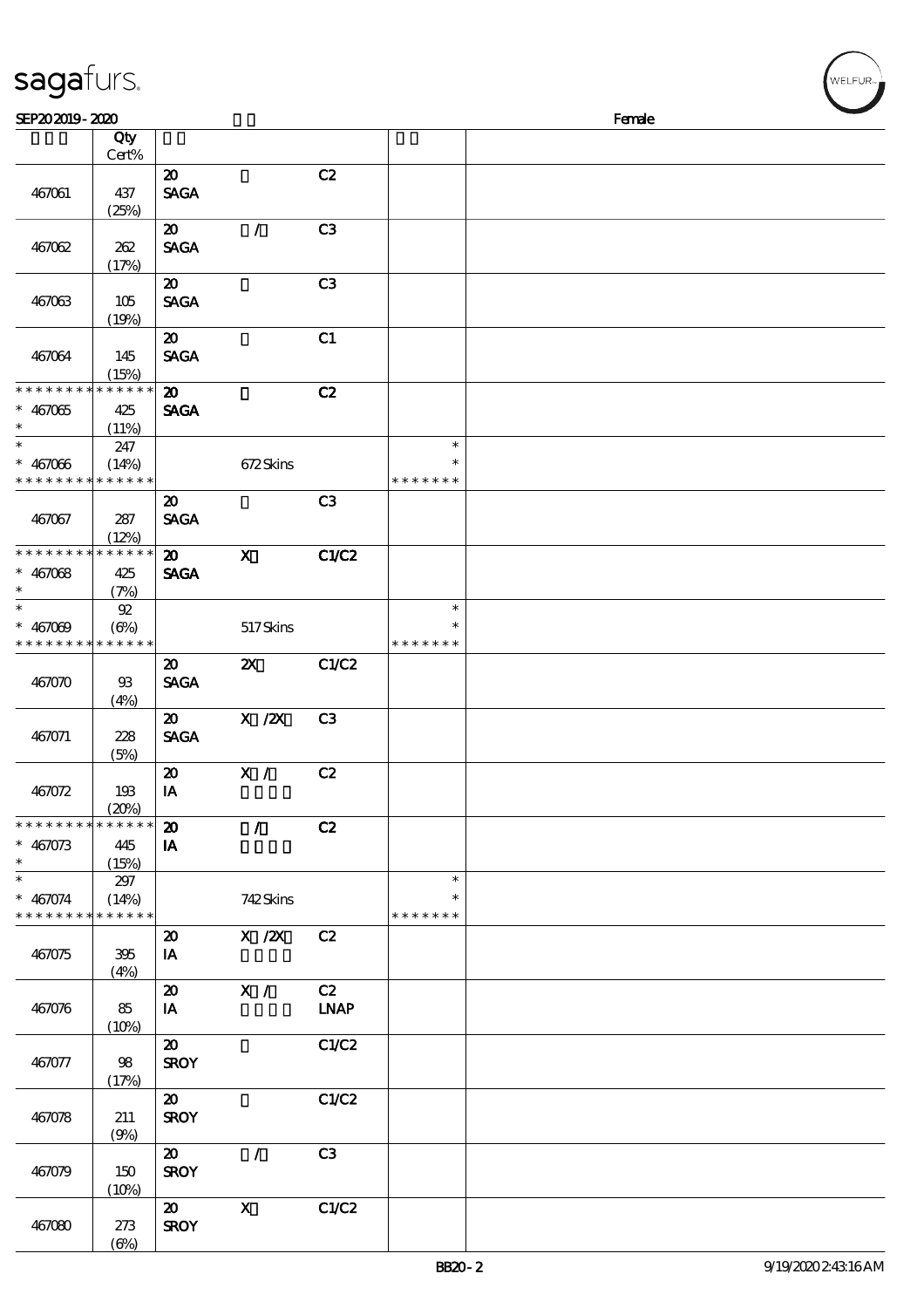| sagafurs.      |                          |                                            |            |       |  |        | WELFUR <sub>™</sub> |
|----------------|--------------------------|--------------------------------------------|------------|-------|--|--------|---------------------|
| SEP202019-2020 |                          |                                            |            |       |  | Female |                     |
|                | Qty<br>Cert%             |                                            |            |       |  |        |                     |
| 467081         | 340<br>(3%)              | $\boldsymbol{\mathfrak{D}}$<br><b>SROY</b> | $X$ / $ZX$ | C1/C2 |  |        |                     |
| 467082         | 131<br>$\mathcal{P}_{0}$ | 20<br><b>SROY</b>                          | $X$ / $ZX$ | C3    |  |        |                     |

╭ ╮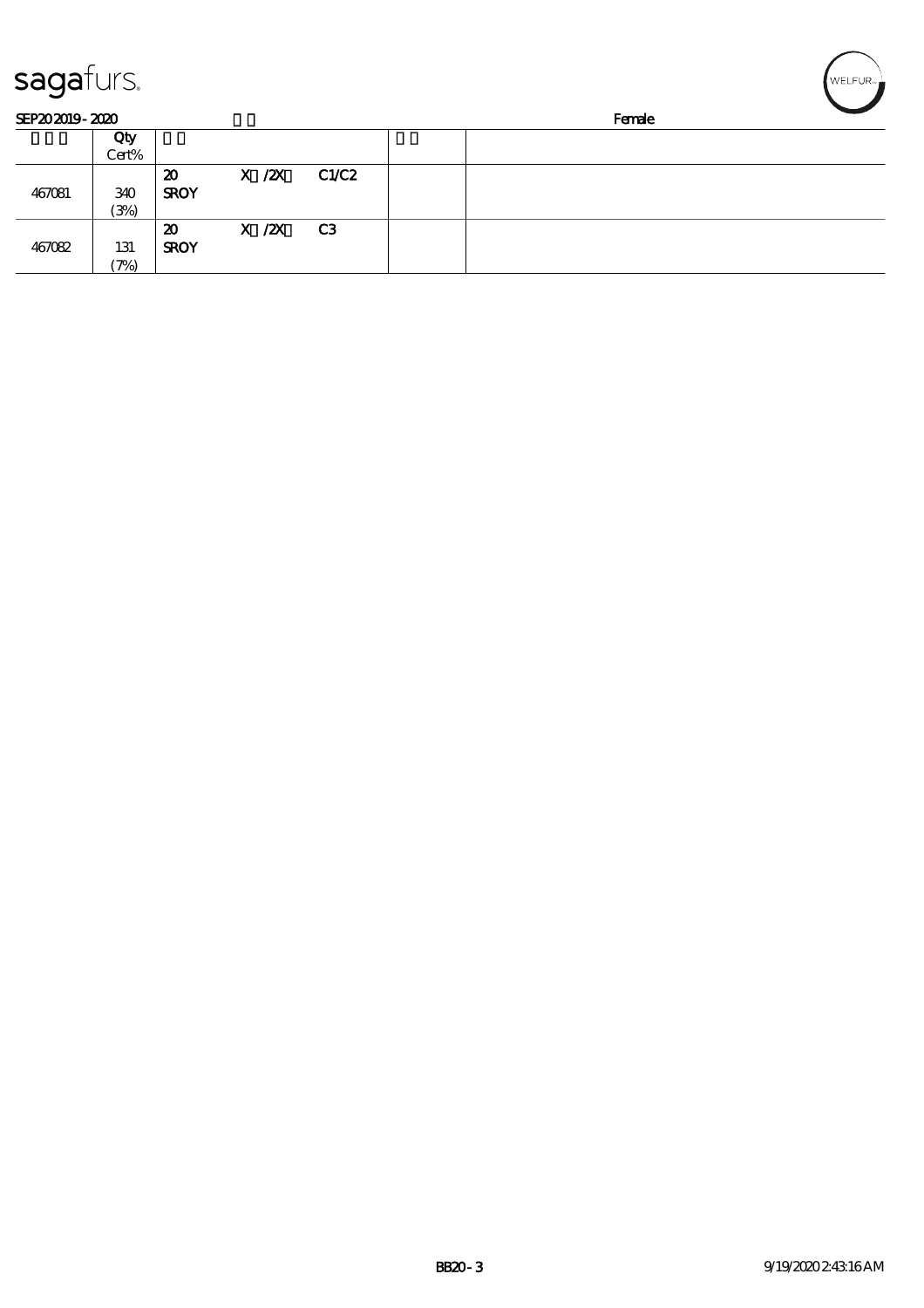| sagafurs.                                                          |                             |                              |                           |                |                                   |        | WELFUR <sub>™</sub> |
|--------------------------------------------------------------------|-----------------------------|------------------------------|---------------------------|----------------|-----------------------------------|--------|---------------------|
| SEP202019-2020                                                     |                             |                              |                           |                |                                   | Female |                     |
|                                                                    | Qty<br>Cert%                |                              |                           |                |                                   |        |                     |
| 467121                                                             | 170<br>(24%)                | $\mathbf 0$<br>$\mathbf{S}$  | $X$ $N$                   | C1/C2          |                                   |        |                     |
| 467122                                                             | 258<br>(25%)                | $\mathbf 0$<br>${\bf s}$     |                           | C1/C2          |                                   |        |                     |
| 467123                                                             | 128<br>(35%)                | $\mathbf 0$<br>${\bf S}$     | X /                       | C <sub>3</sub> |                                   |        |                     |
| 467124                                                             | 101<br>(23%)                | $\mathbf O$<br>${\bf s}$     |                           | C1             |                                   |        |                     |
| 467125                                                             | 338<br>(20%)                | $\mathbf 0$<br>${\bf s}$     |                           | C2             |                                   |        |                     |
| 467126                                                             | 168<br>(10%)                | $\mathbf 0$<br>${\bf s}$     |                           | C <sub>3</sub> |                                   |        |                     |
| 467127                                                             | 100<br>(28%)                | $\mathbf 0$<br>$\mathbf{S}$  |                           | C1             |                                   |        |                     |
| * * * * * * * * <mark>* * * * * * *</mark><br>$* 467128$<br>$\ast$ | 445<br>(18%)                | $\mathbf{o}$<br>${\bf s}$    |                           | C1/C2          |                                   |        |                     |
| $\ast$<br>$* 467129$<br>* * * * * * * * <mark>* * * * * * *</mark> | $\boldsymbol{\pi}$<br>(7%)  |                              | 515Skins                  |                | $\ast$<br>$\ast$<br>* * * * * * * |        |                     |
| 467130                                                             | 204<br>(14%)                | $\mathbf 0$<br>$\mathbf{S}$  |                           | C <sub>3</sub> |                                   |        |                     |
| 467131                                                             | 116<br>(11%)                | $\mathbf 0$<br>${\bf s}$     | $\boldsymbol{\mathrm{X}}$ | C1/C2          |                                   |        |                     |
| 467132                                                             | 96<br>(8%)                  | $\mathbf 0$<br>${\bf s}$     | $\mathbf{x}$              | C3             |                                   |        |                     |
| 467133                                                             | 198<br>(16%)                | $\mathbf 0$<br>${\bf s}$     | $\boldsymbol{X}$          | C3             |                                   |        |                     |
| 467134                                                             | 136<br>(22%)                | $\mathbf{o}$<br>${\bf s}$    | X / ZX                    | C1/C2          |                                   |        |                     |
| 467135                                                             | $93$<br>(8%)                | $\mathbf{O}$<br>$\mathbf{S}$ | X / ZX                    | C3             |                                   |        |                     |
| 467136                                                             | 150<br>(19%)                | $\mathbf{O}$<br>$\mathbf{B}$ | X /                       | C2             |                                   |        |                     |
| * * * * * * * *<br>$* 467137$<br>$\ast$                            | * * * * * *<br>465<br>(10%) | $\mathbf{o}$<br>$\mathbf{B}$ | $\mathcal{L}$             | C2             |                                   |        |                     |
| $\ast$<br>$* 467138$<br>$\ast$<br>$\overline{\ast}$                | 440<br>(8%)                 |                              | $\boldsymbol{2}$          |                | $\ast$<br>$\ast$<br>$\ast$        |        |                     |
| $* 467139$<br>* * * * * * * * <mark>* * * * * * *</mark>           | 113<br>(13%)                |                              | 1018Skins                 |                | $\ast$<br>$\ast$<br>* * * * * * * |        |                     |
| 467140                                                             | 270                         | $\mathbf 0$<br>$\mathbf{B}$  | $X$ / $ZX$                | C2             |                                   |        |                     |

 $(5%)$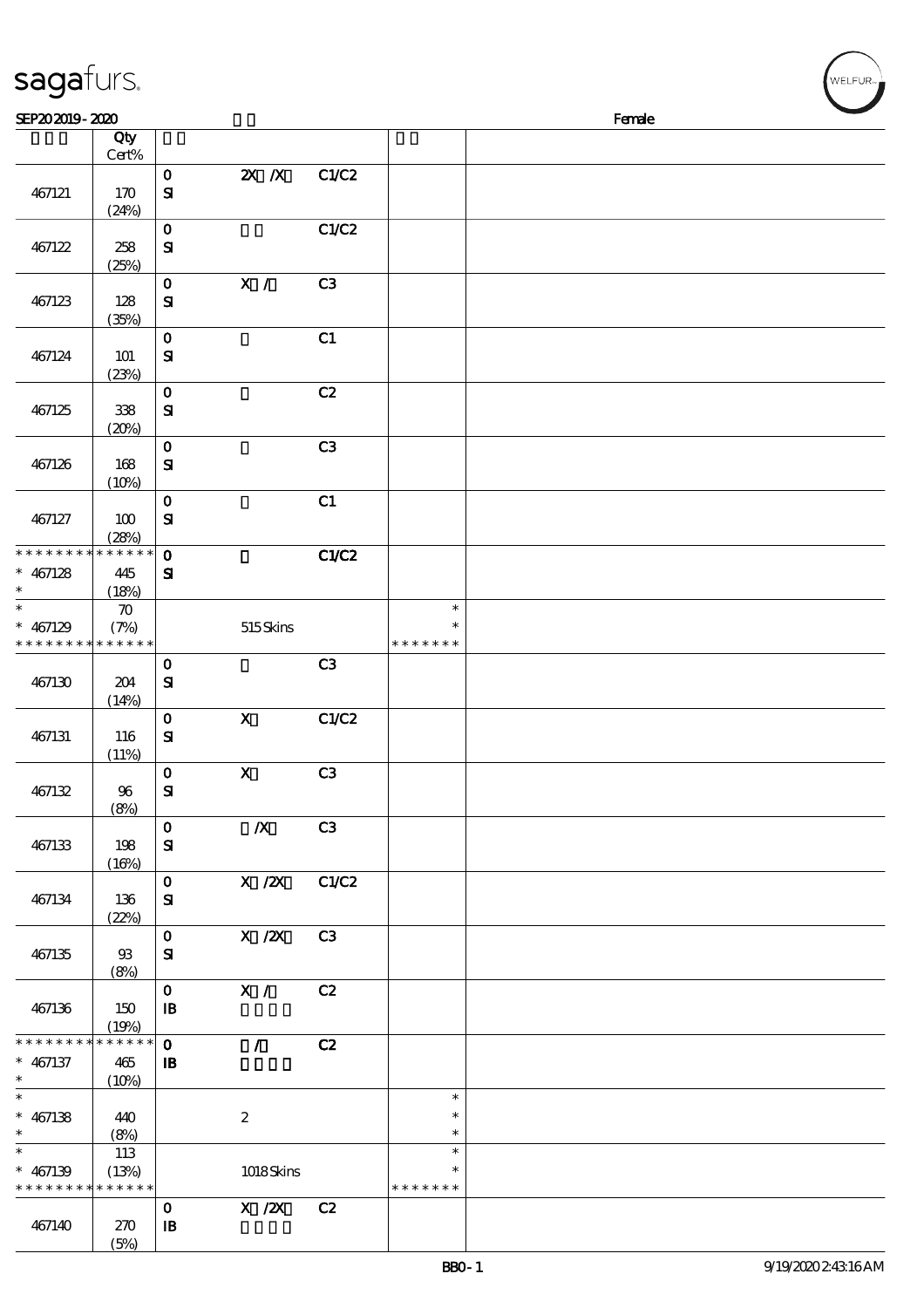| sagafurs.                                           |                                 |                             |                                                 |                |                                   |  |        | WELFUR <sub>™</sub> |
|-----------------------------------------------------|---------------------------------|-----------------------------|-------------------------------------------------|----------------|-----------------------------------|--|--------|---------------------|
| SEP202019-2020                                      |                                 |                             |                                                 |                |                                   |  | Female |                     |
|                                                     | Qty<br>Cert%                    |                             |                                                 |                |                                   |  |        |                     |
| 467141                                              | 141<br>(22%)                    | $\mathbf{O}$<br><b>SAGA</b> | $\boldsymbol{\mathsf{z}}$                       | C1/C2          |                                   |  |        |                     |
| 467142                                              | 102<br>(30%)                    | $\mathbf{O}$<br><b>SAGA</b> | $\mathbf{x}$                                    | C1             |                                   |  |        |                     |
| 467143                                              | 227<br>(19%)                    | $\mathbf{O}$<br><b>SAGA</b> | $\mathbf{X}$                                    | C2             |                                   |  |        |                     |
| 467144                                              | 282<br>(31%)                    | $\mathbf{O}$<br><b>SAGA</b> | $\overline{\mathbf{X}}$ $\overline{\mathbf{X}}$ | C <sub>3</sub> |                                   |  |        |                     |
| 467145                                              | 269<br>(34%)                    | $\mathbf{o}$<br><b>SAGA</b> |                                                 | C1             |                                   |  |        |                     |
| 467146                                              | 445<br>(24%)                    | $\mathbf{O}$<br><b>SAGA</b> |                                                 | C2             |                                   |  |        |                     |
| * * * * * * * *<br>$* 467147$<br>$\ast$             | * * * * * *<br>445<br>(28%)     | $\mathbf 0$<br><b>SAGA</b>  |                                                 | C1             |                                   |  |        |                     |
| $\ast$<br>$* 467148$<br>* * * * * * * * * * * * * * | $5\!2$<br>(20%)                 |                             | 497Skins                                        |                | $\ast$<br>$\ast$<br>* * * * * * * |  |        |                     |
| * * * * * * * * * * * * * *<br>$* 467149$           | 445<br>(31%)                    | $\mathbf 0$<br><b>SAGA</b>  |                                                 | C2             |                                   |  |        |                     |
| $\ast$<br>$* 467150$                                | 420<br>(25%)                    |                             | $\boldsymbol{2}$                                |                | $\ast$<br>$\ast$<br>$\ast$        |  |        |                     |
| $\ast$<br>$* 467151$<br>$\ast$                      | 420<br>(28%)                    |                             | $\,3$                                           |                | $\ast$<br>$\ast$<br>$\ast$        |  |        |                     |
| $\ast$<br>$* 467152$<br>* * * * * * * * * * * * * * | 420<br>(17%)                    |                             | 1705Skins                                       |                | $\ast$<br>∗<br>* * * * * * *      |  |        |                     |
| * * * * * * * *<br>$* 467153$<br>$\ast$             | $* * * * * * *$<br>445<br>(31%) | $\mathbf{O}$<br><b>SAGA</b> |                                                 | C3             |                                   |  |        |                     |
| $\ast$<br>$* 467154$<br>* * * * * * * * * * * * * * | 139<br>(28%)                    |                             | 584Skins                                        |                | $\ast$<br>* * * * * * *           |  |        |                     |
| * * * * * * * * * * * * * *<br>$* 467155$<br>$\ast$ | 445<br>(25%)                    | $\mathbf{o}$<br><b>SAGA</b> |                                                 | C2             |                                   |  |        |                     |
| $\ast$<br>$* 467156$<br>$\ast$                      | 420<br>(29%)                    |                             | $\boldsymbol{2}$                                |                | $\ast$<br>$\ast$<br>$\ast$        |  |        |                     |
| $\ast$<br>$* 467157$<br>$\ast$                      | 420<br>(18%)                    |                             | $\,3$                                           |                | $\ast$<br>$\ast$<br>$\ast$        |  |        |                     |
| $\ast$<br>$* 467158$<br>$\ast$                      | 420<br>(13%)                    |                             | $\bf{4}$                                        |                | $\ast$<br>$\ast$<br>$\ast$        |  |        |                     |
| $\ast$<br>$* 467159$<br>$\ast$                      | 420<br>(25%)                    |                             | $\mathbf 5$                                     |                | $\ast$<br>$\ast$<br>$\ast$        |  |        |                     |
| $\ast$<br>$* 467160$<br>$\ast$                      | 420<br>(22%)                    |                             | 6                                               |                | $\ast$<br>$\ast$<br>$\ast$        |  |        |                     |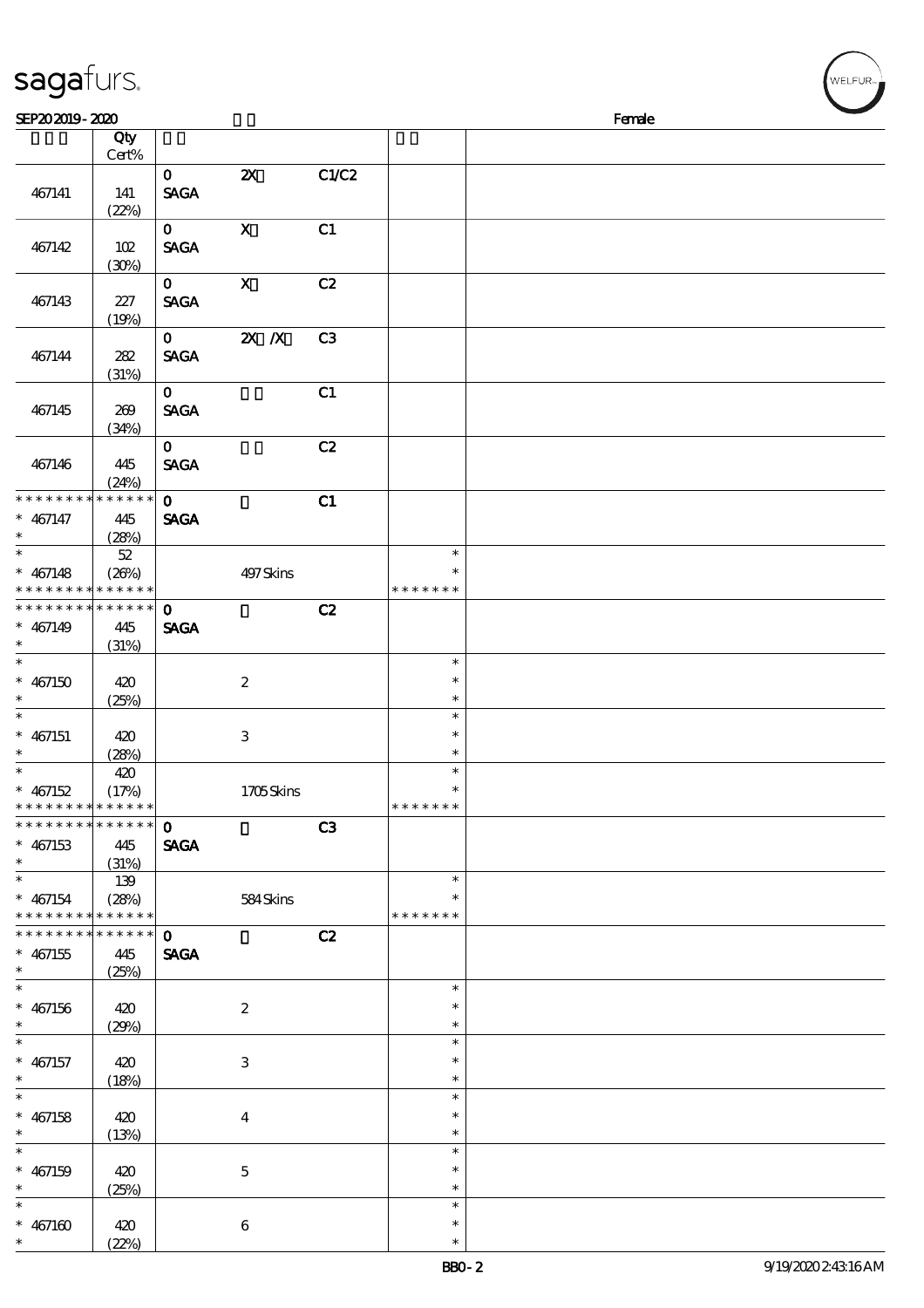| SEP202019-2020                           |                      |              |                           |                |               | Female |
|------------------------------------------|----------------------|--------------|---------------------------|----------------|---------------|--------|
|                                          | Qty                  |              |                           |                |               |        |
|                                          | Cert%                |              |                           |                |               |        |
| $\ast$                                   |                      | $\mathbf{O}$ |                           | C2             | $\ast$        |        |
| $* 467161$                               | 420                  | <b>SAGA</b>  |                           |                | $\ast$        |        |
| $\ast$                                   | (28%)                |              |                           |                | $\ast$        |        |
| $\overline{\ast}$                        | 310                  |              |                           |                | $\ast$        |        |
| $* 467162$                               | (25%)                |              | 3275Skins                 |                | $\ast$        |        |
| * * * * * * * *                          | * * * * * *          |              |                           |                | * * * * * * * |        |
|                                          |                      | $\mathbf{o}$ |                           | C3             |               |        |
| 467163                                   | 350                  | <b>SAGA</b>  |                           |                |               |        |
|                                          | (22%)                |              |                           |                |               |        |
|                                          |                      | $\mathbf{O}$ | $\mathbf X$               | C1             |               |        |
| 467164                                   | 276                  | <b>SAGA</b>  |                           |                |               |        |
| * * * * * * * *                          | (5%)<br>* * * * * *  |              |                           |                |               |        |
|                                          |                      | $\mathbf{O}$ | $\boldsymbol{\mathrm{X}}$ | C2             |               |        |
| $* 467165$<br>$\ast$                     | 445                  | <b>SAGA</b>  |                           |                |               |        |
| $\ast$                                   | (17%)                |              |                           |                | $\ast$        |        |
| $* 467166$                               |                      |              |                           |                | $\ast$        |        |
| $\ast$                                   | 420                  |              | $\boldsymbol{2}$          |                | $\ast$        |        |
| $\ast$                                   | (20%)                |              |                           |                | $\ast$        |        |
| $* 467167$                               |                      |              | $\,3$                     |                | $\ast$        |        |
| $\ast$                                   | 420<br>(15%)         |              |                           |                | $\ast$        |        |
| $\ast$                                   | 150                  |              |                           |                | $\ast$        |        |
| $* 467168$                               | (8%)                 |              | 1435Skins                 |                | $\ast$        |        |
| * * * * * * * *                          | * * * * * *          |              |                           |                | * * * * * * * |        |
| * * * * * * * * <mark>* * * * * *</mark> |                      | $\mathbf{o}$ | $\mathbf{x}$              | C3             |               |        |
| $* 467169$                               | 445                  | <b>SAGA</b>  |                           |                |               |        |
| $\ast$                                   | (16%)                |              |                           |                |               |        |
| $\ast$                                   | 235                  |              |                           |                | $\ast$        |        |
| $* 467170$                               | (23%)                |              | 680Skins                  |                | *             |        |
| * * * * * * * *                          | * * * * * *          |              |                           |                | * * * * * * * |        |
|                                          |                      | $\mathbf{O}$ | $X$ / $ZX$                | C1/C2          |               |        |
| 467171                                   | 139                  | <b>SAGA</b>  |                           |                |               |        |
|                                          | (28%)                |              |                           |                |               |        |
|                                          |                      | $\mathbf{O}$ | $X$ / $ZX$                | C <sub>3</sub> |               |        |
| 467172                                   | 201                  | <b>SAGA</b>  |                           |                |               |        |
|                                          | (25%)                |              |                           |                |               |        |
|                                          |                      | $\mathbf{O}$ | $\boldsymbol{\mathsf{z}}$ | C <sub>3</sub> |               |        |
| 467173                                   | 208                  | <b>SAGA</b>  |                           |                |               |        |
|                                          | (18%)                |              |                           |                |               |        |
| * * * * * * * *                          | * * * * * *          | $\mathbf{O}$ | X /                       | C2             |               |        |
| $* 467174$                               | 445                  | IA           |                           |                |               |        |
| $\ast$                                   | (17%)                |              |                           |                |               |        |
| $\ast$                                   | 427                  |              |                           |                | $\ast$        |        |
| $* 467175$                               | (27%)                |              | 872Skins                  |                |               |        |
| * * * * * * * *                          | * * * * * *          |              |                           |                | * * * * * * * |        |
| * * * * * * *                            | * * * * * *          | $\mathbf 0$  | $\mathcal{L}$             | C2             |               |        |
| $* 467176$                               | 445                  | IA           |                           |                |               |        |
| $\ast$                                   | (20%)                |              |                           |                |               |        |
| $\ast$                                   |                      |              |                           |                | $\ast$        |        |
| $* 467177$                               | 420                  |              | $\boldsymbol{2}$          |                | $\ast$        |        |
| $\ast$<br>$\ast$                         | (19%)                |              |                           |                | $\ast$        |        |
|                                          | 216                  |              |                           |                | $\ast$        |        |
| $* 467178$<br>* * * * * * * *            | (25%)<br>* * * * * * |              | $1081$ Skins              |                | * *           |        |
| * * * * * * * *                          | ******               |              |                           |                |               |        |
|                                          |                      | $\mathbf{o}$ | $\mathcal{L}$             | C2             |               |        |
| $* 467179$<br>$\ast$                     | 445                  | IA           |                           |                |               |        |
| $\ast$                                   | (20%)                |              |                           |                | $\ast$        |        |
|                                          |                      |              |                           |                | $\ast$        |        |
| $* 467180$                               | 420                  |              | $\boldsymbol{2}$          |                | $\ast$        |        |
|                                          | (20%)                |              |                           |                |               |        |

(26%)

sagafurs.

WELFUR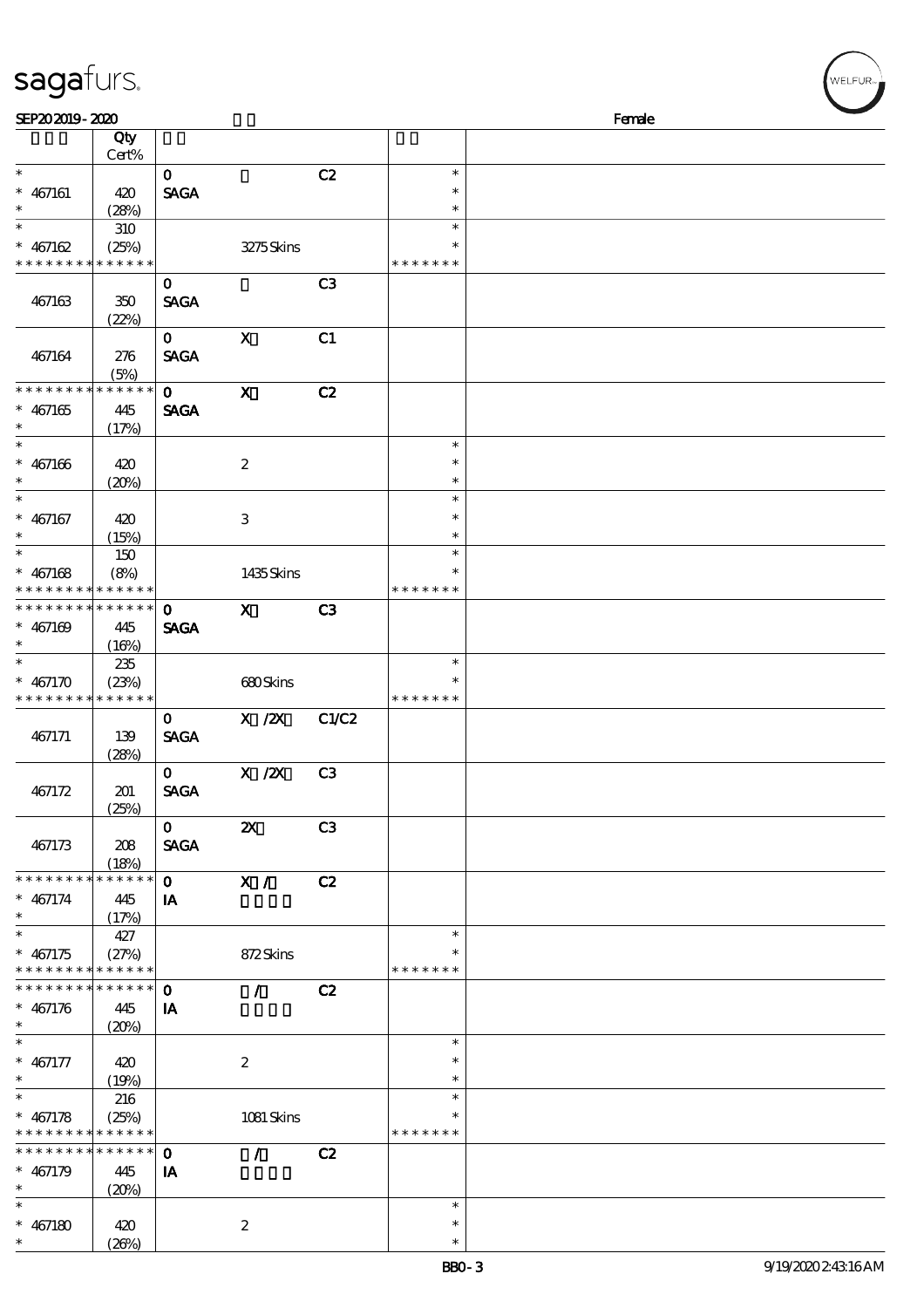| sagafurs.                                              |              |                             |                           |                |                  |        |
|--------------------------------------------------------|--------------|-----------------------------|---------------------------|----------------|------------------|--------|
| SEP202019-2020                                         |              |                             |                           |                |                  | Female |
|                                                        | Qty<br>Cert% |                             |                           |                |                  |        |
| $\ast$                                                 |              | $\mathbf O$                 | $\mathcal{L}$             | C2             | $\ast$           |        |
| $* 467181$<br>$\ast$                                   | 420          | $\mathbf{I}\mathbf{A}$      |                           |                | $\ast$<br>$\ast$ |        |
| $\ast$                                                 | (13%)        |                             |                           |                | $\ast$           |        |
| $* 467182$                                             | 420          |                             | $\boldsymbol{4}$          |                | $\ast$           |        |
| $\ast$                                                 | (9%)         |                             |                           |                | $\ast$<br>$\ast$ |        |
| $* 467183$                                             | 420          |                             | $\mathbf 5$               |                | $\ast$           |        |
|                                                        | (16%)        |                             |                           |                | $\ast$           |        |
| $\ast$                                                 |              |                             |                           |                | $\ast$<br>$\ast$ |        |
| $* 467184$<br>$\ast$                                   | 420<br>(15%) |                             | $\,6\,$                   |                | $\ast$           |        |
| $\ast$                                                 |              |                             |                           |                | $\ast$           |        |
| $* 467185$<br>$\ast$                                   | 420          |                             | $\boldsymbol{7}$          |                | $\ast$           |        |
| $\ast$                                                 | (19%)        |                             |                           |                | $\ast$<br>$\ast$ |        |
| $* 467186$                                             | 420          |                             | $\bf 8$                   |                | $\ast$           |        |
| $\ast$<br>$\ast$                                       | (25%)        |                             |                           |                | $\ast$<br>$\ast$ |        |
| $* 467187$                                             | 420          |                             | $\boldsymbol{9}$          |                | $\ast$           |        |
| $\ast$                                                 | (31%)        |                             |                           |                | $\ast$           |        |
| $\ast$                                                 | 254          |                             |                           |                | $\ast$<br>$\ast$ |        |
| $* 467188$<br>* * * * * * * * <mark>* * * * * *</mark> | (33%)        |                             | 4059Skins                 |                | * * * * * * *    |        |
|                                                        |              | $\mathbf{O}$                | $2X$ $\Lambda$            | C1/C2          |                  |        |
| 467189                                                 | 166<br>(37%) | <b>SROY</b>                 |                           |                |                  |        |
|                                                        |              | $\mathbf 0$                 |                           | C1/C2          |                  |        |
| 467190                                                 | 220          | <b>SROY</b>                 |                           |                |                  |        |
|                                                        | (29%)        | $\mathbf{O}$                | $\mathbf{X}$ /            | C <sub>3</sub> |                  |        |
| 467191                                                 | 159          | <b>SROY</b>                 |                           |                |                  |        |
|                                                        | (25%)        |                             |                           |                |                  |        |
| 467192                                                 | 118          | $\mathbf{O}$<br><b>SROY</b> |                           | C1             |                  |        |
|                                                        | (28%)        |                             |                           |                |                  |        |
| 467193                                                 | 106          | $\mathbf{0}$<br><b>SROY</b> |                           | C1/C2          |                  |        |
|                                                        | (53%)        |                             |                           |                |                  |        |
|                                                        |              | $\mathbf{0}$                |                           | C2             |                  |        |
| 467194                                                 | 287<br>(22%) | <b>SROY</b>                 |                           |                |                  |        |
|                                                        |              | $\mathbf{O}$                |                           | C3             |                  |        |
| 467195                                                 | $82\,$       | <b>SROY</b>                 |                           |                |                  |        |
|                                                        | (34%)        | $\mathbf{O}$                |                           | C1             |                  |        |
| 467196                                                 | 189          | <b>SROY</b>                 |                           |                |                  |        |
|                                                        | (11%)        |                             |                           |                |                  |        |
| 467197                                                 | 115          | $\mathbf{O}$<br><b>SROY</b> |                           | C1/C2          |                  |        |
|                                                        | (46%)        |                             |                           |                |                  |        |
|                                                        |              | $\mathbf{O}$                |                           | C3             |                  |        |
| 467198                                                 | 166<br>(27%) | <b>SROY</b>                 |                           |                |                  |        |
|                                                        |              | $\mathbf{0}$                | $\boldsymbol{\mathsf{X}}$ | C1             |                  |        |
| 467199                                                 | 97           | <b>SROY</b>                 |                           |                |                  |        |
|                                                        | (8%)         | $\mathbf{0}$                | $\mathbf X$               | C2             |                  |        |
| 467200                                                 | 368          | <b>SROY</b>                 |                           |                |                  |        |

 $(10%)$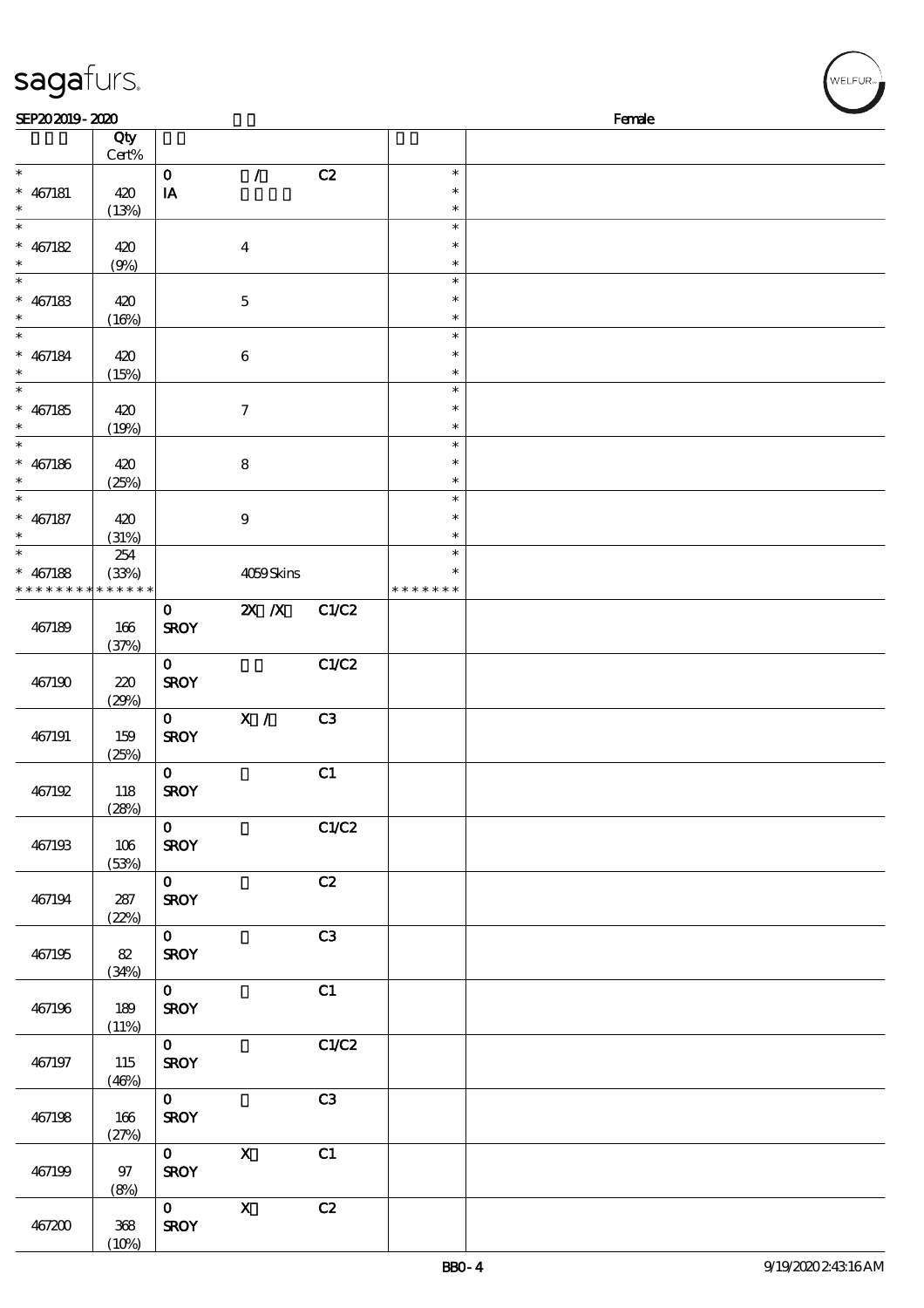| sagafurs.                                             |                             |                             |                           |       |                                   |        | WELFUR <sub>™</sub> |  |
|-------------------------------------------------------|-----------------------------|-----------------------------|---------------------------|-------|-----------------------------------|--------|---------------------|--|
| SEP202019-2020                                        |                             |                             |                           |       |                                   | Female |                     |  |
|                                                       | Qty<br>Cert%                |                             |                           |       |                                   |        |                     |  |
| 467201                                                | 134<br>(11%)                | $\mathbf 0$<br><b>SROY</b>  | $\mathbf x$               | C3    |                                   |        |                     |  |
| 467202                                                | 120<br>(9%)                 | $\mathbf 0$<br><b>SROY</b>  | $X$ / $ZX$                | C1    |                                   |        |                     |  |
| * * * * * * * * * * * * * * *<br>$* 467203$<br>$\ast$ | 425<br>(8%)                 | $\mathbf{o}$<br><b>SROY</b> | $X$ / $ZX$                | C2    |                                   |        |                     |  |
| $\ast$<br>$* 467204$<br>* * * * * * * *               | 123<br>(16%)<br>* * * * * * |                             | 548Skins                  |       | $\ast$<br>$\ast$<br>* * * * * * * |        |                     |  |
| 467205                                                | 227<br>(23%)                | $\mathbf 0$<br><b>SROY</b>  | $X$ / $ZX$                | C3    |                                   |        |                     |  |
| 467206                                                | 97<br>(3%)                  | $\mathbf 0$<br><b>SROY</b>  | $\boldsymbol{\mathsf{Z}}$ | C1/C2 |                                   |        |                     |  |

۰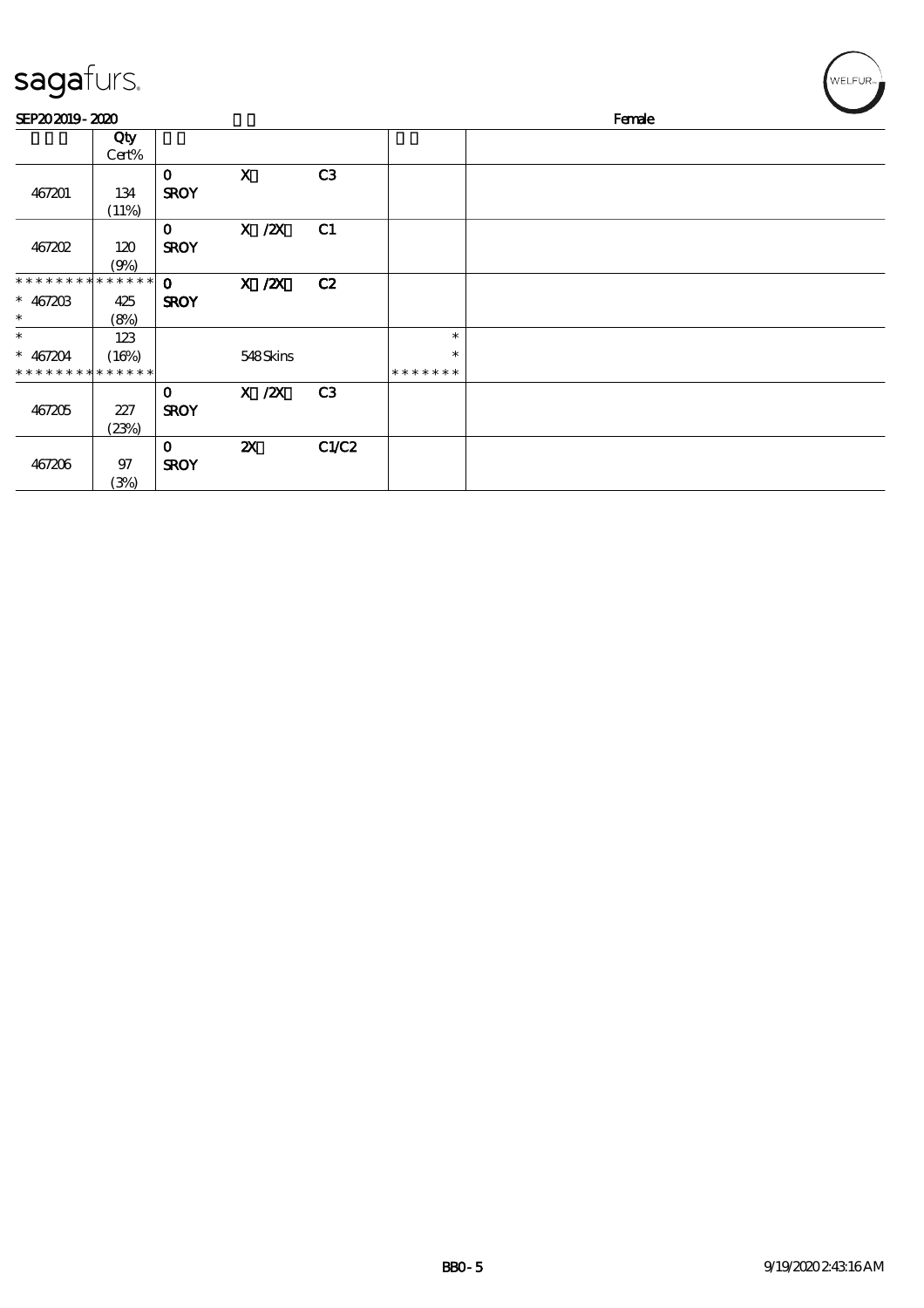| sagafurs.<br>SEP202019-2020 |                           |              |                           |       |               | Female |
|-----------------------------|---------------------------|--------------|---------------------------|-------|---------------|--------|
|                             | Qty                       |              |                           |       |               |        |
|                             | Cert%                     |              |                           |       |               |        |
|                             |                           | $\mathbf{1}$ |                           | C1    |               |        |
| 467241                      | 326                       | ${\bf s}$    |                           |       |               |        |
|                             | (23%)                     |              |                           |       |               |        |
| * * * * * * * *             | * * * * * *               | $\mathbf 1$  |                           | C2    |               |        |
| $* 467242$                  | 505                       | ${\bf s}$    |                           |       |               |        |
| $\ast$                      | (19%)                     |              |                           |       |               |        |
| $\ast$                      | 293                       |              |                           |       | $\ast$        |        |
| $* 467243$                  | (20%)                     |              | 798Skins                  |       | $\ast$        |        |
|                             | * * * * * * * * * * * * * |              |                           |       | * * * * * * * |        |
|                             |                           |              | $\boldsymbol{X}$          |       |               |        |
|                             |                           | $\mathbf{1}$ |                           | C1/C2 |               |        |
| 467244                      | 240                       | $\mathbf{S}$ |                           |       |               |        |
|                             | (33%)                     |              |                           |       |               |        |
|                             |                           | $\mathbf 1$  | $\boldsymbol{\mathsf{X}}$ | C1/C2 |               |        |
| 467245                      | 476                       | $\mathbf{S}$ |                           |       |               |        |
|                             | (15%)                     |              |                           |       |               |        |
| * * * * * * * *             | * * * * * *               | $\mathbf{1}$ |                           | C1    |               |        |
| $* 467246$                  | 485                       | <b>SAGA</b>  |                           |       |               |        |
| $\ast$                      | (29%)                     |              |                           |       |               |        |
|                             | 271                       |              |                           |       | $\ast$        |        |
| $* 467247$                  | (22%)                     |              | 756Skins                  |       | $\ast$        |        |
| * * * * * * *               | * * * * * *               |              |                           |       | * * * * * * * |        |
| * * * * * * * *             | * * * * * *               | $\mathbf{1}$ |                           | C2    |               |        |
| $* 467248$                  | 484                       | <b>SAGA</b>  |                           |       |               |        |
|                             | (35%)                     |              |                           |       |               |        |
| $\ast$                      |                           |              |                           |       | $\ast$        |        |
| $* 467249$                  | 460                       |              | $\boldsymbol{2}$          |       | $\ast$        |        |
|                             | (20%)                     |              |                           |       | $\ast$        |        |
| $\ast$                      |                           |              |                           |       | $\ast$        |        |
| $* 467250$                  | 460                       |              | $\,3$                     |       | $\ast$        |        |
|                             | (33%)                     |              |                           |       | $\ast$        |        |
| $\ast$                      |                           |              |                           |       | $\ast$        |        |
| $* 467251$                  | 460                       |              | $\boldsymbol{4}$          |       | $\ast$        |        |
| $\ast$                      | (30%)                     |              |                           |       | $\ast$        |        |
| $\ast$                      |                           |              |                           |       | $\ast$        |        |
| $* 467252$                  | 440                       |              | $\bf 5$                   |       | $\ast$        |        |
| $\ast$                      | (27%)                     |              |                           |       | $\ast$        |        |
| $\ast$                      | 78                        |              |                           |       | $\ast$        |        |
| $* 467253$                  | (25%)                     |              | 2382Skins                 |       |               |        |
| * * * * * * * * * * * * * * |                           |              |                           |       | * * * * * * * |        |
|                             |                           |              | $\mathbf{X}$              | C1    |               |        |
|                             |                           | $\mathbf{1}$ |                           |       |               |        |
| 467254                      | 173                       | <b>SAGA</b>  |                           |       |               |        |
| * * * * * * * *             | (16%)<br>* * * * * *      |              |                           |       |               |        |
|                             |                           | 1            | $\mathbf{x}$              | C2    |               |        |
| $* 467255$                  | 485                       | <b>SAGA</b>  |                           |       |               |        |
| $\ast$                      | (17%)                     |              |                           |       |               |        |
|                             |                           |              |                           |       | $\ast$        |        |
| $* 467256$                  | 460                       |              | $\boldsymbol{2}$          |       | $\ast$        |        |
|                             | (22%)                     |              |                           |       | $\ast$        |        |
| $\ast$                      | 130                       |              |                           |       | $\ast$        |        |
| $* 467257$                  | (20%)                     |              | 1075Skins                 |       | $\ast$        |        |
| * * * * * * * *             | * * * * * *               |              |                           |       | * * * * * * * |        |
|                             |                           | $\mathbf{1}$ | $\mathbf{X}$              | C1/C2 |               |        |
| 467258                      | 163                       | <b>SROY</b>  |                           |       |               |        |
|                             | (24%)                     |              |                           |       |               |        |
|                             |                           | $\mathbf{1}$ |                           | C1    |               |        |
| 467259                      | 128                       | <b>SROY</b>  |                           |       |               |        |
|                             | (18%)                     |              |                           |       |               |        |
|                             |                           | $\mathbf{1}$ |                           | C1/C2 |               |        |
| 467260                      | 160                       | <b>SROY</b>  |                           |       |               |        |

(44%)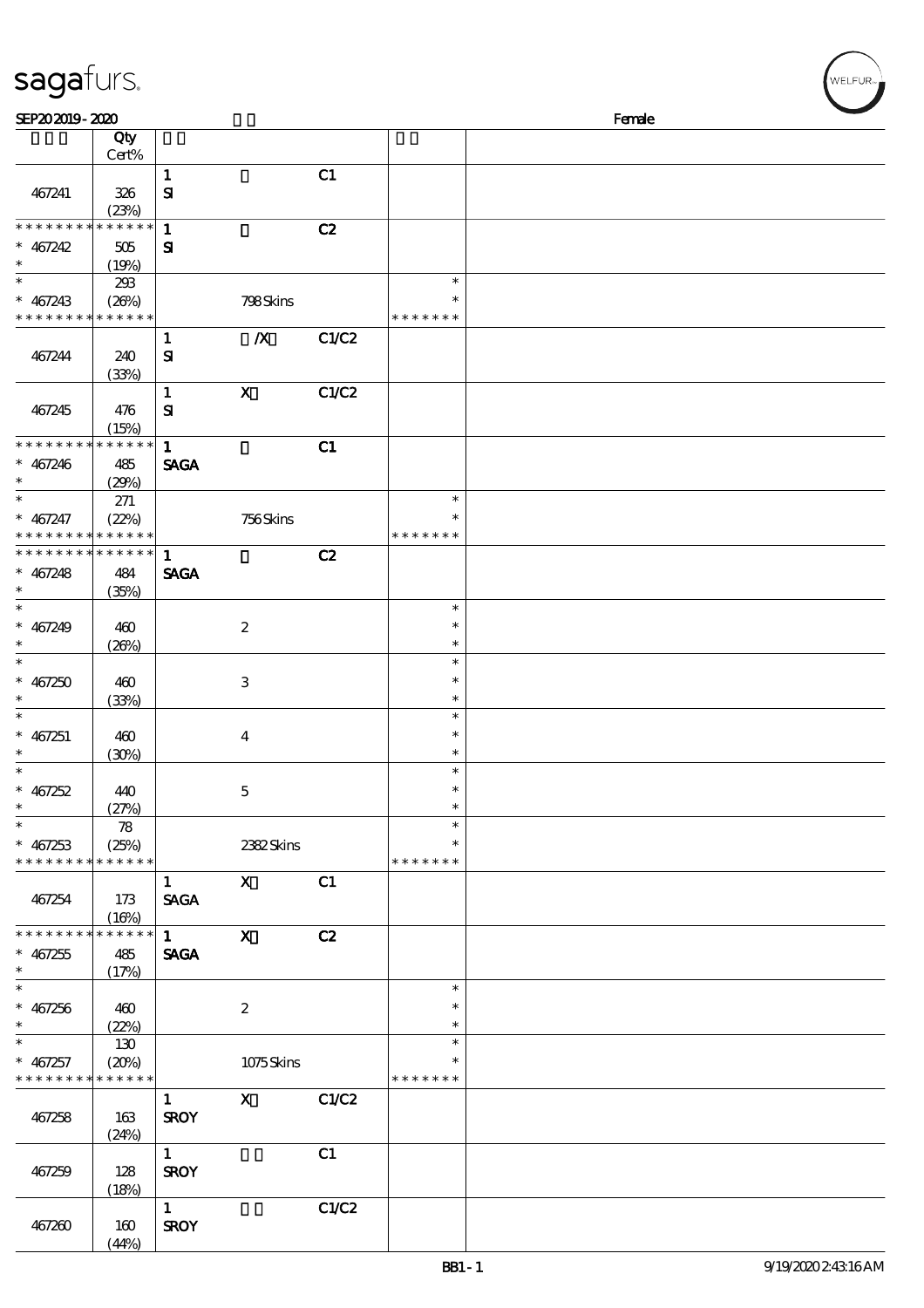| sagafurs.                                  |                         |                             |                                              |                |                  |        | WELFUR <sub>™</sub> |
|--------------------------------------------|-------------------------|-----------------------------|----------------------------------------------|----------------|------------------|--------|---------------------|
| SEP202019-2020                             |                         |                             |                                              |                |                  | Female |                     |
|                                            | Qty                     |                             |                                              |                |                  |        |                     |
|                                            | Cert%                   |                             |                                              |                |                  |        |                     |
| 467261                                     | 398                     | $\mathbf{1}$<br><b>SROY</b> |                                              | C2             |                  |        |                     |
|                                            | (27%)                   |                             |                                              |                |                  |        |                     |
|                                            |                         | $\mathbf{1}$                |                                              | C <sub>3</sub> |                  |        |                     |
| 467262                                     | 118                     | <b>SROY</b>                 |                                              |                |                  |        |                     |
|                                            | (17%)                   |                             |                                              |                |                  |        |                     |
|                                            |                         | $\mathbf{1}$                |                                              | C1             |                  |        |                     |
| 467263                                     | 210<br>(27%)            | <b>SROY</b>                 |                                              |                |                  |        |                     |
|                                            |                         | $\mathbf{1}$                |                                              | C1/C2          |                  |        |                     |
| 467264                                     | 314                     | <b>SROY</b>                 |                                              |                |                  |        |                     |
|                                            | (43%)                   |                             |                                              |                |                  |        |                     |
|                                            |                         | $\mathbf{1}$                |                                              | C2             |                  |        |                     |
| 467265                                     | 465                     | <b>SROY</b>                 |                                              |                |                  |        |                     |
|                                            | (20%)                   | $\mathbf{1}$                |                                              | C3             |                  |        |                     |
| 467266                                     | 112                     | <b>SROY</b>                 |                                              |                |                  |        |                     |
|                                            | (39%)                   |                             |                                              |                |                  |        |                     |
|                                            |                         | $\mathbf{1}$                |                                              | C1             |                  |        |                     |
| 467267                                     | 247                     | <b>SROY</b>                 |                                              |                |                  |        |                     |
|                                            | (14%)                   |                             |                                              |                |                  |        |                     |
| 467268                                     | 447                     | $\mathbf{1}$<br><b>SROY</b> |                                              | C1/C2          |                  |        |                     |
|                                            | (34%)                   |                             |                                              |                |                  |        |                     |
| * * * * * * * * <mark>* * * * * * *</mark> |                         | $\mathbf{1}$                |                                              | C2             |                  |        |                     |
| $* 467209$                                 | 420                     | <b>SROY</b>                 |                                              |                |                  |        |                     |
| $\ast$<br>$\ast$                           | (17%)                   |                             |                                              |                |                  |        |                     |
| $* 467270$                                 | $\pmb{\infty}$<br>(33%) |                             | 489Skins                                     |                | $\ast$<br>$\ast$ |        |                     |
| * * * * * * * * * * * * * *                |                         |                             |                                              |                | * * * * * * *    |        |                     |
|                                            |                         | $\mathbf{1}$                |                                              | C <sub>3</sub> |                  |        |                     |
| 467271                                     | 458                     | <b>SROY</b>                 |                                              |                |                  |        |                     |
|                                            | (25%)                   |                             |                                              |                |                  |        |                     |
|                                            |                         |                             | $1 \t X$                                     | C1             |                  |        |                     |
| 467272                                     | 107<br>(11%)            | <b>SROY</b>                 |                                              |                |                  |        |                     |
|                                            |                         | $1 \qquad \qquad$           | $\mathbf{X}$                                 | C2             |                  |        |                     |
| 467273                                     | 415                     | <b>SROY</b>                 |                                              |                |                  |        |                     |
|                                            | (15%)                   |                             |                                              |                |                  |        |                     |
|                                            |                         | $1 \qquad \qquad$           | $\mathbf{x}$                                 | C3             |                  |        |                     |
| 467274                                     | 294                     | <b>SROY</b>                 |                                              |                |                  |        |                     |
|                                            | (23%)                   |                             | 1 $X / ZX$ C1/C2                             |                |                  |        |                     |
| 467275                                     | 228                     | <b>SROY</b>                 |                                              |                |                  |        |                     |
|                                            | (25%)                   |                             |                                              |                |                  |        |                     |
|                                            |                         |                             | $\overline{1}$ $\overline{X}$ $\overline{Z}$ | C3             |                  |        |                     |
| 467276                                     | 104                     | <b>SROY</b>                 |                                              |                |                  |        |                     |
|                                            | (33%)                   | $\overline{1}$              | $\mathbf{X}$                                 | C1/C2          |                  |        |                     |
| 467277                                     | 90                      | <b>SROY</b>                 |                                              |                |                  |        |                     |
|                                            | (8%)                    |                             |                                              |                |                  |        |                     |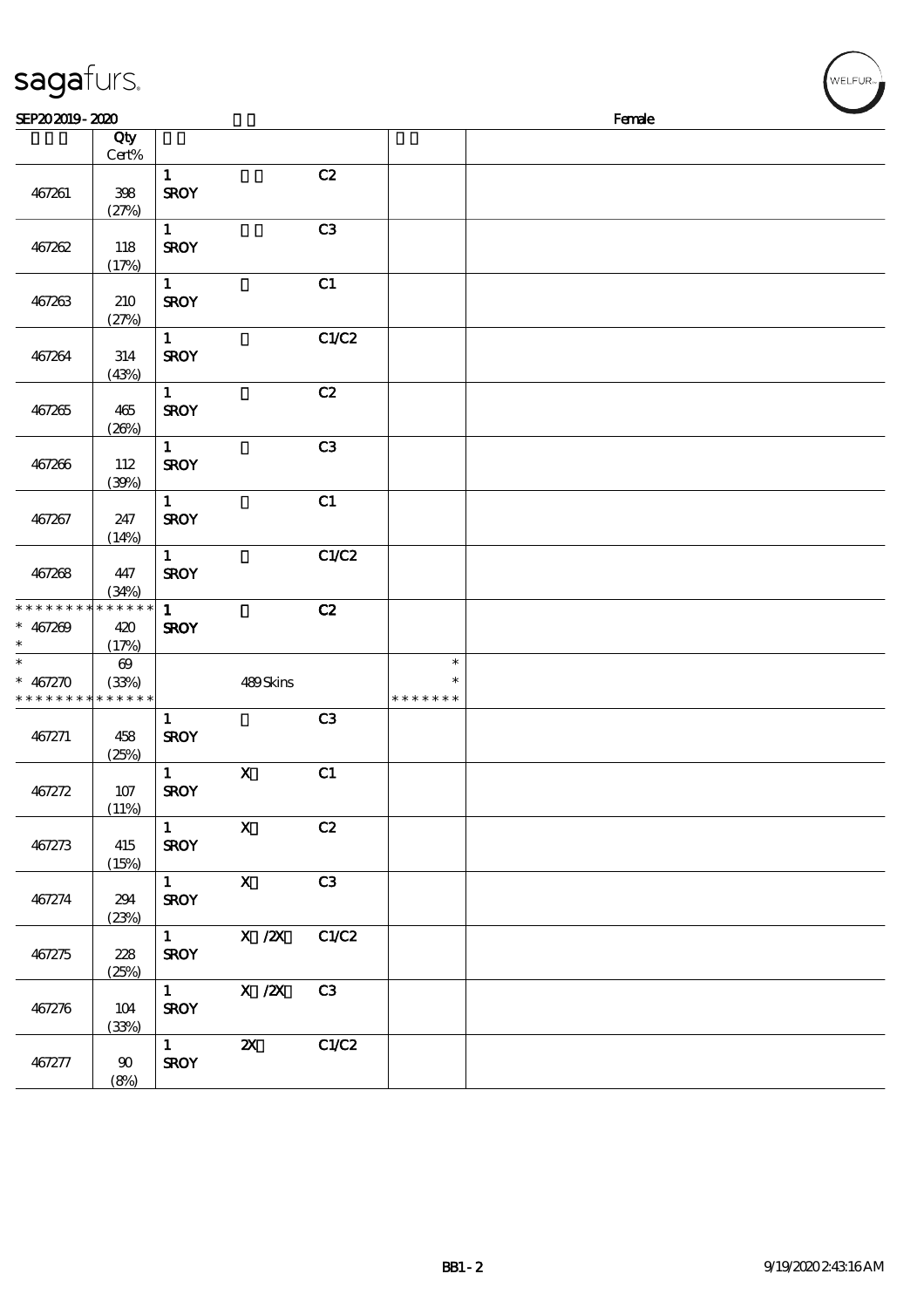| sagafurs.<br>SEP202019-2020                            |                    |                                  |                           |       |                         | Female |  |
|--------------------------------------------------------|--------------------|----------------------------------|---------------------------|-------|-------------------------|--------|--|
|                                                        | Qty                |                                  |                           |       |                         |        |  |
|                                                        | Cert%              |                                  |                           |       |                         |        |  |
| 467301                                                 | 126                | $\boldsymbol{2}$<br>$\bf S\!I$   |                           | C1    |                         |        |  |
|                                                        | (10%)              |                                  |                           |       |                         |        |  |
| * * * * * * * *                                        | * * * * * *        | $\boldsymbol{2}$                 |                           | C2    |                         |        |  |
| $* 467302$<br>$\ast$                                   | 505                | ${\bf s}$                        |                           |       |                         |        |  |
| $\ast$                                                 | (10%)<br>182       |                                  |                           |       | $\ast$                  |        |  |
| $* 46730B$                                             | (16%)              |                                  | 687Skins                  |       | $\ast$                  |        |  |
| * * * * * * *                                          | * * * * * *        |                                  |                           |       | * * * * * * *           |        |  |
| 467304                                                 | 287                | $\boldsymbol{z}$<br>$\mathbf{S}$ | $\mathbf X$               | C1/C2 |                         |        |  |
|                                                        | (10%)              |                                  |                           |       |                         |        |  |
|                                                        |                    | $\boldsymbol{z}$                 |                           | C1    |                         |        |  |
| 467305                                                 | 269                | <b>SAGA</b>                      |                           |       |                         |        |  |
| * * * * * * * *                                        | (21%)<br>* * * * * | $\boldsymbol{z}$                 |                           | C2    |                         |        |  |
| $* 467306$                                             | 485                | <b>SAGA</b>                      |                           |       |                         |        |  |
| $\ast$                                                 | (28%)              |                                  |                           |       |                         |        |  |
| $\ast$<br>$* 467307$                                   | 460                |                                  | $\boldsymbol{2}$          |       | $\ast$<br>$\ast$        |        |  |
| $\ast$                                                 | (16%)              |                                  |                           |       | $\ast$                  |        |  |
| $\ast$                                                 | 467                |                                  |                           |       | $\ast$                  |        |  |
| $* 467308$<br>* * * * * * * * <mark>* * * * * *</mark> | (36%)              |                                  | 1412Skins                 |       | $\ast$<br>* * * * * * * |        |  |
|                                                        |                    | $\boldsymbol{z}$                 | $\mathbf{X}$              | C1/C2 |                         |        |  |
| 467309                                                 | 402                | <b>SAGA</b>                      |                           |       |                         |        |  |
|                                                        | (17%)              |                                  |                           |       |                         |        |  |
| 467310                                                 | 183                | $\mathbf{z}$<br><b>SROY</b>      | $X$ $N$                   | C1/C2 |                         |        |  |
|                                                        | (31%)              |                                  |                           |       |                         |        |  |
|                                                        |                    | $\mathbf{2}$                     | $\boldsymbol{\mathrm{X}}$ | C1/C2 |                         |        |  |
| 467311                                                 | 180                | <b>SROY</b>                      |                           |       |                         |        |  |
|                                                        | (24%)              | $\mathbf{2}$                     |                           | C1    |                         |        |  |
| 467312                                                 | 110                | <b>SROY</b>                      |                           |       |                         |        |  |
|                                                        | (19%)              |                                  |                           |       |                         |        |  |
| 467313                                                 | 302                | $\mathbf{z}$<br><b>SROY</b>      |                           | C1/C2 |                         |        |  |
|                                                        | (44%)              |                                  |                           |       |                         |        |  |
|                                                        |                    | $\mathbf{2}$                     | X /                       | C3    |                         |        |  |
| 467314                                                 | 151<br>(20%)       | <b>SROY</b>                      |                           |       |                         |        |  |
|                                                        |                    | $\mathbf{z}$                     |                           | C1/C2 |                         |        |  |
| 467315                                                 | 381                | <b>SROY</b>                      |                           |       |                         |        |  |
|                                                        | (41%)              |                                  |                           |       |                         |        |  |
| 467316                                                 | 124                | $\mathbf{2}$<br><b>SROY</b>      |                           | C3    |                         |        |  |
|                                                        | (21%)              |                                  |                           |       |                         |        |  |
|                                                        |                    | $2^{\circ}$                      |                           | C1/C2 |                         |        |  |
| 467317                                                 | 384<br>(19%)       | <b>SROY</b>                      |                           |       |                         |        |  |
|                                                        |                    | $\mathbf{2}$                     |                           | C3    |                         |        |  |
| 467318                                                 | 138                | <b>SROY</b>                      |                           |       |                         |        |  |
|                                                        | (21%)              |                                  |                           |       |                         |        |  |
| 467319                                                 | 149                | $\mathbf{2}$<br><b>SROY</b>      | $\mathbf{x}$              | C1/C2 |                         |        |  |
|                                                        | (20%)              |                                  |                           |       |                         |        |  |
|                                                        |                    | $\mathbf{2}$                     | $X$ / $ZX$                | C3    |                         |        |  |
| 467320                                                 | 108                | <b>SROY</b>                      |                           |       |                         |        |  |

(47%)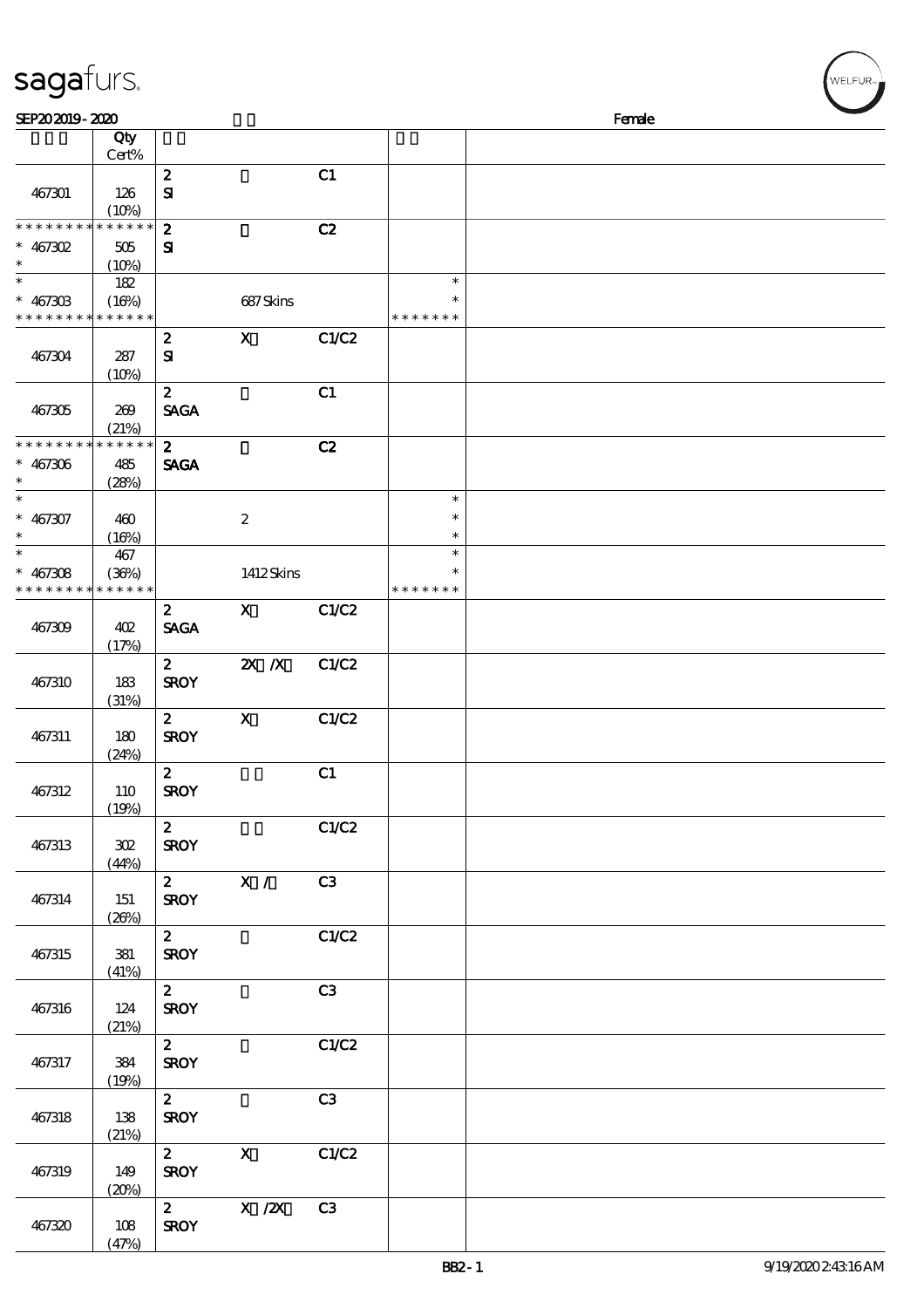| sagafurs.      |       |                             |            |       | WELFUR <sub>™</sub> |
|----------------|-------|-----------------------------|------------|-------|---------------------|
| SEP202019-2020 |       |                             |            |       | Female              |
|                | Qty   |                             |            |       |                     |
|                | Cert% |                             |            |       |                     |
|                |       | $\boldsymbol{\mathfrak{D}}$ |            | C2    |                     |
| 467341         | 133   | $\mathbf{B}$                | 1          |       |                     |
|                | (3%)  |                             |            |       |                     |
|                |       | $\boldsymbol{\mathfrak{D}}$ | $X$ / $ZX$ | C2    |                     |
| 467342         | 122   | $\mathbf{B}$                |            |       |                     |
|                | (2%)  |                             |            |       |                     |
|                |       | $\boldsymbol{\mathfrak{D}}$ |            | C1/C2 |                     |
| 467343         | 327   | <b>SAGA</b>                 | 1          |       |                     |
|                | (5%)  |                             |            |       |                     |
|                |       | $\boldsymbol{\mathfrak{D}}$ |            | C1/C2 |                     |
| 467344         | 100   | <b>SROY</b>                 | 1          |       |                     |
|                | (4%)  |                             |            |       |                     |
|                |       | $\boldsymbol{\mathfrak{D}}$ | $X$ / $ZX$ | C1/C2 |                     |
| 467345         | 223   | <b>SROY</b>                 | 1          |       |                     |
|                | (2%)  |                             |            |       |                     |

╭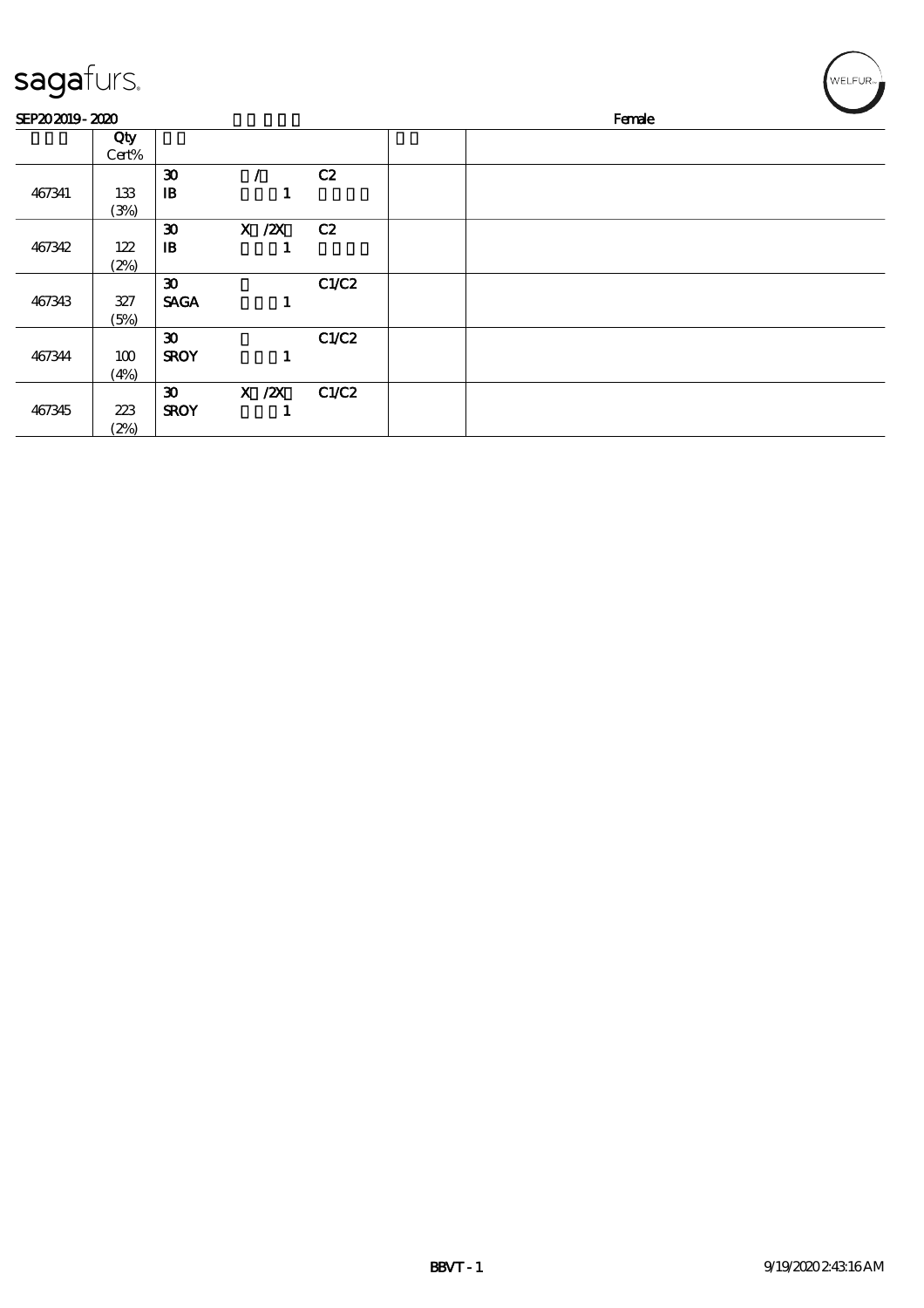| sagafurs.                                                |                   |                                                  |                           |              |                |                          |        | WELFUR <sub>™</sub> |
|----------------------------------------------------------|-------------------|--------------------------------------------------|---------------------------|--------------|----------------|--------------------------|--------|---------------------|
| SEP202019-2020                                           |                   |                                                  |                           |              |                |                          | Female |                     |
|                                                          | Qty<br>Cert%      |                                                  |                           |              |                |                          |        |                     |
| 467381                                                   | 307<br>(11%)      | $\pmb{\mathcal{Z}}$<br>${\bf S}$                 |                           | $\mathbf{1}$ | C1/C2          |                          |        |                     |
| 467382                                                   | 147<br>(9%)       | $\boldsymbol{\boldsymbol{\lambda}}$<br>${\bf s}$ |                           | $\mathbf{1}$ | C1             |                          |        |                     |
| 467383                                                   | 136<br>(7%)       | $\boldsymbol{\mathbf{z}}$<br>${\bf s}$           | $\boldsymbol{\mathrm{X}}$ | $\mathbf{1}$ | C1             |                          |        |                     |
| 467384                                                   | 166<br>(14%)      | $\boldsymbol{\mathfrak{D}}$<br><b>SACA</b>       |                           | $\mathbf{1}$ | C1             |                          |        |                     |
| 467385                                                   | 459<br>(13%)      | $\boldsymbol{\mathfrak{D}}$<br><b>SAGA</b>       |                           | $\mathbf{1}$ | C2             |                          |        |                     |
| 467386                                                   | 354<br>(9%)       | $\boldsymbol{\mathfrak{D}}$<br><b>SAGA</b>       |                           | $\mathbf{1}$ | C1             |                          |        |                     |
| 467387                                                   | 393<br>$(\Theta)$ | $\boldsymbol{\omega}$<br><b>SAGA</b>             | $\mathbf X$               | $\mathbf{1}$ | C1             |                          |        |                     |
| 467388                                                   | 175<br>(18%)      | $\boldsymbol{\mathfrak{D}}$<br><b>SROY</b>       |                           | $\mathbf{1}$ | C1/C2          |                          |        |                     |
| 467389                                                   | 149<br>(9%)       | $\boldsymbol{\omega}$<br><b>SROY</b>             |                           | $\mathbf{1}$ | C1             |                          |        |                     |
| 467390                                                   | 436<br>(10%)      | $\boldsymbol{\mathfrak{D}}$<br><b>SROY</b>       |                           | $\mathbf{1}$ | C2             |                          |        |                     |
| 467391                                                   | 224<br>(21%)      | $\boldsymbol{\mathsf{20}}$<br><b>SROY</b>        | $\mathcal{L}$             | $\mathbf{1}$ | C <sub>3</sub> |                          |        |                     |
| * * * * * * * * <mark>* * * * * * *</mark><br>$* 467392$ | 425<br>(8%)       | $\boldsymbol{\mathfrak{D}}$<br><b>SROY</b>       | $\mathbf x$               | $\mathbf{1}$ | C2             |                          |        |                     |
| $* 467393$<br>* * * * * * * * <mark>* * * * * * *</mark> | 122<br>(7%)       |                                                  | 547Skins                  |              |                | $\ast$<br>*<br>* * * * * |        |                     |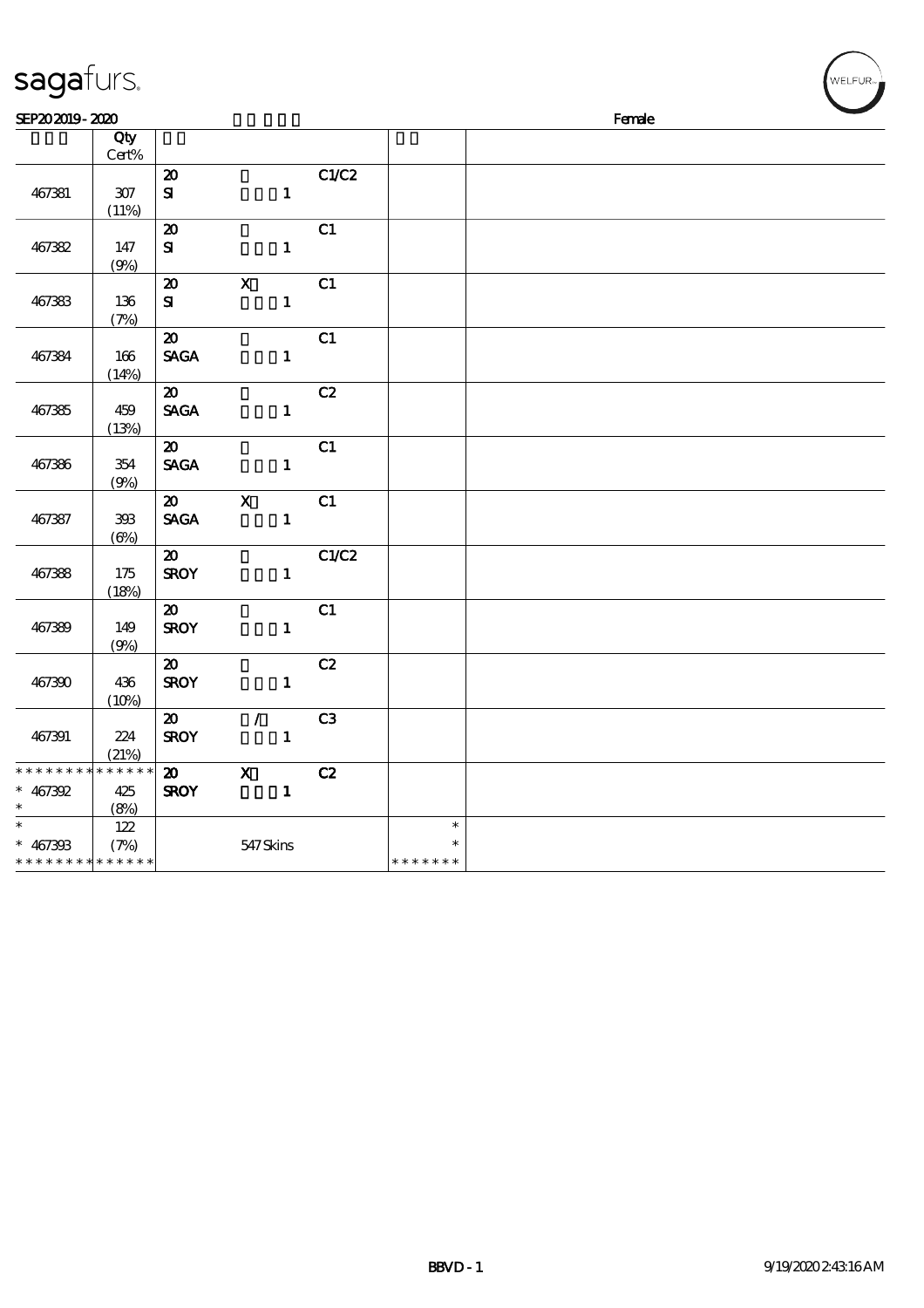| sagafurs.                   |                   |              |                           |              |    |               | .<br>WELFUR <sub>™I</sub> |
|-----------------------------|-------------------|--------------|---------------------------|--------------|----|---------------|---------------------------|
| SEP202019-2020              |                   |              |                           |              |    |               | Female                    |
|                             | Qty               |              |                           |              |    |               |                           |
|                             | Cert%             |              |                           |              |    |               |                           |
|                             |                   | $\mathbf{o}$ |                           |              | C1 |               |                           |
| 467421                      | 119               | $\mathbf{S}$ |                           | $\mathbf{1}$ |    |               |                           |
|                             | (33%)             |              |                           |              |    |               |                           |
|                             |                   | $\mathbf{o}$ |                           |              | C1 |               |                           |
| 467422                      | 265               | ${\bf s}$    |                           | $\mathbf{1}$ |    |               |                           |
|                             | (13%)             |              |                           |              |    |               |                           |
|                             |                   | $\mathbf O$  |                           |              | C1 |               |                           |
| 467423                      | 200               | ${\bf s}$    |                           | $\mathbf{1}$ |    |               |                           |
|                             | (23%)             |              |                           |              |    |               |                           |
| * * * * * * * *             | * * * * * *       | $\mathbf{o}$ |                           |              | C2 |               |                           |
| $* 467424$                  | 465               | $\mathbf{S}$ |                           | $\mathbf{1}$ |    |               |                           |
| $\ast$                      | (10%)             |              |                           |              |    |               |                           |
| $\ast$                      |                   |              |                           |              |    | $\ast$        |                           |
| $* 467425$                  | 440               |              | $\boldsymbol{2}$          |              |    | $\ast$        |                           |
| $\ast$                      | (12%)             |              |                           |              |    | $\ast$        |                           |
| $\ast$                      |                   |              |                           |              |    | $\ast$        |                           |
| $* 467426$                  | 440               |              | $\ensuremath{\mathsf{3}}$ |              |    | $\ast$        |                           |
| $\ast$                      | (8%)              |              |                           |              |    | $\ast$        |                           |
| $\ast$                      |                   |              |                           |              |    | $\ast$        |                           |
| $* 467427$                  | 440               |              | $\bf{4}$                  |              |    | $\ast$        |                           |
| $\ast$                      | (11%)             |              |                           |              |    | $\ast$        |                           |
| $\ast$                      | ${\bf 386}$       |              |                           |              |    | $\ast$        |                           |
| $* 467428$                  | (17%)             |              | $2171$ Skins              |              |    | ∗             |                           |
| * * * * * * * *             | * * * * * *       |              |                           |              |    | * * * * * * * |                           |
|                             |                   | $\mathbf O$  | $\mathbf{X}$              |              | C1 |               |                           |
| 467429                      | 367               | $\mathbf{S}$ |                           | $\mathbf{1}$ |    |               |                           |
|                             | (9%)              |              |                           |              |    |               |                           |
| * * * * * * * *             | * * * * * *       | $\mathbf{o}$ | $\mathbf X$               |              | C2 |               |                           |
| $* 467430$                  | 465               | $\mathbf{S}$ |                           | $\mathbf{1}$ |    |               |                           |
| $\ast$                      | (13%)             |              |                           |              |    |               |                           |
| $\ast$                      |                   |              |                           |              |    | $\ast$        |                           |
| $* 467431$                  | 440               |              | $\boldsymbol{2}$          |              |    | $\ast$        |                           |
| $\ast$                      | (4%)              |              |                           |              |    | $\ast$        |                           |
| $\ast$                      |                   |              |                           |              |    | $\ast$        |                           |
| $* 467432$                  | 440               |              | 3                         |              |    |               |                           |
| $\ast$                      | (8%)              |              |                           |              |    |               |                           |
| $\ast$                      | 368               |              |                           |              |    | $\ast$        |                           |
| $* 467433$                  | (5%)              |              | 1713Skins                 |              |    |               |                           |
| * * * * * * * * * * * * * * |                   |              |                           |              |    | * * * * * * * |                           |
|                             |                   | $\mathbf{O}$ | X / C2                    |              |    |               |                           |
| 467434                      | 272               | $\mathbf{B}$ |                           | $\mathbf{1}$ |    |               |                           |
| * * * * * * *               | (22%)<br>$******$ | $\mathbf 0$  |                           |              |    |               |                           |
|                             |                   |              | $\mathcal{L}$             |              | C2 |               |                           |
| $* 467435$<br>$\ast$        | 465               | $\mathbf{B}$ |                           | $\mathbf{1}$ |    |               |                           |
| $\ast$                      | (9%)              |              |                           |              |    | $\ast$        |                           |
| $* 467436$                  | 440               |              | $\boldsymbol{z}$          |              |    | $\ast$        |                           |
| $\ast$                      |                   |              |                           |              |    | $\ast$        |                           |
| $\ast$                      | (8%)              |              |                           |              |    | $\ast$        |                           |
| $* 467437$                  | 440               |              | 3                         |              |    | $\ast$        |                           |
| $\ast$                      | (11%)             |              |                           |              |    | $\ast$        |                           |
| $\ast$                      |                   |              |                           |              |    | $\ast$        |                           |
| $* 467438$                  | 440               |              | $\overline{\mathbf{4}}$   |              |    | $\ast$        |                           |
| $\ast$                      | (12%)             |              |                           |              |    | $\ast$        |                           |
| $\ast$                      | 78                |              |                           |              |    | $\ast$        |                           |
| $* 467439$                  | (11%)             |              | 1863Skins                 |              |    |               |                           |
| * * * * * * * * * * * * * * |                   |              |                           |              |    | * * * * * * * |                           |
| * * * * * * * *             | $* * * * * * *$   | $\mathbf 0$  | $X$ / $ZX$                |              | C2 |               |                           |
| $* 467440$                  | 465               | $\mathbf{B}$ |                           | 1            |    |               |                           |
| $\ast$                      | (11%)             |              |                           |              |    |               |                           |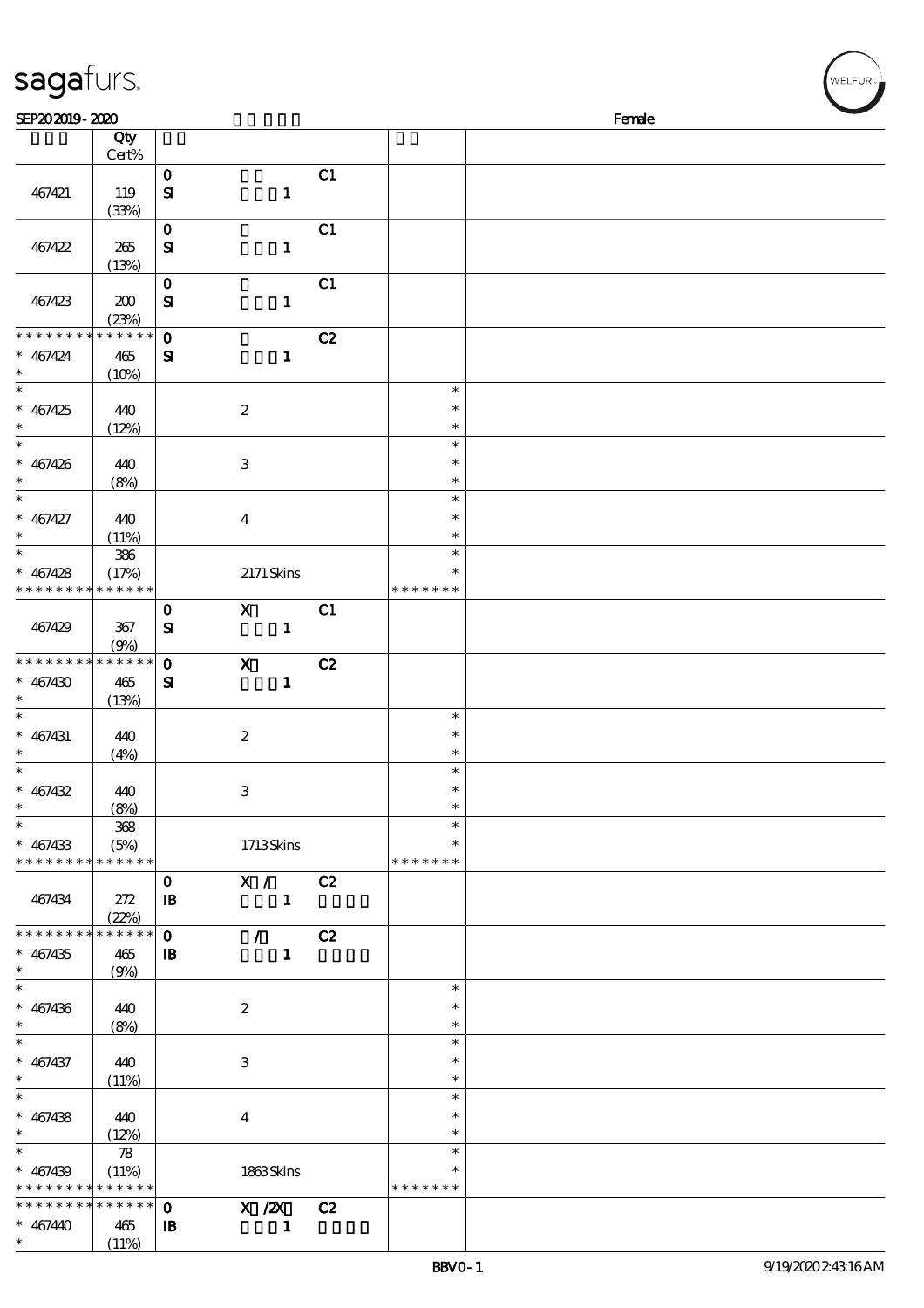| SEP202019-2020                             |          |                         |                           |       |               | Female |
|--------------------------------------------|----------|-------------------------|---------------------------|-------|---------------|--------|
|                                            | Qty      |                         |                           |       |               |        |
|                                            | Cert%    |                         |                           |       |               |        |
| $\ast$                                     |          | $\mathbf{o}$            | X / ZX                    | C2    | $\ast$        |        |
| $* 467441$                                 |          |                         | $\mathbf{1}$              |       | $\ast$        |        |
| $\ast$                                     | 440      | $\mathbf{B}$            |                           |       | $\ast$        |        |
|                                            | (8%)     |                         |                           |       |               |        |
| $\ast$                                     |          |                         |                           |       | $\ast$        |        |
| $* 467442$                                 | 440      |                         | $\,3\,$                   |       | $\ast$        |        |
| $\ast$                                     | (7%)     |                         |                           |       | $\ast$        |        |
| $\overline{\phantom{a}^*}$                 | 91       |                         |                           |       | $\ast$        |        |
| $* 467443$                                 | (5%)     |                         | 1436Skins                 |       |               |        |
| * * * * * * * * * * * * * *                |          |                         |                           |       | * * * * * * * |        |
|                                            |          |                         |                           |       |               |        |
|                                            |          | $\mathbf{O}$            |                           | C1    |               |        |
| 467444                                     | 246      | <b>SAGA</b>             | $\mathbf{1}$              |       |               |        |
|                                            | (27%)    |                         |                           |       |               |        |
| * * * * * * * * * * * * * *                |          | $\mathbf{0}$            |                           | C1    |               |        |
| $* 467445$                                 | 445      | <b>SAGA</b>             | $\mathbf{1}$              |       |               |        |
| $\ast$                                     |          |                         |                           |       |               |        |
| $\overline{\ast}$                          | (22%)    |                         |                           |       |               |        |
|                                            | 331      |                         |                           |       | $\ast$        |        |
| $* 467446$                                 | (31%)    |                         | 776Skins                  |       | $\ast$        |        |
| * * * * * * * * * * * * * *                |          |                         |                           |       | * * * * * * * |        |
| * * * * * * * * * * * * * *                |          | $\mathbf{O}$            |                           | C2    |               |        |
| $* 467447$                                 | 445      | <b>SAGA</b>             | $\mathbf{1}$              |       |               |        |
| $\ast$                                     |          |                         |                           |       |               |        |
| $\overline{\phantom{0}}$                   | (19%)    |                         |                           |       |               |        |
|                                            |          |                         |                           |       | $\ast$        |        |
| $* 467448$                                 | 420      |                         | $\boldsymbol{z}$          |       | $\ast$        |        |
| $\ast$                                     | (27%)    |                         |                           |       | $\ast$        |        |
| $\ast$                                     |          |                         |                           |       | $\ast$        |        |
| $* 467449$                                 | 420      |                         |                           |       | $\ast$        |        |
| $\ast$                                     |          |                         | 3                         |       |               |        |
|                                            | (37%)    |                         |                           |       | $\ast$        |        |
| $\ast$                                     |          |                         |                           |       | $\ast$        |        |
| $* 467450$                                 | 420      |                         | $\bf{4}$                  |       | $\ast$        |        |
| $\ast$                                     | (16%)    |                         |                           |       | $\ast$        |        |
| $\ast$                                     |          |                         |                           |       | $\ast$        |        |
|                                            |          |                         |                           |       | $\ast$        |        |
| $* 467451$                                 | 420      |                         | $\mathbf 5$               |       |               |        |
| $\ast$                                     | (13%)    |                         |                           |       | $\ast$        |        |
| $\ast$                                     | $97\,$   |                         |                           |       | $\ast$        |        |
| $* 467452$                                 | (10%)    |                         | 2222Skins                 |       | $\ast$        |        |
| * * * * * * * * * * * * * *                |          |                         |                           |       | *******       |        |
| * * * * * * * * * * * * * *                |          | $\mathbf{O}$            |                           | C1    |               |        |
|                                            |          |                         |                           |       |               |        |
| $* 467453$                                 | 445      | <b>SAGA</b>             | $\mathbf{1}$              |       |               |        |
| $\ast$                                     | (16%)    |                         |                           |       |               |        |
| $\overline{\phantom{a}}$                   |          |                         |                           |       | $\ast$        |        |
| $* 467454$                                 | 420      |                         | $\boldsymbol{z}$          |       | ∗             |        |
| $\ast$                                     | (10%)    |                         |                           |       | $\ast$        |        |
| $\overline{\phantom{a}^*}$                 | 467      |                         |                           |       | $\ast$        |        |
|                                            |          |                         |                           |       |               |        |
| $* 467455$                                 | (12%)    |                         | 1332Skins                 |       |               |        |
| * * * * * * * * * * * * * *                |          |                         |                           |       | * * * * * * * |        |
| * * * * * * * *                            | ******   | $\mathbf{O}$            | $X$ C1                    |       |               |        |
| $* 467456$                                 | 445      | <b>SAGA</b>             | $\blacksquare$            |       |               |        |
| $\ast$                                     | (10%)    |                         |                           |       |               |        |
| $\overline{\phantom{0}}$                   |          |                         |                           |       | $\ast$        |        |
|                                            |          |                         |                           |       |               |        |
| $* 467457$                                 | 420      |                         | $\boldsymbol{z}$          |       | $\ast$        |        |
| $\ast$                                     | $(13\%)$ |                         |                           |       | $\ast$        |        |
| $\overline{\phantom{a}}$                   | 145      |                         |                           |       | $\ast$        |        |
| $* 467458$                                 | (13%)    |                         | 1010Skins                 |       |               |        |
| * * * * * * * * <mark>* * * * * * *</mark> |          |                         |                           |       | * * * * * * * |        |
|                                            |          |                         |                           |       |               |        |
|                                            |          | $\mathbf{O}$            | $\mathbf{X}$              | C1    |               |        |
| 467459                                     | 185      | <b>SAGA</b>             |                           |       |               |        |
|                                            | (21%)    |                         |                           |       |               |        |
|                                            |          | $\overline{\mathbf{0}}$ | $\boldsymbol{\mathsf{Z}}$ | C1/C2 |               |        |
| 467460                                     | 155      | <b>SAGA</b>             | $\mathbf{1}$              |       |               |        |
|                                            |          |                         |                           |       |               |        |
|                                            | (20%)    |                         |                           |       |               |        |

ELFUR<sub>1</sub>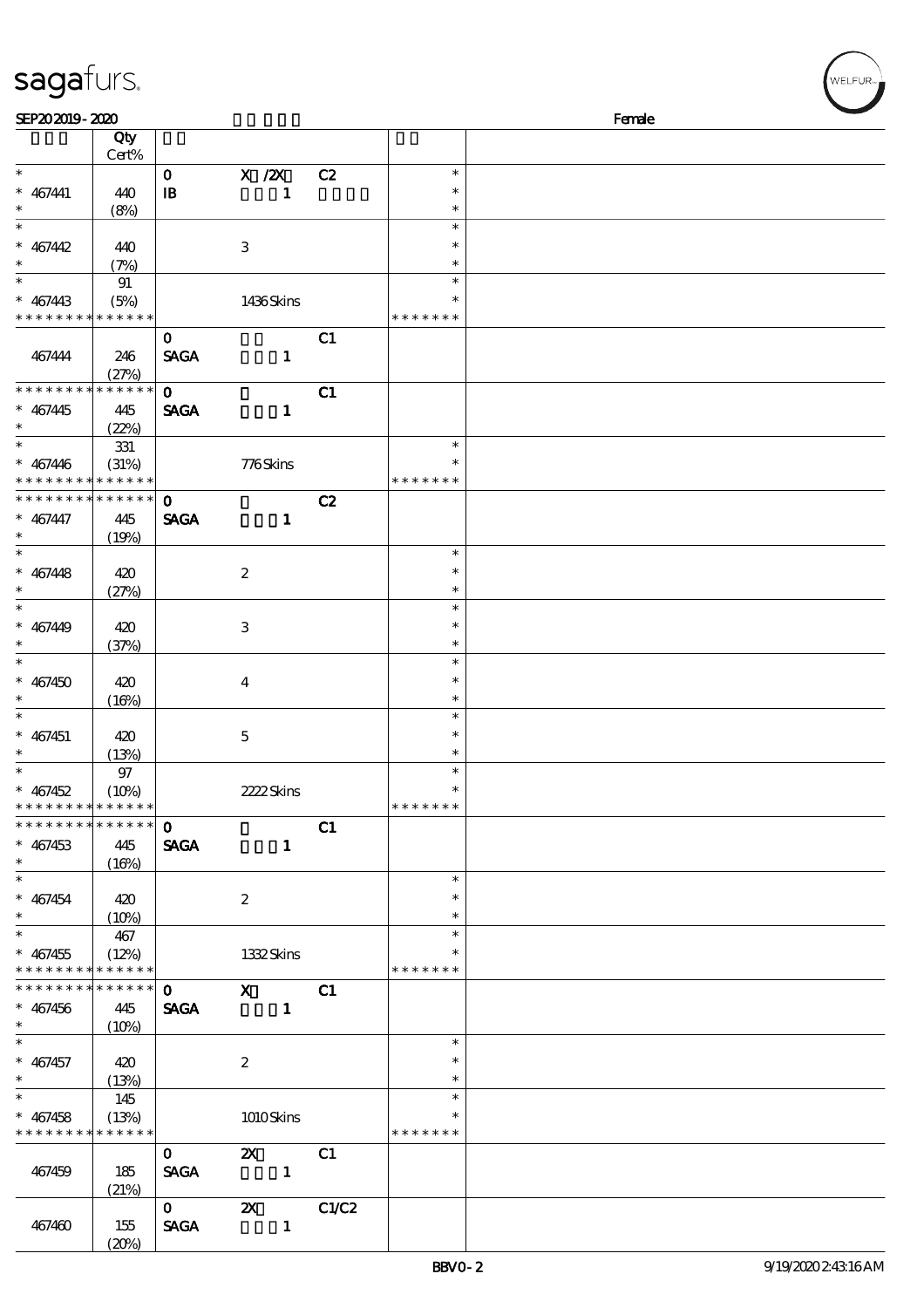| sagafurs.                                                                            |                  |                                        |                                              |                |                                   |        | WELFUR <sub>™</sub> |
|--------------------------------------------------------------------------------------|------------------|----------------------------------------|----------------------------------------------|----------------|-----------------------------------|--------|---------------------|
| SEP202019-2020                                                                       |                  |                                        |                                              |                |                                   | Female |                     |
|                                                                                      | Qty<br>Cert%     |                                        |                                              |                |                                   |        |                     |
| 467461                                                                               | 164<br>(42%)     | $\mathbf{o}$<br><b>SROY</b>            | $2X$ $X$<br>$\mathbf{1}$                     | C1/C2          |                                   |        |                     |
| 467462                                                                               | 99<br>(38%)      | $\mathbf{O}$<br><b>SROY</b>            | $\mathbf{1}$                                 | C1             |                                   |        |                     |
| 467463                                                                               | 167<br>(56%)     | $\mathbf{O}$<br><b>SROY</b>            | $\mathbf{1}$                                 | C1/C2          |                                   |        |                     |
| 467464                                                                               | 245<br>(20%)     | $\mathbf{O}$<br><b>SROY</b>            | $\mathbf{1}$                                 | C2             |                                   |        |                     |
| 467465                                                                               | 218<br>(20%)     | $\mathbf{O}$<br><b>SROY</b>            | $\mathbf{1}$                                 | C1             |                                   |        |                     |
| 467466                                                                               | 169<br>(57%)     | $\mathbf{O}$<br><b>SROY</b>            | $\mathbf{1}$                                 | C1/C2          |                                   |        |                     |
| 467467                                                                               | 386<br>(20%)     | $\mathbf{O}$<br><b>SROY</b>            | $\mathbf{1}$                                 | C2             |                                   |        |                     |
| 467468                                                                               | 273<br>(27%)     | $\mathbf{O}$<br><b>SROY</b>            | $\mathbf{1}$                                 | C <sub>3</sub> |                                   |        |                     |
| * * * * * * * * <mark>* * * * * * *</mark><br>$* 467469$                             | 425<br>(20%)     | $\mathbf{O}$<br><b>SROY</b>            | $\mathbf{1}$                                 | C1             |                                   |        |                     |
| $\ast$<br>$* 467470$<br>* * * * * * * * * * * * * *                                  | 129<br>(22%)     |                                        | 554Skins                                     |                | $\ast$<br>$\ast$<br>* * * * * * * |        |                     |
| 467471                                                                               | 230<br>(62%)     | $\mathbf{o}$<br><b>SROY</b>            | $\mathbf{1}$                                 | C1/C2          |                                   |        |                     |
| * * * * * * * * * * * * * *<br>$* 467472$<br>$\ast$                                  | 400<br>(18%)     | $\mathbf{0}$<br><b>SROY</b>            | $\mathbf{1}$                                 | C2             |                                   |        |                     |
| $\overline{\phantom{0}}$<br>$* 467473$<br>* * * * * * * * <mark>* * * * * * *</mark> | 253<br>(25%)     |                                        | 653Skins                                     |                | $\ast$<br>∗<br>* * * * * * *      |        |                     |
| 467474                                                                               | 222<br>(27%)     | $\mathbf{0}$<br><b>SROY</b>            | $\blacksquare$                               | C3             |                                   |        |                     |
| 467475                                                                               | 425<br>(17%)     | $\mathbf{0}$<br><b>SROY</b>            | $\mathbf{x}$<br>$\blacksquare$               | C1             |                                   |        |                     |
| 467476                                                                               | 97<br>$(\Theta)$ | $\mathbf{0}$<br><b>SROY</b>            | $\boldsymbol{\mathrm{X}}$<br>$\sim$ $\sim$ 1 | C2             |                                   |        |                     |
| 467477                                                                               | 315<br>(18%)     | $\overline{\mathbf{0}}$<br><b>SROY</b> | $\mathbf{X}$<br>$\blacksquare$               | C3             |                                   |        |                     |
| 467478                                                                               | 214<br>(10%)     | $\overline{\mathbf{0}}$<br><b>SROY</b> | $\boldsymbol{\mathsf{Z}}$<br>$\blacksquare$  | C1             |                                   |        |                     |
| 467479                                                                               | 148<br>(25%)     | $\mathbf{0}$<br><b>SROY</b>            | $\mathcal{L}$<br>$\boldsymbol{z}$            | C1             |                                   |        |                     |
| 467480                                                                               | 107              | $\mathbf{O}$<br><b>SROY</b>            | $\mathcal{F}$<br>$\boldsymbol{z}$            | C3             |                                   |        |                     |

 $(35%)$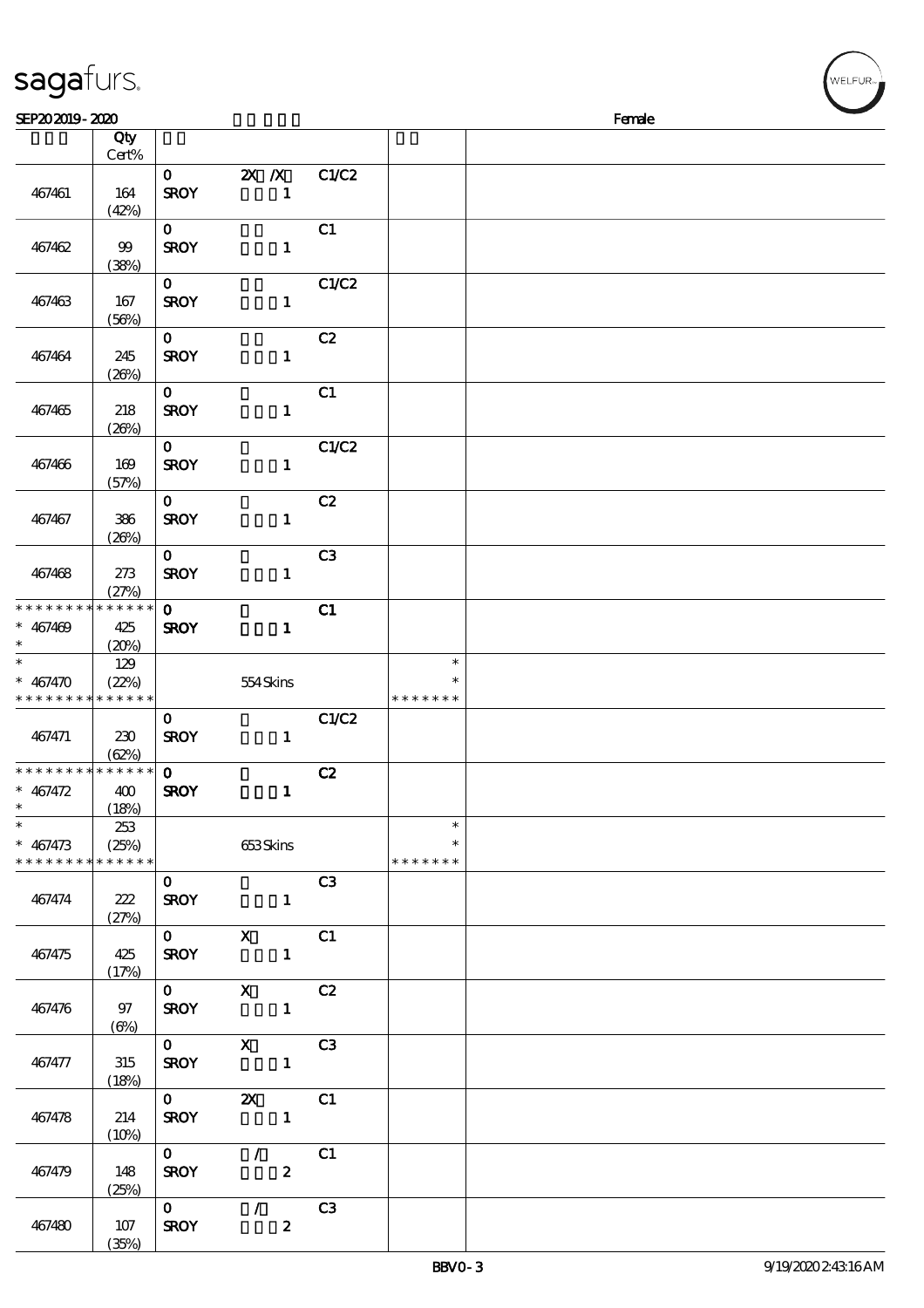| sagafurs.      |       |             |   |    |        | $\sqrt{\textsf{WELFUR}}$ |
|----------------|-------|-------------|---|----|--------|--------------------------|
| SEP202019-2020 |       |             |   |    | Female |                          |
|                | Qty   |             |   |    |        |                          |
|                | Cert% |             |   |    |        |                          |
|                |       | U           |   | C1 |        |                          |
| 467481         | 161   | <b>SROY</b> | 2 |    |        |                          |
|                | (50%) |             |   |    |        |                          |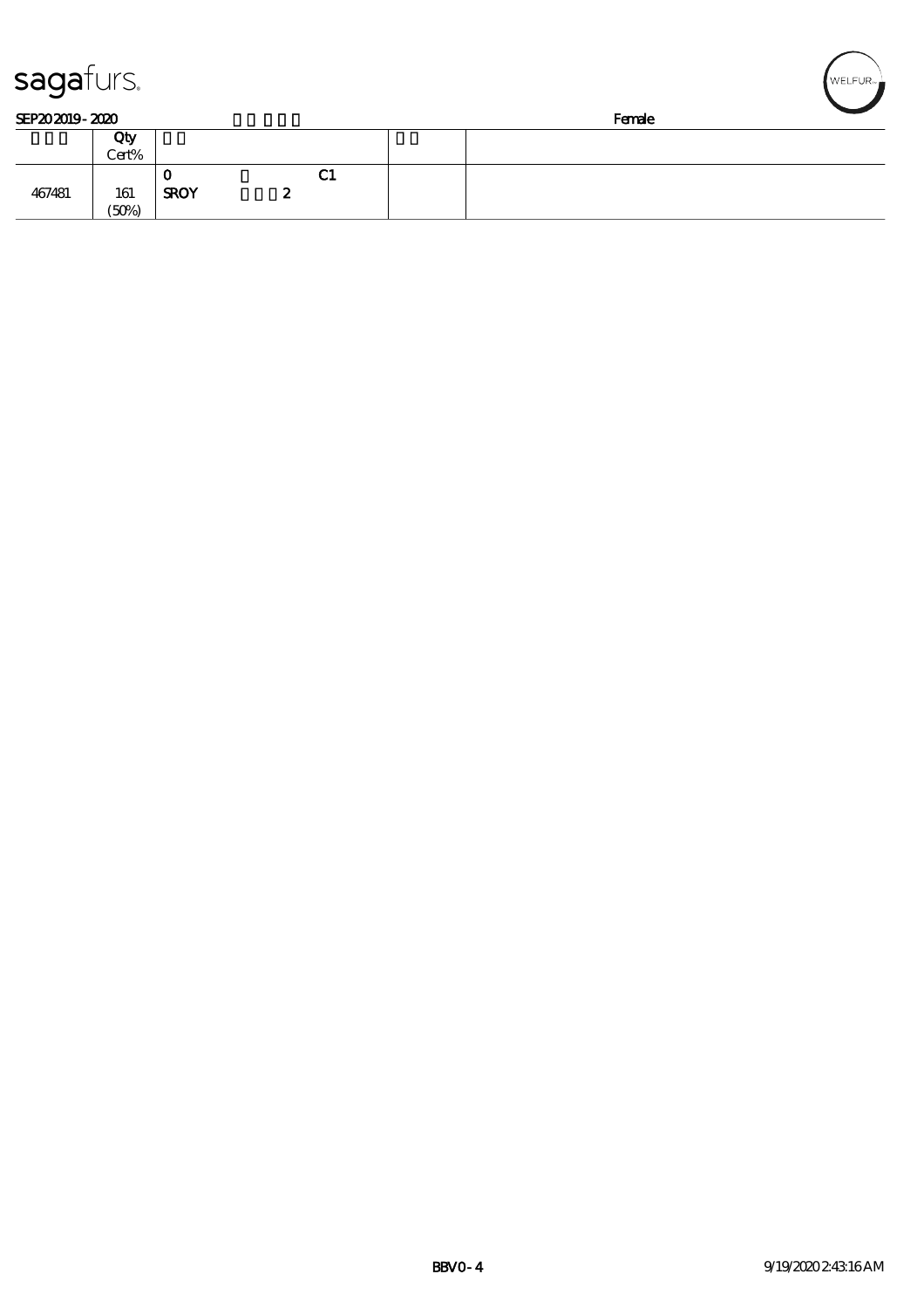| SEP202019-2020                                                             |                                 |                              |                           |                |                                   | Female |  |
|----------------------------------------------------------------------------|---------------------------------|------------------------------|---------------------------|----------------|-----------------------------------|--------|--|
|                                                                            | Qty<br>Cert%                    |                              |                           |                |                                   |        |  |
| 467521                                                                     | 144<br>(25%)                    | $\mathbf{1}$<br>${\bf s}$    | $X$ $N$<br>$\mathbf{1}$   | C1/C2          |                                   |        |  |
| 467522                                                                     | 102<br>(27%)                    | $\mathbf 1$<br>$\mathbf{S}$  | $\mathbf{1}$              | C1             |                                   |        |  |
| 467523                                                                     | 475<br>(17%)                    | $\mathbf{1}$<br>$\mathbf{S}$ | $\mathbf{1}$              | C1/C2          |                                   |        |  |
| * * * * * * * *<br>$* 467524$<br>$\ast$                                    | * * * * * *<br>$505\,$<br>(16%) | $\mathbf{1}$<br>$\mathbf{S}$ | $\mathbf{1}$              | C2             |                                   |        |  |
| $\ast$<br>$* 467525$<br>$\ast$<br>$\overline{\ast}$                        | 183<br>(27%)                    |                              | $\boldsymbol{2}$          |                | $\ast$<br>$\ast$<br>$\ast$        |        |  |
| $* 467526$<br>* * * * * * * * * * * * * *                                  | 49<br>(22%)                     |                              | 737 Skins                 |                | $\ast$<br>$\ast$<br>* * * * * * * |        |  |
| 467527<br>* * * * * * * *                                                  | 208<br>(31%)<br>* * * * * *     | $\mathbf{1}$<br>${\bf s}$    | $\mathbf{1}$              | C1             |                                   |        |  |
| $* 467528$<br>$\ast$<br>$\overline{\ast}$                                  | 505<br>(19%)                    | $\mathbf{1}$<br>${\bf s}$    | $\mathbf{1}$              | C1/C2          | $\ast$                            |        |  |
| $* 467529$<br>* * * * * * * * * * * * * *<br>* * * * * * * * * * * * * * * | 474<br>(20%)                    |                              | 979Skins                  |                | $\ast$<br>* * * * * * *           |        |  |
| $* 467530$<br>$\ast$<br>$\ast$                                             | 505<br>(20%)                    | $\mathbf{1}$<br>${\bf s}$    | $\mathbf{1}$              | C2             | $\ast$                            |        |  |
| $* 467531$<br>* * * * * * * * * * * * * *<br>* * * * * * * * * * * * * * * | 414<br>(20%)                    |                              | 919Skins                  |                | $\ast$<br>* * * * * * *           |        |  |
| $* 467532$<br>$\ast$<br>$\overline{\phantom{0}}$                           | 505<br>(21%)                    | $\mathbf{1}$<br>$\mathbf{S}$ | $\mathbf{1}$              | C2             | $\ast$                            |        |  |
| $* 467533$<br>$\ast$<br>$\overline{\ast}$                                  | 480<br>(17%)                    |                              | $\boldsymbol{2}$          |                | $\ast$<br>$\ast$<br>$\ast$        |        |  |
| $* 467534$<br>$\ast$<br>$\ast$                                             | 211<br>(11%)                    |                              | $\ensuremath{\mathbf{3}}$ |                | $\ast$<br>$\ast$<br>$\ast$        |        |  |
| $* 467535$<br>* * * * * * * *                                              | 47<br>(34%)<br>* * * * * *      |                              | 1243Skins                 |                | $\ast$<br>* * * * * * *           |        |  |
| 467536                                                                     | 128<br>(37%)                    | $\mathbf 1$<br>${\bf s}$     | $\mathbf{1}$              | C <sub>3</sub> |                                   |        |  |
| 467537                                                                     | 329<br>(24%)                    | $\mathbf{1}$<br>$\mathbf{S}$ | $\mathbf{1}$              | C1             |                                   |        |  |
| * * * * * * * *<br>$* 467538$<br>$\ast$                                    | * * * * * *<br>505<br>(14%)     | $\mathbf{1}$<br>$\mathbf{S}$ | $\mathbf{1}$              | C1/C2          |                                   |        |  |
| $\ast$<br>$* 467539$<br>$\ast$                                             | 480<br>(15%)                    |                              | $\boldsymbol{2}$          |                | $\ast$<br>$\ast$<br>$\ast$        |        |  |
| $\ast$<br>$* 467540$<br>$\ast$                                             | 480<br>(11%)                    |                              | $\ensuremath{\mathbf{3}}$ |                | $\ast$<br>$\ast$<br>$\ast$        |        |  |

sagafurs.

WELFUR<sub>\*</sub>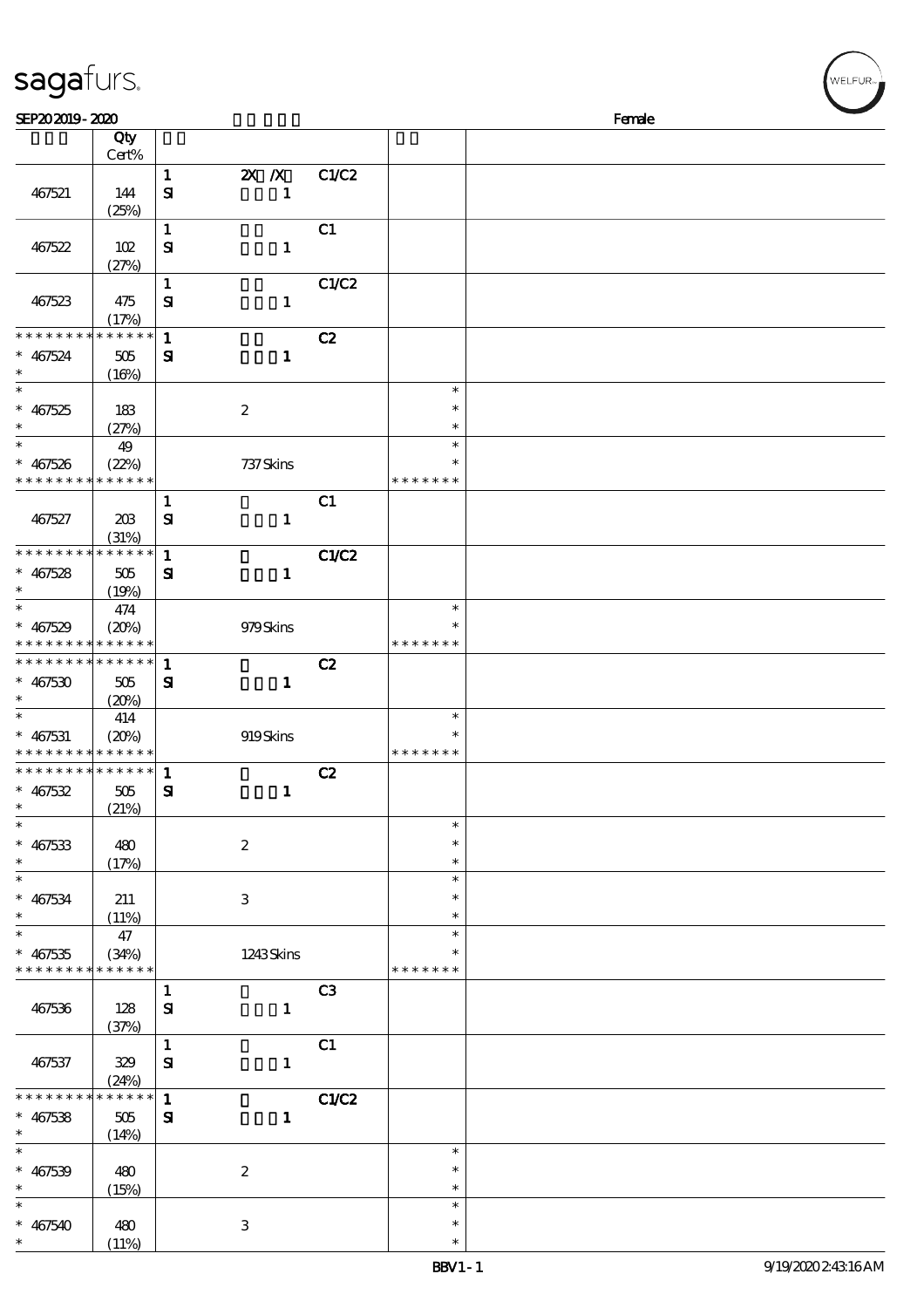| SEP202019-2020<br>$\ast$<br>$* 467541$<br>467542<br>467543 | Qty<br>Cert%<br>10B<br>(13%)<br>***********<br>410<br>(16%)<br>209<br>(13%) | $\mathbf{1}$<br>${\bf s}$<br>$\mathbf{1}$<br>${\bf s}$<br>$\mathbf{1}$ | $\mathbf{1}$<br>$\mathbf{1}$ | C1/C2<br>C2    | $\ast$<br>$\ast$<br>* * * * * * * | Female |
|------------------------------------------------------------|-----------------------------------------------------------------------------|------------------------------------------------------------------------|------------------------------|----------------|-----------------------------------|--------|
|                                                            |                                                                             |                                                                        |                              |                |                                   |        |
|                                                            |                                                                             |                                                                        |                              |                |                                   |        |
|                                                            |                                                                             |                                                                        |                              |                |                                   |        |
|                                                            |                                                                             |                                                                        |                              |                |                                   |        |
|                                                            |                                                                             |                                                                        |                              |                |                                   |        |
|                                                            |                                                                             |                                                                        |                              |                |                                   |        |
|                                                            |                                                                             |                                                                        |                              |                |                                   |        |
|                                                            |                                                                             |                                                                        |                              | C3             |                                   |        |
|                                                            |                                                                             | ${\bf s}$                                                              | $\mathbf{1}$                 |                |                                   |        |
|                                                            |                                                                             |                                                                        |                              |                |                                   |        |
|                                                            |                                                                             | $\mathbf 1$                                                            | $X$ / $ZX$                   | C1/C2          |                                   |        |
| 467544                                                     | 379                                                                         | $\mathbf{S}$                                                           | $\mathbf 1$                  |                |                                   |        |
|                                                            | (17%)                                                                       | $\mathbf 1$                                                            | $X$ / $ZX$                   | C <sub>3</sub> |                                   |        |
| 467545                                                     | 115                                                                         | $\mathbf{S}$                                                           | $\mathbf{1}$                 |                |                                   |        |
|                                                            | (20%)                                                                       |                                                                        |                              |                |                                   |        |
|                                                            |                                                                             | $\mathbf 1$                                                            |                              | C1/C2          |                                   |        |
| 467546                                                     | $92$                                                                        | ${\bf s}$                                                              | $\pmb{2}$                    |                |                                   |        |
|                                                            | (8%)                                                                        |                                                                        |                              |                |                                   |        |
|                                                            |                                                                             | $\mathbf{1}$                                                           |                              | C1/C2          |                                   |        |
| 467547                                                     | 441<br>(16%)                                                                | ${\bf S}$                                                              | $\pmb{2}$                    |                |                                   |        |
|                                                            |                                                                             | $\mathbf{1}$                                                           |                              | C2             |                                   |        |
| 467548                                                     | 248                                                                         | ${\bf s}$                                                              | $\pmb{2}$                    |                |                                   |        |
|                                                            | (27%)                                                                       |                                                                        |                              |                |                                   |        |
|                                                            |                                                                             | $\mathbf 1$                                                            |                              | C1             |                                   |        |
| 467549                                                     | 119                                                                         | ${\bf s}$                                                              | $\pmb{2}$                    |                |                                   |        |
|                                                            | (30%)                                                                       |                                                                        |                              |                |                                   |        |
| 467550                                                     | 98                                                                          | $\mathbf 1$<br>$\mathbf{S}$                                            | $\pmb{2}$                    | C <sub>3</sub> |                                   |        |
|                                                            | (16%)                                                                       |                                                                        |                              |                |                                   |        |
|                                                            |                                                                             | $\mathbf{1}$                                                           | $\mathbf X$                  | C1             |                                   |        |
| 467551                                                     | 141                                                                         | ${\bf S\hspace{-.075ex}I}$                                             | $\pmb{2}$                    |                |                                   |        |
|                                                            | (20%)                                                                       |                                                                        |                              |                |                                   |        |
|                                                            |                                                                             | $\mathbf{1}$                                                           | $\mathbf{X}$ /               | C2             |                                   |        |
| 467552                                                     | 195<br>(37%)                                                                | $\mathbf{B}$                                                           | $\mathbf{1}$                 |                |                                   |        |
|                                                            | * * * * * * * * * * * * * *                                                 | $\mathbf{1}$                                                           | $\mathcal{L}$                | C2             |                                   |        |
| $\ast$<br>467553                                           | 505                                                                         | $\mathbf{B}$                                                           | $\mathbf{1}$                 |                |                                   |        |
| $\ast$                                                     | (11%)                                                                       |                                                                        |                              |                |                                   |        |
| $\ast$                                                     |                                                                             |                                                                        |                              |                | $\ast$                            |        |
| $* 467554$                                                 | 480                                                                         |                                                                        | $\boldsymbol{z}$             |                | $\ast$                            |        |
| $\ast$<br>$\ast$                                           | (14%)<br>170                                                                |                                                                        |                              |                | $\ast$<br>$\ast$                  |        |
| $* 467555$                                                 | (23%)                                                                       |                                                                        | 1155Skins                    |                | $\ast$                            |        |
|                                                            | * * * * * * * * * * * * * *                                                 |                                                                        |                              |                | * * * * * * *                     |        |
|                                                            | * * * * * * * * * * * * * *                                                 | $\mathbf{1}$                                                           | $\mathcal{L}$                | C2             |                                   |        |
| $* 467556$                                                 | 505                                                                         | $\mathbf{B}$                                                           | $\mathbf{1}$                 |                |                                   |        |
| $\ast$                                                     | (9%)                                                                        |                                                                        |                              |                |                                   |        |
| $\ast$                                                     | 514                                                                         |                                                                        |                              |                | $\ast$                            |        |
| $* 467557$                                                 | (9%)<br>* * * * * * * * * * * * * *                                         |                                                                        | 1019Skins                    |                | * * * * * * *                     |        |
|                                                            |                                                                             | $\mathbf{1}$                                                           | $X \, /ZX$                   | C2             |                                   |        |
| 467558                                                     | 439                                                                         | $\mathbf{B}$                                                           | $\mathbf{1}$                 |                |                                   |        |
|                                                            | (8%)                                                                        |                                                                        |                              |                |                                   |        |
|                                                            |                                                                             | $\mathbf{1}$                                                           | $\boldsymbol{\mathsf{Z}}$    | C1/C2          |                                   |        |
| 467559                                                     | 308                                                                         | <b>SAGA</b>                                                            | $\mathbf{1}$                 |                |                                   |        |
|                                                            | (17%)                                                                       |                                                                        |                              |                |                                   |        |
| 467560                                                     | 187                                                                         | $\mathbf{1}$<br><b>SAGA</b>                                            | $\mathbf{x}$<br>1            | C1             |                                   |        |

(47%)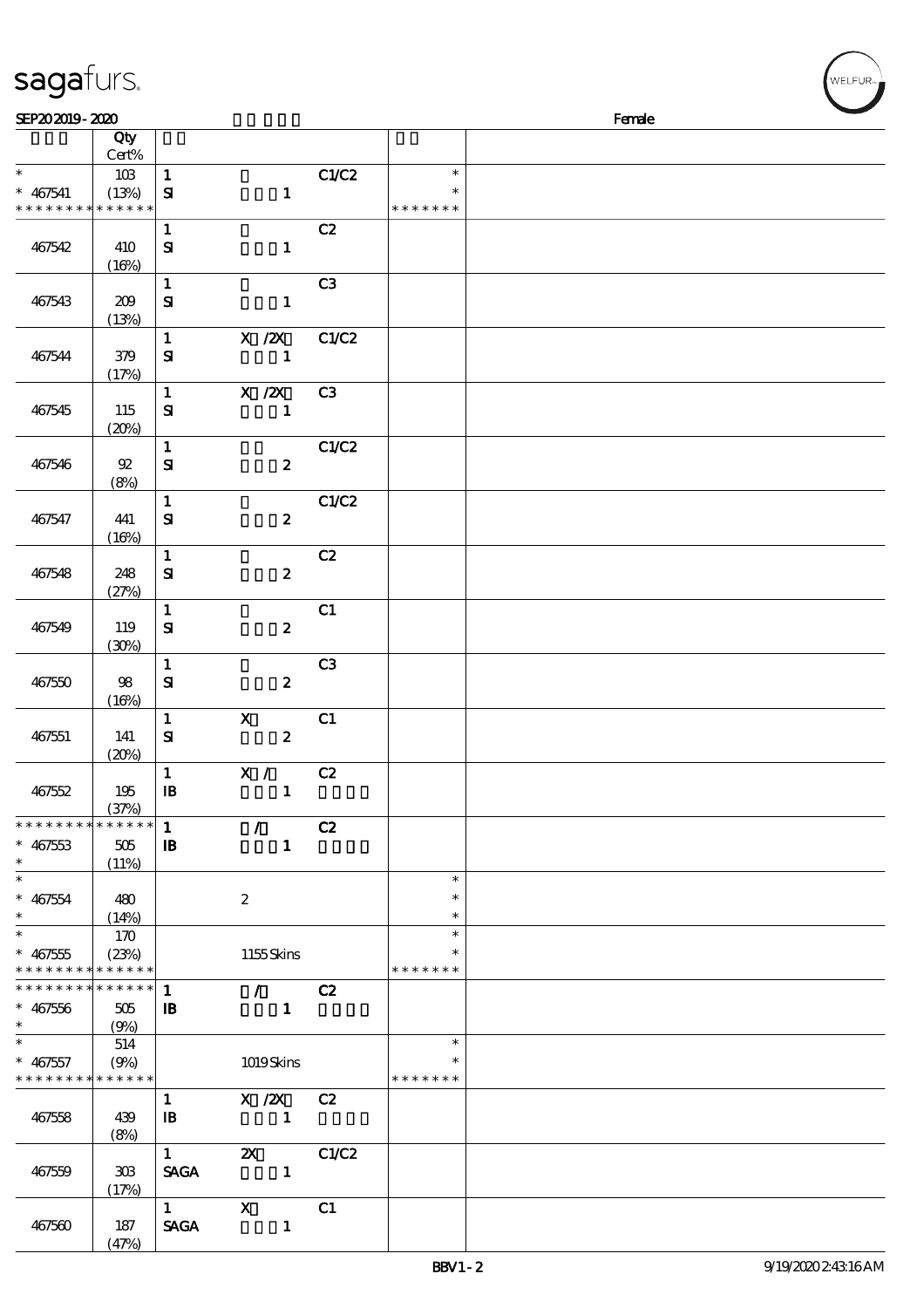| SEP202019-2020                   |                            |                        |                  |       |               | Female |  |
|----------------------------------|----------------------------|------------------------|------------------|-------|---------------|--------|--|
|                                  | Qty                        |                        |                  |       |               |        |  |
|                                  | Cert%                      |                        |                  |       |               |        |  |
|                                  |                            | $\mathbf{1}$           | $\mathbf{x}$     | C1/C2 |               |        |  |
| 467561                           | 263<br>(46%)               | <b>SAGA</b>            | $\mathbf{1}$     |       |               |        |  |
| * * * * * * * *                  | * * * * * *                | $1 \quad \blacksquare$ | $\mathbf x$      | C2    |               |        |  |
| $* 467562$                       | 485                        | <b>SAGA</b>            | $\mathbf{1}$     |       |               |        |  |
| $\ast$                           | (22%)                      |                        |                  |       |               |        |  |
| $\ast$                           | 134                        |                        |                  |       | $\ast$        |        |  |
| $* 467563$                       | (18%)                      |                        | 619Skins         |       | $\ast$        |        |  |
| * * * * * * * *                  | * * * * * *                |                        |                  |       | * * * * * * * |        |  |
|                                  |                            | $\mathbf{1}$           |                  | C1    |               |        |  |
| 467564                           | 255<br>(49%)               | <b>SAGA</b>            | $\mathbf{1}$     |       |               |        |  |
| * * * * * * *                    | * * * * * *                | $\mathbf{1}$           |                  | C2    |               |        |  |
| $* 467565$                       | 485                        | <b>SAGA</b>            | $\mathbf{1}$     |       |               |        |  |
| $\ast$                           | (43%)                      |                        |                  |       |               |        |  |
| $\overline{\phantom{0}}$         | 217                        |                        |                  |       | $\ast$        |        |  |
| $* 467566$                       | (36%)                      |                        | <b>702Skins</b>  |       | $\ast$        |        |  |
| * * * * * * * *                  | * * * * * *                |                        |                  |       | * * * * * * * |        |  |
| * * * * * * * *                  | * * * * * *                | $\mathbf{1}$           |                  | C1    |               |        |  |
| $* 467567$                       | 485                        | <b>SAGA</b>            | $\mathbf{1}$     |       |               |        |  |
| $\ast$                           | (36%)                      |                        |                  |       |               |        |  |
|                                  | 198                        |                        |                  |       | $\ast$        |        |  |
| $* 467568$                       | (22%)                      |                        | 683Skins         |       | $\ast$        |        |  |
| * * * * * * * *                  | * * * * * *                |                        |                  |       | * * * * * * * |        |  |
| * * * * * * * *                  | * * * * * *                | $\mathbf{1}$           |                  | C2    |               |        |  |
| $* 467569$                       | 460                        | <b>SAGA</b>            | $\mathbf{1}$     |       |               |        |  |
| $\ast$                           | (20%)                      |                        |                  |       |               |        |  |
| $\overline{\ast}$                |                            |                        |                  |       | $\ast$        |        |  |
| * $467570$                       | 460                        |                        | $\boldsymbol{z}$ |       | $\ast$        |        |  |
| $\ast$                           | (23%)                      |                        |                  |       | $\ast$        |        |  |
| $\ast$                           |                            |                        |                  |       | $\ast$        |        |  |
| $* 467571$                       | 460                        |                        | $\,3$            |       | $\ast$        |        |  |
| $\ast$                           | (25%)                      |                        |                  |       | $\ast$        |        |  |
| $\ast$                           |                            |                        |                  |       | $\ast$        |        |  |
| * $467572$                       | 460                        |                        | $\boldsymbol{4}$ |       | $\ast$        |        |  |
|                                  | (19%)                      |                        |                  |       | $\ast$        |        |  |
| $\ast$                           |                            |                        |                  |       | $\ast$        |        |  |
| $* 467573$                       | 460                        |                        | $\mathbf 5$      |       | $\ast$        |        |  |
| $\ast$                           | (23%)                      |                        |                  |       | $\ast$        |        |  |
| $\ast$                           | 467                        |                        |                  |       | $\ast$        |        |  |
| $* 467574$                       | (20%)                      |                        | 2767Skins        |       | $\ast$        |        |  |
| * * * * * * * *                  | * * * * * *                |                        |                  |       | * * * * * * * |        |  |
| * * * * * * *                    | * * * * * *                | 1                      |                  | C1    |               |        |  |
| $* 467575$                       | 485                        | <b>SAGA</b>            | $\mathbf{1}$     |       |               |        |  |
| $\ast$                           | (23%)                      |                        |                  |       |               |        |  |
| $\ast$                           |                            |                        |                  |       | $\ast$        |        |  |
| $* 467576$                       | 460                        |                        | $\boldsymbol{2}$ |       | $\ast$        |        |  |
| *                                | (18%)                      |                        |                  |       | $\ast$        |        |  |
| $\ast$                           |                            |                        |                  |       | $\ast$        |        |  |
| $* 467577$                       | 460                        |                        | $\,3$            |       | $\ast$        |        |  |
| *                                | (17%)                      |                        |                  |       | $\ast$        |        |  |
| $\ast$                           | 68                         |                        |                  |       | $\ast$        |        |  |
| $* 467578$                       | (16%)                      |                        | 1473Skins        |       | $\ast$        |        |  |
| * * * * * * * *<br>* * * * * * * | * * * * * *<br>* * * * * * |                        |                  |       | * * * * * * * |        |  |
|                                  |                            | $\mathbf{1}$           |                  | C1    |               |        |  |
| $* 467579$                       | 485                        | <b>SAGA</b>            | $\mathbf{1}$     |       |               |        |  |
| *                                | (20%)                      |                        |                  |       |               |        |  |
| $\ast$                           | 357                        |                        |                  |       | $\ast$        |        |  |

\*

\* \* \* \* \* \* \*

467580

\* \* \* \* \* \* \* \* \* \* \* \* \* \*

sagafurs.

(19%) 842 Skins

.<br>WELFUR<sub>"</sub>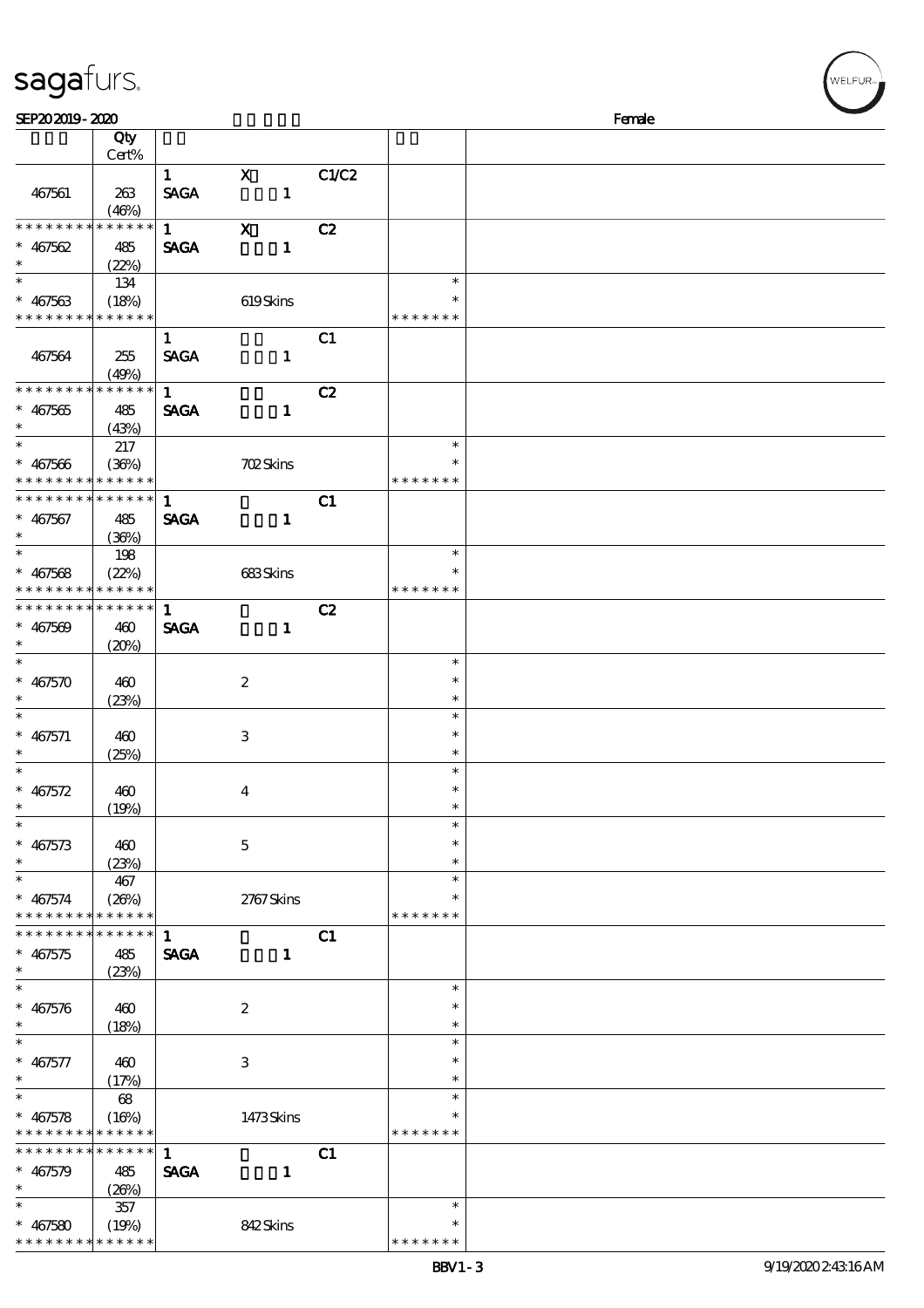| sagafurs.                                  |                     |                        |                         |              |    |                  | WELFUR <sub>™</sub> |
|--------------------------------------------|---------------------|------------------------|-------------------------|--------------|----|------------------|---------------------|
| SEP202019-2020                             |                     |                        |                         |              |    |                  | Female              |
|                                            | Qty                 |                        |                         |              |    |                  |                     |
| * * * * * * * * * * * * * *                | Cert%               | $\mathbf{1}$           |                         |              | C2 |                  |                     |
| $* 467581$                                 | 460                 | <b>SAGA</b>            |                         | $\mathbf{1}$ |    |                  |                     |
| $\ast$                                     | (15%)               |                        |                         |              |    |                  |                     |
| $\overline{\ast}$                          |                     |                        |                         |              |    | $\ast$           |                     |
| $* 467582$                                 | 460                 |                        | $\boldsymbol{2}$        |              |    | $\ast$           |                     |
| $\ast$                                     | (25%)               |                        |                         |              |    | $\ast$<br>$\ast$ |                     |
| $* 467583$                                 | 460                 |                        | $\,3$                   |              |    | $\ast$           |                     |
| $\ast$                                     | (15%)               |                        |                         |              |    | $\ast$           |                     |
| $\ast$                                     |                     |                        |                         |              |    | $\ast$           |                     |
| $* 467584$                                 | 460                 |                        | $\boldsymbol{4}$        |              |    | $\ast$           |                     |
| $\ast$<br>$\ast$                           | (18%)               |                        |                         |              |    | $\ast$<br>$\ast$ |                     |
| $* 467585$                                 | 460                 |                        | $\mathbf 5$             |              |    | $\ast$           |                     |
| $\ast$                                     | (23%)               |                        |                         |              |    | $\ast$           |                     |
| $\ast$                                     |                     |                        |                         |              |    | $\ast$           |                     |
| $* 467586$                                 | 460                 |                        | 6                       |              |    | $\ast$           |                     |
| $\ast$<br>$\ast$                           | (18%)               |                        |                         |              |    | $\ast$<br>$\ast$ |                     |
| $* 467587$                                 | 460                 |                        | $\tau$                  |              |    | $\ast$           |                     |
| $\ast$                                     | (21%)               |                        |                         |              |    | $\ast$           |                     |
| $\ast$                                     | 208                 |                        |                         |              |    | $\ast$           |                     |
| $* 467588$                                 | (24%)               |                        | 3428Skins               |              |    | $\ast$           |                     |
| * * * * * * * * * * * * * *                | * * * * * * * * * * | $\mathbf{1}$           |                         |              |    | * * * * * * *    |                     |
| $* 467589$                                 | 486                 | <b>SAGA</b>            |                         | $\mathbf{1}$ | C3 |                  |                     |
| $\ast$                                     | (20%)               |                        |                         |              |    |                  |                     |
| $\ast$                                     |                     |                        |                         |              |    | $\ast$           |                     |
| $* 467500$                                 | 460                 |                        | $\boldsymbol{2}$        |              |    | $\ast$           |                     |
| $\ast$<br>$\ast$                           | (29%)               |                        |                         |              |    | $\ast$<br>$\ast$ |                     |
| $* 467591$                                 | 269<br>(15%)        |                        | 1215Skins               |              |    | $\ast$           |                     |
| * * * * * * * * <mark>* * * * * * *</mark> |                     |                        |                         |              |    | * * * *          |                     |
|                                            |                     | $\overline{1}$ X       |                         |              | C1 |                  |                     |
| 467592                                     | 415                 | <b>SAGA</b>            |                         | $\mathbf{1}$ |    |                  |                     |
| * * * * * * * * * * * * * *                | (21%)               | $\mathbf{1}$           | $X$ $C2$                |              |    |                  |                     |
| $* 467598$                                 | 485                 | <b>SAGA</b>            | $\blacksquare$          |              |    |                  |                     |
| $\ast$                                     | (20%)               |                        |                         |              |    |                  |                     |
| $\ast$                                     |                     |                        |                         |              |    | $\ast$           |                     |
| $* 467594$                                 | 460                 |                        | $\boldsymbol{2}$        |              |    | $\ast$           |                     |
| $\ast$<br>$\ast$                           | (18%)               |                        |                         |              |    | $\ast$<br>$\ast$ |                     |
| $* 467595$                                 | 460                 |                        | $\,3$                   |              |    | $\ast$           |                     |
| $\ast$                                     | (20%)               |                        |                         |              |    | $\ast$           |                     |
| $\ast$                                     |                     |                        |                         |              |    | $\ast$           |                     |
| $* 467596$<br>$\ast$                       | 460                 |                        | $\overline{\mathbf{4}}$ |              |    | $\ast$           |                     |
| $\ast$                                     | (19%)<br>409        |                        |                         |              |    | $\ast$<br>$\ast$ |                     |
| $* 467597$                                 | (15%)               |                        | 2274Skins               |              |    | $\ast$           |                     |
| * * * * * * * * <mark>* * * * * * *</mark> |                     |                        |                         |              |    | * * * * * * *    |                     |
| * * * * * * * * * * * * * *                |                     | $1 \quad \blacksquare$ | $X$ $C3$                |              |    |                  |                     |
| $* 467598$<br>$\ast$                       | 485                 | <b>SAGA</b>            |                         |              |    |                  |                     |
| $\overline{\phantom{a}}$                   | (20%)               |                        |                         |              |    | $\ast$           |                     |
| $* 467500$                                 | 460                 |                        | $\boldsymbol{2}$        |              |    | $\ast$           |                     |
| $\ast$                                     | (16%)               |                        |                         |              |    | $\ast$           |                     |
| $\overline{\phantom{0}}$                   | 488                 |                        |                         |              |    | $\ast$           |                     |
| $* 467600$                                 | (16%)               |                        | 1433Skins               |              |    | $\ast$           |                     |

\* \* \* \* \* \*

\* \* \* \* \* \* \* \* \* \* \* \*

\*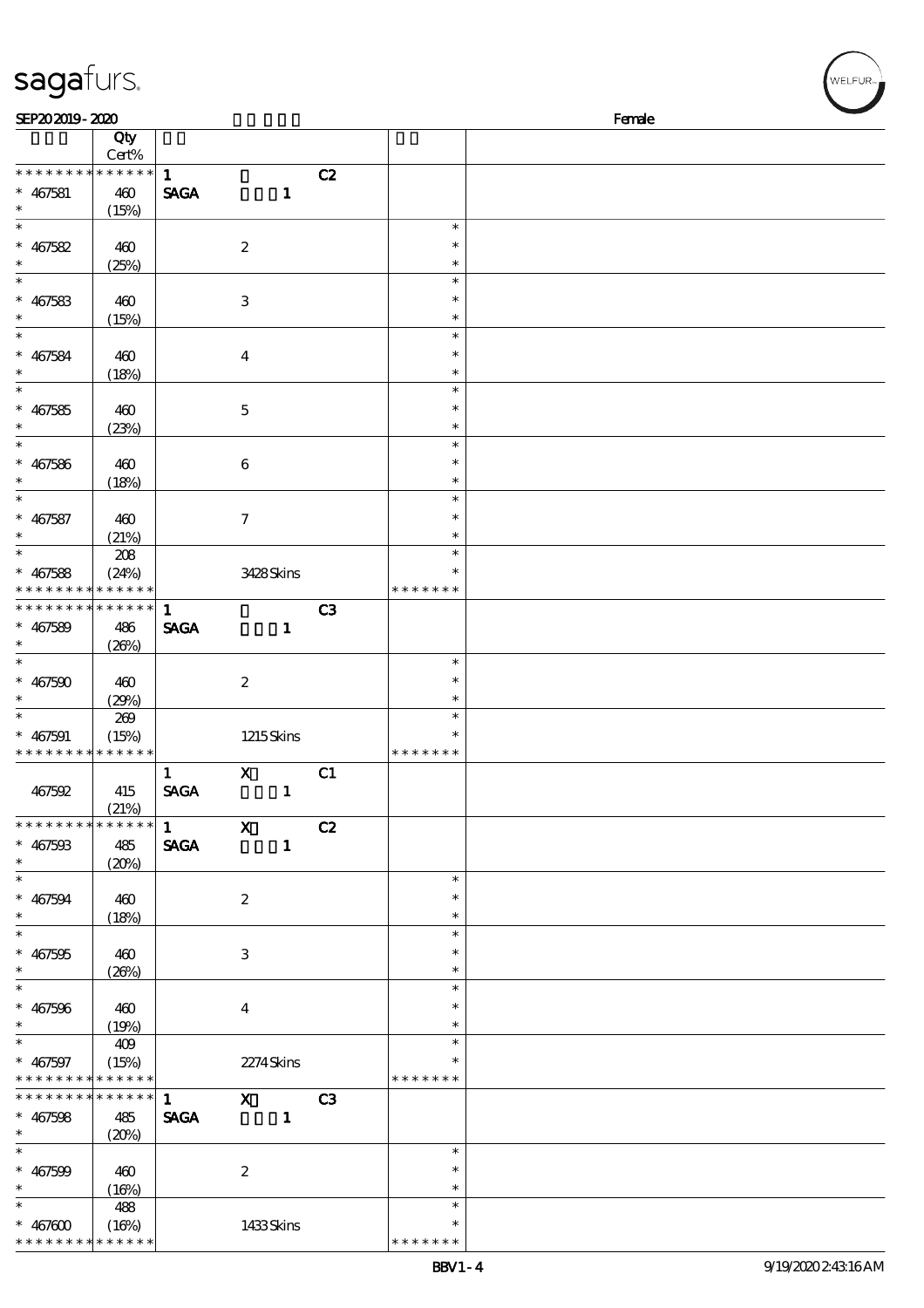| sagafurs.                                                          |                                      |                                       |                                           |                |                                   |        | WELFUR <sub>™</sub> |
|--------------------------------------------------------------------|--------------------------------------|---------------------------------------|-------------------------------------------|----------------|-----------------------------------|--------|---------------------|
| SEP202019-2020                                                     |                                      |                                       |                                           |                |                                   | Female |                     |
|                                                                    | Qty<br>Cert%                         |                                       |                                           |                |                                   |        |                     |
| 467601                                                             | 218                                  | $\mathbf{1}$<br><b>SAGA</b>           | $\boldsymbol{\mathsf{Z}}$<br>$\mathbf{1}$ | C1             |                                   |        |                     |
| * * * * * * * *<br>$* 467602$<br>$\ast$                            | (45%)<br>* * * * * *<br>465<br>(24%) | $1 \quad \blacksquare$<br><b>SAGA</b> | $\boldsymbol{\mathsf{Z}}$<br>$\mathbf{1}$ | C1/C2          |                                   |        |                     |
| $\ast$<br>$* 46760B$<br>* * * * * * * *                            | 45<br>(31%)<br>* * * * * *           |                                       | 510Skins                                  |                | $\ast$<br>$\ast$<br>* * * * * * * |        |                     |
| 467604                                                             | 284<br>(15%)                         | $\mathbf{1}$<br><b>SAGA</b>           | $\boldsymbol{\mathsf{Z}}$<br>$\mathbf{1}$ | C2             |                                   |        |                     |
| 467605                                                             | 265<br>(20%)                         | $1 -$<br><b>SAGA</b>                  | $\pmb{2}$                                 | C1/C2          |                                   |        |                     |
| 467806                                                             | 89<br>(37%)                          | $1 \qquad \qquad$<br><b>SAGA</b>      | $\overline{X}$ /<br>$\boldsymbol{z}$      | C3             |                                   |        |                     |
| 467607                                                             | 290<br>(40%)                         | $1 -$<br><b>SAGA</b>                  | $\boldsymbol{z}$                          | C1             |                                   |        |                     |
| 467608                                                             | 353<br>(37%)                         | $1 -$<br><b>SAGA</b>                  | $\boldsymbol{z}$                          | C2             |                                   |        |                     |
| 467609                                                             | 295<br>(14%)                         | $\mathbf{1}$<br><b>SAGA</b>           | $\boldsymbol{z}$                          | C <sub>3</sub> |                                   |        |                     |
| 467610                                                             | 501<br>(21%)                         | $\mathbf{1}$<br><b>SAGA</b>           | $\boldsymbol{z}$                          | C1             |                                   |        |                     |
| * * * * * * * *<br>$* 467611$<br>$\ast$                            | * * * * * *<br>485<br>(14%)          | $\mathbf{1}$<br><b>SAGA</b>           | $\boldsymbol{z}$                          | C2             |                                   |        |                     |
| $\ast$<br>$* 467612$<br>$\ast$                                     | 460<br>(28%)                         |                                       | $\boldsymbol{2}$                          |                | $\ast$<br>∗<br>$\ast$             |        |                     |
| $\ast$<br>$* 467613$<br>$\ast$                                     | 460<br>(20%)                         |                                       | $\ensuremath{\mathbf{3}}$                 |                | $\ast$<br>$\ast$<br>$\ast$        |        |                     |
| $* 467614$<br>* * * * * * * * <mark>* * * * * *</mark>             | 349<br>(22%)                         |                                       | 1754Skins                                 |                | $\ast$<br>* * * * * * *           |        |                     |
| * * * * * * * *<br>$* 467615$                                      | $* * * * * * *$<br>485<br>(11%)      | $\mathbf{1}$<br><b>SAGA</b>           | $\boldsymbol{z}$                          | C3             |                                   |        |                     |
| $\ast$<br>$* 467616$<br>* * * * * * * * * * * * * *                | 356<br>(19%)                         |                                       | 841 Skins                                 |                | $\ast$<br>$\ast$<br>* * * * * * * |        |                     |
| * * * * * * * *<br>$* 467617$<br>$\ast$                            | * * * * * *<br>485<br>(40%)          | $1 \quad \blacksquare$<br><b>SAGA</b> | $\mathbf{x}$<br>$\boldsymbol{z}$          | C1             |                                   |        |                     |
| $\ast$<br>$* 467618$<br>* * * * * * * * <mark>* * * * * * *</mark> | 177<br>(25%)                         |                                       | 662Skins                                  |                | $\ast$<br>* * * * * * *           |        |                     |
| * * * * * * * * * * * * * *<br>$* 467619$<br>$\ast$                | 460<br>(41%)                         | 1<br><b>SAGA</b>                      | $\mathbf{x}$<br>$\boldsymbol{z}$          | C2             |                                   |        |                     |
| $\ast$<br>$* 467620$                                               | 472<br>(32%)                         |                                       | 932Skins                                  |                | $\ast$<br>$\ast$                  |        |                     |

\* \* \* \* \* \*

\* \* \* \* \* \*

\* \* \* \* \* \*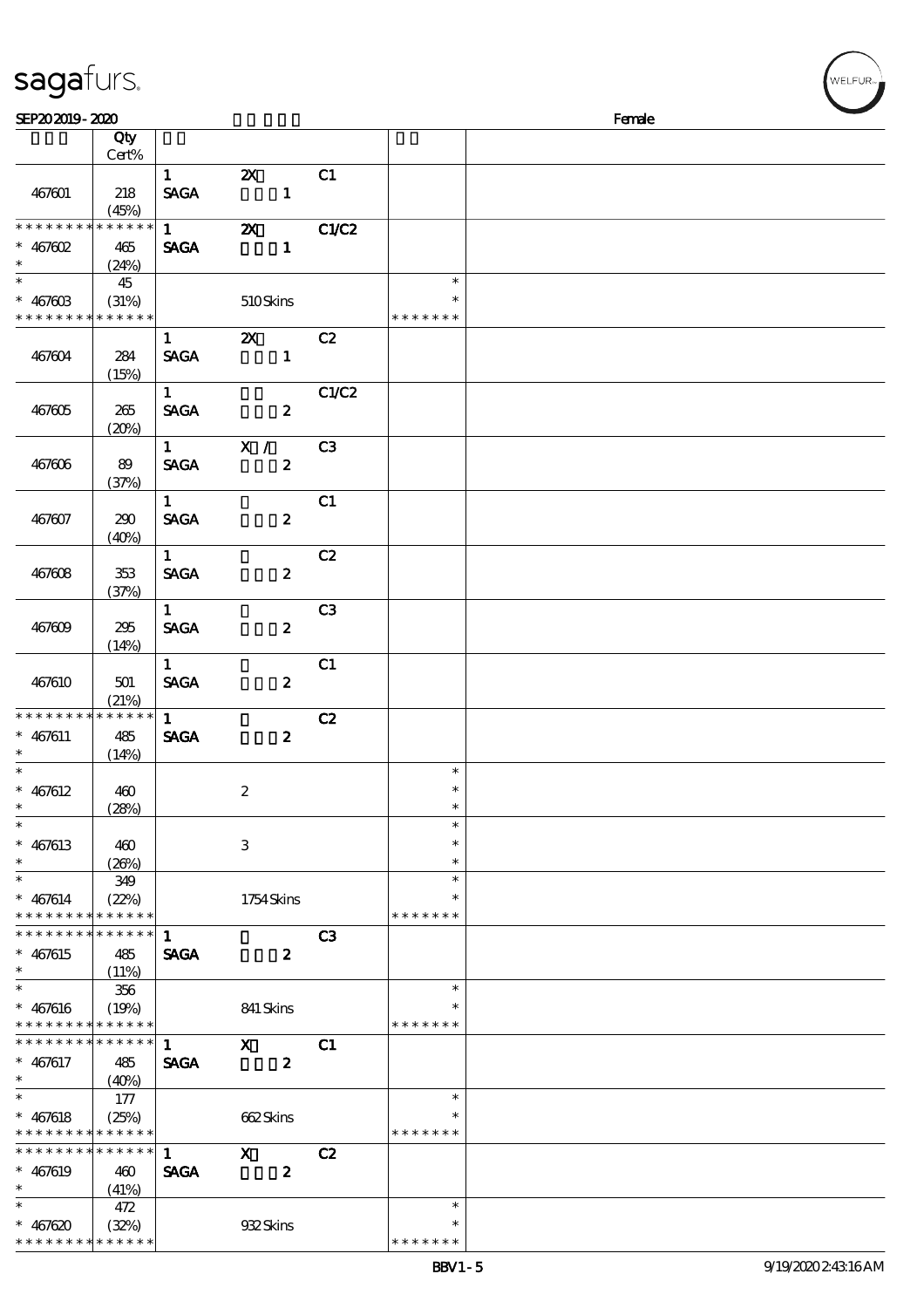| sagafurs.                                                |                      |                    |                                                 |                |                         |        |
|----------------------------------------------------------|----------------------|--------------------|-------------------------------------------------|----------------|-------------------------|--------|
| SEP202019-2020                                           |                      |                    |                                                 |                |                         | Female |
|                                                          | Qty<br>Cert%         |                    |                                                 |                |                         |        |
|                                                          |                      | $\mathbf{1}$       | $\mathbf x$                                     | C <sub>3</sub> |                         |        |
| 467621                                                   | 430                  | <b>SAGA</b>        | $\overline{\mathbf{z}}$                         |                |                         |        |
| * * * * * * * * * * * * * *                              | (20%)                | $\mathbf{1}$       | $\overline{\mathbf{X}$ /                        | C2             |                         |        |
| $* 467622$                                               | 485                  | IA                 | $\mathbf{1}$                                    |                |                         |        |
| $\ast$                                                   | (14%)                |                    |                                                 |                |                         |        |
| $\ast$                                                   |                      |                    |                                                 |                | $\ast$                  |        |
| $* 467623$                                               | 460                  |                    | $\boldsymbol{2}$                                |                | $\ast$<br>$\ast$        |        |
| $\ast$                                                   | (22%)                |                    |                                                 |                | $\ast$                  |        |
| $* 467624$                                               | 460                  |                    | $\,3$                                           |                | $\ast$                  |        |
| $\ast$                                                   | (34%)                |                    |                                                 |                | $\ast$                  |        |
| $\ast$                                                   |                      |                    |                                                 |                | $\ast$                  |        |
| $* 467625$<br>$\ast$                                     | 460<br>(28%)         |                    | $\bf{4}$                                        |                | $\ast$<br>$\ast$        |        |
| $\ast$                                                   | 264                  |                    |                                                 |                | $\ast$                  |        |
| $* 467626$                                               | (35%)                |                    | 2129Skins                                       |                | $\ast$                  |        |
| * * * * * * * *                                          | * * * * * *          |                    |                                                 |                | * * * * * * *           |        |
| * * * * * * * * <mark>* * * * * * *</mark><br>$* 467627$ | 485                  | $\mathbf{1}$<br>IA | $\mathcal{L}$ and $\mathcal{L}$<br>$\mathbf{1}$ | C2             |                         |        |
| $\ast$                                                   | (15%)                |                    |                                                 |                |                         |        |
| $\ast$                                                   |                      |                    |                                                 |                | $\ast$                  |        |
| $* 467628$                                               | 460                  |                    | $\boldsymbol{2}$                                |                | $\ast$                  |        |
| $\ast$<br>$\ast$                                         | (19%)                |                    |                                                 |                | $\ast$<br>$\ast$        |        |
| $* 467629$                                               | 460                  |                    | $\,3$                                           |                | $\ast$                  |        |
|                                                          | (21%)                |                    |                                                 |                | $\ast$                  |        |
| $\ast$                                                   |                      |                    |                                                 |                | $\ast$                  |        |
| $* 467630$                                               | 460                  |                    | $\boldsymbol{4}$                                |                | $\ast$                  |        |
| $\ast$<br>$\ast$                                         | (15%)                |                    |                                                 |                | $\ast$<br>$\ast$        |        |
| $* 467631$                                               | 460                  |                    | $\mathbf 5$                                     |                | $\ast$                  |        |
| $\ast$                                                   | (11%)                |                    |                                                 |                | $\ast$                  |        |
| $\ast$                                                   |                      |                    |                                                 |                | $\ast$<br>∗             |        |
| $* 467632$<br>$\ast$                                     | 460<br>(16%)         |                    | $\,6\,$                                         |                | $\ast$                  |        |
| $\overline{\ast}$                                        |                      |                    |                                                 |                | $\ast$                  |        |
| $* 467633$                                               | 460                  |                    | 7                                               |                | $\ast$                  |        |
| $\ast$<br>$\ast$                                         | (15%)                |                    |                                                 |                | $\ast$                  |        |
| $* 467634$                                               | 460                  |                    | 8                                               |                | $\ast$<br>$\ast$        |        |
| $\ast$                                                   | (10%)                |                    |                                                 |                | $\ast$                  |        |
| $\ast$                                                   |                      |                    |                                                 |                | $\ast$                  |        |
| $* 467635$                                               | 460                  |                    | $\boldsymbol{9}$                                |                | $\ast$                  |        |
| $\ast$<br>$\ast$                                         | (13%)                |                    |                                                 |                | $\ast$<br>$\ast$        |        |
| $* 467636$                                               | 460                  |                    | 10                                              |                | $\ast$                  |        |
| $\ast$                                                   | (10%)                |                    |                                                 |                | $\ast$                  |        |
| $\ast$                                                   | 227                  |                    |                                                 |                | $\ast$                  |        |
| $* 467637$<br>* * * * * * * * <mark>*</mark>             | (13%)<br>* * * * * * |                    | 4852Skins                                       |                | $\ast$<br>* * * * * * * |        |
|                                                          |                      | $\mathbf{1}$       | X / C2                                          |                |                         |        |
| 467638                                                   | 110                  | IA                 | $\boldsymbol{z}$                                |                |                         |        |
|                                                          | (13%)                |                    |                                                 |                |                         |        |
| * * * * * * * *                                          | $******$             | $\mathbf{1}$       | $\mathcal{L}$ and $\mathcal{L}$                 | C2             |                         |        |
| $* 467639$<br>$\ast$                                     | 485<br>(12%)         | IA                 | $\boldsymbol{z}$                                |                |                         |        |
| $\ast$                                                   | 123                  |                    |                                                 |                | $\ast$                  |        |
| $* 467640$                                               | (13%)                |                    | 608Skins                                        |                | $\ast$                  |        |

\* \* \* \* \* \*

\*\* <sup>467640</sup> \* \* \* \* \* \* \* \* \* \* \* \* \* \*

 $(13%)$  608 Skins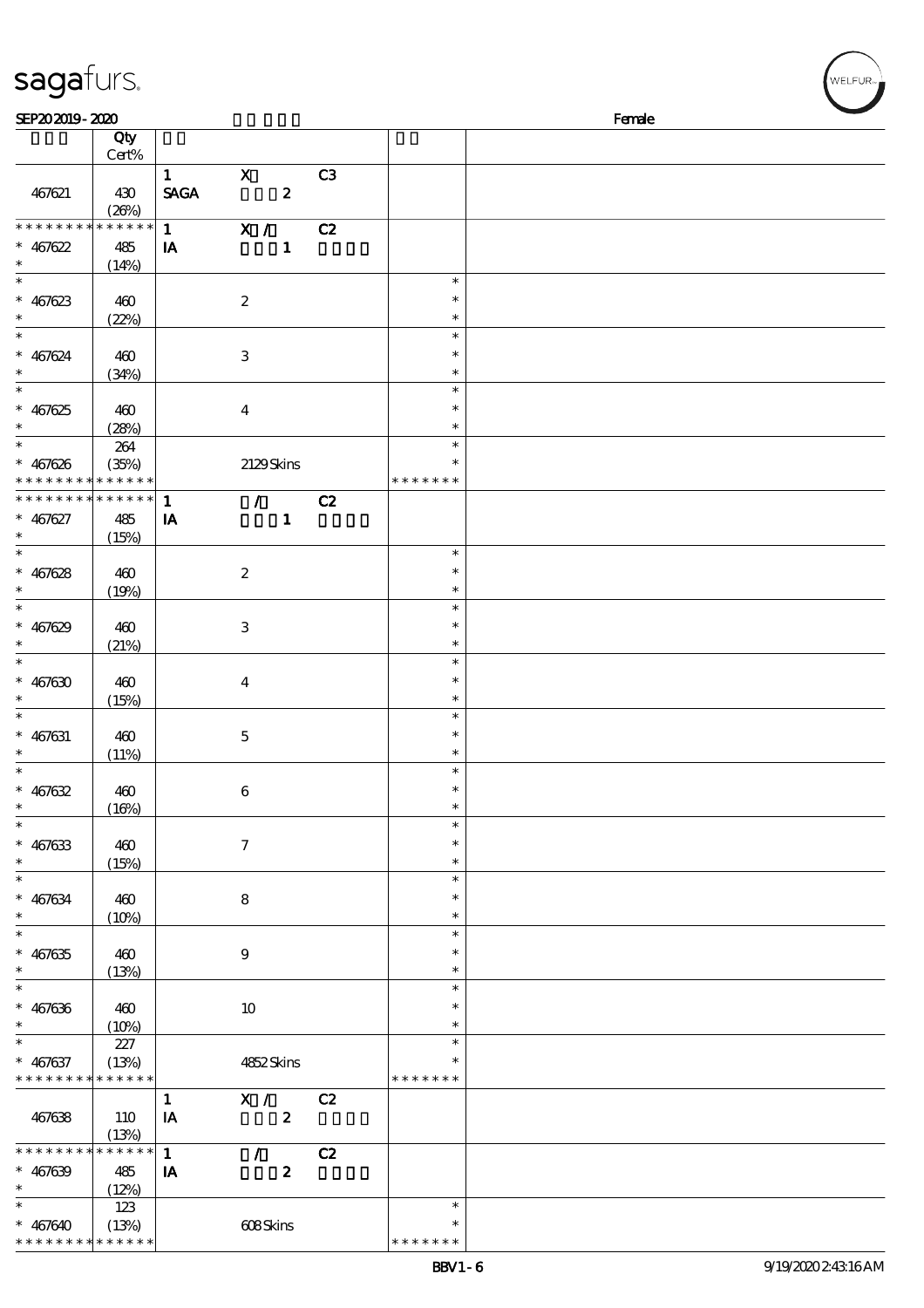| sagafurs.                             |                                   |                                       |                                           |       |                                   |        | WELFUR <sub>™</sub> |
|---------------------------------------|-----------------------------------|---------------------------------------|-------------------------------------------|-------|-----------------------------------|--------|---------------------|
| SEP202019-2020                        |                                   |                                       |                                           |       |                                   | Female |                     |
|                                       | Qty<br>Cert%                      |                                       |                                           |       |                                   |        |                     |
| 467641                                | 262<br>(30%)                      | $\mathbf{1}$<br><b>SROY</b>           | $X$ $X$<br>$\mathbf{1}$                   | C1/C2 |                                   |        |                     |
| 467642                                | 252<br>(37%)                      | $\mathbf{1}$<br><b>SROY</b>           | $\boldsymbol{\mathrm{X}}$<br>$\mathbf{1}$ | C1/C2 |                                   |        |                     |
| 467643                                | 157<br>$(\mathcal{X}\mathcal{Y})$ | $\mathbf{1}$<br><b>SROY</b>           | $\mathbf{1}$                              | C1    |                                   |        |                     |
| 467644                                | 171<br>(50%)                      | $\mathbf{1}$<br><b>SROY</b>           | $\mathbf{1}$                              | C1/C2 |                                   |        |                     |
| * * * * * * * *<br>$* 467645$         | * * * * * *<br>295<br>(47%)       | $\mathbf{1}$<br><b>SROY</b>           | $\mathbf{1}$                              | C2    |                                   |        |                     |
| $\ast$<br>$* 467646$<br>* * * * * * * | 67<br>(17%)<br>* * * * * *        |                                       | 362Skins                                  |       | $\ast$<br>$\ast$<br>* * * * * * * |        |                     |
| 467647                                | 193<br>(50%)                      | $\mathbf{1}$<br><b>SROY</b>           | $\mathbf{1}$                              | C3    |                                   |        |                     |
| 467648                                | 217<br>(42%)                      | $\mathbf{1}$<br><b>SROY</b>           | $\mathbf{1}$                              | C1/C2 |                                   |        |                     |
| 467649                                | 351<br>(33%)                      | $\mathbf{1}$<br><b>SROY</b>           | $\mathbf{1}$                              | C3    |                                   |        |                     |
| 467650                                | 482<br>(28%)                      | $\mathbf{1}$<br><b>SROY</b>           | $\mathbf{1}$                              | C1    |                                   |        |                     |
| 467651                                | 239<br>(25%)                      | $\mathbf{1}$<br><b>SROY</b>           | $\mathbf{1}$                              | C2    |                                   |        |                     |
| 467652                                | 304<br>(32%)                      | $\mathbf{1}$<br><b>SROY</b>           | $\mathbf{1}$                              | C3    |                                   |        |                     |
| 467653                                | 256<br>(16%)                      | <b>SROY</b>                           | $\overline{1}$ X C1<br>$\mathbf{1}$       |       |                                   |        |                     |
| 467654                                | 185<br>(15%)                      | <b>SROY</b>                           | $\overline{1}$ X C1/C2<br>$\blacksquare$  |       |                                   |        |                     |
| 467655                                | 106<br>(30%)                      | $1 \qquad \qquad$<br><b>SROY</b>      | $X$ C3                                    |       |                                   |        |                     |
| 467656                                | 190<br>(21%)                      | $\mathbf{1}$<br><b>SROY</b>           | <b>2X</b> C1/C2<br>$\mathbf{1}$           |       |                                   |        |                     |
| 467657                                | 329<br>(20%)                      | <b>SROY</b>                           | 1 $X / ZX$ C3<br>$\sim$ $\sim$ 1          |       |                                   |        |                     |
| 467658                                | 122<br>(13%)                      | $\overline{1}$<br><b>SROY</b>         | <b>2X</b> C3                              |       |                                   |        |                     |
| 467659                                | 149<br>(55%)                      | $1 \quad \blacksquare$<br><b>SROY</b> | $\boldsymbol{z}$                          | C1    |                                   |        |                     |
| 467660                                | 84                                | $1 -$<br><b>SROY</b>                  | $\mathbf{z}$                              | C1/C2 |                                   |        |                     |

(42%)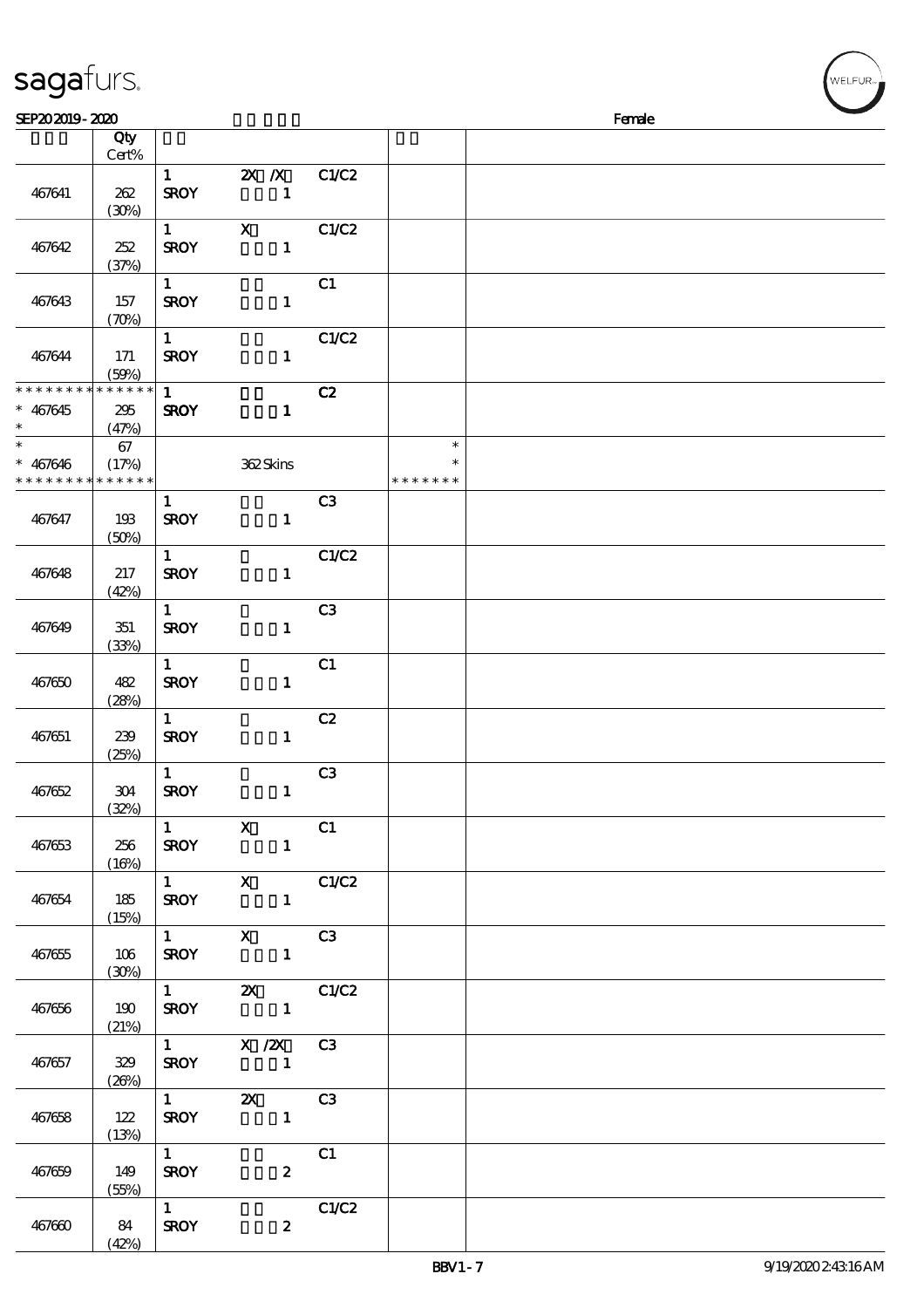| sagafurs.                                           |                             |                                                 |                                  |                |                            |        | WELFUR <sub>™</sub> |
|-----------------------------------------------------|-----------------------------|-------------------------------------------------|----------------------------------|----------------|----------------------------|--------|---------------------|
| SEP202019-2020                                      |                             |                                                 |                                  |                |                            | Female |                     |
|                                                     | Qty<br>Cert%                |                                                 |                                  |                |                            |        |                     |
| 467661                                              | 207<br>(36%)                | $\mathbf{1}$<br><b>SROY</b>                     | $\boldsymbol{z}$                 | C2             |                            |        |                     |
| 467662                                              | 165<br>(55%)                | $\mathbf{1}$<br><b>SROY</b>                     | $\boldsymbol{z}$                 | C1             |                            |        |                     |
| 467663                                              | 233<br>(54%)                | $\mathbf{1}$<br><b>SROY</b>                     | $\boldsymbol{z}$                 | C1/C2          |                            |        |                     |
| * * * * * * * * * * * * * *                         |                             | $\mathbf{1}$                                    |                                  | C2             |                            |        |                     |
| $* 467664$<br>$\ast$                                | 465<br>(46%)                | <b>SROY</b>                                     | $\boldsymbol{z}$                 |                |                            |        |                     |
| $\ast$<br>$* 467665$<br>* * * * * * * *             | 174<br>(32%)<br>* * * * * * |                                                 | 639Skins                         |                | $\ast$<br>* * * * * * *    |        |                     |
| 467666                                              | 87<br>(33%)                 | $\mathbf{1}$<br><b>SROY</b>                     | $\boldsymbol{z}$                 | C <sub>3</sub> |                            |        |                     |
|                                                     |                             | $\mathbf{1}$                                    |                                  | C1             |                            |        |                     |
| 467667                                              | 159<br>(52%)                | <b>SROY</b>                                     | $\boldsymbol{z}$                 |                |                            |        |                     |
| * * * * * * * *                                     | * * * * * *                 | $\mathbf{1}$                                    |                                  | C2             |                            |        |                     |
| $* 467668$<br>$\ast$                                | 465<br>(57%)                | <b>SROY</b>                                     | $\boldsymbol{z}$                 |                |                            |        |                     |
| $\ast$<br>$* 467009$<br>$\ast$                      | 440<br>(43%)                |                                                 | $\boldsymbol{2}$                 |                | $\ast$<br>$\ast$<br>$\ast$ |        |                     |
| $\ast$<br>$* 467670$<br>$\ast$                      | 440<br>(27%)                |                                                 | 3                                |                | $\ast$<br>$\ast$<br>$\ast$ |        |                     |
| $\ast$<br>$* 467671$<br>* * * * * * * * * * * * * * | 74<br>(27%)                 |                                                 | 1419Skins                        |                | $\ast$<br>* * * * * * *    |        |                     |
|                                                     |                             | $1 \quad \blacksquare$                          | $\mathcal{L}$                    | C <sub>3</sub> |                            |        |                     |
| 467672                                              | 112<br>(38%)                | <b>SROY</b>                                     | $\boldsymbol{z}$                 |                |                            |        |                     |
| 467673                                              | 276<br>(33%)                | $1 \quad$<br><b>SROY</b>                        | $\boldsymbol{z}$                 | C <sub>3</sub> |                            |        |                     |
| 467674                                              | 485<br>(57%)                | $\overline{1}$<br><b>SROY</b>                   | $\mathbf{x}$<br>$\boldsymbol{z}$ | C1             |                            |        |                     |
| * * * * * * * *                                     | $******$                    | $\overline{1}$                                  | $\mathbf{x}$                     | C2             |                            |        |                     |
| $* 467675$<br>$\ast$<br>$\overline{\ast}$           | 445<br>(54%)                | <b>SROY</b>                                     | $\boldsymbol{z}$                 |                |                            |        |                     |
| $* 467676$<br>$\ast$                                | 440<br>(44%)                |                                                 | $\boldsymbol{2}$                 |                | $\ast$<br>$\ast$<br>$\ast$ |        |                     |
| $\overline{\phantom{0}}$                            | 326                         |                                                 |                                  |                | $\ast$                     |        |                     |
| $* 467677$<br>* * * * * * * *                       | (24%)<br>* * * * * *        |                                                 | $1211$ Skins                     |                | * * * * * * *              |        |                     |
| 467678                                              | 275<br>(36%)                | $\mathbf{1}$<br><b>SROY</b>                     | $X$ C3<br>$\boldsymbol{z}$       |                |                            |        |                     |
| 467679                                              | 170<br>(54%)                | $1 \qquad \qquad$<br><b>SROY</b>                | ZX<br>$\boldsymbol{2}$           | C1             |                            |        |                     |
| 467680                                              | 377                         | $1$ and $\overline{\phantom{a}}$<br><b>SROY</b> | $\mathbf{x}$<br>$\boldsymbol{z}$ | C2             |                            |        |                     |

(37%)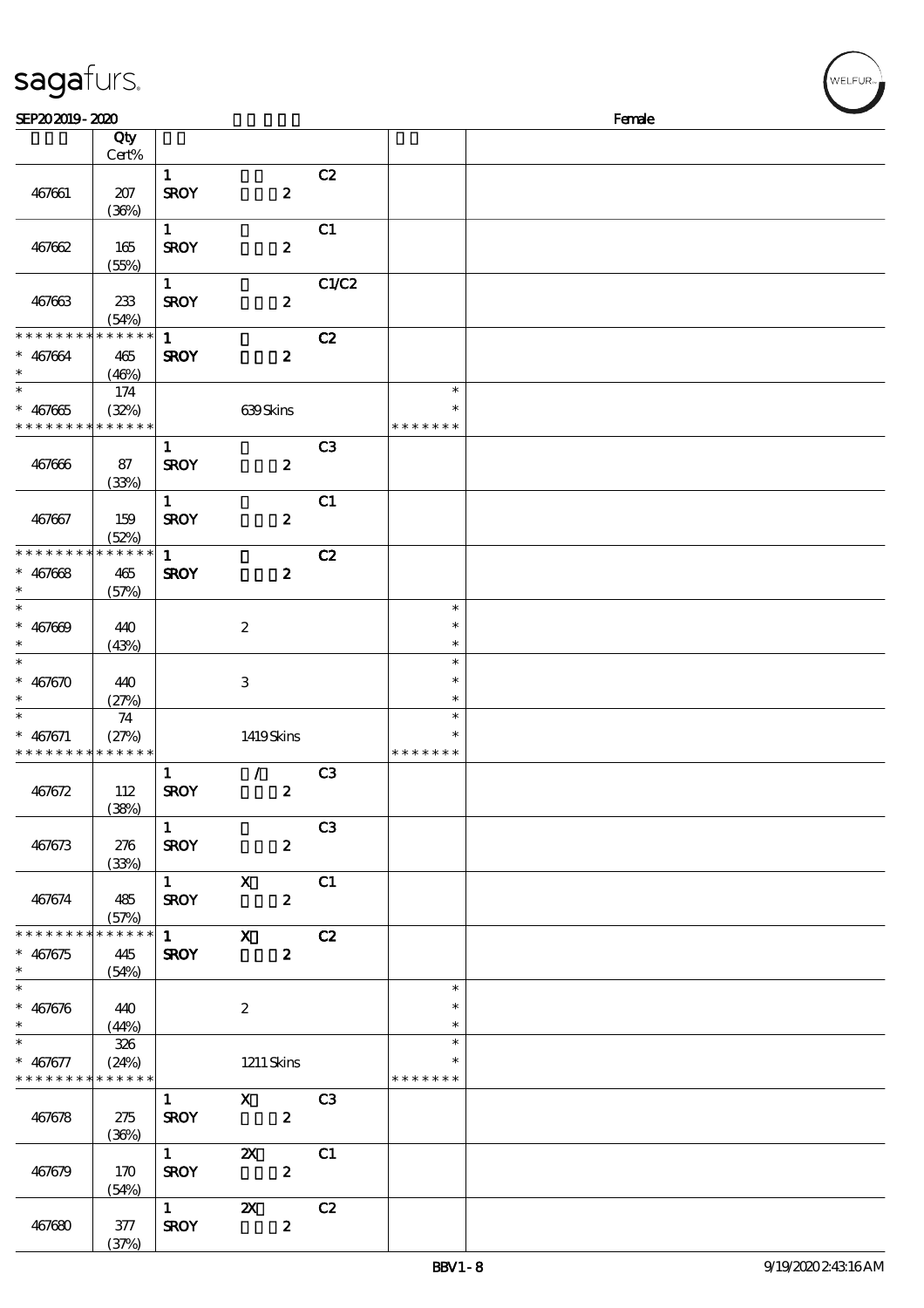| sagafurs.      |       |             |             |  |  |        | WELFUR <sub>™</sub> |
|----------------|-------|-------------|-------------|--|--|--------|---------------------|
| SEP202019-2020 |       |             |             |  |  | Female |                     |
|                | Qty   |             |             |  |  |        |                     |
|                | Cert% |             |             |  |  |        |                     |
|                |       |             | $X / ZX$ C3 |  |  |        |                     |
| 467681         | 137   | <b>SROY</b> | 2           |  |  |        |                     |
|                | (54%) |             |             |  |  |        |                     |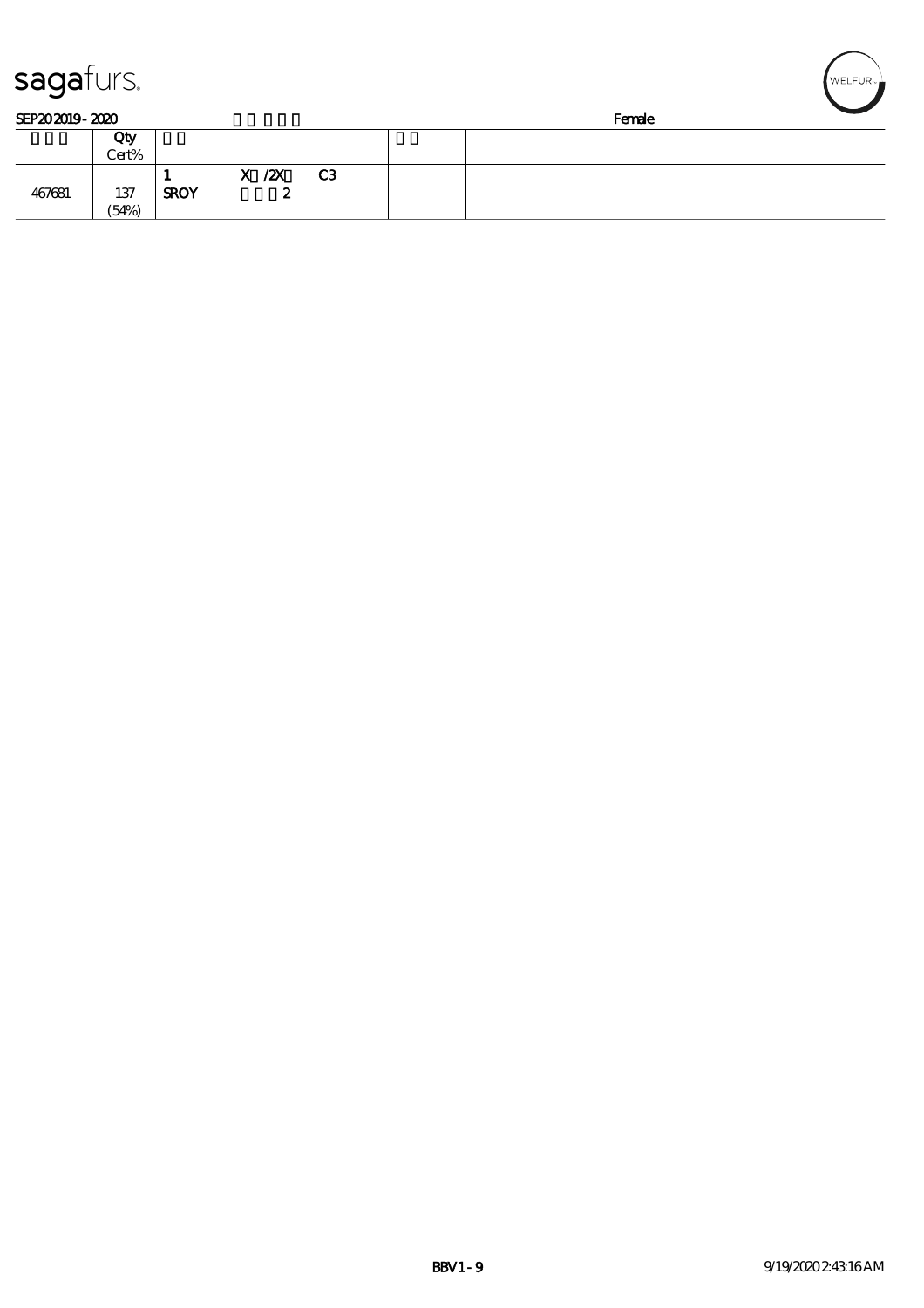| sagafurs.                   |                      |                                  |                                                                                                                                                                                                                                                                                                                                                                                                                                                                                 |                |                  |        | WELFUR <sub>™</sub> |
|-----------------------------|----------------------|----------------------------------|---------------------------------------------------------------------------------------------------------------------------------------------------------------------------------------------------------------------------------------------------------------------------------------------------------------------------------------------------------------------------------------------------------------------------------------------------------------------------------|----------------|------------------|--------|---------------------|
| SEP202019-2020              |                      |                                  |                                                                                                                                                                                                                                                                                                                                                                                                                                                                                 |                |                  | Female |                     |
|                             | Qty<br>Cert%         |                                  |                                                                                                                                                                                                                                                                                                                                                                                                                                                                                 |                |                  |        |                     |
|                             |                      | $\pmb{2}$                        |                                                                                                                                                                                                                                                                                                                                                                                                                                                                                 | C1/C2          |                  |        |                     |
| 467721                      | 210                  | $\bf S\!I$                       | $\mathbf{1}$                                                                                                                                                                                                                                                                                                                                                                                                                                                                    |                |                  |        |                     |
|                             | (30%)                | $\pmb{2}$                        |                                                                                                                                                                                                                                                                                                                                                                                                                                                                                 | C1             |                  |        |                     |
| 467722                      | 154                  | $\mathbf{S}$                     | $\mathbf{1}$                                                                                                                                                                                                                                                                                                                                                                                                                                                                    |                |                  |        |                     |
|                             | (35%)                |                                  |                                                                                                                                                                                                                                                                                                                                                                                                                                                                                 |                |                  |        |                     |
|                             |                      | $\boldsymbol{2}$                 |                                                                                                                                                                                                                                                                                                                                                                                                                                                                                 | C1/C2          |                  |        |                     |
| 467723                      | 348                  | $\bf S\!I$                       | $\mathbf{1}$                                                                                                                                                                                                                                                                                                                                                                                                                                                                    |                |                  |        |                     |
| * * * * * * * *             | (10%)<br>* * * * * * | $\boldsymbol{2}$                 |                                                                                                                                                                                                                                                                                                                                                                                                                                                                                 | C2             |                  |        |                     |
| $* 467724$                  | $505\,$              | $\mathbf{S}$                     | $\mathbf{1}$                                                                                                                                                                                                                                                                                                                                                                                                                                                                    |                |                  |        |                     |
|                             | (25%)                |                                  |                                                                                                                                                                                                                                                                                                                                                                                                                                                                                 |                |                  |        |                     |
| $\ast$                      | 112                  |                                  |                                                                                                                                                                                                                                                                                                                                                                                                                                                                                 |                | $\ast$<br>$\ast$ |        |                     |
| $* 467725$<br>* * * * * * * | (21%)<br>* * * * * * |                                  | 617Skins                                                                                                                                                                                                                                                                                                                                                                                                                                                                        |                | * * * * * * *    |        |                     |
|                             |                      | $\boldsymbol{2}$                 |                                                                                                                                                                                                                                                                                                                                                                                                                                                                                 | C <sub>3</sub> |                  |        |                     |
| 467726                      | 112                  | $\mathbf{S}$                     | $\mathbf{1}$                                                                                                                                                                                                                                                                                                                                                                                                                                                                    |                |                  |        |                     |
|                             | (33%)                |                                  |                                                                                                                                                                                                                                                                                                                                                                                                                                                                                 |                |                  |        |                     |
| 467727                      | 154                  | $\boldsymbol{2}$<br>$\mathbf{S}$ | $\mathbf{1}$                                                                                                                                                                                                                                                                                                                                                                                                                                                                    | C1             |                  |        |                     |
|                             | (30%)                |                                  |                                                                                                                                                                                                                                                                                                                                                                                                                                                                                 |                |                  |        |                     |
|                             |                      | $\pmb{2}$                        |                                                                                                                                                                                                                                                                                                                                                                                                                                                                                 | C1/C2          |                  |        |                     |
| 467728                      | 452                  | $\mathbf{S}$                     | $\mathbf{1}$                                                                                                                                                                                                                                                                                                                                                                                                                                                                    |                |                  |        |                     |
|                             | (10%)                | $\boldsymbol{2}$                 |                                                                                                                                                                                                                                                                                                                                                                                                                                                                                 | C2             |                  |        |                     |
| 467729                      | 361                  | $\bf S\!I$                       | $\mathbf{1}$                                                                                                                                                                                                                                                                                                                                                                                                                                                                    |                |                  |        |                     |
|                             | (19%)                |                                  |                                                                                                                                                                                                                                                                                                                                                                                                                                                                                 |                |                  |        |                     |
|                             |                      | $\pmb{2}$                        |                                                                                                                                                                                                                                                                                                                                                                                                                                                                                 | C3             |                  |        |                     |
| 467730                      | 151<br>$(\Theta)$    | $\mathbf{S}$                     | $\mathbf{1}$                                                                                                                                                                                                                                                                                                                                                                                                                                                                    |                |                  |        |                     |
|                             |                      | $\boldsymbol{2}$                 | $\boldsymbol{\mathrm{X}}$                                                                                                                                                                                                                                                                                                                                                                                                                                                       | <b>C1/C2</b>   |                  |        |                     |
| 467731                      | 172                  | ${\bf S}$                        | $\mathbf{1}$                                                                                                                                                                                                                                                                                                                                                                                                                                                                    |                |                  |        |                     |
|                             | (12%)                | $\mathbf{2}$                     | $X$ C <sub>2</sub>                                                                                                                                                                                                                                                                                                                                                                                                                                                              |                |                  |        |                     |
| 467732                      | 221                  | ${\bf s}$                        | $\mathbf{1}$                                                                                                                                                                                                                                                                                                                                                                                                                                                                    |                |                  |        |                     |
|                             | $(\Theta)$           |                                  |                                                                                                                                                                                                                                                                                                                                                                                                                                                                                 |                |                  |        |                     |
|                             |                      | $\mathbf{2}$                     | $X$ / $ZX$ $C1/C2$                                                                                                                                                                                                                                                                                                                                                                                                                                                              |                |                  |        |                     |
| 467733                      | 302<br>(20%)         | ${\bf s}$                        | $\blacksquare$                                                                                                                                                                                                                                                                                                                                                                                                                                                                  |                |                  |        |                     |
|                             |                      |                                  | 2 X /2X C3                                                                                                                                                                                                                                                                                                                                                                                                                                                                      |                |                  |        |                     |
| 467734                      | 104                  | ${\bf s}$                        | $\mathbf{1}$                                                                                                                                                                                                                                                                                                                                                                                                                                                                    |                |                  |        |                     |
|                             | (25%)                |                                  |                                                                                                                                                                                                                                                                                                                                                                                                                                                                                 |                |                  |        |                     |
| 467735                      | 123                  | $\mathbf{2}$<br>${\bf s}$        | $\boldsymbol{z}$                                                                                                                                                                                                                                                                                                                                                                                                                                                                | C1             |                  |        |                     |
|                             | (14%)                |                                  |                                                                                                                                                                                                                                                                                                                                                                                                                                                                                 |                |                  |        |                     |
|                             |                      | $\mathbf{z}$                     | $\sqrt{C1/C2}$                                                                                                                                                                                                                                                                                                                                                                                                                                                                  |                |                  |        |                     |
| 467736                      | 332                  | ${\bf S}$                        | $\boldsymbol{z}$                                                                                                                                                                                                                                                                                                                                                                                                                                                                |                |                  |        |                     |
|                             | (10%)                | $\mathbf{2}$                     |                                                                                                                                                                                                                                                                                                                                                                                                                                                                                 | C1             |                  |        |                     |
| 467737                      | 112                  | ${\bf s}$                        | $\boldsymbol{z}$                                                                                                                                                                                                                                                                                                                                                                                                                                                                |                |                  |        |                     |
|                             | (12%)                |                                  |                                                                                                                                                                                                                                                                                                                                                                                                                                                                                 |                |                  |        |                     |
| 467738                      | 286                  | $\boldsymbol{z}$                 | $X$ $C1/C2$<br>$\boldsymbol{z}$                                                                                                                                                                                                                                                                                                                                                                                                                                                 |                |                  |        |                     |
|                             | (22%)                | ${\bf s}$                        |                                                                                                                                                                                                                                                                                                                                                                                                                                                                                 |                |                  |        |                     |
|                             |                      | $\mathbf{z}$                     | <b>2X</b> C1/C2                                                                                                                                                                                                                                                                                                                                                                                                                                                                 |                |                  |        |                     |
| 467739                      | 125                  | ${\bf S}$                        | $\overline{\mathbf{z}}$                                                                                                                                                                                                                                                                                                                                                                                                                                                         |                |                  |        |                     |
|                             | (44%)                | $\mathbf{z}$                     | X / C2                                                                                                                                                                                                                                                                                                                                                                                                                                                                          |                |                  |        |                     |
| 467740                      | 184                  | $\mathbf{B}$                     | $\overline{\phantom{a}}$ $\overline{\phantom{a}}$ $\overline{\phantom{a}}$ $\overline{\phantom{a}}$ $\overline{\phantom{a}}$ $\overline{\phantom{a}}$ $\overline{\phantom{a}}$ $\overline{\phantom{a}}$ $\overline{\phantom{a}}$ $\overline{\phantom{a}}$ $\overline{\phantom{a}}$ $\overline{\phantom{a}}$ $\overline{\phantom{a}}$ $\overline{\phantom{a}}$ $\overline{\phantom{a}}$ $\overline{\phantom{a}}$ $\overline{\phantom{a}}$ $\overline{\phantom{a}}$ $\overline{\$ |                |                  |        |                     |

(30%)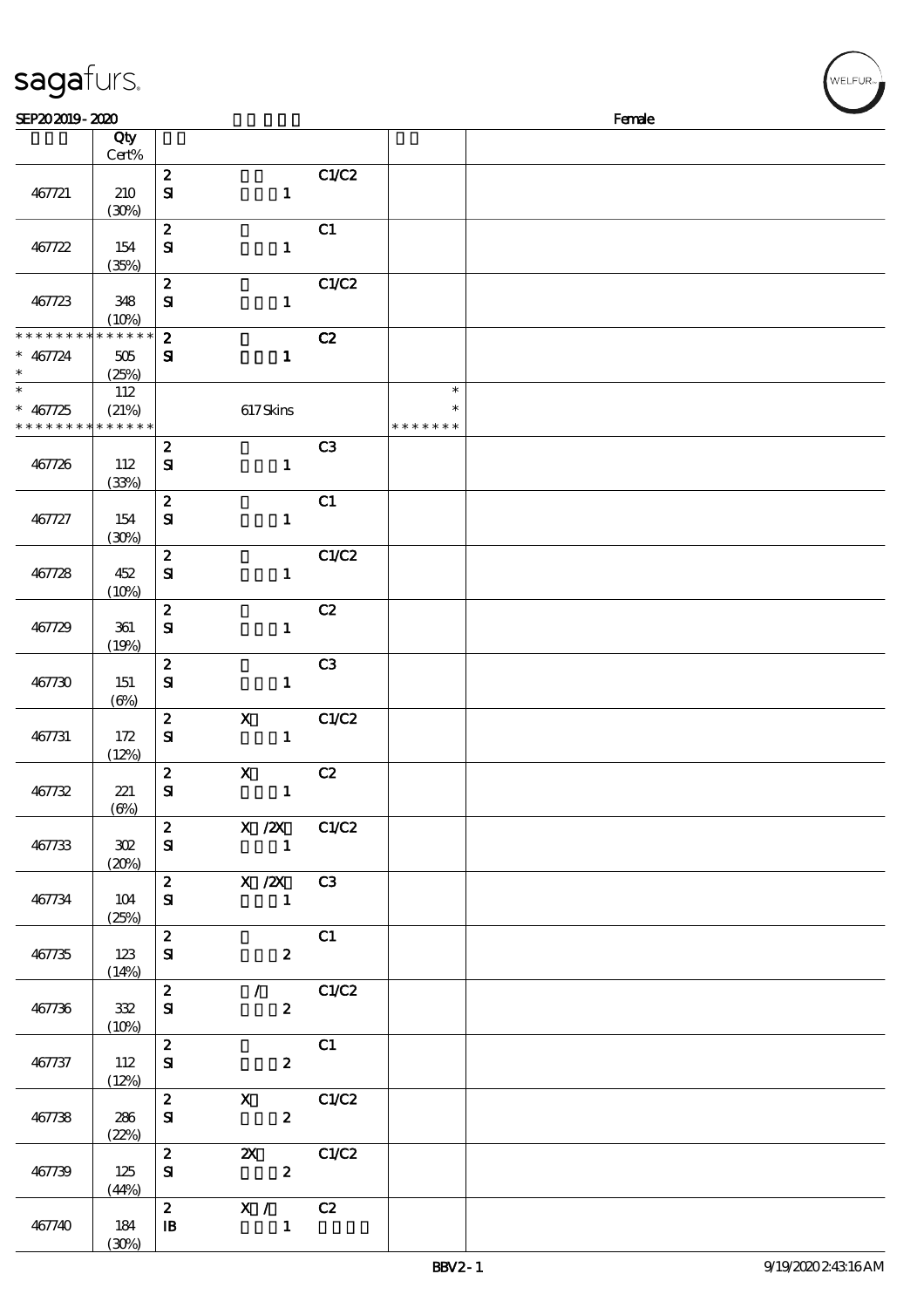| SEP202019-2020  |             |                            |                  |                |               | Female |  |
|-----------------|-------------|----------------------------|------------------|----------------|---------------|--------|--|
|                 | Qty         |                            |                  |                |               |        |  |
|                 | Cert%       |                            |                  |                |               |        |  |
|                 |             | $\boldsymbol{z}$           | $\mathcal{L}$    | C2             |               |        |  |
| 467741          | 473         | $\, {\bf I} \! {\bf B} \,$ | $\mathbf{1}$     |                |               |        |  |
|                 | (21%)       |                            |                  |                |               |        |  |
|                 |             | $\mathbf{z}$               | X / ZX           | C2             |               |        |  |
| 467742          | 217         | $\mathbf{B}$               | $\mathbf{1}$     |                |               |        |  |
|                 |             |                            |                  |                |               |        |  |
|                 | (13%)       | $\mathbf{2}$               | $\mathbf{X}$     | C1/C2          |               |        |  |
|                 |             |                            |                  |                |               |        |  |
| 467743          | 141         | <b>SAGA</b>                | $\mathbf{1}$     |                |               |        |  |
|                 | (21%)       |                            |                  |                |               |        |  |
|                 |             | $\mathbf{2}$               | $\mathbf{x}$     | C1             |               |        |  |
| 467744          | 131         | <b>SAGA</b>                | $\mathbf{1}$     |                |               |        |  |
|                 | (20%)       |                            |                  |                |               |        |  |
|                 |             | $\mathbf{z}$               | $\mathbf{x}$     | C1/C2          |               |        |  |
| 467745          | 316         | <b>SAGA</b>                | $\mathbf{1}$     |                |               |        |  |
|                 | (20%)       |                            |                  |                |               |        |  |
|                 |             | $\mathbf{2}$               |                  | C1             |               |        |  |
| 467746          | 247         | <b>SAGA</b>                | $\mathbf{1}$     |                |               |        |  |
|                 | (42%)       |                            |                  |                |               |        |  |
| * * * * * * * * | * * * * * * | $\mathbf{z}$               |                  | C2             |               |        |  |
| $* 467747$      | 485         | <b>SAGA</b>                | $\mathbf{1}$     |                |               |        |  |
| $\ast$          | (25%)       |                            |                  |                |               |        |  |
|                 | 243         |                            |                  |                | $\ast$        |        |  |
| $* 467748$      | (13%)       |                            | 728Skins         |                | $\ast$        |        |  |
| * * * * * * * * | * * * * * * |                            |                  |                | * * * * * * * |        |  |
|                 |             | $\mathbf{z}$               |                  | C3             |               |        |  |
| 467749          | 202         | <b>SAGA</b>                | $\mathbf{1}$     |                |               |        |  |
|                 | (17%)       |                            |                  |                |               |        |  |
|                 |             | $\mathbf{2}$               |                  | C1             |               |        |  |
| 467750          | $37\!\!1$   | <b>SAGA</b>                | $\mathbf{1}$     |                |               |        |  |
|                 | (36%)       |                            |                  |                |               |        |  |
| * * * * * * * * | ******      | $\mathbf{2}$               |                  | C2             |               |        |  |
| $* 467751$      | 485         | <b>SAGA</b>                | $\mathbf{1}$     |                |               |        |  |
| $\ast$          | (14%)       |                            |                  |                |               |        |  |
| $\ast$          |             |                            |                  |                | $\ast$        |        |  |
| $* 467752$      | 460         |                            | $\boldsymbol{2}$ |                | $\ast$        |        |  |
| $\ast$          | (21%)       |                            |                  |                | $\ast$        |        |  |
| $\ast$          | 454         |                            |                  |                | $\ast$        |        |  |
| $* 467753$      | (17%)       |                            | 1399Skins        |                | $\ast$        |        |  |
| * * * * * * * * | * * * * * * |                            |                  |                | * * * * * * * |        |  |
| * * * * * * *   | * * * * * * | $\boldsymbol{z}$           |                  | C <sub>3</sub> |               |        |  |
| $* 467754$      | 485         | <b>SAGA</b>                | $\mathbf{1}$     |                |               |        |  |
| $\ast$          | (15%)       |                            |                  |                |               |        |  |
| $\ast$          | 133         |                            |                  |                | $\ast$        |        |  |
| $* 467755$      | (18%)       |                            | 618Skins         |                | $\ast$        |        |  |
| * * * * * * * * | * * * * * * |                            |                  |                | * * * * * * * |        |  |
| * * * * * * * * | * * * * * * | $\boldsymbol{z}$           |                  | C1             |               |        |  |
| $* 467756$      | 485         | <b>SAGA</b>                | $\mathbf{1}$     |                |               |        |  |
| $\ast$          | (17%)       |                            |                  |                |               |        |  |
| $\ast$          | 290         |                            |                  |                | $\ast$        |        |  |
| $* 467757$      | (17%)       |                            | 775Skins         |                | $\ast$        |        |  |
| * * * * * * * * | * * * * * * |                            |                  |                | * * * * * * * |        |  |
| * * * * * * * * | * * * * * * | $\mathbf{z}$               |                  | C3             |               |        |  |
| $* 467758$      | 485         | <b>SAGA</b>                | $\mathbf{1}$     |                |               |        |  |
| $\ast$          | (12%)       |                            |                  |                |               |        |  |
| $\ast$          | 181         |                            |                  |                | $\ast$        |        |  |
| $* 467759$      | (15%)       |                            | 666Skins         |                | $\ast$        |        |  |
| * * * * * * * * | * * * * * * |                            |                  |                | * * * * * * * |        |  |
|                 |             | $\boldsymbol{z}$           | $\mathbf{x}$     | C <sub>1</sub> |               |        |  |
|                 |             |                            |                  |                |               |        |  |

 $467760$   $\bigcirc$ 

sagafurs.

(21%)

 $SAGA$  1

 $w$ ELFUR<sub><sup>N</sub></sub></sub></sup>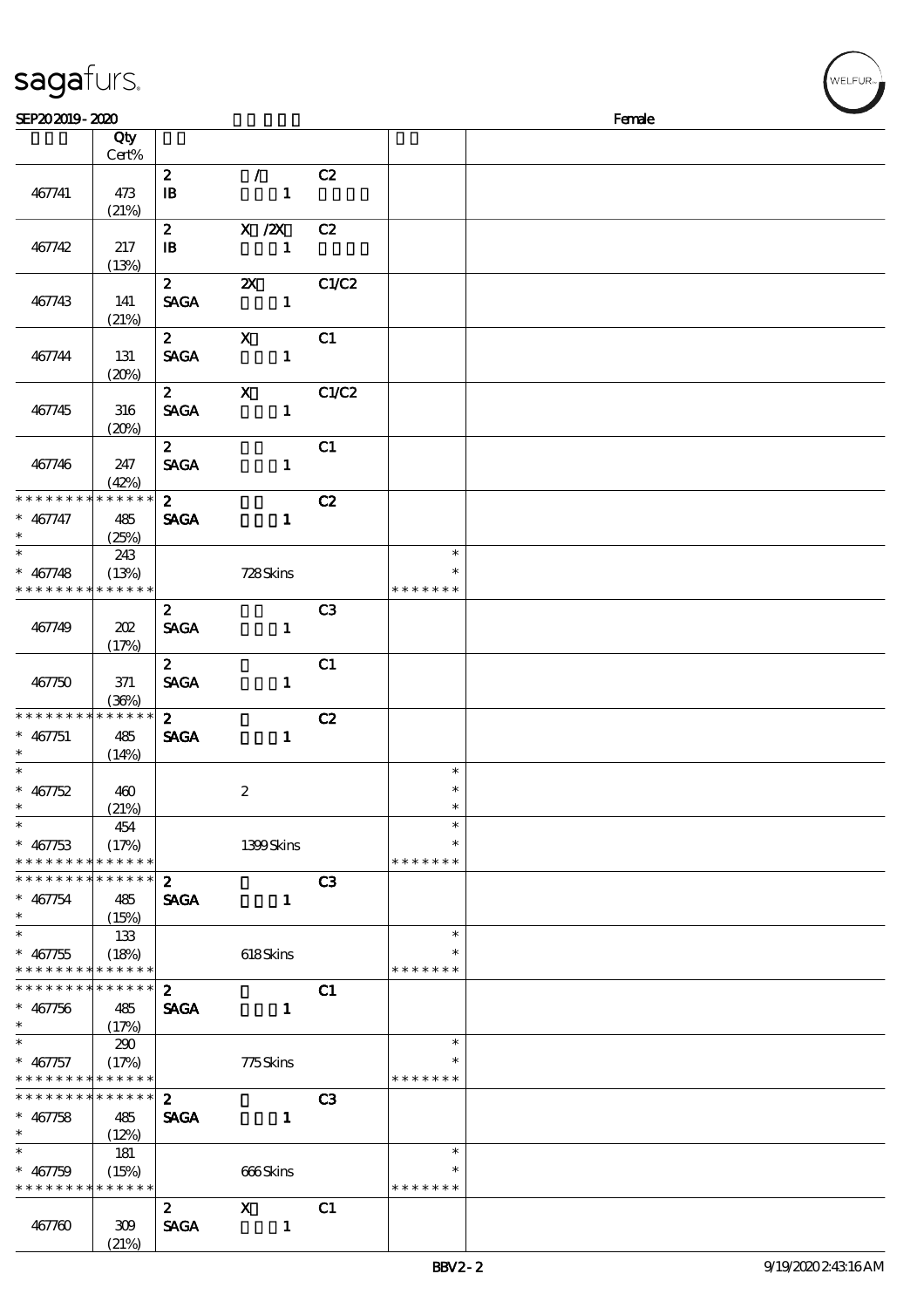## sagafurs.

| SEP202019-2020                |                 |                                 |                          |                  |                |               | Female |
|-------------------------------|-----------------|---------------------------------|--------------------------|------------------|----------------|---------------|--------|
|                               | Qty             |                                 |                          |                  |                |               |        |
|                               | $\mbox{Cert}\%$ |                                 |                          |                  |                |               |        |
|                               |                 | $\mathbf{2}$                    | $\mathbf{x}$             |                  | C3             |               |        |
| 467761                        | 369             | <b>SAGA</b>                     |                          |                  |                |               |        |
|                               | (14%)           |                                 |                          |                  |                |               |        |
|                               |                 | $\mathbf{2}$                    | X / ZX                   |                  | C1             |               |        |
| 467762                        | 106<br>(22%)    | <b>SAGA</b>                     | $\overline{\phantom{a}}$ |                  |                |               |        |
|                               |                 | $2^{\circ}$                     | X / ZX                   |                  | C3             |               |        |
| 467763                        | 301             | <b>SAGA</b>                     | $\overline{1}$           |                  |                |               |        |
|                               | (22%)           |                                 |                          |                  |                |               |        |
|                               |                 | $\mathbf{2}$                    |                          |                  | C1             |               |        |
| 467764                        | 312             | <b>SACA</b>                     |                          | $\boldsymbol{z}$ |                |               |        |
|                               | (32%)           |                                 |                          |                  |                |               |        |
|                               |                 | $\mathbf{2}$                    |                          |                  | C1/C2          |               |        |
| 467765                        | 149             | <b>SAGA</b>                     |                          | $\mathbf{2}$     |                |               |        |
|                               | (24%)           |                                 |                          |                  |                |               |        |
|                               |                 | $\mathbf{2}$                    |                          | $\boldsymbol{z}$ | C2             |               |        |
| 467766                        | 516<br>(20%)    | <b>SAGA</b>                     |                          |                  |                |               |        |
|                               |                 | $\mathbf{2}$                    |                          |                  | C1/C2          |               |        |
| 467767                        | 287             | <b>SAGA</b>                     |                          | $\boldsymbol{z}$ |                |               |        |
|                               | (33%)           |                                 |                          |                  |                |               |        |
|                               |                 | $\mathbf{z}$                    |                          |                  | C2             |               |        |
| 467768                        | $368\,$         | <b>SAGA</b>                     |                          | $\boldsymbol{z}$ |                |               |        |
|                               | (19%)           |                                 |                          |                  |                |               |        |
|                               |                 | $\mathbf{2}$                    | $\overline{7}$           |                  | C3             |               |        |
| 467769                        | 155             | <b>SAGA</b>                     |                          | $\boldsymbol{z}$ |                |               |        |
|                               | (28%)           | $\mathbf{2}$                    |                          |                  | C <sub>3</sub> |               |        |
| 467770                        | 247             | <b>SAGA</b>                     |                          | $\boldsymbol{z}$ |                |               |        |
|                               | (15%)           |                                 |                          |                  |                |               |        |
|                               |                 | 2 X                             |                          |                  | C1             |               |        |
| 467771                        | 132             | <b>SAGA</b>                     |                          | $\mathbf{2}$     |                |               |        |
|                               | (65%)           |                                 |                          |                  |                |               |        |
|                               |                 | $\mathbf{2}$                    | $\mathbf{X}$             |                  | C2             |               |        |
| 467772                        | 295             | <b>SAGA</b>                     |                          | $\boldsymbol{z}$ |                |               |        |
|                               | (51%)           |                                 |                          |                  |                |               |        |
| 467773                        | 101             | $\boldsymbol{z}$<br><b>SAGA</b> | $\mathbf{x}$             | $\boldsymbol{z}$ | C3             |               |        |
|                               | (20%)           |                                 |                          |                  |                |               |        |
|                               |                 | $2^{\circ}$                     |                          |                  | C2             |               |        |
| 467774                        | 339             | <b>SAGA</b>                     |                          | $\boldsymbol{z}$ | <b>OPEN</b>    |               |        |
|                               | (28%)           |                                 |                          |                  |                |               |        |
| * * * * * * * *               | * * * * * *     | $\mathbf{z}$                    | X /                      |                  | C2             |               |        |
| $* 467775$                    | 485             | IA                              |                          | $\mathbf{1}$     |                |               |        |
| $\ast$<br>$\ast$              | (27%)           |                                 |                          |                  |                | $\ast$        |        |
| $* 467776$                    | 134<br>(20%)    |                                 | 619Skins                 |                  |                | ∗             |        |
| * * * * * * * *               | * * * * * *     |                                 |                          |                  |                | * * * * * * * |        |
| * * * * * * * * * * * * * * * |                 | $\mathbf{z}$                    |                          | $\mathcal{F}$    | C2             |               |        |
| $* 467777$                    | 485             | IA                              |                          | $\mathbf{1}$     |                |               |        |
| $\ast$                        | (17%)           |                                 |                          |                  |                |               |        |
| $\overline{\ast}$             | 489             |                                 |                          |                  |                | $\ast$        |        |
| $* 467778$                    | (11%)           |                                 | 974 Skins                |                  |                | $\ast$        |        |
| * * * * * * * * * * * * * *   |                 |                                 |                          |                  |                | * * * * * * * |        |
| * * * * * * * *               | * * * * * *     | $\boldsymbol{z}$                | $\mathcal{L}$            |                  | C2             |               |        |
| $* 467779$<br>$\ast$          | 485<br>(16%)    | IA                              |                          | $\mathbf{1}$     |                |               |        |
| $\ast$                        |                 |                                 |                          |                  |                | $\ast$        |        |
| $* 467780$                    | 460             |                                 | $\boldsymbol{z}$         |                  |                | $\ast$        |        |
| $\ast$                        | (13%)           |                                 |                          |                  |                | $\ast$        |        |

WELFUR<sub>"</sub>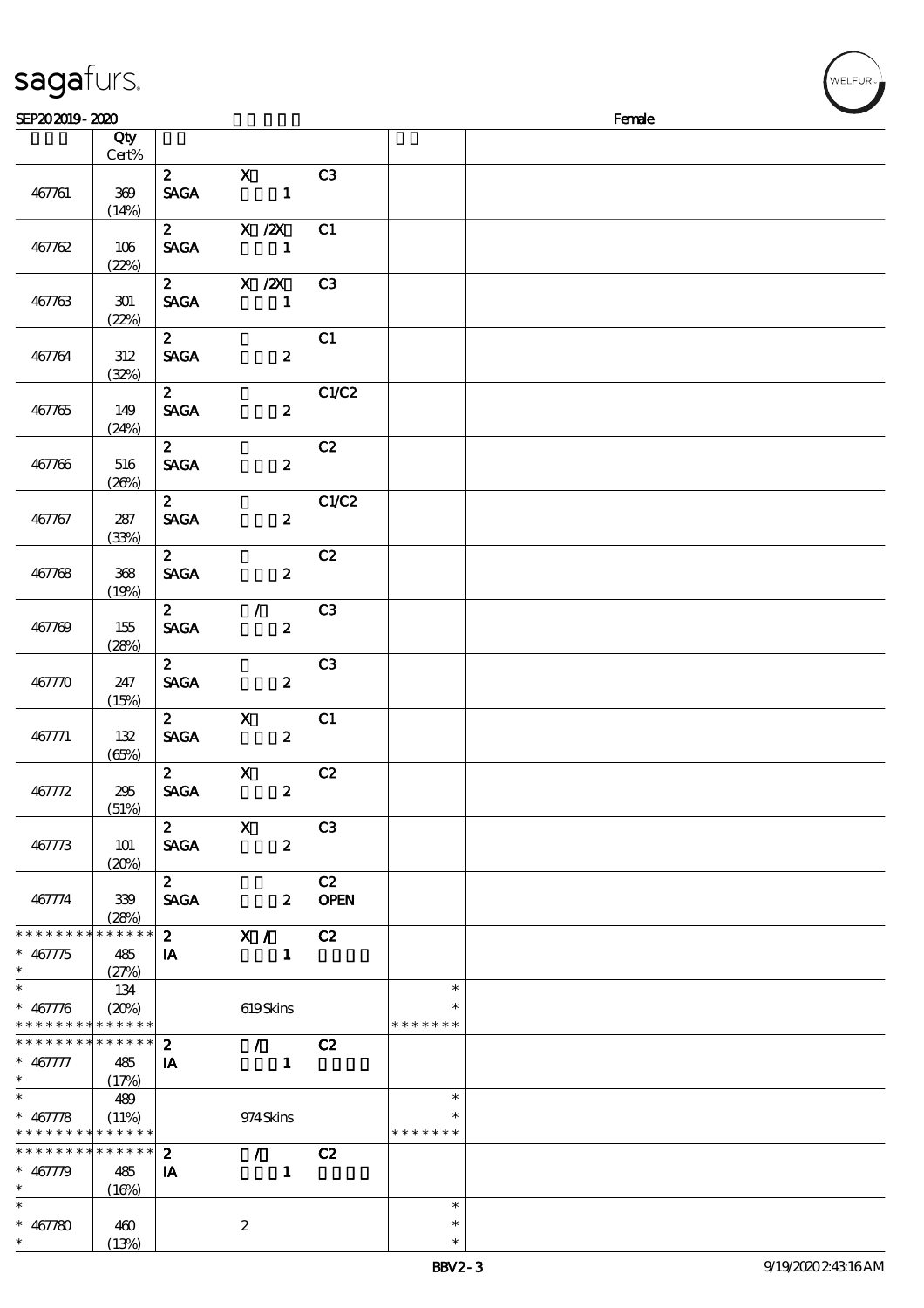| SEP202019-2020                           |                 |                  |                  |                |               | Female |  |
|------------------------------------------|-----------------|------------------|------------------|----------------|---------------|--------|--|
|                                          | Qty<br>Cert%    |                  |                  |                |               |        |  |
| $*$                                      |                 | $\boldsymbol{z}$ | $\mathcal{F}$    | C2             | $\ast$        |        |  |
| $* 467781$                               | 460             | IA               | $\mathbf{1}$     |                | $\ast$        |        |  |
| $\ast$                                   | (16%)           |                  |                  |                | $\ast$        |        |  |
| $\overline{\ast}$                        |                 |                  |                  |                | $\ast$        |        |  |
| $* 467782$                               | 460             |                  | $\bf{4}$         |                | $\ast$        |        |  |
| $\ast$                                   | (12%)           |                  |                  |                | $\ast$        |        |  |
| $\ast$                                   |                 |                  |                  |                | $\ast$        |        |  |
| $* 467783$                               | 460             |                  | $\mathbf 5$      |                | $\ast$        |        |  |
| $\ast$                                   | (15%)           |                  |                  |                | $\ast$        |        |  |
| $\overline{\ast}$                        | 244             |                  |                  |                | $\ast$        |        |  |
| $* 467784$                               | (15%)           |                  | 2569Skins        |                |               |        |  |
| * * * * * * * * <mark>* * * * * *</mark> |                 |                  |                  |                | * * * * * * * |        |  |
| * * * * * * * *                          | $* * * * * * *$ | $\mathbf{2}$     | X / ZX           | C2             |               |        |  |
| $* 467785$                               | 485             | IA               | $\mathbf{1}$     |                |               |        |  |
| $\ast$                                   | (23%)           |                  |                  |                |               |        |  |
| $\overline{\ast}$                        | 84              |                  |                  |                | $\ast$        |        |  |
| $* 467786$                               | (11%)           |                  | 569Skins         |                | ∗             |        |  |
| * * * * * * * *                          | $***$ * * * *   |                  |                  |                | * * * * * * * |        |  |
|                                          |                 | $\boldsymbol{z}$ | $\mathcal{F}$    | C2             |               |        |  |
| 467787                                   | 153             | IA               | $\boldsymbol{z}$ |                |               |        |  |
|                                          | (28%)           |                  |                  |                |               |        |  |
|                                          |                 | $\mathbf{2}$     | $X$ / $ZX$       | C2             |               |        |  |
|                                          | 123             |                  | $\boldsymbol{z}$ |                |               |        |  |
| 467788                                   |                 | IA               |                  |                |               |        |  |
|                                          | (54%)           | $\mathbf{2}$     | $X$ $X$          | C1/C2          |               |        |  |
|                                          |                 |                  | $\mathbf{1}$     |                |               |        |  |
| 467789                                   | 165             | <b>SROY</b>      |                  |                |               |        |  |
|                                          | (27%)           | $\mathbf{z}$     | X /              | C1/C2          |               |        |  |
|                                          |                 |                  |                  |                |               |        |  |
| 467790                                   | 320             | <b>SROY</b>      | $\sim$ 1         |                |               |        |  |
|                                          | (27%)           | $\mathbf{z}$     | X /              | C2             |               |        |  |
|                                          |                 |                  |                  |                |               |        |  |
| 467791                                   | 179             | <b>SROY</b>      | $\blacksquare$   |                |               |        |  |
|                                          | (56%)           | $\mathbf{z}$     | X /              | C <sub>3</sub> |               |        |  |
|                                          |                 | <b>SROY</b>      |                  |                |               |        |  |
| 467792                                   | 137             |                  | $\mathbf{1}$     |                |               |        |  |
|                                          | (29%)           | $\boldsymbol{z}$ |                  | C1             |               |        |  |
| 467793                                   | 10B             | <b>SROY</b>      | $\mathbf{1}$     |                |               |        |  |
|                                          |                 |                  |                  |                |               |        |  |
|                                          | (20%)           | $\mathbf{z}$     |                  | C1/C2          |               |        |  |
|                                          | 253             | <b>SROY</b>      | $\mathbf{1}$     |                |               |        |  |
| 467794                                   | (49%)           |                  |                  |                |               |        |  |
|                                          |                 | $\mathbf{z}$     |                  | C2             |               |        |  |
| 467795                                   | 222             | <b>SROY</b>      | $\mathbf{1}$     |                |               |        |  |
|                                          | (27%)           |                  |                  |                |               |        |  |
|                                          |                 | $\mathbf{2}$     |                  | C1             |               |        |  |
|                                          | 126             | <b>SROY</b>      | $\mathbf{1}$     |                |               |        |  |
| 467796                                   | (63%)           |                  |                  |                |               |        |  |
|                                          |                 | $\mathbf{2}$     |                  | C1/C2          |               |        |  |
| 467797                                   | 158             | <b>SROY</b>      | $\mathbf{1}$     |                |               |        |  |
|                                          | (44%)           |                  |                  |                |               |        |  |
|                                          |                 | $\mathbf{z}$     |                  | C2             |               |        |  |
| 467798                                   | 325             | <b>SROY</b>      | $\mathbf{1}$     |                |               |        |  |
|                                          | (28%)           |                  |                  |                |               |        |  |
|                                          |                 | $\mathbf{z}$     |                  | C <sub>3</sub> |               |        |  |
| 467799                                   | 94              | <b>SROY</b>      | $\mathbf{1}$     |                |               |        |  |
|                                          |                 |                  |                  |                |               |        |  |
|                                          | (36%)           | $\mathbf{z}$     |                  | C1             |               |        |  |
| 467800                                   | $107$           | <b>SROY</b>      | $\mathbf{1}$     |                |               |        |  |
|                                          |                 |                  |                  |                |               |        |  |

sagafurs.

(42%)

,<br>WELFUR⊶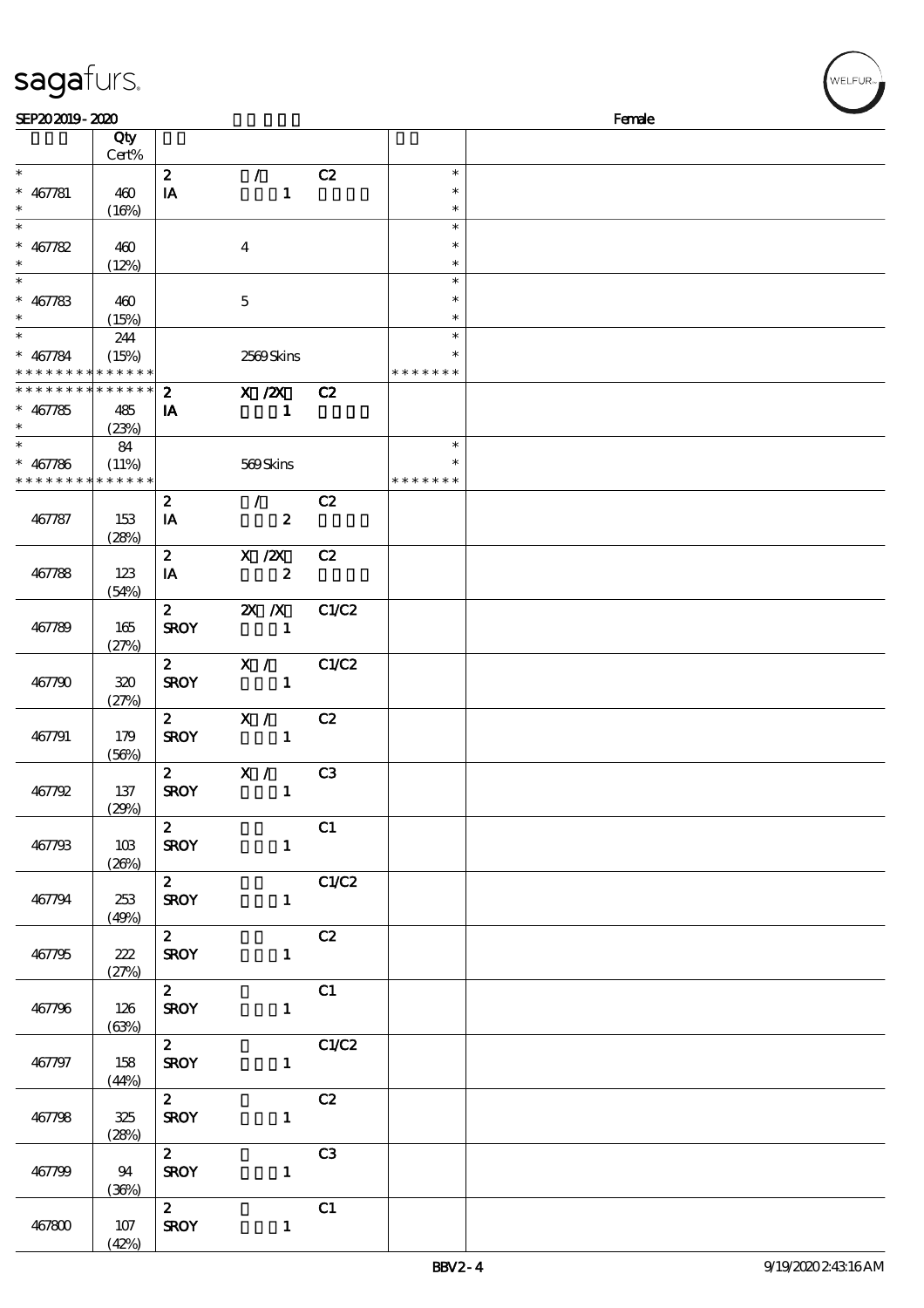| sagafurs.                               |              |              |                                                 |       |        |  |  | WELFUR <sub>™</sub> |  |
|-----------------------------------------|--------------|--------------|-------------------------------------------------|-------|--------|--|--|---------------------|--|
| SEP202019-2020                          |              |              |                                                 |       | Female |  |  |                     |  |
| $\mathcal{L}^{\text{max}}_{\text{max}}$ | Qty<br>Cert% |              |                                                 |       |        |  |  |                     |  |
|                                         |              | $\mathbf{2}$ |                                                 | C1/C2 |        |  |  |                     |  |
| 467801                                  | 205<br>(32%) | <b>SROY</b>  | $\mathbf{1}$                                    |       |        |  |  |                     |  |
|                                         |              | $2^{-}$      |                                                 | C2    |        |  |  |                     |  |
| 467802                                  | 351          | <b>SROY</b>  | $\mathbf{1}$                                    |       |        |  |  |                     |  |
|                                         | (18%)        | $2^{\sim}$   |                                                 |       |        |  |  |                     |  |
| 467803                                  | 215          | <b>SROY</b>  | $\mathcal{F}$ and $\mathcal{F}$<br>$\mathbf{1}$ | C3    |        |  |  |                     |  |
|                                         | (24%)        |              |                                                 |       |        |  |  |                     |  |
|                                         |              | $2^{\sim}$   |                                                 | C3    |        |  |  |                     |  |
| 467804                                  | 156          | <b>SROY</b>  | $\mathbf{1}$                                    |       |        |  |  |                     |  |
|                                         | (21%)        |              |                                                 |       |        |  |  |                     |  |
|                                         |              |              | 2 $X$ $C1/C2$                                   |       |        |  |  |                     |  |
| 467805                                  | 292          | <b>SROY</b>  |                                                 |       |        |  |  |                     |  |
|                                         | (23%)        |              |                                                 |       |        |  |  |                     |  |
| 467806                                  | 230          | <b>SROY</b>  | 2 $X / 2X$ C1/C2<br>$\overline{\phantom{a}}$ 1  |       |        |  |  |                     |  |
|                                         | (41%)        |              |                                                 |       |        |  |  |                     |  |
|                                         |              |              | 2 X /2X C3                                      |       |        |  |  |                     |  |
| 467807                                  | 100          | <b>SROY</b>  | $\sim$ 1                                        |       |        |  |  |                     |  |
|                                         | (41%)        |              |                                                 |       |        |  |  |                     |  |
|                                         |              | $\mathbf{2}$ | $\sqrt{C1/C2}$                                  |       |        |  |  |                     |  |
| 467808                                  | 96<br>(30%)  | <b>SROY</b>  | $\boldsymbol{z}$                                |       |        |  |  |                     |  |
|                                         |              | $\mathbf{2}$ |                                                 | C1/C2 |        |  |  |                     |  |
| 467809                                  | 241          | <b>SROY</b>  | $\boldsymbol{z}$                                |       |        |  |  |                     |  |
|                                         | (42%)        |              |                                                 |       |        |  |  |                     |  |
|                                         |              | $\mathbf{2}$ | $\mathbf X$                                     | C1/C2 |        |  |  |                     |  |
| 467810                                  | 116          | <b>SROY</b>  | $\overline{\mathbf{z}}$                         |       |        |  |  |                     |  |
|                                         | (43%)        |              |                                                 |       |        |  |  |                     |  |
| 467811                                  | 160          | <b>SROY</b>  | 2 X /2X C1/C2<br>$\boldsymbol{2}$               |       |        |  |  |                     |  |
|                                         | (72%)        |              |                                                 |       |        |  |  |                     |  |

 $\sqrt{2}$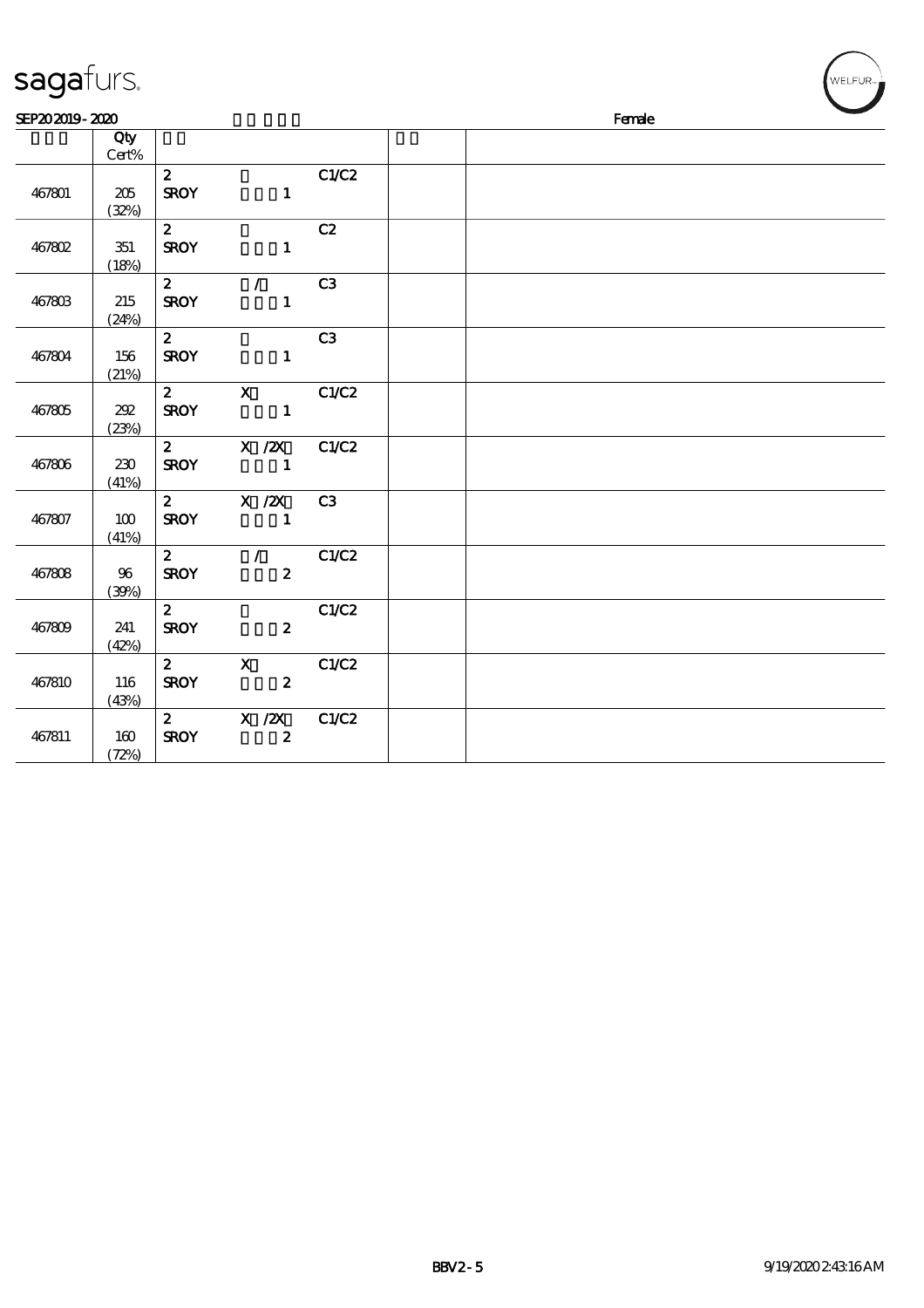| sagafurs.                                  |             |                             |                             |                               |                |                  | WELFUR <sub>™</sub> |
|--------------------------------------------|-------------|-----------------------------|-----------------------------|-------------------------------|----------------|------------------|---------------------|
| SEP202019-2020                             |             |                             |                             |                               |                |                  | Female              |
|                                            | Qty         |                             |                             |                               |                |                  |                     |
|                                            | Cert%       |                             |                             |                               |                |                  |                     |
|                                            |             | $\boldsymbol{\mathfrak{D}}$ |                             | C2                            |                |                  |                     |
| 467841                                     | 228         | (SI)                        | $\mathbf{1}$                | $\overline{\mathbf{1}}$       |                |                  |                     |
|                                            | (5%)        |                             |                             |                               |                |                  |                     |
|                                            |             | $\boldsymbol{\mathfrak{D}}$ | $\mathcal{L}$               | C2                            |                |                  |                     |
| 467842                                     | 157         | $\boldsymbol{\mathrm{(S)}}$ | $\mathbf{1}$                | $\overline{\phantom{a}}$      |                |                  |                     |
|                                            | (4%)        |                             |                             |                               |                |                  |                     |
|                                            |             | $\pmb{\mathfrak{D}}$        | X / ZX                      | C2                            |                |                  |                     |
| 467843                                     | 294         | $\boldsymbol{\mathrm{(S)}}$ | $\mathbf{1}$                | $\overline{\mathbf{1}}$       |                |                  |                     |
|                                            | (4%)        | $\boldsymbol{\mathfrak{D}}$ |                             | C2                            |                |                  |                     |
| 467844                                     | 96          | $\boldsymbol{\mathrm{(S)}}$ | $\boldsymbol{z}$            | $\blacksquare$                |                |                  |                     |
|                                            | (3%)        |                             |                             |                               |                |                  |                     |
|                                            |             | $\boldsymbol{\mathfrak{D}}$ |                             | C2                            |                |                  |                     |
| 467845                                     | 134         | (SI)                        | $\mathbf{1}$                | $\overline{\mathbf{c}}$       |                |                  |                     |
|                                            | (1%)        |                             |                             |                               |                |                  |                     |
|                                            |             | $\pmb{\mathfrak{D}}$        | $\mathcal{L}$               | C2                            |                |                  |                     |
| 467846                                     | 128         | $\pmb{\text{(S)}}$          | $\mathbf{1}$                | $\overline{\mathbf{2}}$       |                |                  |                     |
|                                            | (10%)       |                             |                             |                               |                |                  |                     |
|                                            |             | $\boldsymbol{\mathfrak{D}}$ | X / ZX                      | C2                            |                |                  |                     |
| 467847                                     | 161         | (S)                         | $\mathbf{1}$                | $\overline{\mathbf{2}}$       |                |                  |                     |
|                                            | (3%)        |                             |                             |                               |                |                  |                     |
|                                            |             | $\boldsymbol{\mathfrak{D}}$ | $\boldsymbol{z}$            | C2<br>$\overline{\mathbf{2}}$ |                |                  |                     |
| 467848                                     | 81<br>(2%)  | $\boldsymbol{S}$            |                             |                               |                |                  |                     |
| * * * * * * * * * * * * * *                |             | $\boldsymbol{\mathbf{z}}$   | $\mathcal{T}=\mathcal{I}$   | C2                            |                |                  |                     |
| $* 467849$                                 | 465         | $\mathbf{C}$                | $\mathbf{1}$                | $\overline{\phantom{a}}$      |                |                  |                     |
|                                            | (9%)        |                             |                             |                               |                |                  |                     |
| $\ast$                                     | 270         |                             |                             |                               |                | $\ast$           |                     |
| $* 467850$                                 | (11%)       |                             | 735Skins                    |                               |                | $\ast$           |                     |
| * * * * * * * * <mark>* * * * * *</mark>   |             |                             |                             |                               |                | * * * * * * *    |                     |
| * * * * * * * * <mark>* * * * * * *</mark> |             | $\boldsymbol{\mathbf{z}}$   | $\mathcal{T}^{\mathcal{A}}$ | C2                            |                |                  |                     |
| $* 467851$<br>$*$                          | 445         | $\pmb{\in}$                 | $\mathbf{1}$                |                               | $\mathbf{1}$   |                  |                     |
| $\ast$                                     | (18%)       |                             |                             |                               |                | $\ast$           |                     |
| $* 467852$                                 | 420         |                             | $\boldsymbol{2}$            |                               |                | $\ast$           |                     |
|                                            | (10%)       |                             |                             |                               |                | $\ast$           |                     |
| $\ast$                                     |             |                             |                             |                               |                | $\ast$           |                     |
| $* 467853$                                 | 420         |                             | $\ensuremath{\mathbf{3}}$   |                               |                | *                |                     |
| $\ast$                                     | (14%)       |                             |                             |                               |                | $\ast$           |                     |
| $\ast$                                     | 169         |                             |                             |                               |                | $\ast$           |                     |
| $* 467854$                                 | (13%)       |                             | 1454 Skins                  |                               |                |                  |                     |
| * * * * * * * * * * * * * *                |             |                             |                             |                               |                | * * * * * * *    |                     |
| * * * * * * * * <mark>* * * * * *</mark>   |             | $\boldsymbol{\mathfrak{D}}$ | $X$ / $ZX$                  | C2                            |                |                  |                     |
| $* 467855$                                 | 465         | (S)                         | $\mathbf{1}$                |                               | $\blacksquare$ |                  |                     |
| $\overline{\ast}$                          | (7%)<br>445 |                             |                             |                               |                | $\ast$           |                     |
| $* 467856$                                 | (8%)        |                             | 910Skins                    |                               |                |                  |                     |
| * * * * * * * * <mark>* * * * * *</mark>   |             |                             |                             |                               |                | * * * * * * *    |                     |
| * * * * * * * * <mark>* * * * * *</mark>   |             | $\boldsymbol{\mathfrak{D}}$ | X / ZX                      | C2                            |                |                  |                     |
| $* 467857$                                 | 445         | $\boldsymbol{\mathrm{(S)}}$ | $\mathbf{1}$                |                               | $\mathbf{1}$   |                  |                     |
| $\ast$                                     | (8%)        |                             |                             |                               |                |                  |                     |
| $\ast$                                     |             |                             |                             |                               |                | $\ast$           |                     |
| $* 467858$                                 | 420         |                             | $\boldsymbol{2}$            |                               |                | $\ast$           |                     |
| $\ast$                                     | (8%)        |                             |                             |                               |                | $\ast$           |                     |
| $\ast$                                     |             |                             |                             |                               |                | $\ast$           |                     |
| $* 467859$<br>$\ast$                       | 420         |                             | $\,3$                       |                               |                | $\ast$<br>$\ast$ |                     |
| $\ast$                                     | (9%)        |                             |                             |                               |                | $\ast$           |                     |
| $* 467800$                                 | 420         |                             | $\bf{4}$                    |                               |                | $\ast$           |                     |
| $\ast$                                     | (7%)        |                             |                             |                               |                | $\ast$           |                     |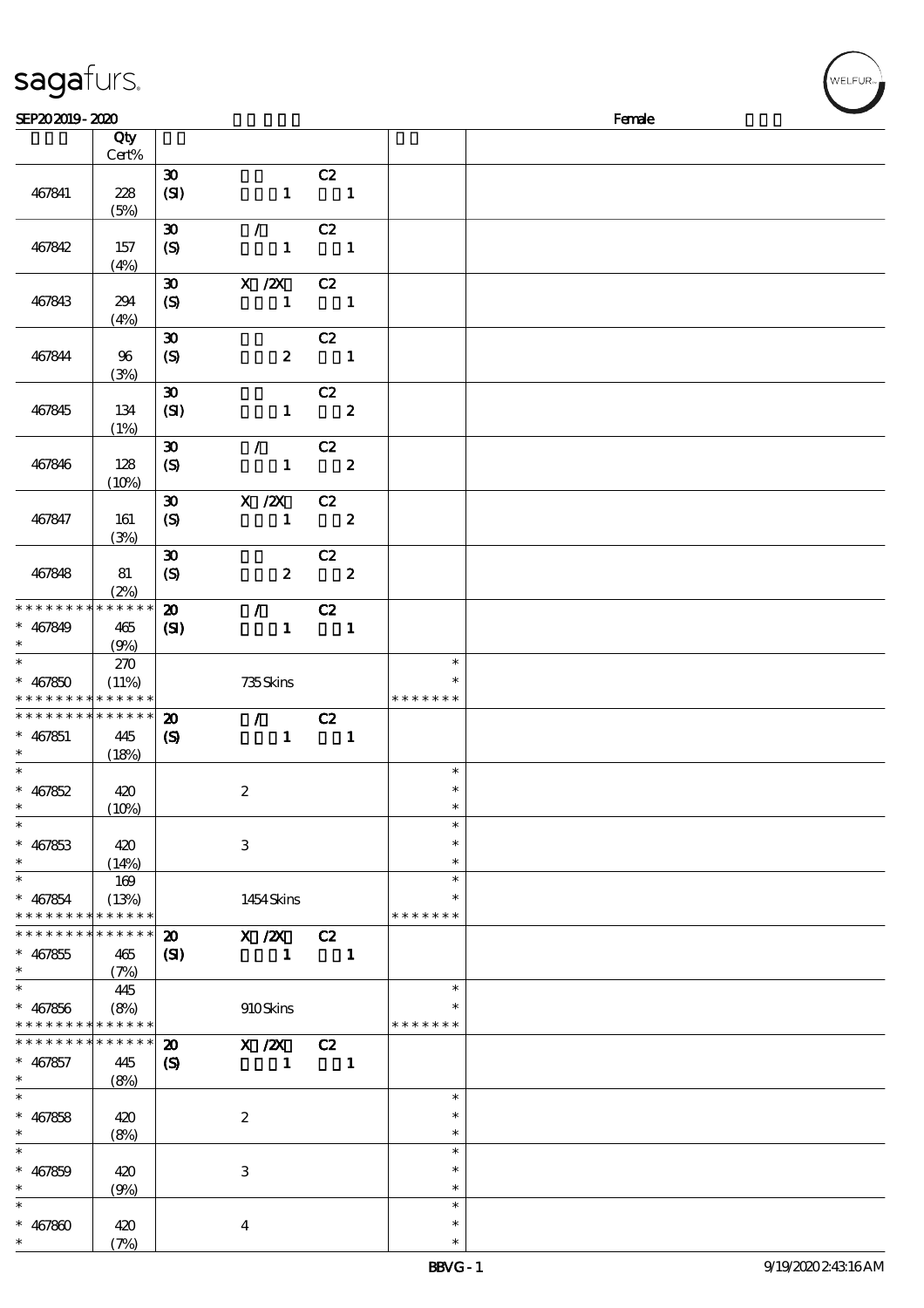| sagafurs. |
|-----------|
|           |

| SEP202019-2020                             |                       |                             |                                                                            |                            |                  |               | Female |
|--------------------------------------------|-----------------------|-----------------------------|----------------------------------------------------------------------------|----------------------------|------------------|---------------|--------|
|                                            | Qty                   |                             |                                                                            |                            |                  |               |        |
|                                            | Cert%                 |                             |                                                                            |                            |                  |               |        |
| $\ast$                                     | 183                   | $\boldsymbol{\mathfrak{D}}$ | $X$ / $ZX$                                                                 | C2                         |                  | $\ast$        |        |
| $* 467861$                                 | (9%)                  | (S)                         | $\mathbf{1}$                                                               |                            | $\blacksquare$   | $\ast$        |        |
| * * * * * * * * <mark>* * * * * *</mark>   |                       |                             |                                                                            |                            |                  | * * * * * * * |        |
|                                            |                       |                             | $\mathcal{T}$                                                              | C2                         |                  |               |        |
|                                            |                       | $\boldsymbol{\mathfrak{D}}$ |                                                                            |                            |                  |               |        |
| 467862                                     | 308                   | (S)                         | $\boldsymbol{z}$                                                           | $\blacksquare$             |                  |               |        |
|                                            | (17%)                 |                             |                                                                            |                            |                  |               |        |
| * * * * * * * *                            | * * * * * *           | $\boldsymbol{\mathbf{z}}$   | X / ZX                                                                     | C2                         |                  |               |        |
| $* 467863$                                 | 445                   | $\boldsymbol{\mathcal{S}}$  | $\boldsymbol{z}$                                                           | $\blacksquare$             |                  |               |        |
| $\ast$                                     | (15%)                 |                             |                                                                            |                            |                  |               |        |
| $\ast$                                     | 446                   |                             |                                                                            |                            |                  | $\ast$        |        |
| $* 467864$                                 | (17%)                 |                             | 891 Skins                                                                  |                            |                  | $\ast$        |        |
| * * * * * * * * * * * * * *                |                       |                             |                                                                            |                            |                  | * * * * * * * |        |
|                                            |                       | $\boldsymbol{\mathfrak{D}}$ | $\mathcal{L}$                                                              | C2                         |                  |               |        |
|                                            |                       |                             |                                                                            |                            |                  |               |        |
| 467865                                     | 404                   | (SI)                        | $\mathbf{1}$                                                               |                            | $\boldsymbol{z}$ |               |        |
|                                            | (12%)                 |                             |                                                                            |                            |                  |               |        |
| * * * * * * * * * * * * * *                |                       | $\boldsymbol{\mathfrak{D}}$ | $\mathcal{L}$                                                              | C2                         |                  |               |        |
| $* 467866$                                 | 445                   | $\boldsymbol{\mathsf{(S)}}$ | $\mathbf{1}$                                                               |                            | $\boldsymbol{z}$ |               |        |
| $\ast$                                     | (16%)                 |                             |                                                                            |                            |                  |               |        |
| $\ast$                                     | 231                   |                             |                                                                            |                            |                  | $\ast$        |        |
| $* 467867$                                 | (16%)                 |                             | 676Skins                                                                   |                            |                  | $\ast$        |        |
| * * * * * * * * <mark>* * * * * *</mark>   |                       |                             |                                                                            |                            |                  | * * * * * * * |        |
| * * * * * * * * * * * * * *                |                       | $\boldsymbol{\mathbf{z}}$   | $X$ / $ZX$                                                                 | C2                         |                  |               |        |
| $* 467868$                                 | 465                   | $\mathbf{S}$                | $\mathbf{1}$                                                               | $\overline{\mathbf{2}}$    |                  |               |        |
| $\ast$                                     |                       |                             |                                                                            |                            |                  |               |        |
| $\ast$                                     | (9%)                  |                             |                                                                            |                            |                  | $\ast$        |        |
|                                            | 414                   |                             |                                                                            |                            |                  |               |        |
| $* 467809$                                 | (8%)                  |                             | 879Skins                                                                   |                            |                  |               |        |
| * * * * * * * * * * * * * *                |                       |                             |                                                                            |                            |                  | * * * * * * * |        |
| * * * * * * * * <mark>* * * * * *</mark> * |                       | $\boldsymbol{\mathfrak{D}}$ | $X$ / $ZX$                                                                 | C2                         |                  |               |        |
| $* 467870$                                 | 445                   | $\boldsymbol{\mathrm{(S)}}$ | $\mathbf{1}$                                                               |                            | $\boldsymbol{2}$ |               |        |
|                                            | (10%)                 |                             |                                                                            |                            |                  |               |        |
| $\ast$                                     |                       |                             |                                                                            |                            |                  | $\ast$        |        |
| $* 467871$                                 | 420                   |                             | $\boldsymbol{z}$                                                           |                            |                  | $\ast$        |        |
|                                            | (8%)                  |                             |                                                                            |                            |                  | $\ast$        |        |
| $\ast$                                     | $\boldsymbol{\omega}$ |                             |                                                                            |                            |                  | $\ast$        |        |
| $* 467872$                                 | (2%)                  |                             | 934 Skins                                                                  |                            |                  | $\ast$        |        |
| * * * * * * * * * * * * * *                |                       |                             |                                                                            |                            |                  | * * * * * * * |        |
|                                            |                       |                             |                                                                            |                            |                  |               |        |
|                                            |                       | $\boldsymbol{\mathfrak{D}}$ | $\mathcal{L}$                                                              | C2                         |                  |               |        |
| 467873                                     | 171                   | (S)                         | $\overline{\mathbf{z}}$                                                    | $\overline{\mathbf{2}}$    |                  |               |        |
|                                            | (19%)                 |                             |                                                                            |                            |                  |               |        |
| * * * * * * * * * * * * * *                |                       | $\boldsymbol{\mathbf{z}}$   | $X / ZX$ $C2$                                                              |                            |                  |               |        |
| $* 467874$                                 | 445                   | $\boldsymbol{\mathcal{S}}$  | $\mathbf{2}$                                                               | $\overline{\mathbf{2}}$    |                  |               |        |
| $\ast$                                     | (15%)                 |                             |                                                                            |                            |                  |               |        |
| $\ast$                                     | 379                   |                             |                                                                            |                            |                  | $\ast$        |        |
| $* 467875$                                 | (13%)                 |                             | 824Skins                                                                   |                            |                  |               |        |
| * * * * * * * * * * * * * *                |                       |                             |                                                                            |                            |                  | * * * * * * * |        |
|                                            |                       | 30 <sup>2</sup>             |                                                                            | C2                         |                  |               |        |
| 467876                                     | 336                   | (SI)                        |                                                                            | $1 \quad 3$                |                  |               |        |
|                                            |                       |                             |                                                                            |                            |                  |               |        |
|                                            | (9%)                  |                             |                                                                            |                            |                  |               |        |
|                                            |                       | 30 <sup>20</sup>            |                                                                            | C2                         |                  |               |        |
| 467877                                     | 330                   | (S)                         |                                                                            | $1 \qquad \qquad$          | $\mathbf{3}$     |               |        |
|                                            | (15%)                 |                             |                                                                            |                            |                  |               |        |
|                                            |                       | 30 <sup>20</sup>            |                                                                            | C2                         |                  |               |        |
| 467878                                     | 204                   | (S)                         | $\overline{\mathbf{z}}$                                                    | $\overline{\phantom{a}}$ 3 |                  |               |        |
|                                            | (18%)                 |                             |                                                                            |                            |                  |               |        |
|                                            |                       | $\mathbf{O}$                | X / C2                                                                     |                            |                  |               |        |
| 467879                                     | 364                   | (SI)                        | $\sim$ $\sim$ $\sim$ $\sim$ $\sim$                                         | $\blacksquare$             |                  |               |        |
|                                            | (19%)                 |                             |                                                                            |                            |                  |               |        |
| * * * * * * *                              | * * * * * *           |                             | $\overline{\textbf{0}}$ $\overline{\textbf{X}}$ / $\overline{\textbf{C2}}$ |                            |                  |               |        |
| $* 467880$                                 | 425                   |                             | $\mathbf{1}$                                                               | $\blacksquare$             |                  |               |        |
| $\ast$                                     | (23%)                 | $\mathbf{S}$                |                                                                            |                            |                  |               |        |
|                                            |                       |                             |                                                                            |                            |                  |               |        |

ELFUR<sub>1</sub>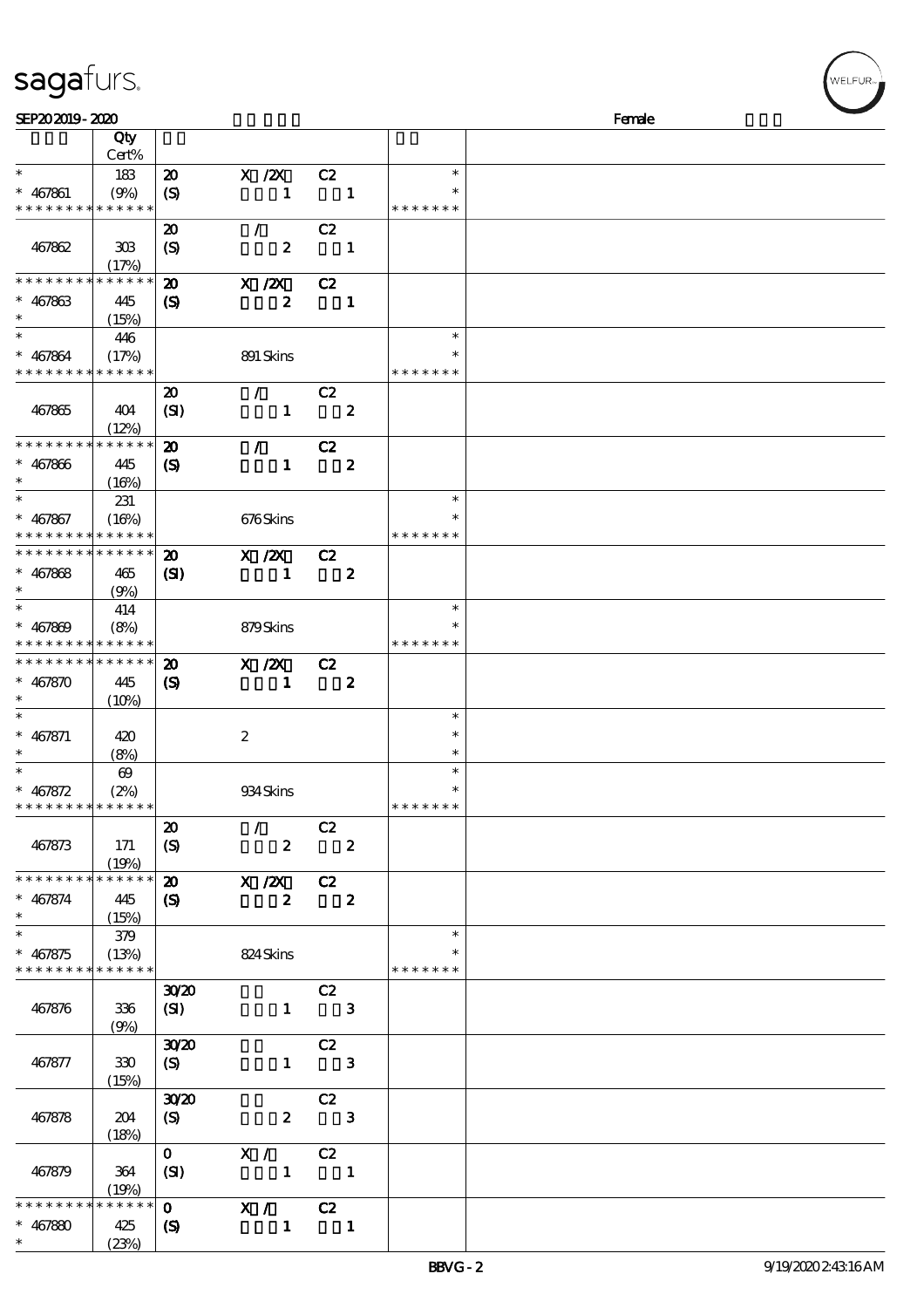| SEP202019-2020                 |                            |                             |                     |                          |              |               | Female |
|--------------------------------|----------------------------|-----------------------------|---------------------|--------------------------|--------------|---------------|--------|
|                                | Qty                        |                             |                     |                          |              |               |        |
|                                | Cert%                      |                             |                     |                          |              |               |        |
| $\ast$                         | $5\!5$                     | $\mathbf O$                 | X /                 | C2                       |              | $\ast$        |        |
| $* 467881$                     | (36%)                      | (S)                         | $\mathbf{1}$        | $\overline{\phantom{a}}$ |              | $\ast$        |        |
| * * * * * * * *                | * * * * * *                |                             |                     |                          |              | * * * * * * * |        |
| * * * * * * * * <mark>*</mark> | $* * * * * * *$            | $\mathbf 0$                 | $\mathcal{T}$       | C2                       |              |               |        |
| $* 467882$                     | 465                        | (SI)                        | $\mathbf{1}$        | $\blacksquare$           |              |               |        |
| $\ast$                         |                            |                             |                     |                          |              |               |        |
| $\overline{\ast}$              | (11%)                      |                             |                     |                          |              |               |        |
|                                |                            |                             |                     |                          |              | $\ast$        |        |
| $* 467883$                     | 440                        |                             | $\boldsymbol{2}$    |                          |              | $\ast$        |        |
| $\ast$                         | (17%)                      |                             |                     |                          |              | $\ast$        |        |
| $\overline{\ast}$              |                            |                             |                     |                          |              | $\ast$        |        |
| $* 467884$                     | 440                        |                             | $\,3$               |                          |              | $\ast$        |        |
| $\ast$                         | (15%)                      |                             |                     |                          |              | $\ast$        |        |
| $\overline{\ast}$              |                            |                             |                     |                          |              | $\ast$        |        |
| $* 467885$                     | 440                        |                             | $\boldsymbol{4}$    |                          |              | $\ast$        |        |
| $\ast$                         |                            |                             |                     |                          |              | $\ast$        |        |
| $*$                            | (18%)                      |                             |                     |                          |              | $\ast$        |        |
|                                | $330\,$                    |                             |                     |                          |              |               |        |
| $* 467886$                     | (10%)                      |                             | 2115Skins           |                          |              | $\ast$        |        |
| * * * * * * * *                | * * * * * *                |                             |                     |                          |              | * * * * * * * |        |
| * * * * * * * *                | * * * * * *                | $\mathbf{o}$                | $\mathcal{L}$       | C2                       |              |               |        |
| $* 467887$                     | 445                        | $\boldsymbol{S}$            | $\mathbf{1}$        |                          | $\mathbf{1}$ |               |        |
| $\ast$                         | (14%)                      |                             |                     |                          |              |               |        |
| $\ast$                         |                            |                             |                     |                          |              | $\ast$        |        |
| $* 467888$                     | 420                        |                             | $\boldsymbol{2}$    |                          |              | $\ast$        |        |
| $\ast$                         | (20%)                      |                             |                     |                          |              | $\ast$        |        |
| $\overline{\ast}$              |                            |                             |                     |                          |              | $\ast$        |        |
|                                |                            |                             |                     |                          |              | $\ast$        |        |
| $* 467889$                     | 420                        |                             | $\,3\,$             |                          |              |               |        |
| $\ast$                         | (25%)                      |                             |                     |                          |              | $\ast$        |        |
| $\ast$                         |                            |                             |                     |                          |              | $\ast$        |        |
| $* 467800$                     | 420                        |                             | $\boldsymbol{4}$    |                          |              | $\ast$        |        |
| $\ast$                         | (20%)                      |                             |                     |                          |              | $\ast$        |        |
| $\ast$                         |                            |                             |                     |                          |              | $\ast$        |        |
| $* 467891$                     | 420                        |                             | $\mathbf 5$         |                          |              | $\ast$        |        |
| $\ast$                         | (13%)                      |                             |                     |                          |              | $\ast$        |        |
| $\ast$                         |                            |                             |                     |                          |              | $\ast$        |        |
| $* 467892$                     | 420                        |                             | $\bf 6$             |                          |              | $\ast$        |        |
| $\ast$                         |                            |                             |                     |                          |              | $\ast$        |        |
|                                | (14%)                      |                             |                     |                          |              |               |        |
| $\ast$                         |                            |                             |                     |                          |              | $\ast$        |        |
| $* 46780B$                     | 420                        |                             | $\boldsymbol{\tau}$ |                          |              | $\ast$        |        |
| $\ast$                         | (16%)                      |                             |                     |                          |              | $\ast$        |        |
| $\ast$                         |                            |                             |                     |                          |              | $\ast$        |        |
| $* 467894$                     | 420                        |                             | 8                   |                          |              | $\ast$        |        |
| $\ast$                         | (12%)                      |                             |                     |                          |              | $\ast$        |        |
| $\ast$                         | 291                        |                             |                     |                          |              | $\ast$        |        |
| $* 467895$                     | (30%)                      |                             | 3676Skins           |                          |              | *             |        |
| * * * * * * * *                | * * * * * *                |                             |                     |                          |              | * * * * * * * |        |
| * * * * * * * *                | * * * * * *                |                             |                     |                          |              |               |        |
|                                |                            | $\mathbf{O}$                | $X$ / $ZX$          | C2                       |              |               |        |
| $* 467896$                     | 465                        | (S)                         | $\mathbf{1}$        | $\blacksquare$           |              |               |        |
| $\ast$                         | (14%)                      |                             |                     |                          |              |               |        |
| $\ast$                         |                            |                             |                     |                          |              | $\ast$        |        |
| $* 467897$                     | 440                        |                             | $\boldsymbol{z}$    |                          |              | $\ast$        |        |
| $\ast$                         | (22%)                      |                             |                     |                          |              | $\ast$        |        |
| $\overline{\ast}$              |                            |                             |                     |                          |              | $\ast$        |        |
| $* 467808$                     | 440                        |                             | $\,3\,$             |                          |              | $\ast$        |        |
| $\ast$                         | (14%)                      |                             |                     |                          |              | $\ast$        |        |
| $\ast$                         | 139                        |                             |                     |                          |              | $\ast$        |        |
|                                |                            |                             |                     |                          |              | $\ast$        |        |
| $* 467809$                     | (10%)                      |                             | 1484Skins           |                          |              |               |        |
| * * * * * * * *                | $\ast\ast\ast\ast\ast\ast$ |                             |                     |                          |              | * * * * * * * |        |
| * * * * * * * *                | $\ast\ast\ast\ast\ast\ast$ | $\mathbf 0$                 | $X$ / $ZX$          | C2                       |              |               |        |
| $* 467900$                     | 445                        | $\boldsymbol{\mathrm{(S)}}$ | $\mathbf{1}$        |                          | $\mathbf{1}$ |               |        |

\*\*

 $(16%)$ 

sagafurs.

WELFUR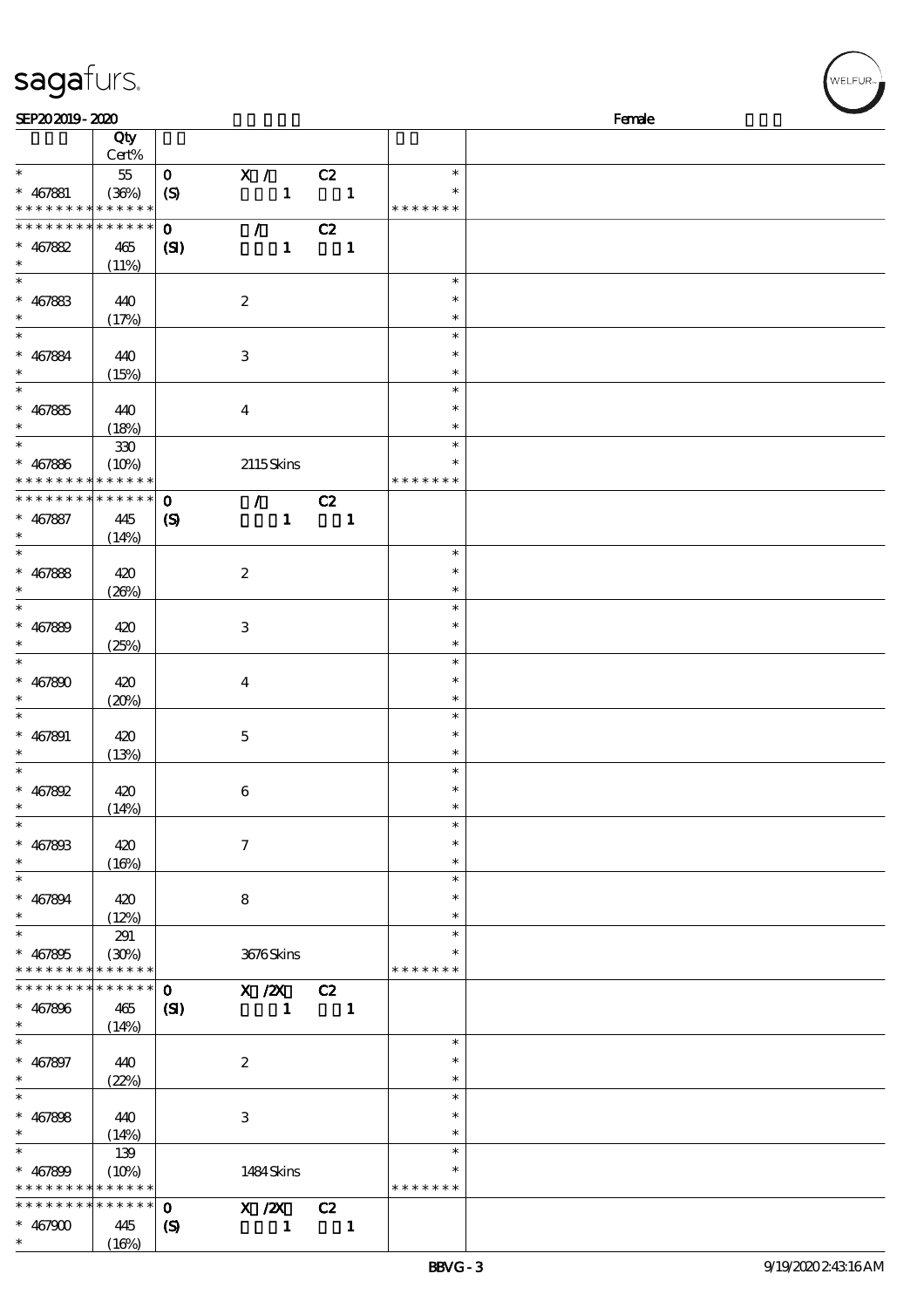| SEP202019-2020                |                      |                            |                  |                  |                |                |                  | Female |  |
|-------------------------------|----------------------|----------------------------|------------------|------------------|----------------|----------------|------------------|--------|--|
|                               | Qty                  |                            |                  |                  |                |                |                  |        |  |
|                               | Cert%                |                            |                  |                  |                |                |                  |        |  |
| $\ast$                        |                      | $\mathbf O$                |                  | X / ZX           | C2             |                | $\ast$           |        |  |
| $* 467901$                    | 420                  | $\boldsymbol{S}$           |                  | $\mathbf{1}$     | $\blacksquare$ |                | $\ast$           |        |  |
| $\ast$                        | (8%)                 |                            |                  |                  |                |                | $\ast$           |        |  |
| $\ast$                        |                      |                            |                  |                  |                |                | $\ast$           |        |  |
| * $467902$                    | 420                  |                            | $\,3$            |                  |                |                | $\ast$           |        |  |
| $\ast$                        | (10%)                |                            |                  |                  |                |                | $\ast$           |        |  |
| $\ast$                        |                      |                            |                  |                  |                |                | $\ast$           |        |  |
| $* 46790B$                    | 420                  |                            | $\boldsymbol{4}$ |                  |                |                | $\ast$           |        |  |
| $\ast$                        | (10%)                |                            |                  |                  |                |                | $\ast$           |        |  |
| $\overline{\ast}$             |                      |                            |                  |                  |                |                | $\ast$           |        |  |
| $* 467904$                    | 420                  |                            | $\mathbf 5$      |                  |                |                | $\ast$           |        |  |
| $\ast$                        | (16%)                |                            |                  |                  |                |                | $\ast$           |        |  |
| $\ast$                        |                      |                            |                  |                  |                |                | $\ast$           |        |  |
| $* 467905$                    | 420                  |                            | $\bf 6$          |                  |                |                | $\ast$           |        |  |
|                               | (13%)                |                            |                  |                  |                |                | $\ast$           |        |  |
| $\ast$                        | $391$                |                            |                  |                  |                |                | $\ast$           |        |  |
| $* 467906$                    | (10%)                |                            |                  | 2986Skins        |                |                | $\ast$           |        |  |
| * * * * * * * *               | * * * * * *          |                            |                  |                  |                |                | * * * * * * *    |        |  |
|                               |                      | $\mathbf{O}$               |                  | X /              | C2             |                |                  |        |  |
| 467907                        | 166                  | (S)                        |                  | $\boldsymbol{z}$ | $\blacksquare$ |                |                  |        |  |
|                               | (28%)                |                            |                  |                  |                |                |                  |        |  |
| * * * * * * * *               | * * * * * *          | $\mathbf{o}$               |                  | $\mathcal{F}$    | C2             |                |                  |        |  |
| $* 467908$                    | 445                  | $\boldsymbol{\mathcal{S}}$ |                  | $\boldsymbol{z}$ |                | $\mathbf{1}$   |                  |        |  |
| $\ast$                        | (23%)                |                            |                  |                  |                |                |                  |        |  |
| $\overline{\ast}$             |                      |                            |                  |                  |                |                | $\ast$           |        |  |
| $* 467909$                    | 420                  |                            | $\boldsymbol{2}$ |                  |                |                | $\ast$           |        |  |
| $\ast$                        | (23%)                |                            |                  |                  |                |                | $\ast$           |        |  |
| $\overline{\ast}$             |                      |                            |                  |                  |                |                | $\ast$           |        |  |
| $* 467910$                    | 420                  |                            | $\,3\,$          |                  |                |                | $\ast$           |        |  |
| $\ast$                        |                      |                            |                  |                  |                |                | $\ast$           |        |  |
| $\ast$                        | (23%)                |                            |                  |                  |                |                | $\ast$           |        |  |
|                               |                      |                            |                  |                  |                |                | $\ast$           |        |  |
| $* 467911$<br>$\ast$          | 420                  |                            | $\boldsymbol{4}$ |                  |                |                | $\ast$           |        |  |
| $\ast$                        | (22%)                |                            |                  |                  |                |                | $\ast$           |        |  |
|                               |                      |                            |                  |                  |                |                | $\ast$           |        |  |
| $* 467912$<br>$\ast$          | 420                  |                            | $\bf 5$          |                  |                |                | $\ast$           |        |  |
| $\ast$                        | (14%)                |                            |                  |                  |                |                | $\ast$           |        |  |
|                               | 289                  |                            |                  |                  |                |                | *                |        |  |
| $* 467913$<br>* * * * * * * * | (20%)<br>* * * * * * |                            |                  | 2414 Skins       |                |                | * * * * * * *    |        |  |
| * * * * * * * *               | * * * * * *          |                            |                  |                  |                |                |                  |        |  |
|                               |                      | $\mathbf{o}$               |                  | $X$ / $ZX$       | C2             |                |                  |        |  |
| $* 467914$<br>$\ast$          | 465                  | $\boldsymbol{\mathcal{S}}$ |                  | $\boldsymbol{z}$ |                | $\blacksquare$ |                  |        |  |
| $\ast$                        | (24%)                |                            |                  |                  |                |                |                  |        |  |
|                               |                      |                            |                  |                  |                |                | $\ast$<br>$\ast$ |        |  |
| $* 467915$                    | 420                  |                            | $\boldsymbol{2}$ |                  |                |                |                  |        |  |
| $\ast$<br>$\overline{\ast}$   | (20%)                |                            |                  |                  |                |                | $\ast$<br>$\ast$ |        |  |
|                               |                      |                            |                  |                  |                |                |                  |        |  |
| $* 467916$                    | 420                  |                            | $\,3\,$          |                  |                |                | $\ast$           |        |  |
| $\ast$                        | (20%)                |                            |                  |                  |                |                | $\ast$           |        |  |
| $\ast$                        |                      |                            |                  |                  |                |                | $\ast$           |        |  |
| $* 467917$                    | 420                  |                            | $\boldsymbol{4}$ |                  |                |                | $\ast$           |        |  |
| $\ast$                        | (19%)                |                            |                  |                  |                |                | $\ast$           |        |  |
| $\ast$                        |                      |                            |                  |                  |                |                | $\ast$           |        |  |
| $* 467918$                    | 420                  |                            | $\mathbf 5$      |                  |                |                | $\ast$           |        |  |
| $\ast$                        | (24%)                |                            |                  |                  |                |                | $\ast$           |        |  |
| $\ast$                        |                      |                            |                  |                  |                |                | $\ast$           |        |  |
| $* 467919$                    | 420                  |                            | $\,6\,$          |                  |                |                | $\ast$           |        |  |
| $\ast$                        | (28%)                |                            |                  |                  |                |                | $\ast$           |        |  |
| $\ast$                        |                      |                            |                  |                  |                |                | $\ast$           |        |  |
| $* 467920$                    | 420                  |                            | $\boldsymbol{7}$ |                  |                |                | $\ast$           |        |  |
| *                             | (28%)                |                            |                  |                  |                |                | $\ast$           |        |  |

sagafurs.

(28%)

WELFUR<sub><sup>N</sub></sub></sub></sup>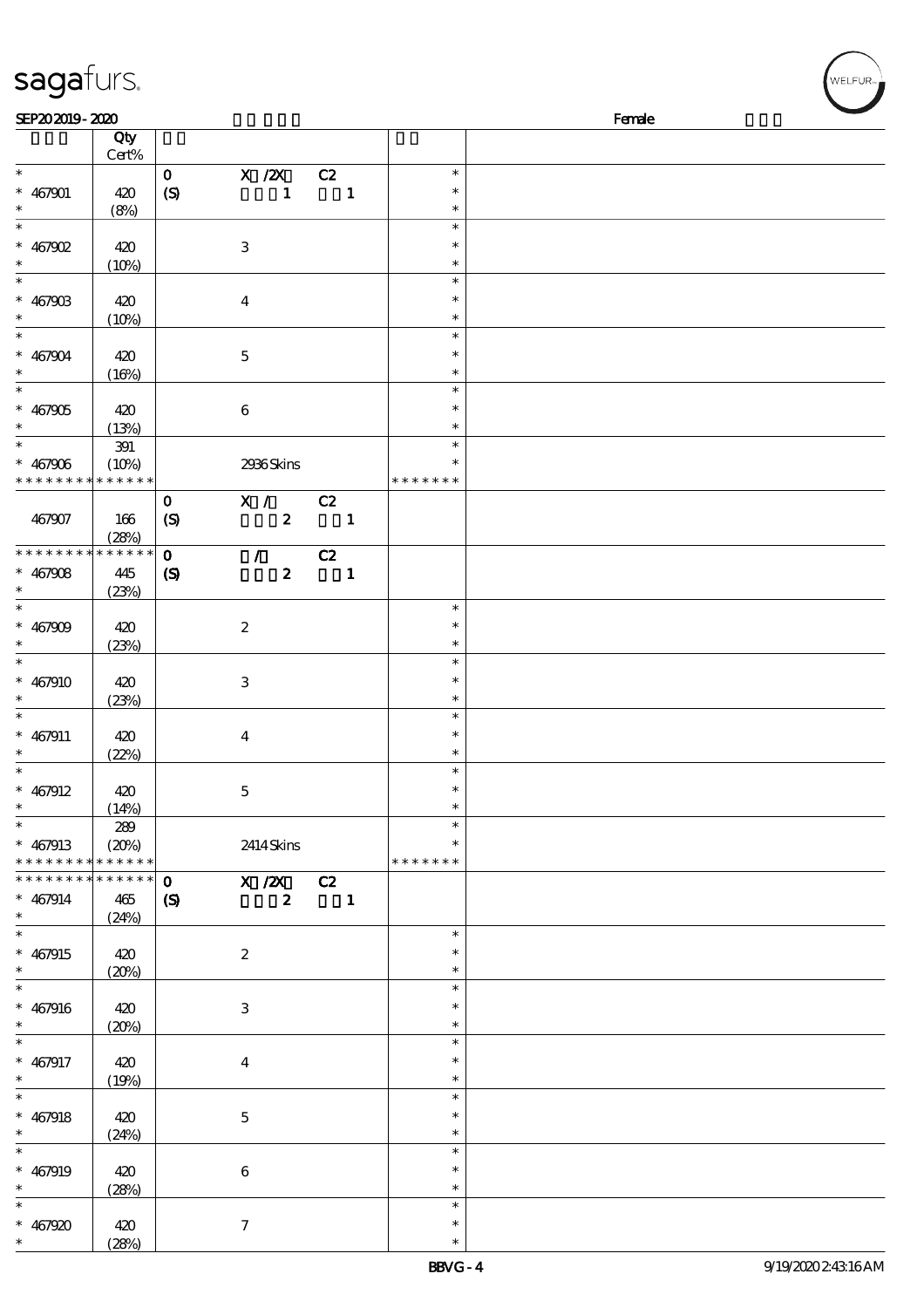| SEP202019-2020                           |                            |                  |                                 |    |                  |               | Female |
|------------------------------------------|----------------------------|------------------|---------------------------------|----|------------------|---------------|--------|
|                                          | Qty                        |                  |                                 |    |                  |               |        |
|                                          | Cert%                      |                  |                                 |    |                  |               |        |
| $\ast$                                   |                            | $\mathbf{o}$     | X / ZX                          | C2 |                  | $\ast$        |        |
| $* 467921$                               | 420                        | $\boldsymbol{S}$ | $\boldsymbol{z}$                |    | $\mathbf{1}$     | $\ast$        |        |
| $\ast$                                   | (34%)                      |                  |                                 |    |                  | $\ast$        |        |
| $\overline{\ast}$                        |                            |                  |                                 |    |                  | $\ast$        |        |
| $* 467922$                               | 420                        |                  | $\boldsymbol{9}$                |    |                  | $\ast$        |        |
| $\ast$                                   |                            |                  |                                 |    |                  | $\ast$        |        |
| $\overline{\ast}$                        | (18%)                      |                  |                                 |    |                  | $\ast$        |        |
|                                          |                            |                  |                                 |    |                  |               |        |
| $* 467923$                               | 400                        |                  | 10                              |    |                  | $\ast$        |        |
| $\ast$                                   | (20%)                      |                  |                                 |    |                  | $\ast$        |        |
| $\overline{\ast}$                        | $\boldsymbol{\mathcal{B}}$ |                  |                                 |    |                  | $\ast$        |        |
| $* 467924$                               | (21%)                      |                  | 4303Skins                       |    |                  | $\ast$        |        |
| * * * * * * * * <mark>* * * * * *</mark> |                            |                  |                                 |    |                  | * * * * * * * |        |
|                                          |                            | $\mathbf{O}$     | $\overline{X}$ / C <sub>2</sub> |    |                  |               |        |
| 467925                                   | 386                        | (SI)             | $\mathbf{1}$                    |    | $\boldsymbol{z}$ |               |        |
|                                          | (20%)                      |                  |                                 |    |                  |               |        |
|                                          |                            | $\mathbf{o}$     | $X / \sqrt{2}$                  | C2 |                  |               |        |
| 467926                                   | 290                        | (S)              | $\mathbf{1}$                    |    | $\boldsymbol{z}$ |               |        |
|                                          |                            |                  |                                 |    |                  |               |        |
|                                          | (27%)<br>* * * * * *       |                  |                                 |    |                  |               |        |
| * * * * * * * *                          |                            | $\mathbf{o}$     | $\mathcal{L}$                   | C2 |                  |               |        |
| $* 467927$                               | 465                        | (S)              | $\mathbf{1}$                    |    | $\boldsymbol{z}$ |               |        |
| $\ast$                                   | (12%)                      |                  |                                 |    |                  |               |        |
| $\overline{\ast}$                        |                            |                  |                                 |    |                  | $\ast$        |        |
| $* 467928$                               | 440                        |                  | $\boldsymbol{2}$                |    |                  | $\ast$        |        |
| $\ast$                                   | (10%)                      |                  |                                 |    |                  | $\ast$        |        |
| $\overline{\ast}$                        |                            |                  |                                 |    |                  | $\ast$        |        |
| $* 467929$                               | 440                        |                  | $\,3\,$                         |    |                  | $\ast$        |        |
| $\ast$                                   |                            |                  |                                 |    |                  | $\ast$        |        |
| $\overline{\ast}$                        | (12%)                      |                  |                                 |    |                  | $\ast$        |        |
|                                          |                            |                  |                                 |    |                  |               |        |
| $* 467930$                               | 440                        |                  | $\boldsymbol{4}$                |    |                  | $\ast$        |        |
| $\ast$                                   | (11%)                      |                  |                                 |    |                  | $\ast$        |        |
| $\ast$                                   |                            |                  |                                 |    |                  | $\ast$        |        |
| $* 467931$                               | 440                        |                  | $\mathbf 5$                     |    |                  | $\ast$        |        |
| $\ast$                                   | (16%)                      |                  |                                 |    |                  | $\ast$        |        |
| $\overline{\phantom{0}}$                 | 451                        |                  |                                 |    |                  | $\ast$        |        |
| * $467932$                               | (10%)                      |                  | 2676Skins                       |    |                  | $\ast$        |        |
| * * * * * * * * * * * * * *              |                            |                  |                                 |    |                  | * * * * * * * |        |
| * * * * * * * *                          | $\ast\ast\ast\ast\ast\ast$ | $\mathbf 0$      | $\mathcal{L}$                   | C2 |                  |               |        |
|                                          | 445                        |                  |                                 |    |                  |               |        |
| $* 467933$<br>$\ast$                     |                            | $\boldsymbol{S}$ | $\mathbf{1}$                    |    | $\boldsymbol{2}$ |               |        |
| $\ast$                                   | (27%)                      |                  |                                 |    |                  |               |        |
|                                          |                            |                  |                                 |    |                  | $\ast$        |        |
| $* 467934$                               | 420                        |                  | $\boldsymbol{2}$                |    |                  | $\ast$        |        |
| $\ast$                                   | (20%)                      |                  |                                 |    |                  | $\ast$        |        |
| $\overline{\ast}$                        |                            |                  |                                 |    |                  | $\ast$        |        |
| $* 467935$                               | 420                        |                  | 3                               |    |                  | $\ast$        |        |
| $\ast$                                   | (11%)                      |                  |                                 |    |                  | $\ast$        |        |
| $\ast$                                   |                            |                  |                                 |    |                  | $\ast$        |        |
| $* 467936$                               | 420                        |                  | $\boldsymbol{4}$                |    |                  | $\ast$        |        |
| $\ast$                                   | (11%)                      |                  |                                 |    |                  | $\ast$        |        |
| $\ast$                                   |                            |                  |                                 |    |                  | $\ast$        |        |
|                                          |                            |                  |                                 |    |                  | $\ast$        |        |
| $* 467937$                               | 420                        |                  | $\mathbf 5$                     |    |                  |               |        |
| $\ast$                                   | (32%)                      |                  |                                 |    |                  | $\ast$        |        |
| $\overline{\ast}$                        | 375                        |                  |                                 |    |                  | $\ast$        |        |
| $* 467938$                               | (25%)                      |                  | 2500Skins                       |    |                  |               |        |
| * * * * * * * *                          | * * * * * *                |                  |                                 |    |                  | * * * * * * * |        |
| * * * * * * * *                          | * * * * * *                | $\mathbf{o}$     | $X \, /ZX$                      | C2 |                  |               |        |
| $* 467939$                               | 465                        | (S)              | $\mathbf{1}$                    |    | $\boldsymbol{z}$ |               |        |
| $\ast$                                   | (12%)                      |                  |                                 |    |                  |               |        |
| $\ast$                                   |                            |                  |                                 |    |                  | $\ast$        |        |
| $* 467940$                               | 440                        |                  | $\boldsymbol{2}$                |    |                  | $\ast$        |        |
|                                          | (11%)                      |                  |                                 |    |                  | $\ast$        |        |
|                                          |                            |                  |                                 |    |                  |               |        |

sagafurs.

WELFUR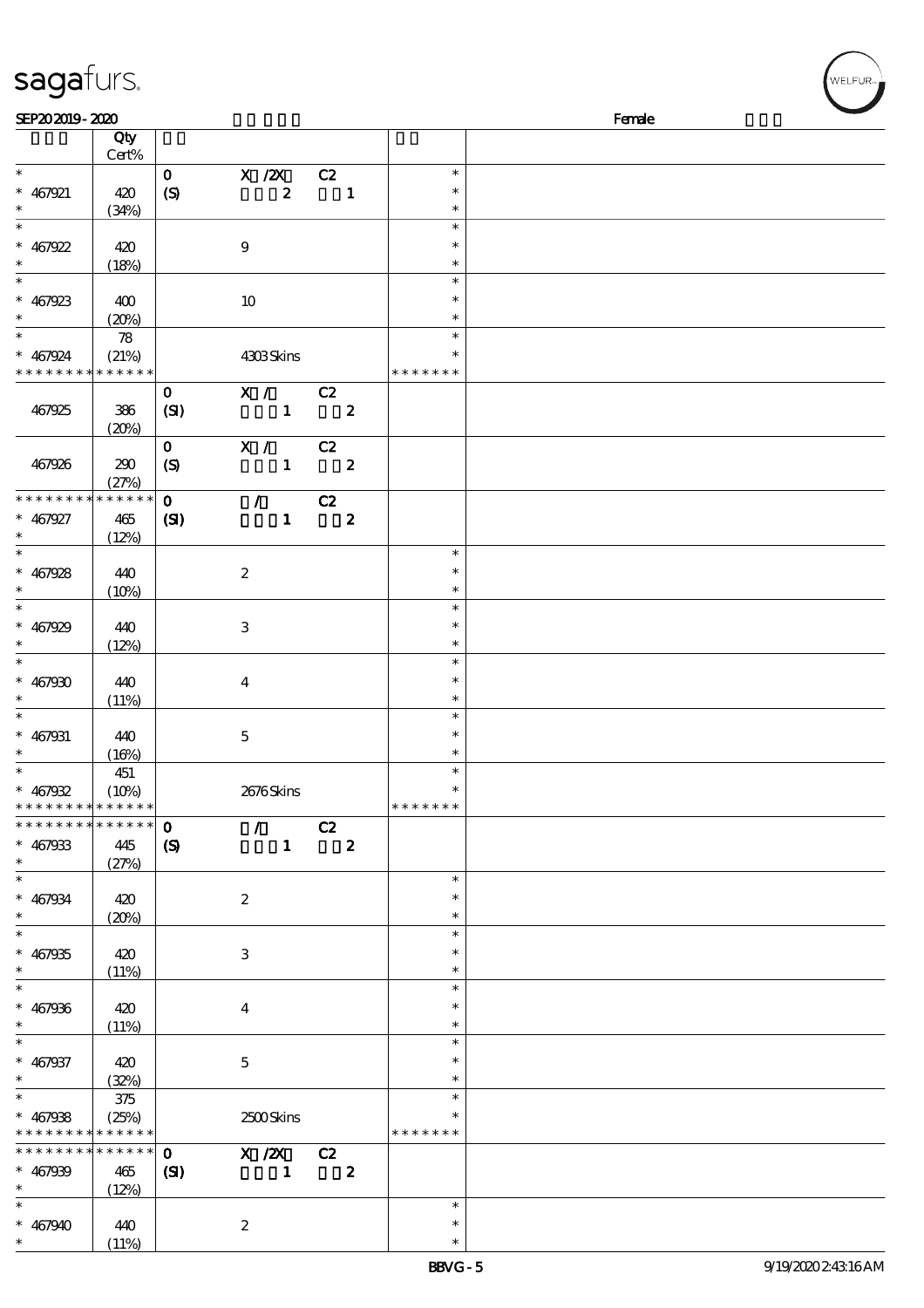| sagafurs. |  |
|-----------|--|
|           |  |

| SEP202019-2020              |             |                             |                  |                             |                            |                  |               | Female |
|-----------------------------|-------------|-----------------------------|------------------|-----------------------------|----------------------------|------------------|---------------|--------|
|                             | Qty         |                             |                  |                             |                            |                  |               |        |
|                             | Cert%       |                             |                  |                             |                            |                  |               |        |
| $\ast$                      |             |                             |                  |                             |                            |                  | $\ast$        |        |
|                             |             | $\mathbf{O}$                | $X$ / $ZX$       |                             | $\overline{C}$             |                  |               |        |
| $* 467941$                  | 440         | (SI)                        |                  | $\mathbf{1}$                | $\overline{\phantom{a}}$ 2 |                  | $\ast$        |        |
| $\ast$                      | $(\Theta)$  |                             |                  |                             |                            |                  | $\ast$        |        |
| $\ast$                      |             |                             |                  |                             |                            |                  | $\ast$        |        |
|                             |             |                             |                  |                             |                            |                  | $\ast$        |        |
| $* 467942$                  | 440         |                             | $\bf{4}$         |                             |                            |                  |               |        |
| $\ast$                      | (10%)       |                             |                  |                             |                            |                  | $\ast$        |        |
| $\overline{\phantom{0}}$    | 264         |                             |                  |                             |                            |                  | $\ast$        |        |
| $* 467943$                  | (14%)       |                             |                  | 2049Skins                   |                            |                  |               |        |
| * * * * * * * * * * * * * * |             |                             |                  |                             |                            |                  | * * * * * * * |        |
|                             |             |                             |                  |                             |                            |                  |               |        |
| * * * * * * * * * * * * * * |             | $\mathbf{o}$                |                  | X /2X C2                    |                            |                  |               |        |
| $* 467944$                  | 445         | $\boldsymbol{\mathrm{(S)}}$ |                  | $\mathbf{1}$                |                            | $\boldsymbol{2}$ |               |        |
| $\ast$                      | (20%)       |                             |                  |                             |                            |                  |               |        |
| $\overline{\phantom{a}^*}$  |             |                             |                  |                             |                            |                  | $\ast$        |        |
|                             |             |                             |                  |                             |                            |                  |               |        |
| $* 467945$                  | 420         |                             | $\boldsymbol{z}$ |                             |                            |                  | $\ast$        |        |
| $\ast$                      | (9%)        |                             |                  |                             |                            |                  | $\ast$        |        |
| $\overline{\phantom{0}}$    |             |                             |                  |                             |                            |                  | $\ast$        |        |
|                             |             |                             |                  |                             |                            |                  | $\ast$        |        |
| $* 467946$                  | 420         |                             | $\,3$            |                             |                            |                  |               |        |
| $\ast$                      | (13%)       |                             |                  |                             |                            |                  | $\ast$        |        |
| $\ast$                      |             |                             |                  |                             |                            |                  | $\ast$        |        |
| $* 467947$                  | 420         |                             | $\bf{4}$         |                             |                            |                  | $\ast$        |        |
| $\ast$                      | (16%)       |                             |                  |                             |                            |                  | $\ast$        |        |
| $\overline{\phantom{0}}$    |             |                             |                  |                             |                            |                  |               |        |
|                             |             |                             |                  |                             |                            |                  | $\ast$        |        |
| $* 467948$                  | 420         |                             | $\mathbf{5}$     |                             |                            |                  | $\ast$        |        |
| $\ast$                      | (10%)       |                             |                  |                             |                            |                  | $\ast$        |        |
| $\overline{\phantom{0}}$    |             |                             |                  |                             |                            |                  | $\ast$        |        |
|                             |             |                             |                  |                             |                            |                  |               |        |
| $* 467949$                  | 300         |                             | $\boldsymbol{6}$ |                             |                            |                  | ∗             |        |
| $\ast$                      | (16%)       |                             |                  |                             |                            |                  | $\ast$        |        |
| $\ast$                      | 87          |                             |                  |                             |                            |                  | $\ast$        |        |
|                             |             |                             |                  |                             |                            |                  | $\ast$        |        |
| $* 467950$                  | (16%)       |                             |                  | 2572Skins                   |                            |                  |               |        |
| * * * * * * * * * * * * * * |             |                             |                  |                             |                            |                  | * * * * * * * |        |
| * * * * * * * * * * * * * * |             | $\mathbf 0$                 |                  | $\mathcal{T}^{\mathcal{A}}$ | C2                         |                  |               |        |
| $* 467951$                  | 445         | $\boldsymbol{\mathcal{S}}$  |                  | $\boldsymbol{z}$            |                            | $\boldsymbol{z}$ |               |        |
| $\ast$                      |             |                             |                  |                             |                            |                  |               |        |
|                             | (22%)       |                             |                  |                             |                            |                  |               |        |
| $\ast$                      | 324         |                             |                  |                             |                            |                  | $\ast$        |        |
| $* 467952$                  | (25%)       |                             | 769Skins         |                             |                            |                  | $\ast$        |        |
| * * * * * * * * * * * * * * |             |                             |                  |                             |                            |                  | *******       |        |
| * * * * * * * * * * * * * * |             | $\mathbf{O}$                |                  |                             |                            |                  |               |        |
|                             |             |                             | $X$ /2 $X$       |                             | C2                         |                  |               |        |
| $* 467953$                  | 445         | $\boldsymbol{S}$            |                  | $\mathbf{z}$                |                            | $\boldsymbol{z}$ |               |        |
| $\ast$                      | (18%)       |                             |                  |                             |                            |                  |               |        |
| $\overline{\phantom{1}}$    |             |                             |                  |                             |                            |                  | $\ast$        |        |
|                             |             |                             |                  |                             |                            |                  | ∗             |        |
| $* 467954$                  | 420         |                             | $\boldsymbol{2}$ |                             |                            |                  |               |        |
| $\ast$                      | (24%)       |                             |                  |                             |                            |                  | $\ast$        |        |
| $\ast$                      |             |                             |                  |                             |                            |                  | $\ast$        |        |
| $* 467955$                  | 420         |                             | 3                |                             |                            |                  |               |        |
| $\ast$                      |             |                             |                  |                             |                            |                  | $\ast$        |        |
|                             | (19%)       |                             |                  |                             |                            |                  |               |        |
| $\ast$                      | 399         |                             |                  |                             |                            |                  | $\ast$        |        |
| $* 467956$                  | (23%)       |                             |                  | 1684Skins                   |                            |                  |               |        |
| * * * * * * * * * * * * * * |             |                             |                  |                             |                            |                  | * * * * * * * |        |
| * * * * * * *               | * * * * * * | $\mathbf{o}$                |                  |                             |                            |                  |               |        |
|                             |             |                             |                  |                             | $\overline{c}$             |                  |               |        |
| $* 467957$                  | 465         | $\mathbf{C}$                |                  | $\mathbf{1}$                |                            | $\mathbf{3}$     |               |        |
| $\ast$                      | (17%)       |                             |                  |                             |                            |                  |               |        |
| $\ast$                      |             |                             |                  |                             |                            |                  | $\ast$        |        |
| $* 467958$                  |             |                             |                  |                             |                            |                  | $\ast$        |        |
|                             | 440         |                             | $\boldsymbol{2}$ |                             |                            |                  |               |        |
| $\ast$                      | (10%)       |                             |                  |                             |                            |                  | $\ast$        |        |
| $\ast$                      |             |                             |                  |                             |                            |                  | $\ast$        |        |
| $* 467959$                  | 440         |                             | $\,3$            |                             |                            |                  | $\ast$        |        |
| $\ast$                      |             |                             |                  |                             |                            |                  | $\ast$        |        |
|                             | (13%)       |                             |                  |                             |                            |                  |               |        |
| $\ast$                      |             |                             |                  |                             |                            |                  | $\ast$        |        |
| $* 467900$                  | 440         |                             | $\bf{4}$         |                             |                            |                  | $\ast$        |        |
| $\ast$                      | (3%)        |                             |                  |                             |                            |                  | $\ast$        |        |
|                             |             |                             |                  |                             |                            |                  |               |        |

ELFUR<sub>1</sub>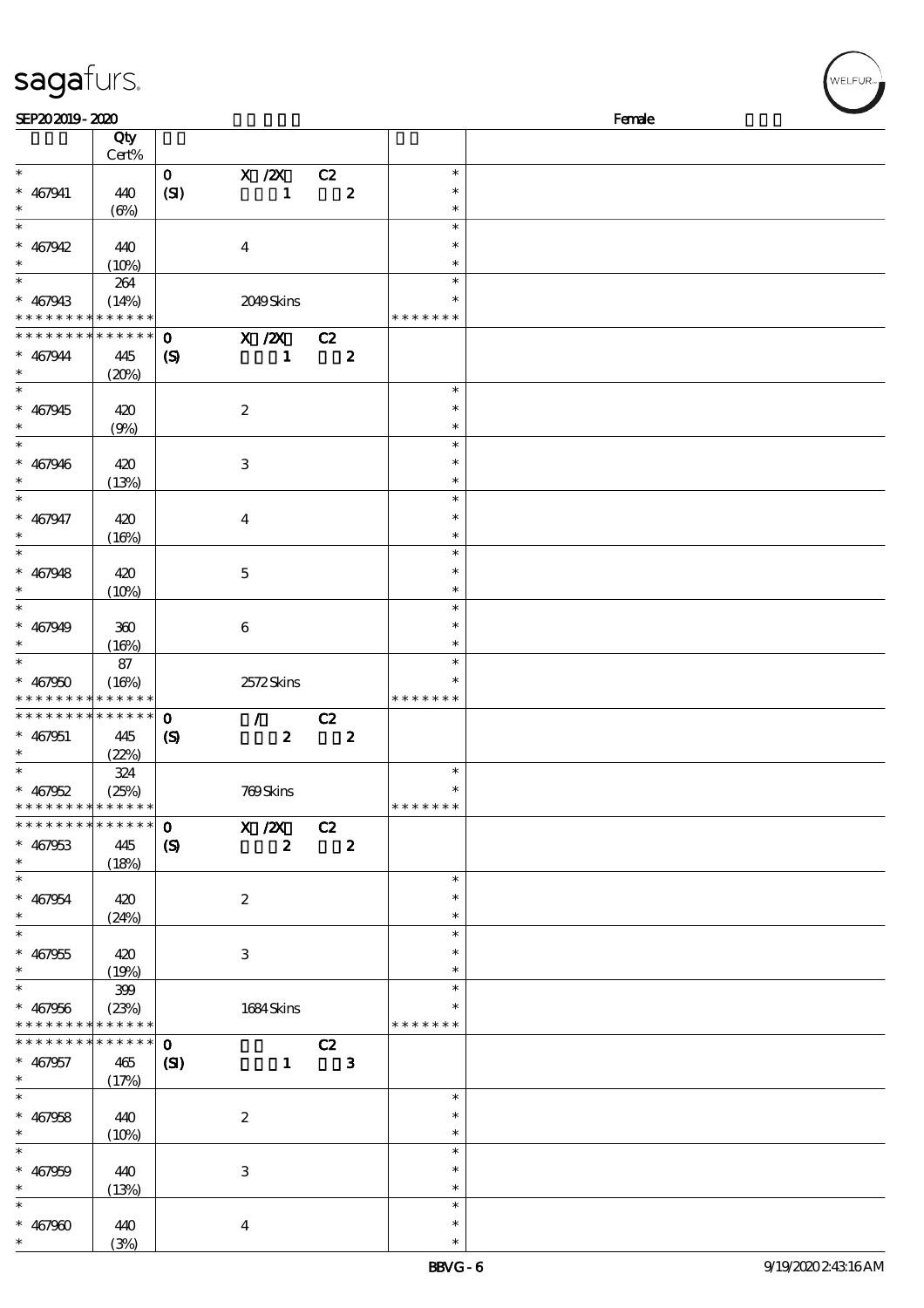| SEP202019-2020                             |                            |                             |                                 |                  |                         |                         |                  | Female |
|--------------------------------------------|----------------------------|-----------------------------|---------------------------------|------------------|-------------------------|-------------------------|------------------|--------|
|                                            | Qty                        |                             |                                 |                  |                         |                         |                  |        |
|                                            | Cert%                      |                             |                                 |                  |                         |                         |                  |        |
| $\ast$                                     | 122                        | $\mathbf{o}$                |                                 |                  | C2                      |                         | $\ast$           |        |
| $* 467961$                                 | (9%)                       | (SI)                        |                                 | $\mathbf{1}$     | $\overline{\mathbf{3}}$ |                         | $\ast$           |        |
| * * * * * * * * <mark>* * * * * * *</mark> |                            |                             |                                 |                  |                         |                         | * * * * * * *    |        |
| * * * * * * * * <mark>*</mark>             | $* * * * * * *$            | $\mathbf{O}$                |                                 |                  | C2                      |                         |                  |        |
| $* 467962$                                 | 445                        | $\boldsymbol{S}$            |                                 | $\blacksquare$   |                         | $\mathbf{3}$            |                  |        |
| $\ast$                                     | (20%)                      |                             |                                 |                  |                         |                         |                  |        |
|                                            | 391                        |                             |                                 |                  |                         |                         | $\ast$           |        |
|                                            |                            |                             |                                 |                  |                         |                         |                  |        |
| $* 467963$<br>* * * * * * * *              | (27%)<br>* * * * * *       |                             | 836Skins                        |                  |                         |                         | * * * * * * *    |        |
|                                            |                            |                             |                                 |                  |                         |                         |                  |        |
|                                            |                            | $\mathbf{O}$                |                                 |                  | C2                      |                         |                  |        |
| 467964                                     | 245                        | $\boldsymbol{S}$            |                                 | $\boldsymbol{z}$ |                         | $\mathbf{3}$            |                  |        |
|                                            | (33%)                      |                             |                                 |                  |                         |                         |                  |        |
|                                            |                            | $\mathbf{1}$                | $\mathbf{X}$ /                  |                  | C2                      |                         |                  |        |
| 467965                                     | 497                        | (SI)                        |                                 | $\mathbf{1}$     | $\blacksquare$          |                         |                  |        |
|                                            | (20%)                      |                             |                                 |                  |                         |                         |                  |        |
| * * * * * * * *                            | * * * * * *                | $\mathbf{1}$                | X /                             |                  | C2                      |                         |                  |        |
| $* 467906$                                 | 485                        | $\boldsymbol{\mathcal{S}}$  |                                 | $\mathbf{1}$     | $\blacksquare$          |                         |                  |        |
| $\ast$                                     | (22%)                      |                             |                                 |                  |                         |                         |                  |        |
| $\ast$                                     |                            |                             |                                 |                  |                         |                         | $\ast$           |        |
| $* 467967$                                 | 460                        |                             | $\boldsymbol{2}$                |                  |                         |                         | $\ast$           |        |
| $\ast$                                     | (24%)                      |                             |                                 |                  |                         |                         | $\ast$           |        |
| $\ast$                                     | 477                        |                             |                                 |                  |                         |                         | $\ast$           |        |
| $* 467968$                                 | (31%)                      |                             | 1422Skins                       |                  |                         |                         | $\ast$           |        |
| * * * * * * * *                            | * * * * * *                |                             |                                 |                  |                         |                         | * * * * * * *    |        |
| * * * * * * * *                            | * * * * * *                |                             |                                 |                  |                         |                         |                  |        |
|                                            |                            | $\mathbf{1}$                | $\mathcal{F}$ and $\mathcal{F}$ |                  | C2                      |                         |                  |        |
| $* 467909$                                 | 505                        | $\mathbf{C}$                |                                 | $\mathbf{1}$     | $\blacksquare$          |                         |                  |        |
| $\ast$<br>$\overline{\ast}$                | (13%)                      |                             |                                 |                  |                         |                         |                  |        |
|                                            |                            |                             |                                 |                  |                         |                         | $\ast$           |        |
| $* 467970$                                 | 480                        |                             | $\boldsymbol{2}$                |                  |                         |                         | $\ast$           |        |
| $\ast$                                     | (13%)                      |                             |                                 |                  |                         |                         | $\ast$           |        |
| $\ast$                                     |                            |                             |                                 |                  |                         |                         | $\ast$           |        |
| $* 467971$                                 | 480                        |                             | $\,3$                           |                  |                         |                         | $\ast$           |        |
| $\ast$                                     | (18%)                      |                             |                                 |                  |                         |                         | $\ast$           |        |
| $\overline{\ast}$                          | 469                        |                             |                                 |                  |                         |                         | $\ast$           |        |
| $* 467972$                                 | (22%)                      |                             | 1934 Skins                      |                  |                         |                         | $\ast$           |        |
| * * * * * * * * <mark>* * * * * *</mark>   |                            |                             |                                 |                  |                         |                         | * * * * * * *    |        |
| * * * * * * * *                            | $\ast\ast\ast\ast\ast\ast$ | $\mathbf{1}$                | $\mathcal{L}$                   |                  | C2                      |                         |                  |        |
| $* 467973$                                 | 485                        | $\boldsymbol{\mathrm{(S)}}$ |                                 | $\mathbf{1}$     |                         | $\overline{\mathbf{1}}$ |                  |        |
| $\ast$                                     | (19%)                      |                             |                                 |                  |                         |                         |                  |        |
| $\ast$                                     |                            |                             |                                 |                  |                         |                         | $\ast$           |        |
| $* 467974$                                 | 460                        |                             | $\boldsymbol{2}$                |                  |                         |                         | $\ast$           |        |
| $\ast$                                     | (17%)                      |                             |                                 |                  |                         |                         | $\ast$           |        |
| $\ast$                                     |                            |                             |                                 |                  |                         |                         | $\ast$           |        |
| $* 467975$                                 |                            |                             |                                 |                  |                         |                         |                  |        |
| $\ast$                                     | $460$                      |                             | $\,3$                           |                  |                         |                         |                  |        |
| $\ast$                                     | (22%)                      |                             |                                 |                  |                         |                         | $\ast$<br>$\ast$ |        |
|                                            |                            |                             |                                 |                  |                         |                         |                  |        |
| $* 467976$                                 | 460                        |                             | $\boldsymbol{4}$                |                  |                         |                         | ∗                |        |
| $\ast$                                     | (20%)                      |                             |                                 |                  |                         |                         | $\ast$           |        |
| $\ast$                                     |                            |                             |                                 |                  |                         |                         | $\ast$           |        |
| $* 467977$                                 | 460                        |                             | $\mathbf 5$                     |                  |                         |                         | $\ast$           |        |
| $\ast$                                     | (35%)                      |                             |                                 |                  |                         |                         | $\ast$           |        |
| $\overline{\ast}$                          |                            |                             |                                 |                  |                         |                         | $\ast$           |        |
| $* 467978$                                 | 460                        |                             | $\,6\,$                         |                  |                         |                         | $\ast$           |        |
| $\ast$                                     | (12%)                      |                             |                                 |                  |                         |                         | $\ast$           |        |
| $\ast$                                     |                            |                             |                                 |                  |                         |                         | $\ast$           |        |
| $* 467979$                                 | 460                        |                             | $\boldsymbol{7}$                |                  |                         |                         | $\ast$           |        |
|                                            | (20%)                      |                             |                                 |                  |                         |                         | $\ast$           |        |
| $\ast$                                     |                            |                             |                                 |                  |                         |                         | $\ast$           |        |
| $* 467980$                                 | 460                        |                             | ${\bf 8}$                       |                  |                         |                         | $\ast$           |        |
|                                            | (17%)                      |                             |                                 |                  |                         |                         | $\ast$           |        |
|                                            |                            |                             |                                 |                  |                         |                         |                  |        |

## sagafurs.

 $(17%)$ 

WELFUR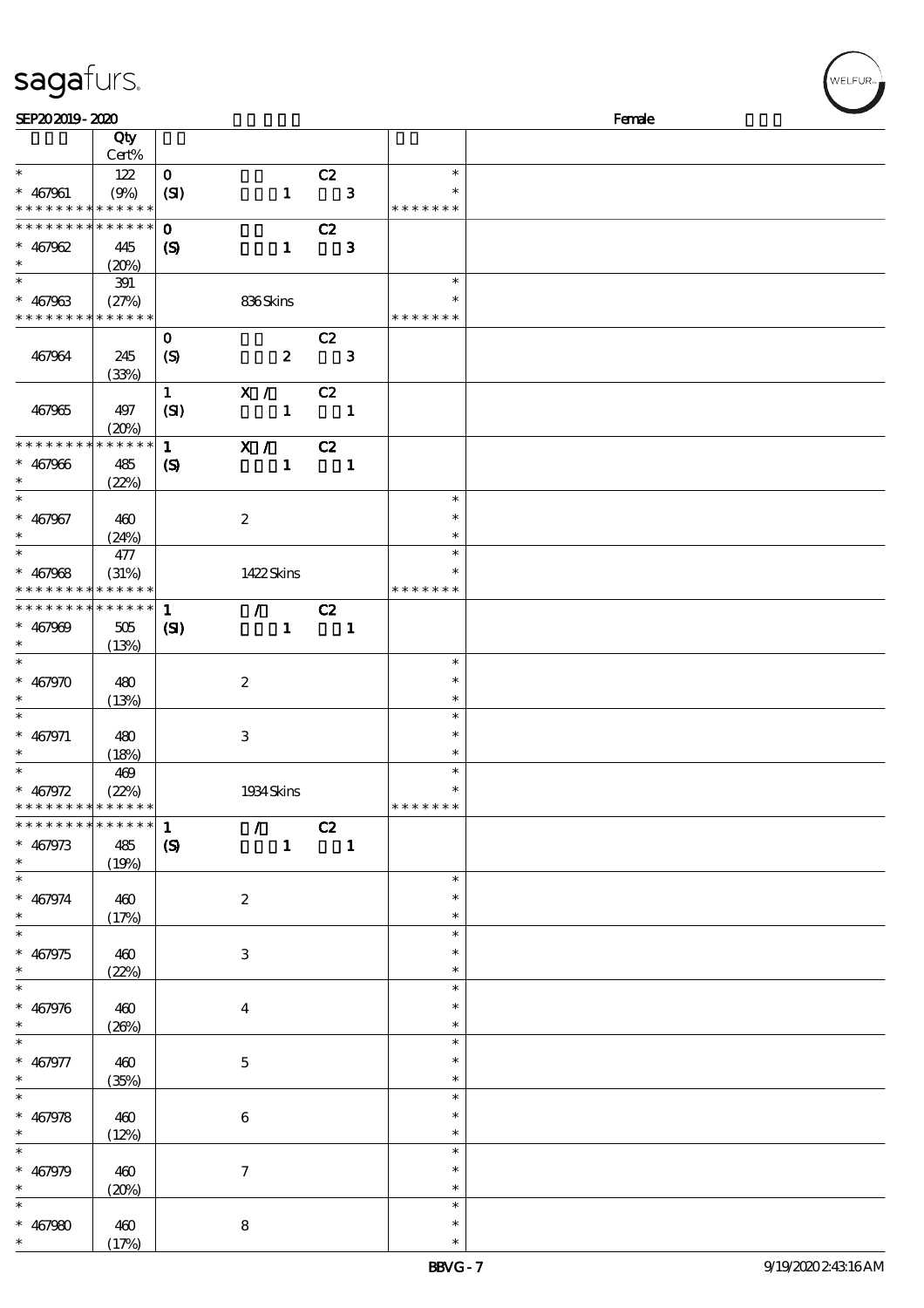| sagafurs.                                 |             |                            |                                  |                |               |        | WELFUR <sub>™</sub> |
|-------------------------------------------|-------------|----------------------------|----------------------------------|----------------|---------------|--------|---------------------|
| SEP202019-2020                            |             |                            |                                  |                |               | Female |                     |
|                                           | Qty         |                            |                                  |                |               |        |                     |
| $\ast$                                    | Cert%       | $\mathbf{1}$               | $\mathcal{L}$                    | C2             | $\ast$        |        |                     |
| $* 467981$                                | 460         | $\boldsymbol{S}$           | $\mathbf{1}$                     | $\mathbf{1}$   | $\ast$        |        |                     |
| $\ast$                                    | (15%)       |                            |                                  |                | $\ast$        |        |                     |
| $\ast$                                    |             |                            |                                  |                | $\ast$        |        |                     |
| $* 467982$                                | 460         |                            | 10                               |                | $\ast$        |        |                     |
| $\ast$                                    | (15%)       |                            |                                  |                | $\ast$        |        |                     |
| $\ast$                                    |             |                            |                                  |                | $\ast$        |        |                     |
| $* 467983$                                | 460         |                            | $11\,$                           |                | $\ast$        |        |                     |
|                                           | (31%)       |                            |                                  |                | $\ast$        |        |                     |
| $\ast$                                    |             |                            |                                  |                | $\ast$        |        |                     |
| $* 467984$                                | 460         |                            | $12\,$                           |                | $\ast$        |        |                     |
|                                           | (20%)       |                            |                                  |                | $\ast$        |        |                     |
| $\ast$                                    | 314         |                            |                                  |                | $\ast$        |        |                     |
| $* 467985$                                | (16%)       |                            | 5859Skins                        |                | $\ast$        |        |                     |
| * * * * * * * *                           | * * * * * * |                            |                                  |                | * * * * * * * |        |                     |
| * * * * * * * *                           | * * * * * * | $\mathbf{1}$               | $\overline{X}$ / $\overline{Z}X$ | C2             |               |        |                     |
| $* 467986$                                | 505         | $\mathbf{C}$               | $\mathbf{1}$                     | $\mathbf{1}$   |               |        |                     |
| $\ast$                                    | (16%)       |                            |                                  |                |               |        |                     |
| $\ast$                                    | 404         |                            |                                  |                | $\ast$        |        |                     |
| $* 467987$                                | (21%)       |                            | 909Skins                         |                | $\ast$        |        |                     |
| * * * *                                   | * * * * * * |                            |                                  |                | * * * * * * * |        |                     |
| * * * * * * * *                           | * * * * * * | $\mathbf{1}$               | X / ZX                           | C2             |               |        |                     |
| $* 467988$                                | 485         | $\boldsymbol{\mathcal{S}}$ | $\mathbf{1}$                     | $\mathbf{1}$   |               |        |                     |
| $\ast$                                    | (14%)       |                            |                                  |                |               |        |                     |
| $\ast$                                    |             |                            |                                  |                | $\ast$        |        |                     |
| $* 467989$                                | 460         |                            | $\boldsymbol{2}$                 |                | $\ast$        |        |                     |
|                                           | (17%)       |                            |                                  |                | $\ast$        |        |                     |
| $\ast$                                    |             |                            |                                  |                | $\ast$        |        |                     |
| $* 467990$                                | 460         |                            | $\,3$                            |                | $\ast$        |        |                     |
|                                           | (18%)       |                            |                                  |                | $\ast$        |        |                     |
|                                           |             |                            |                                  |                | $\ast$        |        |                     |
| $* 467991$                                | 460         |                            | $\boldsymbol{4}$                 |                | $\ast$        |        |                     |
| $\ast$                                    | (17%)       |                            |                                  |                | $\ast$        |        |                     |
| $\ast$                                    |             |                            |                                  |                | $\ast$        |        |                     |
| $* 467992$                                | 460         |                            | $\mathbf 5$                      |                | $\ast$        |        |                     |
| $\ast$                                    | (15%)       |                            |                                  |                | $\ast$        |        |                     |
| $\ast$                                    |             |                            |                                  |                | $\ast$        |        |                     |
| $* 467998$                                | 460         |                            | $\boldsymbol{6}$                 |                | $\ast$        |        |                     |
| $\ast$<br>$\ast$                          | (17%)       |                            |                                  |                | $\ast$        |        |                     |
|                                           | 100         |                            |                                  |                | $\ast$        |        |                     |
| $* 467994$<br>* * * * * * * * * * * * * * | (19%)       |                            | 2885Skins                        |                | * * * * * * * |        |                     |
|                                           |             |                            |                                  |                |               |        |                     |
| 467995                                    | 183         | $\mathbf{1}$               | X / C2<br>$\mathbf{z}$           |                |               |        |                     |
|                                           | (20%)       | $\boldsymbol{S}$           |                                  | $\blacksquare$ |               |        |                     |
| * * * * * * * *                           | * * * * * * | $\mathbf{1}$               | $\mathcal{L}$                    | C2             |               |        |                     |
| $* 467996$                                | 485         | $\boldsymbol{\mathcal{S}}$ | $\boldsymbol{z}$                 | $\blacksquare$ |               |        |                     |
| $\ast$                                    | (23%)       |                            |                                  |                |               |        |                     |
| $\ast$                                    |             |                            |                                  |                | $\ast$        |        |                     |
| $* 467997$                                | 460         |                            | $\boldsymbol{2}$                 |                | $\ast$        |        |                     |
| $\ast$                                    | (25%)       |                            |                                  |                | $\ast$        |        |                     |
| $\ast$                                    | 477         |                            |                                  |                | $\ast$        |        |                     |
| $* 467998$                                | (27%)       |                            | 1422Skins                        |                |               |        |                     |
| * * * * * * * * * * * * * *               |             |                            |                                  |                | * * * * * * * |        |                     |
| * * * * * * * *                           | * * * * * * | $\mathbf{1}$               | $X$ / $ZX$                       | C2             |               |        |                     |
| $* 467999$                                | 485         | $\boldsymbol{\mathcal{S}}$ | $\boldsymbol{z}$                 | $\blacksquare$ |               |        |                     |
| $\ast$                                    | (33%)       |                            |                                  |                |               |        |                     |
| $\ast$                                    |             |                            |                                  |                | $\ast$        |        |                     |
| $* 468000$                                | 460         |                            | $\boldsymbol{z}$                 |                | $\ast$        |        |                     |
| $\ast$                                    | (38%)       |                            |                                  |                | $\ast$        |        |                     |

(38%)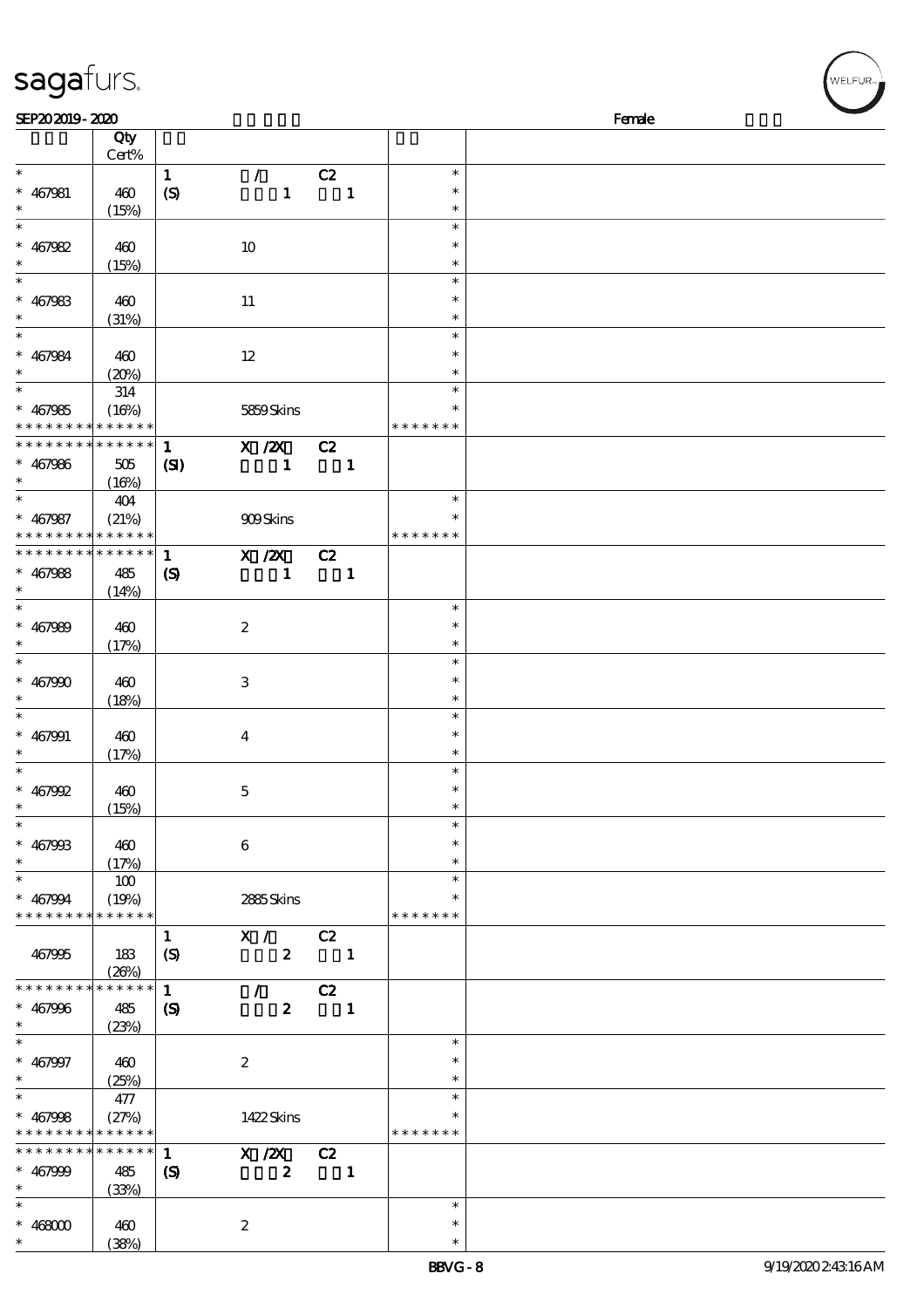| sagafurs. |
|-----------|
|-----------|

|                          | SEP202019-2020              |                            |                             |                            |                  |               | Female |
|--------------------------|-----------------------------|----------------------------|-----------------------------|----------------------------|------------------|---------------|--------|
|                          | Qty                         |                            |                             |                            |                  |               |        |
|                          | Cert%                       |                            |                             |                            |                  |               |        |
| $\ast$                   |                             | $\mathbf{1}$               | $X$ / $ZX$                  | C2                         |                  | $\ast$        |        |
|                          |                             |                            |                             |                            |                  | $\ast$        |        |
| $* 468001$               | 460                         | $\boldsymbol{S}$           | $\boldsymbol{z}$            | $\blacksquare$             |                  |               |        |
| $\ast$                   | (38%)                       |                            |                             |                            |                  | $\ast$        |        |
| $\overline{\ast}$        | 211                         |                            |                             |                            |                  | $\ast$        |        |
| $*$ 468002               | (25%)                       |                            | 1616Skins                   |                            |                  | *             |        |
|                          | * * * * * * * * * * * * * * |                            |                             |                            |                  | * * * * * * * |        |
|                          |                             | $\mathbf{1}$               | X / C2                      |                            |                  |               |        |
|                          |                             |                            |                             |                            |                  |               |        |
| 468003                   | 446                         | (SI)                       | $\mathbf{1}$                | $\overline{\mathbf{2}}$    |                  |               |        |
|                          | (19%)                       |                            |                             |                            |                  |               |        |
|                          |                             | $\mathbf{1}$               | X / C2                      |                            |                  |               |        |
| 468004                   | 508                         | $\boldsymbol{S}$           | $\mathbf{1}$                | $\overline{\phantom{a}}$ 2 |                  |               |        |
|                          | (29%)                       |                            |                             |                            |                  |               |        |
| * * * * * * * *          | * * * * * *                 | $\mathbf{1}$               | $\mathcal{L}^{\mathcal{L}}$ | C2                         |                  |               |        |
|                          |                             |                            | $\mathbf{1}$                |                            |                  |               |        |
| $* 468005$               | 505                         | $\mathbf{S}$               |                             |                            | $\boldsymbol{z}$ |               |        |
| $\ast$                   | (13%)                       |                            |                             |                            |                  |               |        |
| $\overline{\phantom{0}}$ |                             |                            |                             |                            |                  | $\ast$        |        |
| $* 468006$               | 480                         |                            | $\boldsymbol{z}$            |                            |                  | $\ast$        |        |
| $\ast$                   | (13%)                       |                            |                             |                            |                  | $\ast$        |        |
| $\overline{\ast}$        |                             |                            |                             |                            |                  | $\ast$        |        |
|                          |                             |                            |                             |                            |                  | $\ast$        |        |
| $* 468007$               | 480                         |                            | 3                           |                            |                  |               |        |
| $\ast$                   | (11%)                       |                            |                             |                            |                  | $\ast$        |        |
| $\overline{\ast}$        | 457                         |                            |                             |                            |                  | $\ast$        |        |
| $* 468008$               | (17%)                       |                            | 1922 Skins                  |                            |                  | *             |        |
| * * * * * * * *          | * * * * * *                 |                            |                             |                            |                  | * * * * * * * |        |
| * * * * * * *            | * * * * * *                 | $\mathbf{1}$               | $\sqrt{C^2}$                |                            |                  |               |        |
| $* 468009$               |                             |                            | $\mathbf{1}$                | $\overline{\mathbf{2}}$    |                  |               |        |
|                          | 485                         | $\boldsymbol{\mathcal{S}}$ |                             |                            |                  |               |        |
| $\ast$                   | (20%)                       |                            |                             |                            |                  |               |        |
| $\ast$                   |                             |                            |                             |                            |                  | $\ast$        |        |
| $* 468010$               | 460                         |                            | $\boldsymbol{z}$            |                            |                  | $\ast$        |        |
| $\ast$                   | (35%)                       |                            |                             |                            |                  | $\ast$        |        |
| $\ast$                   |                             |                            |                             |                            |                  | $\ast$        |        |
| $* 468011$               |                             |                            |                             |                            |                  | $\ast$        |        |
|                          | 460                         |                            | 3                           |                            |                  |               |        |
| $\ast$                   | (18%)                       |                            |                             |                            |                  | $\ast$        |        |
| $\ast$                   |                             |                            |                             |                            |                  | $\ast$        |        |
| $* 468012$               | 460                         |                            | $\bf{4}$                    |                            |                  | $\ast$        |        |
| $*$                      | (18%)                       |                            |                             |                            |                  | $\ast$        |        |
| $\ast$                   | 233                         |                            |                             |                            |                  | $\ast$        |        |
| $* 468013$               | (15%)                       |                            | 2098Skins                   |                            |                  | $\ast$        |        |
|                          | * * * * * *                 |                            |                             |                            |                  | * * * * * * * |        |
| * * * * * * * *          |                             |                            |                             |                            |                  |               |        |
| * * * * * * *            | * * * * * *                 | $\mathbf{1}$               | $X$ / $ZX$                  | C2                         |                  |               |        |
| $* 468014$               | 505                         | $\mathbf{C}$               | $\mathbf{1}$                |                            | $\boldsymbol{z}$ |               |        |
| $\ast$                   | (11%)                       |                            |                             |                            |                  |               |        |
| $\ast$                   |                             |                            |                             |                            |                  | $\ast$        |        |
| $* 468015$               | 480                         |                            | $\boldsymbol{2}$            |                            |                  | ∗             |        |
| $\ast$                   |                             |                            |                             |                            |                  | $\ast$        |        |
|                          | (12%)                       |                            |                             |                            |                  |               |        |
| $\ast$                   | 228                         |                            |                             |                            |                  | $\ast$        |        |
| $* 468016$               | (9%)                        |                            | 1213Skins                   |                            |                  |               |        |
| * * * * * * * *          | * * * * * *                 |                            |                             |                            |                  | * * * * * * * |        |
| * * * * * * *            | * * * * * *                 | $\mathbf{1}$               | $X$ / $ZX$                  | C2                         |                  |               |        |
| $* 468017$               |                             |                            | $\mathbf{1}$                |                            | $\boldsymbol{z}$ |               |        |
|                          | 485                         | $\boldsymbol{\mathcal{S}}$ |                             |                            |                  |               |        |
| $\ast$                   | (22%)                       |                            |                             |                            |                  |               |        |
| $\ast$                   |                             |                            |                             |                            |                  | $\ast$        |        |
| $* 468018$               | 460                         |                            | $\boldsymbol{z}$            |                            |                  | $\ast$        |        |
| $\ast$                   | (20%)                       |                            |                             |                            |                  | $\ast$        |        |
| $\ast$                   | 352                         |                            |                             |                            |                  | $\ast$        |        |
|                          |                             |                            |                             |                            |                  | $\ast$        |        |
|                          |                             |                            |                             |                            |                  |               |        |
| $* 468019$               | (17%)                       |                            | 1297 Skins                  |                            |                  |               |        |
| * * * * * * * *          | * * * * * *                 |                            |                             |                            |                  | * * * * * * * |        |
|                          |                             | $\mathbf{1}$               | X /                         | C2                         |                  |               |        |
| 468020                   | 180                         | (S)                        | $\boldsymbol{z}$            |                            | $\boldsymbol{z}$ |               |        |

ELFUR<sub>i</sub>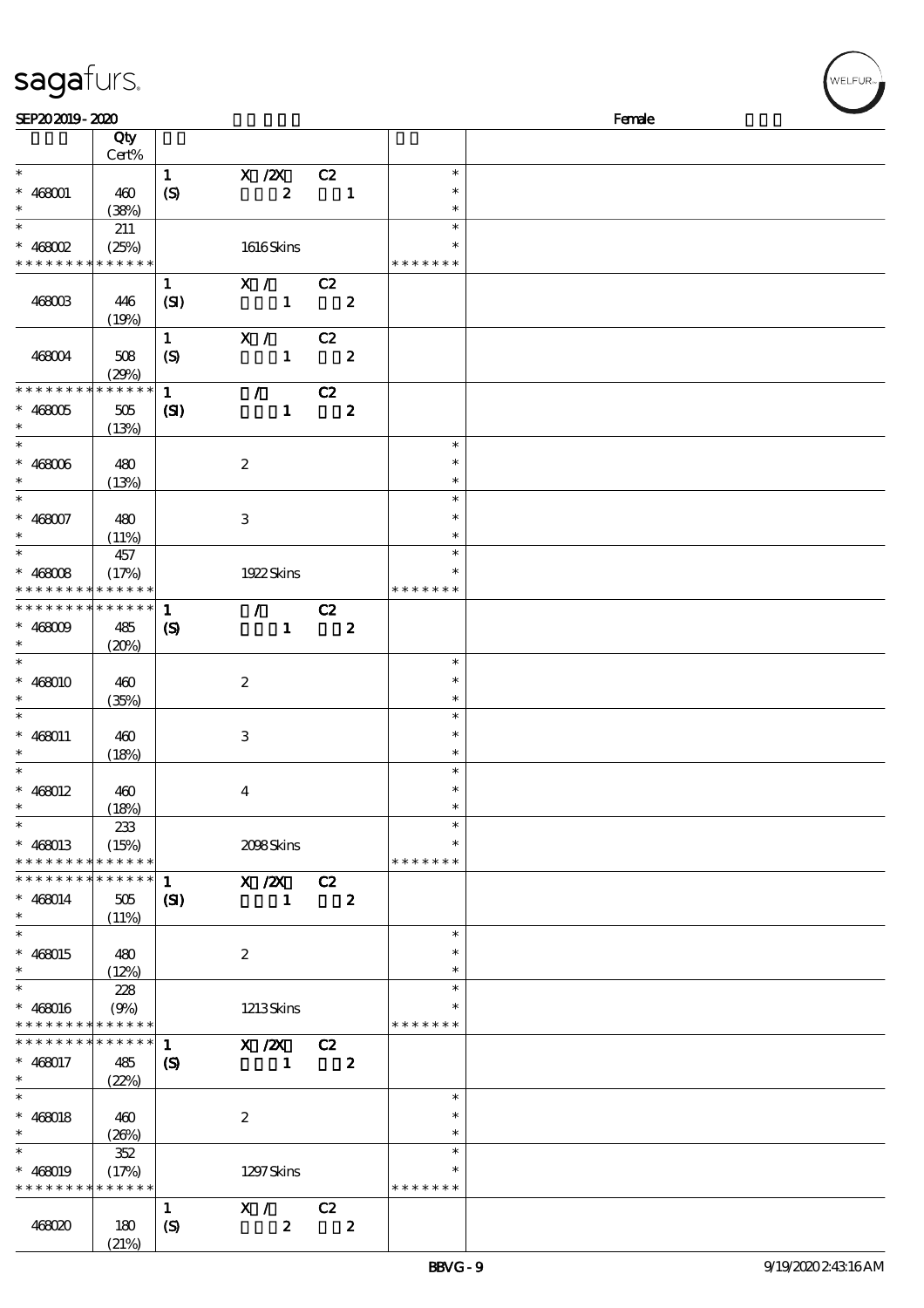| sagafurs.                   |                     |                             |                           |                  |               |        | MELFUR <sub>™</sub> |
|-----------------------------|---------------------|-----------------------------|---------------------------|------------------|---------------|--------|---------------------|
| SEP202019-2020              |                     |                             |                           |                  |               | Female |                     |
|                             | Qty                 |                             |                           |                  |               |        |                     |
|                             | Cert%               |                             |                           |                  |               |        |                     |
| * * * * * * * *             | * * * * * *         | $\mathbf{1}$                | $\mathcal{L}$             | C2               |               |        |                     |
| $* 468021$                  | 485                 | $\boldsymbol{\mathrm{(S)}}$ | $\boldsymbol{2}$          | $\boldsymbol{z}$ |               |        |                     |
| $\ast$                      | (17%)               |                             |                           |                  |               |        |                     |
| $\ast$                      |                     |                             |                           |                  | $\ast$        |        |                     |
| $* 468022$                  | 460                 |                             | $\boldsymbol{2}$          |                  | $\ast$        |        |                     |
| $\ast$                      | (28%)               |                             |                           |                  | $\ast$        |        |                     |
| $\overline{\phantom{0}}$    |                     |                             |                           |                  | $\ast$        |        |                     |
| $* 468023$                  | 460                 |                             | $\ensuremath{\mathbf{3}}$ |                  | $\ast$        |        |                     |
|                             | (28%)               |                             |                           |                  | $\ast$        |        |                     |
| $\ast$                      | 129                 |                             |                           |                  | $\ast$        |        |                     |
| $* 468024$                  | (22%)               |                             | 1534 Skins                |                  | $\ast$        |        |                     |
| * * * * * * * *             | * * * * * *         |                             |                           |                  | * * * * * * * |        |                     |
| * * * * * * * *             | * * * * * *         | $\mathbf{1}$                |                           |                  |               |        |                     |
|                             |                     |                             | $X$ / $ZX$                | C2               |               |        |                     |
| $* 468025$                  | 485                 | $\boldsymbol{\mathcal{S}}$  | $\boldsymbol{2}$          | $\boldsymbol{2}$ |               |        |                     |
| $\ast$                      | (25%)               |                             |                           |                  |               |        |                     |
| $\ast$                      |                     |                             |                           |                  | $\ast$        |        |                     |
| $* 468026$                  | 460                 |                             | $\boldsymbol{2}$          |                  | $\ast$        |        |                     |
| $\ast$                      | (37%)               |                             |                           |                  | $\ast$        |        |                     |
| $\ast$                      |                     |                             |                           |                  | $\ast$        |        |                     |
| $* 468027$                  | 460                 |                             | 3                         |                  | $\ast$        |        |                     |
| $\ast$                      | (29%)               |                             |                           |                  | $\ast$        |        |                     |
| $\ast$                      |                     |                             |                           |                  | $\ast$        |        |                     |
| $* 468028$                  | 460                 |                             | $\boldsymbol{4}$          |                  | $\ast$        |        |                     |
| $\ast$                      | (43%)               |                             |                           |                  | $\ast$        |        |                     |
| $\ast$                      | 248                 |                             |                           |                  | $\ast$        |        |                     |
| $* 468029$                  | (30%)               |                             | 2113Skins                 |                  | $\ast$        |        |                     |
|                             | * * * * * * * * * * |                             |                           |                  | * * * * * * * |        |                     |
| * * * * * * * *             | * * * * * *         |                             |                           |                  |               |        |                     |
|                             |                     | $\mathbf{1}$                |                           | C2               |               |        |                     |
| $* 468030$                  | $505$               | $\mathbf{C}$                | $\mathbf{1}$              | $\mathbf{3}$     |               |        |                     |
|                             | (10%)               |                             |                           |                  |               |        |                     |
| $\ast$                      |                     |                             |                           |                  | $\ast$        |        |                     |
| $* 468031$                  | 480                 |                             | $\boldsymbol{2}$          |                  | $\ast$        |        |                     |
| $\ast$                      | (10%)               |                             |                           |                  | $\ast$        |        |                     |
| $\ast$                      | 504                 |                             |                           |                  | $\ast$        |        |                     |
| $* 468032$                  | (14%)               |                             | 1489Skins                 |                  | $\ast$        |        |                     |
| * * * * * * * *             | * * * * * *         |                             |                           |                  | * * * * * * * |        |                     |
| * * * * * * * *             | * * * * * *         | $\mathbf{1}$                |                           | C2               |               |        |                     |
| $* 468033$                  | 485                 | $\boldsymbol{\mathcal{S}}$  | $\mathbf{1}$              | $\mathbf{3}$     |               |        |                     |
| $\ast$                      | (32%)               |                             |                           |                  |               |        |                     |
| $\ast$                      | 246                 |                             |                           |                  | $\ast$        |        |                     |
| $* 468034$                  | (30%)               |                             | 731 Skins                 |                  | $\ast$        |        |                     |
| * * * * * * * * * * * * * * |                     |                             |                           |                  | * * * * * * * |        |                     |
| * * * * * * * *             | * * * * * *         | $\mathbf{1}$                |                           |                  |               |        |                     |
|                             |                     |                             |                           | C2               |               |        |                     |
| $* 468035$                  | 485                 | (S)                         | $\boldsymbol{z}$          | $\mathbf{3}$     |               |        |                     |
| $\ast$                      | (29%)               |                             |                           |                  |               |        |                     |
| $\ast$                      |                     |                             |                           |                  | $\ast$        |        |                     |
| $* 468036$                  | 460                 |                             | $\boldsymbol{z}$          |                  | $\ast$        |        |                     |
|                             | (14%)               |                             |                           |                  | $\ast$        |        |                     |
| $\ast$                      | 461                 |                             |                           |                  | $\ast$        |        |                     |
| $* 468037$                  | (25%)               |                             | 1406Skins                 |                  | $\ast$        |        |                     |
| * * * * * * * *             | * * * * * *         |                             |                           |                  | * * * * * * * |        |                     |
|                             |                     | $\mathbf{z}$                | X /                       | C2               |               |        |                     |
| 468038                      | 468                 | (SI)                        | $\mathbf{1}$              | $\mathbf{1}$     |               |        |                     |
|                             | (22%)               |                             |                           |                  |               |        |                     |
|                             |                     | $\boldsymbol{2}$            | X /                       | C2               |               |        |                     |
|                             |                     |                             |                           |                  |               |        |                     |
| 468039                      | 462                 | (S)                         | $\mathbf{1}$              | $\mathbf{1}$     |               |        |                     |
|                             | (29%)               |                             |                           |                  |               |        |                     |
| * * * * * * * *             | ******              | $\boldsymbol{z}$            | $\mathcal{L}$             | C2               |               |        |                     |

 $(SI)$  1 1

\*\*

468040

 $(13%)$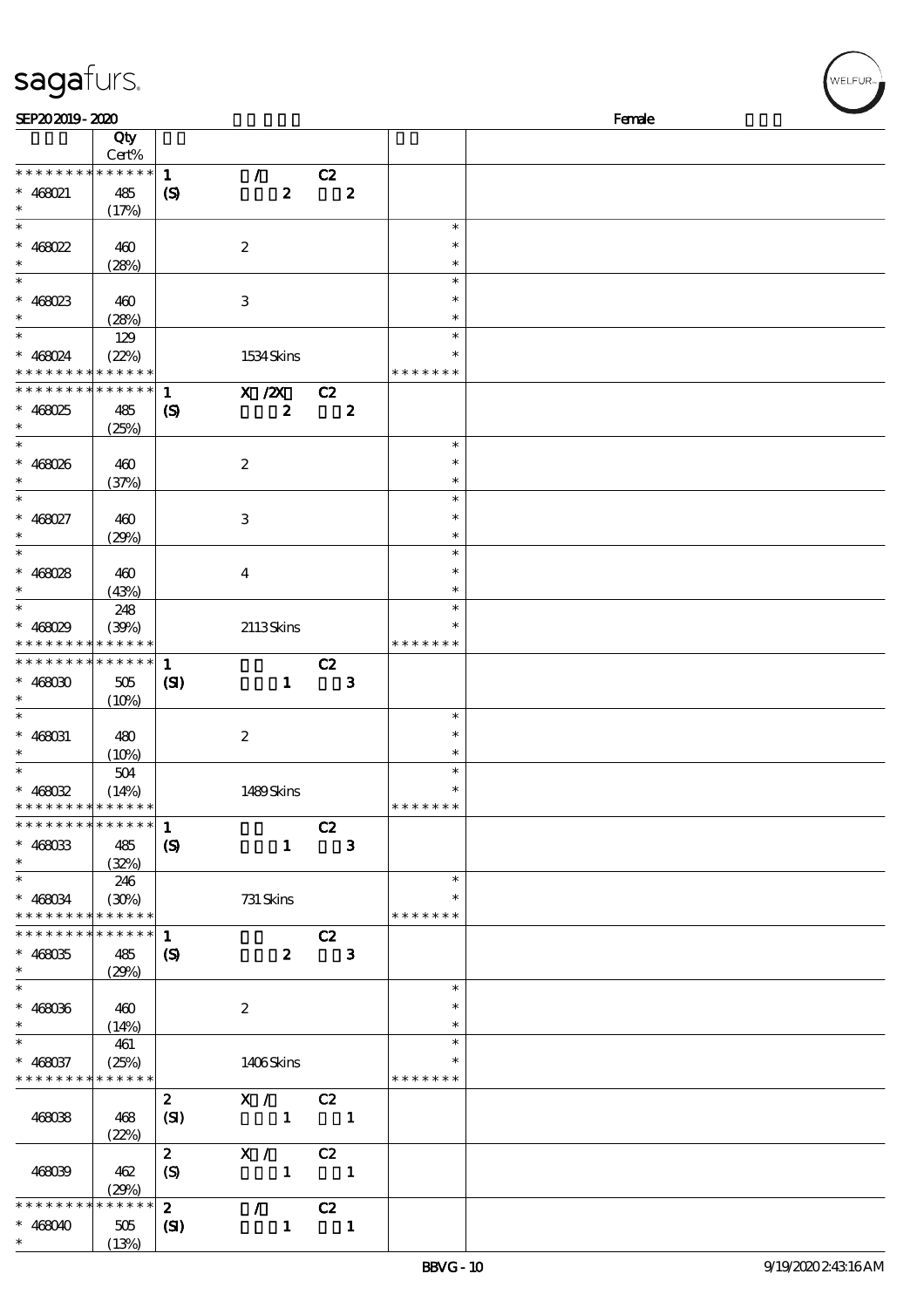| SEP202019-2020    |               |                            |                                 |                          |                  |               | Female |
|-------------------|---------------|----------------------------|---------------------------------|--------------------------|------------------|---------------|--------|
|                   | Qty           |                            |                                 |                          |                  |               |        |
|                   | Cert%         |                            |                                 |                          |                  |               |        |
| $\ast$            |               | $\mathbf{z}$               | $\mathcal{L}$                   | C2                       |                  | $\ast$        |        |
|                   |               |                            |                                 |                          |                  | $\ast$        |        |
| $* 468041$        | 480           | (SI)                       | $\mathbf{1}$                    | $\overline{\phantom{a}}$ |                  |               |        |
| $\ast$            | (10%)         |                            |                                 |                          |                  | $\ast$        |        |
| $\overline{\ast}$ | 57            |                            |                                 |                          |                  | $\ast$        |        |
| $* 468042$        | (21%)         |                            | 1042Skins                       |                          |                  | $\ast$        |        |
| * * * * * * * *   | * * * * * *   |                            |                                 |                          |                  | * * * * * * * |        |
| * * * * * * * *   | * * * * * *   | $\boldsymbol{z}$           | $\mathcal{T} = \mathcal{I}$     | C2                       |                  |               |        |
|                   |               |                            |                                 |                          |                  |               |        |
| $* 468043$        | 485           | $\boldsymbol{\mathcal{S}}$ | $\mathbf{1}$                    | $\blacksquare$           |                  |               |        |
| $\ast$            | (23%)         |                            |                                 |                          |                  |               |        |
| $\ast$            |               |                            |                                 |                          |                  | $\ast$        |        |
| $* 468044$        | 460           |                            | $\boldsymbol{2}$                |                          |                  | $\ast$        |        |
| $\ast$            | (20%)         |                            |                                 |                          |                  | $\ast$        |        |
|                   |               |                            |                                 |                          |                  | $\ast$        |        |
|                   |               |                            |                                 |                          |                  |               |        |
| $* 468045$        | 460           |                            | 3                               |                          |                  | $\ast$        |        |
| $\ast$            | (25%)         |                            |                                 |                          |                  | $\ast$        |        |
| $\ast$            | $312\,$       |                            |                                 |                          |                  | $\ast$        |        |
| $* 468046$        | (20%)         |                            | 1717Skins                       |                          |                  | ∗             |        |
| * * * * * * * *   | * * * * * *   |                            |                                 |                          |                  | * * * * * * * |        |
|                   |               | $\boldsymbol{z}$           |                                 |                          |                  |               |        |
|                   |               |                            | X / ZX                          | C2                       |                  |               |        |
| 468047            | 266           | (SI)                       | $\sim$ 1                        | $\blacksquare$           |                  |               |        |
|                   | (16%)         |                            |                                 |                          |                  |               |        |
| * * * * * * * *   | * * * * * *   | $\mathbf{z}$               | $X$ / $ZX$                      | C2                       |                  |               |        |
| $* 468048$        | 485           | $\boldsymbol{\mathcal{S}}$ | $\mathbf{1}$                    | $\blacksquare$           |                  |               |        |
| $\ast$            | (20%)         |                            |                                 |                          |                  |               |        |
| $*$               |               |                            |                                 |                          |                  | $\ast$        |        |
|                   | 165           |                            |                                 |                          |                  |               |        |
| $* 468049$        | (21%)         |                            | 650Skins                        |                          |                  |               |        |
| * * * * * * * *   | * * * * * *   |                            |                                 |                          |                  | * * * * * * * |        |
|                   |               | $\boldsymbol{z}$           | X /                             | C2                       |                  |               |        |
| 468050            | 98            | $\boldsymbol{S}$           | $\boldsymbol{z}$                | $\blacksquare$           |                  |               |        |
|                   | (20%)         |                            |                                 |                          |                  |               |        |
|                   |               | $\boldsymbol{z}$           | $\mathcal{F}$                   | C2                       |                  |               |        |
|                   |               |                            |                                 |                          |                  |               |        |
| 468051            | 434           | $\boldsymbol{\mathcal{S}}$ | $\boldsymbol{z}$                | $\overline{\mathbf{1}}$  |                  |               |        |
|                   | (24%)         |                            |                                 |                          |                  |               |        |
|                   |               | $\mathbf{z}$               | $X$ / $ZX$                      | C2                       |                  |               |        |
| 468052            | 223           | $\boldsymbol{S}$           | $\boldsymbol{z}$                |                          | $\blacksquare$   |               |        |
|                   | (47%)         |                            |                                 |                          |                  |               |        |
| * * * * * * * *   | $* * * * * *$ | $\mathbf{2}$               | $\overline{\mathbf{X}}$ / C2    |                          |                  |               |        |
| $* 468053$        | 505           |                            | $\mathbf{1}$                    |                          |                  |               |        |
|                   |               | (SI)                       |                                 |                          | $\boldsymbol{z}$ |               |        |
| $\ast$            | (21%)         |                            |                                 |                          |                  |               |        |
| $\ast$            | 147           |                            |                                 |                          |                  | $\ast$        |        |
| $* 468054$        | (21%)         |                            | 652Skins                        |                          |                  | ∗             |        |
| * * * * * * * *   | * * * * * *   |                            |                                 |                          |                  | * * * * * * * |        |
|                   |               | $\boldsymbol{z}$           | X / C2                          |                          |                  |               |        |
| 468055            | 161           | (S)                        | $1 \t 2$                        |                          |                  |               |        |
|                   |               |                            |                                 |                          |                  |               |        |
|                   | (32%)         |                            |                                 |                          |                  |               |        |
| * * * * * * * *   | * * * * * *   | $\mathbf{z}$               | $\mathcal{L}$ and $\mathcal{L}$ | C2                       |                  |               |        |
| $* 468056$        | 505           | $\mathbf{S}$               | $\mathbf{1}$                    | $\overline{\mathbf{2}}$  |                  |               |        |
| $\ast$            | (11%)         |                            |                                 |                          |                  |               |        |
| $\ast$            |               |                            |                                 |                          |                  | $\ast$        |        |
| $* 468057$        | 480           |                            | $\boldsymbol{2}$                |                          |                  | $\ast$        |        |
| $\ast$            |               |                            |                                 |                          |                  | $\ast$        |        |
| $\ast$            | (13%)         |                            |                                 |                          |                  |               |        |
|                   |               |                            |                                 |                          |                  | $\ast$        |        |
| $* 468058$        | 480           |                            | 3                               |                          |                  | $\ast$        |        |
| $\ast$            | (15%)         |                            |                                 |                          |                  | $\ast$        |        |
| $\ast$            | $307$         |                            |                                 |                          |                  | $\ast$        |        |
| $* 468059$        | (9%)          |                            | 1772Skins                       |                          |                  | ∗             |        |
| * * * * * * * *   | * * * * * *   |                            |                                 |                          |                  | * * * * * * * |        |
|                   |               |                            |                                 |                          |                  |               |        |

2 / C2

\* \* \* \* \* \* \* \* \* \* \* \* \* \*

\*\*

468060 485

(22%)

sagafurs.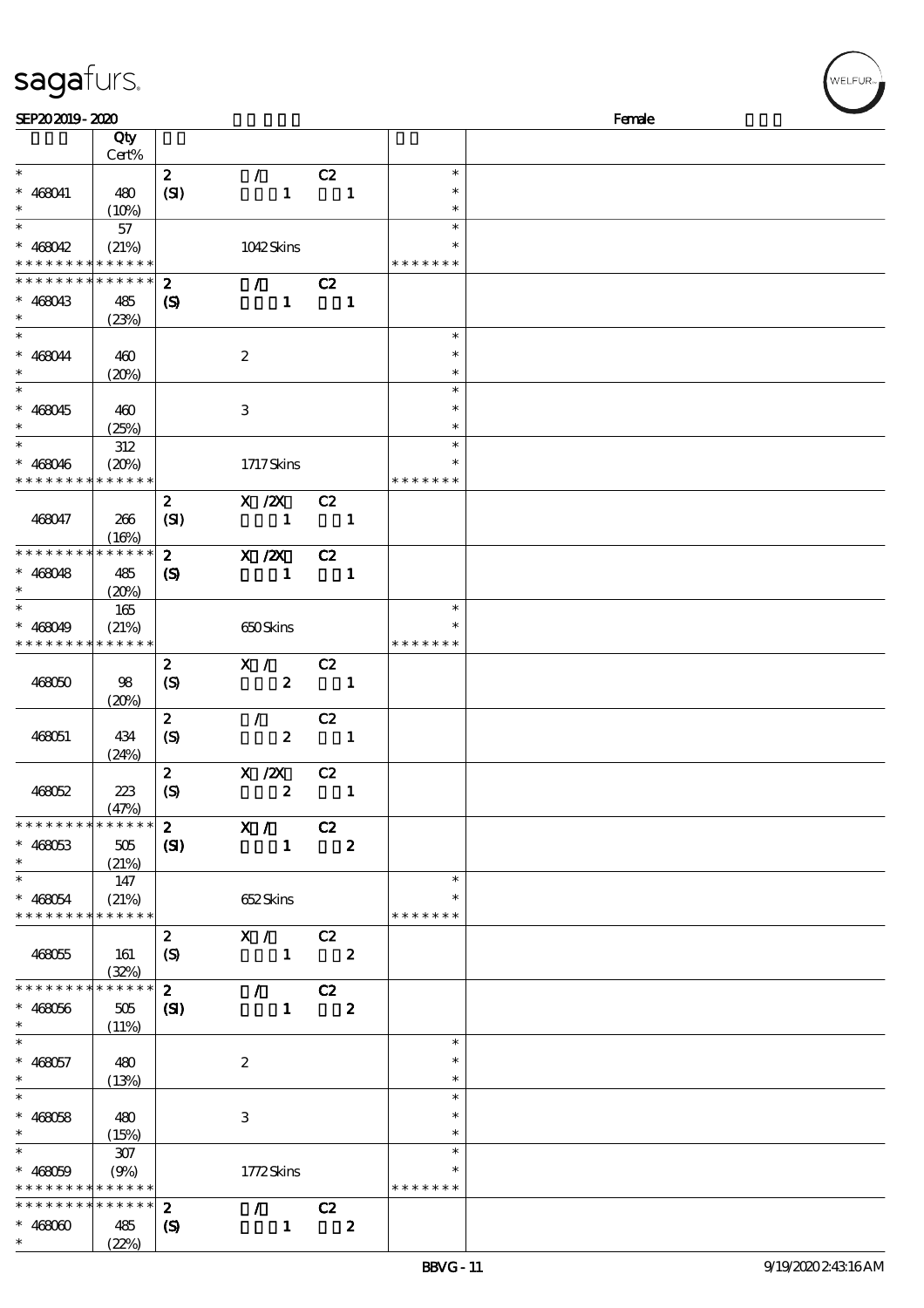| sayarurs.                     |                            |                             |                         |                               |                  |               | ∥WELFUR <sub>™∎</sub> |
|-------------------------------|----------------------------|-----------------------------|-------------------------|-------------------------------|------------------|---------------|-----------------------|
| SEP202019-2020                |                            |                             |                         |                               |                  |               | Female                |
|                               | Qty                        |                             |                         |                               |                  |               |                       |
|                               | Cert%                      |                             |                         |                               |                  |               |                       |
| $\ast$                        | 64                         | $\boldsymbol{z}$            | $\mathcal{L}$           | C2                            |                  | $\ast$        |                       |
| $* 468061$                    | (14%)                      | $\boldsymbol{S}$            | $\mathbf{1}$            | $\overline{\mathbf{2}}$       |                  | $\ast$        |                       |
| * * * * * * * *               | * * * * * *                |                             |                         |                               |                  | * * * * * * * |                       |
| * * * * * * * *               | $\ast\ast\ast\ast\ast\ast$ | $\mathbf{2}$                | $X$ / $ZX$              | C2                            |                  |               |                       |
| $* 468062$                    | 505                        | (S)                         | $\mathbf{1}$            | $\overline{\mathbf{2}}$       |                  |               |                       |
| $\ast$<br>$\ast$              | (14%)                      |                             |                         |                               |                  |               |                       |
|                               | 83                         |                             |                         |                               |                  | $\ast$        |                       |
| $* 468063$<br>* * * * * * * * | (16%)<br>* * * * * *       |                             | 588Skins                |                               |                  | * * * * * * * |                       |
|                               |                            |                             |                         |                               |                  |               |                       |
|                               |                            | $\boldsymbol{z}$            | X / ZX                  | C2                            |                  |               |                       |
| 468064                        | 304                        | (S)                         | $\mathbf{1}$            | $\overline{\mathbf{2}}$       |                  |               |                       |
|                               | (17%)                      | $\boldsymbol{z}$            |                         |                               |                  |               |                       |
|                               |                            |                             | X /<br>$\boldsymbol{2}$ | C2<br>$\overline{\mathbf{2}}$ |                  |               |                       |
| 468065                        | 148<br>(16%)               | $\boldsymbol{S}$            |                         |                               |                  |               |                       |
| * * * * * * * *               | * * * * * *                | $\mathbf{z}$                | $\mathcal{L}$           | C2                            |                  |               |                       |
| $* 468066$                    | 445                        | $\boldsymbol{\mathcal{S}}$  | $\boldsymbol{z}$        |                               | $\boldsymbol{z}$ |               |                       |
| $\ast$                        | (21%)                      |                             |                         |                               |                  |               |                       |
| $\ast$                        | 81                         |                             |                         |                               |                  | $\ast$        |                       |
| $* 468067$                    | (22%)                      |                             | 526Skins                |                               |                  | $\ast$        |                       |
| * * * * * * * *               | * * * * * *                |                             |                         |                               |                  | * * * * * * * |                       |
|                               |                            | $\boldsymbol{z}$            | $X$ / $ZX$              | C2                            |                  |               |                       |
| 468068                        | 322                        | $\boldsymbol{S}$            | $\boldsymbol{z}$        | $\overline{\mathbf{2}}$       |                  |               |                       |
|                               | (36%)                      |                             |                         |                               |                  |               |                       |
| * * * * * * * *               | $* * * * * * *$            | $\mathbf{2}$                |                         | C2                            |                  |               |                       |
| $* 468009$                    | $505\,$                    | (S)                         | $\mathbf{1}$            |                               | $\mathbf{3}$     |               |                       |
| $\ast$                        | (15%)                      |                             |                         |                               |                  |               |                       |
| $\ast$                        | 475                        |                             |                         |                               |                  | $\ast$        |                       |
| $* 468070$                    | (20%)                      |                             | 980Skins                |                               |                  | $\ast$        |                       |
| * * * * * * * *               | * * * * * *                |                             |                         |                               |                  | * * * * * * * |                       |
|                               |                            | $\boldsymbol{z}$            |                         | C2                            |                  |               |                       |
| 468071                        | 340                        | $\boldsymbol{\mathrm{(S)}}$ | $\mathbf{1}$            | $\overline{\phantom{a}}$ 3    |                  |               |                       |
|                               | (25%)                      |                             |                         |                               |                  |               |                       |
|                               |                            | $\boldsymbol{z}$            |                         | C2                            |                  |               |                       |
| 468072                        | 469                        | (S)                         | $\boldsymbol{z}$        | $\overline{\phantom{a}}$ 3    |                  |               |                       |

## sagafurs

 $(19%)$ 

 $\bigwedge$  WELFUR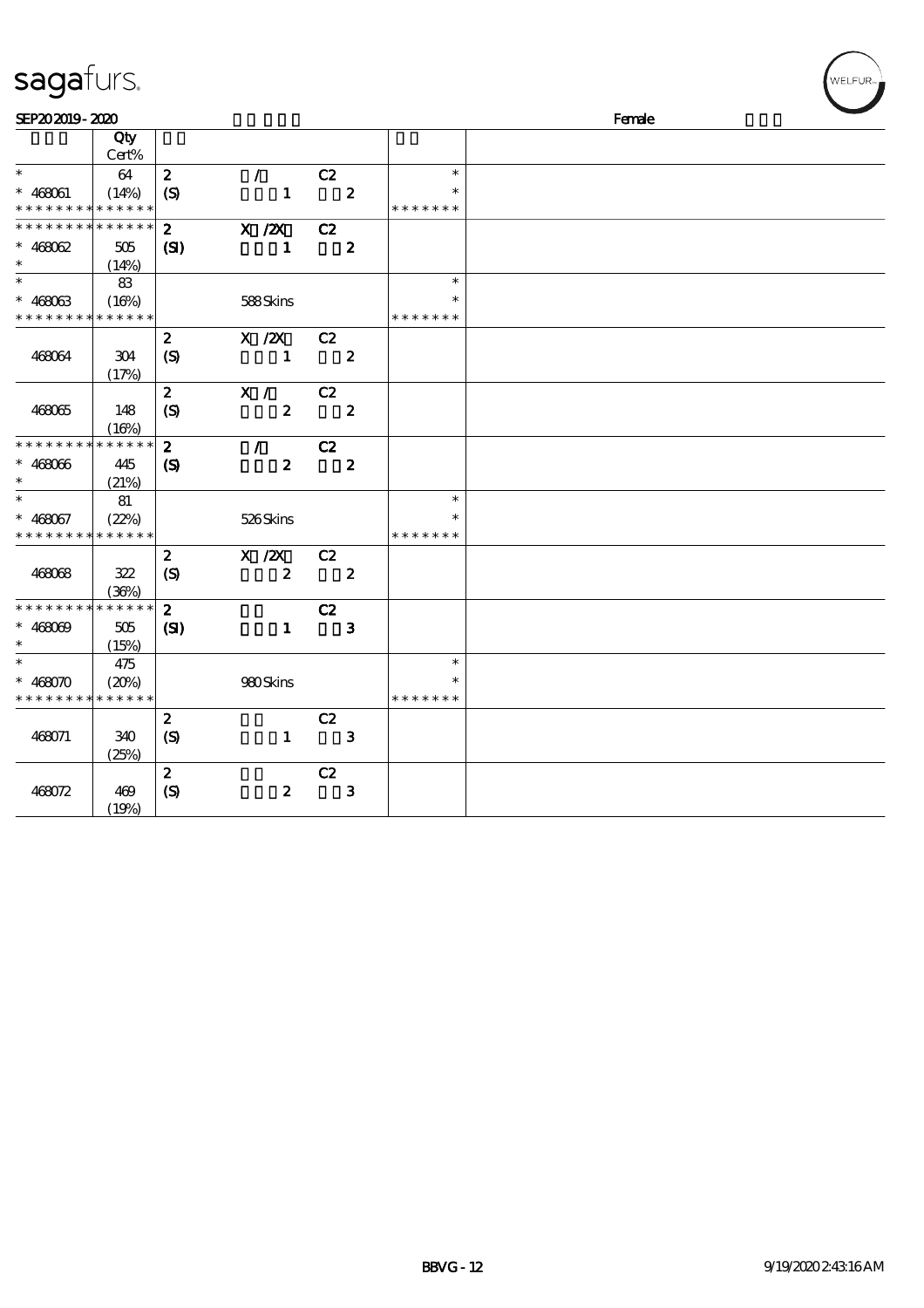| sagafurs.                                                          |                             |                                                         |                                   |                                    |                                   |        | WELFUR <sub>™</sub> |
|--------------------------------------------------------------------|-----------------------------|---------------------------------------------------------|-----------------------------------|------------------------------------|-----------------------------------|--------|---------------------|
| SEP202019-2020                                                     |                             |                                                         |                                   |                                    |                                   | Female |                     |
|                                                                    | Qty<br>Cert%                |                                                         |                                   |                                    |                                   |        |                     |
| 468101                                                             | 98<br>(2%)                  | $\boldsymbol{\mathfrak{D}}$<br>(SI)                     | $\mathbf{1}$                      | C2                                 |                                   |        |                     |
| 468102                                                             | 161<br>(11%)                | $\boldsymbol{\mathfrak{D}}$<br>$\boldsymbol{S}$         | $\mathbf{1}$                      | C2                                 |                                   |        |                     |
| 468103                                                             | 190<br>(8%)                 | $\boldsymbol{\mathfrak{D}}$<br>$\boldsymbol{S}$         | $\boldsymbol{2}$                  | C2                                 |                                   |        |                     |
| 468104                                                             | 112<br>(22%)                | $\boldsymbol{\mathsf{20}}$<br>(SI)                      | X /<br>$\mathbf{1}$               | C2                                 |                                   |        |                     |
| 468105                                                             | 128<br>(17%)                | $\boldsymbol{\mathfrak{D}}$<br>(S)                      | X /<br>$\mathbf{1}$               | C2                                 |                                   |        |                     |
| * * * * * * * *<br>$* 468106$<br>$\ast$                            | * * * * * *<br>465<br>(12%) | $\boldsymbol{\mathbf{z}}$<br>$\mathbf{C}$               | $\mathcal{L}$<br>$\mathbf{1}$     | C2                                 |                                   |        |                     |
| $\ast$<br>$* 468107$<br>* * * * * * * *                            | 225<br>(11%)<br>* * * * * * |                                                         | 690Skins                          |                                    | $\ast$<br>$\ast$<br>* * * * *     |        |                     |
| * * * * * * * *<br>$* 468108$<br>$\ast$                            | * * * * * *<br>445<br>(16%) | $\boldsymbol{\mathbf{z}}$<br>$\boldsymbol{\mathcal{S}}$ | $\mathcal{L}$<br>$\mathbf{1}$     | C2                                 |                                   |        |                     |
| $\ast$<br>$* 468109$<br>* * * * * * * *                            | 411<br>(18%)<br>* * * * * * |                                                         | 856Skins                          |                                    | $\ast$<br>* * * * * * *           |        |                     |
| 468110                                                             | 341<br>$(\Theta)$           | $\boldsymbol{\mathsf{20}}$<br>(SI)                      | $X$ / $ZX$<br>$\mathbf{1}$        | C2                                 |                                   |        |                     |
| * * * * * * * * <mark>* * * * * * *</mark><br>$* 468111$<br>$\ast$ | 445<br>(6%)                 | $\boldsymbol{\mathbf{z}}$<br>$\boldsymbol{\mathcal{S}}$ | X / ZX<br>$\mathbf{1}$            | C2                                 |                                   |        |                     |
| $\ast$<br>$* 468112$<br>* * * * * * * *                            | 128<br>(10%)<br>* * * * * * |                                                         | 573Skins                          |                                    | $\ast$<br>$\ast$<br>* * * * * * * |        |                     |
| 468113                                                             | 287<br>(16%)                | $\boldsymbol{\mathfrak{D}}$<br>(SI)                     | $\mathbf{1}$                      | C2<br>$\ensuremath{\mathbf{INAP}}$ |                                   |        |                     |
| 468114                                                             | 223<br>(15%)                | $\boldsymbol{\mathfrak{D}}$<br>(S)                      | $\mathbf{1}$                      | C2<br>$\ensuremath{\mathbf{INAP}}$ |                                   |        |                     |
| 468115                                                             | 450<br>(15%)                | $\boldsymbol{\mathbf{z}}$<br>(SI)                       | $\mathcal{L}$<br>$\boldsymbol{z}$ | C2                                 |                                   |        |                     |
| 468116                                                             | 445<br>(14%)                | $\boldsymbol{\mathfrak{D}}$<br>(S)                      | $\mathcal{L}$<br>$\pmb{2}$        | C2                                 |                                   |        |                     |
| 468117                                                             | 228<br>(10%)                | $\boldsymbol{\mathsf{20}}$<br>(SI)                      | $X$ / $ZX$<br>$\boldsymbol{z}$    | C2                                 |                                   |        |                     |
| 468118                                                             | 286<br>(5%)                 | $\boldsymbol{\mathfrak{D}}$<br>(S)                      | X / ZX<br>$\boldsymbol{z}$        | C2                                 |                                   |        |                     |
| 468119                                                             | 145<br>(16%)                | $\boldsymbol{\mathsf{20}}$<br>(SI)                      | $\boldsymbol{z}$                  | C2<br><b>LNAP</b>                  |                                   |        |                     |
| 468120                                                             | 80                          | $\boldsymbol{\mathfrak{D}}$<br>$\boldsymbol{S}$         | $\boldsymbol{z}$                  | C2<br><b>LNAP</b>                  |                                   |        |                     |

 $(18%)$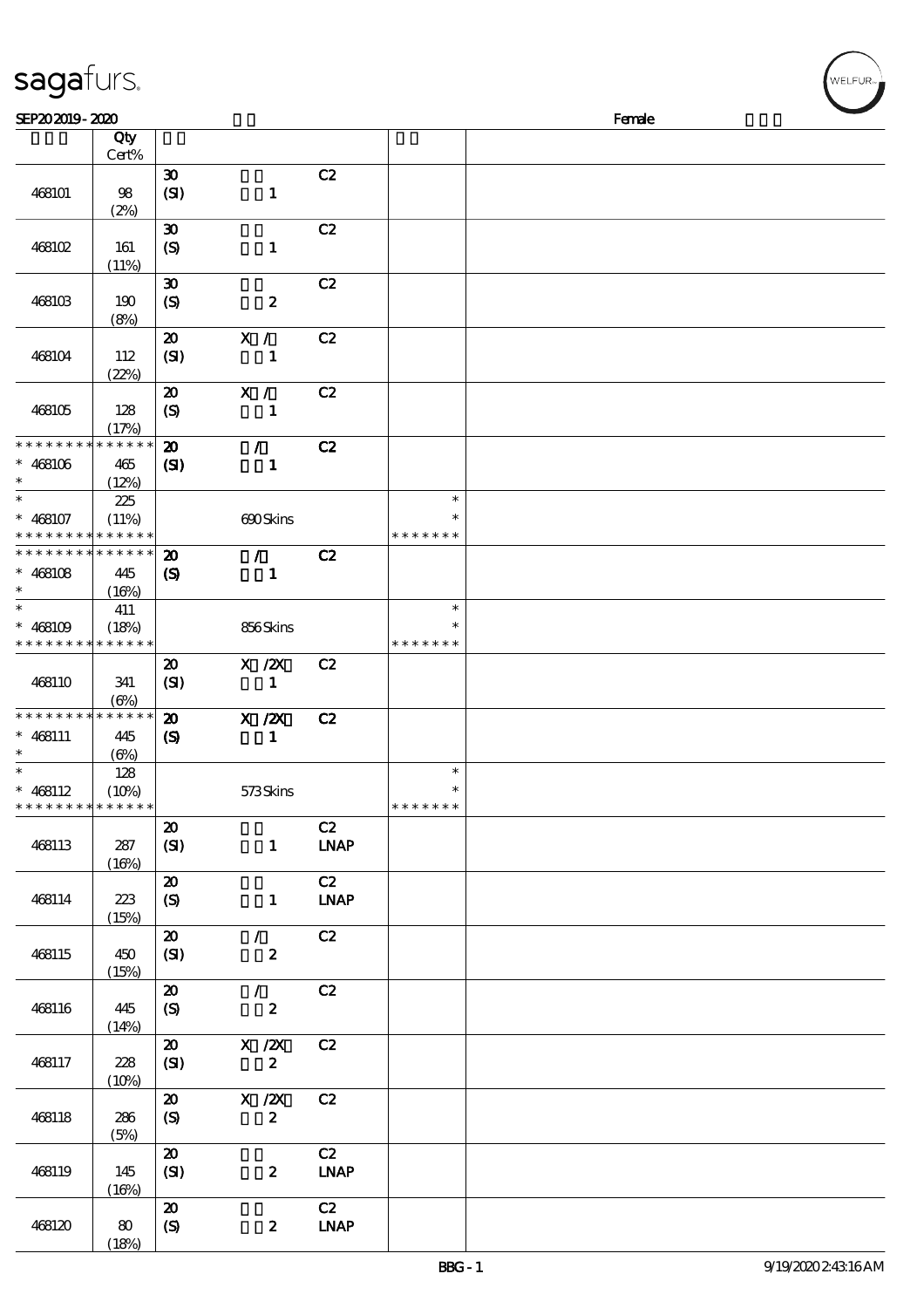| sagafurs.                                                          |                             |                                             |                                |              |                                   |        | ,<br>WELFUR <sub>™</sub> |
|--------------------------------------------------------------------|-----------------------------|---------------------------------------------|--------------------------------|--------------|-----------------------------------|--------|--------------------------|
| SEP202019-2020                                                     |                             |                                             |                                |              |                                   | Female |                          |
|                                                                    | Qty<br>Cert%                |                                             |                                |              |                                   |        |                          |
| * * * * * * * *<br>$* 468121$<br>$\ast$                            | * * * * * *<br>465<br>(9%)  | $\boldsymbol{\mathfrak{D}}$<br>$\mathbf{I}$ | $\boldsymbol{z}$               | C2           |                                   |        |                          |
| $\ast$<br>$* 468122$<br>* * * * * * * * <mark>* * * * * *</mark>   | 173<br>$(\Theta)$           |                                             | 638Skins                       |              | $\ast$<br>$\ast$<br>* * * * * * * |        |                          |
| 468123                                                             | 131<br>(7%)                 | 3020<br>(SI)                                | $\mathbf{3}$                   | C2           |                                   |        |                          |
| 468124                                                             | 172<br>(17%)                | 3020<br>$\boldsymbol{S}$                    | $\mathbf{3}$                   | C2           |                                   |        |                          |
| 468125                                                             | 56<br>(14%)                 | $\boldsymbol{\mathfrak{D}}$<br>(SI)         | $\mathbf{3}$                   | C2<br>$INAP$ |                                   |        |                          |
| * * * * * * * *<br>$* 468126$<br>$\ast$                            | * * * * * *<br>445<br>(17%) | $\boldsymbol{\mathsf{20}}$<br>$\mathbf{C}$  | $\boldsymbol{4}$               | C2           |                                   |        |                          |
| $\ast$<br>$* 468127$<br>* * * * * * * * * * * * * *                | $52\,$<br>(7%)              |                                             | 497 Skins                      |              | $\ast$<br>$\ast$<br>* * * * * * * |        |                          |
| 468128                                                             | 457<br>(15%)                | $\mathbf 0$<br>(SI)                         | X /<br>$\mathbf{1}$            | C2           |                                   |        |                          |
| * * * * * * * * * * * * * *<br>$* 468129$                          | 445<br>(33%)                | $\mathbf{o}$<br>$\boldsymbol{\mathcal{S}}$  | $\mathbf{X}$ /<br>$\mathbf{1}$ | C2           |                                   |        |                          |
| $\ast$<br>$* 468130$                                               | 420<br>(21%)                |                                             | $\boldsymbol{2}$               |              | $\ast$<br>$\ast$<br>$\ast$        |        |                          |
| $\ast$<br>$* 468131$<br>* * * * * * * * <mark>* * * * * *</mark> * | 248<br>(21%)                |                                             | 1113Skins                      |              | $\ast$<br>$\ast$<br>* * * * * * * |        |                          |
| * * * * * * * * * * * * * *<br>$* 468132$<br>$\ast$                | 465<br>(12%)                | $\mathbf{o}$<br>(S)                         | $\mathcal{L}$<br>$\mathbf{1}$  | C2           |                                   |        |                          |
| $\ast$<br>$* 468133$<br>$\ast$                                     | 440<br>(14%)                |                                             | $\boldsymbol{2}$               |              | $\ast$<br>*<br>$\ast$             |        |                          |
| $\ast$<br>$* 468134$<br>* * * * * * * * * * * * * *                | 206<br>(14%)                |                                             | $1111$ Skins                   |              | $\ast$<br>* * * * * * *           |        |                          |
| * * * * * * * * * * * * * *<br>$* 468135$<br>$\ast$                | 445<br>(17%)                | $\mathbf 0$<br>$\boldsymbol{\mathrm{(S)}}$  | $\mathcal{L}$<br>$\mathbf{1}$  | C2           |                                   |        |                          |
| $\ast$<br>$* 468136$<br>$\ast$                                     | 420<br>(17%)                |                                             | $\boldsymbol{2}$               |              | $\ast$<br>$\ast$<br>$\ast$        |        |                          |
| $\ast$<br>$* 468137$<br>$\ast$                                     | 420<br>(15%)                |                                             | $\,3$                          |              | $\ast$<br>$\ast$<br>$\ast$        |        |                          |
| $\ast$<br>$* 468138$<br>$\ast$                                     | 420<br>(21%)                |                                             | $\boldsymbol{4}$               |              | $\ast$<br>$\ast$<br>$\ast$        |        |                          |
| $\ast$<br>$* 468139$<br>$\ast$                                     | 420<br>(21%)                |                                             | $\bf 5$                        |              | $\ast$<br>$\ast$<br>$\ast$        |        |                          |
| $\ast$<br>$* 468140$<br>$\ast$                                     | 420<br>(20%)                |                                             | $\bf 6$                        |              | $\ast$<br>$\ast$<br>$\ast$        |        |                          |

WELFUR<sub><sup>N</sup></sub>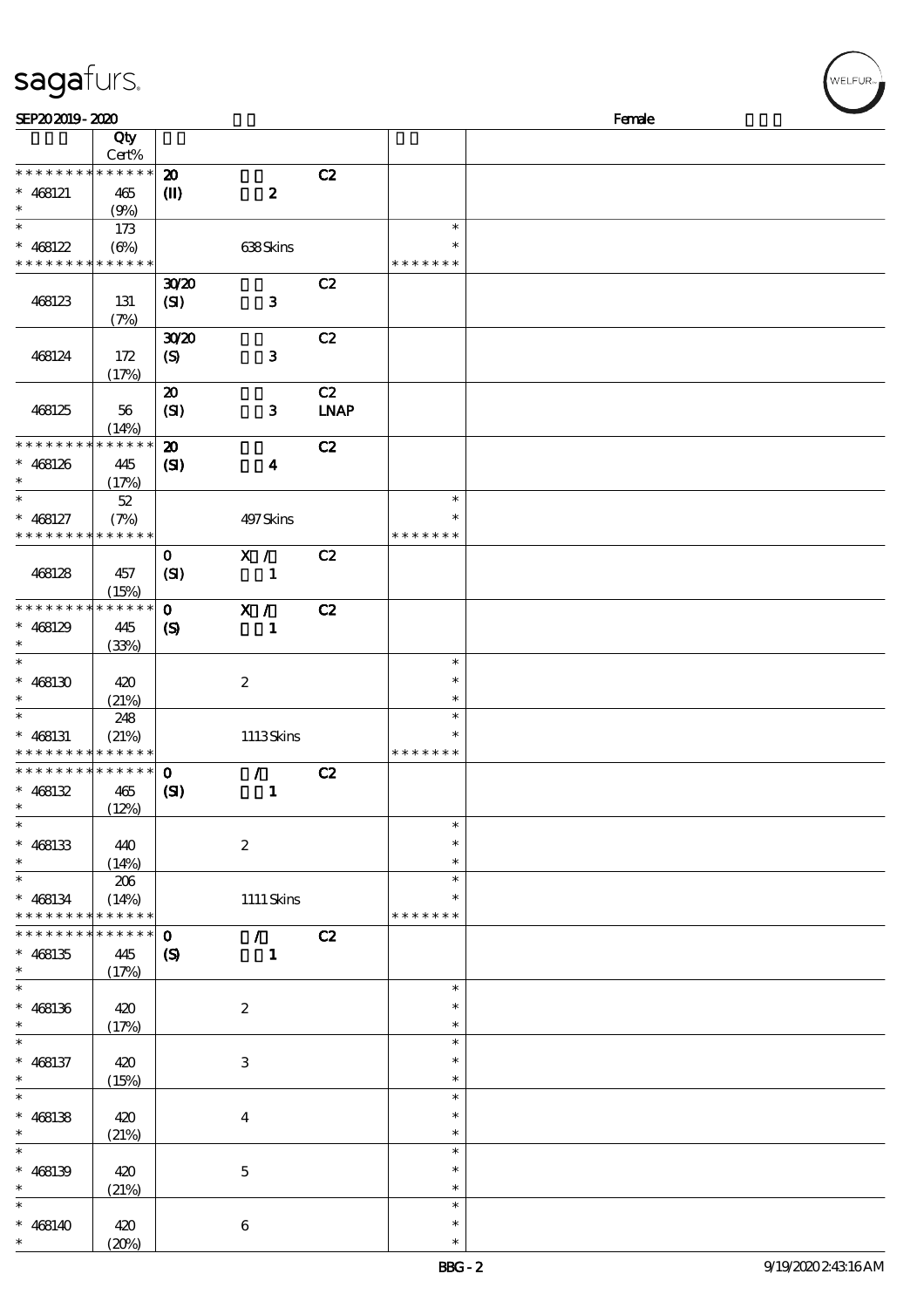| SEP202019-2020              |                   |                             |                  |                  |             |               | Female |
|-----------------------------|-------------------|-----------------------------|------------------|------------------|-------------|---------------|--------|
|                             | Qty               |                             |                  |                  |             |               |        |
|                             | Cert%             |                             |                  |                  |             |               |        |
| $\ast$                      |                   | $\mathbf{o}$                |                  | $\mathcal{F}$    | C2          | $\ast$        |        |
| $* 468141$                  | 420               | (S)                         |                  | $\mathbf{1}$     |             | $\ast$        |        |
| $\ast$                      | (20%)             |                             |                  |                  |             | $\ast$        |        |
| $\overline{\phantom{0}}$    | 423               |                             |                  |                  |             | $\ast$        |        |
| $* 468142$                  | (23%)             |                             |                  | 3388Skins        |             | $\ast$        |        |
| * * * * * * * * * * * * * * |                   |                             |                  |                  |             | * * * * * * * |        |
|                             |                   |                             |                  |                  |             |               |        |
|                             |                   | $\mathbf{O}$                |                  | X / ZX           | C2          |               |        |
| 468143                      | 264               | (SI)                        |                  | $\mathbf{1}$     |             |               |        |
|                             | (9%)              |                             |                  |                  |             |               |        |
| ********                    | $* * * * * * *$   | $\mathbf{O}$                |                  | $X$ / $ZX$       | C2          |               |        |
| $* 468144$                  | 445               | $\boldsymbol{\mathrm{(S)}}$ |                  | $\mathbf{1}$     |             |               |        |
| $\ast$                      | (12%)             |                             |                  |                  |             |               |        |
| $\overline{\phantom{1}}$    |                   |                             |                  |                  |             | $\ast$        |        |
| $* 468145$                  | 420               |                             | $\boldsymbol{2}$ |                  |             | $\ast$        |        |
| $\ast$                      | (10%)             |                             |                  |                  |             | $\ast$        |        |
| $\ast$                      | 295               |                             |                  |                  |             | $\ast$        |        |
| $* 468146$                  | (8%)              |                             |                  | 1160Skins        |             | $\ast$        |        |
| * * * * * * * *             | * * * * * *       |                             |                  |                  |             | * * * * * * * |        |
|                             |                   | $\mathbf{O}$                |                  | X /              | C2          |               |        |
| 468147                      |                   |                             |                  |                  |             |               |        |
|                             | 117               | (SI)                        |                  | $\mathbf{1}$     | INAP        |               |        |
|                             | (19%)             |                             |                  |                  |             |               |        |
|                             |                   | $\mathbf{O}$                | X /              |                  | C2          |               |        |
| 468148                      | 221               | (S)                         |                  | $\mathbf{1}$     | <b>LNAP</b> |               |        |
|                             | (27%)             |                             |                  |                  |             |               |        |
|                             |                   | $\mathbf{O}$                | $\mathcal{L}$    |                  | C2          |               |        |
| 468149                      | 201               | (SI)                        |                  | $\mathbf{1}$     | <b>LNAP</b> |               |        |
|                             | (17%)             |                             |                  |                  |             |               |        |
|                             |                   | $\mathbf{O}$                | $\mathcal{L}$    |                  | C2          |               |        |
| 468150                      | 438               | $\boldsymbol{S}$            |                  | $\mathbf{1}$     | $INAP$      |               |        |
|                             | (29%)             |                             |                  |                  |             |               |        |
|                             |                   | $\mathbf{O}$                | X /              |                  | C2          |               |        |
|                             |                   |                             |                  |                  |             |               |        |
| 468151                      | 144               | (SI)                        |                  | $\boldsymbol{z}$ |             |               |        |
| * * * * * * * *             | (13%)<br>$******$ |                             |                  |                  |             |               |        |
|                             |                   | $\mathbf{O}$                | X /              |                  | C2          |               |        |
| $* 468152$                  | 445               | $\boldsymbol{\mathcal{S}}$  |                  | $\boldsymbol{z}$ |             |               |        |
| $*$                         | (32%)             |                             |                  |                  |             |               |        |
| $\ast$                      | 144               |                             |                  |                  |             | $\ast$        |        |
| $* 468153$                  | (17%)             |                             |                  | 589Skins         |             | $\ast$        |        |
| * * * * * * * *             | * * * * * *       |                             |                  |                  |             | * * * * * * * |        |
|                             |                   | $\mathbf{O}$                |                  | $\mathcal{L}$    | C2          |               |        |
| 468154                      | 431               | (SI)                        |                  | $\boldsymbol{z}$ |             |               |        |
|                             | (14%)             |                             |                  |                  |             |               |        |
| * * * * * * * *             | * * * * * *       | $\mathbf 0$                 |                  | $\mathcal{L}$    | C2          |               |        |
| $* 468155$                  | 445               | $\boldsymbol{\mathrm{(S)}}$ |                  | $\boldsymbol{z}$ |             |               |        |
| $\ast$                      | (21%)             |                             |                  |                  |             |               |        |
| $\ast$                      |                   |                             |                  |                  |             | $\ast$        |        |
|                             |                   |                             |                  |                  |             | $\ast$        |        |
| $* 468156$<br>$\ast$        | 420               |                             | $\boldsymbol{z}$ |                  |             | $\ast$        |        |
|                             | (24%)             |                             |                  |                  |             |               |        |
| $\ast$                      |                   |                             |                  |                  |             | $\ast$        |        |
| $* 468157$                  | 420               |                             | 3                |                  |             | $\ast$        |        |
| $\ast$                      | (22%)             |                             |                  |                  |             | $\ast$        |        |
| $\ast$                      | 290               |                             |                  |                  |             | $\ast$        |        |
| $* 468158$                  | (20%)             |                             |                  | 1575Skins        |             |               |        |
| * * * * * * * * * * * * * * |                   |                             |                  |                  |             | * * * * * * * |        |
|                             |                   | $\mathbf 0$                 |                  | $X$ / $ZX$       | C2          |               |        |
| 468159                      | 472               | (S)                         |                  | $\boldsymbol{z}$ |             |               |        |
|                             | (13%)             |                             |                  |                  |             |               |        |
|                             |                   | $\mathbf{O}$                | X /              |                  | C2          |               |        |
|                             |                   |                             |                  |                  |             |               |        |
| 468160                      | 75                | (SI)                        |                  | $\boldsymbol{z}$ | <b>LNAP</b> |               |        |
|                             | (22%)             |                             |                  |                  |             |               |        |

ELFUR<sub>i</sub>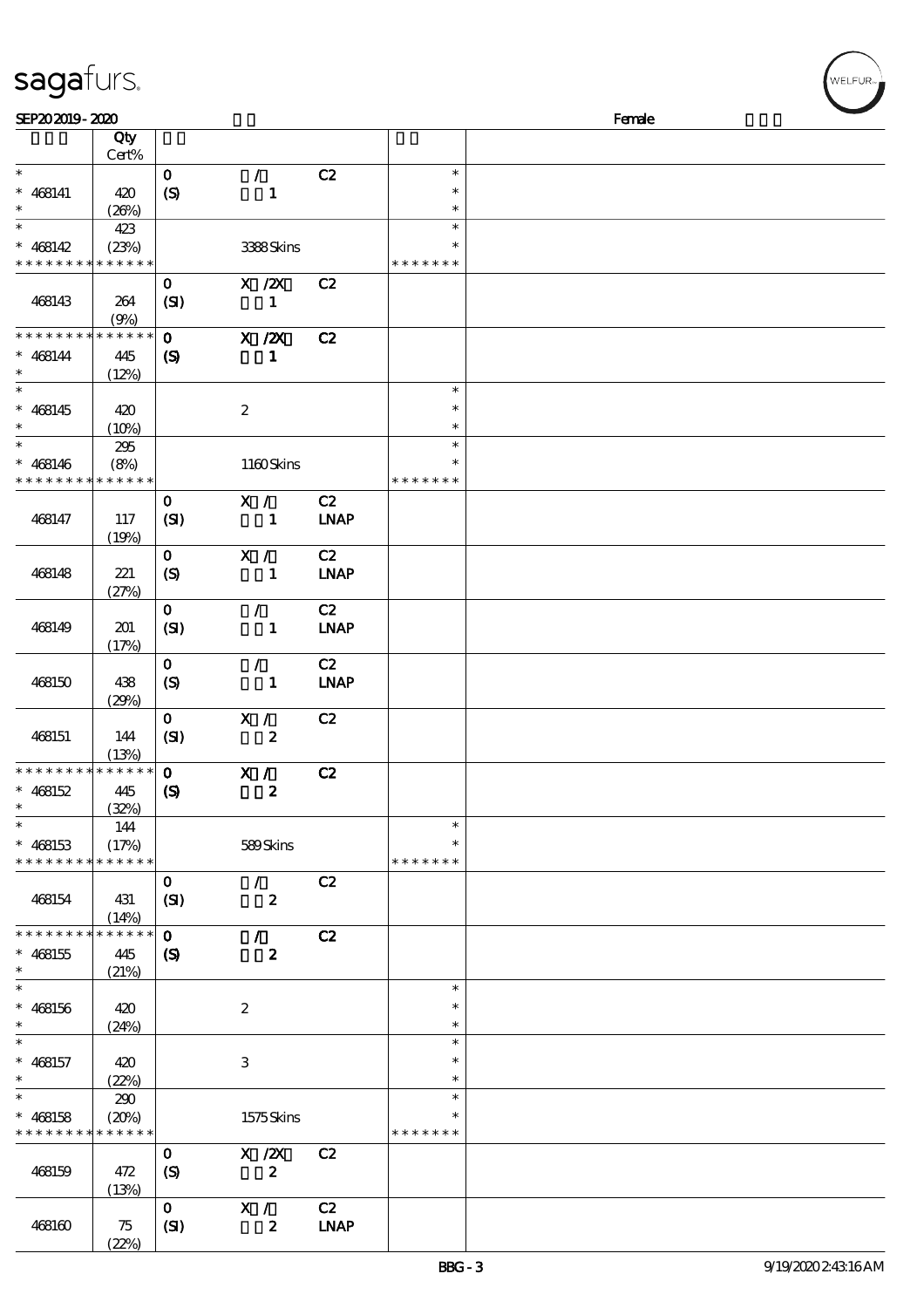| sagafurs.                                              |                      |                                 |                              |                            |                         | WELFUR <sup>w</sup> |
|--------------------------------------------------------|----------------------|---------------------------------|------------------------------|----------------------------|-------------------------|---------------------|
| SEP202019-2020                                         |                      |                                 |                              |                            |                         | Female              |
|                                                        | Qty                  |                                 |                              |                            |                         |                     |
|                                                        | Cert%                |                                 |                              |                            |                         |                     |
| 468161                                                 | 105                  | $\mathbf 0$<br>$\boldsymbol{S}$ | X /<br>$\boldsymbol{z}$      | C2<br><b>LNAP</b>          |                         |                     |
|                                                        | (21%)                |                                 |                              |                            |                         |                     |
|                                                        |                      | $\mathbf 0$                     | 7.                           | C2                         |                         |                     |
| 468162                                                 | 127                  | (SI)                            | $\boldsymbol{z}$             | <b>LNAP</b>                |                         |                     |
|                                                        | (22%)                |                                 |                              |                            |                         |                     |
| 468163                                                 | 214                  | $\mathbf O$<br>$\boldsymbol{S}$ | $\prime$<br>$\boldsymbol{z}$ | C2<br><b>LNAP</b>          |                         |                     |
|                                                        | (20%)                |                                 |                              |                            |                         |                     |
| * * * * * * * *                                        | * * * * * *          | $\mathbf{o}$                    |                              | C2                         |                         |                     |
| $* 468164$                                             | 465                  | $\mathbf{I}$                    | $\boldsymbol{z}$             |                            |                         |                     |
| $\ast$<br>$\ast$                                       | (9%)                 |                                 |                              |                            | $\ast$                  |                     |
| $* 468165$                                             | 424<br>(8%)          |                                 | 889Skins                     |                            | $\ast$                  |                     |
| * * * * * * * *                                        | * * * * * *          |                                 |                              |                            | * * * * * * *           |                     |
|                                                        |                      | $\mathbf{o}$                    |                              | C2                         |                         |                     |
| 468166                                                 | 159                  | (SI)                            | $\mathbf{3}$                 |                            |                         |                     |
|                                                        | (11%)                |                                 |                              |                            |                         |                     |
| * * * * * * * *                                        | * * * * * *          | $\mathbf 0$                     |                              | C2                         |                         |                     |
| $* 468167$<br>$\ast$                                   | 445<br>(22%)         | $\boldsymbol{S}$                | $\bf{3}$                     |                            |                         |                     |
| $\ast$                                                 |                      |                                 |                              |                            | $\ast$                  |                     |
| $* 468168$                                             | 420                  |                                 | $\boldsymbol{2}$             |                            | $\ast$                  |                     |
| $\ast$                                                 | (19%)                |                                 |                              |                            | $\ast$                  |                     |
| $\ast$                                                 | 239                  |                                 |                              |                            | $\ast$                  |                     |
| $* 468169$<br>* * * * * * * * <mark>* * * * * *</mark> | (23%)                |                                 | 1104Skins                    |                            | $\ast$<br>* * * * * * * |                     |
|                                                        |                      | $\mathbf 0$                     |                              | C2                         |                         |                     |
| 468170                                                 | 162                  | (SI)                            | $\mathbf{3}$                 | <b>LNAP</b>                |                         |                     |
|                                                        | (15%)                |                                 |                              |                            |                         |                     |
|                                                        |                      | $\mathbf 0$                     |                              | C2                         |                         |                     |
| 468171                                                 | 176                  | $\boldsymbol{\mathrm{(S)}}$     | 3                            | $\ensuremath{\text{INAP}}$ |                         |                     |
| * * * * * * * * * * * * * *                            | (20%)                | $\mathbf 0$                     |                              | C2                         |                         |                     |
| $* 468172$                                             | 465                  | (S)                             | $\boldsymbol{4}$             |                            |                         |                     |
| $\ast$                                                 | (22%)                |                                 |                              |                            |                         |                     |
| $\ast$                                                 |                      |                                 |                              |                            | $\ast$                  |                     |
| $* 468173$<br>$\ast$                                   | 440                  |                                 | $\boldsymbol{z}$             |                            | ∗<br>$\ast$             |                     |
| $\ast$                                                 | (28%)                |                                 |                              |                            | $\ast$                  |                     |
| $* 468174$                                             | 440                  |                                 | $\,3\,$                      |                            | $\ast$                  |                     |
| $\ast$                                                 | (20%)                |                                 |                              |                            | $\ast$                  |                     |
| $\ast$                                                 | ${\mathfrak A}$      |                                 |                              |                            | $\ast$                  |                     |
| $* 468175$<br>* * * * * * * * <mark>* * * * * *</mark> | (19%)                |                                 | 1437Skins                    |                            | *<br>* * * * * * *      |                     |
|                                                        |                      | 200                             |                              | C2                         |                         |                     |
| 468176                                                 | 95                   | $(\mathbf{I})$                  | $\boldsymbol{4}$             |                            |                         |                     |
|                                                        | (9%)                 |                                 |                              |                            |                         |                     |
|                                                        |                      | 200                             |                              | C2                         |                         |                     |
| 468177                                                 | 426                  | (SI)                            | ${\bf 5}$                    |                            |                         |                     |
| * * * * * * * *                                        | (35%)<br>* * * * * * | $\mathbf{1}$                    | X /                          | C2                         |                         |                     |
|                                                        |                      |                                 |                              |                            |                         |                     |

\*\*\*

 $\overline{\ast}$  $\ast$  $\ast$ 

\*\*

 $\overline{\phantom{0}}$  $\ast$ 

\* \* \* \* \* \*

 $(SI)$  1

(21%) 1358 Skins

2

(24%)

 $(23%)$ 

373

 $* 468179$  480

\* \* \* \* \* \* \*

\*\*  $* 468178$ 

 $\ast$  $\overline{\phantom{a}}$ 

\*\*\*

 $\ast$ 

\*  $*$  468180 \* \* \* \* \* \*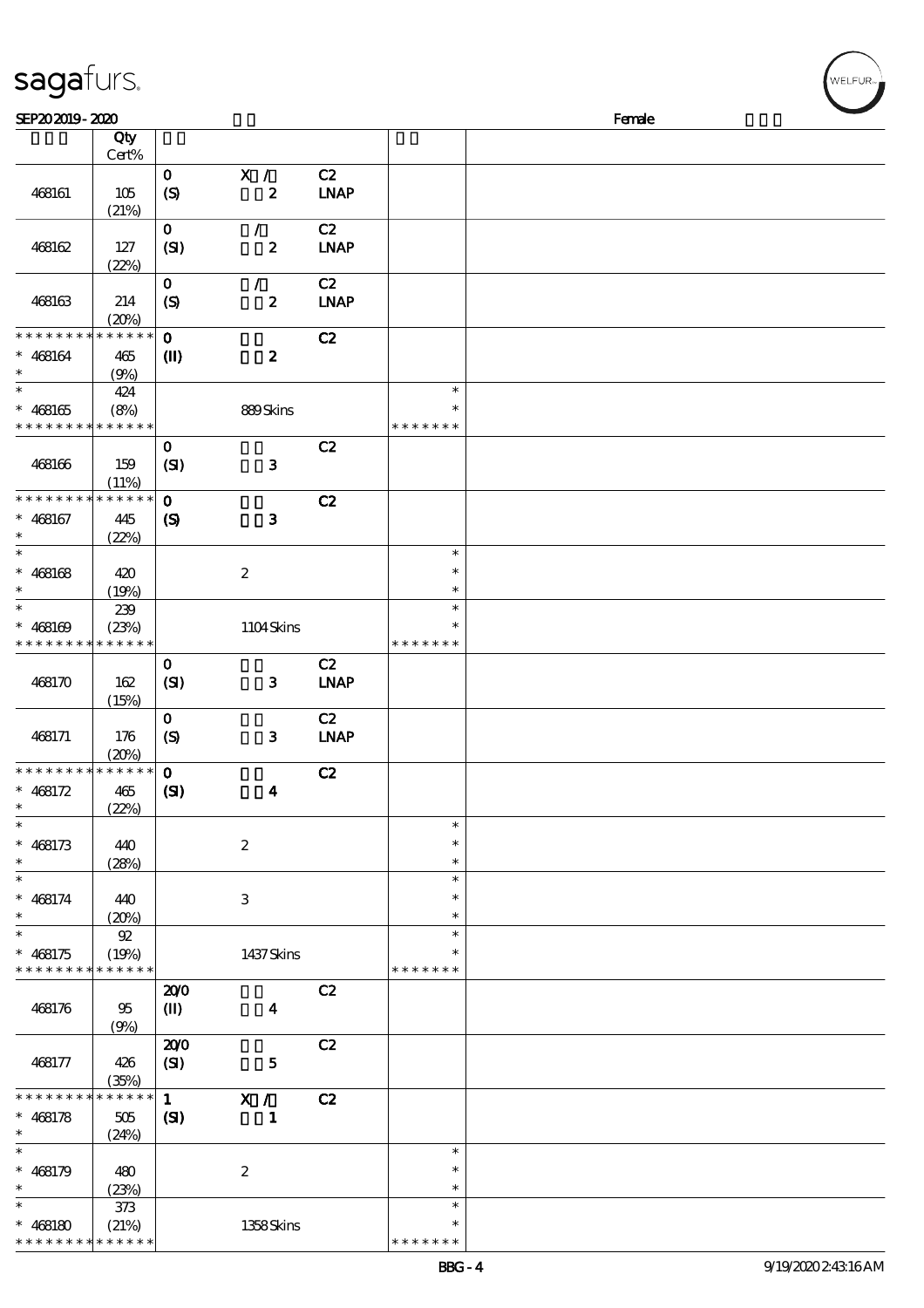| sagafurs.                                                                |                                     |                                                                            |                                      |        | WELFUR <sub>™</sub> |
|--------------------------------------------------------------------------|-------------------------------------|----------------------------------------------------------------------------|--------------------------------------|--------|---------------------|
| SEP202019-2020                                                           |                                     |                                                                            |                                      | Female |                     |
|                                                                          | Qty<br>Cert%                        |                                                                            |                                      |        |                     |
| * * * * * * * *<br>$* 468181$<br>$\ast$                                  | $******$<br>485<br>(29%)            | X /<br>C2<br>$\mathbf{1}$<br>$\pmb{\mathcal{S}}$<br>1                      |                                      |        |                     |
| $\ast$<br>$* 468182$<br>$\ast$<br>$\ast$                                 | 460<br>(35%)                        | $\boldsymbol{2}$                                                           | $\ast$<br>$\ast$<br>$\ast$<br>$\ast$ |        |                     |
| $* 468183$<br>$\ast$                                                     | 460<br>(24%)                        | $\,3$                                                                      | $\ast$<br>$\ast$<br>$\ast$           |        |                     |
| $* 468184$<br>$\ast$<br>$\ast$                                           | 460<br>(19%)                        | $\boldsymbol{4}$                                                           | $\ast$<br>$\ast$<br>$\ast$           |        |                     |
| $* 468185$<br>$\ast$<br>$\ast$                                           | 460<br>(28%)                        | $\mathbf 5$                                                                | $\ast$<br>$\ast$<br>$\ast$           |        |                     |
| $* 468186$<br>$\ast$<br>$\ast$                                           | 460<br>(19%)<br>288                 | $\bf 6$                                                                    | $\ast$<br>∗<br>$\ast$                |        |                     |
| $* 468187$<br>* * * * * * * *<br>* * * * * * * *                         | (27%)<br>* * * * * *<br>* * * * * * | 3073Skins                                                                  | $\ast$<br>* * * * * * *              |        |                     |
| $* 468188$<br>$\ast$<br>$\ast$                                           | 505<br>(20%)                        | $\mathbf{1}$<br>C2<br>$\mathcal{L}$<br>$\mathbf{C}$<br>$\mathbf{1}$        | $\ast$                               |        |                     |
| $* 468189$<br>$\ast$                                                     | 480<br>(22%)                        | $\boldsymbol{2}$                                                           | $\ast$<br>$\ast$<br>$\ast$           |        |                     |
| $* 468190$<br>$\ast$<br>$\ast$                                           | 480<br>(23%)                        | $\,3$                                                                      | $\ast$<br>$\ast$<br>$\ast$           |        |                     |
| $* 468191$<br>* * * * * * * * * * * * * *<br>* * * * * * * * * * * * * * | 462<br>(17%)                        | 1927 Skins                                                                 | $\ast$<br>* * * * * * *              |        |                     |
| $* 468192$<br>$\ast$<br>$\overline{\phantom{0}}$                         | 485<br>(28%)                        | $\mathbf{1}$<br>$\mathcal{L}$<br>C2<br>$\pmb{\mathcal{S}}$<br>$\mathbf{1}$ | $\ast$                               |        |                     |
| $* 468193$<br>$\ast$<br>$\ast$                                           | 460<br>(20%)                        | $\boldsymbol{z}$                                                           | ∗<br>$\ast$<br>$\ast$                |        |                     |
| $* 468194$<br>$\ast$<br>$\ast$                                           | 460<br>(33%)                        | $\,3$                                                                      | $\ast$<br>$\ast$<br>$\ast$           |        |                     |
| $* 468195$<br>$\ast$<br>$\ast$                                           | 460<br>(32%)                        | $\overline{\mathbf{4}}$                                                    | $\ast$<br>$\ast$<br>$\ast$           |        |                     |
| $* 468196$<br>$\ast$                                                     | 460<br>(20%)                        | $\mathbf 5$                                                                | $\ast$<br>$\ast$                     |        |                     |
| $\ast$<br>$* 468197$<br>$\ast$                                           | 460<br>(23%)                        | $\bf 6$                                                                    | $\ast$<br>$\ast$<br>$\ast$           |        |                     |
| $\ast$<br>$* 468198$<br>$\ast$                                           | 460<br>(32%)                        | $\tau$                                                                     | $\ast$<br>$\ast$<br>∗                |        |                     |
| $\overline{\phantom{0}}$<br>$* 468199$<br>$\ast$                         | 460<br>(28%)                        | ${\bf 8}$                                                                  | $\ast$<br>$\ast$<br>$\ast$           |        |                     |
| $\ast$<br>$* 468200$<br>$\ast$                                           | 460<br>(19%)                        | $\boldsymbol{9}$                                                           | $\ast$<br>$\ast$<br>$\ast$           |        |                     |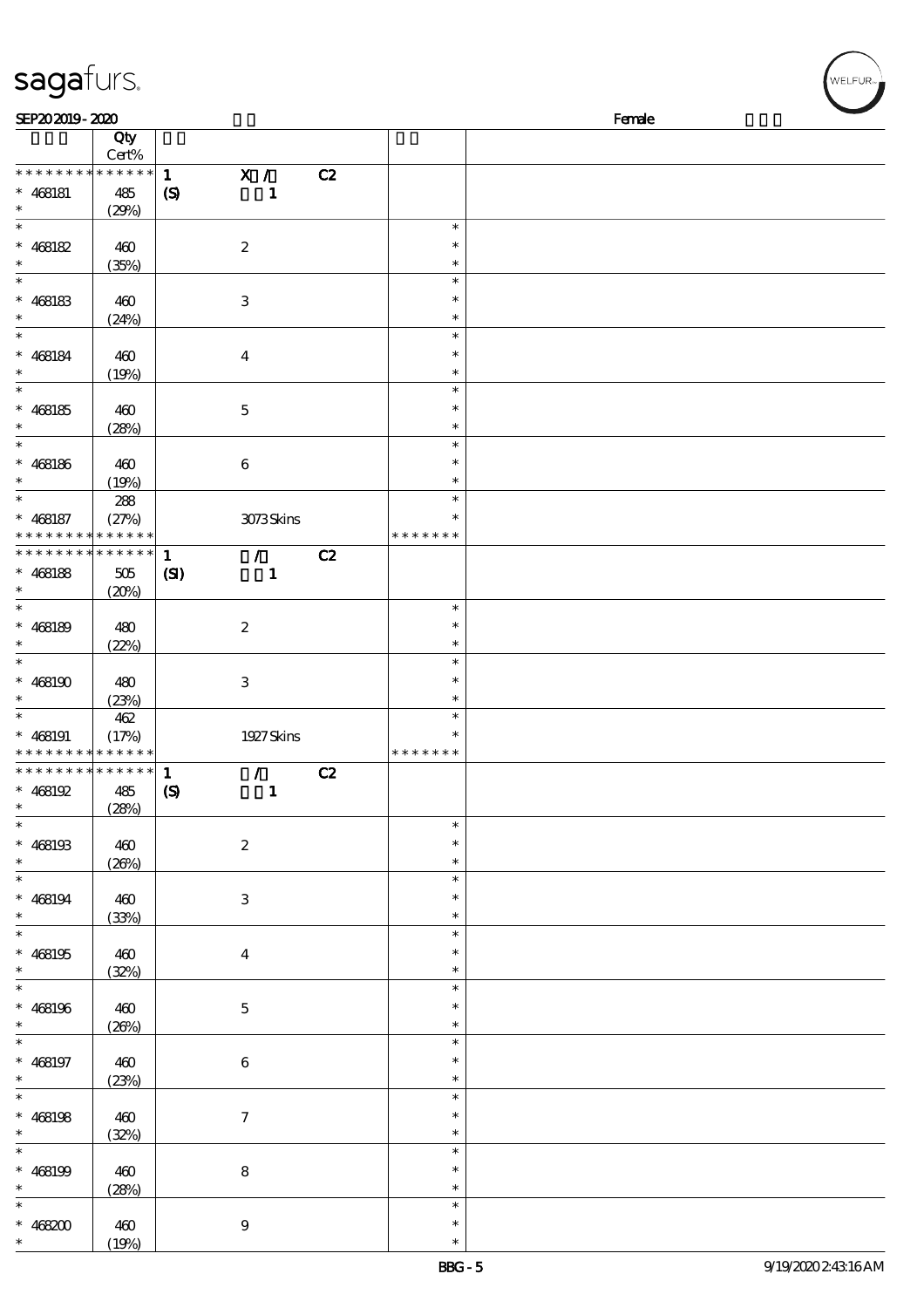| SEP202019-2020       |             |                             |                  |             |               | Female |
|----------------------|-------------|-----------------------------|------------------|-------------|---------------|--------|
|                      | Qty         |                             |                  |             |               |        |
|                      | Cert%       |                             |                  |             |               |        |
| $\ast$               |             | $\mathbf{1}$                | $\mathcal{L}$    | C2          | $\ast$        |        |
| $* 468201$           | 460         | (S)                         | $\mathbf{1}$     |             | $\ast$        |        |
| $\ast$               | (18%)       |                             |                  |             | $\ast$        |        |
| $\ast$               |             |                             |                  |             | $\ast$        |        |
| $* 468202$           | 460         |                             | 11               |             | $\ast$        |        |
| $\ast$               |             |                             |                  |             | $\ast$        |        |
| $\ast$               | (23%)       |                             |                  |             | $\ast$        |        |
|                      |             |                             |                  |             | $\ast$        |        |
| $* 468203$<br>$\ast$ | 460         |                             | $12\,$           |             | $\ast$        |        |
| $\ast$               | (20%)       |                             |                  |             |               |        |
|                      | 428         |                             |                  |             | $\ast$        |        |
| $* 468204$           | (20%)       |                             | 5973Skins        |             | $\ast$        |        |
| * * * * * * * *      | * * * * * * |                             |                  |             | * * * * * * * |        |
|                      |             | $\mathbf{1}$                | X / ZX           | C2          |               |        |
| 468205               | 290         | (SI)                        | $\mathbf{1}$     |             |               |        |
|                      | (18%)       |                             |                  |             |               |        |
| * * * * * * *        | * * * * * * | $\mathbf{1}$                | $X$ / $ZX$       | C2          |               |        |
| $* 468206$           | 485         | $\boldsymbol{\mathcal{S}}$  | $\mathbf{1}$     |             |               |        |
| $\ast$               | (18%)       |                             |                  |             |               |        |
| $\overline{\ast}$    |             |                             |                  |             | $\ast$        |        |
| $* 468207$           | 460         |                             | $\boldsymbol{2}$ |             | $\ast$        |        |
| $\ast$               | (19%)       |                             |                  |             | $\ast$        |        |
| $\ast$               | 287         |                             |                  |             | $\ast$        |        |
| $* 468208$           | (20%)       |                             | 1232Skins        |             | $\ast$        |        |
| * * * * * * * *      | * * * * * * |                             |                  |             | * * * * * * * |        |
|                      |             | $\mathbf{1}$                |                  | C2          |               |        |
|                      |             |                             | X /              |             |               |        |
| 468209               | 363         | (SI)                        | $\mathbf{1}$     | <b>LNAP</b> |               |        |
|                      | (28%)       |                             |                  |             |               |        |
|                      |             | $\mathbf{1}$                | X /              | C2          |               |        |
| 468210               | 387         | (S)                         | $\mathbf{1}$     | <b>LNAP</b> |               |        |
|                      | (28%)       |                             |                  |             |               |        |
|                      |             | $\mathbf{1}$                | $\mathcal{L}$    | C2          |               |        |
| 468211               | 440         | (SI)                        | $\mathbf{1}$     | <b>LNAP</b> |               |        |
|                      | (21%)       |                             |                  |             |               |        |
| * * * * * * * *      | * * * * * * | $\mathbf{1}$                | $\mathcal{L}$    | C2          |               |        |
| * $468212$           | 485         | $\boldsymbol{\mathrm{(S)}}$ | $\mathbf{1}$     | <b>LNAP</b> |               |        |
| $\ast$               | (35%)       |                             |                  |             |               |        |
| $\ast$               | 154         |                             |                  |             | $\ast$        |        |
| $* 468213$           | (38%)       |                             | 639Skins         |             | $\ast$        |        |
| * * * * * * * *      | * * * * * * |                             |                  |             | * * * * * * * |        |
| * * * * * * * *      | * * * * * * | 1                           | X /              | C2          |               |        |
| $* 468214$           | 505         | $\mathbf{S}$                | $\boldsymbol{z}$ |             |               |        |
| $\ast$               | (24%)       |                             |                  |             |               |        |
| $\ast$               | 467         |                             |                  |             | $\ast$        |        |
| $* 468215$           | (20%)       |                             | 972Skins         |             | $\ast$        |        |
| * * * * * * * *      | * * * * * * |                             |                  |             | * * * * * * * |        |
| * * * * * * * *      | * * * * * * | $\mathbf{1}$                | X /              | C2          |               |        |
| $* 468216$           | 485         | $\boldsymbol{S}$            | $\boldsymbol{z}$ |             |               |        |
| $\ast$               |             |                             |                  |             |               |        |
| $\ast$               | (28%)       |                             |                  |             | $\ast$        |        |
|                      |             |                             |                  |             |               |        |
| $* 468217$           | 460         |                             | $\boldsymbol{2}$ |             | $\ast$        |        |
| $\ast$               | (29%)       |                             |                  |             | $\ast$        |        |
| $\overline{\ast}$    | 100         |                             |                  |             | $\ast$        |        |
| $* 468218$           | (30%)       |                             | 1045Skins        |             |               |        |
| * * * * * * * *      | * * * * * * |                             |                  |             | * * * * * * * |        |
| * * * * * * * *      | * * * * * * | $\mathbf{1}$                | $\mathcal{L}$    | C2          |               |        |
| $* 468219$           | 505         | $\mathbf{S}$                | $\boldsymbol{z}$ |             |               |        |
| $\ast$               | (17%)       |                             |                  |             |               |        |
| $\ast$               |             |                             |                  |             | $\ast$        |        |
| $* 468220$           | 480         |                             | $\boldsymbol{2}$ |             | $\ast$        |        |
| *                    | (20%)       |                             |                  |             | $\ast$        |        |

(26%)

sagafurs.

.<br>WELFUR-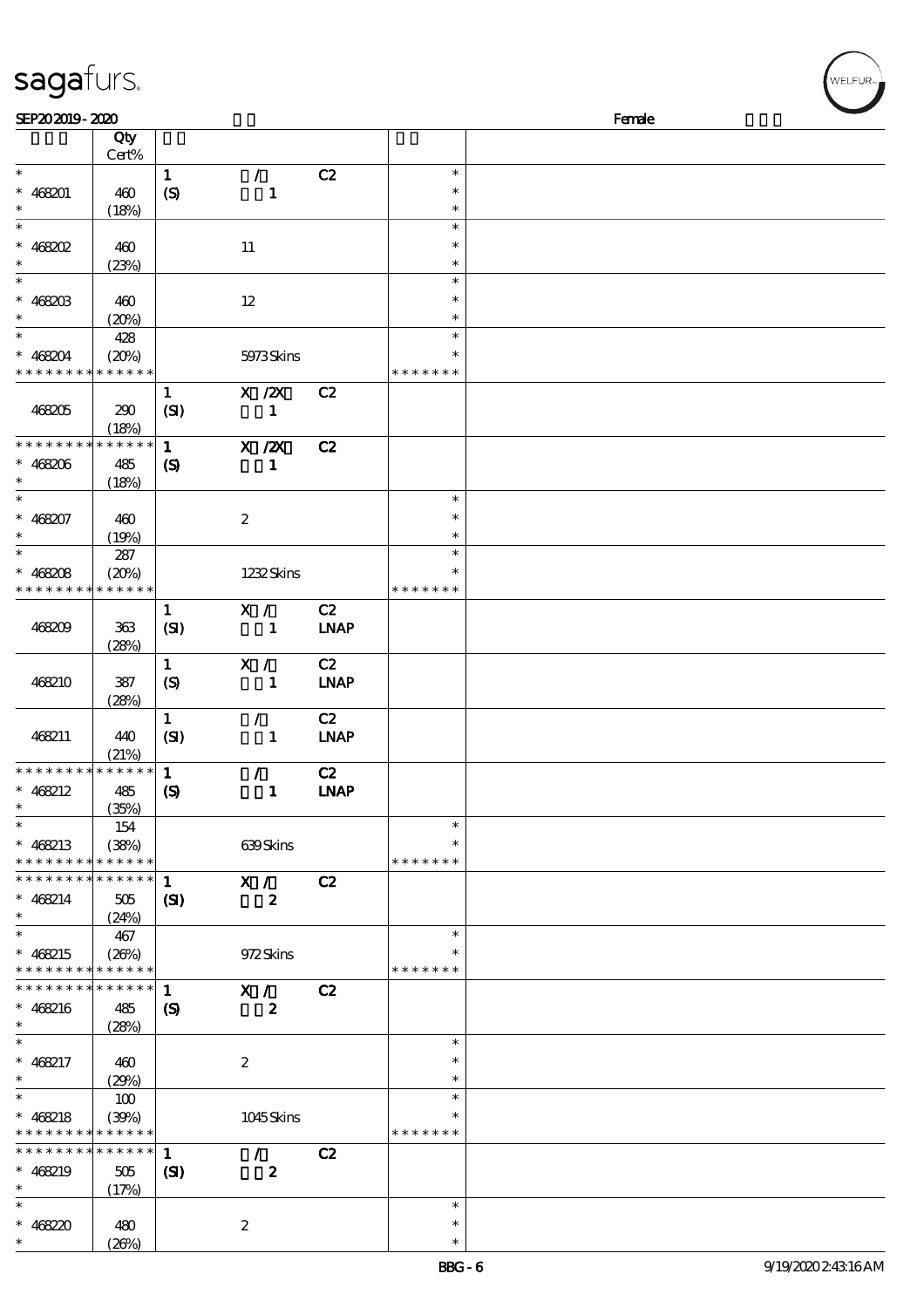| sagafurs.                                |             |                            |                  |             |               |        | WELFUR <sub>™</sub> |
|------------------------------------------|-------------|----------------------------|------------------|-------------|---------------|--------|---------------------|
| SEP202019-2020                           |             |                            |                  |             |               | Female |                     |
|                                          | Qty         |                            |                  |             |               |        |                     |
|                                          | Cert%       |                            |                  |             |               |        |                     |
| $\ast$                                   |             | $\mathbf{1}$               | $\mathcal{L}$    | C2          | $\ast$        |        |                     |
| $* 468221$                               | 480         | (SI)                       | $\pmb{2}$        |             | $\ast$        |        |                     |
| $\ast$                                   | (21%)       |                            |                  |             | $\ast$        |        |                     |
| $\ast$                                   | 190         |                            |                  |             | $\ast$        |        |                     |
| $* 468222$                               | (20%)       |                            | 1655Skins        |             | $\ast$        |        |                     |
| * * * * * * * *                          | * * * * * * |                            |                  |             | * * * * * * * |        |                     |
| * * * * * * * *                          | * * * * * * | $\mathbf{1}$               | $\mathcal{L}$    | C2          |               |        |                     |
| $* 468223$                               | 485         | $\boldsymbol{\mathcal{S}}$ | $\boldsymbol{z}$ |             |               |        |                     |
|                                          | (31%)       |                            |                  |             |               |        |                     |
| $\ast$                                   |             |                            |                  |             | $\ast$        |        |                     |
| $* 468224$                               | 460         |                            | $\boldsymbol{2}$ |             | $\ast$        |        |                     |
|                                          | (21%)       |                            |                  |             | $\ast$        |        |                     |
| $\ast$                                   |             |                            |                  |             | $\ast$        |        |                     |
| $* 468225$                               | 460         |                            | $\,3$            |             | $\ast$        |        |                     |
| $\ast$                                   | (21%)       |                            |                  |             | $\ast$        |        |                     |
| $\ast$                                   |             |                            |                  |             | $\ast$        |        |                     |
| $* 468226$                               | 460         |                            | $\boldsymbol{4}$ |             | $\ast$        |        |                     |
|                                          | (27%)       |                            |                  |             | $\ast$        |        |                     |
| $\ast$                                   | 278         |                            |                  |             | $\ast$        |        |                     |
| $* 468227$                               | (28%)       |                            | 2143Skins        |             | $\ast$        |        |                     |
| * * * * * * *                            | * * * * * * |                            |                  |             | * * * * * * * |        |                     |
|                                          |             | $\mathbf{1}$               | $X$ / $ZX$       | C2          |               |        |                     |
| 468228                                   | 309         | (SI)                       | $\boldsymbol{z}$ |             |               |        |                     |
|                                          | (15%)       |                            |                  |             |               |        |                     |
|                                          |             | $\mathbf{1}$               | $X$ / $ZX$       | C2          |               |        |                     |
| 468229                                   | 441         | $\boldsymbol{S}$           | $\boldsymbol{z}$ |             |               |        |                     |
|                                          | (19%)       |                            |                  |             |               |        |                     |
|                                          |             | $\mathbf{1}$               | X /              | C2          |               |        |                     |
| 468230                                   | 289         | (SI)                       | $\boldsymbol{z}$ | <b>LNAP</b> |               |        |                     |
|                                          | (27%)       |                            |                  |             |               |        |                     |
|                                          |             | $\mathbf{1}$               | X /              | C2          |               |        |                     |
| 468231                                   | 365         | (S)                        | $\boldsymbol{2}$ | <b>LNAP</b> |               |        |                     |
|                                          | (20%)       |                            |                  |             |               |        |                     |
|                                          |             | $\mathbf{1}$               | $\mathcal{L}$    | C2          |               |        |                     |
| 468232                                   | 369         | (SI)                       | $\boldsymbol{z}$ | <b>LNAP</b> |               |        |                     |
|                                          | (24%)       |                            |                  |             |               |        |                     |
| * * * * * * * *                          | * * * * * * | 1                          | $\mathcal{L}$    | C2          |               |        |                     |
| $* 468233$                               | 485         | $\mathbf{S}$               | $\boldsymbol{z}$ | <b>LNAP</b> |               |        |                     |
| $\ast$                                   | (31%)       |                            |                  |             |               |        |                     |
| $\ast$                                   | 224         |                            |                  |             | $\ast$        |        |                     |
| $* 468234$                               | (29%)       |                            | <b>709Skins</b>  |             | ∗             |        |                     |
| * * * * * * * * * * * * * *              |             |                            |                  |             | * * * * * * * |        |                     |
|                                          |             | $\mathbf{1}$               | $X$ / $ZX$       | C2          |               |        |                     |
| 468235                                   | 101         | (S)                        | $\mathbf{2}$     | <b>LNAP</b> |               |        |                     |
| * * * * * * * * * * * * * *              | (18%)       | $\mathbf{1}$               |                  | C2          |               |        |                     |
| $* 468236$                               | 505         | $\mathbf{I}$               | $\boldsymbol{z}$ |             |               |        |                     |
| $\ast$                                   |             |                            |                  |             |               |        |                     |
| $\ast$                                   | (18%)       |                            |                  |             | $\ast$        |        |                     |
| $* 468237$                               | 480         |                            | $\boldsymbol{2}$ |             | $\ast$        |        |                     |
| $\ast$                                   | (13%)       |                            |                  |             | $\ast$        |        |                     |
| $\ast$                                   |             |                            |                  |             | $\ast$        |        |                     |
| $* 468238$                               | 480         |                            | $\,3$            |             | $\ast$        |        |                     |
| $\ast$                                   | (12%)       |                            |                  |             | $\ast$        |        |                     |
| $\ast$                                   | 215         |                            |                  |             | $\ast$        |        |                     |
| $* 468239$                               | (21%)       |                            | 1680Skins        |             | $\ast$        |        |                     |
| * * * * * * * * <mark>* * * * * *</mark> |             |                            |                  |             | * * * * * * * |        |                     |
| * * * * * * * *                          | * * * * * * | $\mathbf{1}$               |                  | C2          |               |        |                     |
| $* 468240$                               | 505         | $\mathbf{S}$               | $\mathbf{3}$     |             |               |        |                     |
| $\ast$                                   | (21%)       |                            |                  |             |               |        |                     |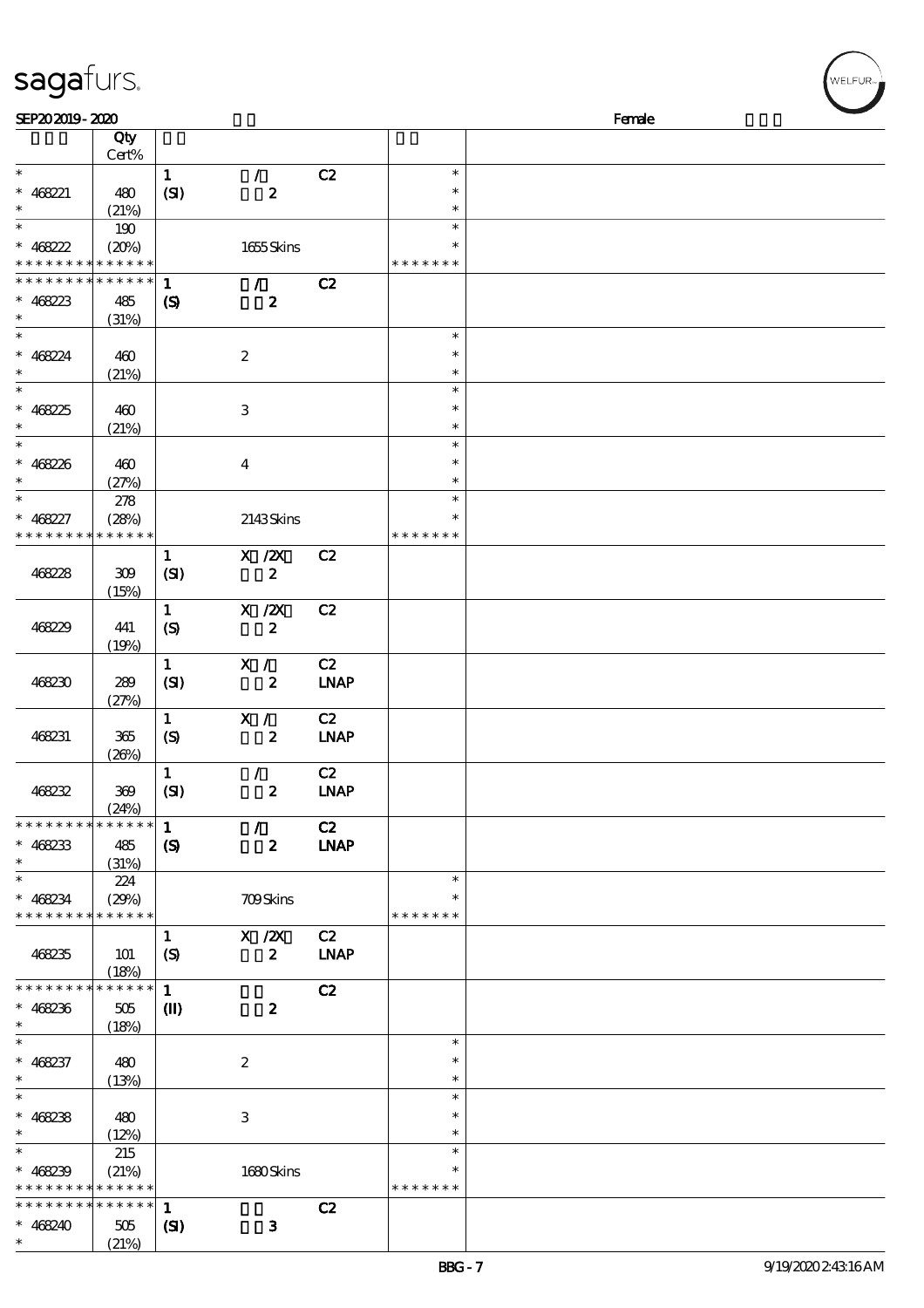| sagafurs.                                |                                |                             |                  |             |               |        | WELFUR <sub>™</sub> |
|------------------------------------------|--------------------------------|-----------------------------|------------------|-------------|---------------|--------|---------------------|
| SEP202019-2020                           |                                |                             |                  |             |               | Female |                     |
|                                          | Qty                            |                             |                  |             |               |        |                     |
|                                          | Cert%                          |                             |                  |             |               |        |                     |
| $\ast$                                   | 492                            | $\mathbf{1}$                |                  | C2          | $\ast$        |        |                     |
| $* 468241$                               | (21%)                          | (SI)                        | ${\bf 3}$        |             | ∗             |        |                     |
| * * * *                                  | * * * * * *                    |                             |                  |             | * * * * * * * |        |                     |
| * * * * *                                | * * * * * *                    | $\mathbf{1}$                |                  | C2          |               |        |                     |
| $* 468242$                               | 485                            | $\boldsymbol{S}$            | $\bf{3}$         |             |               |        |                     |
| $\ast$                                   | (28%)                          |                             |                  |             |               |        |                     |
| $\ast$                                   |                                |                             |                  |             | $\ast$        |        |                     |
| $* 468243$                               | 460                            |                             | $\boldsymbol{2}$ |             | $\ast$        |        |                     |
|                                          | (23%)                          |                             |                  |             | $\ast$        |        |                     |
| $\ast$                                   |                                |                             |                  |             | $\ast$        |        |                     |
| $* 468244$                               |                                |                             |                  |             | $\ast$        |        |                     |
|                                          | 460                            |                             | $\,3$            |             | $\ast$        |        |                     |
| $\ast$                                   | (28%)                          |                             |                  |             | $\ast$        |        |                     |
|                                          | 243                            |                             |                  |             |               |        |                     |
| $* 468245$                               | (21%)                          |                             | 1648Skins        |             | $\ast$        |        |                     |
| * * * * * * * *                          | * * * * * *                    |                             |                  |             | * * * * * * * |        |                     |
|                                          |                                | $\mathbf{1}$                |                  | C2          |               |        |                     |
| 468246                                   | 185                            | (SI)                        | $\mathbf{3}$     | <b>LNAP</b> |               |        |                     |
|                                          | (22%)                          |                             |                  |             |               |        |                     |
|                                          |                                | $\mathbf 1$                 |                  | C2          |               |        |                     |
| 468247                                   | 287                            | (S)                         | 3                | <b>LNAP</b> |               |        |                     |
|                                          | (27%)                          |                             |                  |             |               |        |                     |
| * * * * * * * *                          | * * * * * *                    | $\mathbf{1}$                |                  | C2          |               |        |                     |
| $* 468248$                               | 505                            | $\mathbf{C}$                | $\boldsymbol{4}$ |             |               |        |                     |
| $\ast$                                   | (27%)                          |                             |                  |             |               |        |                     |
| $\ast$                                   |                                |                             |                  |             | $\ast$        |        |                     |
| $* 468249$                               | 480                            |                             | $\boldsymbol{2}$ |             | $\ast$        |        |                     |
|                                          | (24%)                          |                             |                  |             | $\ast$        |        |                     |
| $\ast$                                   |                                |                             |                  |             | $\ast$        |        |                     |
| * $468250$                               | 480                            |                             | $\,3$            |             | $\ast$        |        |                     |
|                                          | (32%)                          |                             |                  |             | $\ast$        |        |                     |
| $\ast$                                   |                                |                             |                  |             | $\ast$        |        |                     |
| $* 468251$                               | 480                            |                             | $\boldsymbol{4}$ |             | $\ast$        |        |                     |
| $\ast$                                   | (27%)                          |                             |                  |             | $\ast$        |        |                     |
| $\ast$                                   | 415                            |                             |                  |             | $\ast$        |        |                     |
| 468252<br>$\ast$                         | (19%)                          |                             | 2360Skins        |             | $\ast$        |        |                     |
| * * * * * * * *                          | * * * * * *                    |                             |                  |             | * * * * * * * |        |                     |
|                                          |                                | $\mathbf{1}$                |                  | C2          |               |        |                     |
| 468253                                   | 138                            | $\mathbf{I}$                | $\boldsymbol{4}$ |             |               |        |                     |
|                                          | (13%)                          |                             |                  |             |               |        |                     |
| * * * * * * * *                          | * * * * * *                    | $\mathbf{1}$                |                  | C2          |               |        |                     |
| $* 468254$                               | 505                            | $\mathbf{C}$                | 5                |             |               |        |                     |
| $\ast$                                   | (30%)                          |                             |                  |             |               |        |                     |
| $\ast$                                   | 105                            |                             |                  |             | $\ast$        |        |                     |
| $* 468255$                               | (28%)                          |                             | 610Skins         |             | ∗             |        |                     |
| * * * * * * * * <mark>* * * * * *</mark> |                                |                             |                  |             | * * * * * * * |        |                     |
|                                          |                                | 1/2                         |                  | C2          |               |        |                     |
| 468256                                   | 296                            | (SI)                        | $\mathbf{1}$     | GRSY1       |               |        |                     |
|                                          | (100%)                         |                             |                  |             |               |        |                     |
|                                          |                                | 1/2                         |                  | C2          |               |        |                     |
|                                          |                                |                             |                  | GRSY1       |               |        |                     |
| 468257                                   | 88                             | (SI)                        | $\boldsymbol{z}$ |             |               |        |                     |
| * * * * * * * *                          | (98%)<br>* * * * * *           | $\mathbf{2}$                | X /              | C2          |               |        |                     |
|                                          |                                |                             |                  |             |               |        |                     |
| $* 468258$<br>$\ast$                     | 505                            | (S)                         | $\mathbf{1}$     |             |               |        |                     |
| $\ast$                                   | (28%)                          |                             |                  |             | $\ast$        |        |                     |
|                                          | 205                            |                             |                  |             |               |        |                     |
| $* 468259$                               | (31%)<br>* * * * * * * * * * * |                             | 710Skins         |             | $\ast$        |        |                     |
|                                          |                                |                             |                  |             | * * * * * * * |        |                     |
| * * * * * * * *                          | $* * * * * * *$                | $\boldsymbol{z}$            | X /              | C2          |               |        |                     |
| $* 468260$<br>$\ast$                     | 485                            | $\boldsymbol{\mathsf{(S)}}$ | 1                |             |               |        |                     |
|                                          | (34%)                          |                             |                  |             |               |        |                     |

(34%)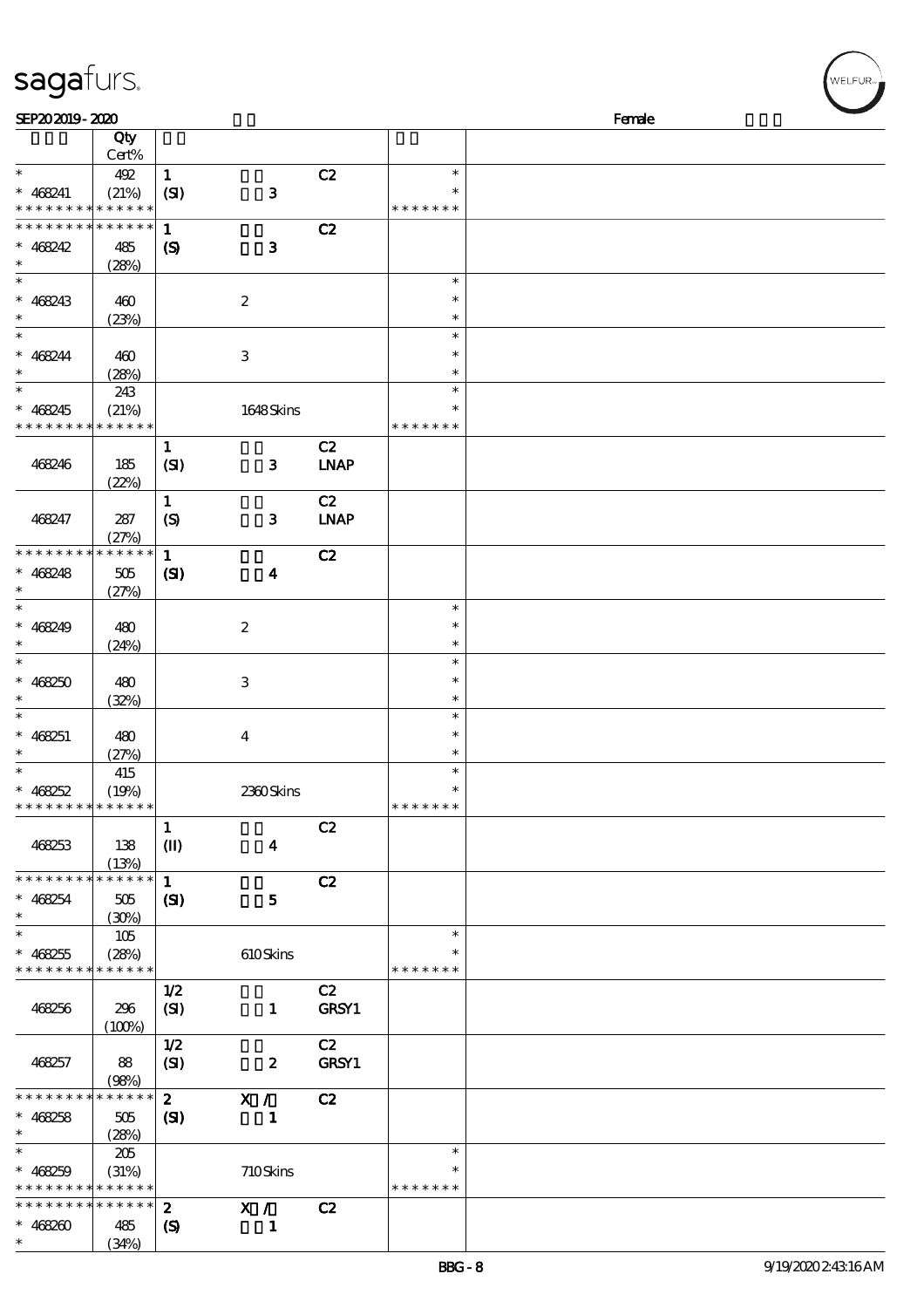| SEP202019-2020              |                            |                             |                         |             |               | Female |
|-----------------------------|----------------------------|-----------------------------|-------------------------|-------------|---------------|--------|
|                             | Qty                        |                             |                         |             |               |        |
|                             | $Cert\%$                   |                             |                         |             |               |        |
| $\ast$                      |                            |                             |                         |             | $\ast$        |        |
|                             |                            | $\boldsymbol{z}$            | X /                     | C2          |               |        |
| $* 468261$                  | 460                        | $\boldsymbol{\mathrm{(S)}}$ | $\mathbf{1}$            |             | $\ast$        |        |
| $\ast$                      | (36%)                      |                             |                         |             | $\ast$        |        |
| $\ast$                      |                            |                             |                         |             | $\ast$        |        |
| $* 468262$                  | 460                        |                             | $\,3$                   |             | $\ast$        |        |
| $\ast$                      | (38%)                      |                             |                         |             | $\ast$        |        |
| $\ast$                      |                            |                             |                         |             | $\ast$        |        |
|                             |                            |                             |                         |             |               |        |
| $* 468263$                  | 460                        |                             | $\boldsymbol{4}$        |             | $\ast$        |        |
| $\ast$                      | (20%)                      |                             |                         |             | $\ast$        |        |
| $\ast$                      | 515                        |                             |                         |             | $\ast$        |        |
| $* 468264$                  | (25%)                      |                             | 2380Skins               |             |               |        |
| * * * * * * * * * * * * * * |                            |                             |                         |             | * * * * * * * |        |
| * * * * * * * *             | $\ast\ast\ast\ast\ast\ast$ | $\boldsymbol{z}$            | $\mathcal{L}$           | C2          |               |        |
|                             |                            |                             |                         |             |               |        |
| $* 468265$                  | 505                        | (S)                         | $\mathbf{1}$            |             |               |        |
| $\ast$                      | (20%)                      |                             |                         |             |               |        |
| $\overline{\ast}$           | $335\,$                    |                             |                         |             | $\ast$        |        |
| $* 468266$                  | (20%)                      |                             | 840Skins                |             | $\ast$        |        |
| * * * * * * * *             | * * * * * *                |                             |                         |             | * * * * * * * |        |
| * * * * * * * *             | ******                     | $\boldsymbol{2}$            | $\mathcal{L}$           | C2          |               |        |
|                             |                            |                             |                         |             |               |        |
| $* 468267$                  | 485                        | $\boldsymbol{S}$            | $\mathbf{1}$            |             |               |        |
| $\ast$                      | (27%)                      |                             |                         |             |               |        |
| $\ast$                      |                            |                             |                         |             | $\ast$        |        |
| $* 468268$                  | 460                        |                             | $\boldsymbol{2}$        |             | $\ast$        |        |
| $\ast$                      |                            |                             |                         |             | $\ast$        |        |
| $\ast$                      | (30%)                      |                             |                         |             | $\ast$        |        |
|                             |                            |                             |                         |             |               |        |
| $* 468209$                  | 460                        |                             | $\,3$                   |             | $\ast$        |        |
| $\ast$                      | (29%)                      |                             |                         |             | $\ast$        |        |
| $\ast$                      |                            |                             |                         |             | $\ast$        |        |
| * $468270$                  | 460                        |                             | $\overline{\mathbf{4}}$ |             | *             |        |
| $\ast$                      |                            |                             |                         |             | $\ast$        |        |
|                             | (15%)                      |                             |                         |             |               |        |
| $\ast$                      |                            |                             |                         |             | $\ast$        |        |
| * $468271$                  | 460                        |                             | $\mathbf 5$             |             | $\ast$        |        |
| $\ast$                      | (22%)                      |                             |                         |             | $\ast$        |        |
| $\ast$                      |                            |                             |                         |             | $\ast$        |        |
| $* 468272$                  | 460                        |                             | 6                       |             | $\ast$        |        |
|                             |                            |                             |                         |             |               |        |
| $\overline{\phantom{0}}$    | (24%)                      |                             |                         |             |               |        |
|                             | 188                        |                             |                         |             | $\ast$        |        |
| $* 468273$                  | (36%)                      |                             | 2973Skins               |             | $\ast$        |        |
| * * * * * * * *             | * * * * * *                |                             |                         |             | * * * * * * * |        |
|                             |                            | $\mathbf{2}$                | $X / ZX$ $C2$           |             |               |        |
| 468274                      | 106                        | (SI)                        | $\blacksquare$          |             |               |        |
|                             |                            |                             |                         |             |               |        |
|                             | (15%)                      |                             |                         |             |               |        |
|                             |                            | $\mathbf{2}$                | $X$ /2 $X$ $C2$         |             |               |        |
| 468275                      | 386                        | (S)                         | $\mathbf{1}$            |             |               |        |
|                             | (13%)                      |                             |                         |             |               |        |
|                             |                            | $\mathbf{2}$                | X / C2                  |             |               |        |
| 468276                      | 162                        | (SI)                        | $\mathbf{1}$            | <b>LNAP</b> |               |        |
|                             |                            |                             |                         |             |               |        |
|                             | (29%)                      |                             |                         |             |               |        |
|                             |                            | $\mathbf{2}$                | X / C2                  |             |               |        |
| 468277                      | 300                        | (S)                         | $\mathbf{1}$            | <b>LNAP</b> |               |        |
|                             | (38%)                      |                             |                         |             |               |        |
|                             |                            | $2^{\circ}$                 | $\mathcal{T}^{\pm}$     | C2          |               |        |
| 468278                      | 180                        | (SI)                        | $\mathbf{1}$            | <b>LNAP</b> |               |        |
|                             |                            |                             |                         |             |               |        |
|                             | (18%)                      |                             |                         |             |               |        |
|                             |                            | $\mathbf{z}$                | $\mathcal{L}$           | C2          |               |        |
| 468279                      | 294                        | (S)                         | $\mathbf{1}$            | <b>LNAP</b> |               |        |
|                             | (20%)                      |                             |                         |             |               |        |
|                             |                            | $2^{\circ}$                 | X /                     | C2          |               |        |
| 468280                      | $30\%$                     | (SI)                        | $\boldsymbol{z}$        |             |               |        |
|                             |                            |                             |                         |             |               |        |
|                             | (31%)                      |                             |                         |             |               |        |

WELFUR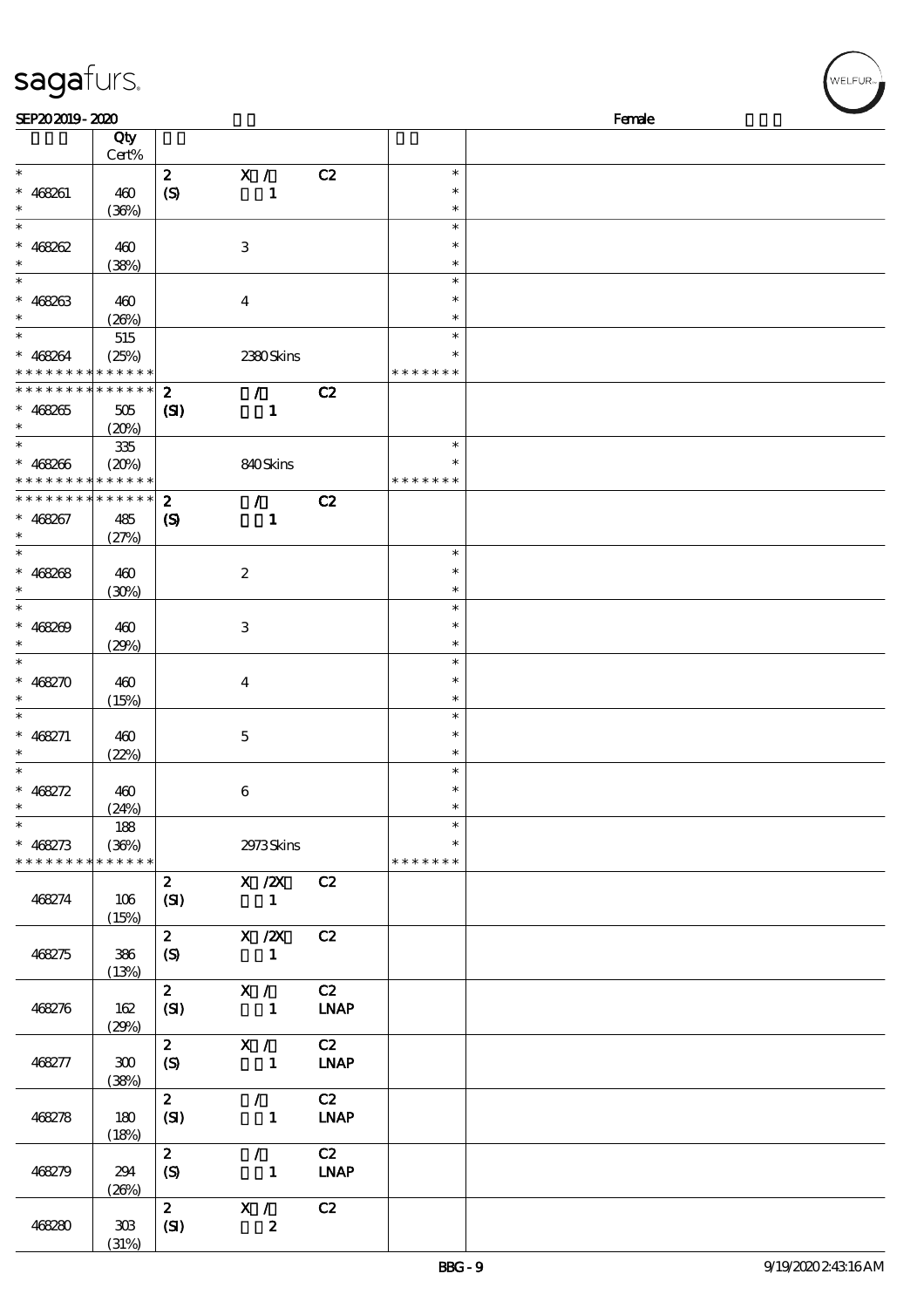## sagafurs.

| SEP202019-2020                            |                      |                             |                  |             |               | Female |
|-------------------------------------------|----------------------|-----------------------------|------------------|-------------|---------------|--------|
|                                           | Qty                  |                             |                  |             |               |        |
|                                           | Cert%                |                             |                  |             |               |        |
| * * * * * * * * * * * * * *               |                      | $\boldsymbol{z}$            | X /              | C2          |               |        |
| $* 468281$                                | 485                  | $\boldsymbol{\mathsf{(S)}}$ | $\boldsymbol{z}$ |             |               |        |
| $\ast$                                    | (28%)                |                             |                  |             |               |        |
| $\ast$                                    | 294                  |                             |                  |             | $\ast$        |        |
| $* 468282$                                | (28%)                |                             | 779Skins         |             | ∗             |        |
| * * * * * * * * * * * * * *               |                      |                             |                  |             | * * * * * * * |        |
|                                           |                      | $\boldsymbol{z}$            | $\mathcal{L}$    | C2          |               |        |
| 468283                                    | 398                  | (SI)                        | $\boldsymbol{z}$ |             |               |        |
|                                           | (23%)                |                             |                  |             |               |        |
| * * * * * * * *                           | * * * * * *          | $\boldsymbol{z}$            | $\mathcal{L}$    | C2          |               |        |
| $* 468284$                                | 485                  | $\boldsymbol{S}$            | $\boldsymbol{z}$ |             |               |        |
| $\ast$                                    | (27%)                |                             |                  |             |               |        |
| $\ast$                                    | $350\,$              |                             |                  |             | $\ast$        |        |
| $* 468285$                                | (25%)                |                             | 835Skins         |             | $\ast$        |        |
| * * * * * * * * * * * * * *               |                      |                             |                  |             | * * * * * * * |        |
|                                           |                      | $\boldsymbol{z}$            | $X$ / $ZX$       | C2          |               |        |
| 468286                                    | 10B                  | $\boldsymbol{S}$            | $\boldsymbol{z}$ |             |               |        |
|                                           | (25%)                |                             |                  |             |               |        |
|                                           |                      | $\boldsymbol{z}$            | X /              | C2          |               |        |
| 468287                                    |                      |                             | $\boldsymbol{z}$ | <b>LNAP</b> |               |        |
|                                           | 224                  | (SI)                        |                  |             |               |        |
|                                           | (37%)                | $\boldsymbol{z}$            | X /              | C2          |               |        |
|                                           |                      |                             |                  | <b>LNAP</b> |               |        |
| 468288                                    | 313                  | $\boldsymbol{S}$            | $\boldsymbol{z}$ |             |               |        |
|                                           | (34%)                | $\boldsymbol{z}$            |                  | C2          |               |        |
|                                           |                      |                             | $\mathcal{F}$    | <b>LNAP</b> |               |        |
| 468289                                    | 311                  | (SI)                        | $\boldsymbol{z}$ |             |               |        |
|                                           | (15%)                |                             |                  | C2          |               |        |
|                                           |                      | $\boldsymbol{z}$            | $\mathcal{L}$    |             |               |        |
| 468290                                    | 371                  | $\boldsymbol{S}$            | $\boldsymbol{z}$ | <b>LNAP</b> |               |        |
| * * * * * * * *                           | (28%)<br>* * * * * * |                             |                  |             |               |        |
|                                           |                      | $\boldsymbol{z}$            |                  | C2          |               |        |
| $* 468291$<br>$\ast$                      | 505                  | $\mathbf{I}$                | $\boldsymbol{z}$ |             |               |        |
| $\ast$                                    | (16%)                |                             |                  |             | $\ast$        |        |
|                                           | 230                  |                             |                  |             | $\ast$        |        |
| $* 468292$<br>* * * * * * * * * * * * * * | (13%)                |                             | 735Skins         |             | * * * * * * * |        |
|                                           |                      |                             |                  |             |               |        |
|                                           |                      | $\boldsymbol{z}$            |                  | C2          |               |        |
| 468293                                    | 407                  | (SI)                        | 3                |             |               |        |
| * * * * * * * *                           | (22%)<br>* * * * * * |                             |                  |             |               |        |
|                                           |                      | $\mathbf{z}$                |                  | C2          |               |        |
| $* 468294$<br>$\ast$                      | 485                  | $\boldsymbol{\mathcal{S}}$  | $\mathbf{3}$     |             |               |        |
| $\ast$                                    | (31%)                |                             |                  |             | $\ast$        |        |
|                                           | 10B                  |                             |                  |             | $\ast$        |        |
| $* 468295$<br>* * * * * * * *             | (15%)<br>* * * * * * |                             | 588Skins         |             | * * * * * * * |        |
|                                           |                      |                             |                  |             |               |        |
|                                           |                      | $\boldsymbol{z}$            |                  | C2          |               |        |
| 468296                                    | 259                  | (SI)                        | $\mathbf{3}$     | <b>LNAP</b> |               |        |
|                                           | (31%)                |                             |                  |             |               |        |
|                                           |                      | $\mathbf{z}$                |                  | C2          |               |        |
| 468297                                    | 235                  | $\boldsymbol{S}$            | $\mathbf{3}$     | <b>INAP</b> |               |        |
| * * * * * * *                             | (31%)<br>* * * * * * |                             |                  |             |               |        |
|                                           |                      | $\boldsymbol{z}$            |                  | C2          |               |        |
| $* 468298$<br>$\ast$                      | $506\,$              | (S)                         | $\boldsymbol{4}$ |             |               |        |
| $\ast$                                    | (18%)                |                             |                  |             | $\ast$        |        |
|                                           |                      |                             |                  |             | $\ast$        |        |
| $* 468299$<br>$\ast$                      | 480                  |                             | $\boldsymbol{z}$ |             | $\ast$        |        |
| $\ast$                                    | (22%)                |                             |                  |             | $\ast$        |        |
|                                           | 253                  |                             |                  |             |               |        |
| $* 468300$<br>* * * * * * * *             | (23%)<br>* * * * * * |                             | 1239Skins        |             | * * * * * * * |        |
|                                           |                      |                             |                  |             |               |        |

WELFUR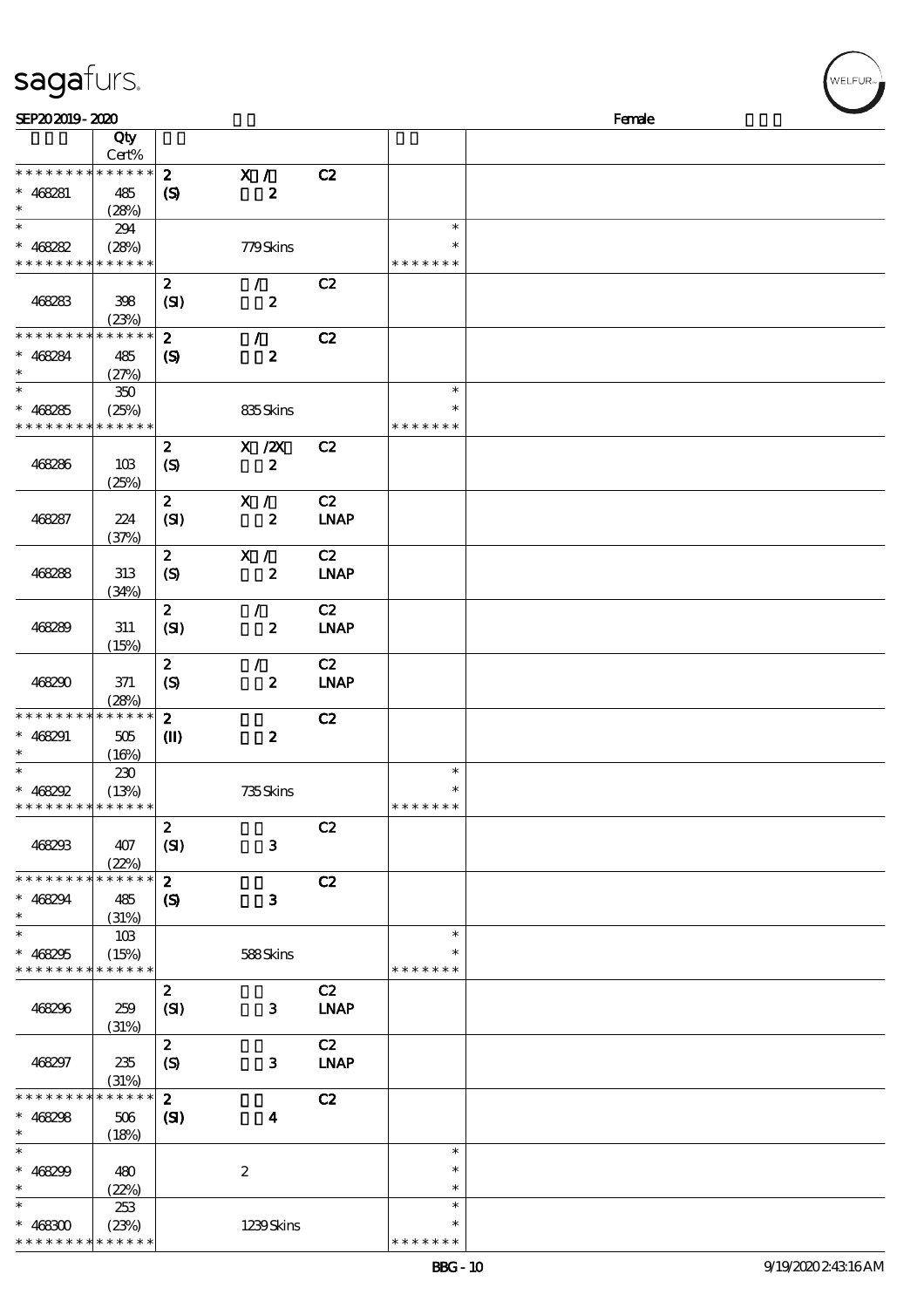| sagafurs.                                                                   |                                 |                                           |                  |           |                                   |        | WELFUR <sub>™</sub> |
|-----------------------------------------------------------------------------|---------------------------------|-------------------------------------------|------------------|-----------|-----------------------------------|--------|---------------------|
| SEP202019-2020                                                              |                                 |                                           |                  |           |                                   | Female |                     |
|                                                                             | Qty<br>Cert%                    |                                           |                  |           |                                   |        |                     |
| 468301                                                                      | 113<br>(15%)                    | $\boldsymbol{z}$<br>$\mathbf{I}$          | $\boldsymbol{4}$ | C2        |                                   |        |                     |
| 468302                                                                      | 267<br>(22%)                    | $\boldsymbol{z}$<br>(SI)                  | $\mathbf 5$      | C2        |                                   |        |                     |
| 468303                                                                      | 114<br>$(O\!/\!o)$              | 3/4<br>(SI)                               | $\mathbf{3}$     | C2<br>MD1 |                                   |        |                     |
| 468304                                                                      | 142<br>(14%)                    | 1/2<br>(SI)                               | MAT <sub>5</sub> | C2        |                                   |        |                     |
| 468305                                                                      | 234<br>(14%)                    | 200<br>(SI)                               | TOR5             | C2        |                                   |        |                     |
| 468306                                                                      | 233<br>(28%)                    | $\mathbf 1$<br>(SI)                       | TOR5             | C2        |                                   |        |                     |
| 468307                                                                      | 176<br>(20%)                    | 2/3<br>(SI)                               | TOR5             | C2        |                                   |        |                     |
| * * * * * * * * * * * * * *<br>$* 468308$<br>$\ast$                         | 465<br>(8%)                     | $\boldsymbol{\mathbf{z}}$<br>$\mathbf{m}$ |                  | C2        |                                   |        |                     |
| $\overline{\ast}$<br>$* 468309$<br>* * * * * * * * <mark>* * * * * *</mark> | 134<br>(8%)                     |                                           | 599Skins         |           | $\ast$<br>$\ast$<br>* * * * * * * |        |                     |
| * * * * * * * * * * * * * *<br>$* 468310$<br>$\ast$                         | 465<br>(7%)                     | $\boldsymbol{\mathbf{z}}$<br>$\mathbf{m}$ | $\boldsymbol{2}$ | C2        |                                   |        |                     |
| $\ast$<br>$* 468311$<br>* * * * * * * * * * * * * *                         | 440<br>(3%)                     |                                           | 905Skins         |           | $\ast$<br>$\ast$<br>* * * * * * * |        |                     |
| 468312                                                                      | 384<br>(11%)                    | $\boldsymbol{\mathbf{z}}$<br>Ш            | $\boldsymbol{4}$ | C2        |                                   |        |                     |
| * * * * * * * *<br>$* 468313$<br>$\ast$                                     | * * * * * *<br>465<br>(14%)     | $\mathbf 0$<br>$\mathbf{m}$               |                  | C2        |                                   |        |                     |
| $\ast$<br>$* 468314$<br>$\ast$                                              | 440<br>(16%)                    |                                           | $\boldsymbol{2}$ |           | $\ast$<br>$\ast$<br>$\ast$        |        |                     |
| $\ast$<br>$* 468315$<br>$\ast$                                              | 440<br>(20%)                    |                                           | $\,3$            |           | $\ast$<br>$\ast$<br>$\ast$        |        |                     |
| $\overline{\phantom{0}}$<br>$* 468316$<br>* * * * * * * *                   | 129<br>(1%)<br>* * * * * *      |                                           | 1474Skins        |           | $\ast$<br>$\ast$<br>* * * * * * * |        |                     |
| * * * * * * * *<br>$* 468317$<br>$\ast$                                     | $* * * * * * *$<br>465<br>(14%) | $\mathbf{o}$<br>Ш                         | $\boldsymbol{z}$ | C2        |                                   |        |                     |
| $\ast$<br>$* 468318$<br>$\ast$                                              | 440<br>(17%)                    |                                           | $\boldsymbol{2}$ |           | $\ast$<br>$\ast$<br>$\ast$        |        |                     |
| $\ast$<br>$* 468319$<br>$\ast$                                              | 440<br>(17%)                    |                                           | $\,3$            |           | $\ast$<br>$\ast$<br>$\ast$        |        |                     |
| $\ast$<br>$* 468320$                                                        | 381<br>(17%)                    |                                           | 1726Skins        |           | $\ast$<br>$\ast$                  |        |                     |

\* \* \* \* \* \*

\* \* \* \* \* \*

\* \* \* \* \* \* \*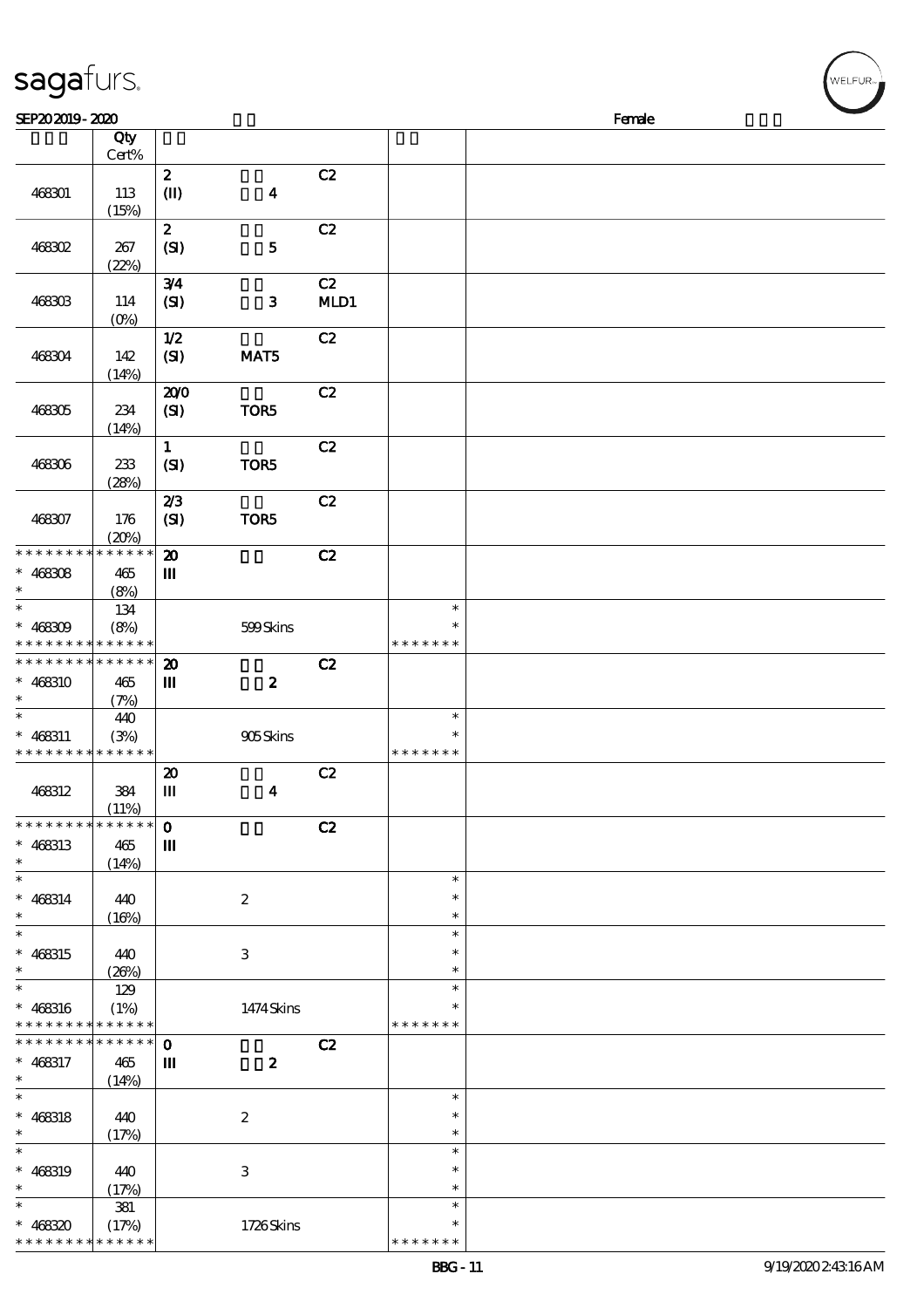| sagafurs.<br>SEP202019-2020                |                                                   |                                |                           |                         | Female |  |
|--------------------------------------------|---------------------------------------------------|--------------------------------|---------------------------|-------------------------|--------|--|
|                                            | Qty                                               |                                |                           |                         |        |  |
|                                            | $Cert\%$                                          |                                |                           |                         |        |  |
| * * * * * * * * * * * * * *                |                                                   | $\mathbf 0$                    | C2                        |                         |        |  |
| $* 468321$                                 | 465                                               | $\mathbf{m}$                   | $\boldsymbol{4}$          |                         |        |  |
| $\ast$                                     | (13%)                                             |                                |                           |                         |        |  |
| $\ast$                                     |                                                   |                                |                           | $\ast$                  |        |  |
| $* 468322$                                 | 440                                               |                                | $\boldsymbol{2}$          | $\ast$                  |        |  |
| $\ast$                                     | (35%)                                             |                                |                           | $\ast$                  |        |  |
| $\ast$                                     | 219                                               |                                |                           | $\ast$<br>$\ast$        |        |  |
| $* 468323$                                 | (29%)<br>* * * * * * * <mark>* * * * * * *</mark> |                                | 1124Skins                 | * * * * * * *           |        |  |
| * * * * * * * * <mark>* * * * * * *</mark> |                                                   | $\mathbf{1}$                   | C2                        |                         |        |  |
| $* 468324$                                 | 525                                               | Ш                              |                           |                         |        |  |
|                                            | (20%)                                             |                                |                           |                         |        |  |
| $\ast$                                     |                                                   |                                |                           | $\ast$                  |        |  |
| $* 468325$                                 | 480                                               |                                | $\boldsymbol{2}$          | $\ast$                  |        |  |
| $\ast$                                     | (18%)                                             |                                |                           | $\ast$                  |        |  |
| $\ast$                                     |                                                   |                                |                           | $\ast$                  |        |  |
| $* 468326$                                 | 480                                               |                                | 3                         | $\ast$                  |        |  |
| $\ast$                                     | (30%)                                             |                                |                           | $\ast$                  |        |  |
| $\ast$                                     | 224                                               |                                |                           | $\ast$                  |        |  |
| $* 468327$                                 | (29%)<br>* * * * * *                              |                                | 1709Skins                 | $\ast$<br>* * * * * * * |        |  |
| * * * *<br>* * * * * * * *                 | * * * * * *                                       |                                |                           |                         |        |  |
| $* 468328$                                 | 505                                               | $\mathbf{1}$<br>$\blacksquare$ | C2<br>$\boldsymbol{z}$    |                         |        |  |
| $\ast$                                     | (19%)                                             |                                |                           |                         |        |  |
| $\ast$                                     |                                                   |                                |                           | $\ast$                  |        |  |
| $* 468329$                                 | 480                                               |                                | $\boldsymbol{2}$          | $\ast$                  |        |  |
|                                            | (27%)                                             |                                |                           | $\ast$                  |        |  |
| $\ast$                                     |                                                   |                                |                           | $\ast$                  |        |  |
| $* 46830$                                  | 480                                               |                                | 3                         | $\ast$                  |        |  |
|                                            | (21%)                                             |                                |                           | $\ast$                  |        |  |
| $\ast$                                     |                                                   |                                |                           | $\ast$                  |        |  |
| $* 468331$                                 | 480                                               |                                | $\overline{\mathbf{4}}$   | $\ast$                  |        |  |
| $\ast$<br>$\ast$                           | (27%)                                             |                                |                           | $\ast$                  |        |  |
|                                            |                                                   |                                |                           | $\ast$<br>$\ast$        |        |  |
| $* 468332$<br>$\ast$                       | 480                                               |                                | $\mathbf 5$               | $\ast$                  |        |  |
| $\ast$                                     | (18%)<br>111                                      |                                |                           | $\ast$                  |        |  |
| $* 468333$                                 | (34%)                                             |                                | 2536Skins                 | $\ast$                  |        |  |
| * * * * * * * *                            | * * * * * *                                       |                                |                           | * * * * * * *           |        |  |
| * * * * * * * *                            | * * * * * *                                       | $\mathbf{1}$                   | C2                        |                         |        |  |
| $* 468334$                                 | 485                                               | Ш                              | $\overline{\mathbf{4}}$   |                         |        |  |
| $\ast$                                     | (19%)                                             |                                |                           |                         |        |  |
| $\ast$                                     |                                                   |                                |                           | $\ast$                  |        |  |
| $* 46835$                                  | 480                                               |                                | $\boldsymbol{z}$          | $\ast$                  |        |  |
| $\ast$<br>$\overline{\phantom{0}}$         | (15%)                                             |                                |                           | $\ast$                  |        |  |
|                                            |                                                   |                                |                           | $\ast$                  |        |  |
| $* 468336$<br>$\ast$                       | 480                                               |                                | $\ensuremath{\mathsf{3}}$ | $\ast$<br>$\ast$        |        |  |
| $\ast$                                     | (29%)                                             |                                |                           | $\ast$                  |        |  |
| $* 468337$                                 | 319<br>(38%)                                      |                                | 1764Skins                 |                         |        |  |
| * * * * * * * *                            | * * * * * *                                       |                                |                           | * * * * * * *           |        |  |
| * * * * * * * *                            | $******$                                          | $\boldsymbol{z}$               | C2                        |                         |        |  |
| $* 468338$                                 | 505                                               | $\mathbf{m}$                   |                           |                         |        |  |
| $\ast$                                     | (40%)                                             |                                |                           |                         |        |  |
| $\ast$                                     |                                                   |                                |                           | $\ast$                  |        |  |
| $* 468339$                                 | 480                                               |                                | $\boldsymbol{z}$          | $\ast$                  |        |  |
| $\ast$                                     | (56%)                                             |                                |                           | $\ast$                  |        |  |
| $\ast$                                     | $5\!\mathbf{9}$                                   |                                |                           | $\ast$                  |        |  |
| $* 468340$                                 | (55%)                                             |                                | 1044Skins                 | $\ast$                  |        |  |

\* \* \* \* \* \*

468340 \* \* \* \* \* \* \* \* \* \* \* \* \* \*

(55%) 1044 Skins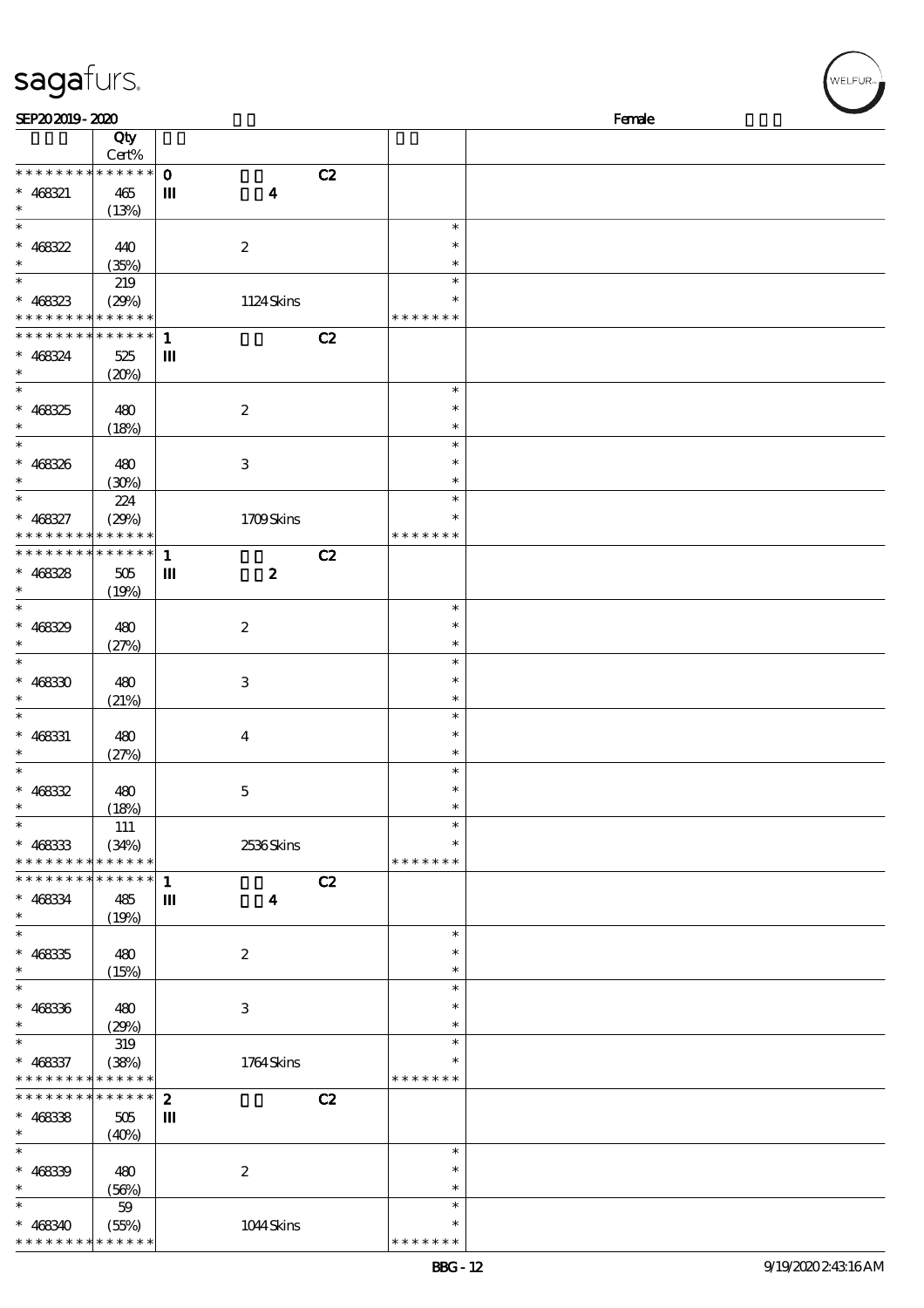| sagafurs.                    |              |                  |                  |    |               | WELFUR- |
|------------------------------|--------------|------------------|------------------|----|---------------|---------|
| SEP202019-2020               |              |                  |                  |    |               | Female  |
|                              | Qty<br>Cert% |                  |                  |    |               |         |
| * * * * * * * *              | * * * * * *  | $\boldsymbol{z}$ |                  | C2 |               |         |
| $* 468341$<br>$\ast$         | 505<br>(31%) | $\mathbf m$      | $\boldsymbol{2}$ |    |               |         |
| $\ast$                       |              |                  |                  |    | $\ast$        |         |
| $* 468342$                   | 480          |                  | $\boldsymbol{2}$ |    | $\ast$        |         |
| $\ast$                       | (13%)        |                  |                  |    | $\ast$        |         |
| $\ast$                       |              |                  |                  |    | $\ast$        |         |
| $* 468343$                   | 480          |                  | 3                |    | $\ast$        |         |
| $\ast$                       | (28%)        |                  |                  |    | $\ast$        |         |
| $\ast$                       |              |                  |                  |    | $\ast$        |         |
| $* 468344$                   | 480          |                  | $\bf{4}$         |    | $\ast$        |         |
| $\ast$                       | (27%)        |                  |                  |    | $\ast$        |         |
| $\overline{\phantom{1}}$     | 431          |                  |                  |    | $\ast$        |         |
| $* 468345$                   | (32%)        |                  | 2376Skins        |    | $\ast$        |         |
| * * * * * * * * * * * * * *  |              |                  |                  |    | * * * * * * * |         |
| ******** <mark>******</mark> |              | $\boldsymbol{z}$ |                  | C2 |               |         |
| $* 468346$                   | 505          | Ш                | $\boldsymbol{4}$ |    |               |         |
| $\ast$                       | (21%)        |                  |                  |    |               |         |
| $\ast$                       |              |                  |                  |    | $\ast$        |         |
| $* 468347$                   | 480          |                  | $\boldsymbol{2}$ |    | $\ast$        |         |
| $\ast$                       | (15%)        |                  |                  |    | $\ast$        |         |
| $\ast$                       |              |                  |                  |    | $\ast$        |         |
| $* 468348$                   | 480          |                  | $\,3$            |    | $\ast$        |         |
| $\ast$                       | (16%)        |                  |                  |    | $\ast$        |         |
| $\ast$                       | 417          |                  |                  |    | $\ast$        |         |
| $* 468349$                   | (16%)        |                  | 1882Skins        |    | $\ast$        |         |
| * * * * * * * * * * * * * *  |              |                  |                  |    | * * * * * * * |         |
|                              |              | 3/4              |                  | C2 |               |         |
| 468350                       | 383          | $\mathbf{m}$     | $\boldsymbol{4}$ |    |               |         |
|                              | (18%)        |                  |                  |    |               |         |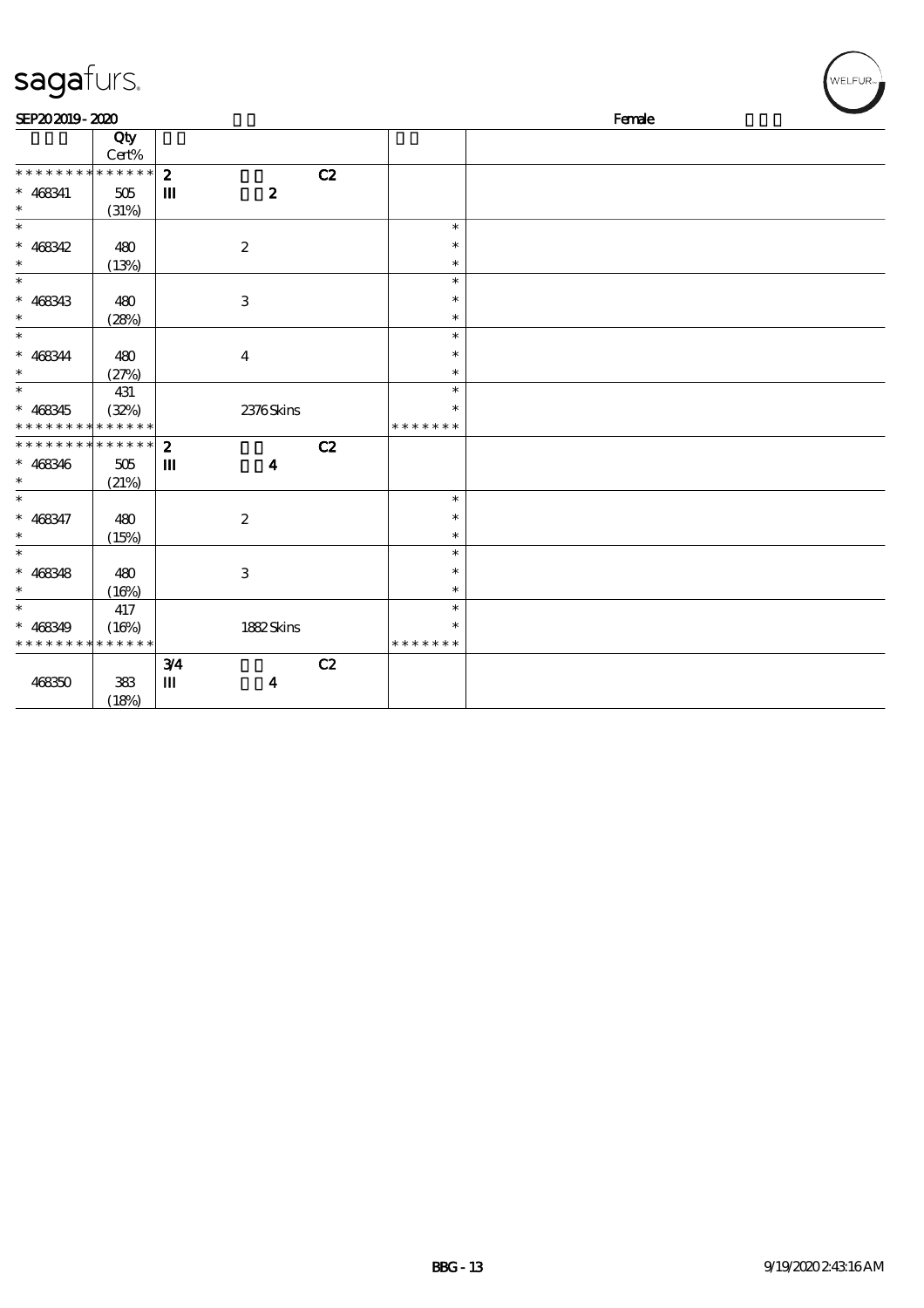| sagaturs.                                                          |                             |                                            |                  |                                    |                              |  |        | WELFUR <sub>™</sub> |
|--------------------------------------------------------------------|-----------------------------|--------------------------------------------|------------------|------------------------------------|------------------------------|--|--------|---------------------|
| SEP202019-2020                                                     |                             |                                            |                  |                                    |                              |  | Female |                     |
|                                                                    | Qty<br>$\mbox{Cert}\%$      |                                            |                  |                                    |                              |  |        |                     |
| 468381                                                             | 283<br>(10%)                | 200<br>$\pmb{\in}$                         |                  | C2                                 |                              |  |        |                     |
| 468382                                                             | 337<br>(15%)                | O(1)<br>$\bf{(S\!I)}$                      |                  | C2                                 |                              |  |        |                     |
| * * * * * * * * <mark>* * * * * * *</mark><br>$* 468383$<br>$\ast$ | 465<br>(20%)                | $\mathbf{1}$<br>$\boldsymbol{\mathcal{S}}$ |                  | C2                                 |                              |  |        |                     |
| $\ast$<br>$* 468384$<br>* * * * * * * * <mark>* * * * * * *</mark> | 341<br>(14%)                |                                            | 806Skins         |                                    | $\ast$<br>* * * * * * *      |  |        |                     |
| 46885                                                              | ${\bf 38}$<br>(13%)         | 1/2<br>(SI)                                | <b>INAP</b>      | C2                                 |                              |  |        |                     |
| 468386                                                             | 116<br>(13%)                | $1/2$<br>$\boldsymbol{\mathrm{(S)}}$       | <b>LNAP</b>      | C2                                 |                              |  |        |                     |
| 468387                                                             | 160<br>(9%)                 | $\boldsymbol{z}$<br>(SI)                   |                  | C2                                 |                              |  |        |                     |
| 468388                                                             | 501<br>(18%)                | $\boldsymbol{2}$<br>$\pmb{\text{(S)}}$     |                  | C2                                 |                              |  |        |                     |
| 468399                                                             | $39$<br>(7%)                | $\mathbf{3}$<br>(SI)                       |                  | C2                                 |                              |  |        |                     |
| 468390                                                             | 312<br>(16%)                | 3<br>(S)                                   |                  | C2                                 |                              |  |        |                     |
|                                                                    |                             |                                            |                  |                                    |                              |  | Female |                     |
| <b>468392</b>                                                      | 127<br>(9%)                 | 200<br>(SI)                                | $\mathbf{1}$     | C2                                 |                              |  |        |                     |
| 468393                                                             | $30\!\!\!2$<br>(11%)        | 200<br>(S)                                 | $\mathbf{1}$     | C2                                 |                              |  |        |                     |
| 468394                                                             | 92<br>(10%)                 | 200<br>(S)                                 | $\mathbf{3}$     | C2                                 |                              |  |        |                     |
| 468395                                                             | 159<br>(7%)                 | 200<br>(SI)                                | $\boldsymbol{4}$ | C2                                 |                              |  |        |                     |
| 468396                                                             | 256<br>(14%)                | $\mathbf{1}$<br>(SI)                       | $\mathbf{1}$     | C2                                 |                              |  |        |                     |
| * * * * * * * *<br>$* 468397$<br>$\ast$                            | * * * * * *<br>485<br>(16%) | $\mathbf{1}$<br>$\boldsymbol{\mathcal{S}}$ | $\mathbf{1}$     | C2                                 |                              |  |        |                     |
| $\ast$<br>$* 468398$<br>* * * * * * * * <mark>* * * * * *</mark>   | ${\bf 90}$<br>(21%)         |                                            | 575Skins         |                                    | $\ast$<br>∗<br>* * * * * * * |  |        |                     |
| 468399                                                             | $\boldsymbol{\pi}$<br>(3%)  | O <sub>1</sub><br>(S)                      | $\boldsymbol{z}$ | C2<br>$\ensuremath{\mathbf{INAP}}$ |                              |  |        |                     |
| 468400                                                             | 121                         | $O$ <sup><math>\prime</math></sup><br>(SI) | $\mathbf{3}$     | C2                                 |                              |  |        |                     |

 $(14%)$ 

 $\epsilon$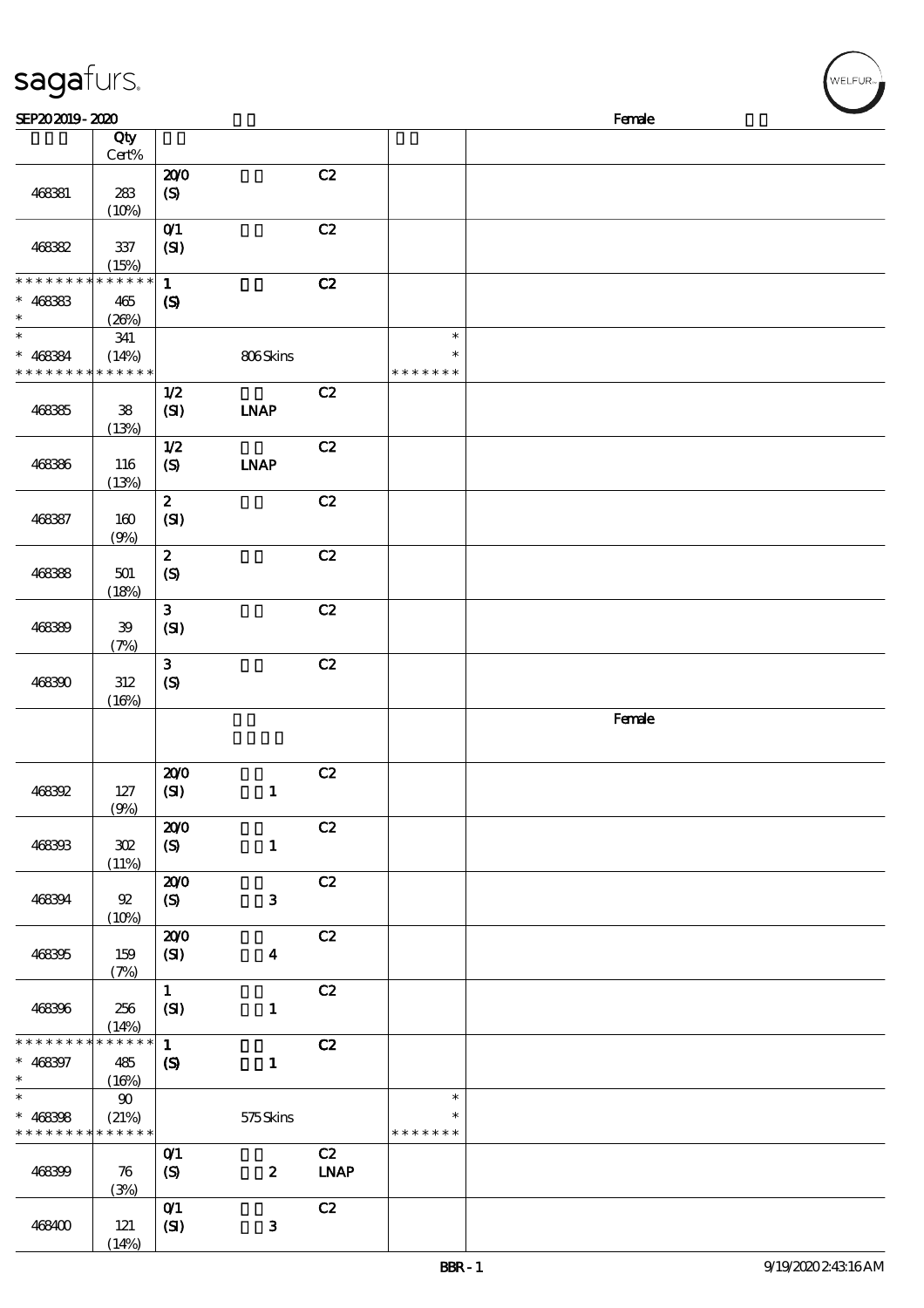| sagafurs.                                           |                               |                                      |                   |                   |                                   |        | WELFUR <sub>™I</sub> |
|-----------------------------------------------------|-------------------------------|--------------------------------------|-------------------|-------------------|-----------------------------------|--------|----------------------|
| SEP202019-2020                                      |                               |                                      |                   |                   |                                   | Female |                      |
|                                                     | Qty<br>Cert%                  |                                      |                   |                   |                                   |        |                      |
| 468401                                              | 135<br>(16%)                  | $\mathbf{1}$<br>(S)                  | ${\bf 3}$         | C2                |                                   |        |                      |
| 468402                                              | 301<br>(9%)                   | $\mathbf{1}$<br>(SI)                 | $\boldsymbol{4}$  | C2                |                                   |        |                      |
| 468403                                              | 257<br>(11%)                  | $\boldsymbol{2}$<br>(SI)             | $\mathbf 1$       | C2                |                                   |        |                      |
| * * * * * * * *                                     | * * * * * *                   | $\boldsymbol{2}$                     |                   | C2                |                                   |        |                      |
| $* 468404$<br>$\ast$                                | $465$<br>(16%)                | $\pmb{\in}$                          | $\mathbf{1}$      |                   |                                   |        |                      |
| $\ast$<br>$* 468405$<br>* * * * * * * *             | $9\!1$<br>(8%)<br>* * * * * * |                                      | $556\mbox{Skins}$ |                   | $\ast$<br>$\ast$<br>* * * * * * * |        |                      |
| 468406                                              | 62<br>(11%)                   | $\boldsymbol{2}$<br>$\boldsymbol{S}$ | $\boldsymbol{z}$  | C2<br><b>LNAP</b> |                                   |        |                      |
| 468407                                              | 97<br>(15%)                   | $\pmb{2}$<br>(SI)                    | ${\bf 3}$         | C2                |                                   |        |                      |
| 468408                                              | 202<br>(14%)                  | $\boldsymbol{2}$<br>$\boldsymbol{S}$ | ${\bf 3}$         | C2                |                                   |        |                      |
| 468409                                              | $300\,$<br>(11%)              | $\boldsymbol{2}$<br>(SI)             | $\boldsymbol{4}$  | C2                |                                   |        |                      |
| * * * * * * * *<br>$* 468410$<br>$\ast$             | * * * * * *<br>485<br>(11%)   | 1/2<br>$\mathbf{I}$                  | $\bf{6}$          | C2                |                                   |        |                      |
| $\ast$<br>$* 468411$<br>* * * * * * * * * * * * * * | $8\!$<br>(3%)                 |                                      | 568Skins          |                   | $\ast$<br>$\ast$<br>* * * * * * * |        |                      |
| 468412                                              | 20B<br>(5%)                   | $\mathbf{3}$<br>(SI)                 | $\mathbf{1}$      | C2                |                                   |        |                      |
| * * * * * * * *<br>$* 468413$<br>$\ast$             | * * * * * *<br>525<br>(15%)   | 3<br>$\boldsymbol{S}$                | $\mathbf{1}$      | C2                |                                   |        |                      |
| $\ast$<br>$* 468414$<br>* * * * * * * * * * * * * * | 304<br>(8%)                   |                                      | 829Skins          |                   | $\ast$<br>* * * * * * *           |        |                      |
| 468415                                              | 88<br>(11%)                   | $\mathbf{3}$<br>(SI)                 | $\mathbf{3}$      | C2                |                                   |        |                      |
| 468416                                              | 319<br>(11%)                  | $\mathbf{3}$<br>(S)                  | ${\bf 3}$         | C2                |                                   |        |                      |
| 468417                                              | 166<br>$(\Theta)$             | $\mathbf{3}$<br>(SI)                 | $\boldsymbol{4}$  | C2                |                                   |        |                      |
| 468418                                              | 213<br>(7%)                   | $\boldsymbol{4}$<br>(SI)             | $\pmb{2}$         | C2                |                                   |        |                      |
| 468419                                              | 272<br>(12%)                  | $\boldsymbol{4}$<br>$\boldsymbol{S}$ | $\boldsymbol{z}$  | C2                |                                   |        |                      |
| 468420                                              | 74                            | $\boldsymbol{4}$<br>(SI)             | 4                 | C2                |                                   |        |                      |

 $(9%)$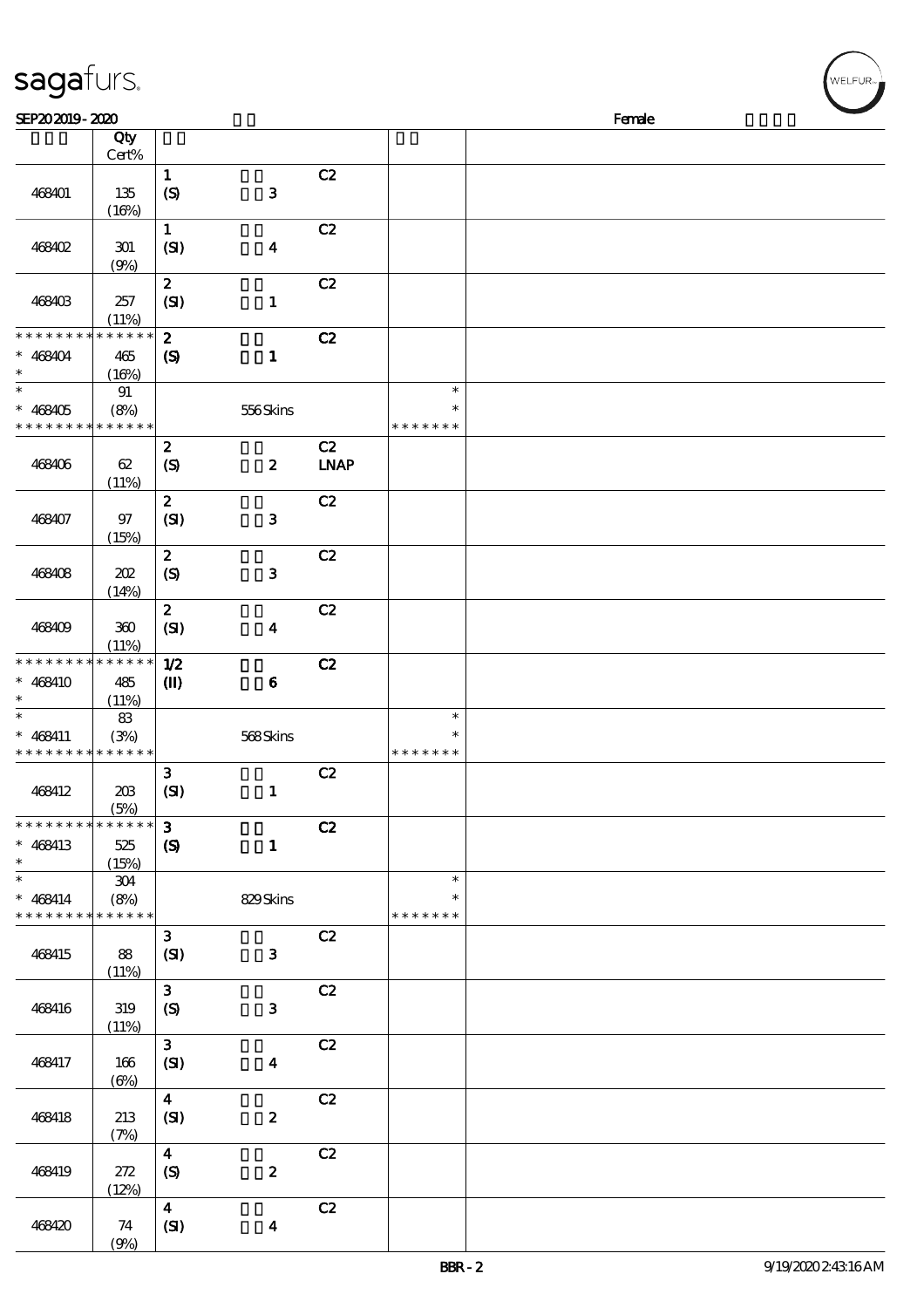| sagafurs.                                           |                                            |                                                |                  |                   |                                   |        | WELFUR <sub>™</sub> |
|-----------------------------------------------------|--------------------------------------------|------------------------------------------------|------------------|-------------------|-----------------------------------|--------|---------------------|
| SEP202019-2020                                      |                                            |                                                |                  |                   |                                   | Female |                     |
|                                                     | Qty<br>Cert%                               |                                                |                  |                   |                                   |        |                     |
| 468421                                              | 288<br>(7%)                                | 5 <sub>5</sub><br>(SI)                         | $\pmb{2}$        | C2                |                                   |        |                     |
| 468422                                              | 179<br>(8%)                                | $\mathbf 0$<br>(SI)                            | SHE1             | C2                |                                   |        |                     |
| 468423                                              | 295<br>$(\Theta\%)$                        | $\mathbf{o}$<br>$\boldsymbol{\mathrm{(S)}}$    | SHE1             | C2                |                                   |        |                     |
| 468424                                              | 379<br>(11%)                               | $\mathbf{1}$<br>(SI)                           | SHE1             | C2                |                                   |        |                     |
| * * * * * * * * *<br>$* 468425$<br>$\ast$           | * * * * *<br>465<br>(10%)                  | $\mathbf{1}$<br>$\boldsymbol{\mathcal{S}}$     | SHE1             | C2                |                                   |        |                     |
| $\ast$<br>$* 468426$                                | 165<br>(7%)<br>******* <mark>******</mark> |                                                | 630Skins         |                   | $\ast$<br>$\ast$<br>* * * * * * * |        |                     |
| 468427                                              | 262<br>(14%)                               | O(1)<br>(SI)                                   | SHE3             | C2                |                                   |        |                     |
| 468428                                              | 315<br>(10%)                               | $O$ $1$<br>$\boldsymbol{\mathrm{(S)}}$         | <b>SHE3</b>      | C2                |                                   |        |                     |
| 468429                                              | 131<br>(8%)                                | $O$ $1$<br>(SI)                                | SHE5             | C2                |                                   |        |                     |
| 468430                                              | 171<br>(1%)                                | $\boldsymbol{z}$<br>(SI)                       | SHE1             | C2                |                                   |        |                     |
| * * * * * * * *  <br>$* 468431$<br>$\ast$           | * * * * *<br>$\ast$<br>465<br>(12%)        | $\boldsymbol{z}$<br>$\boldsymbol{\mathcal{S}}$ | SHE1             | C2                |                                   |        |                     |
| $\ast$<br>$* 468432$<br>* * * * * * * * * * * * * * | 74<br>(8%)                                 |                                                | 539Skins         |                   | $\ast$<br>$\ast$<br>* * * * * * * |        |                     |
| 468433                                              | 219<br>(10%)                               | 1/2<br>(S)                                     | SHE <sub>2</sub> | C2<br><b>LNAP</b> |                                   |        |                     |
| 468434                                              | 140<br>(8%)                                | $\mathbf{2}$<br>(SI)                           | SHE <sub>3</sub> | C2                |                                   |        |                     |
| 468435                                              | 263<br>(9%)                                | $\mathbf{z}$<br>(S)                            | SHE <sub>3</sub> | C2                |                                   |        |                     |
| 468436                                              | 133<br>(3%)                                | 3 <sup>7</sup><br>(SI)                         | SHE1             | C2                |                                   |        |                     |
| 468437                                              | 452<br>(12%)                               | 3 <sup>1</sup><br>$\boldsymbol{S}$             | SHE1             | C2                |                                   |        |                     |
| 468438                                              | 141<br>(9%)                                | 3 <sup>1</sup><br>(SI)                         | SHE3             | C2                |                                   |        |                     |
| 468439                                              | 308<br>(12%)                               | $\mathbf{3}$<br>$\boldsymbol{S}$               | SHE3             | C2                |                                   |        |                     |
| 46840                                               | 212                                        | 2/3<br>(SI)                                    | SHE5             | C2                |                                   |        |                     |

 $(11%)$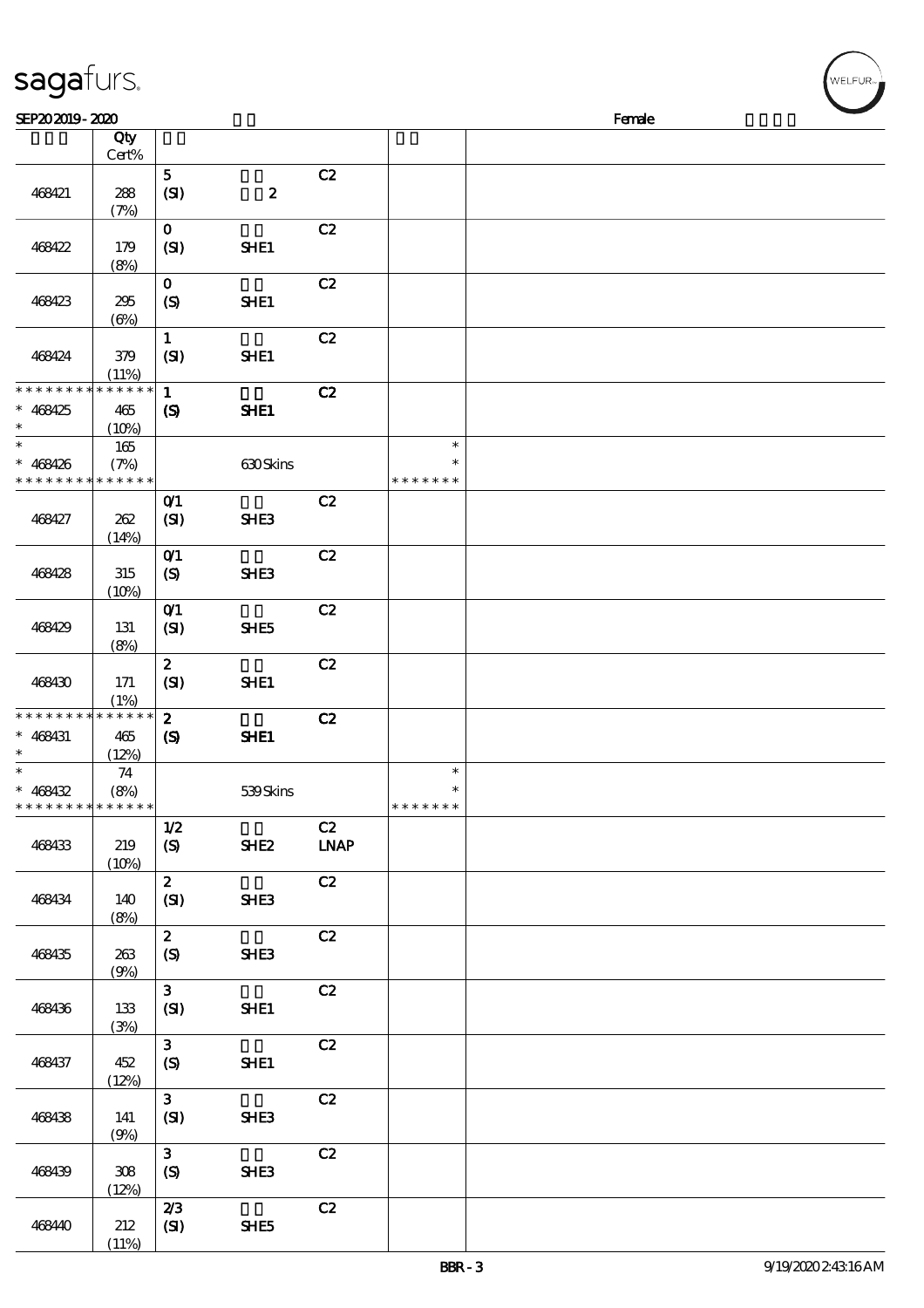| sagafurs.      |              |            |                  |    |        | $\sqrt{\text{WELFUR}_{\text{max}}}$ |  |  |
|----------------|--------------|------------|------------------|----|--------|-------------------------------------|--|--|
| SEP202019-2020 |              |            |                  |    | Female |                                     |  |  |
|                | Qty<br>Cert% |            |                  |    |        |                                     |  |  |
| 468441         | 171<br>(11%) | 4<br>(SI)  | SHE1             | C2 |        |                                     |  |  |
| 468442         | 125<br>(12%) | -4<br>(SI) | SHE <sub>3</sub> | C2 |        |                                     |  |  |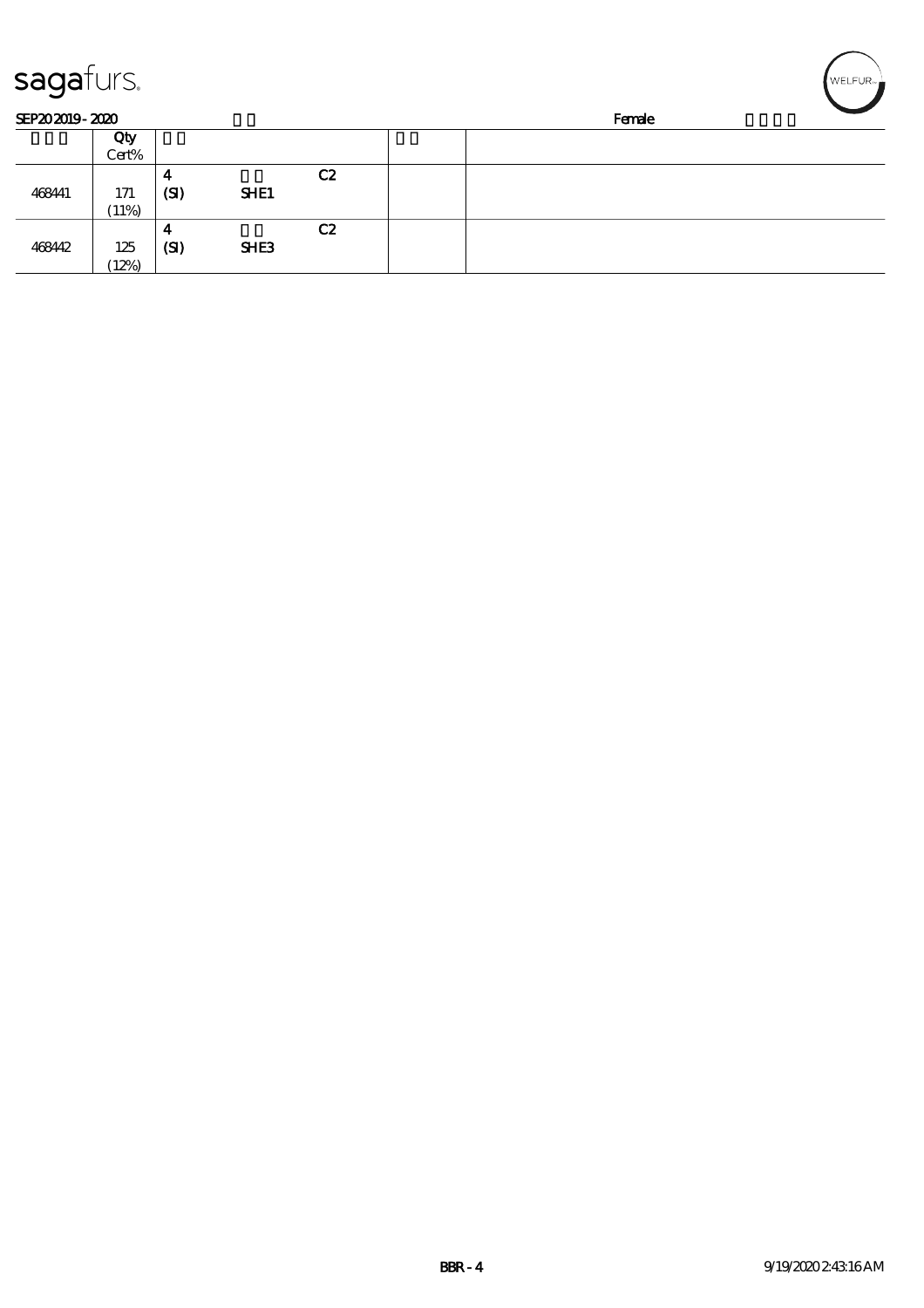| sagafurs.                                           |                           |                                    |                  |                   |                |                                   | WELFUR <sub>™</sub> |
|-----------------------------------------------------|---------------------------|------------------------------------|------------------|-------------------|----------------|-----------------------------------|---------------------|
| SEP202019-2020                                      |                           |                                    |                  |                   |                |                                   | Female              |
|                                                     | Qty                       |                                    |                  |                   |                |                                   |                     |
|                                                     | Cert%                     | 200                                |                  | C2                |                |                                   |                     |
| 468481                                              | 150<br>(13%)              | (SI)                               | $\mathbf{1}$     |                   |                |                                   |                     |
| * * * * * * * * * * * * * *                         |                           | 200                                |                  | C2                |                |                                   |                     |
| $* 468482$<br>$\ast$                                | 415<br>(17%)              | $\boldsymbol{\mathcal{S}}$         | $\mathbf{1}$     |                   |                | $\ast$                            |                     |
| $* 468483$                                          | 61<br>(13%)               |                                    | 476Skins         |                   |                | $\ast$                            |                     |
| * * * * * * * *                                     | * * * * * *               |                                    |                  |                   |                | * * * * * * *                     |                     |
| 468484                                              | 144<br>(23%)              | 200<br>$\boldsymbol{\mathrm{(S)}}$ | $\boldsymbol{z}$ | C2                |                |                                   |                     |
| 468485                                              | 383                       | $\mathbf{1}$<br>(SI)               | $\mathbf{1}$     | C2                |                |                                   |                     |
| * * * * * * * *                                     | (9%)<br>* * * * * *       | $\mathbf{1}$                       |                  | C2                |                |                                   |                     |
| $* 468486$<br>$\ast$                                | 465<br>(16%)              | $\boldsymbol{\mathcal{S}}$         | $\mathbf{1}$     |                   |                |                                   |                     |
| $\ast$                                              |                           |                                    |                  |                   |                | $\ast$                            |                     |
| $* 468487$<br>$\ast$                                | 440<br>(29%)              |                                    | $\boldsymbol{2}$ |                   |                | $\ast$<br>$\ast$                  |                     |
| $\ast$                                              |                           |                                    |                  |                   |                | $\ast$                            |                     |
| $* 468488$<br>$\ast$                                | 440<br>(17%)              |                                    | 3                |                   |                | $\ast$<br>$\ast$                  |                     |
| $\ast$<br>$* 468489$                                | 123<br>(18%)              |                                    | 1468Skins        |                   |                | $\ast$<br>$\ast$                  |                     |
| * * * * * * * * <mark>* * * * * *</mark>            |                           |                                    |                  |                   |                | * * * * * * *                     |                     |
| 468490                                              | 268<br>(23%)              | $\mathbf{1}$<br>$\boldsymbol{S}$   | $\boldsymbol{z}$ | C2                |                |                                   |                     |
| 468491                                              | 162<br>(9%)               | $\boldsymbol{z}$<br>(SI)           | $\mathbf{1}$     | C2                |                |                                   |                     |
| * * * * * * * * * * * * * * *                       |                           | $\boldsymbol{z}$                   |                  | C2                |                |                                   |                     |
| $* 468492$<br>$\ast$                                | 465<br>(22%)              | $\boldsymbol{\mathcal{S}}$         | $\mathbf{1}$     |                   |                |                                   |                     |
| $\ast$                                              | 139                       |                                    |                  |                   |                | $\ast$                            |                     |
| $* 468493$<br>* * * * * * * *                       | (30%)<br>* * * * * *      |                                    | 604Skins         |                   |                | * * * * * * *                     |                     |
| 468494                                              | $90^{\circ}$              | $\boldsymbol{z}$<br>(S)            | $\boldsymbol{z}$ | C2                |                |                                   |                     |
|                                                     | (17%)                     |                                    |                  |                   |                |                                   | Female              |
|                                                     |                           |                                    |                  |                   |                |                                   |                     |
| 468496                                              | 150                       | 200<br>(SI)                        | $\mathbf{1}$     | C2                | $\blacksquare$ |                                   |                     |
| * * * * * * * *                                     | $(\Theta)$<br>* * * * * * | 200                                |                  | C2                |                |                                   |                     |
| $* 468497$<br>$\ast$                                | 445<br>(13%)              | $\boldsymbol{\mathrm{(S)}}$        | $\mathbf{1}$     |                   | $\mathbf{1}$   |                                   |                     |
| $\ast$<br>$* 468498$<br>* * * * * * * * * * * * * * | 149<br>(7%)               |                                    | 594Skins         |                   |                | $\ast$<br>$\ast$<br>* * * * * * * |                     |
|                                                     |                           | 200                                |                  | C2                |                |                                   |                     |
| 468499                                              | 192<br>(3%)               | $\boldsymbol{S}$                   | $\mathbf{1}$     |                   | $\mathbf{3}$   |                                   |                     |
| 468500                                              | 323                       | $\mathbf{1}$<br>(SI)               |                  | C2<br>$1 \quad 1$ |                |                                   |                     |

 $(10%)$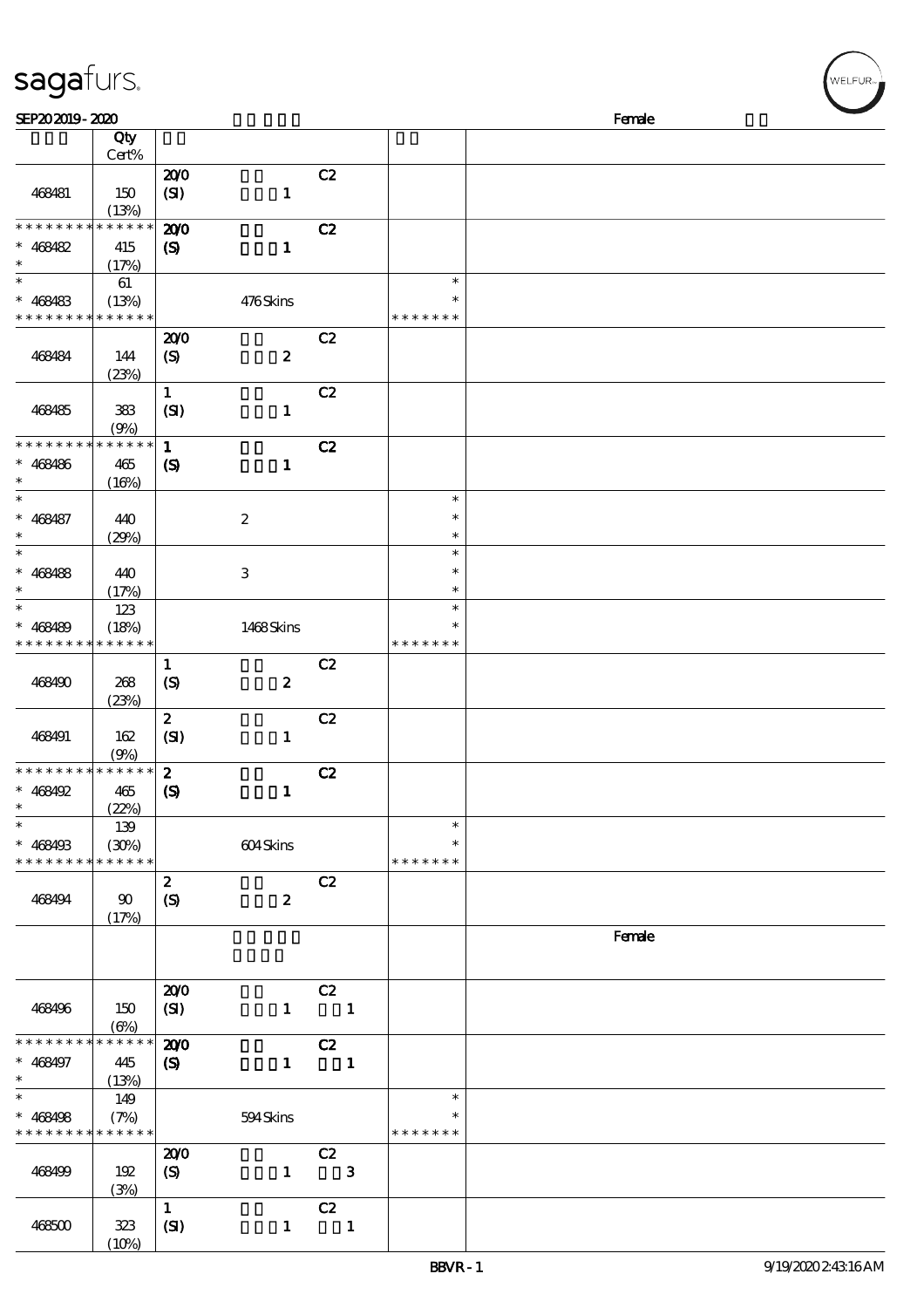| sagafurs.                                              |                                          |                             |                  |                          |                         | WELFUR <sub>™</sub> |
|--------------------------------------------------------|------------------------------------------|-----------------------------|------------------|--------------------------|-------------------------|---------------------|
| SEP202019-2020                                         |                                          |                             |                  |                          |                         | Female              |
|                                                        | Qty<br>Cert%                             |                             |                  |                          |                         |                     |
| * * * * * * * *                                        | $******$                                 | $\mathbf{1}$                |                  | C2                       |                         |                     |
| $* 468501$<br>$\ast$                                   | 465<br>(17%)                             | $\boldsymbol{\mathcal{S}}$  | $\mathbf{1}$     | $\overline{\phantom{a}}$ |                         |                     |
| $\ast$                                                 | 249                                      |                             |                  |                          | $\ast$                  |                     |
| $* 468502$<br>* * * * * * * *                          | (17%)<br>* * * * * *                     |                             | 714Skins         |                          | $\ast$<br>* * * * * * * |                     |
|                                                        |                                          | $\mathbf{1}$                |                  | C2                       |                         |                     |
| 468503                                                 | 163<br>(16%)                             | $\boldsymbol{S}$            | $\boldsymbol{z}$ | $\blacksquare$           |                         |                     |
|                                                        |                                          | $\mathbf 1$                 |                  | C2                       |                         |                     |
| 468504                                                 | 338<br>(22%)                             | $\boldsymbol{S}$            | $\mathbf{1}$     | $\overline{\mathbf{z}}$  |                         |                     |
|                                                        |                                          | $O$ $1$                     |                  | C2                       |                         |                     |
| 468505                                                 | 117<br>(8%)                              | (SI)                        | $\mathbf{1}$     | $\mathbf{3}$             |                         |                     |
|                                                        |                                          | $O$ $1$                     |                  | C2                       |                         |                     |
| 468506                                                 | 166<br>(14%)                             | $\boldsymbol{S}$            | $\mathbf{1}$     | $\mathbf{3}$             |                         |                     |
|                                                        |                                          | $\boldsymbol{z}$            |                  | C2                       |                         |                     |
| 468507                                                 | 312<br>(10%)                             | (SI)                        | $\mathbf{1}$     | $\overline{\phantom{a}}$ |                         |                     |
| * * * * * * * *                                        | * * * * * *                              | $\boldsymbol{2}$            |                  | C2                       |                         |                     |
| $* 468508$<br>$\ast$                                   | 465                                      | $\boldsymbol{\mathrm{(S)}}$ | $\mathbf{1}$     | $\overline{\phantom{a}}$ |                         |                     |
| $\ast$                                                 | (18%)<br>246                             |                             |                  |                          | $\ast$                  |                     |
| $* 468509$                                             | (31%)                                    |                             | $711$ Skins      |                          | $\ast$                  |                     |
|                                                        | * * * * * * * <mark>* * * * * * *</mark> |                             |                  |                          | * * * * * * *           |                     |
|                                                        |                                          | $\pmb{2}$                   |                  | C2                       |                         |                     |
| 468510                                                 | 88                                       | $\boldsymbol{S}$            | $\boldsymbol{2}$ | $\blacksquare$           |                         |                     |
|                                                        | (12%)                                    | $\boldsymbol{z}$            |                  |                          |                         |                     |
| 468511                                                 | 96                                       | (SI)                        | $\mathbf{1}$     | C2<br>$\mathbf 3$        |                         |                     |
|                                                        | (11%)                                    |                             |                  |                          |                         |                     |
|                                                        |                                          | $\boldsymbol{z}$            |                  | C2                       |                         |                     |
| 468512                                                 | 234<br>(19%)                             | $\boldsymbol{S}$            | $\mathbf{1}$     | $\mathbf{3}$             |                         |                     |
|                                                        |                                          | $\mathbf{O}$                |                  | C2                       |                         |                     |
| 468513                                                 | 170                                      | (SI)                        | $\mathbf{1}$     | SHE1                     |                         |                     |
| * * * * * * * *                                        | (10%)<br>* * * * * *                     | $\mathbf 0$                 |                  | C2                       |                         |                     |
| $* 468514$                                             | 425                                      | $\boldsymbol{\mathcal{S}}$  | $\mathbf{1}$     | SHE1                     |                         |                     |
| $\ast$                                                 | (9%)                                     |                             |                  |                          |                         |                     |
| $\ast$                                                 | 128                                      |                             |                  |                          | $\ast$                  |                     |
| $* 468515$<br>* * * * * * * * <mark>* * * * * *</mark> | (9%)                                     |                             | 553Skins         |                          | * * * * * * *           |                     |
| 468516                                                 |                                          | $\mathbf{O}$                |                  | C2                       |                         |                     |
|                                                        | 148<br>$(\Theta)$                        | $\boldsymbol{S}$            | $\mathbf{1}$     | SHE <sub>3</sub>         |                         |                     |
|                                                        |                                          | $\mathbf{1}$                |                  | C2                       |                         |                     |
| 468517                                                 | 315                                      | (SI)                        | $\mathbf{1}$     | SHE1                     |                         |                     |
|                                                        | $(\Theta)$                               |                             |                  |                          |                         |                     |
| * * * * * * * *                                        | * * * * * *                              | $\mathbf{1}$                |                  | C2                       |                         |                     |
| $* 468518$<br>$\ast$                                   | 465                                      | $\boldsymbol{\mathrm{(S)}}$ | $\mathbf{1}$     | <b>SHE1</b>              |                         |                     |
| $\ast$                                                 | (15%)                                    |                             |                  |                          | $\ast$                  |                     |
| $* 468519$                                             | 420                                      |                             | $\boldsymbol{2}$ |                          | $\ast$                  |                     |
| $\ast$                                                 | (7%)                                     |                             |                  |                          | $\ast$                  |                     |

\*\*

\* \* \* \* \* \*

\*\* <sup>468520</sup> \* \* \* \* \* \* \* \* \* \* \* \* \* \*

75

(4%) 960 Skins